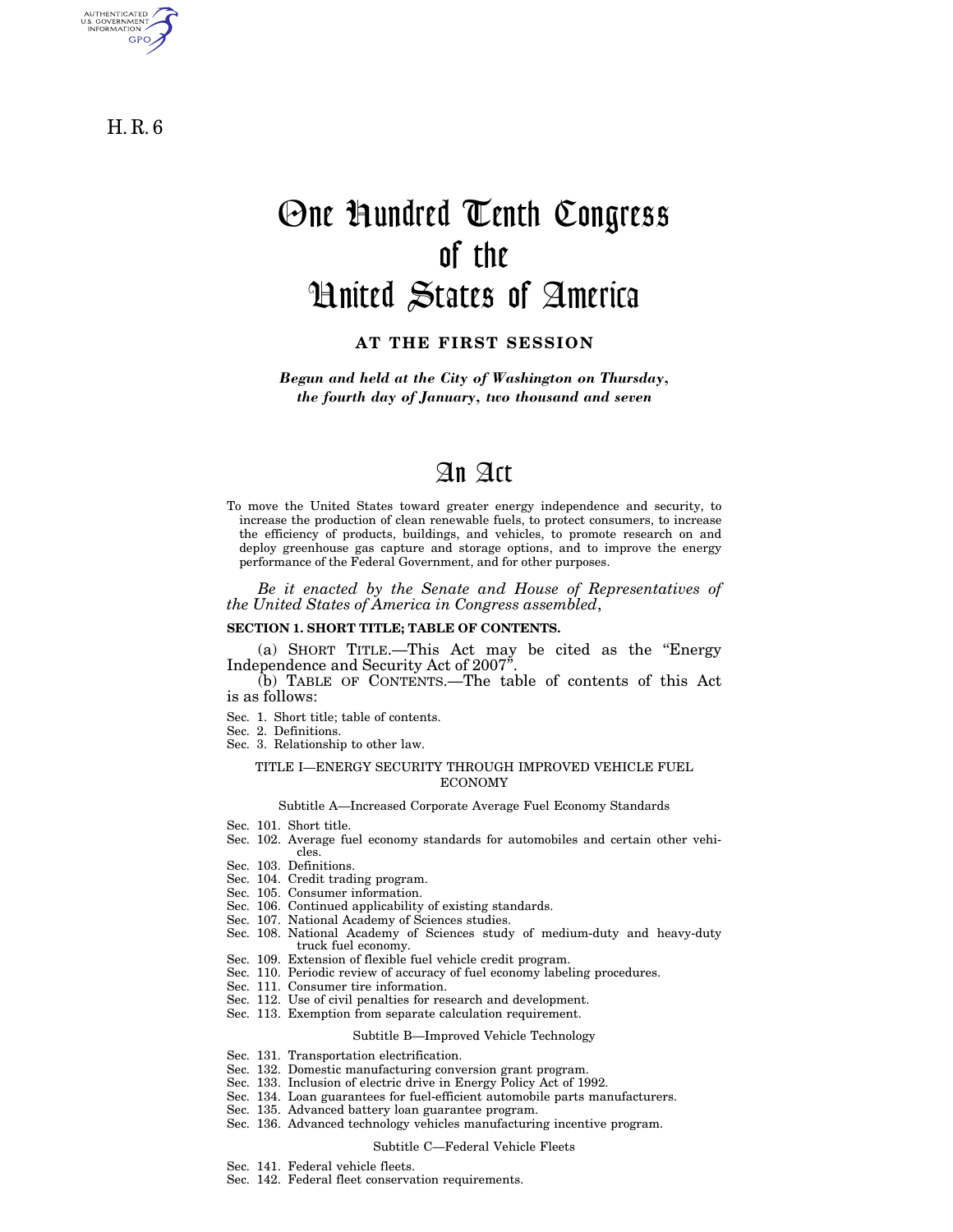#### TITLE II—ENERGY SECURITY THROUGH INCREASED PRODUCTION OF BIOFUELS

#### Subtitle A—Renewable Fuel Standard

- Sec. 201. Definitions.<br>Sec. 202. Renewable
- Sec. 202. Renewable fuel standard.<br>Sec. 203. Study of impact of Renew
- Sec. 203. Study of impact of Renewable Fuel Standard.
- Sec. 204. Environmental and resource conservation impacts. Sec. 205. Biomass based diesel and biodiesel labeling. Sec. 206. Study of credits for use of renewable electricity in electric vehicles.
- 
- 
- Sec. 206. Study of credits for use of renewable electrical Sec. 207. Grants for production of advanced biofuels.<br>Sec. 208. Integrated consideration of water quality Integrated consideration of water quality in determinations on fuels and fuel additives.
- 
- Sec. 209. Anti-backsliding. Sec. 210. Effective date, savings provision, and transition rules.

#### Subtitle B—Biofuels Research and Development

- Sec. 221. Biodiesel.
- Sec. 222. Biogas.<br>Sec. 223. Grants
- Grants for biofuel production research and development in certain States.
- 
- Sec. 224. Biorefinery energy efficiency.<br>Sec. 225. Study of optimization of flexi Sec. 225. Study of optimization of flexible fueled vehicles to use E–85 fuel.<br>Sec. 226. Study of engine durability and performance associated with t
- Study of engine durability and performance associated with the use of biodiesel.
- Sec. 227. Study of optimization of biogas used in natural gas vehicles.
- 
- 
- Sec. 228. Algal biomass. Sec. 229. Biofuels and biorefinery information center. Sec. 230. Cellulosic ethanol and biofuels research.
- Sec. 231. Bioenergy research and development, authorization of appropriation.
- Sec. 232. Environmental research and development.<br>Sec. 233. Environmental research and development.
- Bioenergy research centers.
- Sec. 234. University based research and development grant program.

#### Subtitle C—Biofuels Infrastructure

- Sec. 241. Prohibition on franchise agreement restrictions related to renewable fuel infrastructure.
- Sec. 242. Renewable fuel dispenser requirements. Sec. 243. Ethanol pipeline feasibility study. Sec. 244. Renewable fuel infrastructure grants.
- 
- 
- Sec. 245. Study of the adequacy of transportation of domestically-produced renew-
- able fuel by railroads and other modes of transportation.
- Sec. 246. Federal fleet fueling centers.<br>Sec. 247. Standard specifications for b.
- Standard specifications for biodiesel
- Sec. 248. Biofuels distribution and advanced biofuels infrastructure.

#### Subtitle D—Environmental Safeguards

Sec. 251. Waiver for fuel or fuel additives.

### TITLE III—ENERGY SAVINGS THROUGH IMPROVED STANDARDS FOR APPLIANCE AND LIGHTING

#### Subtitle A—Appliance Energy Efficiency

- Sec. 301. External power supply efficiency standards.
- Sec. 302. Updating appliance test procedures. Sec. 303. Residential boilers.
- 
- Sec. 304. Furnace fan standard process.
- Sec. 305. Improving schedule for standards updating and clarifying State authority. Sec. 306. Regional standards for furnaces, central air conditioners, and heat pumps.
- Sec. 307. Procedure for prescribing new or amended standards.<br>Sec. 308. Expedited rulemakings.<br>Sec. 309. Battery chargers.
- 
- Sec. 308. Expedited rulemakings. Sec. 309. Battery chargers. Sec. 310. Standby mode.
- 
- 
- Sec. 311. Energy standards for home appliances. Sec. 312. Walk-in coolers and walk-in freezers.
- Sec. 313. Electric motor efficiency standards.<br>Sec. 314. Standards for single package vertice
- 
- Sec. 314. Standards for single package vertical air conditioners and heat pumps. Sec. 315. Improved energy efficiency for appliances and buildings in cold climates.
- Sec. 316. Technical corrections.

#### Subtitle B—Lighting Energy Efficiency

Sec. 321. Efficient light bulbs.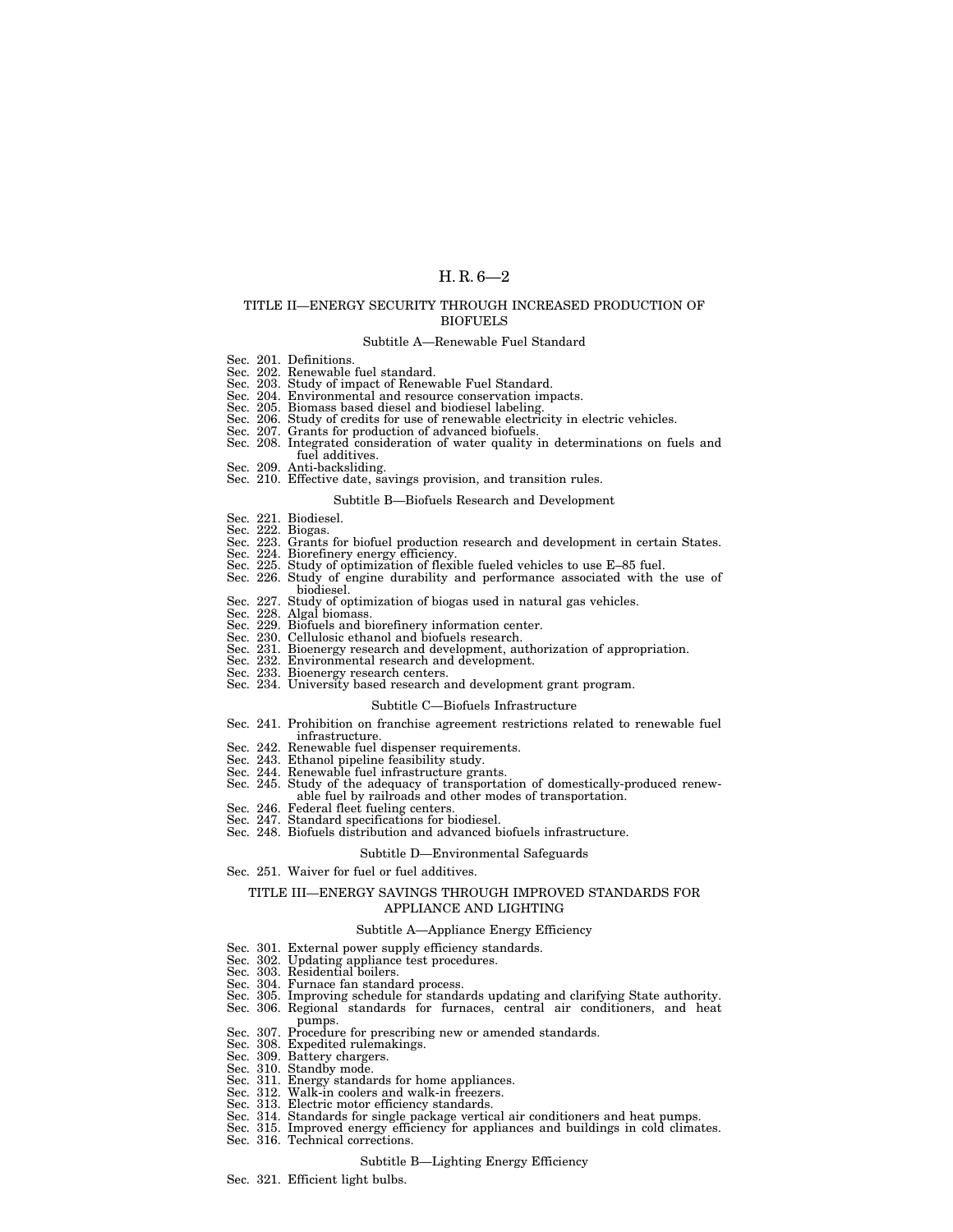- 
- Sec. 322. Incandescent reflector lamp efficiency standards. Sec. 323. Public building energy efficient and renewable energy systems. Sec. 324. Metal halide lamp fixtures.
- 
- Sec. 325. Energy efficiency labeling for consumer electronic products.

#### TITLE IV—ENERGY SAVINGS IN BUILDINGS AND INDUSTRY

Sec. 401. Definitions.

#### Subtitle A—Residential Building Efficiency

- Sec. 411. Reauthorization of weatherization assistance program.
- Sec. 412. Study of renewable energy rebate programs.
- Sec. 413. Energy code improvements applicable to manufactured housing.

#### Subtitle B—High-Performance Commercial Buildings

- 
- Sec. 421. Commercial high-performance green buildings. Sec. 422. Zero Net Energy Commercial Buildings Initiative.
- Sec. 423. Public outreach.

#### Subtitle C—High-Performance Federal Buildings

- Sec. 431. Energy reduction goals for Federal buildings.
- Sec. 432. Management of energy and water efficiency in Federal buildings.
- Sec. 433. Federal building energy efficiency performance standards. Sec. 434. Management of Federal building efficiency.
- 
- Sec. 435. Leasing.
- Sec. 436. High-performance green Federal buildings. Sec. 437. Federal green building performance.
- 
- Sec. 438. Storm water runoff requirements for Federal development projects. Sec. 439. Cost-effective technology acceleration program.
- 
- Sec. 440. Authorization of appropriations. Sec. 441. Public building life-cycle costs.

### Subtitle D—Industrial Energy Efficiency

- Sec. 451. Industrial energy efficiency.
- Sec. 452. Energy-intensive industries program.
- Sec. 453. Energy efficiency for data center buildings.

#### Subtitle E—Healthy High-Performance Schools

- Sec. 461. Healthy high-performance schools.
- Sec. 462. Study on indoor environmental quality in schools.

#### Subtitle F—Institutional Entities

Sec. 471. Energy sustainability and efficiency grants and loans for institutions.

#### Subtitle G—Public and Assisted Housing

Sec. 481. Application of International Energy Conservation Code to public and assisted housing.

#### Subtitle H—General Provisions

- Sec. 491. Demonstration project.
- Sec. 492. Research and development.
- Sec. 493. Environmental Protection Agency demonstration grant program for local governments.
- Sec. 494. Green Building Advisory Committee.
- Sec. 495. Advisory Committee on Energy Efficiency Finance.

#### TITLE V—ENERGY SAVINGS IN GOVERNMENT AND PUBLIC INSTITUTIONS

#### Subtitle A—United States Capitol Complex

- 
- Sec. 501. Capitol complex photovoltaic roof feasibility studies. Sec. 502. Capitol complex E–85 refueling station.
- Sec. 503. Energy and environmental measures in Capitol complex master plan.<br>Sec. 504. Promoting maximum efficiency in operation of Capitol power plant.
- Promoting maximum efficiency in operation of Capitol power plant.
- Sec. 505. Capitol power plant carbon dioxide emissions feasibility study and demonstration projects.

#### Subtitle B—Energy Savings Performance Contracting

- Sec. 511. Authority to enter into contracts; reports. Sec. 512. Financing flexibility.
- 
- Sec. 513. Promoting long-term energy savings performance contracts and verifying savings.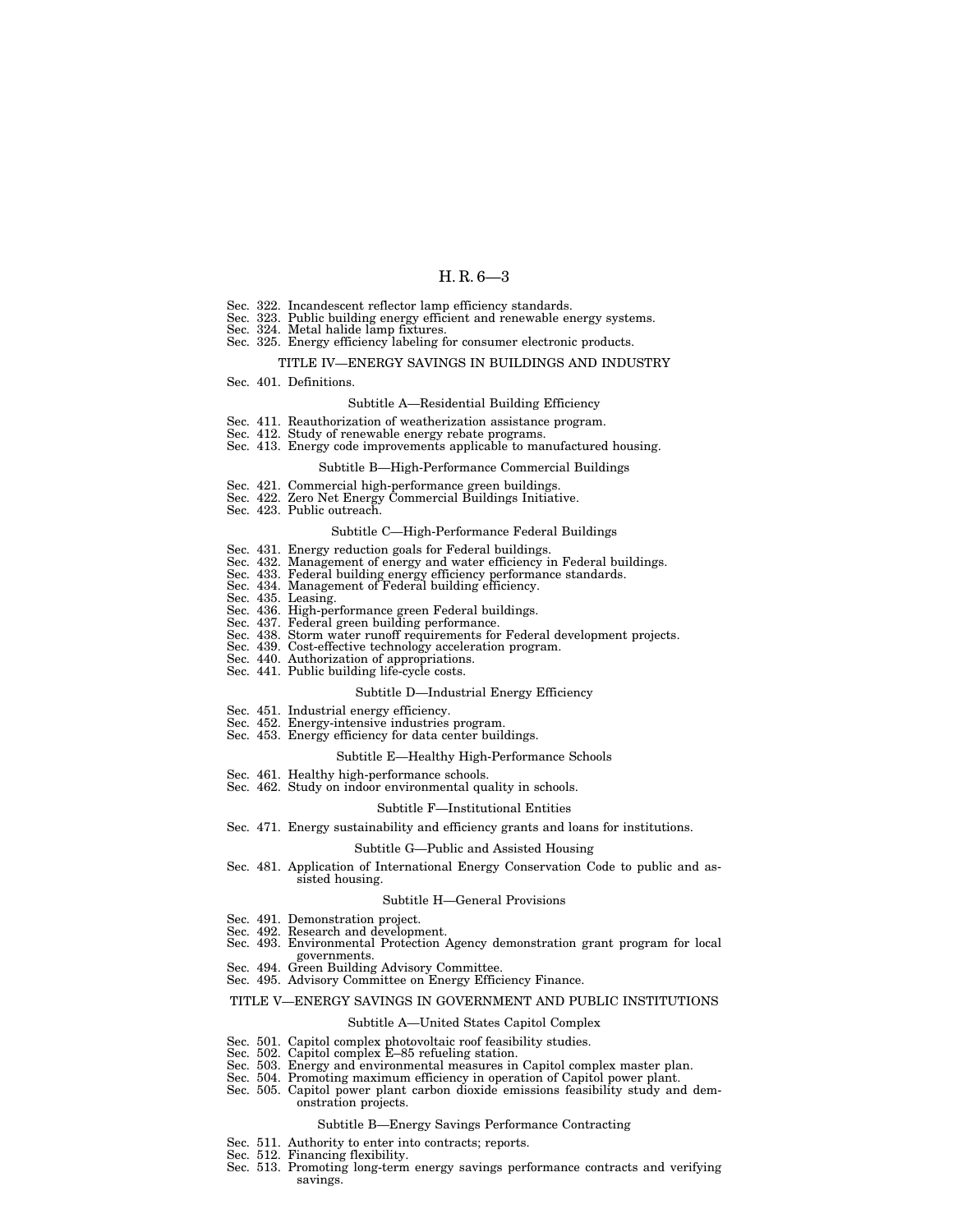- Sec. 514. Permanent reauthorization.
- Sec. 515. Definition of energy savings.
- Sec. 516. Retention of savings.
- Sec. 517. Training Federal contracting officers to negotiate energy efficiency contracts.
- Sec. 518. Study of energy and cost savings in nonbuilding applications.

#### Subtitle C—Energy Efficiency in Federal Agencies

- Sec. 521. Installation of photovoltaic system at Department of Energy headquarters building.
- Sec. 522. Prohibition on incandescent lamps by Coast Guard.<br>Sec. 523. Standard relating to solar hot water heaters.
- Sec. 523. Standard relating to solar hot water heaters.<br>Sec. 524. Federally-procured appliances with standby i
- Sec. 524. Federally-procured appliances with standby power.<br>Sec. 525. Federal procurement of energy efficient products.
- Sec. 525. Federal procurement of energy efficient products.<br>Sec. 526. Procurement and acquisition of alternative fuels.
- Procurement and acquisition of alternative fuels.
- Sec. 527. Government efficiency status reports.<br>Sec. 528. OMB government efficiency reports and
- OMB government efficiency reports and scorecards.
- Sec. 529. Electricity sector demand response.

#### Subtitle D—Energy Efficiency of Public Institutions

- Sec. 531. Reauthorization of State energy programs.
- Sec. 532. Utility energy efficiency programs.

#### Subtitle E—Energy Efficiency and Conservation Block Grants

- Sec. 541. Definitions.
- Sec. 542. Energy Efficiency and Conservation Block Grant Program.
- Sec. 543. Allocation of funds.
- Sec. 544. Use of funds.
- Sec. 545. Requirements for eligible entities.
- Sec. 546. Competitive grants.
- Sec. 547. Review and evaluation.
- Sec. 548. Funding.

#### TITLE VI—ACCELERATED RESEARCH AND DEVELOPMENT

#### Subtitle A—Solar Energy

- Sec. 601. Short title.<br>Sec. 602. Thermal er
- Thermal energy storage research and development program.
- Sec. 603. Concentrating solar power commercial application studies.
- Solar energy curriculum development and certification grants.
- Sec. 605. Daylighting systems and direct solar light pipe technology.
- Sec. 606. Solar Air Conditioning Research and Development Program.
- Sec. 607. Photovoltaic demonstration program.

#### Subtitle B—Geothermal Energy

- Sec. 611. Short title.
- Sec. 612. Definitions.
- Sec. 613. Hydrothermal research and development.
- Sec. 614. General geothermal systems research and development.
- Sec. 615. Enhanced geothermal systems research and development.
- Sec. 616. Geothermal energy production from oil and gas fields and recovery and production of geopressured gas resources.
- Sec. 617. Cost sharing and proposal evaluation.
- Sec. 618. Center for geothermal technology transfer.
- Sec. 619. GeoPowering America.
- Sec. 620. Educational pilot program.
- 
- Sec. 621. Reports. Sec. 622. Applicability of other laws.
- Sec. 623. Authorization of appropriations.
- Sec. 624. International geothermal energy development.
- Sec. 625. High cost region geothermal energy grant program.

#### Subtitle C—Marine and Hydrokinetic Renewable Energy Technologies

- Sec. 631. Short title.
- Sec. 632. Definition.
- Sec. 633. Marine and hydrokinetic renewable energy research and development.
- Sec. 634. National Marine Renewable Energy Research, Development, and Demonstration Centers.
- Sec. 635. Applicability of other laws.
- Sec. 636. Authorization of appropriations.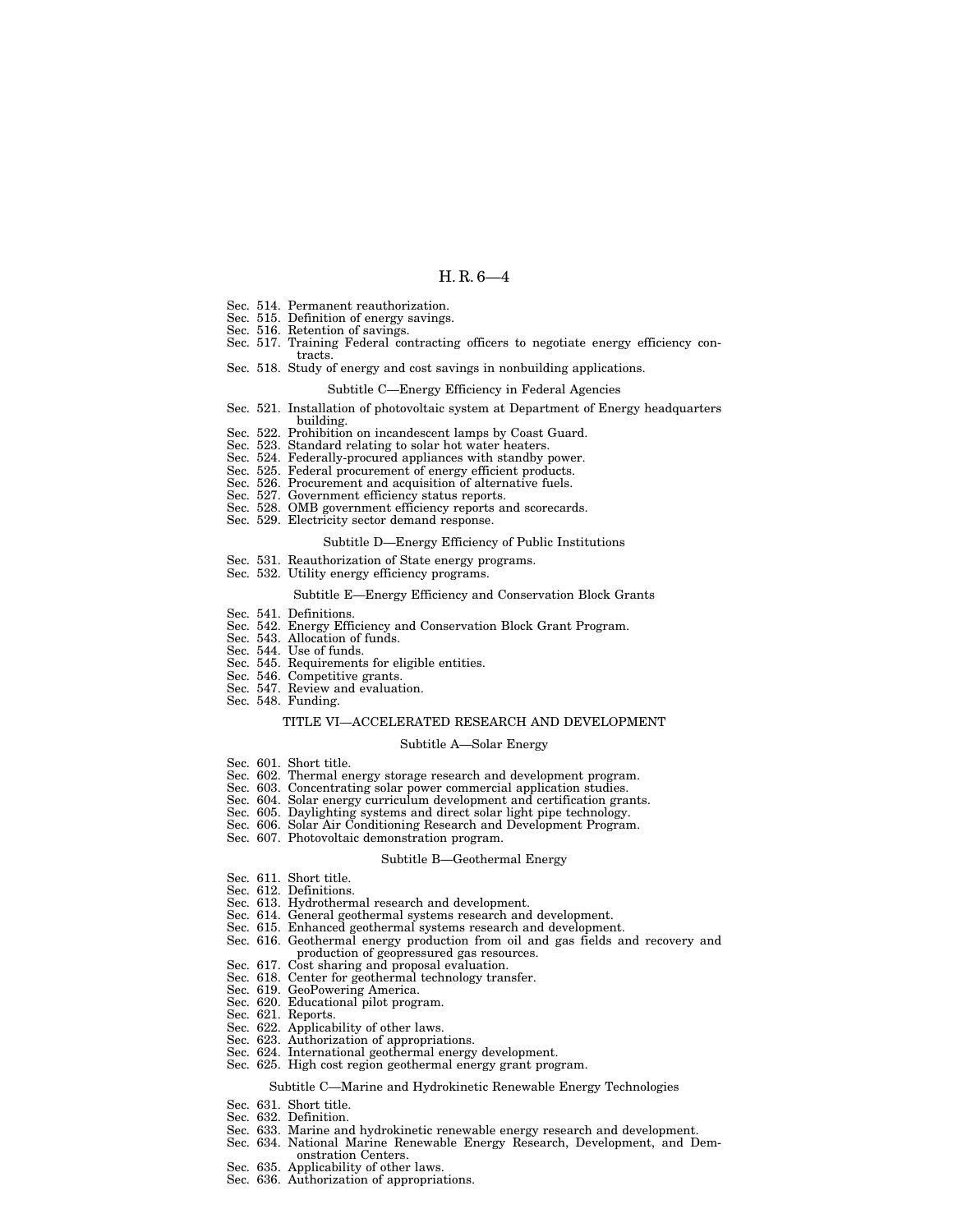#### Subtitle D—Energy Storage for Transportation and Electric Power

Sec. 641. Energy storage competitiveness.

#### Subtitle E—Miscellaneous Provisions

- Sec. 651. Lightweight materials research and development.<br>Sec. 652. Commercial insulation demonstration program.
- Commercial insulation demonstration program.
- Sec. 653. Technical criteria for clean coal power Initiative.
- Sec. 654. H-Prize.
- Sec. 655. Bright Tomorrow Lighting Prizes.
- Sec. 656. Renewable Energy innovation manufacturing partnership.

#### TITLE VII—CARBON CAPTURE AND SEQUESTRATION

### Subtitle A—Carbon Capture and Sequestration Research, Development, and

#### Demonstration

- 
- Sec. 701. Short title.<br>Sec. 702. Carbon capture and sequestration research, development, and demonstration program.
- Sec. 703. Carbon capture.
- Sec. 704. Review of large-scale programs.
- Sec. 705. Geologic sequestration training and research.
- Sec. 706. Relation to Safe Drinking Water Act.
- 
- Sec. 707. Safety research. Sec. 708. University based research and development grant program.

#### Subtitle B—Carbon Capture and Sequestration Assessment and Framework

- Sec. 711. Carbon dioxide sequestration capacity assessment.
- Sec. 712. Assessment of carbon sequestration and methane and nitrous oxide emissions from ecosystems.
- Sec. 713. Carbon dioxide sequestration inventory.
- Sec. 714. Framework for geological carbon sequestration on public land.

#### TITLE VIII—IMPROVED MANAGEMENT OF ENERGY POLICY

#### Subtitle A—Management Improvements

- Sec. 801. National media campaign.
- Sec. 802. Alaska Natural Gas Pipeline administration.
- Sec. 803. Renewable energy deployment.
- Sec. 804. Coordination of planned refinery outages.
- Sec. 805. Assessment of resources.
- Sec. 806. Sense of Congress relating to the use of renewable resources to generate energy.

### Sec. 807. Geothermal assessment, exploration information, and priority activities.

#### Subtitle B—Prohibitions on Market Manipulation and False Information

- Sec. 811. Prohibition on market manipulation.
- Sec. 812. Prohibition on false information.
- Sec. 813. Enforcement by the Federal Trade Commission.
- Sec. 814. Penalties.
- Sec. 815. Effect on other laws.

#### TITLE IX—INTERNATIONAL ENERGY PROGRAMS

#### Sec. 901. Definitions.

#### Subtitle A—Assistance to Promote Clean and Efficient Energy Technologies in Foreign Countries

- Sec. 911. United States assistance for developing countries.
- Sec. 912. United States exports and outreach programs for India, China, and other countries.
- Sec. 913. United States trade missions to encourage private sector trade and investment.
- Sec. 914. Actions by Overseas Private Investment Corporation.
- Sec. 915. Actions by United States Trade and Development Agency.
- Sec. 916. Deployment of international clean and efficient energy technologies and investment in global energy markets.
- Sec. 917. United States-Israel energy cooperation.

#### Subtitle B—International Clean Energy Foundation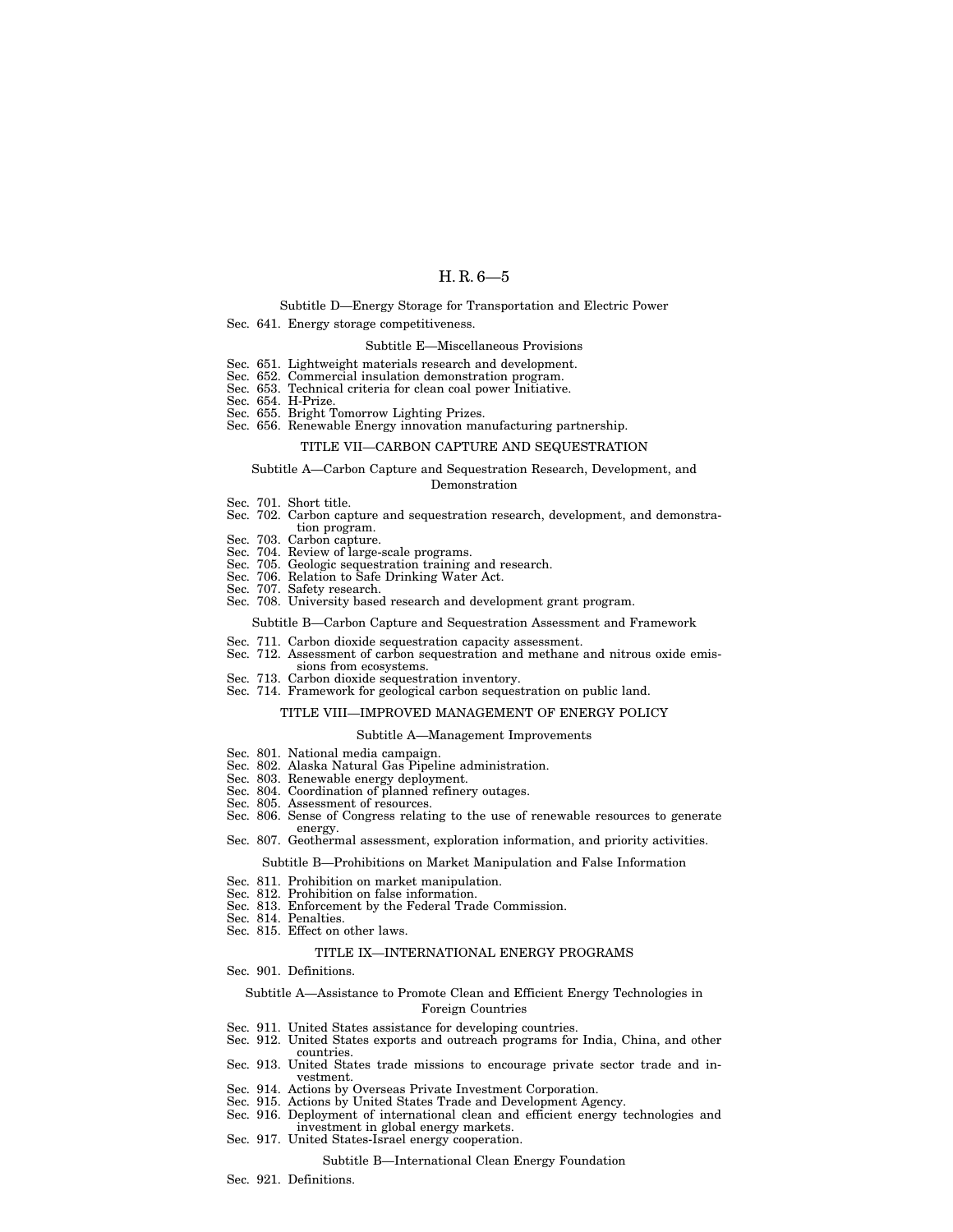Sec. 922. Establishment and management of Foundation. Sec. 923. Duties of Foundation.

- 
- Sec. 924. Annual report.
- Sec. 925. Powers of the Foundation; related provisions. Sec. 926. General personnel authorities.
- Sec. 927. Authorization of appropriations.

#### Subtitle C—Miscellaneous Provisions

- Sec. 931. Energy diplomacy and security within the Department of State.
- Sec. 932. National Security Council reorganization.
- Sec. 933. Annual national energy security strategy report.
- Sec. 934. Convention on Supplementary Compensation for Nuclear Damage contin-
- gent cost allocation.
- Sec. 935. Transparency in extractive industries resource payments.

#### TITLE X—GREEN JOBS

- Sec. 1001. Short title.
- Sec. 1002. Energy efficiency and renewable energy worker training program.

#### TITLE XI—ENERGY TRANSPORTATION AND INFRASTRUCTURE

#### Subtitle A—Department of Transportation

Sec. 1101. Office of Climate Change and Environment.

#### Subtitle B—Railroads

- Sec. 1111. Advanced technology locomotive grant pilot program.
- Sec. 1112. Capital grants for class II and class III railroads.

#### Subtitle C—Marine Transportation

- Sec. 1121. Short sea transportation initiative.
- Sec. 1122. Short sea shipping eligibility for capital construction fund.
- Sec. 1123. Short sea transportation report.

#### Subtitle D—Highways

- Sec. 1131. Increased Federal share for CMAQ projects.
- Sec. 1132. Distribution of rescissions.
- Sec. 1133. Sense of Congress regarding use of complete streets design techniques.

#### TITLE XII—SMALL BUSINESS ENERGY PROGRAMS

- Sec. 1201. Express loans for renewable energy and energy efficiency.
- Sec. 1202. Pilot program for reduced 7(a) fees for purchase of energy efficient technologies.
- Sec. 1203. Small business energy efficiency.
- Sec. 1204. Larger 504 loan limits to help business develop energy efficient technologies and purchases.
- Sec. 1205. Energy saving debentures.
- Sec. 1206. Investments in energy saving small businesses. Sec. 1207. Renewable fuel capital investment company.
- 
- Sec. 1208. Study and report.

#### TITLE XIII—SMART GRID

- Sec. 1301. Statement of policy on modernization of electricity grid.
- Sec. 1302. Smart grid system report.
- Sec. 1303. Smart grid advisory committee and smart grid task force.
- Sec. 1304. Smart grid technology research, development, and demonstration. Sec. 1305. Smart grid interoperability framework.
- 
- Sec. 1305. Smart grid interoperability framework. Sec. 1306. Federal matching fund for smart grid investment costs.
- Sec. 1307. State consideration of smart grid.
- Study of the effect of private wire laws on the development of combined heat and power facilities.
- Sec. 1309. DOE study of security attributes of smart grid systems.

#### TITLE XIV—POOL AND SPA SAFETY

- Sec. 1401. Short title. Sec. 1402. Findings.
- 
- Sec. 1403. Definitions.
- Sec. 1404. Federal swimming pool and spa drain cover standard.
- Sec. 1405. State swimming pool safety grant program. Sec. 1406. Minimum State law requirements.
- 
- Sec. 1407. Education program.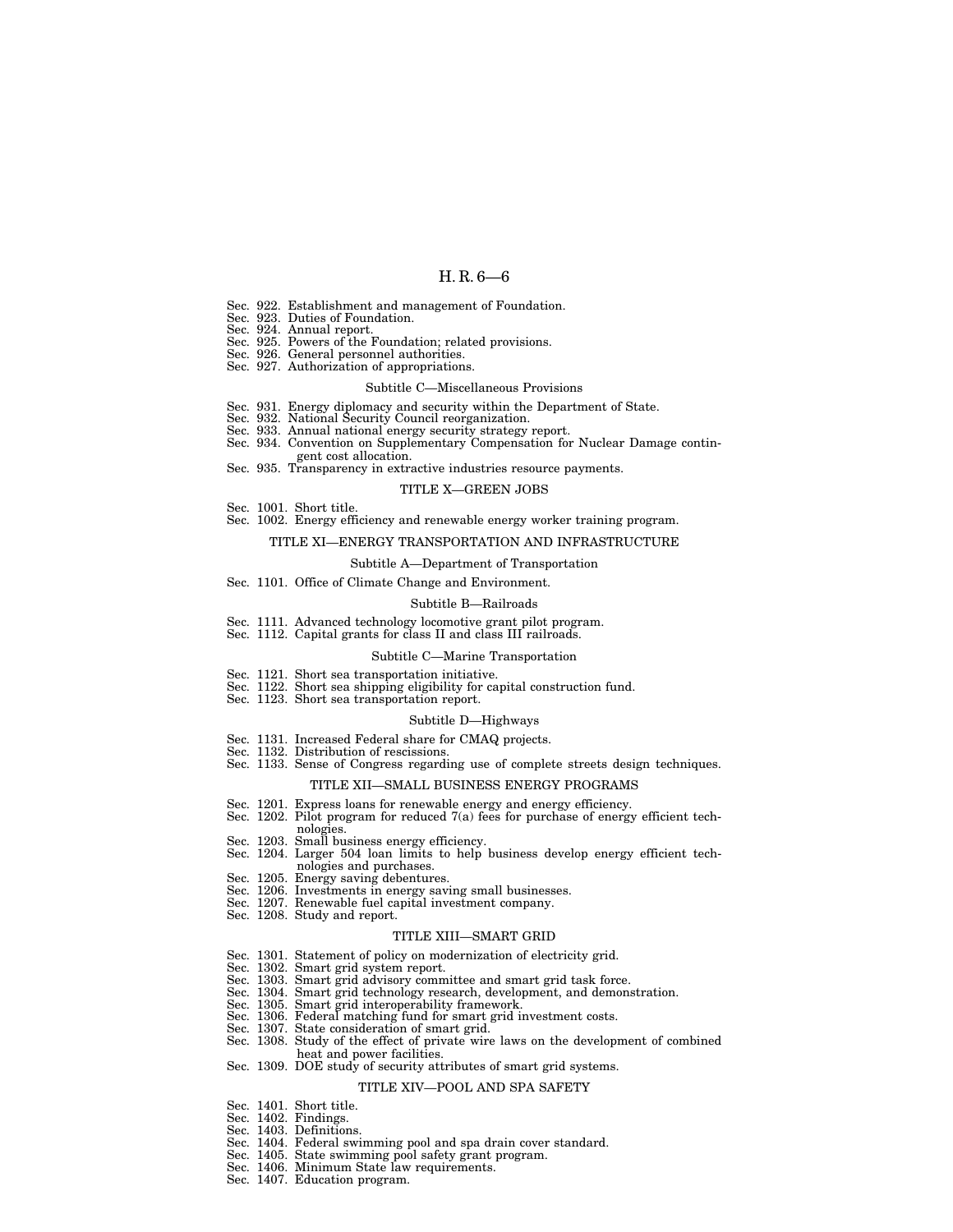Sec. 1408. CPSC report.

#### TITLE XV—REVENUE PROVISIONS

Sec. 1500. Amendment of 1986 Code.

Sec. 1501. Extension of additional 0.2 percent FUTA surtax.

Sec. 1502. 7-year amortization of geological and geophysical expenditures for certain major integrated oil companies.

#### TITLE XVI—EFFECTIVE DATE

Sec. 1601. Effective date.

### **SEC. 2. DEFINITIONS.**

In this Act:

(1) DEPARTMENT.—The term "Department" means the Department of Energy.

(2) INSTITUTION OF HIGHER EDUCATION.—The term ''institution of higher education'' has the meaning given the term in section 101(a) of the Higher Education Act of 1965 (20 U.S.C. 1001(a)).

(3) SECRETARY.—The term ''Secretary'' means the Secretary of Energy.

### **SEC. 3. RELATIONSHIP TO OTHER LAW.**

Except to the extent expressly provided in this Act or an amendment made by this Act, nothing in this Act or an amendment made by this Act supersedes, limits the authority provided or responsibility conferred by, or authorizes any violation of any provision of law (including a regulation), including any energy or environmental law or regulation.

# **TITLE I—ENERGY SECURITY THROUGH IMPROVED VEHICLE FUEL ECONOMY**

# **Subtitle A—Increased Corporate Average Fuel Economy Standards**

### **SEC. 101. SHORT TITLE.**

This subtitle may be cited as the ''Ten-in-Ten Fuel Economy Act''.

### **SEC. 102. AVERAGE FUEL ECONOMY STANDARDS FOR AUTOMOBILES AND CERTAIN OTHER VEHICLES.**

(a) INCREASED STANDARDS.—Section 32902 of title 49, United States Code, is amended—

 $(1)$  in subsection  $(a)$ —

(A) by striking ''NON-PASSENGER AUTOMOBILES.—'' and inserting ''PRESCRIPTION OF STANDARDS BY REGULA- $TION.$ 

(B) by striking ''(except passenger automobiles)'' in subsection (a); and

(C) by striking the last sentence;

(2) by striking subsection (b) and inserting the following: ''(b) STANDARDS FOR AUTOMOBILES AND CERTAIN OTHER VEHICLES.—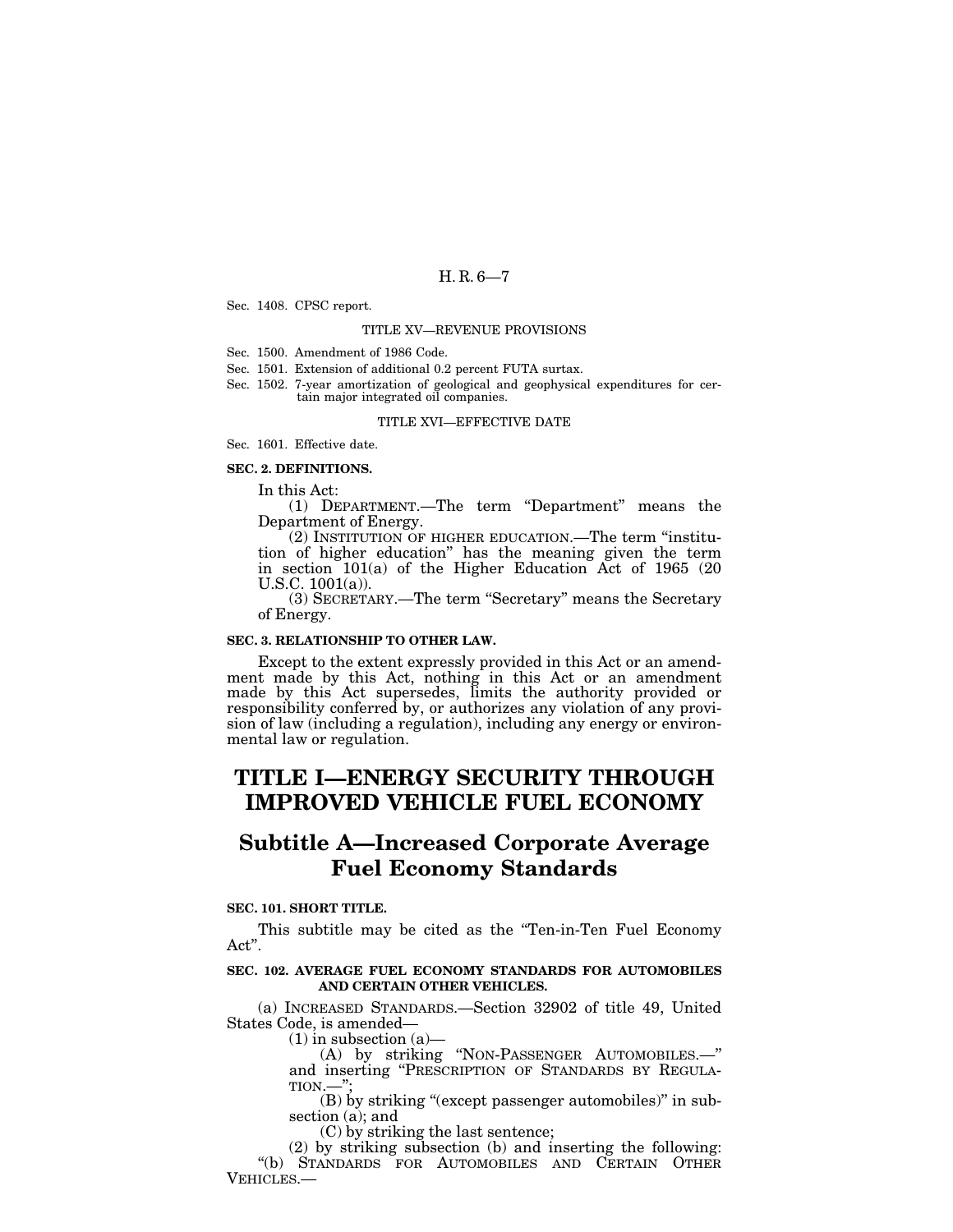''(1) IN GENERAL.—The Secretary of Transportation, after consultation with the Secretary of Energy and the Administrator of the Environmental Protection Agency, shall prescribe separate average fuel economy standards for—

''(A) passenger automobiles manufactured by manufacturers in each model year beginning with model year 2011 in accordance with this subsection;

''(B) non-passenger automobiles manufactured by manufacturers in each model year beginning with model year 2011 in accordance with this subsection; and

''(C) work trucks and commercial medium-duty or heavy-duty on-highway vehicles in accordance with subsection  $(k)$ .

''(2) FUEL ECONOMY STANDARDS FOR AUTOMOBILES.—

''(A) AUTOMOBILE FUEL ECONOMY AVERAGE FOR MODEL YEARS 2011 THROUGH 2020.—The Secretary shall prescribe a separate average fuel economy standard for passenger automobiles and a separate average fuel economy standard for non-passenger automobiles for each model year beginning with model year 2011 to achieve a combined fuel economy average for model year 2020 of at least 35 miles per gallon for the total fleet of passenger and non-passenger automobiles manufactured for sale in the United States for that model year.

''(B) AUTOMOBILE FUEL ECONOMY AVERAGE FOR MODEL YEARS 2021 THROUGH 2030.—For model years 2021 through 2030, the average fuel economy required to be attained by each fleet of passenger and non-passenger automobiles manufactured for sale in the United States shall be the maximum feasible average fuel economy standard for each fleet for that model year.

''(C) PROGRESS TOWARD STANDARD REQUIRED.—In prescribing average fuel economy standards under subparagraph (A), the Secretary shall prescribe annual fuel economy standard increases that increase the applicable average fuel economy standard ratably beginning with model year 2011 and ending with model year 2020.

''(3) AUTHORITY OF THE SECRETARY.—The Secretary shall— ''(A) prescribe by regulation separate average fuel economy standards for passenger and non-passenger automobiles based on 1 or more vehicle attributes related to fuel economy and express each standard in the form of a mathematical function; and

''(B) issue regulations under this title prescribing average fuel economy standards for at least 1, but not more than 5, model years.

''(4) MINIMUM STANDARD.—In addition to any standard prescribed pursuant to paragraph (3), each manufacturer shall also meet the minimum standard for domestically manufactured passenger automobiles, which shall be the greater of—

 $\mathrm{``(A)}$  27.5 miles per gallon; or

''(B) 92 percent of the average fuel economy projected by the Secretary for the combined domestic and nondomestic passenger automobile fleets manufactured for sale in the United States by all manufacturers in the model year, which projection shall be published in the Federal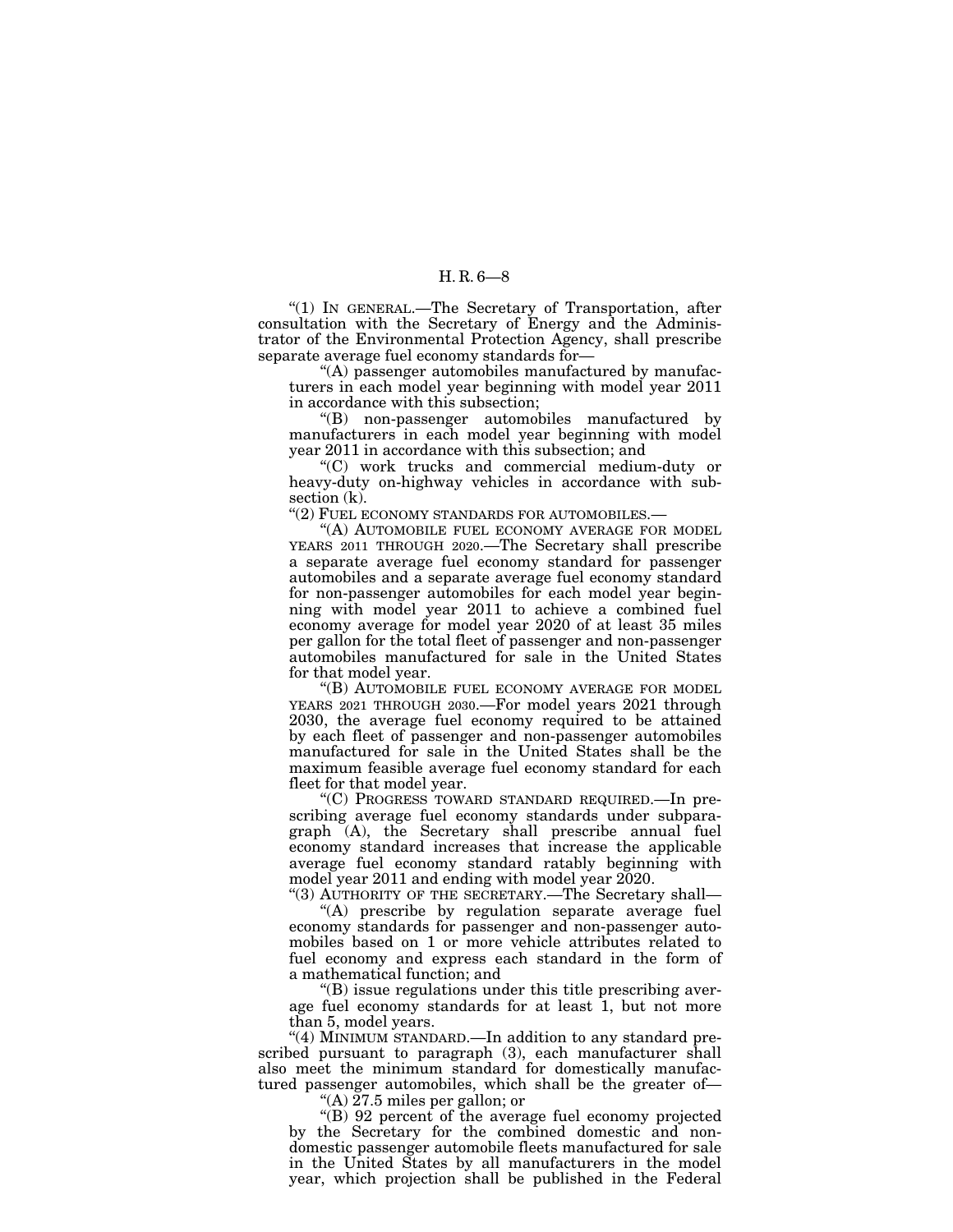Register when the standard for that model year is promulgated in accordance with this section.''; and

 $(3)$  in subsection  $(c)$ 

(A) by striking "(1) Subject to paragraph (2) of this subsection, the" and inserting "The"; and

(B) by striking paragraph (2).

(b) FUEL ECONOMY STANDARD FOR COMMERCIAL MEDIUM-DUTY AND HEAVY-DUTY ON-HIGHWAY VEHICLES AND WORK TRUCKS.— Section 32902 of title 49, United States Code, is amended by adding at the end the following:

"(k) COMMERCIAL MEDIUM- AND HEAVY-DUTY ON-HIGHWAY VEHICLES AND WORK TRUCKS.—

"(1) STUDY.—Not later than 1 year after the National Academy of Sciences publishes the results of its study under section 108 of the Ten-in-Ten Fuel Economy Act, the Secretary of Transportation, in consultation with the Secretary of Energy and the Administrator of the Environmental Protection Agency, shall examine the fuel efficiency of commercial medium- and heavy-duty on-highway vehicles and work trucks and determine—

''(A) the appropriate test procedures and methodologies for measuring the fuel efficiency of such vehicles and work trucks;

''(B) the appropriate metric for measuring and expressing commercial medium- and heavy-duty on-highway vehicle and work truck fuel efficiency performance, taking into consideration, among other things, the work performed by such on-highway vehicles and work trucks and types of operations in which they are used;

 $\mathcal{C}(\bar{C})$  the range of factors, including, without limitation, design, functionality, use, duty cycle, infrastructure, and total overall energy consumption and operating costs that affect commercial medium- and heavy-duty on-highway vehicle and work truck fuel efficiency; and

''(D) such other factors and conditions that could have an impact on a program to improve commercial mediumand heavy-duty on-highway vehicle and work truck fuel efficiency.

"(2) RULEMAKING.—Not later than 24 months after completion of the study required under paragraph (1), the Secretary, in consultation with the Secretary of Energy and the Administrator of the Environmental Protection Agency, by regulation, shall determine in a rulemaking proceeding how to implement a commercial medium- and heavy-duty on-highway vehicle and work truck fuel efficiency improvement program designed to achieve the maximum feasible improvement, and shall adopt and implement appropriate test methods, measurement metrics, fuel economy standards, and compliance and enforcement protocols that are appropriate, cost-effective, and technologically feasible for commercial medium- and heavy-duty onhighway vehicles and work trucks. The Secretary may prescribe separate standards for different classes of vehicles under this subsection.

''(3) LEAD-TIME; REGULATORY STABILITY.—The commercial medium- and heavy-duty on-highway vehicle and work truck fuel economy standard adopted pursuant to this subsection shall provide not less than—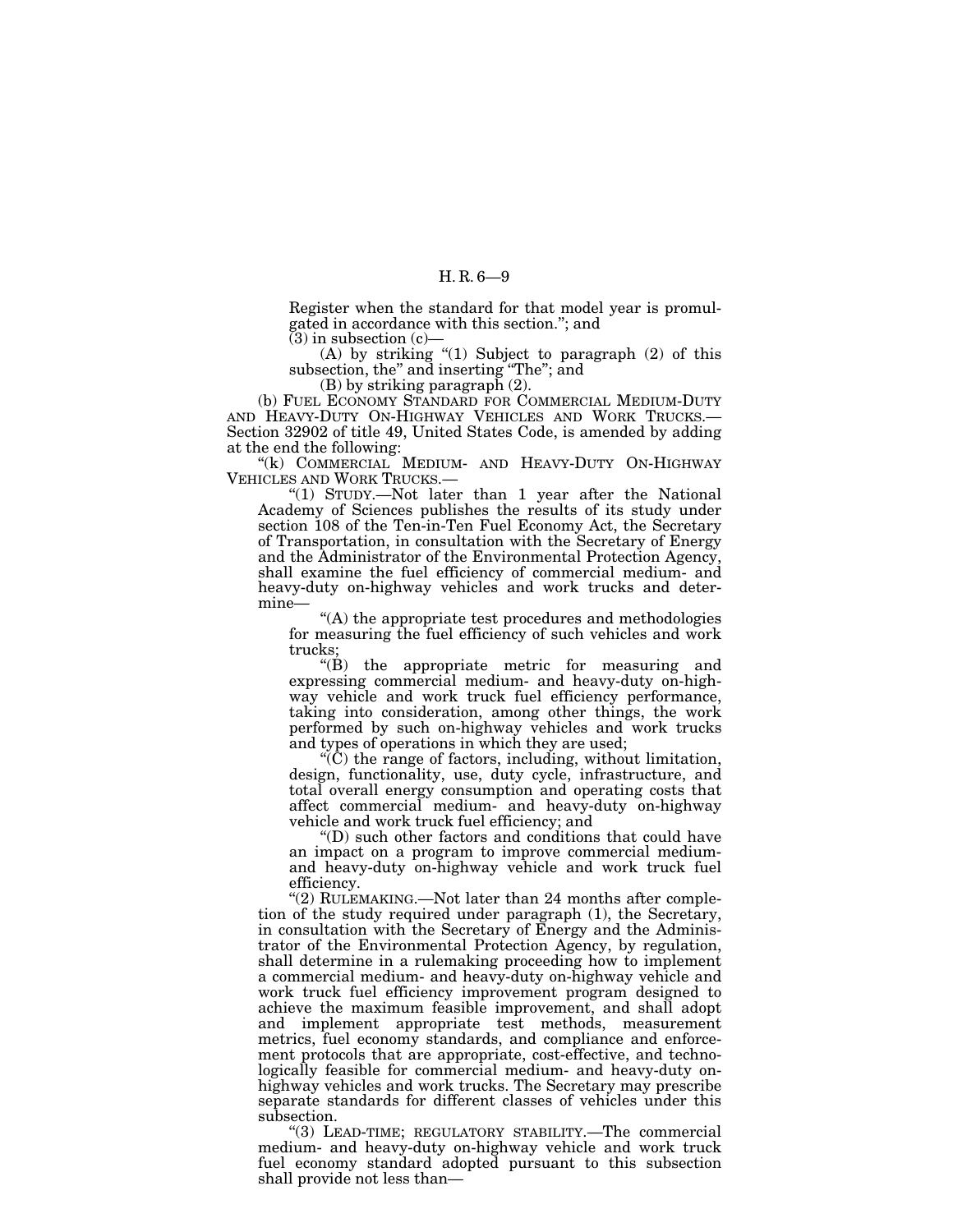''(A) 4 full model years of regulatory lead-time; and ''(B) 3 full model years of regulatory stability.''.

#### **SEC. 103. DEFINITIONS.**

(a) IN GENERAL.—Section 32901(a) of title 49, United States Code, is amended—

(1) by striking paragraph (3) and inserting the following: "(3) except as provided in section 32908 of this title, 'automobile' means a 4-wheeled vehicle that is propelled by fuel, or by alternative fuel, manufactured primarily for use on public streets, roads, and highways and rated at less than 10,000 pounds gross vehicle weight, except—

''(A) a vehicle operated only on a rail line;

" $(B)$  a vehicle manufactured in different stages by 2 or more manufacturers, if no intermediate or final-stage manufacturer of that vehicle manufactures more than 10,000 multi-stage vehicles per year; or

"(C) a work truck.";

(2) by redesignating paragraphs (7) through (16) as paragraphs (8) through (17), respectively;

(3) by inserting after paragraph (6) the following:

"(7) 'commercial medium- and heavy-duty on-highway vehicle' means an on-highway vehicle with a gross vehicle weight rating of 10,000 pounds or more.";

(4) in paragraph  $(\bar{9})(A)$ , as redesignated, by inserting "or a mixture of biodiesel and diesel fuel meeting the standard established by the American Society for Testing and Materials or under section 211(u) of the Clean Air Act (42 U.S.C. 7545(u)) for fuel containing 20 percent biodiesel (commonly known as 'B20')" after "alternative fuel";

(5) by redesignating paragraph (17), as redesignated, as paragraph (18);

(6) by inserting after paragraph (16), as redesignated, the following:

" $(17)$  'non-passenger automobile' means an automobile that is not a passenger automobile or a work truck.''; and

(7) by adding at the end the following:

''(19) 'work truck' means a vehicle that—

 $(A)$  is rated at between 8,500 and 10,000 pounds gross vehicle weight; and

''(B) is not a medium-duty passenger vehicle (as defined in section 86.1803–01 of title 40, Code of Federal Regulations, as in effect on the date of the enactment of the Ten-in-Ten Fuel Economy Act).''.

### **SEC. 104. CREDIT TRADING PROGRAM.**

(a) IN GENERAL.—Section 32903 of title 49, United States Code, is amended—

(1) by striking "section  $32902(b)$ –(d) of this title" each place it appears and inserting ''subsections (a) through (d) of section 32902'';

 $(2)$  in subsection  $(a)(2)$ 

(A) by striking ''3 consecutive model years'' and inserting "5 consecutive model years";

(B) by striking ''clause (1) of this subsection,'' and inserting "paragraph (1)";

(3) by redesignating subsection (f) as subsection (h); and (4) by inserting after subsection (e) the following: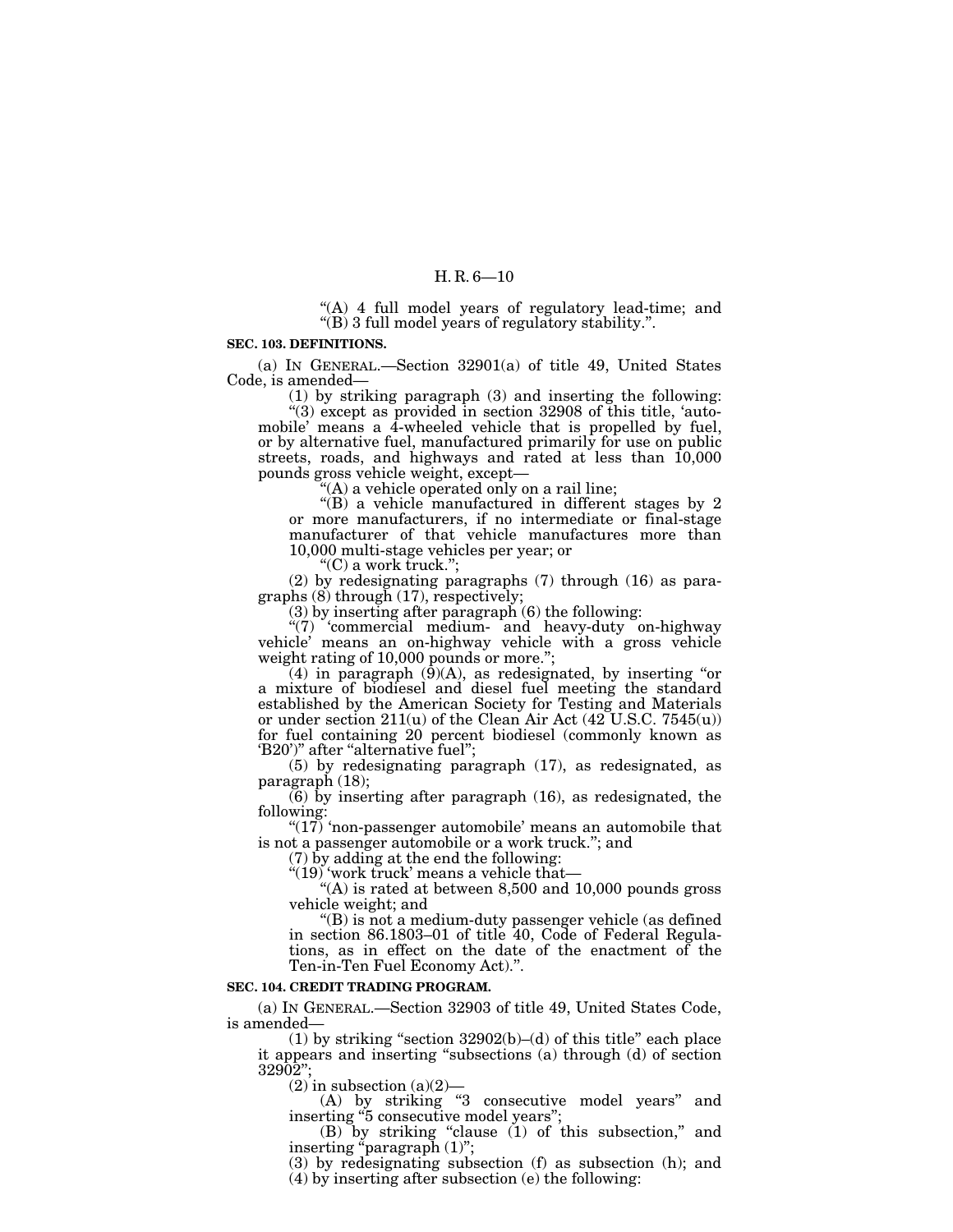''(f) CREDIT TRADING AMONG MANUFACTURERS.—

''(1) IN GENERAL.—The Secretary of Transportation may establish, by regulation, a fuel economy credit trading program to allow manufacturers whose automobiles exceed the average fuel economy standards prescribed under section 32902 to earn credits to be sold to manufacturers whose automobiles fail to achieve the prescribed standards such that the total oil savings associated with manufacturers that exceed the prescribed standards are preserved when trading credits to manufacturers that fail to achieve the prescribed standards.

''(2) LIMITATION.—The trading of credits by a manufacturer to the category of passenger automobiles manufactured domestically is limited to the extent that the fuel economy level of such automobiles shall comply with the requirements of section 32902(b)(4), without regard to any trading of credits from other manufacturers.<br>" $(g)$  CREDIT

CREDIT TRANSFERRING WITHIN A MANUFACTURER'S FLEET.—

"(1) IN GENERAL.—The Secretary of Transportation shall establish by regulation a fuel economy credit transferring program to allow any manufacturer whose automobiles exceed any of the average fuel economy standards prescribed under section 32902 to transfer the credits earned under this section and to apply such credits within that manufacturer's fleet to a compliance category of automobiles that fails to achieve the prescribed standards.

''(2) YEARS FOR WHICH USED.—Credits transferred under this subsection are available to be used in the same model years that the manufacturer could have applied such credits under subsections (a), (b), (d), and (e), as well as for the model year in which the manufacturer earned such credits.

''(3) MAXIMUM INCREASE.—The maximum increase in any compliance category attributable to transferred credits is—

"(A) for model years  $2011$  through  $2013$ , 1.0 mile per gallon;

"(B) for model years  $2014$  through  $2017$ , 1.5 miles per gallon; and

''(C) for model year 2018 and subsequent model years, 2.0 miles per gallon.

''(4) LIMITATION.—The transfer of credits by a manufacturer to the category of passenger automobiles manufactured domestically is limited to the extent that the fuel economy level of such automobiles shall comply with the requirements under section 32904(b)(4), without regard to any transfer of credits from other categories of automobiles described in paragraph  $(6)(B)$ .

''(5) YEARS AVAILABLE.—A credit may be transferred under this subsection only if it is earned after model year 2010. ''(6) DEFINITIONS.—In this subsection:

"(A) FLEET.—The term 'fleet' means all automobiles manufactured by a manufacturer in a particular model year.

''(B) COMPLIANCE CATEGORY OF AUTOMOBILES.—The term 'compliance category of automobiles' means any of the following 3 categories of automobiles for which compliance is separately calculated under this chapter: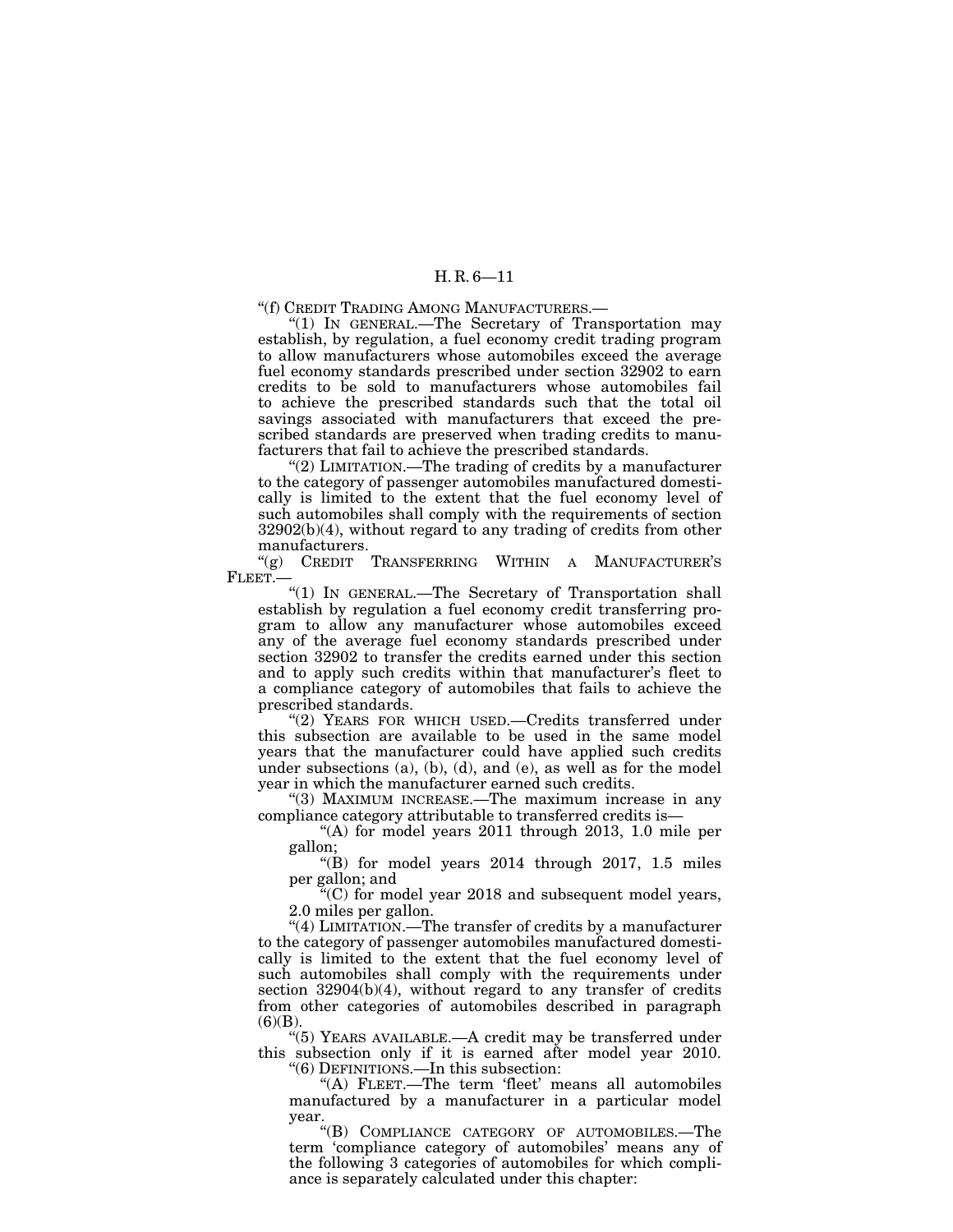''(i) Passenger automobiles manufactured domestically.

''(ii) Passenger automobiles not manufactured domestically.

''(iii) Non-passenger automobiles.''.

(b) CONFORMING AMENDMENTS.—

(1) LIMITATIONS.—Section 32902(h) of title 49, United States Code, is amended—

 $(A)$  in paragraph  $(1)$ , by striking "and" at the end;

(B) in paragraph (2), by striking the period at the end and inserting ''; and''; and

(C) by adding at the end the following:

"(3) may not consider, when prescribing a fuel economy standard, the trading, transferring, or availability of credits under section 32903.''.

(2) SEPARATE CALCULATIONS.—Section 32904(b)(1)(B) is amended by striking ''chapter.'' and inserting ''chapter, except for the purposes of section 32903.''.

#### **SEC. 105. CONSUMER INFORMATION.**

Section 32908 of title 49, United States Code, is amended by adding at the end the following:<br>"(g) CONSUMER INFORMATION.-

''(g) CONSUMER INFORMATION.— ''(1) PROGRAM.—The Secretary of Transportation, in consultation with the Secretary of Energy and the Administrator of the Environmental Protection Agency, shall develop and implement by rule a program to require manufacturers—

"(A) to label new automobiles sold in the United States with—

''(i) information reflecting an automobile's performance on the basis of criteria that the Administrator shall develop, not later than 18 months after the date of the enactment of the Ten-in-Ten Fuel Economy Act, to reflect fuel economy and greenhouse gas and other emissions over the useful life of the automobile;

''(ii) a rating system that would make it easy for consumers to compare the fuel economy and greenhouse gas and other emissions of automobiles at the point of purchase, including a designation of automobiles—

''(I) with the lowest greenhouse gas emissions over the useful life of the vehicles; and

''(II) the highest fuel economy; and

''(iii) a permanent and prominent display that an automobile is capable of operating on an alternative fuel; and

''(B) to include in the owner's manual for vehicles capable of operating on alternative fuels information that describes that capability and the benefits of using alternative fuels, including the renewable nature and environmental benefits of using alternative fuels. ''(2) CONSUMER EDUCATION.—

''(A) IN GENERAL.—The Secretary of Transportation, in consultation with the Secretary of Energy and the Administrator of the Environmental Protection Agency, shall develop and implement by rule a consumer education program to improve consumer understanding of automobile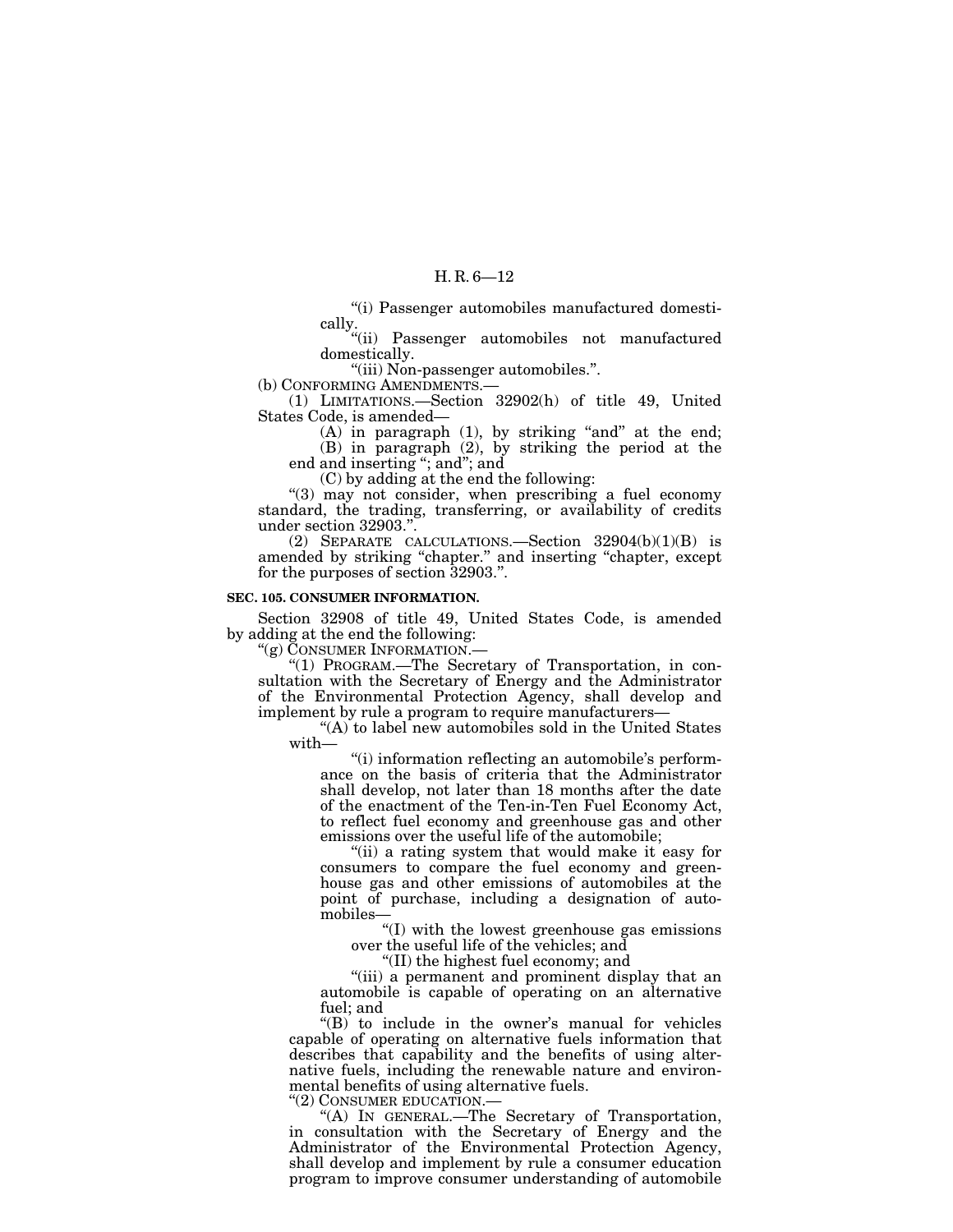performance described in paragraph  $(1)(A)(i)$  and to inform consumers of the benefits of using alternative fuel in automobiles and the location of stations with alternative fuel capacity.

''(B) FUEL SAVINGS EDUCATION CAMPAIGN.—The Secretary of Transportation shall establish a consumer education campaign on the fuel savings that would be recognized from the purchase of vehicles equipped with thermal management technologies, including energy efficient air conditioning systems and glass.

"(3) FUEL TANK LABELS FOR ALTERNATIVE FUEL AUTO-MOBILES.—The Secretary of Transportation shall by rule require a label to be attached to the fuel compartment of vehicles capable of operating on alternative fuels, with the form of alternative fuel stated on the label. A label attached in compliance with the requirements of section 32905(h) is deemed to meet the requirements of this paragraph.

"(4) RULEMAKING DEADLINE.—The Secretary of Transportation shall issue a final rule under this subsection not later than 42 months after the date of the enactment of the Tenin-Ten Fuel Economy Act.''.

### **SEC. 106. CONTINUED APPLICABILITY OF EXISTING STANDARDS.**

Nothing in this subtitle, or the amendments made by this subtitle, shall be construed to affect the application of section 32902 of title 49, United States Code, to passenger automobiles or nonpassenger automobiles manufactured before model year 2011.

### **SEC. 107. NATIONAL ACADEMY OF SCIENCES STUDIES.**

(a) IN GENERAL.—As soon as practicable after the date of enactment of this Act, the Secretary of Transportation shall execute an agreement with the National Academy of Sciences to develop a report evaluating vehicle fuel economy standards, including—

(1) an assessment of automotive technologies and costs to reflect developments since the Academy's 2002 report evaluating the corporate average fuel economy standards was conducted;

(2) an analysis of existing and potential technologies that may be used practically to improve automobile and mediumduty and heavy-duty truck fuel economy;

(3) an analysis of how such technologies may be practically integrated into the automotive and medium-duty and heavyduty truck manufacturing process; and

(4) an assessment of how such technologies may be used to meet the new fuel economy standards under chapter 329 of title 49, United States Code, as amended by this subtitle.

(b) REPORT.—The Academy shall submit the report to the Secretary, the Committee on Commerce, Science, and Transportation of the Senate, and the Committee on Energy and Commerce of the House of Representatives, with its findings and recommendations not later than 5 years after the date on which the Secretary executes the agreement with the Academy.

(c) QUINQUENNIAL UPDATES.—After submitting the initial report, the Academy shall update the report at 5 year intervals thereafter through 2025.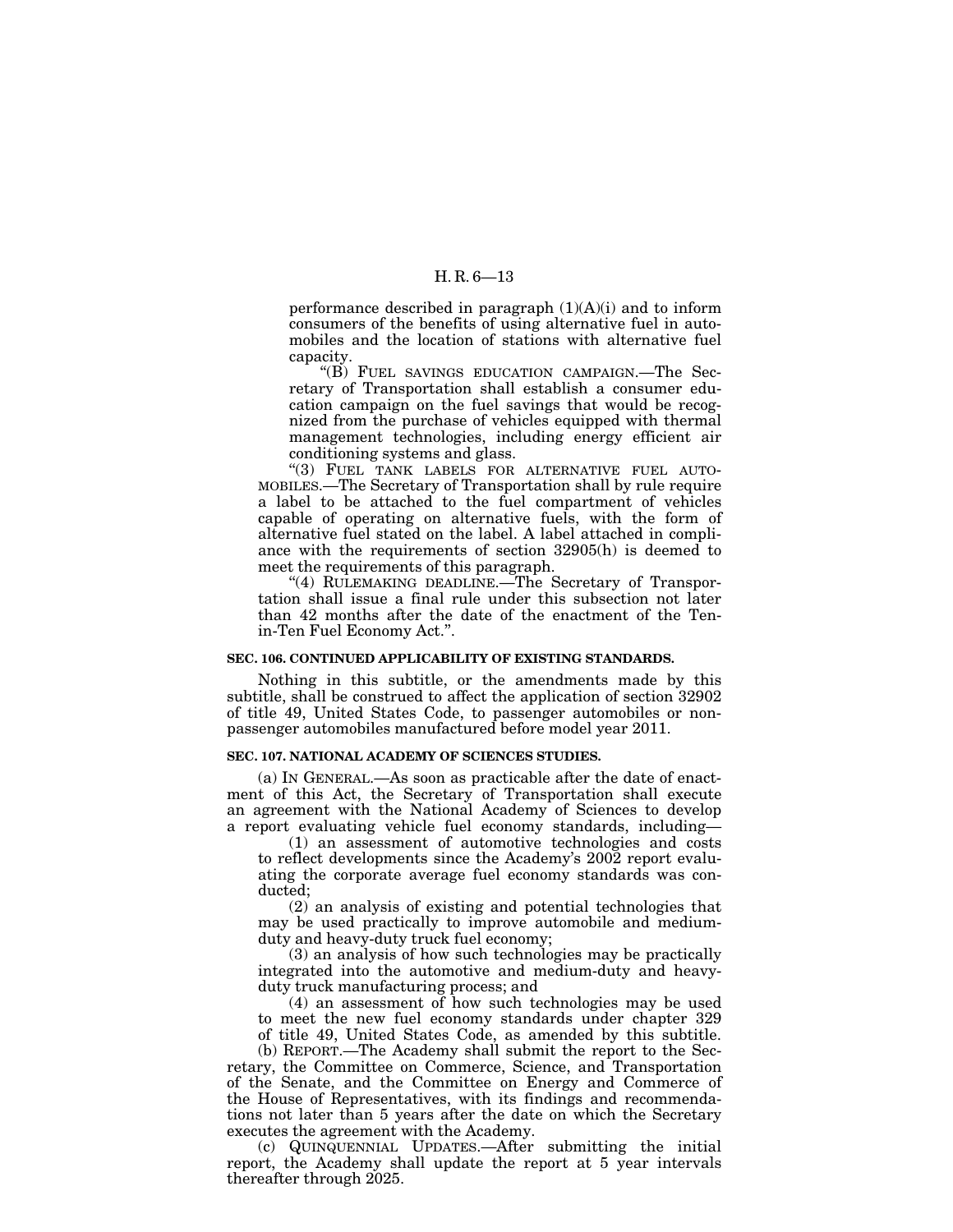### **SEC. 108. NATIONAL ACADEMY OF SCIENCES STUDY OF MEDIUM-DUTY AND HEAVY-DUTY TRUCK FUEL ECONOMY.**

(a) IN GENERAL.—As soon as practicable after the date of enactment of this Act, the Secretary of Transportation shall execute an agreement with the National Academy of Sciences to develop a report evaluating medium-duty and heavy-duty truck fuel economy standards, including—

(1) an assessment of technologies and costs to evaluate fuel economy for medium-duty and heavy-duty trucks;

(2) an analysis of existing and potential technologies that may be used practically to improve medium-duty and heavyduty truck fuel economy;

(3) an analysis of how such technologies may be practically integrated into the medium-duty and heavy-duty truck manufacturing process;

(4) an assessment of how such technologies may be used to meet fuel economy standards to be prescribed under section 32902(k) of title 49, United States Code, as amended by this subtitle; and

(5) associated costs and other impacts on the operation of medium-duty and heavy-duty trucks, including congestion.

(b) REPORT.—The Academy shall submit the report to the Secretary, the Committee on Commerce, Science, and Transportation of the Senate, and the Committee on Energy and Commerce of the House of Representatives, with its findings and recommendations not later than 1 year after the date on which the Secretary executes the agreement with the Academy.

#### **SEC. 109. EXTENSION OF FLEXIBLE FUEL VEHICLE CREDIT PROGRAM.**

(a) IN GENERAL.—Section 32906 of title 49, United States Code, is amended to read as follows:

### **''§ 32906. Maximum fuel economy increase for alternative fuel automobiles**

''(a) IN GENERAL.—For each of model years 1993 through 2019 for each category of automobile (except an electric automobile), the maximum increase in average fuel economy for a manufacturer attributable to dual fueled automobiles is—

" $(1)$  1.2 miles a gallon for each of model years 1993 through 2014;

" $(2)$  1.0 miles per gallon for model year 2015;

 $\sqrt[4]{(3)}$  0.8 miles per gallon for model year 2016;

"(4) 0.6 miles per gallon for model year 2017;

"(5) 0.4 miles per gallon for model year 2018;

''(6) 0.2 miles per gallon for model year 2019; and

''(7) 0 miles per gallon for model years after 2019.

''(b) CALCULATION.—In applying subsection (a), the Administrator of the Environmental Protection Agency shall determine the increase in a manufacturer's average fuel economy attributable to dual fueled automobiles by subtracting from the manufacturer's average fuel economy calculated under section 32905(e) the number equal to what the manufacturer's average fuel economy would be if it were calculated by the formula under section  $32904(a)(1)$  by including as the denominator for each model of dual fueled automobiles the fuel economy when the automobiles are operated on gasoline or diesel fuel.''.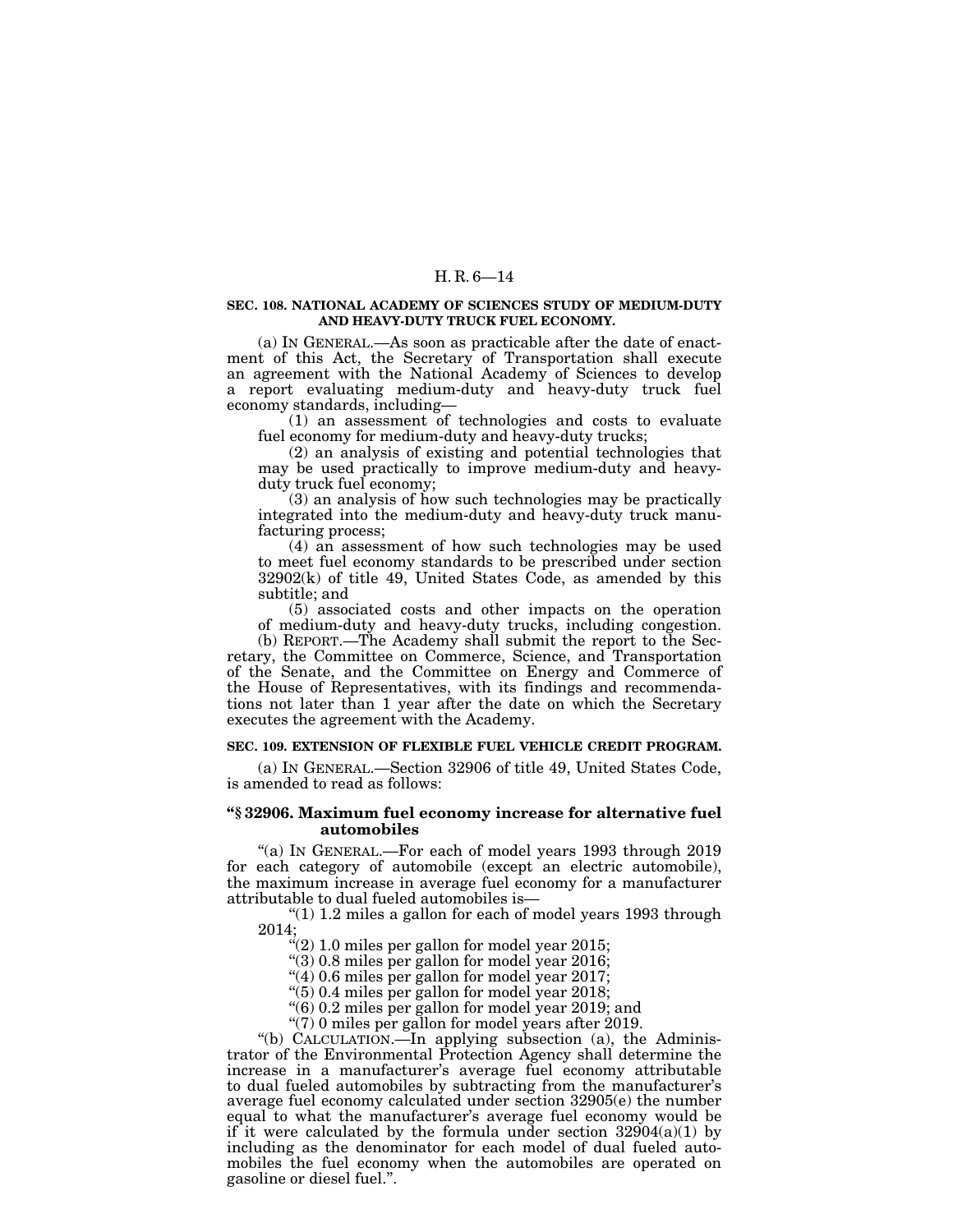(b) CONFORMING AMENDMENTS.—Section 32905 of title 49, United States Code, is amended—

(1) in subsection (b), by striking ''1993–2010,'' and inserting ''1993 through 2019,'';

 $(2)$  in subsection  $(d)$ , by striking "1993–2010," and inserting ''1993 through 2019,'';

(3) by striking subsections (f) and (g); and

(4) by redesignating subsection (h) as subsection (f).

(c) B20 BIODIESEL FLEXIBLE FUEL CREDIT.—Section 32905(b)(2) of title 49, United States Code, is amended to read as follows:

" $(2)$  .5 divided by the fuel economy—

"(A) measured under subsection (a) when operating the model on alternative fuel; or

''(B) measured based on the fuel content of B20 when operating the model on B20, which is deemed to contain 0.15 gallon of fuel.''.

#### **SEC. 110. PERIODIC REVIEW OF ACCURACY OF FUEL ECONOMY LABELING PROCEDURES.**

Beginning in December 2009, and not less often than every 5 years thereafter, the Administrator of the Environmental Protection Agency, in consultation with the Secretary of Transportation, shall—

(1) reevaluate the fuel economy labeling procedures described in the final rule published in the Federal Register on December 27, 2006 (71 Fed. Reg. 77,872; 40 CFR parts 86 and 600) to determine whether changes in the factors used to establish the labeling procedures warrant a revision of that process; and

(2) submit a report to the Committee on Commerce, Science, and Transportation of the Senate and the Committee on Energy and Commerce of the House of Representatives that describes the results of the reevaluation process.

### **SEC. 111. CONSUMER TIRE INFORMATION.**

(a) IN GENERAL.—Chapter 323 of title 49, United States Code, is amended by inserting after section 32304 the following:

#### **''§ 32304A. Consumer tire information**

"(a) RULEMAKING.-

''(1) IN GENERAL.—Not later than 24 months after the date of enactment of the Ten-in-Ten Fuel Economy Act, the Secretary of Transportation shall, after notice and opportunity for comment, promulgate rules establishing a national tire fuel efficiency consumer information program for replacement tires designed for use on motor vehicles to educate consumers about the effect of tires on automobile fuel efficiency, safety, and durability.

"(2) ITEMS INCLUDED IN RULE.—The rulemaking shall include—

''(A) a national tire fuel efficiency rating system for motor vehicle replacement tires to assist consumers in making more educated tire purchasing decisions;

''(B) requirements for providing information to consumers, including information at the point of sale and other potential information dissemination methods, including the Internet;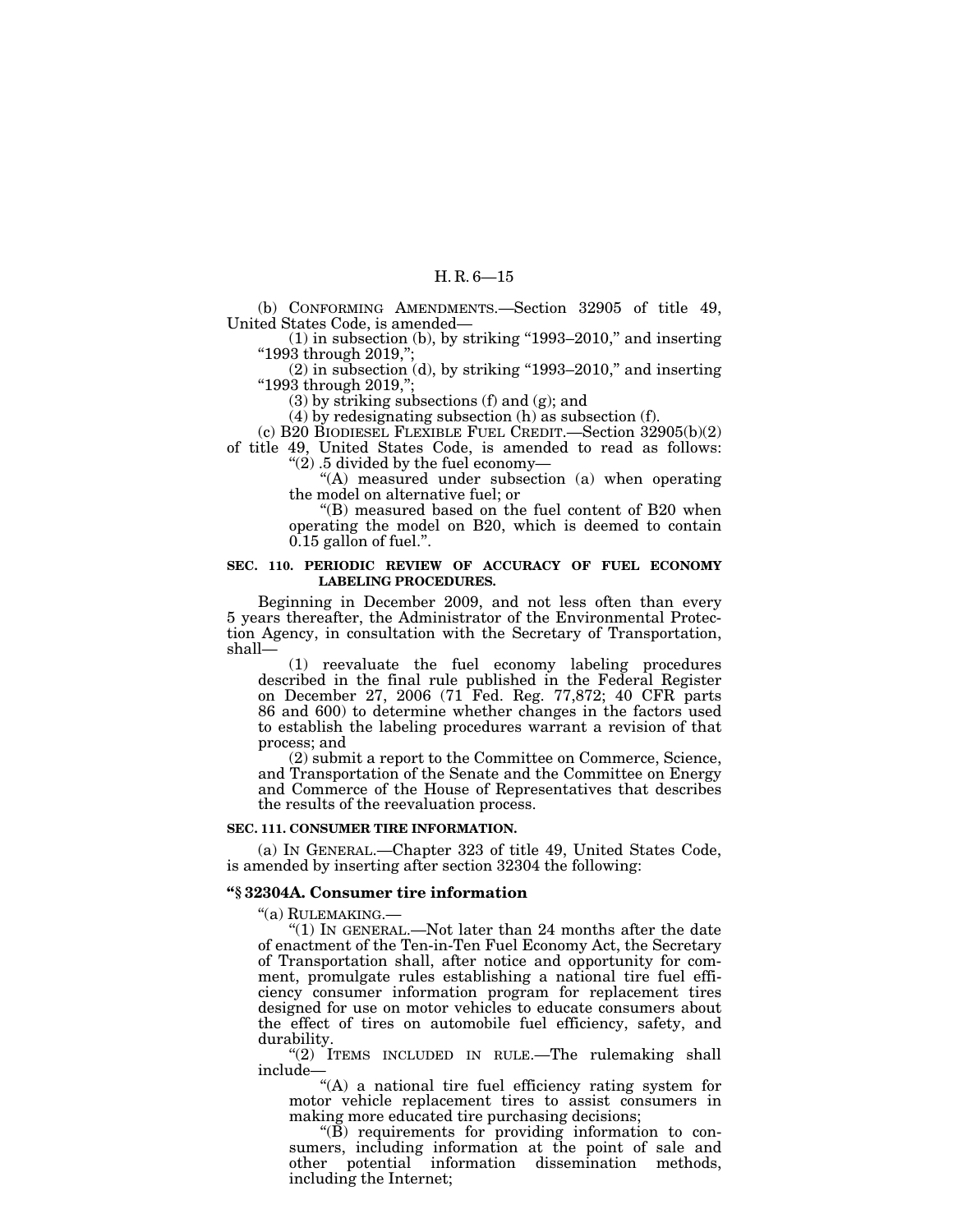''(C) specifications for test methods for manufacturers to use in assessing and rating tires to avoid variation among test equipment and manufacturers; and

''(D) a national tire maintenance consumer education program including, information on tire inflation pressure, alignment, rotation, and tread wear to maximize fuel efficiency, safety, and durability of replacement tires.

''(3) APPLICABILITY.—This section shall apply only to replacement tires covered under section  $575.104(c)$  of title 49, Code of Federal Regulations, in effect on the date of the enactment of the Ten-in-Ten Fuel Economy Act.

''(b) CONSULTATION.—The Secretary shall consult with the Secretary of Energy and the Administrator of the Environmental Protection Agency on the means of conveying tire fuel efficiency consumer information.

''(c) REPORT TO CONGRESS.—The Secretary shall conduct periodic assessments of the rules promulgated under this section to determine the utility of such rules to consumers, the level of cooperation by industry, and the contribution to national goals pertaining to energy consumption. The Secretary shall transmit periodic reports detailing the findings of such assessments to the Senate Committee on Commerce, Science, and Transportation and the House of Representatives Committee on Energy and Commerce.

''(d) TIRE MARKING.—The Secretary shall not require permanent labeling of any kind on a tire for the purpose of tire fuel efficiency information.

"(e) APPLICATION WITH STATE AND LOCAL LAWS AND REGULA-TIONS.—Nothing in this section prohibits a State or political subdivision thereof from enforcing a law or regulation on tire fuel efficiency consumer information that was in effect on January 1, 2006. After a requirement promulgated under this section is in effect, a State or political subdivision thereof may adopt or enforce a law or regulation on tire fuel efficiency consumer information enacted or promulgated after January 1, 2006, if the requirements of that law or regulation are identical to the requirement promulgated under this section. Nothing in this section shall be construed to preempt a State or political subdivision thereof from regulating the fuel efficiency of tires (including establishing testing methods for determining compliance with such standards) not otherwise preempted under this chapter.''.

(b) ENFORCEMENT.—Section 32308 of title 49, United States Code, is amended—

(1) by redesignating subsections (c) and (d) as subsections (d) and (e), respectively; and

(2) by inserting after subsection (b) the following:

"(c) SECTION 32304A.—Any person who fails to comply with the national tire fuel efficiency information program under section 32304A is liable to the United States Government for a civil penalty of not more than \$50,000 for each violation.''.

(c) CONFORMING AMENDMENT.—The chapter analysis for chapter 323 of title 49, United States Code, is amended by inserting after the item relating to section 32304 the following: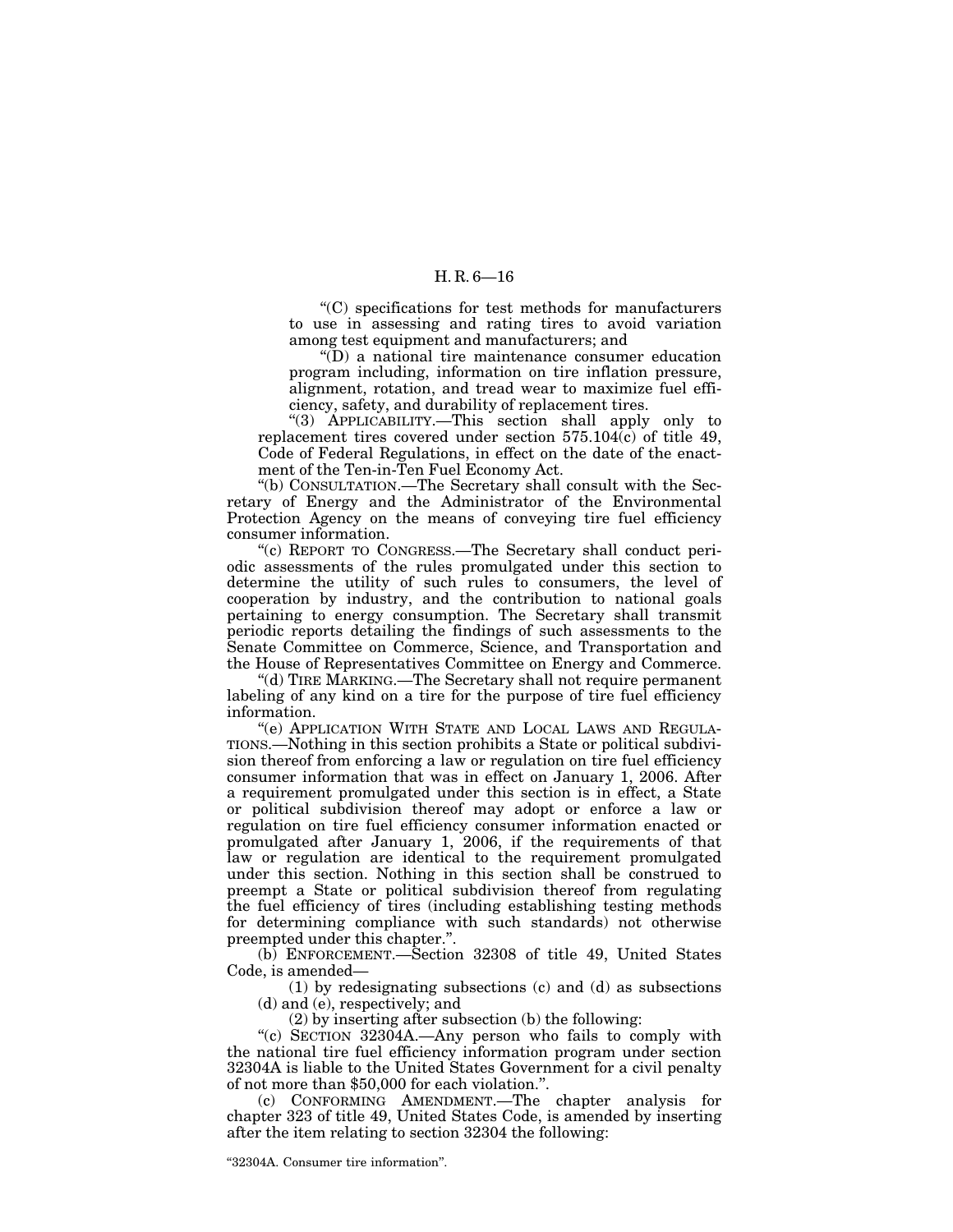### **SEC. 112. USE OF CIVIL PENALTIES FOR RESEARCH AND DEVELOP-MENT.**

Section 32912 of title 49, United States Code, is amended by adding at the end the following:

''(e) USE OF CIVIL PENALTIES.—For fiscal year 2008 and each fiscal year thereafter, from the total amount deposited in the general fund of the Treasury during the preceding fiscal year from fines, penalties, and other funds obtained through enforcement actions conducted pursuant to this section (including funds obtained under consent decrees), the Secretary of the Treasury, subject to the availability of appropriations, shall—

''(1) transfer 50 percent of such total amount to the account providing appropriations to the Secretary of Transportation for the administration of this chapter, which shall be used by the Secretary to support rulemaking under this chapter; and

 $(2)$  transfer 50 percent of such total amount to the account providing appropriations to the Secretary of Transportation for the administration of this chapter, which shall be used by the Secretary to carry out a program to make grants to manufacturers for retooling, reequipping, or expanding existing manufacturing facilities in the United States to produce advanced technology vehicles and components.''.

### **SEC. 113. EXEMPTION FROM SEPARATE CALCULATION REQUIREMENT.**

(a) REPEAL.—Paragraphs (6), (7), and (8) of section 32904(b) of title 49, United States Code, are repealed.

(b) EFFECT OF REPEAL ON EXISTING EXEMPTIONS.—Any exemption granted under section 32904(b)(6) of title 49, United States Code, prior to the date of the enactment of this Act shall remain in effect subject to its terms through model year 2013.

(c) ACCRUAL AND USE OF CREDITS.—Any manufacturer holding an exemption under section 32904(b)(6) of title 49, United States Code, prior to the date of the enactment of this Act may accrue and use credits under sections 32903 and 32905 of such title beginning with model year 2011.

# **Subtitle B—Improved Vehicle Technology**

#### **SEC. 131. TRANSPORTATION ELECTRIFICATION.**

(a) DEFINITIONS.—In this section:

(1) ADMINISTRATOR.—The term ''Administrator'' means the Administrator of the Environmental Protection Agency.

(2) BATTERY.—The term ''battery'' means an electrochemical energy storage system powered directly by electrical current.

(3) ELECTRIC TRANSPORTATION TECHNOLOGY.—The term ''electric transportation technology'' means—

(A) technology used in vehicles that use an electric motor for all or part of the motive power of the vehicles, including battery electric, hybrid electric, plug-in hybrid electric, fuel cell, and plug-in fuel cell vehicles, or rail transportation; or

(B) equipment relating to transportation or mobile sources of air pollution that use an electric motor to replace an internal combustion engine for all or part of the work of the equipment, including—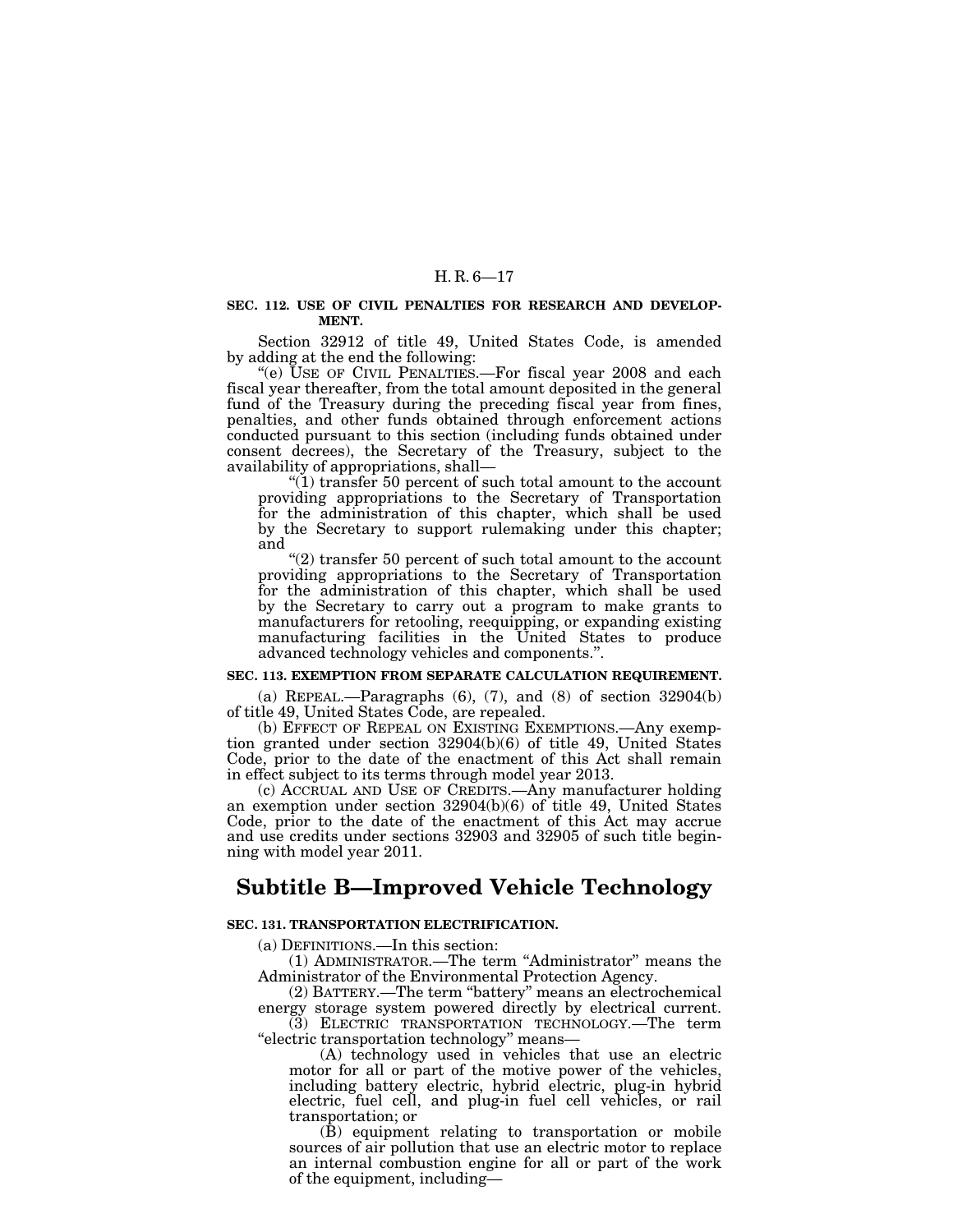(i) corded electric equipment linked to transportation or mobile sources of air pollution; and

(ii) electrification technologies at airports, ports, truck stops, and material-handling facilities.

(4) NONROAD VEHICLE.—The term ''nonroad vehicle'' means a vehicle—

(A) powered—

(i) by a nonroad engine, as that term is defined in section 216 of the Clean Air Act (42 U.S.C. 7550); or

(ii) fully or partially by an electric motor powered by a fuel cell, a battery, or an off-board source of electricity; and

(B) that is not a motor vehicle or a vehicle used solely for competition.

(5) PLUG-IN ELECTRIC DRIVE VEHICLE.—The term ''plugin electric drive vehicle'' means a vehicle that—

(A) draws motive power from a battery with a capacity of at least 4 kilowatt-hours;

(B) can be recharged from an external source of electricity for motive power; and

(C) is a light-, medium-, or heavy-duty motor vehicle or nonroad vehicle (as those terms are defined in section 216 of the Clean Air Act (42 U.S.C. 7550)).

(6) QUALIFIED ELECTRIC TRANSPORTATION PROJECT.—The term ''qualified electric transportation project'' means an electric transportation technology project that would significantly reduce emissions of criteria pollutants, greenhouse gas emissions, and petroleum, including—

(A) shipside or shoreside electrification for vessels;

(B) truck-stop electrification;

(C) electric truck refrigeration units;

(D) battery-powered auxiliary power units for trucks;

(E) electric airport ground support equipment;

(F) electric material and cargo handling equipment; (G) electric or dual-mode electric rail;

(H) any distribution upgrades needed to supply electricity to the project; and

(I) any ancillary infrastructure, including panel upgrades, battery chargers, in-situ transformers, and trenching.

(b) PLUG-IN ELECTRIC DRIVE VEHICLE PROGRAM.—

(1) ESTABLISHMENT.—The Secretary shall establish a competitive program to provide grants on a cost-shared basis to State governments, local governments, metropolitan transportation authorities, air pollution control districts, private or nonprofit entities, or combinations of those governments, authorities, districts, and entities, to carry out one or more projects to encourage the use of plug-in electric drive vehicles or other emerging electric vehicle technologies, as determined by the Secretary.

(2) ADMINISTRATION.—The Secretary shall, in consultation with the Secretary of Transportation and the Administrator, establish requirements for applications for grants under this section, including reporting of data to be summarized for dissemination to grantees and the public, including safety,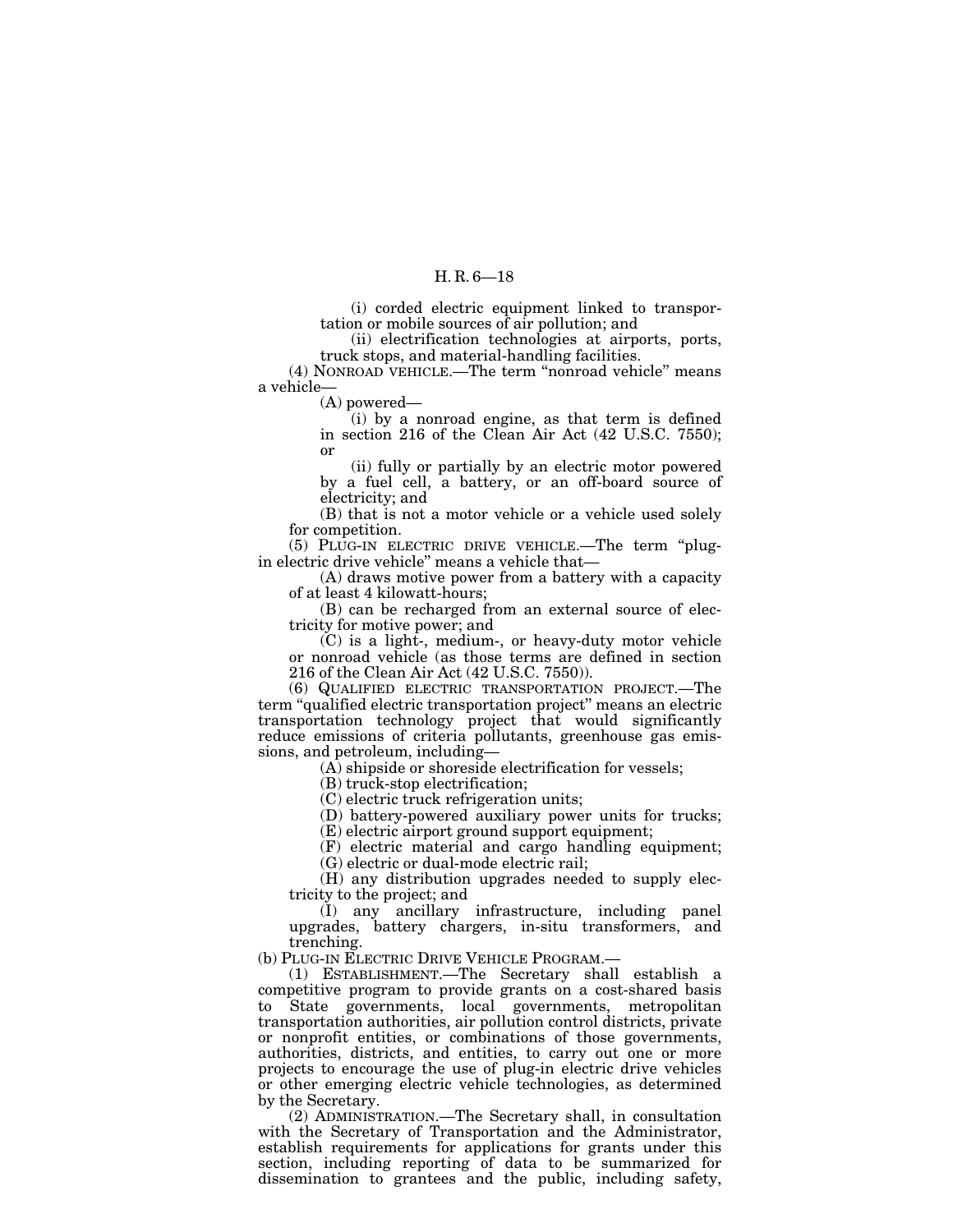vehicle, and component performance, and vehicle and component life cycle costs.

(3) PRIORITY.—In making awards under this subsection, the Secretary shall—

(A) give priority consideration to applications that— (i) encourage early widespread use of vehicles described in paragraph (1); and

(ii) are likely to make a significant contribution to the advancement of the production of the vehicles in the United States; and

(B) ensure, to the maximum extent practicable, that the program established under this subsection includes a variety of applications, manufacturers, and end-uses.

(4) REPORTING.—The Secretary shall require a grant recipient under this subsection to submit to the Secretary, on an annual basis, data relating to safety, vehicle performance, life cycle costs, and emissions of vehicles demonstrated under the grant, including emissions of greenhouse gases.

(5) COST SHARING.—Section 988 of the Energy Policy Act of 2005 (42 U.S.C. 16352) shall apply to a grant made under this subsection.

(6) AUTHORIZATION OF APPROPRIATIONS.—There is authorized to be appropriated to carry out this subsection \$90,000,000 for each of fiscal years 2008 through 2012, of which not less than 1⁄3 of the total amount appropriated shall be available each fiscal year to make grants to local and municipal governments.

(c) NEAR-TERM TRANSPORTATION SECTOR ELECTRIFICATION PRO- GRAM.—

(1) IN GENERAL.—Not later than 1 year after the date of enactment of this Act, the Secretary, in consultation with the Secretary of Transportation and the Administrator, shall establish a program to provide grants for the conduct of qualified electric transportation projects.

(2) PRIORITY.—In providing grants under this subsection, the Secretary shall give priority to large-scale projects and large-scale aggregators of projects.

(3) COST SHARING.—Section 988 of the Energy Policy Act of 2005 (42 U.S.C. 16352) shall apply to a grant made under this subsection.

(4) AUTHORIZATION OF APPROPRIATIONS.—There is authorized to be appropriated to carry out this subsection \$95,000,000 for each of fiscal years 2008 through 2013.

(d) EDUCATION PROGRAM.—

(1) IN GENERAL.—The Secretary shall develop a nationwide electric drive transportation technology education program under which the Secretary shall provide—

(A) teaching materials to secondary schools and high schools; and

(B) assistance for programs relating to electric drive system and component engineering to institutions of higher education.

(2) ELECTRIC VEHICLE COMPETITION.—The program established under paragraph (1) shall include a plug-in hybrid electric vehicle competition for institutions of higher education, which shall be known as the "Dr. Andrew Frank Plug-In Electric Vehicle Competition''.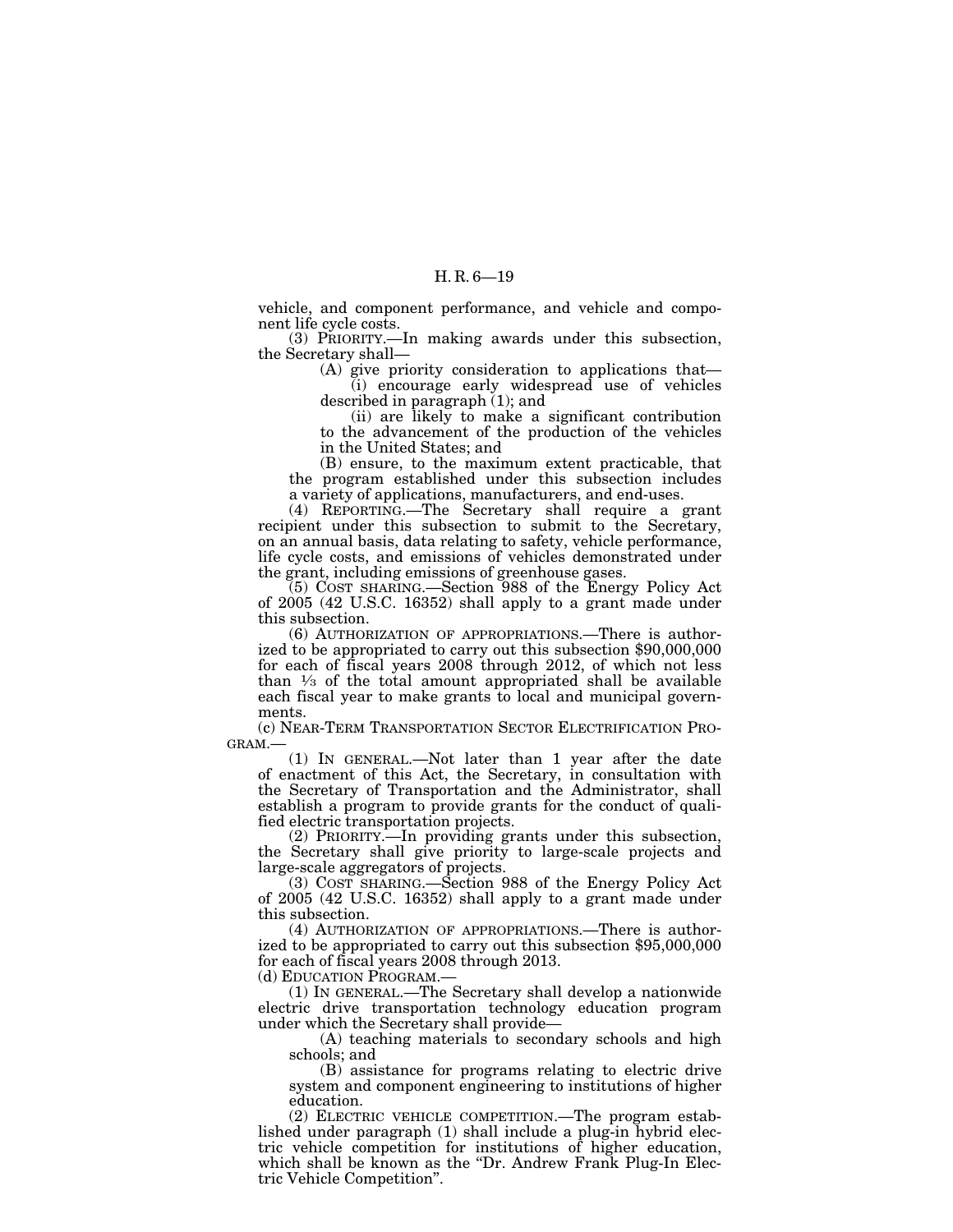(3) ENGINEERS.—In carrying out the program established under paragraph (1), the Secretary shall provide financial assistance to institutions of higher education to create new, or support existing, degree programs to ensure the availability of trained electrical and mechanical engineers with the skills necessary for the advancement of—

(A) plug-in electric drive vehicles; and

(B) other forms of electric drive transportation technology vehicles.

(4) AUTHORIZATION OF APPROPRIATIONS.—There are authorized to be appropriated such sums as may be necessary to carry out this subsection.

### **SEC. 132. DOMESTIC MANUFACTURING CONVERSION GRANT PRO-GRAM.**

Section 712 of the Energy Policy Act of 2005 (42 U.S.C. 16062) is amended to read as follows:

### **''SEC. 712. DOMESTIC MANUFACTURING CONVERSION GRANT PRO-GRAM.**

''(a) PROGRAM.— ''(1) IN GENERAL.—The Secretary shall establish a program to encourage domestic production and sales of efficient hybrid and advanced diesel vehicles and components of those vehicles.

"(2) INCLUSIONS.—The program shall include grants to automobile manufacturers and suppliers and hybrid component manufacturers to encourage domestic production of efficient hybrid, plug-in electric hybrid, plug-in electric drive, and advanced diesel vehicles.

''(3) PRIORITY.—Priority shall be given to the refurbishment or retooling of manufacturing facilities that have recently ceased operation or will cease operation in the near future.

''(b) COORDINATION WITH STATE AND LOCAL PROGRAMS.—The Secretary may coordinate implementation of this section with State and local programs designed to accomplish similar goals, including the retention and retraining of skilled workers from the manufacturing facilities, including by establishing matching grant arrangements.

''(c) AUTHORIZATION OF APPROPRIATIONS.—There are authorized to be appropriated to the Secretary such sums as may be necessary to carry out this section.''.

#### **SEC. 133. INCLUSION OF ELECTRIC DRIVE IN ENERGY POLICY ACT OF 1992.**

Section 508 of the Energy Policy Act of 1992 (42 U.S.C. 13258) is amended—

(1) by redesignating subsections (a) through (d) as subsections (b) through (e), respectively;

(2) by inserting before subsection (b) the following:

''(a) DEFINITIONS.—In this section:

"(1) FUEL CELL ELECTRIC VEHICLE.—The term 'fuel cell electric vehicle' means an on-road or non-road vehicle that uses a fuel cell (as defined in section 803 of the Spark M. Matsunaga Hydrogen Act of 2005 (42 U.S.C. 16152)).

"(2) HYBRID ELECTRIC VEHICLE.—The term 'hybrid electric vehicle' means a new qualified hybrid motor vehicle (as defined in section 30B(d)(3) of the Internal Revenue Code of 1986).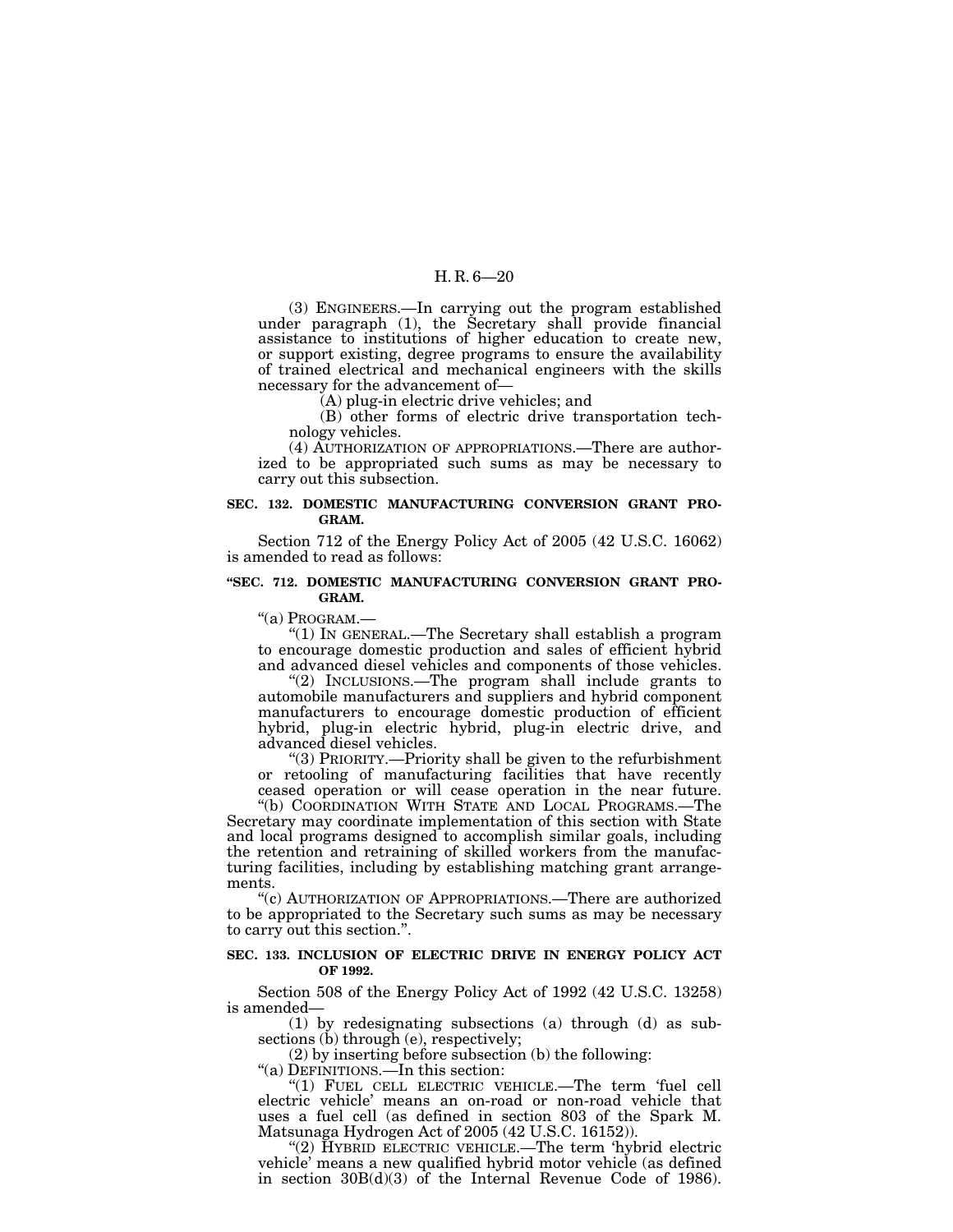''(3) MEDIUM- OR HEAVY-DUTY ELECTRIC VEHICLE.—The term 'medium- or heavy-duty electric vehicle' means an electric, hybrid electric, or plug-in hybrid electric vehicle with a gross vehicle weight of more than 8,501 pounds.

''(4) NEIGHBORHOOD ELECTRIC VEHICLE.—The term 'neighborhood electric vehicle' means a 4-wheeled on-road or nonroad vehicle that—

''(A) has a top attainable speed in 1 mile of more than 20 mph and not more than 25 mph on a paved level surface; and

''(B) is propelled by an electric motor and on-board, rechargeable energy storage system that is rechargeable using an off-board source of electricity.

"(5) PLUG-IN ELECTRIC DRIVE VEHICLE.—The term 'plugin electric drive vehicle' means a vehicle that—

''(A) draws motive power from a battery with a capacity of at least 4 kilowatt-hours;

''(B) can be recharged from an external source of electricity for motive power; and

 $C^{\prime\prime}(C)$  is a light-, medium-, or heavy duty motor vehicle or nonroad vehicle (as those terms are defined in section 216 of the Clean Air Act (42 U.S.C. 7550)).'';

(3) in subsection (b) (as redesignated by paragraph  $(1)$ )— (A) by striking ''The Secretary'' and inserting the following:

''(1) ALLOCATION.—The Secretary''; and

(B) by adding at the end the following:

"(2) ELECTRIC VEHICLES.—Not later than January 31, 2009, the Secretary shall—

"(A) allocate credit in an amount to be determined by the Secretary for—

''(i) acquisition of—

''(I) a hybrid electric vehicle;

''(II) a plug-in electric drive vehicle;

''(III) a fuel cell electric vehicle;

''(IV) a neighborhood electric vehicle; or

''(V) a medium- or heavy-duty electric vehicle; and

"(ii) investment in qualified alternative fuel infrastructure or nonroad equipment, as determined by the Secretary; and

''(B) allocate more than 1, but not to exceed 5, credits for investment in an emerging technology relating to any vehicle described in subparagraph (A) to encourage—

''(i) a reduction in petroleum demand;

''(ii) technological advancement; and

"(iii) a reduction in vehicle emissions.";

(4) in subsection (c) (as redesignated by paragraph (1)), by striking "subsection (a)" and inserting "subsection (b)"; and (5) by adding at the end the following:

''(f) AUTHORIZATION OF APPROPRIATIONS.—There are authorized to be appropriated such sums as are necessary to carry out this section for each of fiscal years 2008 through 2013.''.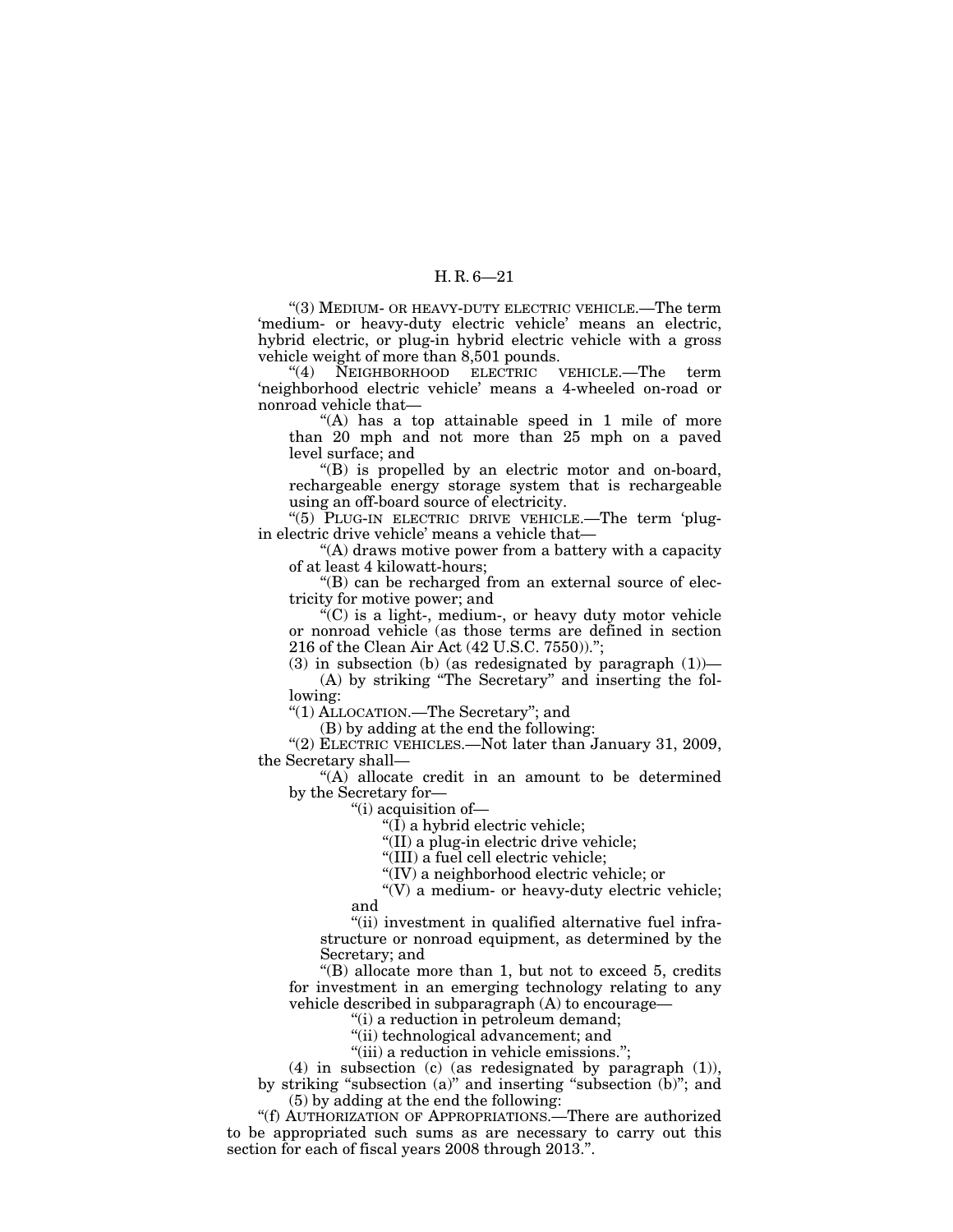### **SEC. 134. LOAN GUARANTEES FOR FUEL-EFFICIENT AUTOMOBILE PARTS MANUFACTURERS.**

(a) IN GENERAL.—Section 712(a)(2) of the Energy Policy Act of 2005 (42 U.S.C. 16062(a)(2)) (as amended by section 132) is amended by inserting ''and loan guarantees under section 1703'' after "grants".

(b) CONFORMING AMENDMENT.—Section 1703(b) of the Energy Policy Act of 2005 (42 U.S.C. 16513(b)) is amended by striking paragraph (8) and inserting the following:

''(8) Production facilities for the manufacture of fuel efficient vehicles or parts of those vehicles, including electric drive vehicles and advanced diesel vehicles.''.

#### **SEC. 135. ADVANCED BATTERY LOAN GUARANTEE PROGRAM.**

(a) ESTABLISHMENT OF PROGRAM.—The Secretary shall establish a program to provide guarantees of loans by private institutions for the construction of facilities for the manufacture of advanced vehicle batteries and battery systems that are developed and produced in the United States, including advanced lithium ion batteries and hybrid electrical system and component manufacturers and software designers.

(b) REQUIREMENTS.—The Secretary may provide a loan guarantee under subsection (a) to an applicant if—

(1) without a loan guarantee, credit is not available to the applicant under reasonable terms or conditions sufficient to finance the construction of a facility described in subsection (a);

(2) the prospective earning power of the applicant and the character and value of the security pledged provide a reasonable assurance of repayment of the loan to be guaranteed in accordance with the terms of the loan; and

(3) the loan bears interest at a rate determined by the Secretary to be reasonable, taking into account the current average yield on outstanding obligations of the United States with remaining periods of maturity comparable to the maturity of the loan.

(c) CRITERIA.—In selecting recipients of loan guarantees from among applicants, the Secretary shall give preference to proposals that—

(1) meet all applicable Federal and State permitting requirements;

(2) are most likely to be successful; and

(3) are located in local markets that have the greatest need for the facility.

(d) MATURITY.—A loan guaranteed under subsection (a) shall have a maturity of not more than 20 years.

(e) TERMS AND CONDITIONS.—The loan agreement for a loan guaranteed under subsection (a) shall provide that no provision of the loan agreement may be amended or waived without the consent of the Secretary.

(f) ASSURANCE OF REPAYMENT.—The Secretary shall require that an applicant for a loan guarantee under subsection (a) provide an assurance of repayment in the form of a performance bond, insurance, collateral, or other means acceptable to the Secretary in an amount equal to not less than 20 percent of the amount of the loan.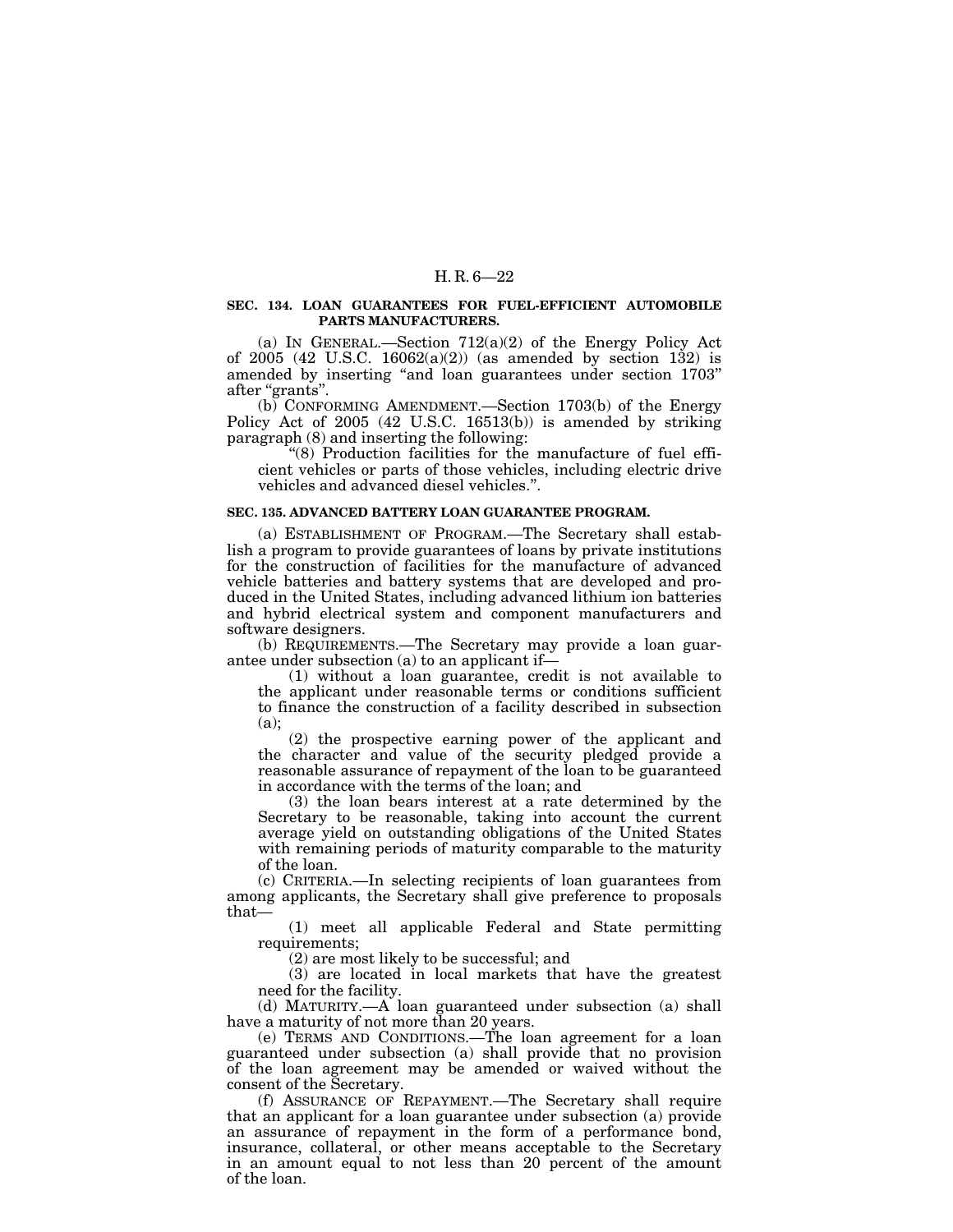(g) GUARANTEE FEE.—The recipient of a loan guarantee under subsection (a) shall pay the Secretary an amount determined by the Secretary to be sufficient to cover the administrative costs of the Secretary relating to the loan guarantee.

(h) FULL FAITH AND CREDIT.—The full faith and credit of the United States is pledged to the payment of all guarantees made under this section. Any such guarantee made by the Secretary shall be conclusive evidence of the eligibility of the loan for the guarantee with respect to principal and interest. The validity of the guarantee shall be incontestable in the hands of a holder of the guaranteed loan.

(i) REPORTS.—Until each guaranteed loan under this section has been repaid in full, the Secretary shall annually submit to Congress a report on the activities of the Secretary under this section.

(j) AUTHORIZATION OF APPROPRIATIONS.—There are authorized to be appropriated such sums as are necessary to carry out this section.

(k) TERMINATION OF AUTHORITY.—The authority of the Secretary to issue a loan guarantee under subsection (a) terminates on the date that is 10 years after the date of enactment of this Act.

#### **SEC. 136. ADVANCED TECHNOLOGY VEHICLES MANUFACTURING INCENTIVE PROGRAM.**

(a) DEFINITIONS.—In this section:

(1) ADVANCED TECHNOLOGY VEHICLE.—The term ''advanced technology vehicle'' means a light duty vehicle that meets—

(A) the Bin 5 Tier II emission standard established in regulations issued by the Administrator of the Environmental Protection Agency under section 202(i) of the Clean Air Act (42 U.S.C. 7521(i)), or a lower-numbered Bin emission standard;

(B) any new emission standard in effect for fine particulate matter prescribed by the Administrator under that Act (42 U.S.C. 7401 et seq.); and

(C) at least 125 percent of the average base year combined fuel economy for vehicles with substantially similar attributes.

(2) COMBINED FUEL ECONOMY.—The term ''combined fuel economy'' means—

(A) the combined city/highway miles per gallon values, as reported in accordance with section 32904 of title 49, United States Code; and

(B) in the case of an electric drive vehicle with the ability to recharge from an off-board source, the reported mileage, as determined in a manner consistent with the Society of Automotive Engineers recommended practice for that configuration or a similar practice recommended by the Secretary.

(3) ENGINEERING INTEGRATION COSTS.—The term ''engineering integration costs'' includes the cost of engineering tasks relating to—

(A) incorporating qualifying components into the design of advanced technology vehicles; and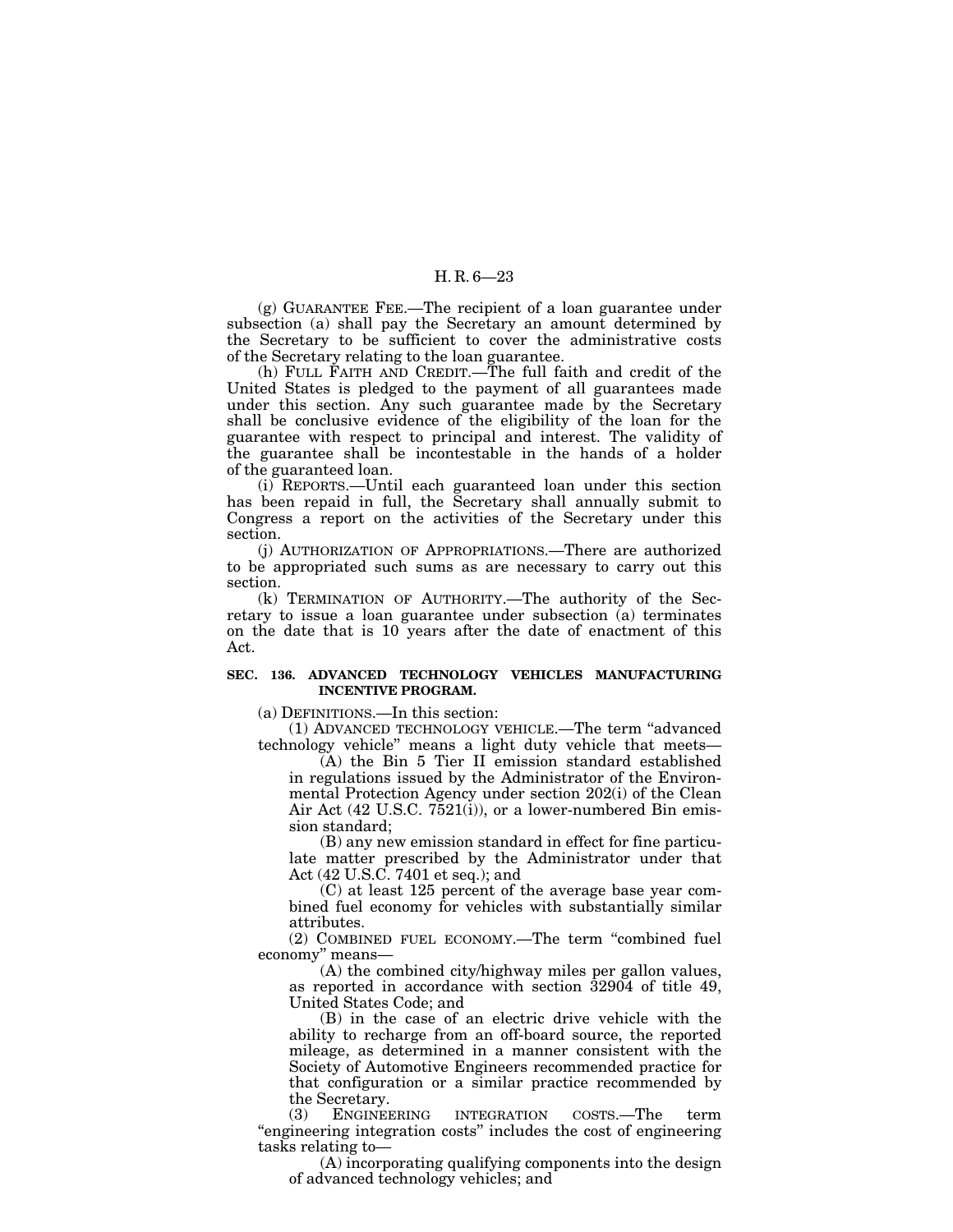(B) designing tooling and equipment and developing manufacturing processes and material suppliers for production facilities that produce qualifying components or advanced technology vehicles.

(4) QUALIFYING COMPONENTS.—The term ''qualifying components'' means components that the Secretary determines to be—

(A) designed for advanced technology vehicles; and

(B) installed for the purpose of meeting the performance requirements of advanced technology vehicles.

(b) ADVANCED VEHICLES MANUFACTURING FACILITY.—The Secretary shall provide facility funding awards under this section to automobile manufacturers and component suppliers to pay not more than 30 percent of the cost of—

(1) reequipping, expanding, or establishing a manufacturing facility in the United States to produce—

(A) qualifying advanced technology vehicles; or

(B) qualifying components; and

(2) engineering integration performed in the United States of qualifying vehicles and qualifying components.

(c) PERIOD OF AVAILABILITY.—An award under subsection (b) shall apply to—

(1) facilities and equipment placed in service before December 30, 2020; and

(2) engineering integration costs incurred during the period beginning on the date of enactment of this Act and ending on December 30, 2020.<br>(d) DIRECT LOAN PROGRAM.-

(1) IN GENERAL.—Not later than 1 year after the date of enactment of this Act, and subject to the availability of appropriated funds, the Secretary shall carry out a program to provide a total of not more than \$25,000,000,000 in loans to eligible individuals and entities (as determined by the Secretary) for the costs of activities described in subsection (b).

(2) APPLICATION.—An applicant for a loan under this subsection shall submit to the Secretary an application at such time, in such manner, and containing such information as the Secretary may require, including a written assurance that—

(A) all laborers and mechanics employed by contractors or subcontractors during construction, alteration, or repair that is financed, in whole or in part, by a loan under this section shall be paid wages at rates not less than those prevailing on similar construction in the locality, as determined by the Secretary of Labor in accordance with sections 3141–3144, 3146, and 3147 of title 40, United States Code; and

(B) the Secretary of Labor shall, with respect to the labor standards described in this paragraph, have the authority and functions set forth in Reorganization Plan Numbered 14 of 1950 (5 U.S.C. App.) and section 3145 of title 40, United States Code.

(3) SELECTION OF ELIGIBLE PROJECTS.—The Secretary shall select eligible projects to receive loans under this subsection in cases in which, as determined by the Secretary, the award recipient—

(A) is financially viable without the receipt of additional Federal funding associated with the proposed project;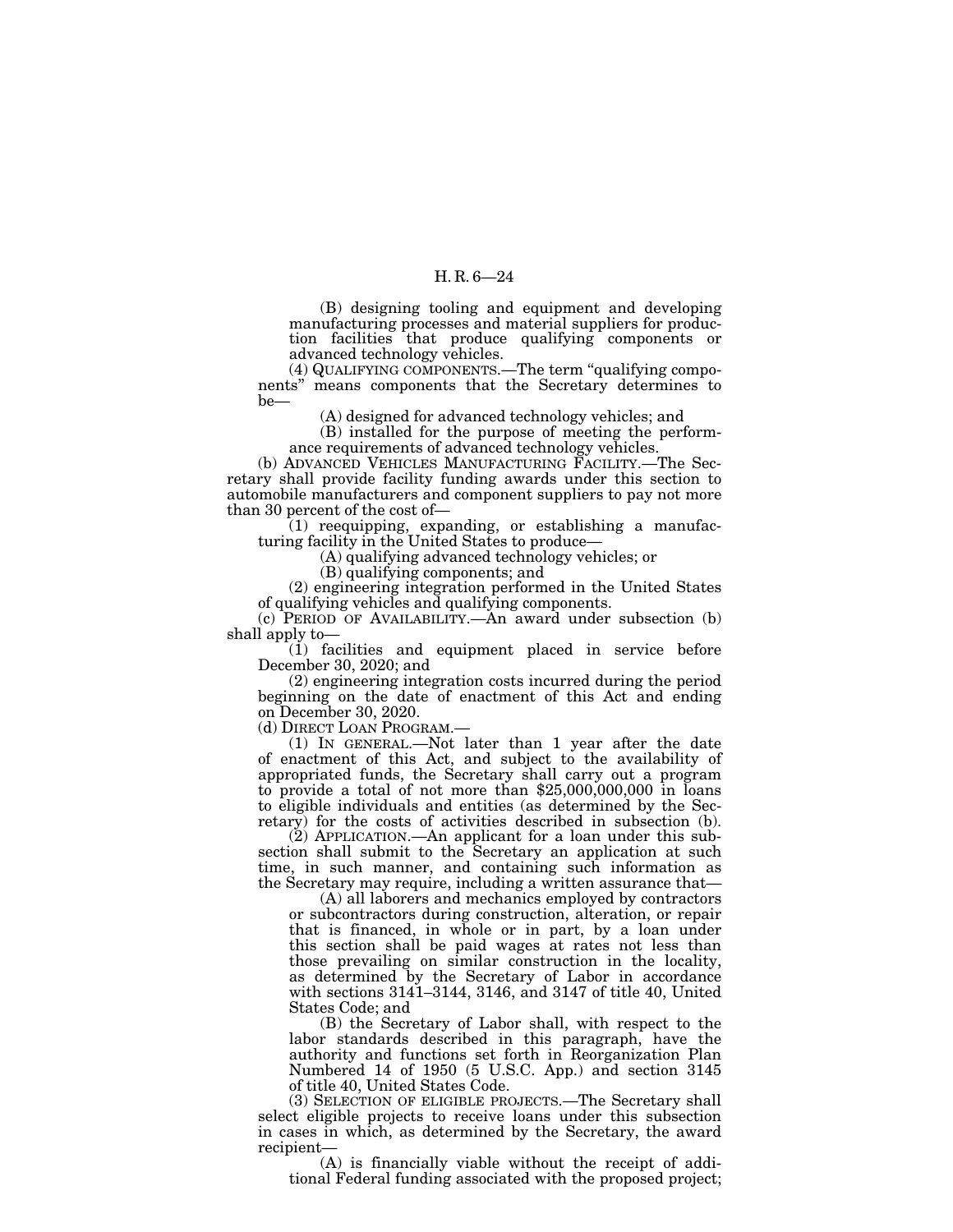(B) will provide sufficient information to the Secretary for the Secretary to ensure that the qualified investment is expended efficiently and effectively; and

(C) has met such other criteria as may be established and published by the Secretary.

(4) RATES, TERMS, AND REPAYMENT OF LOANS.—A loan provided under this subsection—

(A) shall have an interest rate that, as of the date on which the loan is made, is equal to the cost of funds to the Department of the Treasury for obligations of comparable maturity;

(B) shall have a term equal to the lesser of—

(i) the projected life, in years, of the eligible project to be carried out using funds from the loan, as determined by the Secretary; and

(ii) 25 years;

(C) may be subject to a deferral in repayment for not more than 5 years after the date on which the eligible project carried out using funds from the loan first begins operations, as determined by the Secretary; and

(D) shall be made by the Federal Financing Bank. (e) IMPROVEMENT.—The Secretary shall issue regulations that require that, in order for an automobile manufacturer to be eligible for an award or loan under this section during a particular year, the adjusted average fuel economy of the manufacturer for light duty vehicles produced by the manufacturer during the most recent year for which data are available shall be not less than the average fuel economy for all light duty vehicles of the manufacturer for model year 2005. In order to determine fuel economy baselines for eligibility of a new manufacturer or a manufacturer that has not produced previously produced equivalent vehicles, the Secretary may substitute industry averages.

(f) FEES.—Administrative costs shall be no more than \$100,000 or 10 basis point of the loan.

(g) PRIORITY.—The Secretary shall, in making awards or loans to those manufacturers that have existing facilities, give priority to those facilities that are oldest or have been in existence for at least 20 years. Such facilities can currently be sitting idle.

(h) SET ASIDE FOR SMALL AUTOMOBILE MANUFACTURERS AND COMPONENT SUPPLIERS.—

(1) DEFINITION OF COVERED FIRM.—In this subsection, the term "covered firm" means a firm that—

(A) employs less than 500 individuals; and

(B) manufactures automobiles or components of automobiles.

(2) SET ASIDE.—Of the amount of funds that are used to provide awards for each fiscal year under subsection (b), the Secretary shall use not less than 10 percent to provide awards to covered firms or consortia led by a covered firm.

(i) AUTHORIZATION OF APPROPRIATIONS.—There are authorized to be appropriated such sums as are necessary to carry out this section for each of fiscal years 2008 through 2012.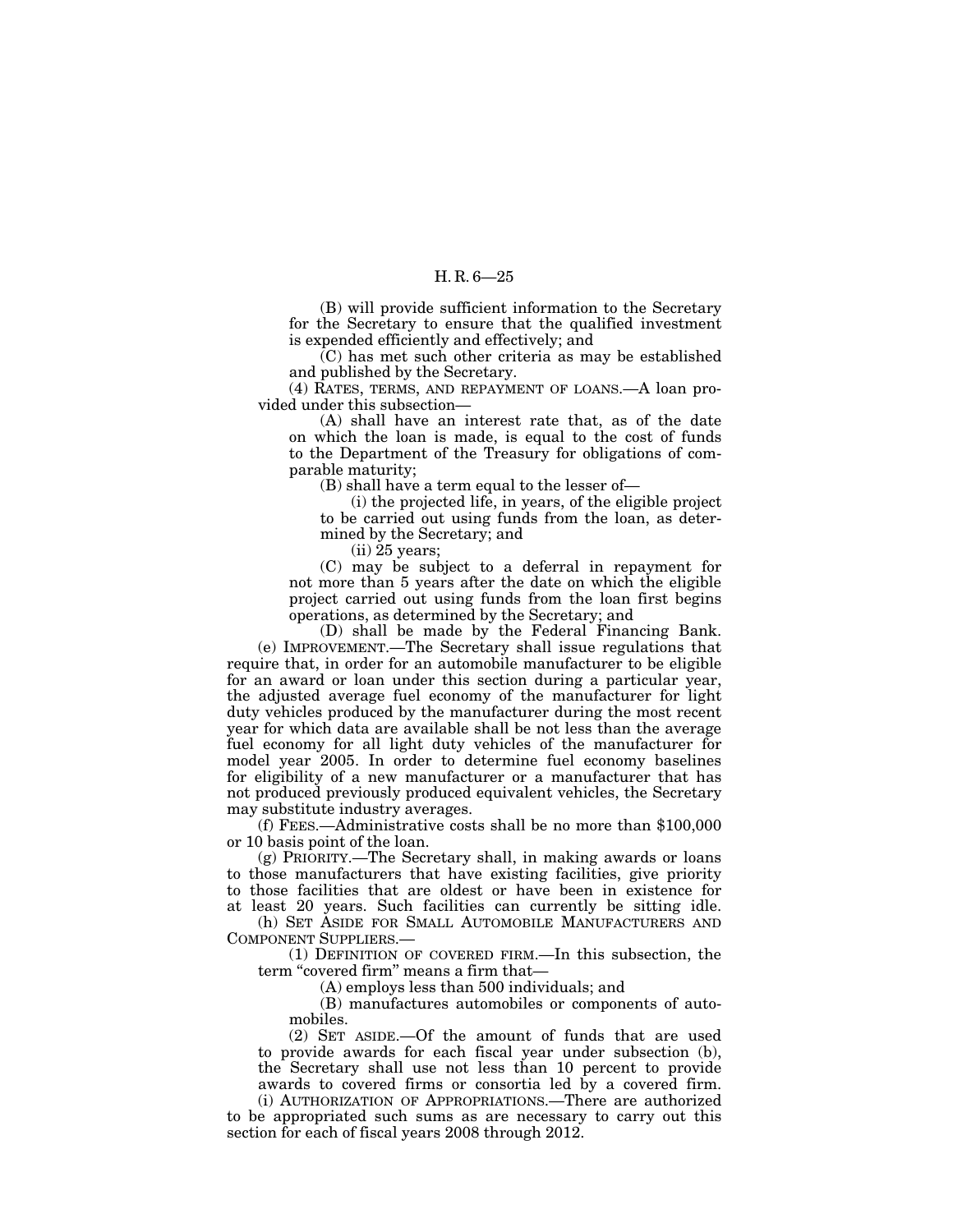# **Subtitle C—Federal Vehicle Fleets**

### **SEC. 141. FEDERAL VEHICLE FLEETS.**

Section 303 of the Energy Policy Act of 1992 (42 U.S.C. 13212) is amended—

(1) by redesignating subsection (f) as subsection (g); and (2) by inserting after subsection (e) the following new subsection:

''(f) VEHICLE EMISSION REQUIREMENTS.—

''(1) DEFINITIONS.—In this subsection:

"(A) FEDERAL AGENCY.—The term 'Federal agency' does not include any office of the legislative branch, except that it does include the House of Representatives with respect to an acquisition described in paragraph (2)(C).

''(B) MEDIUM DUTY PASSENGER VEHICLE.—The term 'medium duty passenger vehicle' has the meaning given that term section 523.2 of title 49 of the Code of Federal Regulations, as in effect on the date of enactment of this paragraph.

 $\overline{C}(C)$  MEMBER'S REPRESENTATIONAL ALLOWANCE.—The term 'Member's Representational Allowance' means the allowance described in section 101(a) of the House of Representatives Administrative Reform Technical Corrections Act (2 U.S.C. 57b(a)).

''(2) PROHIBITION.—

''(A) IN GENERAL.—Except as provided in subparagraph (B), no Federal agency shall acquire a light duty motor vehicle or medium duty passenger vehicle that is not a low greenhouse gas emitting vehicle.

 $f(B)$  EXCEPTION.—The prohibition in subparagraph  $(A)$ shall not apply to acquisition of a vehicle if the head of the agency certifies in writing, in a separate certification for each individual vehicle purchased, either—

"(i) that no low greenhouse gas emitting vehicle is available to meet the functional needs of the agency and details in writing the functional needs that could not be met with a low greenhouse gas emitting vehicle; or

"(ii) that the agency has taken specific alternative more cost-effective measures to reduce petroleum consumption that—

''(I) have reduced a measured and verified quantity of greenhouse gas emissions equal to or greater than the quantity of greenhouse gas reductions that would have been achieved through acquisition of a low greenhouse gas emitting vehicle over the lifetime of the vehicle; or

''(II) will reduce each year a measured and verified quantity of greenhouse gas emissions equal to or greater than the quantity of greenhouse gas reductions that would have been achieved each year through acquisition of a low greenhouse gas emitting vehicle.

''(C) SPECIAL RULE FOR VEHICLES PROVIDED BY FUNDS CONTAINED IN MEMBERS' REPRESENTATIONAL ALLOWANCE.— This paragraph shall apply to the acquisition of a light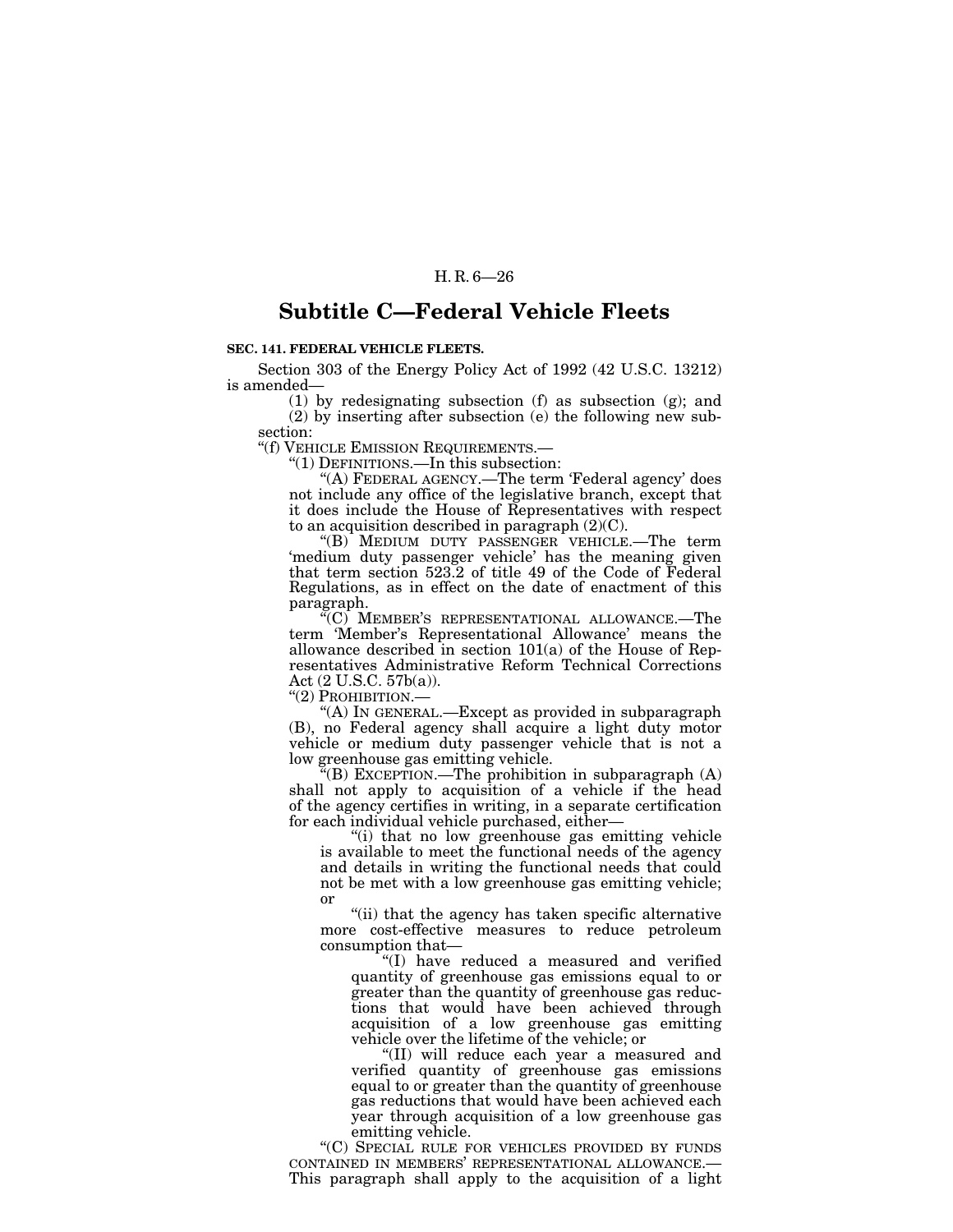duty motor vehicle or medium duty passenger vehicle using any portion of a Member's Representational Allowance, including an acquisition under a long-term lease.

''(3) GUIDANCE.—

"(A) In GENERAL.—Each year, the Administrator of the Environmental Protection Agency shall issue guidance identifying the makes and model numbers of vehicles that are low greenhouse gas emitting vehicles.

"(B) CONSIDERATION.—In identifying vehicles under subparagraph  $(A)$ , the Administrator shall take into account the most stringent standards for vehicle greenhouse gas emissions applicable to and enforceable against motor vehicle manufacturers for vehicles sold anywhere in the United States.

''(C) REQUIREMENT.—The Administrator shall not identify any vehicle as a low greenhouse gas emitting vehicle if the vehicle emits greenhouse gases at a higher rate than such standards allow for the manufacturer's fleet average grams per mile of carbon dioxide-equivalent emissions for that class of vehicle, taking into account any emissions allowances and adjustment factors such standards provide.''.

#### **SEC. 142. FEDERAL FLEET CONSERVATION REQUIREMENTS.**

Part J of title III of the Energy Policy and Conservation Act (42 U.S.C. 6374 et seq.) is amended by adding at the end the following:

### **''SEC. 400FF. FEDERAL FLEET CONSERVATION REQUIREMENTS.**

''(a) MANDATORY REDUCTION IN PETROLEUM CONSUMPTION.—

" $(1)$  In GENERAL.—Not later than 18 months after the date of enactment of this section, the Secretary shall issue regulations for Federal fleets subject to section 400AA to require that, beginning in fiscal year 2010, each Federal agency shall reduce petroleum consumption and increase alternative fuel consumption each year by an amount necessary to meet the goals described in paragraph (2).

"(2) GOALS.—The goals of the requirements under paragraph (1) are that not later than October 1, 2015, and for each year thereafter, each Federal agency shall achieve at least a 20 percent reduction in annual petroleum consumption and a 10 percent increase in annual alternative fuel consumption, as calculated from the baseline established by the Secretary for fiscal year 2005.

''(3) MILESTONES.—The Secretary shall include in the regulations described in paragraph (1)—

''(A) interim numeric milestones to assess annual agency progress towards accomplishing the goals described in that paragraph; and

 $\mathrm{H}(B)$  a requirement that agencies annually report on progress towards meeting each of the milestones and the 2015 goals.

"(b)  $PLAN$ —<br>"(1)  $RegUIREMENT$ —

"(A) IN GENERAL.—The regulations under subsection (a) shall require each Federal agency to develop a plan, and implement the measures specified in the plan by dates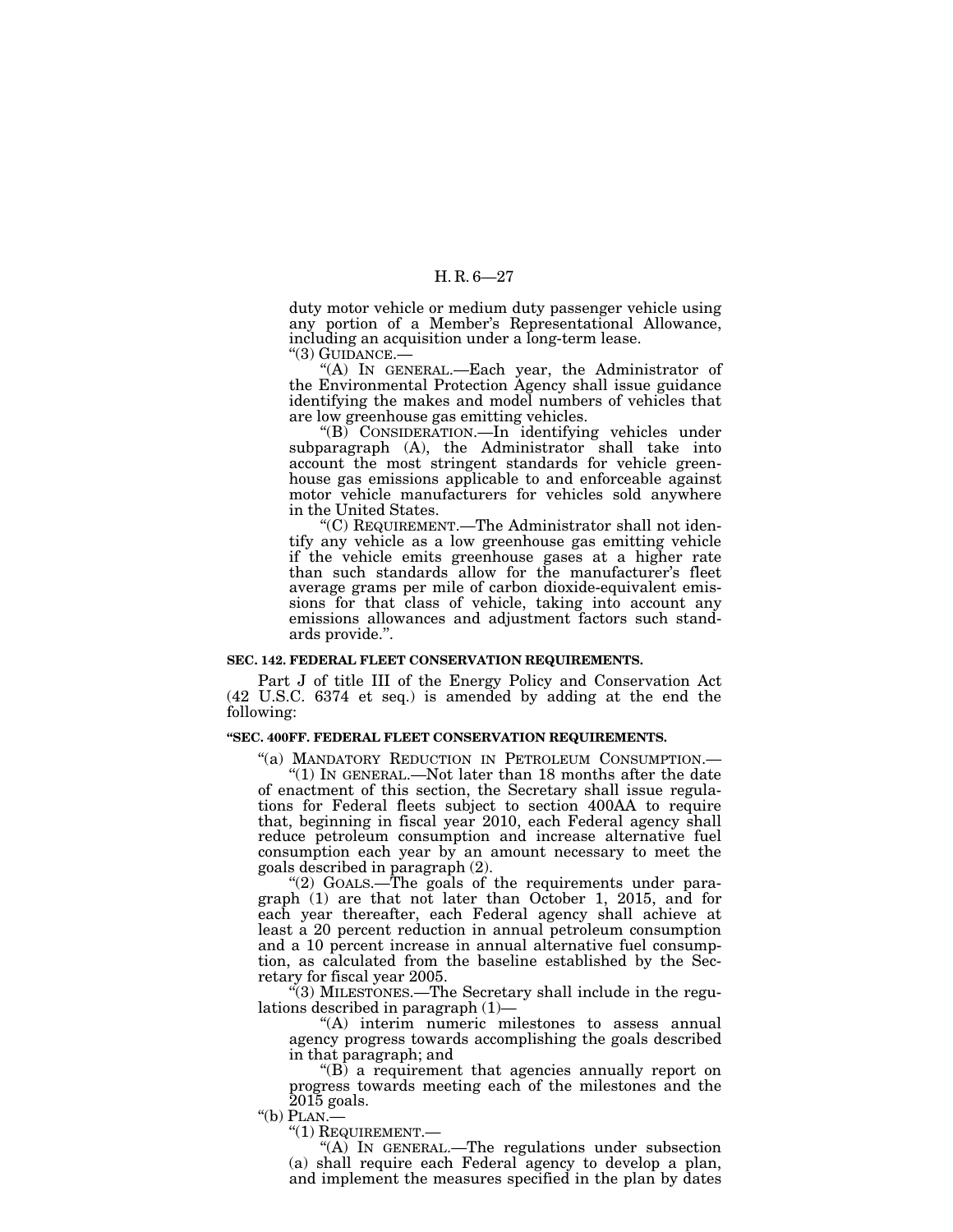specified in the plan, to meet the required petroleum reduction levels and the alternative fuel consumption increases, including the milestones specified by the Secretary.

''(B) INCLUSIONS.—The plan shall—

"(i) identify the specific measures the agency will use to meet the requirements of subsection  $(a)(2)$ ; and

''(ii) quantify the reductions in petroleum consumption or increases in alternative fuel consumption projected to be achieved by each measure each year.

" $(2)$  MEASURES.—The plan may allow an agency to meet the required petroleum reduction level through—

''(A) the use of alternative fuels;

''(B) the acquisition of vehicles with higher fuel economy, including hybrid vehicles, neighborhood electric vehicles, electric vehicles, and plug-in hybrid vehicles if the vehicles are commercially available;

''(C) the substitution of cars for light trucks;

"(D) an increase in vehicle load factors;

''(E) a decrease in vehicle miles traveled;

''(F) a decrease in fleet size; and

''(G) other measures.''.

# **TITLE II—ENERGY SECURITY THROUGH INCREASED PRODUCTION OF BIOFUELS**

## **Subtitle A—Renewable Fuel Standard**

### **SEC. 201. DEFINITIONS.**

Section  $211(0)(1)$  of the Clean Air Act  $(42 \text{ U.S.C. } 7545(0))$  is amended to read as follows:

''(1) DEFINITIONS.—In this section:

''(A) ADDITIONAL RENEWABLE FUEL.—The term 'additional renewable fuel' means fuel that is produced from renewable biomass and that is used to replace or reduce the quantity of fossil fuel present in home heating oil or jet fuel.<br>"(B) ADVANCED BIOFUEL.—

"(i) IN GENERAL.—The term 'advanced biofuel' means renewable fuel, other than ethanol derived from corn starch, that has lifecycle greenhouse gas emissions, as determined by the Administrator, after notice and opportunity for comment, that are at least 50 percent less than baseline lifecycle greenhouse gas emissions.

''(ii) INCLUSIONS.—The types of fuels eligible for consideration as 'advanced biofuel' may include any of the following:

''(I) Ethanol derived from cellulose, hemicellulose, or lignin.

''(II) Ethanol derived from sugar or starch (other than corn starch).

''(III) Ethanol derived from waste material, including crop residue, other vegetative waste material, animal waste, and food waste and yard waste.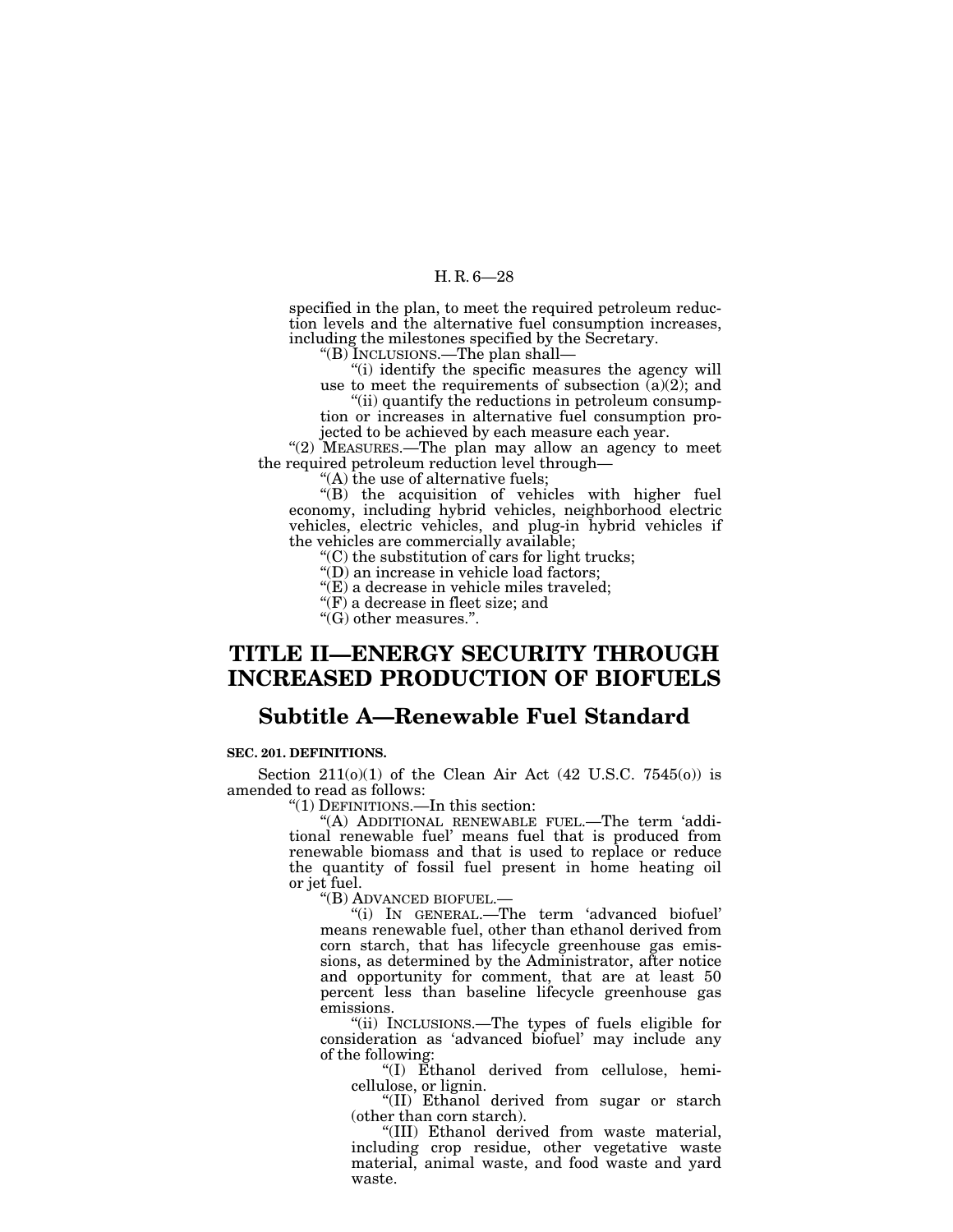''(IV) Biomass-based diesel.

''(V) Biogas (including landfill gas and sewage waste treatment gas) produced through the conversion of organic matter from renewable biomass.

''(VI) Butanol or other alcohols produced through the conversion of organic matter from renewable biomass.

''(VII) Other fuel derived from cellulosic biomass.

''(C) BASELINE LIFECYCLE GREENHOUSE GAS EMIS-SIONS.—The term 'baseline lifecycle greenhouse gas emissions' means the average lifecycle greenhouse gas emissions, as determined by the Administrator, after notice and opportunity for comment, for gasoline or diesel (whichever is being replaced by the renewable fuel) sold or distributed as transportation fuel in 2005.

''(D) BIOMASS-BASED DIESEL.—The term 'biomass-based diesel' means renewable fuel that is biodiesel as defined in section 312(f) of the Energy Policy Act of 1992 (42 U.S.C. 13220(f)) and that has lifecycle greenhouse gas emissions, as determined by the Administrator, after notice and opportunity for comment, that are at least 50 percent less than the baseline lifecycle greenhouse gas emissions. Notwithstanding the preceding sentence, renewable fuel derived from co-processing biomass with a petroleum feedstock shall be advanced biofuel if it meets the requirements of subparagraph (B), but is not biomass-based diesel.

''(E) CELLULOSIC BIOFUEL.—The term 'cellulosic biofuel' means renewable fuel derived from any cellulose, hemicellulose, or lignin that is derived from renewable biomass and that has lifecycle greenhouse gas emissions, as determined by the Administrator, that are at least 60 percent less than the baseline lifecycle greenhouse gas emissions.

''(F) CONVENTIONAL BIOFUEL.—The term 'conventional biofuel' means renewable fuel that is ethanol derived from corn starch.

''(G) GREENHOUSE GAS.—The term 'greenhouse gas' means carbon dioxide, hydrofluorocarbons, methane, nitrous oxide, perfluorocarbons, sulfur hexafluoride. The Administrator may include any other anthropogenicallyemitted gas that is determined by the Administrator, after notice and comment, to contribute to global warming.

''(H) LIFECYCLE GREENHOUSE GAS EMISSIONS.—The term 'lifecycle greenhouse gas emissions' means the aggregate quantity of greenhouse gas emissions (including direct emissions and significant indirect emissions such as significant emissions from land use changes), as determined by the Administrator, related to the full fuel lifecycle, including all stages of fuel and feedstock production and distribution, from feedstock generation or extraction through the distribution and delivery and use of the finished fuel to the ultimate consumer, where the mass values for all greenhouse gases are adjusted to account for their relative global warming potential.

''(I) RENEWABLE BIOMASS.—The term 'renewable biomass' means each of the following: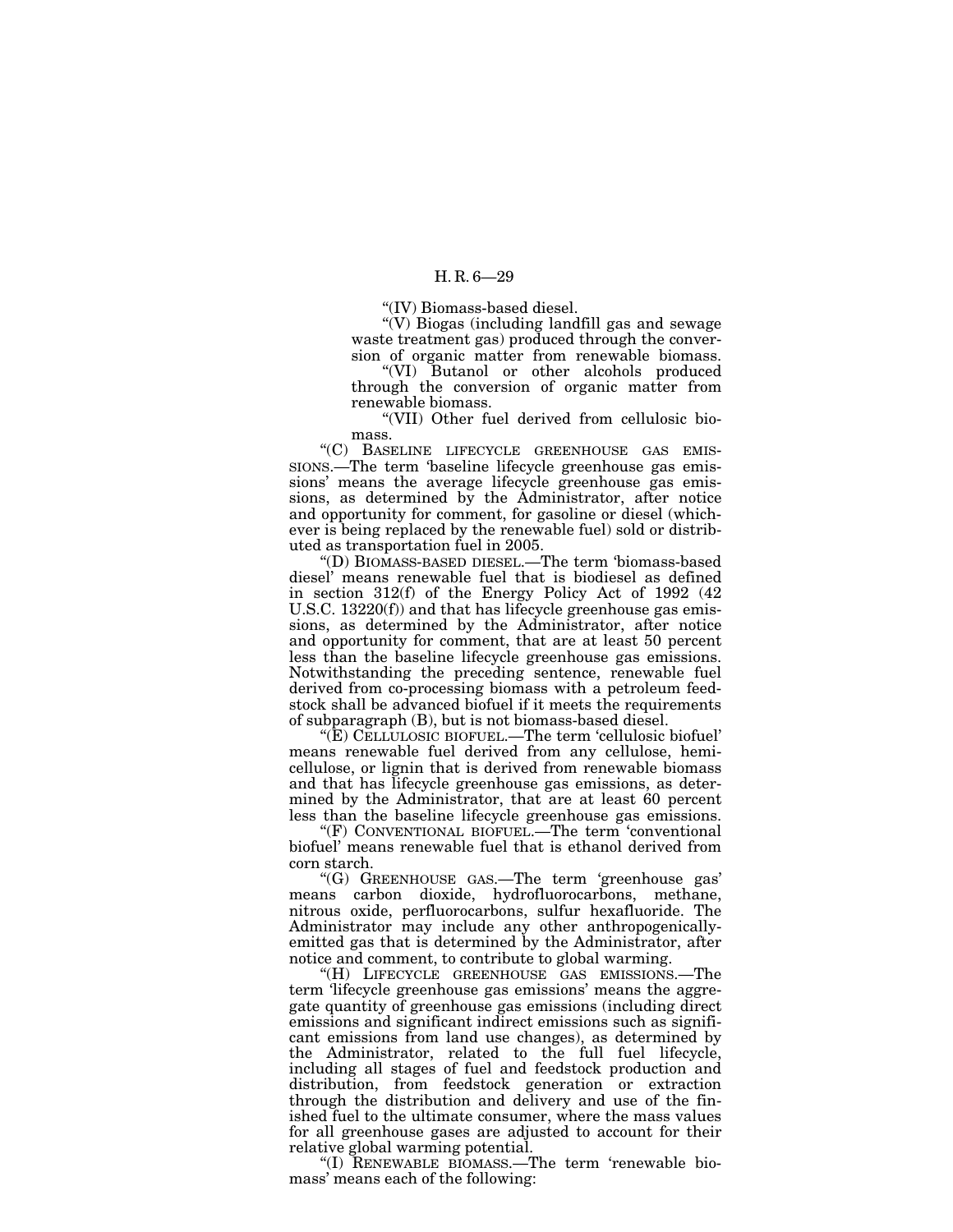''(i) Planted crops and crop residue harvested from agricultural land cleared or cultivated at any time prior to the enactment of this sentence that is either actively managed or fallow, and nonforested.

''(ii) Planted trees and tree residue from actively managed tree plantations on non-federal land cleared at any time prior to enactment of this sentence, including land belonging to an Indian tribe or an Indian individual, that is held in trust by the United States or subject to a restriction against alienation imposed by the United States.

''(iii) Animal waste material and animal byproducts.

"(iv) Slash and pre-commercial thinnings that are from non-federal forestlands, including forestlands belonging to an Indian tribe or an Indian individual, that are held in trust by the United States or subject to a restriction against alienation imposed by the United States, but not forests or forestlands that are ecological communities with a global or State ranking of critically imperiled, imperiled, or rare pursuant to a State Natural Heritage Program, old growth forest, or late successional forest.

 $(v)$  Biomass obtained from the immediate vicinity of buildings and other areas regularly occupied by people, or of public infrastructure, at risk from wildfire. ''(vi) Algae.

"(vii) Separated yard waste or food waste, including recycled cooking and trap grease.

''(J) RENEWABLE FUEL.—The term 'renewable fuel' means fuel that is produced from renewable biomass and that is used to replace or reduce the quantity of fossil fuel present in a transportation fuel.

''(K) SMALL REFINERY.—The term 'small refinery' means a refinery for which the average aggregate daily crude oil throughput for a calendar year (as determined by dividing the aggregate throughput for the calendar year by the number of days in the calendar year) does not exceed 75,000 barrels.

''(L) TRANSPORTATION FUEL.—The term 'transportation fuel' means fuel for use in motor vehicles, motor vehicle engines, nonroad vehicles, or nonroad engines (except for ocean-going vessels).''.

#### **SEC. 202. RENEWABLE FUEL STANDARD.**

(a) RENEWABLE FUEL PROGRAM.—Paragraph (2) of section  $211(0)$  (42 U.S.C. 7545 $(0)(2)$ ) of the Clean Air Act is amended as follows:

(1) REGULATIONS.—Clause (i) of subparagraph (A) is amended by adding the following at the end thereof: ''Not later than 1 year after the date of enactment of this sentence, the Administrator shall revise the regulations under this paragraph to ensure that transportation fuel sold or introduced into commerce in the United States (except in noncontiguous States or territories), on an annual average basis, contains at least the applicable volume of renewable fuel, advanced biofuel, cellulosic biofuel, and biomass-based diesel, determined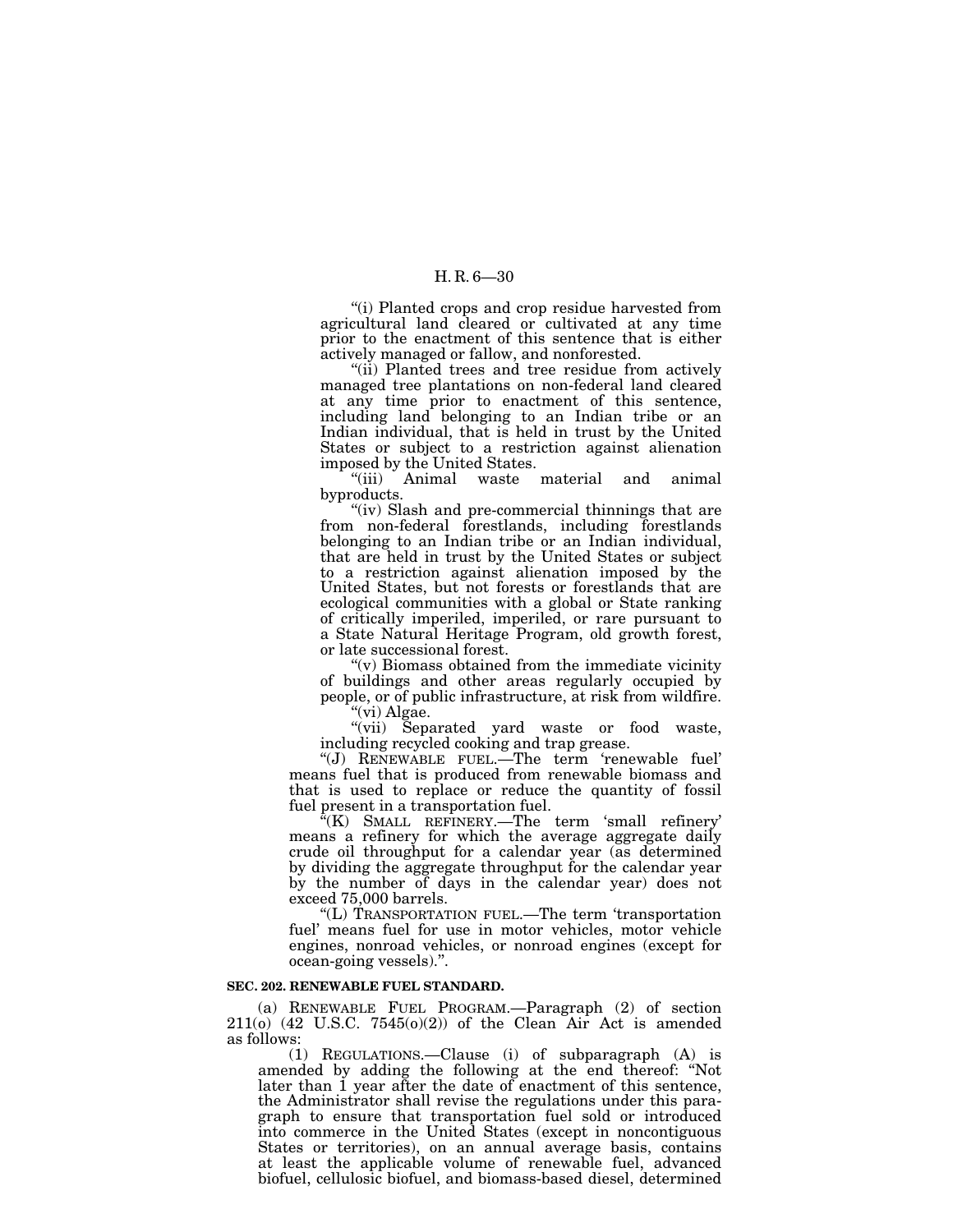in accordance with subparagraph (B) and, in the case of any such renewable fuel produced from new facilities that commence construction after the date of enactment of this sentence, achieves at least a 20 percent reduction in lifecycle greenhouse gas emissions compared to baseline lifecycle greenhouse gas emissions.''.

(2) APPLICABLE VOLUMES OF RENEWABLE FUEL.—Subparagraph (B) is amended to read as follows:

''(B) APPLICABLE VOLUMES.—

''(i) CALENDAR YEARS AFTER 2005.—

''(I) RENEWABLE FUEL.—For the purpose of subparagraph (A), the applicable volume of renewable fuel for the calendar years 2006 through 2022 shall be determined in accordance with the following table: **Applicable** 

|                 | Applicable      |
|-----------------|-----------------|
|                 | volume of       |
|                 | renewable       |
|                 | fuel            |
| "Calendar year: | (in billions of |
|                 | gallons):       |
| 2006            | 4.0             |
| 2007            | 4.7             |
| 2008            | 9.0             |
| 2009            | 11.1            |
| 2010            | 12.95           |
| 2011            | 13.95           |
| 2012            | 15.2            |
| 2013            | 16.55           |
| 2014            | 18.15           |
| 2015            | 20.5            |
|                 |                 |
| 2016            | 22.25           |
| 2017            | 24.0            |
| 2018            | 26.0            |
| 2019            | 28.0            |
| 2020            | 30.0            |
| 2021            | 33.0            |
| 2022            | 36.0            |
|                 |                 |

''(II) ADVANCED BIOFUEL.—For the purpose of subparagraph (A), of the volume of renewable fuel required under subclause (I), the applicable volume of advanced biofuel for the calendar years 2009 through 2022 shall be determined in accordance with the following table:

**Applicable** 

|                 | volume of       |
|-----------------|-----------------|
|                 | advanced        |
|                 | biofuel         |
| "Calendar year: | (in billions of |
|                 | gallons):       |
| 2009            | 0.6             |
| 2010            | 0.95            |
| 2011            | 1.35            |
| 2012            | 2.0             |
| 2013            | 2.75            |
| 2014            | 3.75            |
| 2015            | 5.5             |
| 2016            | 7.25            |
| 2017            | 9.0             |
| 2018            | 11.0            |
| 2019            | 13.0            |
| 2020            | 15.0            |
| 2021            | 18.0            |
| 2022            | 21.0            |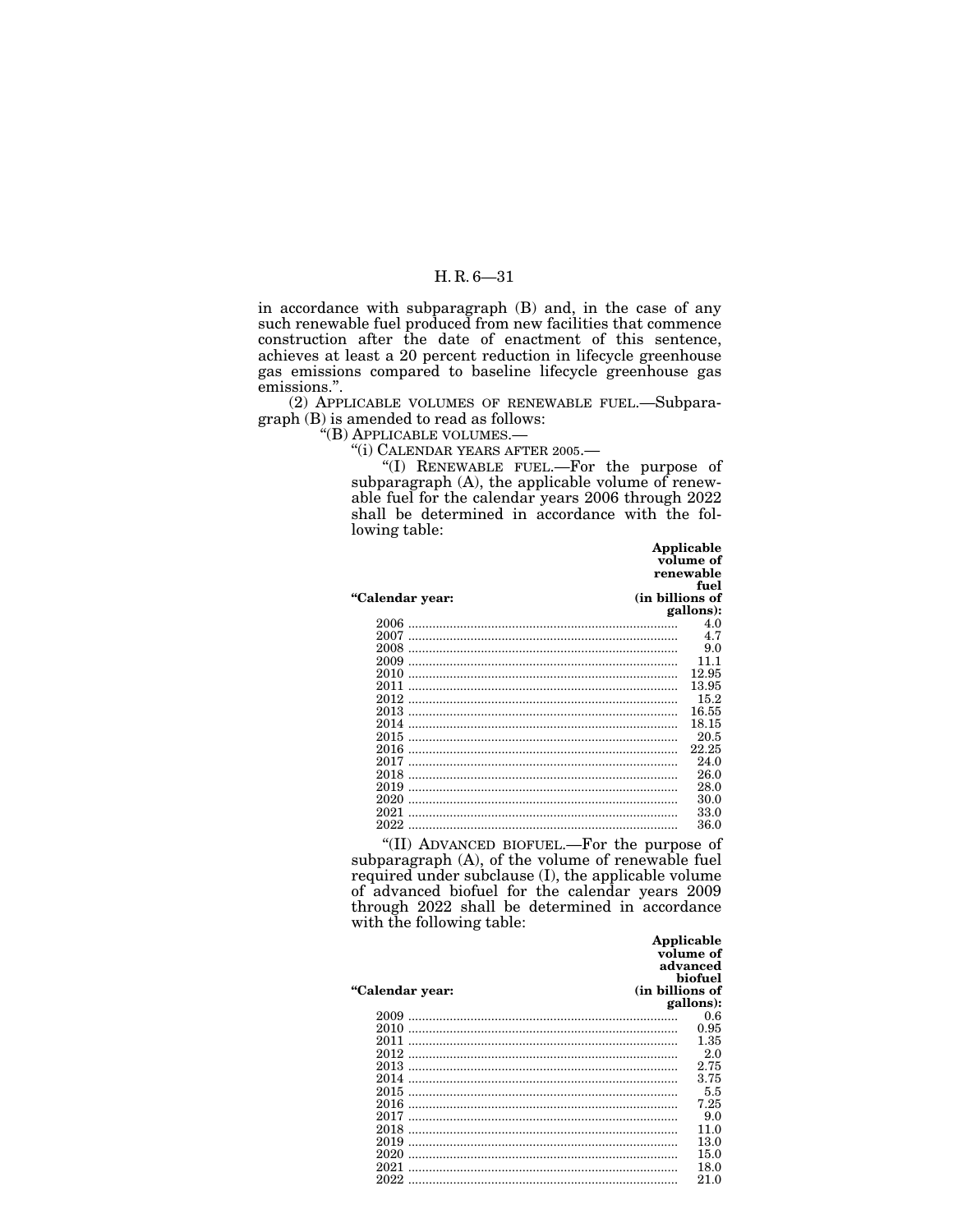''(III) CELLULOSIC BIOFUEL.—For the purpose of subparagraph (A), of the volume of advanced biofuel required under subclause (II), the applicable volume of cellulosic biofuel for the calendar years 2010 through 2022 shall be determined in accordance with the following table:

**Applicable** 

|                 | volume of       |
|-----------------|-----------------|
|                 | cellulosic      |
|                 | biofuel         |
| "Calendar year: | (in billions of |
|                 | gallons):       |
| 2010            | 0.1             |
| 2011            | 0.25            |
| 2012            | 0.5             |
| 2013            | 1.0             |
| 2014            | 1.75            |
| 2015            | 3.0             |
| 2016            | 4.25            |
| 2017            | 5.5             |
| 2018            | 7.0             |
| 2019            | 8.5             |
| 2020            | 10.5            |
| 2021            | 13.5            |
| 2022            | 16.0            |

''(IV) BIOMASS-BASED DIESEL.—For the purpose of subparagraph (A), of the volume of advanced biofuel required under subclause (II), the applicable volume of biomass-based diesel for the calendar years 2009 through 2012 shall be determined in accordance with the following table: **Applicable** 

|                 | Applicable<br>volume of |
|-----------------|-------------------------|
|                 | biomass-                |
|                 | based diesel            |
| "Calendar year: | (in billions of         |
|                 | gallons):               |
| 2009            | 0.5                     |
| 2010            | 0.65                    |
| 2011            | 0.80                    |
| 2012            |                         |
|                 |                         |

''(ii) OTHER CALENDAR YEARS.—For the purposes of subparagraph (A), the applicable volumes of each fuel specified in the tables in clause (i) for calendar years after the calendar years specified in the tables shall be determined by the Administrator, in coordination with the Secretary of Energy and the Secretary of Agriculture, based on a review of the implementation of the program during calendar years specified in the tables, and an analysis of—

''(I) the impact of the production and use of renewable fuels on the environment, including on air quality, climate change, conversion of wetlands, ecosystems, wildlife habitat, water quality, and water supply;

''(II) the impact of renewable fuels on the energy security of the United States;

''(III) the expected annual rate of future commercial production of renewable fuels, including advanced biofuels in each category (cellulosic biofuel and biomass-based diesel);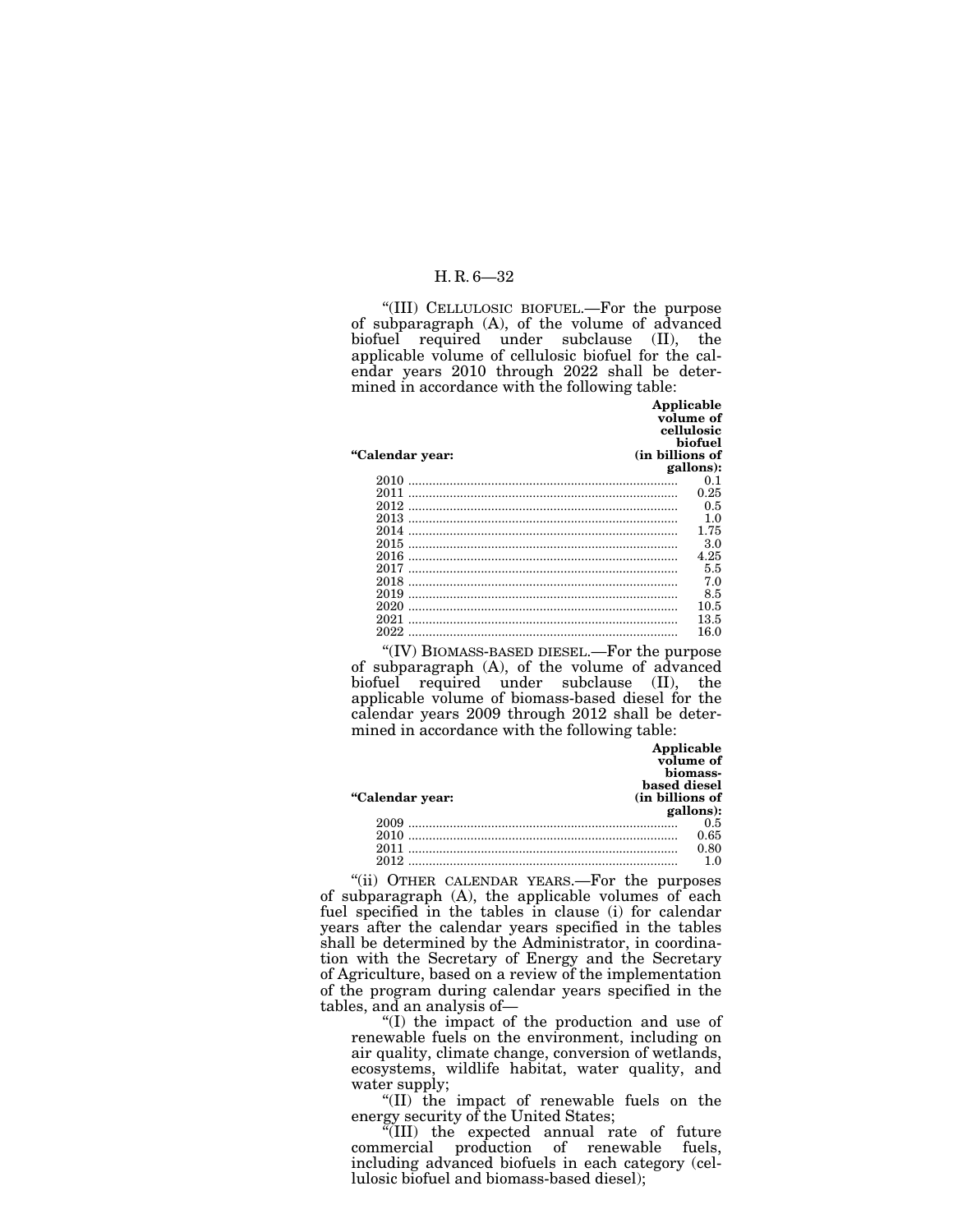''(IV) the impact of renewable fuels on the infrastructure of the United States, including deliverability of materials, goods, and products other than renewable fuel, and the sufficiency of infrastructure to deliver and use renewable fuel;

 $\degree$ (V) the impact of the use of renewable fuels on the cost to consumers of transportation fuel and on the cost to transport goods; and

''(VI) the impact of the use of renewable fuels on other factors, including job creation, the price and supply of agricultural commodities, rural economic development, and food prices.

The Administrator shall promulgate rules establishing the applicable volumes under this clause no later than 14 months before the first year for which such applicable volume will apply.

''(iii) APPLICABLE VOLUME OF ADVANCED BIOFUEL.— For the purpose of making the determinations in clause (ii), for each calendar year, the applicable volume of advanced biofuel shall be at least the same percentage of the applicable volume of renewable fuel as in calendar year 2022.

APPLICABLE VOLUME OF CELLULOSIC BIOFUEL.—For the purpose of making the determinations in clause (ii), for each calendar year, the applicable volume of cellulosic biofuel established by the Administrator shall be based on the assumption that the Administrator will not need to issue a waiver for such years under paragraph  $(7)(D)$ .

"(v) MINIMUM APPLICABLE VOLUME OF BIOMASS-BASED DIESEL.—For the purpose of making the determinations in clause (ii), the applicable volume of biomass-based diesel shall not be less than the applicable volume listed in clause (i)(IV) for calendar year 2012.''.

(b) APPLICABLE PERCENTAGES.—Paragraph (3) of section 211(o) of the Clean Air Act (42 U.S.C. 7545(o)(3)) is amended as follows:

 $(1)$  In subparagraph  $(A)$ , by striking "2011" and inserting  $"2021"$ .

 $(2)$  In subparagraph  $(A)$ , by striking "gasoline" and inserting "transportation fuel, biomass-based diesel, and cellulosic biofuel''.

 $(3)$  In subparagraph  $(B)$ , by striking "2012" and inserting " $2021$ " in clause (i).

(4) In subparagraph (B), by striking ''gasoline'' and inserting "transportation fuel" in clause  $(ii)(II)$ .

(c) MODIFICATION OF GREENHOUSE GAS PERCENTAGES.—Paragraph  $(4)$  of section  $211(0)$  of the Clean Air Act  $(42 \text{ U.S.C. } 7545(0)(4))$ is amended to read as follows:

''(4) MODIFICATION OF GREENHOUSE GAS REDUCTION PERCENTAGES.—

''(A) IN GENERAL.—The Administrator may, in the regulations under the last sentence of paragraph (2)(A)(i), adjust the 20 percent, 50 percent, and 60 percent reductions in lifecycle greenhouse gas emissions specified in paragraphs  $(2)(\dot{A})(i)$  (relating to renewable fuel),  $(1)(D)$  (relating to biomass-based diesel), (1)(B)(i) (relating to advanced biofuel),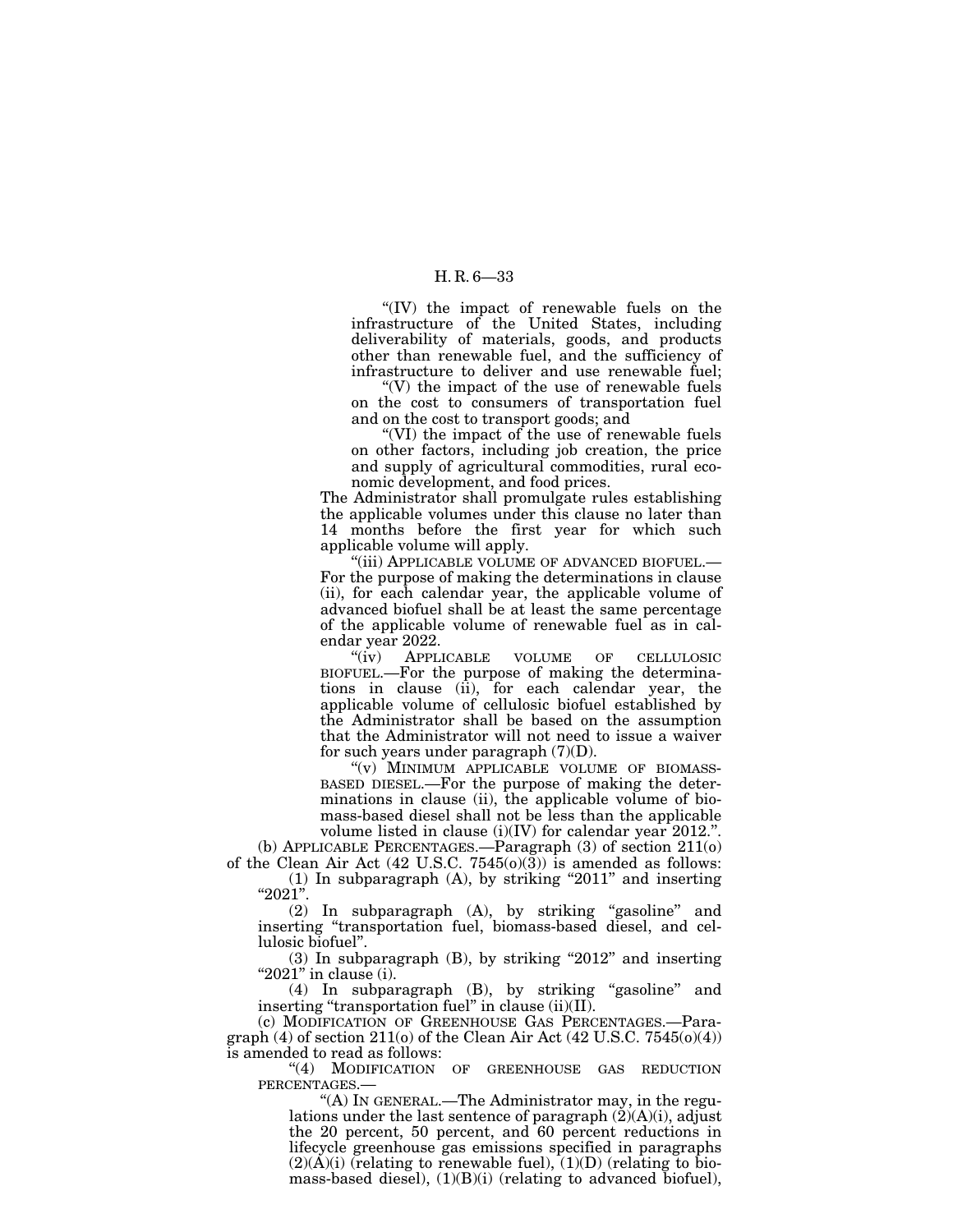and  $(1)(E)$  (relating to cellulosic biofuel) to a lower percentage. For the 50 and 60 percent reductions, the Administrator may make such an adjustment only if he determines that generally such reduction is not commercially feasible for fuels made using a variety of feedstocks, technologies, and processes to meet the applicable reduction.

 $\hat{H}(B)$  AMOUNT OF ADJUSTMENT.—In promulgating regulations under this paragraph, the specified 50 percent reduction in greenhouse gas emissions from advanced biofuel and in biomass-based diesel may not be reduced below 40 percent. The specified 20 percent reduction in greenhouse gas emissions from renewable fuel may not be reduced below 10 percent, and the specified 60 percent reduction in greenhouse gas emissions from cellulosic biofuel may not be reduced below 50 percent.

''(C) ADJUSTED REDUCTION LEVELS.—An adjustment under this paragraph to a percent less than the specified 20 percent greenhouse gas reduction for renewable fuel shall be the minimum possible adjustment, and the adjusted greenhouse gas reduction shall be established by the Administrator at the maximum achievable level, taking cost in consideration, for natural gas fired corn-based ethanol plants, allowing for the use of a variety of technologies and processes. An adjustment in the 50 or 60 percent greenhouse gas levels shall be the minimum possible adjustment for the fuel or fuels concerned, and the adjusted greenhouse gas reduction shall be established at the maximum achievable level, taking cost in consideration, allowing for the use of a variety of feedstocks, technologies, and processes.

 $E(D)$  5-YEAR REVIEW.—Whenever the Administrator makes any adjustment under this paragraph, not later than 5 years thereafter he shall review and revise (based upon the same criteria and standards as required for the initial adjustment) the regulations establishing the adjusted level.

''(E) SUBSEQUENT ADJUSTMENTS.—After the Administrator has promulgated a final rule under the last sentence of paragraph  $(2)(A)(i)$  with respect to the method of determining lifecycle greenhouse gas emissions, except as provided in subparagraph (D), the Administrator may not adjust the percent greenhouse gas reduction levels unless he determines that there has been a significant change in the analytical methodology used for determining the lifecycle greenhouse gas emissions. If he makes such determination, he may adjust the 20, 50, or 60 percent reduction levels through rulemaking using the criteria and standards set forth in this paragraph.

"(F) LIMIT ON UPWARD ADJUSTMENTS.-If, under subparagraph (D) or (E), the Administrator revises a percent level adjusted as provided in subparagraphs (A), (B), and (C) to a higher percent, such higher percent may not exceed the applicable percent specified in paragraph  $(2)(A)(i), (1)(D), (1)(B)(i),$  or  $(1)(E)$ .

''(G) APPLICABILITY OF ADJUSTMENTS.—If the Administrator adjusts, or revises, a percent level referred to in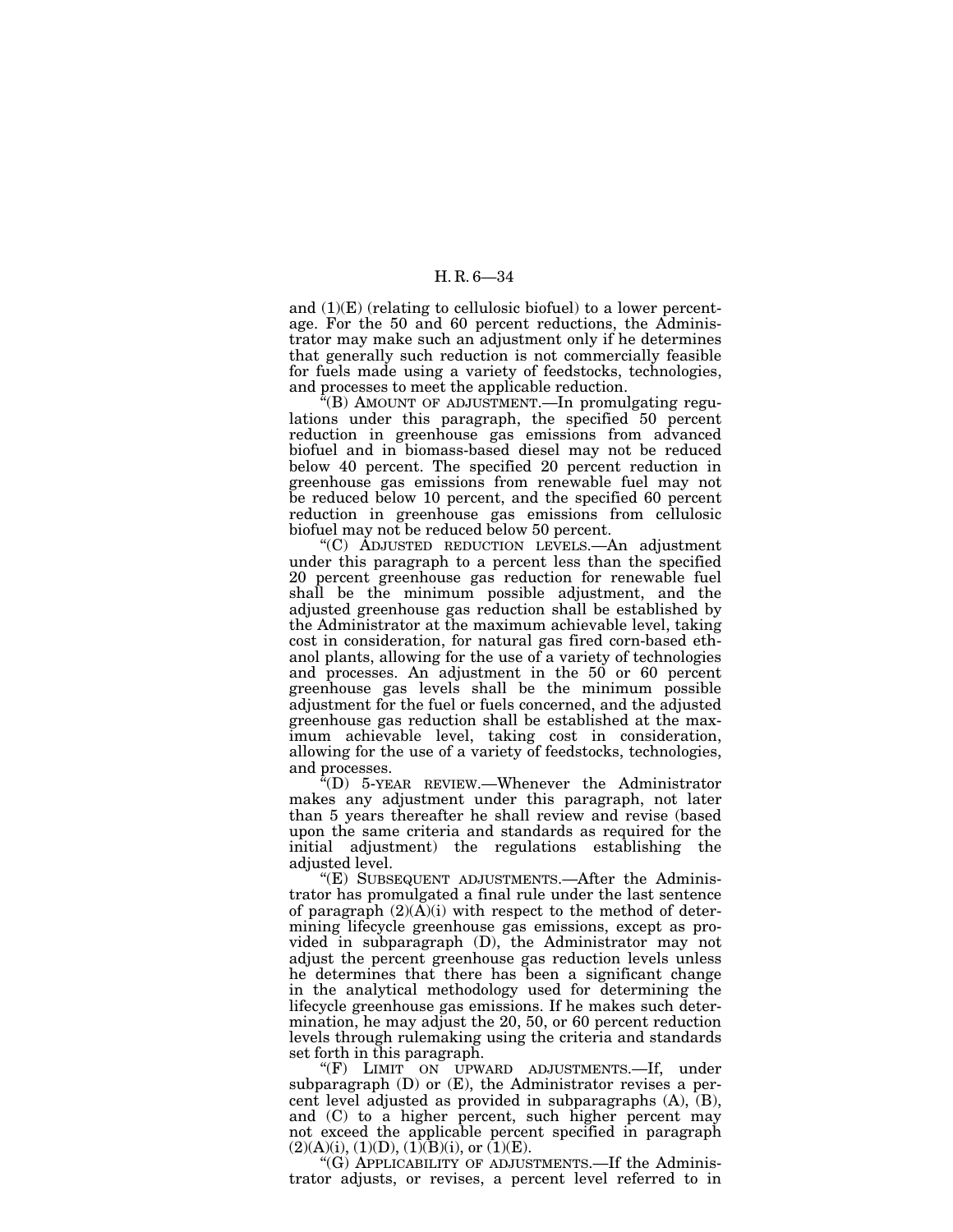this paragraph or makes a change in the analytical methodology used for determining the lifecycle greenhouse gas emissions, such adjustment, revision, or change (or any combination thereof) shall only apply to renewable fuel from new facilities that commence construction after the effective date of such adjustment, revision, or change.''.

(d) CREDITS FOR ADDITIONAL RENEWABLE FUEL.—Paragraph (5) of section 211(o) of the Clean Air Act (42 U.S.C. 7545(o)(5)) is amended by adding the following new subparagraph at the end thereof:

> ''(E) CREDITS FOR ADDITIONAL RENEWABLE FUEL.—The Administrator may issue regulations providing: (i) for the generation of an appropriate amount of credits by any person that refines, blends, or imports additional renewable fuels specified by the Administrator; and (ii) for the use of such credits by the generator, or the transfer of all or a portion of the credits to another person, for the purpose of complying with paragraph (2).''.

 $(e)$  WAIVERS.

(1) IN GENERAL.—Paragraph  $(7)(A)$  of section  $211(0)$  of the Clean Air Act  $(42 \text{ U.S.C. } 7545(0)(7)(\text{A}))$  is amended by inserting ", by any person subject to the requirements of this subsection, or by the Administrator on his own motion'' after ''one or more States'' in subparagraph (A) and by striking out ''State'' in subparagraph (B).

(2) CELLULOSIC BIOFUEL.—Paragraph (7) of section 211(o) of the Clean Air Act  $(42 \text{ U.S.C. } 7545(0)(7))$  is amended by adding the following at the end thereof:

''(D) CELLULOSIC BIOFUEL.—(i) For any calendar year for which the projected volume of cellulosic biofuel production is less than the minimum applicable volume established under paragraph (2)(B), as determined by the Administrator based on the estimate provided under paragraph (3)(A), not later than November 30 of the preceding calendar year, the Administrator shall reduce the applicable volume of cellulosic biofuel required under paragraph (2)(B) to the projected volume available during that calendar year. For any calendar year in which the Administrator makes such a reduction, the Administrator may also reduce the applicable volume of renewable fuel and advanced biofuels requirement established under paragraph (2)(B) by the same or a lesser volume.

"(ii) Whenever the Administrator reduces the minimum cellulosic biofuel volume under this subparagraph, the Administrator shall make available for sale cellulosic biofuel credits at the higher of \$0.25 per gallon or the amount by which \$3.00 per gallon exceeds the average wholesale price of a gallon of gasoline in the United States. Such amounts shall be adjusted for inflation by the Administrator for years after 2008.

"(iii) Eighteen months after the date of enactment of this subparagraph, the Administrator shall promulgate regulations to govern the issuance of credits under this subparagraph. The regulations shall set forth the method for determining the exact price of credits in the event of a waiver. The price of such credits shall not be changed more frequently than once each quarter. These regulations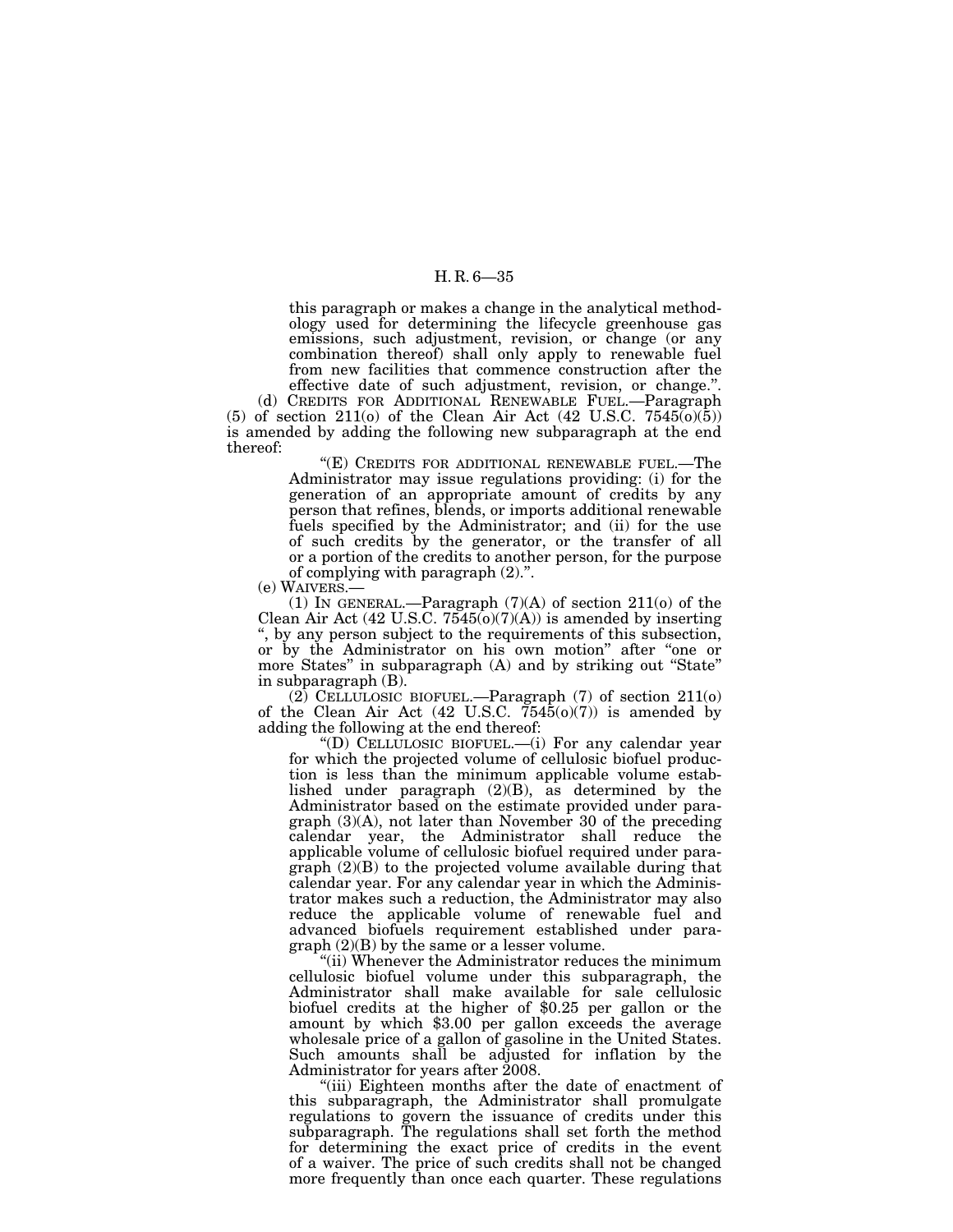shall include such provisions, including limiting the credits' uses and useful life, as the Administrator deems appropriate to assist market liquidity and transparency, to provide appropriate certainty for regulated entities and renewable fuel producers, and to limit any potential misuse of cellulosic biofuel credits to reduce the use of other renewable fuels, and for such other purposes as the Administrator determines will help achieve the goals of this subsection. The regulations shall limit the number of cellulosic biofuel credits for any calendar year to the minimum applicable volume (as reduced under this subparagraph) of cellulosic biofuel for that year.''.

(3) BIOMASS-BASED DIESEL.—Paragraph (7) of section 211(o) of the Clean Air Act  $(42 \text{ U.S.C. } 7545(0)(7))$  is amended by adding the following at the end thereof:

''(E) BIOMASS-BASED DIESEL.—

''(i) MARKET EVALUATION.—The Administrator, in consultation with the Secretary of Energy and the Secretary of Agriculture, shall periodically evaluate the impact of the biomass-based diesel requirements established under this paragraph on the price of diesel fuel.

''(ii) WAIVER.—If the Administrator determines that there is a significant renewable feedstock disruption or other market circumstances that would make the price of biomass-based diesel fuel increase significantly, the Administrator, in consultation with the Secretary of Energy and the Secretary of Agriculture, shall issue an order to reduce, for up to a 60-day period, the quantity of biomass-based diesel required under subparagraph (A) by an appropriate quantity that does not exceed 15 percent of the applicable annual requirement for biomass-based diesel. For any calendar year in which the Administrator makes a reduction under this subparagraph, the Administrator may also reduce the applicable volume of renewable fuel and advanced biofuels requirement established under paragraph  $(2)(B)$  by the same or a lesser volume.

''(iii) EXTENSIONS.—If the Administrator determines that the feedstock disruption or circumstances described in clause (ii) is continuing beyond the 60 day period described in clause (ii) or this clause, the Administrator, in consultation with the Secretary of Energy and the Secretary of Agriculture, may issue an order to reduce, for up to an additional 60-day period, the quantity of biomass-based diesel required under subparagraph (A) by an appropriate quantity that does not exceed an additional 15 percent of the applicable annual requirement for biomass-based diesel.

"(F) MODIFICATION OF APPLICABLE VOLUMES.—For any of the tables in paragraph (2)(B), if the Administrator waives—

"(i) at least 20 percent of the applicable volume requirement set forth in any such table for 2 consecutive years; or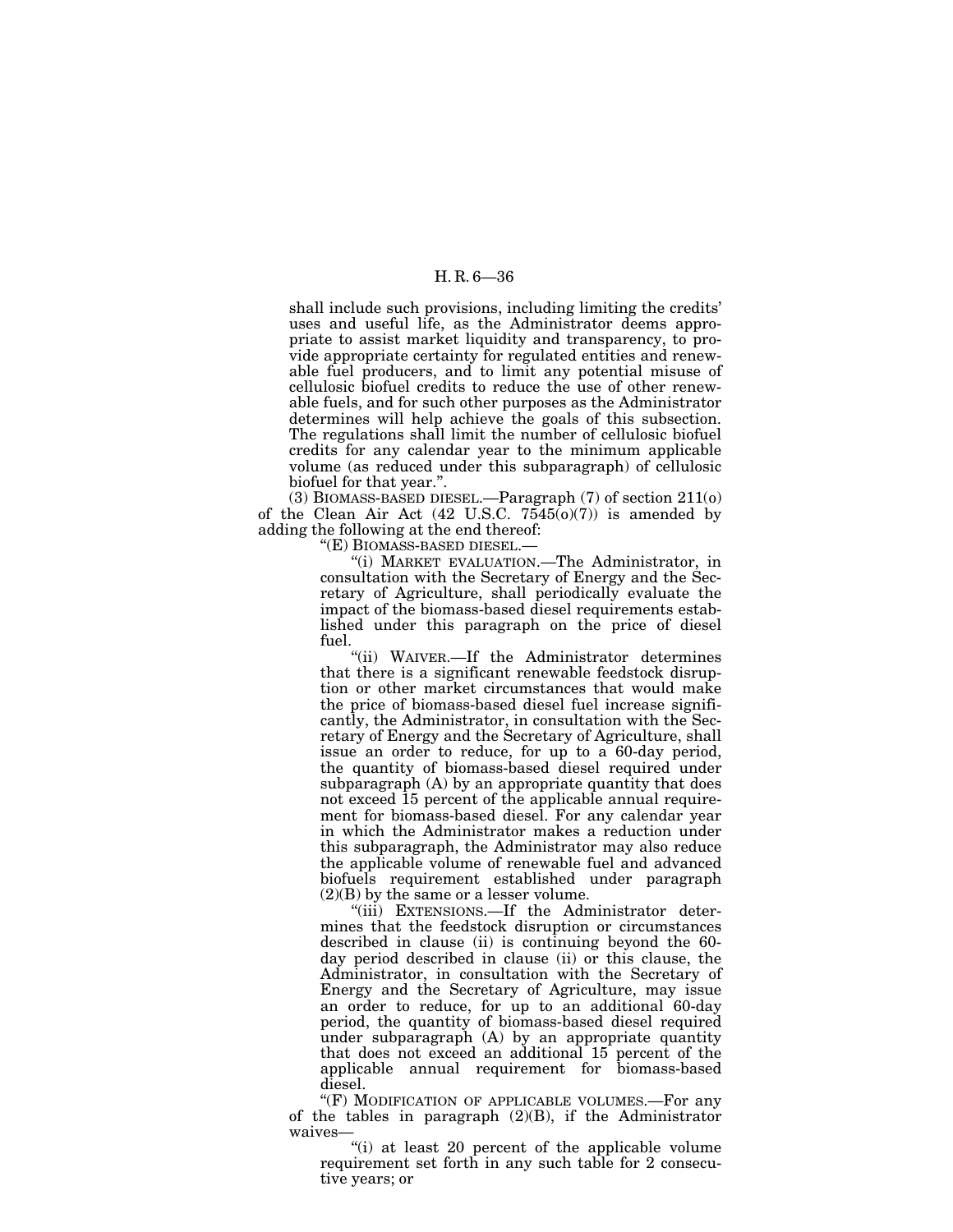''(ii) at least 50 percent of such volume requirement for a single year,

the Administrator shall promulgate a rule (within 1 year after issuing such waiver) that modifies the applicable volumes set forth in the table concerned for all years following the final year to which the waiver applies, except that no such modification in applicable volumes shall be made for any year before 2016. In promulgating such a rule, the Administrator shall comply with the processes, criteria, and standards set forth in paragraph  $(2)(B)(ii)$ .".

### **SEC. 203. STUDY OF IMPACT OF RENEWABLE FUEL STANDARD.**

(a) IN GENERAL.—The Secretary of Energy, in consultation with the Secretary of Agriculture and the Administrator of the Environmental Protection Agency, shall enter into an arrangement with the National Academy of Sciences under which the Academy shall conduct a study to assess the impact of the requirements described in section 211(o) of the Clean Air Act on each industry relating to the production of feed grains, livestock, food, forest products, and energy.

(b) PARTICIPATION.—In conducting the study under this section, the National Academy of Sciences shall seek the participation, and consider the input, of—

(1) producers of feed grains;

(2) producers of livestock, poultry, and pork products;

(3) producers of food and food products;

(4) producers of energy;

(5) individuals and entities interested in issues relating to conservation, the environment, and nutrition;

(6) users and consumers of renewable fuels;

(7) producers and users of biomass feedstocks; and

(8) land grant universities.

(c) CONSIDERATIONS.—In conducting the study, the National Academy of Sciences shall consider—

(1) the likely impact on domestic animal agriculture feedstocks that, in any crop year, are significantly below current projections;

(2) policy options to alleviate the impact on domestic animal agriculture feedstocks that are significantly below current projections; and

(3) policy options to maintain regional agricultural and silvicultural capability.

(d) COMPONENTS.—The study shall include—

(1) a description of the conditions under which the requirements described in section 211(o) of the Clean Air Act should be suspended or reduced to prevent adverse impacts to domestic animal agriculture feedstocks described in subsection (c)(2) or regional agricultural and silvicultural capability described in subsection (c)(3); and

(2) recommendations for the means by which the Federal Government could prevent or minimize adverse economic hardships and impacts.

(e) DEADLINE FOR COMPLETION OF STUDY.—Not later than 18 months after the date of enactment of this Act, the Secretary shall submit to Congress a report that describes the results of the study under this section.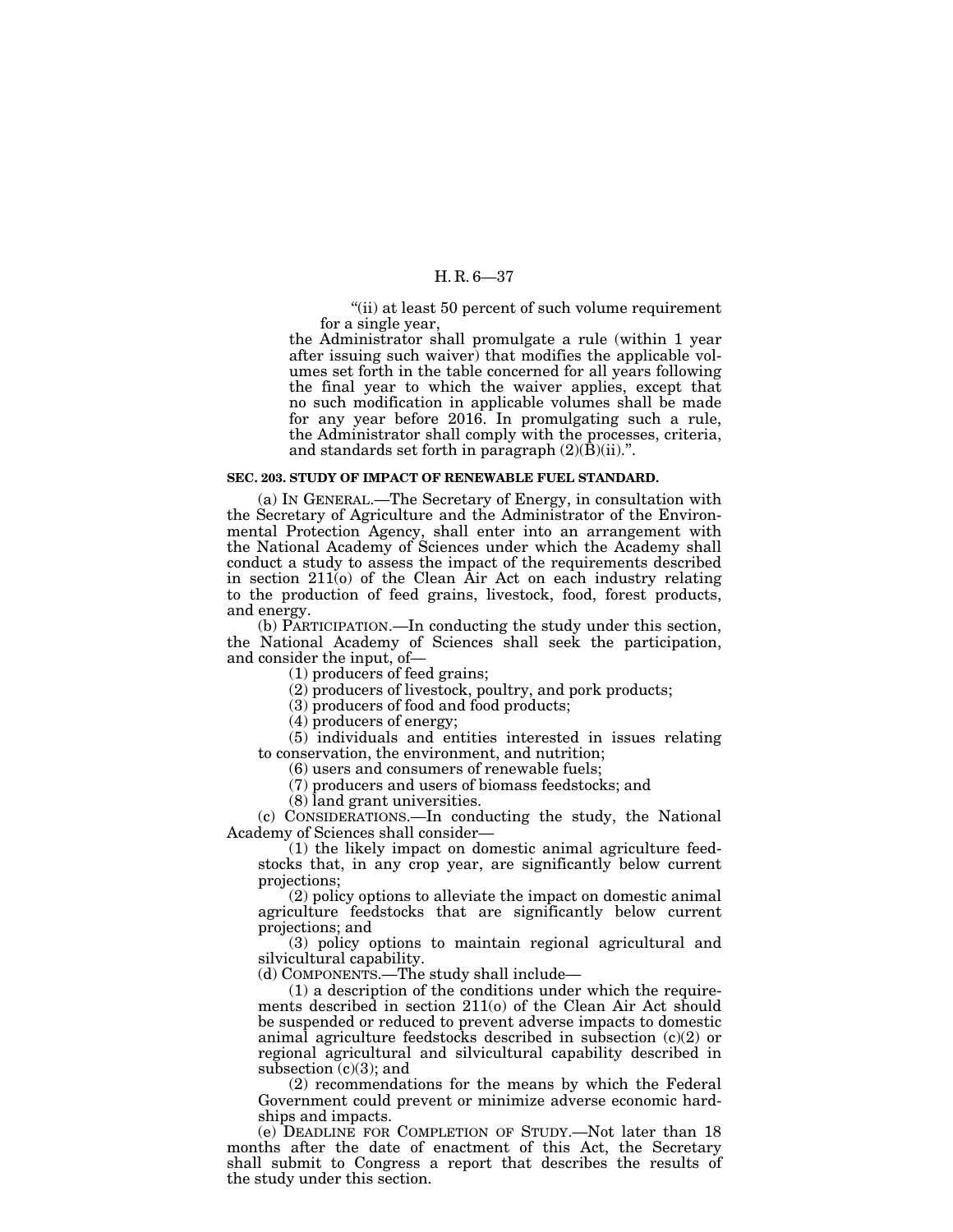(f) PERIODIC REVIEWS.—Section 211(o) of the Clean Air Act is amended by adding the following at the end thereof:

"(11) PERIODIC REVIEWS.—To allow for the appropriate adjustment of the requirements described in subparagraph (B) of paragraph (2), the Administrator shall conduct periodic reviews of—

''(A) existing technologies;

''(B) the feasibility of achieving compliance with the requirements; and

 $C$ ) the impacts of the requirements described in subsection (a)(2) on each individual and entity described in paragraph  $(2)$ .".

### **SEC. 204. ENVIRONMENTAL AND RESOURCE CONSERVATION IMPACTS.**

(a) IN GENERAL.—Not later than 3 years after the enactment of this section and every 3 years thereafter, the Administrator of the Environmental Protection Agency, in consultation with the Secretary of Agriculture and the Secretary of Energy, shall assess and report to Congress on the impacts to date and likely future impacts of the requirements of section 211(o) of the Clean Air Act on the following:

(1) Environmental issues, including air quality, effects on hypoxia, pesticides, sediment, nutrient and pathogen levels in waters, acreage and function of waters, and soil environmental quality.

(2) Resource conservation issues, including soil conservation, water availability, and ecosystem health and biodiversity, including impacts on forests, grasslands, and wetlands.

(3) The growth and use of cultivated invasive or noxious plants and their impacts on the environment and agriculture. In advance of preparing the report required by this subsection, the Administrator may seek the views of the National Academy of Sciences or another appropriate independent research institute. The report shall include the annual volume of imported renewable fuels and feedstocks for renewable fuels, and the environmental impacts outside the United States of producing such fuels and feedstocks. The report required by this subsection shall include recommendations for actions to address any adverse impacts found.

(b) EFFECT ON AIR QUALITY AND OTHER ENVIRONMENTAL REQUIREMENTS.—Except as provided in section  $211(0)(12)$  of the Clean Air Act, nothing in the amendments made by this title to section 211(o) of the Clean Air Act shall be construed as superseding, or limiting, any more environmentally protective requirement under the Clean Air Act, or under any other provision of State or Federal law or regulation, including any environmental law or regulation.

### **SEC. 205. BIOMASS-BASED DIESEL AND BIODIESEL LABELING.**

(a) IN GENERAL.—Each retail diesel fuel pump shall be labeled in a manner that informs consumers of the percent of biomassbased diesel or biodiesel that is contained in the biomass-based diesel blend or biodiesel blend that is offered for sale, as determined by the Federal Trade Commission.

(b) LABELING REQUIREMENTS.—Not later than 180 days after the date of enactment of this section, the Federal Trade Commission shall promulgate biodiesel labeling requirements as follows:

(1) Biomass-based diesel blends or biodiesel blends that contain less than or equal to 5 percent biomass-based diesel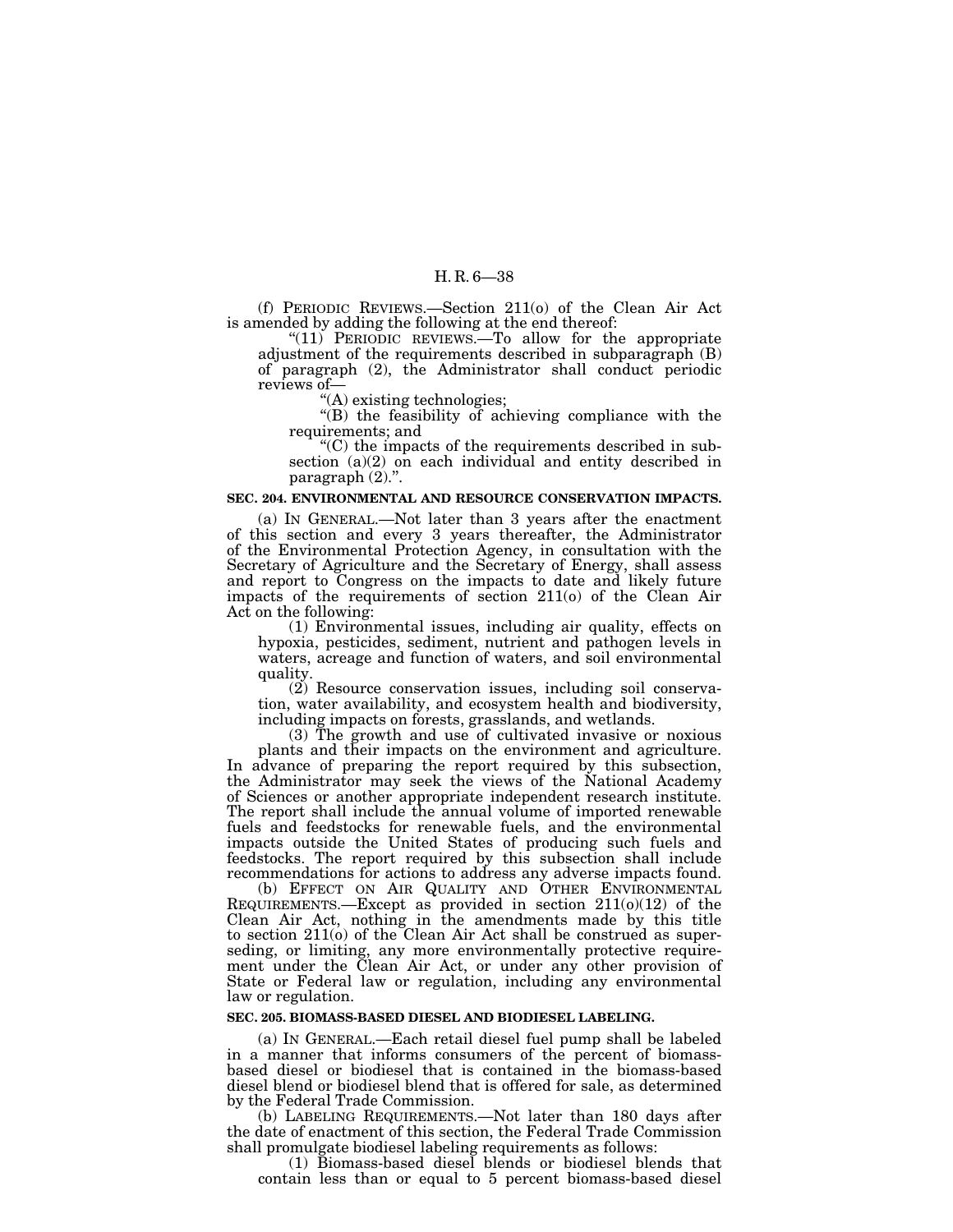or biodiesel by volume and that meet ASTM D975 diesel specifications shall not require any additional labels.

(2) Biomass-based diesel blends or biodiesel blends that contain more than 5 percent biomass-based diesel or biodiesel by volume but not more than 20 percent by volume shall be labeled ''contains biomass-based diesel or biodiesel in quantities between 5 percent and 20 percent''.

(3) Biomass-based diesel or biodiesel blends that contain more than 20 percent biomass based or biodiesel by volume shall be labeled ''contains more than 20 percent biomass-based diesel or biodiesel''.

(c) DEFINITIONS.—In this section:

(1) ASTM.—The term ''ASTM'' means the American Society of Testing and Materials.

(2) BIOMASS-BASED DIESEL.—The term ''biomass-based diesel'' means biodiesel as defined in section 312(f) of the Energy Policy Act of 1992 (42 U.S.C. 13220(f)).

(3) BIODIESEL.—The term ''biodiesel'' means the monoalkyl esters of long chain fatty acids derived from plant or animal matter that meet—

(A) the registration requirements for fuels and fuel additives under this section; and

(B) the requirements of ASTM standard D6751.

(4) BIOMASS-BASED DIESEL AND BIODIESEL BLENDS.—The terms ''biomass-based diesel blend'' and ''biodiesel blend'' means a blend of ''biomass-based diesel'' or ''biodiesel'' fuel that is blended with petroleum-based diesel fuel.

### **SEC. 206. STUDY OF CREDITS FOR USE OF RENEWABLE ELECTRICITY IN ELECTRIC VEHICLES.**

(a) DEFINITION OF ELECTRIC VEHICLE.—In this section, the term ''electric vehicle'' means an electric motor vehicle (as defined in section 601 of the Energy Policy Act of 1992 (42 U.S.C. 13271)) for which the rechargeable storage battery—

(1) receives a charge directly from a source of electric current that is external to the vehicle; and

(2) provides a minimum of 80 percent of the motive power of the vehicle.

(b) STUDY.—The Administrator of the Environmental Protection Agency shall conduct a study on the feasibility of issuing credits under the program established under section 211(o) of the Clean Air Act to electric vehicles powered by electricity produced from renewable energy sources.

(c) REPORT.—Not later than 18 months after the date of enactment of this Act, the Administrator shall submit to the Committee on Energy and Natural Resources of the United States Senate and the Committee on Energy and Commerce of the United States House of Representatives a report that describes the results of the study, including a description of—

(1) existing programs and studies on the use of renewable electricity as a means of powering electric vehicles; and

(2) alternatives for—

(A) designing a pilot program to determine the feasibility of using renewable electricity to power electric vehicles as an adjunct to a renewable fuels mandate;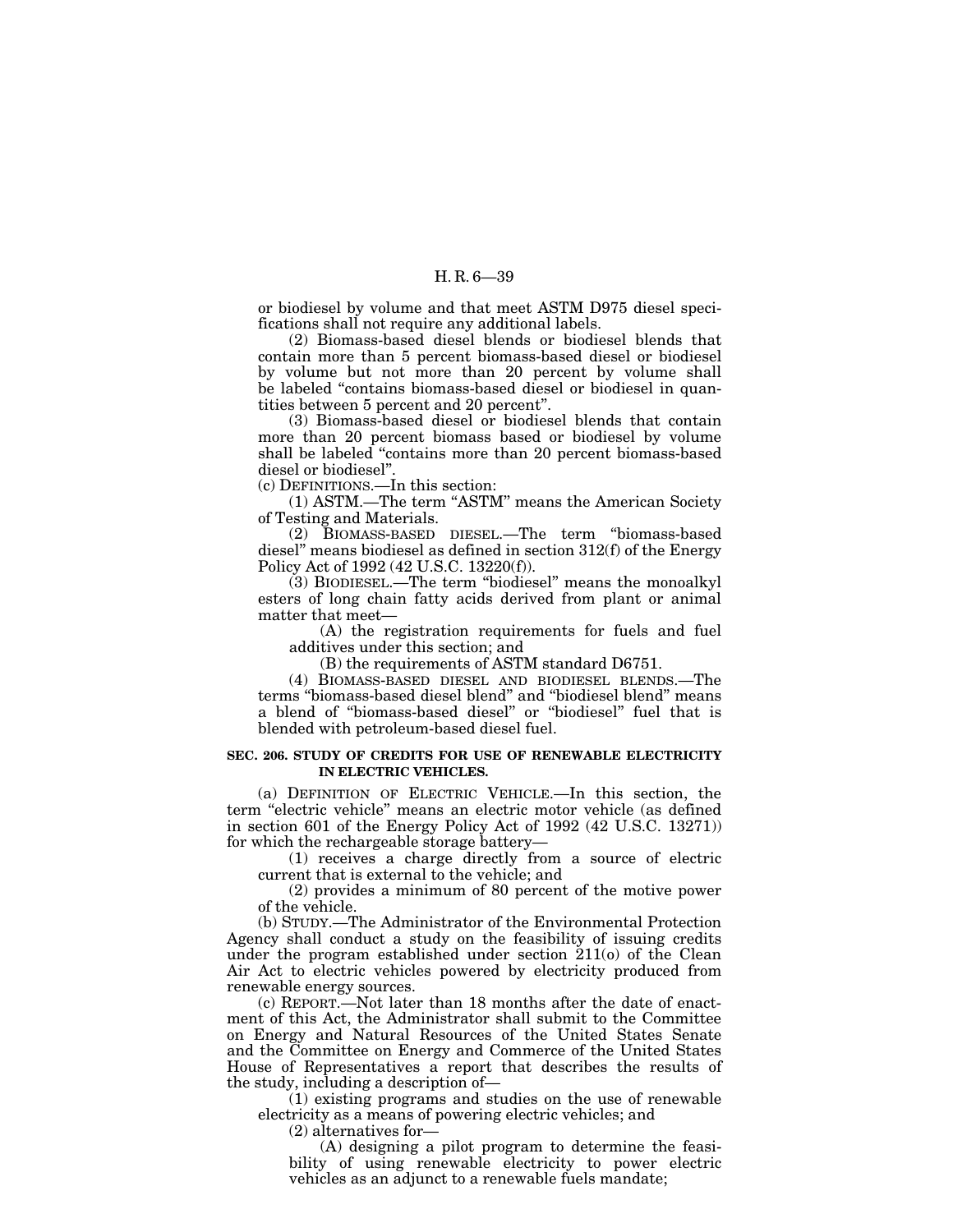(B) allowing the use, under the pilot program designed under subparagraph (A), of electricity generated from nuclear energy as an additional source of supply;

(C) identifying the source of electricity used to power electric vehicles; and

(D) equating specific quantities of electricity to quantities of renewable fuel under section 211(o) of the Clean Air Act.

### **SEC. 207. GRANTS FOR PRODUCTION OF ADVANCED BIOFUELS.**

(a) IN GENERAL.—The Secretary of Energy shall establish a grant program to encourage the production of advanced biofuels. (b) REQUIREMENTS AND PRIORITY.—In making grants under

this section, the Secretary—

(1) shall make awards to the proposals for advanced biofuels with the greatest reduction in lifecycle greenhouse gas emissions compared to the comparable motor vehicle fuel lifecycle emissions during calendar year 2005; and

(2) shall not make an award to a project that does not achieve at least an 80 percent reduction in such lifecycle greenhouse gas emissions.

(c) AUTHORIZATION OF APPROPRIATIONS.—There is authorized to be appropriated to carry out this section \$500,000,000 for the period of fiscal years 2008 through 2015.

### **SEC. 208. INTEGRATED CONSIDERATION OF WATER QUALITY IN DETERMINATIONS ON FUELS AND FUEL ADDITIVES.**

Section  $211(c)(1)$  of the Clean Air Act (42 U.S.C. 7545(c)(1)) is amended as follows:

(1) By striking ''nonroad vehicle (A) if in the judgment of the Administrator'' and inserting ''nonroad vehicle if, in the judgment of the Administrator, any fuel or fuel additive or''; and

 $(2)$  In subparagraph  $(A)$ , by striking "air pollution which" and inserting "air pollution or water pollution (including any degradation in the quality of groundwater) that''.

#### **SEC. 209. ANTI-BACKSLIDING.**

Section 211 of the Clean Air Act (42 U.S.C. 7545) is amended by adding at the end the following:

"(v) PREVENTION OF AIR QUALITY DETERIORATION.—

 $"(1)$  STUDY.-

''(A) IN GENERAL.—Not later than 18 months after the date of enactment of this subsection, the Administrator shall complete a study to determine whether the renewable fuel volumes required by this section will adversely impact air quality as a result of changes in vehicle and engine emissions of air pollutants regulated under this Act.

''(B) CONSIDERATIONS.—The study shall include consideration of—

''(i) different blend levels, types of renewable fuels, and available vehicle technologies; and

''(ii) appropriate national, regional, and local air quality control measures.

"(2) REGULATIONS.—Not later than 3 years after the date of enactment of this subsection, the Administrator shall—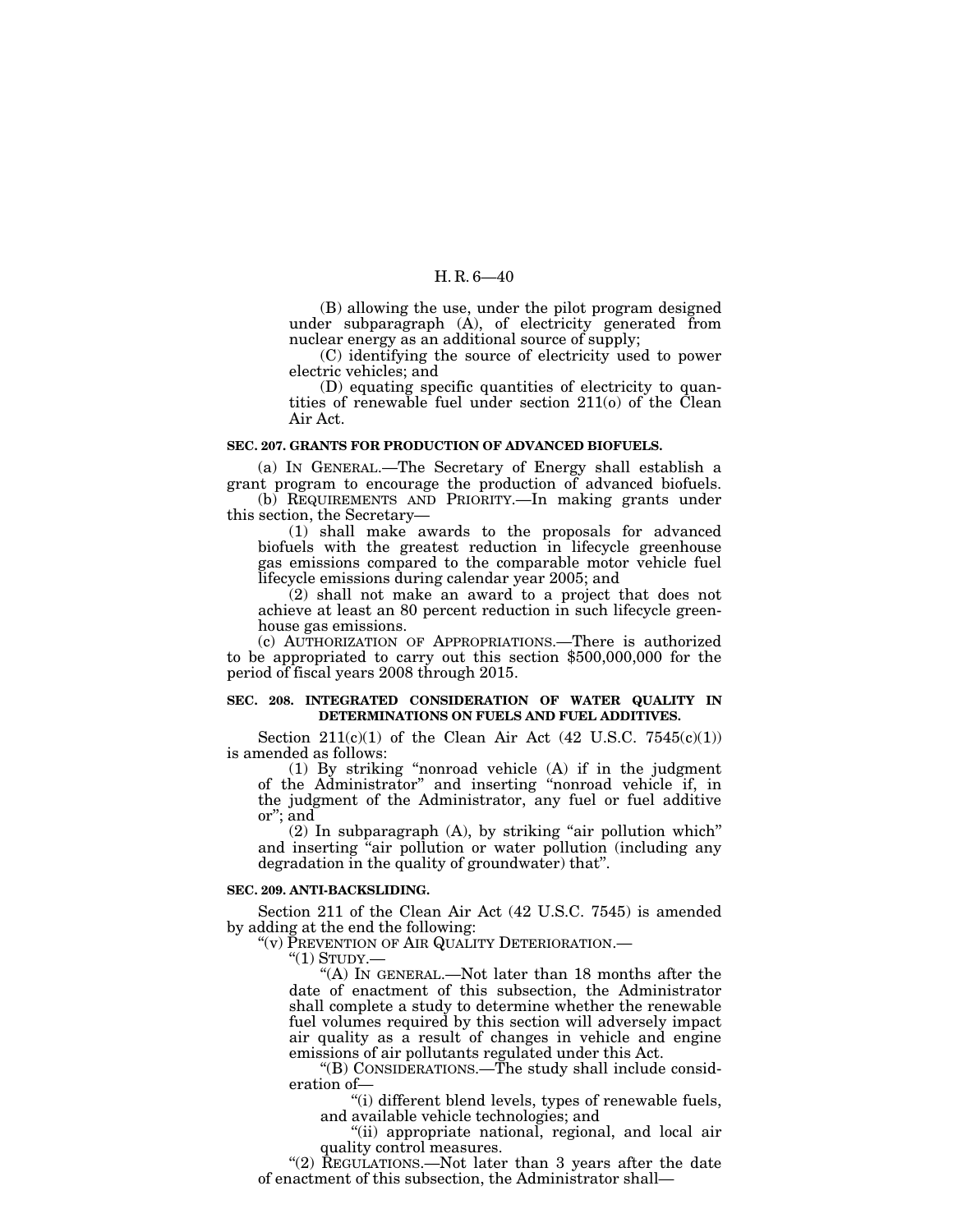''(A) promulgate fuel regulations to implement appropriate measures to mitigate, to the greatest extent achievable, considering the results of the study under paragraph (1), any adverse impacts on air quality, as the result of the renewable volumes required by this section; or

''(B) make a determination that no such measures are necessary.''.

### **SEC. 210. EFFECTIVE DATE, SAVINGS PROVISION, AND TRANSITION RULES.**

(a) TRANSITION RULES.—(1) For calendar year 2008, transportation fuel sold or introduced into commerce in the United States (except in noncontiguous States or territories), that is produced from facilities that commence construction after the date of enactment of this Act shall be treated as renewable fuel within the meaning of section 211(o) of the Clean Air Act only if it achieves at least a 20 percent reduction in lifecycle greenhouse gas emissions compared to baseline lifecycle greenhouse gas emissions. For calendar years 2008 and 2009, any ethanol plant that is fired with natural gas, biomass, or any combination thereof is deemed to be in compliance with such 20 percent reduction requirement and with the 20 percent reduction requirement of section  $211(0)(1)$  of the Clean Air Act. The terms used in this subsection shall have the same meaning as provided in the amendment made by this Act to section 211(o) of the Clean Air Act.

(2) Until January 1, 2009, the Administrator of the Environmental Protection Agency shall implement section 211(o) of the Clean Air Act and the rules promulgated under that section in accordance with the provisions of that section as in effect before the enactment of this Act and in accordance with the rules promulgated before the enactment of this Act, except that for calendar year 2008, the number "9.0" shall be substituted for the number "5.4" in the table in section  $211(0)(2)(B)$  and in the corresponding rules promulgated to carry out those provisions. The Administrator is authorized to take such other actions as may be necessary to carry out this paragraph notwithstanding any other provision of law.

(b) SAVINGS CLAUSE.—Section 211(o) of the Clean Air Act (42 U.S.C. 7545(o)) is amended by adding the following new paragraph at the end thereof:

" $(12)$  EFFECT ON OTHER PROVISIONS.—Nothing in this subsection, or regulations issued pursuant to this subsection, shall affect or be construed to affect the regulatory status of carbon dioxide or any other greenhouse gas, or to expand or limit regulatory authority regarding carbon dioxide or any other greenhouse gas, for purposes of other provisions (including section 165) of this Act. The previous sentence shall not affect implementation and enforcement of this subsection.''.

(c) EFFECTIVE DATE.—The amendments made by this title to section 211(o) of the Clean Air Act shall take effect January 1, 2009, except that the Administrator shall promulgate regulations to carry out such amendments not later than 1 year after the enactment of this Act.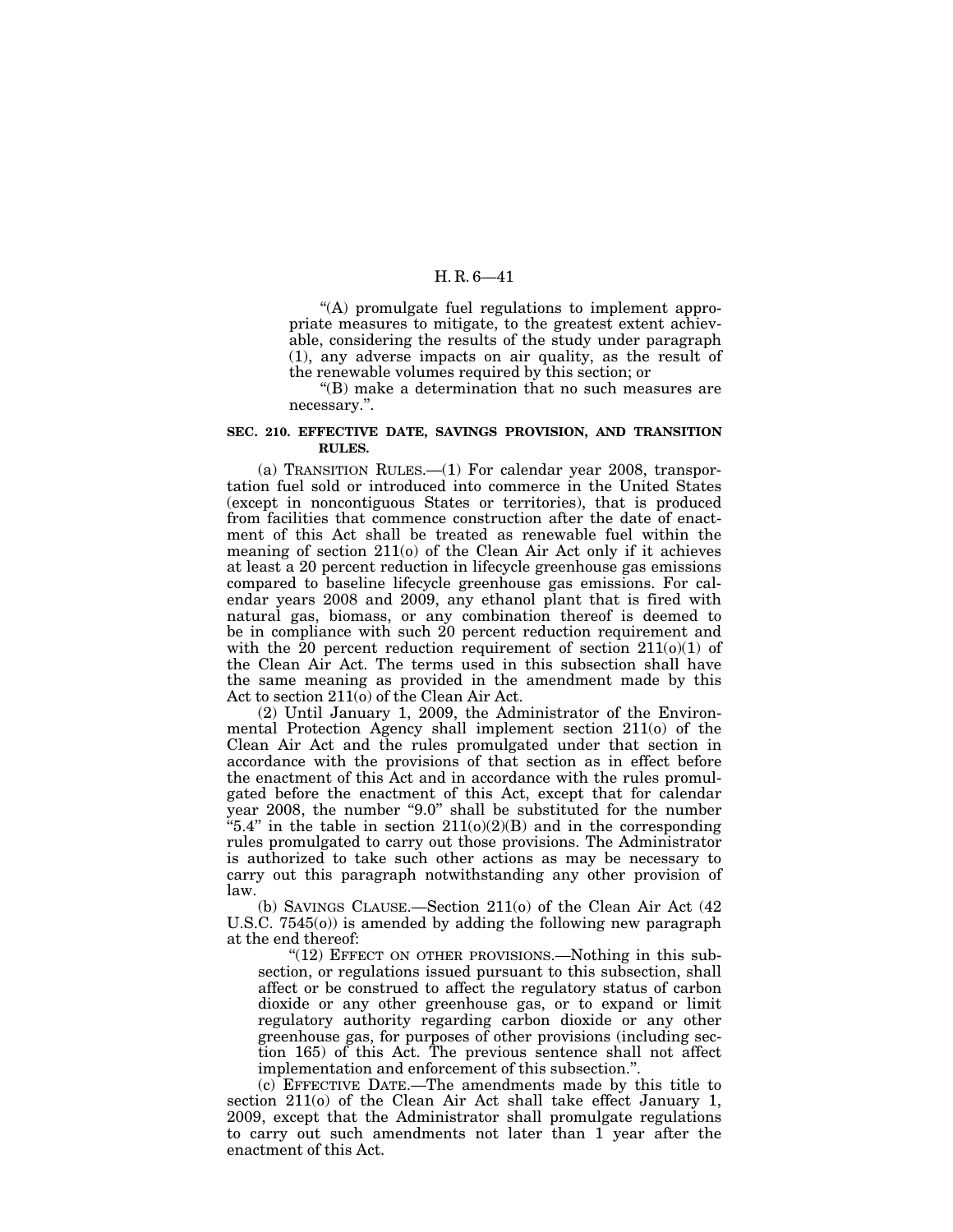# **Subtitle B—Biofuels Research and Development**

### **SEC. 221. BIODIESEL.**

(a) BIODIESEL STUDY.—Not later than 180 days after the date of enactment of this Act, the Secretary, in consultation with the Administrator of the Environmental Protection Agency, shall submit to Congress a report on any research and development challenges inherent in increasing the proportion of diesel fuel sold in the United States that is biodiesel.

(b) MATERIAL FOR THE ESTABLISHMENT OF STANDARDS.—The Director of the National Institute of Standards and Technology, in consultation with the Secretary, shall make publicly available the physical property data and characterization of biodiesel and other biofuels as appropriate.

### **SEC. 222. BIOGAS.**

Not later than 180 days after the date of enactment of this Act, the Secretary, in consultation with the Administrator of the Environmental Protection Agency, shall submit to Congress a report on any research and development challenges inherent in increasing the amount of transportation fuels sold in the United States that are fuel with biogas or a blend of biogas and natural gas.

### **SEC. 223. GRANTS FOR BIOFUEL PRODUCTION RESEARCH AND DEVELOPMENT IN CERTAIN STATES.**

(a) IN GENERAL.—The Secretary shall provide grants to eligible entities for research, development, demonstration, and commercial application of biofuel production technologies in States with low rates of ethanol production, including low rates of production of cellulosic biomass ethanol, as determined by the Secretary.

(b) ELIGIBILITY.—To be eligible to receive a grant under this section, an entity shall—

(1)(A) be an institution of higher education (as defined in section 2 of the Energy Policy Act of 2005 (42 U.S.C. 15801)), including tribally controlled colleges or universities, located in a State described in subsection (a); or

(B) be a consortium including at least 1 such institution of higher education and industry, State agencies, Indian tribal agencies, National Laboratories, or local government agencies located in the State; and

(2) have proven experience and capabilities with relevant technologies.

(c) AUTHORIZATION OF APPROPRIATIONS.—There are authorized to be appropriated to the Secretary to carry out this section  $$25,000,000$  for each of fiscal years  $2008$  through  $2010$ .

#### **SEC. 224. BIOREFINERY ENERGY EFFICIENCY.**

Section 932 of the Energy Policy Act of 2005 (42 U.S.C. 16232) is amended by adding at the end the following new subsections:

''(g) BIOREFINERY ENERGY EFFICIENCY.—The Secretary shall establish a program of research, development, demonstration, and commercial application for increasing energy efficiency and reducing energy consumption in the operation of biorefinery facilities.

''(h) RETROFIT TECHNOLOGIES FOR THE DEVELOPMENT OF ETH-ANOL FROM CELLULOSIC MATERIALS.—The Secretary shall establish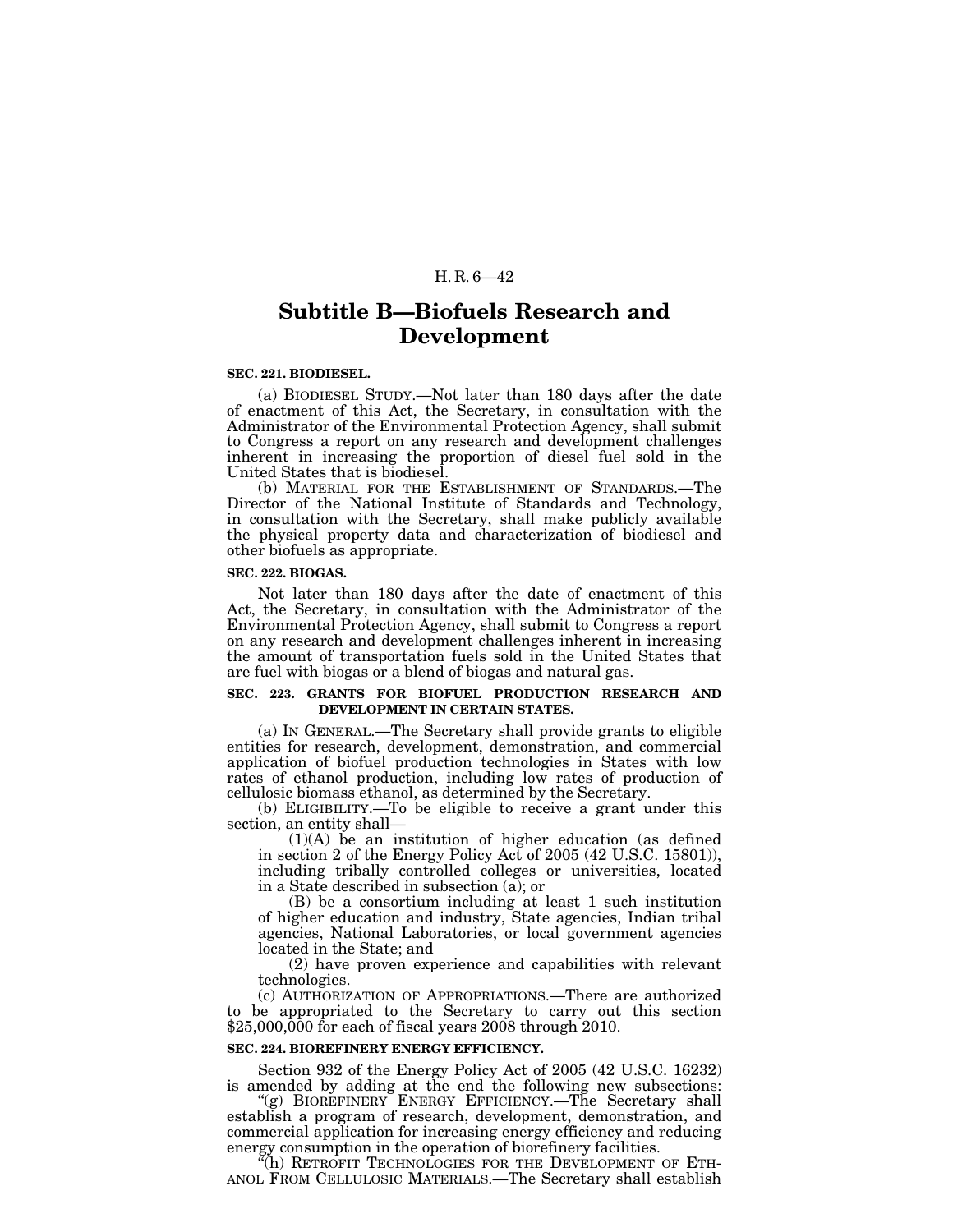a program of research, development, demonstration, and commercial application on technologies and processes to enable biorefineries that exclusively use corn grain or corn starch as a feedstock to produce ethanol to be retrofitted to accept a range of biomass, including lignocellulosic feedstocks.''.

#### **SEC. 225. STUDY OF OPTIMIZATION OF FLEXIBLE FUELED VEHICLES TO USE E–85 FUEL.**

(a) IN GENERAL.—The Secretary, in consultation with the Secretary of Transportation and the Administrator of the Environmental Protection Agency, shall conduct a study of whether optimizing flexible fueled vehicles to operate using E–85 fuel would increase the fuel efficiency of flexible fueled vehicles.

(b) REPORT.—Not later than 180 days after the date of enactment of this Act, the Secretary shall submit to the Committee on Science and Technology and the Committee on Energy and Commerce of the House of Representatives, and to the Committee on Energy and Natural Resources, the Committee on Environment and Public Works, and the Committee on Commerce, Science, and Transportation of the Senate, a report that describes the results of the study under this section, including any recommendations of the Secretary.

### **SEC. 226. STUDY OF ENGINE DURABILITY AND PERFORMANCE ASSOCI-ATED WITH THE USE OF BIODIESEL.**

(a) IN GENERAL.—Not later than 30 days after the date of enactment of this Act, the Secretary, in consultation with the Administrator of the Environmental Protection Agency, shall initiate a study on the effects of the use of biodiesel on the performance and durability of engines and engine systems.

(b) COMPONENTS.—The study under this section shall include—

(1) an assessment of whether the use of biodiesel lessens the durability and performance of conventional diesel engines and engine systems; and

(2) an assessment of the effects referred to in subsection (a) with respect to biodiesel blends at varying concentrations, including the following percentage concentrations of biodiesel:

(A) 5 percent biodiesel.

(B) 10 percent biodiesel.

(C) 20 percent biodiesel.

(D) 30 percent biodiesel.

(E) 100 percent biodiesel.

(c) REPORT.—Not later than 24 months after the date of enactment of this Act, the Secretary shall submit to the Committee on Science and Technology and the Committee on Energy and Commerce of the House of Representatives, and to the Committee on Energy and Natural Resources and the Committee on Environment and Public Works of the Senate, a report that describes the results of the study under this section, including any recommendations of the Secretary.

### **SEC. 227. STUDY OF OPTIMIZATION OF BIOGAS USED IN NATURAL GAS VEHICLES.**

(a) IN GENERAL.—The Secretary, in consultation with the Administrator of the Environmental Protection Agency and the Secretary of Transportation, shall conduct a study of methods of increasing the fuel efficiency of vehicles using biogas by optimizing natural gas vehicle systems that can operate on biogas, including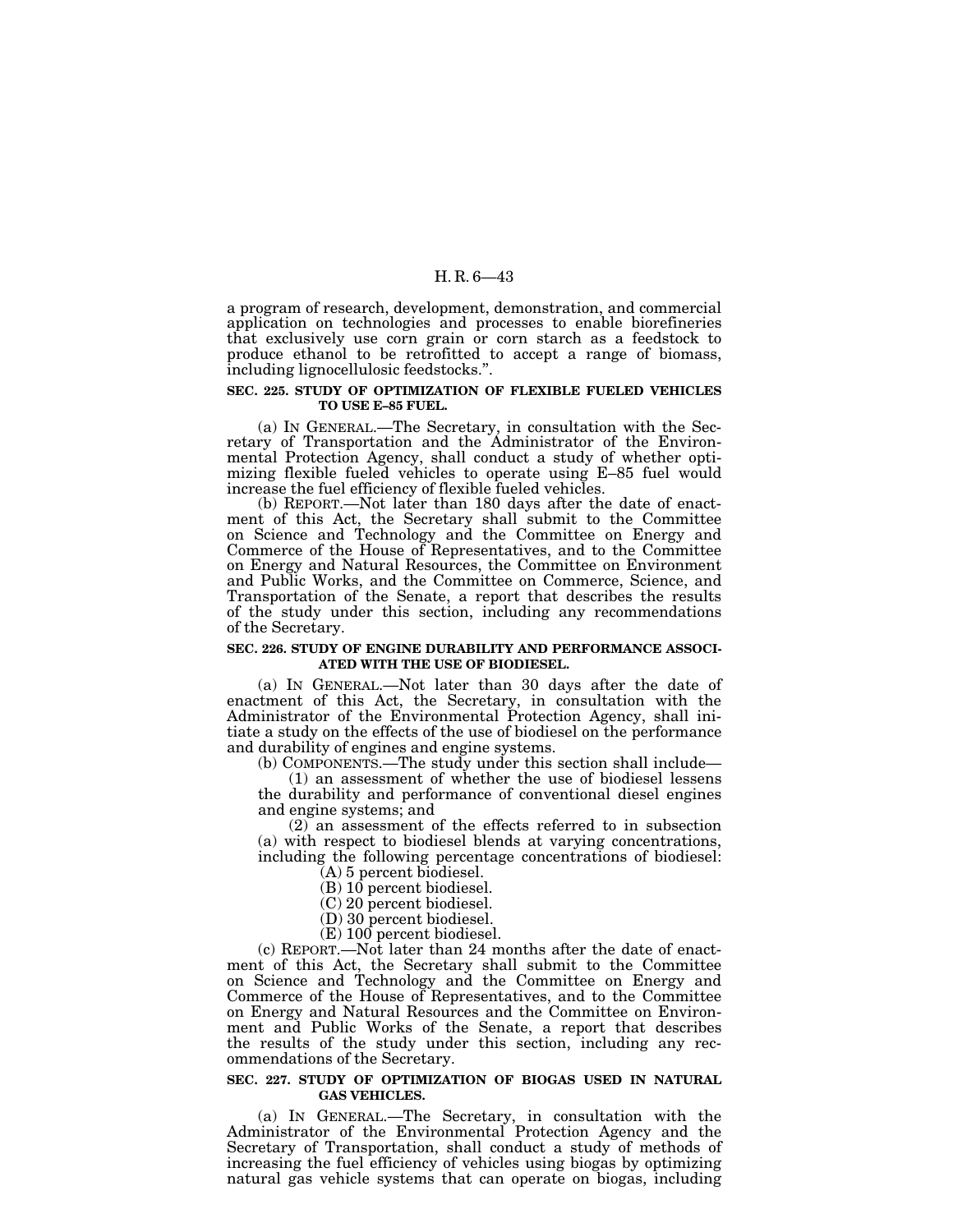the advancement of vehicle fuel systems and the combination of hybrid-electric and plug-in hybrid electric drive platforms with natural gas vehicle systems using biogas.

(b) REPORT.—Not later than 180 days after the date of enactment of this Act, the Secretary shall submit to the Committee on Energy and Natural Resources, the Committee on Environment and Public Works, and the Committee on Commerce, Science, and Transportation of the Senate, and to the Committee on Science and Technology and the Committee on Energy and Commerce of the House of Representatives, a report that describes the results of the study, including any recommendations of the Secretary.

#### **SEC. 228. ALGAL BIOMASS.**

(a) IN GENERAL.—Not later than 90 days after the date of enactment of this Act, the Secretary shall submit to the Committee on Science and Technology of the House of Representatives and the Committee on Energy and Natural Resources of the Senate, a report on the progress of the research and development that is being conducted on the use of algae as a feedstock for the production of biofuels.

(b) CONTENTS.—The report shall identify continuing research and development challenges and any regulatory or other barriers found by the Secretary that hinder the use of this resource, as well as recommendations on how to encourage and further its development as a viable transportation fuel.

### **SEC. 229. BIOFUELS AND BIOREFINERY INFORMATION CENTER.**

(a) IN GENERAL.—The Secretary, in cooperation with the Secretary of Agriculture, shall establish a biofuels and biorefinery information center to make available to interested parties information on—

(1) renewable fuel feedstocks, including the varieties of fuel capable of being produced from various feedstocks;

(2) biorefinery processing techniques related to various renewable fuel feedstocks;

(3) the distribution, blending, storage, and retail dispensing infrastructure necessary for the transport and use of renewable fuels;

(4) Federal and State laws and incentives related to renewable fuel production and use;

(5) renewable fuel research and development advancements;

(6) renewable fuel development and biorefinery processes and technologies;

(7) renewable fuel resources, including information on programs and incentives for renewable fuels;

(8) renewable fuel producers;

 $(9)$  renewable fuel users; and

(10) potential renewable fuel users.

(b) ADMINISTRATION.—In administering the biofuels and biorefinery information center, the Secretary shall—

(1) continually update information provided by the center; (2) make information available relating to processes and technologies for renewable fuel production;

(3) make information available to interested parties on the process for establishing a biorefinery; and

(4) make information and assistance provided by the center available through a toll-free telephone number and website.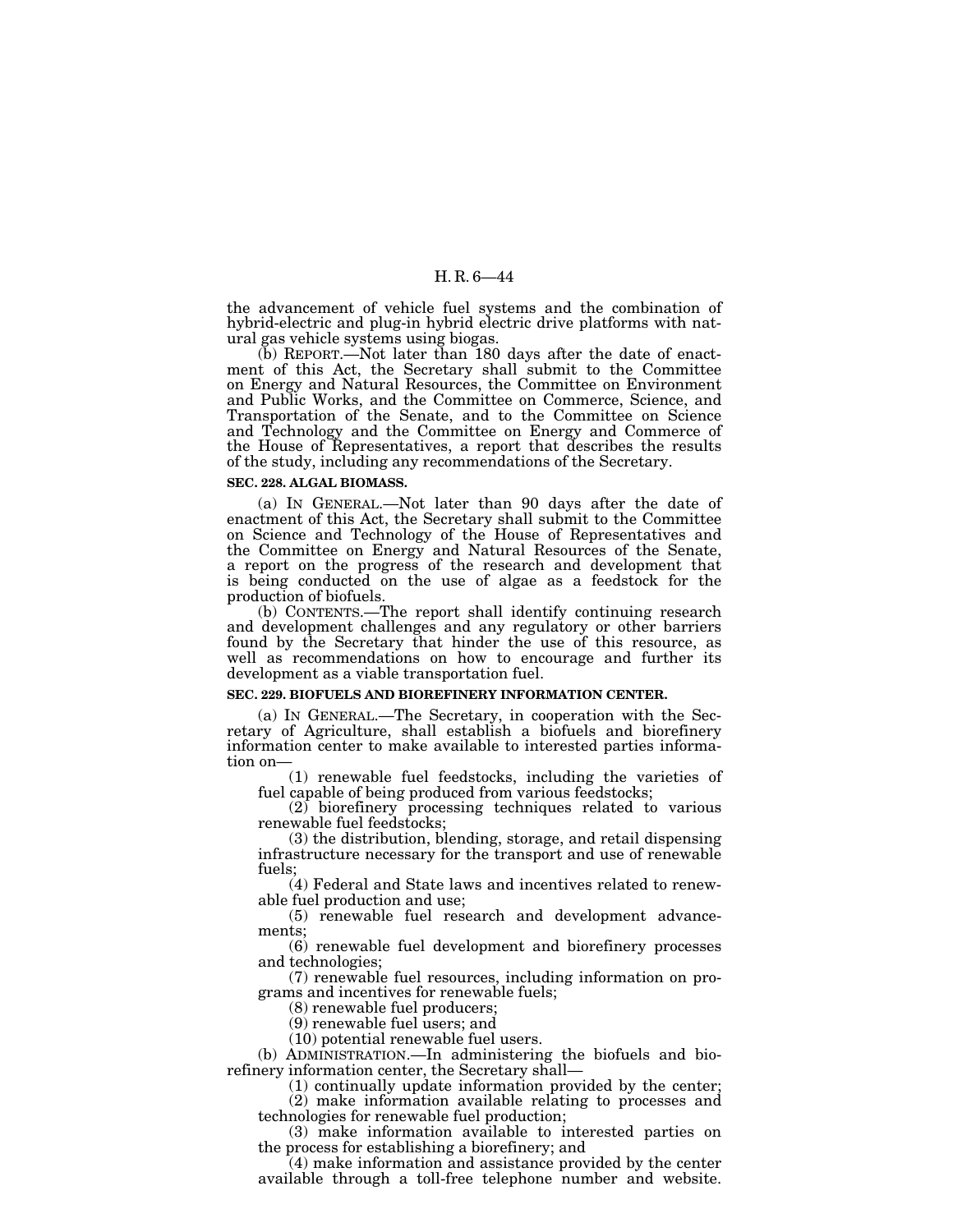(c) COORDINATION AND NONDUPLICATION.—To the maximum extent practicable, the Secretary shall ensure that the activities under this section are coordinated with, and do not duplicate the efforts of, centers at other government agencies.

(d) AUTHORIZATION OF APPROPRIATIONS.—There are authorized to be appropriated such sums as are necessary to carry out this section.

### **SEC. 230. CELLULOSIC ETHANOL AND BIOFUELS RESEARCH.**

(a) DEFINITION OF ELIGIBLE ENTITY.—In this section, the term ''eligible entity'' means—

(1) an 1890 Institution (as defined in section 2 of the Agricultural Research, Extension, and Education Reform Act of 1998 (7 U.S.C. 7061));

(2) a part B institution (as defined in section 322 of the Higher Education Act of 1965 (20 U.S.C. 1061)) (commonly referred to as "Historically Black Colleges and Universities");

(3) a tribal college or university (as defined in section 316(b) of the Higher Education Act of 1965 (20 U.S.C.  $1059c(b))$ ; or

(4) a Hispanic-serving institution (as defined in section 502(a) of the Higher Education Act of 1965 (20 U.S.C. 1101a(a))).

(b) GRANTS.—The Secretary shall make cellulosic ethanol and biofuels research and development grants to 10 eligible entities selected by the Secretary to receive a grant under this section through a peer-reviewed competitive process.

(c) COLLABORATION.—An eligible entity that is selected to receive a grant under subsection (b) shall collaborate with 1 of the Bioenergy Research Centers of the Office of Science of the Department.

(d) AUTHORIZATION OF APPROPRIATIONS.—There is authorized to be appropriated to the Secretary to make grants described in subsection (b) \$50,000,000 for fiscal year 2008, to remain available until expended.

### **SEC. 231. BIOENERGY RESEARCH AND DEVELOPMENT, AUTHORIZA-TION OF APPROPRIATION.**

Section 931 of the Energy Policy Act of 2005 (42 U.S.C. 16231) is amended—

 $(1)$  in subsection  $(b)$ —

 $(A)$  in paragraph  $(2)$ , by striking "and" at the end;

(B) in paragraph (3), by striking the period at the end and inserting ''; and''; and

(C) by adding at the end the following: ''(4) \$963,000,000 for fiscal year 2010.''; and

(2) in subsection (c)—<br>(A) in paragraph  $(2)$ —

(i) by striking " $$251,000,000"$  and inserting " $$377,000,000"$ ; and

(ii) by striking "and" at the end;<br>(B) in paragraph  $(3)$ —

(i) by striking " $$274,000,000"$  and inserting " $$398,000,000"$ ; and

(ii) by striking the period at the end and inserting ''; and''; and

(C) by adding at the end the following: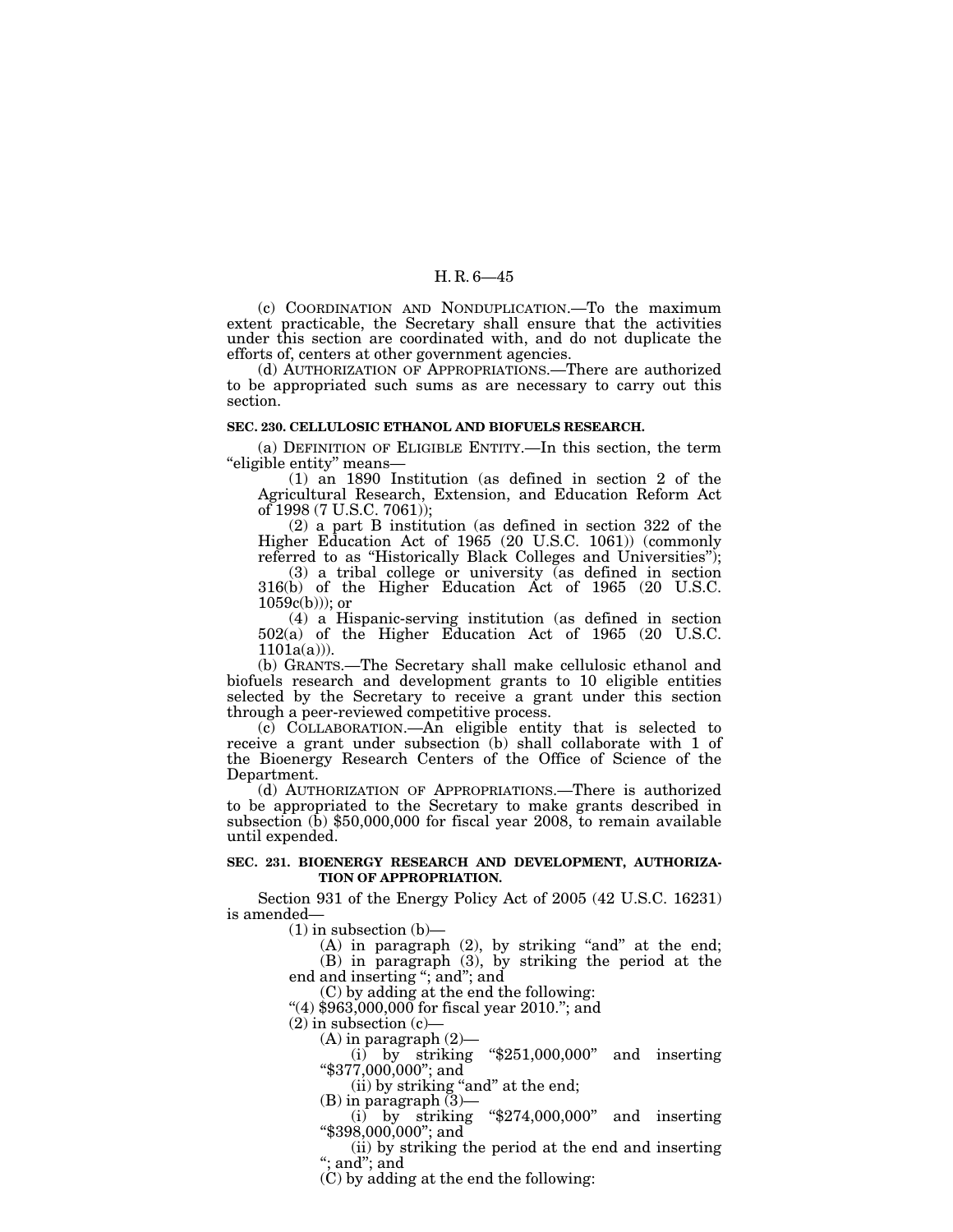$(4)$  \$419,000,000 for fiscal year 2010, of which \$150,000,000 shall be for section 932(d).".

#### **SEC. 232. ENVIRONMENTAL RESEARCH AND DEVELOPMENT.**

(a) IN GENERAL.—Section 977 of the Energy Policy Act of 2005 (42 U.S.C. 16317) is amended—

 $(1)$  in subsection  $(a)(1)$ , by striking "and computational biology'' and inserting ''computational biology, and environmental science''; and

 $(2)$  in subsection  $(b)$ —

(A) in paragraph (1), by inserting ''in sustainable production systems that reduce greenhouse gas emissions'' after "hydrogen";

 $(B)$  in paragraph  $(3)$ , by striking "and" at the end; (C) by redesignating paragraph (4) as paragraph (5); and

(D) by inserting after paragraph (3) the following:

"(4) develop cellulosic and other feedstocks that are less resource and land intensive and that promote sustainable use of resources, including soil, water, energy, forests, and land, and ensure protection of air, water, and soil quality; and''.

(b) TOOLS AND EVALUATION.—Section 307(d) of the Biomass Research and Development Act of 2000 (7 U.S.C. 8606(d)) is amended—

 $(1)$  in paragraph  $(3)(E)$ , by striking "and" at the end;

(2) in paragraph (4), by striking the period at the end and inserting a semicolon; and

(3) by adding at the end the following:

''(5) the improvement and development of analytical tools to facilitate the analysis of life-cycle energy and greenhouse gas emissions, including emissions related to direct and indirect land use changes, attributable to all potential biofuel feedstocks and production processes; and

 $\sqrt{6}$  the systematic evaluation of the impact of expanded biofuel production on the environment, including forest lands, and on the food supply for humans and animals.''.

(c) SMALL-SCALE PRODUCTION AND USE OF BIOFUELS.—Section 307(e) of the Biomass Research and Development Act of 2000 (7 U.S.C. 8606(e)) is amended—

 $(1)$  in paragraph  $(2)$ , by striking "and" at the end;

(2) in paragraph (3), by striking the period at the end and inserting ''; and''; and

(3) by adding at the end the following:

"(4) to facilitate small-scale production, local, and on-farm use of biofuels, including the development of small-scale gasification technologies for production of biofuel from cellulosic feedstocks.''.

### **SEC. 233. BIOENERGY RESEARCH CENTERS.**

Section 977 of the Energy Policy Act of 2005 (42 U.S.C. 16317) is amended by adding at the end the following:<br>"(f) BIOENERGY RESEARCH CENTERS.—

" $(1)$  ESTABLISHMENT OF CENTERS.—In carrying out the program under subsection (a), the Secretary shall establish at least 7 bioenergy research centers, which may be of varying size.

''(2) GEOGRAPHIC DISTRIBUTION.—The Secretary shall establish at least 1 bioenergy research center in each Petroleum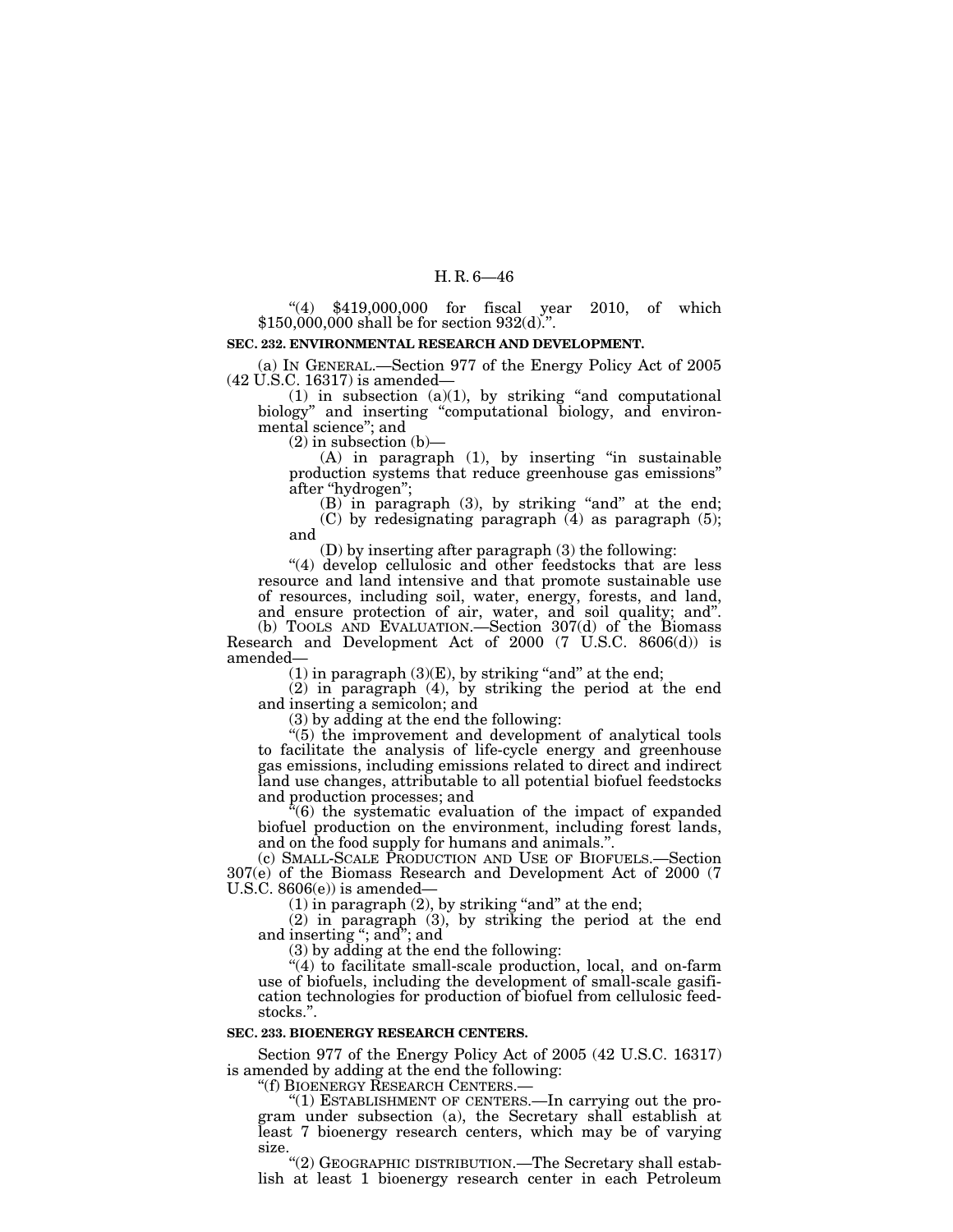Administration for Defense District or Subdistrict of a Petroleum Administration for Defense District.

''(3) GOALS.—The goals of the centers established under this subsection shall be to accelerate basic transformational research and development of biofuels, including biological processes.

''(4) SELECTION AND DURATION.—

''(A) IN GENERAL.—A center under this subsection shall be selected on a competitive basis for a period of 5 years.

''(B) REAPPLICATION.—After the end of the period described in subparagraph (A), a grantee may reapply for selection on a competitive basis.

"(5) INCLUSION.— $\overline{A}$  center that is in existence on the date of enactment of this subsection—

"(A) shall be counted towards the requirement for establishment of at least 7 bioenergy research centers; and

''(B) may continue to receive support for a period of 5 years beginning on the date of establishment of the center.''.

### **SEC. 234. UNIVERSITY BASED RESEARCH AND DEVELOPMENT GRANT PROGRAM.**

(a) ESTABLISHMENT.—The Secretary shall establish a competitive grant program, in a geographically diverse manner, for projects submitted for consideration by institutions of higher education to conduct research and development of renewable energy technologies. Each grant made shall not exceed \$2,000,000.

(b) ELIGIBILITY.—Priority shall be given to institutions of higher education with—

(1) established programs of research in renewable energy;

(2) locations that are low income or outside of an urbanized area;

(3) a joint venture with an Indian tribe; and

(4) proximity to trees dying of disease or insect infestation as a source of woody biomass.

(c) AUTHORIZATION OF APPROPRIATIONS.—There are authorized to be appropriated to the Secretary \$25,000,000 for carrying out this section.

(d) DEFINITIONS.—In this section:

(1) INDIAN TRIBE.—The term ''Indian tribe'' has the meaning as defined in section 126(c) of the Energy Policy Act of 2005.

(2) RENEWABLE ENERGY.—The term ''renewable energy'' has the meaning as defined in section 902 of the Energy Policy Act of 2005.

(3) URBANIZED AREA.—The term ''urbanized area'' has the meaning as defined by the U.S. Bureau of the Census.

# **Subtitle C—Biofuels Infrastructure**

# **SEC. 241. PROHIBITION ON FRANCHISE AGREEMENT RESTRICTIONS RELATED TO RENEWABLE FUEL INFRASTRUCTURE.**

(a) IN GENERAL.—Title I of the Petroleum Marketing Practices Act (15 U.S.C. 2801 et seq.) is amended by adding at the end the following: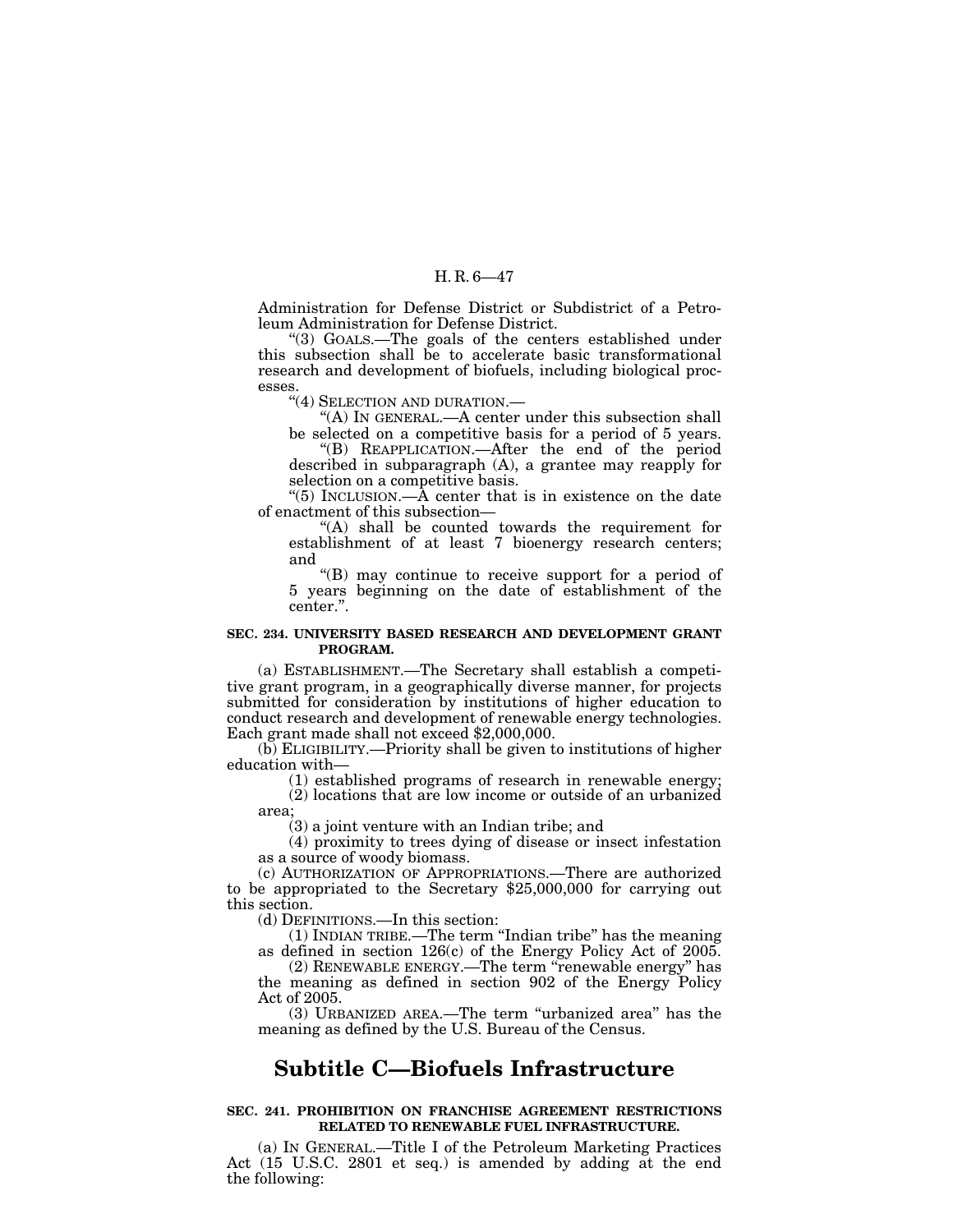### **''SEC. 107. PROHIBITION ON RESTRICTION OF INSTALLATION OF RENEWABLE FUEL PUMPS.**

''(a) DEFINITION.—In this section:

"(1) RENEWABLE FUEL.—The term 'renewable fuel' means any fuel—

"(A) at least 85 percent of the volume of which consists" of ethanol; or

''(B) any mixture of biodiesel and diesel or renewable diesel (as defined in regulations adopted pursuant to section 211(o) of the Clean Air Act (40 CFR, part 80)), determined without regard to any use of kerosene and containing at least 20 percent biodiesel or renewable diesel.

"(2) FRANCHISE-RELATED DOCUMENT.—The term 'franchiserelated document' means—

''(A) a franchise under this Act; and

''(B) any other contract or directive of a franchisor relating to terms or conditions of the sale of fuel by a franchisee.

''(b) PROHIBITIONS.—

''(1) IN GENERAL.—No franchise-related document entered into or renewed on or after the date of enactment of this section shall contain any provision allowing a franchisor to restrict the franchisee or any affiliate of the franchisee from—

''(A) installing on the marketing premises of the franchisee a renewable fuel pump or tank, except that the franchisee's franchisor may restrict the installation of a tank on leased marketing premises of such franchisor;

''(B) converting an existing tank or pump on the marketing premises of the franchisee for renewable fuel use, so long as such tank or pump and the piping connecting them are either warranted by the manufacturer or certified by a recognized standards setting organization to be suitable for use with such renewable fuel;

''(C) advertising (including through the use of signage) the sale of any renewable fuel;

''(D) selling renewable fuel in any specified area on the marketing premises of the franchisee (including any area in which a name or logo of a franchisor or any other entity appears);

 $\mathcal{E}(E)$  purchasing renewable fuel from sources other than the franchisor if the franchisor does not offer its own renewable fuel for sale by the franchisee;

 $(F)$  listing renewable fuel availability or prices, including on service station signs, fuel dispensers, or light poles; or

''(G) allowing for payment of renewable fuel with a credit card,

so long as such activities described in subparagraphs (A) through (G) do not constitute mislabeling, misbranding, willful adulteration, or other trademark violations by the franchisee.

"(2) EFFECT OF PROVISION.—Nothing in this section shall be construed to preclude a franchisor from requiring the franchisee to obtain reasonable indemnification and insurance policies.

''(c) EXCEPTION TO 3-GRADE REQUIREMENT.—No franchiserelated document that requires that 3 grades of gasoline be sold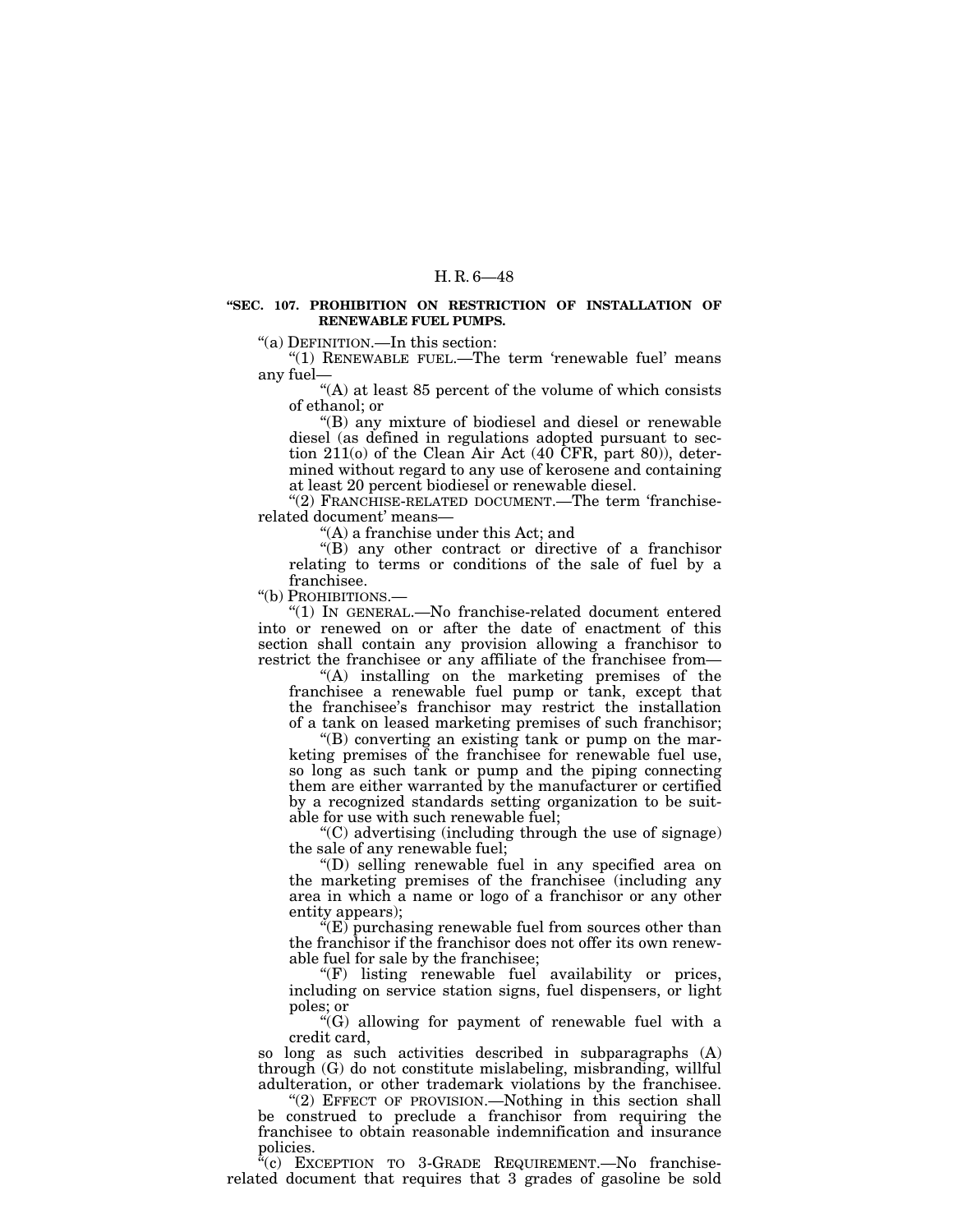by the applicable franchisee shall prevent the franchisee from selling a renewable fuel in lieu of 1, and only 1, grade of gasoline.".

(b) ENFORCEMENT.—Section 105 of the Petroleum Marketing Practices Act (15 U.S.C. 2805) is amended by striking "102 or 103" each place it appears and inserting "102, 103, or 107".

(c) CONFORMING AMENDMENTS.—

(1) IN GENERAL.—Section 101(13) of the Petroleum Marketing Practices Act (15 U.S.C. 2801(13)) is amended by aligning the margin of subparagraph (C) with subparagraph (B).

(2) TABLE OF CONTENTS.—The table of contents of the Petroleum Marketing Practices Act (15 U.S.C. 2801 note) is amended—

(A) by inserting after the item relating to section 106 the following:

''Sec. 107. Prohibition on restriction of installation of renewable fuel pumps.'';

and

(B) by striking the item relating to section 202 and inserting the following:

''Sec. 202. Automotive fuel rating testing and disclosure requirements.''.

#### **SEC. 242. RENEWABLE FUEL DISPENSER REQUIREMENTS.**

(a) MARKET PENETRATION REPORTS.—The Secretary, in consultation with the Secretary of Transportation, shall determine and report to Congress annually on the market penetration for flexible-fuel vehicles in use within geographic regions to be established by the Secretary.

(b) DISPENSER FEASIBILITY STUDY.—Not later than 24 months after the date of enactment of this Act, the Secretary, in consultation with the Department of Transportation, shall report to the Congress on the feasibility of requiring motor fuel retailers to install E– 85 compatible dispensers and related systems at retail fuel facilities in regions where flexible-fuel vehicle market penetration has reached 15 percent of motor vehicles. In conducting such study, the Secretary shall consider and report on the following factors:

(1) The commercial availability of E–85 fuel and the number of competing E–85 wholesale suppliers in a given region.

(2) The level of financial assistance provided on an annual basis by the Federal Government, State governments, and nonprofit entities for the installation of E–85 compatible infrastructure.

(3) The number of retailers whose retail locations are unable to support more than 2 underground storage tank dispensers.

(4) The expense incurred by retailers in the installation and sale of E–85 compatible dispensers and related systems and any potential effects on the price of motor vehicle fuel.

### **SEC. 243. ETHANOL PIPELINE FEASIBILITY STUDY.**

(a) IN GENERAL.—The Secretary, in coordination with the Secretary of Transportation, shall conduct a study of the feasibility of the construction of pipelines dedicated to the transportation of ethanol.

(b) FACTORS FOR CONSIDERATION.—In conducting the study under subsection (a), the Secretary shall take into consideration—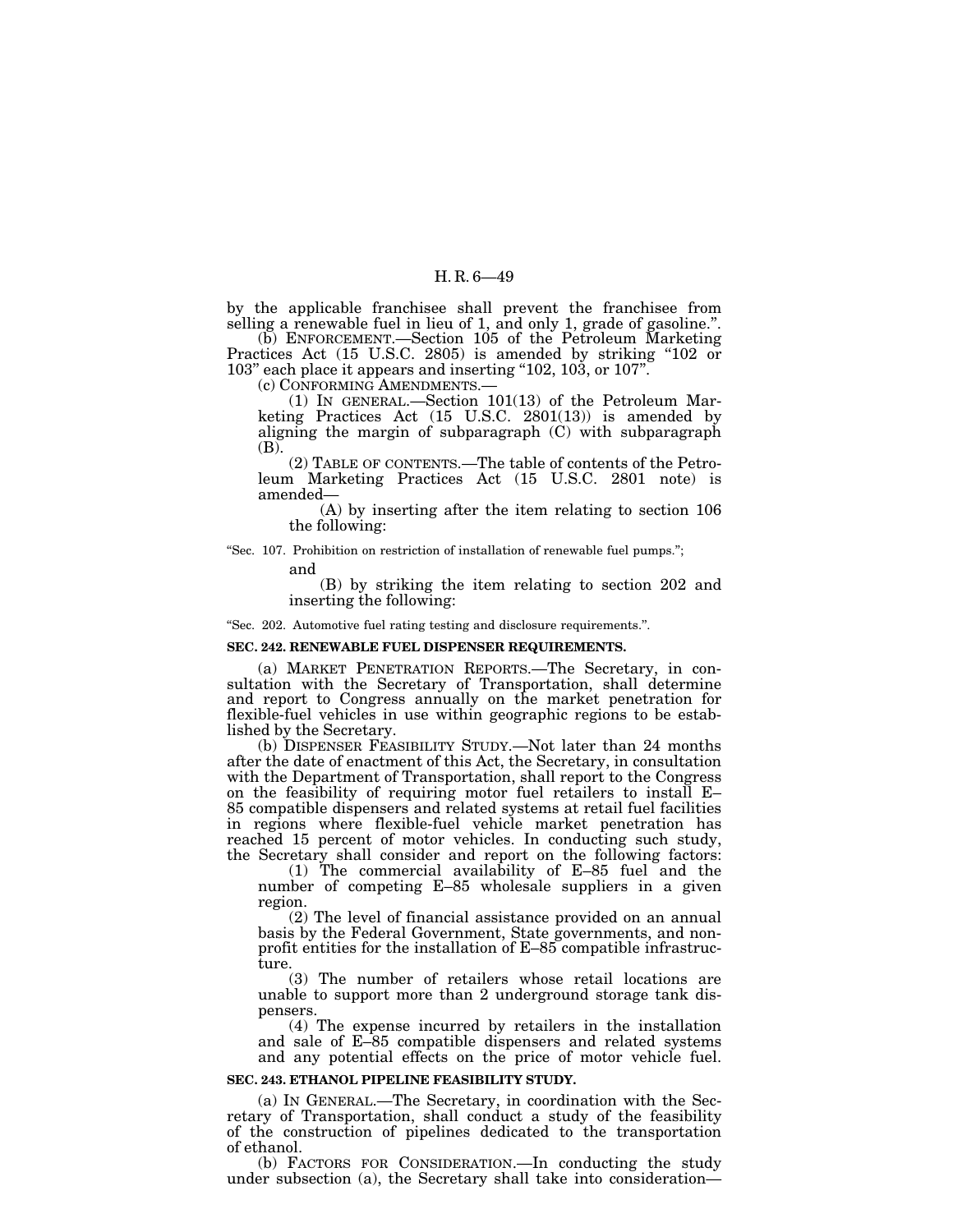(1) the quantity of ethanol production that would make dedicated pipelines economically viable;

(2) existing or potential barriers to the construction of pipelines dedicated to the transportation of ethanol, including technical, siting, financing, and regulatory barriers;

(3) market risk (including throughput risk) and means of mitigating the risk;

(4) regulatory, financing, and siting options that would mitigate the risk and help ensure the construction of 1 or more pipelines dedicated to the transportation of ethanol;

(5) financial incentives that may be necessary for the construction of pipelines dedicated to the transportation of ethanol, including the return on equity that sponsors of the initial dedicated ethanol pipelines will require to invest in the pipelines;

(6) technical factors that may compromise the safe transportation of ethanol in pipelines, including identification of remedial and preventive measures to ensure pipeline integrity; and

(7) such other factors as the Secretary considers to be appropriate.

(c) REPORT.—Not later than 15 months after the date of enactment of this Act, the Secretary shall submit to Congress a report describing the results of the study conducted under this section.

(d) AUTHORIZATION OF APPROPRIATIONS.—There is authorized to be appropriated to the Secretary to carry out this section  $$1,000,000$  for each of fiscal years 2008 and 2009, to remain available until expended.

#### **SEC. 244. RENEWABLE FUEL INFRASTRUCTURE GRANTS.**

(a) DEFINITION OF RENEWABLE FUEL BLEND.—For purposes of this section, the term ''renewable fuel blend'' means a gasoline blend that contains not less than 11 percent, and not more than 85 percent, renewable fuel or diesel fuel that contains at least 10 percent renewable fuel.

(b) INFRASTRUCTURE DEVELOPMENT GRANTS.—

(1) ESTABLISHMENT.—The Secretary shall establish a program for making grants for providing assistance to retail and wholesale motor fuel dealers or other entities for the installation, replacement, or conversion of motor fuel storage and dispensing infrastructure to be used exclusively to store and dispense renewable fuel blends.

(2) SELECTION CRITERIA.—Not later than 12 months after the date of enactment of this Act, the Secretary shall establish criteria for evaluating applications for grants under this subsection that will maximize the availability and use of renewable fuel blends, and that will ensure that renewable fuel blends are available across the country. Such criteria shall provide for—

(A) consideration of the public demand for each renewable fuel blend in a particular geographic area based on State registration records showing the number of flexiblefuel vehicles;

(B) consideration of the opportunity to create or expand corridors of renewable fuel blend stations along interstate or State highways;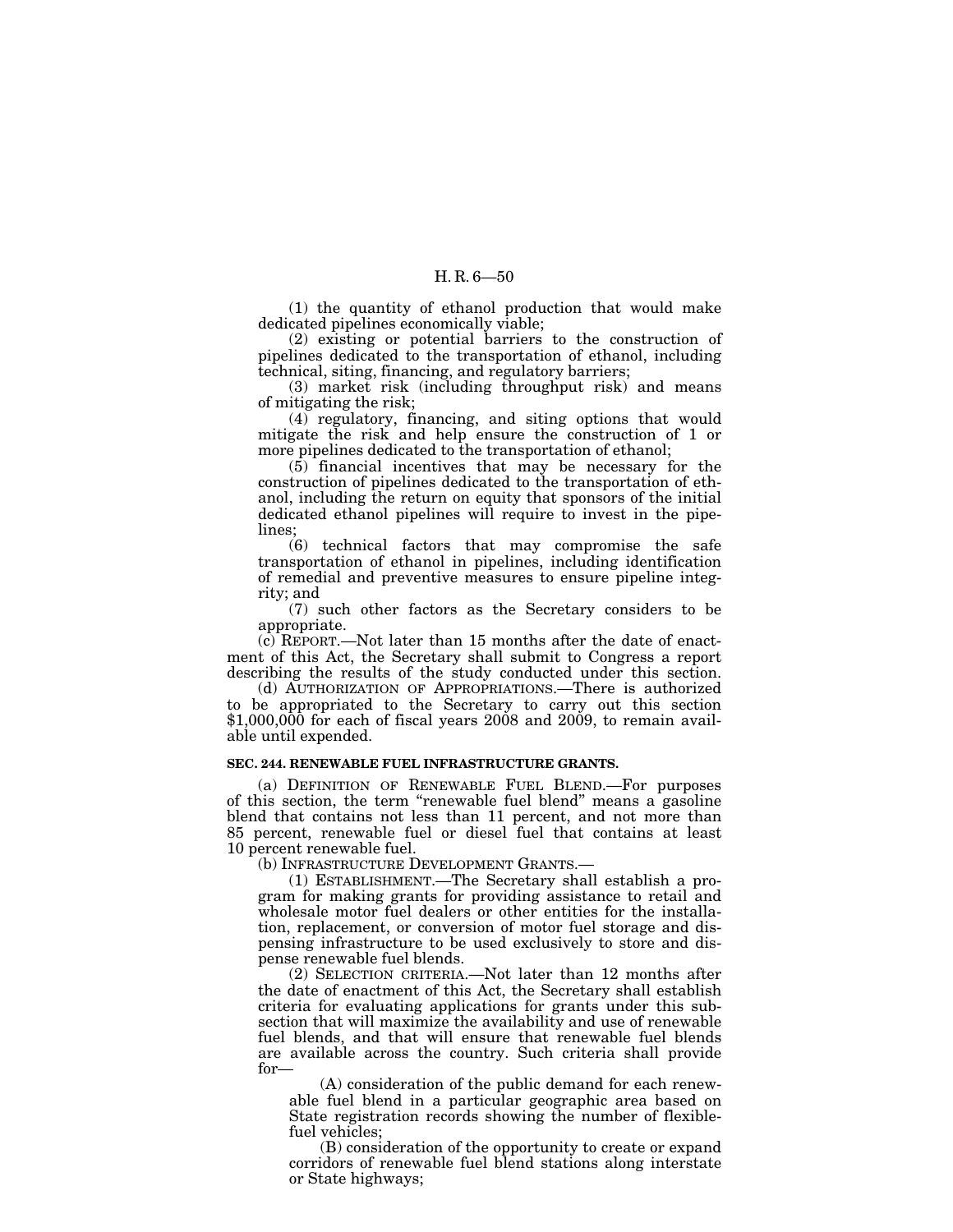(C) consideration of the experience of each applicant with previous, similar projects;

(D) consideration of population, number of flexiblefuel vehicles, number of retail fuel outlets, and saturation of flexible-fuel vehicles; and

(E) priority consideration to applications that—

(i) are most likely to maximize displacement of petroleum consumption, measured as a total quantity and a percentage;

(ii) are best able to incorporate existing infrastructure while maximizing, to the extent practicable, the use of renewable fuel blends; and

(iii) demonstrate the greatest commitment on the part of the applicant to ensure funding for the proposed project and the greatest likelihood that the project will be maintained or expanded after Federal assistance under this subsection is completed.

(3) LIMITATIONS.—Assistance provided under this subsection shall not exceed—

(A) 33 percent of the estimated cost of the installation, replacement, or conversion of motor fuel storage and dispensing infrastructure; or (B) \$180,000 for a combination of equipment at any

one retail outlet location.

(4) OPERATION OF RENEWABLE FUEL BLEND STATIONS.—The Secretary shall establish rules that set forth requirements for grant recipients under this section that include providing to the public the renewable fuel blends, establishing a marketing plan that informs consumers of the price and availability of the renewable fuel blends, clearly labeling the dispensers and related equipment, and providing periodic reports on the status of the renewable fuel blend sales, the type and amount of the renewable fuel blends dispensed at each location, and the average price of such fuel.

(5) NOTIFICATION REQUIREMENTS.—Not later than the date on which each renewable fuel blend station begins to offer renewable fuel blends to the public, the grant recipient that used grant funds to construct or upgrade such station shall notify the Secretary of such opening. The Secretary shall add each new renewable fuel blend station to the renewable fuel blend station locator on its Website when it receives notification under this subsection.

(6) DOUBLE COUNTING.—No person that receives a credit under section 30C of the Internal Revenue Code of 1986 may receive assistance under this section.

(7) RESERVATION OF FUNDS.—The Secretary shall reserve funds appropriated for the renewable fuel blends infrastructure development grant program for technical and marketing assistance described in subsection (c).

(c) RETAIL TECHNICAL AND MARKETING ASSISTANCE.—The Secretary shall enter into contracts with entities with demonstrated experience in assisting retail fueling stations in installing refueling systems and marketing renewable fuel blends nationally, for the provision of technical and marketing assistance to recipients of grants under this section. Such assistance shall include—

(1) technical advice for compliance with applicable Federal and State environmental requirements;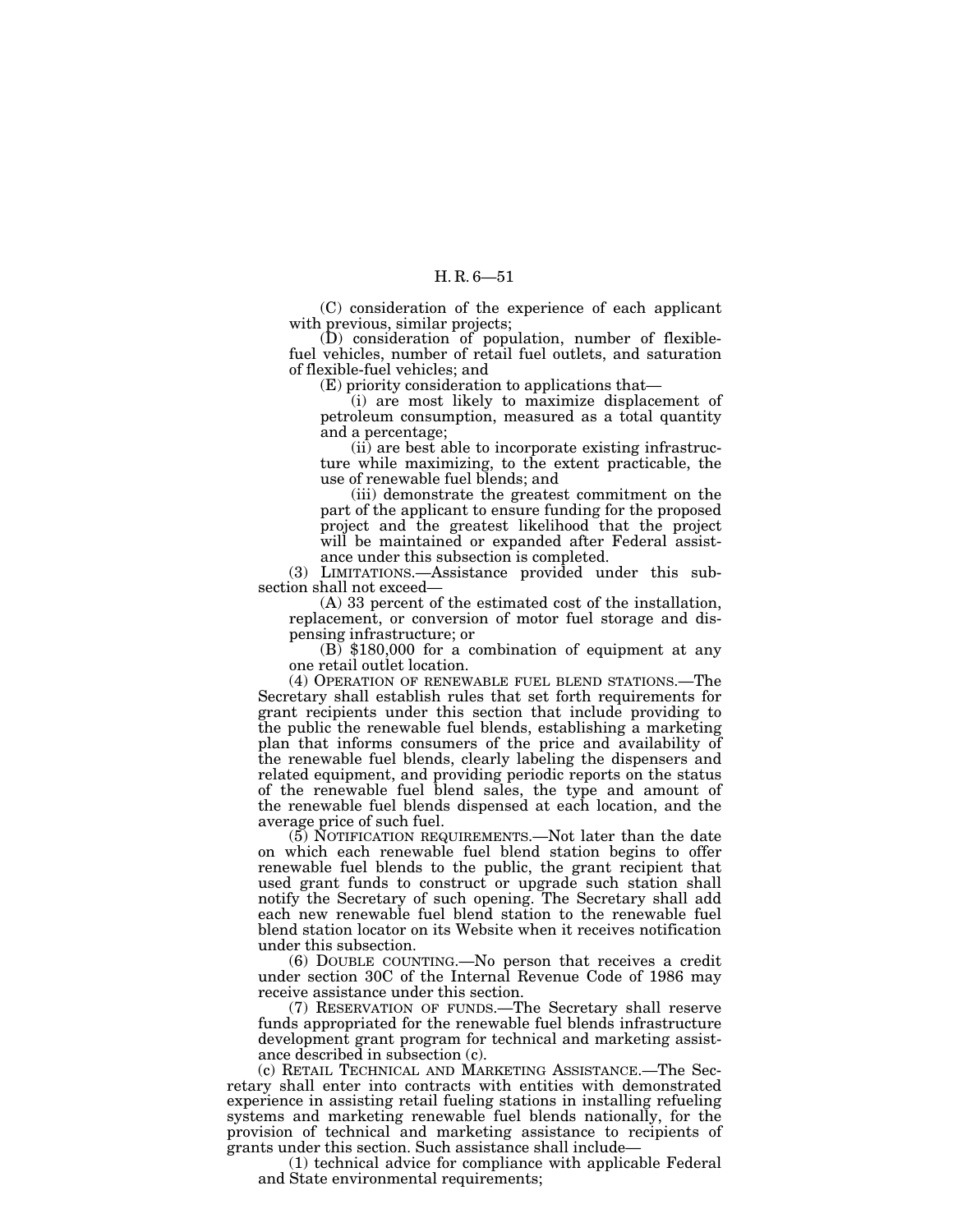(2) help in identifying supply sources and securing longterm contracts; and

(3) provision of public outreach, education, and labeling materials.

(d) REFUELING INFRASTRUCTURE CORRIDORS.—

(1) IN GENERAL.—The Secretary shall establish a competitive grant pilot program (referred to in this subsection as the "pilot program"), to be administered through the Vehicle Technology Deployment Program of the Department, to provide not more than 10 geographically-dispersed project grants to State governments, Indian tribal governments, local governments, metropolitan transportation authorities, or partnerships of those entities to carry out 1 or more projects for the purposes described in paragraph (2).

(2) GRANT PURPOSES.—A grant under this subsection shall be used for the establishment of refueling infrastructure corridors, as designated by the Secretary, for renewable fuel blends, including—

(A) installation of infrastructure and equipment necessary to ensure adequate distribution of renewable fuel blends within the corridor;

(B) installation of infrastructure and equipment necessary to directly support vehicles powered by renewable fuel blends; and

(C) operation and maintenance of infrastructure and equipment installed as part of a project funded by the grant.<br>(3) APPLICATIONS.—

(A) REQUIREMENTS.—

(i) IN GENERAL.—Subject to clause (ii), not later than 90 days after the date of enactment of this Act, the Secretary shall issue requirements for use in applying for grants under the pilot program.

(ii) MINIMUM REQUIREMENTS.—At a minimum, the Secretary shall require that an application for a grant under this subsection—

(I) be submitted by—

(aa) the head of a State, tribal, or local government or a metropolitan transportation authority, or any combination of those entities; and

(bb) a registered participant in the Vehicle Technology Deployment Program of the Department; and

(II) include—

(aa) a description of the project proposed in the application, including the ways in which the project meets the requirements of this subsection;

(bb) an estimate of the degree of use of the project, including the estimated size of fleet of vehicles operated with renewable fuels blend available within the geographic region of the corridor, measured as a total quantity and a percentage;

(cc) an estimate of the potential petroleum displaced as a result of the project (measured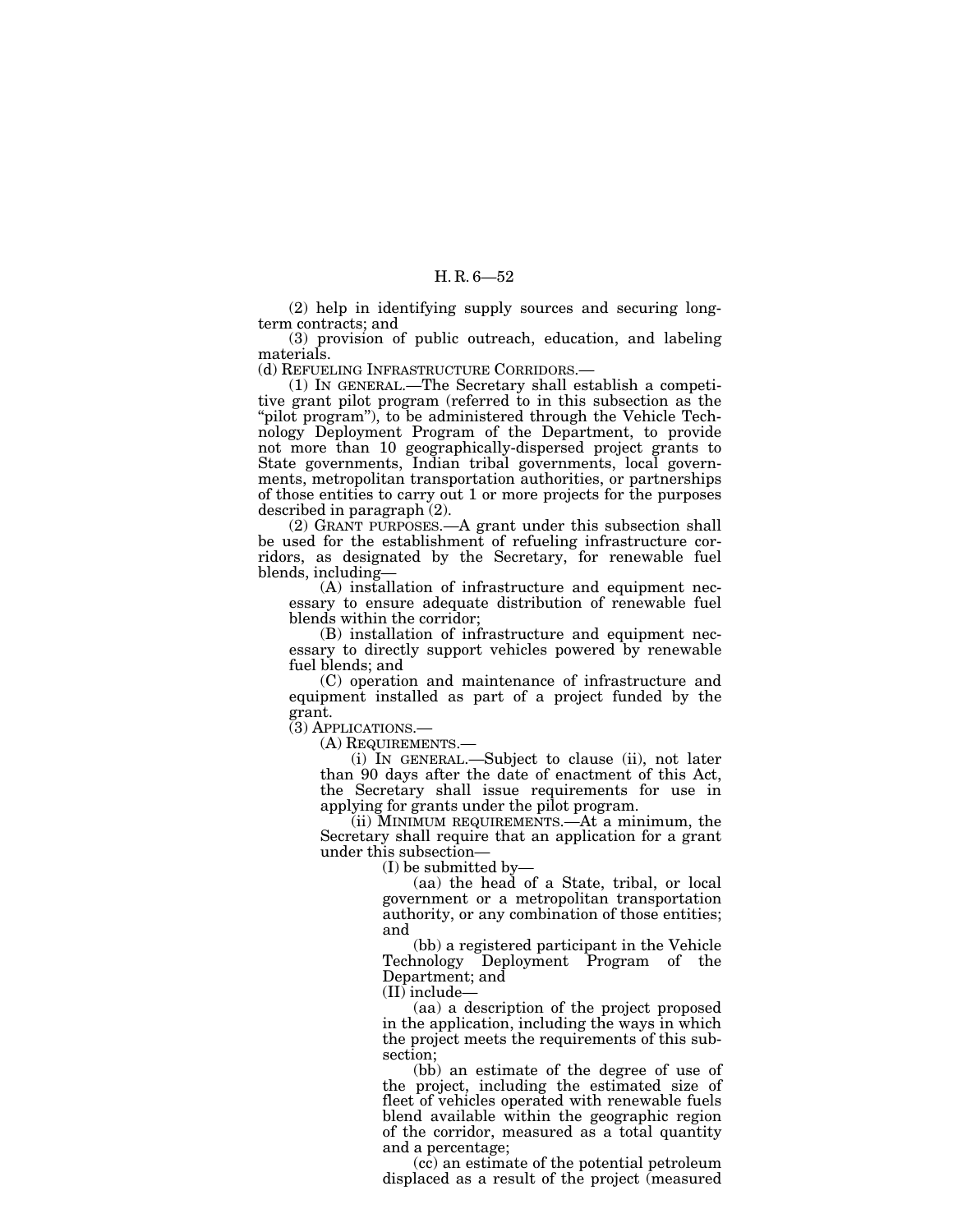as a total quantity and a percentage), and a plan to collect and disseminate petroleum displacement and other relevant data relating to the project to be funded under the grant, over the expected life of the project;

(dd) a description of the means by which the project will be sustainable without Federal assistance after the completion of the term of the grant;

(ee) a complete description of the costs of the project, including acquisition, construction, operation, and maintenance costs over the expected life of the project; and

(ff) a description of which costs of the project will be supported by Federal assistance under this subsection.

(B) PARTNERS.—An applicant under subparagraph (A) may carry out a project under the pilot program in partnership with public and private entities.

(4) SELECTION CRITERIA.—In evaluating applications under the pilot program, the Secretary shall—

(A) consider the experience of each applicant with previous, similar projects; and

(B) give priority consideration to applications that—

(i) are most likely to maximize displacement of petroleum consumption, measured as a total quantity and a percentage;

(ii) are best able to incorporate existing infrastructure while maximizing, to the extent practicable, the use of advanced biofuels;

(iii) demonstrate the greatest commitment on the part of the applicant to ensure funding for the proposed project and the greatest likelihood that the project will be maintained or expanded after Federal assistance under this subsection is completed;

(iv) represent a partnership of public and private entities; and

(v) exceed the minimum requirements of paragraph  $(3)(A)(ii)$ .

(5) PILOT PROJECT REQUIREMENTS.—

(A) MAXIMUM AMOUNT.—The Secretary shall provide not more than \$20,000,000 in Federal assistance under the pilot program to any applicant.

(B) COST SHARING.—The non-Federal share of the cost of any activity relating to renewable fuel blend infrastructure development carried out using funds from a grant under this subsection shall be not less than 20 percent.

(C) MAXIMUM PERIOD OF GRANTS.—The Secretary shall not provide funds to any applicant under the pilot program for more than 2 years.

(D) DEPLOYMENT AND DISTRIBUTION.—The Secretary shall seek, to the maximum extent practicable, to ensure a broad geographic distribution of project sites funded by grants under this subsection.

(E) TRANSFER OF INFORMATION AND KNOWLEDGE.—The Secretary shall establish mechanisms to ensure that the information and knowledge gained by participants in the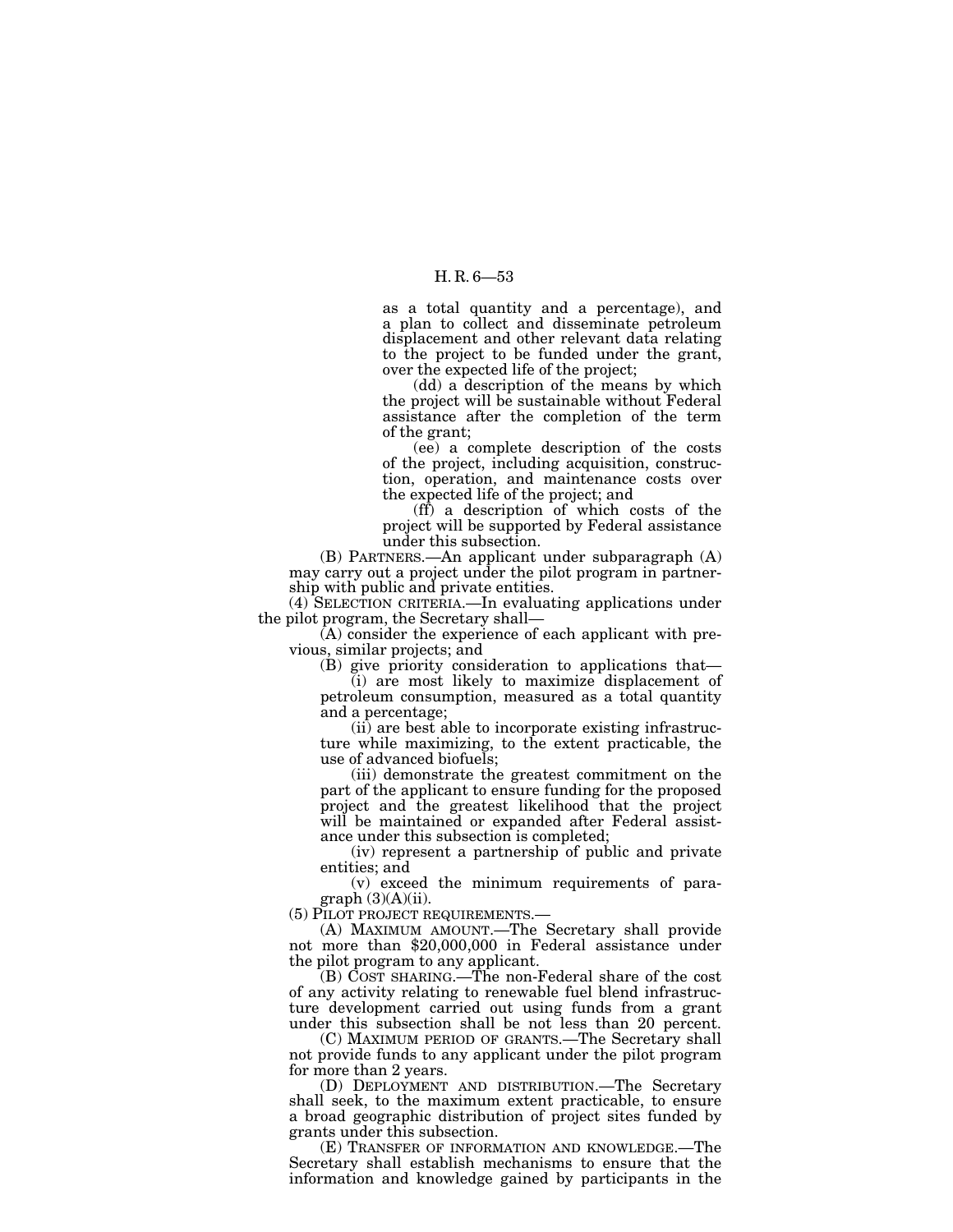pilot program are transferred among the pilot program participants and to other interested parties, including other applicants that submitted applications.

 $(\tilde{6})$  SCHEDULE.-

(A) INITIAL GRANTS.—

(i) IN GENERAL.—Not later than 90 days after the date of enactment of this Act, the Secretary shall publish in the Federal Register, Commerce Business Daily, and such other publications as the Secretary considers to be appropriate, a notice and request for applications to carry out projects under the pilot program.

(ii) DEADLINE.—An application described in clause (i) shall be submitted to the Secretary by not later than 180 days after the date of publication of the notice under that clause.

(iii) INITIAL SELECTION.—Not later than 90 days after the date by which applications for grants are due under clause (ii), the Secretary shall select by competitive, peer-reviewed proposal up to 5 applications for projects to be awarded a grant under the pilot program.<br>(B) ADDITIONAL GRANTS.—

(i) IN GENERAL.—Not later than 2 years after the date of enactment of this Act, the Secretary shall publish in the Federal Register, Commerce Business Daily, and such other publications as the Secretary considers to be appropriate, a notice and request for additional applications to carry out projects under the pilot program that incorporate the information and knowledge obtained through the implementation of the first round of projects authorized under the pilot program.

(ii) DEADLINE.—An application described in clause (i) shall be submitted to the Secretary by not later than 180 days after the date of publication of the notice under that clause.

(iii) INITIAL SELECTION.—Not later than 90 days after the date by which applications for grants are due under clause (ii), the Secretary shall select by competitive, peer-reviewed proposal such additional applications for projects to be awarded a grant under the pilot program as the Secretary determines to be appropriate.

(7) REPORTS TO CONGRESS.—

(A) INITIAL REPORT.—Not later than 60 days after the date on which grants are awarded under this subsection, the Secretary shall submit to Congress a report containing—

(i) an identification of the grant recipients and a description of the projects to be funded under the pilot program;

(ii) an identification of other applicants that submitted applications for the pilot program but to which funding was not provided; and

(iii) a description of the mechanisms used by the Secretary to ensure that the information and knowledge gained by participants in the pilot program are transferred among the pilot program participants and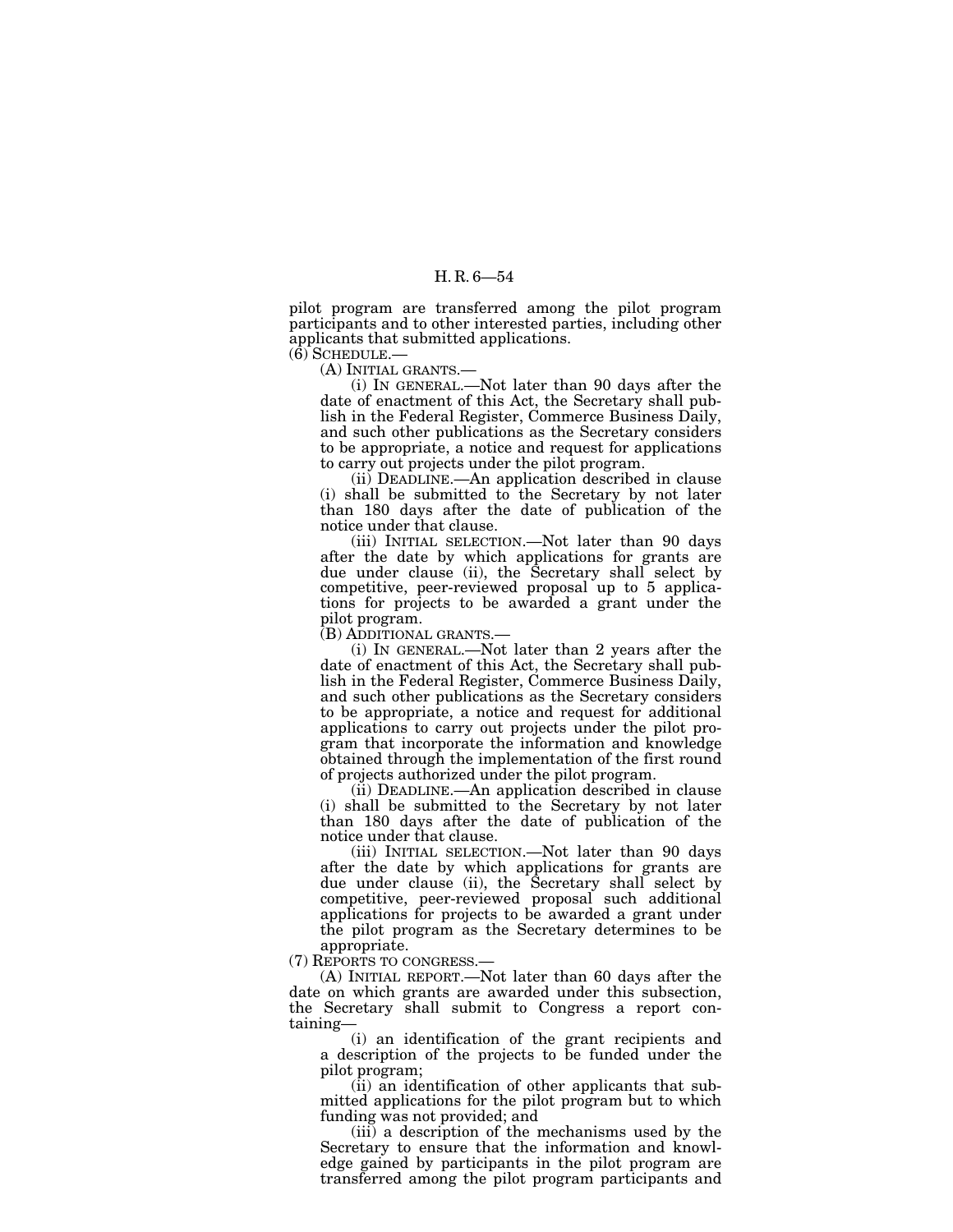to other interested parties, including other applicants that submitted applications.

(B) EVALUATION.—Not later than 2 years after the date of enactment of this Act, and annually thereafter until the termination of the pilot program, the Secretary shall submit to Congress a report containing an evaluation of the effectiveness of the pilot program, including an assessment of the petroleum displacement and benefits to the environment derived from the projects included in the pilot program.

(e) RESTRICTION.—No grant shall be provided under subsection (b) or (c) to a large, vertically integrated oil company.

(f) AUTHORIZATION OF APPROPRIATIONS.—There are authorized to be appropriated to the Secretary for carrying out this section \$200,000,000 for each of the fiscal years 2008 through 2014.

### **SEC. 245. STUDY OF THE ADEQUACY OF TRANSPORTATION OF DOMES-TICALLY-PRODUCED RENEWABLE FUEL BY RAILROADS AND OTHER MODES OF TRANSPORTATION.**

(a) STUDY.— (1) IN GENERAL.—The Secretary, in coordination with the Secretary of Transportation, shall jointly conduct a study of the adequacy of transportation of domestically-produced renewable fuels by railroad and other modes of transportation as designated by the Secretaries.

(2) COMPONENTS.—In conducting the study under paragraph (1), the Secretaries shall—

(A) consider the adequacy of existing railroad and other transportation and distribution infrastructure, equipment, service and capacity to move the necessary quantities of domestically-produced renewable fuel within the timeframes;

(B)(i) consider the projected costs of moving the domestically-produced renewable fuel by railroad and other modes of transportation; and

(ii) consider the impact of the projected costs on the marketability of the domestically-produced renewable fuel;

(C) identify current and potential impediments to the reliable transportation and distribution of adequate supplies of domestically-produced renewable fuel at reasonable prices, including practices currently utilized by domestic producers, shippers, and receivers of renewable fuels;

(D) consider whether adequate competition exists within and between modes of transportation for the transportation and distribution of domestically-produced renewable fuel and, whether inadequate competition leads to an unfair price for the transportation and distribution of domestically-produced renewable fuel or unacceptable service for transportation of domestically-produced renewable fuel;

(E) consider whether Federal agencies have adequate legal authority to address instances of inadequate competition when inadequate competition is found to prevent domestic producers for renewable fuels from obtaining a fair and reasonable transportation price or acceptable service for the transportation and distribution of domestically-produced renewable fuels;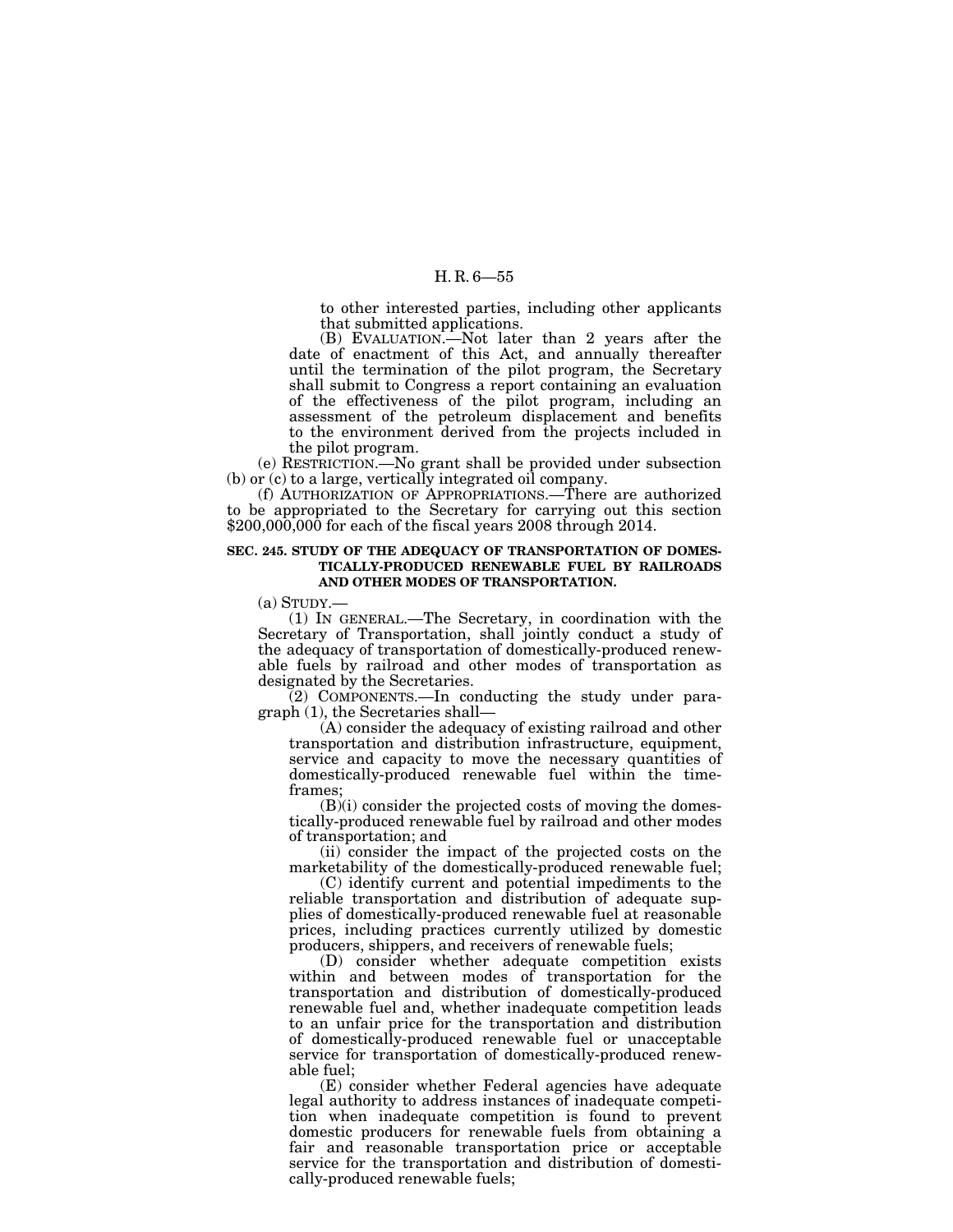(F) consider whether Federal agencies have adequate legal authority to address railroad and transportation service problems that may be resulting in inadequate supplies of domestically-produced renewable fuel in any area of the United States;

(G) consider what transportation infrastructure capital expenditures may be necessary to ensure the reliable transportation of adequate supplies of domestically-produced renewable fuel at reasonable prices within the United States and which public and private entities should be responsible for making such expenditures; and

(H) provide recommendations on ways to facilitate the reliable transportation of adequate supplies of domesticallyproduced renewable fuel at reasonable prices.

(b) REPORT.—Not later than 180 days after the date of enactment of this Act, the Secretaries shall jointly submit to the Committee on Commerce, Science and Transportation, the Committee on Energy and Natural Resources, and the Committee on Environment and Public Works of the Senate and the Committee on Transportation and Infrastructure and the Committee on Energy and Commerce of the House of Representatives a report that describes the results of the study conducted under subsection (a).

### **SEC. 246. FEDERAL FLEET FUELING CENTERS.**

(a) IN GENERAL.—Not later than January 1, 2010, the head of each Federal agency shall install at least 1 renewable fuel pump at each Federal fleet fueling center in the United States under the jurisdiction of the head of the Federal agency.

(b) REPORT.—Not later than October 31 of the first calendar year beginning after the date of the enactment of this Act, and each October 31 thereafter, the President shall submit to Congress a report that describes the progress toward complying with subsection (a), including identifying—

 $(1)$  the number of Federal fleet fueling centers that contain at least 1 renewable fuel pump; and

(2) the number of Federal fleet fueling centers that do not contain any renewable fuel pumps.

(c) DEPARTMENT OF DEFENSE FACILITY.—This section shall not apply to a Department of Defense fueling center with a fuel turnover rate of less than 100,000 gallons of fuel per year.

(d) AUTHORIZATION OF APPROPRIATIONS.—There are authorized to be appropriated such sums as are necessary to carry out this section.

#### **SEC. 247. STANDARD SPECIFICATIONS FOR BIODIESEL.**

Section 211 of the Clean Air Act (42 U.S.C. 7545) is amended by redesignating subsection (s) as subsection (t), redesignating subsection (r) (relating to conversion assistance for cellulosic biomass, waste-derived ethanol, approved renewable fuels) as subsection (s) and by adding the following new subsection at the end thereof:

''(u) STANDARD SPECIFICATIONS FOR BIODIESEL.—(1) Unless the American Society for Testing and Materials has adopted a standard for diesel fuel containing 20 percent biodiesel (commonly known as 'B20') within 1 year after the date of enactment of this subsection, the Administrator shall initiate a rulemaking to establish a uniform per gallon fuel standard for such fuel and designate an identification number so that vehicle manufacturers are able to design engines to use fuel meeting such standard.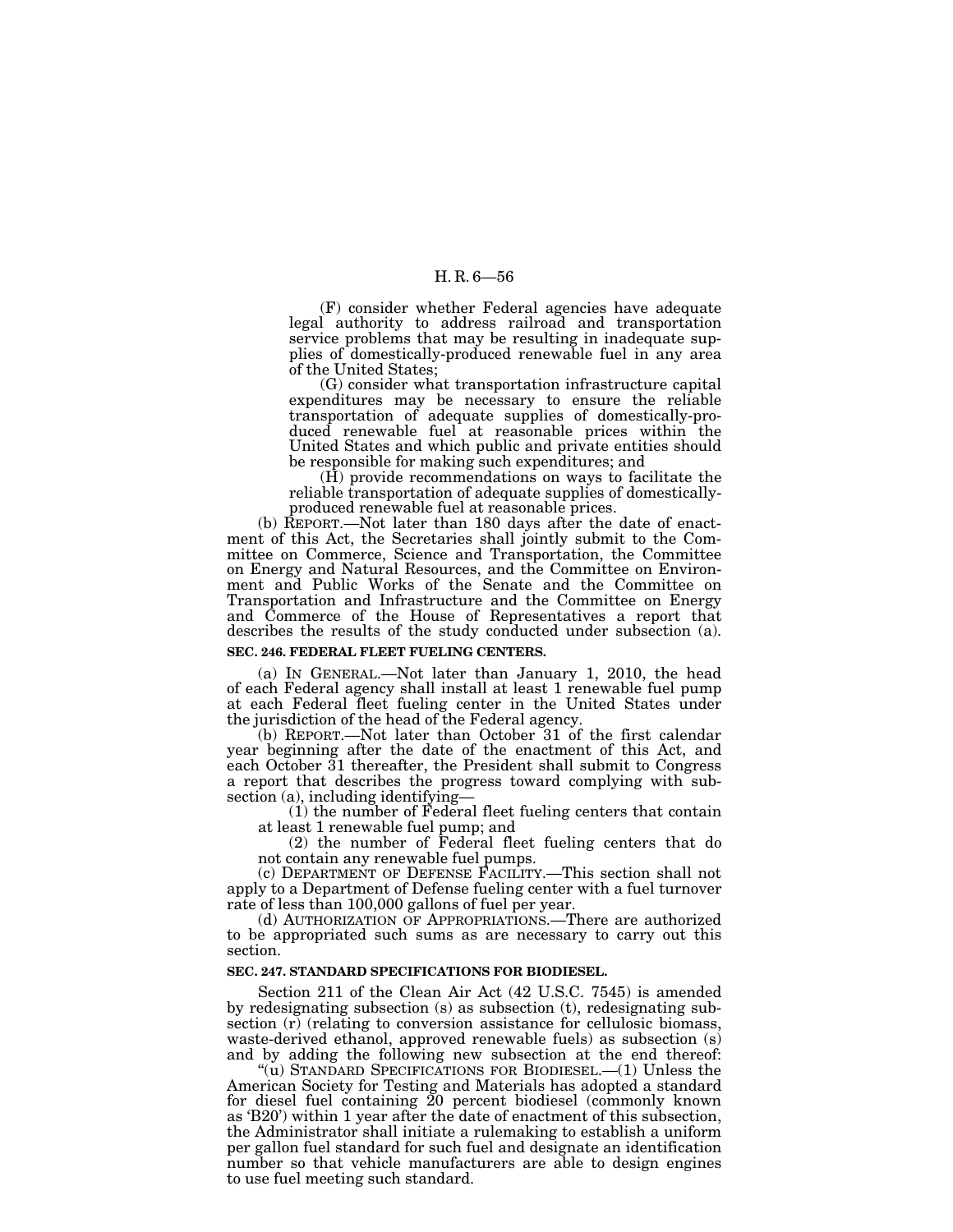''(2) Unless the American Society for Testing and Materials has adopted a standard for diesel fuel containing 5 percent biodiesel (commonly known as 'B5') within 1 year after the date of enactment of this subsection, the Administrator shall initiate a rulemaking to establish a uniform per gallon fuel standard for such fuel and designate an identification so that vehicle manufacturers are able to design engines to use fuel meeting such standard.

" $(3)$  Whenever the Administrator is required to initiate a rulemaking under paragraph (1) or (2), the Administrator shall promulgate a final rule within 18 months after the date of the enactment of this subsection.

" $(4)$  Not later than 180 days after the enactment of this subsection, the Administrator shall establish an annual inspection and enforcement program to ensure that diesel fuel containing biodiesel sold or distributed in interstate commerce meets the standards established under regulations under this section, including testing and certification for compliance with applicable standards of the American Society for Testing and Materials. There are authorized to be appropriated to carry out the inspection and enforcement program under this paragraph \$3,000,000 for each of fiscal years 2008 through 2010.

"(5) For purposes of this subsection, the term 'biodiesel' has the meaning provided by section 312(f) of Energy Policy Act of 1992 (42 U.S.C. 13220(f)).''.

### **SEC. 248. BIOFUELS DISTRIBUTION AND ADVANCED BIOFUELS INFRA-STRUCTURE.**

(a) IN GENERAL.—The Secretary, in coordination with the Secretary of Transportation and in consultation with the Administrator of the Environmental Protection Agency, shall carry out a program of research, development, and demonstration relating to existing transportation fuel distribution infrastructure and new alternative distribution infrastructure.

(b) FOCUS.—The program described in subsection (a) shall focus on the physical and chemical properties of biofuels and efforts to prevent or mitigate against adverse impacts of those properties in the areas of—

(1) corrosion of metal, plastic, rubber, cork, fiberglass, glues, or any other material used in pipes and storage tanks;

(2) dissolving of storage tank sediments;

(3) clogging of filters;

(4) contamination from water or other adulterants or pollutants;

(5) poor flow properties related to low temperatures;

(6) oxidative and thermal instability in long-term storage and uses;

(7) microbial contamination;

(8) problems associated with electrical conductivity; and

(9) such other areas as the Secretary considers appropriate.

# **Subtitle D—Environmental Safeguards**

### **SEC. 251. WAIVER FOR FUEL OR FUEL ADDITIVES.**

Section 211(f)(4) of the Clean Air Act (42 U.S.C. 7545(f)) is amended to read as follows: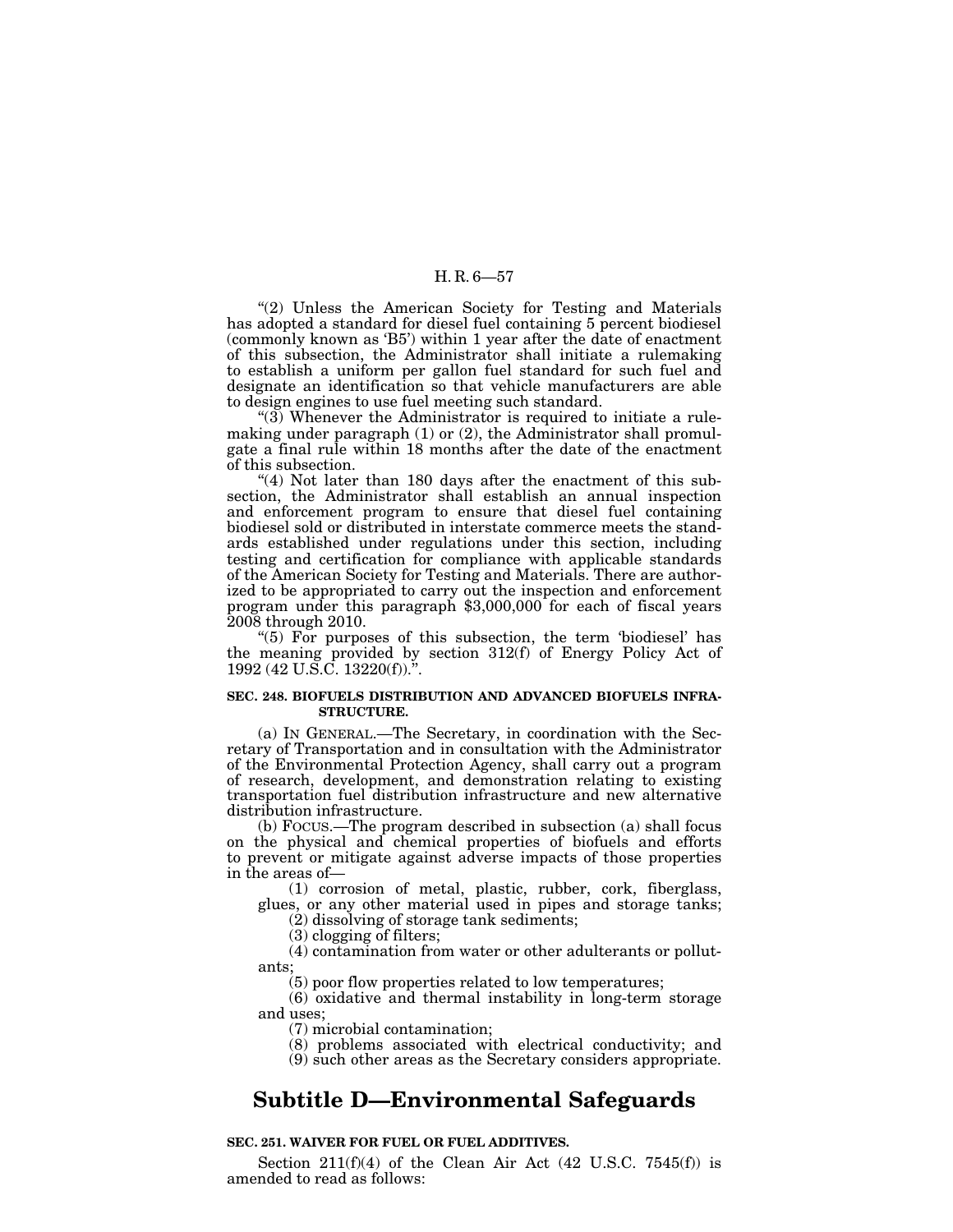''(4) The Administrator, upon application of any manufacturer of any fuel or fuel additive, may waive the prohibitions established under paragraph (1) or (3) of this subsection or the limitation specified in paragraph (2) of this subsection, if he determines that the applicant has established that such fuel or fuel additive or a specified concentration thereof, and the emission products of such fuel or fuel additive or specified concentration thereof, will not cause or contribute to a failure of any emission control device or system (over the useful life of the motor vehicle, motor vehicle engine, nonroad engine or nonroad vehicle in which such device or system is used) to achieve compliance by the vehicle or engine with the emission standards with respect to which it has been certified pursuant to sections 206 and 213(a). The Administrator shall take final action to grant or deny an application submitted under this paragraph, after public notice and comment, within 270 days of the receipt of such an application.''.

# **TITLE III—ENERGY SAVINGS THROUGH IMPROVED STANDARDS FOR APPLI-ANCE AND LIGHTING**

# **Subtitle A—Appliance Energy Efficiency**

## **SEC. 301. EXTERNAL POWER SUPPLY EFFICIENCY STANDARDS.**

(a) DEFINITIONS.—Section 321 of the Energy Policy and Conservation Act (42 U.S.C. 6291) is amended—

 $(1)$  in paragraph  $(36)$ —

 $(A)$  by striking "(36) The" and inserting the following: ''(36) EXTERNAL POWER SUPPLY.—

''(A) IN GENERAL.—The''; and

(B) by adding at the end the following:

 $\mathcal{L}(\mathbf{B})$  ACTIVE MODE.—The term 'active mode' means the mode of operation when an external power supply is connected to the main electricity supply and the output is connected to a load.<br>"(C) CLASS A EXTERNAL POWER SUPPLY.—

"(i) IN GENERAL.—The term 'class A external power supply' means a device that—

''(I) is designed to convert line voltage AC input into lower voltage AC or DC output;

''(II) is able to convert to only 1 AC or DC output voltage at a time;

''(III) is sold with, or intended to be used with, a separate end-use product that constitutes the primary load;

 $\sqrt{\rm IV}$ ) is contained in a separate physical enclosure from the end-use product;

" $(V)$  is connected to the end-use product via a removable or hard-wired male/female electrical connection, cable, cord, or other wiring; and

''(VI) has nameplate output power that is less than or equal to 250 watts.

''(ii) EXCLUSIONS.—The term 'class A external power supply' does not include any device that—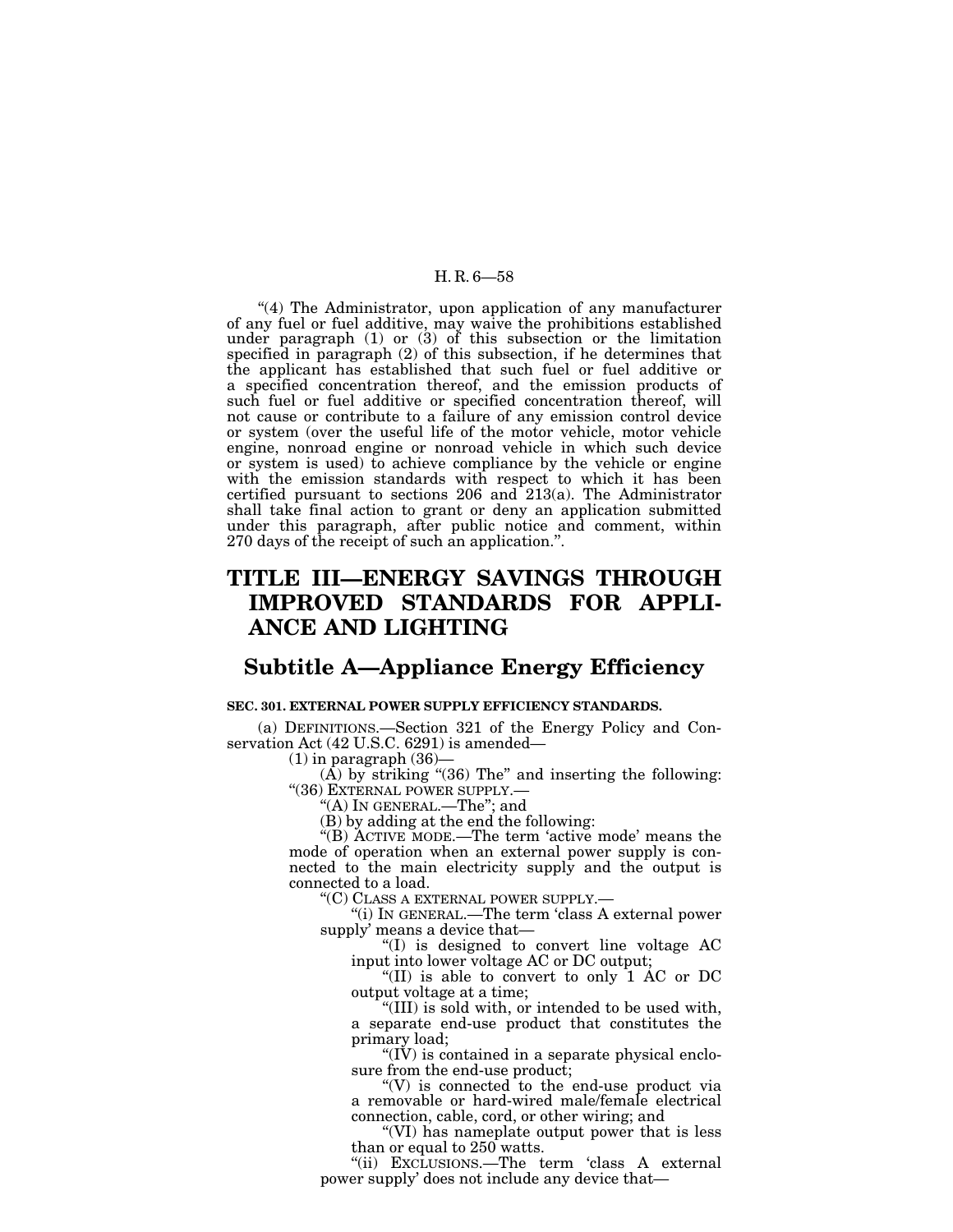''(I) requires Federal Food and Drug Administration listing and approval as a medical device in accordance with section 513 of the Federal Food, Drug, and Cosmetic Act (21 U.S.C. 360c); or

''(II) powers the charger of a detachable battery pack or charges the battery of a product that is fully or primarily motor operated.

''(D) NO-LOAD MODE.—The term 'no-load mode' means the mode of operation when an external power supply is connected to the main electricity supply and the output is not connected to a load.''; and

(2) by adding at the end the following:

''(52) DETACHABLE BATTERY.—The term 'detachable battery' means a battery that is—

''(A) contained in a separate enclosure from the product; and

''(B) intended to be removed or disconnected from the product for recharging.''.

(b) TEST PROCEDURES.—Section 323(b) of the Energy Policy and Conservation Act (42 U.S.C. 6293(b)) is amended by adding at the end the following:

"(17) CLASS A EXTERNAL POWER SUPPLIES.—Test procedures for class A external power supplies shall be based on the 'Test Method for Calculating the Energy Efficiency of Single-Voltage External AC–DC and AC–AC Power Supplies' published by the Environmental Protection Agency on August 11, 2004, except that the test voltage specified in section 4(d) of that test method shall be only 115 volts, 60 Hz.''.

(c) EFFICIENCY STANDARDS FOR CLASS A EXTERNAL POWER SUP-PLIES.—Section 325(u) of the Energy Policy and Conservation Act (42 U.S.C. 6295(u)) is amended by adding at the end the following:

''(6) EFFICIENCY STANDARDS FOR CLASS A EXTERNAL POWER SUPPLIES.—

''(A) IN GENERAL.—Subject to subparagraphs (B) through (D), a class A external power supply manufactured on or after the later of July 1, 2008, or the date of enactment of this paragraph shall meet the following standards:

| "Active Mode                          |                                                                                     |  |
|---------------------------------------|-------------------------------------------------------------------------------------|--|
| "Nameplate Output                     | <b>Required Efficiency</b><br>(decimal equivalent of a percent-<br>age)             |  |
| Less than 1 watt                      | 0.5 times the Nameplate Output                                                      |  |
| From 1 watt to not more than 51 watts | The sum of 0.09 times the Natural<br>Logarithm of the Nameplate Output<br>and $0.5$ |  |
| Greater than 51 watts                 | 0.85                                                                                |  |
| "No-Load Mode                         |                                                                                     |  |
| "Nameplate Output                     | <b>Maximum Consumption</b>                                                          |  |
| Not more than 250 watts               | $0.5$ watts                                                                         |  |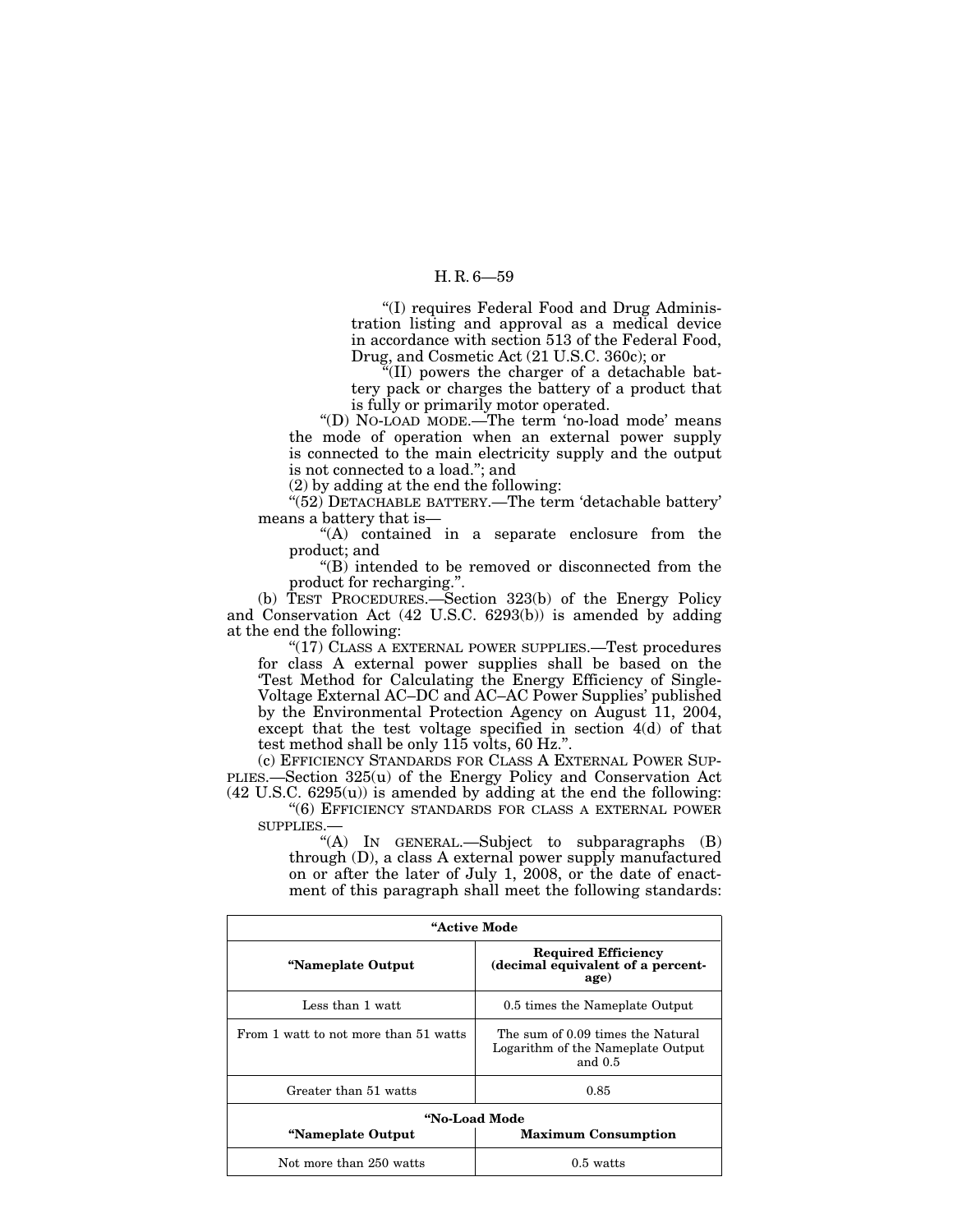''(B) NONCOVERED SUPPLIES.—A class A external power supply shall not be subject to subparagraph (A) if the class A external power supply is—

''(i) manufactured during the period beginning on July 1, 2008, and ending on June 30, 2015; and

"(ii) made available by the manufacturer as a service part or a spare part for an end-use product—

''(I) that constitutes the primary load; and

''(II) was manufactured before July 1, 2008. ''(C) MARKING.—Any class A external power supply manufactured on or after the later of July 1,  $2008$  or the date of enactment of this paragraph shall be clearly and permanently marked in accordance with the External Power Supply International Efficiency Marking Protocol, as referenced in the 'Energy Star Program Requirements for Single Voltage External AC–DC and AC–AC Power Supplies, version 1.1' published by the Environmental Protection Agency.

''(D) AMENDMENT OF STANDARDS.—

''(i) FINAL RULE BY JULY 1, 2011.—

''(I) IN GENERAL.—Not later than July 1, 2011, the Secretary shall publish a final rule to determine whether the standards established under subparagraph (A) should be amended.

''(II) ADMINISTRATION.—The final rule shall—

''(aa) contain any amended standards; and

''(bb) apply to products manufactured on or after July 1, 2013.

''(ii) FINAL RULE BY JULY 1, 2015.—

''(I) IN GENERAL.—Not later than July 1, 2015 the Secretary shall publish a final rule to determine whether the standards then in effect should be amended.

''(II) ADMINISTRATION.—The final rule shall—

'(aa) contain any amended standards; and ''(bb) apply to products manufactured on or after July 1, 2017.

''(7) END-USE PRODUCTS.—An energy conservation standard for external power supplies shall not constitute an energy conservation standard for the separate end-use product to which the external power supplies is connected.''.

# **SEC. 302. UPDATING APPLIANCE TEST PROCEDURES.**

(a) CONSUMER APPLIANCES.—Section  $323(b)(1)$  of the Energy Policy and Conservation Act (42 U.S.C. 6293(b)(1)) is amended by striking ''(1)'' and all that follows through the end of the paragraph and inserting the following:

''(1) TEST PROCEDURES.—

"(A) AMENDMENT.—At least once every 7 years, the Secretary shall review test procedures for all covered products and—

''(i) amend test procedures with respect to any covered product, if the Secretary determines that amended test procedures would more accurately or fully comply with the requirements of paragraph (3); or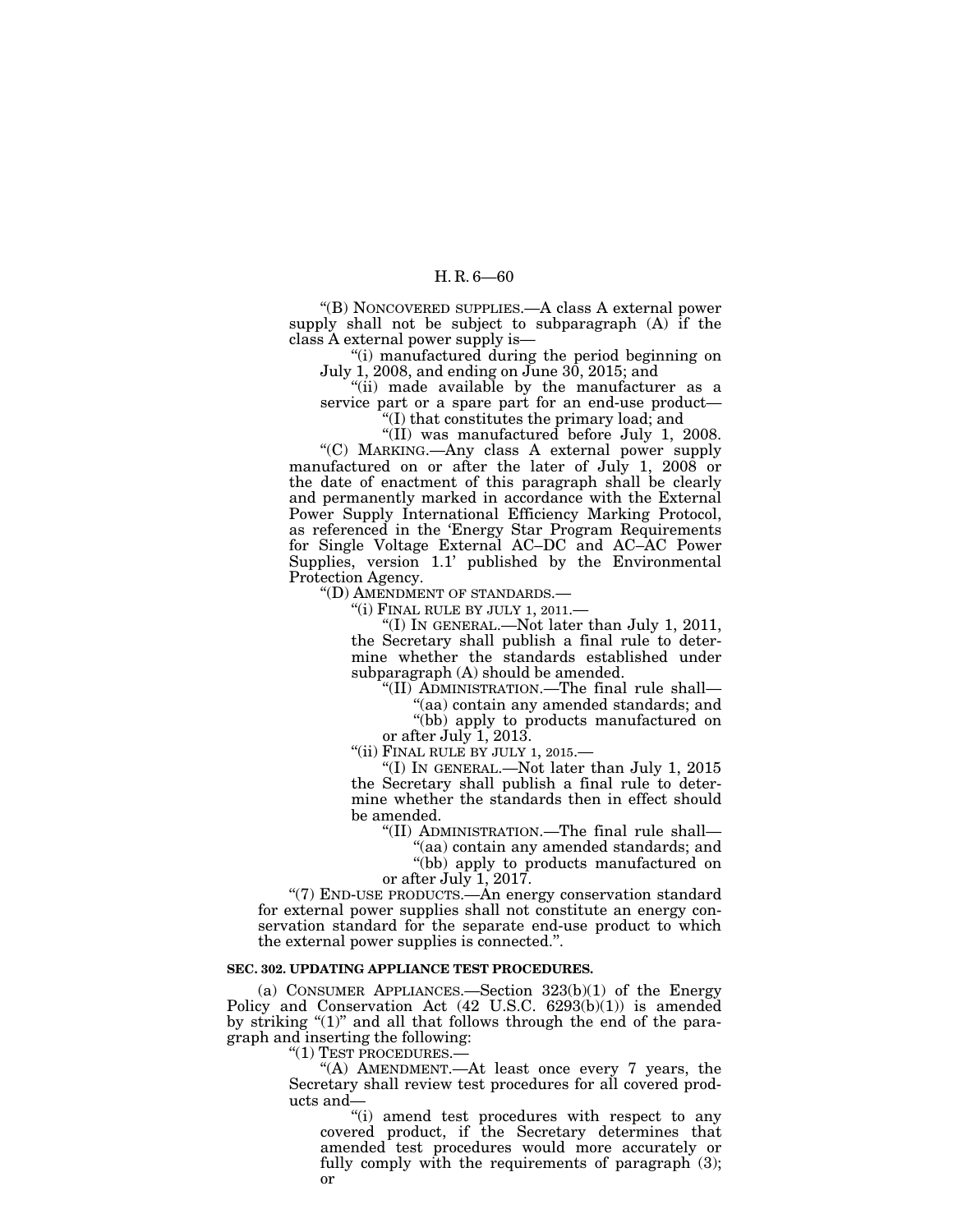''(ii) publish notice in the Federal Register of any determination not to amend a test procedure.''.

(b) INDUSTRIAL EQUIPMENT.—Section 343(a) of the Energy Policy and Conservation Act (42 U.S.C. 6313(a)) is amended by striking "(a)" and all that follows through the end of paragraph (1) and inserting the following:

''(a) PRESCRIPTION BY SECRETARY; REQUIREMENTS.—

"(1) TEST PROCEDURES.-

''(A) AMENDMENT.—At least once every 7 years, the Secretary shall conduct an evaluation of each class of covered equipment and—

''(i) if the Secretary determines that amended test procedures would more accurately or fully comply with the requirements of paragraphs (2) and (3), shall prescribe test procedures for the class in accordance with this section; or

"(ii) shall publish notice in the Federal Register of any determination not to amend a test procedure.''.

#### **SEC. 303. RESIDENTIAL BOILERS.**

Section 325(f) of the Energy Policy and Conservation Act (42 U.S.C. 6295(f)) is amended—

(1) in the subsection heading, by inserting ''AND BOILERS'' after "FURNACES";

(2) by redesignating paragraph (3) as paragraph (4); and (3) by inserting after paragraph (2) the following:

 $*(3)$  BOILERS.-

''(A) IN GENERAL.—Subject to subparagraphs (B) and (C), boilers manufactured on or after September 1, 2012, shall meet the following requirements:

| Boiler Type        | Minimum Annual Fuel<br>Utilization Efficiency | Design Requirements                                                                          |
|--------------------|-----------------------------------------------|----------------------------------------------------------------------------------------------|
| Gas Hot Water      | 82%                                           | No Constant Burning<br>Pilot, Automatic Means for<br><b>Adjusting Water Tempera-</b><br>ture |
| Gas Steam          | 80%                                           | No Constant Burning Pilot                                                                    |
| Oil Hot Water      | 84%                                           | Automatic Means for Ad-<br>justing Temperature                                               |
| Oil Steam          | 82%                                           | None                                                                                         |
| Electric Hot Water | None                                          | Automatic Means for Ad-<br>justing Temperature                                               |
| Electric Steam     | None                                          | None                                                                                         |

''(B) AUTOMATIC MEANS FOR ADJUSTING WATER TEMPERATURE.—

''(i) IN GENERAL.—The manufacturer shall equip each gas, oil, and electric hot water boiler (other than a boiler equipped with a tankless domestic water heating coil) with automatic means for adjusting the temperature of the water supplied by the boiler to ensure that an incremental change in inferred heat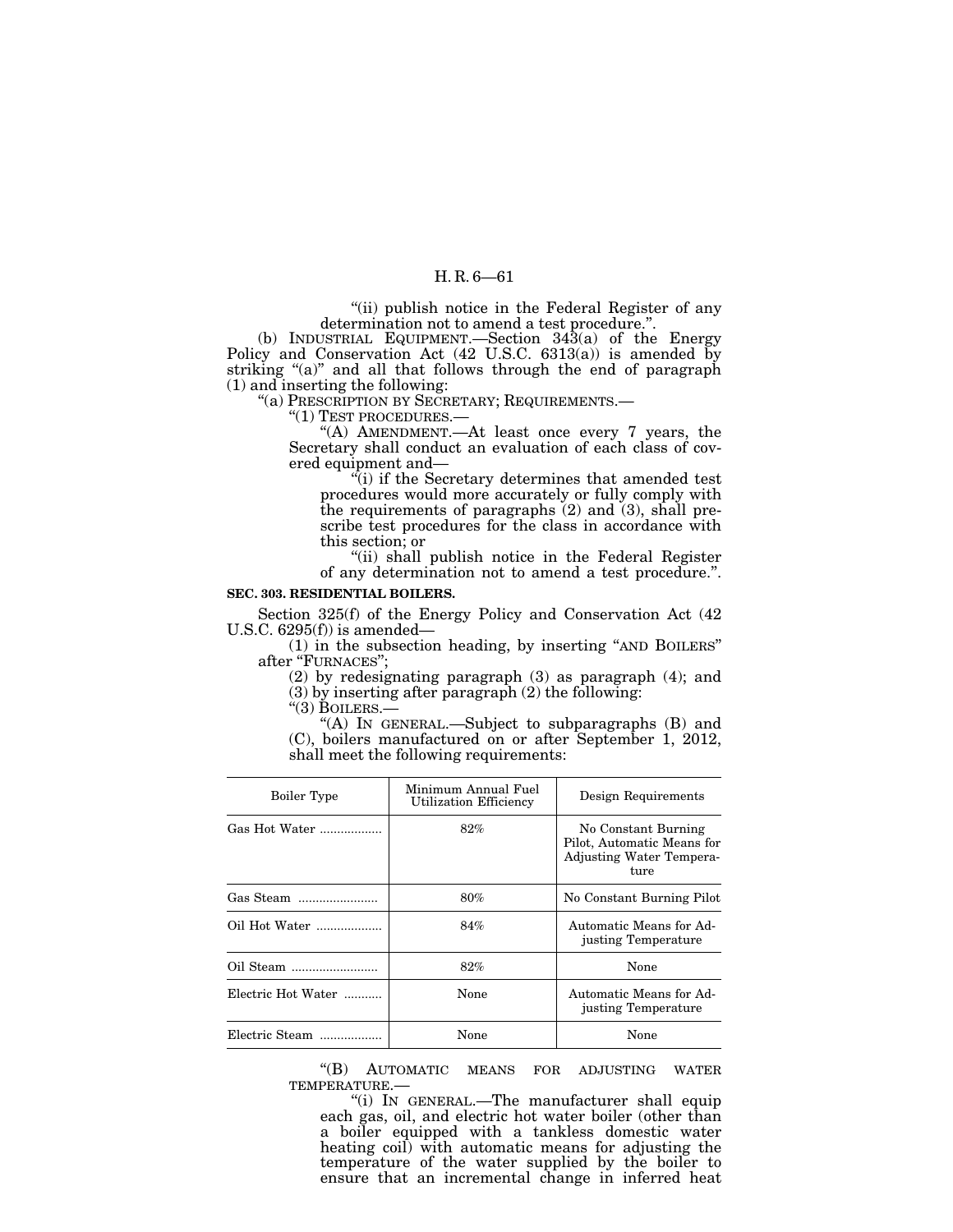load produces a corresponding incremental change in the temperature of water supplied.

" $(ii)$  SINGLE INPUT RATE.—For a boiler that fires at 1 input rate, the requirements of this subparagraph may be satisfied by providing an automatic means that allows the burner or heating element to fire only when the means has determined that the inferred heat load cannot be met by the residual heat of the water in the system.

''(iii) NO INFERRED HEAT LOAD.—When there is no inferred heat load with respect to a hot water boiler, the automatic means described in clauses (i) and (ii) shall limit the temperature of the water in the boiler to not more than 140 degrees Fahrenheit.

"(iv) OPERATION.— $\bar{A}$  boiler described in clause (i) or (ii) shall be operable only when the automatic means described in clauses (i), (ii), and (iii) is installed.

''(C) EXCEPTION.—A boiler that is manufactured to operate without any need for electricity or any electric connection, electric gauges, electric pumps, electric wires, or electric devices shall not be required to meet the requirements of this paragraph.''.

#### **SEC. 304. FURNACE FAN STANDARD PROCESS.**

Paragraph (4)(D) of section 325(f) of the Energy Policy and Conservation Act (42 U.S.C. 6295(f)) (as redesignated by section 303(4)) is amended by striking ''the Secretary may'' and inserting "not later than December 31, 2013, the Secretary shall".

#### **SEC. 305. IMPROVING SCHEDULE FOR STANDARDS UPDATING AND CLARIFYING STATE AUTHORITY.**

(a) CONSUMER APPLIANCES.—Section 325 of the Energy Policy and Conservation Act (42 U.S.C. 6295) is amended by striking subsection (m) and inserting the following:<br>"(m) AMENDMENT OF STANDARDS.—

"(1) IN GENERAL.—Not later than 6 years after issuance of any final rule establishing or amending a standard, as required for a product under this part, the Secretary shall publish—

"(A) a notice of the determination of the Secretary that standards for the product do not need to be amended, based on the criteria established under subsection  $(n)(2)$ ; or

''(B) a notice of proposed rulemaking including new proposed standards based on the criteria established under subsection (o) and the procedures established under subsection  $(p)$ .

"(2) NOTICE.—If the Secretary publishes a notice under paragraph (1), the Secretary shall—

''(A) publish a notice stating that the analysis of the Department is publicly available; and

"(B) provide an opportunity for written comment.<br>"(3) AMENDMENT OF STANDARD; NEW DETERMINATION.

"(A) AMENDMENT OF STANDARD.—Not later than 2 years after a notice is issued under paragraph (1)(B), the Secretary shall publish a final rule amending the standard for the product.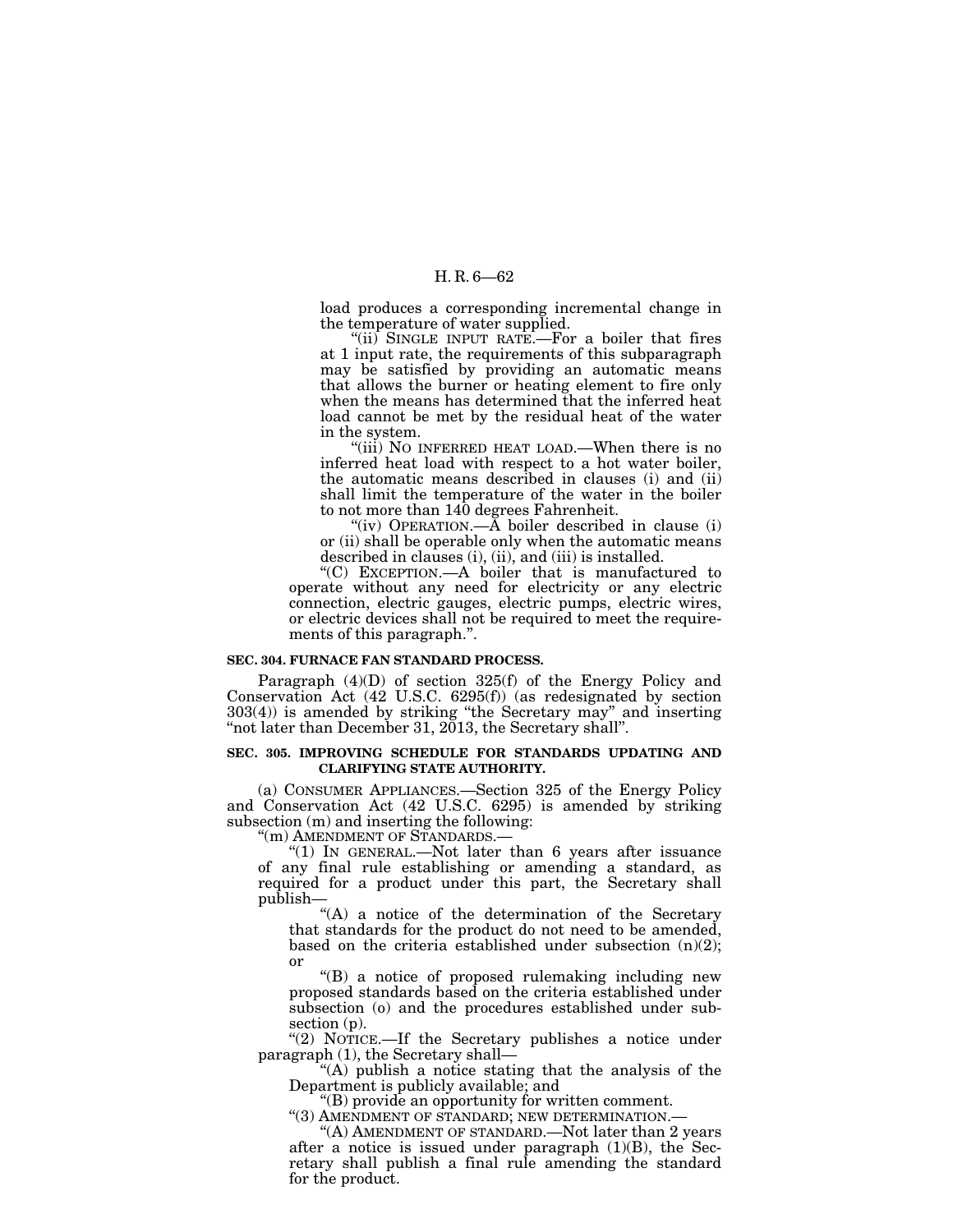''(B) NEW DETERMINATION.—Not later than 3 years after a determination under paragraph  $(1)(A)$ , the Secretary shall make a new determination and publication under subparagraph  $(A)$  or  $(B)$  of paragraph  $(1)$ .

''(4) APPLICATION TO PRODUCTS.—

''(A) IN GENERAL.—Except as provided in subparagraph (B), an amendment prescribed under this subsection shall apply to—

"(i) with respect to refrigerators, refrigeratorfreezers, freezers, room air conditioners, dishwashers, clothes washers, clothes dryers, fluorescent lamp ballasts, and kitchen ranges and ovens, such a product that is manufactured after the date that is 3 years after publication of the final rule establishing an applicable standard; and

"(ii) with respect to central air conditioners, heat pumps, water heaters, pool heaters, direct heating equipment, and furnaces, such a product that is manufactured after the date that is 5 years after publication of the final rule establishing an applicable standard.

''(B) OTHER NEW STANDARDS.—A manufacturer shall not be required to apply new standards to a product with respect to which other new standards have been required during the prior 6-year period.

''(5) REPORTS.—The Secretary shall promptly submit to the Committee on Energy and Commerce of the House of Representatives and the Committee on Energy and Natural Resources of the Senate—

''(A) a progress report every 180 days on compliance with this section, including a specific plan to remedy any failures to comply with deadlines for action established under this section; and

''(B) all required reports to the Court or to any party to the Consent Decree in State of New York v Bodman, Consolidated Civil Actions No. 05 Civ. 7807 and No. 05 Civ. 7808."

(b) INDUSTRIAL EQUIPMENT.—Section  $342(a)(6)$  of the Energy Policy and Conservation Act (42 U.S.C. 6313(a)(6)) is amended—

(1) by redesignating subparagraph (C) as subparagraph (D); and

(2) by striking " $(6)(A)(i)$ " and all that follows through the end of subparagraph (B) and inserting the following:

''(6) AMENDED ENERGY EFFICIENCY STANDARDS.—

''(A) IN GENERAL.—

''(i) ANALYSIS OF POTENTIAL ENERGY SAVINGS.—If ASHRAE/IES Standard 90.1 is amended with respect to any small commercial package air conditioning and heating equipment, large commercial package air conditioning and heating equipment, very large commercial package air conditioning and heating equipment, packaged terminal air conditioners, packaged terminal heat pumps, warm-air furnaces, packaged boilers, storage water heaters, instantaneous water heaters, or unfired hot water storage tanks, not later than 180 days after the amendment of the standard, the Secretary shall publish in the Federal Register for public comment an analysis of the energy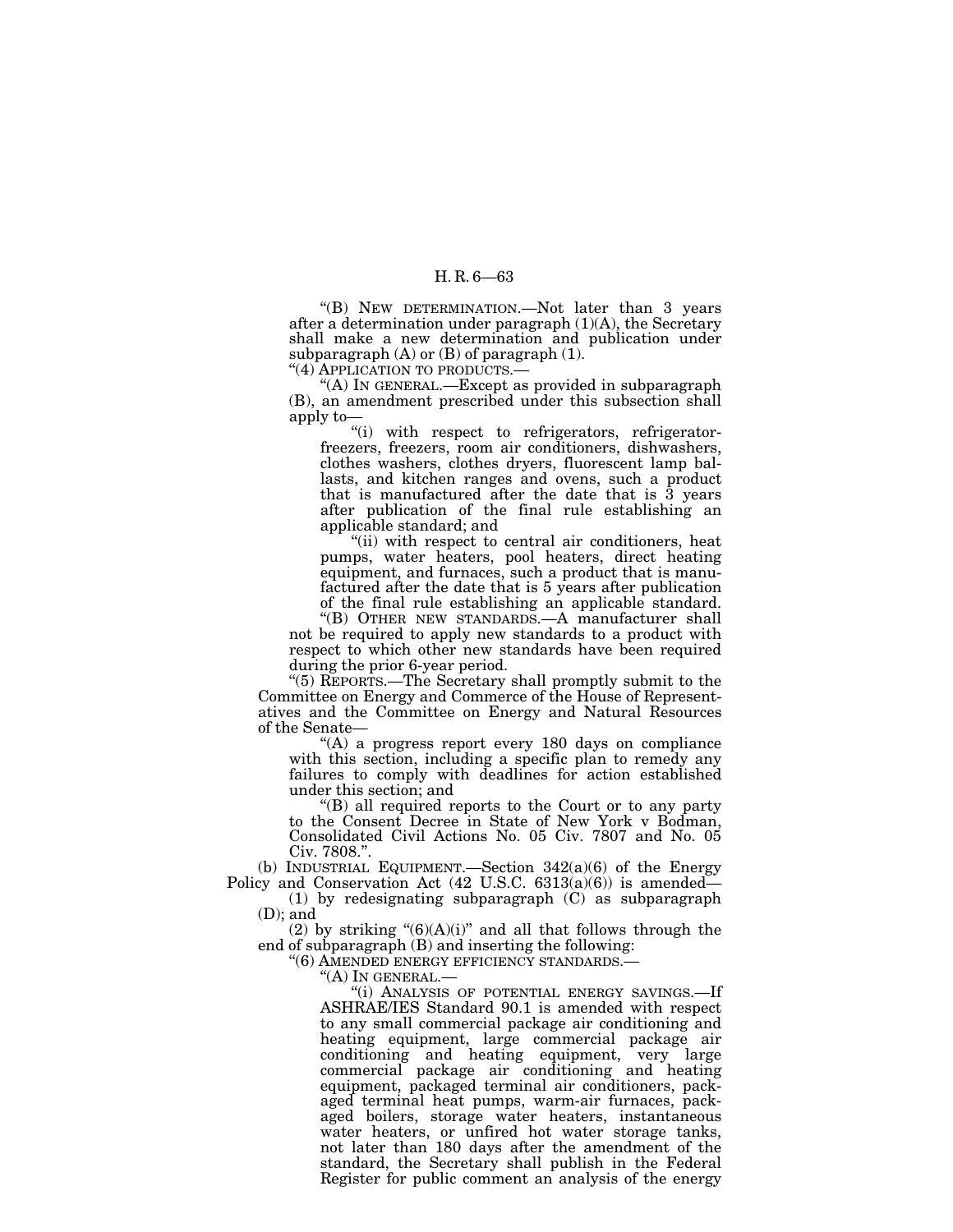savings potential of amended energy efficiency standards.

"(ii) AMENDED UNIFORM NATIONAL STANDARD FOR PRODUCTS.—

''(I) IN GENERAL.—Except as provided in subclause (II), not later than 18 months after the date of publication of the amendment to the ASHRAE/IES Standard 90.1 for a product described in clause (i), the Secretary shall establish an amended uniform national standard for the product at the minimum level specified in the amended ASHRAE/IES Standard 90.1.

''(II) MORE STRINGENT STANDARD.—Subclause (I) shall not apply if the Secretary determines, by rule published in the Federal Register, and supported by clear and convincing evidence, that adoption of a uniform national standard more stringent than the amended ASHRAE/IES Standard 90.1 for the product would result in significant additional conservation of energy and is technologically feasible and economically justified.

''(B) RULE.—If the Secretary makes a determination described in clause (ii)(II) for a product described in clause (i), not later than 30 months after the date of publication of the amendment to the ASHRAE/IES Standard 90.1 for the product, the Secretary shall issue the rule establishing the amended standard.

''(C) AMENDMENT OF STANDARD.—

''(i) IN GENERAL.—Not later than 6 years after issuance of any final rule establishing or amending a standard, as required for a product under this part, the Secretary shall publish—

''(I) a notice of the determination of the Secretary that standards for the product do not need to be amended, based on the criteria established under subparagraph (A); or

''(II) a notice of proposed rulemaking including new proposed standards based on the criteria and procedures established under subparagraph (B). ''(ii) NOTICE.—If the Secretary publishes a notice

under clause (i), the Secretary shall— ''(I) publish a notice stating that the analysis of the Department is publicly available; and

''(II) provide an opportunity for written com-

ment.

"(iii) AMENDMENT OF STANDARD; NEW DETERMINA-TION.— ''(I) AMENDMENT OF STANDARD.—Not later

than 2 years after a notice is issued under clause (i)(II), the Secretary shall publish a final rule amending the standard for the product.

''(II) NEW DETERMINATION.—Not later than 3 years after a determination under clause (i)(I), the Secretary shall make a new determination and publication under subclause (I) or (II) of clause  $(i)$ .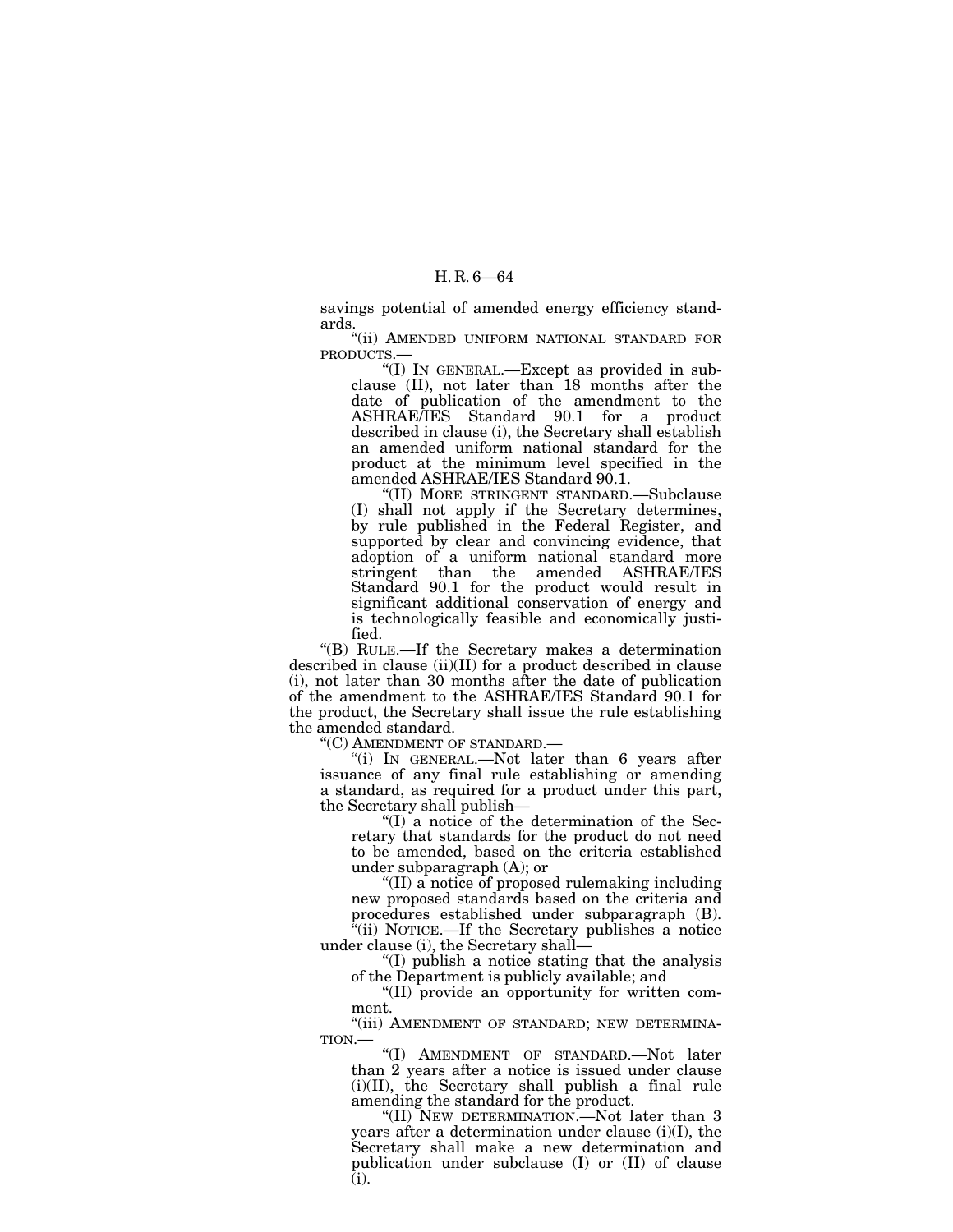''(iv) APPLICATION TO PRODUCTS.—An amendment prescribed under this subsection shall apply to products manufactured after a date that is the later of—

''(I) the date that is 3 years after publication of the final rule establishing a new standard; or

''(II) the date that is 6 years after the effective date of the current standard for a covered product.

''(v) REPORTS.—The Secretary shall promptly submit to the Committee on Energy and Commerce of the House of Representatives and the Committee on Energy and Natural Resources of the Senate a progress report every 180 days on compliance with this subparagraph, including a specific plan to remedy any failures to comply with deadlines for action established under this subparagraph.''.

### **SEC. 306. REGIONAL STANDARDS FOR FURNACES, CENTRAL AIR CONDITIONERS, AND HEAT PUMPS.**

(a) IN GENERAL.—Section 325(o) of the Energy Policy and Conservation Act (42 U.S.C. 6295(o)) is amended by adding at the end the following:

''(6) REGIONAL STANDARDS FOR FURNACES, CENTRAL AIR CONDITIONERS, AND HEAT PUMPS.—

''(A) IN GENERAL.—In any rulemaking to establish a new or amended standard, the Secretary may consider the establishment of separate standards by geographic region for furnaces (except boilers), central air conditioners, and heat pumps.

''(B) NATIONAL AND REGIONAL STANDARDS.—

''(i) NATIONAL STANDARD.—If the Secretary establishes a regional standard for a product, the Secretary shall establish a base national standard for the product.

''(ii) REGIONAL STANDARDS.—If the Secretary establishes a regional standard for a product, the Secretary may establish more restrictive standards for the product by geographic region as follows:

''(I) For furnaces, the Secretary may establish 1 additional standard that is applicable in a geographic region defined by the Secretary.

''(II) For any cooling product, the Secretary may establish 1 or 2 additional standards that are applicable in 1 or 2 geographic regions as may be defined by the Secretary.

''(C) BOUNDARIES OF GEOGRAPHIC REGIONS.—

''(i) IN GENERAL.—Subject to clause (ii), the boundaries of additional geographic regions established by the Secretary under this paragraph shall include only contiguous States.

(ii) ALASKA AND HAWAII.—The States of Alaska and Hawaii may be included under this paragraph in a geographic region that the States are not contiguous to.

''(iii) INDIVIDUAL STATES.—Individual States shall be placed only into a single region under this paragraph.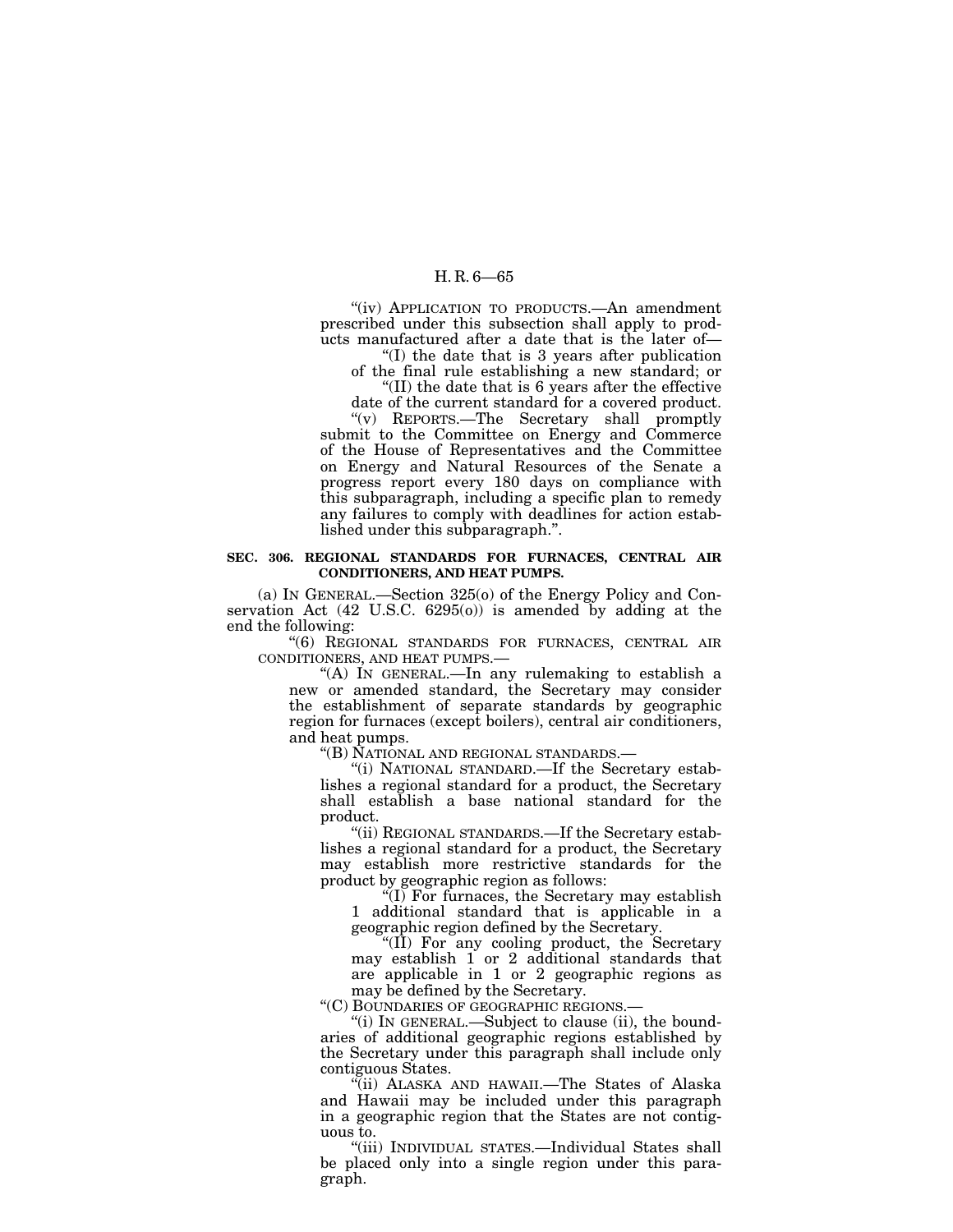''(D) PREREQUISITES.—In establishing additional regional standards under this paragraph, the Secretary shall—

''(i) establish additional regional standards only if the Secretary determines that—

''(I) the establishment of additional regional standards will produce significant energy savings in comparison to establishing only a single national standard; and

''(II) the additional regional standards are economically justified under this paragraph; and

"(ii) consider the impact of the additional regional standards on consumers, manufacturers, and other market participants, including product distributors, dealers, contractors, and installers.

''(E) APPLICATION; EFFECTIVE DATE.—

''(i) BASE NATIONAL STANDARD.—Any base national standard established for a product under this paragraph shall—

''(I) be the minimum standard for the product; and

''(II) apply to all products manufactured or imported into the United States on and after the effective date for the standard.

''(ii) REGIONAL STANDARDS.—Any additional and more restrictive regional standard established for a product under this paragraph shall apply to any such product installed on or after the effective date of the standard in States in which the Secretary has designated the standard to apply.

''(F) CONTINUATION OF REGIONAL STANDARDS.—

''(i) IN GENERAL.—In any subsequent rulemaking for any product for which a regional standard has been previously established, the Secretary shall determine whether to continue the establishment of separate regional standards for the product.<br>"(ii) REGIONAL STANDARD NO LONGER APPRO-

PRIATE.—Except as provided in clause (iii), if the Secretary determines that regional standards are no longer appropriate for a product, beginning on the effective date of the amended standard for the product—

''(I) there shall be 1 base national standard for the product with Federal enforcement; and

''(II) State authority for enforcing a regional standard for the product shall terminate.

''(iii) REGIONAL STANDARD APPROPRIATE BUT

"(I) STATE NO LONGER CONTAINED IN REGION.—<br>Subject to subclause (III), if a State is no longer contained in a region in which a regional standard that is more stringent than the base national standard applies, the authority of the State to enforce the regional standard shall terminate.

''(II) STANDARD OR REGION REVISED SO THAT EXISTING REGIONAL STANDARD EQUALS BASE NATIONAL STANDARD.—If the Secretary revises a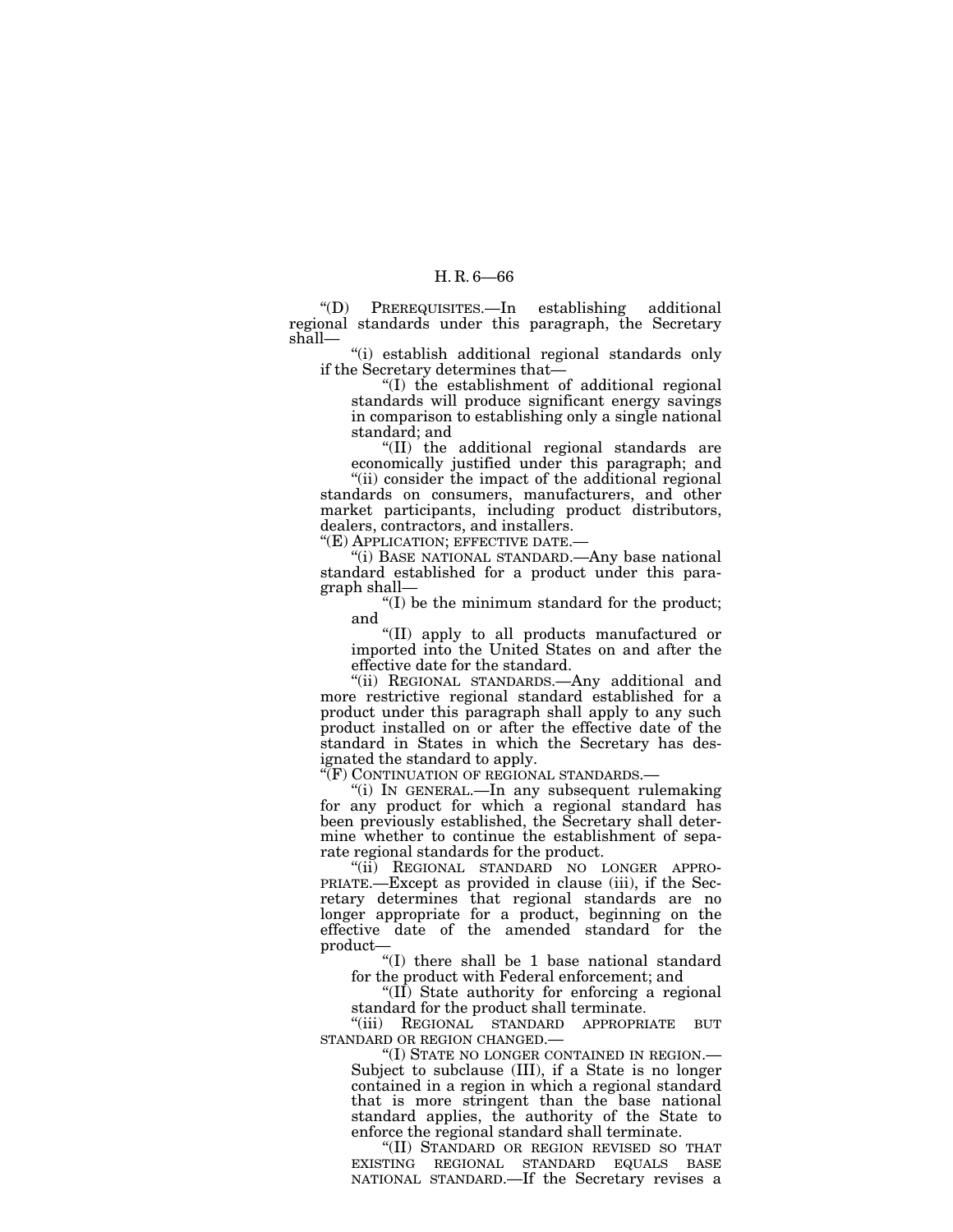base national standard for a product or the geographic definition of a region so that an existing regional standard for a State is equal to the revised base national standard—

"(aa) the authority of the State to enforce" the regional standard shall terminate on the effective date of the revised base national standard; and

''(bb) the State shall be subject to the revised base national standard.

''(III) STANDARD OR REGION REVISED SO THAT EXISTING REGIONAL STANDARD EQUALS BASE NATIONAL STANDARD.—If the Secretary revises a base national standard for a product or the geographic definition of a region so that the standard for a State is lower than the previously approved regional standard, the State may continue to enforce the previously approved standard level.

"(iv) WAIVER OF FEDERAL PREEMPTION.—Nothing in this paragraph diminishes the authority of a State to enforce a State regulation for which a waiver of Federal preemption has been granted under section 327(d).

''(G) ENFORCEMENT.—

''(i) BASE NATIONAL STANDARD.—

''(I) IN GENERAL.—The Secretary shall enforce any base national standard.

''(II) TRADE ASSOCIATION CERTIFICATION PRO-GRAMS.—In enforcing the base national standard, the Secretary shall use, to the maximum extent practicable, national standard nationally recognized certification programs of trade associations. ''(ii) REGIONAL STANDARDS.—

''(I) ENFORCEMENT PLAN.—Not later than 90 days after the date of the issuance of a final rule that establishes a regional standard, the Secretary shall initiate a rulemaking to develop and implement an effective enforcement plan for regional standards for the products that are covered by the final rule.<br>
" $(II)$  RESPONSIBLE

ENTITIES.—Any rules regarding enforcement of a regional standard shall clearly specify which entities are legally responsible for compliance with the standards and for making any required information or labeling disclosures.

''(III) FINAL RULE.—Not later than 15 months after the date of the issuance of a final rule that establishes a regional standard for a product, the Secretary shall promulgate a final rule covering enforcement of regional standards for the product.

"(IV) INCORPORATION BY STATES AND LOCAL-ITIES.—A State or locality may incorporate any Federal regional standard into State or local building codes or State appliance standards.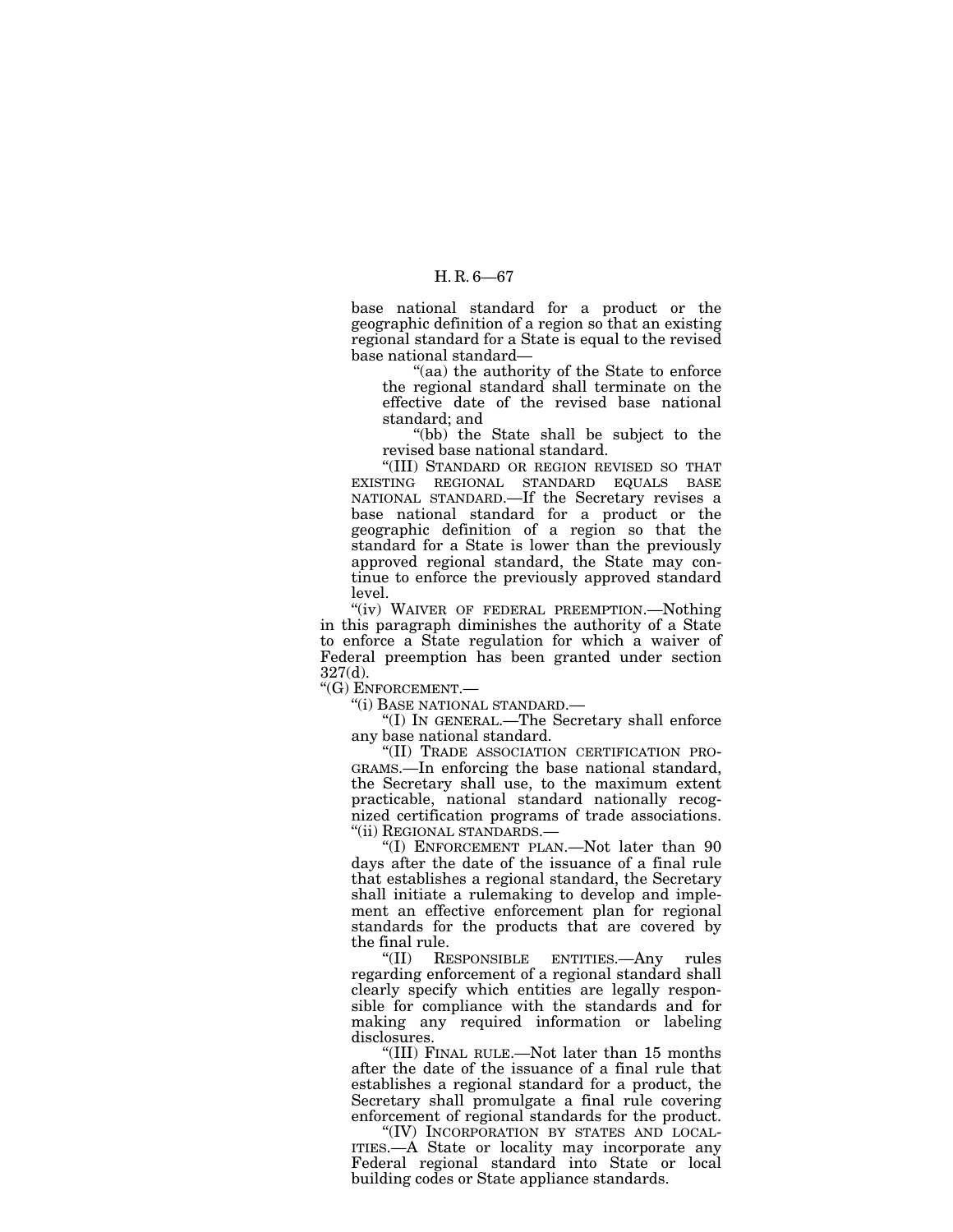''(V) STATE ENFORCEMENT.—A State agency may seek enforcement of a Federal regional standard in a Federal court of competent jurisdiction.

''(H) INFORMATION DISCLOSURE.—

''(i) IN GENERAL.—Not later than 90 days after the date of the publication of a final rule that establishes a regional standard for a product, the Federal Trade Commission shall undertake a rulemaking to determine the appropriate 1 or more methods for disclosing information so that consumers, distributors, contractors, and installers can easily determine whether a specific piece of equipment that is installed in a specific building is in conformance with the regional standard that applies to the building.

"(ii) METHODS.—A method of disclosing information under clause (i) may include—

''(I) modifications to the Energy Guide label; or

''(II) other methods that make it easy for consumers and installers to use and understand at the point of installation.

''(iii) COMPLETION OF RULEMAKING.—The rulemaking shall be completed not later 15 months after the date of the publication of a final rule that establishes a regional standard for a product.''.

(b) PROHIBITED ACTS.—Section 332(a) of the Energy Policy and Conservation Act (42 U.S.C. 6302(a)) is amended—

 $(1)$  in paragraph  $(4)$ , by striking "or" after the semicolon at the end;

 $(2)$  in paragraph  $(5)$ , by striking "part." and inserting "part, except to the extent that the new covered product is covered by a regional standard that is more stringent than the base national standard; or''; and

(3) by adding at the end the following:

''(6) for any manufacturer or private labeler to knowingly sell a product to a distributor, contractor, or dealer with knowledge that the entity routinely violates any regional standard applicable to the product.''.

(c) CONSIDERATION OF PRICES AND OPERATING PATTERNS.—Section 342(a)(6)(B) of the Energy Policy and Conservation Act (42 U.S.C.  $6313(a)(6)(B)$  is amended by adding at the end the following:

"(iii) CONSIDERATION OF PRICES AND OPERATING PATTERNS.—If the Secretary is considering revised standards for air-cooled 3-phase central air conditioners and central air conditioning heat pumps with less 65,000 Btu per hour (cooling capacity), the Secretary shall use commercial energy prices and operating patterns in all analyses conducted by the Secretary.''.

# **SEC. 307. PROCEDURE FOR PRESCRIBING NEW OR AMENDED STAND-ARDS.**

Section 325(p) of the Energy Policy and Conservation Act (42 U.S.C.  $6925(p)$  is amended—

(1) by striking paragraph (1); and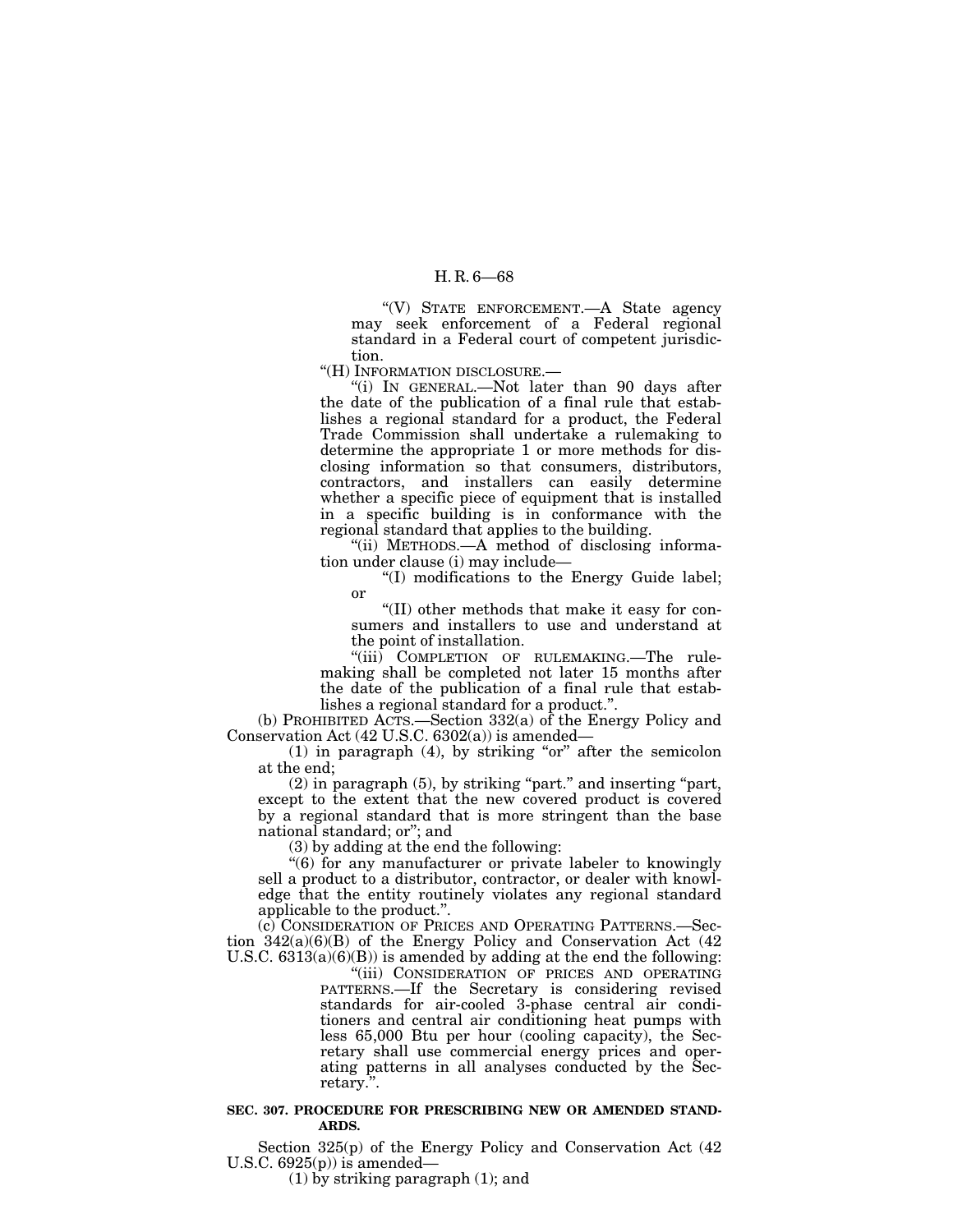(2) by redesignating paragraphs (2) through (4) as paragraphs (1) through (3), respectively.

# **SEC. 308. EXPEDITED RULEMAKINGS.**

(a) PROCEDURE FOR PRESCRIBING NEW OR AMENDED STAND-ARDS.—Section 325(p) of the Energy Policy and Conservation Act  $(42 \text{ U.S.C. } 6295(p))$  (as amended by section 307) is amended by adding at the end the following:

''(4) DIRECT FINAL RULES.—

''(A) IN GENERAL.—On receipt of a statement that is submitted jointly by interested persons that are fairly representative of relevant points of view (including representatives of manufacturers of covered products, States, and efficiency advocates), as determined by the Secretary, and contains recommendations with respect to an energy or water conservation standard—

"(i) if the Secretary determines that the recommended standard contained in the statement is in accordance with subsection (o) or section  $342(a)(6)(B)$ , as applicable, the Secretary may issue a final rule that establishes an energy or water conservation standard and is published simultaneously with a notice of proposed rulemaking that proposes a new or amended energy or water conservation standard that is identical to the standard established in the final rule to establish the recommended standard (referred to in this paragraph as a 'direct final rule'); or

"(ii) if the Secretary determines that a direct final rule cannot be issued based on the statement, the Secretary shall publish a notice of the determination, together with an explanation of the reasons for the determination.

''(B) PUBLIC COMMENT.—The Secretary shall solicit public comment for a period of at least 110 days with respect to each direct final rule issued by the Secretary under subparagraph (A)(i).

''(C) WITHDRAWAL OF DIRECT FINAL RULES.—

''(i) IN GENERAL.—Not later than 120 days after the date on which a direct final rule issued under subparagraph (A)(i) is published in the Federal Register, the Secretary shall withdraw the direct final rule if—

''(I) the Secretary receives 1 or more adverse public comments relating to the direct final rule under subparagraph  $(B)(i)$  or any alternative joint recommendation; and

''(II) based on the rulemaking record relating to the direct final rule, the Secretary determines that such adverse public comments or alternative joint recommendation may provide a reasonable basis for withdrawing the direct final rule under subsection (o), section  $342(a)(6)(B)$ , or any other applicable law.

''(ii) ACTION ON WITHDRAWAL.—On withdrawal of a direct final rule under clause (i), the Secretary shall—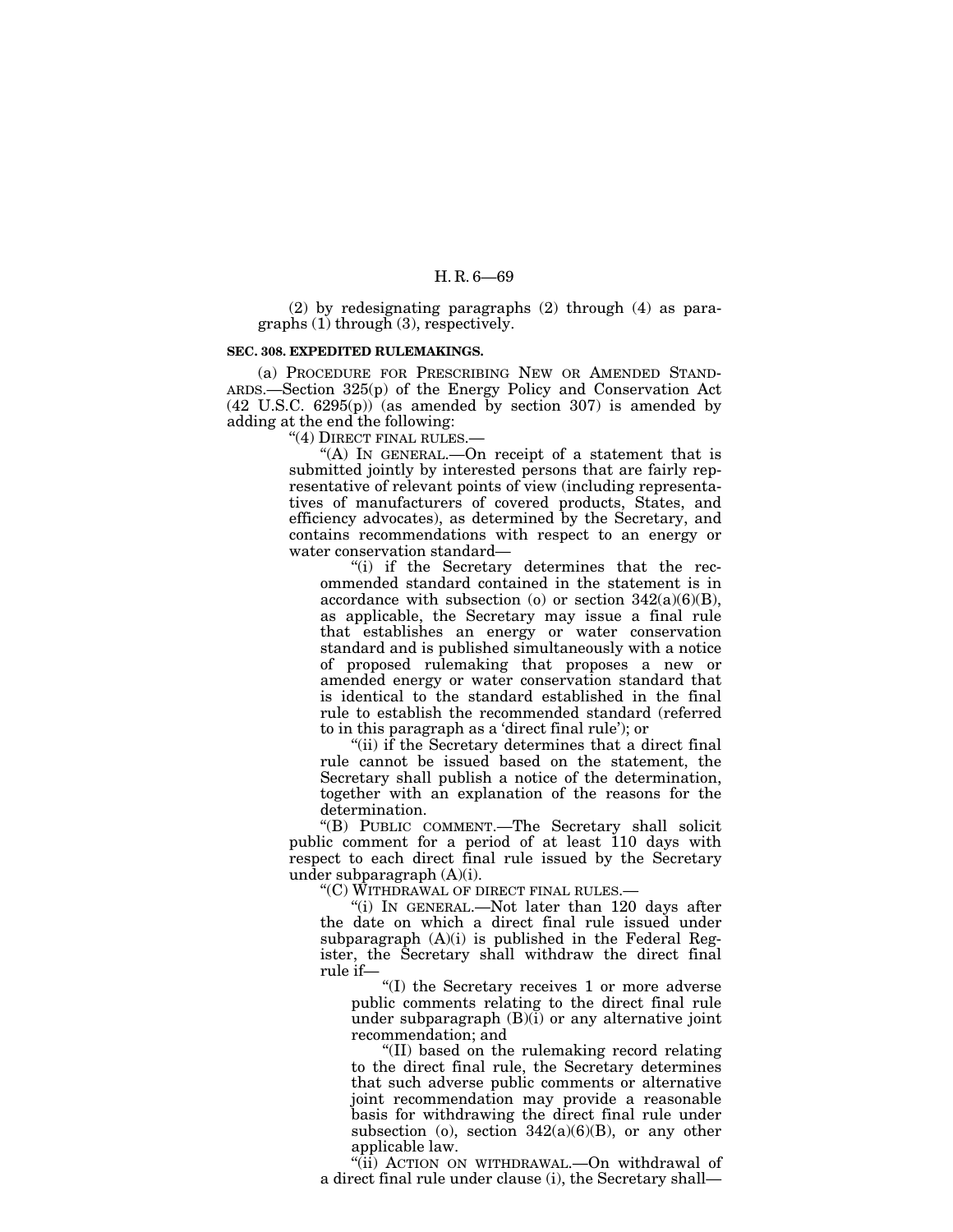''(I) proceed with the notice of proposed rulemaking published simultaneously with the direct final rule as described in subparagraph  $(A)(i)$ ; and

'(II) publish in the Federal Register the reasons why the direct final rule was withdrawn.

"(iii) TREATMENT OF WITHDRAWN DIRECT FINAL RULES.—A direct final rule that is withdrawn under clause (i) shall not be considered to be a final rule for purposes of subsection (o).

"(D) EFFECT OF PARAGRAPH.—Nothing in this paragraph authorizes the Secretary to issue a direct final rule based solely on receipt of more than 1 statement containing recommended standards relating to the direct final rule.''.

(b) CONFORMING AMENDMENT.—Section 345(b)(1) of the Energy Policy and Conservation Act (42 U.S.C. 6316(b)(1)) is amended in the first sentence by inserting "section  $325(p)(5)$ ," after "The provisions of''.

### **SEC. 309. BATTERY CHARGERS.**

Section 325(u)(1)(E) of the Energy Policy and Conservation Act (42 U.S.C.  $6295(u)(1)(E)$ ) is amended–

(1) by striking " $(E)(i)$  Not" and inserting the following: "(E) EXTERNAL POWER SUPPLIES AND BATTERY CHARGERS.—<br>"(i) ENERGY CONSERVATION STANDARDS.—<br>"(I) EXTERNAL POWER SUPPLIES.—Not";

(2) by striking ''3 years'' and inserting ''2 years'';

(3) by striking ''battery chargers and'' each place it appears; and

(4) by adding at the end the following:

''(II) BATTERY CHARGERS.—Not later than July 1, 2011, the Secretary shall issue a final rule that prescribes energy conservation standards for battery chargers or classes of battery chargers or determine that no energy conservation standard is technically feasible and economically justified.''.

### **SEC. 310. STANDBY MODE.**

Section 325 of the Energy Policy and Conservation Act (42 U.S.C. 6295) is amended—

 $(1)$  in subsection  $(u)$ —

(A) by striking paragraphs (2), (3), and (4); and

(B) by redesignating paragraphs (5) and (6) as paragraphs (2) and (3), respectively;

(2) by redesignating subsection (gg) as subsection (hh);

(3) by inserting after subsection (ff) the following: " $(gg)$  STANDBY MODE ENERGY USE.—

"(1) DEFINITIONS.—<br>"(A) IN GENERAL.—Unless the Secretary determines otherwise pursuant to subparagraph (B), in this subsection:

''(i) ACTIVE MODE.—The term 'active mode' means the condition in which an energy-using product—

''(I) is connected to a main power source;

''(II) has been activated; and

''(III) provides 1 or more main functions.

''(ii) OFF MODE.—The term 'off mode' means the condition in which an energy-using product—

''(I) is connected to a main power source; and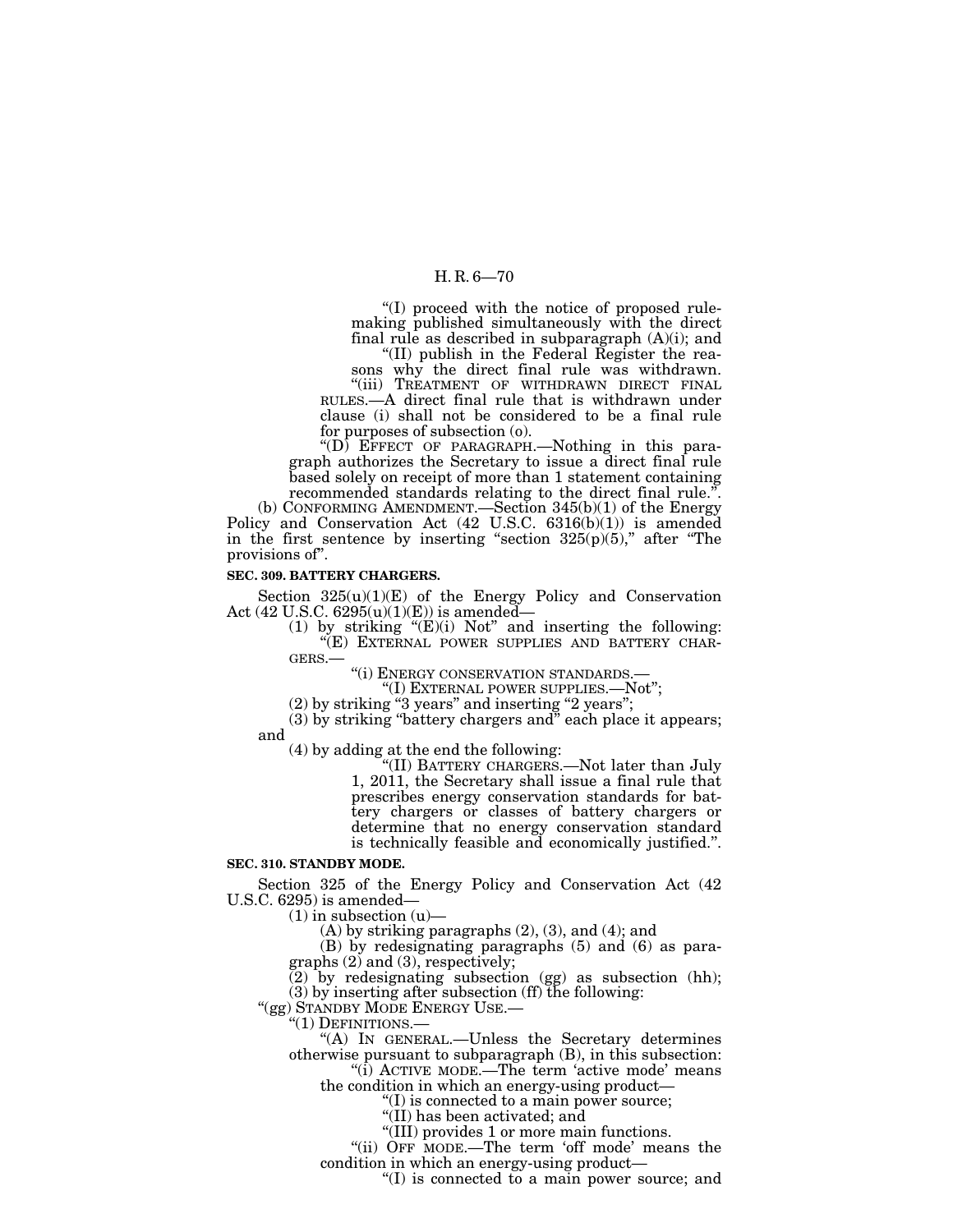''(II) is not providing any standby or active mode function.

''(iii) STANDBY MODE.—The term 'standby mode' means the condition in which an energy-using product—

''(I) is connected to a main power source; and ''(II) offers 1 or more of the following useroriented or protective functions:

''(aa) To facilitate the activation or deactivation of other functions (including active mode) by remote switch (including remote control), internal sensor, or timer.

'(bb) Continuous functions, including information or status displays (including clocks) or sensor-based functions.

''(B) AMENDED DEFINITIONS.—The Secretary may, by rule, amend the definitions under subparagraph (A), taking into consideration the most current versions of Standards 62301 and 62087 of the International Electrotechnical Commission.

"(2) TEST PROCEDURES.-

''(A) IN GENERAL.—Test procedures for all covered products shall be amended pursuant to section 323 to include standby mode and off mode energy consumption, taking into consideration the most current versions of Standards 62301 and 62087 of the International Electrotechnical Commission, with such energy consumption integrated into the overall energy efficiency, energy consumption, or other energy descriptor for each covered product, unless the Secretary determines that—

''(i) the current test procedures for a covered product already fully account for and incorporate the standby mode and off mode energy consumption of the covered product; or

"(ii) such an integrated test procedure is technically infeasible for a particular covered product, in which case the Secretary shall prescribe a separate standby mode and off mode energy use test procedure for the covered product, if technically feasible.

''(B) DEADLINES.—The test procedure amendments required by subparagraph (A) shall be prescribed in a final rule no later than the following dates:

"(i) December 31, 2008, for battery chargers and external power supplies.

"(ii) March 31, 2009, for clothes dryers, room air conditioners, and fluorescent lamp ballasts.

"(iii) June 30, 2009, for residential clothes washers. "(iv) September 30, 2009, for residential furnaces and boilers.

"(v) March 31, 2010, for residential water heaters, direct heating equipment, and pool heaters.

"(vi) March  $31$ ,  $2011$ , for residential dishwashers, ranges and ovens, microwave ovens, and dehumidifiers.

''(C) PRIOR PRODUCT STANDARDS.—The test procedure amendments adopted pursuant to subparagraph (B) shall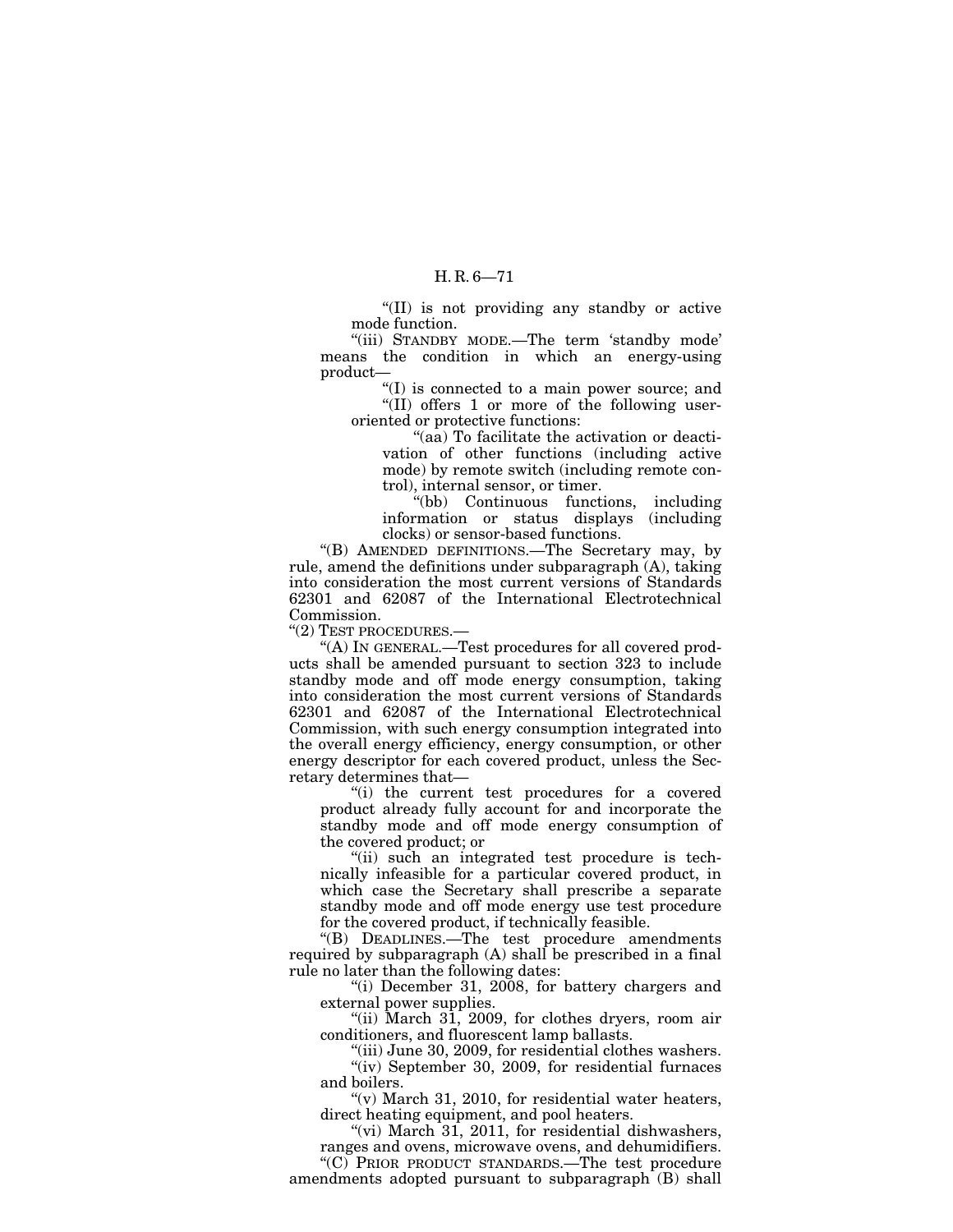not be used to determine compliance with product standards established prior to the adoption of the amended test procedures.

 $\sqrt[n]{(3)}$  Incorporation into standard.—

''(A) IN GENERAL.—Subject to subparagraph (B), based on the test procedures required under paragraph (2), any final rule establishing or revising a standard for a covered product, adopted after July 1, 2010, shall incorporate standby mode and off mode energy use into a single amended or new standard, pursuant to subsection (o), if feasible.

''(B) SEPARATE STANDARDS.—If not feasible, the Secretary shall prescribe within the final rule a separate standard for standby mode and off mode energy consumption, if justified under subsection (o).''; and

(4) in paragraph (2) of subsection (hh) (as redesignated by paragraph  $(2)$ ), by striking "(ff)" each place it appears and inserting "(gg)".

### **SEC. 311. ENERGY STANDARDS FOR HOME APPLIANCES.**

(a) APPLIANCES.—

(1) DEHUMIDIFIERS.—Section 325(cc) of the Energy Policy and Conservation Act (42 U.S.C. 6295(cc)) is amended by striking paragraph (2) and inserting the following:

"(2) DEHUMIDIFIERS MANUFACTURED ON OR AFTER OCTOBER 1, 2012.—Dehumidifiers manufactured on or after October 1, 2012, shall have an Energy Factor that meets or exceeds the following values:

| kWh  | <b>Minimum Energy</b>  |
|------|------------------------|
|      | <b>Factor (liters)</b> |
|      |                        |
| 1.35 |                        |
| 1.50 |                        |
| 1.60 |                        |
| 1.70 |                        |
|      | $2.5.$ "               |

(2) RESIDENTIAL CLOTHES WASHERS AND RESIDENTIAL DISH- WASHERS.—Section 325(g) of the Energy Policy and Conservation Act (42 U.S.C. 6295(g)) is amended by adding at the end the following:

''(9) RESIDENTIAL CLOTHES WASHERS MANUFACTURED ON OR AFTER JANUARY 1, 2011.—

''(A) IN GENERAL.—A top-loading or front-loading standard-size residential clothes washer manufactured on or after January 1, 2011, shall have—

"(i) a Modified Energy Factor of at least  $1.26$ ; and

"(ii) a water factor of not more than  $9.5$ .<br>"(B) AMENDMENT OF STANDARDS.—

"(i) IN GENERAL.—Not later than December 31, 2011, the Secretary shall publish a final rule determining whether to amend the standards in effect for clothes washers manufactured on or after January 1, 2015.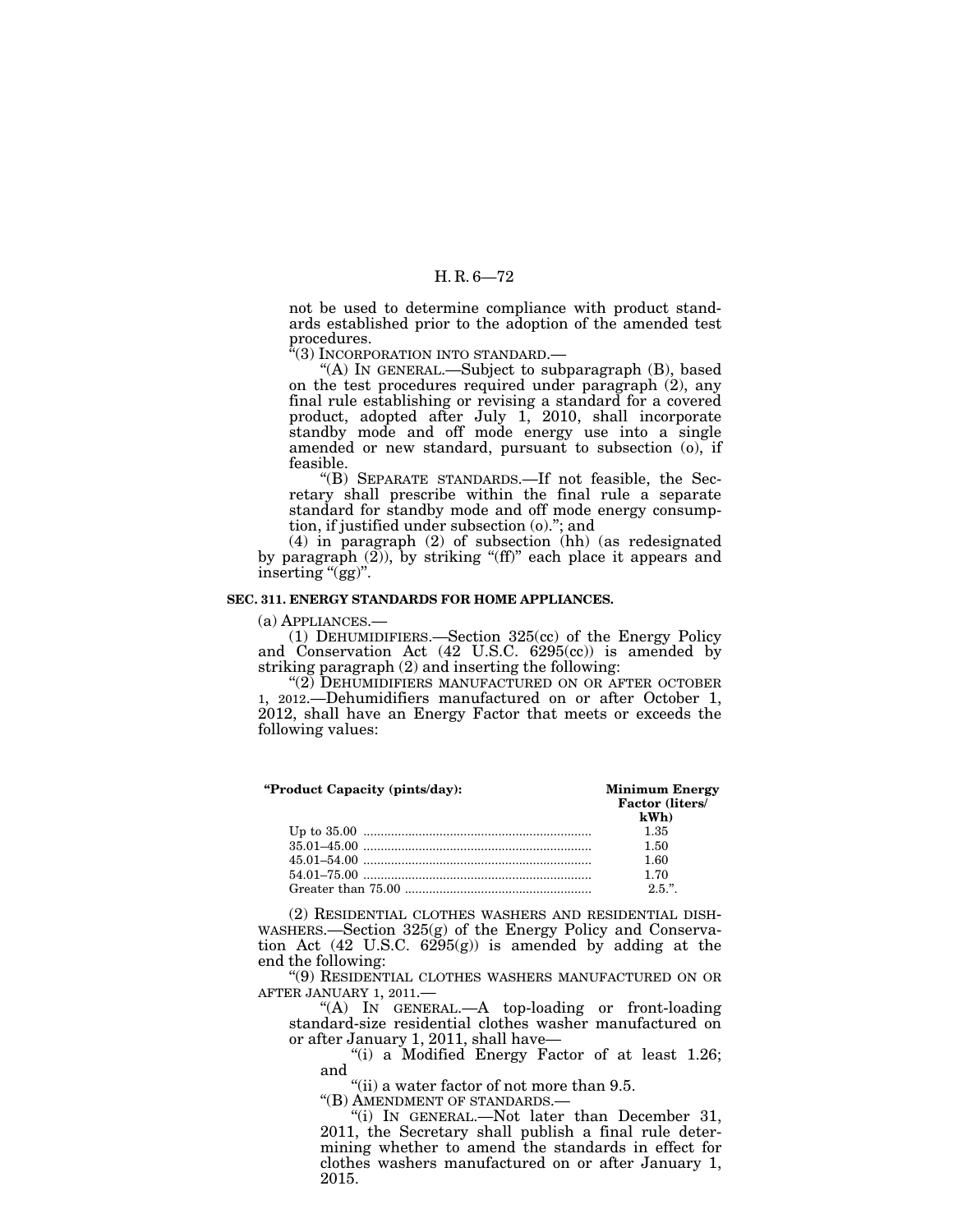''(ii) AMENDED STANDARDS.—The final rule shall contain any amended standards.

''(10) RESIDENTIAL DISHWASHERS MANUFACTURED ON OR AFTER JANUARY 1, 2010.—

''(A) IN GENERAL.—A dishwasher manufactured on or after January 1, 2010, shall—

''(i) for a standard size dishwasher not exceed 355 kWh/year and 6.5 gallons per cycle; and

"(ii) for a compact size dishwasher not exceed 260 kWh/year and 4.5 gallons per cycle.

''(B) AMENDMENT OF STANDARDS.—

''(i) IN GENERAL.—Not later than January 1, 2015, the Secretary shall publish a final rule determining whether to amend the standards for dishwashers manufactured on or after January 1, 2018.

''(ii) AMENDED STANDARDS.—The final rule shall contain any amended standards.''.

(3) REFRIGERATORS AND FREEZERS.—Section 325(b) of the Energy Policy and Conservation Act (42 U.S.C. 6295(b)) is amended by adding at the end the following:

''(4) REFRIGERATORS AND FREEZERS MANUFACTURED ON OR

AFTER JANUARY 1, 2014.—<br>"(A) IN GENERAL.—Not later than December 31, 2010, the Secretary shall publish a final rule determining whether to amend the standards in effect for refrigerators, refrigerator-freezers, and freezers manufactured on or after January 1, 2014.

"(B) AMENDED STANDARDS.—The final rule shall contain any amended standards."

(b) ENERGY STAR.—Section 324A(d)(2) of the Energy Policy and Conservation Act (42 U.S.C. 6294a(d)(2)) is amended by striking "January  $1, 2010$ " and inserting "July  $1, 2009$ ".

# **SEC. 312. WALK-IN COOLERS AND WALK-IN FREEZERS.**

(a) DEFINITIONS.—Section 340 of the Energy Policy and Conservation Act (42 U.S.C. 6311) is amended—

 $(1)$  in paragraph  $(1)$ 

 $(A)$  by redesignating subparagraphs  $(G)$  through  $(K)$ as subparagraphs  $(H)$  through  $(L)$ , respectively; and

(B) by inserting after subparagraph (F) the following: ''(G) Walk-in coolers and walk-in freezers.'';

(2) by redesignating paragraphs (20) and (21) as paragraphs (21) and (22), respectively; and

(3) by inserting after paragraph (19) the following:

''(20) WALK-IN COOLER; WALK-IN FREEZER.—

"(A) In GENERAL.—The terms 'walk-in cooler' and 'walkin freezer' mean an enclosed storage space refrigerated to temperatures, respectively, above, and at or below 32 degrees Fahrenheit that can be walked into, and has a total chilled storage area of less than 3,000 square feet.

"(B) EXCLUSION.—The terms 'walk-in cooler' and 'walkin freezer' do not include products designed and marketed exclusively for medical, scientific, or research purposes.''.

(b) STANDARDS.—Section 342 of the Energy Policy and Conservation Act (42 U.S.C. 6313) is amended by adding at the end the following:

''(f) WALK-IN COOLERS AND WALK-IN FREEZERS.—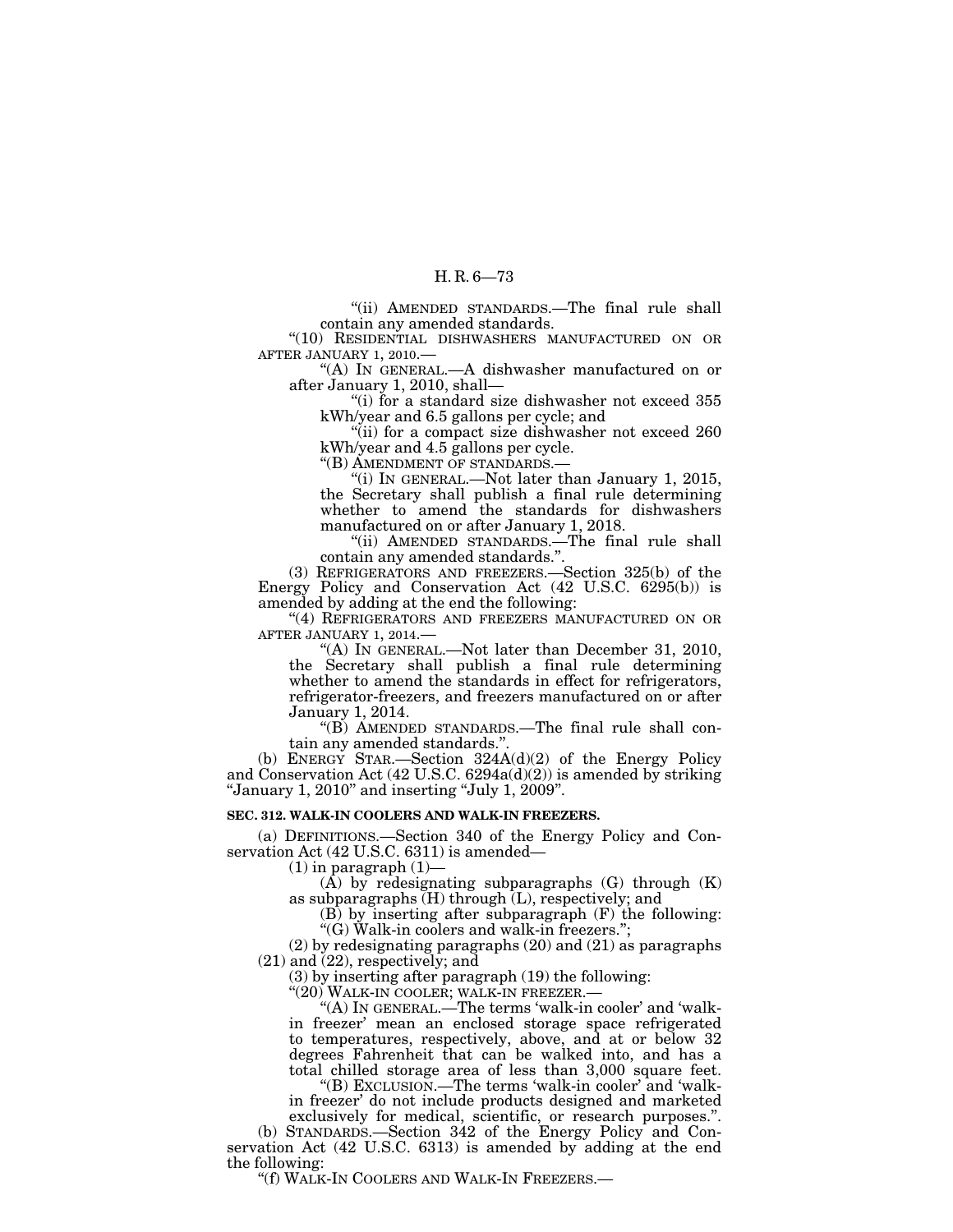"(1) IN GENERAL.—Subject to paragraphs  $(2)$  through  $(5)$ , each walk-in cooler or walk-in freezer manufactured on or after January 1, 2009, shall—

"(A) have automatic door closers that firmly close all walk-in doors that have been closed to within 1 inch of full closure, except that this subparagraph shall not apply to doors wider than 3 feet 9 inches or taller than 7 feet;

''(B) have strip doors, spring hinged doors, or other method of minimizing infiltration when doors are open;

''(C) contain wall, ceiling, and door insulation of at least R–25 for coolers and R–32 for freezers, except that this subparagraph shall not apply to glazed portions of doors nor to structural members;

''(D) contain floor insulation of at least R–28 for freezers;

" $(E)$  for evaporator fan motors of under 1 horsepower and less than 460 volts, use—

''(i) electronically commutated motors (brushless direct current motors); or

"(ii) 3-phase motors;

''(F) for condenser fan motors of under 1 horsepower,  $use-$ 

''(i) electronically commutated motors;

''(ii) permanent split capacitor-type motors; or

"(iii) 3-phase motors; and

''(G) for all interior lights, use light sources with an efficacy of 40 lumens per watt or more, including ballast losses (if any), except that light sources with an efficacy of 40 lumens per watt or less, including ballast losses (if any), may be used in conjunction with a timer or device that turns off the lights within 15 minutes of when the walk-in cooler or walk-in freezer is not occupied by people. ''(2) ELECTRONICALLY COMMUTATED MOTORS.—

''(A) IN GENERAL.—The requirements of paragraph  $(1)(E)(i)$  for electronically commutated motors shall take effect January 1, 2009, unless, prior to that date, the Secretary determines that such motors are only available from 1 manufacturer.

''(B) OTHER TYPES OF MOTORS.—In carrying out paragraph  $(1)(E)(i)$  and subparagraph  $(A)$ , the Secretary may allow other types of motors if the Secretary determines that, on average, those other motors use no more energy in evaporator fan applications than electronically commutated motors.

''(C) MAXIMUM ENERGY CONSUMPTION LEVEL.—The Secretary shall establish the maximum energy consumption level under subparagraph (B) not later than January 1, 2010.

''(3) ADDITIONAL SPECIFICATIONS.—Each walk-in cooler or walk-in freezer with transparent reach-in doors manufactured on or after January 1, 2009, shall also meet the following specifications:

"(A) Transparent reach-in doors for walk-in freezers and windows in walk-in freezer doors shall be of triplepane glass with either heat-reflective treated glass or gas fill.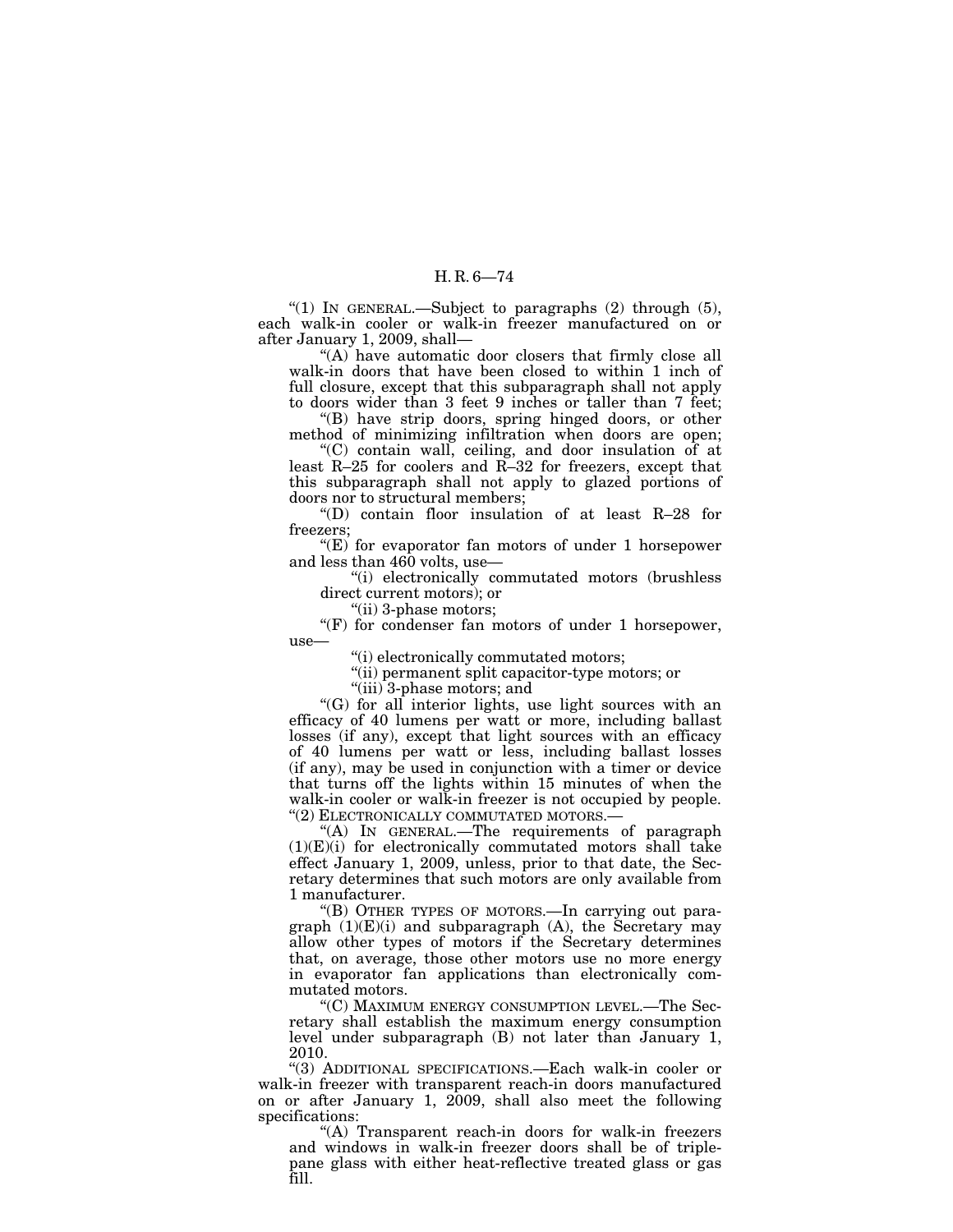''(B) Transparent reach-in doors for walk-in coolers and windows in walk-in cooler doors shall be—

''(i) double-pane glass with heat-reflective treated glass and gas fill; or

''(ii) triple-pane glass with either heat-reflective treated glass or gas fill.

''(C) If the appliance has an antisweat heater without antisweat heat controls, the appliance shall have a total door rail, glass, and frame heater power draw of not more than 7.1 watts per square foot of door opening (for freezers) and 3.0 watts per square foot of door opening (for coolers).

''(D) If the appliance has an antisweat heater with antisweat heat controls, and the total door rail, glass, and frame heater power draw is more than 7.1 watts per square foot of door opening (for freezers) and 3.0 watts per square foot of door opening (for coolers), the antisweat heat controls shall reduce the energy use of the antisweat heater in a quantity corresponding to the relative humidity in the air outside the door or to the condensation on the inner glass pane.

''(4) PERFORMANCE-BASED STANDARDS.— ''(A) IN GENERAL.—Not later than January 1, 2012, the Secretary shall publish performance-based standards for walk-in coolers and walk-in freezers that achieve the maximum improvement in energy that the Secretary determines is technologically feasible and economically justified.<br>"(B) APPLICATION.—

"(i) IN GENERAL.—Except as provided in clause (ii), the standards shall apply to products described in subparagraph (A) that are manufactured beginning on the date that is 3 years after the final rule is published.

''(ii) DELAYED EFFECTIVE DATE.—If the Secretary determines, by rule, that a 3-year period is inadequate, the Secretary may establish an effective date for products manufactured beginning on the date that is not more than 5 years after the date of publication of a final rule for the products.<br>"(5) AMENDMENT OF STANDARDS.

"(A) IN GENERAL.—Not later than January 1, 2020, the Secretary shall publish a final rule to determine if the standards established under paragraph (4) should be amended.

''(B) APPLICATION.—

''(i) IN GENERAL.—Except as provided in clause (ii), the rule shall provide that the standards shall apply to products manufactured beginning on the date that is 3 years after the final rule is published.

''(ii) DELAYED EFFECTIVE DATE.—If the Secretary determines, by rule, that a 3-year period is inadequate, the Secretary may establish an effective date for products manufactured beginning on the date that is not more than 5 years after the date of publication of a final rule for the products.''.

(c) TEST PROCEDURES.—Section 343(a) of the Energy Policy and Conservation Act (42 U.S.C. 6314(a)) is amended by adding at the end the following: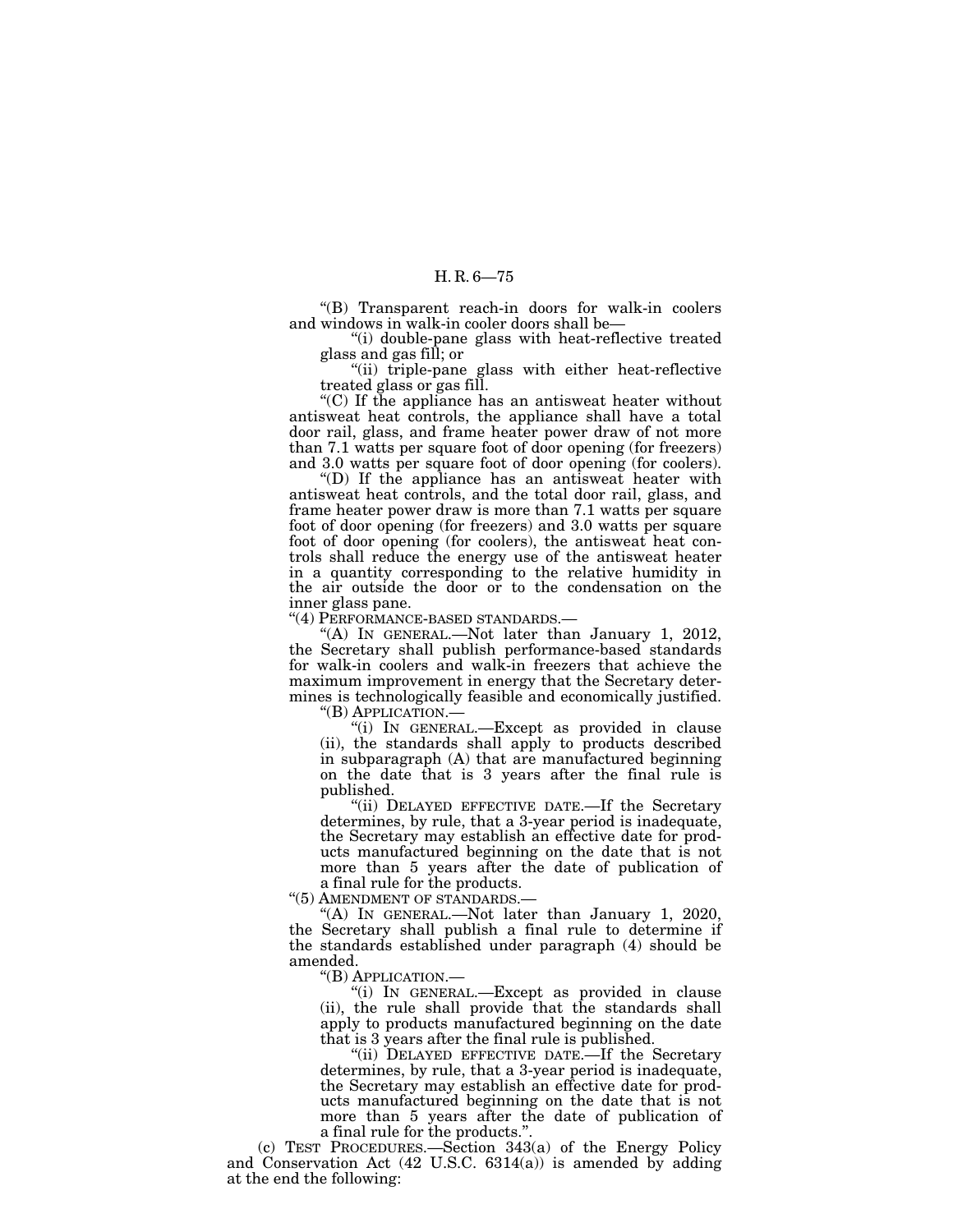''(9) WALK-IN COOLERS AND WALK-IN FREEZERS.—

''(A) IN GENERAL.—For the purpose of test procedures for walk-in coolers and walk-in freezers:

''(i) The R value shall be the 1/K factor multiplied by the thickness of the panel.

''(ii) The K factor shall be based on ASTM test procedure C518–2004.

"(iii) For calculating the R value for freezers, the K factor of the foam at 20°F (average foam temperature) shall be used.

"(iv) For calculating the R value for coolers, the K factor of the foam at 55°F (average foam temperature) shall be used.

''(B) TEST PROCEDURE.—

"(i) In GENERAL.—Not later than January 1, 2010, the Secretary shall establish a test procedure to measure the energy-use of walk-in coolers and walkin freezers.

''(ii) COMPUTER MODELING.—The test procedure may be based on computer modeling, if the computer model or models have been verified using the results of laboratory tests on a significant sample of walkin coolers and walk-in freezers.''.

(d) LABELING.—Section 344(e) of the Energy Policy and Conservation Act (42 U.S.C. 6315(e)) is amended by inserting "walkin coolers and walk-in freezers,'' after ''commercial clothes washers,'' each place it appears.<br>
(e) ADMINISTRATION, PENALTIES, ENFORCEMENT, AND PREEMP-

TION. Section 345 of the Energy Policy and Conservation Act (42 U.S.C. 6316) is amended—

(1) by striking "subparagraphs  $(B)$ ,  $(C)$ ,  $(D)$ ,  $(E)$ , and  $(F)$ " each place it appears and inserting ''subparagraphs (B) through  $(G)$ "; and

(2) by adding at the end the following:<br>"(h) WALK-IN COOLERS AND WALK-IN FREEZERS.—

"(1) COVERED TYPES.—<br>"(A) RELATIONSHIP TO OTHER LAW.—<br>"(i) IN GENERAL.—Except as otherwise provided in this subsection, section 327 shall apply to walkin coolers and walk-in freezers for which standards have been established under paragraphs (1), (2), and (3) of section 342(f) to the same extent and in the same manner as the section applies under part A on the date of enactment of this subsection.

''(ii) STATE STANDARDS.—Any State standard prescribed before the date of enactment of this subsection shall not be preempted until the standards established under paragraphs  $(1)$  and  $(2)$  of section 342(f) take effect.

''(B) ADMINISTRATION.—In applying section 327 to equipment under subparagraph  $(\overline{A})$ , paragraphs  $(1)$ ,  $(2)$ , and  $(3)$  of subsection  $(a)$  shall apply.

"(2) FINAL RULE NOT TIMELY.-

''(A) IN GENERAL.—If the Secretary does not issue a final rule for a specific type of walk-in cooler or walkin freezer within the timeframe established under paragraph  $(4)$  or  $(5)$  of section 342(f), subsections  $(b)$  and  $(c)$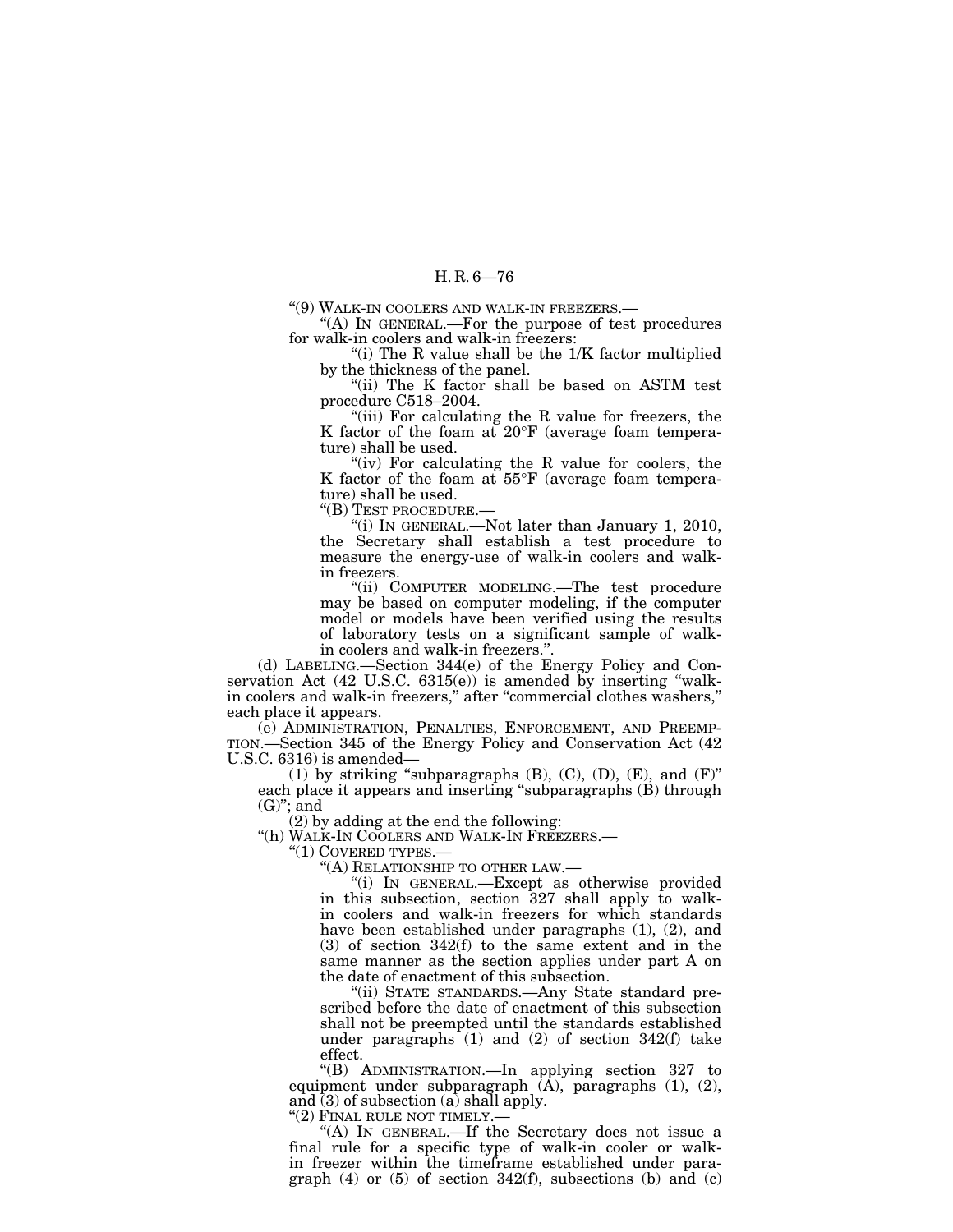of section 327 shall no longer apply to the specific type of walk-in cooler or walk-in freezer during the period—

''(i) beginning on the day after the scheduled date for a final rule; and

''(ii) ending on the date on which the Secretary publishes a final rule covering the specific type of walk-in cooler or walk-in freezer.

''(B) STATE STANDARDS.—Any State standard issued before the publication of the final rule shall not be preempted until the standards established in the final rule take effect.

''(3) CALIFORNIA.—Any standard issued in the State of California before January 1, 2011, under title 20 of the California Code of Regulations, that refers to walk-in coolers and walkin freezers, for which standards have been established under paragraphs  $(1)$ ,  $(2)$ , and  $(3)$  of section  $342(f)$ , shall not be preempted until the standards established under section 342(f)(3) take effect.''.

#### **SEC. 313. ELECTRIC MOTOR EFFICIENCY STANDARDS.**

(a) DEFINITIONS.—Section 340(13) of the Energy Policy and Conservation Act (42 U.S.C. 6311(13)) is amended—

(1) by redesignating subparagraphs (B) through (H) as subparagraphs (C) through (I), respectively; and

(2) by striking " $(13)(A)$ " and all that follows through the end of subparagraph (A) and inserting the following:

''(13) ELECTRIC MOTOR.— ''(A) GENERAL PURPOSE ELECTRIC MOTOR (SUBTYPE I).— The term 'general purpose electric motor (subtype I)' means any motor that meets the definition of 'General Purpose' as established in the final rule issued by the Department of Energy entitled 'Energy Efficiency Program for Certain Commercial and Industrial Equipment: Test Procedures, Labeling, and Certification Requirements for Electric Motors' (10 CFR 431), as in effect on the date of enactment of the Energy Independence and Security Act of 2007.

''(B) GENERAL PURPOSE ELECTRIC MOTOR (SUBTYPE II).— The term 'general purpose electric motor (subtype II)' means motors incorporating the design elements of a general purpose electric motor (subtype I) that are configured as 1 of the following:

''(i) A U-Frame Motor.

"(ii) A Design C Motor.

"(iii) A close-coupled pump motor.

"(iv) A Footless motor.

''(v) A vertical solid shaft normal thrust motor (as tested in a horizontal configuration).

"(vi) An 8-pole motor  $(900$  rpm).

"(vii) A poly-phase motor with voltage of not more than 600 volts (other than 230 or 460 volts.''.

(b) STANDARDS.—

(1) AMENDMENTS.—Section 342(b) of the Energy Policy and Conservation Act (42 U.S.C. 6313(b)) is amended—

(A) by redesignating paragraphs (2) and (3) as paragraphs (3) and (4), respectively; and

(B) by inserting after paragraph (1) the following: ''(2) ELECTRIC MOTORS.—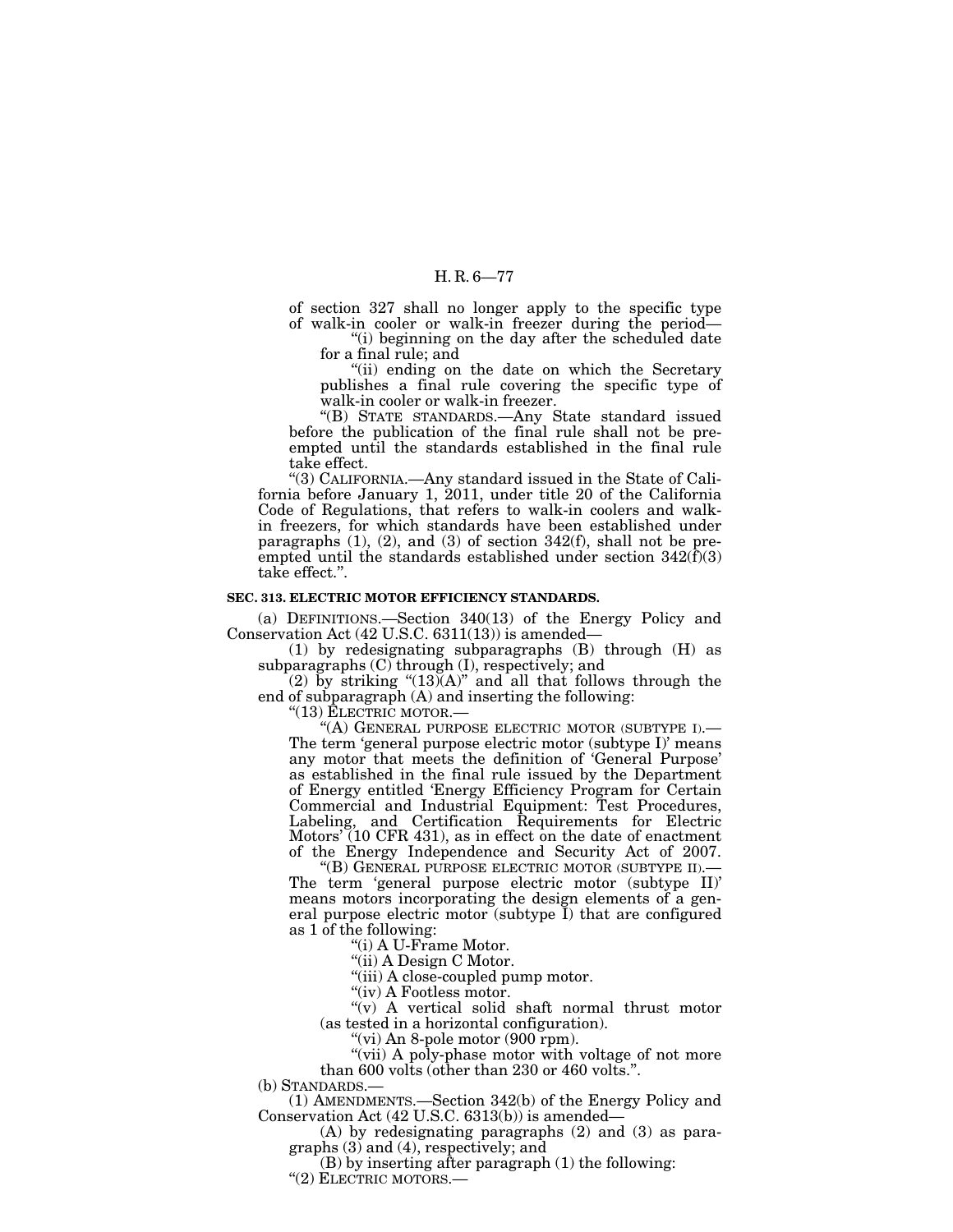''(A) GENERAL PURPOSE ELECTRIC MOTORS (SUBTYPE I).— Except as provided in subparagraph (B), each general purpose electric motor (subtype I) with a power rating of 1 horsepower or greater, but not greater than 200 horsepower, manufactured (alone or as a component of another piece of equipment) after the 3-year period beginning on the date of enactment of the Energy Independence and Security Act of 2007, shall have a nominal full load efficiency that is not less than as defined in NEMA MG– 1 (2006) Table 12–12.

''(B) FIRE PUMP MOTORS.—Each fire pump motor manufactured (alone or as a component of another piece of equipment) after the 3-year period beginning on the date of enactment of the Energy Independence and Security Act of 2007 shall have nominal full load efficiency that is not less than as defined in NEMA MG–1 (2006) Table 12–11.

''(C) GENERAL PURPOSE ELECTRIC MOTORS (SUBTYPE II).—Each general purpose electric motor (subtype II) with a power rating of 1 horsepower or greater, but not greater than 200 horsepower, manufactured (alone or as a component of another piece of equipment) after the 3-year period beginning on the date of enactment of the Energy Independence and Security Act of 2007, shall have a nominal full load efficiency that is not less than as defined in NEMA MG–1 (2006) Table 12–11.

''(D) NEMA DESIGN B, GENERAL PURPOSE ELECTRIC MOTORS.—Each NEMA Design B, general purpose electric motor with a power rating of more than 200 horsepower, but not greater than 500 horsepower, manufactured (alone or as a component of another piece of equipment) after the 3-year period beginning on the date of enactment of the Energy Independence and Security Act of 2007, shall have a nominal full load efficiency that is not less than as defined in NEMA MG–1 (2006) Table 12–11.''.

(2) EFFECTIVE DATE.—The amendments made by paragraph (1) take effect on the date that is 3 years after the date of enactment of this Act.

#### **SEC. 314. STANDARDS FOR SINGLE PACKAGE VERTICAL AIR CONDI-TIONERS AND HEAT PUMPS.**

(a) DEFINITIONS.—Section 340 of the Energy Policy and Conservation Act (42 U.S.C. 6311) is amended by adding at the end the following:

"(22) SINGLE PACKAGE VERTICAL AIR CONDITIONER.—The term 'single package vertical air conditioner' means air-cooled commercial package air conditioning and heating equipment that—

"(A) is factory-assembled as a single package that-''(i) has major components that are arranged vertically;

''(ii) is an encased combination of cooling and optional heating components; and

''(iii) is intended for exterior mounting on, adjacent interior to, or through an outside wall;

 $'(B)$  is powered by a single- or 3-phase current;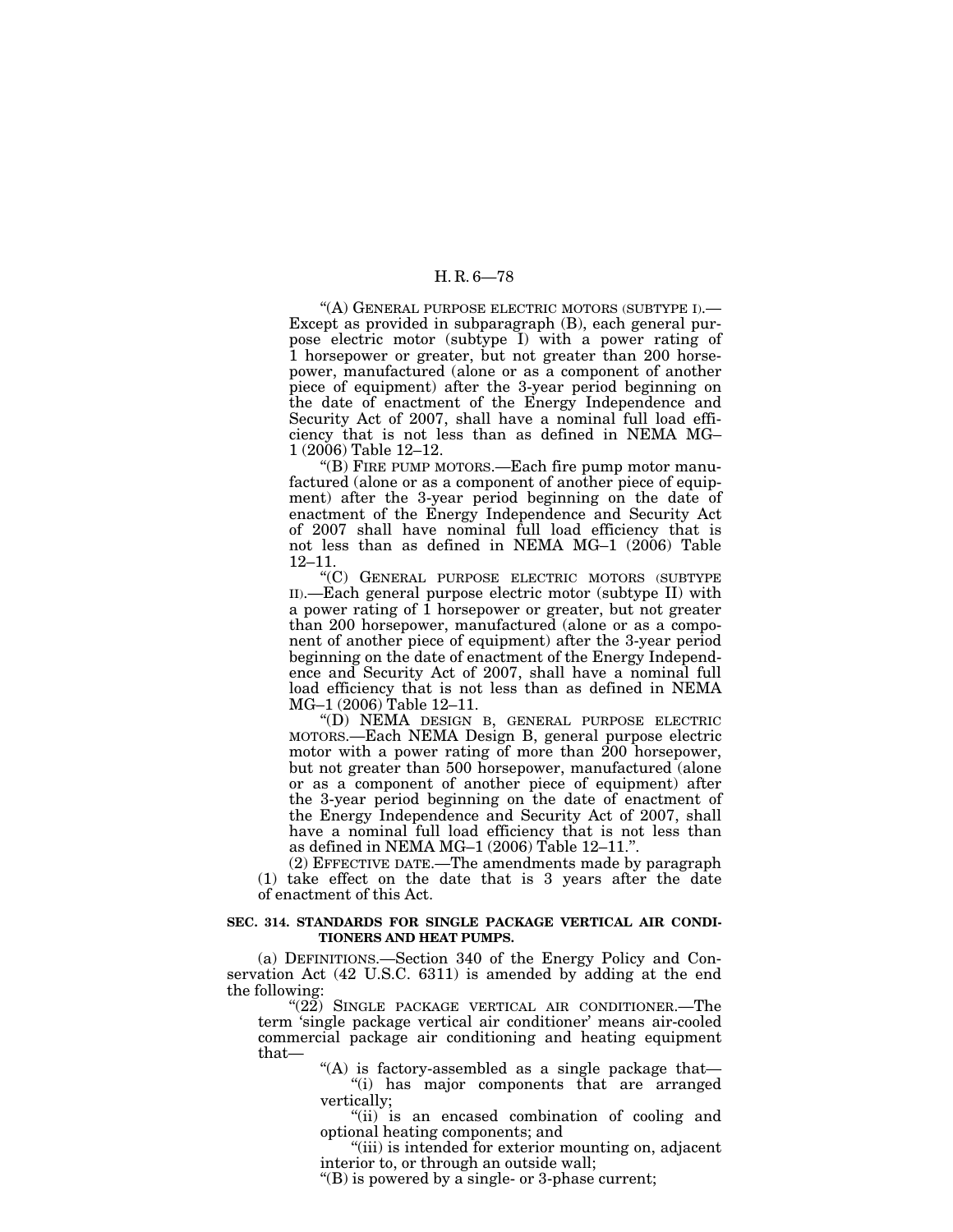$C$ ) may contain 1 or more separate indoor grilles, outdoor louvers, various ventilation options, indoor free air discharges, ductwork, well plenum, or sleeves; and

 $\mathrm{``(D)}$  has heating components that may include electrical resistance, steam, hot water, or gas, but may not include reverse cycle refrigeration as a heating means. "(23) SINGLE PACKAGE VERTICAL HEAT PUMP.—The term 'single package vertical heat pump' means a single package vertical air conditioner that—

''(A) uses reverse cycle refrigeration as its primary heat source; and

''(B) may include secondary supplemental heating by means of electrical resistance, steam, hot water, or gas.''. (b) STANDARDS.—Section 342(a) of the Energy Policy and Conservation Act (42 U.S.C. 6313(a)) is amended—

(1) in the first sentence of each of paragraphs (1) and (2), by inserting ''(including single package vertical air conditioners and single package vertical heat pumps)'' after ''heating equipment'' each place it appears;

 $(2)$  in paragraph  $(1)$ , by striking "but before January 1, 2010,'';

 $(3)$  in the first sentence of each of paragraphs  $(7)$ ,  $(8)$ , and (9), by inserting ''(other than single package vertical air conditioners and single package vertical heat pumps)'' after "heating equipment" each place it appears;

 $(4)$  in paragraph  $(7)$ —

 $(\overrightarrow{A})$  by striking "manufactured on or after January 1, 2010,'';

(B) in each of subparagraphs (A), (B), and (C), by striking "The" and inserting "For equipment manufactured on or after January 1, 2010, the''; and

(C) by adding at the end the following:

''(D) For equipment manufactured on or after the later of January 1, 2008, or the date that is 180 days after the date of enactment of the Energy Independence and Security Act of 2007—

''(i) the minimum seasonal energy efficiency ratio of air-cooled 3-phase electric central air conditioners and central air conditioning heat pumps less than 65,000 Btu per hour (cooling capacity), split systems, shall be 13.0;

''(ii) the minimum seasonal energy efficiency ratio of air-cooled 3-phase electric central air conditioners and central air conditioning heat pumps less than 65,000 Btu per hour (cooling capacity), single package, shall be 13.0;

''(iii) the minimum heating seasonal performance factor of air-cooled 3-phase electric central air conditioning heat pumps less than 65,000 Btu per hour (cooling capacity), split systems, shall be 7.7; and

"(iv) the minimum heating seasonal performance factor" of air-cooled 3-phase electric central air conditioning heat pumps less than 65,000 Btu per hour (cooling capacity), single package, shall be 7.7."; and

(5) by adding at the end the following:

"(10) SINGLE PACKAGE VERTICAL AIR CONDITIONERS AND SINGLE PACKAGE VERTICAL HEAT PUMPS.—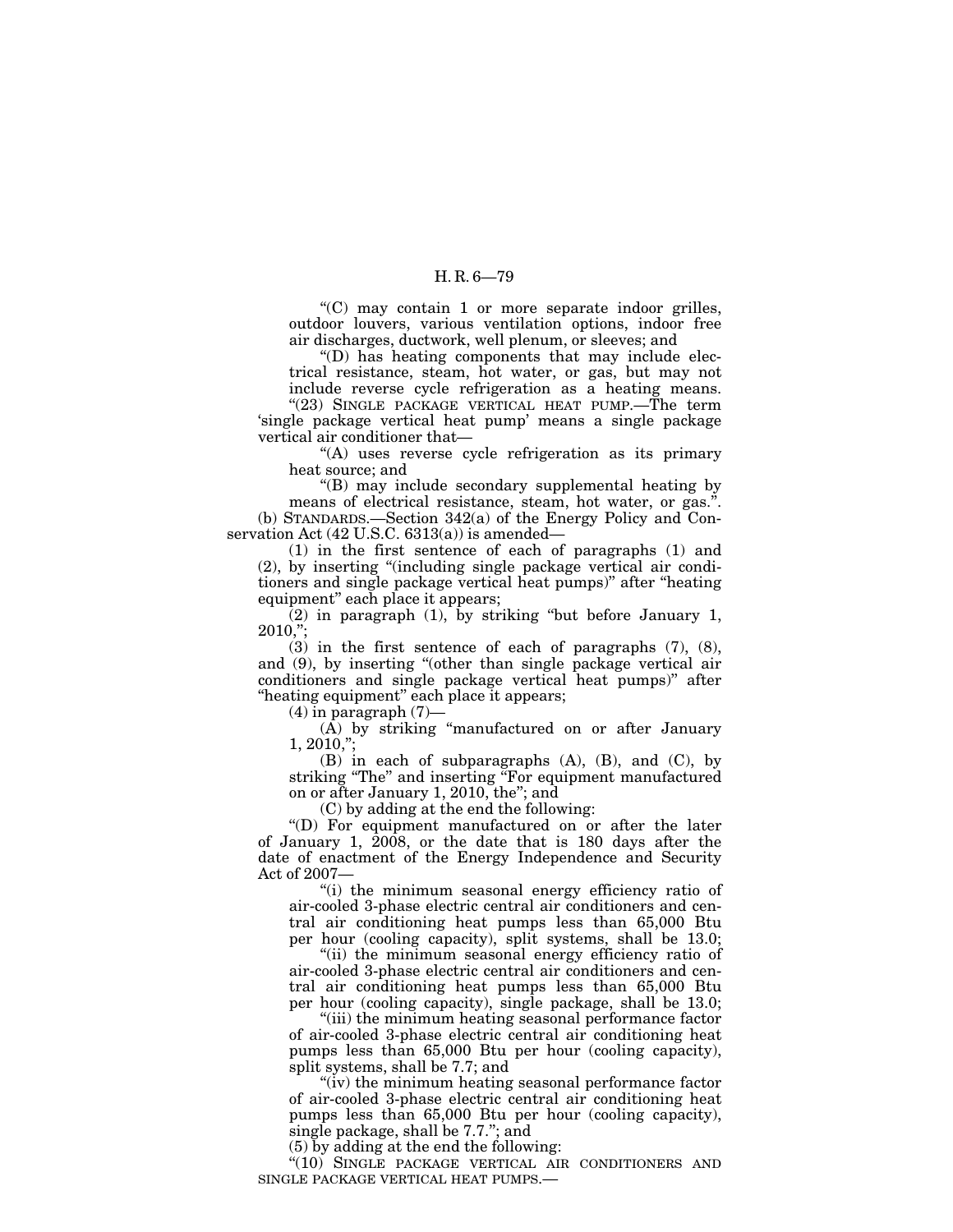''(A) IN GENERAL.—Single package vertical air conditioners and single package vertical heat pumps manufactured on or after January 1, 2010, shall meet the following standards:

"(i) The minimum energy efficiency ratio of single package vertical air conditioners less than 65,000 Btu per hour (cooling capacity), single-phase, shall be 9.0.

"(ii) The minimum energy efficiency ratio of single package vertical air conditioners less than 65,000 Btu per hour (cooling capacity), 3-phase, shall be 9.0.

"(iii) The minimum energy efficiency ratio of single package vertical air conditioners at or above 65,000 Btu per hour (cooling capacity) but less than 135,000 Btu per hour (cooling capacity), shall be 8.9.

 $f(iv)$  The minimum energy efficiency ratio of single package vertical air conditioners at or above 135,000 Btu per hour (cooling capacity) but less than 240,000 Btu per hour (cooling capacity), shall be 8.6.

 $\mathcal{C}(v)$  The minimum energy efficiency ratio of single package vertical heat pumps less than 65,000 Btu per hour (cooling capacity), single-phase, shall be 9.0 and the minimum coefficient of performance in the heating mode shall be 3.0.

"(vi) The minimum energy efficiency ratio of single package vertical heat pumps less than 65,000 Btu per hour (cooling capacity), 3-phase, shall be 9.0 and the minimum coefficient of performance in the heating mode shall be 3.0.

"(vii) The minimum energy efficiency ratio of single package vertical heat pumps at or above 65,000 Btu per hour (cooling capacity) but less than 135,000 Btu per hour (cooling capacity), shall be 8.9 and the minimum coefficient of performance in the heating mode shall be 3.0.

"(viii) The minimum energy efficiency ratio of single package vertical heat pumps at or above 135,000 Btu per hour (cooling capacity) but less than 240,000 Btu per hour (cooling capacity), shall be 8.6 and the minimum coefficient of performance in the heating mode shall be 2.9.

''(B) REVIEW.—Not later than 3 years after the date of enactment of this paragraph, the Secretary shall review the most recently published ASHRAE/IES Standard 90.1 with respect to single package vertical air conditioners and single package vertical heat pumps in accordance with the procedures established under paragraph (6).''.

#### **SEC. 315. IMPROVED ENERGY EFFICIENCY FOR APPLIANCES AND BUILDINGS IN COLD CLIMATES.**

(a) RESEARCH.—Section 911(a)(2) of the Energy Policy Act of 2005 (42 U.S.C. 16191(a)(2)) is amended—

 $(1)$  in subparagraph  $(C)$ , by striking "and" at the end; (2) in subparagraph (D), by striking the period at the

end and inserting ''; and''; and

(3) by adding at the end the following:

 $E(E)$  technologies to improve the energy efficiency of appliances and mechanical systems for buildings in cold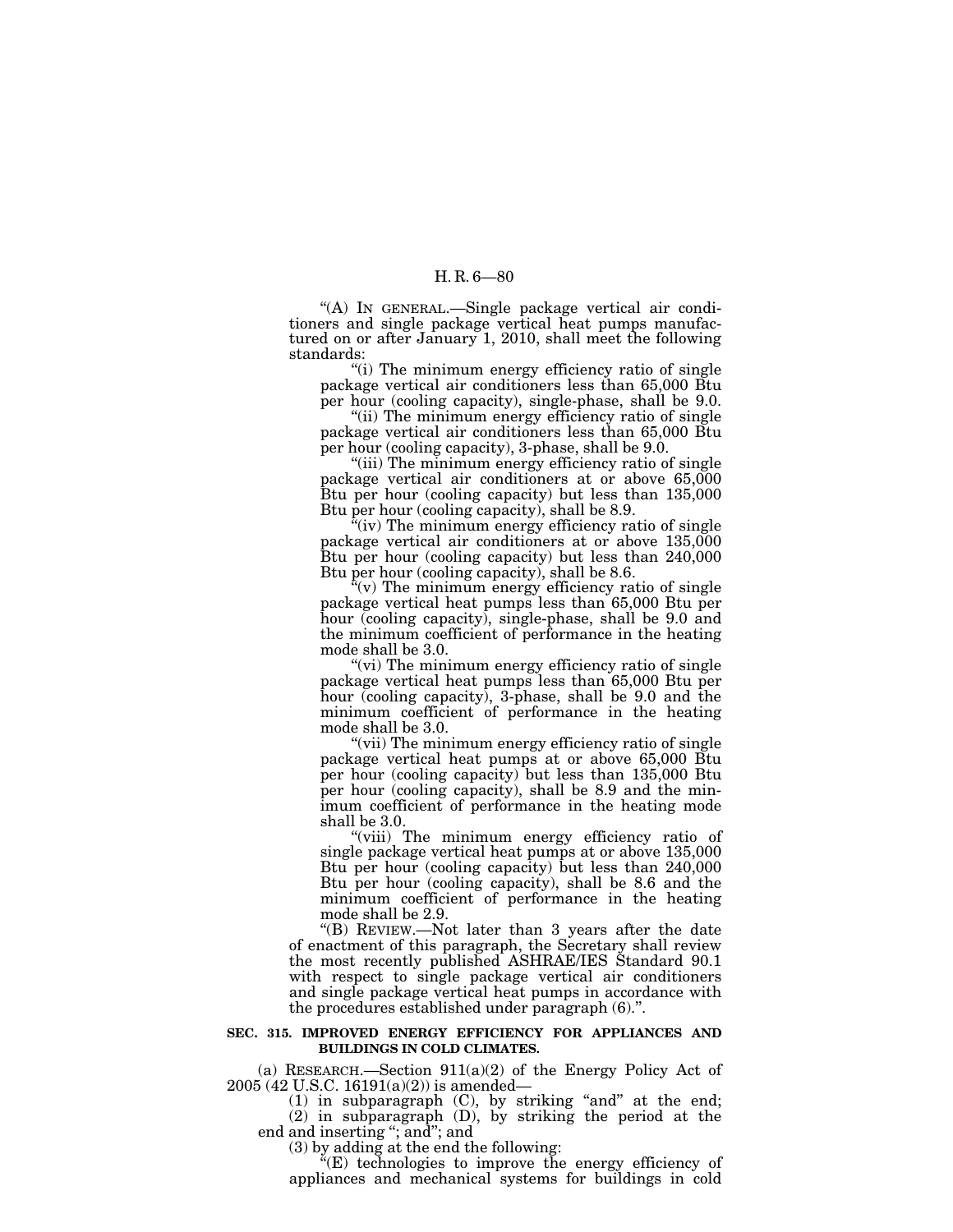climates, including combined heat and power units and increased use of renewable resources, including fuel.''.

(b) REBATES.—Section 124 of the Energy Policy Act of 2005 (42 U.S.C. 15821) is amended—

 $(1)$  in subsection  $(b)(1)$ , by inserting ", or products with improved energy efficiency in cold climates," after "residential Energy Star products''; and

(2) in subsection (e), by inserting ''or product with improved energy efficiency in a cold climate'' after ''residential Energy Star product'' each place it appears.

#### **SEC. 316. TECHNICAL CORRECTIONS.**

(a) DEFINITION OF F96T12 LAMP.—

(1) IN GENERAL.—Section  $135(a)(1)(A)(ii)$  of the Energy Policy Act of 2005 (Public Law 109–58; 119 Stat. 624) is amended by striking "C78.1–1978 (R1984)" and inserting "C78.3–1978 (R1984)".

(2) EFFECTIVE DATE.—The amendment made by paragraph (1) takes effect on August 8, 2005.

(b) DEFINITION OF FLUORESCENT LAMP.—Section 321(30)(B)(viii) of the Energy Policy and Conservation Act (42 U.S.C.  $6291(30)(B)(viii)$  is amended by striking "82" and inserting "87".

(c) MERCURY VAPOR LAMP BALLASTS.—

(1) DEFINITIONS.—Section 321 of the Energy Policy and Conservation Act (42 U.S.C. 6291) (as amended by section  $301(a)(2)$ ) is amended-

(A) by striking paragraphs (46) through (48) and inserting the following:

''(46) HIGH INTENSITY DISCHARGE LAMP.—

''(A) IN GENERAL.—The term 'high intensity discharge lamp' means an electric-discharge lamp in which—

"(i) the light-producing arc is stabilized by the arc tube wall temperature; and

"(ii) the arc tube wall loading is in excess of 3 Watts/cm2.

''(B) INCLUSIONS.—The term 'high intensity discharge lamp' includes mercury vapor, metal halide, and high-pressure sodium lamps described in subparagraph (A).

''(47) MERCURY VAPOR LAMP.—

''(A) IN GENERAL.—The term 'mercury vapor lamp' means a high intensity discharge lamp in which the major portion of the light is produced by radiation from mercury typically operating at a partial vapor pressure in excess of 100,000 Pa (approximately 1 atm).

''(B) INCLUSIONS.—The term 'mercury vapor lamp' includes clear, phosphor-coated, and self-ballasted screw base lamps described in subparagraph (A).

"(48) MERCURY VAPOR LAMP BALLAST.—The term 'mercury vapor lamp ballast' means a device that is designed and marketed to start and operate mercury vapor lamps intended for general illumination by providing the necessary voltage and current.''; and

(B) by adding at the end the following:

"(53) SPECIALTY APPLICATION MERCURY VAPOR LAMP BAL-LAST.—The term 'specialty application mercury vapor lamp ballast' means a mercury vapor lamp ballast that-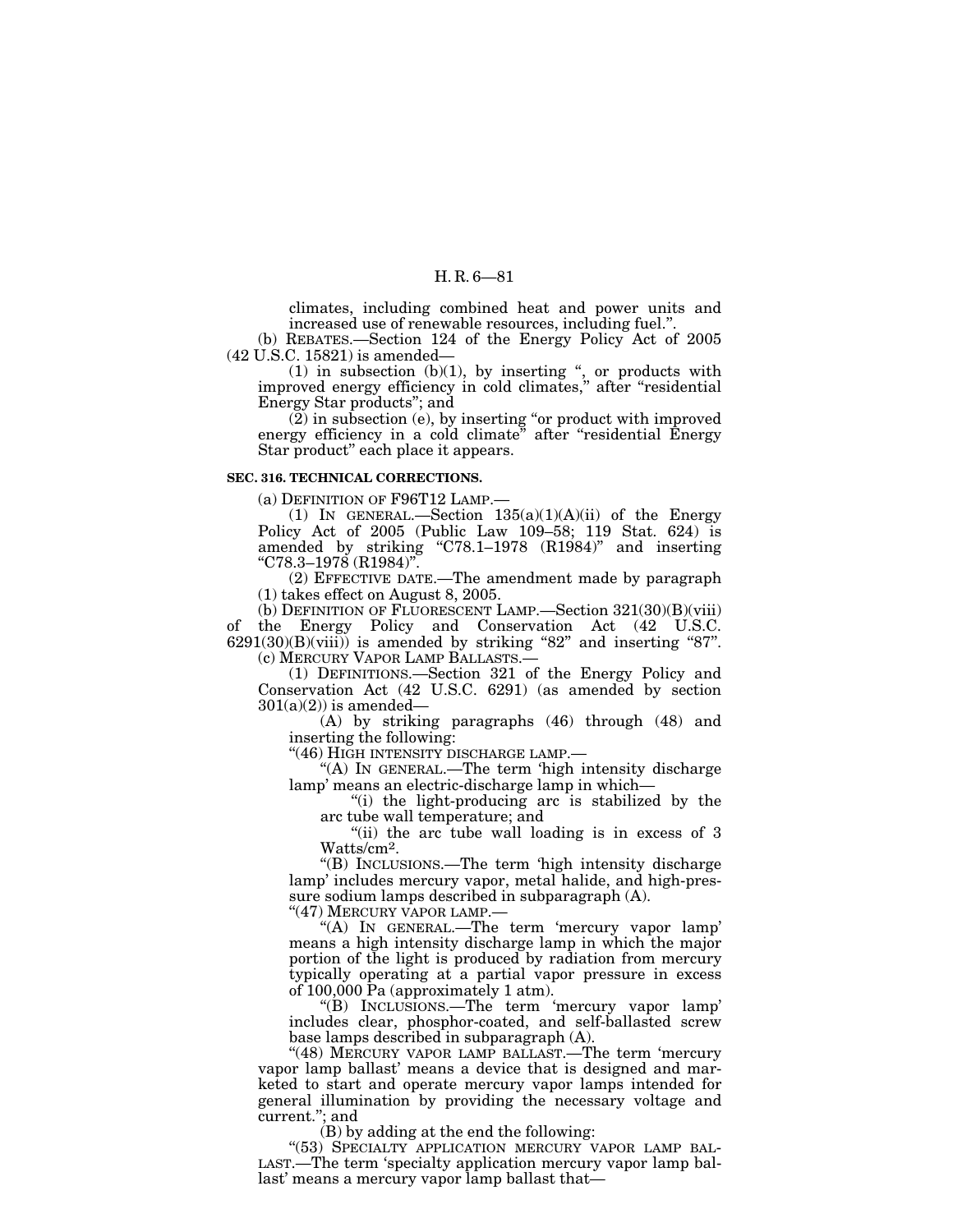''(A) is designed and marketed for operation of mercury vapor lamps used in quality inspection, industrial processing, or scientific use, including fluorescent microscopy and ultraviolet curing; and

''(B) in the case of a specialty application mercury vapor lamp ballast, the label of which—

''(i) provides that the specialty application mercury vapor lamp ballast is 'For specialty applications only, not for general illumination'; and

"(ii) specifies the specific applications for which the ballast is designed.''.

(2) STANDARD SETTING AUTHORITY.—Section 325(ee) of the Energy Policy and Conservation Act (42 U.S.C. 6295(ee)) is amended by inserting ''(other than specialty application mercury vapor lamp ballasts)'' after ''ballasts''.

(d) ENERGY CONSERVATION STANDARDS.—Section 325 of the Energy Policy and Conservation Act (42 U.S.C. 6295) is amended—  $(1)$  in subsection  $(v)$ -

(A) in the subsection heading, by striking ''CEILING FANS AND'';

(B) by striking paragraph (1); and

(C) by redesignating paragraphs (2) through (4) as paragraphs (1) through (3), respectively; and

 $(2)$  in subsection  $(ff)$ —

 $(A)$  in paragraph  $(1)(A)$ —

(i) by striking clause (iii);

(ii) by redesignating clause (iv) as clause (iii); and  $(iii)$  in clause  $(iii)$  $(II)$  (as so redesignated), by inserting "fans sold for" before "outdoor"; and

 $(B)$  in paragraph  $(4)(C)$ 

(i) in the matter preceding clause (i), by striking "subparagraph  $(B)$ " and inserting "subparagraph  $(A)$ "; and

(ii) by striking clause (ii) and inserting the following:

"(ii) shall be packaged with lamps to fill all sockets."; (C) in paragraph (6), by redesignating subparagraphs

(C) and (D) as clauses (i) and (ii), respectively, of subparagraph (B); and

(D) in paragraph (7), by striking ''327'' the second place it appears and inserting ''324''.

# **Subtitle B—Lighting Energy Efficiency**

#### **SEC. 321. EFFICIENT LIGHT BULBS.**

(a) ENERGY EFFICIENCY STANDARDS FOR GENERAL SERVICE

INCANDESCENT LAMPS.— (1) DEFINITION OF GENERAL SERVICE INCANDESCENT LAMP.— Section 321(30) of the Energy Policy and Conservation Act (42 U.S.C. 6291(30)) is amended—

(A) by striking subparagraph (D) and inserting the following:<br>"(D) GENERAL SERVICE INCANDESCENT LAMP.-

"(i) IN GENERAL.—The term 'general service incandescent lamp' means a standard incandescent or halogen type lamp that—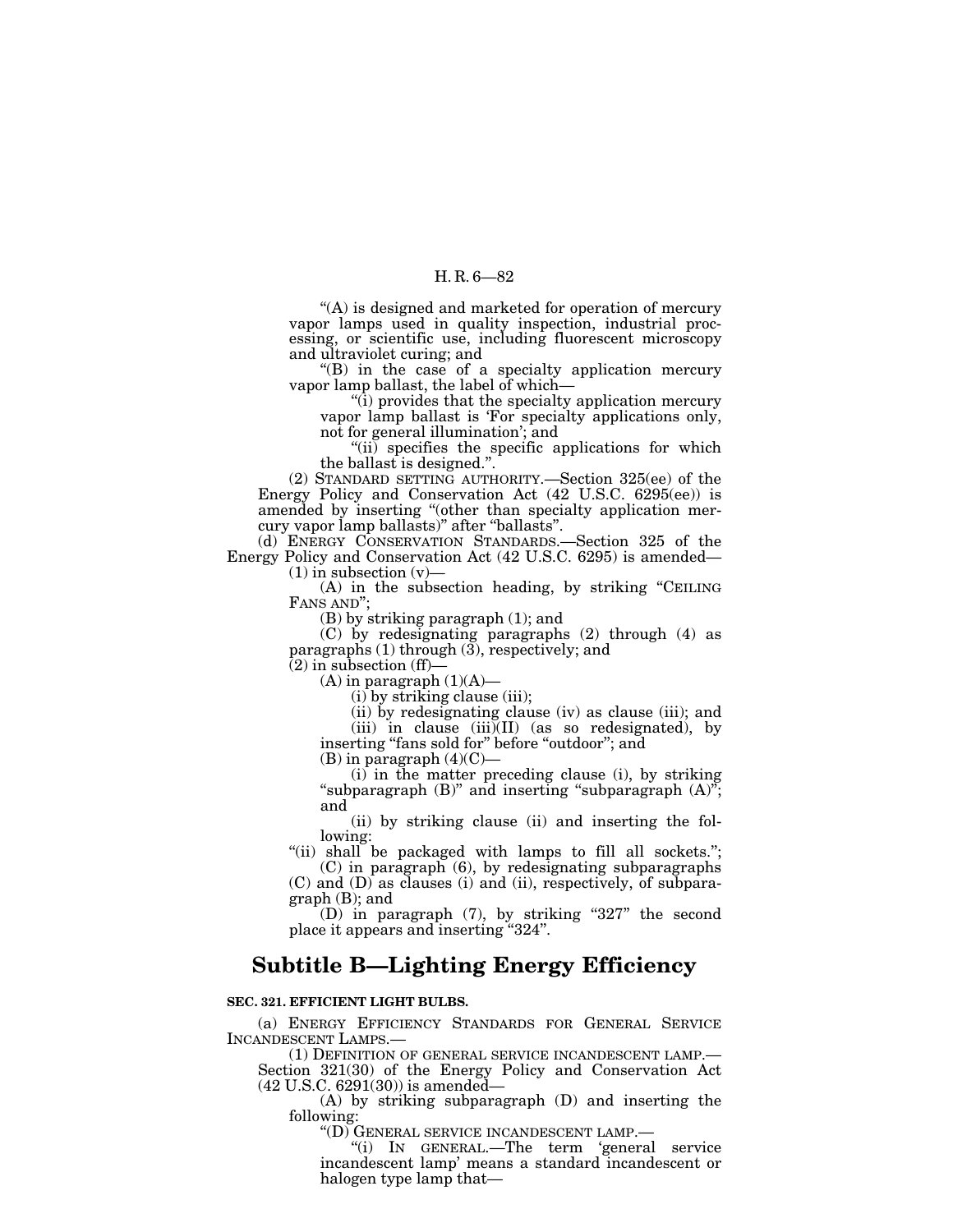''(I) is intended for general service applications;

''(II) has a medium screw base;

''(III) has a lumen range of not less than 310 lumens and not more than 2,600 lumens; and

" $(IV)$  is capable of being operated at a voltage" range at least partially within 110 and 130 volts.

"(ii) EXCLUSIONS.—The term 'general service incandescent lamp' does not include the following incandescent lamps:

''(I) An appliance lamp.

''(II) A black light lamp.

"(III) A bug lamp.

''(IV) A colored lamp.

''(V) An infrared lamp.

''(VI) A left-hand thread lamp.

''(VII) A marine lamp.

''(VIII) A marine signal service lamp.

''(IX) A mine service lamp.

" $(X)$  A plant light lamp.

''(XI) A reflector lamp.

''(XII) A rough service lamp.

''(XIII) A shatter-resistant lamp (including a shatter-proof lamp and a shatter-protected lamp).

''(XIV) A sign service lamp.

"(XV) A silver bowl lamp.

''(XVI) A showcase lamp.

''(XVII) A 3-way incandescent lamp.

''(XVIII) A traffic signal lamp.

''(XIX) A vibration service lamp.

''(XX) A G shape lamp (as defined in ANSI C78.20–2003 and C79.1–2002 with a diameter of 5 inches or more.

''(XXI) A T shape lamp (as defined in ANSI C78.20–2003 and C79.1–2002) and that uses not more than 40 watts or has a length of more than 10 inches.

''(XXII) A B, BA, CA, F, G16–1/2, G–25, G30,

S, or M–14 lamp (as defined in ANSI C79.1–2002 and ANSI C78.20–2003) of 40 watts or less.''; and

(B) by adding at the end the following:

 $\sqrt{\hat{T}}$  APPLIANCE LAMP.—The term 'appliance lamp' means any lamp that—

 $\tilde{f}(i)$  is specifically designed to operate in a household appliance, has a maximum wattage of 40 watts, and is sold at retail, including an oven lamp, refrigerator lamp, and vacuum cleaner lamp; and

''(ii) is designated and marketed for the intended application, with—

''(I) the designation on the lamp packaging; and

''(II) marketing materials that identify the lamp as being for appliance use.

''(U) CANDELABRA BASE INCANDESCENT LAMP.—The term 'candelabra base incandescent lamp' means a lamp that uses candelabra screw base as described in ANSI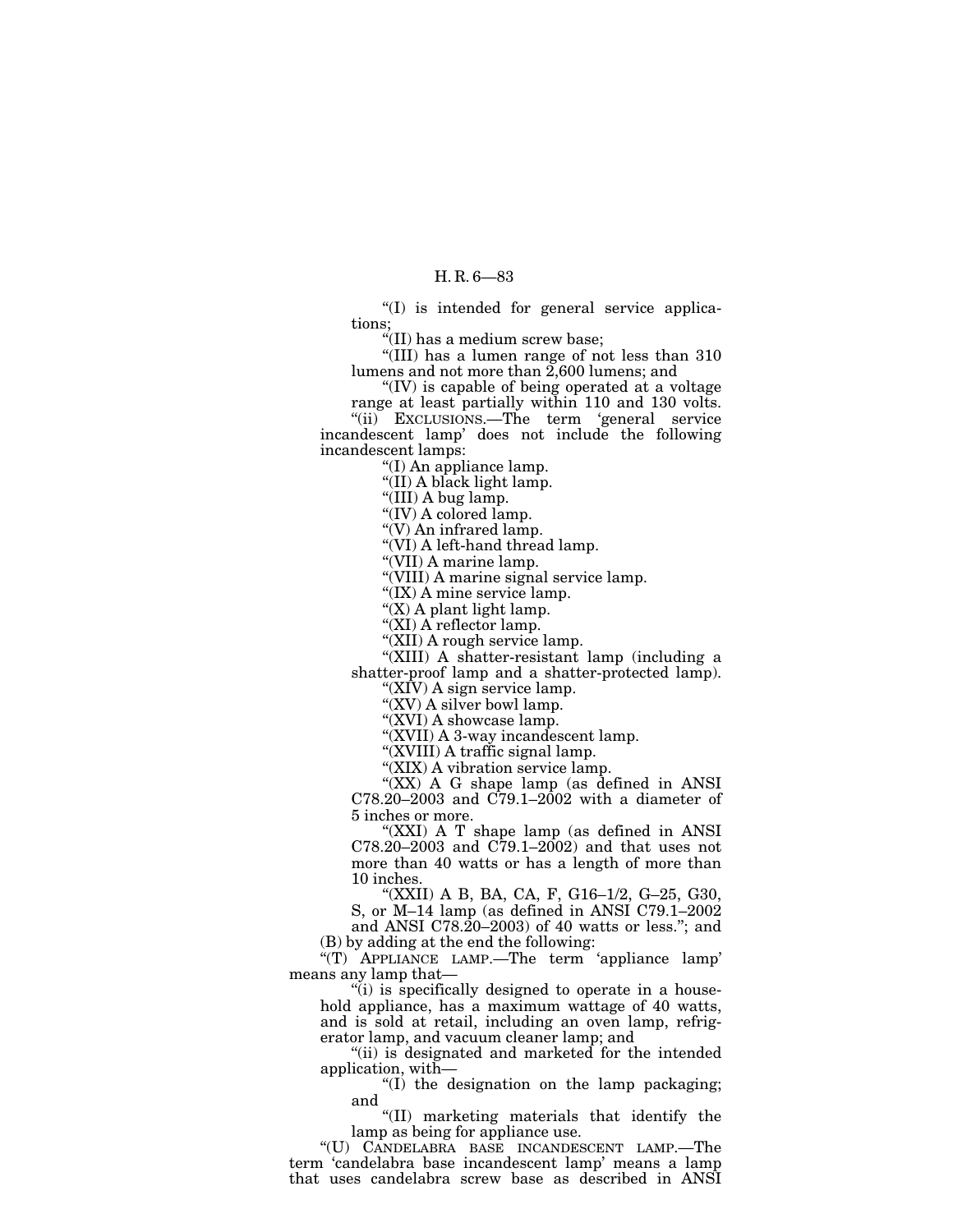C81.61–2006, Specifications for Electric Bases, common designations E11 and E12.

''(V) INTERMEDIATE BASE INCANDESCENT LAMP.—The term 'intermediate base incandescent lamp' means a lamp that uses an intermediate screw base as described in ANSI C81.61–2006, Specifications for Electric Bases, common designation E17.

 $\sqrt[\alpha]{(W)}$  MODIFIED SPECTRUM.—The term 'modified spectrum' means, with respect to an incandescent lamp, an incandescent lamp that—

''(i) is not a colored incandescent lamp; and

"(ii) when operated at the rated voltage and wattage of the incandescent lamp—

"(I) has a color point with  $(x,y)$  chromaticity" coordinates on the Commission Internationale de l'Eclairage (C.I.E.) 1931 chromaticity diagram that lies below the black-body locus; and

"(II) has a color point with  $(x,y)$  chromaticity coordinates on the C.I.E. 1931 chromaticity diagram that lies at least 4 MacAdam steps (as referenced in IESNA LM16) distant from the color point of a clear lamp with the same filament and bulb shape, operated at the same rated voltage and wattage.

"(X) ROUGH SERVICE LAMP.—The term 'rough service lamp' means a lamp that—

" $(i)$  has a minimum of 5 supports with filament configurations that are C–7A, C–11, C–17, and C– 22 as listed in Figure 6–12 of the 9th edition of the IESNA Lighting handbook, or similar configurations where lead wires are not counted as supports; and

''(ii) is designated and marketed specifically for 'rough service' applications, with—

''(I) the designation appearing on the lamp packaging; and

''(II) marketing materials that identify the lamp as being for rough service.

"(Y)  $3$ -WAY INCANDESCENT LAMP.—The term  $3$ -way incandescent lamp' includes an incandescent lamp that—

''(i) employs 2 filaments, operated separately and in combination, to provide 3 light levels; and

"(ii) is designated on the lamp packaging and marketing materials as being a 3-way incandescent lamp.

''(Z) SHATTER-RESISTANT LAMP, SHATTER-PROOF LAMP, OR SHATTER-PROTECTED LAMP.—The terms 'shatter-resistant lamp', 'shatter-proof lamp', and 'shatter-protected lamp' mean a lamp that—

''(i) has a coating or equivalent technology that is compliant with NSF/ANSI 51 and is designed to contain the glass if the glass envelope of the lamp is broken; and

''(ii) is designated and marketed for the intended application, with—

 $''(I)$  the designation on the lamp packaging; and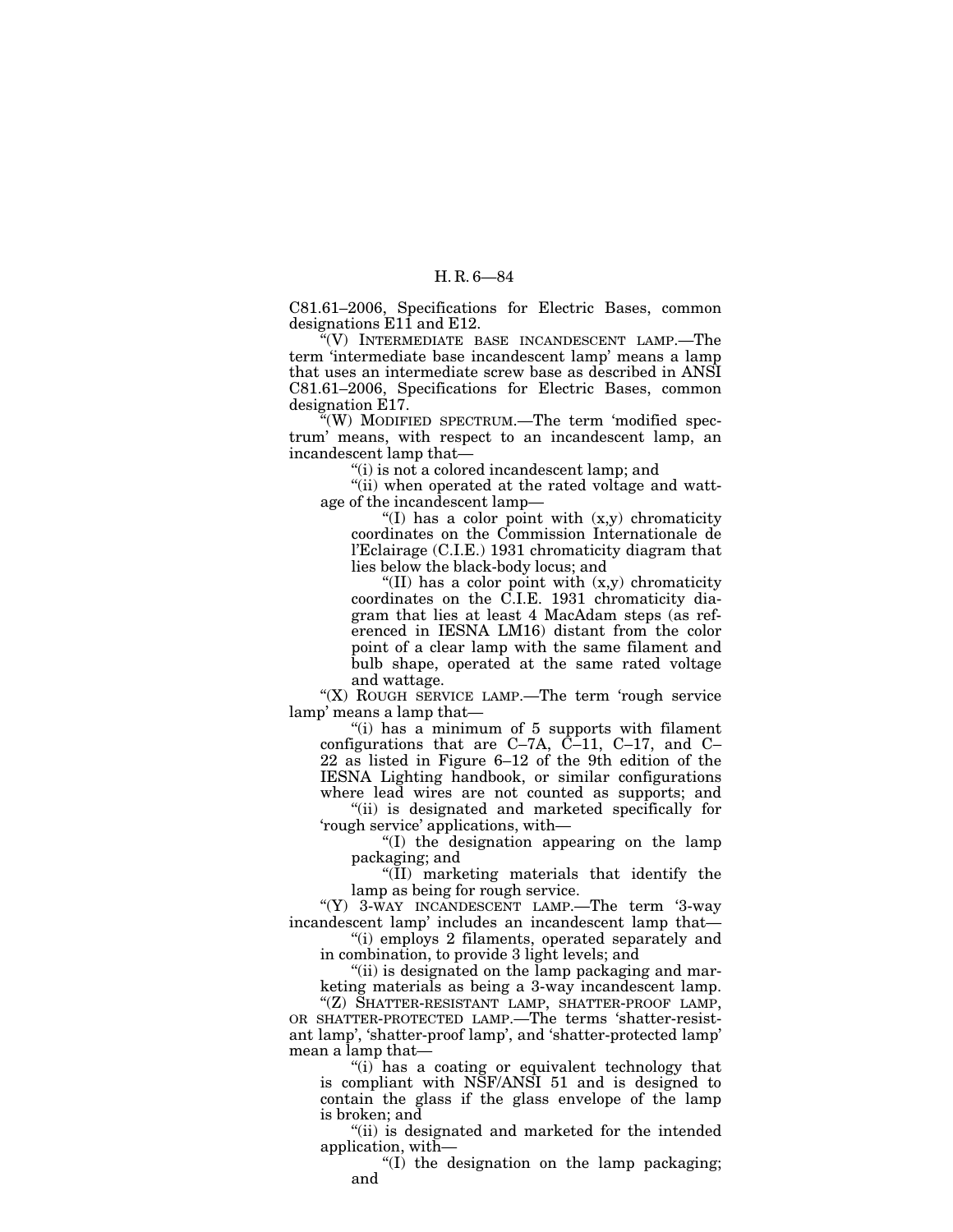''(II) marketing materials that identify the lamp as being shatter-resistant, shatter-proof, or shatter-protected.

''(AA) VIBRATION SERVICE LAMP.—The term 'vibration service lamp' means a lamp that—

"(i) has filament configurations that are  $C-5$ ,  $C-$ 7A, or C–9, as listed in Figure 6–12 of the 9th Edition of the IESNA Lighting Handbook or similar configurations;

''(ii) has a maximum wattage of 60 watts;

 $\frac{1}{1}$  is sold at retail in packages of 2 lamps or less; and

''(iv) is designated and marketed specifically for vibration service or vibration-resistant applications, with—

''(I) the designation appearing on the lamp packaging; and

" $(\overline{II})$  marketing materials that identify the lamp as being vibration service only.

''(BB) GENERAL SERVICE LAMP.—

''(i) IN GENERAL.—The term 'general service lamp' includes—

''(I) general service incandescent lamps;

''(II) compact fluorescent lamps;

''(III) general service light-emitting diode (LED or OLED) lamps; and

''(IV) any other lamps that the Secretary determines are used to satisfy lighting applications traditionally served by general service incandescent lamps.

"(ii) EXCLUSIONS.—The term 'general service lamp' does not include—

''(I) any lighting application or bulb shape described in any of subclauses (I) through (XXII) of subparagraph (D)(ii); or

''(II) any general service fluorescent lamp or incandescent reflector lamp.

''(CC) LIGHT-EMITTING DIODE; LED.—

 $\cdot$ "(i) In GENERAL.—The terms 'light-emitting diode' and 'LED' means a p-n junction solid state device the radiated output of which is a function of the physical construction, material used, and exciting current of the device.

''(ii) OUTPUT.—The output of a light-emitting diode may be in—

''(I) the infrared region;

''(II) the visible region; or

''(III) the ultraviolet region.

''(DD) ORGANIC LIGHT-EMITTING DIODE; OLED.—The terms 'organic light-emitting diode' and 'OLED' mean a thin-film light-emitting device that typically consists of a series of organic layers between 2 electrical contacts (electrodes).

''(EE) COLORED INCANDESCENT LAMP.—The term 'colored incandescent lamp' means an incandescent lamp designated and marketed as a colored lamp that has—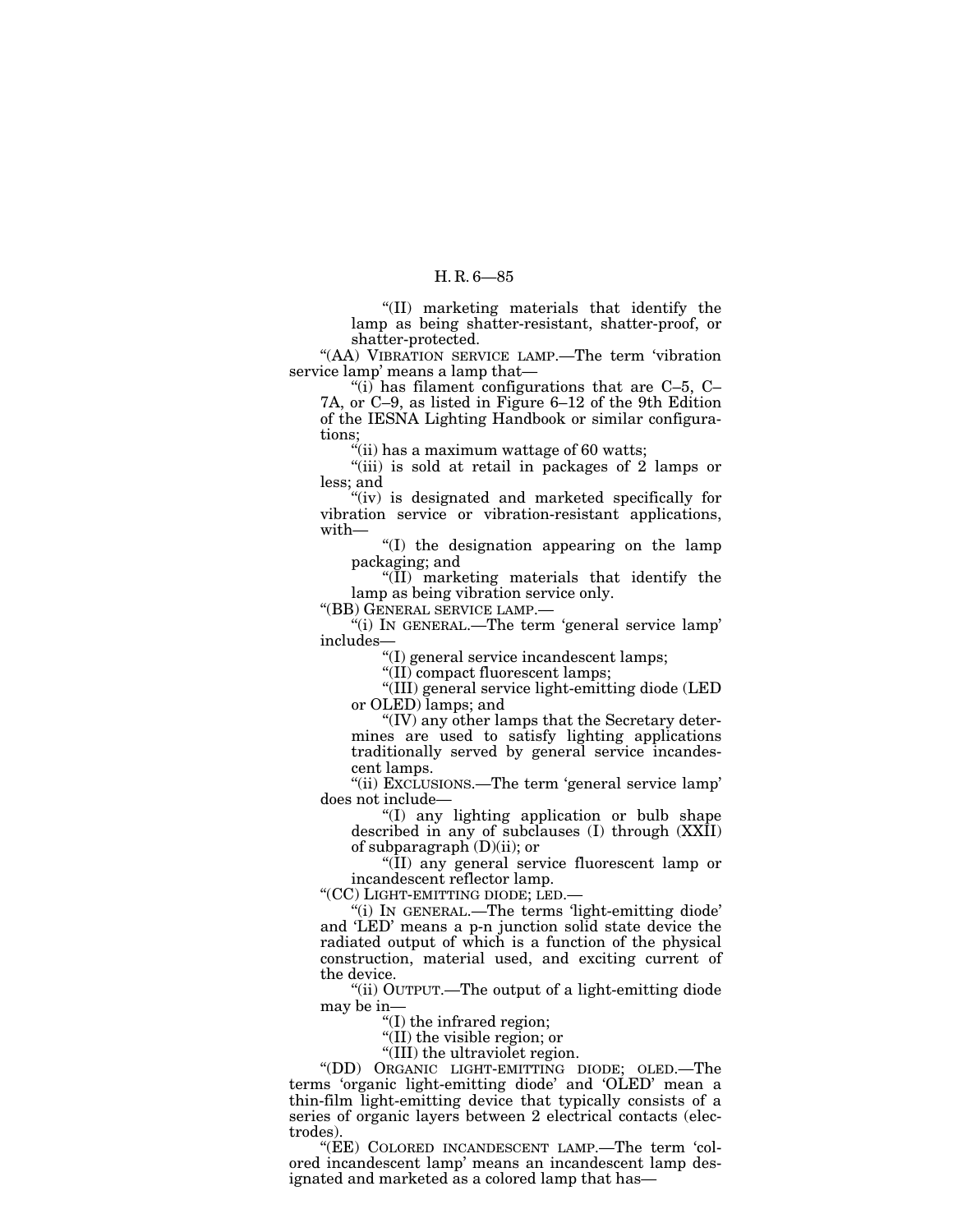"(i) a color rendering index of less than 50, as determined according to the test method given in C.I.E. publication 13.3–1995; or

"(ii) a correlated color temperature of less than 2,500K, or greater than 4,600K, where correlated temperature is computed according to the Journal of Optical Society of America, Vol. 58, pages 1528–1595  $(1986)$ .".

(2) COVERAGE.—Section 322(a)(14) of the Energy Policy and Conservation Act  $(42 \text{ U.S.C. } 6292(a)(14))$  is amended by inserting ", general service incandescent lamps," after "fluorescent lamps''.

(3) ENERGY CONSERVATION STANDARDS.—Section 325 of the Energy Policy and Conservation Act (42 U.S.C. 6295) is amended—

(A) in subsection (i)—

(i) in the section heading, by inserting '', GENERAL SERVICE INCANDESCENT LAMPS, INTERMEDIATE BASE INCANDESCENT LAMPS, CANDELABRA BASE INCANDES-CENT LAMPS," after "FLUORESCENT LAMPS";

 $(iii)$  in paragraph  $(1)$ 

 $(I)$  in subparagraph  $(A)$ —

(aa) by inserting '', general service incandescent lamps, intermediate base incandescent lamps, candelabra base incandescent lamps,'' after ''fluorescent lamps'';

(bb) by inserting ", new maximum wattage,'' after ''lamp efficacy''; and

(cc) by inserting after the table entitled ''INCANDESCENT REFLECTOR LAMPS'' the following:

#### ''GENERAL SERVICE INCANDESCENT LAMPS

| Rated Lumen Ranges | Maximum Rate<br>Wattage | Minimum<br>Rate Life-<br>time | Effective<br>Date |
|--------------------|-------------------------|-------------------------------|-------------------|
| 1490–2600          | 72                      | $1,000$ hrs                   | 1/1/2012          |
| 1050-1489          | 53                      | $1,000$ hrs                   | 1/1/2013          |
| 750-1049           | 43                      | $1,000$ hrs                   | 1/1/2014          |
| 310–749            | 29                      | $1,000$ hrs                   | 1/1/2014          |

#### ''MODIFIED SPECTRUM GENERAL SERVICE INCANDESCENT LAMPS

| Rated Lumen Ranges | Maximum Rate<br>Wattage | Minimum<br>Rate Life-<br>time | Effective<br>Date |
|--------------------|-------------------------|-------------------------------|-------------------|
| 1118–1950          | 72                      | $1,000$ hrs                   | 1/1/2012          |
| 788-1117           | 53                      | $1,000$ hrs                   | 1/1/2013          |
| 563-787            | 43                      | $1,000$ hrs                   | 1/1/2014          |
| 232–562            | 29                      | $1,000$ hrs                   | $1/1/2014$ ";     |

and

(II) by striking subparagraph (B) and inserting the following:

"(B) APPLICATION.-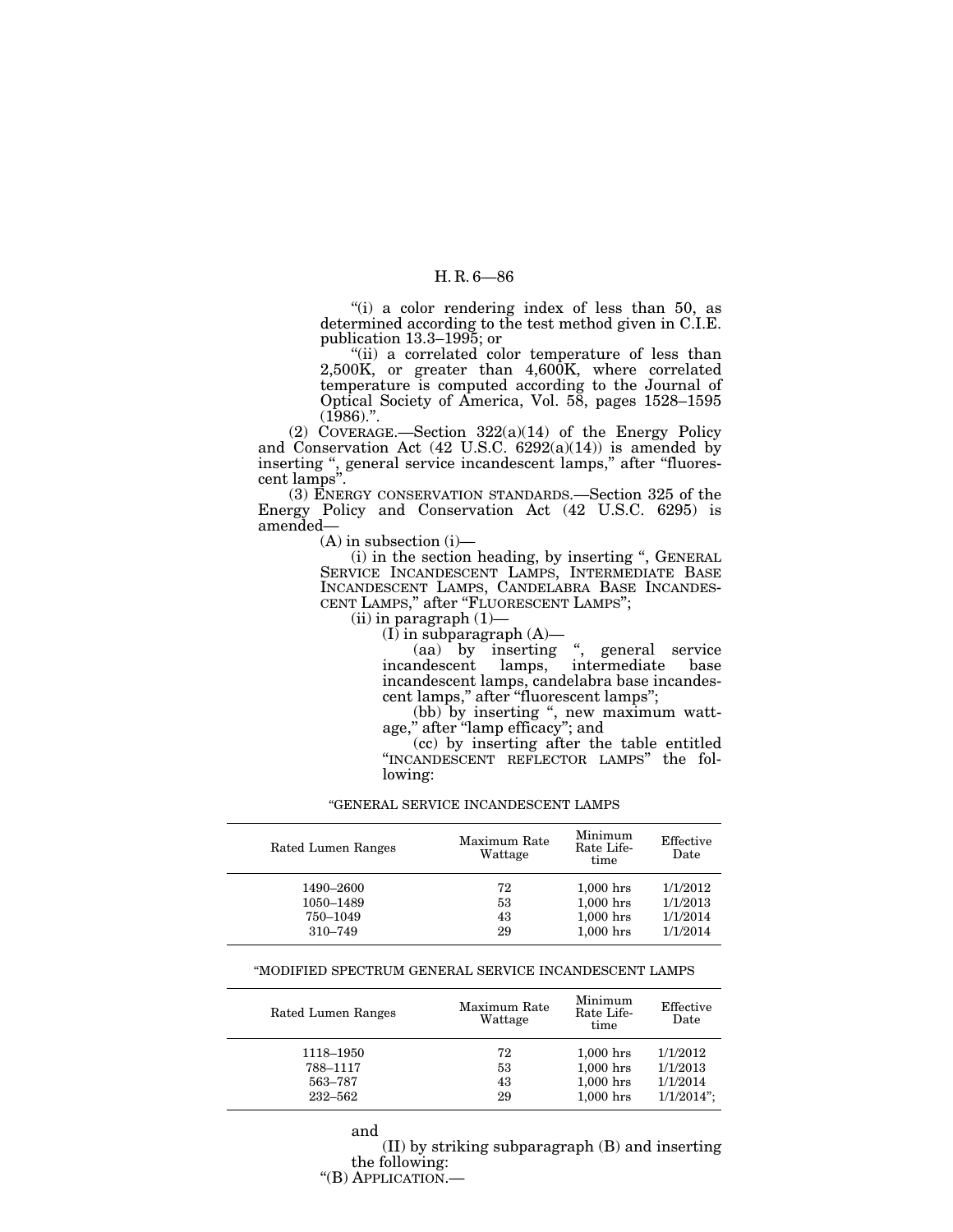''(i) APPLICATION CRITERIA.—This subparagraph applies to each lamp that—

''(I) is intended for a general service or general illumination application (whether incandescent or not);

''(II) has a medium screw base or any other screw base not defined in ANSI C81.61–2006;

''(III) is capable of being operated at a voltage at least partially within the range of 110 to 130 volts; and

''(IV) is manufactured or imported after December 31, 2011.

"(ii) REQUIREMENT.—For purposes of this paragraph, each lamp described in clause (i) shall have a color rendering index that is greater than or equal to—

> ''(I) 80 for nonmodified spectrum lamps; or ''(II) 75 for modified spectrum lamps.

''(C) CANDELABRA INCANDESCENT LAMPS AND INTER-MEDIATE BASE INCANDESCENT LAMPS.—

"(i) CANDELABRA BASE INCANDESCENT LAMPS.-- A candelabra base incandescent lamp shall not exceed 60 rated watts.

''(ii) INTERMEDIATE BASE INCANDESCENT LAMPS.— An intermediate base incandescent lamp shall not exceed 40 rated watts.

''(D) EXEMPTIONS.—

''(i) PETITION.—Any person may petition the Secretary for an exemption for a type of general service lamp from the requirements of this subsection.

''(ii) CRITERIA.—The Secretary may grant an exemption under clause (i) only to the extent that the Secretary finds, after a hearing and opportunity for public comment, that it is not technically feasible to serve a specialized lighting application (such as a military, medical, public safety, or certified historic lighting application) using a lamp that meets the requirements of this subsection.

''(iii) ADDITIONAL CRITERION.—To grant an exemption for a product under this subparagraph, the Secretary shall include, as an additional criterion, that the exempted product is unlikely to be used in a general service lighting application.

''(E) EXTENSION OF COVERAGE.—

''(i) PETITION.—Any person may petition the Secretary to establish standards for lamp shapes or bases that are excluded from the definition of general service lamps.

''(ii) INCREASED SALES OF EXEMPTED LAMPS.—The petition shall include evidence that the availability or sales of exempted incandescent lamps have increased significantly since the date on which the standards on general service incandescent lamps were established.

''(iii) CRITERIA.—The Secretary shall grant a petition under clause (i) if the Secretary finds that—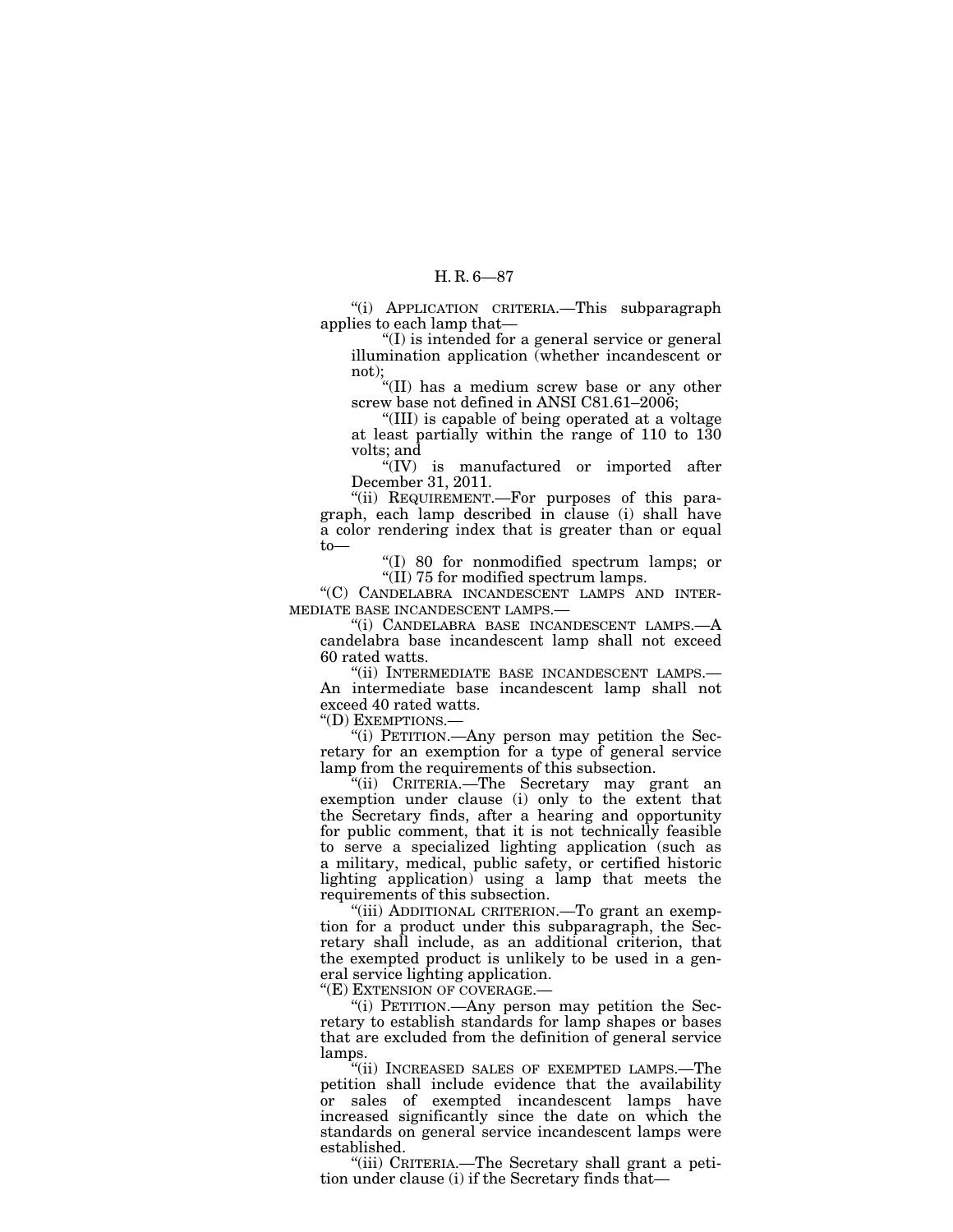''(I) the petition presents evidence that demonstrates that commercial availability or sales of exempted incandescent lamp types have increased significantly since the standards on general service lamps were established and likely are being widely used in general lighting applications; and

''(II) significant energy savings could be achieved by covering exempted products, as determined by the Secretary based on sales data provided to the Secretary from manufacturers and importers.

" $(iv)$  No PRESUMPTION.—The grant of a petition under this subparagraph shall create no presumption with respect to the determination of the Secretary with respect to any criteria under a rulemaking conducted under this section.

" $(v)$  EXPEDITED PROCEEDING.—If the Secretary grants a petition for a lamp shape or base under this subparagraph, the Secretary shall-

 $\mathcal{H}(I)$  conduct a rulemaking to determine standards for the exempted lamp shape or base; and

''(II) complete the rulemaking not later than 18 months after the date on which notice is pro-

vided granting the petition.

"(F) DEFINITION OF EFFECTIVE DATE.-In this paragraph, except as otherwise provided in a table contained in subparagraph (A), the term 'effective date' means the last day of the month specified in the table that follows October 24, 1992.'';

(iii) in paragraph (5), in the first sentence, by striking "and general service incandescent lamps";

 $(iv)$  by redesignating paragraphs  $(6)$  and  $(7)$  as paragraphs  $(7)$  and  $(8)$ , respectively; and

 $\overline{v}$  (v) by inserting after paragraph (5) the following:<br>"(6) STANDARDS FOR GENERAL SERVICE LAMPS.—

"(A) RULEMAKING BEFORE JANUARY 1, 2014.—<br>"(i) IN GENERAL.—Not later than January 1, 2014, the Secretary shall initiate a rulemaking procedure to determine whether—

''(I) standards in effect for general service lamps should be amended to establish more stringent standards than the standards specified in paragraph  $(1)(A)$ ; and

 $\sqrt[4]{(II)}$  the exemptions for certain incandescent lamps should be maintained or discontinued based, in part, on exempted lamp sales collected by the Secretary from manufacturers.

''(ii) SCOPE.—The rulemaking—

''(I) shall not be limited to incandescent lamp technologies; and

''(II) shall include consideration of a minimum standard of 45 lumens per watt for general service lamps.

''(iii) AMENDED STANDARDS.—If the Secretary determines that the standards in effect for general service incandescent lamps should be amended, the Secretary shall publish a final rule not later than January 1,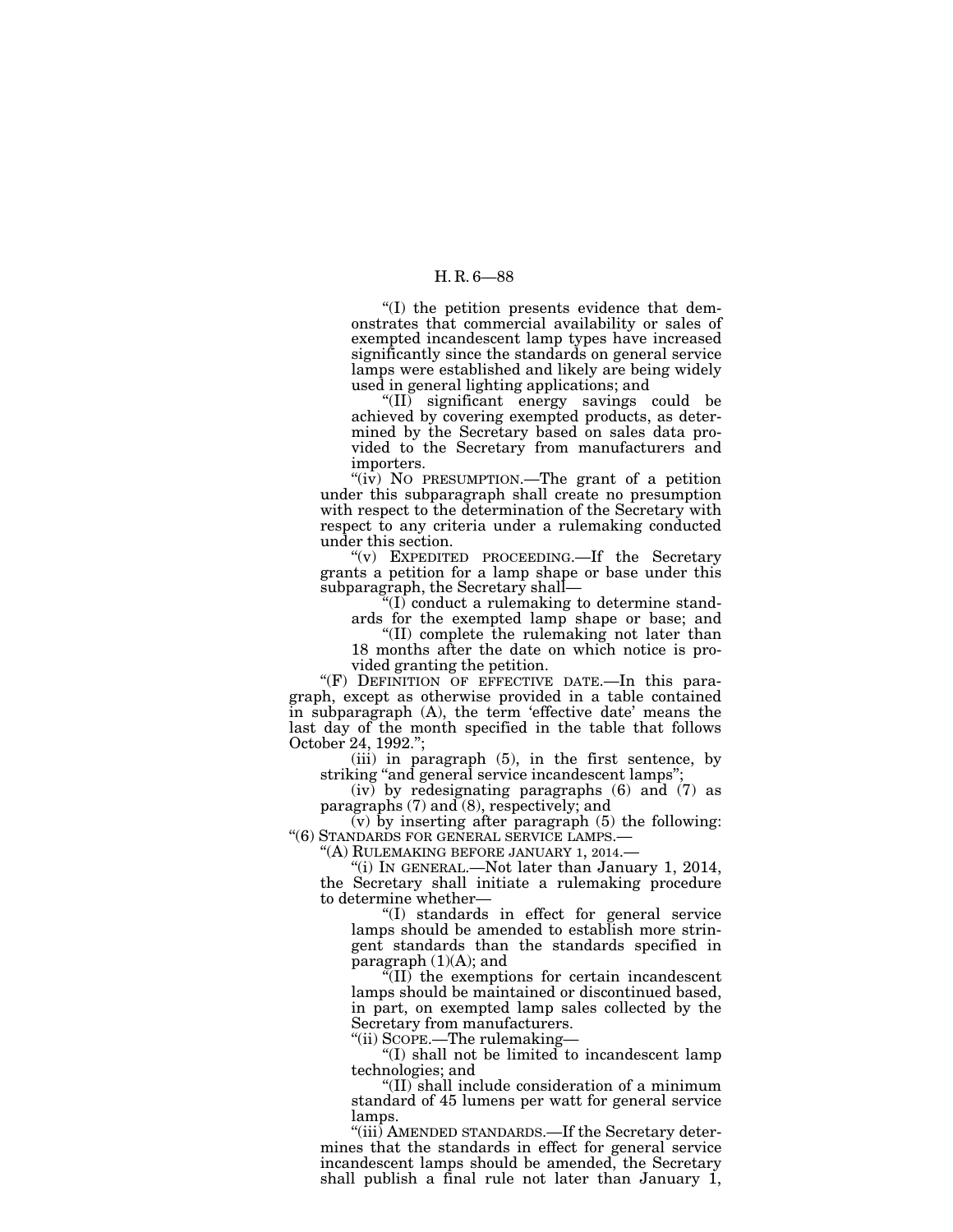2017, with an effective date that is not earlier than 3 years after the date on which the final rule is published.

''(iv) PHASED-IN EFFECTIVE DATES.—The Secretary shall consider phased-in effective dates under this subparagraph after considering—

''(I) the impact of any amendment on manufacturers, retiring and repurposing existing equipment, stranded investments, labor contracts, workers, and raw materials; and

''(II) the time needed to work with retailers and lighting designers to revise sales and marketing strategies.

"(v) BACKSTOP REQUIREMENT.—If the Secretary fails to complete a rulemaking in accordance with clauses (i) through (iv) or if the final rule does not produce savings that are greater than or equal to the savings from a minimum efficacy standard of 45 lumens per watt, effective beginning January 1, 2020, the Secretary shall prohibit the sale of any general service lamp that does not meet a minimum efficacy standard of 45 lumens per watt.

"(vi) STATE PREEMPTION.—Neither section 327(b) nor any other provision of law shall preclude California or Nevada from adopting, effective beginning on or after January 1, 2018—

''(I) a final rule adopted by the Secretary in accordance with clauses  $(i)$  through  $(iv)$ ;

"(II) if a final rule described in subclause  $(I)$ has not been adopted, the backstop requirement under clause (v); or

''(III) in the case of California, if a final rule described in subclause (I) has not been adopted, any California regulations relating to these covered products adopted pursuant to State statute in effect as of the date of enactment of the Energy Independence and Security Act of 2007.<br>"(B) RULEMAKING BEFORE JANUARY 1, 2020.—

"(i) IN GENERAL.—Not later than January 1, 2020, the Secretary shall initiate a rulemaking procedure to determine whether—

''(I) standards in effect for general service incandescent lamps should be amended to reflect lumen ranges with more stringent maximum wattage than the standards specified in paragraph  $(\overline{1})(A)$ ; and

''(II) the exemptions for certain incandescent lamps should be maintained or discontinued based, in part, on exempted lamp sales data collected by the Secretary from manufacturers.

"(ii) SCOPE.—The rulemaking shall not be limited to incandescent lamp technologies.

''(iii) AMENDED STANDARDS.—If the Secretary determines that the standards in effect for general service incandescent lamps should be amended, the Secretary shall publish a final rule not later than January 1, 2022, with an effective date that is not earlier than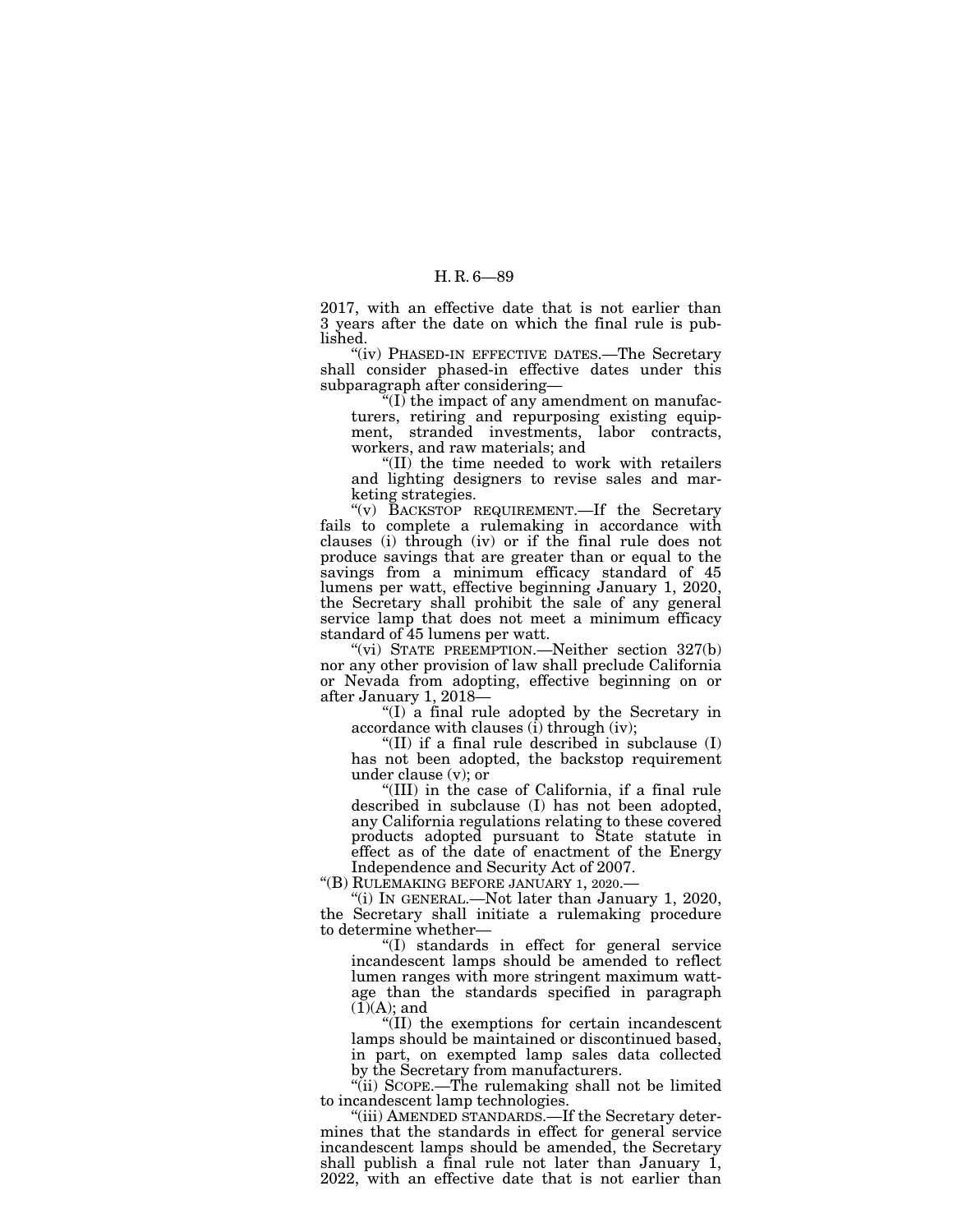3 years after the date on which the final rule is published.

''(iv) PHASED-IN EFFECTIVE DATES.—The Secretary shall consider phased-in effective dates under this subparagraph after considering—

''(I) the impact of any amendment on manufacturers, retiring and repurposing existing equipment, stranded investments, labor contracts, workers, and raw materials; and

''(II) the time needed to work with retailers and lighting designers to revise sales and marketing strategies.''; and

(B) in subsection (l), by adding at the end the following: "(4) ENERGY EFFICIENCY STANDARDS FOR CERTAIN LAMPS.-

"(A) IN GENERAL.—The Secretary shall prescribe an energy efficiency standard for rough service lamps, vibration service lamps, 3-way incandescent lamps, 2,601–3,300 lumen general service incandescent lamps, and shatterresistant lamps only in accordance with this paragraph.

''(B) BENCHMARKS.—Not later than 1 year after the date of enactment of this paragraph, the Secretary, in consultation with the National Electrical Manufacturers Association, shall—

''(i) collect actual data for United States unit sales for each of calendar years 1990 through 2006 for each of the 5 types of lamps described in subparagraph (A) to determine the historical growth rate of the type of lamp; and

''(ii) construct a model for each type of lamp based on coincident economic indicators that closely match the historical annual growth rate of the type of lamp to provide a neutral comparison benchmark to model future unit sales after calendar year 2006.

''(C) ACTUAL SALES DATA.—

''(i) IN GENERAL.—Effective for each of calendar years 2010 through 2025, the Secretary, in consultation with the National Electrical Manufacturers Association, shall—

''(I) collect actual United States unit sales data for each of 5 types of lamps described in subparagraph (A); and

''(II) not later than 90 days after the end of each calendar year, compare the lamp sales in that year with the sales predicted by the comparison benchmark for each of the 5 types of lamps described in subparagraph (A).

''(ii) CONTINUATION OF TRACKING.—

''(I) DETERMINATION.—Not later than January 1, 2023, the Secretary shall determine if actual sales data should be tracked for the lamp types described in subparagraph (A) after calendar year 2025.

''(II) CONTINUATION.—If the Secretary finds that the market share of a lamp type described in subparagraph (A) could significantly erode the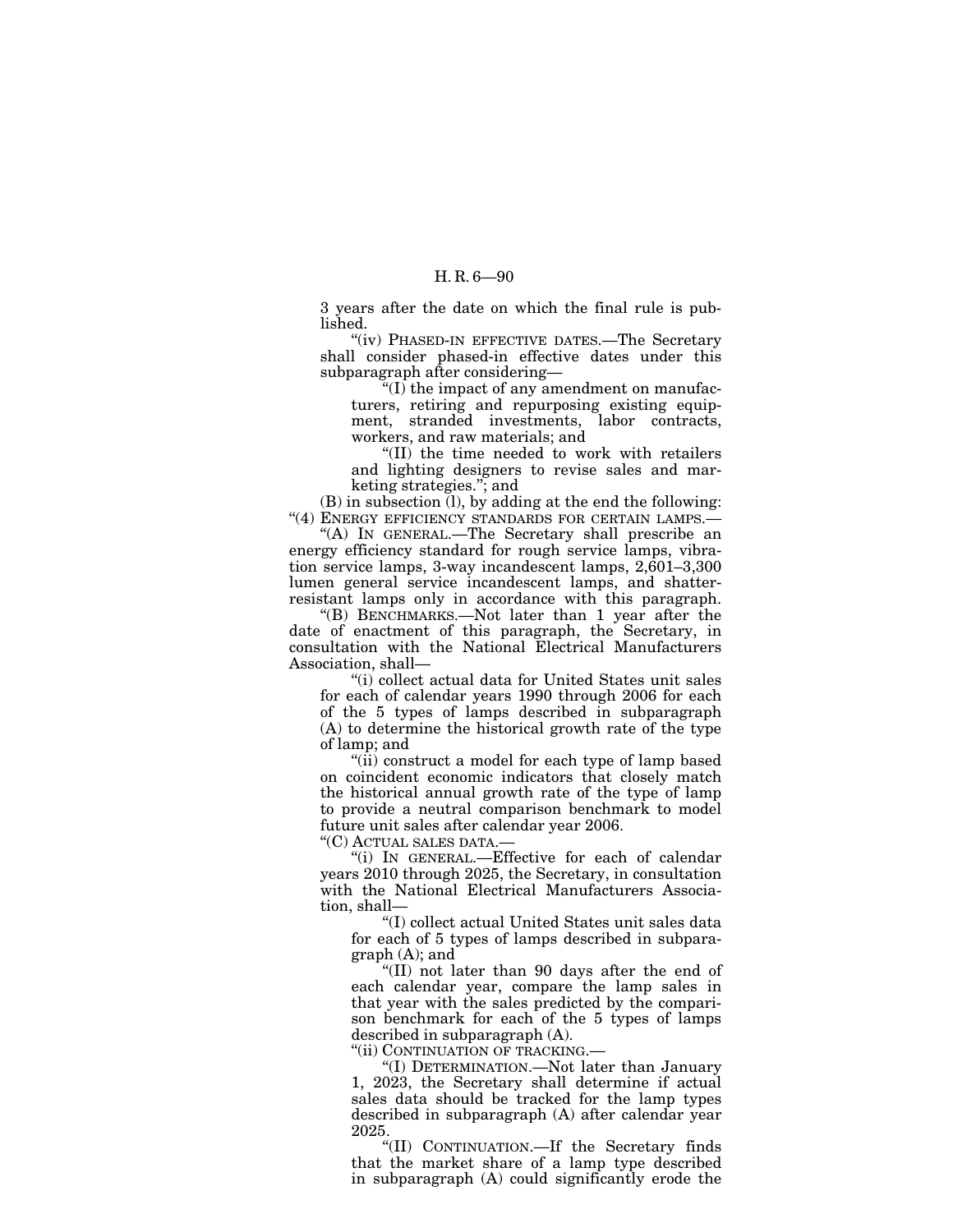market share for general service lamps, the Secretary shall continue to track the actual sales data for the lamp type.

''(D) ROUGH SERVICE LAMPS.—

''(i) IN GENERAL.—Effective beginning with the first year that the reported annual sales rate for rough service lamps demonstrates actual unit sales of rough service lamps that achieve levels that are at least 100 percent higher than modeled unit sales for that same year, the Secretary shall—

''(I) not later than 90 days after the end of the previous calendar year, issue a finding that the index has been exceeded; and

''(II) not later than the date that is 1 year after the end of the previous calendar year, complete an accelerated rulemaking to establish an energy conservation standard for rough service lamps.

"(ii) BACKSTOP REQUIREMENT.—If the Secretary fails to complete an accelerated rulemaking in accordance with clause  $(i)(II)$ , effective beginning 1 year after the date of the issuance of the finding under clause (i)(I), the Secretary shall require rough service lamps to—

''(I) have a shatter-proof coating or equivalent technology that is compliant with NSF/ANSI 51 and is designed to contain the glass if the glass envelope of the lamp is broken and to provide effective containment over the life of the lamp;

''(II) have a maximum 40-watt limitation; and ''(III) be sold at retail only in a package con-

taining 1 lamp.

''(E) VIBRATION SERVICE LAMPS.—

''(i) IN GENERAL.—Effective beginning with the first year that the reported annual sales rate for vibration service lamps demonstrates actual unit sales of vibration service lamps that achieve levels that are at least 100 percent higher than modeled unit sales for that same year, the Secretary shall—

''(I) not later than 90 days after the end of the previous calendar year, issue a finding that the index has been exceeded; and

''(II) not later than the date that is 1 year after the end of the previous calendar year, complete an accelerated rulemaking to establish an energy conservation standard for vibration service lamps.

"(ii) BACKSTOP REQUIREMENT.—If the Secretary fails to complete an accelerated rulemaking in accordance with clause  $(i)(II)$ , effective beginning 1 year after the date of the issuance of the finding under clause (i)(I), the Secretary shall require vibration service lamps to—

''(I) have a maximum 40-watt limitation; and  $\sqrt{\text{III}}$ ) be sold at retail only in a package con-

taining 1 lamp. "(F) 3-WAY INCANDESCENT LAMPS.-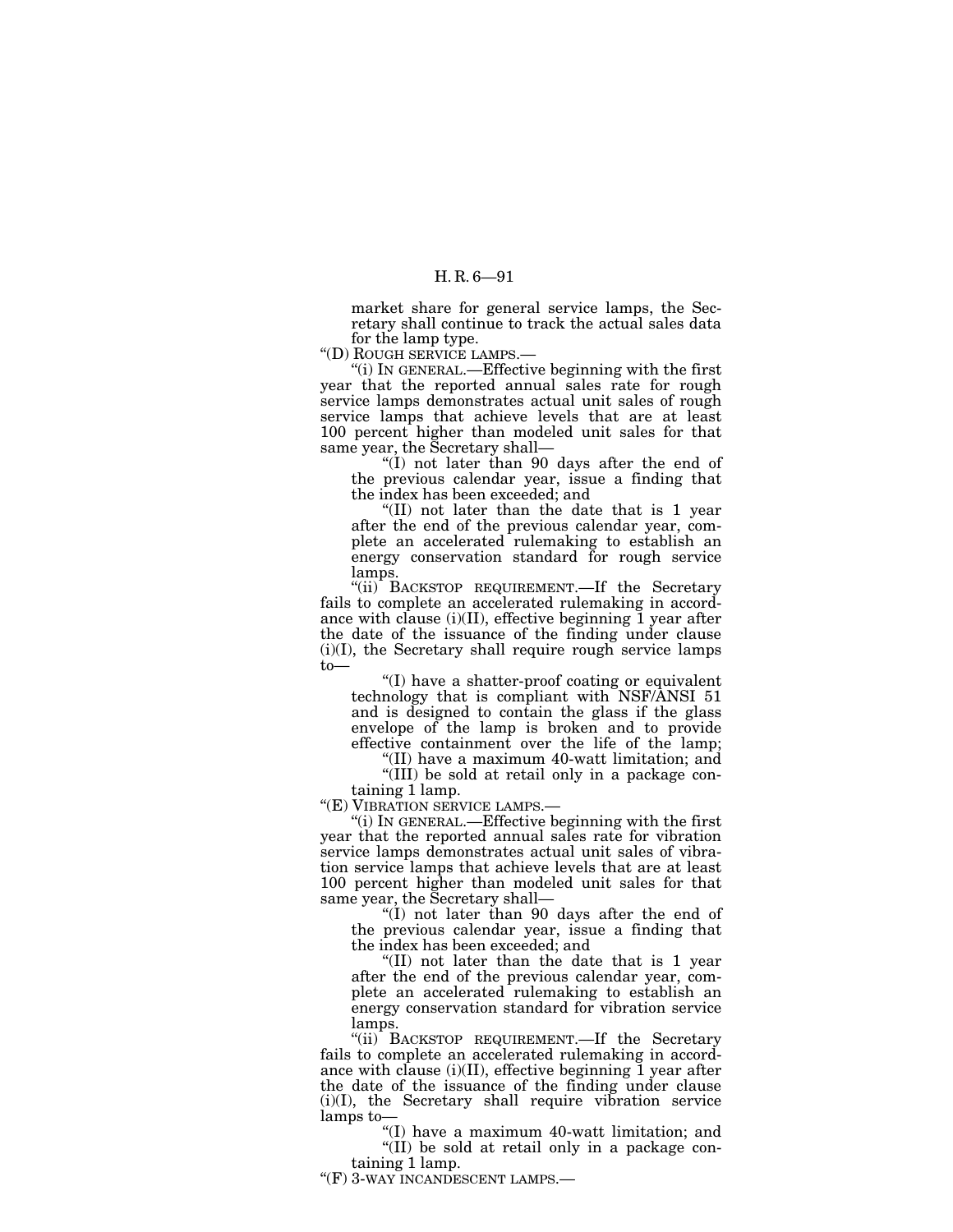''(i) IN GENERAL.—Effective beginning with the first year that the reported annual sales rate for 3-way incandescent lamps demonstrates actual unit sales of 3-way incandescent lamps that achieve levels that are at least 100 percent higher than modeled unit sales for that same year, the Secretary shall—

''(I) not later than 90 days after the end of the previous calendar year, issue a finding that the index has been exceeded; and

''(II) not later than the date that is 1 year after the end of the previous calendar year, complete an accelerated rulemaking to establish an energy conservation standard for 3-way incandescent lamps.

"(ii) BACKSTOP REQUIREMENT.—If the Secretary fails to complete an accelerated rulemaking in accordance with clause  $(i)(II)$ , effective beginning 1 year after the date of issuance of the finding under clause (i)(I), the Secretary shall require that—

 $'(I)$  each filament in a 3-way incandescent lamp meet the new maximum wattage requirements for the respective lumen range established under subsection  $(i)(1)(A)$ ; and

''(II) 3-way lamps be sold at retail only in

a package containing 1 lamp.<br>"(G) 2,601–3,300 LUMEN GENERAL SERVICE INCANDES-CENT LAMPS.—Effective beginning with the first year that the reported annual sales rate demonstrates actual unit sales of 2,601–3,300 lumen general service incandescent lamps in the lumen range of 2,601 through 3,300 lumens (or, in the case of a modified spectrum, in the lumen range of 1,951 through 2,475 lumens) that achieve levels that are at least 100 percent higher than modeled unit sales for that same year, the Secretary shall impose—

''(i) a maximum 95-watt limitation on general service incandescent lamps in the lumen range of 2,601 through 3,300 lumens; and

''(ii) a requirement that those lamps be sold at retail only in a package containing 1 lamp.

''(H) SHATTER-RESISTANT LAMPS.—

''(i) IN GENERAL.—Effective beginning with the first year that the reported annual sales rate for shatterresistant lamps demonstrates actual unit sales of shatter-resistant lamps that achieve levels that are at least 100 percent higher than modeled unit sales for that same year, the Secretary shall-

''(I) not later than 90 days after the end of the previous calendar year, issue a finding that the index has been exceeded; and

''(II) not later than the date that is 1 year after the end of the previous calendar year, complete an accelerated rulemaking to establish an energy conservation standard for shatter-resistant lamps.

"(ii) BACKSTOP REQUIREMENT.—If the Secretary fails to complete an accelerated rulemaking in accordance with clause  $(i)(II)$ , effective beginning  $\overline{1}$  year after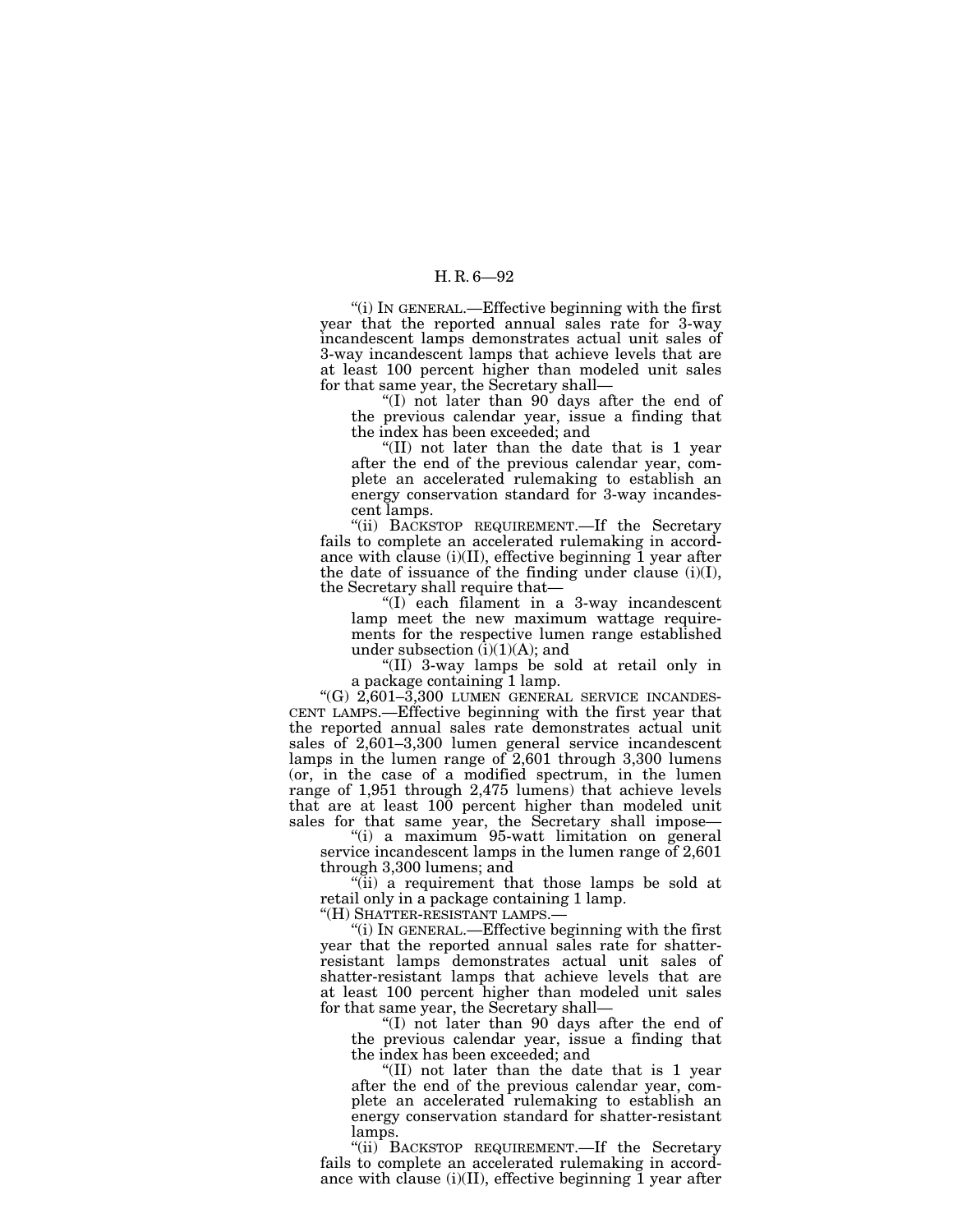the date of issuance of the finding under clause  $(i)(I)$ , the Secretary shall impose—

''(I) a maximum wattage limitation of 40 watts on shatter resistant lamps; and

''(II) a requirement that those lamps be sold at retail only in a package containing 1 lamp. ''(I) RULEMAKINGS BEFORE JANUARY 1, 2025.—

''(i) IN GENERAL.—Except as provided in clause (ii), if the Secretary issues a final rule prior to January 1, 2025, establishing an energy conservation standard for any of the 5 types of lamps for which data collection is required under any of subparagraphs (D) through (G), the requirement to collect and model data for that type of lamp shall terminate unless, as part of the rulemaking, the Secretary determines that continued tracking is necessary.

''(ii) BACKSTOP REQUIREMENT.—If the Secretary imposes a backstop requirement as a result of a failure to complete an accelerated rulemaking in accordance with clause  $(i)(II)$  of any of subparagraphs  $(D)$  through (G), the requirement to collect and model data for the applicable type of lamp shall continue for an additional 2 years after the effective date of the backstop requirement.''.

(b) CONSUMER EDUCATION AND LAMP LABELING.—Section 324(a)(2)(C) of the Energy Policy and Conservation Act (42 U.S.C.  $6294(a)(2)(C)$  is amended by adding at the end the following:

''(iii) RULEMAKING TO CONSIDER EFFECTIVENESS OF LAMP LABELING.—

''(I) IN GENERAL.—Not later than 1 year after the date of enactment of this clause, the Commission shall initiate a rulemaking to consider—

"(aa) the effectiveness of current lamp labeling for power levels or watts, light output or lumens, and lamp lifetime; and

''(bb) alternative labeling approaches that will help consumers to understand new highefficiency lamp products and to base the purchase decisions of the consumers on the most appropriate source that meets the requirements of the consumers for lighting level, light quality, lamp lifetime, and total lifecycle cost. ''(II) COMPLETION.—The Commission shall—

''(aa) complete the rulemaking not later than the date that is 30 months after the date of enactment of this clause; and

''(bb) consider reopening the rulemaking not later than 180 days before the effective dates of the standards for general service incandescent lamps established under section  $325(i)(1)(A)$ , if the Commission determines that further labeling changes are needed to help consumers understand lamp alternatives.''.

(c) MARKET ASSESSMENTS AND CONSUMER AWARENESS PRO-GRAM.—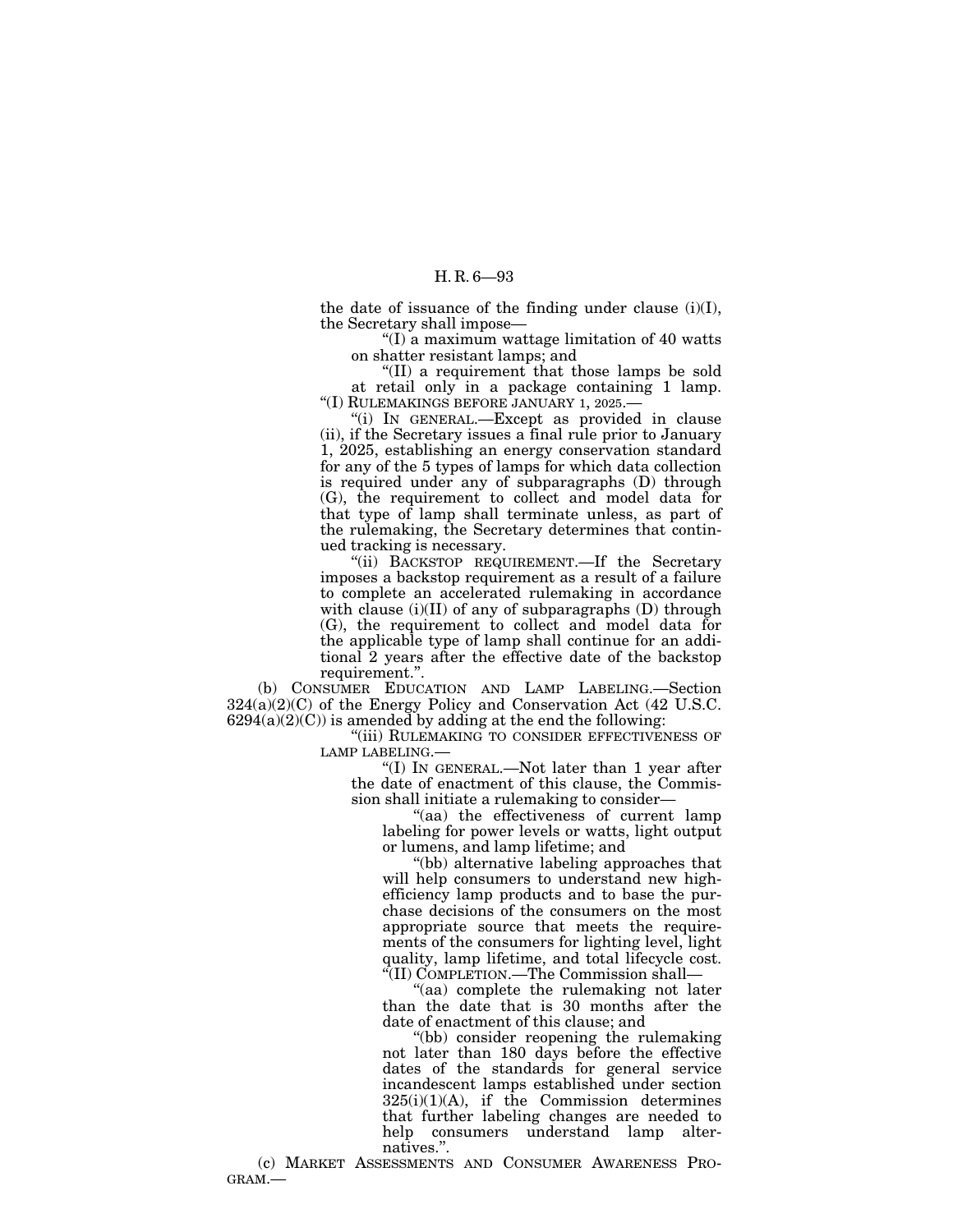(1) IN GENERAL.—In cooperation with the Administrator of the Environmental Protection Agency, the Secretary of Commerce, the Federal Trade Commission, lighting and retail industry associations, energy efficiency organizations, and any other entities that the Secretary of Energy determines to be appropriate, the Secretary of Energy shall—

(A) conduct an annual assessment of the market for general service lamps and compact fluorescent lamps—

(i) to identify trends in the market shares of lamp types, efficiencies, and light output levels purchased by residential and nonresidential consumers; and

(ii) to better understand the degree to which consumer decisionmaking is based on lamp power levels or watts, light output or lumens, lamp lifetime, and other factors, including information required on labels mandated by the Federal Trade Commission;

(B) provide the results of the market assessment to the Federal Trade Commission for consideration in the rulemaking described in section  $324(a)(2)(C)(iii)$  of the Energy Policy and Conservation Act  $(42 \text{ U.S.C.})$ Conservation Act (42  $6294(a)(2)(C)(iii)$ ; and

(C) in cooperation with industry trade associations, lighting industry members, utilities, and other interested parties, carry out a proactive national program of consumer awareness, information, and education that broadly uses the media and other effective communication techniques over an extended period of time to help consumers understand the lamp labels and make energy-efficient lighting choices that meet the needs of consumers.

(2) AUTHORIZATION OF APPROPRIATIONS.—There is authorized to be appropriated to carry out this subsection \$10,000,000 for each of fiscal years 2009 through 2012.

(d) GENERAL RULE OF PREEMPTION FOR ENERGY CONSERVATION STANDARDS BEFORE FEDERAL STANDARD BECOMES EFFECTIVE FOR A PRODUCT.—Section 327(b)(1) of the Energy Policy and Conservation Act (42 U.S.C. 6297(b)(1)) is amended—

(1) by inserting " $(A)$ " after " $(1)$ ";

(2) by inserting "or" after the semicolon at the end; and (3) by adding at the end the following:

''(B) in the case of any portion of any regulation that establishes requirements for general service incandescent lamps, intermediate base incandescent lamps, or candelabra base lamps, was enacted or adopted by the State of California or Nevada before December 4, 2007, except that—

''(i) the regulation adopted by the California Energy Commission with an effective date of January 1, 2008, shall only be effective until the effective date of the Federal standard for the applicable lamp category under subparagraphs  $(A)$ ,  $(B)$ , and  $(C)$  of section 325 $(i)(1)$ ;

''(ii) the States of California and Nevada may, at any time, modify or adopt a State standard for general service lamps to conform with Federal standards with effective dates no earlier than 12 months prior to the Federal effective dates prescribed under subparagraphs (A), (B), and (C) of section 325(i)(1), at which time any prior regulations adopted by the State of California or Nevada shall no longer be effective; and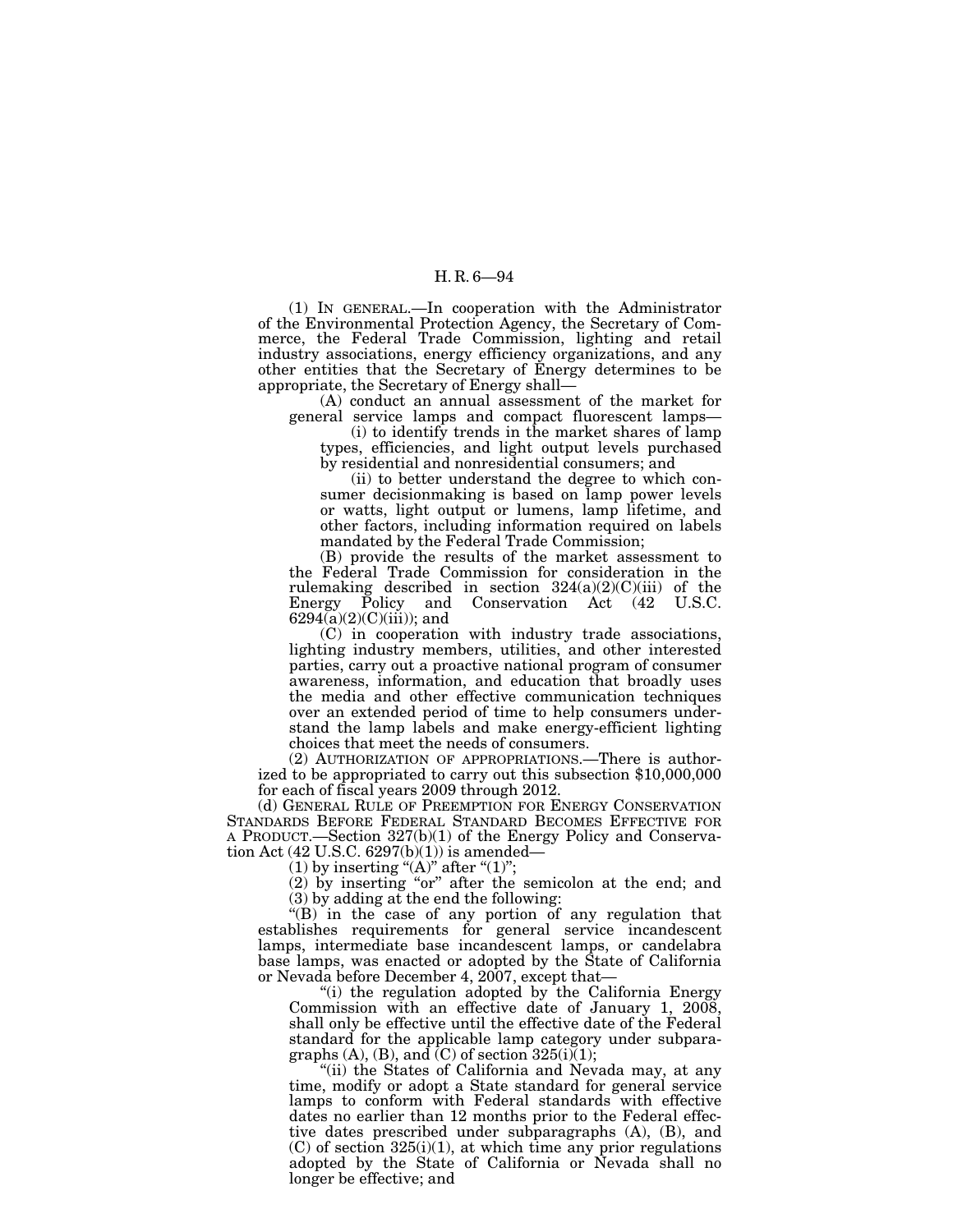''(iii) all other States may, at any time, modify or adopt a State standard for general service lamps to conform with Federal standards and effective dates.''.

(e) PROHIBITED ACTS.—Section 332(a) of the Energy Policy and Conservation Act (42 U.S.C. 6302(a)) is amended—

 $(1)$  in paragraph  $(4)$ , by striking "or" at the end;

(2) in paragraph (5), by striking the period at the end and inserting ''; or''; and

(3) by adding at the end the following:

''(6) for any manufacturer, distributor, retailer, or private labeler to distribute in commerce an adapter that—

" $(A)$  is designed to allow an incandescent lamp that does not have a medium screw base to be installed into a fixture or lampholder with a medium screw base socket; and

 $'(B)$  is capable of being operated at a voltage range at least partially within 110 and 130 volts.''.

(f) ENFORCEMENT.—Section 334 of the Energy Policy and Conservation Act (42 U.S.C. 6304) is amended by inserting after the second sentence the following: ''Any such action to restrain any person from distributing in commerce a general service incandescent lamp that does not comply with the applicable standard established under section  $325(i)$  or an adapter prohibited under section  $332(a)(6)$ may also be brought by the attorney general of a State in the name of the State.''.

(g) RESEARCH AND DEVELOPMENT PROGRAM.— (1) IN GENERAL.—The Secretary may carry out a lighting technology research and development program—

(A) to support the research, development, demonstration, and commercial application of lamps and related technologies sold, offered for sale, or otherwise made available in the United States; and

(B) to assist manufacturers of general service lamps in the manufacturing of general service lamps that, at a minimum, achieve the wattage requirements imposed

as a result of the amendments made by subsection (a). (2) AUTHORIZATION OF APPROPRIATIONS.—There are author-

ized to be appropriated to carry out this subsection \$10,000,000 for each of fiscal years 2008 through 2013.

(3) TERMINATION OF AUTHORITY.—The program under this subsection shall terminate on September 30, 2015.

(h) REPORTS TO CONGRESS.—

(1) REPORT ON MERCURY USE AND RELEASE.—Not later than 1 year after the date of enactment of this Act, the Secretary, in cooperation with the Administrator of the Environmental Protection Agency, shall submit to Congress a report describing recommendations relating to the means by which the Federal Government may reduce or prevent the release of mercury during the manufacture, transportation, storage, or disposal of light bulbs.

(2) REPORT ON RULEMAKING SCHEDULE.—Beginning on July 1, 2013, and semiannually through July 1, 2016, the Secretary shall submit to the Committee on Energy and Commerce of the House of Representatives and the Committee on Energy and Natural Resources of the Senate a report on—

(A) whether the Secretary will meet the deadlines for the rulemakings required under this section;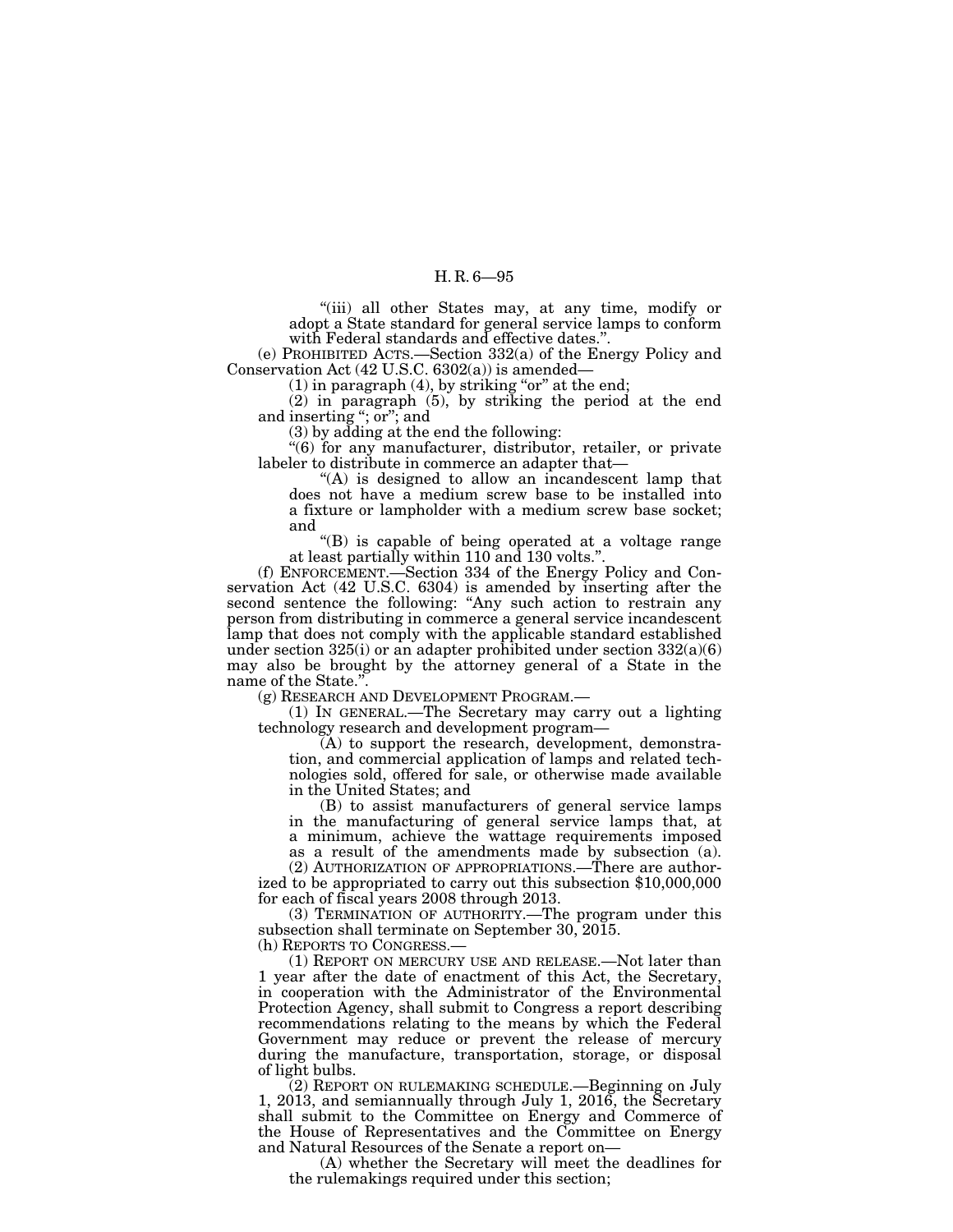(B) a description of any impediments to meeting the deadlines; and

(C) a specific plan to remedy any failures, including recommendations for additional legislation or resources. (3) NATIONAL ACADEMY REVIEW.—

(A) IN GENERAL.—Not later than December 31, 2009, the Secretary shall enter into an arrangement with the National Academy of Sciences to provide a report by December 31, 2013, and an updated report by  $\tilde{J}$ uly 31, 2015. The report should include—

(i) the status of advanced solid state lighting research, development, demonstration and commercialization;

(ii) the impact on the types of lighting available to consumers of an energy conservation standard requiring a minimum of 45 lumens per watt for general service lighting effective in 2020; and

(iii) the time frame for the commercialization of lighting that could replace current incandescent and halogen incandescent lamp technology and any other new technologies developed to meet the minimum standards required under subsection (a)(3) of this section.

(B) REPORTS.—The reports shall be transmitted to the Committee on Energy and Commerce of the House of Representatives and the Committee on Energy and Natural Resources of the Senate.

#### **SEC. 322. INCANDESCENT REFLECTOR LAMP EFFICIENCY STANDARDS.**

(a) DEFINITIONS.—Section 321 of the Energy Policy and Conservation Act (42 U.S.C. 6291) (as amended by section  $316(c)(1)(D)$ ) is amended—

 $(1)$  in paragraph  $(30)(C)(ii)$ —

 $(\overline{A})$  in the matter preceding subclause  $(I)$ —

(i) by striking ''or similar bulb shapes (excluding ER or BR)" and inserting "ER, BR, BPAR, or similar bulb shapes''; and

(ii) by striking  $"2.75"$  and inserting  $"2.25"$ ; and (B) by striking ''is either—'' and all that follows through subclause (II) and inserting "has a rated wattage that is 40 watts or higher''; and

(2) by adding at the end the following:

''(54) BPAR INCANDESCENT REFLECTOR LAMP.—The term 'BPAR incandescent reflector lamp' means a reflector lamp as shown in figure C78.21–278 on page 32 of ANSI C78.21– 2003.

"(55) BR INCANDESCENT REFLECTOR LAMP; BR30; BR40.-

''(A) BR INCANDESCENT REFLECTOR LAMP.—The term 'BR incandescent reflector lamp' means a reflector lamp that has—

''(i) a bulged section below the major diameter of the bulb and above the approximate baseline of the bulb, as shown in figure 1 (RB) on page 7 of ANSI C79.1–1994, incorporated by reference in section 430.22 of title 10, Code of Federal Regulations (as in effect on the date of enactment of this paragraph); and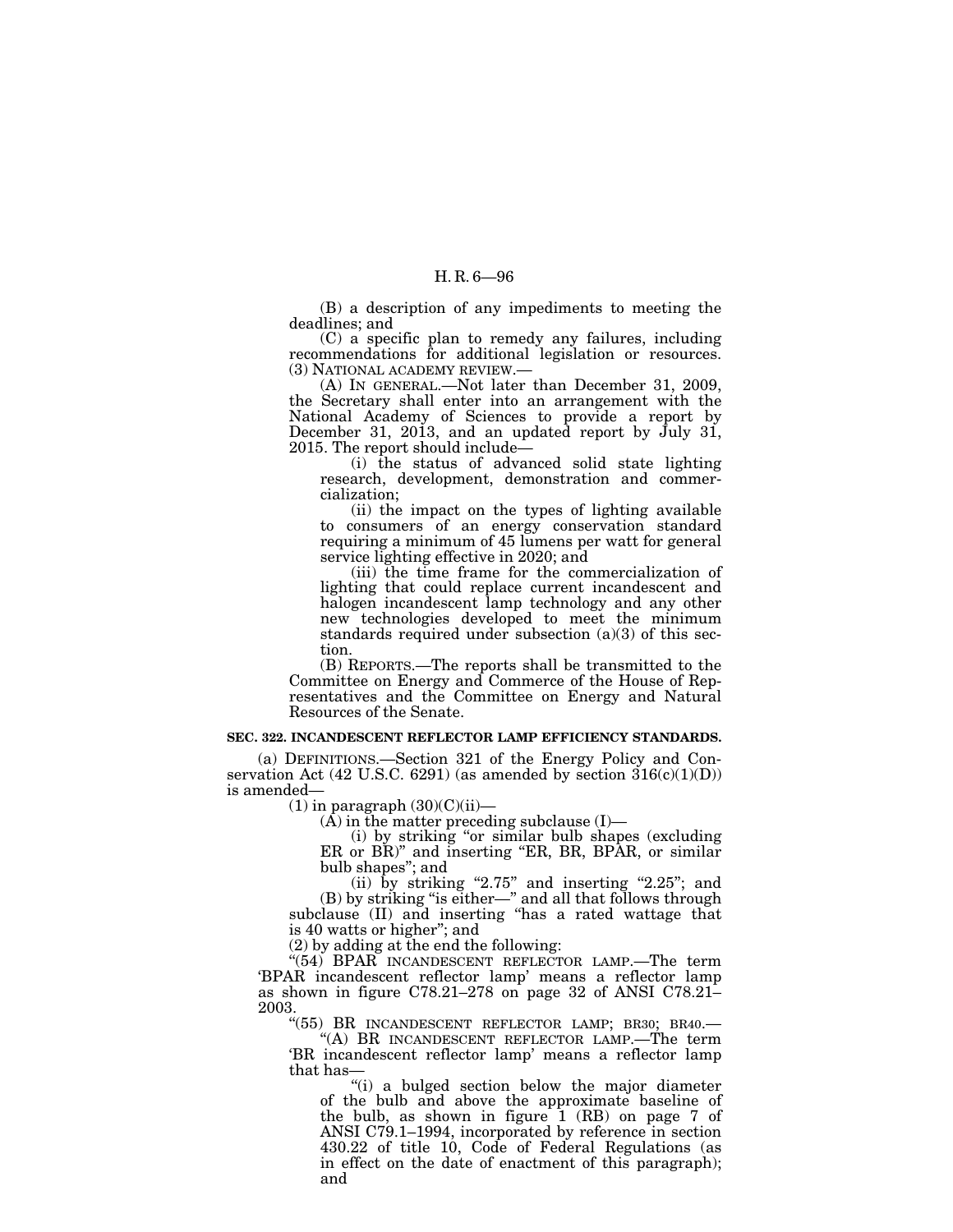''(ii) a finished size and shape shown in ANSI C78.21–1989, including the referenced reflective characteristics in part 7 of ANSI C78.21–1989, incorporated by reference in section 430.22 of title 10, Code of Federal Regulations (as in effect on the date of enactment of this paragraph).

''(B) BR30.—The term 'BR30' means a BR incandescent reflector lamp with a diameter of 30/8ths of an inch.

"(C)  $BR40$ .—The term ' $BR40$ ' means a BR incandescent reflector lamp with a diameter of 40/8ths of an inch.

"(56) ER INCANDESCENT REFLECTOR LAMP; ER30; ER40.-''(A) ER INCANDESCENT REFLECTOR LAMP.—The term 'ER incandescent reflector lamp' means a reflector lamp that has-

''(i) an elliptical section below the major diameter of the bulb and above the approximate baseline of the bulb, as shown in figure 1 (RE) on page 7 of ANSI C79.1–1994, incorporated by reference in section 430.22 of title 10, Code of Federal Regulations (as in effect on the date of enactment of this paragraph); and

''(ii) a finished size and shape shown in ANSI C78.21–1989, incorporated by reference in section 430.22 of title 10, Code of Federal Regulations (as in effect on the date of enactment of this paragraph). ''(B) ER30.—The term 'ER30' means an ER incandes-

cent reflector lamp with a diameter of 30/8ths of an inch. ''(C) ER40.—The term 'ER40' means an ER incandes-

cent reflector lamp with a diameter of 40/8ths of an inch. "(57) R20 INCANDESCENT REFLECTOR LAMP.—The term 'R20 incandescent reflector lamp' means a reflector lamp that has a face diameter of approximately 2.5 inches, as shown in figure 1(R) on page 7 of ANSI C79.1–1994.''.

(b) STANDARDS FOR FLUORESCENT LAMPS AND INCANDESCENT REFLECTOR LAMPS.—Section 325(i) of the Energy Policy and Conservation Act (42 U.S.C. 6995(i)) is amended by striking paragraph (1) and inserting the following:

"(A) DEFINITION OF EFFECTIVE DATE.—In this paragraph (other than subparagraph (D)), the term 'effective date' means, with respect to each type of lamp specified in a table contained in subparagraph (B), the last day of the period of months corresponding to that type of lamp (as specified in the table) that follows October 24, 1992.

''(B) MINIMUM STANDARDS.—Each of the following general service fluorescent lamps and incandescent reflector lamps manufactured after the effective date specified in the tables contained in this paragraph shall meet or exceed the following lamp efficacy and CRI standards:

#### ''FLUORESCENT LAMPS

| Lamp Type            | Nominal<br>Lamp<br>Wattage | Minimum<br>CRI | Minimum Average<br>Lamp Efficacy<br>(LPW) | Effective<br>Date (Pe-<br>riod of<br>Months) |
|----------------------|----------------------------|----------------|-------------------------------------------|----------------------------------------------|
| 4-foot medium bi-pin | $>35$ W                    | 69             | 75.0                                      | 36                                           |
|                      | $\leq$ 35 W                | 45             | 75.0                                      | 36                                           |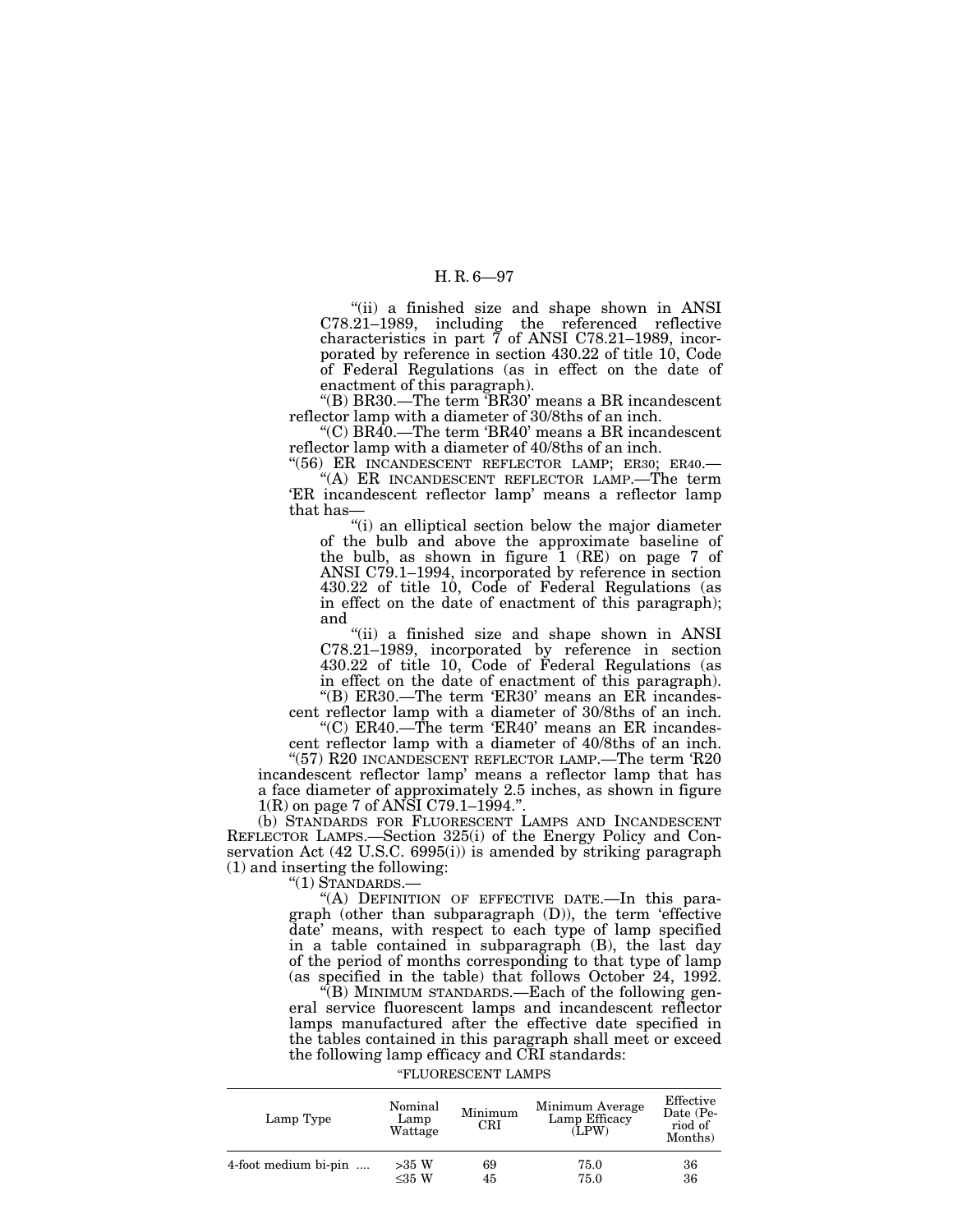| Lamp Type          | Nominal<br>Lamp<br>Wattage | Minimum<br>CRI | Minimum Average<br>Lamp Efficacy<br>(LPW) | Effective<br>Date (Pe-<br>riod of<br>Months) |
|--------------------|----------------------------|----------------|-------------------------------------------|----------------------------------------------|
| 2-foot U-shaped    | $>35$ W                    | 69             | 68.0                                      | 36                                           |
|                    | $\leq$ 35 W                | 45             | 64.0                                      | 36                                           |
| 8-foot slimline    | 65 W                       | 69             | 80.0                                      | 18                                           |
|                    | ≤65 W                      | 45             | 80.0                                      | 18                                           |
| 8-foot high output | $>100$ W                   | 69             | 80.0                                      | 18                                           |
|                    | ≤100 W                     | 45             | 80.0                                      | 18                                           |

H. R. 6—98

| "FLUORESCENT LAMPS—Continued |  |
|------------------------------|--|
|------------------------------|--|

| "INCANDESCENT REFLECTOR LAMPS |  |
|-------------------------------|--|
|-------------------------------|--|

| Nominal Lamp Wattage | Minimum Average<br>Lamp Efficacy<br>(LPW) | Effective<br>Date (Pe-<br>riod of<br>Months) |
|----------------------|-------------------------------------------|----------------------------------------------|
|                      | 10.5                                      | 36                                           |
|                      | 11.0                                      | 36                                           |
|                      | 12.5                                      | 36                                           |
|                      | 14.0                                      | 36                                           |
|                      | 14.5                                      | 36                                           |
|                      | 15.0                                      | 36                                           |

''(C) EXEMPTIONS.—The standards specified in subparagraph (B) shall not apply to the following types of incandescent reflector lamps:

''(i) Lamps rated at 50 watts or less that are ER30, BR30, BR40, or ER40 lamps.

"(ii) Lamps rated at  $65$  watts that are BR30, BR40, or ER40 lamps.

"(iii) R20 incandescent reflector lamps rated 45 watts or less.<br>"(D) Effective dates.—

 $\degree$ (i) ER, BR, AND BPAR LAMPS.—The standards specified in subparagraph (B) shall apply with respect to ER incandescent reflector lamps, BR incandescent reflector lamps, BPAR incandescent reflector lamps, and similar bulb shapes on and after January 1, 2008.

''(ii) LAMPS BETWEEN 2.25–2.75 INCHES IN DIAMETER.—The standards specified in subparagraph (B) shall apply with respect to incandescent reflector lamps with a diameter of more than 2.25 inches, but not more than 2.75 inches, on and after the later of January 1, 2008, or the date that is 180 days after the date of enactment of the Energy Independence and Security Act of 2007.''.

#### **SEC. 323. PUBLIC BUILDING ENERGY EFFICIENT AND RENEWABLE ENERGY SYSTEMS.**

(a) ESTIMATE OF ENERGY PERFORMANCE IN PROSPECTUS.—Section 3307(b) of title 40, United States Code, is amended—

 $(1)$  by striking "and" at the end of paragraph  $(5)$ ;

(2) by striking the period at the end of paragraph (6) and inserting "; and"; and

(3) by inserting after paragraph (6) the following: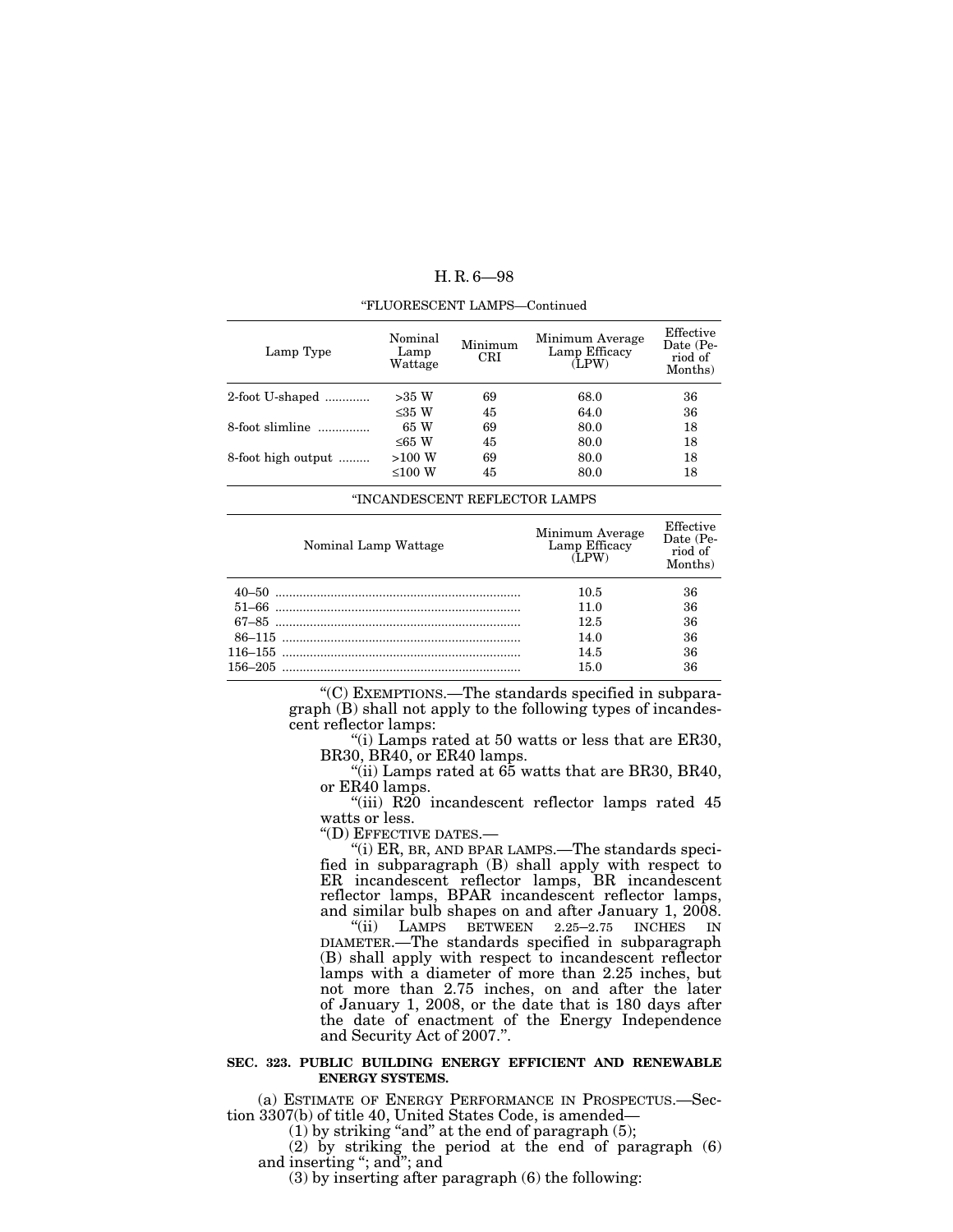$\degree$ (7) with respect to any prospectus for the construction, alteration, or acquisition of any building or space to be leased, an estimate of the future energy performance of the building or space and a specific description of the use of energy efficient and renewable energy systems, including photovoltaic systems, in carrying out the project.''.

(b) MINIMUM PERFORMANCE REQUIREMENTS FOR LEASED SPACE.—Section 3307 of such title is amended—

(1) by redesignating subsections (f) and (g) as subsections (g) and (h), respectively; and

(2) by inserting after subsection (e) the following:

''(f) MINIMUM PERFORMANCE REQUIREMENTS FOR LEASED SPACE.—With respect to space to be leased, the Administrator shall include, to the maximum extent practicable, minimum performance requirements requiring energy efficiency and the use of renewable energy.''.

(c) USE OF ENERGY EFFICIENT LIGHTING FIXTURES AND BULBS.—

(1) IN GENERAL.—Chapter 33 of such title is amended— (A) by redesignating sections 3313, 3314, and 3315

as sections 3314, 3315, and 3316, respectively; and

(B) by inserting after section 3312 the following:

## **''§ 3313. Use of energy efficient lighting fixtures and bulbs**

"(a) CONSTRUCTION, ALTERATION, AND ACQUISITION OF PUBLIC BUILDINGS.—Each public building constructed, altered, or acquired by the Administrator of General Services shall be equipped, to the maximum extent feasible as determined by the Administrator, with lighting fixtures and bulbs that are energy efficient.

''(b) MAINTENANCE OF PUBLIC BUILDINGS.—Each lighting fixture or bulb that is replaced by the Administrator in the normal course of maintenance of public buildings shall be replaced, to the maximum extent feasible, with a lighting fixture or bulb that is energy efficient.

''(c) CONSIDERATIONS.—In making a determination under this section concerning the feasibility of installing a lighting fixture or bulb that is energy efficient, the Administrator shall consider—

" $(1)$  the life-cycle cost effectiveness of the fixture or bulb;

" $(2)$  the compatibility of the fixture or bulb with existing equipment;

''(3) whether use of the fixture or bulb could result in interference with productivity;

 $(4)$  the aesthetics relating to use of the fixture or bulb; and

''(5) such other factors as the Administrator determines appropriate.

''(d) ENERGY STAR.—A lighting fixture or bulb shall be treated as being energy efficient for purposes of this section if—

"(1) the fixture or bulb is certified under the Energy Star program established by section 324A of the Energy Policy and Conservation Act (42 U.S.C. 6294a);

" $(2)$  in the case of all light-emitting diode (LED) luminaires, lamps, and systems whose efficacy (lumens per watt) and Color Rendering Index (CRI) meet the Department of Energy requirements for minimum luminaire efficacy and CRI for the Energy Star certification, as verified by an independent third-party testing laboratory that the Administrator and the Secretary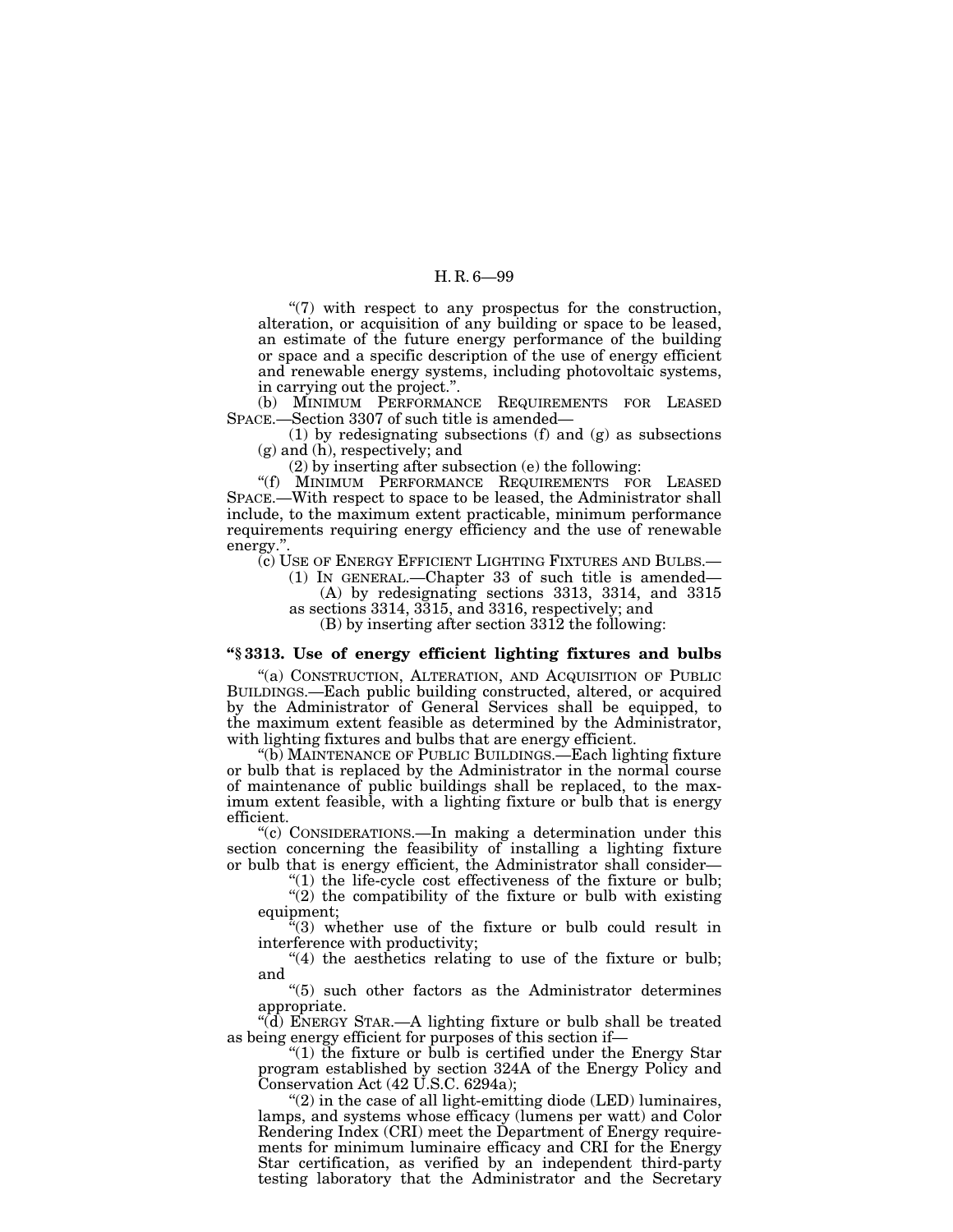of Energy determine conducts its tests according to the procedures and recommendations of the Illuminating Engineering Society of North America, even if the luminaires, lamps, and systems have not received such certification; or

''(3) the Administrator and the Secretary of Energy have otherwise determined that the fixture or bulb is energy efficient.

''(e) ADDITIONAL ENERGY EFFICIENT LIGHTING DESIGNATIONS.— The Administrator of the Environmental Protection Agency and the Secretary of Energy shall give priority to establishing Energy Star performance criteria or Federal Energy Management Program designations for additional lighting product categories that are appropriate for use in public buildings.

''(f) GUIDELINES.—The Administrator shall develop guidelines for the use of energy efficient lighting technologies that contain mercury in child care centers in public buildings.

"(g) APPLICABILITY OF BUY AMERICAN ACT.—Acquisitions carried out pursuant to this section shall be subject to the requirements of the Buy American Act (41 U.S.C. 10c et seq.).

''(h) EFFECTIVE DATE.—The requirements of subsections (a) and (b) shall take effect 1 year after the date of enactment of this subsection.''.

(2) CLERICAL AMENDMENT.—The analysis for such chapter is amended by striking the items relating to sections 3313, 3314, and 3315 and inserting the following:

"3313. Use of energy efficient lighting fixtures and bulbs.

''3314. Delegation.

''3315. Report to Congress.

''3316. Certain authority not affected.''.

(d) EVALUATION FACTOR.—Section 3310 of such title is amended—

(1) by redesignating paragraphs (3), (4), and (5) as paragraphs (4), (5), and (6), respectively; and

(2) by inserting after paragraph (2) the following:

 $'(3)$  shall include in the solicitation for any lease requiring a prospectus under section 3307 an evaluation factor considering the extent to which the offeror will promote energy efficiency and the use of renewable energy;''.

#### **SEC. 324. METAL HALIDE LAMP FIXTURES.**

(a) DEFINITIONS.—Section 321 of the Energy Policy and Conservation Act (42 U.S.C. 6291) (as amended by section  $322(a)(2)$ ) is amended by adding at the end the following:

"(58) BALLAST.—The term 'ballast' means a device used with an electric discharge lamp to obtain necessary circuit conditions (voltage, current, and waveform) for starting and operating.<br>"(59) BALLAST EFFICIENCY.—

"(A) IN GENERAL.—The term 'ballast efficiency' means, in the case of a high intensity discharge fixture, the efficiency of a lamp and ballast combination, expressed as a percentage, and calculated in accordance with the following formula: Efficiency =  $P_{\text{out}}/P_{\text{in}}$ .

''(B) EFFICIENCY FORMULA.—For the purpose of subparagraph (A)—

"(i)  $P_{out}$  shall equal the measured operating lamp wattage;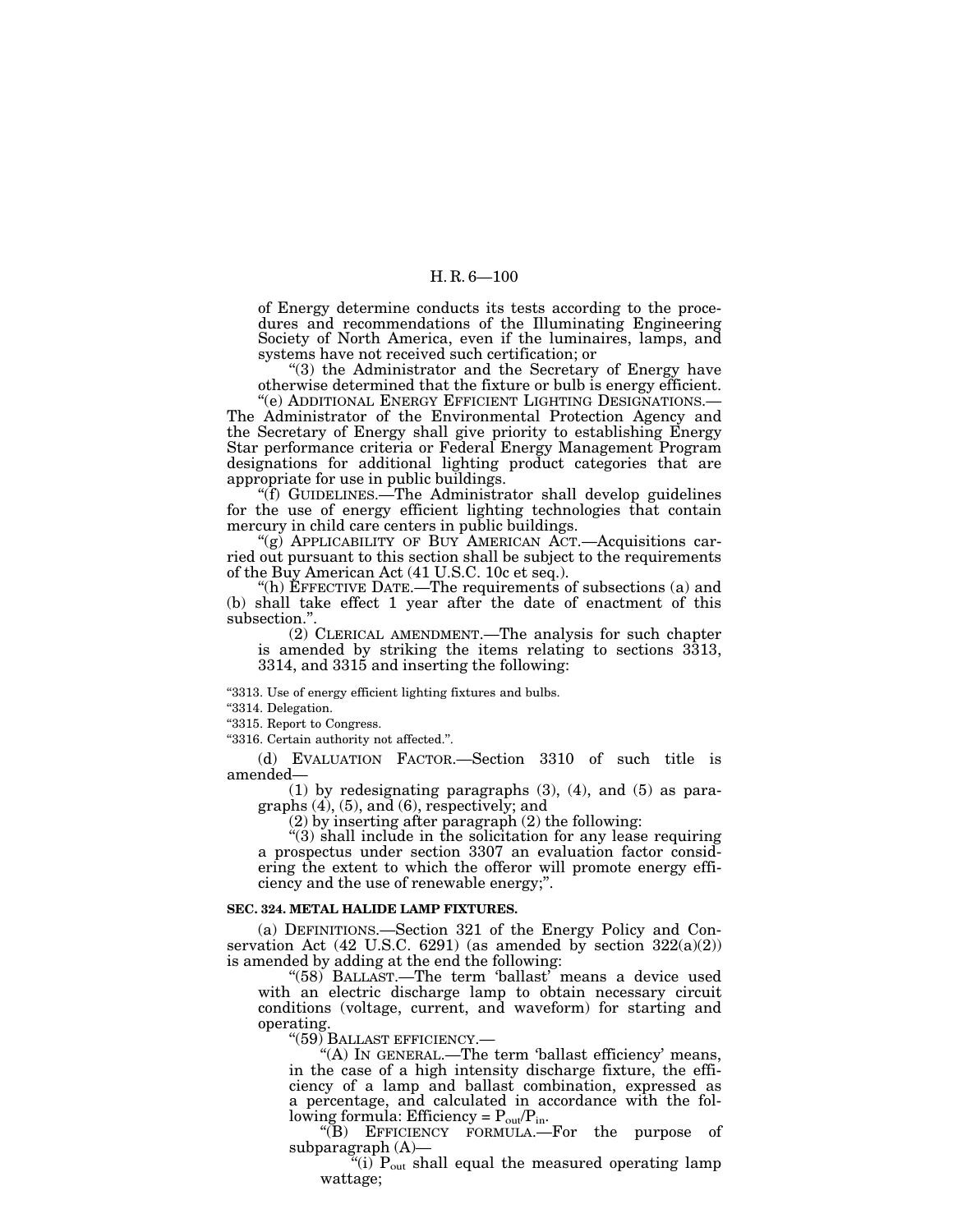"(ii)  $P_{in}$  shall equal the measured operating input wattage;

"(iii) the lamp, and the capacitor when the capacitor is provided, shall constitute a nominal system in accordance with the ANSI Standard C78.43–2004;

"(iv) for ballasts with a frequency of 60 Hz,  $P_{in}$ and Pout shall be measured after lamps have been stabilized according to section 4.4 of ANSI Standard C82.6–2005 using a wattmeter with accuracy specified in section 4.5 of ANSI Standard C82.6–2005; and

" $(v)$  for ballasts with a frequency greater than 60 Hz,  $P_{in}$  and  $P_{out}$  shall have a basic accuracy of  $±$  0.5 percent at the higher of-

''(I) 3 times the output operating frequency of the ballast; or

 $\Gamma$ (II) 2 kHz for ballast with a frequency greater than 60 Hz.

''(C) MODIFICATION.—The Secretary may, by rule, modify the definition of 'ballast efficiency' if the Secretary determines that the modification is necessary or appropriate to carry out the purposes of this Act.

 $\frac{a}{b}$ (60) ELECTRONIC BALLAST.—The term 'electronic ballast' means a device that uses semiconductors as the primary means to control lamp starting and operation.

"(61) GENERAL LIGHTING APPLICATION.—The term 'general lighting application' means lighting that provides an interior or exterior area with overall illumination.

"(62) METAL HALIDE BALLAST.—The term 'metal halide ballast' means a ballast used to start and operate metal halide lamps.

''(63) METAL HALIDE LAMP.—The term 'metal halide lamp' means a high intensity discharge lamp in which the major portion of the light is produced by radiation of metal halides and their products of dissociation, possibly in combination with metallic vapors.

"(64)  $\dot{M}$ ETAL HALIDE LAMP FIXTURE.—The term 'metal halide lamp fixture' means a light fixture for general lighting application designed to be operated with a metal halide lamp and a ballast for a metal halide lamp.

''(65) PROBE-START METAL HALIDE BALLAST.—The term 'probe-start metal halide ballast' means a ballast that—

"(A) starts a probe-start metal halide lamp that contains a third starting electrode (probe) in the arc tube; and

''(B) does not generally contain an igniter but instead starts lamps with high ballast open circuit voltage. ''(66) PULSE-START METAL HALIDE BALLAST.—

''(A) IN GENERAL.—The term 'pulse-start metal halide ballast' means an electronic or electromagnetic ballast that starts a pulse-start metal halide lamp with high voltage pulses.

''(B) STARTING PROCESS.—For the purpose of subparagraph (A)—

"(i) lamps shall be started by first providing a high voltage pulse for ionization of the gas to produce a glow discharge; and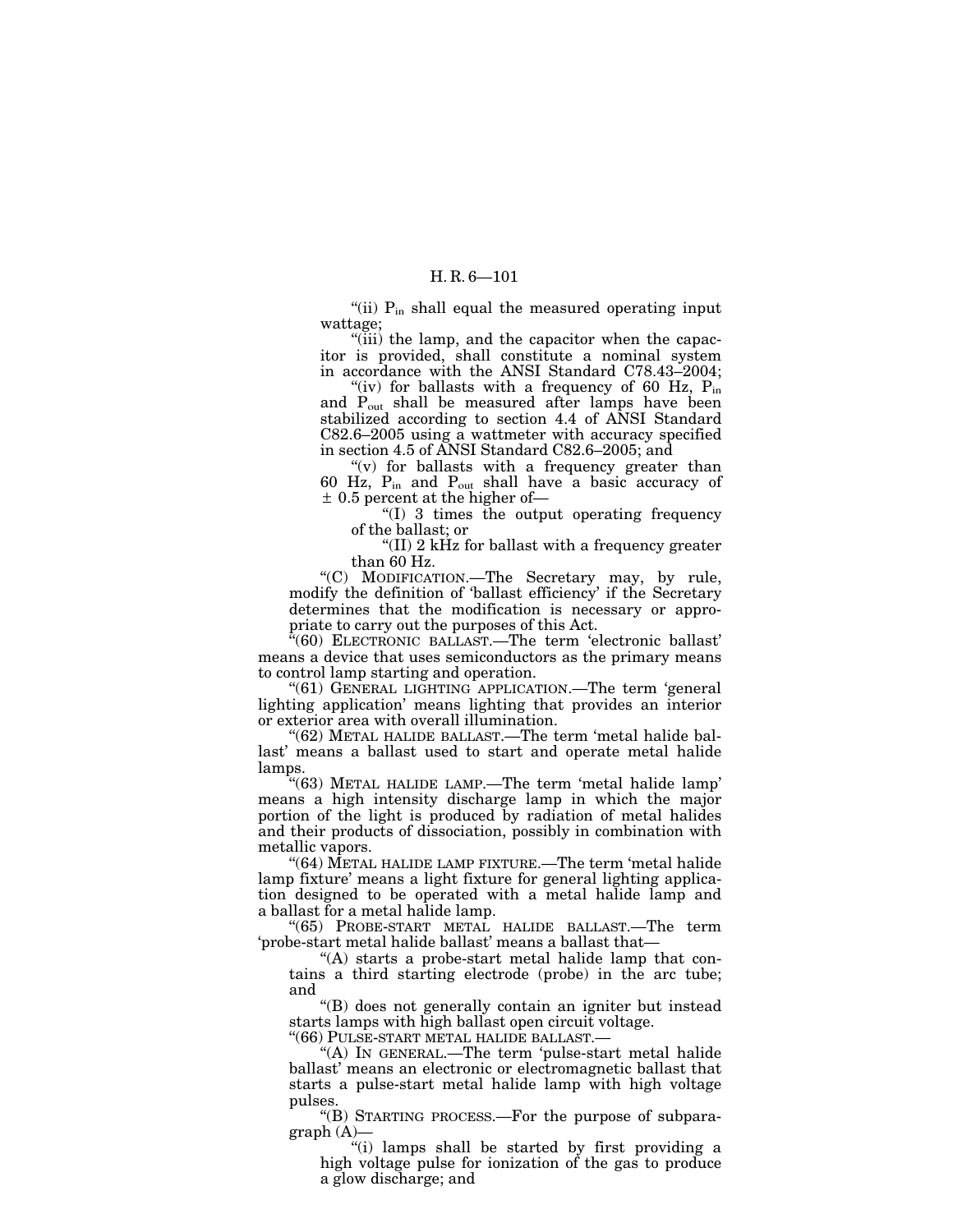"(ii) to complete the starting process, power shall be provided by the ballast to sustain the discharge through the glow-to-arc transition.''.

(b) COVERAGE.—Section 322(a) of the Energy Policy and Conservation Act (42 U.S.C. 6292(a)) is amended—

(1) by redesignating paragraph (19) as paragraph (20); and

(2) by inserting after paragraph (18) the following:

" $(19)$  Metal halide lamp fixtures.

(c) TEST PROCEDURES.—Section 323(b) of the Energy Policy and Conservation Act (42 U.S.C. 6293(b)) (as amended by section 301(b)) is amended by adding at the end the following:

"(18) METAL HALIDE LAMP BALLASTS.—Test procedures for metal halide lamp ballasts shall be based on ANSI Standard C82.6–2005, entitled 'Ballasts for High Intensity Discharge Lamps—Method of Measurement'.''.

(d) LABELING.—Section 324(a)(2) of the Energy Policy and Conservation Act (42 U.S.C. 6294(a)(2)) is amended—

(1) by redesignating subparagraphs (C) through (G) as subparagraphs (D) through (H), respectively; and

 $(2)$  by inserting after subparagraph  $(B)$  the following:<br>"(C) METAL HALIDE LAMP FIXTURES.—

"(i) IN GENERAL.—The Commission shall issue labeling rules under this section applicable to the covered product specified in section  $322(a)(19)$  and to which standards are applicable under section 325.

''(ii) LABELING.—The rules shall provide that the labeling of any metal halide lamp fixture manufactured on or after the later of January 1, 2009, or the date that is 270 days after the date of enactment of this subparagraph, shall indicate conspicuously, in a manner prescribed by the Commission under subsection (b) by July 1, 2008, a capital letter 'E' printed within a circle on the packaging of the fixture, and on the ballast contained in the fixture.''.

(e) STANDARDS.—Section 325 of the Energy Policy and Conservation Act  $(42 \text{ U.S.C. } 6295)$  (as amended by section 310) is amended—

 $(1)$  by redesignating subsection  $(hh)$  as subsection  $(ii)$ ;

(2) by inserting after subsection (gg) the following: " $(hh)$  METAL HALIDE LAMP FIXTURES.—

"(1) STANDARDS.—<br>"(A) IN GENERAL.—Subject to subparagraphs (B) and (C), metal halide lamp fixtures designed to be operated with lamps rated greater than or equal to 150 watts but less than or equal to 500 watts shall contain—

"(i) a pulse-start metal halide ballast with a minimum ballast efficiency of 88 percent;

"(ii) a magnetic probe-start ballast with a minimum ballast efficiency of 94 percent; or

''(iii) a nonpulse-start electronic ballast with—

''(I) a minimum ballast efficiency of 92 percent for wattages greater than 250 watts; and

''(II) a minimum ballast efficiency of 90 percent for wattages less than or equal to 250 watts.

''(B) EXCLUSIONS.—The standards established under subparagraph (A) shall not apply to—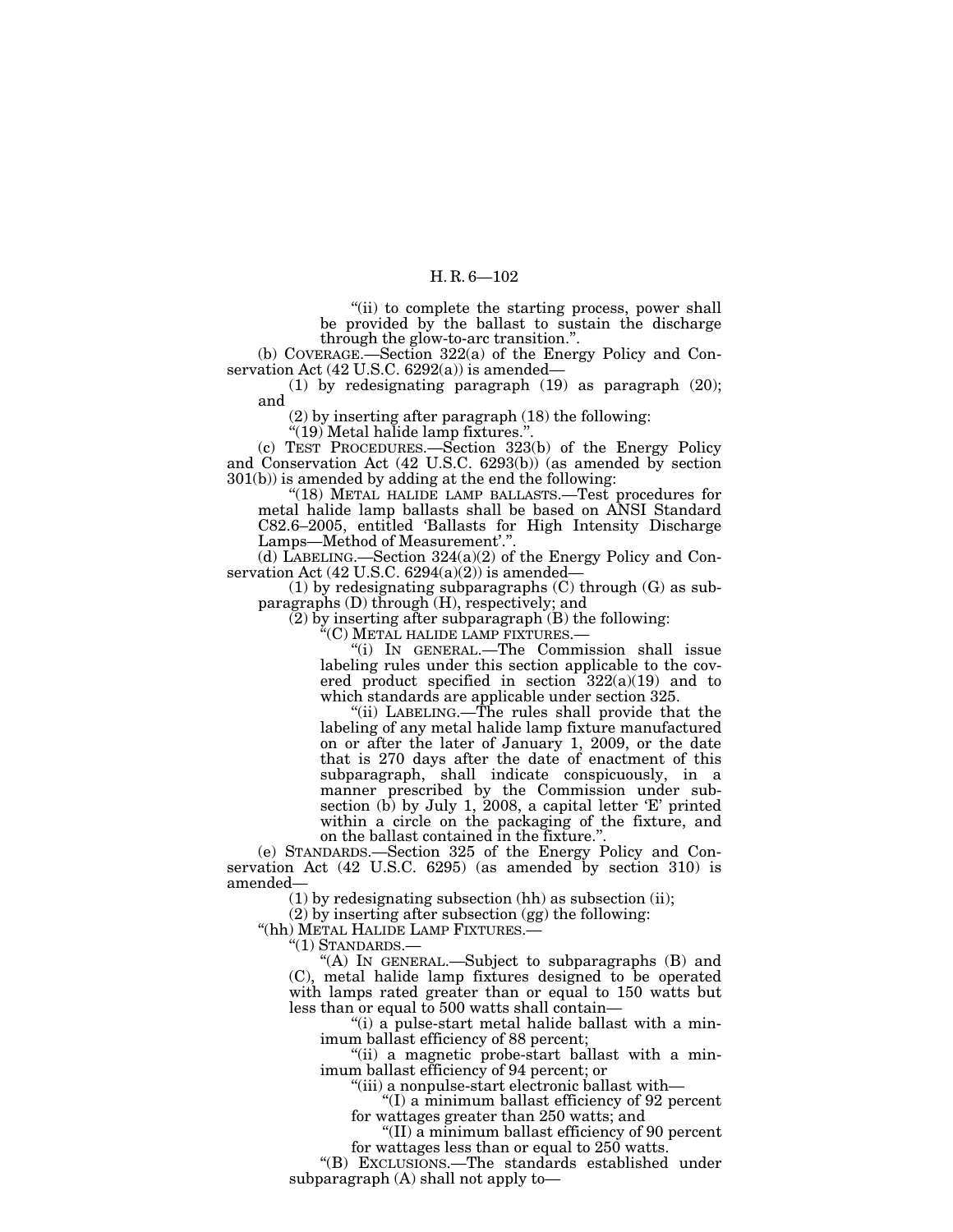''(i) fixtures with regulated lag ballasts;

''(ii) fixtures that use electronic ballasts that operate at 480 volts; or

''(iii) fixtures that—

''(I) are rated only for 150 watt lamps;

''(II) are rated for use in wet locations, as specified by the National Electrical Code 2002, section 410.4(A); and

''(III) contain a ballast that is rated to operate at ambient air temperatures above 50°C, as specified by UL 1029–2001.

''(C) APPLICATION.—The standards established under subparagraph (A) shall apply to metal halide lamp fixtures manufactured on or after the later of—

''(i) January 1, 2009; or

"(ii) the date that is 270 days after the date of enactment of this subsection.

''(2) FINAL RULE BY JANUARY 1, 2012.—

''(A) IN GENERAL.—Not later than January 1, 2012, the Secretary shall publish a final rule to determine whether the standards established under paragraph (1) should be amended.

''(B) ADMINISTRATION.—The final rule shall—

''(i) contain any amended standard; and

''(ii) apply to products manufactured on or after January 1, 2015.

''(3) FINAL RULE BY JANUARY 1, 2019.—

''(A) IN GENERAL.—Not later than January 1, 2019, the Secretary shall publish a final rule to determine whether the standards then in effect should be amended.

''(B) ADMINISTRATION.—The final rule shall—

''(i) contain any amended standards; and

''(ii) apply to products manufactured after January 1, 2022.

"(4) DESIGN AND PERFORMANCE REQUIREMENTS.—Notwithstanding any other provision of law, any standard established pursuant to this subsection may contain both design and performance requirements.''; and

(3) in paragraph (2) of subsection (ii) (as redesignated by paragraph  $(2)$ ), by striking " $(gg)$ " each place it appears and inserting "(hh)".

(f) EFFECT ON OTHER LAW.—Section 327(c) of the Energy Policy and Conservation Act (42 U.S.C. 6297(c)) is amended—

(1) in paragraph (8)(B), by striking the period at the end and inserting ''; and''; and

(2) by adding at the end the following:

 $'(9)$  is a regulation concerning metal halide lamp fixtures adopted by the California Energy Commission on or before January 1, 2011, except that—

"(A) if the Secretary fails to issue a final rule within 180 days after the deadlines for rulemakings in section 325(hh), notwithstanding any other provision of this section, preemption shall not apply to a regulation concerning metal halide lamp fixtures adopted by the California Energy Commission—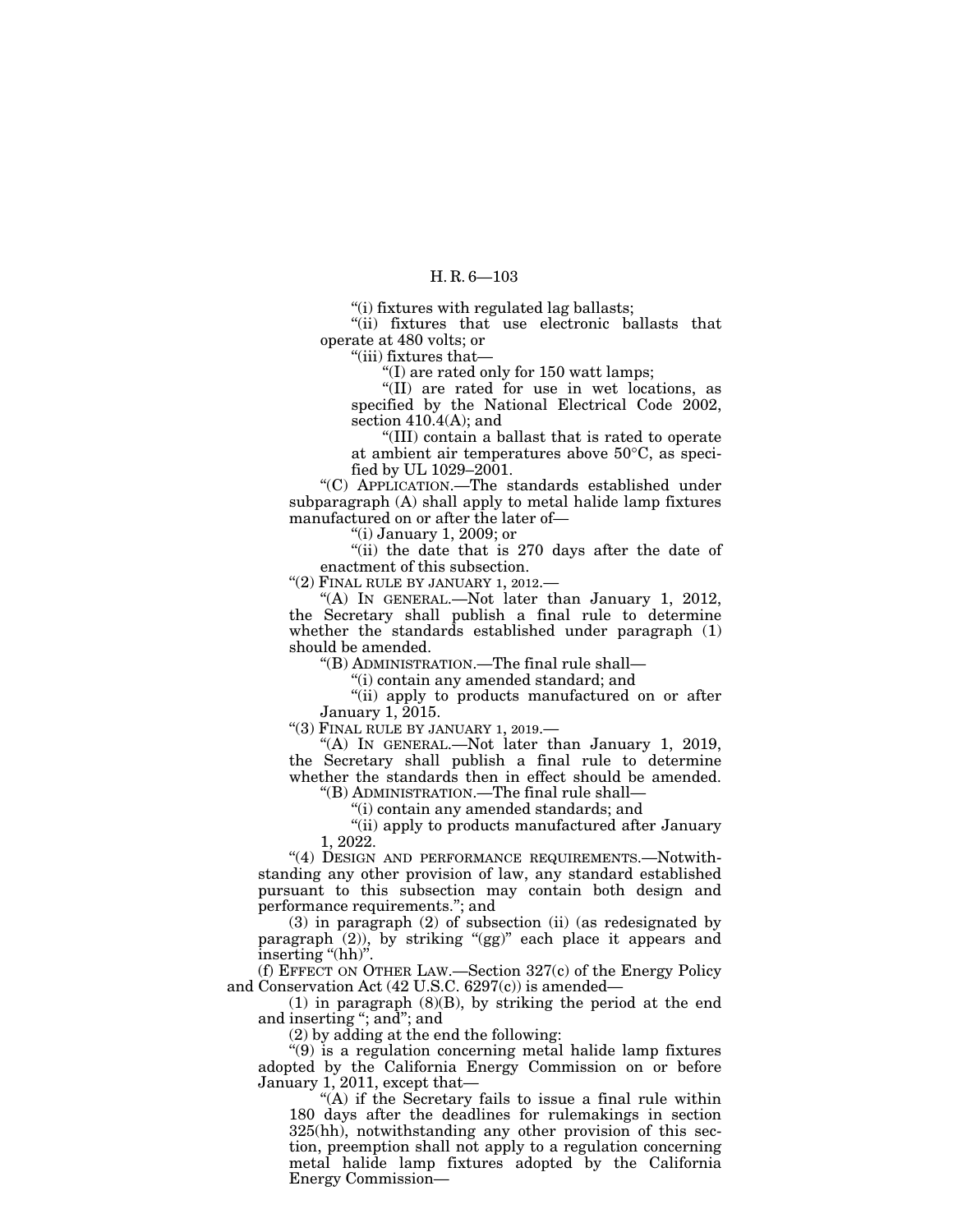"(i) on or before July 1, 2015, if the Secretary fails to meet the deadline specified in section 325(hh)(2); or

"(ii) on or before July 1, 2022, if the Secretary fails to meet the deadline specified in section  $325(hh)(3)$ .".

#### **SEC. 325. ENERGY EFFICIENCY LABELING FOR CONSUMER ELEC-TRONIC PRODUCTS.**

(a) IN GENERAL.—Section 324(a) of the Energy Policy and Conservation Act  $(42 \text{ U.S.C. } 6294(a))$  (as amended by section  $324(d)$ ) is amended—

(1) in paragraph (2), by adding at the end the following: ''(I) LABELING REQUIREMENTS.—

''(i) IN GENERAL.—Subject to clauses (ii) through (iv), not later than 18 months after the date of issuance of applicable Department of Energy testing procedures, the Commission, in consultation with the Secretary and the Administrator of the Environmental Protection Agency (acting through the Energy Star program), shall, by regulation, prescribe labeling or other disclosure requirements for the energy use of-

''(I) televisions;

''(II) personal computers;

"(III) cable or satellite set-top boxes;

''(IV) stand-alone digital video recorder boxes; and

''(V) personal computer monitors.

''(ii) ALTERNATE TESTING PROCEDURES.—In the absence of applicable testing procedures described in clause (i) for products described in subclauses (I) through (V) of that clause, the Commission may, by regulation, prescribe labeling or other disclosure requirements for a consumer product category described in clause (i) if the Commission—

''(I) identifies adequate non-Department of Energy testing procedures for those products; and

"(II) determines that labeling of, or other disclosures relating to, those products is likely to assist consumers in making purchasing decisions.<br>"(iii) DEADLINE AND REQUIREMENTS FOR

AND REQUIREMENTS FOR LABELING.—

''(I) DEADLINE.—Not later than 18 months after the date of promulgation of any requirements under clause (i) or (ii), the Commission shall require labeling of, or other disclosure requirements for, electronic products described in clause (i).

''(II) REQUIREMENTS.—The requirements prescribed under clause (i) or (ii) may include specific requirements for each electronic product to be labeled with respect to the placement, size, and content of Energy Guide labels.

"(iv) DETERMINATION OF FEASIBILITY.—Clause (i) or (ii) shall not apply in any case in which the Commission determines that labeling in accordance with this subsection—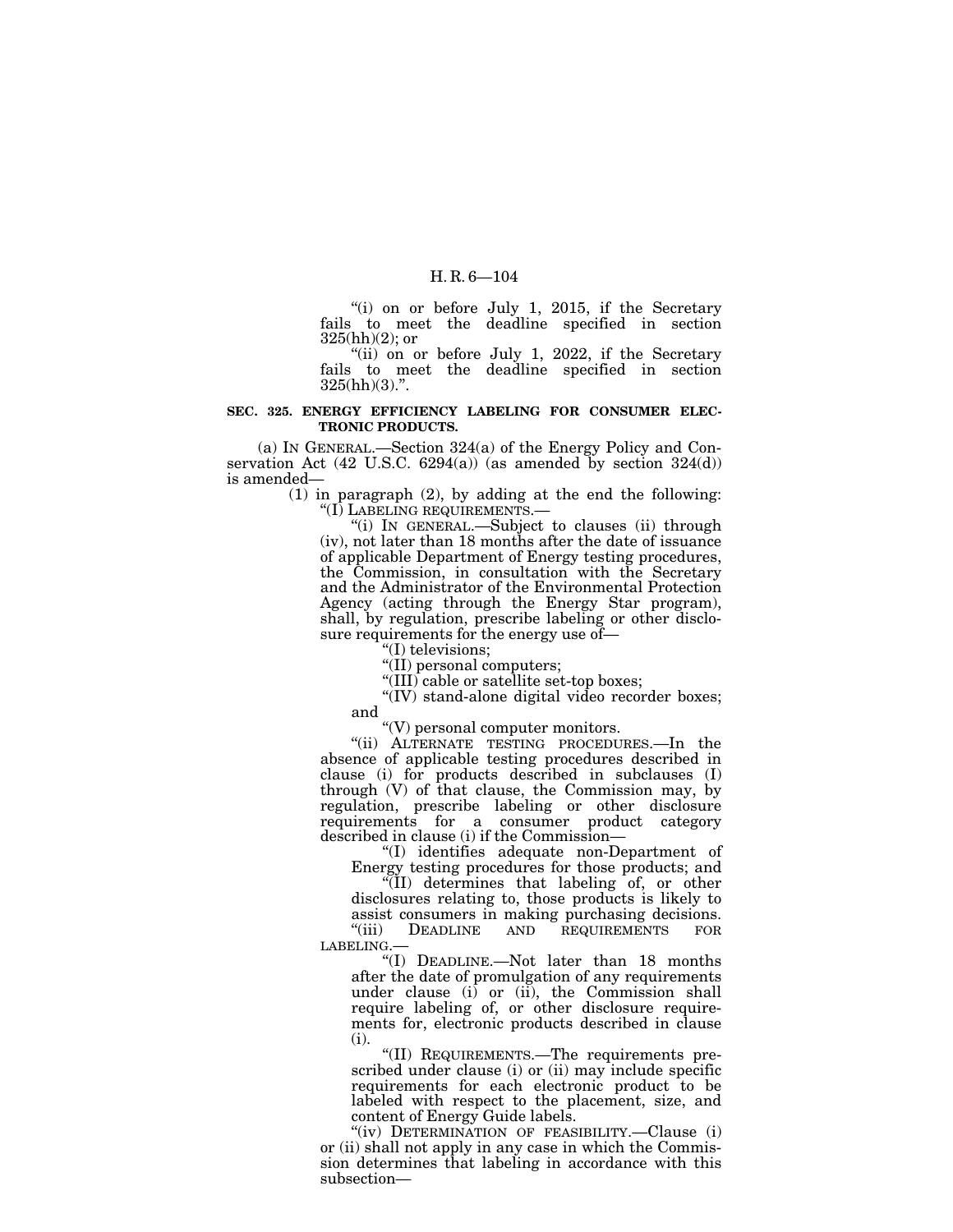''(I) is not technologically or economically feasible; or

''(II) is not likely to assist consumers in making purchasing decisions.''; and

(2) by adding at the end the following:

 $\cdot^{\alpha}$ (6) AUTHORITY TO INCLUDE ADDITIONAL PRODUCT CATEGORIES.—The Commission may, by regulation, require labeling or other disclosures in accordance with this subsection for any consumer product not specified in this subsection or section 322 if the Commission determines that labeling for the product is likely to assist consumers in making purchasing decisions.''.

(b) CONTENT OF LABEL.—Section 324(c) of the Energy Policy and Conservation Act (42 U.S.C. 6924(c)) is amended by adding at the end the following:

''(9) DISCRETIONARY APPLICATION.—The Commission may apply paragraphs  $(1)$ ,  $(2)$ ,  $(3)$ ,  $(5)$ , and  $(6)$  of this subsection to the labeling of any product covered by paragraph  $(2)(I)$ or  $(6)$  of subsection  $(a)$ .".

# **TITLE IV—ENERGY SAVINGS IN BUILDINGS AND INDUSTRY**

#### **SEC. 401. DEFINITIONS.**

In this title:

(1) ADMINISTRATOR.—The term ''Administrator'' means the Administrator of General Services.

(2) ADVISORY COMMITTEE.—The term ''Advisory Committee'' means the Green Building Advisory Committee established under section 484.

(3) COMMERCIAL DIRECTOR.—The term ''Commercial Director'' means the individual appointed to the position established under section 421.

(4) CONSORTIUM.—The term "Consortium" means the High-Performance Green Building Partnership Consortium created in response to section  $436(c)(1)$  to represent the private sector in a public-private partnership to promote high-performance green buildings and zero-net-energy commercial buildings.

(5) COST-EFFECTIVE LIGHTING TECHNOLOGY.— (A) IN GENERAL.—The term ''cost-effective lighting technology'' means a lighting technology that—

(i) will result in substantial operational cost savings by ensuring an installed consumption of not more than 1 watt per square foot; or

(ii) is contained in a list under—

(I) section 553 of Public Law 95–619 (42 U.S.C. 8259b);

(II) Federal acquisition regulation 23–203; and

(III) is at least as energy-conserving as required by other provisions of this Act, including the requirements of this title and title III which shall be applicable to the extent that they would achieve greater energy savings than provided under clause (i) or this clause.

(B) INCLUSIONS.—The term ''cost-effective lighting technology'' includes—

(i) lamps;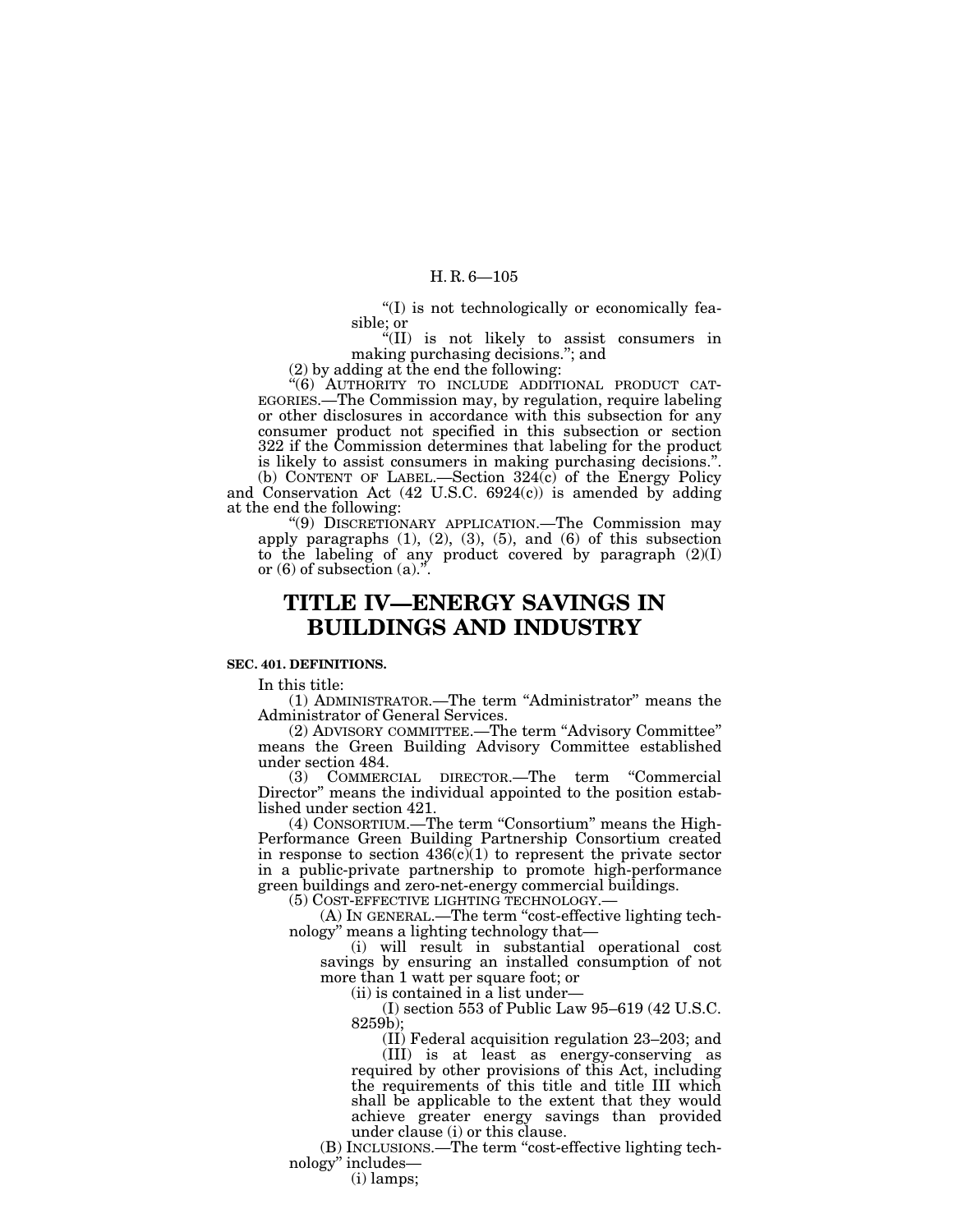(ii) ballasts;

(iii) luminaires;

(iv) lighting controls;

(v) daylighting; and

(vi) early use of other highly cost-effective lighting technologies.

(6) COST-EFFECTIVE TECHNOLOGIES AND PRACTICES.—The term ''cost-effective technologies and practices'' means a technology or practice that—

(A) will result in substantial operational cost savings by reducing electricity or fossil fuel consumption, water, or other utility costs, including use of geothermal heat pumps;

 $(B)$  complies with the provisions of section 553 of Public Law 95–619 (42 U.S.C. 8259b) and Federal acquisition regulation 23–203; and

(C) is at least as energy and water conserving as required under this title, including sections 431 through 435, and title V, including sections 511 through 525, which shall be applicable to the extent that they are more stringent or require greater energy or water savings than required by this section.

(7) FEDERAL DIRECTOR.—The term ''Federal Director'' means the individual appointed to the position established under section 436(a).

(8) FEDERAL FACILITY.—The term ''Federal facility'' means any building that is constructed, renovated, leased, or purchased in part or in whole for use by the Federal Government.

(9) OPERATIONAL COST SAVINGS.—

(A) IN GENERAL.—The term ''operational cost savings'' means a reduction in end-use operational costs through the application of cost-effective technologies and practices or geothermal heat pumps, including a reduction in electricity consumption relative to consumption by the same customer or at the same facility in a given year, as defined in guidelines promulgated by the Administrator pursuant to section 329(b) of the Clean Air Act, that achieves cost savings sufficient to pay the incremental additional costs of using cost-effective technologies and practices including geothermal heat pumps by not later than the later of the date established under sections 431 through 434, or—

(i) for cost-effective technologies and practices, the date that is 5 years after the date of installation; and

(ii) for geothermal heat pumps, as soon as practical after the date of installation of the applicable geothermal heat pump.

(B) INCLUSIONS.—The term ''operational cost savings'' includes savings achieved at a facility as a result of—

(i) the installation or use of cost-effective technologies and practices; or

(ii) the planting of vegetation that shades the facility and reduces the heating, cooling, or lighting needs of the facility.

(C) EXCLUSION.—The term ''operational cost savings'' does not include savings from measures that would likely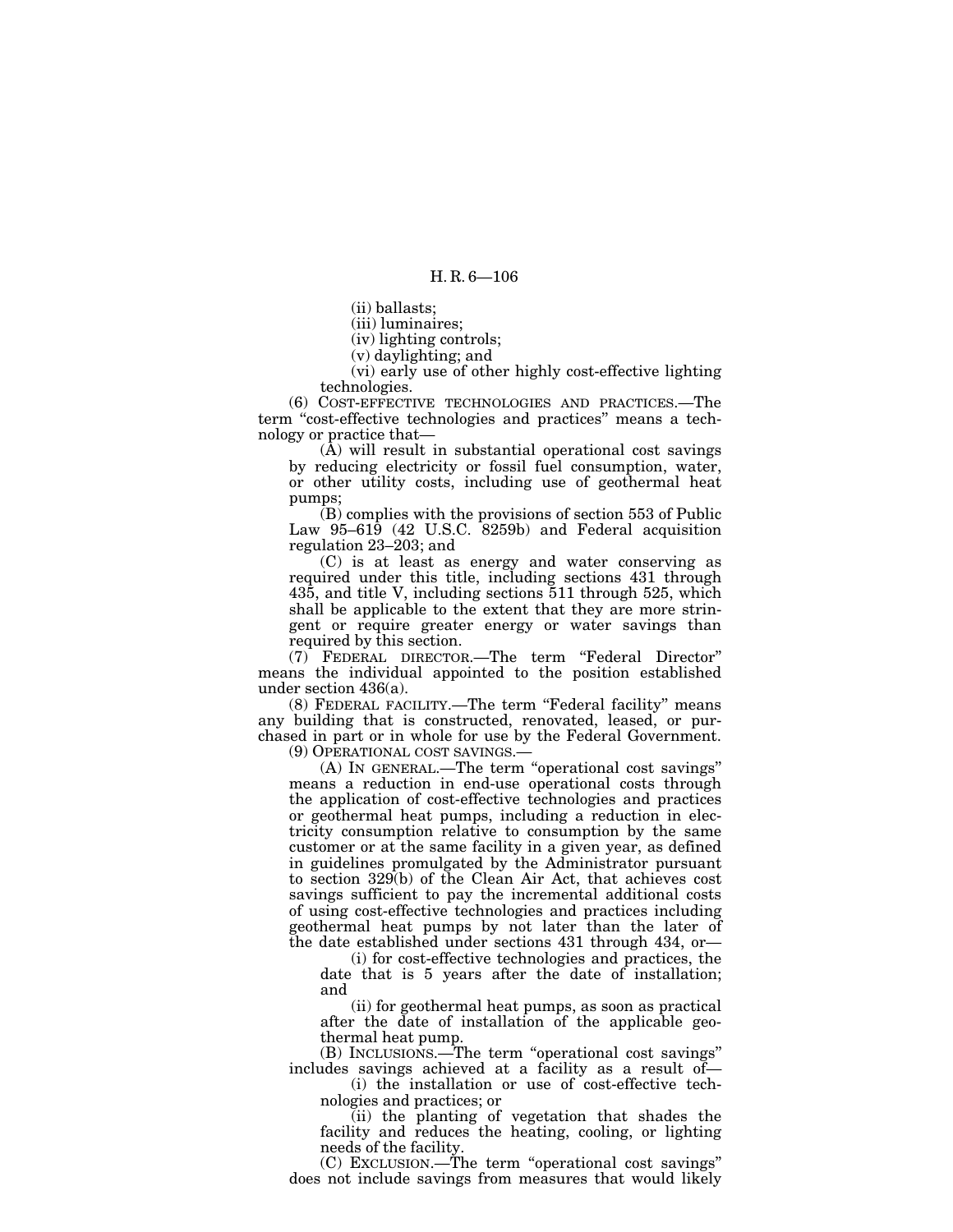be adopted in the absence of cost-effective technology and practices programs, as determined by the Administrator. (10) GEOTHERMAL HEAT PUMP.—The term ''geothermal heat

pump'' means any heating or air conditioning technology that— (A) uses the ground or ground water as a thermal

energy source to heat, or as a thermal energy sink to cool, a building; and

(B) meets the requirements of the Energy Star program of the Environmental Protection Agency applicable to geothermal heat pumps on the date of purchase of the technology.

(11) GSA FACILITY.—

(A) IN GENERAL.—The term ''GSA facility'' means any building, structure, or facility, in whole or in part (including the associated support systems of the building, structure, or facility) that—

(i) is constructed (including facilities constructed for lease), renovated, or purchased, in whole or in part, by the Administrator for use by the Federal Government; or

(ii) is leased, in whole or in part, by the Administrator for use by the Federal Government—

(I) except as provided in subclause (II), for a term of not less than 5 years; or

(II) for a term of less than 5 years, if the Administrator determines that use of cost-effective technologies and practices would result in the payback of expenses.

(B) INCLUSION.—The term ''GSA facility'' includes any group of buildings, structures, or facilities described in  $subparagraph$  (A) (including the associated energy-consuming support systems of the buildings, structures, and facilities).

(C) EXEMPTION.—The Administrator may exempt from the definition of ''GSA facility'' under this paragraph a building, structure, or facility that meets the requirements of section 543(c) of Public Law 95–619 (42 U.S.C. 8253(c)).

(12) HIGH-PERFORMANCE BUILDING.—The term ''highperformance building'' means a building that integrates and optimizes on a life cycle basis all major high performance attributes, including energy conservation, environment, safety, security, durability, accessibility, cost-benefit, productivity, sustainability, functionality, and operational considerations.

(13) HIGH-PERFORMANCE GREEN BUILDING.—The term ''high-performance green building'' means a high-performance building that, during its life-cycle, as compared with similar buildings (as measured by Commercial Buildings Energy Consumption Survey or Residential Energy Consumption Survey data from the Energy Information Agency)—

(A) reduces energy, water, and material resource use;

(B) improves indoor environmental quality, including reducing indoor pollution, improving thermal comfort, and improving lighting and acoustic environments that affect occupant health and productivity;

(C) reduces negative impacts on the environment throughout the life-cycle of the building, including air and water pollution and waste generation;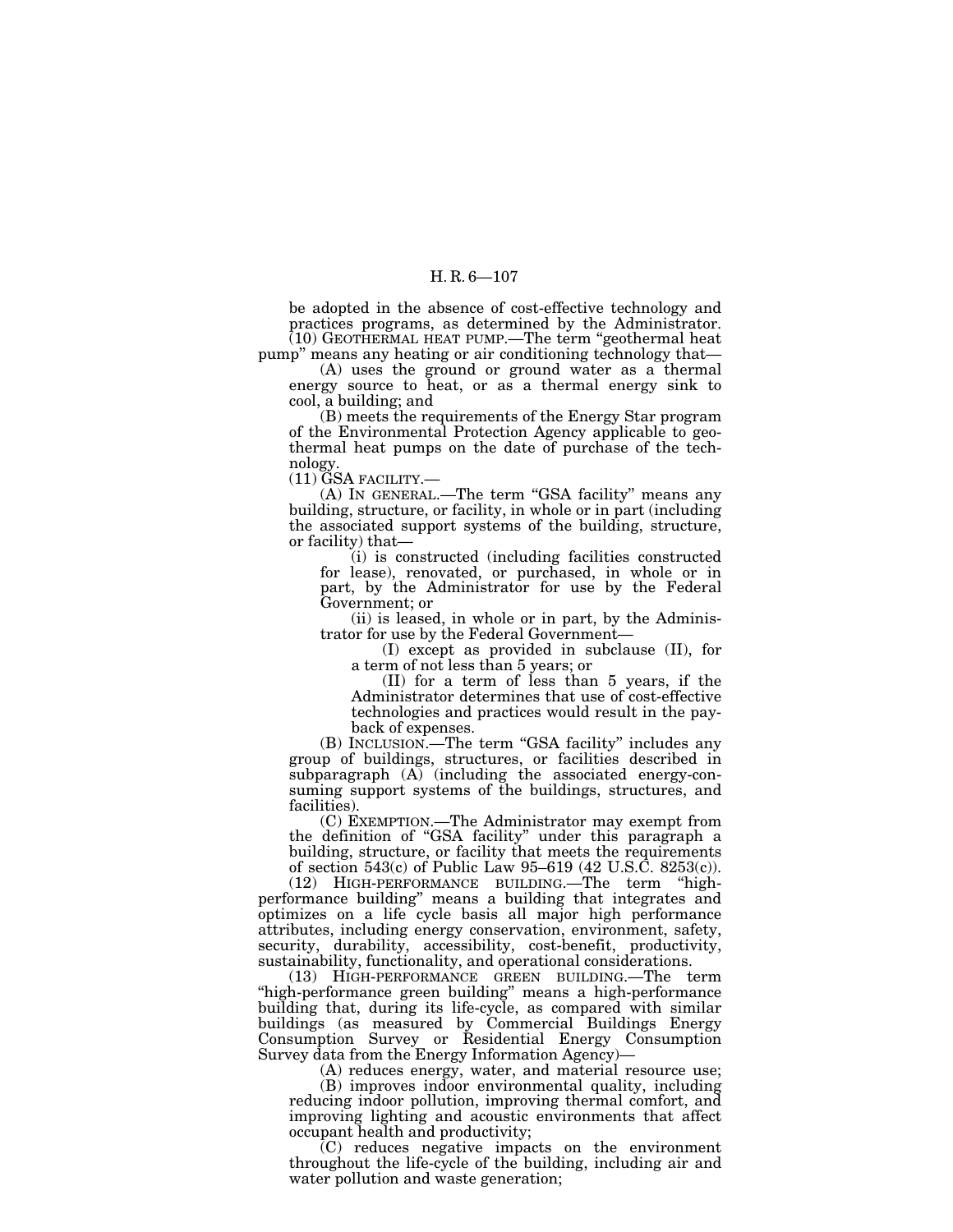(D) increases the use of environmentally preferable products, including biobased, recycled content, and nontoxic products with lower life-cycle impacts;

(E) increases reuse and recycling opportunities;

(F) integrates systems in the building;

(G) reduces the environmental and energy impacts of transportation through building location and site design that support a full range of transportation choices for users of the building; and

(H) considers indoor and outdoor effects of the building on human health and the environment, including—

(i) improvements in worker productivity;

(ii) the life-cycle impacts of building materials and operations; and

(iii) other factors that the Federal Director or the Commercial Director consider to be appropriate.

(14) LIFE-CYCLE.—The term ''life-cycle'', with respect to a high-performance green building, means all stages of the useful life of the building (including components, equipment, systems, and controls of the building) beginning at conception of a highperformance green building project and continuing through site selection, design, construction, landscaping, commissioning, operation, maintenance, renovation, deconstruction or demolition, removal, and recycling of the high-performance green building.

(15) LIFE-CYCLE ASSESSMENT.—The term ''life-cycle assessment'' means a comprehensive system approach for measuring the environmental performance of a product or service over the life of the product or service, beginning at raw materials acquisition and continuing through manufacturing, transportation, installation, use, reuse, and end-of-life waste management.

(16) LIFE-CYCLE COSTING.—The term ''life-cycle costing'', with respect to a high-performance green building, means a technique of economic evaluation that—

(A) sums, over a given study period, the costs of initial investment (less resale value), replacements, operations (including energy use), and maintenance and repair of an investment decision; and

(B) is expressed—

(i) in present value terms, in the case of a study period equivalent to the longest useful life of the building, determined by taking into consideration the typical life of such a building in the area in which the building is to be located; or

(ii) in annual value terms, in the case of any other study period.

(17) OFFICE OF COMMERCIAL HIGH-PERFORMANCE GREEN BUILDINGS.—The term ''Office of Commercial High-Performance Green Buildings'' means the Office of Commercial High-Performance Green Buildings established under section 421(a).

(18) OFFICE OF FEDERAL HIGH-PERFORMANCE GREEN BUILDINGS.—The term ''Office of Federal High-Performance Green Buildings'' means the Office of Federal High-Performance Green Buildings established under section 436(a).

(19) PRACTICES.—The term ''practices'' means design, financing, permitting, construction, commissioning, operation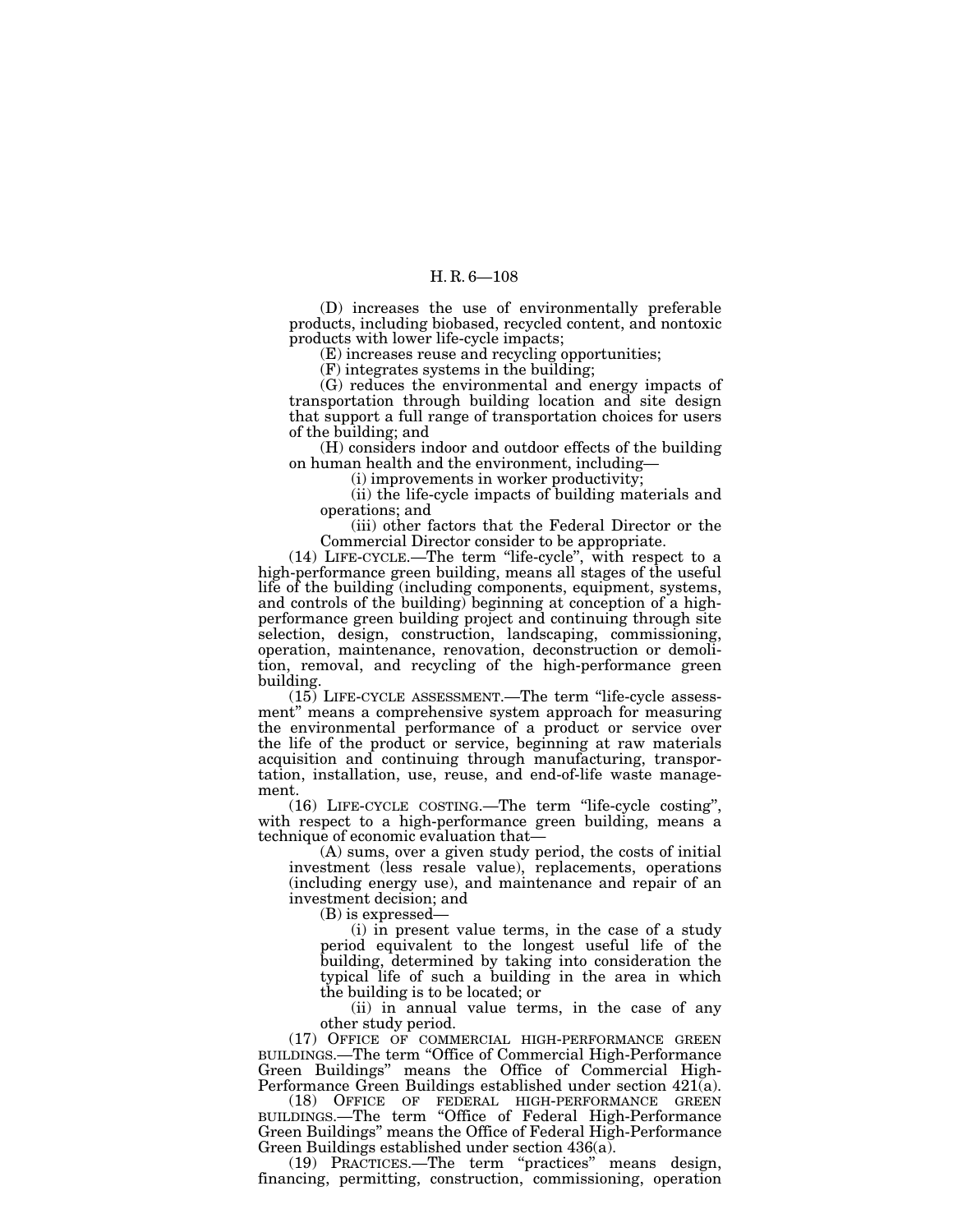and maintenance, and other practices that contribute to achieving zero-net-energy buildings or facilities.

(20) ZERO-NET-ENERGY COMMERCIAL BUILDING.—The term "zero-net-energy commercial building" means a commercial building that is designed, constructed, and operated to—

(A) require a greatly reduced quantity of energy to operate;

(B) meet the balance of energy needs from sources of energy that do not produce greenhouse gases;

(C) therefore result in no net emissions of greenhouse gases; and

(D) be economically viable.

# **Subtitle A—Residential Building Efficiency**

#### **SEC. 411. REAUTHORIZATION OF WEATHERIZATION ASSISTANCE PRO-GRAM.**

(a) IN GENERAL.—Section 422 of the Energy Conservation and Production Act (42 U.S.C. 6872) is amended by striking "appropriated \$500,000,000 for fiscal year 2006, \$600,000,000 for fiscal year 2007, and \$700,000,000 for fiscal year 2008'' and inserting ''appropriated—

''(1) \$750,000,000 for fiscal year 2008;

''(2) \$900,000,000 for fiscal year 2009;

''(3) \$1,050,000,000 for fiscal year 2010;

 $(4)$ \$1,200,000,000 for fiscal year 2011; and

 $(5)$ \$1,400,000,000 for fiscal year 2012.".

(b) SUSTAINABLE ENERGY RESOURCES FOR CONSUMERS GRANTS.—

(1) IN GENERAL.—The Secretary may make funding available to local weatherization agencies from amounts authorized under the amendment made by subsection (a) to expand the weatherization assistance program for residential buildings to include materials, benefits, and renewable and domestic energy technologies not covered by the program (as of the date of enactment of this Act), if the State weatherization grantee certifies that the applicant has the capacity to carry out the proposed activities and that the grantee will include the project in the financial oversight of the grantee of the weatherization assistance program.

(2) PRIORITY.—In selecting grant recipients under this subsection, the Secretary shall give priority to—

(A) the expected effectiveness and benefits of the proposed project to low- and moderate-income energy consumers;

(B) the potential for replication of successful results; (C) the impact on the health and safety and energy

costs of consumers served; and (D) the extent of partnerships with other public and private entities that contribute to the resources and implementation of the program, including financial partnerships.

(3) FUNDING.—

(A) IN GENERAL.—Except as provided in paragraph (2), the amount of funds used for projects described in paragraph (1) may equal up to 2 percent of the amount of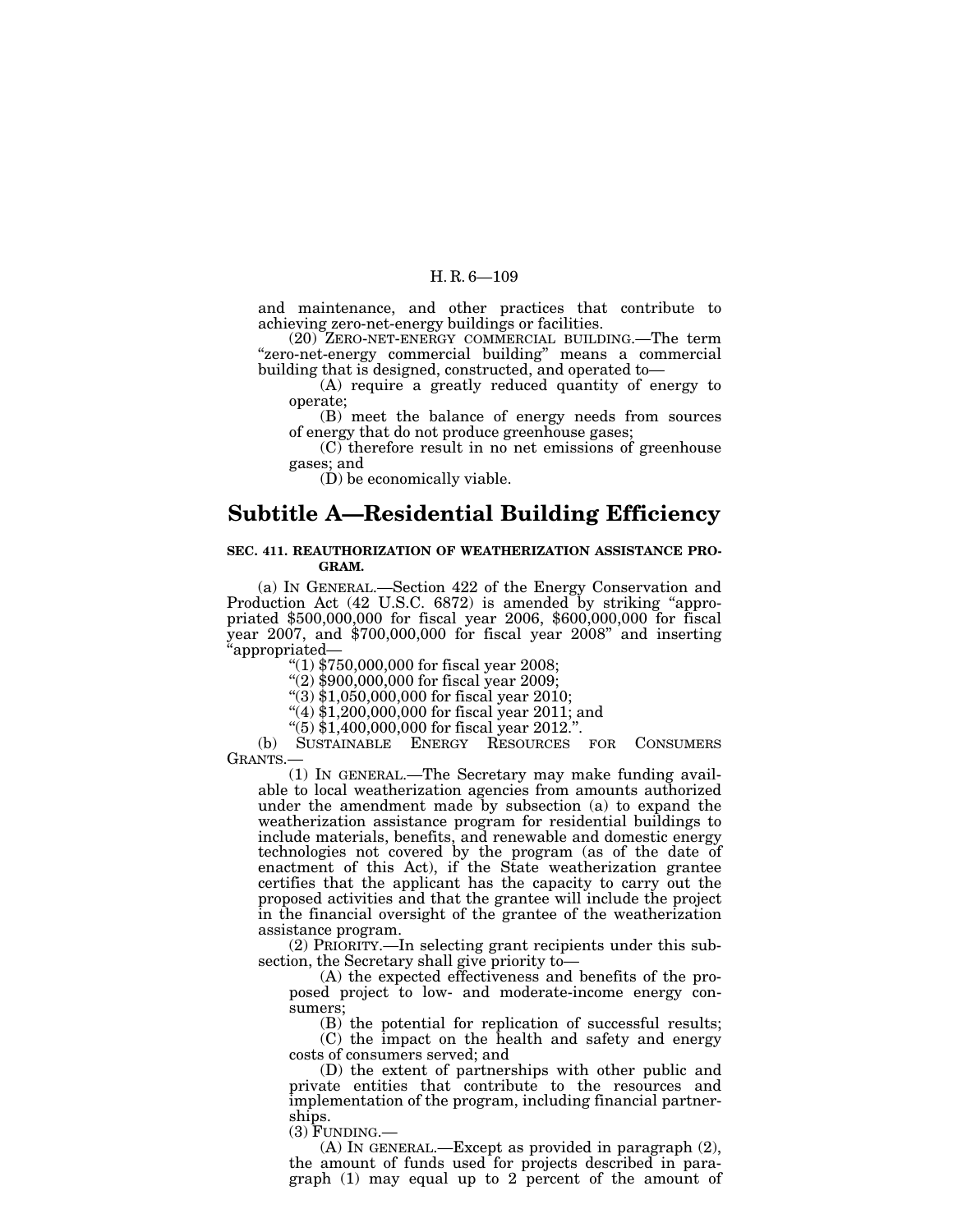funds made available for any fiscal year under section 422 of the Energy Conservation and Production Act (42 U.S.C. 6872).

(B) EXCEPTION.—No funds may be used for sustainable energy resources for consumers grants for a fiscal year under this subsection if the amount of funds made available for the fiscal year to carry out the Weatherization Assistance Program for Low-Income Persons established under part A of title IV of the Energy Conservation and Production Act (42 U.S.C. 6861 et seq.) is less than \$275,000,000.

(c) DEFINITION OF STATE.—Section 412 of the Energy Conservation and Production Act (42 U.S.C. 6862) is amended by striking paragraph (8) and inserting the following:

''(8) STATE.—The term 'State' means—

''(A) a State;

''(B) the District of Columbia;

''(C) the Commonwealth of Puerto Rico; and

''(D) any other territory or possession of the United States.''.

### **SEC. 412. STUDY OF RENEWABLE ENERGY REBATE PROGRAMS.**

(a) IN GENERAL.—Not later than 120 days after the date of enactment of this Act, the Secretary shall conduct, and submit to Congress a report on, a study regarding the rebate programs established under sections 124 and 206(c) of the Energy Policy Act of 2005 (42 U.S.C. 15821, 15853).

(b) COMPONENTS.—In conducting the study, the Secretary shall—

(1) develop a plan for how the rebate programs would be carried out if the programs were funded; and

(2) determine the minimum amount of funding the program would need to receive in order to accomplish the goals of the programs.

#### **SEC. 413. ENERGY CODE IMPROVEMENTS APPLICABLE TO MANUFAC-TURED HOUSING.**

(a) ESTABLISHMENT OF STANDARDS.— (1) IN GENERAL.—Not later than 4 years after the date of enactment of this Act, the Secretary shall by regulation establish standards for energy efficiency in manufactured housing.

(2) NOTICE, COMMENT, AND CONSULTATION.—Standards described in paragraph (1) shall be established after—

(A) notice and an opportunity for comment by manufacturers of manufactured housing and other interested parties; and

(B) consultation with the Secretary of Housing and Urban Development, who may seek further counsel from the Manufactured Housing Consensus Committee.

(b) REQUIREMENTS.—

(1) INTERNATIONAL ENERGY CONSERVATION CODE.—The energy conservation standards established under this section shall be based on the most recent version of the International Energy Conservation Code (including supplements), except in cases in which the Secretary finds that the code is not costeffective, or a more stringent standard would be more costeffective, based on the impact of the code on the purchase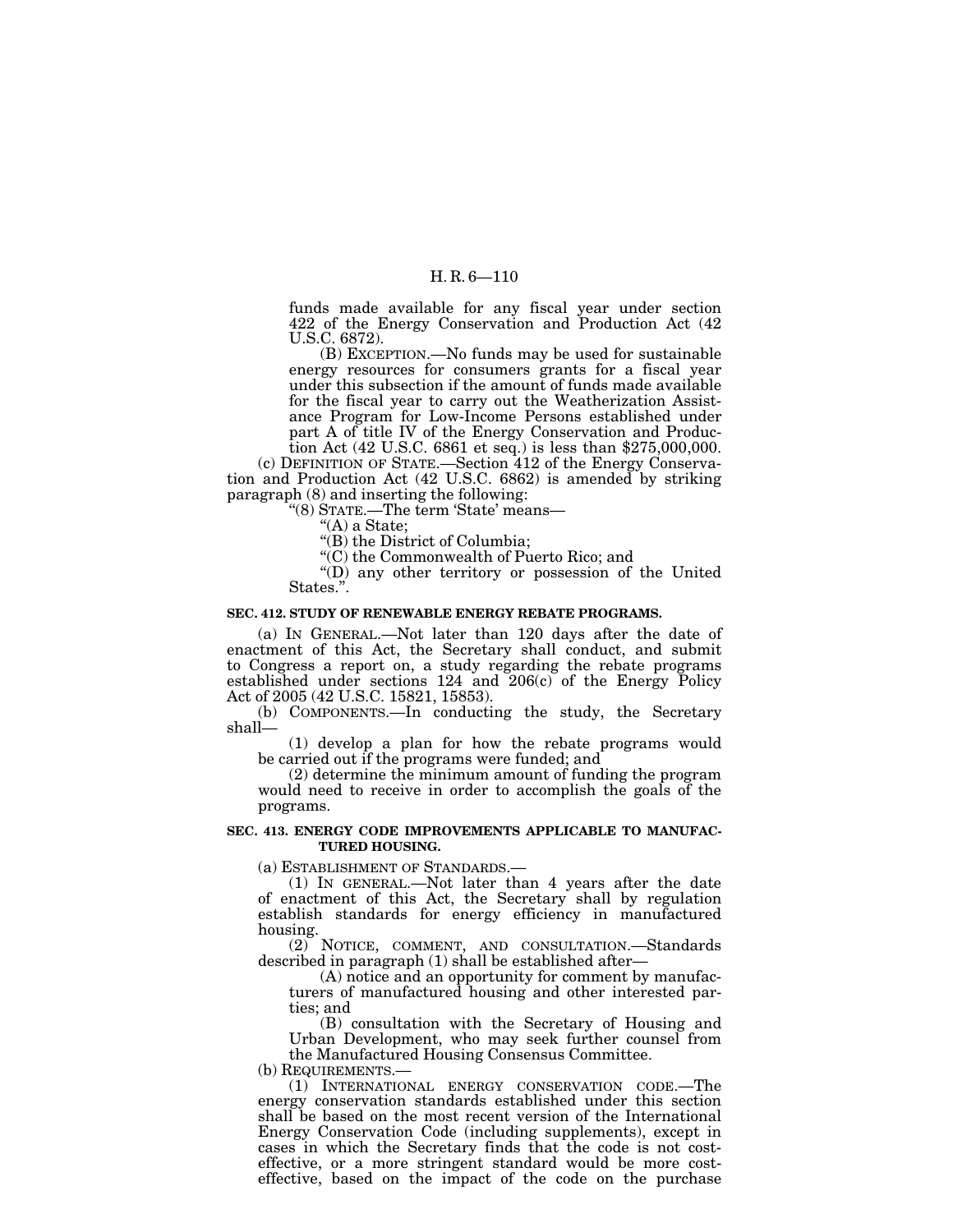price of manufactured housing and on total life-cycle construction and operating costs.

(2) CONSIDERATIONS.—The energy conservation standards established under this section may—

(A) take into consideration the design and factory construction techniques of manufactured homes;

(B) be based on the climate zones established by the Department of Housing and Urban Development rather than the climate zones under the International Energy Conservation Code; and

(C) provide for alternative practices that result in net estimated energy consumption equal to or less than the specified standards.

(3) UPDATING.—The energy conservation standards established under this section shall be updated not later than—

(A) 1 year after the date of enactment of this Act; and

(B) 1 year after any revision to the International Energy Conservation Code.

(c) ENFORCEMENT.—Any manufacturer of manufactured housing that violates a provision of the regulations under subsection (a) is liable to the United States for a civil penalty in an amount not exceeding 1 percent of the manufacturer's retail list price of the manufactured housing.

# **Subtitle B—High-Performance Commercial Buildings**

#### **SEC. 421. COMMERCIAL HIGH-PERFORMANCE GREEN BUILDINGS.**

(a) DIRECTOR OF COMMERCIAL HIGH-PERFORMANCE GREEN BUILDINGS.—Notwithstanding any other provision of law, the Secretary, acting through the Assistant Secretary of Energy Efficiency and Renewable Energy, shall appoint a Director of Commercial High-Performance Green Buildings to a position in the careerreserved Senior Executive service, with the principal responsibility to—

(1) establish and manage the Office of Commercial High-Performance Green Buildings; and

(2) carry out other duties as required under this subtitle. (b) QUALIFICATIONS.—The Commercial Director shall be an individual, who by reason of professional background and experience, is specifically qualified to carry out the duties required under this subtitle.

(c) DUTIES.—The Commercial Director shall, with respect to development of high-performance green buildings and zero-energy commercial buildings nationwide—

(1) coordinate the activities of the Office of Commercial High-Performance Green Buildings with the activities of the Office of Federal High-Performance Green Buildings;

(2) develop the legal predicates and agreements for, negotiate, and establish one or more public-private partnerships with the Consortium, members of the Consortium, and other capable parties meeting the qualifications of the Consortium, to further such development;

(3) represent the public and the Department in negotiating and performing in accord with such public-private partnerships;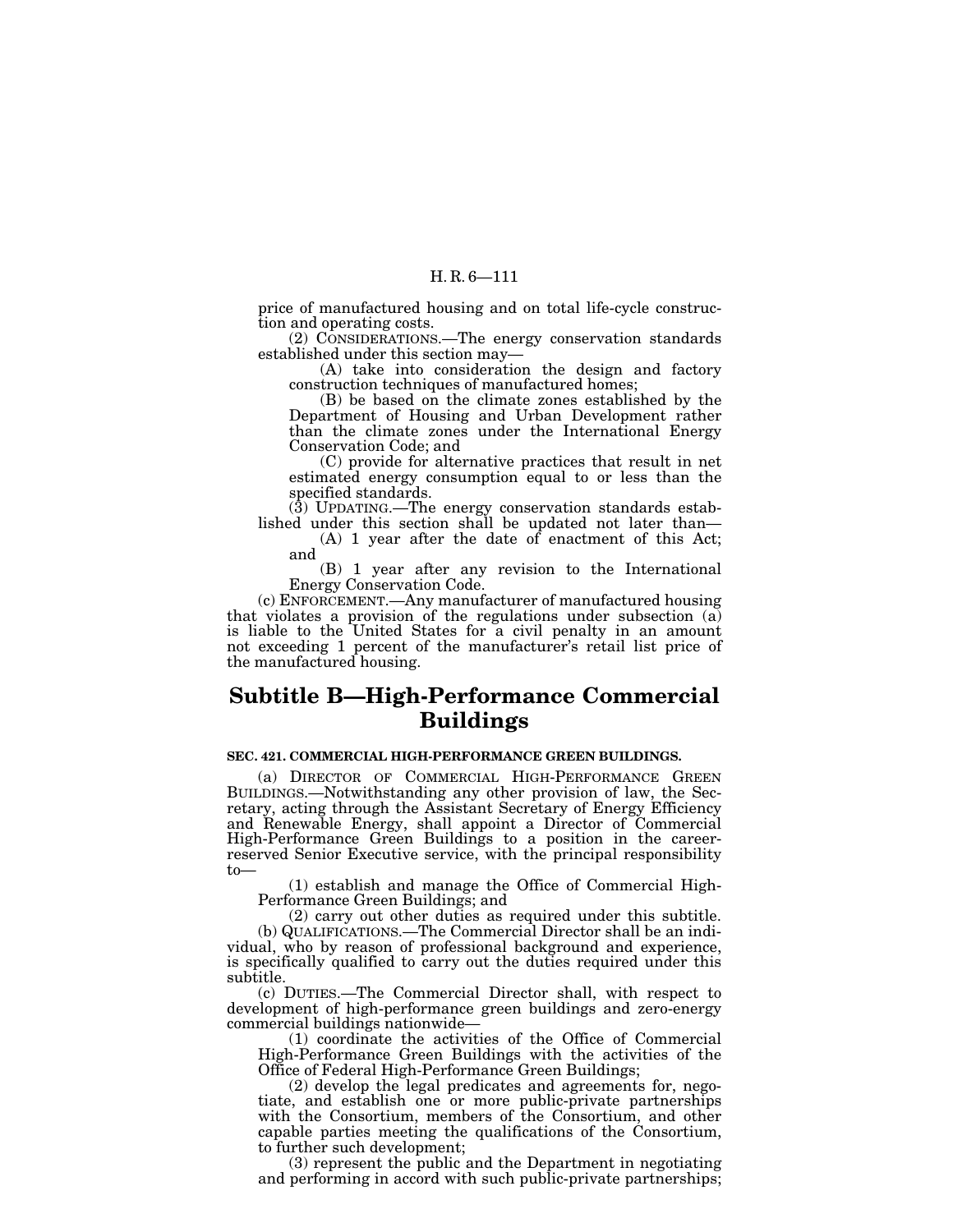(4) use appropriated funds in an effective manner to encourage the maximum investment of private funds to achieve such development;

(5) promote research and development of high-performance green buildings, consistent with section 423; and

(6) jointly establish with the Federal Director a national high-performance green building clearinghouse in accordance with section 423(1), which shall provide high-performance green building information and disseminate research results through—

(A) outreach;

(B) education; and

(C) the provision of technical assistance.

(d) REPORTING.—The Commercial Director shall report directly to the Assistant Secretary for Energy Efficiency and Renewable Energy, or to other senior officials in a way that facilitates the integrated program of this subtitle for both energy efficiency and renewable energy and both technology development and technology deployment.

(e) COORDINATION.—The Commercial Director shall ensure full coordination of high-performance green building information and activities, including activities under this subtitle, within the Federal Government by working with the General Services Administration and all relevant agencies, including, at a minimum—

(1) the Environmental Protection Agency;

(2) the Office of the Federal Environmental Executive;

(3) the Office of Federal Procurement Policy;

(4) the Department of Energy, particularly the Federal Energy Management Program;

(5) the Department of Health and Human Services;

(6) the Department of Housing and Urban Development;

(7) the Department of Defense;

(8) the National Institute of Standards and Technology; (9) the Department of Transportation;

(10) the Office of Science Technology and Policy; and

(11) such nonprofit high-performance green building rating and analysis entities as the Commercial Director determines can offer support, expertise, and review services.

(f) HIGH-PERFORMANCE GREEN BUILDING PARTNERSHIP CONSOR- TIUM.—

(1) RECOGNITION.—Not later than 90 days after the date of enactment of this Act, the Commercial Director shall formally recognize one or more groups that qualify as a high-performance green building partnership consortium.

(2) REPRESENTATION TO QUALIFY.—To qualify under this section, any consortium shall include representation from—

(A) the design professions, including national associations of architects and of professional engineers;

(B) the development, construction, financial, and real estate industries;

(C) building owners and operators from the public and private sectors;

(D) academic and research organizations, including at least one national laboratory with extensive commercial building energy expertise;

(E) building code agencies and organizations, including a model energy code-setting organization;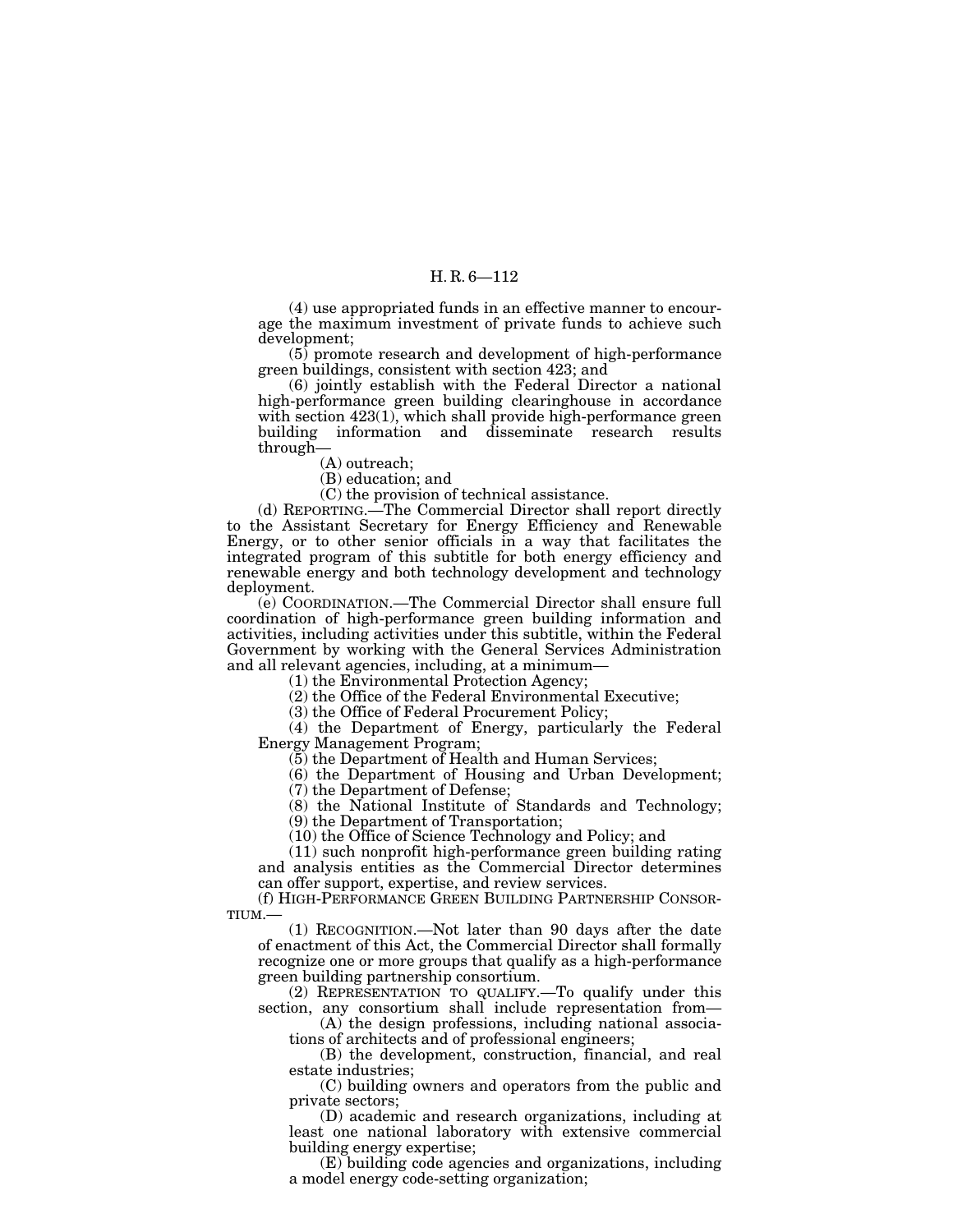(F) independent high-performance green building associations or councils;

(G) experts in indoor air quality and environmental factors;

(H) experts in intelligent buildings and integrated building information systems;

(I) utility energy efficiency programs;

(J) manufacturers and providers of equipment and techniques used in high-performance green buildings;

(K) public transportation industry experts; and

(L) nongovernmental energy efficiency organizations. (3) FUNDING.—The Secretary may make payments to the Consortium pursuant to the terms of a public-private partnership for such activities of the Consortium undertaken under such a partnership as described in this subtitle directly to the Consortium or through one or more of its members.

(g) REPORT.—Not later than 2 years after the date of enactment of this Act, and biennially thereafter, the Commercial Director, in consultation with the Consortium, shall submit to Congress a report that—

(1) describes the status of the high-performance green building initiatives under this subtitle and other Federal programs affecting commercial high-performance green buildings in effect as of the date of the report, including—

(A) the extent to which the programs are being carried out in accordance with this subtitle; and

(B) the status of funding requests and appropriations for those programs; and

(2) summarizes and highlights development, at the State and local level, of high-performance green building initiatives, including executive orders, policies, or laws adopted promoting high-performance green building (including the status of implementation of those initiatives).

### **SEC. 422. ZERO NET ENERGY COMMERCIAL BUILDINGS INITIATIVE.**

(a) DEFINITIONS.—In this section:

(1) CONSORTIUM.—The term "consortium" means a High-Performance Green Building Consortium selected by the Commercial Director.

(2) INITIATIVE.—The term ''initiative'' means the Zero-Net-Energy Commercial Buildings Initiative established under subsection  $(b)(1)$ .

(3) ZERO-NET-ENERGY COMMERCIAL BUILDING.—The term "zero-net-energy commercial building" means a high-performance commercial building that is designed, constructed, and operated—

(A) to require a greatly reduced quantity of energy to operate;

(B) to meet the balance of energy needs from sources of energy that do not produce greenhouse gases;

(C) in a manner that will result in no net emissions of greenhouse gases; and

(D) to be economically viable.

(b) ESTABLISHMENT.— (1) IN GENERAL.—The Commercial Director shall establish an initiative, to be known as the ''Zero-Net-Energy Commercial Buildings Initiative''—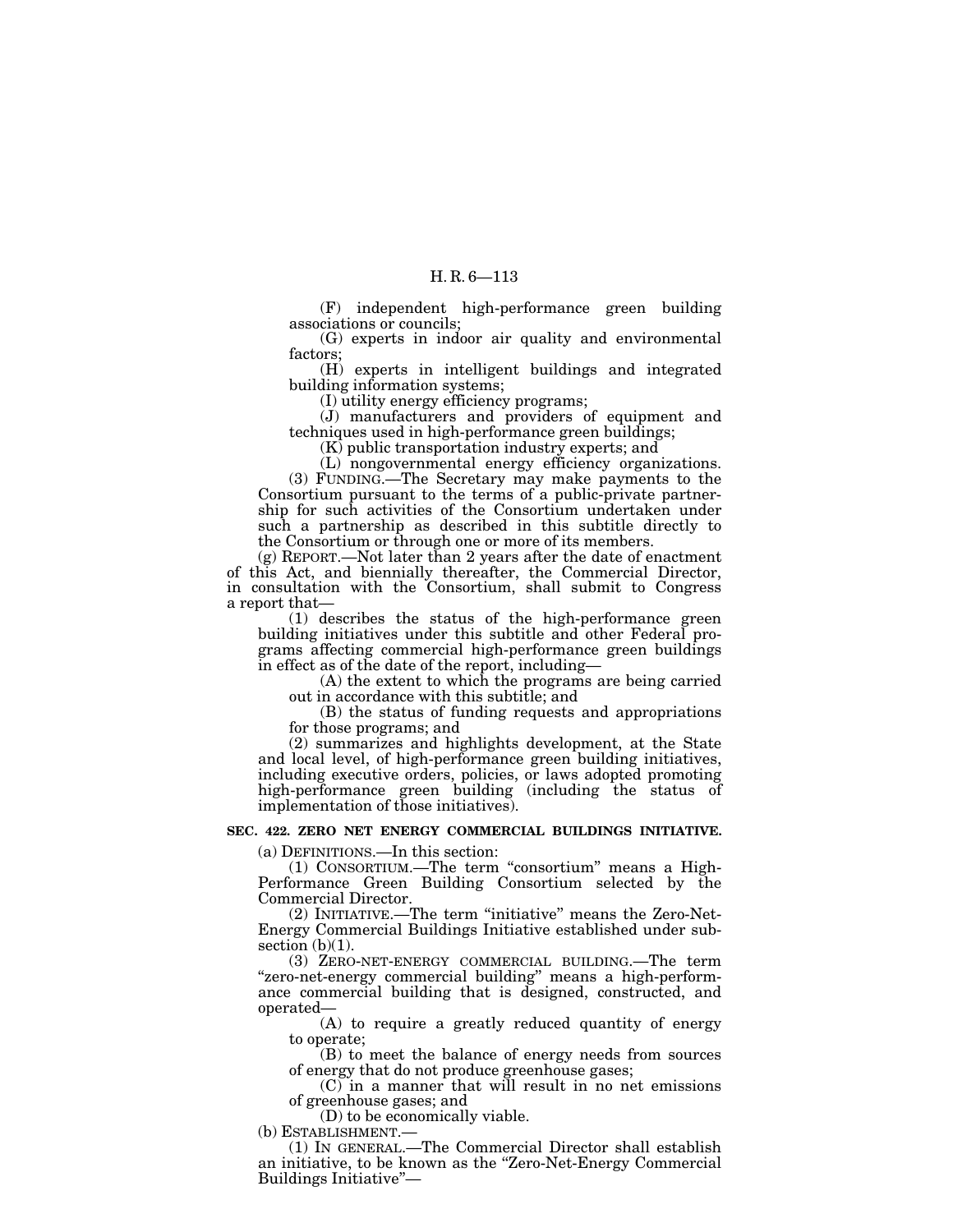(A) to reduce the quantity of energy consumed by commercial buildings located in the United States; and

(B) to achieve the development of zero net energy commercial buildings in the United States.

(2) CONSORTIUM.—

(A) IN GENERAL.—Not later than 180 days after the date of enactment of this Act, the Commercial Director shall competitively select, and enter into an agreement with, a consortium to develop and carry out the initiative.

(B) AGREEMENTS.—In entering into an agreement with a consortium under subparagraph (A), the Commercial Director shall use the authority described in section 646(g) of the Department of Energy Organization Act (42 U.S.C. 7256(g)), to the maximum extent practicable.

(c) GOAL OF INITIATIVE.—The goal of the initiative shall be to develop and disseminate technologies, practices, and policies for the development and establishment of zero net energy commercial buildings for—

(1) any commercial building newly constructed in the United States by 2030;

(2) 50 percent of the commercial building stock of the United States by 2040; and

(3) all commercial buildings in the United States by 2050. (d) COMPONENTS.—In carrying out the initiative, the Commercial Director, in consultation with the consortium, may—

(1) conduct research and development on building science, design, materials, components, equipment and controls, operation and other practices, integration, energy use measurement, and benchmarking;

(2) conduct pilot programs and demonstration projects to evaluate replicable approaches to achieving energy efficient commercial buildings for a variety of building types in a variety of climate zones;

(3) conduct deployment, dissemination, and technical assistance activities to encourage widespread adoption of technologies, practices, and policies to achieve energy efficient commercial buildings;

(4) conduct other research, development, demonstration, and deployment activities necessary to achieve each goal of the initiative, as determined by the Commercial Director, in consultation with the consortium;

(5) develop training materials and courses for building professionals and trades on achieving cost-effective highperformance energy efficient buildings;

(6) develop and disseminate public education materials to share information on the benefits and cost-effectiveness of highperformance energy efficient buildings;

(7) support code-setting organizations and State and local governments in developing minimum performance standards in building codes that recognize the ready availability of many technologies utilized in high-performance energy efficient buildings;

(8) develop strategies for overcoming the split incentives between builders and purchasers, and landlords and tenants, to ensure that energy efficiency and high-performance investments are made that are cost-effective on a lifecycle basis; and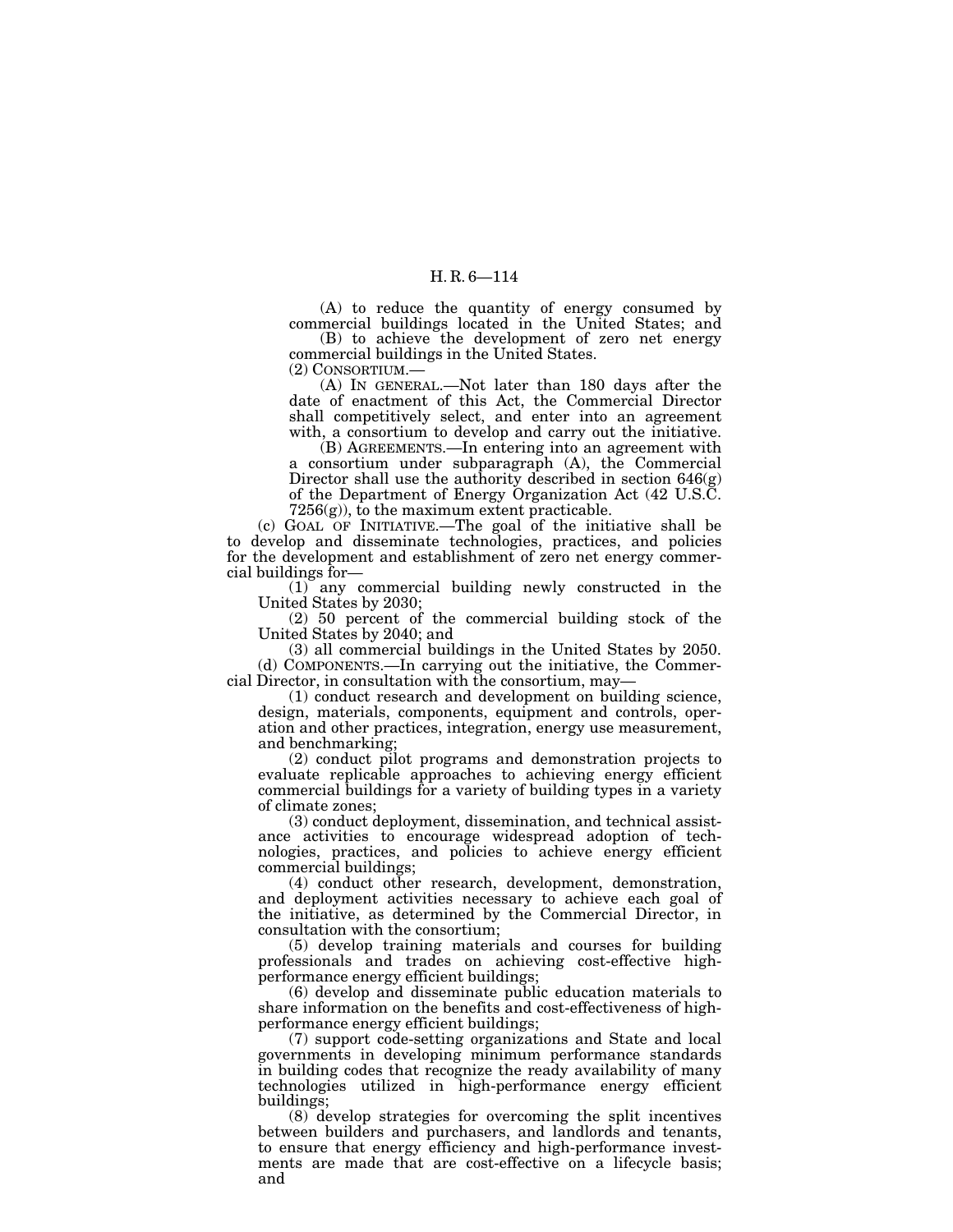(9) develop improved means of measurement and verification of energy savings and performance for public dissemination.

(e) COST SHARING.—In carrying out this section, the Commercial Director shall require cost sharing in accordance with section 988 of the Energy Policy Act of 2005 (42 U.S.C. 16352).

(f) AUTHORIZATION OF APPROPRIATIONS.—There are authorized to be appropriated to carry out this section—

 $(1)$  \$20,000,000 for fiscal year 2008;

(2) \$50,000,000 for each of fiscal years 2009 and 2010;

(3) \$100,000,000 for each of fiscal years 2011 and 2012; and

(4) \$200,000,000 for each of fiscal years 2013 through 2018.

### **SEC. 423. PUBLIC OUTREACH.**

The Commercial Director and Federal Director, in coordination with the Consortium, shall carry out public outreach to inform individuals and entities of the information and services available governmentwide by—

(1) establishing and maintaining a national high-performance green building clearinghouse, including on the Internet, that—

(A) identifies existing similar efforts and coordinates activities of common interest; and

(B) provides information relating to high-performance green buildings, including hyperlinks to Internet sites that describe the activities, information, and resources of—

(i) the Federal Government;

(ii) State and local governments;

(iii) the private sector (including nongovernmental

and nonprofit entities and organizations); and

(iv) international organizations;

(2) identifying and recommending educational resources for implementing high-performance green building practices, including security and emergency benefits and practices;

(3) providing access to technical assistance, tools, and resources for constructing high-performance green buildings, particularly tools to conduct life-cycle costing and life-cycle assessment;

(4) providing information on application processes for certifying a high-performance green building, including certification and commissioning;

(5) providing to the public, through the Commercial Director, technical and research information or other forms of assistance or advice that would be useful in planning and constructing high-performance green buildings;

(6) using such additional methods as are determined by the Commercial Director to be appropriate to conduct public outreach;

(7) surveying existing research and studies relating to highperformance green buildings; and

(8) coordinating activities of common interest.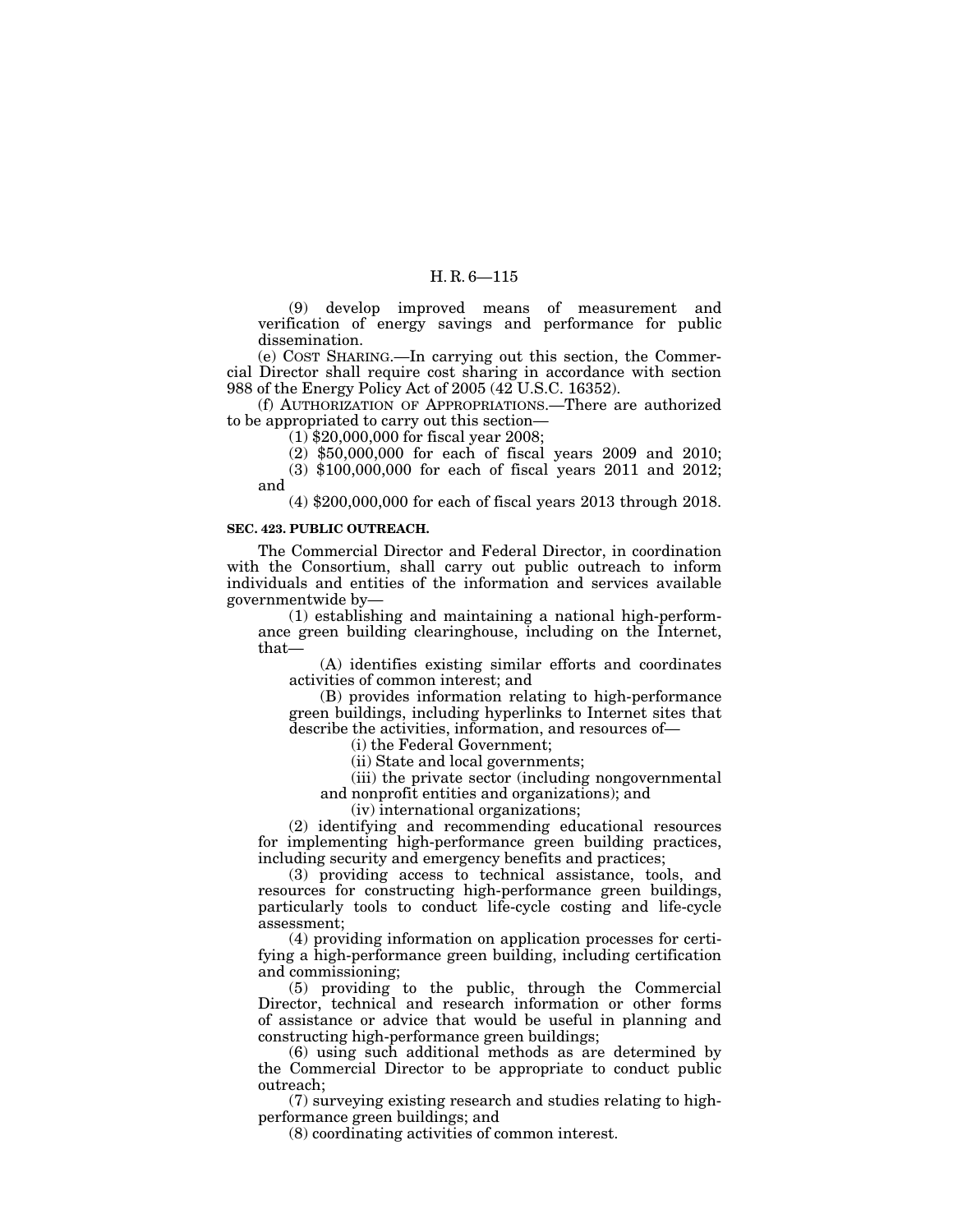# **Subtitle C—High-Performance Federal Buildings**

### **SEC. 431. ENERGY REDUCTION GOALS FOR FEDERAL BUILDINGS.**

Section 543(a)(1) of the National Energy Conservation Policy Act (42 U.S.C. 8253(a)(1)) is amended by striking the table and inserting the following: **''Fiscal Year Percentage** 

**Reduction** 

| 2012 |  |
|------|--|
|      |  |
|      |  |
| 2015 |  |
|      |  |

### **SEC. 432. MANAGEMENT OF ENERGY AND WATER EFFICIENCY IN FED-ERAL BUILDINGS.**

Section 543 of the National Energy Conservation Policy Act (42 U.S.C. 8253) is amended by adding at the end the following: ''(f) USE OF ENERGY AND WATER EFFICIENCY MEASURES IN FEDERAL BUILDINGS.—

''(1) DEFINITIONS.—In this subsection:

''(A) COMMISSIONING.—The term 'commissioning', with respect to a facility, means a systematic process—

"(i) of ensuring, using appropriate verification and documentation, during the period beginning on the initial day of the design phase of the facility and ending not earlier than 1 year after the date of completion of construction of the facility, that all facility systems perform interactively in accordance with—

''(I) the design documentation and intent of the facility; and

''(II) the operational needs of the owner of the facility, including preparation of operation personnel; and

"(ii) the primary goal of which is to ensure fully functional systems that can be properly operated and maintained during the useful life of the facility.<br>"(B) ENERGY MANAGER.—

''(B) ENERGY MANAGER.— ''(i) IN GENERAL.—The term 'energy manager', with respect to a facility, means the individual who is responsible for—

''(I) ensuring compliance with this subsection by the facility; and

''(II) reducing energy use at the facility.

"(ii) INCLUSIONS.—The term 'energy manager' may include—

''(I) a contractor of a facility;

''(II) a part-time employee of a facility; and

''(III) an individual who is responsible for mul-

tiple facilities. ''(C) FACILITY.—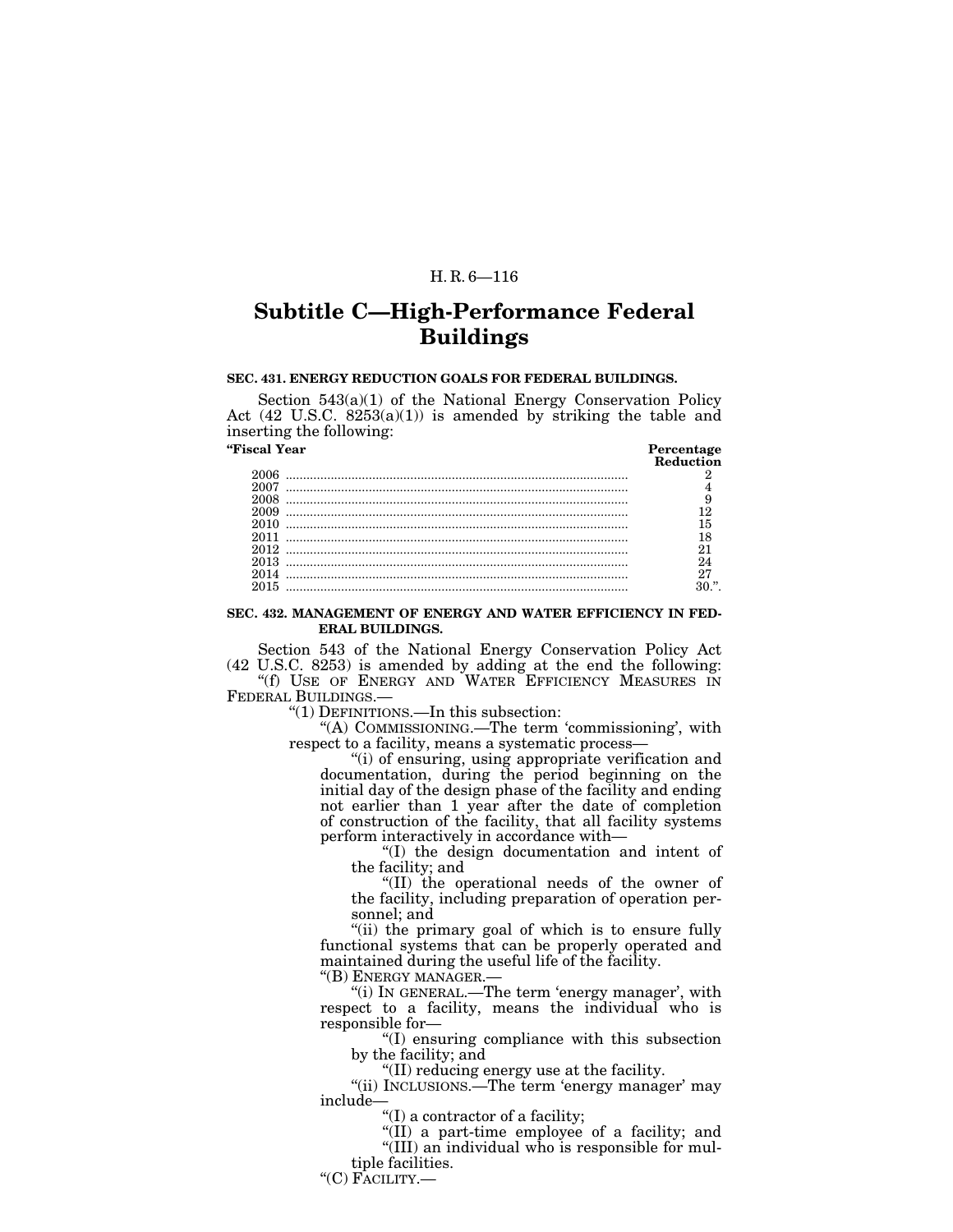''(i) IN GENERAL.—The term 'facility' means any building, installation, structure, or other property (including any applicable fixtures) owned or operated by, or constructed or manufactured and leased to, the Federal Government.

"(ii) INCLUSIONS.—The term 'facility' includes—

''(I) a group of facilities at a single location or multiple locations managed as an integrated operation; and

''(II) contractor-operated facilities owned by the Federal Government.

"(iii) EXCLUSIONS.—The term 'facility' does not include any land or site for which the cost of utilities is not paid by the Federal Government.

''(D) LIFE CYCLE COST-EFFECTIVE.—The term 'life cycle cost-effective', with respect to a measure, means a measure, the estimated savings of which exceed the estimated costs over the lifespan of the measure, as determined in accordance with section 544.

''(E) PAYBACK PERIOD.—

''(i) IN GENERAL.—Subject to clause (ii), the term 'payback period', with respect to a measure, means a value equal to the quotient obtained by dividing—

''(I) the estimated initial implementation cost

of the measure (other than financing costs); by ''(II) the annual cost savings resulting from

the measure, including—

"(aa) net savings in estimated energy and water costs; and

''(bb) operations, maintenance, repair, replacement, and other direct costs.

''(ii) MODIFICATIONS AND EXCEPTIONS.—The Secretary, in guidelines issued pursuant to paragraph (6), may make such modifications and provide such exceptions to the calculation of the payback period of a measure as the Secretary determines to be appropriate to achieve the purposes of this Act.

''(F) RECOMMISSIONING.—The term 'recommissioning' means a process—

''(i) of commissioning a facility or system beyond the project development and warranty phases of the facility or system; and

"(ii) the primary goal of which is to ensure optimum performance of a facility, in accordance with design or current operating needs, over the useful life of the facility, while meeting building occupancy requirements.

" $(\vec{G})$  RETROCOMMISSIONING.—The term 'retrocommissioning' means a process of commissioning a facility or system that was not commissioned at the time of construction of the facility or system.

"(2) FACILITY ENERGY MANAGERS.-

''(A) IN GENERAL.—Each Federal agency shall designate an energy manager responsible for implementing this subsection and reducing energy use at each facility that meets criteria under subparagraph (B).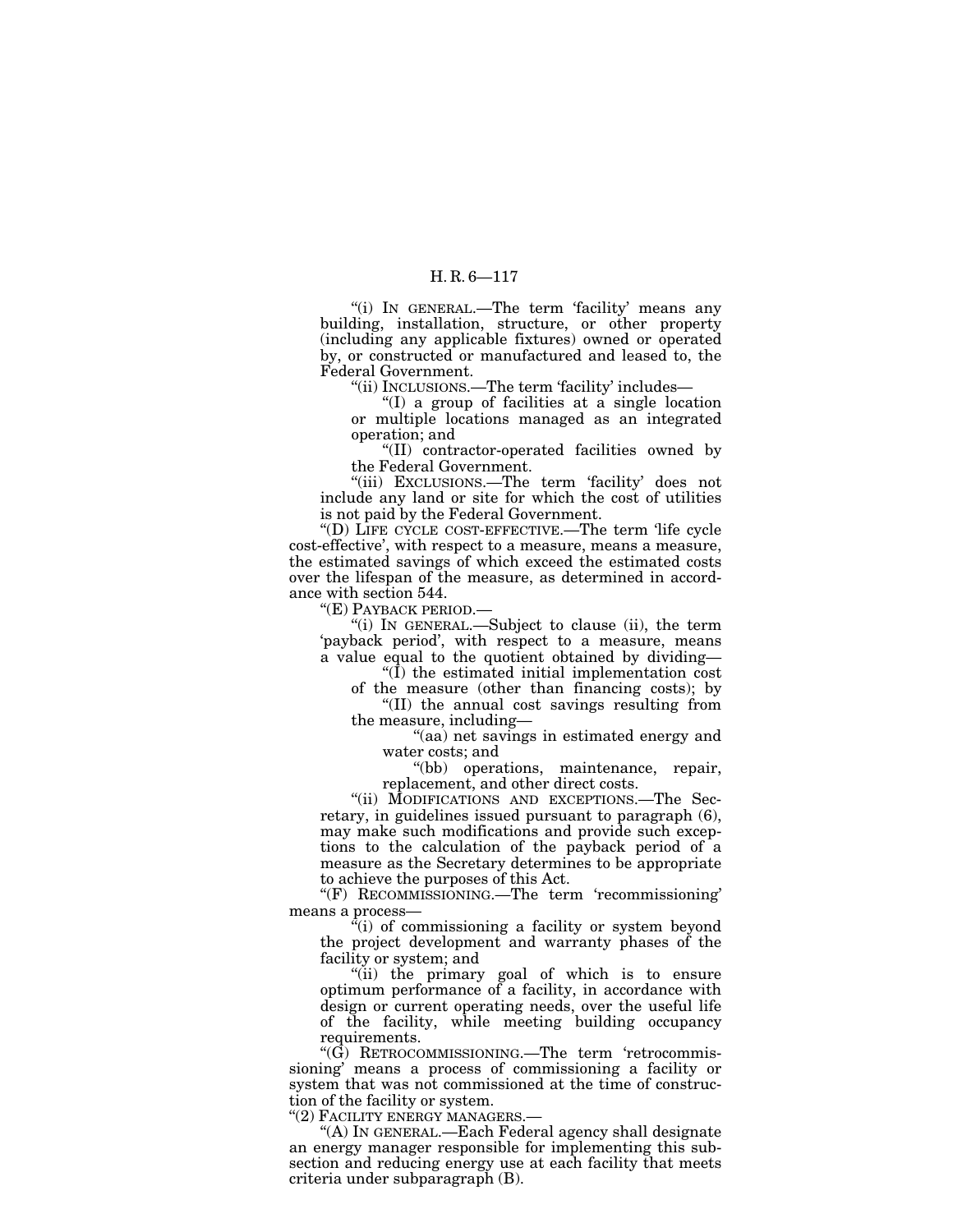''(B) COVERED FACILITIES.—The Secretary shall develop criteria, after consultation with affected agencies, energy efficiency advocates, and energy and utility service providers, that cover, at a minimum, Federal facilities, including central utility plants and distribution systems and other energy intensive operations, that constitute at least 75 percent of facility energy use at each agency. ''(3) ENERGY AND WATER EVALUATIONS.—

''(A) EVALUATIONS.—Effective beginning on the date that is 180 days after the date of enactment of this subsection and annually thereafter, energy managers shall complete, for each calendar year, a comprehensive energy and water evaluation for approximately 25 percent of the facilities of each agency that meet the criteria under paragraph (2)(B) in a manner that ensures that an evaluation of each such facility is completed at least once every 4 years.

''(B) RECOMMISSIONING AND RETROCOMMISSIONING.—As part of the evaluation under subparagraph (A), the energy manager shall identify and assess recommissioning measures (or, if the facility has never been commissioned, retrocommissioning measures) for each such facility.

"(4) IMPLEMENTATION OF IDENTIFIED ENERGY AND WATER EFFICIENCY MEASURES.—Not later than 2 years after the completion of each evaluation under paragraph (3), each energy manager may—

"(A) implement any energy- or water-saving measure that the Federal agency identified in the evaluation conducted under paragraph (3) that is life cycle cost-effective; and

''(B) bundle individual measures of varying paybacks together into combined projects.

"(5) FOLLOW-UP ON IMPLEMENTED MEASURES.-For each measure implemented under paragraph (4), each energy manager shall ensure that—

''(A) equipment, including building and equipment controls, is fully commissioned at acceptance to be operating at design specifications;

 $\mathrm{``(B)}$  a plan for appropriate operations, maintenance, and repair of the equipment is in place at acceptance and is followed;

''(C) equipment and system performance is measured during its entire life to ensure proper operations, maintenance, and repair; and

"(D) energy and water savings are measured and verified.

''(6) GUIDELINES.—

''(A) IN GENERAL.—The Secretary shall issue guidelines and necessary criteria that each Federal agency shall follow for implementation of—

"(i) paragraphs  $(2)$  and  $(3)$  not later than 180 days after the date of enactment of this subsection; and

''(ii) paragraphs (4) and (5) not later than 1 year after the date of enactment of this subsection.

''(B) RELATIONSHIP TO FUNDING SOURCE.—The guidelines issued by the Secretary under subparagraph (A) shall be appropriate and uniform for measures funded with each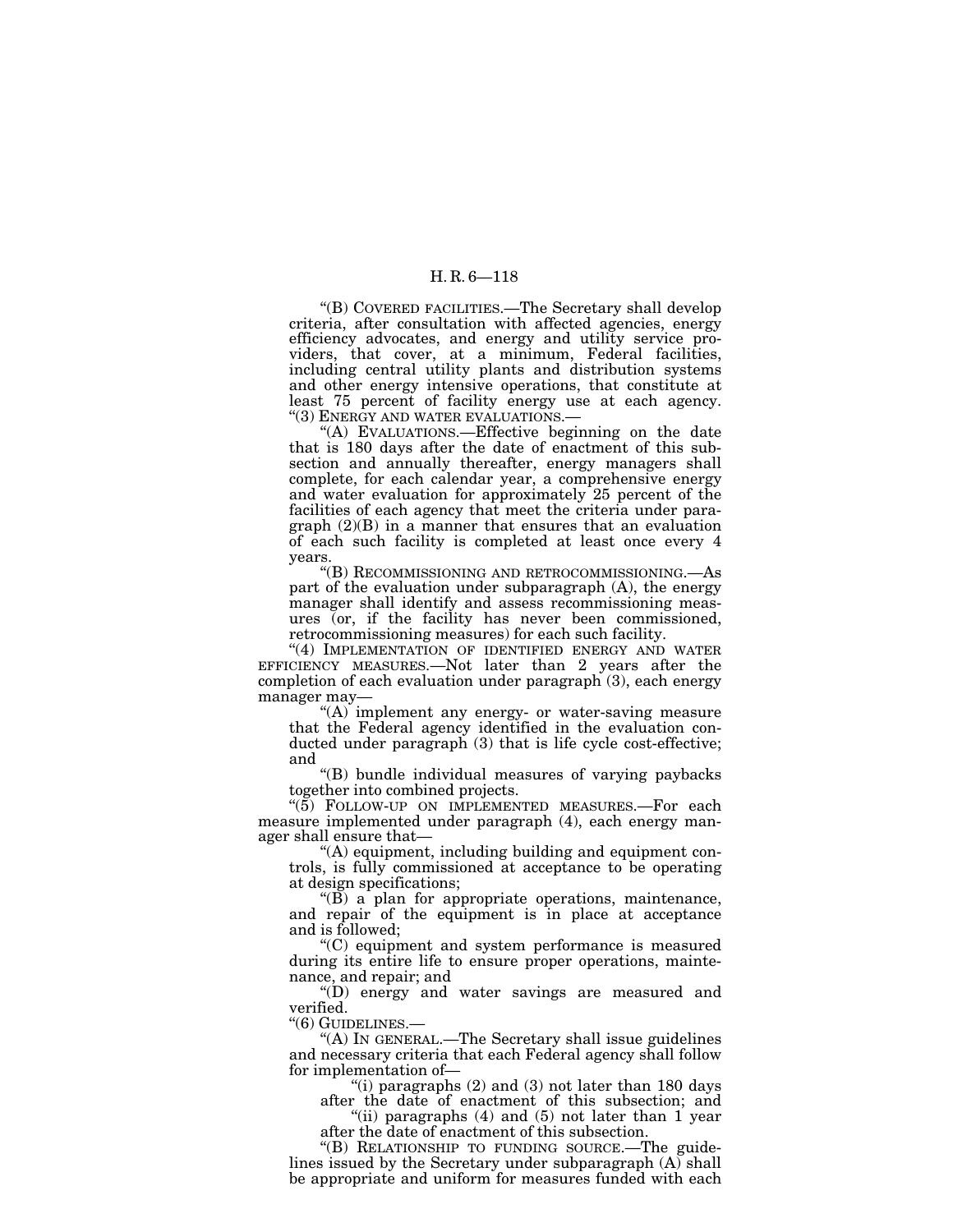type of funding made available under paragraph (10), but may distinguish between different types of measures project size, and other criteria the Secretary determines are relevant.

''(7) WEB-BASED CERTIFICATION.—

"(A) IN GENERAL.—For each facility that meets the criteria established by the Secretary under paragraph (2)(B), the energy manager shall use the web-based tracking system under subparagraph (B) to certify compliance with the requirements for—

''(i) energy and water evaluations under paragraph (3);

"(ii) implementation of identified energy and water measures under paragraph (4); and

''(iii) follow-up on implemented measures under paragraph (5).

<sup>t</sup>(B) DEPLOYMENT.—

''(i) IN GENERAL.—Not later than 1 year after the date of enactment of this subsection, the Secretary shall develop and deploy a web-based tracking system required under this paragraph in a manner that tracks, at a minimum—

''(I) the covered facilities;

''(II) the status of meeting the requirements specified in subparagraph (A);

''(III) the estimated cost and savings for measures required to be implemented in a facility;

 $\sqrt[4]{\text{IV}}$  the measured savings and persistence of savings for implemented measures; and

 $\sqrt{\rm V}$  the benchmarking information disclosed under paragraph (8)(C).

"(ii) EASE OF COMPLIANCE.—The Secretary shall ensure that energy manager compliance with the requirements in this paragraph, to the maximum extent practicable—

''(I) can be accomplished with the use of streamlined procedures and templates that mini-

mize the time demands on Federal employees; and ''(II) is coordinated with other applicable energy reporting requirements.

''(C) AVAILABILITY.—

''(i) IN GENERAL.—Subject to clause (ii), the Secretary shall make the web-based tracking system required under this paragraph available to Congress, other Federal agencies, and the public through the Internet.

"(ii) EXEMPTIONS.—At the request of a Federal agency, the Secretary may exempt specific data for specific facilities from disclosure under clause (i) for national security purposes.

''(8) BENCHMARKING OF FEDERAL FACILITIES.—

''(A) IN GENERAL.—The energy manager shall enter energy use data for each metered building that is (or is a part of) a facility that meets the criteria established by the Secretary under paragraph (2)(B) into a building energy use benchmarking system, such as the Energy Star Portfolio Manager.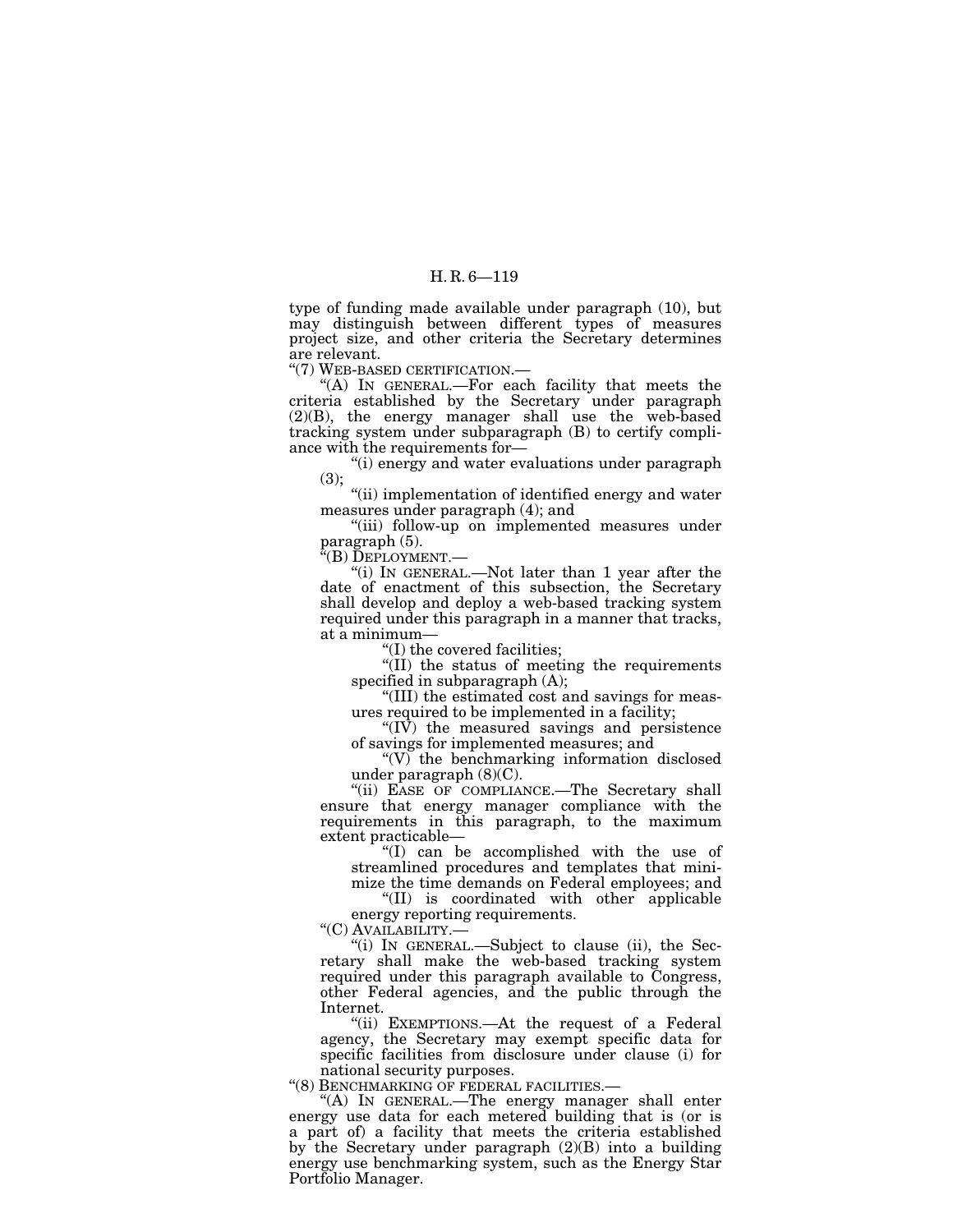''(B) SYSTEM AND GUIDANCE.—Not later than 1 year after the date of enactment of this subsection, the Secretary shall—

''(i) select or develop the building energy use benchmarking system required under this paragraph for each type of building; and

"(ii) issue guidance for use of the system.

''(C) PUBLIC DISCLOSURE.—Each energy manager shall post the information entered into, or generated by, a benchmarking system under this subsection, on the webbased tracking system under paragraph (7)(B). The energy manager shall update such information each year, and shall include in such reporting previous years' information to allow changes in building performance to be tracked over time.

''(9) FEDERAL AGENCY SCORECARDS.—

''(A) IN GENERAL.—The Director of the Office of Management and Budget shall issue semiannual scorecards for energy management activities carried out by each Federal agency that includes—

''(i) summaries of the status of implementing the various requirements of the agency and its energy managers under this subsection; and

''(ii) any other means of measuring performance that the Director considers appropriate.

''(B) AVAILABILITY.—The Director shall make the scorecards required under this paragraph available to Congress, other Federal agencies, and the public through the Internet. ''(10) FUNDING AND IMPLEMENTATION.—

''(A) AUTHORIZATION OF APPROPRIATIONS.—There are authorized to be appropriated such sums as are necessary to carry out this subsection.

''(B) FUNDING OPTIONS.—

''(i) IN GENERAL.—To carry out this subsection, a Federal agency may use any combination of—

''(I) appropriated funds made available under subparagraph (A); and

''(II) private financing otherwise authorized under Federal law, including financing available through energy savings performance contracts or utility energy service contracts.

"(ii) COMBINED FUNDING FOR SAME MEASURE.-- A Federal agency may use any combination of appropriated funds and private financing described in clause  $\overline{a}$  (i) to carry out the same measure under this subsection.

''(C) IMPLEMENTATION.—Each Federal agency may implement the requirements under this subsection itself or may contract out performance of some or all of the requirements.

"(11) RULE OF CONSTRUCTION.—This subsection shall not be construed to require or to obviate any contractor savings guarantees.''.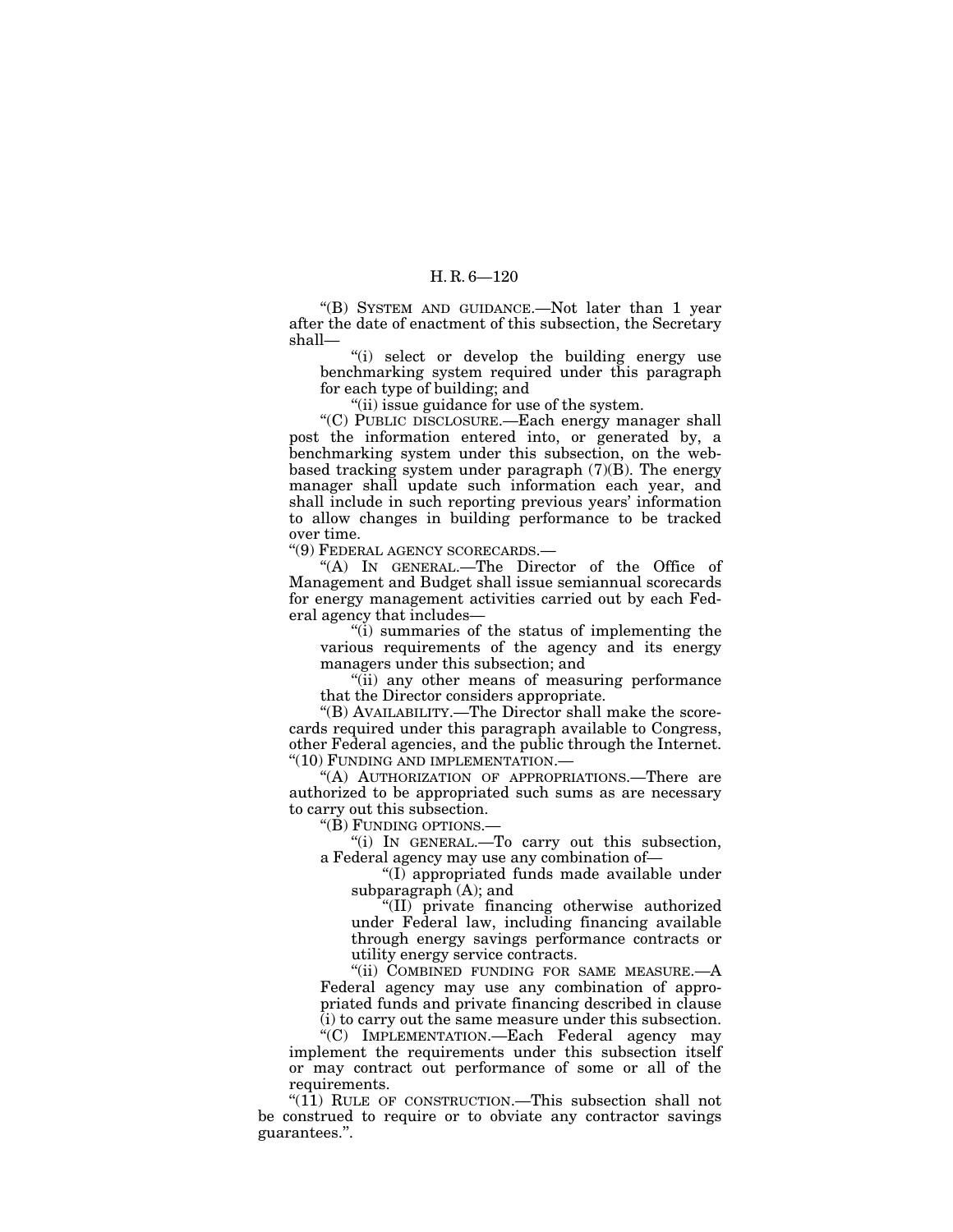### **SEC. 433. FEDERAL BUILDING ENERGY EFFICIENCY PERFORMANCE STANDARDS.**

(a) STANDARDS.—Section 305(a)(3) of the Energy Conservation and Production Act  $(42 \text{ U.S.C. } 6834(a)(3))$  is amended by adding at the end the following new subparagraph:

''(D) Not later than 1 year after the date of enactment of the Energy Independence and Security Act of 2007, the Secretary shall establish, by rule, revised Federal building energy efficiency performance standards that require that:

"(i) For new Federal buildings and Federal buildings undergoing major renovations, with respect to which the Administrator of General Services is required to transmit a prospectus to Congress under section 3307 of title 40, United States Code, in the case of public buildings (as defined in section 3301 of title 40, United States Code), or of at least \$2,500,000 in costs adjusted annually for inflation for other buildings:

''(I) The buildings shall be designed so that the fossil fuel-generated energy consumption of the buildings is reduced, as compared with such energy consumption by a similar building in fiscal year 2003 (as measured by Commercial Buildings Energy Consumption Survey or Residential Energy Consumption Survey data from the Energy Information Agency), by the percentage specified in the following table:

| <b>"Fiscal Year</b> |  |
|---------------------|--|
|---------------------|--|

**Percentage Reduction** 2010 .............................................................. 55 2015 .............................................................. 65

| 2020 |            |
|------|------------|
| 2025 | 90         |
| 2030 | <b>100</b> |
|      |            |

''(II) Upon petition by an agency subject to this subparagraph, the Secretary may adjust the applicable numeric requirement under subclause (I) downward with respect to a specific building, if the head of the agency designing the building certifies in writing that meeting such requirement would be technically impracticable in light of the agency's specified functional needs for that building and the Secretary concurs with the agency's conclusion. This subclause shall not apply to the General Services Administration.

''(III) Sustainable design principles shall be applied to the siting, design, and construction of such buildings. Not later than 90 days after the date of enactment of the Energy Independence and Security Act of 2007, the Secretary, after reviewing the findings of the Federal Director under section 436(h) of that Act, in consultation with the Administrator of General Services, and in consultation with the Secretary of Defense for considerations relating to those facilities under the custody and control of the Department of Defense, shall identify a certification system and level for green buildings that the Secretary determines to be the most likely to encourage a comprehensive and environmentally-sound approach to certification of green buildings. The identification of the certification system and level shall be based on a review of the Federal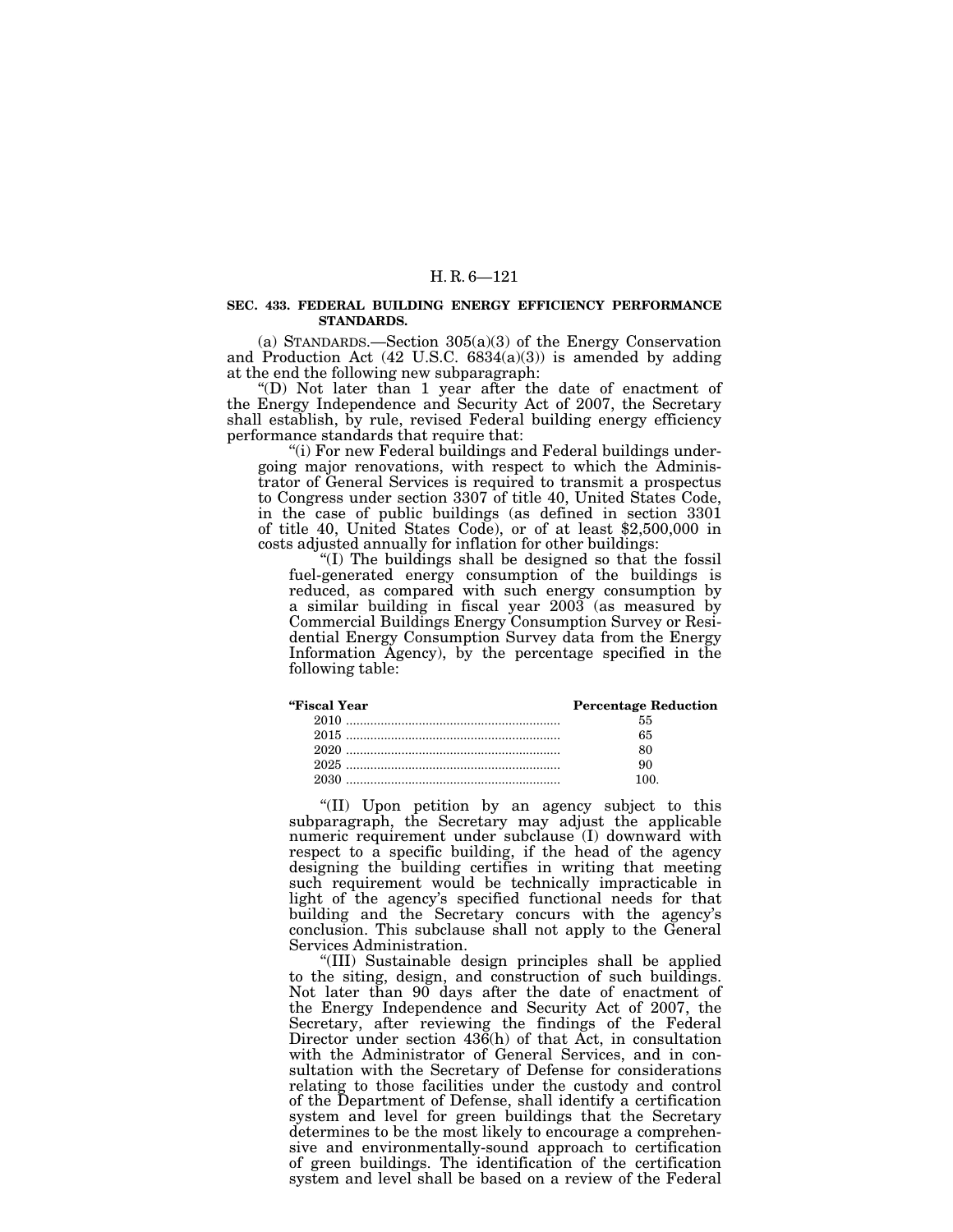Director's findings under section 436(h) of the Energy Independence and Security Act of 2007 and the criteria specified in clause (iii), shall identify the highest level the Secretary determines is appropriate above the minimum level required for certification under the system selected, and shall achieve results at least comparable to the system used by and highest level referenced by the General Services Administration as of the date of enactment of the Energy Independence and Security Act of 2007. Within 90 days of the completion of each study required by clause (iv), the Secretary, in consultation with the Administrator of General Services, and in consultation with the Secretary of Defense for considerations relating to those facilities under the custody and control of the Department of Defense, shall review and update the certification system and level, taking into account the conclusions of such study.

"(ii) In establishing criteria for identifying major renovations that are subject to the requirements of this subparagraph, the Secretary shall take into account the scope, degree, and types of renovations that are likely to provide significant opportunities for substantial improvements in energy efficiency.

"(iii) In identifying the green building certification system and level, the Secretary shall take into consideration—

 $\mathrm{H}(I)$  the ability and availability of assessors and auditors to independently verify the criteria and measurement of metrics at the scale necessary to implement this subparagraph;

''(II) the ability of the applicable certification organization to collect and reflect public comment;

''(III) the ability of the standard to be developed and revised through a consensus-based process;

''(IV) an evaluation of the robustness of the criteria for a high-performance green building, which shall give credit for promoting—

"(aa) efficient and sustainable use of water, energy, and other natural resources;

"(bb) use of renewable energy sources;

"(cc) improved indoor environmental quality through enhanced indoor air quality, thermal comfort, acoustics, day lighting, pollutant source control, and use of low-emission materials and building system controls; and

''(dd) such other criteria as the Secretary determines to be appropriate; and

''(V) national recognition within the building industry.

"(iv) At least once every 5 years, and in accordance with section 436 of the Energy Independence and Security Act of 2007, the Administrator of General Services shall conduct a study to evaluate and compare available third-party green building certification systems and levels, taking into account the criteria listed in clause (iii).

"(v) The Secretary may by rule allow Federal agencies to develop internal certification processes, using certified professionals, in lieu of certification by the certification entity identified under clause (i)(III). The Secretary shall include in any such rule guidelines to ensure that the certification process results in buildings meeting the applicable certification system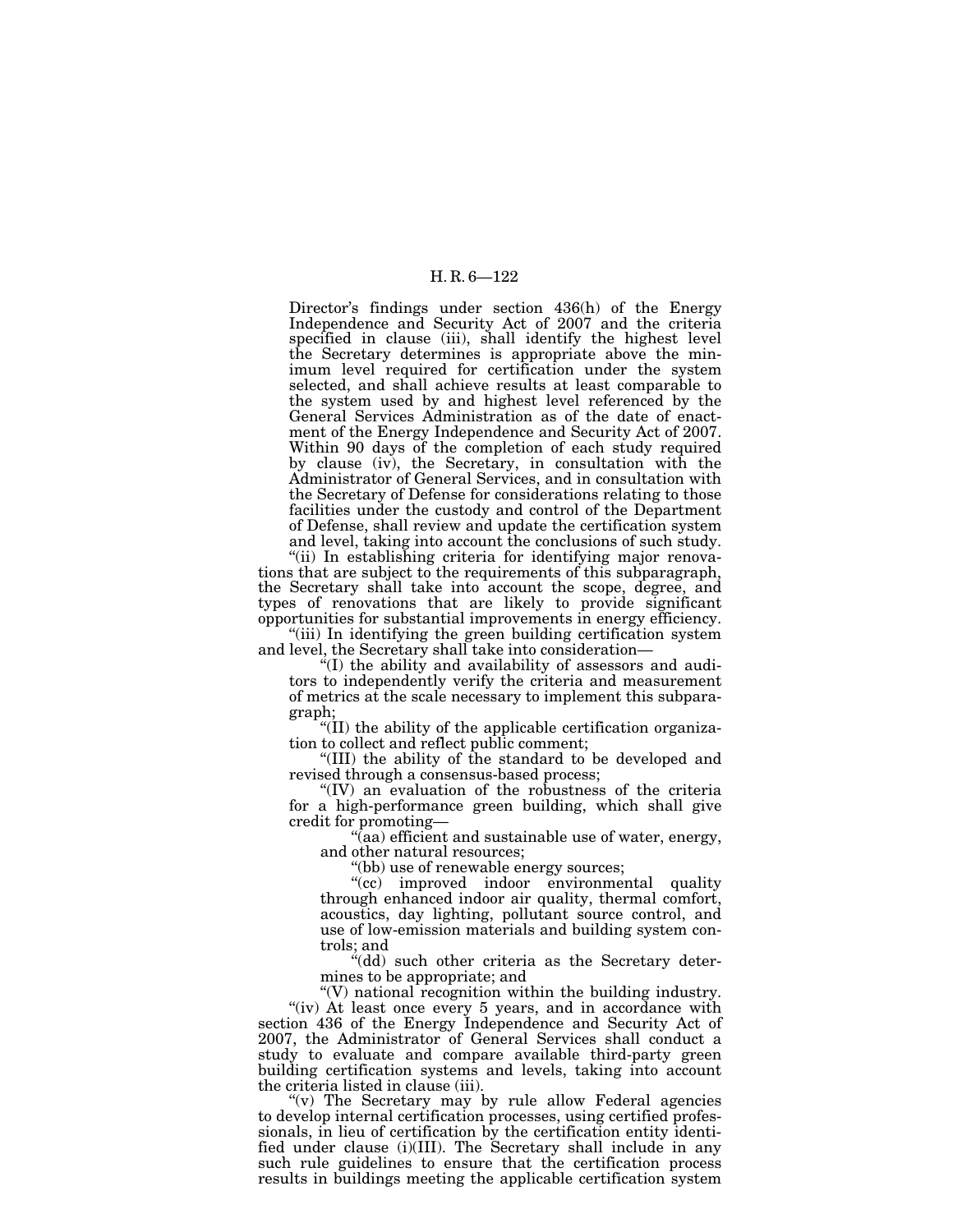and level identified under clause (i)(III). An agency employing an internal certification process must continue to obtain external certification by the certification entity identified under clause (i)(III) for at least 5 percent of the total number of buildings certified annually by the agency.

"(vi) With respect to privatized military housing, the Secretary of Defense, after consultation with the Secretary may, through rulemaking, develop alternative criteria to those established by subclauses (I) and (III) of clause (i) that achieve an equivalent result in terms of energy savings, sustainable design, and green building performance.

 $\tilde{f}(vii)$  In addition to any use of water conservation technologies otherwise required by this section, water conservation technologies shall be applied to the extent that the technologies are life-cycle cost-effective.''.

(b) DEFINITIONS.—Section 303(6) of the Energy Conservation and Production Act (42 U.S.C. 6832(6)) is amended by striking ''which is not legally subject to State or local building codes or similar requirements." and inserting ". Such term shall include buildings built for the purpose of being leased by a Federal agency, and privatized military housing.''.

(c) REVISION OF FEDERAL ACQUISITION REGULATION.—Not later than 2 years after the date of the enactment of this Act, the Federal Acquisition Regulation shall be revised to require Federal officers and employees to comply with this section and the amendments made by this section in the acquisition, construction, or major renovation of any facility. The members of the Federal Acquisition Regulatory Council (established under section 25 of the Office of Federal Procurement Policy Act (41 U.S.C. 421)) shall consult with the Federal Director and the Commercial Director before promulgating regulations to carry out this subsection.

(d) GUIDANCE.—Not later than 90 days after the date of promulgation of the revised regulations under subsection (c), the Administrator for Federal Procurement Policy shall issue guidance to all Federal procurement executives providing direction and instructions to renegotiate the design of proposed facilities and major renovations for existing facilities to incorporate improvements that are consistent with this section.

### **SEC. 434. MANAGEMENT OF FEDERAL BUILDING EFFICIENCY.**

(a) LARGE CAPITAL ENERGY INVESTMENTS.—Section 543 of the National Energy Conservation Policy Act (42 U.S.C. 8253) is amended by adding at the end the following:

''(f) LARGE CAPITAL ENERGY INVESTMENTS.—

"(1) IN GENERAL.—Each Federal agency shall ensure that any large capital energy investment in an existing building that is not a major renovation but involves replacement of installed equipment (such as heating and cooling systems), or involves renovation, rehabilitation, expansion, or remodeling of existing space, employs the most energy efficient designs, systems, equipment, and controls that are life-cycle cost effective.

''(2) PROCESS FOR REVIEW OF INVESTMENT DECISIONS.—Not later than 180 days after the date of enactment of this subsection, each Federal agency shall—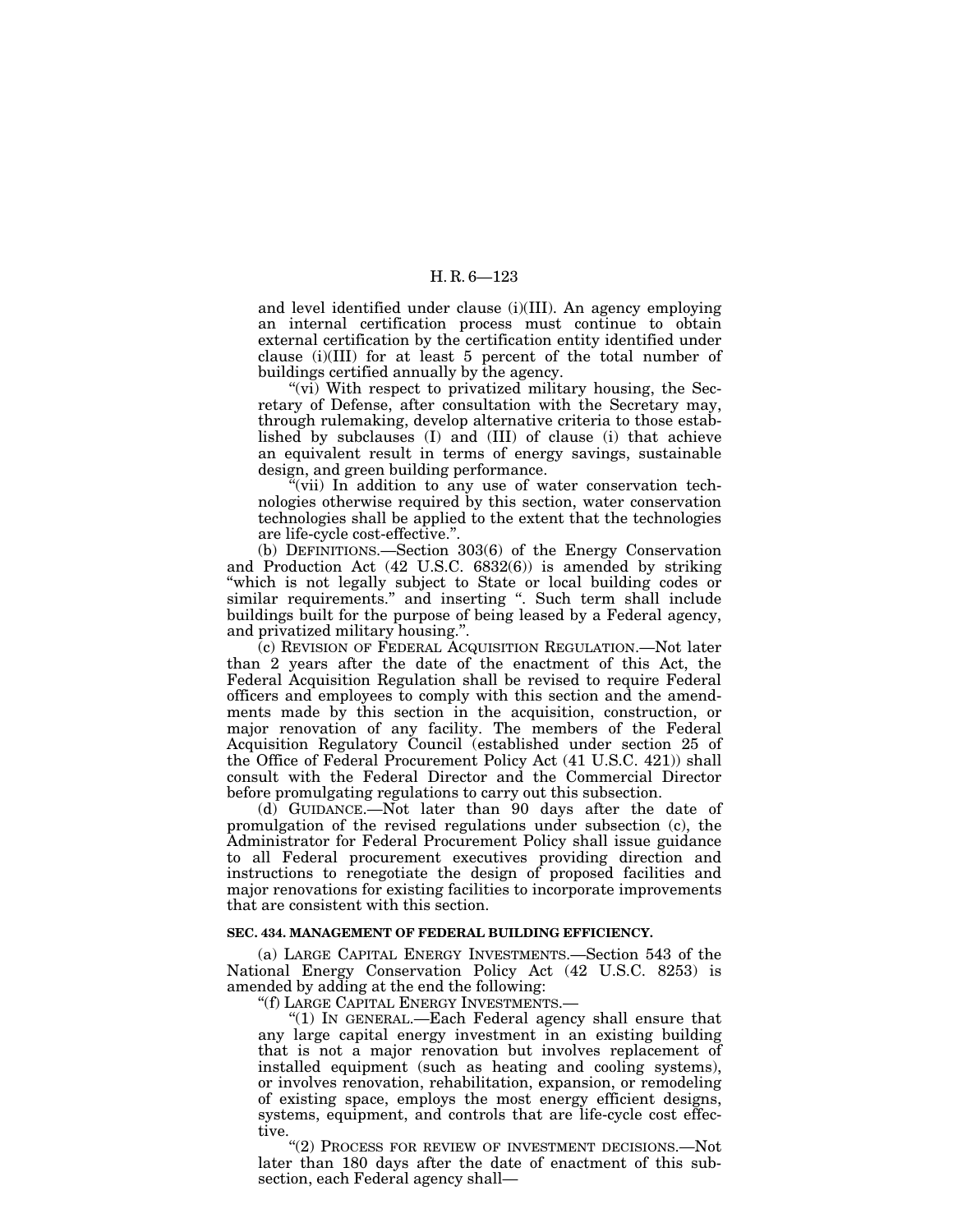''(A) develop a process for reviewing each decision made on a large capital energy investment described in paragraph (1) to ensure that the requirements of this subsection are met; and

 $f(B)$  report to the Director of the Office of Management and Budget on the process established.

''(3) COMPLIANCE REPORT.—Not later than 1 year after the date of enactment of this subsection, the Director of the Office of Management and Budget shall evaluate and report to Congress on the compliance of each agency with this subsection.''.

(b) METERING.—Section  $543(e)(1)$  of the National Energy Conservation Policy Act (42 U.S.C. 8253(e)(1)) is amended by inserting after the second sentence the following: ''Not later than October 1, 2016, each agency shall provide for equivalent metering of natural gas and steam, in accordance with guidelines established by the Secretary under paragraph  $(2)$ .".

### **SEC. 435. LEASING.**

(a) IN GENERAL.—Except as provided in subsection (b), effective beginning on the date that is 3 years after the date of enactment of this Act, no Federal agency shall enter into a contract to lease space in a building that has not earned the Energy Star label in the most recent year.<br>(b) EXCEPTION.—

 $(1)$  APPLICATION.—This subsection applies if—

(A) no space is available in a building described in subsection (a) that meets the functional requirements of an agency, including locational needs;

(B) the agency proposes to remain in a building that the agency has occupied previously;

(C) the agency proposes to lease a building of historical, architectural, or cultural significance (as defined in section 3306(a)(4) of title 40, United States Code) or space in such a building; or

(D) the lease is for not more than 10,000 gross square feet of space.

(2) BUILDINGS WITHOUT ENERGY STAR LABEL.—If one of the conditions described in paragraph (2) is met, the agency may enter into a contract to lease space in a building that has not earned the Energy Star label in the most recent year if the lease contract includes provisions requiring that, prior to occupancy or, in the case of a contract described in paragraph (1)(B), not later than 1 year after signing the contract, the space will be renovated for all energy efficiency and conservation improvements that would be cost effective over the life of the lease, including improvements in lighting, windows, and heating, ventilation, and air conditioning systems.<br>(c) REVISION OF FEDERAL ACQUISITION REGULATION.

 $(1)$  In GENERAL.—Not later than 3 years after the date of the enactment of this Act, the Federal Acquisition Regulation described in section 6(a) of the Office of Federal Procurement Policy Act (41 U.S.C. 405(a)) shall be revised to require Federal officers and employees to comply with this section in leasing buildings.

(2) CONSULTATION.—The members of the Federal Acquisition Regulatory Council established under section 25 of the Office of Federal Procurement Policy Act (41 U.S.C. 421) shall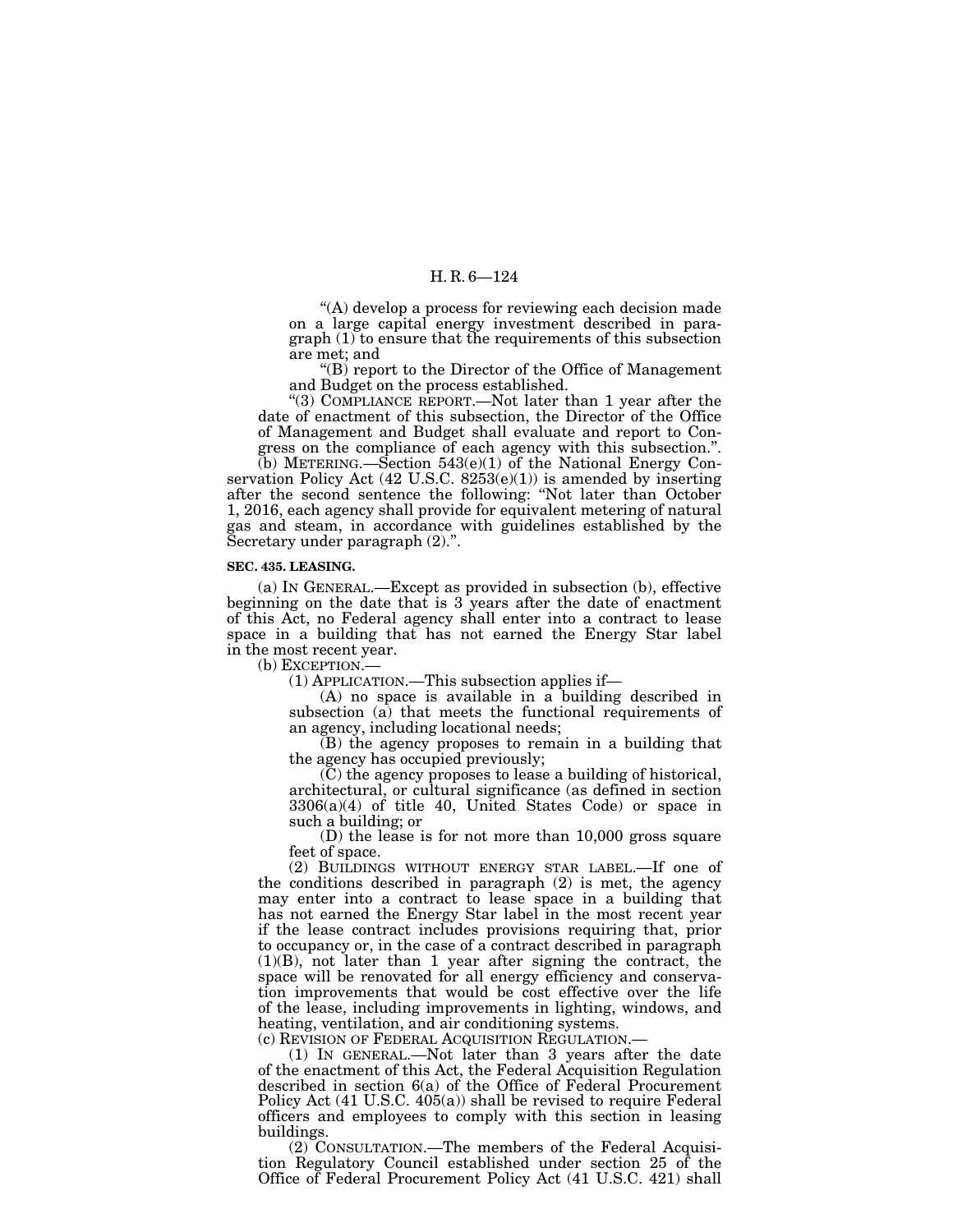consult with the Federal Director and the Commercial Director before promulgating regulations to carry out this subsection.

### **SEC. 436. HIGH-PERFORMANCE GREEN FEDERAL BUILDINGS.**

(a) ESTABLISHMENT OF OFFICE.—Not later than 60 days after the date of enactment of this Act, the Administrator shall establish within the General Services Administration an Office of Federal High-Performance Green Buildings, and appoint an individual to serve as Federal Director in, a position in the career-reserved Senior Executive service, to—

(1) establish and manage the Office of Federal High-Performance Green Buildings; and

(2) carry out other duties as required under this subtitle. (b) COMPENSATION.—The compensation of the Federal Director shall not exceed the maximum rate of basic pay for the Senior Executive Service under section 5382 of title 5, United States Code, including any applicable locality-based comparability payment that may be authorized under section 5304(h)(2)(C) of that title.

(c) DUTIES.—The Federal Director shall—

(1) coordinate the activities of the Office of Federal High-Performance Green Buildings with the activities of the Office of Commercial High-Performance Green Buildings, and the Secretary, in accordance with section  $305(a)(3)(D)$  of the Energy Conservation and Production Act (42 U.S.C. 6834(a)(3)(D));

(2) ensure full coordination of high-performance green building information and activities within the General Services Administration and all relevant agencies, including, at a minimum—

(A) the Environmental Protection Agency;

(B) the Office of the Federal Environmental Executive;

(C) the Office of Federal Procurement Policy;

(D) the Department of Energy;

(E) the Department of Health and Human Services; (F) the Department of Defense;

(G) the Department of Transportation;

(H) the National Institute of Standards and Technology; and

 $(1)$  the Office of Science and Technology Policy;

(3) establish a senior-level Federal Green Building Advisory Committee under section 474, which shall provide advice and recommendations in accordance with that section and subsection (d);

(4) identify and every 5 years reassess improved or higher rating standards recommended by the Advisory Committee;

(5) ensure full coordination, dissemination of information regarding, and promotion of the results of research and development information relating to Federal high-performance green building initiatives;

(6) identify and develop Federal high-performance green building standards for all types of Federal facilities, consistent with the requirements of this subtitle and section  $305(a)(3)(D)$ of the Energy Conservation and Production Act (42 U.S.C. 6834(a)(3)(D));

(7) establish green practices that can be used throughout the life of a Federal facility;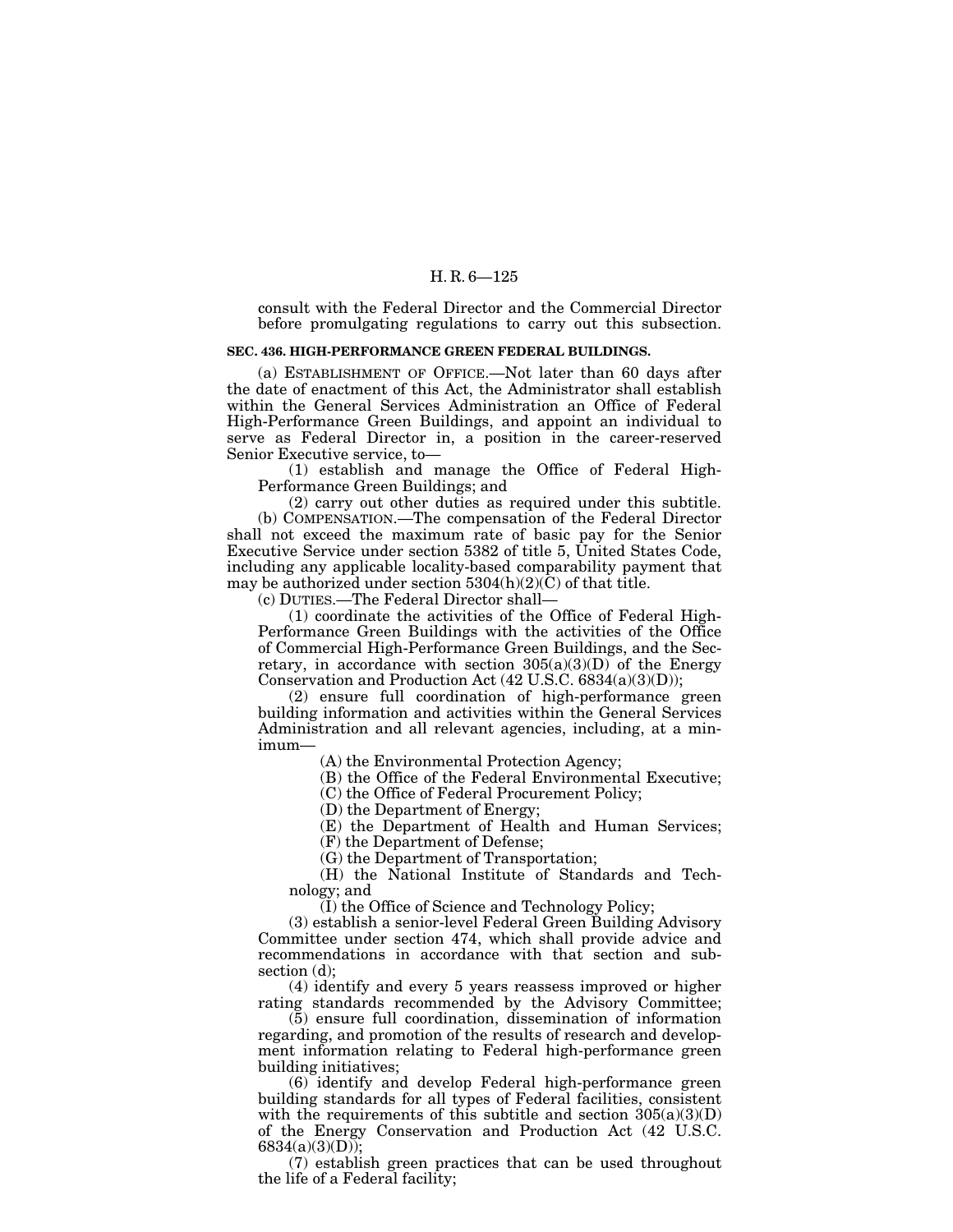(8) review and analyze current Federal budget practices and life-cycle costing issues, and make recommendations to Congress, in accordance with subsection (d); and

(9) identify opportunities to demonstrate innovative and emerging green building technologies and concepts.

(d) ADDITIONAL DUTIES.—The Federal Director, in consultation with the Commercial Director and the Advisory Committee, and consistent with the requirements of section  $305(a)(3)(D)$  of the Energy Conservation and Production Act (42 U.S.C. 6834(a)(3)(D)) shall—

(1) identify, review, and analyze current budget and contracting practices that affect achievement of high-performance green buildings, including the identification of barriers to highperformance green building life-cycle costing and budgetary issues;

(2) develop guidance and conduct training sessions with budget specialists and contracting personnel from Federal agencies and budget examiners to apply life-cycle cost criteria to actual projects;

(3) identify tools to aid life-cycle cost decisionmaking; and

(4) explore the feasibility of incorporating the benefits of high-performance green buildings, such as security benefits, into a cost-budget analysis to aid in life-cycle costing for budget and decisionmaking processes.

(e) INCENTIVES.—Within 90 days after the date of enactment of this Act, the Federal Director shall identify incentives to encourage the expedited use of high-performance green buildings and related technology in the operations of the Federal Government, in accordance with the requirements of section  $305(a)(3)(D)$  of the Energy Conservation and Production Act (42 U.S.C. 6834(a)(3)(D)), including through—

(1) the provision of recognition awards; and

(2) the maximum feasible retention of financial savings in the annual budgets of Federal agencies for use in reinvesting in future high-performance green building initiatives.

(f) REPORT.—Not later than 2 years after the date of enactment of this Act, and biennially thereafter, the Federal Director, in consultation with the Secretary, shall submit to Congress a report that—

(1) describes the status of compliance with this subtitle, the requirements of section  $305(a)(3)(D)$  of the Energy Conservation and Production Act  $(42 \text{ U.S.C. } 6834(a)(3)(D))$ , and other Federal high-performance green building initiatives in effect as of the date of the report, including—

(A) the extent to which the programs are being carried out in accordance with this subtitle and the requirements of section 305(a)(3)(D) of that Act; and

(B) the status of funding requests and appropriations for those programs;

(2) identifies within the planning, budgeting, and construction process all types of Federal facility procedures that may affect the certification of new and existing Federal facilities as high-performance green buildings under the provisions of section  $305(a)(3)(D)$  of that Act and the criteria established in subsection (h);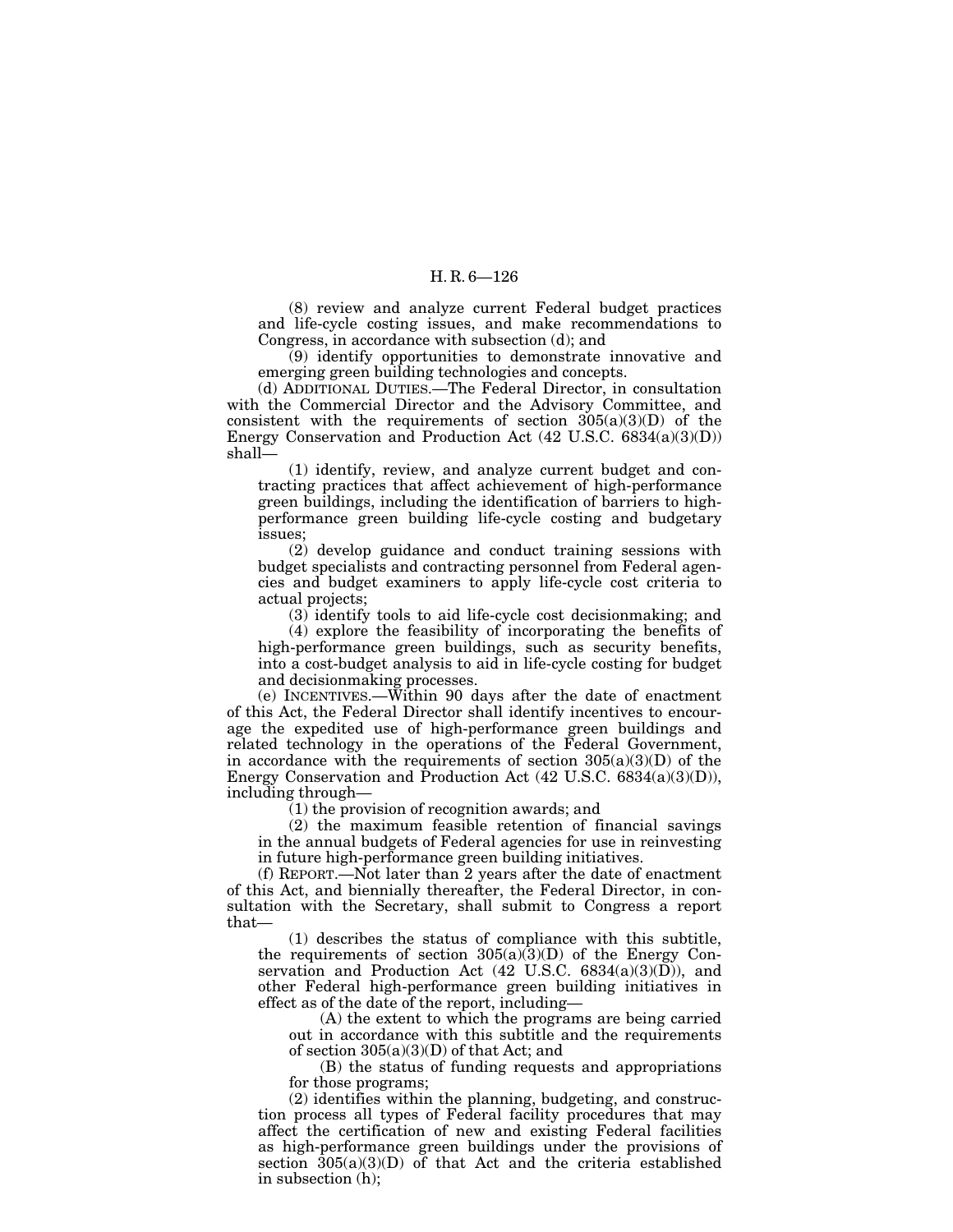(3) identifies inconsistencies, as reported to the Advisory Committee, in Federal law with respect to product acquisition guidelines and high-performance product guidelines;

(4) recommends language for uniform standards for use by Federal agencies in environmentally responsible acquisition;

(5) in coordination with the Office of Management and Budget, reviews the budget process for capital programs with respect to alternatives for—

(A) restructuring of budgets to require the use of complete energy and environmental cost accounting;

(B) using operations expenditures in budget-related decisions while simultaneously incorporating productivity and health measures (as those measures can be quantified by the Office of Federal High-Performance Green Buildings, with the assistance of universities and national laboratories);

(C) streamlining measures for permitting Federal agencies to retain all identified savings accrued as a result of the use of life-cycle costing for future high-performance green building initiatives; and

(D) identifying short-term and long-term cost savings that accrue from high-performance green buildings, including those relating to health and productivity;

(6) identifies green, self-sustaining technologies to address the operational needs of Federal facilities in times of national security emergencies, natural disasters, or other dire emergencies;

(7) summarizes and highlights development, at the State and local level, of high-performance green building initiatives, including executive orders, policies, or laws adopted promoting high-performance green building (including the status of implementation of those initiatives); and

(8) includes, for the 2-year period covered by the report, recommendations to address each of the matters, and a plan for implementation of each recommendation, described in paragraphs (1) through (7).

 $\bar{g}$ ) IMPLEMENTATION.—The Office of Federal High-Performance Green Buildings shall carry out each plan for implementation of recommendations under subsection (f)(8).

(h) IDENTIFICATION OF CERTIFICATION SYSTEM.—

(1) IN GENERAL.—For the purpose of this section, not later than 60 days after the date of enactment of this Act, the Federal Director shall identify and shall provide to the Secretary pursuant to section  $305(a)(3)(D)$  of the Energy Conservation and Production Act (42 U.S.C. 6834(a)(3)(D)), a certification system that the Director determines to be the most likely to encourage a comprehensive and environmentally-sound approach to certification of green buildings.

(2) BASIS.—The system identified under paragraph (1) shall be based on—

(A) a study completed every 5 years and provided to the Secretary pursuant to section 305(a)(3)(D) of that Act, which shall be carried out by the Federal Director to compare and evaluate standards;

(B) the ability and availability of assessors and auditors to independently verify the criteria and measurement of metrics at the scale necessary to implement this subtitle;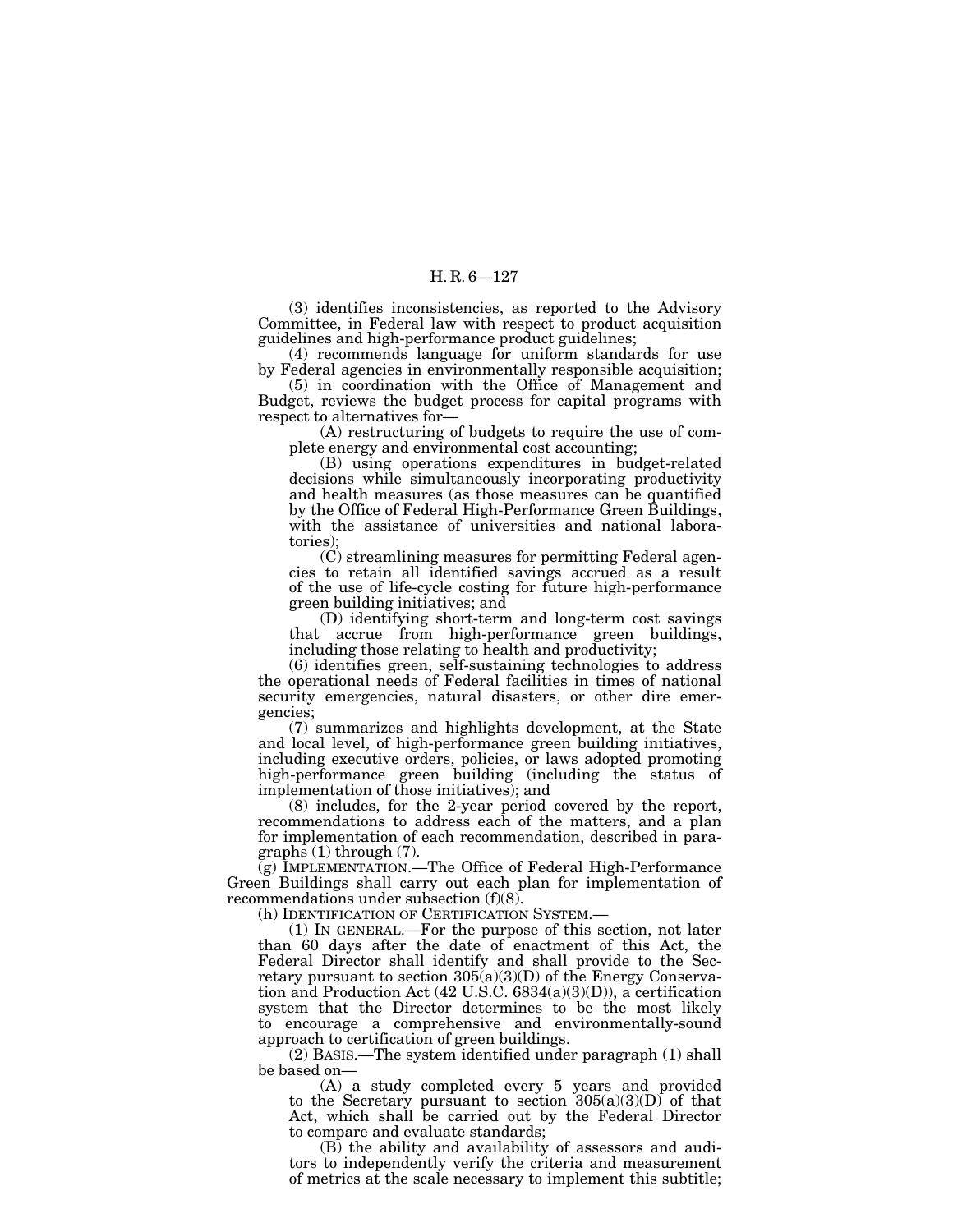(C) the ability of the applicable standard-setting organization to collect and reflect public comment;

(D) the ability of the standard to be developed and revised through a consensus-based process;

(E) an evaluation of the robustness of the criteria for a high-performance green building, which shall give credit for promoting—

(i) efficient and sustainable use of water, energy, and other natural resources;

(ii) use of renewable energy sources;

(iii) improved indoor environmental quality through enhanced indoor air quality, thermal comfort, acoustics, day lighting, pollutant source control, and use of low-emission materials and building system controls;

(iv) reduced impacts from transportation through building location and site design that promote access by public transportation; and

(v) such other criteria as the Federal Director determines to be appropriate; and

(F) national recognition within the building industry.

#### **SEC. 437. FEDERAL GREEN BUILDING PERFORMANCE.**

(a) IN GENERAL.—Not later than October 31 of each of the 2 fiscal years following the fiscal year in which this Act is enacted, and at such times thereafter as the Comptroller General of the United States determines to be appropriate, the Comptroller General of the United States shall, with respect to the fiscal years that have passed since the preceding report—

(1) conduct an audit of the implementation of this subtitle, section 305(a)(3)(D) of the Energy Conservation and Production Act (42 U.S.C. 6834(a)(3)(D)), and section 435; and

(2) submit to the Federal Director, the Advisory Committee, the Administrator, and Congress a report describing the results of the audit.

(b) CONTENTS.—An audit under subsection (a) shall include a review, with respect to the period covered by the report under subsection  $(a)(2)$ , of-

(1) budget, life-cycle costing, and contracting issues, using best practices identified by the Comptroller General of the United States and heads of other agencies in accordance with section 436(d);

(2) the level of coordination among the Federal Director, the Office of Management and Budget, the Department of Energy, and relevant agencies;

(3) the performance of the Federal Director and other agencies in carrying out the implementation plan;

(4) the design stage of high-performance green building measures;

(5) high-performance building data that were collected and reported to the Office; and

(6) such other matters as the Comptroller General of the United States determines to be appropriate.

(c) ENVIRONMENTAL STEWARDSHIP SCORECARD.—The Federal Director shall consult with the Advisory Committee to enhance, and assist in the implementation of, the Office of Management and Budget government efficiency reports and scorecards under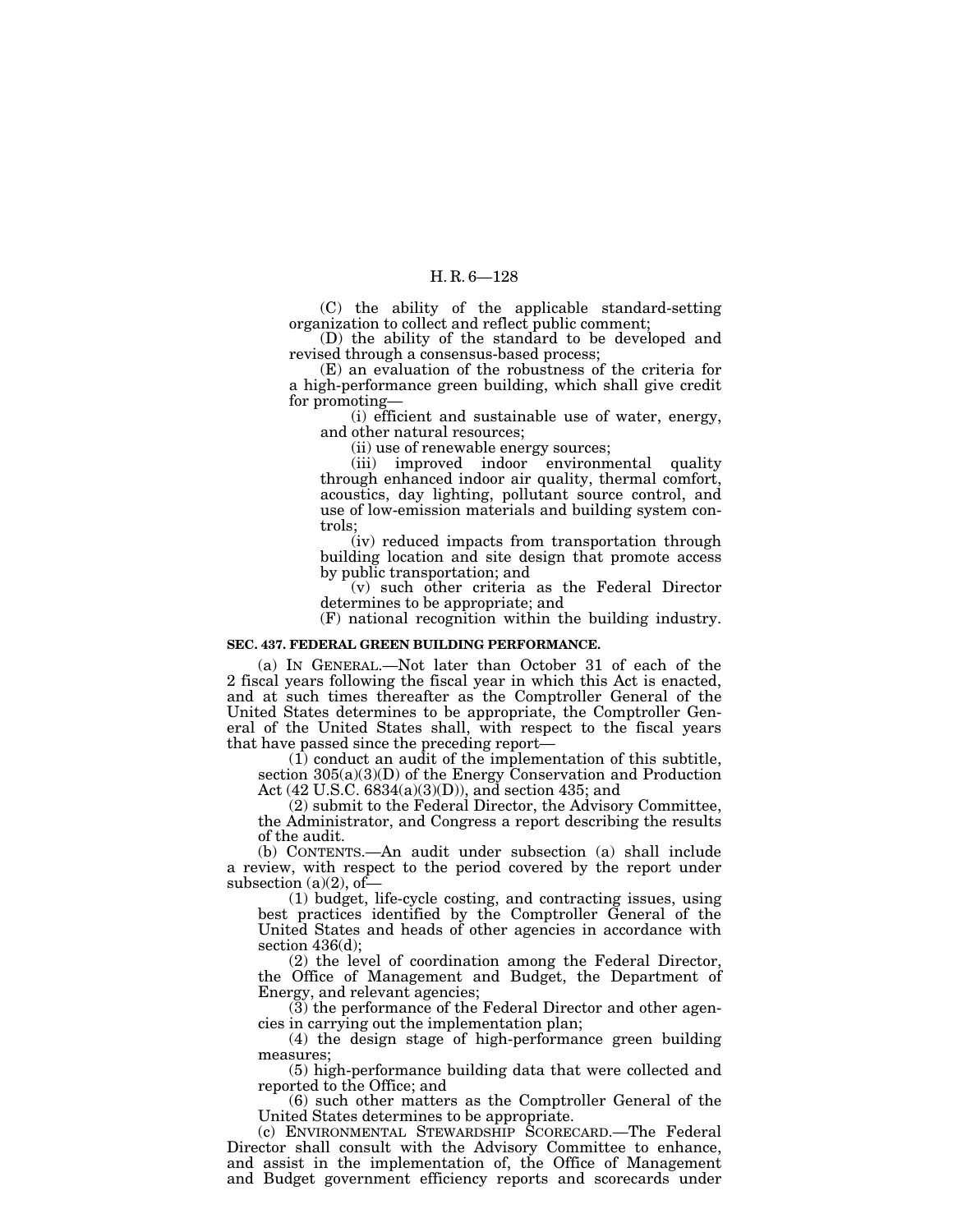section 528 and the Environmental Stewardship Scorecard announced at the White House summit on Federal sustainable buildings in January 2006, to measure the implementation by each Federal agency of sustainable design and green building initiatives.

#### **SEC. 438. STORM WATER RUNOFF REQUIREMENTS FOR FEDERAL DEVELOPMENT PROJECTS.**

The sponsor of any development or redevelopment project involving a Federal facility with a footprint that exceeds 5,000 square feet shall use site planning, design, construction, and maintenance strategies for the property to maintain or restore, to the maximum extent technically feasible, the predevelopment hydrology of the property with regard to the temperature, rate, volume, and duration of flow.

### **SEC. 439. COST-EFFECTIVE TECHNOLOGY ACCELERATION PROGRAM.**

(a) DEFINITION OF ADMINISTRATOR.—In this section, the term "Administrator" means the Administrator of General Services.

(b) ESTABLISHMENT.—

(1) IN GENERAL.—The Administrator shall establish a program to accelerate the use of more cost-effective technologies and practices at GSA facilities.

(2) REQUIREMENTS.—The program established under this subsection shall—

(A) ensure centralized responsibility for the coordination of cost reduction-related recommendations, practices, and activities of all relevant Federal agencies;

(B) provide technical assistance and operational guidance to applicable tenants to achieve the goal identified in subsection  $(c)(2)(B)(ii)$ ;

(C) establish methods to track the success of Federal departments and agencies with respect to that goal; and

(D) be fully coordinated with and no less stringent nor less energy-conserving or water-conserving than required by other provisions of this Act and other applicable law, including sections 321 through 324, 431 through 438, 461, 511 through 518, and 523 through 525 and amendments made by those sections.

(c) ACCELERATED USE OF TECHNOLOGIES.— (1) REVIEW.—

(A) IN GENERAL.—As part of the program under this section, not later than 90 days after the date of enactment of this Act, the Administrator shall conduct a review of—

(i) current use of cost-effective lighting technologies and geothermal heat pumps in GSA facilities; and

 $(iii)$  the availability to managers of GSA facilities of cost-effective lighting technologies and geothermal heat pumps.

(B) REQUIREMENTS.—The review under subparagraph (A) shall—

(i) examine the use of cost-effective lighting technologies, geothermal heat pumps, and other cost-effective technologies and practices by Federal agencies in GSA facilities; and

(ii) as prepared in consultation with the Administrator of the Environmental Protection Agency, identify cost-effective lighting technology and geothermal heat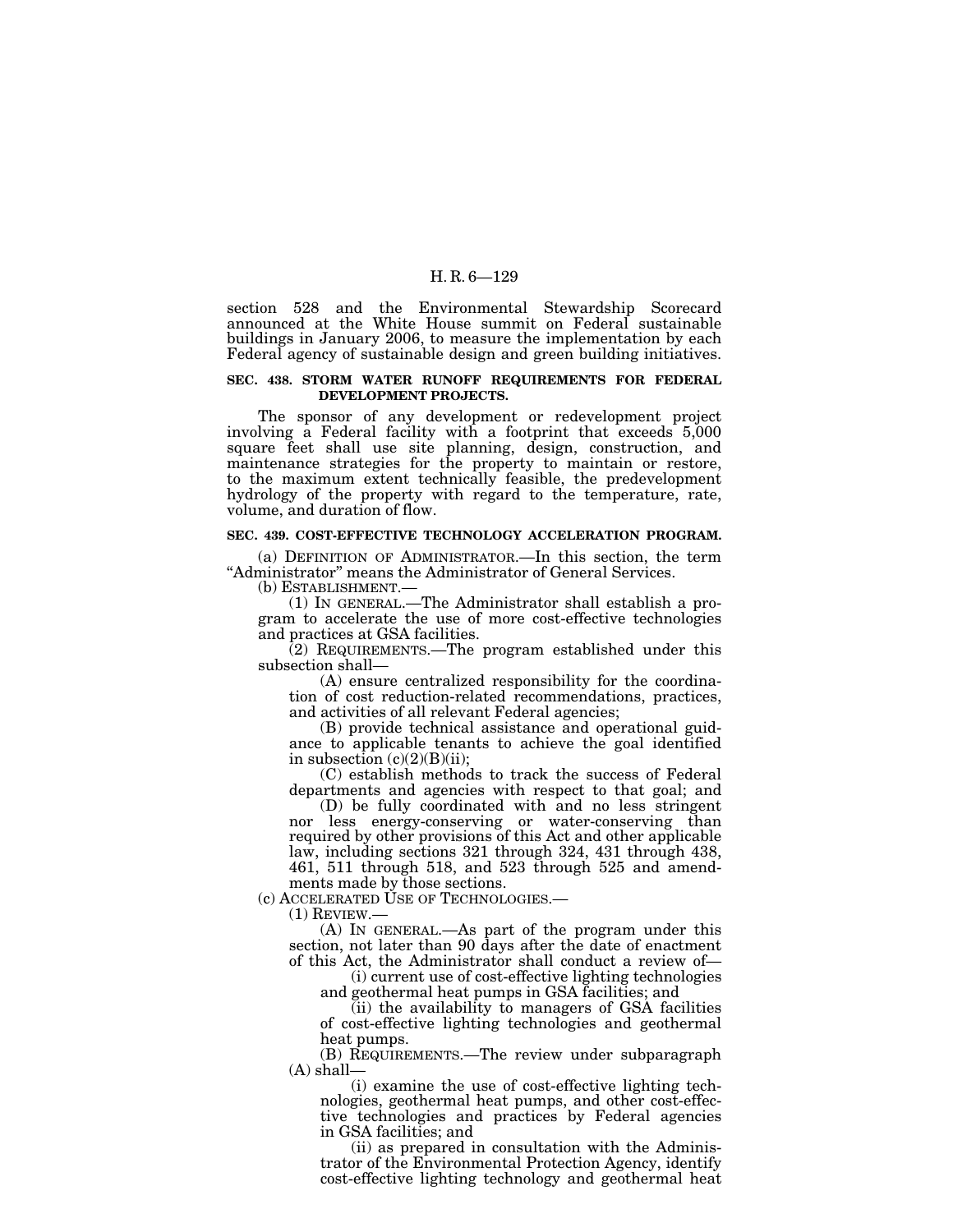pump technology standards that could be used for all types of GSA facilities.

(2) REPLACEMENT.—

(A) IN GENERAL.—As part of the program under this section, not later than 180 days after the date of enactment of this Act, the Administrator shall establish, using available appropriations and programs implementing sections 432 and 525 (and amendments made by those sections), a cost-effective lighting technology and geothermal heat pump technology acceleration program to achieve maximum feasible replacement of existing lighting, heating, cooling technologies with cost-effective lighting technologies and geothermal heat pump technologies in each GSA facility. Such program shall fully comply with the requirements of sections 321 through 324, 431 through 438, 461, 511 through 518, and 523 through 525 and amendments made by those sections and any other provisions of law, which shall be applicable to the extent that they are more stringent or would achieve greater energy savings than required by this section.

(B) ACCELERATION PLAN TIMETABLE.— (i) IN GENERAL.—To implement the program established under subparagraph (A), not later than 1 year after the date of enactment of this Act, the Administrator shall establish a timetable of actions to comply with the requirements of this section and sections 431 through 435, whichever achieves greater energy savings most expeditiously, including milestones for specific activities needed to replace existing lighting, heating, cooling technologies with cost-effective lighting technologies and geothermal heat pump technologies, to the maximum extent feasible (including at the maximum rate feasible), at each GSA facility.

(ii) GOAL.—The goal of the timetable under clause (i) shall be to complete, using available appropriations and programs implementing sections 431 through 435 (and amendments made by those sections), maximum feasible replacement of existing lighting, heating, and cooling technologies with cost-effective lighting technologies and geothermal heat pump technologies consistent with the requirements of this section and sections 431 through 435, whichever achieves greater energy savings most expeditiously. Notwithstanding any provision of this section, such program shall fully comply with the requirements of the Act including sections 321 through 324, 431 through 438, 461, 511 through 518, and 523 through 525 and amendments made by those sections and other provisions of law, which shall be applicable to the extent that they are more stringent or would achieve greater energy or water savings than required by this section.

(d) GSA FACILITY TECHNOLOGIES AND PRACTICES.—

(1) IN GENERAL.—Not later than 180 days after the date of enactment of this Act, and annually thereafter, the Administrator shall—

(A) ensure that a manager responsible for implementing section 432 and for accelerating the use of cost-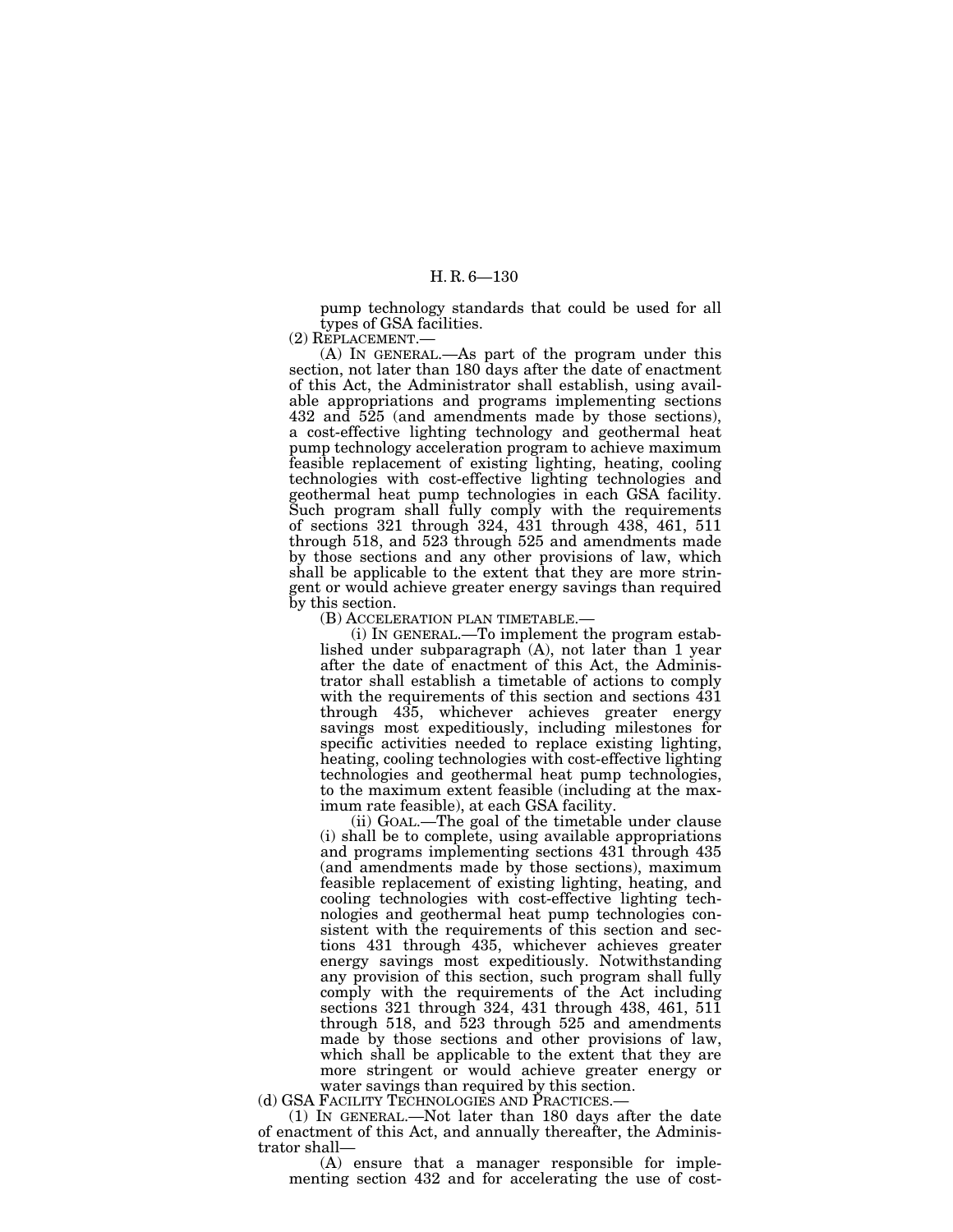effective technologies and practices is designated for each GSA facility; and

(B) submit to Congress a plan to comply with section 432, this section, and other applicable provisions of this Act and applicable law with respect to energy and water conservation at GSA facilities.

(2) MEASURES.—The plan shall implement measures required by such other provisions of law in accordance with those provisions, and shall implement the measures required by this section to the maximum extent feasible (including at the maximum rate feasible) using available appropriations and programs implementing sections 431 through 435 and 525 (and amendments made by those sections), by not later than the date that is 5 years after the date of enactment of this Act.

(3) CONTENTS OF PLAN.—The plan shall—

(A) with respect to cost-effective technologies and practices—

(i) identify the specific activities needed to comply with sections 431 through 435;

(ii) identify the specific activities needed to achieve at least a 20-percent reduction in operational costs through the application of cost-effective technologies and practices from 2003 levels at GSA facilities by not later than 5 years after the date of enactment of this Act;

(iii) describe activities required and carried out to estimate the funds necessary to achieve the reduction described in clauses (i) and (ii);

(B) include an estimate of the funds necessary to carry out this section;

(C) describe the status of the implementation of costeffective technologies and practices at GSA facilities, including—

(i) the extent to which programs, including the program established under subsection (b), are being carried out in accordance with this subtitle; and

(ii) the status of funding requests and appropriations for those programs;

(D) identify within the planning, budgeting, and construction processes, all types of GSA facility-related procedures that inhibit new and existing GSA facilities from implementing cost-effective technologies;

(E) recommend language for uniform standards for use by Federal agencies in implementing cost-effective technologies and practices;

 $(F)$  in coordination with the Office of Management and Budget, review the budget process for capital programs with respect to alternatives for-

(i) implementing measures that will assure that Federal agencies retain all identified savings accrued as a result of the use of cost-effective technologies, consistent with section 543(a)(1) of the National Energy Conservation Policy Act (42 U.S.C. 8253(a)(1), and other applicable law; and

(ii) identifying short- and long-term cost savings that accrue from the use of cost-effective technologies and practices;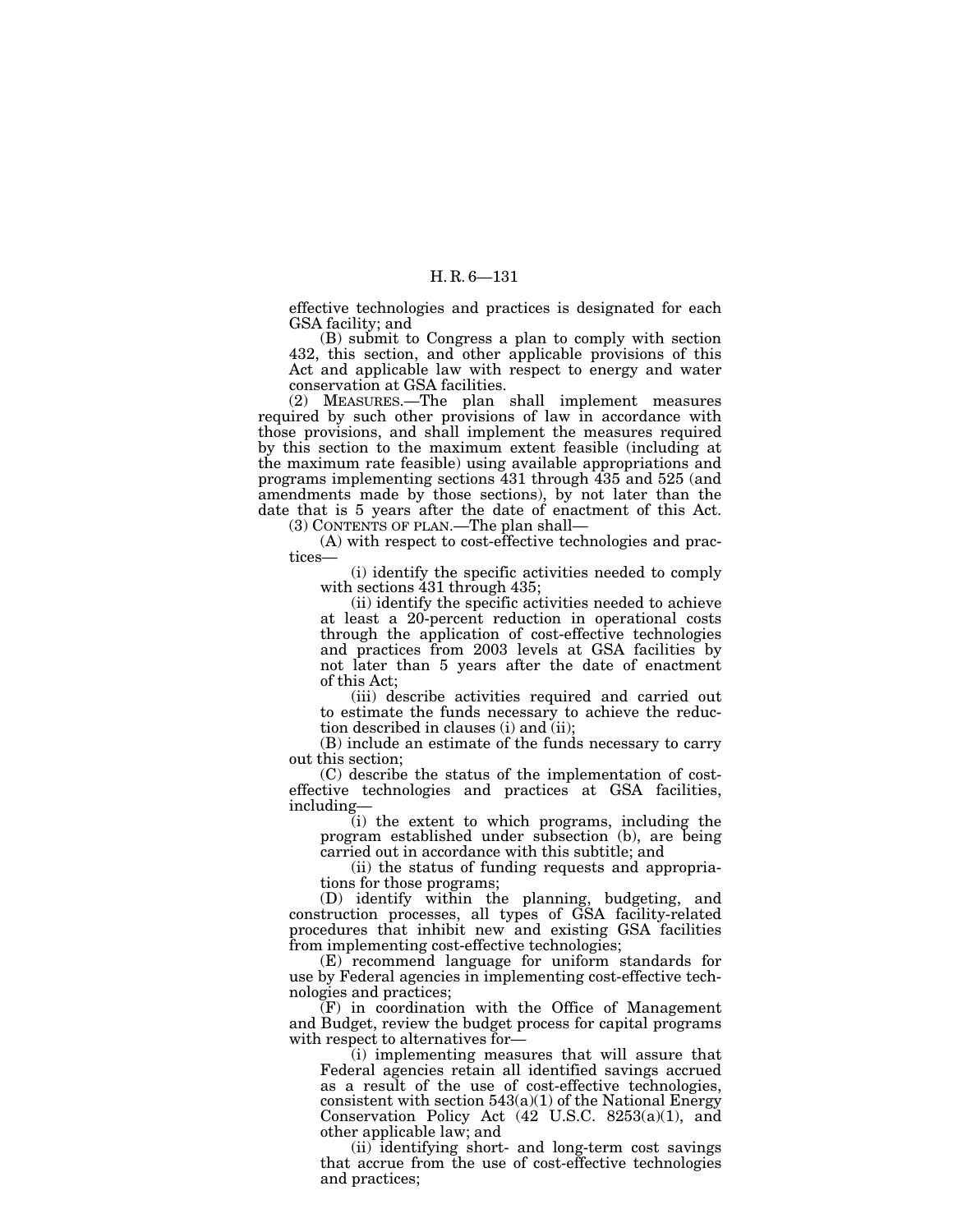(G) with respect to cost-effective technologies and practices, achieve substantial operational cost savings through the application of the technologies; and

(H) include recommendations to address each of the matters, and a plan for implementation of each recommendation, described in subparagraphs (A) through (G).

(4) ADMINISTRATION.—Notwithstanding any provision of this section, the program required under this section shall fully comply with the requirements of sections 321 through 324, 431 through 438, 461, 511 through 518, and 523 through 525 and amendments made by those sections, which shall be applicable to the extent that they are more stringent or would achieve greater energy or water savings than required by this section.

(e) AUTHORIZATION OF APPROPRIATIONS.—There are authorized to be appropriated such sums as are necessary to carry out this section, to remain available until expended.

### **SEC. 440. AUTHORIZATION OF APPROPRIATIONS.**

There is authorized to be appropriated to carry out sections 434 through 439 and 482 \$4,000,000 for each of fiscal years 2008 through  $2012$ , to remain available until expended.

### **SEC. 441. PUBLIC BUILDING LIFE-CYCLE COSTS.**

Section 544(a)(1) of the National Energy Conservation Policy Act  $(42 \text{ U.S.C. } 8254(a)(1))$  is amended by striking "25" and inserting  $"40"$ .

# **Subtitle D—Industrial Energy Efficiency**

### **SEC. 451. INDUSTRIAL ENERGY EFFICIENCY.**

(a) IN GENERAL.—Title III of the Energy Policy and Conservation Act (42 U.S.C. 6291 et seq.) is amended by inserting after part D the following:

## **''PART E—INDUSTRIAL ENERGY EFFICIENCY**

#### **''SEC. 371. DEFINITIONS.**

''In this part:

"(1) ADMINISTRATOR.—The term 'Administrator' means the Administrator of the Environmental Protection Agency.

"(2) COMBINED HEAT AND POWER.—The term  $\epsilon$  combined heat and power system' means a facility that—

"(A) simultaneously and efficiently produces useful thermal energy and electricity; and

''(B) recovers not less than 60 percent of the energy value in the fuel (on a higher-heating-value basis) in the form of useful thermal energy and electricity.

"(3) NET EXCESS POWER.—The term 'net excess power' means, for any facility, recoverable waste energy recovered in the form of electricity in quantities exceeding the total consumption of electricity at the specific time of generation on the site at which the facility is located.

"(4) PROJECT.—The term 'project' means a recoverable waste energy project or a combined heat and power system project.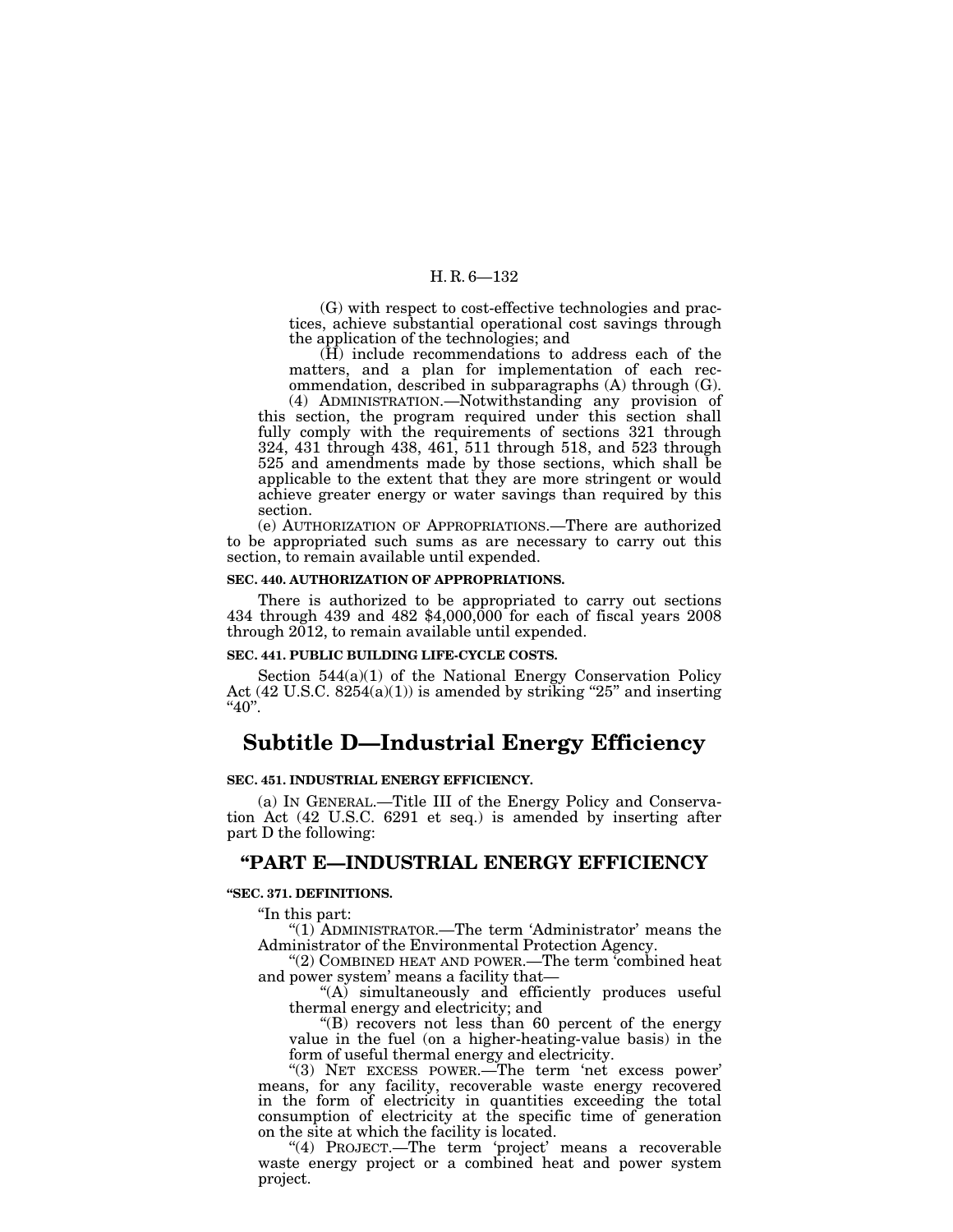"(5) RECOVERABLE WASTE ENERGY.—The term 'recoverable waste energy' means waste energy from which electricity or useful thermal energy may be recovered through modification of an existing facility or addition of a new facility.

''(6) REGISTRY.—The term 'Registry' means the Registry of Recoverable Waste Energy Sources established under section 372(d).

"(7) USEFUL THERMAL ENERGY.—The term 'useful thermal energy' means energy—

 $(A)$  in the form of direct heat, steam, hot water, or other thermal form that is used in production and beneficial measures for heating, cooling, humidity control, process use, or other valid thermal end-use energy requirements; and

''(B) for which fuel or electricity would otherwise be consumed.

"(8) WASTE ENERGY.—The term 'waste energy' means—

''(A) exhaust heat or flared gas from any industrial process;

''(B) waste gas or industrial tail gas that would otherwise be flared, incinerated, or vented;

''(C) a pressure drop in any gas, excluding any pressure drop to a condenser that subsequently vents the resulting heat; and

''(D) such other forms of waste energy as the Administrator may determine.

''(9) OTHER TERMS.—The terms 'electric utility', 'nonregulated electric utility', 'State regulated electric utility', and other terms have the meanings given those terms in title I of the Public Utility Regulatory Policies Act of 1978 (16 U.S.C. 2611 et seq.).

#### **''SEC. 372. SURVEY AND REGISTRY.**

''(a) RECOVERABLE WASTE ENERGY INVENTORY PROGRAM.—

"(1) IN GENERAL.—The Administrator, in cooperation with the Secretary and State energy offices, shall establish a recoverable waste energy inventory program.

''(2) SURVEY.—The program shall include—

''(A) an ongoing survey of all major industrial and large commercial combustion sources in the United States (as defined by the Administrator) and the sites at which the sources are located; and

''(B) a review of each source for the quantity and quality of waste energy produced at the source.

''(b) CRITERIA.—

" $(1)$  In GENERAL.—Not later than 270 days after the date of enactment of the Energy Independence and Security Act of 2007, the Administrator shall publish a rule for establishing criteria for including sites in the Registry.

''(2) INCLUSIONS.—The criteria shall include—

"(A) a requirement that, to be included in the Registry, a project at the site shall be determined to be economically feasible by virtue of offering a payback of invested costs not later than 5 years after the date of first full project operation (including incentives offered under this part);

''(B) standards to ensure that projects proposed for inclusion in the Registry are not developed or used for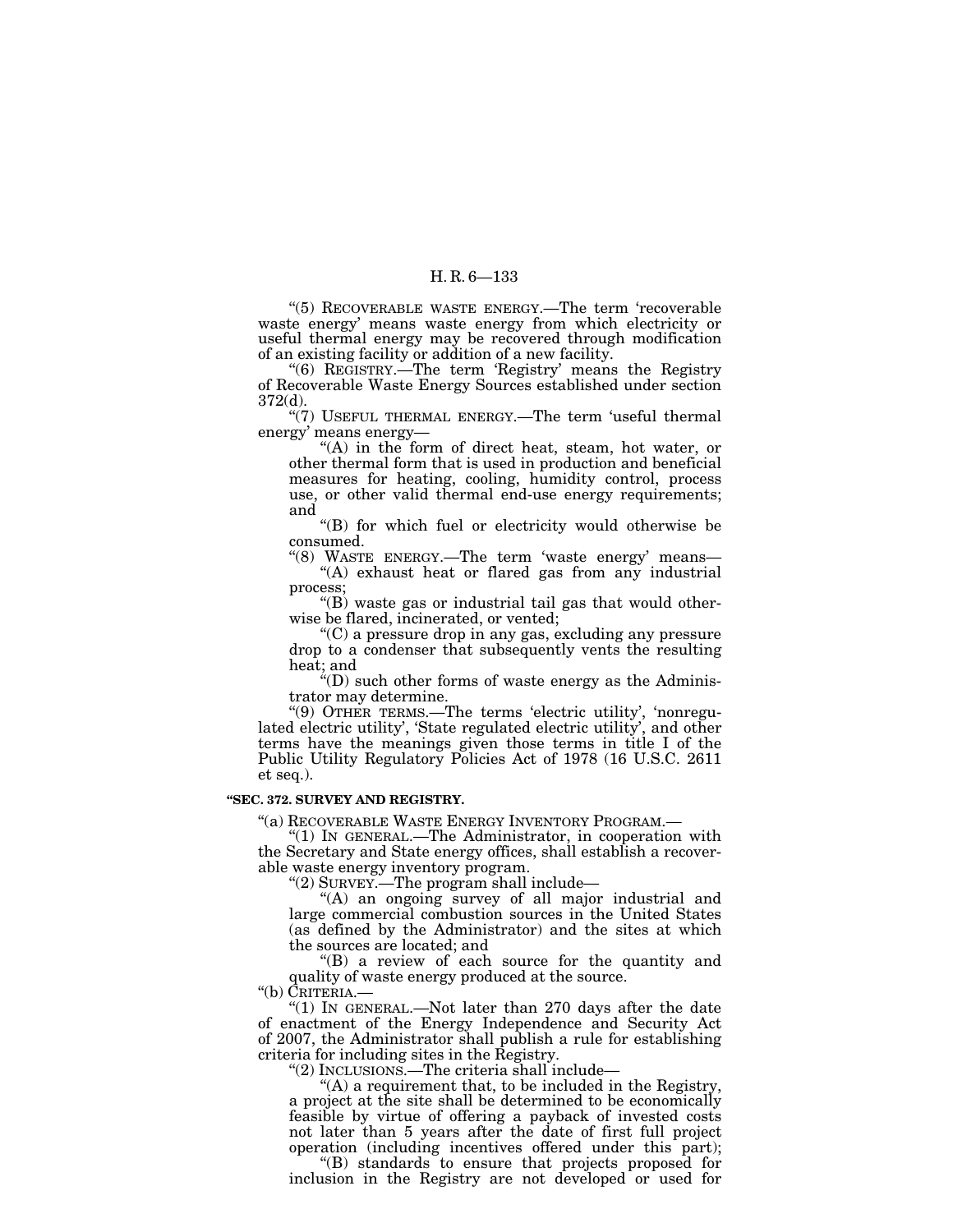the primary purpose of making sales of excess electric power under the regulatory provisions of this part; and

''(C) procedures for contesting the listing of any source or site on the Registry by any State, utility, or other interested person.

"(c) TECHNICAL SUPPORT.—On the request of the owner or operator of a source or site included in the Registry, the Secretary shall—

''(1) provide to owners or operators of combustion sources technical support; and

"(2) offer partial funding (in an amount equal to not more than one-half of total costs) for feasibility studies to confirm whether or not investment in recovery of waste energy or combined heat and power at a source would offer a payback period of 5 years or less.

''(d) REGISTRY.—

''(1) ESTABLISHMENT.—

"(A) In GENERAL.—Not later than 1 year after the date of enactment of the Energy Independence and Security Act of 2007, the Administrator shall establish a Registry of Recoverable Waste Energy Sources, and sites on which the sources are located, that meet the criteria established under subsection (b).<br>
"(B) UPDATES:

UPDATES; AVAILABILITY.—The Administrator shall—

> "(i) update the Registry on a regular basis; and "(ii) make the Registry available to the public on

the website of the Environmental Protection Agency.

''(C) CONTESTING LISTING.—Any State, electric utility,

or other interested person may contest the listing of any source or site by submitting a petition to the Administrator. ''(2) CONTENTS.—

''(A) IN GENERAL.—The Administrator shall register and include on the Registry all sites meeting the criteria established under subsection (b).

''(B) QUANTITY OF RECOVERABLE WASTE ENERGY.—The Administrator shall—

''(i) calculate the total quantities of potentially recoverable waste energy from sources at the sites, nationally and by State; and

''(ii) make public—

''(I) the total quantities described in clause  $(i)$ ; and

''(II) information on the criteria pollutant and greenhouse gas emissions savings that might be achieved with recovery of the waste energy from all sources and sites listed on the Registry.

''(3) AVAILABILITY OF INFORMATION.—

''(A) IN GENERAL.—The Administrator shall notify owners or operators of recoverable waste energy sources and sites listed on the Registry prior to publishing the listing.

''(B) DETAILED QUANTITATIVE INFORMATION.—

''(i) IN GENERAL.—Except as provided in clause (ii), the owner or operator of a source at a site may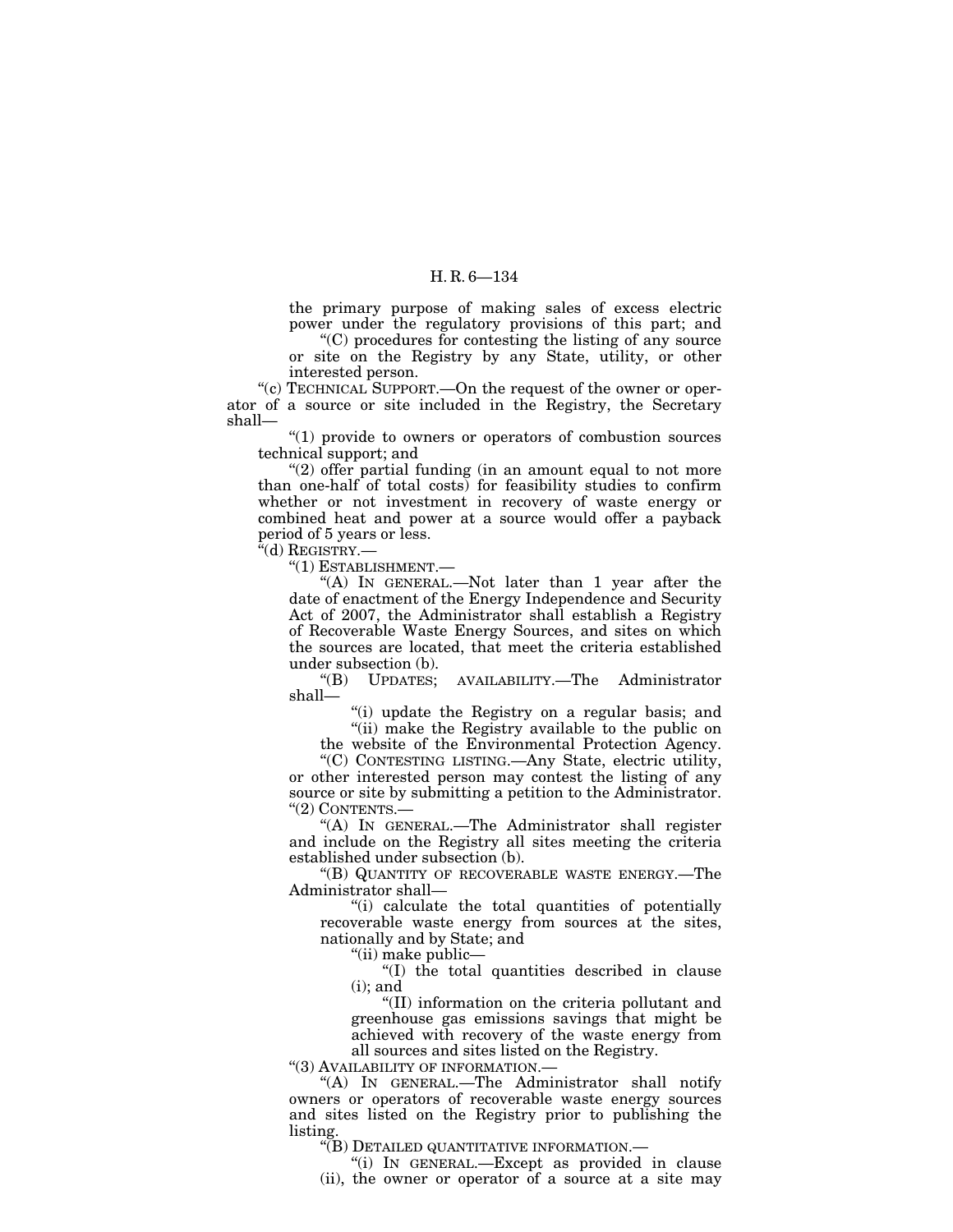elect to have detailed quantitative information concerning the site not made public by notifying the Administrator of the election.

"(ii) LIMITED AVAILABILITY.—The information shall be made available to—

''(I) the applicable State energy office; and

"(II) any utility requested to support recovery of waste energy from the source pursuant to the incentives provided under section 374.

''(iii) STATE TOTALS.—Information concerning the site shall be included in the total quantity of recoverable waste energy for a State unless there are fewer than 3 sites in the State.

"(4) REMOVAL OF PROJECTS FROM REGISTRY.-

''(A) IN GENERAL.—Subject to subparagraph (B), as a project achieves successful recovery of waste energy, the Administrator shall—

"(i) remove the related sites or sources from the Registry; and

''(ii) designate the removed projects as eligible for incentives under section 374.

''(B) LIMITATION.—No project shall be removed from the Registry without the consent of the owner or operator of the project if—

''(i) the owner or operator has submitted a petition under section 374; and

"(ii) the petition has not been acted on or denied. "(5) INELIGIBILITY OF CERTAIN SOURCES.-The Administrator shall not list any source constructed after the date of the enactment of the Energy Independence and Security Act of 2007 on the Registry if the Administrator determines that the source—

''(A) was developed for the primary purpose of making sales of excess electric power under the regulatory provisions of this part; or

''(B) does not capture at least 60 percent of the total energy value of the fuels used (on a higher-heating-value basis) in the form of useful thermal energy, electricity, mechanical energy, chemical output, or any combination

thereof.<br>"(e) SELF-CERTIFICATION.—

" $(1)$  In GENERAL.—Subject to any procedures that are established by the Administrator, an owner, operator, or third-party developer of a recoverable waste energy project that qualifies under standards established by the Administrator may selfcertify the sites or sources of the owner, operator, or developer to the Administrator for inclusion in the Registry.

"(2) REVIEW AND APPROVAL.—To prevent a fraudulent listing, a site or source shall be included on the Registry only if the Administrator reviews and approves the self-certification.

''(f) NEW FACILITIES.—As a new energy-consuming industrial facility is developed after the date of enactment of the Energy Independence and Security Act of 2007, to the extent the facility may constitute a site with recoverable waste energy that may qualify for inclusion on the Registry, the Administrator may elect to include the facility on the Registry, at the request of the owner, operator, or developer of the facility, on a conditional basis with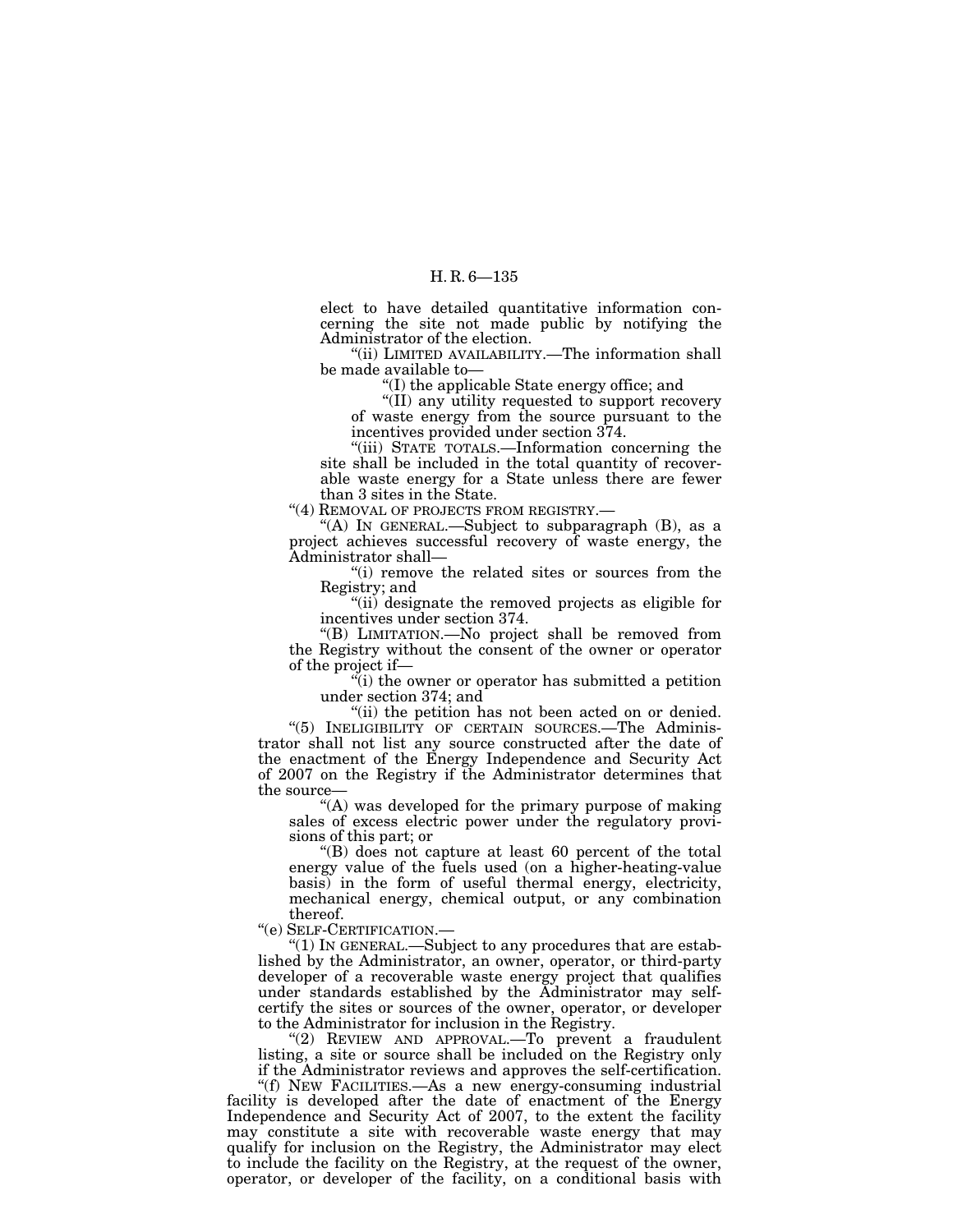the site to be removed from the Registry if the development ceases or the site fails to qualify for listing under this part.

"(g) OPTIMUM MEANS OF RECOVERY.—For each site listed in the Registry, at the request of the owner or operator of the site, the Administrator shall offer, in cooperation with Clean Energy Application Centers operated by the Secretary of Energy, suggestions for optimum means of recovery of value from waste energy stream in the form of electricity, useful thermal energy, or other energy-related products.

''(h) REVISION.—Each annual report of a State under section 548(a) of the National Energy Conservation Policy Act (42 U.S.C. 8258(a)) shall include the results of the survey for the State under this section.

''(i) AUTHORIZATION OF APPROPRIATIONS.—There are authorized to be appropriated to—

" $(1)$  the Administrator to create and maintain the Registry and services authorized by this section, \$1,000,000 for each of fiscal years 2008 through 2012; and

''(2) the Secretary—

''(A) to assist site or source owners and operators in determining the feasibility of projects authorized by this section, \$2,000,000 for each of fiscal years 2008 through 2012; and

 $\cdot$ (B) to provide funding for State energy office functions under this section, \$5,000,000.

### **''SEC. 373. WASTE ENERGY RECOVERY INCENTIVE GRANT PROGRAM.**

''(a) ESTABLISHMENT.—The Secretary shall establish in the Department of Energy a waste energy recovery incentive grant program to provide incentive grants to—

" $(1)$  owners and operators of projects that successfully produce electricity or incremental useful thermal energy from waste energy recovery;

''(2) utilities purchasing or distributing the electricity; and ''(3) States that have achieved 80 percent or more of

recoverable waste heat recovery opportunities. ''(b) GRANTS TO PROJECTS AND UTILITIES.—

''(1) IN GENERAL.—The Secretary shall make grants under this section—

 $(A)$  to the owners or operators of waste energy recovery projects; and

"(B) in the case of excess power purchased or transmitted by a electric utility, to the utility.

"(2) PROOF.—Grants may only be made under this section on receipt of proof of waste energy recovery or excess electricity generation, or both, from the project in a form prescribed by the Secretary.

''(3) EXCESS ELECTRIC ENERGY.—

"(A) IN GENERAL.—In the case of waste energy recovery, a grant under this section shall be made at the rate of \$10 per megawatt hour of documented electricity produced from recoverable waste energy (or by prevention of waste energy in the case of a new facility) by the project during the first 3 calendar years of production, beginning on or after the date of enactment of the Energy Independence and Security Act of 2007.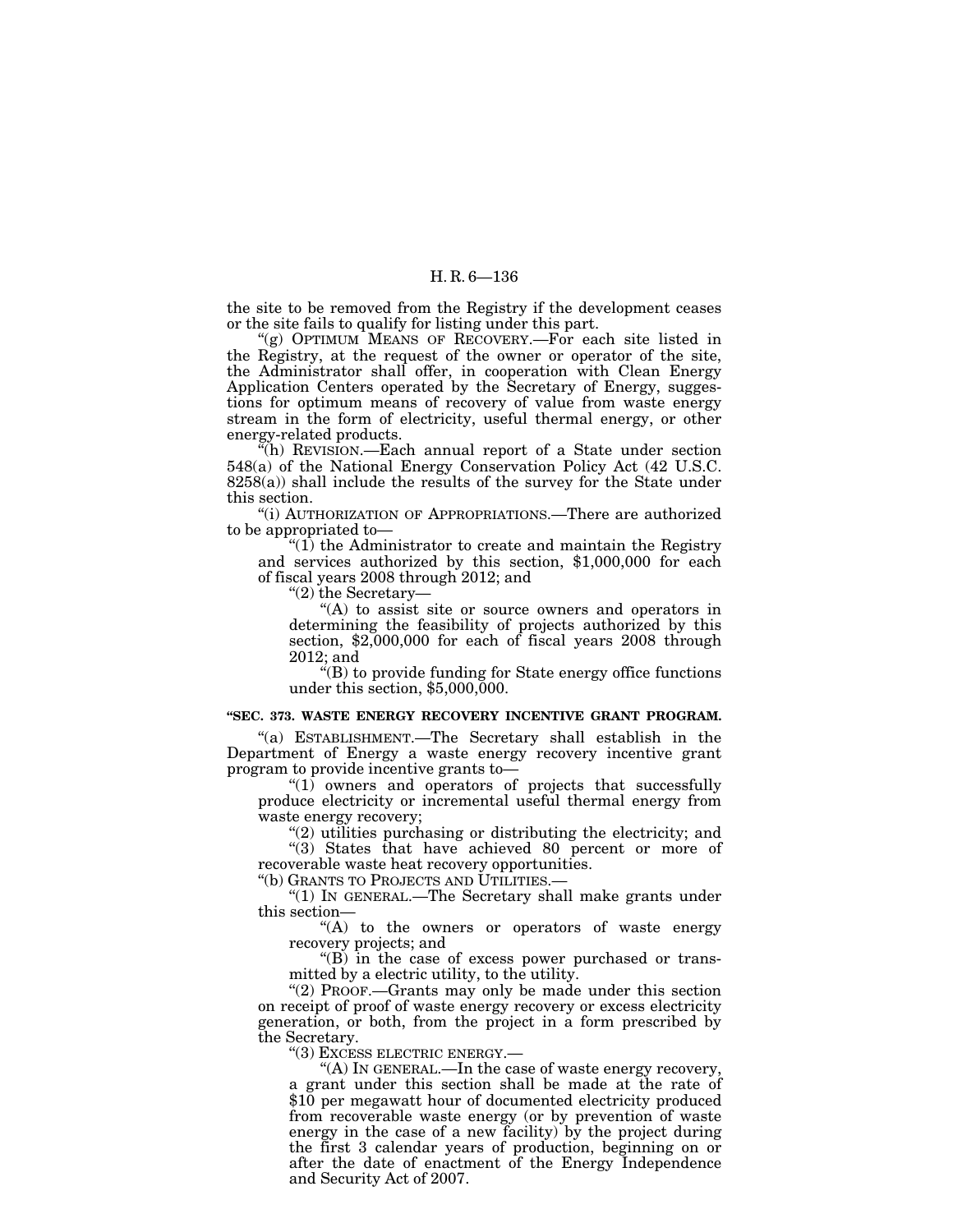''(B) UTILITIES.—If the project produces net excess power and an electric utility purchases or transmits the excess power, 50 percent of so much of the grant as is attributable to the net excess power shall be paid to the electric utility purchasing or transporting the net excess power.

 $\mathbf{H}^2(4)$  USEFUL THERMAL ENERGY.—In the case of waste energy recovery that produces useful thermal energy that is used for a purpose different from that for which the project is principally designed, a grant under this section shall be made to the owner or operator of the waste energy recovery project at the rate of \$10 for each 3,412,000 Btus of the excess thermal energy used for the different purpose.

''(c) GRANTS TO STATES.—In the case of any State that has achieved 80 percent or more of waste heat recovery opportunities identified by the Secretary under this part, the Administrator shall make a 1-time grant to the State in an amount of not more than \$1,000 per megawatt of waste-heat capacity recovered (or a thermal equivalent) to support State-level programs to identify and achieve additional energy efficiency.

''(d) ELIGIBILITY.—The Secretary shall—

 $''(1)$  establish rules and guidelines to establish eligibility for grants under subsection (b);

''(2) publicize the availability of the grant program known to owners or operators of recoverable waste energy sources and sites listed on the Registry; and

"(3) award grants under the program on the basis of the merits of each project in recovering or preventing waste energy throughout the United States on an impartial, objective, and not unduly discriminatory basis.

''(e) LIMITATION.—The Secretary shall not award grants to any person for a combined heat and power project or a waste heat recovery project that qualifies for specific Federal tax incentives for combined heat and power or for waste heat recovery.

''(f) AUTHORIZATION OF APPROPRIATIONS.—There are authorized to be appropriated to the Secretary—

" $(1)$  to make grants to projects and utilities under subsection (b)—

''(A) \$100,000,000 for fiscal year 2008 and \$200,000,000 for each of fiscal years 2009 through 2012; and

''(B) such additional amounts for fiscal year 2008 and each fiscal year thereafter as may be necessary for administration of the waste energy recovery incentive grant program; and

" $(2)$  to make grants to States under subsection  $(b)$ , \$10,000,000 for each of fiscal years 2008 through 2012, to remain available until expended.

### **''SEC. 374. ADDITIONAL INCENTIVES FOR RECOVERY, USE, AND PREVENTION OF INDUSTRIAL WASTE ENERGY.**

''(a) CONSIDERATION OF STANDARD.— ''(1) IN GENERAL.—Not later than 180 days after the receipt by a State regulatory authority (with respect to each electric utility for which the authority has ratemaking authority), or nonregulated electric utility, of a request from a project sponsor or owner or operator, the State regulatory authority or nonregulated electric utility shall—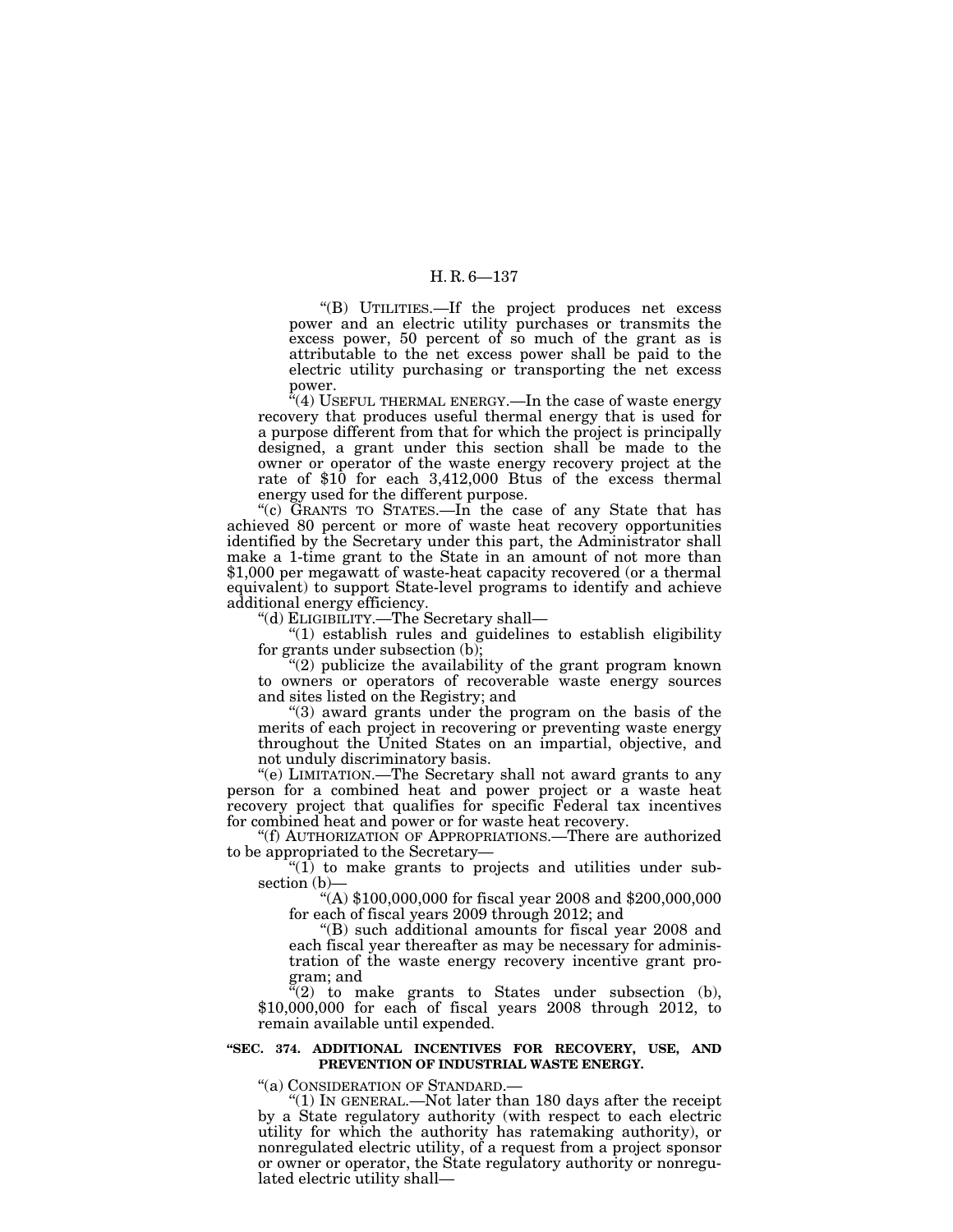''(A) provide public notice and conduct a hearing respecting the standard established by subsection (b); and

''(B) on the basis of the hearing, consider and make a determination whether or not it is appropriate to implement the standard to carry out the purposes of this part.

"(2) RELATIONSHIP TO STATE LAW.—For purposes of any determination under paragraph (1) and any review of the determination in any court, the purposes of this section supplement otherwise applicable State law.

''(3) NONADOPTION OF STANDARD.—Nothing in this part prohibits any State regulatory authority or nonregulated electric utility from making any determination that it is not appropriate to adopt any standard described in paragraph (1), pursuant to authority under otherwise applicable State law.

''(b) STANDARD FOR SALES OF EXCESS POWER.—For purposes of this section, the standard referred to in subsection (a) shall provide that an owner or operator of a waste energy recovery project identified on the Registry that generates net excess power shall be eligible to benefit from at least 1 of the options described in subsection (c) for disposal of the net excess power in accordance with the rate conditions and limitations described in subsection (d).

''(c) OPTIONS.—The options referred to in subsection (b) are as follows:

"(1) SALE OF NET EXCESS POWER TO UTILITY.—The electric utility shall purchase the net excess power from the owner utility shall purchase the net excess power from the owner or operator of the eligible waste energy recovery project during the operation of the project under a contract entered into for that purpose.

 $\sqrt[n]{(2)}$  TRANSPORT BY UTILITY FOR DIRECT SALE TO THIRD PARTY.—The electric utility shall transmit the net excess power on behalf of the project owner or operator to up to 3 separate locations on the system of the utility for direct sale by the owner or operator to third parties at those locations.

"(3) TRANSPORT OVER PRIVATE TRANSMISSION LINES.—The State and the electric utility shall permit, and shall waive or modify such laws as would otherwise prohibit, the construction and operation of private electric wires constructed, owned, and operated by the project owner or operator, to transport the power to up to 3 purchasers within a 3-mile radius of the project, allowing the wires to use or cross public rightsof-way, without subjecting the project to regulation as a public utility, and according the wires the same treatment for safety, zoning, land use, and other legal privileges as apply or would apply to the wires of the utility, except that—

"(A) there shall be no grant of any power of eminent domain to take or cross private property for the wires; and

''(B) the wires shall be physically segregated and not interconnected with any portion of the system of the utility, except on the customer side of the revenue meter of the utility and in a manner that precludes any possible export of the electricity onto the utility system, or disruption of the system.

"(4) AGREED ON ALTERNATIVES.—The utility and the owner or operator of the project may reach agreement on any alternate arrangement and payments or rates associated with the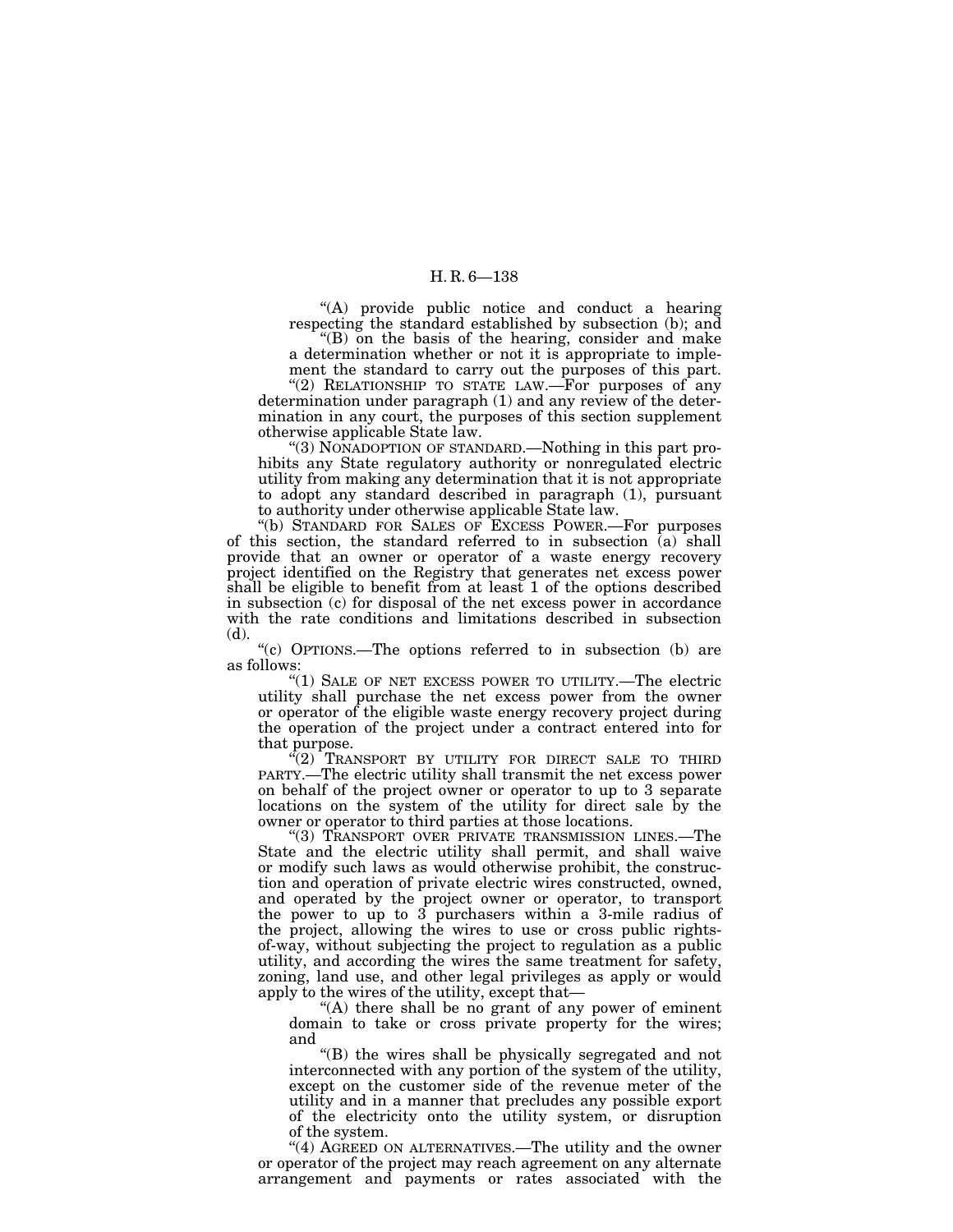arrangement that is mutually satisfactory and in accord with State law.

''(d) RATE CONDITIONS AND CRITERIA.—

''(1) DEFINITIONS.—In this subsection:

''(A) PER UNIT DISTRIBUTION COSTS.—The term 'per unit distribution costs' means (in kilowatt hours) the quotient obtained by dividing—

''(i) the depreciated book-value distribution system costs of a utility; by

"(ii) the volume of utility electricity sales or transmission during the previous year at the distribution level.

''(B) PER UNIT DISTRIBUTION MARGIN.—The term 'per unit distribution margin' means—

"(i) in the case of a State-regulated electric utility, a per-unit gross pretax profit equal to the product obtained by multiplying—

''(I) the State-approved percentage rate of return for the utility for distribution system assets; by

''(II) the per unit distribution costs; and

''(ii) in the case of a nonregulated utility, a per unit contribution to net revenues determined multiplying—

''(I) the percentage (but not less than 10 percent) obtained by dividing—

''(aa) the amount of any net revenue payment or contribution to the owners or subscribers of the nonregulated utility during the prior year; by

''(bb) the gross revenues of the utility during the prior year to obtain a percentage; by

 $\sqrt{\text{III}}$  the per unit distribution costs.

''(C) PER UNIT TRANSMISSION COSTS.—The term 'per unit transmission costs' means the total cost of those transmission services purchased or provided by a utility on a per-kilowatt-hour basis as included in the retail rate of the utility.

" $(2)$  OPTIONS.—The options described in paragraphs  $(1)$  and (2) in subsection (c) shall be offered under purchase and transport rate conditions that reflect the rate components defined under paragraph (1) as applicable under the circumstances described in paragraph (3).

''(3) APPLICABLE RATES.—

"(A) RATES APPLICABLE TO SALE OF NET EXCESS POWER.—

''(i) IN GENERAL.—Sales made by a project owner or operator of a facility under the option described in subsection  $(c)(1)$  shall be paid for on a per kilowatt hour basis that shall equal the full undiscounted retail rate paid to the utility for power purchased by the facility minus per unit distribution costs, that applies to the type of utility purchasing the power.

''(ii) VOLTAGES EXCEEDING 25 KILOVOLTS.—If the net excess power is made available for purchase at voltages that must be transformed to or from voltages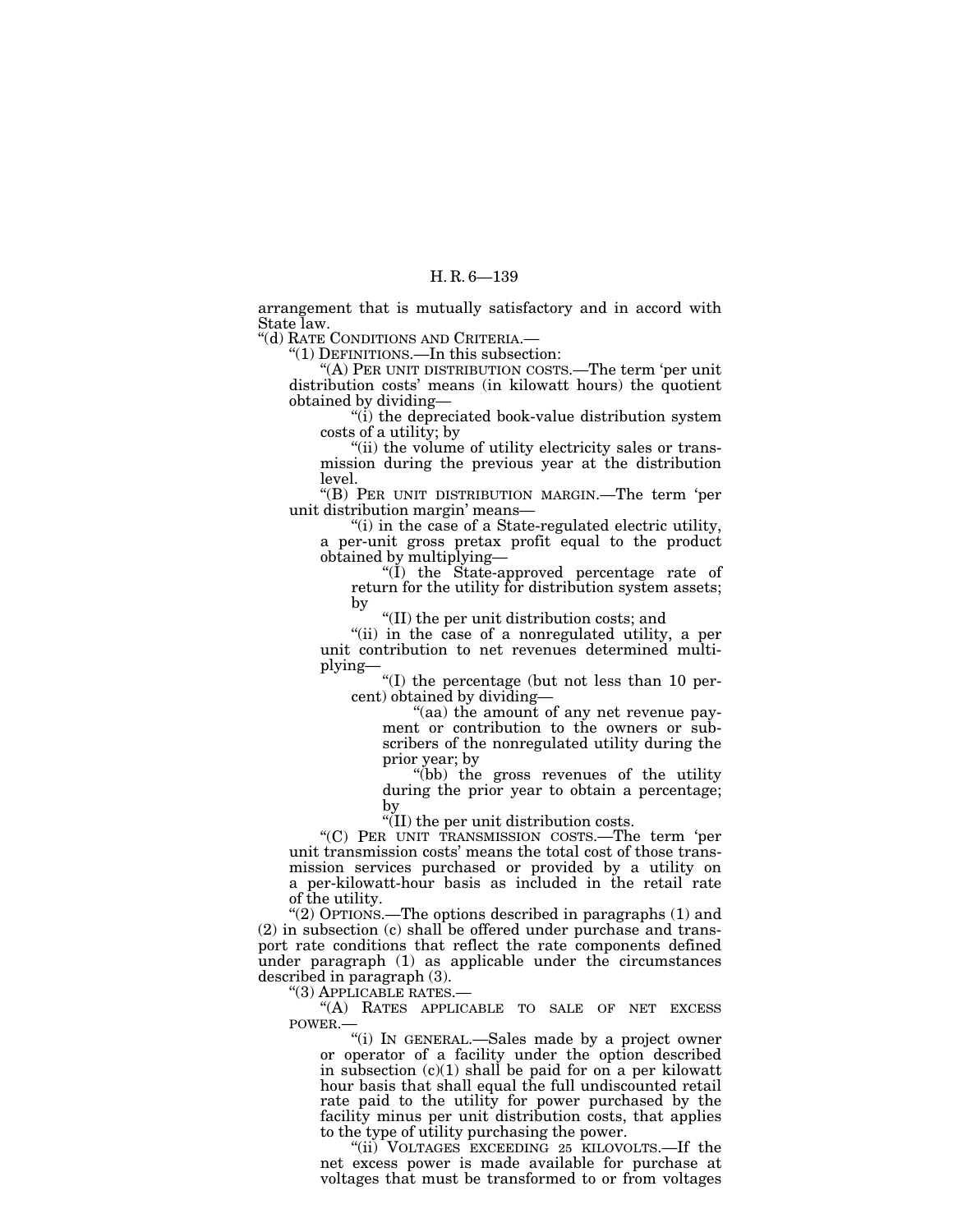exceeding 25 kilovolts to be available for resale by the utility, the purchase price shall further be reduced by per unit transmission costs.

"(B) RATES APPLICABLE TO TRANSPORT BY UTILITY FOR DIRECT SALE TO THIRD PARTIES.—

''(i) IN GENERAL.—Transportation by utilities of power on behalf of the owner or operator of a project under the option described in subsection  $(c)(2)$  shall incur a transportation rate that shall equal the per unit distribution costs and per unit distribution margin, that applies to the type of utility transporting the power.

''(ii) VOLTAGES EXCEEDING 25 KILOVOLTS.—If the net excess power is made available for transportation at voltages that must be transformed to or from voltages exceeding 25 kilovolts to be transported to the designated third-party purchasers, the transport rate shall further be increased by per unit transmission costs.

''(iii) STATES WITH COMPETITIVE RETAIL MARKETS FOR ELECTRICITY.—In a State with a competitive retail market for electricity, the applicable transportation rate for similar transportation shall be applied in lieu of any rate calculated under this paragraph.

"(4) LIMITATIONS.-

''(A) IN GENERAL.—Any rate established for sale or transportation under this section shall—

''(i) be modified over time with changes in the underlying costs or rates of the electric utility; and

"(ii) reflect the same time-sensitivity and billing" periods as are established in the retail sales or transportation rates offered by the utility.

"(B) LIMITATION.—No utility shall be required to purchase or transport a quantity of net excess power under this section that exceeds the available capacity of the wires, meter, or other equipment of the electric utility serving the site unless the owner or operator of the project agrees to pay necessary and reasonable upgrade costs.

''(e) PROCEDURAL REQUIREMENTS FOR CONSIDERATION AND DETERMINATION.—

''(1) PUBLIC NOTICE AND HEARING.—

''(A) IN GENERAL.—The consideration referred to in subsection (a) shall be made after public notice and hearing.

''(B) ADMINISTRATION.—The determination referred to in subsection (a) shall be—

 $''(i)$  in writing;

"(ii) based on findings included in the determination and on the evidence presented at the hearing; and

''(iii) available to the public.

"(2) INTERVENTION BY ADMINISTRATOR.—The Administrator may intervene as a matter of right in a proceeding conducted under this section—

''(A) to calculate—

''(i) the energy and emissions likely to be saved by electing to adopt 1 or more of the options; and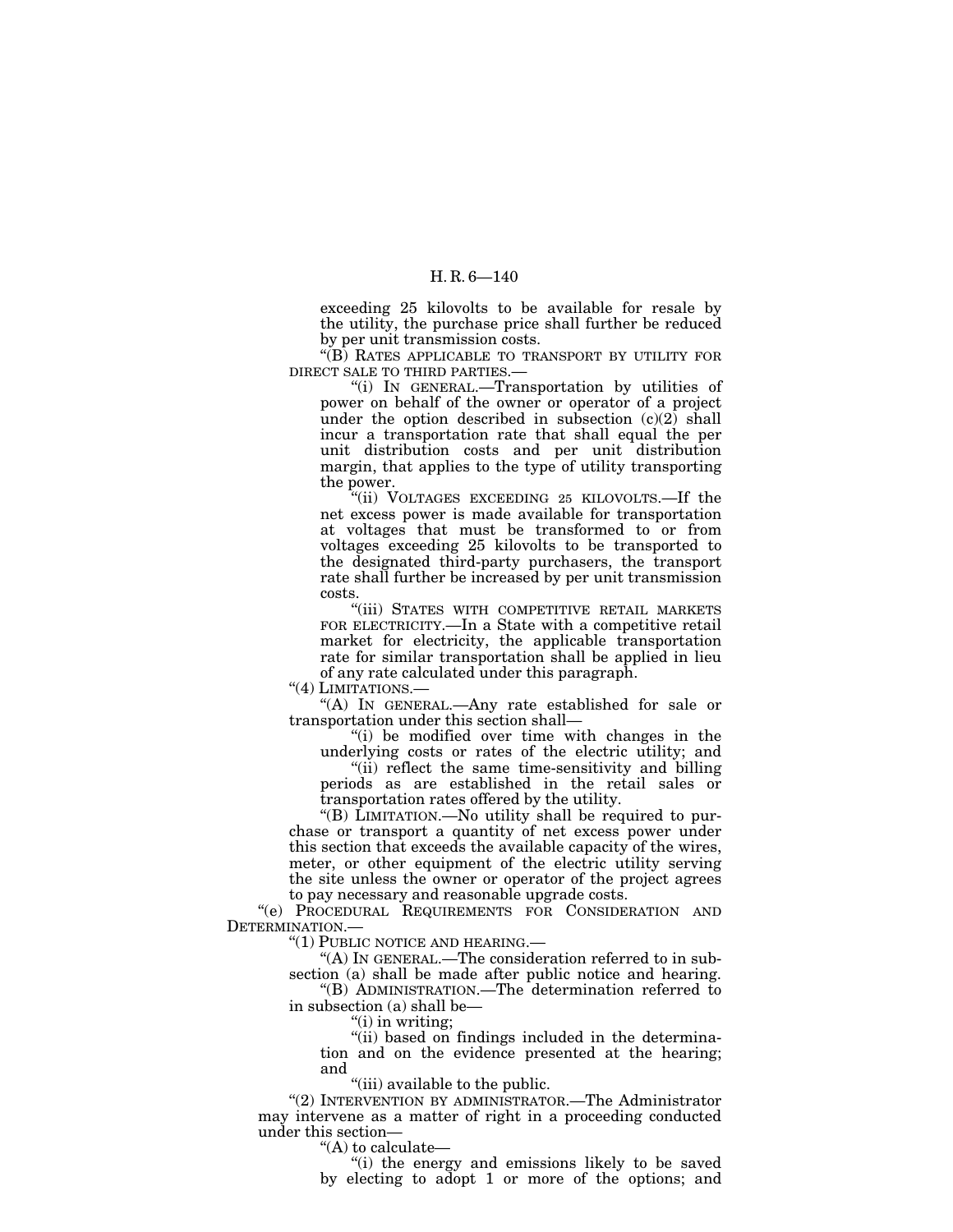''(ii) the costs and benefits to ratepayers and the utility; and

''(B) to advocate for the waste-energy recovery opportunity.

''(3) PROCEDURES.—

''(A) IN GENERAL.—Except as otherwise provided in paragraphs (1) and (2), the procedures for the consideration and determination referred to in subsection (a) shall be the procedures established by the State regulatory authority or the nonregulated electric utility.

''(B) MULTIPLE PROJECTS.—If there is more than 1 project seeking consideration simultaneously in connection with the same utility, the proceeding may encompass all such projects, if full attention is paid to individual circumstances and merits and an individual judgment is reached with respect to each project.

''(f) IMPLEMENTATION.—

''(1) IN GENERAL.—The State regulatory authority (with respect to each electric utility for which the authority has ratemaking authority) or nonregulated electric utility may, to the extent consistent with otherwise applicable State law—

''(A) implement the standard determined under this section; or

"(B) decline to implement any such standard.<br>"(2) NONIMPLEMENTATION OF STANDARD.—

''(2) NONIMPLEMENTATION OF STANDARD.— ''(A) IN GENERAL.—If a State regulatory authority (with respect to each electric utility for which the authority has ratemaking authority) or nonregulated electric utility declines to implement any standard established by this section, the authority or nonregulated electric utility shall state in writing the reasons for declining to implement the standard.

''(B) AVAILABILITY TO PUBLIC.—The statement of reasons shall be available to the public.

''(C) ANNUAL REPORT.—The Administrator shall include in an annual report submitted to Congress a description of the lost opportunities for waste-heat recovery from the project described in subparagraph (A), specifically identifying the utility and stating the quantity of lost energy and emissions savings calculated.

''(D) NEW PETITION.—If a State regulatory authority (with respect to each electric utility for which the authority has ratemaking authority) or nonregulated electric utility declines to implement the standard established by this section, the project sponsor may submit a new petition under this section with respect to the project at any time after the date that is 2 years after the date on which the State regulatory authority or nonregulated utility declined to implement the standard.

#### **''SEC. 375. CLEAN ENERGY APPLICATION CENTERS.**

''(a) RENAMING.—

"(1) In GENERAL.—The Combined Heat and Power Application Centers of the Department of Energy are redesignated as Clean Energy Application Centers.

"(2) REFERENCES.—Any reference in any law, rule, regulation, or publication to a Combined Heat and Power Application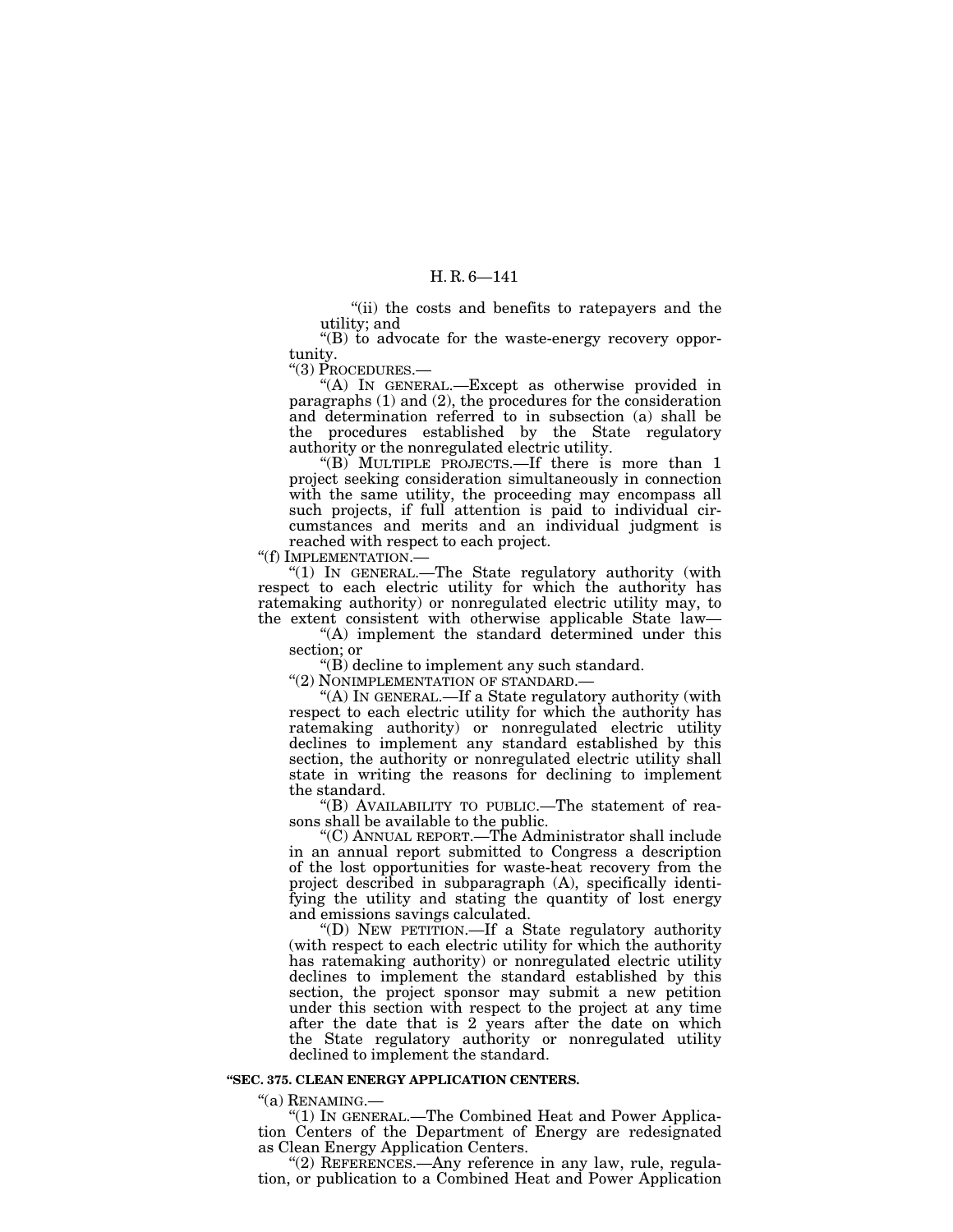Center shall be treated as a reference to a Clean Energy Application Center.

"(b) RELOCATION.—

''(1) IN GENERAL.—In order to better coordinate efforts with the separate Industrial Assessment Centers and to ensure that the energy efficiency and, when applicable, the renewable nature of deploying mature clean energy technology is fully accounted for, the Secretary shall relocate the administration of the Clean Energy Application Centers to the Office of Energy Efficiency and Renewable Energy within the Department of Energy.

"(2) OFFICE OF ELECTRICITY DELIVERY AND ENERGY RELI-ABILITY.—The Office of Electricity Delivery and Energy Reliability shall—

''(A) continue to perform work on the role of technology described in paragraph (1) in support of the grid and the reliability and security of the technology; and

''(B) shall assist the Clean Energy Application Centers in the work of the Centers with regard to the grid and with electric utilities.

''(c) GRANTS.—

''(1) IN GENERAL.—The Secretary shall make grants to universities, research centers, and other appropriate institutions to ensure the continued operations and effectiveness of 8 Regional Clean Energy Application Centers in each of the following regions (as designated for such purposes as of the date of the enactment of the Energy Independence and Security Act of 2007):

''(A) Gulf Coast.

''(B) Intermountain.

''(C) Mid-Atlantic.

''(D) Midwest.

"(E) Northeast.

"(F) Northwest.

"(G) Pacific.

''(H) Southeast.

''(2) ESTABLISHMENT OF GOALS AND COMPLIANCE.—In making grants under this subsection, the Secretary shall ensure that sufficient goals are established and met by each Center throughout the program duration concerning outreach and technology deployment.

"(d) ACTIVITIES.-

''(1) IN GENERAL.—Each Clean Energy Application Center shall—

"(A) operate a program to encourage deployment of clean energy technologies through education and outreach to building and industrial professionals; and other individuals and organizations with an interest in efficient energy use; and

''(B) provide project specific support to building and industrial professionals through assessments and advisory activities.

"(2) TYPES OF ACTIVITIES.-Funds made available under this section may be used—

''(A) to develop and distribute informational materials on clean energy technologies, including continuation of the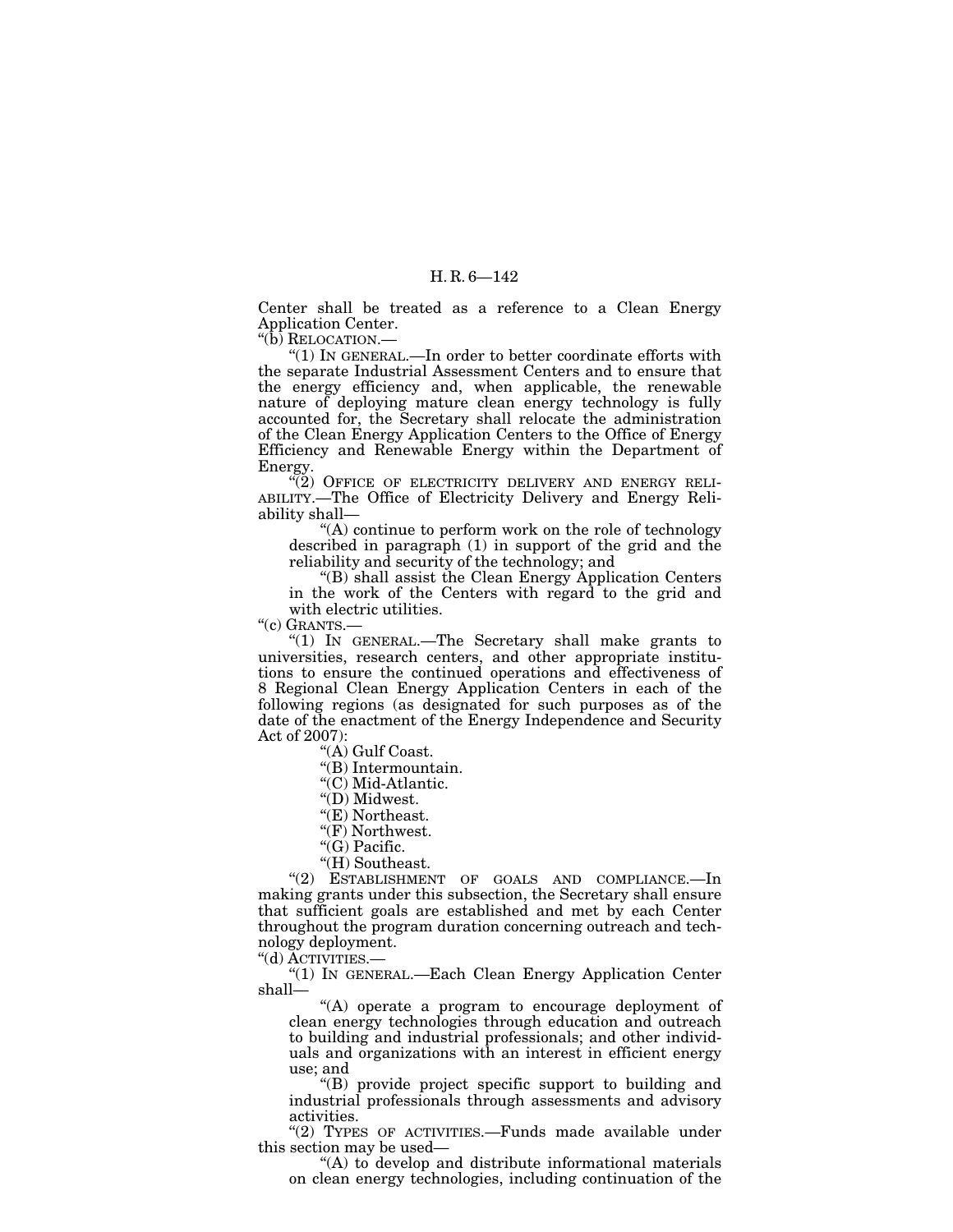8 websites in existence on the date of enactment of the Energy Independence and Security Act of 2007;

''(B) to develop and conduct target market workshops, seminars, Internet programs, and other activities to educate end users, regulators, and stakeholders in a manner that leads to the deployment of clean energy technologies;

''(C) to provide or coordinate onsite assessments for sites and enterprises that may consider deployment of clean energy technology;

 $\sqrt[\text{m}]{D}$  to perform market research to identify high profile candidates for clean energy deployment;

 $E$ ) to provide consulting support to sites considering deployment of clean energy technologies;

 $\mathcal{F}(F)$  to assist organizations developing clean energy technologies to overcome barriers to deployment; and

 $(G)$  to assist companies and organizations with performance evaluations of any clean energy technology implemented.

"(e) DURATION.-

" $(1)$  In GENERAL.—A grant awarded under this section shall be for a period of 5 years

" $(2)$  ANNUAL EVALUATIONS.—Each grant shall be evaluated annually for the continuation of the grant based on the activities and results of the grant.

''(f) AUTHORIZATION.—There is authorized to be appropriated to carry out this section \$10,000,000 for each of fiscal years 2008 through 2012.''.

(b) TABLE OF CONTENTS.—The table of contents of the Energy Policy and Conservation Act (42 U.S.C. prec. 6201) is amended by inserting after the items relating to part D of title III the following:

#### ''PART E—INDUSTRIAL ENERGY EFFICIENCY

"Sec. 371. Definitions.<br>"Sec. 372. Survey and Registry.<br>"Sec. 373. Waste energy recovery incentive grant program.<br>"Sec. 374. Additional incentives for recovery, utilization and prevention of industrial waste energy.<br>"Sec. 375. Clean Energy Application Centers.".

### **SEC. 452. ENERGY-INTENSIVE INDUSTRIES PROGRAM.**

(a) DEFINITIONS.—In this section:

(1) ELIGIBLE ENTITY.—The term ''eligible entity'' means— (A) an energy-intensive industry;

(B) a national trade association representing an energy-intensive industry; or

(C) a person acting on behalf of 1 or more energyintensive industries or sectors, as determined by the Secretary.

(2) ENERGY-INTENSIVE INDUSTRY.—The term ''energy-intensive industry'' means an industry that uses significant quantities of energy as part of its primary economic activities, including—

(A) information technology, including data centers containing electrical equipment used in processing, storing, and transmitting digital information;

(B) consumer product manufacturing;

(C) food processing;

(D) materials manufacturers, including—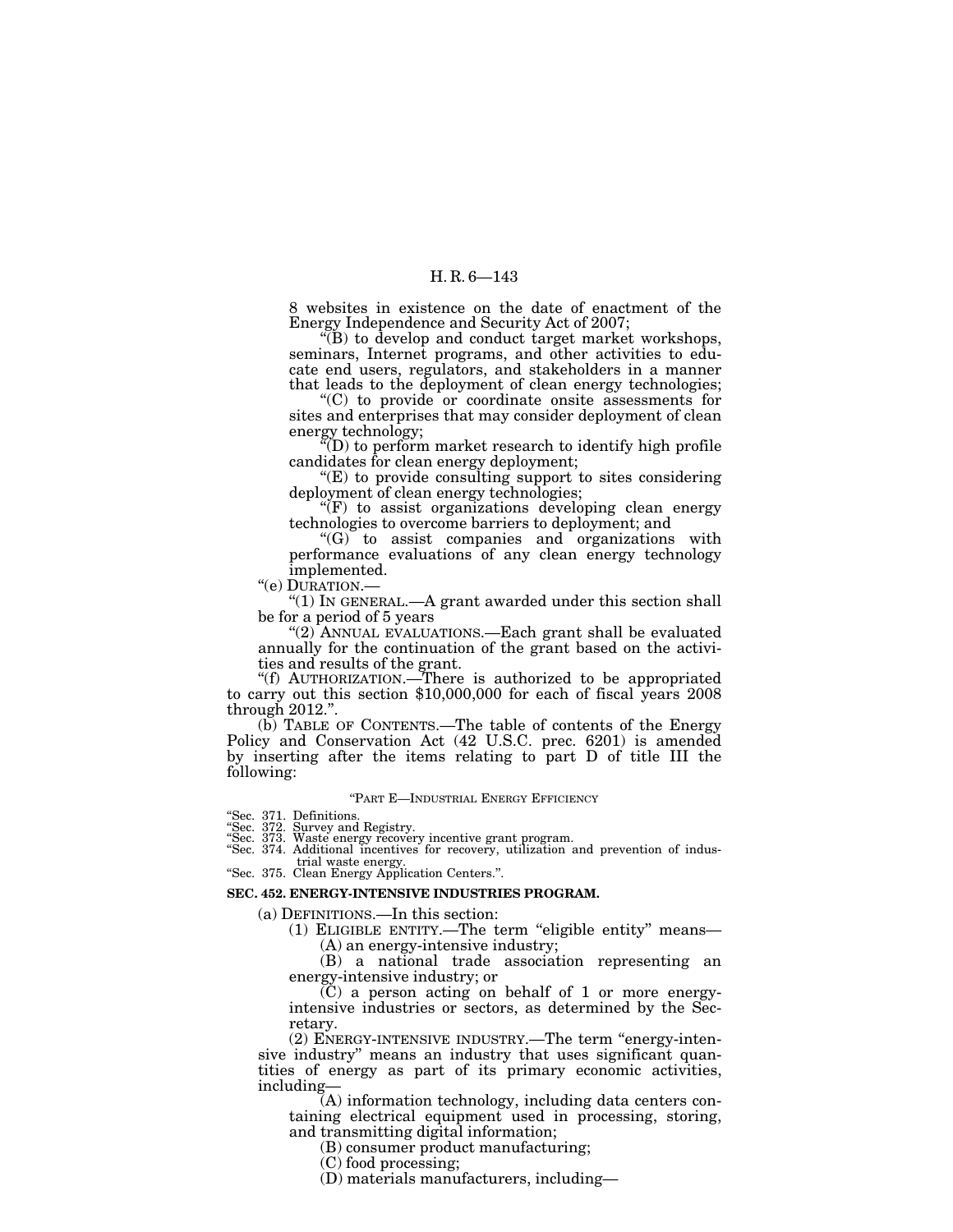(i) aluminum;

(ii) chemicals;

(iii) forest and paper products;

(iv) metal casting;

(v) glass;

(vi) petroleum refining;

(vii) mining; and

(viii) steel;

(E) other energy-intensive industries, as determined by the Secretary.

 $(3)$  FEEDSTOCK.—The term "feedstock" means the raw material supplied for use in manufacturing, chemical, and biological processes.

(4) PARTNERSHIP.—The term ''partnership'' means an energy efficiency partnership established under subsection  $(c)(1)(A).$ 

(5) PROGRAM.—The term ''program'' means the energyintensive industries program established under subsection (b).

(b) ESTABLISHMENT OF PROGRAM.—The Secretary shall establish a program under which the Secretary, in cooperation with energy-intensive industries and national industry trade associations representing the energy-intensive industries, shall support, research, develop, and promote the use of new materials processes, technologies, and techniques to optimize energy efficiency and the economic competitiveness of the United States' industrial and commercial sectors.

(c) PARTNERSHIPS.— (1) IN GENERAL.—As part of the program, the Secretary shall establish energy efficiency partnerships between the Secretary and eligible entities to conduct research on, develop, and demonstrate new processes, technologies, and operating practices and techniques to significantly improve the energy efficiency of equipment and processes used by energy-intensive industries, including the conduct of activities to—

(A) increase the energy efficiency of industrial processes and facilities;

(B) research, develop, and demonstrate advanced technologies capable of energy intensity reductions and increased environmental performance; and

(C) promote the use of the processes, technologies, and techniques described in subparagraphs (A) and (B). (2) ELIGIBLE ACTIVITIES.—Partnership activities eligible for funding under this subsection include—

(A) feedstock and recycling research, development, and demonstration activities to identify and promote—

(i) opportunities for meeting industry feedstock requirements with more energy efficient and flexible sources of feedstock or energy supply;

(ii) strategies to develop and deploy technologies that improve the quality and quantity of feedstocks recovered from process and waste streams; and

(iii) other methods using recycling, reuse, and improved industrial materials;

(B) research to develop and demonstrate technologies and processes that utilize alternative energy sources to supply heat, power, and new feedstocks for energy-intensive industries;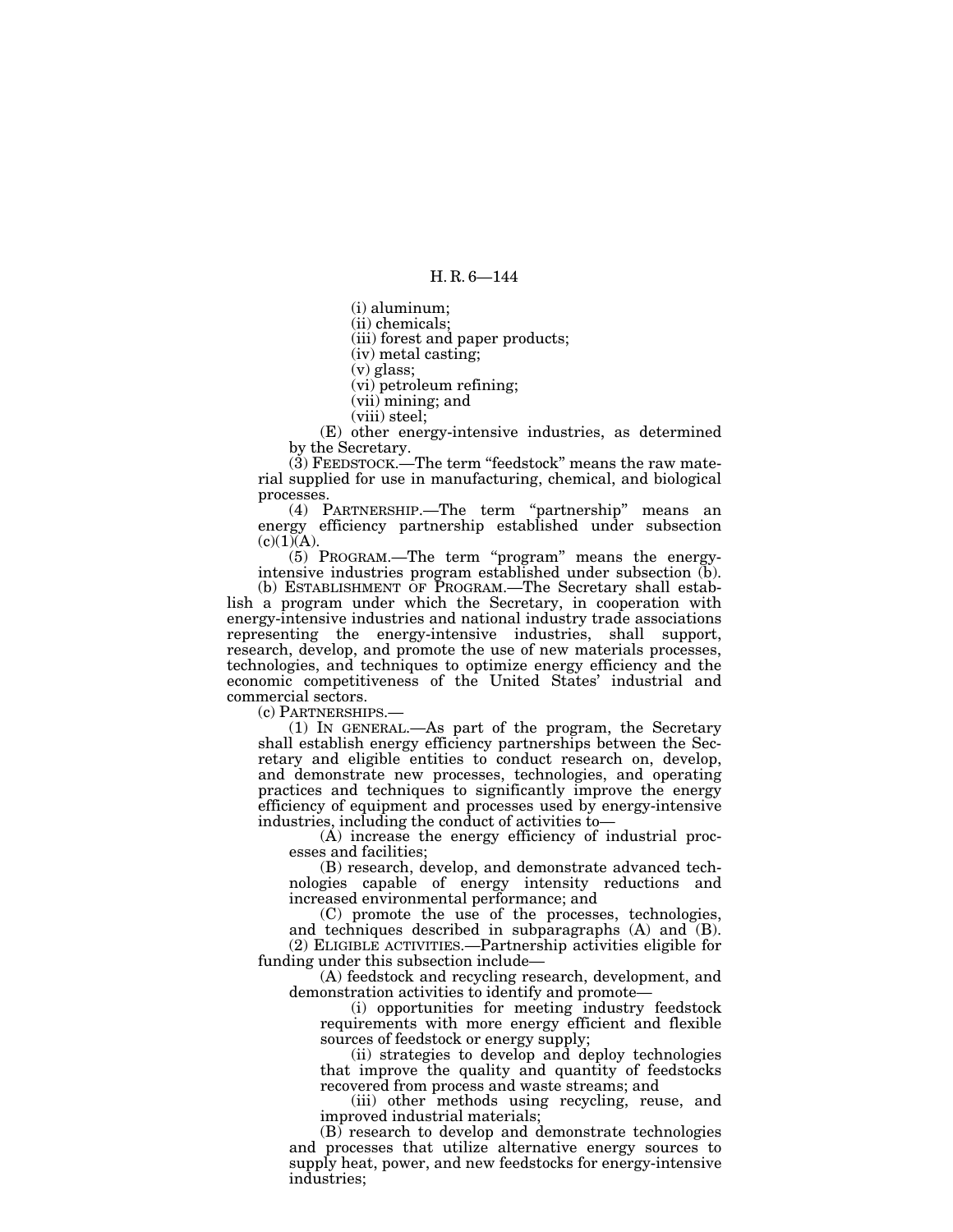(C) research to achieve energy efficiency in steam, power, control system, and process heat technologies, and in other manufacturing processes; and

(D) industrial and commercial energy efficiency and sustainability assessments to—

(i) assist individual industrial and commercial sectors in developing tools, techniques, and methodologies to assess—

(I) the unique processes and facilities of the sectors;

(II) the energy utilization requirements of the sectors; and

(III) the application of new, more energy efficient technologies; and

(ii) conduct energy savings assessments;

(E) the incorporation of technologies and innovations that would significantly improve the energy efficiency and utilization of energy-intensive commercial applications; and

(F) any other activities that the Secretary determines to be appropriate.

(3) PROPOSALS.—

(A) IN GENERAL.—To be eligible for funding under this subsection, a partnership shall submit to the Secretary a proposal that describes the proposed research, development, or demonstration activity to be conducted by the partnership.

(B) REVIEW.—After reviewing the scientific, technical, and commercial merit of a proposals submitted under subparagraph (A), the Secretary shall approve or disapprove the proposal.

(C) COMPETITIVE AWARDS.—The provision of funding under this subsection shall be on a competitive basis.

(4) COST-SHARING REQUIREMENT.—In carrying out this section, the Secretary shall require cost sharing in accordance with section 988 of the Energy Policy Act of 2005 (42 U.S.C. 16352).

(d) GRANTS.—The Secretary may award competitive grants for innovative technology research, development and demonstrations to universities, individual inventors, and small companies, based on energy savings potential, commercial viability, and technical merit.

(e) INSTITUTION OF HIGHER EDUCATION-BASED INDUSTRIAL RESEARCH AND ASSESSMENT CENTERS.—The Secretary shall provide funding to institution of higher education-based industrial research and assessment centers, whose purpose shall be—

(1) to identify opportunities for optimizing energy efficiency and environmental performance;

(2) to promote applications of emerging concepts and technologies in small- and medium-sized manufacturers;

(3) to promote research and development for the use of alternative energy sources to supply heat, power, and new feedstocks for energy-intensive industries;

(4) to coordinate with appropriate Federal and State research offices, and provide a clearinghouse for industrial process and energy efficiency technical assistance resources; and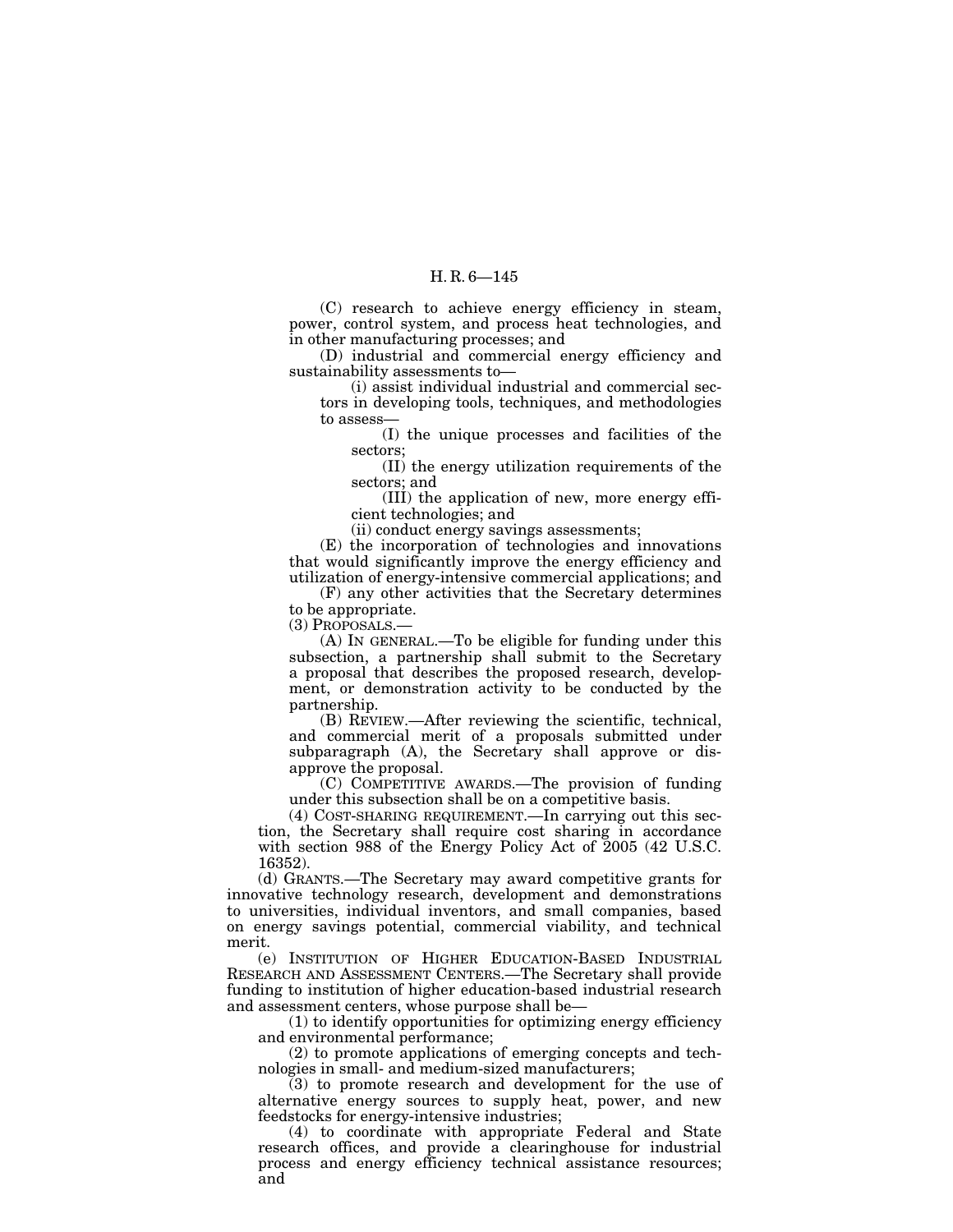(5) to coordinate with State-accredited technical training centers and community colleges, while ensuring appropriate services to all regions of the United States.

(f) AUTHORIZATION OF APPROPRIATIONS.—

(1) IN GENERAL.—There are authorized to be appropriated to the Secretary to carry out this section—

(A) \$184,000,000 for fiscal year 2008;

(B) \$190,000,000 for fiscal year 2009;

(C) \$196,000,000 for fiscal year 2010;

(D) \$202,000,000 for fiscal year 2011;

(E) \$208,000,000 for fiscal year 2012; and

(F) such sums as are necessary for fiscal year 2013 and each fiscal year thereafter.

(2) PARTNERSHIP ACTIVITIES.—Of the amounts made available under paragraph (1), not less than 50 percent shall be used to pay the Federal share of partnership activities under subsection (c).

(3) COORDINATION AND NONDUPLICATION.—The Secretary shall coordinate efforts under this section with other programs of the Department and other Federal agencies to avoid duplication of effort.

### **SEC. 453. ENERGY EFFICIENCY FOR DATA CENTER BUILDINGS.**

(a) DEFINITIONS.—In this section:

(1) DATA CENTER.—The term ''data center'' means any facility that primarily contains electronic equipment used to process, store, and transmit digital information, which may be—

(A) a free-standing structure; or

(B) a facility within a larger structure, that uses environmental control equipment to maintain the proper conditions for the operation of electronic equipment.

(2) DATA CENTER OPERATOR.—The term ''data center operator'' means any person or government entity that builds or operates a data center or purchases data center services, equipment, and facilities.

(b) VOLUNTARY NATIONAL INFORMATION PROGRAM.—

(1) IN GENERAL.—Not later than 90 days after the date of enactment of this Act, the Secretary and the Administrator of the Environmental Protection Agency shall, after consulting with information technology industry and other interested parties, initiate a voluntary national information program for those types of data centers and data center equipment and facilities that are widely used and for which there is a potential for significant data center energy savings as a result of the program.

(2) REQUIREMENTS.—The program described in paragraph  $(1)$  shall-

(A) address data center efficiency holistically, reflecting the total energy consumption of data centers as whole systems, including both equipment and facilities;

(B) consider prior work and studies undertaken in this area, including by the Environmental Protection Agency and the Department of Energy;

 $(C)$  consistent with the objectives described in paragraph (1), determine the type of data center and data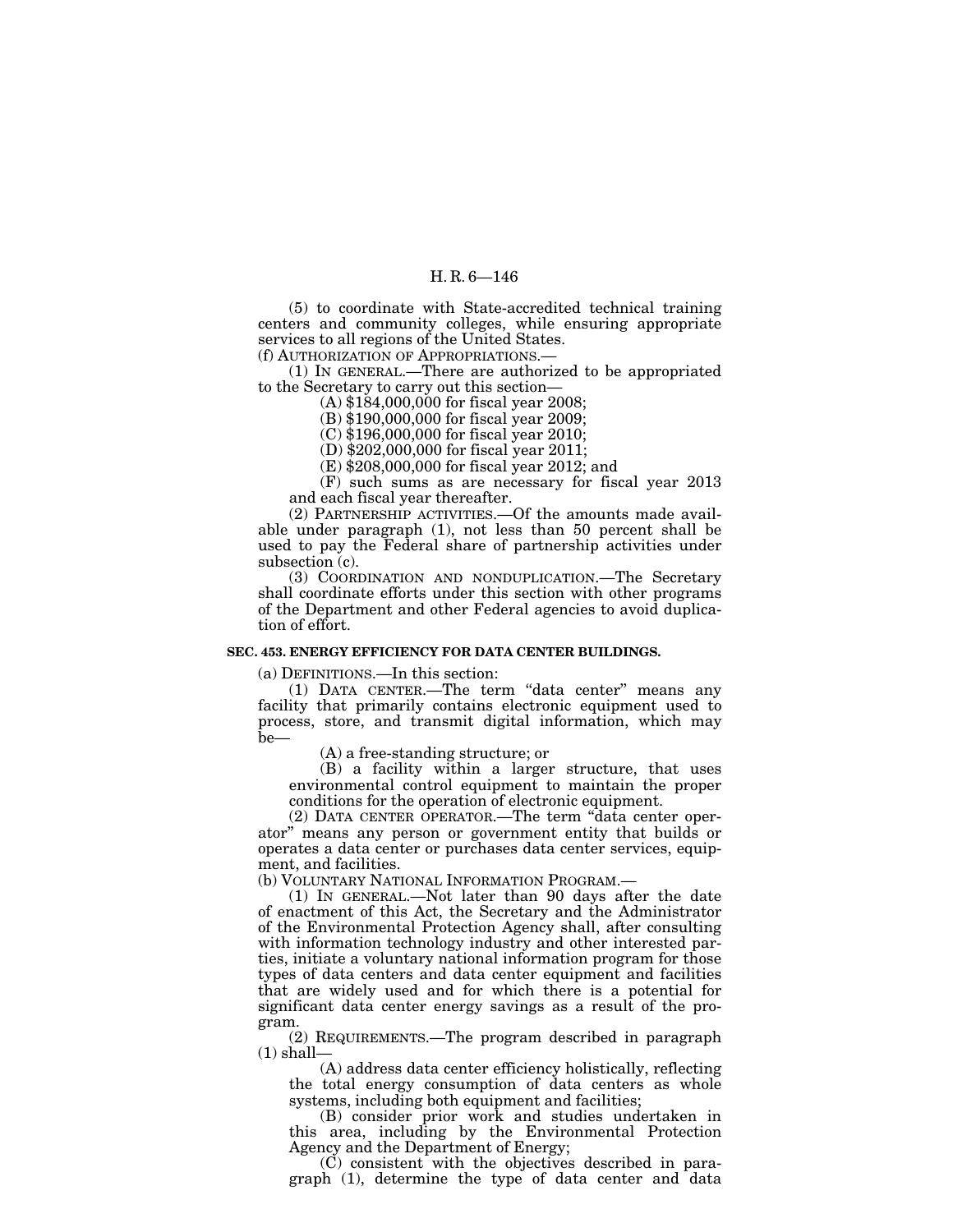center equipment and facilities to be covered under the program;

(D) produce specifications, measurements, best practices, and benchmarks that will enable data center operators to make more informed decisions about the energy efficiency and costs of data centers, and that take into account—

(i) the performance and use of servers, data storage devices, and other information technology equipment;

(ii) the efficiency of heating, ventilation, and air conditioning, cooling, and power conditioning systems, provided that no modification shall be required of a standard then in effect under the Energy Policy and Conservation Act (42 U.S.C. 6201 et seq.) for any covered heating, ventilation, air-conditioning, cooling or power-conditioning product;

(iii) energy savings from the adoption of software and data management techniques; and

(iv) other factors determined by the organization described in subsection (c);

(E) allow for creation of separate specifications, measurements, and benchmarks based on data center size and function, as well as other appropriate characteristics;

(F) advance the design and implementation of efficiency technologies to the maximum extent economically practical;

(G) provide to data center operators in the private sector and the Federal Government information about best practices and purchasing decisions that reduce the energy consumption of data centers; and

(H) publish the information described in subparagraph (G), which may be disseminated through catalogs, trade publications, the Internet, or other mechanisms, that will allow data center operators to assess the energy consumption and potential cost savings of alternative data centers and data center equipment and facilities.

(3) PROCEDURES.—The program described in paragraph (1) shall be developed in consultation with and coordinated by the organization described in subsection (c) according to commonly accepted procedures for the development of specifications, measurements, and benchmarks.

(c) DATA CENTER EFFICIENCY ORGANIZATION.—

(1) IN GENERAL.—After the establishment of the program described in subsection (b), the Secretary and the Administrator shall jointly designate an information technology industry organization to consult with and to coordinate the program.

(2) REQUIREMENTS.—The organization designated under paragraph (1), whether preexisting or formed specifically for the purposes of subsection (b), shall—

(A) consist of interested parties that have expertise in energy efficiency and in the development, operation, and functionality of computer data centers, information technology equipment, and software, as well as representatives of hardware manufacturers, data center operators, and facility managers;

(B) obtain and address input from Department of Energy National Laboratories or any college, university, research institution, industry association, company, or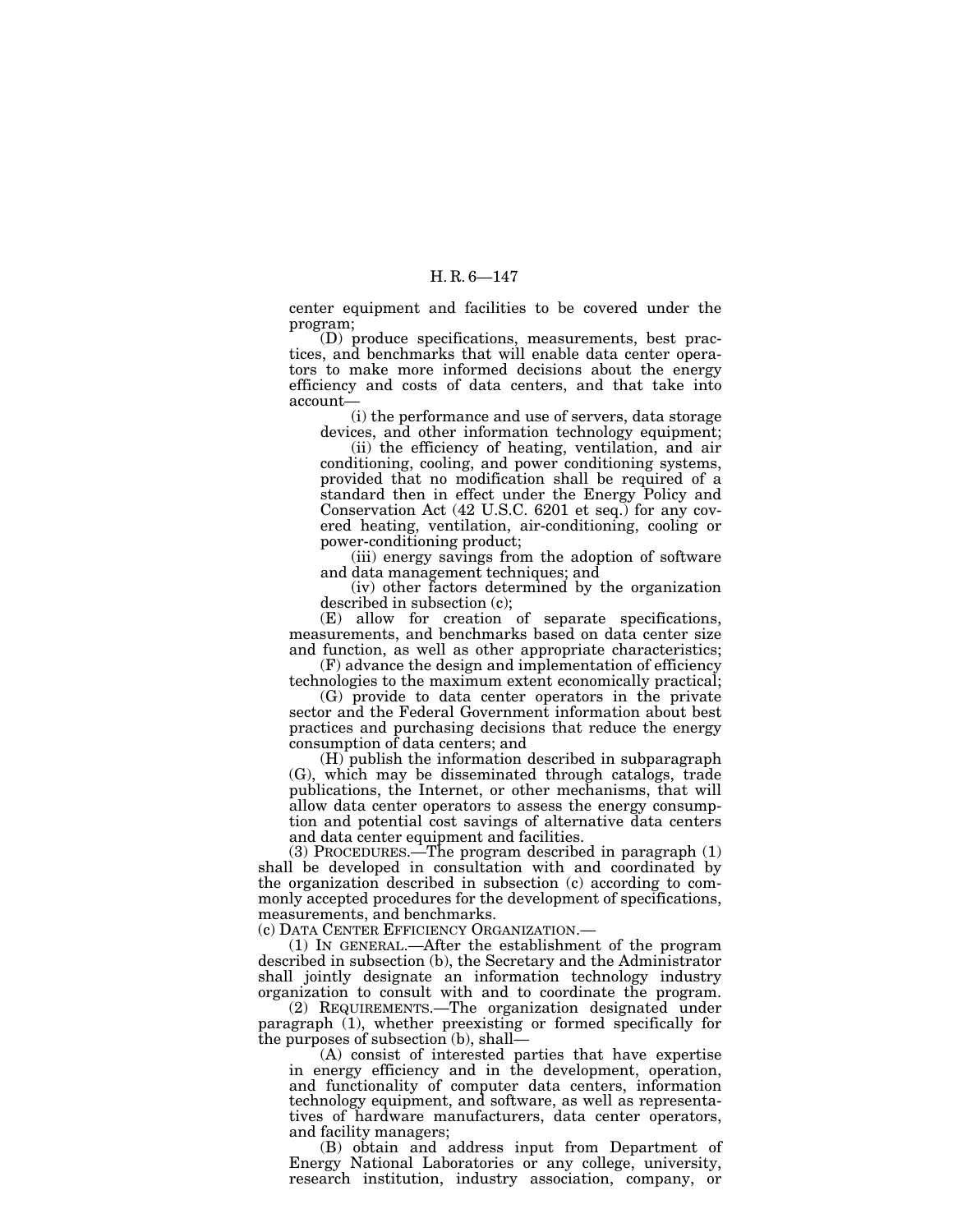public interest group with applicable expertise in any of the areas listed in paragraph  $(1)$ ;

(C) follow commonly accepted procedures for the development of specifications and accredited standards development processes;

(D) have a mission to develop and promote energy efficiency for data centers and information technology; and

(E) have the primary responsibility to consult in the development and publishing of the information, measurements, and benchmarks described in subsection (b) and transmission of the information to the Secretary and the Administrator for consideration under subsection (d).

(d) MEASUREMENTS AND SPECIFICATIONS.—

(1) IN GENERAL.—The Secretary and the Administrator shall consider the specifications, measurements, and benchmarks described in subsection (b) for use by the Federal Energy Management Program, the Energy Star Program, and other efficiency programs of the Department of Energy and Environmental Protection Agency, respectively.

(2) REJECTIONS.—If the Secretary or the Administrator rejects 1 or more specifications, measurements, or benchmarks described in subsection (b), the rejection shall be made consistent with section 12(d) of the National Technology Transfer and Advancement Act of 1995 (15 U.S.C. 272 note; Public Law 104–113).

(3) DETERMINATION OF IMPRACTICABILITY.—A determination that a specification, measurement, or benchmark described in subsection (b) is impractical may include consideration of the maximum efficiency that is technologically feasible and economically justified.

(e) MONITORING.—The Secretary and the Administrator shall—

(1) monitor and evaluate the efforts to develop the program described in subsection (b); and

(2) not later than 3 years after the date of enactment of this Act, make a determination as to whether the program is consistent with the objectives of subsection (b).

(f) ALTERNATIVE SYSTEM.—If the Secretary and the Administrator make a determination under subsection (e) that a voluntary national information program for data centers consistent with the objectives of subsection (b) has not been developed, the Secretary and the Administrator shall, after consultation with the National Institute of Standards and Technology and not later than 2 years after the determination, develop and implement the program under subsection (b).

(g) PROTECTION OF PROPRIETARY INFORMATION.—The Secretary, the Administrator, or the data center efficiency organization shall not disclose any proprietary information or trade secrets provided by any individual or company for the purposes of carrying out this section or the program established under this section.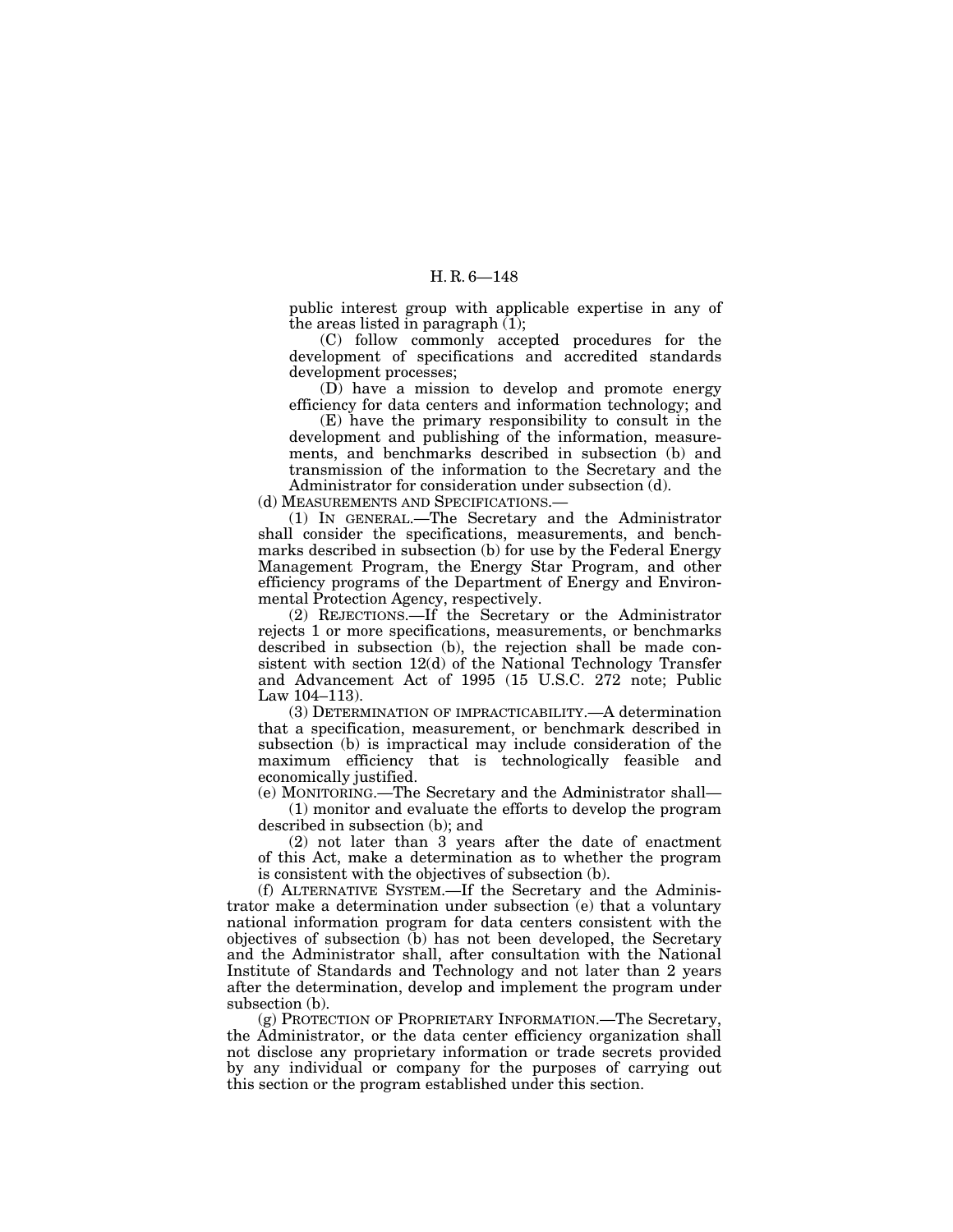# **Subtitle E—Healthy High-Performance Schools**

### **SEC. 461. HEALTHY HIGH-PERFORMANCE SCHOOLS.**

(a) AMENDMENT.—The Toxic Substances Control Act (15 U.S.C. 2601 et seq.) is amended by adding at the end the following new title:

# **''TITLE V—HEALTHY HIGH-PERFORMANCE SCHOOLS**

### **''SEC. 501. GRANTS FOR HEALTHY SCHOOL ENVIRONMENTS.**

"(a) IN GENERAL.—The Administrator, in consultation with the Secretary of Education, may provide grants to States for use in—

''(1) providing technical assistance for programs of the Environmental Protection Agency (including the Tools for Schools Program and the Healthy School Environmental Assessment Tool) to schools for use in addressing environmental issues; and

"(2) development and implementation of State school environmental health programs that include—

''(A) standards for school building design, construction, and renovation; and

''(B) identification of ongoing school building environmental problems, including contaminants, hazardous substances, and pollutant emissions, in the State and recommended solutions to address those problems, including assessment of information on the exposure of children to environmental hazards in school facilities.

''(b) SUNSET.—The authority of the Administrator to carry out this section shall expire 5 years after the date of enactment of this section.

### **''SEC. 502. MODEL GUIDELINES FOR SITING OF SCHOOL FACILITIES.**

''Not later than 18 months after the date of enactment of this section, the Administrator, in consultation with the Secretary of Education and the Secretary of Health and Human Services, shall issue voluntary school site selection guidelines that account for—

" $(1)$  the special vulnerability of children to hazardous substances or pollution exposures in any case in which the potential for contamination at a potential school site exists;

" $(2)$  modes of transportation available to students and staff;

''(3) the efficient use of energy; and

"(4) the potential use of a school at the site as an emergency shelter.

### **''SEC. 503. PUBLIC OUTREACH.**

"(a) REPORTS.—The Administrator shall publish and submit to Congress an annual report on all activities carried out under this title, until the expiration of authority described in section 501(b).

''(b) PUBLIC OUTREACH.—The Federal Director appointed under section 436(a) of the Energy Independence and Security Act of 2007 (in this title referred to as the 'Federal Director') shall ensure,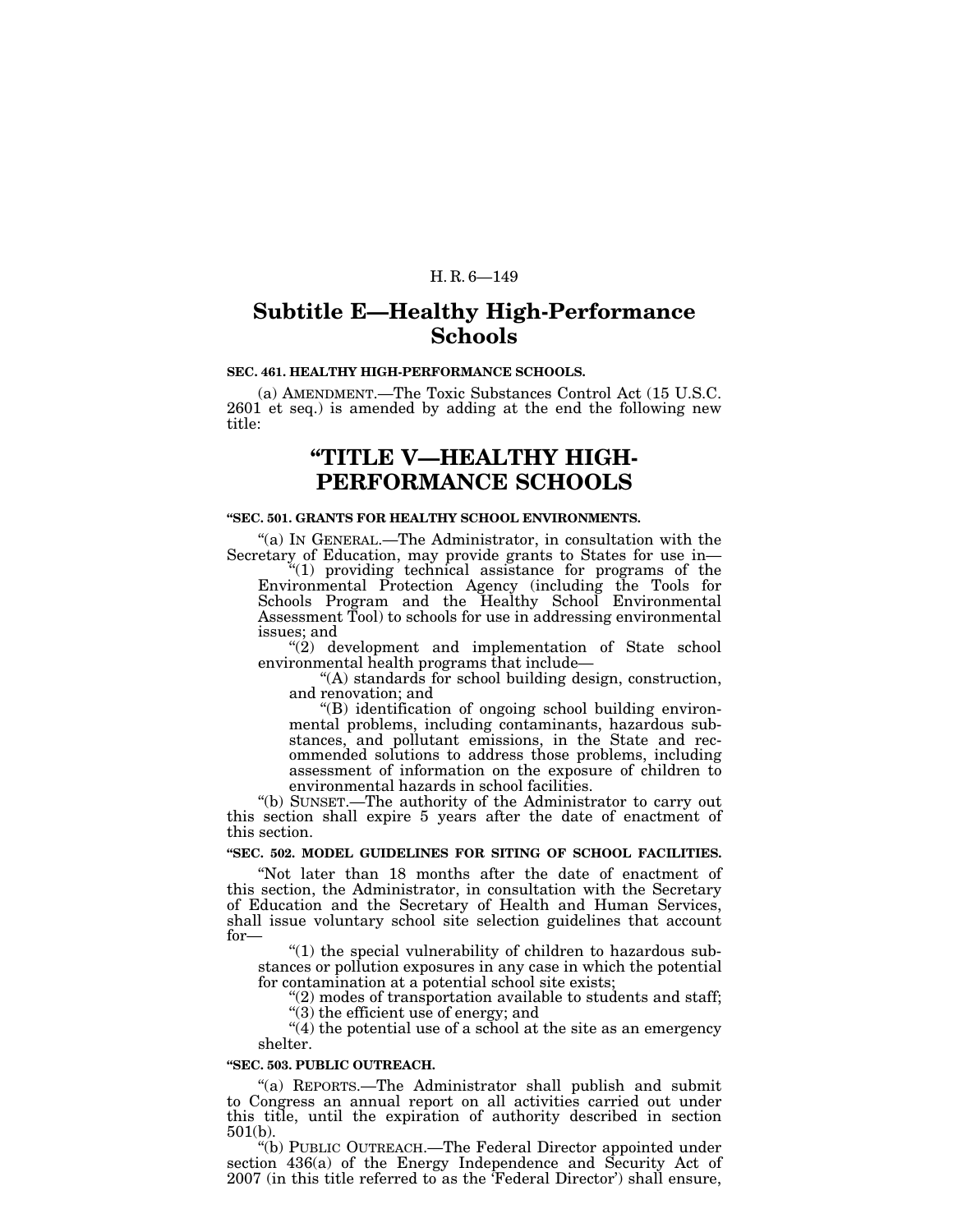to the maximum extent practicable, that the public clearinghouse established under section 423(1) of the Energy Independence and Security Act of 2007 receives and makes available information on the exposure of children to environmental hazards in school facilities, as provided by the Administrator.

### **''SEC. 504. ENVIRONMENTAL HEALTH PROGRAM.**

"(a) In GENERAL.—Not later than 2 years after the date of enactment of this section, the Administrator, in consultation with the Secretary of Education, the Secretary of Health and Human Services, and other relevant agencies, shall issue voluntary guidelines for use by the State in developing and implementing an environmental health program for schools that—

" $(1)$  takes into account the status and findings of Federal initiatives established under this title or subtitle C of title IV of the Energy Independence and Security Act of 2007 and other relevant Federal law with respect to school facilities, including relevant updates on trends in the field, such as the impact of school facility environments on student and staff—

''(A) health, safety, and productivity; and

''(B) disabilities or special needs;

''(2) takes into account studies using relevant tools identified or developed in accordance with section 492 of the Energy Independence and Security Act of 2007;

 $^{a}(3)$  takes into account, with respect to school facilities, each of—

''(A) environmental problems, contaminants, hazardous substances, and pollutant emissions, including—

''(i) lead from drinking water;

"(ii) lead from materials and products;

"(iii) asbestos;

"(iv) radon;

"(v) the presence of elemental mercury releases from products and containers;

''(vi) pollutant emissions from materials and products; and

"(vii) any other environmental problem, contaminant, hazardous substance, or pollutant emission that present or may present a risk to the health of occupants of the school facilities or environment;

''(B) natural day lighting;

''(C) ventilation choices and technologies;

''(D) heating and cooling choices and technologies;

''(E) moisture control and mold;

 $\sqrt{\text{F}}$ ) maintenance, cleaning, and pest control activities;  $\mathrm{``(G)}$  acoustics; and

''(H) other issues relating to the health, comfort, productivity, and performance of occupants of the school facilities;

''(4) provides technical assistance on siting, design, management, and operation of school facilities, including facilities used by students with disabilities or special needs;

''(5) collaborates with federally funded pediatric environmental health centers to assist in on-site school environmental investigations;

 $\degree$ (6) assists States and the public in better understanding and improving the environmental health of children; and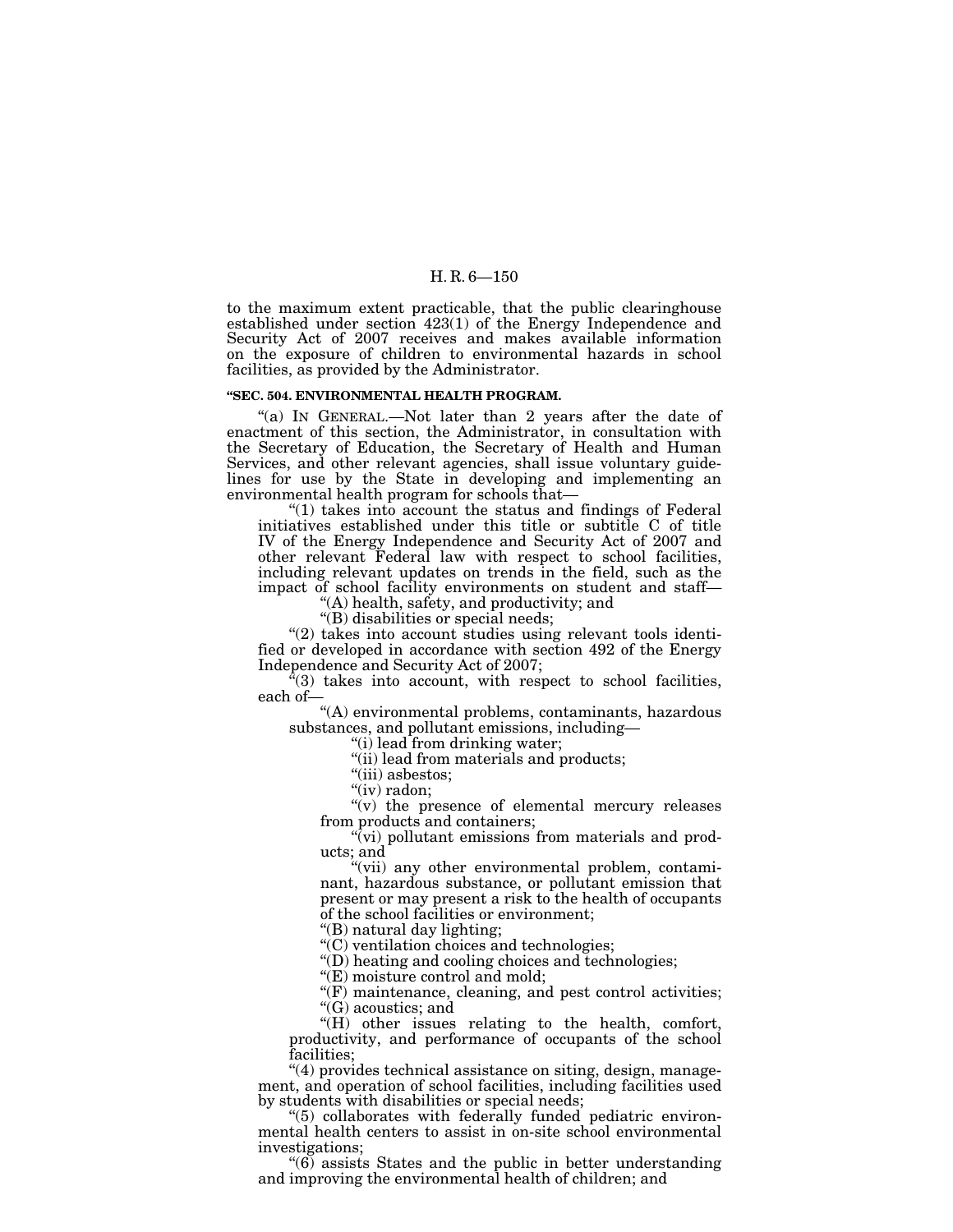''(7) takes into account the special vulnerability of children in low-income and minority communities to exposures from contaminants, hazardous substances, and pollutant emissions.

''(b) PUBLIC OUTREACH.—The Federal Director and Commercial Director shall ensure, to the maximum extent practicable, that the public clearinghouse established under section 423 of the Energy Independence and Security Act of 2007 receives and makes available—

" $(1)$  information from the Administrator that is contained in the report described in section 503(a); and

" $(2)$  information on the exposure of children to environmental hazards in school facilities, as provided by the Administrator.

#### **''SEC. 505. AUTHORIZATION OF APPROPRIATIONS.**

''There are authorized to be appropriated to carry out this title \$1,000,000 for fiscal year 2009, and \$1,500,000 for each of fiscal years 2010 through 2013, to remain available until expended.''.

(b) TABLE OF CONTENTS AMENDMENT.—The table of contents for the Toxic Substances Control Act (15 U.S.C. 2601 et seq.) is amended by adding at the end the following:

#### ''TITLE V—HEALTHY HIGH-PERFORMANCE SCHOOLS

''Sec. 501. Grants for healthy school environments.

''Sec. 502. Model guidelines for siting of school facilities.

''Sec. 503. Public outreach.

''Sec. 504. Environmental health program.

''Sec. 505. Authorization of appropriations.''.

# **SEC. 462. STUDY ON INDOOR ENVIRONMENTAL QUALITY IN SCHOOLS.**

(a) IN GENERAL.—The Administrator of the Environmental Protection Agency shall enter into an arrangement with the Secretary of Education and the Secretary of Energy to conduct a detailed study of how sustainable building features such as energy efficiency affect multiple perceived indoor environmental quality stressors on students in K–12 schools.

(b) CONTENTS.—The study shall—

(1) investigate the combined effect building stressors such as heating, cooling, humidity, lighting, and acoustics have on building occupants' health, productivity, and overall well-being;

(2) identify how sustainable building features, such as energy efficiency, are influencing these human outcomes singly and in concert; and

(3) ensure that the impacts of the indoor environmental quality are evaluated as a whole.

(c) AUTHORIZATION OF APPROPRIATIONS.—There are authorized to be appropriated for carrying out this section \$200,000 for each of the fiscal years 2008 through 2012.

# **Subtitle F—Institutional Entities**

### **SEC. 471. ENERGY SUSTAINABILITY AND EFFICIENCY GRANTS AND LOANS FOR INSTITUTIONS.**

Part G of title III of the Energy Policy and Conservation Act is amended by inserting after section 399 (42 U.S.C. 6371h) the following: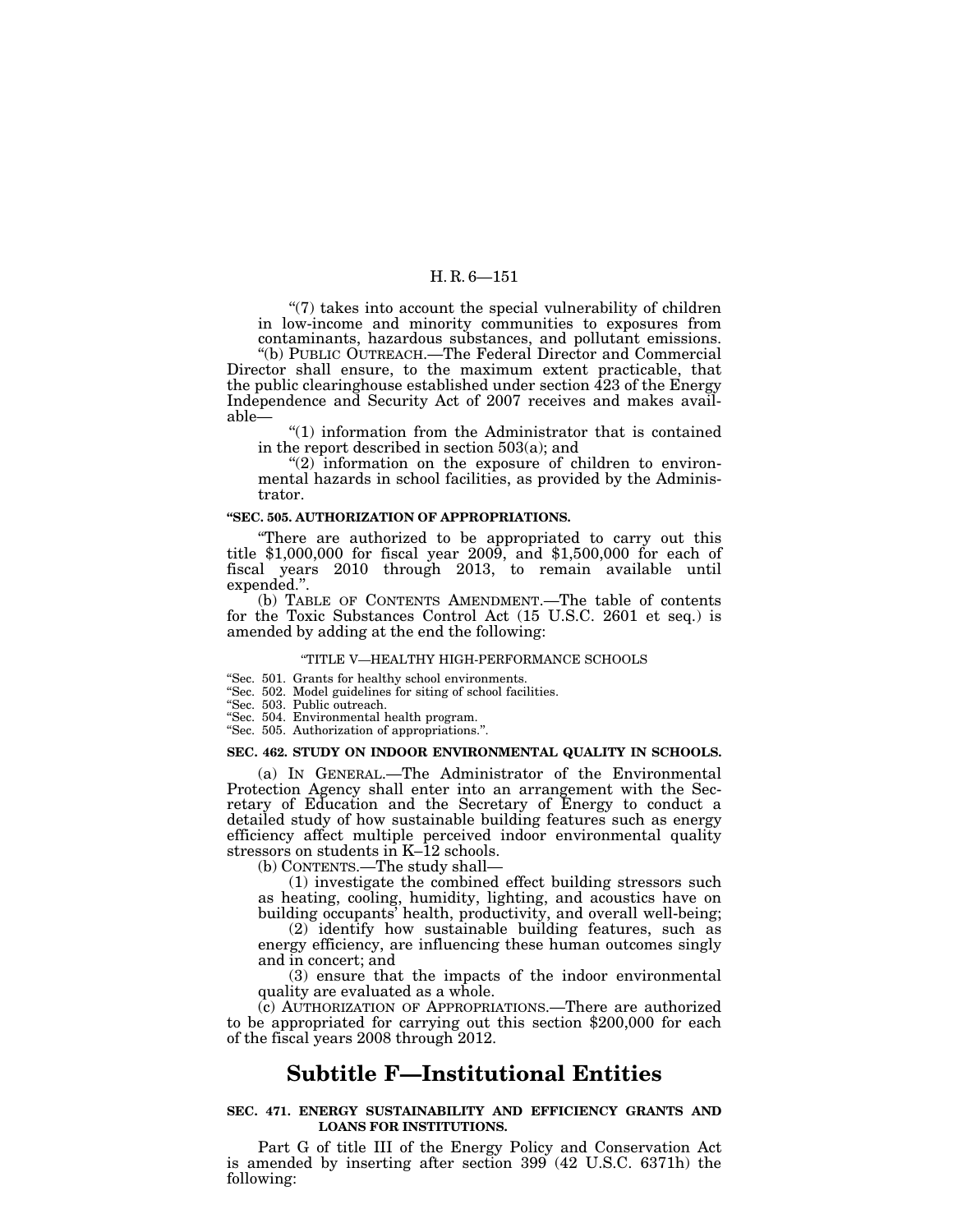### **''SEC. 399A. ENERGY SUSTAINABILITY AND EFFICIENCY GRANTS AND LOANS FOR INSTITUTIONS.**

''(a) DEFINITIONS.—In this section:

"(1) COMBINED HEAT AND POWER.—The term 'combined heat and power' means the generation of electric energy and heat in a single, integrated system, with an overall thermal efficiency of 60 percent or greater on a higher-heating-value basis.

 $\sqrt{\left(2\right)}$  DISTRICT ENERGY SYSTEMS.—The term 'district energy systems' means systems providing thermal energy from a renewable energy source, thermal energy source, or highly efficient technology to more than 1 building or fixed energy-consuming use from 1 or more thermal-energy production facilities through pipes or other means to provide space heating, space conditioning, hot water, steam, compression, process energy, or other end uses for that energy.

"(3) ENERGY SUSTAINABILITY.—The term 'energy sustainability' includes using a renewable energy source, thermal energy source, or a highly efficient technology for transportation, electricity generation, heating, cooling, lighting, or other energy services in fixed installations.

(4) INSTITUTION OF HIGHER EDUCATION.—The term 'institution of higher education' has the meaning given the term in section 2 of the Energy Policy Act of 2005 (42 U.S.C. 15801).

''(5) INSTITUTIONAL ENTITY.—The term 'institutional entity' means an institution of higher education, a public school district, a local government, a municipal utility, or a designee of 1 of those entities.

"(6) RENEWABLE ENERGY SOURCE.—The term 'renewable energy source' has the meaning given the term in section 609 of the Public Utility Regulatory Policies Act of 1978 (7 U.S.C. 918c).

''(7) SUSTAINABLE ENERGY INFRASTRUCTURE.—The term 'sustainable energy infrastructure' means—

''(A) facilities for production of energy from renewable energy sources, thermal energy sources, or highly efficient technologies, including combined heat and power or other waste heat use; and

''(B) district energy systems.

"(8) THERMAL ENERGY SOURCE.—The term 'thermal energy source' means—

''(A) a natural source of cooling or heating from lake or ocean water; and

''(B) recovery of useful energy that would otherwise be wasted from ongoing energy uses.<br>"(b) TECHNICAL ASSISTANCE GRANTS.—

"(1) IN GENERAL.—Subject to the availability of appropriated funds, the Secretary shall implement a program of information dissemination and technical assistance to institutional entities to assist the institutional entities in identifying, evaluating, designing, and implementing sustainable energy infrastructure projects in energy sustainability.

''(2) ASSISTANCE.—The Secretary shall support institutional entities in—

''(A) identification of opportunities for sustainable energy infrastructure;

 $E(E)$  understanding the technical and economic characteristics of sustainable energy infrastructure;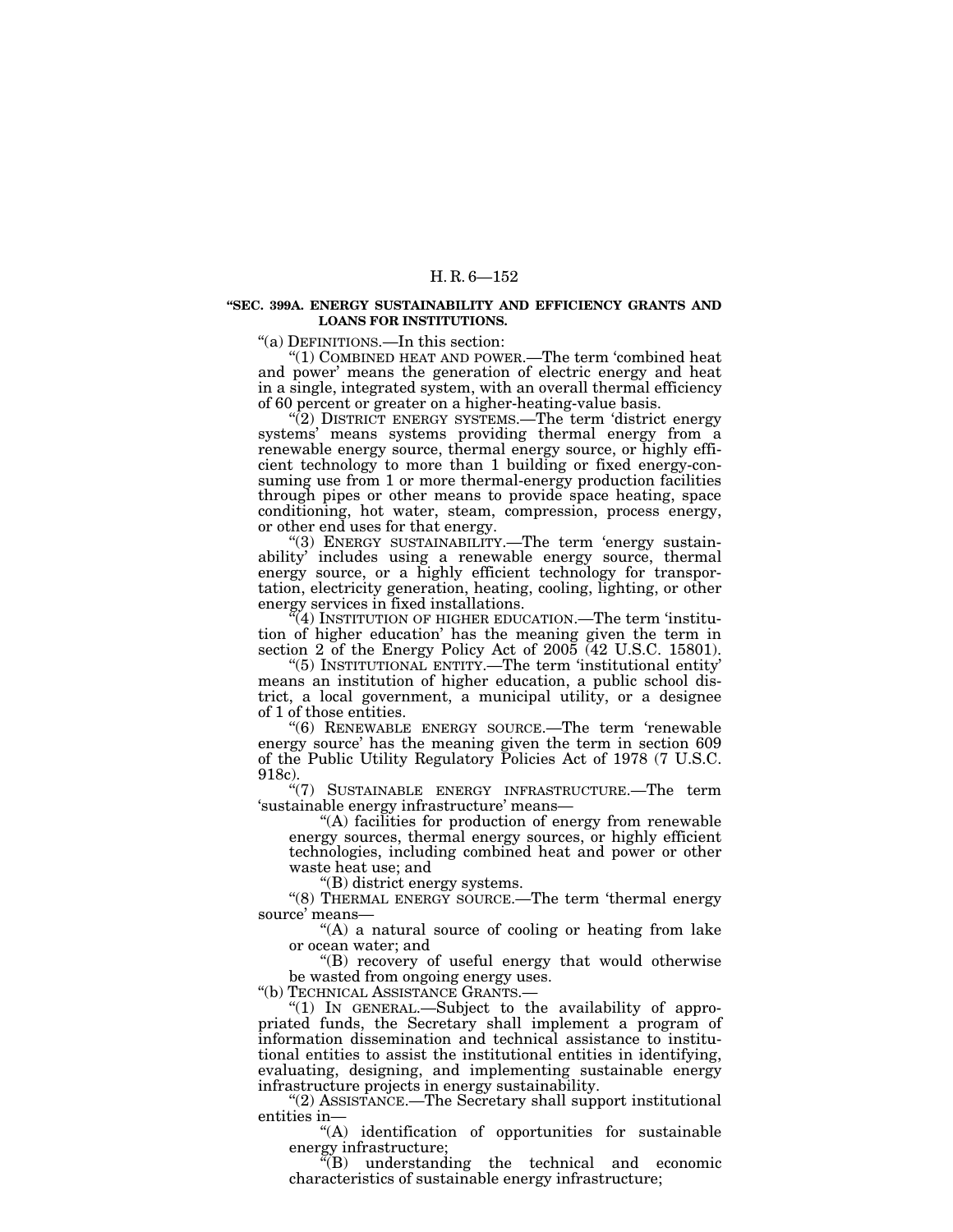''(C) utility interconnection and negotiation of power and fuel contracts;

''(D) understanding financing alternatives;

''(E) permitting and siting issues;

" $(F)$  obtaining case studies of similar and successful sustainable energy infrastructure systems; and

''(G) reviewing and obtaining computer software for assessment, design, and operation and maintenance of sustainable energy infrastructure systems.

''(3) ELIGIBLE COSTS FOR TECHNICAL ASSISTANCE GRANTS.— On receipt of an application of an institutional entity, the Secretary may make grants to the institutional entity to fund a portion of the cost of—

''(A) feasibility studies to assess the potential for implementation or improvement of sustainable energy infrastructure;

''(B) analysis and implementation of strategies to overcome barriers to project implementation, including financial, contracting, siting, and permitting barriers; and

''(C) detailed engineering of sustainable energy infrastructure.

''(c) GRANTS FOR ENERGY EFFICIENCY IMPROVEMENT AND ENERGY SUSTAINABILITY.—

 $"(1)$  GRANTS. $-$ 

''(A) IN GENERAL.—The Secretary shall award grants to institutional entities to carry out projects to improve energy efficiency on the grounds and facilities of the institutional entity.

''(B) REQUIREMENT.—To the extent that applications have been submitted, grants under subparagraph (A) shall include not less than 1 grant each year to an institution of higher education in each State.

 $\bar{f}(C)$  MINIMUM FUNDING.—Not less than 50 percent of the total funding for all grants under this subsection shall be awarded in grants to institutions of higher education.

''(2) CRITERIA.—Evaluation of projects for grant funding shall be based on criteria established by the Secretary, including criteria relating to—

 $\mathcal{H}(A)$  improvement in energy efficiency;

''(B) reduction in greenhouse gas emissions and other air emissions, including criteria air pollutants and ozonedepleting refrigerants;

''(C) increased use of renewable energy sources or thermal energy sources;

''(D) reduction in consumption of fossil fuels;

''(E) active student participation; and

''(F) need for funding assistance.

''(3) CONDITION.—As a condition of receiving a grant under this subsection, an institutional entity shall agree—

"(A) to implement a public awareness campaign concerning the project in the community in which the institutional entity is located; and

''(B) to submit to the Secretary, and make available to the public, reports on any efficiency improvements, energy cost savings, and environmental benefits achieved as part of a project carried out under paragraph (1),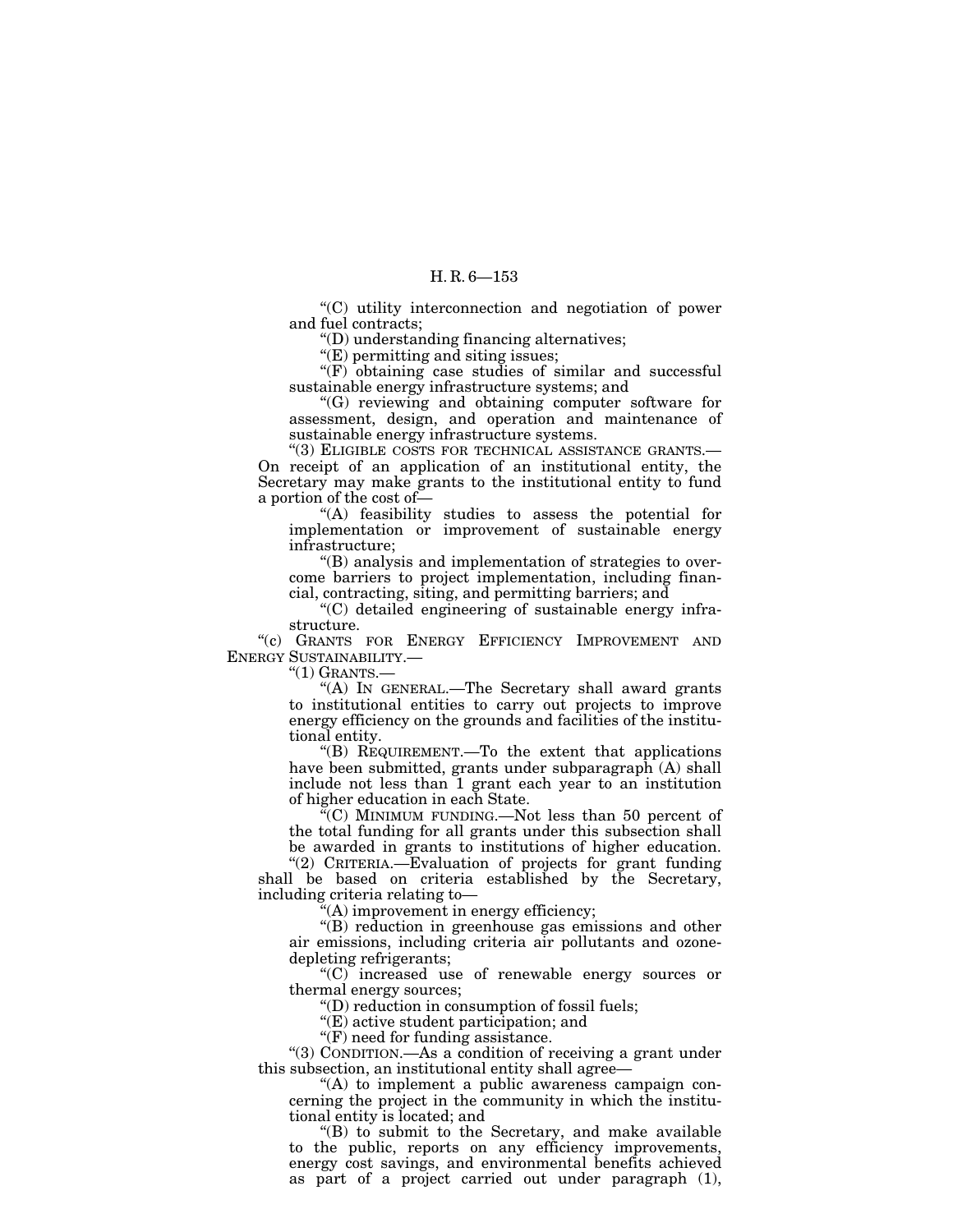including quantification of the results relative to the criteria described under paragraph (2).

"(d) GRANTS FOR INNOVATION IN ENERGY SUSTAINABILITY.- $"(1)$  Grants. $-$ 

''(A) IN GENERAL.—The Secretary shall award grants to institutional entities to engage in innovative energy sustainability projects.

''(B) REQUIREMENT.—To the extent that applications have been submitted, grants under subparagraph (A) shall include not less than 2 grants each year to institutions of higher education in each State.

 $\mathcal{F}(C)$  MINIMUM FUNDING.—Not less than 50 percent of the total funding for all grants under this subsection shall be awarded in grants to institutions of higher education.

''(2) INNOVATION PROJECTS.—An innovation project carried out with a grant under this subsection shall—

''(A) involve—

''(i) an innovative technology that is not yet commercially available; or

''(ii) available technology in an innovative application that maximizes energy efficiency and sustainability;

''(B) have the greatest potential for testing or demonstrating new technologies or processes; and

''(C) to the extent undertaken by an institution of higher education, ensure active student participation in the project, including the planning, implementation, evaluation, and other phases of projects.

''(3) CONDITION.—As a condition of receiving a grant under this subsection, an institutional entity shall agree to submit to the Secretary, and make available to the public, reports that describe the results of the projects carried out using grant funds.

 $\lq\lq e$  ALLOCATION TO INSTITUTIONS OF HIGHER EDUCATION WITH SMALL ENDOWMENTS.—

" $(1)$  In GENERAL.—Of the total amount of grants provided to institutions of higher education for a fiscal year under this section, the Secretary shall provide not less than 50 percent of the amount to institutions of higher education that have an endowment of not more than \$100,000,000.

"(2) REQUIREMENT.—To the extent that applications have been submitted, at least 50 percent of the amount described in paragraph (1) shall be provided to institutions of higher education that have an endowment of not more than \$50,000,000.

''(f) GRANT AMOUNTS.—

''(1) IN GENERAL.—If the Secretary determines that cost sharing is appropriate, the amounts of grants provided under this section shall be limited as provided in this subsection.

"(2) TECHNICAL ASSISTANCE GRANTS.—In the case of grants for technical assistance under subsection (b), grant funds shall be available for not more than—

''(A) an amount equal to the lesser of—

"(i)  $$50,000;$  or

"(ii) 75 percent of the cost of feasibility studies to assess the potential for implementation or improvement of sustainable energy infrastructure;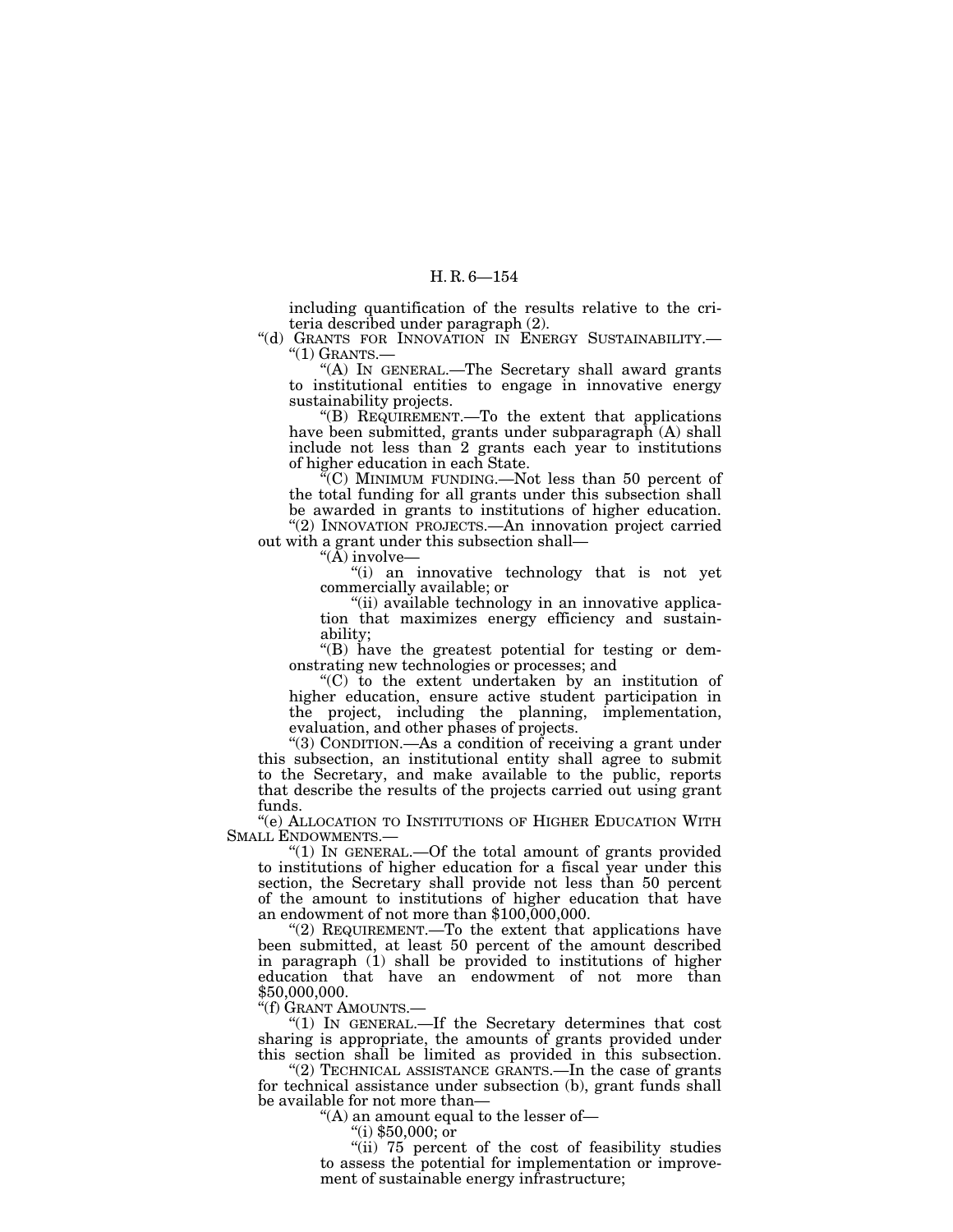''(B) an amount equal to the lesser of—

"(i)  $$90,000;$  or

"(ii) 60 percent of the cost of guidance on overcoming barriers to project implementation, including financial, contracting, siting, and permitting barriers; and

''(C) an amount equal to the lesser of—

 $^{\circ}$ (i) \$250,000; or

"(ii) 40 percent of the cost of detailed engineering and design of sustainable energy infrastructure.

"(3) GRANTS FOR EFFICIENCY IMPROVEMENT AND ENERGY SUSTAINABILITY.—In the case of grants for efficiency improvement and energy sustainability under subsection (c), grant funds shall be available for not more than an amount equal to the lesser of—

''(A) \$1,000,000; or

''(B) 60 percent of the total cost.

"(4) GRANTS FOR INNOVATION IN ENERGY SUSTAINABILITY. In the case of grants for innovation in energy sustainability under subsection (d), grant funds shall be available for not more than an amount equal to the lesser of—<br>"(A) \$500,000; or

''(B) 75 percent of the total cost.

"(g) LOANS FOR ENERGY EFFICIENCY IMPROVEMENT AND ENERGY SUSTAINABILITY.—<br>"(1) IN GENERAL.—Subject to the availability of appro-

priated funds, the Secretary shall provide loans to institutional entities for the purpose of implementing energy efficiency improvements and sustainable energy infrastructure.

''(2) TERMS AND CONDITIONS.—

"(A) In GENERAL.—Except as otherwise provided in this paragraph, loans made under this subsection shall be on such terms and conditions as the Secretary may prescribe.

''(B) MATURITY.—The final maturity of loans made within a period shall be the lesser of, as determined by the Secretary—

"(i)  $20$  years; or

''(ii) 90 percent of the useful life of the principal physical asset to be financed by the loan.

 $C^*(C)$  DEFAULT.—No loan made under this subsection may be subordinated to another debt contracted by the institutional entity or to any other claims against the institutional entity in the case of default.

''(D) BENCHMARK INTEREST RATE.—

''(i) IN GENERAL.—Loans under this subsection shall be at an interest rate that is set by reference to a benchmark interest rate (yield) on marketable Treasury securities with a similar maturity to the direct loans being made.

"(ii) MINIMUM.—The minimum interest rate of loans under this subsection shall be at the interest rate of the benchmark financial instrument.

''(iii) NEW LOANS.—The minimum interest rate of new loans shall be adjusted each quarter to take account of changes in the interest rate of the benchmark financial instrument.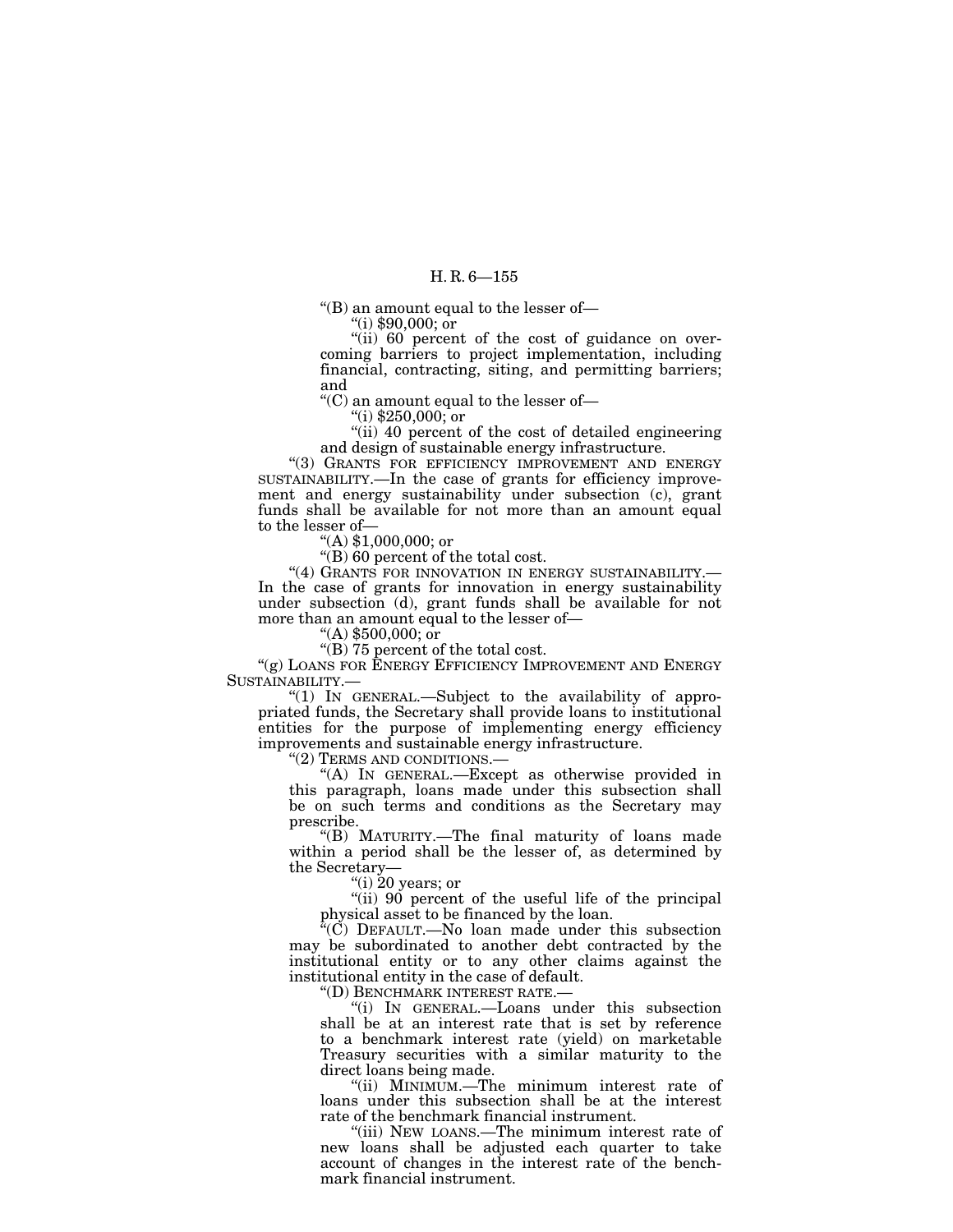''(E) CREDIT RISK.—The Secretary shall—

''(i) prescribe explicit standards for use in periodically assessing the credit risk of making direct loans under this subsection; and

''(ii) find that there is a reasonable assurance of repayment before making a loan.

"(F) ADVANCE BUDGET AUTHORITY REQUIRED. New direct loans may not be obligated under this subsection except to the extent that appropriations of budget authority to cover the costs of the new direct loans are made in advance, as required by section 504 of the Federal Credit Reform Act of 1990 (2 U.S.C. 661c).

''(3) CRITERIA.—Evaluation of projects for potential loan funding shall be based on criteria established by the Secretary, including criteria relating to—

 $f(A)$  improvement in energy efficiency;

''(B) reduction in greenhouse gas emissions and other air emissions, including criteria air pollutants and ozonedepleting refrigerants;

''(C) increased use of renewable electric energy sources or renewable thermal energy sources;

''(D) reduction in consumption of fossil fuels; and

"(E) need for funding assistance, including consideration of the size of endowment or other financial resources available to the institutional entity.<br>"(4) LABOR STANDARDS.—

"(A) In GENERAL.—All laborers and mechanics employed by contractors or subcontractors in the performance of construction, repair, or alteration work funded in whole or in part under this section shall be paid wages at rates not less than those prevailing on projects of a character similar in the locality as determined by the Secretary of Labor in accordance with sections 3141 through 3144, 3146, and 3147 of title 40, United States Code. The Secretary shall not approve any such funding without first obtaining adequate assurance that required labor standards will be maintained upon the construction work.

''(B) AUTHORITY AND FUNCTIONS.—The Secretary of Labor shall have, with respect to the labor standards specified in paragraph (1), the authority and functions set forth in Reorganization Plan Number 14 of 1950 (15 Fed. Reg. 3176; 64 Stat. 1267) and section 3145 of title 40, United States Code.

"(h) PROGRAM PROCEDURES.—Not later than 180 days after the date of enactment of this section, the Secretary shall establish procedures for the solicitation and evaluation of potential projects for grant and loan funding and administration of the grant and loan programs.

''(i) AUTHORIZATION.— ''(1) GRANTS.—There is authorized to be appropriated for the cost of grants authorized in subsections  $(\overline{b})$ ,  $(\overline{c})$ , and  $(\overline{d})$ \$250,000,000 for each of fiscal years 2009 through 2013, of which not more than 5 percent may be used for administrative expenses.

''(2) LOANS.—There is authorized to be appropriated for the initial cost of direct loans authorized in subsection (g) \$500,000,000 for each of fiscal years 2009 through 2013, of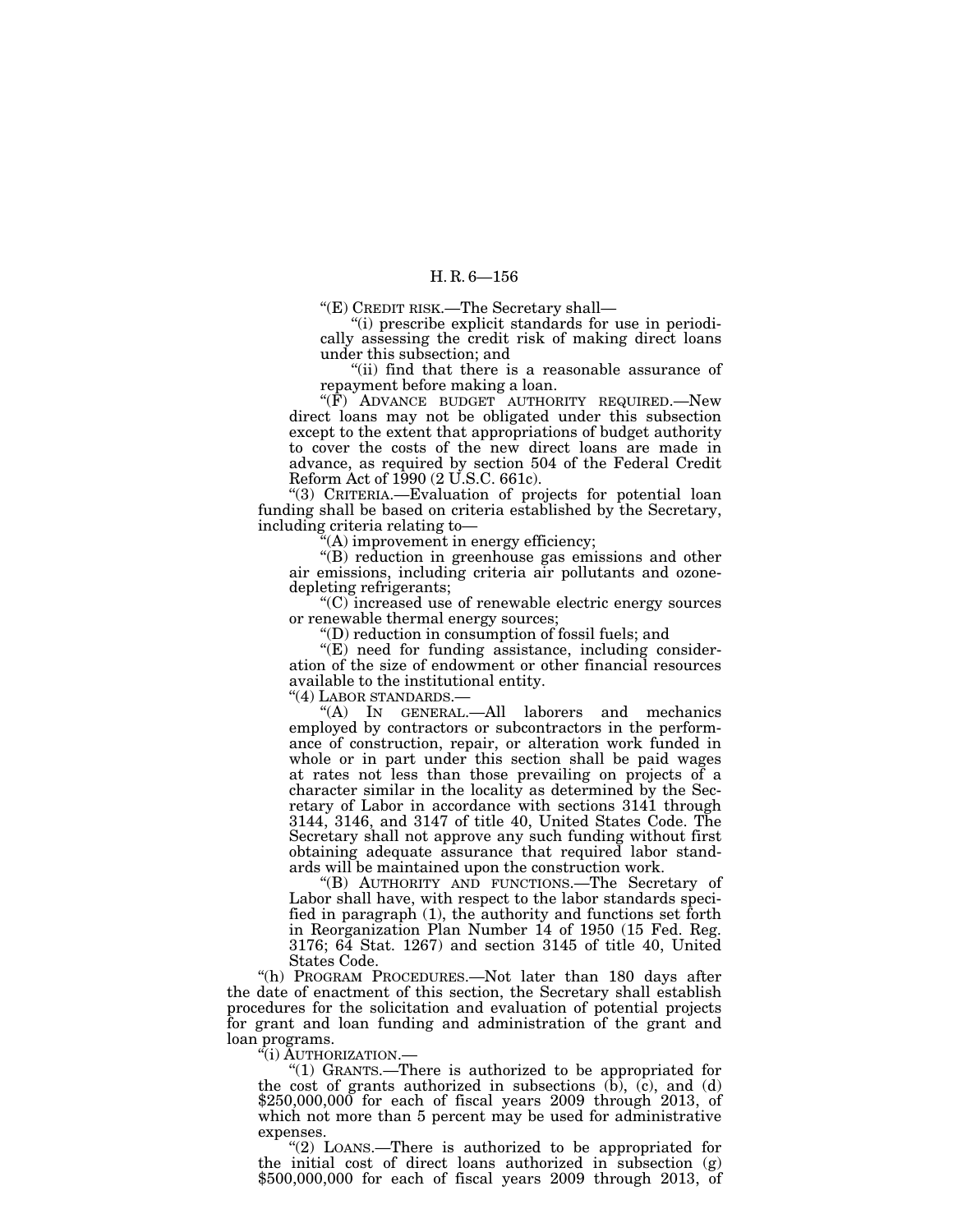which not more than 5 percent may be used for administrative expenses.''.

# **Subtitle G—Public and Assisted Housing**

### **SEC. 481. APPLICATION OF INTERNATIONAL ENERGY CONSERVATION CODE TO PUBLIC AND ASSISTED HOUSING.**

Section 109 of the Cranston-Gonzalez National Affordable Housing Act (42 U.S.C. 12709) is amended—

 $(1)$  in subsection  $(a)$ —

 $(A)$  in paragraph  $(1)(C)$ , by striking, ", where such standards are determined to be cost effective by the Secretary of Housing and Urban Development''; and

(B) in the first sentence of paragraph (2)—

(i) by striking ''Council of American Building Officials Model Energy Code, 1992'' and inserting ''2006 International Energy Conservation Code''; and

(ii) by striking '', and, with respect to rehabilitation and new construction of public and assisted housing funded by HOPE VI revitalization grants under section 24 of the United States Housing Act of 1937 (42 U.S.C. 1437v), the 2003 International Energy Conservation Code'';

 $(2)$  in subsection  $(b)$ —

(A) in the heading, by striking ''MODEL ENERGY CODE.—'' and inserting ''INTERNATIONAL ENERGY CON- SERVATION CODE.<sup>"</sup>;

(B) by inserting ''and rehabilitation'' after ''all new construction''; and

(C) by striking '', and, with respect to rehabilitation and new construction of public and assisted housing funded by HOPE VI revitalization grants under section 24 of the United States Housing Act of 1937 (42 U.S.C. 1437v), the 2003 International Energy Conservation Code'';

 $(3)$  in subsection  $(c)$ 

(A) in the heading, by striking ''MODEL ENERGY CODE AND''; and

 $(B)$  by striking ", or, with respect to rehabilitation and new construction of public and assisted housing funded by HOPE VI revitalization grants under section 24 of the United States Housing Act of 1937 (42 U.S.C. 1437v), the 2003 International Energy Conservation Code'';

(4) by adding at the end the following:

''(d) FAILURE TO AMEND THE STANDARDS.—If the Secretary of Housing and Urban Development and the Secretary of Agriculture have not, within 1 year after the requirements of the 2006 IECC or the ASHRAE Standard 90.1–2004 are revised, amended the standards or made a determination under subsection (c), all new construction and rehabilitation of housing specified in subsection (a) shall meet the requirements of the revised code or standard if—

"(1) the Secretary of Housing and Urban Development or the Secretary of Agriculture make a determination that the revised codes do not negatively affect the availability or affordability of new construction of assisted housing and single family and multifamily residential housing (other than manufactured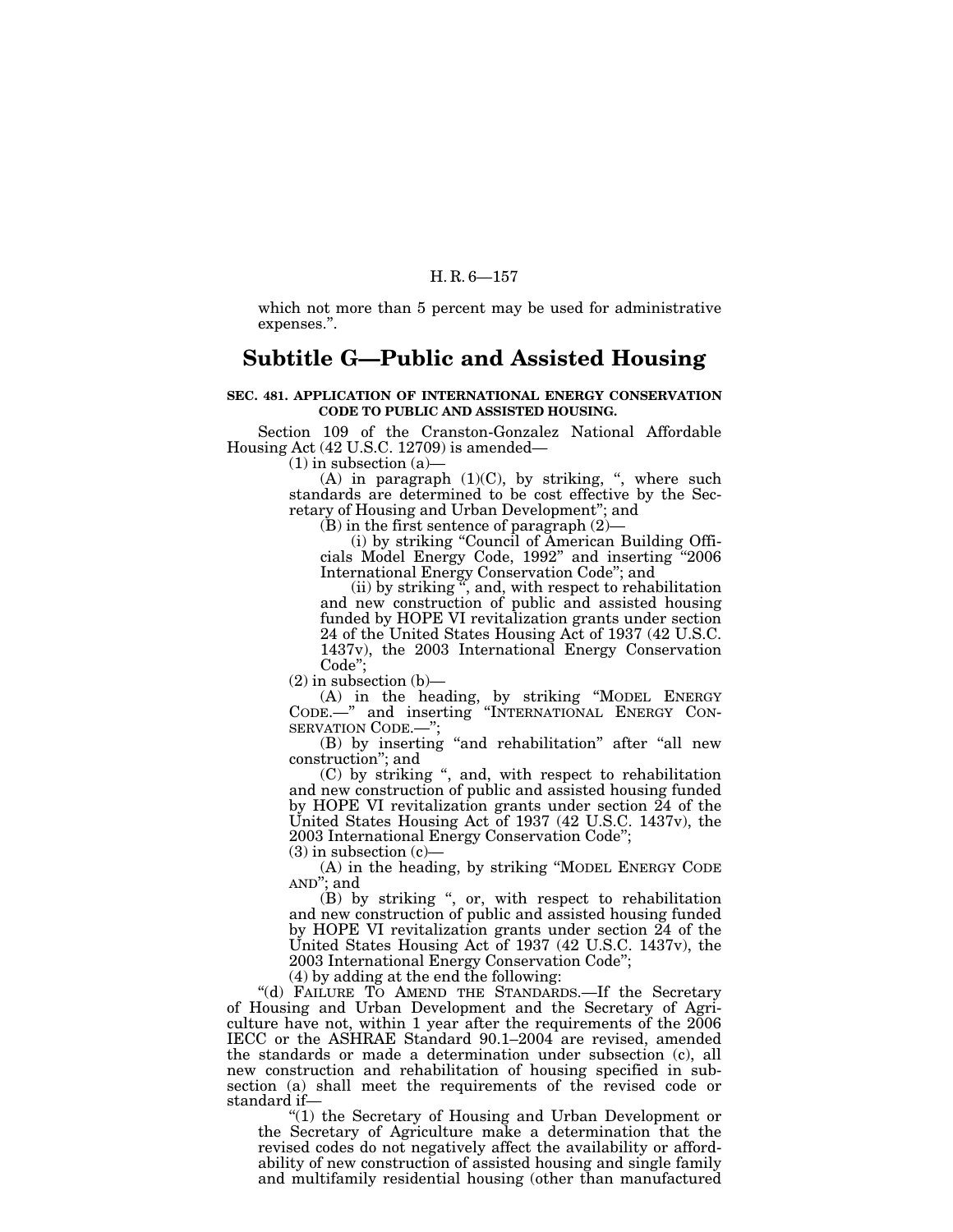homes) subject to mortgages insured under the National Housing Act (12 U.S.C. 1701 et seq.) or insured, guaranteed, or made by the Secretary of Agriculture under title V of the Housing Act of 1949 (42 U.S.C. 1471 et seq.), respectively; and

"(2) the Secretary of Energy has made a determination under section 304 of the Energy Conservation and Production Act (42 U.S.C. 6833) that the revised code or standard would improve energy efficiency.'';

(5) by striking ''CABO Model Energy Code, 1992'' each place it appears and inserting ''the 2006 IECC''; and

 $(6)$  by striking "1989" each place it appears and inserting ''2004''.

# **Subtitle H—General Provisions**

### **SEC. 491. DEMONSTRATION PROJECT.**

(a) IN GENERAL.—The Federal Director and the Commercial Director shall establish guidelines to implement a demonstration project to contribute to the research goals of the Office of Commercial High-Performance Green Buildings and the Office of Federal High-Performance Green Buildings.

(b) PROJECTS.—In accordance with guidelines established by the Federal Director and the Commercial Director under subsection (a) and the duties of the Federal Director and the Commercial Director described in this title, the Federal Director or the Commercial Director shall carry out—

(1) for each of fiscal years 2009 through 2014, 1 demonstration project per year of green features in a Federal building selected by the Federal Director in accordance with relevant agencies and described in subsection  $(c)(1)$ , that—

(A) provides for instrumentation, monitoring, and data collection related to the green features, for study of the impact of the features on overall energy use and operational costs, and for the evaluation of the information obtained through the conduct of projects and activities under this title; and

(B) achieves the highest rating offered by the high performance green building system identified pursuant to section 436(h);

(2) no fewer than 4 demonstration projects at 4 universities, that, as competitively selected by the Commercial Director in accordance with subsection (c)(2), have—

(A) appropriate research resources and relevant projects to meet the goals of the demonstration project established by the Office of Commercial High-Performance Green Buildings; and

(B) the ability—

(i) to serve as a model for high-performance green building initiatives, including research and education by achieving the highest rating offered by the high performance green building system identified pursuant to section  $436(h)$ ;

(ii) to identify the most effective ways to use highperformance green building and landscape technologies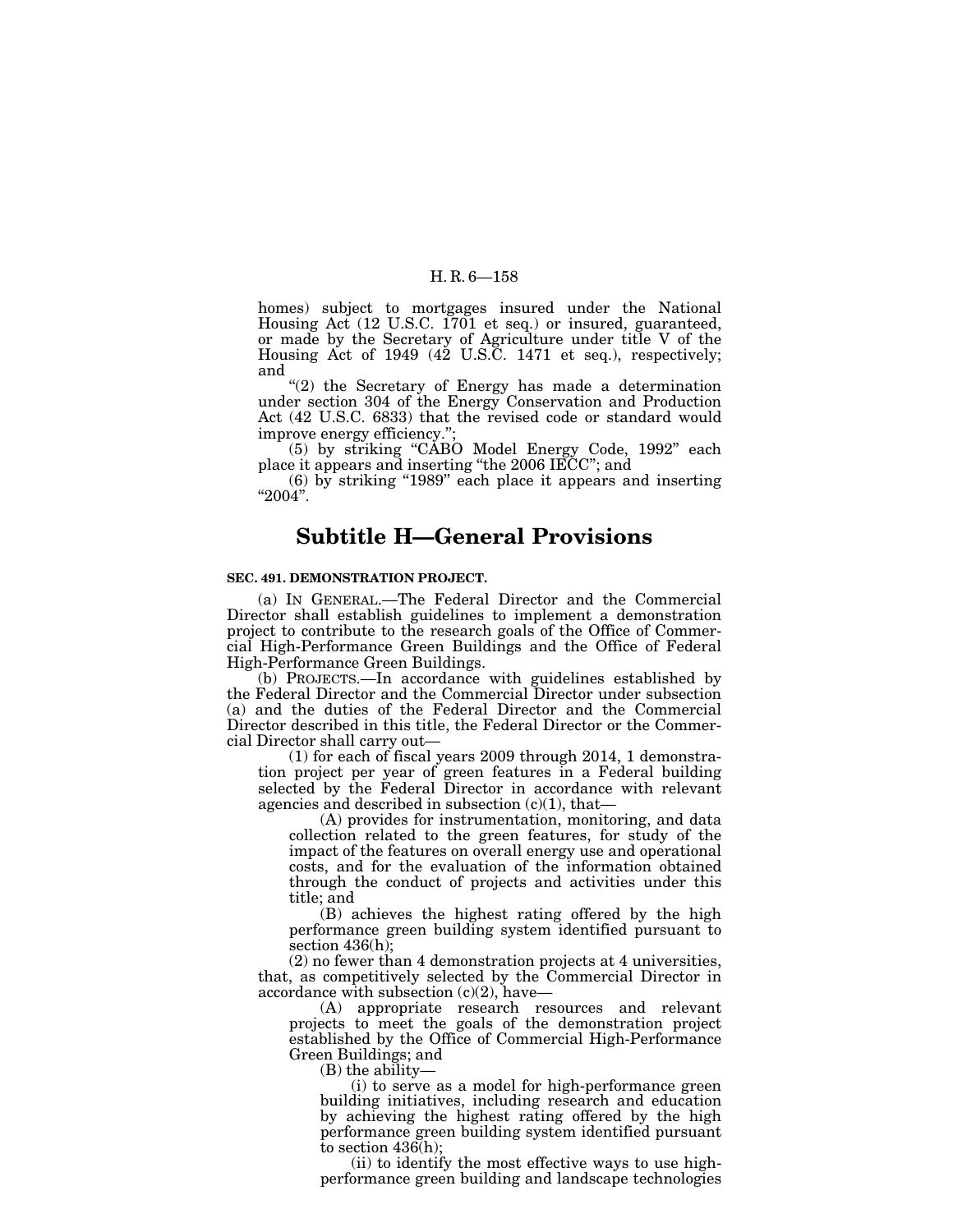to engage and educate undergraduate and graduate students;

(iii) to effectively implement a high-performance green building education program for students and occupants;

 $(iv)$  to demonstrate the effectiveness of various high-performance technologies, including their impacts on energy use and operational costs, in each of the 4 climatic regions of the United States described in subsection  $(c)(2)(B)$ ; and

(v) to explore quantifiable and nonquantifiable beneficial impacts on public health and employee and student performance;

(3) demonstration projects to evaluate replicable approaches of achieving high performance in actual building operation in various types of commercial buildings in various climates; and

(4) deployment activities to disseminate information on and encourage widespread adoption of technologies, practices, and policies to achieve zero-net-energy commercial buildings or low energy use and effective monitoring of energy use in commercial buildings.<br>(c) CRITERIA.—

(c) CRITERIA.— (1) FEDERAL FACILITIES.—With respect to the existing or proposed Federal facility at which a demonstration project under this section is conducted, the Federal facility shall—

(A) be an appropriate model for a project relating to— (i) the effectiveness of high-performance technologies;

(ii) analysis of materials, components, systems, and emergency operations in the building, and the impact of those materials, components, and systems, including the impact on the health of building occupants;

(iii) life-cycle costing and life-cycle assessment of building materials and systems; and

(iv) location and design that promote access to the Federal facility through walking, biking, and mass transit; and

(B) possess sufficient technological and organizational adaptability.

(2) UNIVERSITIES.—With respect to the 4 universities at which a demonstration project under this section is conducted—

(A) the universities should be selected, after careful review of all applications received containing the required information, as determined by the Commercial Director, based on—

(i) successful and established public-private research and development partnerships;

(ii) demonstrated capabilities to construct or renovate buildings that meet high indoor environmental quality standards;

(iii) organizational flexibility;

(iv) technological adaptability;

(v) the demonstrated capacity of at least 1 university to replicate lessons learned among nearby or sister universities, preferably by participation in groups or consortia that promote sustainability;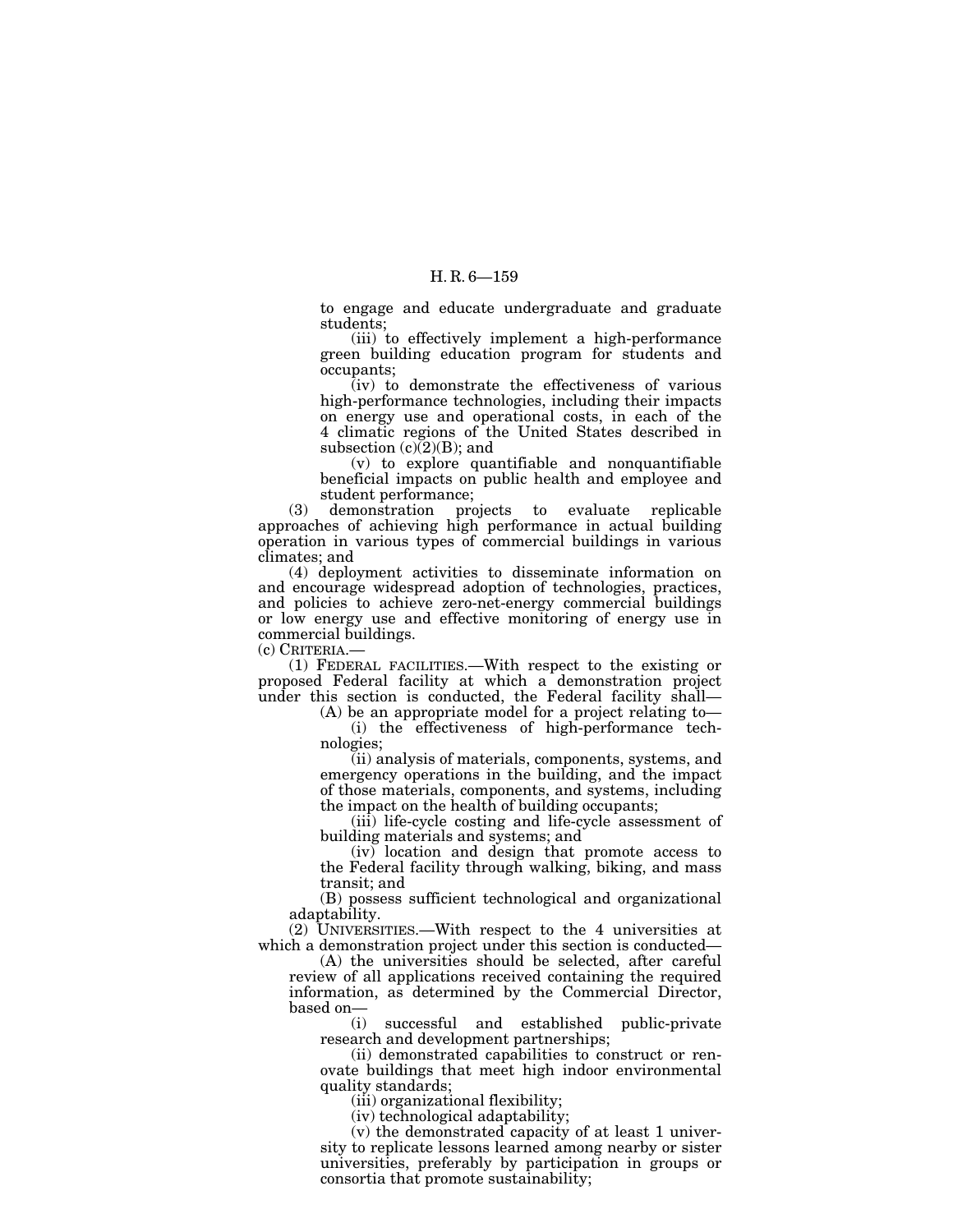(vi) the demonstrated capacity of at least 1 university to have officially-adopted, institution-wide ''highperformance green building'' guidelines for all campus building projects; and

(vii) the demonstrated capacity of at least 1 university to have been recognized by similar institutions as a national leader in sustainability education and curriculum for students of the university; and

(B) each university shall be located in a different climatic region of the United States, each of which regions shall have, as determined by the Office of Commercial High-Performance Green Buildings—

(i) a hot, dry climate;

(ii) a hot, humid climate;

(iii) a cold climate; or

(iv) a temperate climate (including a climate with cold winters and humid summers).

(d) APPLICATIONS.—To receive a grant under subsection (b), an eligible applicant shall submit to the Federal Director or the Commercial Director an application at such time, in such manner, and containing such information as the Director may require, including a written assurance that all laborers and mechanics employed by contractors or subcontractors during construction, alteration, or repair that is financed, in whole or in part, by a grant under this section shall be paid wages at rates not less than those prevailing on similar construction in the locality, as determined by the Secretary of Labor in accordance with sections 3141 through 3144, 3146, and 3147 of title 40, United States Code. The Secretary of Labor shall, with respect to the labor standards described in this subsection, have the authority and functions set forth in Reorganization Plan Numbered 14 of 1950 (5 U.S.C. App.) and section 3145 of title 40, United States Code.

(e) REPORT.—Not later than 1 year after the date of enactment of this Act, and annually thereafter through September 30, 2014—

(1) the Federal Director and the Commercial Director shall submit to the Secretary a report that describes the status of the demonstration projects; and

(2) each University at which a demonstration project under this section is conducted shall submit to the Secretary a report that describes the status of the demonstration projects under this section.

(f) AUTHORIZATION OF APPROPRIATIONS.—There is authorized to be appropriated to carry out the demonstration project described in section  $(b)(1)$ , \$10,000,000 for the period of fiscal years 2008 through 2012, and to carry out the demonstration project described in section  $(b)(2)$ , \$10,000,000 for the period of fiscal years 2008 through 2012, to remain available until expended.

### **SEC. 492. RESEARCH AND DEVELOPMENT.**

(a) ESTABLISHMENT.—The Federal Director and the Commercial Director, jointly and in coordination with the Advisory Committee, shall—

(1)(A) survey existing research and studies relating to highperformance green buildings; and

(B) coordinate activities of common interest;

(2) develop and recommend a high-performance green building research plan that—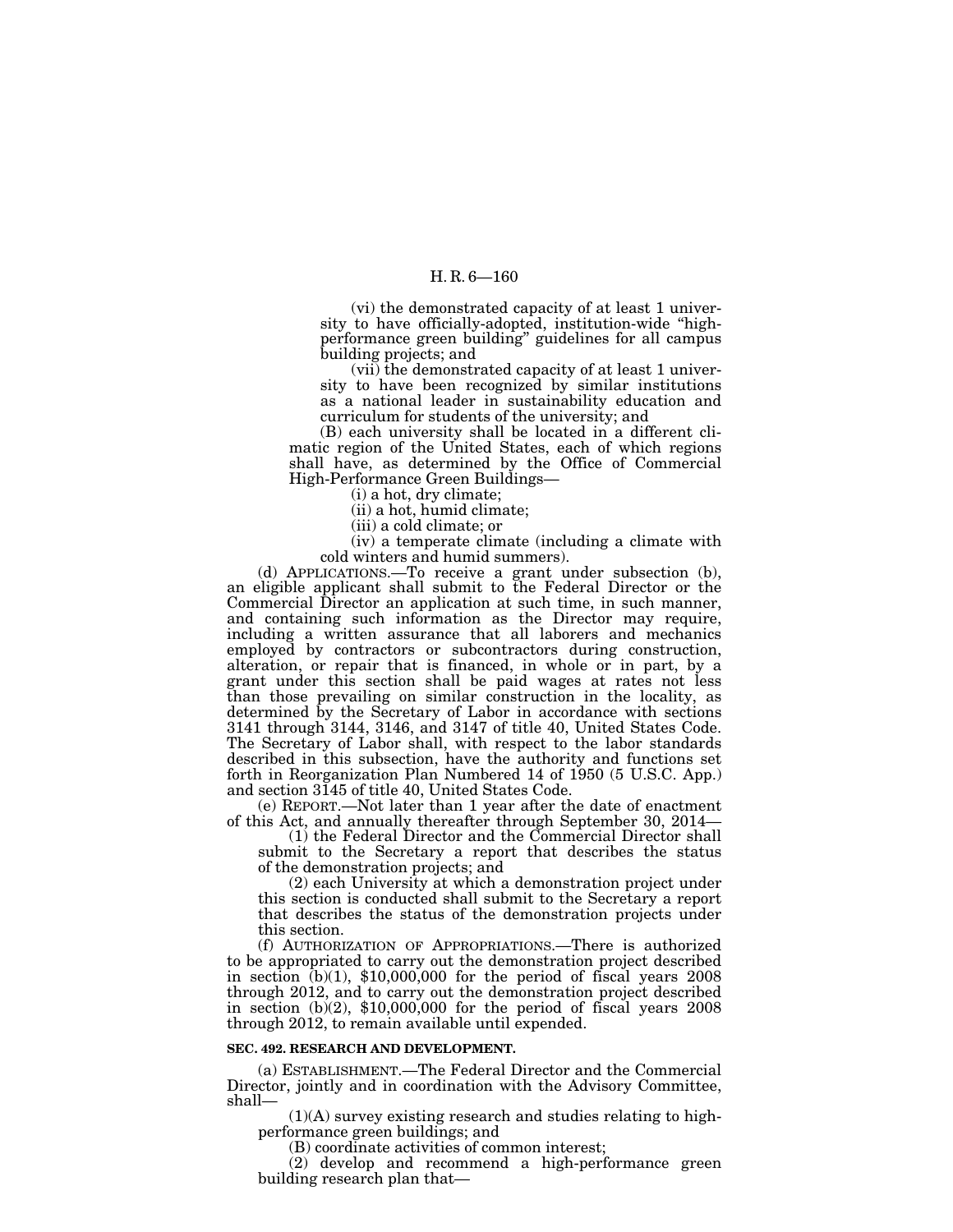(A) identifies information and research needs, including the relationships between human health, occupant productivity, safety, security, and accessibility and each of—

(i) emissions from materials and products in the building;

(ii) natural day lighting;

(iii) ventilation choices and technologies;

(iv) heating, cooling, and system control choices and technologies;

(v) moisture control and mold;

(vi) maintenance, cleaning, and pest control activities;

(vii) acoustics;

(viii) access to public transportation; and

(ix) other issues relating to the health, comfort, productivity, and performance of occupants of the building;

(B) promotes the development and dissemination of high-performance green building measurement tools that, at a minimum, may be used—

(i) to monitor and assess the life-cycle performance of facilities (including demonstration projects) built as high-performance green buildings; and

(ii) to perform life-cycle assessments; and

(C) identifies and tests new and emerging technologies for high-performance green buildings;

(3) assist the budget and life-cycle costing functions of the Directors' Offices under section 436(d);

(4) study and identify potential benefits of green buildings relating to security, natural disaster, and emergency needs of the Federal Government; and

(5) support other research initiatives determined by the Directors' Offices.

(b) INDOOR AIR QUALITY.—The Federal Director, in consultation with the Administrator of the Environmental Protection Agency and the Advisory Committee, shall develop and carry out a comprehensive indoor air quality program for all Federal facilities to ensure the safety of Federal workers and facility occupants—

(1) during new construction and renovation of facilities; and

(2) in existing facilities.

### **SEC. 493. ENVIRONMENTAL PROTECTION AGENCY DEMONSTRATION GRANT PROGRAM FOR LOCAL GOVERNMENTS.**

Title III of the Clean Air Act (42 U.S.C. 7601 et seq.) is amended by adding at the end the following:

### **''SEC. 329. DEMONSTRATION GRANT PROGRAM FOR LOCAL GOVERN-MENTS.**

''(a) GRANT PROGRAM.—

''(1) IN GENERAL.—The Administrator shall establish a demonstration program under which the Administrator shall provide competitive grants to assist local governments (such as municipalities and counties), with respect to local government buildings—

''(A) to deploy cost-effective technologies and practices; and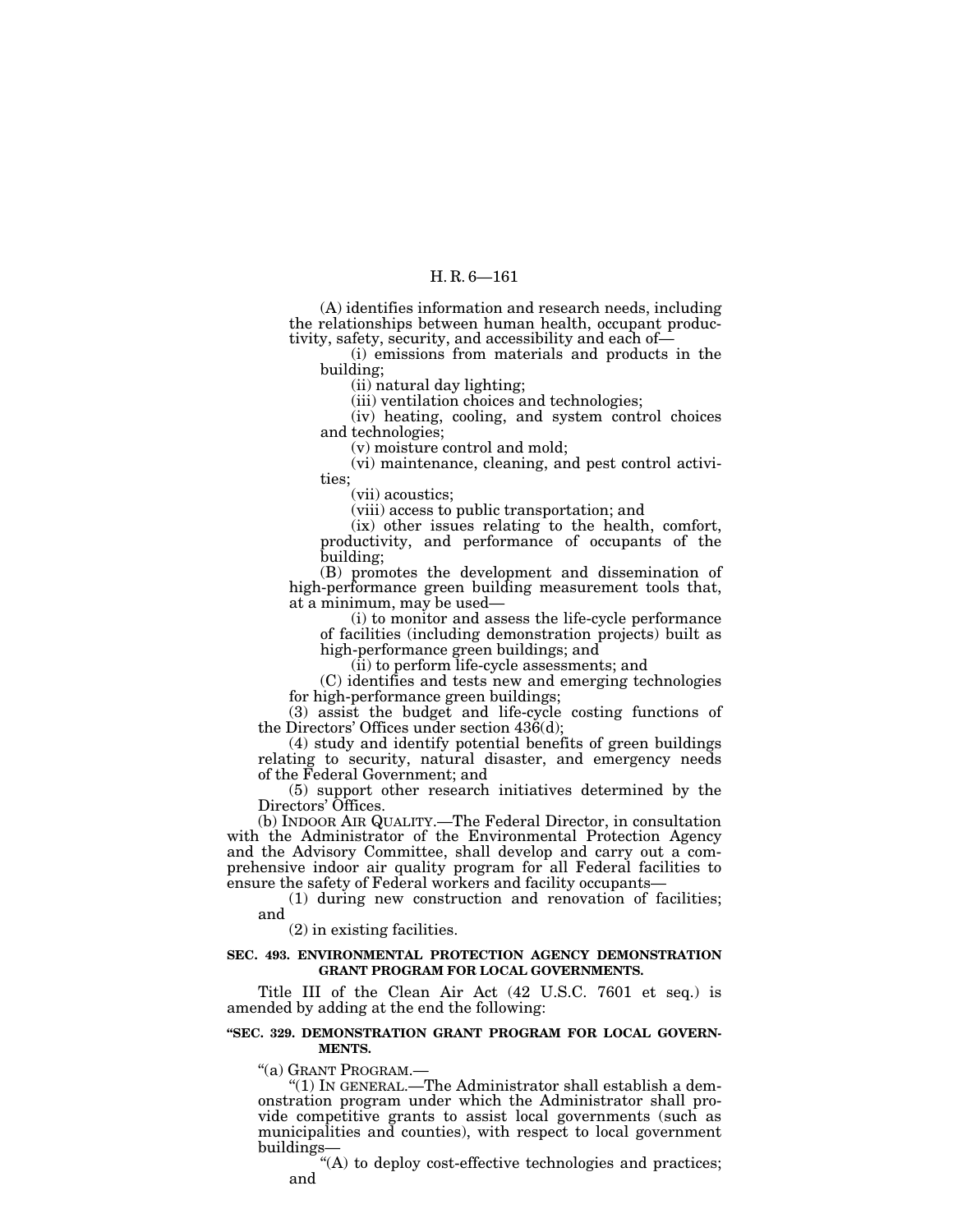$f(B)$  to achieve operational cost savings, through the application of cost-effective technologies and practices, as verified by the Administrator.

''(2) COST SHARING.—

"(A) In GENERAL.—The Federal share of the cost of an activity carried out using a grant provided under this section shall be 40 percent.

''(B) WAIVER OF NON-FEDERAL SHARE.—The Administrator may waive up to 100 percent of the local share of the cost of any grant under this section should the Administrator determine that the community is economically distressed, pursuant to objective economic criteria established by the Administrator in published guidelines.

"(3) MAXIMUM AMOUNT.—The amount of a grant provided under this subsection shall not exceed \$1,000,000. ''(b) GUIDELINES.—

"(1) IN GENERAL.—Not later than 1 year after the date of enactment of this section, the Administrator shall issue guidelines to implement the grant program established under subsection (a).

" $(2)$  REQUIREMENTS.—The guidelines under paragraph  $(1)$ shall establish—

''(A) standards for monitoring and verification of operational cost savings through the application of cost-effective technologies and practices reported by grantees under this section;

 $\mathrm{H}(B)$  standards for grantees to implement training programs, and to provide technical assistance and education, relating to the retrofit of buildings using cost-effective technologies and practices; and

 $f(C)$  a requirement that each local government that receives a grant under this section shall achieve facilitywide cost savings, through renovation of existing local government buildings using cost-effective technologies and practices, of at least 40 percent as compared to the baseline operational costs of the buildings before the renovation (as calculated assuming a 3-year, weather-normalized average).

''(c) COMPLIANCE WITH STATE AND LOCAL LAW.—Nothing in this section or any program carried out using a grant provided under this section supersedes or otherwise affects any State or local law, to the extent that the State or local law contains a requirement that is more stringent than the relevant requirement of this section.

''(d) AUTHORIZATION OF APPROPRIATIONS.—There is authorized to be appropriated to carry out this section \$20,000,000 for each of fiscal years 2007 through 2012.

''(e) REPORTS.—

"(1) IN GENERAL.—The Administrator shall provide annual reports to Congress on cost savings achieved and actions taken and recommendations made under this section, and any recommendations for further action.

"(2) FINAL REPORT.—The Administrator shall issue a final report at the conclusion of the program, including findings, a summary of total cost savings achieved, and recommendations for further action.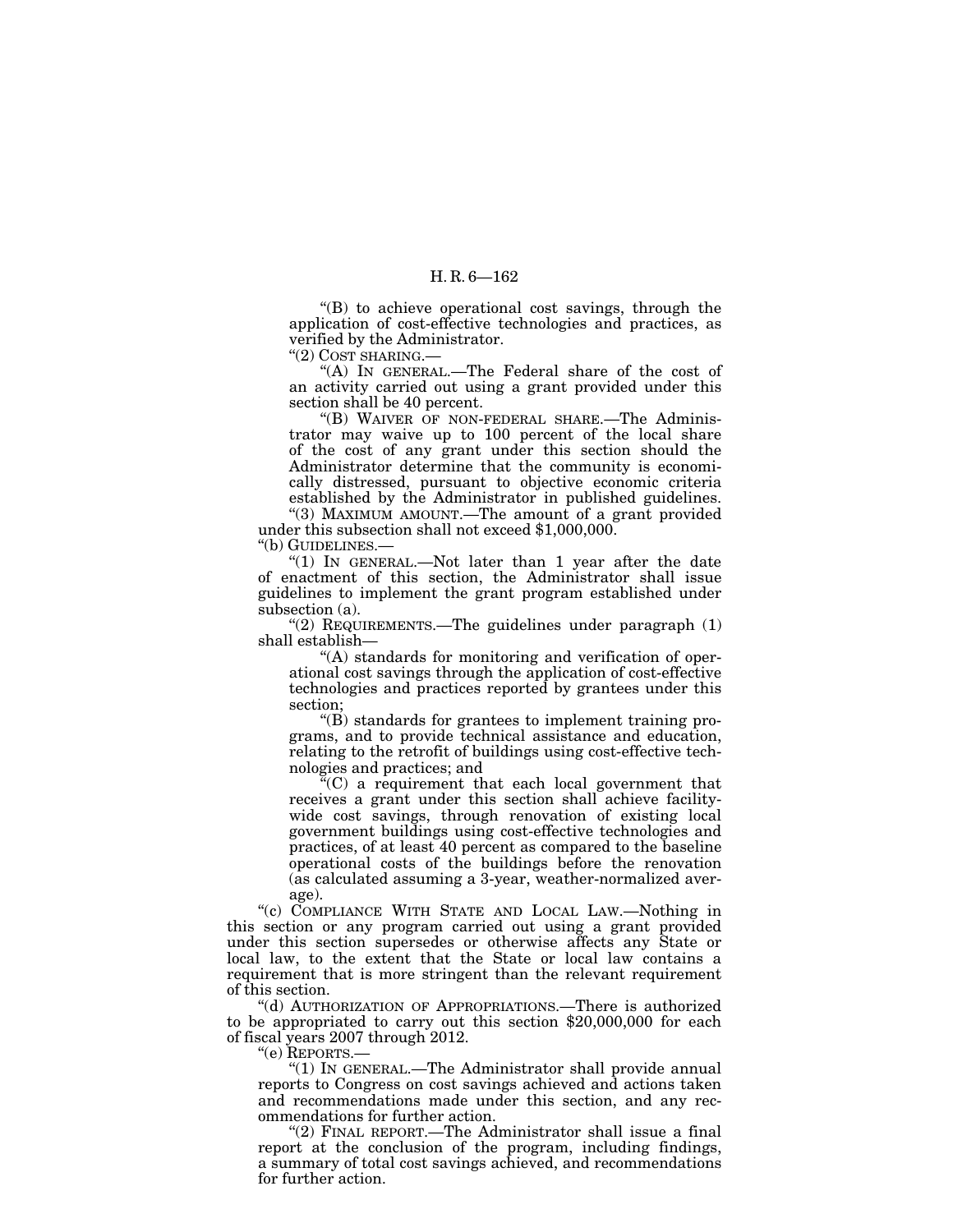''(f) TERMINATION.—The program under this section shall terminate on September 30, 2012.

''(g) DEFINITIONS.—In this section, the terms 'cost-effective technologies and practices' and 'operating cost savings' shall have the meanings defined in section 401 of the Energy Independence and Security Act of 2007.''.

#### **SEC. 494. GREEN BUILDING ADVISORY COMMITTEE.**

(a) ESTABLISHMENT.—Not later than 180 days after the date of enactment of this Act, the Federal Director, in coordination with the Commercial Director, shall establish an advisory committee, to be known as the ''Green Building Advisory Committee''.

(b) MEMBERSHIP.—<br>(1) IN GENERAL.—The Committee shall be composed of representatives of, at a minimum—

(A) each agency referred to in section 421(e); and

(B) other relevant agencies and entities, as determined by the Federal Director, including at least 1 representative of each of—

(i) State and local governmental green building programs;

(ii) independent green building associations or councils;

(iii) building experts, including architects, material suppliers, and construction contractors;

(iv) security advisors focusing on national security needs, natural disasters, and other dire emergency situations;

(v) public transportation industry experts; and

(vi) environmental health experts, including those with experience in children's health.

(2) NON-FEDERAL MEMBERS.—The total number of non-Federal members on the Committee at any time shall not exceed 15.

(c) MEETINGS.—The Federal Director shall establish a regular schedule of meetings for the Committee.

(d) DUTIES.—The Committee shall provide advice and expertise for use by the Federal Director in carrying out the duties under this subtitle, including such recommendations relating to Federal activities carried out under sections 434 through 436 as are agreed to by a majority of the members of the Committee.

(e) FACA EXEMPTION.—The Committee shall not be subject to section 14 of the Federal Advisory Committee Act (5 U.S.C. App.).

### **SEC. 495. ADVISORY COMMITTEE ON ENERGY EFFICIENCY FINANCE.**

(a) ESTABLISHMENT.—The Secretary, acting through the Assistant Secretary of Energy for Energy Efficiency and Renewable Energy, shall establish an Advisory Committee on Energy Efficiency Finance to provide advice and recommendations to the Department on energy efficiency finance and investment issues, options, ideas, and trends, and to assist the energy community in identifying practical ways of lowering costs and increasing investments in energy efficiency technologies.

(b) MEMBERSHIP.—The advisory committee established under this section shall have a balanced membership that shall include members with expertise in—

(1) availability of seed capital;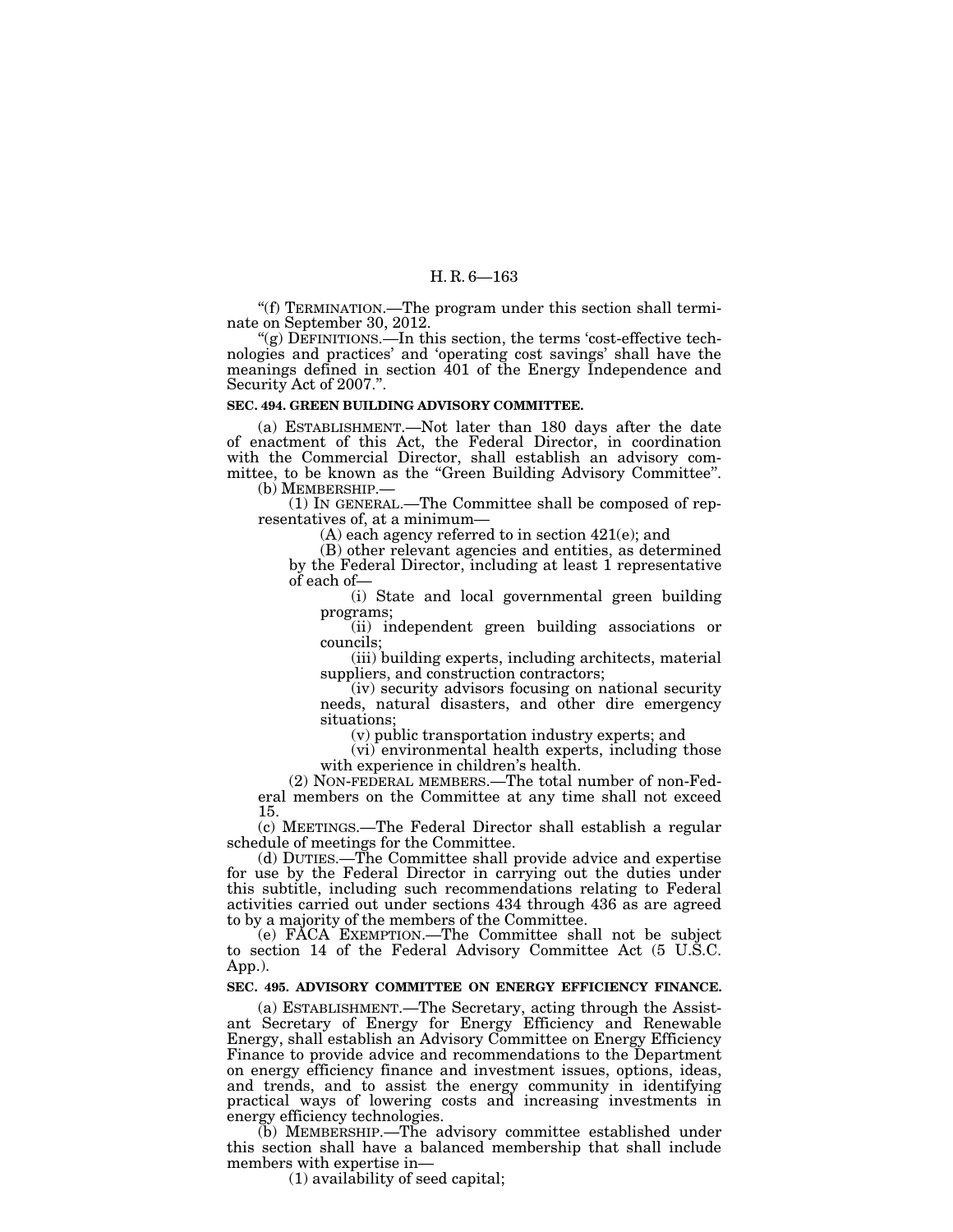(2) availability of venture capital;

(3) availability of other sources of private equity;

(4) investment banking with respect to corporate finance;

(5) investment banking with respect to mergers and acquisi-

tions;

(6) equity capital markets;

(7) debt capital markets;

(8) research analysis;

(9) sales and trading;

(10) commercial lending; and

(11) residential lending.

(c) TERMINATION.—The Advisory Committee on Energy Efficiency Finance shall terminate on the date that is 10 years after the date of enactment of this Act.

(d) AUTHORIZATION OF APPROPRIATIONS.—There are authorized to be appropriated such sums as are necessary to the Secretary for carrying out this section.

# **TITLE V—ENERGY SAVINGS IN GOVERN-MENT AND PUBLIC INSTITUTIONS**

# **Subtitle A—United States Capitol Complex**

### **SEC. 501. CAPITOL COMPLEX PHOTOVOLTAIC ROOF FEASIBILITY STUDIES.**

(a) STUDIES.—The Architect of the Capitol may conduct feasibility studies regarding construction of photovoltaic roofs for the Rayburn House Office Building and the Hart Senate Office Building.

(b) REPORT.—Not later than 6 months after the date of enactment of this Act, the Architect of the Capitol shall transmit to the Committee on Transportation and Infrastructure of the House of Representatives and the Committee on Rules and Administration of the Senate, a report on the results of the feasibility studies and recommendations regarding construction of photovoltaic roofs for the buildings referred to in subsection (a).

(c) AUTHORIZATION OF APPROPRIATIONS.—There is authorized to be appropriated to carry out this section \$500,000.

### **SEC. 502. CAPITOL COMPLEX E–85 REFUELING STATION.**

(a) CONSTRUCTION.—The Architect of the Capitol may construct a fuel tank and pumping system for E–85 fuel at or within close proximity to the Capitol Grounds Fuel Station.

(b) USE.—The E–85 fuel tank and pumping system shall be available for use by all legislative branch vehicles capable of operating with E–85 fuel, subject to such other legislative branch agencies reimbursing the Architect of the Capitol for the costs of E– 85 fuel used by such other legislative branch vehicles.

(c) AUTHORIZATION OF APPROPRIATIONS.—There is authorized to be appropriated to carry out this section \$640,000 for fiscal year 2008.

### **SEC. 503. ENERGY AND ENVIRONMENTAL MEASURES IN CAPITOL COM-PLEX MASTER PLAN.**

(a) IN GENERAL.—To the maximum extent practicable, the Architect of the Capitol shall include energy efficiency and conservation measures, greenhouse gas emission reduction measures, and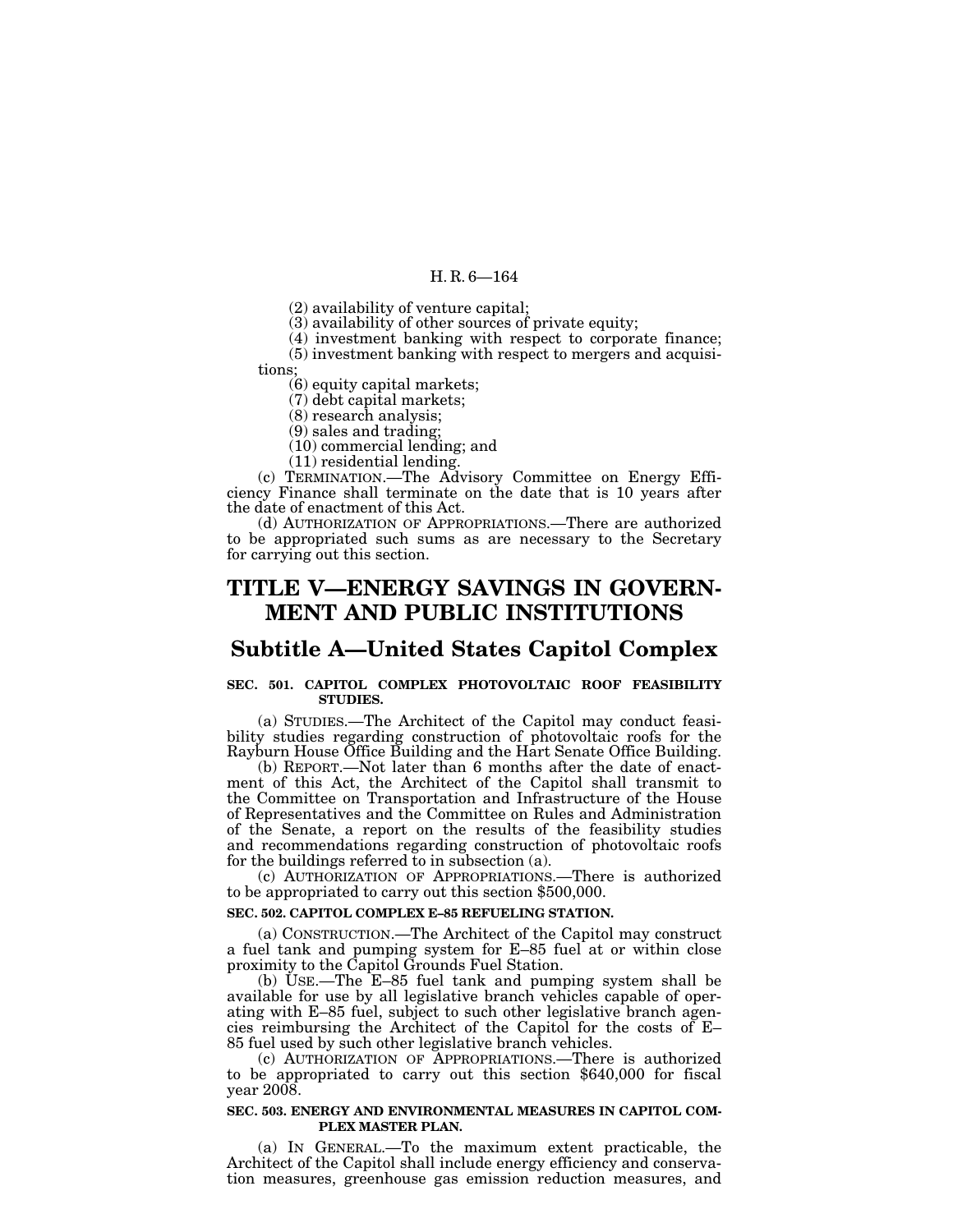other appropriate environmental measures in the Capitol Complex Master Plan.

(b) REPORT.—Not later than 6 months after the date of enactment of this Act, the Architect of the Capitol shall submit to the Committee on Transportation and Infrastructure of the House of Representatives and the Committee on Rules and Administration of the Senate, a report on the energy efficiency and conservation measures, greenhouse gas emission reduction measures, and other appropriate environmental measures included in the Capitol Complex Master Plan pursuant to subsection (a).

### **SEC. 504. PROMOTING MAXIMUM EFFICIENCY IN OPERATION OF CAP-ITOL POWER PLANT.**

(a) STEAM BOILERS.— (1) IN GENERAL.—The Architect of the Capitol shall take such steps as may be necessary to operate the steam boilers at the Capitol Power Plant in the most energy efficient manner possible to minimize carbon emissions and operating costs, including adjusting steam pressures and adjusting the operation of the boilers to take into account variations in demand, including seasonality, for the use of the system.

(2) EFFECTIVE DATE.—The Architect shall implement the steps required under paragraph (1) not later than 30 days after the date of the enactment of this Act.<br>(b) CHILLER PLANT.—

 $(1)$  In GENERAL.—The Architect of the Capitol shall take such steps as may be necessary to operate the chiller plant at the Capitol Power Plant in the most energy efficient manner possible to minimize carbon emissions and operating costs, including adjusting water temperatures and adjusting the operation of the chillers to take into account variations in demand, including seasonality, for the use of the system.

(2) EFFECTIVE DATE.—The Architect shall implement the steps required under paragraph (1) not later than 30 days after the date of the enactment of this Act.

(c) METERS.—Not later than 90 days after the date of the enactment of this Act, the Architect of the Capitol shall evaluate the accuracy of the meters in use at the Capitol Power Plant and correct them as necessary.

(d) REPORT ON IMPLEMENTATION.—Not later than 180 days after the date of the enactment of this Act, the Architect of the Capitol shall complete the implementation of the requirements of this section and submit a report describing the actions taken and the energy efficiencies achieved to the Committee on Transportation and Infrastructure of the House of Representatives, the Committee on Commerce, Science, and Transportation of the Senate, the Committee on House Administration of the House of Representatives, and the Committee on Rules and Administration of the Senate.

### **SEC. 505. CAPITOL POWER PLANT CARBON DIOXIDE EMISSIONS FEASI-BILITY STUDY AND DEMONSTRATION PROJECTS.**

The first section of the Act of March 4, 1911 (2 U.S.C. 2162; 36 Stat. 1414, chapter 285) is amended in the seventh undesignated paragraph (relating to the Capitol Power Plant) under the heading ''Public Buildings'', under the heading ''Under the Department of Interior''—

(1) by striking ''ninety thousand dollars:'' and inserting \$90,000.''; and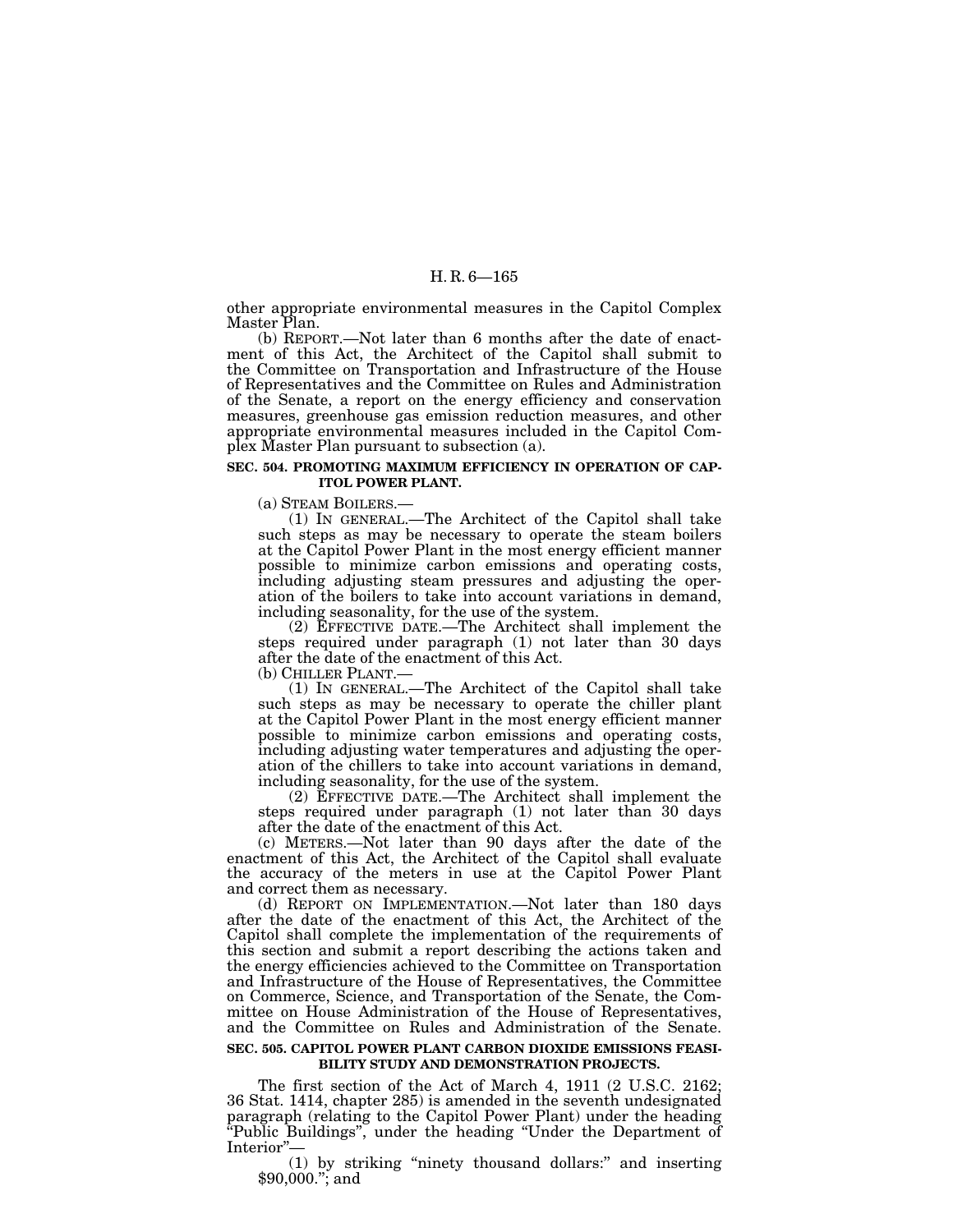(2) by striking ''Provided, That hereafter the'' and all that follows through the end of the proviso and inserting the following:

''(a) DESIGNATION.—The heating, lighting, and power plant constructed under the terms of the Act approved April 28, 1904 (33 Stat. 479, chapter 1762) shall be known as the 'Capitol Power Plant'.

''(b) DEFINITION.—In this section, the term 'carbon dioxide energy efficiency' means the quantity of electricity used to power equipment for carbon dioxide capture and storage or use.

 $\tilde{f}(c)$  FEASIBILITY STUDY.—The Architect of the Capitol shall conduct a feasibility study evaluating the available methods to capture, store, and use carbon dioxide emitted from the Capitol Power Plant as a result of burning fossil fuels. In carrying out the feasibility study, the Architect of the Capitol is encouraged to consult with individuals with expertise in carbon capture and storage or use, including experts with the Environmental Protection Agency, Department of Energy, academic institutions, non-profit organizations, and industry, as appropriate. The study shall consider—

 $''(1)$  the availability of technologies to capture and store or use Capitol Power Plant carbon dioxide emissions;

''(2) strategies to conserve energy and reduce carbon dioxide emissions at the Capitol Power Plant; and

''(3) other factors as determined by the Architect of the Capitol.

''(d) DEMONSTRATION PROJECTS.—

" $(1)$  In GENERAL.—If the feasibility study determines that a demonstration project to capture and store or use Capitol Power Plant carbon dioxide emissions is technologically feasible and economically justified (including direct and indirect economic and environmental benefits), the Architect of the Capitol may conduct 1 or more demonstration projects to capture and store or use carbon dioxide emitted from the Capitol Power Plant as a result of burning fossil fuels.

"(2) FACTORS FOR CONSIDERATION.—In carrying out such demonstration projects, the Architect of the Capitol shall consider—

"(A) the amount of Capitol Power Plant carbon dioxide emissions to be captured and stored or used;

''(B) whether the proposed project is able to reduce air pollutants other than carbon dioxide;

''(C) the carbon dioxide energy efficiency of the proposed project;

''(D) whether the proposed project is able to use carbon dioxide emissions;

 $E(E)$  whether the proposed project could be expanded to significantly increase the amount of Capitol Power Plant carbon dioxide emissions to be captured and stored or used;

 $f(F)$  the potential environmental, energy, and educational benefits of demonstrating the capture and storage or use of carbon dioxide at the U.S. Capitol; and

''(G) other factors as determined by the Architect of the Capitol.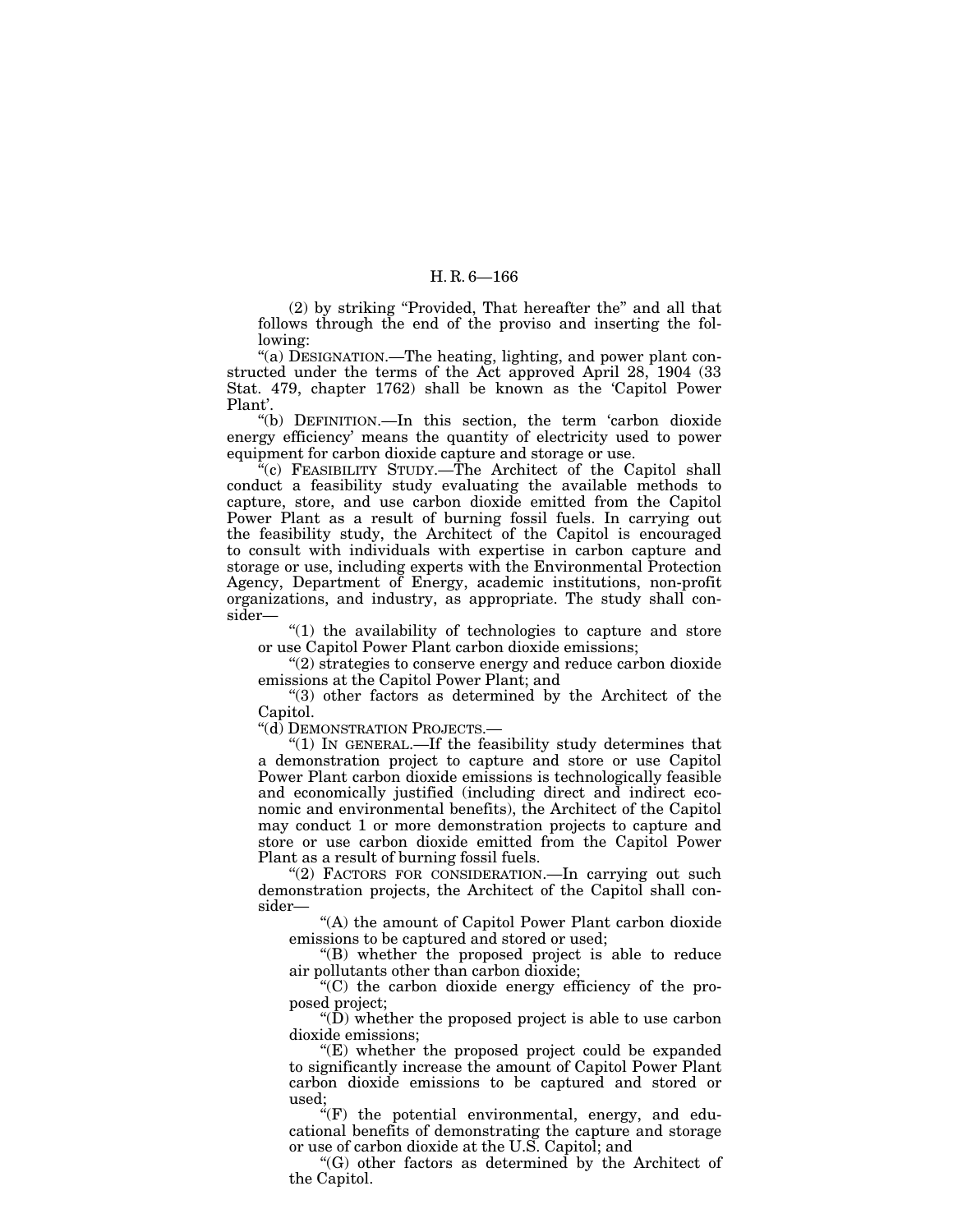''(3) TERMS AND CONDITIONS.—A demonstration project funded under this section shall be subject to such terms and conditions as the Architect of the Capitol may prescribe.

"(e) AUTHORIZATION OF APPROPRIATIONS.—There is authorized to be appropriated to carry out the feasibility study and demonstration project \$3,000,000. Such sums shall remain available until expended.''.

# **Subtitle B—Energy Savings Performance Contracting**

### **SEC. 511. AUTHORITY TO ENTER INTO CONTRACTS; REPORTS.**

(a) IN GENERAL.—Section  $801(a)(2)(D)$  of the National Energy Conservation Policy Act  $(42 \text{ U.S.C. } 8287(a)(2)(D))$  is amended—

(1) in clause (ii), by inserting ''and'' after the semicolon at the end;

(2) by striking clause (iii); and

(3) by redesignating clause (iv) as clause (iii).

(b) REPORTS.—Section 548(a)(2) of the National Energy Conservation Policy Act (42 U.S.C. 8258(a)(2)) is amended by inserting "and any termination penalty exposure" after "the energy and cost savings that have resulted from such contracts''.

(c) CONFORMING AMENDMENT.—Section 2913 of title 10, United States Code, is amended by striking subsection (e).

### **SEC. 512. FINANCING FLEXIBILITY.**

Section 801(a)(2) of the National Energy Conservation Policy Act (42 U.S.C. 8287(a)(2)) is amended by adding at the end the following:

''(E) FUNDING OPTIONS.—In carrying out a contract under this title, a Federal agency may use any combination of—

''(i) appropriated funds; and

''(ii) private financing under an energy savings performance contract.''.

### **SEC. 513. PROMOTING LONG-TERM ENERGY SAVINGS PERFORMANCE CONTRACTS AND VERIFYING SAVINGS.**

Section 801(a)(2) of the National Energy Conservation Policy Act  $(42 \text{ U.S.C. } 8287(a)(2))$  (as amended by section 512) is amended—

(1) in subparagraph (D), by inserting ''beginning on the date of the delivery order'' after ''25 years''; and

(2) by adding at the end the following:

''(F) PROMOTION OF CONTRACTS.—In carrying out this section, a Federal agency shall not—

''(i) establish a Federal agency policy that limits the maximum contract term under subparagraph (D) to a period shorter than 25 years; or

 $\hat{f}$ (ii) limit the total amount of obligations under energy savings performance contracts or other private financing of energy savings measures.

"(G) MEASUREMENT AND VERIFICATION REQUIREMENTS FOR PRIVATE FINANCING.—

''(i) IN GENERAL.—In the case of energy savings performance contracts, the evaluations and savings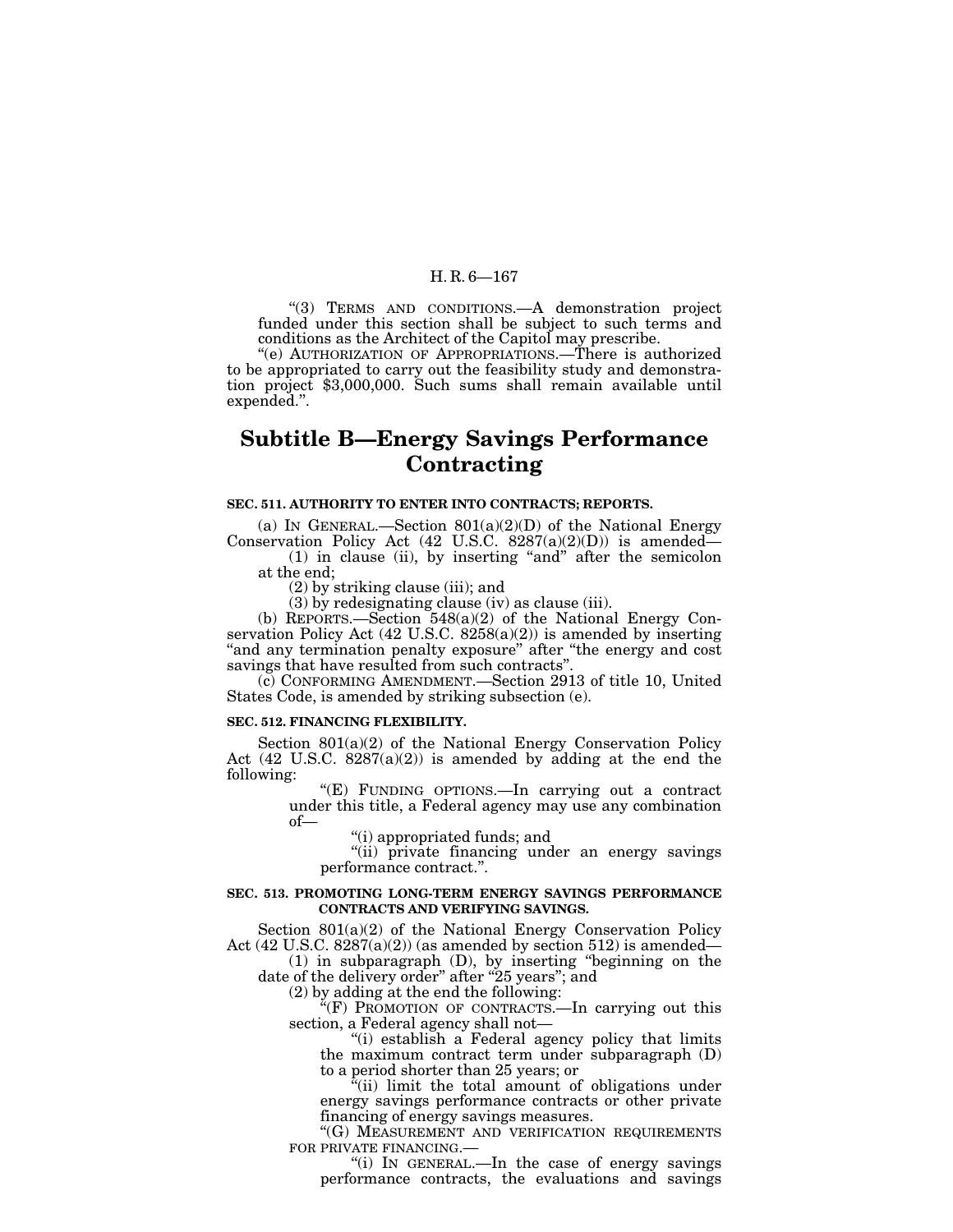measurement and verification required under paragraphs  $(2)$  and  $(4)$  of section 543 $(\hat{f})$  shall be used by a Federal agency to meet the requirements for the need for energy audits, calculation of energy savings, and any other evaluation of costs and savings needed to implement the guarantee of savings under this section.

''(ii) MODIFICATION OF EXISTING CONTRACTS.—Not later than 18 months after the date of enactment of this subparagraph, each Federal agency shall, to the maximum extent practicable, modify any indefinite delivery and indefinite quantity energy savings performance contracts, and other indefinite delivery and indefinite quantity contracts using private financing, to conform to the amendments made by subtitle B of title V of the Energy Independence and Security Act of 2007.''.

### **SEC. 514. PERMANENT REAUTHORIZATION.**

Section 801 of the National Energy Conservation Policy Act (42 U.S.C. 8287) is amended by striking subsection (c).

### **SEC. 515. DEFINITION OF ENERGY SAVINGS.**

Section 804(2) of the National Energy Conservation Policy Act (42 U.S.C. 8287c(2)) is amended—

(1) by redesignating subparagraphs (A), (B), and (C) as clauses (i), (ii), and (iii), respectively, and indenting appropriately;

(2) by striking "means a reduction" and inserting "means—  $\mathcal{H}(A)$  a reduction";

(3) by striking the period at the end and inserting a semicolon; and

(4) by adding at the end the following:

''(B) the increased efficient use of an existing energy source by cogeneration or heat recovery;

"(C) if otherwise authorized by Federal or State law (including regulations), the sale or transfer of electrical or thermal energy generated on-site from renewable energy sources or cogeneration, but in excess of Federal needs, to utilities or non-Federal energy users; and

''(D) the increased efficient use of existing water sources in interior or exterior applications.''.

### **SEC. 516. RETENTION OF SAVINGS.**

Section 546(c) of the National Energy Conservation Policy Act  $(42 \text{ U.S.C. } 8256(c))$  is amended by striking paragraph  $(5)$ .

### **SEC. 517. TRAINING FEDERAL CONTRACTING OFFICERS TO NEGO-TIATE ENERGY EFFICIENCY CONTRACTS.**

(a) PROGRAM.—The Secretary shall create and administer in the Federal Energy Management Program a training program to educate Federal contract negotiation and contract management personnel so that the contract officers are prepared to—

(1) negotiate energy savings performance contracts;

(2) conclude effective and timely contracts for energy efficiency services with all companies offering energy efficiency services; and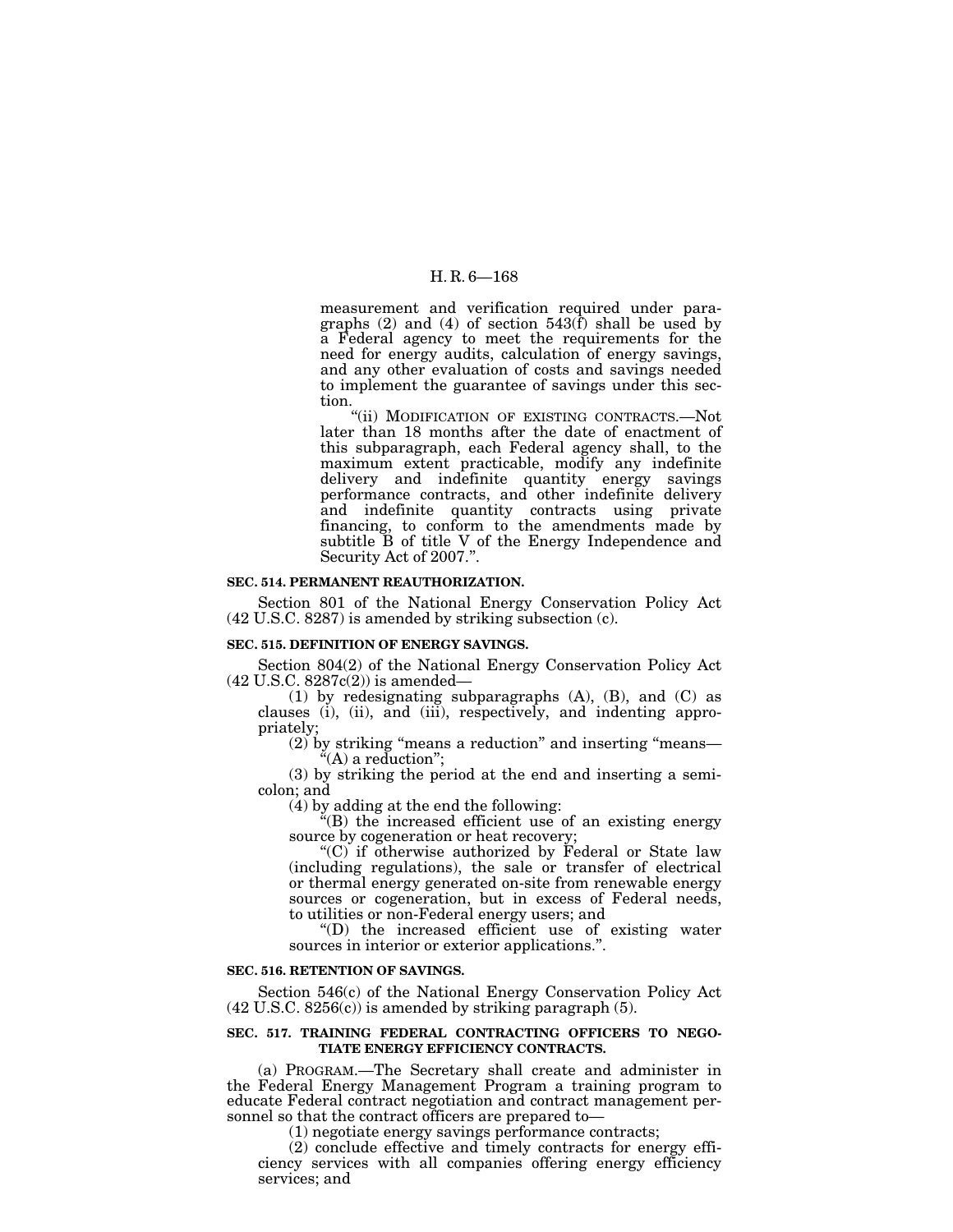(3) review Federal contracts for all products and services for the potential energy efficiency opportunities and implications of the contracts.

(b) SCHEDULE.—Not later than 1 year after the date of enactment of this Act, the Secretary shall plan, staff, announce, and begin training under the Federal Energy Management Program.

(c) PERSONNEL TO BE TRAINED.—Personnel appropriate to receive training under the Federal Energy Management Program shall be selected by and sent for the training from—

(1) the Department of Defense;

(2) the Department of Veterans Affairs;

(3) the Department;

(4) the General Services Administration;

(5) the Department of Housing and Urban Development;

(6) the United States Postal Service; and

(7) all other Federal agencies and departments that enter contracts for buildings, building services, electricity and electricity services, natural gas and natural gas services, heating and air conditioning services, building fuel purchases, and other types of procurement or service contracts determined by the Secretary, in carrying out the Federal Energy Management Program, to offer the potential for energy savings and greenhouse gas emission reductions if negotiated with taking into account those goals.

(d) TRAINERS.—Training under the Federal Energy Management Program may be conducted by—

 $(1)$  attorneys or contract officers with experience in negotiating and managing contracts described in subsection  $(c)(7)$ from any agency, except that the Secretary shall reimburse the related salaries and expenses of the attorneys or contract officers from amounts made available for carrying out this section to the extent the attorneys or contract officers are not employees of the Department; and

(2) private experts hired by the Secretary for the purposes of this section, except that the Secretary may not hire experts who are simultaneously employed by any company under contract to provide energy efficiency services to the Federal Government.

(e) AUTHORIZATION OF APPROPRIATIONS.—There are authorized to be appropriated to the Secretary to carry out this section \$750,000 for each of fiscal years 2008 through 2012.

### **SEC. 518. STUDY OF ENERGY AND COST SAVINGS IN NONBUILDING APPLICATIONS.**

(a) DEFINITIONS.—In this section:

(1) NONBUILDING APPLICATION.—The term ''nonbuilding application'' means—

(A) any class of vehicles, devices, or equipment that is transportable under the power of the applicable vehicle, device, or equipment by land, sea, or air and that consumes energy from any fuel source for the purpose of—

(i) that transportation; or

(ii) maintaining a controlled environment within the vehicle, device, or equipment; and

(B) any federally-owned equipment used to generate electricity or transport water.

(2) SECONDARY SAVINGS.—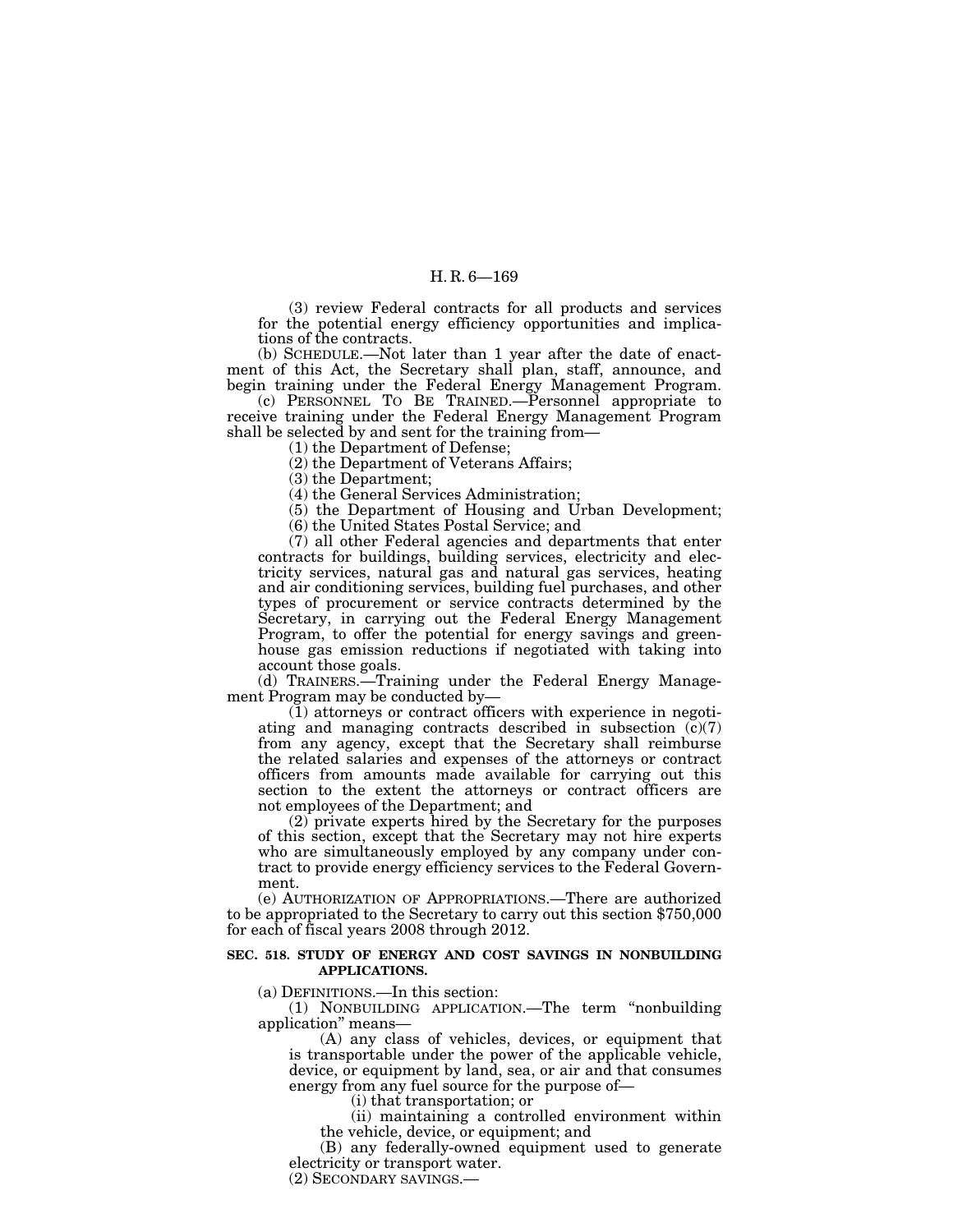(A) IN GENERAL.—The term ''secondary savings'' means additional energy or cost savings that are a direct consequence of the energy savings that result from the energy efficiency improvements that were financed and implemented pursuant to an energy savings performance contract.

(B) INCLUSIONS.—The term ''secondary savings'' includes—

(i) energy and cost savings that result from a reduction in the need for fuel delivery and logistical support;

(ii) personnel cost savings and environmental benefits; and

(iii) in the case of electric generation equipment, the benefits of increased efficiency in the production of electricity, including revenues received by the Federal Government from the sale of electricity so produced.

 $(b)$  STUDY.

(1) IN GENERAL.—As soon as practicable after the date of enactment of this Act, the Secretary and the Secretary of Defense shall jointly conduct, and submit to Congress and the President, a report of, a study of the potential for the use of energy savings performance contracts to reduce energy consumption and provide energy and cost savings in nonbuilding applications.

(2) REQUIREMENTS.—The study under this subsection shall include—

(A) an estimate of the potential energy and cost savings to the Federal Government, including secondary savings and benefits, from increased efficiency in nonbuilding applications;

(B) an assessment of the feasibility of extending the use of energy savings performance contracts to nonbuilding applications, including an identification of any regulatory or statutory barriers to that use; and

(C) such recommendations as the Secretary and the Secretary of Defense determine to be appropriate.

# **Subtitle C—Energy Efficiency in Federal Agencies**

### **SEC. 521. INSTALLATION OF PHOTOVOLTAIC SYSTEM AT DEPARTMENT OF ENERGY HEADQUARTERS BUILDING.**

(a) IN GENERAL.—The Administrator of General Services shall install a photovoltaic system, as set forth in the Sun Wall Design Project, for the headquarters building of the Department located at 1000 Independence Avenue, SW., Washington, DC, commonly known as the Forrestal Building.

(b) FUNDING.—There shall be available from the Federal Buildings Fund established by section 592 of title 40, United States Code, \$30,000,000 to carry out this section. Such sums shall be derived from the unobligated balance of amounts made available from the Fund for fiscal year 2007, and prior fiscal years, for repairs and alternations and other activities (excluding amounts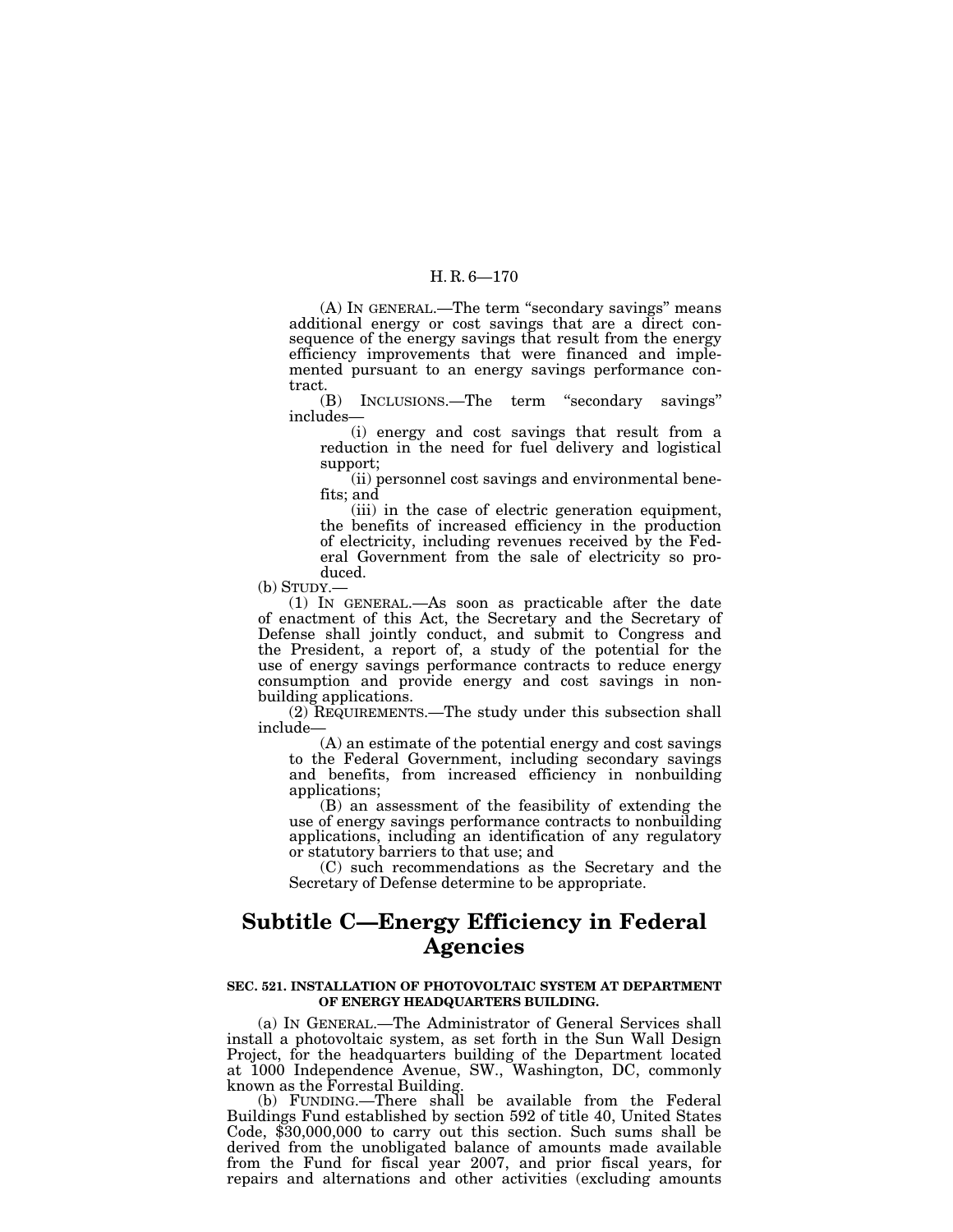made available for the energy program). Such sums shall remain available until expended.

### **SEC. 522. PROHIBITION ON INCANDESCENT LAMPS BY COAST GUARD.**

(a) PROHIBITION.—Except as provided by subsection (b), on and after January 1, 2009, a general service incandescent lamp shall not be purchased or installed in a Coast Guard facility by or on behalf of the Coast Guard.

(b) EXCEPTION.—A general service incandescent lamp may be purchased, installed, and used in a Coast Guard facility whenever the application of a general service incandescent lamp is—

(1) necessary due to purpose or design, including medical, security, and industrial applications;

(2) reasonable due to the architectural or historical value of a light fixture installed before January 1, 2009; or

(3) the Commandant of the Coast Guard determines that operational requirements necessitate the use of a general service incandescent lamp.

(c) LIMITATION.—In this section, the term ''facility'' does not include a vessel or aircraft of the Coast Guard.

### **SEC. 523. STANDARD RELATING TO SOLAR HOT WATER HEATERS.**

Section 305(a)(3)(A) of the Energy Conservation and Production Act (42 U.S.C. 6834(a)(3)(A)) is amended—

 $(1)$  in clause  $(i)(II)$ , by striking "and" at the end;

(2) in clause (ii), by striking the period at the end and inserting ''; and''; and

(3) by adding at the end the following:

"(iii) if lifecycle cost-effective, as compared to other reasonably available technologies, not less than 30 percent of the hot water demand for each new Federal building or Federal building undergoing a major renovation be met through the installation and use of solar hot water heaters.''.

### **SEC. 524. FEDERALLY-PROCURED APPLIANCES WITH STANDBY POWER.**

Section 553 of the National Energy Conservation Policy Act (42 U.S.C. 8259b) is amended—

(1) by redesignating subsection (e) as subsection (f); and

(2) by inserting after subsection (d) the following: ''(e) FEDERALLY-PROCURED APPLIANCES WITH STANDBY POWER.—

''(1) DEFINITION OF ELIGIBLE PRODUCT.—In this subsection, the term 'eligible product' means a commercially available, off-the-shelf product that—

" $(A)$ (i) uses external standby power devices; or

"(ii) contains an internal standby power function; and

''(B) is included on the list compiled under paragraph (4).

"(2) FEDERAL PURCHASING REQUIREMENT.—Subject to paragraph (3), if an agency purchases an eligible product, the agency shall purchase—

''(A) an eligible product that uses not more than 1 watt in the standby power consuming mode of the eligible product; or

" $(B)$  if an eligible product described in subparagraph (A) is not available, the eligible product with the lowest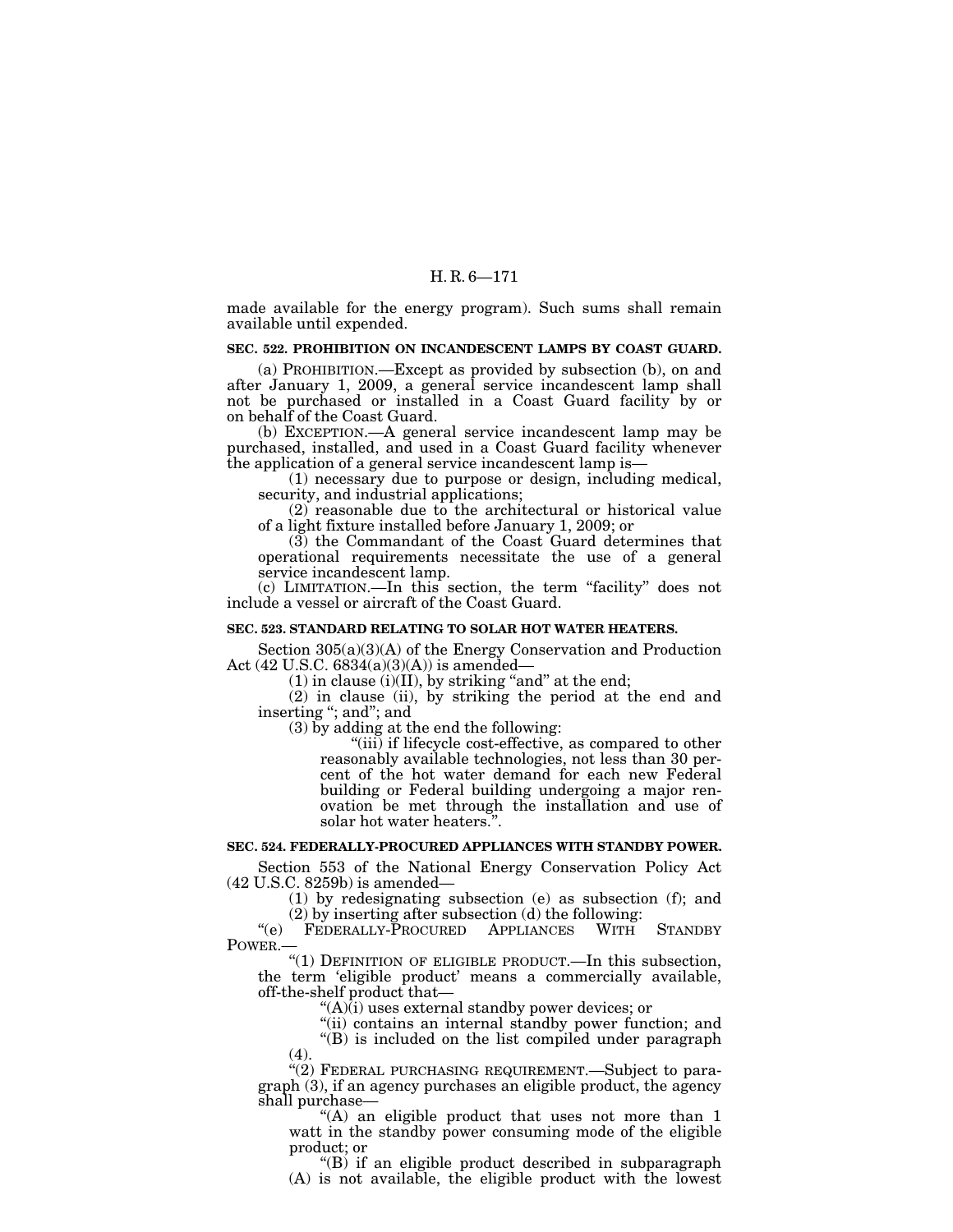available standby power wattage in the standby power consuming mode of the eligible product.

"(3) LIMITATION.—The requirements of paragraph (2) shall apply to a purchase by an agency only if—

"( $\tilde{A}$ ) the lower-wattage eligible product is—

''(i) lifecycle cost-effective; and

''(ii) practicable; and

"(B) the utility and performance of the eligible product is not compromised by the lower wattage requirement.

''(4) ELIGIBLE PRODUCTS.—The Secretary, in consultation with the Secretary of Defense, the Administrator of the Environmental Protection Agency, and the Administrator of General Services, shall compile a publicly accessible list of cost-effective eligible products that shall be subject to the purchasing requirements of paragraph (2).''.

### **SEC. 525. FEDERAL PROCUREMENT OF ENERGY EFFICIENT PRODUCTS.**

(a) AMENDMENTS.—Section 553 of the National Energy Conservation Policy Act (42 U.S.C. 8259b) is amended—

 $(1)$  in subsection  $(b)(1)$ , by inserting "in a product category covered by the Energy Star program or the Federal Energy Management Program for designated products" after "energy consuming product''; and

 $(2)$  in the second sentence of subsection  $(c)$ —

(A) by inserting ''list in their catalogues, represent as available, and'' after ''Logistics Agency shall''; and

(B) by striking ''where the agency'' and inserting ''in which the head of the agency''.

(b) CATALOGUE LISTING DEADLINE.—Not later than 9 months after the date of enactment of this Act, the General Services Administration and the Defense Logistics Agency shall ensure that the requirement established by the amendment made by subsection  $(a)(2)(A)$  has been fully complied with.

# **SEC. 526. PROCUREMENT AND ACQUISITION OF ALTERNATIVE FUELS.**

No Federal agency shall enter into a contract for procurement of an alternative or synthetic fuel, including a fuel produced from nonconventional petroleum sources, for any mobility-related use, other than for research or testing, unless the contract specifies that the lifecycle greenhouse gas emissions associated with the production and combustion of the fuel supplied under the contract must, on an ongoing basis, be less than or equal to such emissions from the equivalent conventional fuel produced from conventional petroleum sources.

### **SEC. 527. GOVERNMENT EFFICIENCY STATUS REPORTS.**

(a) IN GENERAL.—Each Federal agency subject to any of the requirements of this title or the amendments made by this title shall compile and submit to the Director of the Office of Management and Budget an annual Government efficiency status report on—

(1) compliance by the agency with each of the requirements of this title and the amendments made by this title;

(2) the status of the implementation by the agency of initiatives to improve energy efficiency, reduce energy costs, and reduce emissions of greenhouse gases; and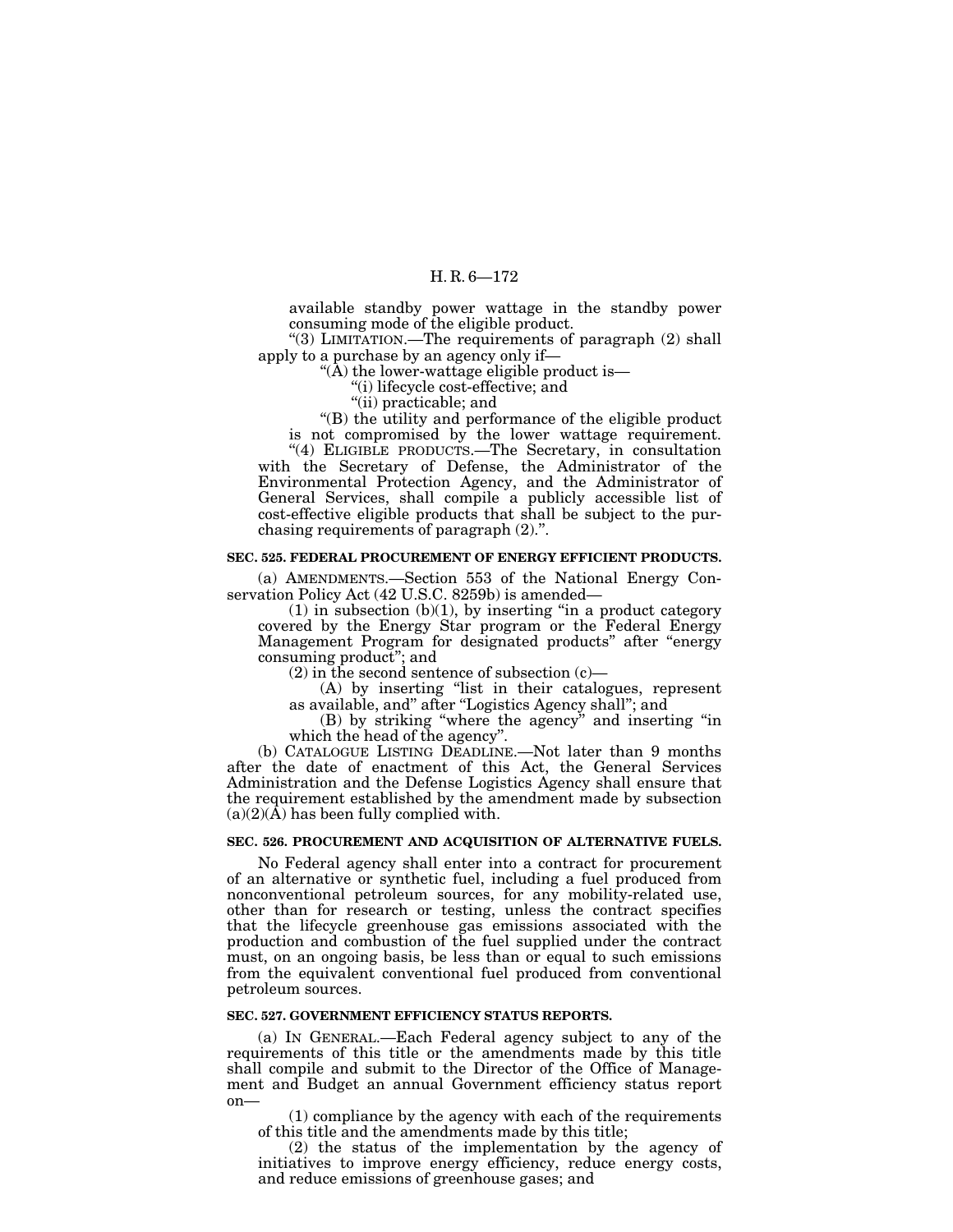(3) savings to the taxpayers of the United States resulting from mandated improvements under this title and the amendments made by this title.

(b) SUBMISSION.—The report shall be submitted—

(1) to the Director at such time as the Director requires; (2) in electronic, not paper, format; and

(3) consistent with related reporting requirements.

### **SEC. 528. OMB GOVERNMENT EFFICIENCY REPORTS AND SCORE-CARDS.**

(a) REPORTS.—Not later than April 1 of each year, the Director of the Office of Management and Budget shall submit an annual Government efficiency report to the Committee on Oversight and Government Reform of the House of Representatives and the Committee on Governmental Affairs of the Senate, which shall contain—

 $(1)$  a summary of the information reported by agencies under section 527;

(2) an evaluation of the overall progress of the Federal Government toward achieving the goals of this title and the amendments made by this title; and

(3) recommendations for additional actions necessary to meet the goals of this title and the amendments made by this title.

(b) SCORECARDS.—The Director of the Office of Management and Budget shall include in any annual energy scorecard the Director is otherwise required to submit a description of the compliance of each agency with the requirements of this title and the amendments made by this title.

### **SEC. 529. ELECTRICITY SECTOR DEMAND RESPONSE.**

(a) IN GENERAL.—Title V of the National Energy Conservation Policy Act (42 U.S.C. 8241 et seq.) is amended by adding at the end the following:

# **''PART 5—PEAK DEMAND REDUCTION**

### **''SEC. 571. NATIONAL ACTION PLAN FOR DEMAND RESPONSE.**

''(a) NATIONAL ASSESSMENT AND REPORT.—The Federal Energy Regulatory Commission ('Commission') shall conduct a National Assessment of Demand Response. The Commission shall, within 18 months of the date of enactment of this part, submit a report to Congress that includes each of the following:

 $''(1)$  Estimation of nationwide demand response potential in 5 and 10 year horizons, including data on a State-by-State basis, and a methodology for updates of such estimates on an annual basis.

"(2) Estimation of how much of this potential can be achieved within 5 and 10 years after the enactment of this part accompanied by specific policy recommendations that if implemented can achieve the estimated potential. Such recommendations shall include options for funding and/or incentives for the development of demand response resources.

"(3) The Commission shall further note any barriers to demand response programs offering flexible, non-discriminatory, and fairly compensatory terms for the services and benefits made available, and shall provide recommendations for overcoming such barriers.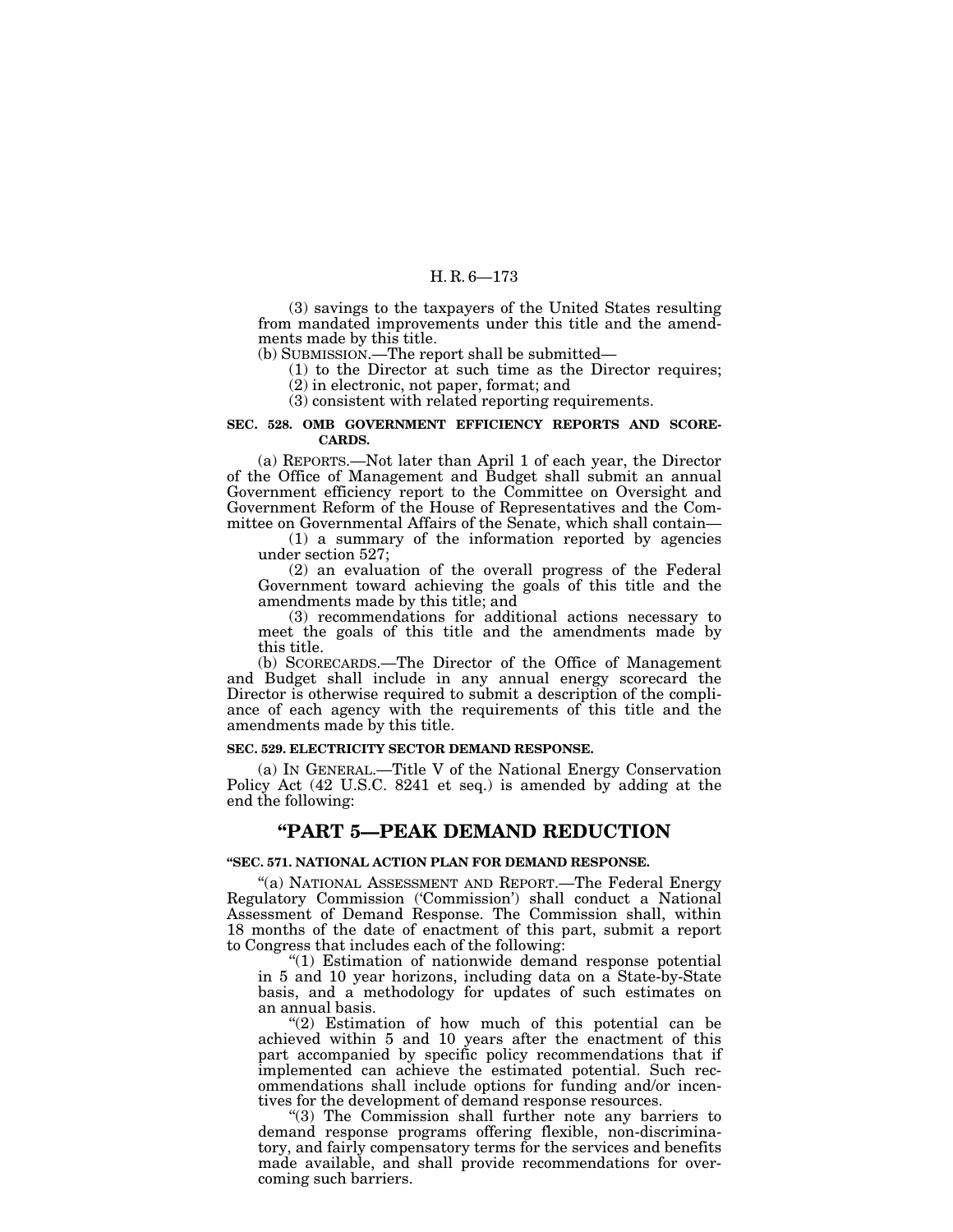"(4) The Commission shall seek to take advantage of preexisting research and ongoing work, and shall insure that there is no duplication of effort.

''(b) NATIONAL ACTION PLAN ON DEMAND RESPONSE.—The Commission shall further develop a National Action Plan on Demand Response, soliciting and accepting input and participation from a broad range of industry stakeholders, State regulatory utility commissioners, and non-governmental groups. The Commission shall seek consensus where possible, and decide on optimum solutions to issues that defy consensus. Such Plan shall be completed within 1 year after the completion of the National Assessment of Demand Response, and shall meet each of the following objectives:

''(1) Identification of requirements for technical assistance to States to allow them to maximize the amount of demand response resources that can be developed and deployed.

''(2) Design and identification of requirements for implementation of a national communications program that includes broad-based customer education and support.

''(3) Development or identification of analytical tools, information, model regulatory provisions, model contracts, and other support materials for use by customers, States, utilities and demand response providers.

"(c) Upon completion, the National Action Plan on Demand Response shall be published, together with any favorable and dissenting comments submitted by participants in its preparation. Six months after publication, the Commission, together with the Secretary of Energy, shall submit to Congress a proposal to implement the Action Plan, including specific proposed assignments of responsibility, proposed budget amounts, and any agreements secured for participation from State and other participants.

''(d) AUTHORIZATION.—There are authorized to be appropriated to the Commission to carry out this section not more than \$10,000,000 for each of the fiscal years 2008, 2009, and 2010.''.

(b) TABLE OF CONTENTS.—The table of contents for the National Energy Conservation Policy Act (42 U.S.C. 8201 note) is amended by adding after the items relating to part 4 of title V the following:

''PART 5—PEAK DEMAND REDUCTION

''Sec. 571. National Action Plan for Demand Response.''.

# **Subtitle D—Energy Efficiency of Public Institutions**

### **SEC. 531. REAUTHORIZATION OF STATE ENERGY PROGRAMS.**

Section 365(f) of the Energy Policy and Conservation Act (42 U.S.C. 6325(f)) is amended by striking ''\$100,000,000 for each of the fiscal years 2006 and 2007 and \$125,000,000 for fiscal year 2008'' and inserting ''\$125,000,000 for each of fiscal years 2007 through 2012''.

### **SEC. 532. UTILITY ENERGY EFFICIENCY PROGRAMS.**

(a) ELECTRIC UTILITIES.—Section 111(d) of the Public Utility Regulatory Policies Act of 1978 (16 U.S.C. 2621(d)) is amended by adding at the end the following:

 $E(16)$  INTEGRATED RESOURCE PLANNING. Each electric utility shall—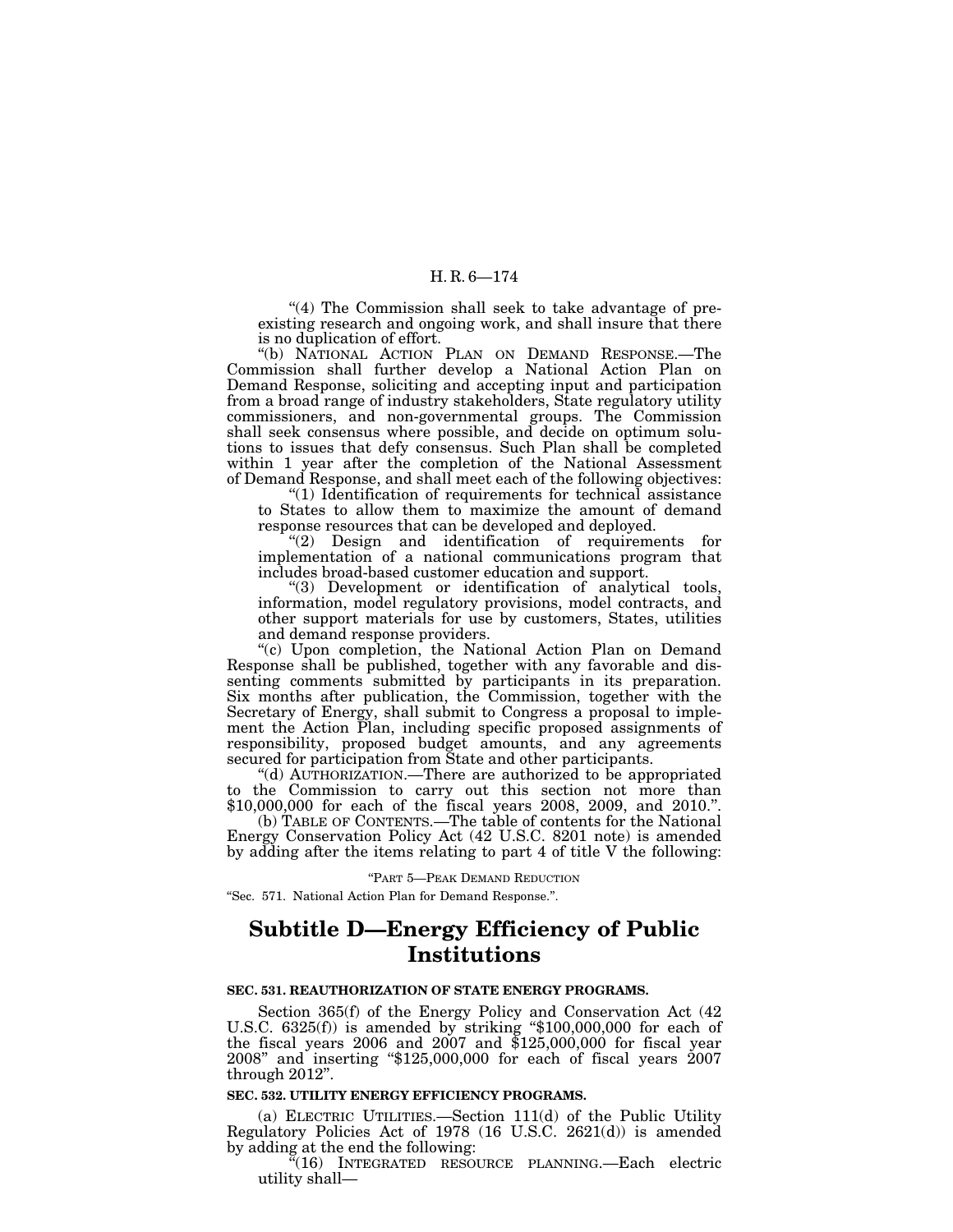''(A) integrate energy efficiency resources into utility, State, and regional plans; and

''(B) adopt policies establishing cost-effective energy efficiency as a priority resource.

"(17) RATE DESIGN MODIFICATIONS TO PROMOTE ENERGY EFFICIENCY INVESTMENTS.—

''(A) IN GENERAL.—The rates allowed to be charged by any electric utility shall—

''(i) align utility incentives with the delivery of cost-effective energy efficiency; and

''(ii) promote energy efficiency investments.

"(B) POLICY OPTIONS.—In complying with subparagraph (A), each State regulatory authority and each nonregulated utility shall consider—

''(i) removing the throughput incentive and other regulatory and management disincentives to energy efficiency;

"(ii) providing utility incentives for the successful management of energy efficiency programs;

"(iii) including the impact on adoption of energy efficiency as 1 of the goals of retail rate design, recognizing that energy efficiency must be balanced with other objectives;

"(iv) adopting rate designs that encourage energy efficiency for each customer class;

" $(v)$  allowing timely recovery of energy efficiencyrelated costs; and

"(vi) offering home energy audits, offering demand response programs, publicizing the financial and environmental benefits associated with making home energy efficiency improvements, and educating homeowners about all existing Federal and State incentives, including the availability of low-cost loans, that make energy efficiency improvements more affordable.''.

(b) NATURAL GAS UTILITIES.—Section 303(b) of the Public Utility Regulatory Policies Act of 1978 (15 U.S.C. 3203(b)) is amended by adding at the end the following:

" $(5)$  ENERGY EFFICIENCY.—Each natural gas utility shall—

''(A) integrate energy efficiency resources into the plans and planning processes of the natural gas utility; and

''(B) adopt policies that establish energy efficiency as a priority resource in the plans and planning processes of the natural gas utility.

"(6) RATE DESIGN MODIFICATIONS TO PROMOTE ENERGY EFFI-CIENCY INVESTMENTS.—

''(A) IN GENERAL.—The rates allowed to be charged by a natural gas utility shall align utility incentives with the deployment of cost-effective energy efficiency.

''(B) POLICY OPTIONS.—In complying with subparagraph (A), each State regulatory authority and each nonregulated utility shall consider—

''(i) separating fixed-cost revenue recovery from the volume of transportation or sales service provided to the customer;

''(ii) providing to utilities incentives for the successful management of energy efficiency programs, such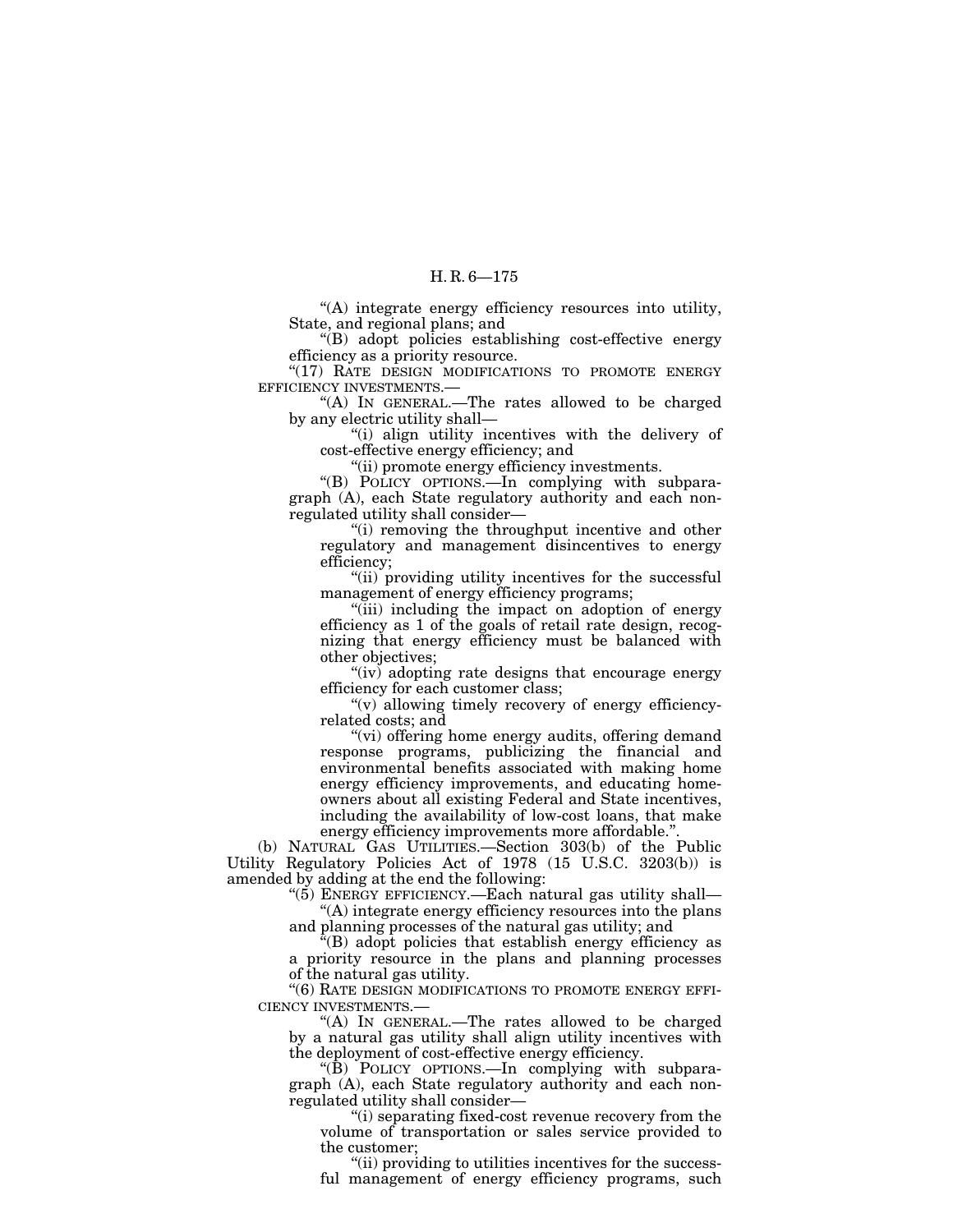as allowing utilities to retain a portion of the costreducing benefits accruing from the programs;

''(iii) promoting the impact on adoption of energy efficiency as 1 of the goals of retail rate design, recognizing that energy efficiency must be balanced with other objectives; and

"(iv) adopting rate designs that encourage energy efficiency for each customer class.

For purposes of applying the provisions of this subtitle to this paragraph, any reference in this subtitle to the date of enactment of this Act shall be treated as a reference to the date of enactment of this paragraph.''.

(c) CONFORMING AMENDMENT.—Section 303(a) of the Public Utility Regulatory Policies Act of 1978 (15 U.S.C. 3203(a)) is amended by striking "and  $(4)$ " inserting " $(4)$ ,  $(5)$ , and  $(6)$ ".

# **Subtitle E—Energy Efficiency and Conservation Block Grants**

### **SEC. 541. DEFINITIONS.**

In this subtitle:

(1) ELIGIBLE ENTITY.—The term ''eligible entity'' means— (A) a State;

(B) an eligible unit of local government; and

(C) an Indian tribe.

(2) ELIGIBLE UNIT OF LOCAL GOVERNMENT.—The term ''eligible unit of local government'' means—

(A) an eligible unit of local government-alternative 1; and

(B) an eligible unit of local government-alternative 2. (3)(A) ELIGIBLE UNIT OF LOCAL GOVERNMENT-ALTERNATIVE 1.—The term "eligible unit of local government-alternative 1" means—

(i) a city with a population—

(I) of at least 35,000; or

(II) that causes the city to be 1 of the 10 highestpopulated cities of the State in which the city is located; and

(ii) a county with a population—

 $(I)$  of at least 200,000; or

(II) that causes the county to be 1 of the 10 highestpopulated counties of the State in which the county

is located.<br>(B) ELIGIBLE UNIT OF LOCAL GOVERNMENT-ALTERNATIVE 2.-The term "eligible unit of local government-alternative 2" means—

(i) a city with a population of at least 50,000; or

(ii) a county with a population of at least 200,000. (4) INDIAN TRIBE.—The term ''Indian tribe'' has the meaning given the term in section 4 of the Indian Self-Determination and Education Assistance Act (25 U.S.C. 450b).

(5) PROGRAM.—The term ''program'' means the Energy Efficiency and Conservation Block Grant Program established under section 542(a).

(6) STATE.—The term ''State'' means—

(A) a State;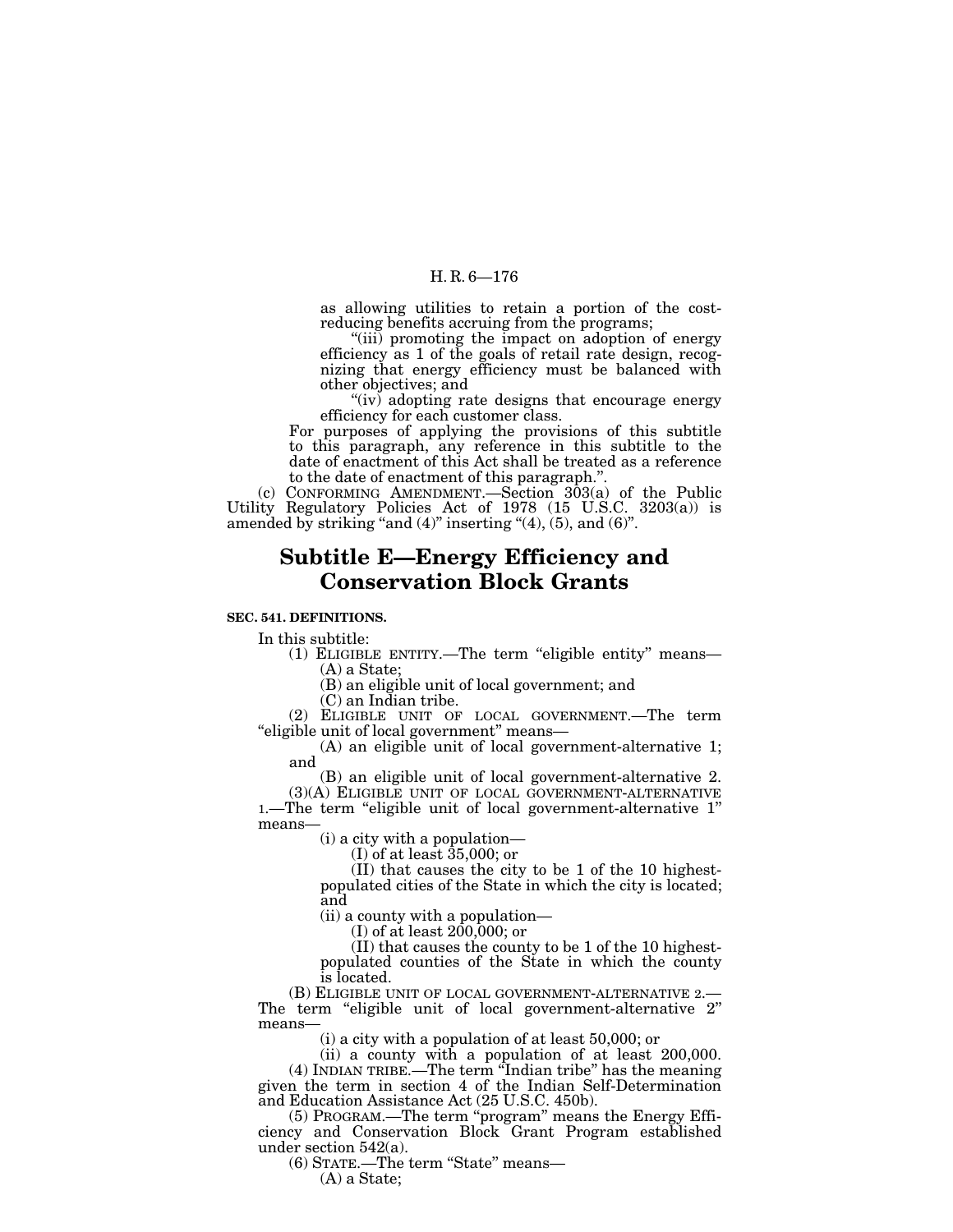(B) the District of Columbia;

(C) the Commonwealth of Puerto Rico; and

(D) any other territory or possession of the United States.

### **SEC. 542. ENERGY EFFICIENCY AND CONSERVATION BLOCK GRANT PROGRAM.**

(a) ESTABLISHMENT.—The Secretary shall establish a program, to be known as the ''Energy Efficiency and Conservation Block Grant Program'', under which the Secretary shall provide grants to eligible entities in accordance with this subtitle.

(b) PURPOSE.—The purpose of the program shall be to assist eligible entities in implementing strategies—

(1) to reduce fossil fuel emissions created as a result of activities within the jurisdictions of eligible entities in a manner that—

(A) is environmentally sustainable; and

(B) to the maximum extent practicable, maximizes benefits for local and regional communities;

(2) to reduce the total energy use of the eligible entities; and

(3) to improve energy efficiency in—

(A) the transportation sector;

(B) the building sector; and

(C) other appropriate sectors.

### **SEC. 543. ALLOCATION OF FUNDS.**

(a) IN GENERAL.—Of amounts made available to provide grants under this subtitle for each fiscal year, the Secretary shall allocate—

(1) 68 percent to eligible units of local government in accordance with subsection (b);

(2) 28 percent to States in accordance with subsection (c);

(3) 2 percent to Indian tribes in accordance with subsection  $(d)$ ; and

(4) 2 percent for competitive grants under section 546.

(b) ELIGIBLE UNITS OF LOCAL GOVERNMENT.—Of amounts available for distribution to eligible units of local government under subsection  $(a)(1)$ , the Secretary shall provide grants to eligible units of local government under this section based on a formula established by the Secretary according to—

(1) the populations served by the eligible units of local government, according to the latest available decennial census; and

(2) the daytime populations of the eligible units of local government and other similar factors (such as square footage of commercial, office, and industrial space), as determined by the Secretary.

(c) STATES.—Of amounts available for distribution to States under subsection  $(a)(2)$ , the Secretary shall provide—

(1) not less than 1.25 percent to each State; and

(2) the remainder among the States, based on a formula to be established by the Secretary that takes into account—

(A) the population of each State; and

(B) any other criteria that the Secretary determines to be appropriate.

(d) INDIAN TRIBES.—Of amounts available for distribution to Indian tribes under subsection  $(a)(3)$ , the Secretary shall establish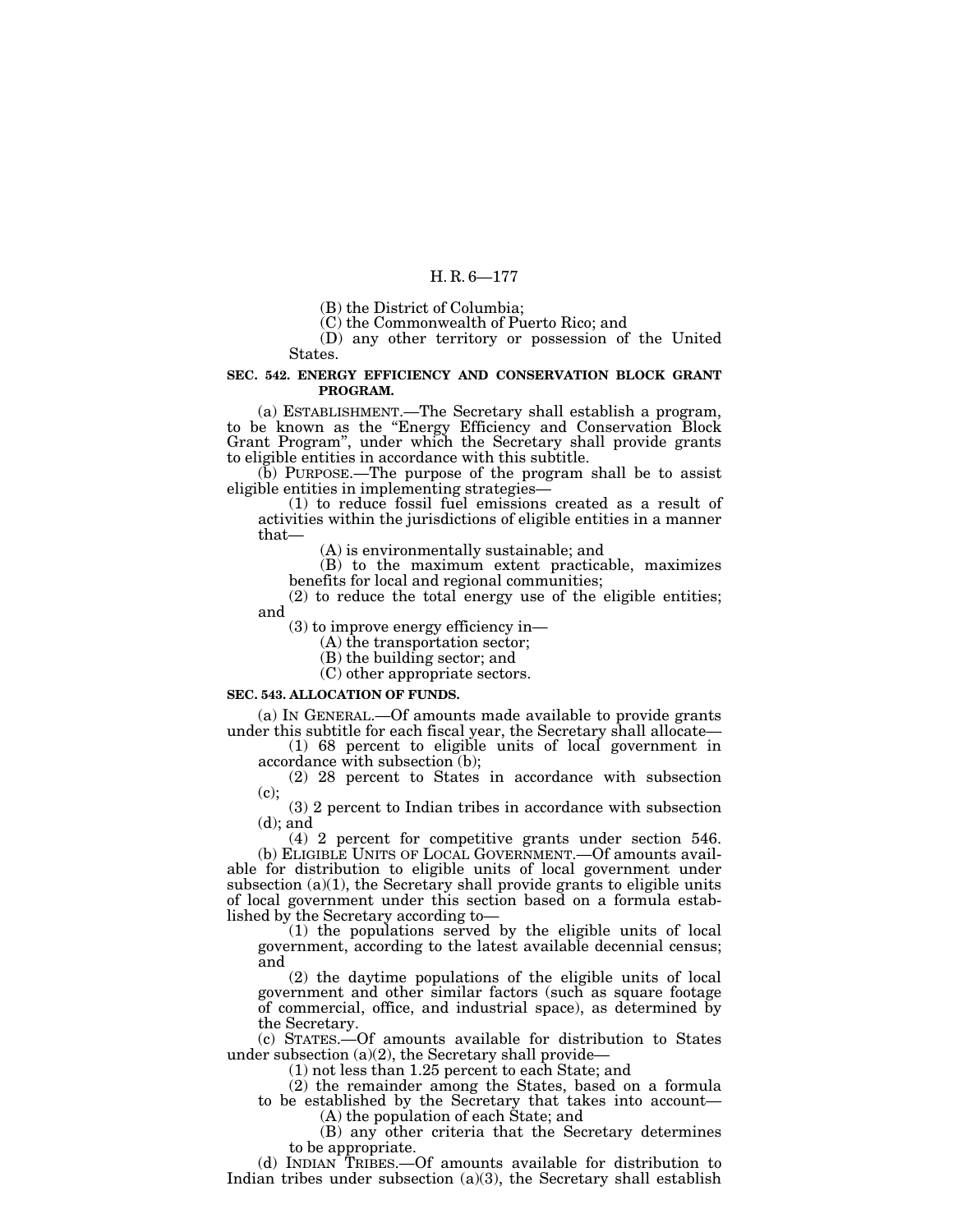a formula for allocation of the amounts to Indian tribes, taking into account any factors that the Secretary determines to be appropriate.

(e) PUBLICATION OF ALLOCATION FORMULAS.—Not later than 90 days before the beginning of each fiscal year for which grants are provided under this subtitle, the Secretary shall publish in the Federal Register the formulas for allocation established under this section.

(f) STATE AND LOCAL ADVISORY COMMITTEE.—The Secretary shall establish a State and local advisory committee to advise the Secretary regarding administration, implementation, and evaluation of the program.

### **SEC. 544. USE OF FUNDS.**

An eligible entity may use a grant received under this subtitle to carry out activities to achieve the purposes of the program, including—

 $(1)$  development and implementation of an energy efficiency and conservation strategy under section 545(b);

(2) retaining technical consultant services to assist the eligible entity in the development of such a strategy, including—

(A) formulation of energy efficiency, energy conservation, and energy usage goals;

(B) identification of strategies to achieve those goals—

(i) through efforts to increase energy efficiency and reduce energy consumption; and

(ii) by encouraging behavioral changes among the population served by the eligible entity;

(C) development of methods to measure progress in achieving the goals;

(D) development and publication of annual reports to the population served by the eligible entity describing—

(i) the strategies and goals; and

(ii) the progress made in achieving the strategies

and goals during the preceding calendar year; and (E) other services to assist in the implementation of

the energy efficiency and conservation strategy;

(3) conducting residential and commercial building energy audits;

(4) establishment of financial incentive programs for energy efficiency improvements;

(5) the provision of grants to nonprofit organizations and governmental agencies for the purpose of performing energy efficiency retrofits;

(6) development and implementation of energy efficiency and conservation programs for buildings and facilities within the jurisdiction of the eligible entity, including—

(A) design and operation of the programs;

(B) identifying the most effective methods for achieving maximum participation and efficiency rates;

(C) public education;

(D) measurement and verification protocols; and

(E) identification of energy efficient technologies;

(7) development and implementation of programs to conserve energy used in transportation, including—

(A) use of flex time by employers;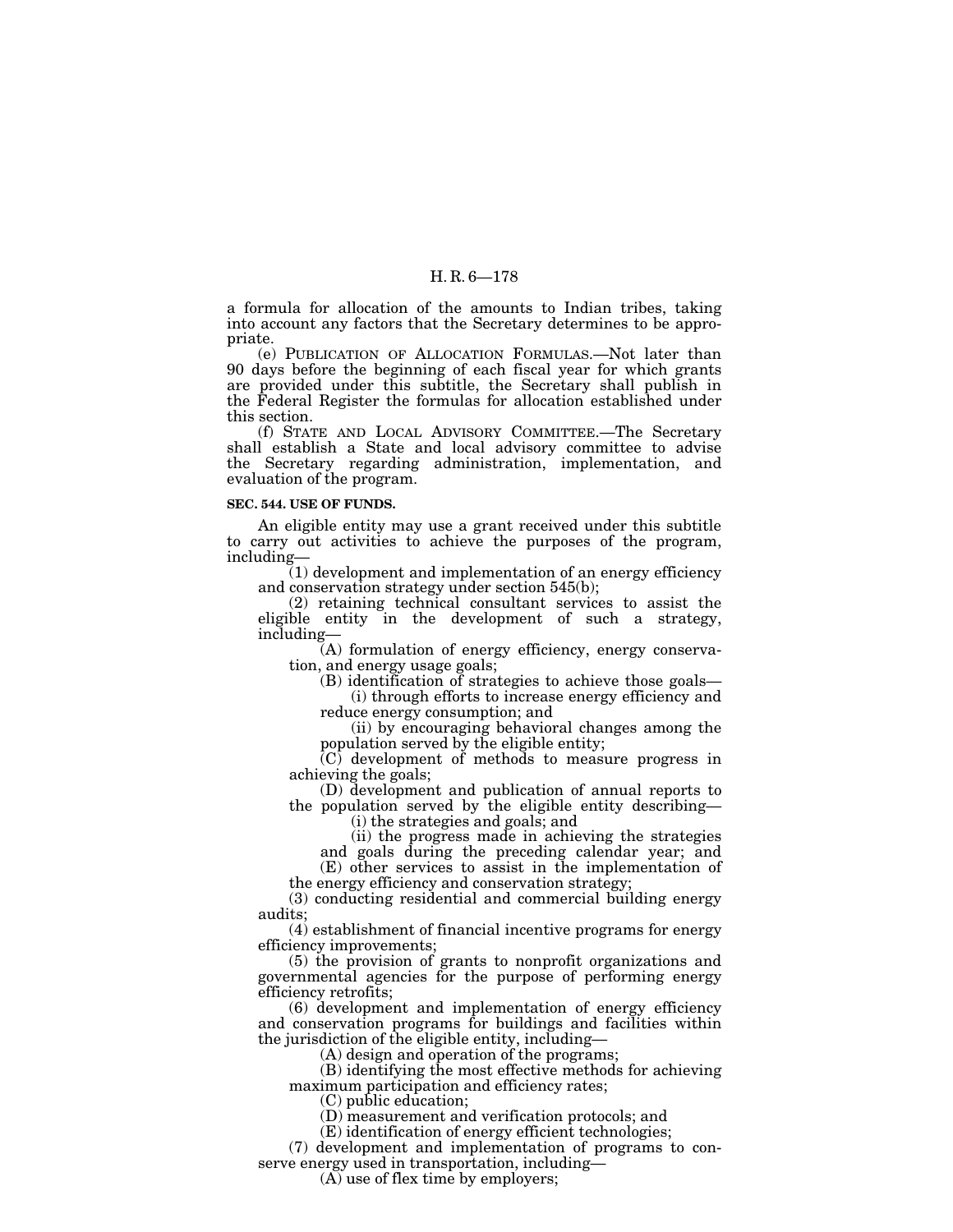(B) satellite work centers;

(C) development and promotion of zoning guidelines or requirements that promote energy efficient development;

(D) development of infrastructure, such as bike lanes and pathways and pedestrian walkways;

 $(E)$  synchronization of traffic signals; and

(F) other measures that increase energy efficiency and decrease energy consumption;

(8) development and implementation of building codes and inspection services to promote building energy efficiency;

(9) application and implementation of energy distribution technologies that significantly increase energy efficiency, including—

(A) distributed resources; and

(B) district heating and cooling systems;

(10) activities to increase participation and efficiency rates for material conservation programs, including source reduction, recycling, and recycled content procurement programs that lead to increases in energy efficiency;

(11) the purchase and implementation of technologies to reduce, capture, and, to the maximum extent practicable, use methane and other greenhouse gases generated by landfills or similar sources;

(12) replacement of traffic signals and street lighting with energy efficient lighting technologies, including—

(A) light emitting diodes; and

(B) any other technology of equal or greater energy efficiency;

(13) development, implementation, and installation on or in any government building of the eligible entity of onsite renewable energy technology that generates electricity from renewable resources, including—

(A) solar energy;

(B) wind energy;

(C) fuel cells; and

(D) biomass; and

(14) any other appropriate activity, as determined by the Secretary, in consultation with—

(A) the Administrator of the Environmental Protection Agency;

(B) the Secretary of Transportation; and

(C) the Secretary of Housing and Urban Development.

### **SEC. 545. REQUIREMENTS FOR ELIGIBLE ENTITIES.**

(a) CONSTRUCTION REQUIREMENT.—

(1) IN GENERAL.—To be eligible to receive a grant under the program, each eligible applicant shall submit to the Secretary a written assurance that all laborers and mechanics employed by any contractor or subcontractor of the eligible entity during any construction, alteration, or repair activity funded, in whole or in part, by the grant shall be paid wages at rates not less than the prevailing wages for similar construction activities in the locality, as determined by the Secretary of Labor, in accordance with sections 3141 through 3144, 3146, and 3147 of title 40, United States Code.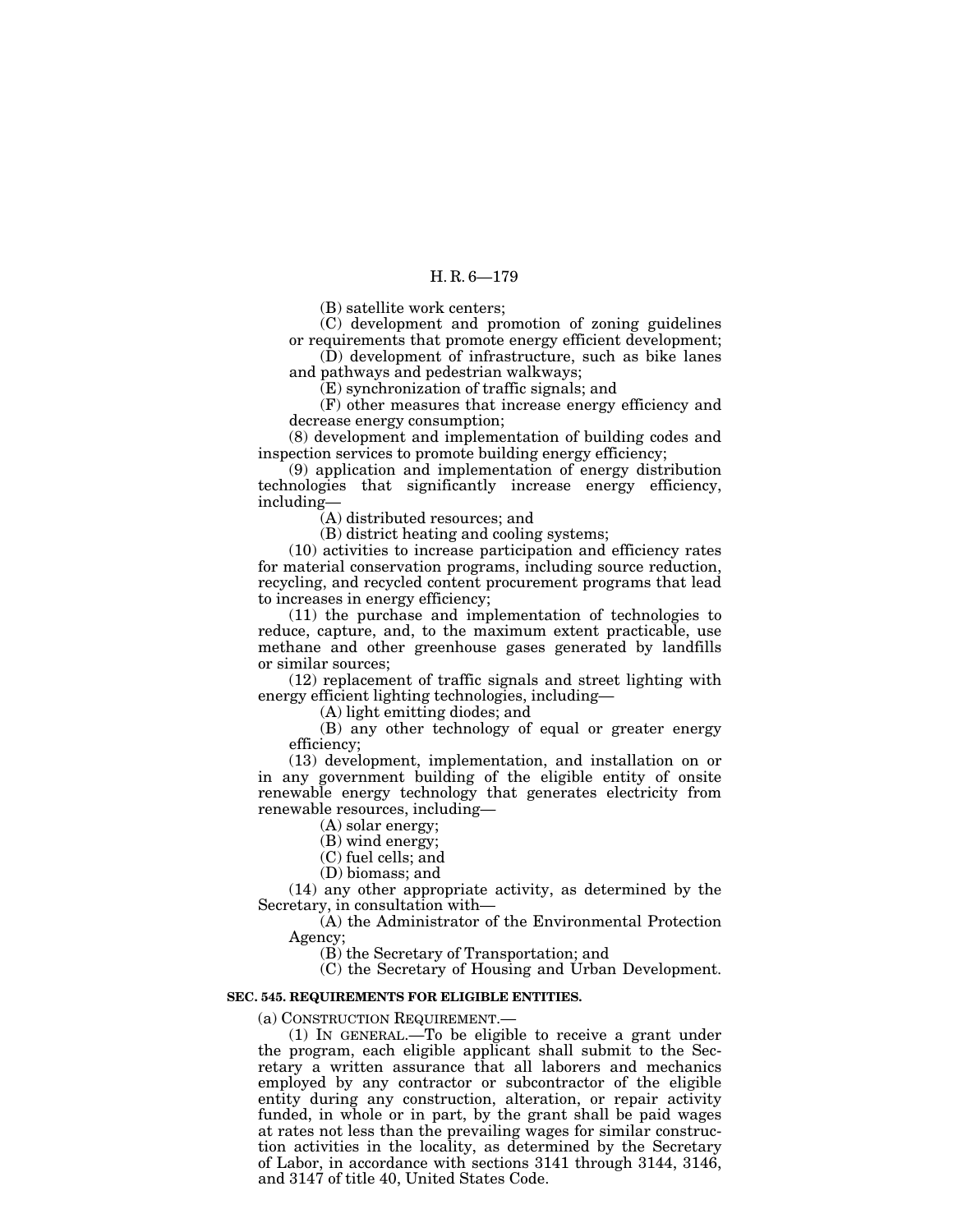(2) SECRETARY OF LABOR.—With respect to the labor standards referred to in paragraph (1), the Secretary of Labor shall have the authority and functions described in—

(A) Reorganization Plan Numbered 14 of 1950 (5 U.S.C. 903 note); and

(B) section 3145 of title 40, United States Code.

(b) ELIGIBLE UNITS OF LOCAL GOVERNMENT AND INDIAN TRIBES.—

(1) PROPOSED STRATEGY.—

(A) IN GENERAL.—Not later than 1 year after the date on which an eligible unit of local government or Indian tribe receives a grant under this subtitle, the eligible unit of local government or Indian tribe shall submit to the Secretary a proposed energy efficiency and conservation strategy in accordance with this paragraph.

(B) INCLUSIONS.—The proposed strategy under subparagraph (A) shall include—

(i) a description of the goals of the eligible unit of local government or Indian tribe, in accordance with the purposes of this subtitle, for increased energy efficiency and conservation in the jurisdiction of the eligible unit of local government or Indian tribe; and

(ii) a plan for the use of the grant to assist the eligible unit of local government or Indian tribe in achieving those goals, in accordance with section 544.

(C) REQUIREMENTS FOR ELIGIBLE UNITS OF LOCAL GOVERNMENT.—In developing the strategy under subparagraph (A), an eligible unit of local government shall—

(i) take into account any plans for the use of funds by adjacent eligible units of local governments that receive grants under the program; and

(ii) coordinate and share information with the State in which the eligible unit of local government is located regarding activities carried out using the grant to maximize the energy efficiency and conserva-

tion benefits under this subtitle.<br>(2) APPROVAL BY SECRETARY.—

 $(A)$  In GENERAL.—The Secretary shall approve or disapprove a proposed strategy under paragraph (1) by not later than 120 days after the date of submission of the proposed strategy.

(B) DISAPPROVAL.—If the Secretary disapproves a proposed strategy under subparagraph (A)—

(i) the Secretary shall provide to the eligible unit of local government or Indian tribe the reasons for the disapproval; and

(ii) the eligible unit of local government or Indian tribe may revise and resubmit the proposed strategy as many times as necessary until the Secretary approves a proposed strategy.

(C) REQUIREMENT.—The Secretary shall not provide to an eligible unit of local government or Indian tribe any grant under the program until a proposed strategy of the eligible unit of local government or Indian tribe is approved by the Secretary under this paragraph.

(3) LIMITATIONS ON USE OF FUNDS.—Of amounts provided to an eligible unit of local government or Indian tribe under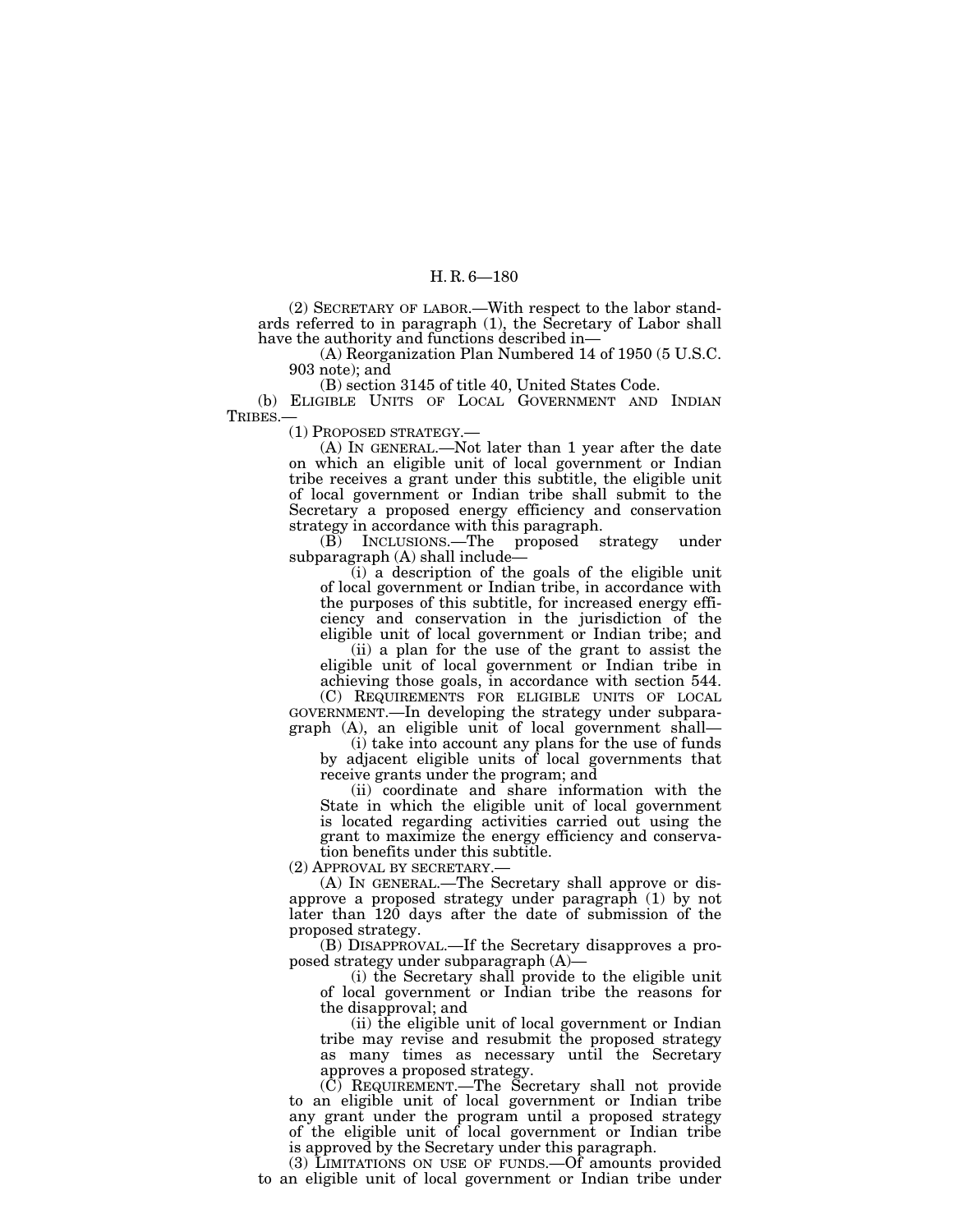the program, an eligible unit of local government or Indian tribe may use—

(A) for administrative expenses, excluding the cost of meeting the reporting requirements of this subtitle, an amount equal to the greater of—

(i) 10 percent; and

(ii) \$75,000;

(B) for the establishment of revolving loan funds, an amount equal to the greater of—

(i) 20 percent; and

(ii) \$250,000; and

(C) for the provision of subgrants to nongovernmental organizations for the purpose of assisting in the implementation of the energy efficiency and conservation strategy of the eligible unit of local government or Indian tribe, an amount equal to the greater of—

(i) 20 percent; and

(ii) \$250,000.

(4) ANNUAL REPORT.—Not later than 2 years after the date on which funds are initially provided to an eligible unit of local government or Indian tribe under the program, and annually thereafter, the eligible unit of local government or Indian tribe shall submit to the Secretary a report describing—

(A) the status of development and implementation of the energy efficiency and conservation strategy of the eligible unit of local government or Indian tribe; and

(B) as practicable, an assessment of energy efficiency gains within the jurisdiction of the eligible unit of local government or Indian tribe.

(c) STATES.—

(1) DISTRIBUTION OF FUNDS.—

(A) IN GENERAL.—A State that receives a grant under the program shall use not less than 60 percent of the amount received to provide subgrants to units of local government in the State that are not eligible units of local government.

 $(\bar{B})$  DEADLINE.—The State shall provide the subgrants required under subparagraph (A) by not later than 180 days after the date on which the Secretary approves a proposed energy efficiency and conservation strategy of the State under paragraph (3).

(2) REVISION OF CONSERVATION PLAN; PROPOSED STRATEGY.—Not later than 120 days after the date of enactment of this Act, each State shall—

(A) modify the State energy conservation plan of the State under section 362 of the Energy Policy and Conservation Act (42 U.S.C. 6322) to establish additional goals for increased energy efficiency and conservation in the State; and

(B) submit to the Secretary a proposed energy efficiency and conservation strategy that—

(i) establishes a process for providing subgrants as required under paragraph (1); and

(ii) includes a plan of the State for the use of funds received under the program to assist the State in achieving the goals established under subparagraph (A), in accordance with sections 542(b) and 544.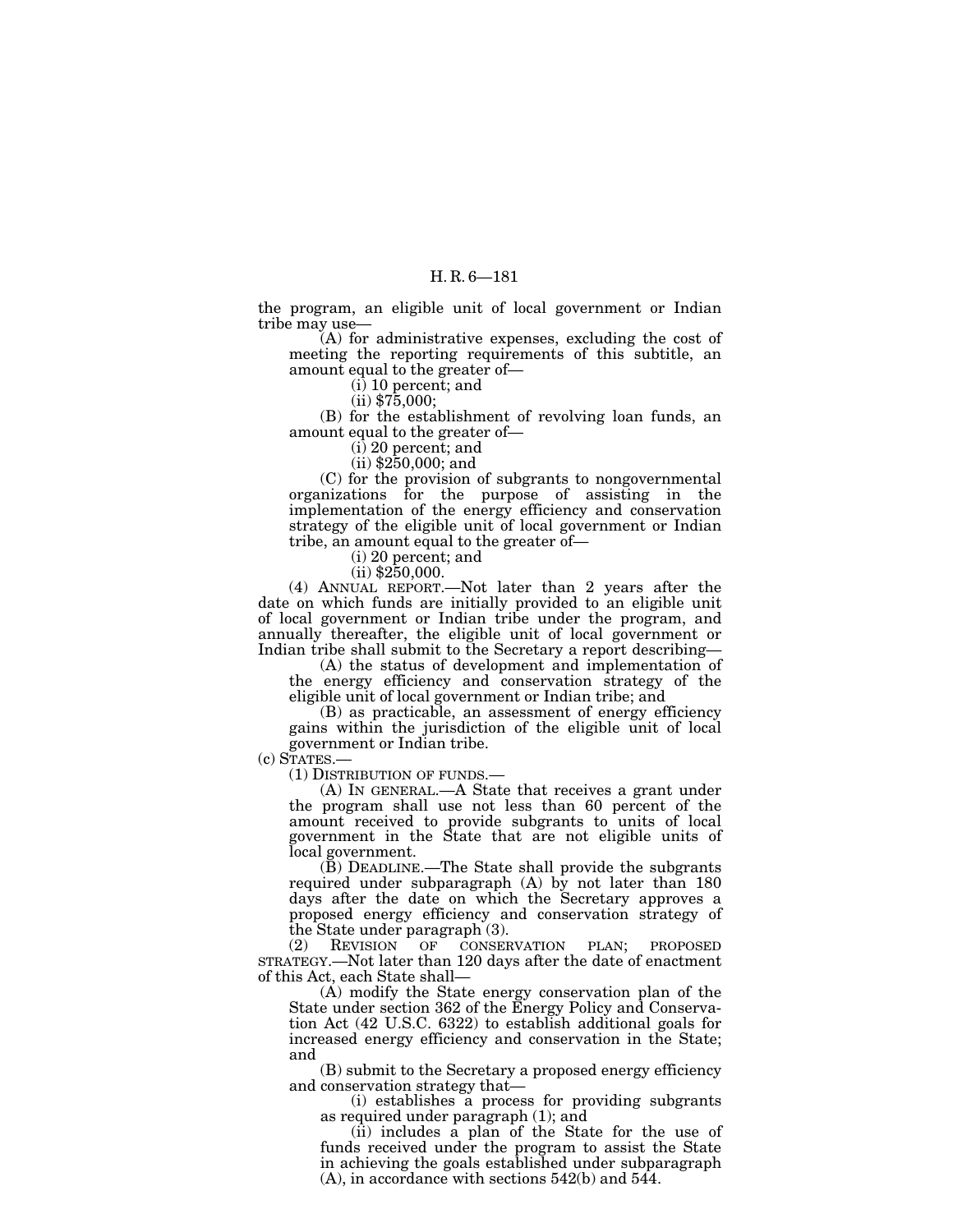(3) APPROVAL BY SECRETARY.—

(A) IN GENERAL.—The Secretary shall approve or disapprove a proposed strategy under paragraph  $(2)(B)$  by not later than 120 days after the date of submission of the proposed strategy.

(B) DISAPPROVAL.—If the Secretary disapproves a proposed strategy under subparagraph (A)—

(i) the Secretary shall provide to the State the reasons for the disapproval; and

(ii) the State may revise and resubmit the proposed strategy as many times as necessary until the Secretary approves a proposed strategy.

(C) REQUIREMENT.—The Secretary shall not provide to a State any grant under the program until a proposed strategy of the State is approved by the Secretary under this paragraph.

(4) LIMITATIONS ON USE OF FUNDS.—A State may use not more than 10 percent of amounts provided under the program for administrative expenses.

(5) ANNUAL REPORTS.—Each State that receives a grant under the program shall submit to the Secretary an annual report that describes—

(A) the status of development and implementation of the energy efficiency and conservation strategy of the State during the preceding calendar year;

(B) the status of the subgrant program of the State under paragraph (1);

(C) the energy efficiency gains achieved through the energy efficiency and conservation strategy of the State during the preceding calendar year; and

(D) specific energy efficiency and conservation goals of the State for subsequent calendar years.

#### **SEC. 546. COMPETITIVE GRANTS.**

(a) IN GENERAL.—Of the total amount made available for each fiscal year to carry out this subtitle, the Secretary shall use not less than 2 percent to provide grants under this section, on a competitive basis, to—

(1) units of local government (including Indian tribes) that are not eligible entities; and

(2) consortia of units of local government described in paragraph (1).

(b) APPLICATIONS.—To be eligible to receive a grant under this section, a unit of local government or consortia shall submit to the Secretary an application at such time, in such manner, and containing such information as the Secretary may require, including a plan of the unit of local government to carry out an activity described in section 544.

(c) PRIORITY.—In providing grants under this section, the Secretary shall give priority to units of local government—

(1) located in States with populations of less than 2,000,000; or

(2) that plan to carry out projects that would result in significant energy efficiency improvements or reductions in fossil fuel use.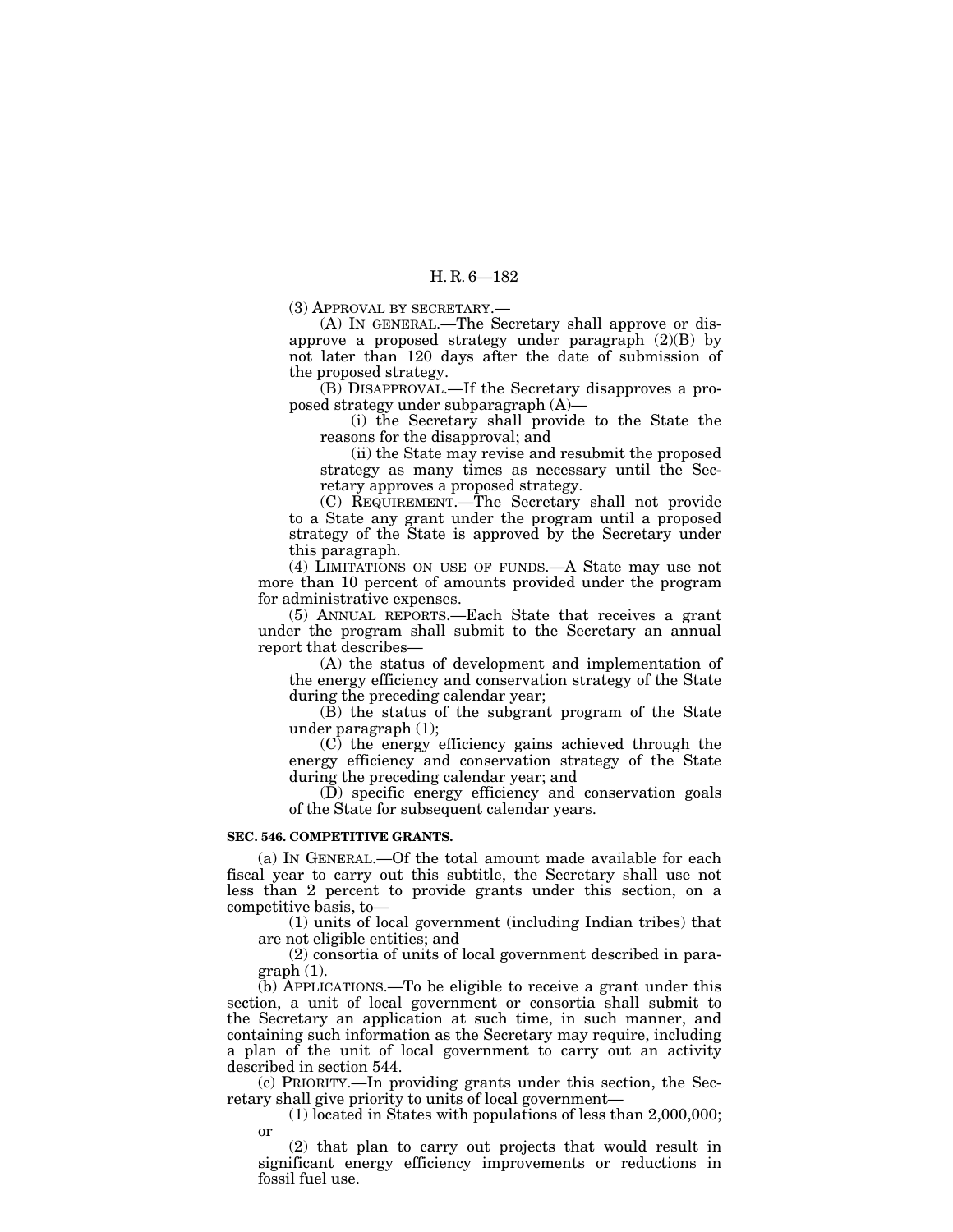## **SEC. 547. REVIEW AND EVALUATION.**

(a) IN GENERAL.—The Secretary may review and evaluate the performance of any eligible entity that receives a grant under the program, including by conducting an audit, as the Secretary determines to be appropriate.

(b) WITHHOLDING OF FUNDS.—The Secretary may withhold from an eligible entity any portion of a grant to be provided to the eligible entity under the program if the Secretary determines that the eligible entity has failed to achieve compliance with—

(1) any applicable guideline or regulation of the Secretary relating to the program, including the misuse or misappropriation of funds provided under the program; or

(2) the energy efficiency and conservation strategy of the eligible entity.

#### **SEC. 548. FUNDING.**

(a) AUTHORIZATION OF APPROPRIATIONS.— (1) GRANTS.—There is authorized to be appropriated to the Secretary for the provision of grants under the program \$2,000,000,000 for each of fiscal years 2008 through 2012; provided that 49 percent of the appropriated funds shall be distributed using the definition of eligible unit of local government-alternative 1 in section  $541(3)(\text{\AA})$  and 49 percent of the appropriated funds shall be distributed using the definition of eligible unit of local government-alternative 2 in section  $541(3)(B)$ .

(2) ADMINISTRATIVE COSTS.—There are authorized to be appropriated to the Secretary for administrative expenses of the program—<br>(A)  $$20,000,000$  for each of fiscal years 2008 and 2009;

 $(B)$  \$25,000,000 for each of fiscal years 2010 and 2011; and

(C) \$30,000,000 for fiscal year 2012.

(b) MAINTENANCE OF FUNDING.—The funding provided under this section shall supplement (and not supplant) other Federal funding provided under—

(1) a State energy conservation plan established under part D of title III of the Energy Policy and Conservation Act (42 U.S.C. 6321 et seq.); or

(2) the Weatherization Assistance Program for Low-Income Persons established under part A of title IV of the Energy Conservation and Production Act (42 U.S.C. 6861 et seq.).

# **TITLE VI—ACCELERATED RESEARCH AND DEVELOPMENT**

# **Subtitle A—Solar Energy**

## **SEC. 601. SHORT TITLE.**

This subtitle may be cited as the ''Solar Energy Research and Advancement Act of 2007''.

#### **SEC. 602. THERMAL ENERGY STORAGE RESEARCH AND DEVELOPMENT PROGRAM.**

(a) ESTABLISHMENT.—The Secretary shall establish a program of research and development to provide lower cost and more viable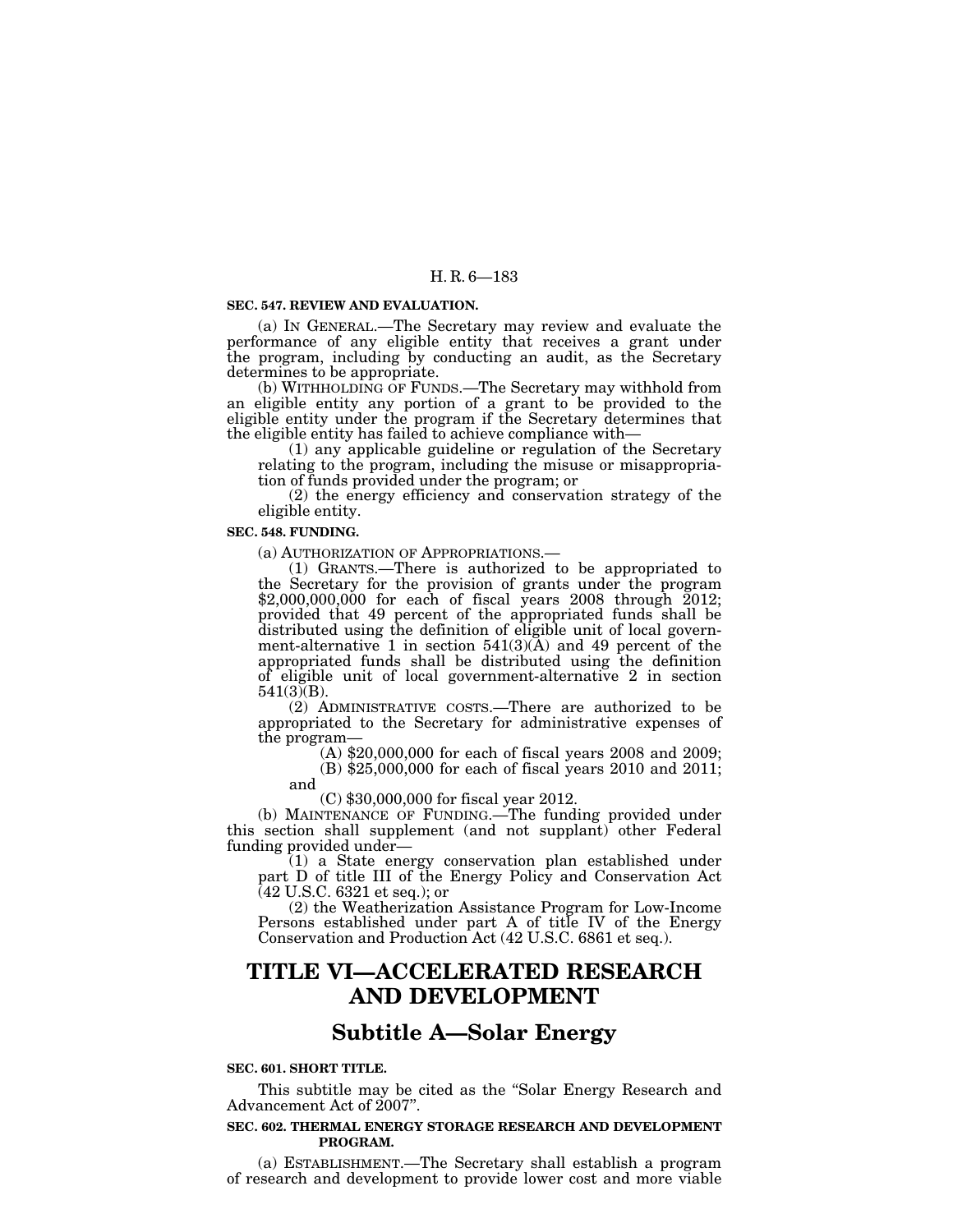thermal energy storage technologies to enable the shifting of electric power loads on demand and extend the operating time of concentrating solar power electric generating plants.

(b) AUTHORIZATION OF APPROPRIATIONS.—There are authorized to be appropriated to the Secretary for carrying out this section \$5,000,000 for fiscal year 2008, \$7,000,000 for fiscal year 2009, \$9,000,000 for fiscal year 2010, \$10,000,000 for fiscal year 2011, and \$12,000,000 for fiscal year 2012.

#### **SEC. 603. CONCENTRATING SOLAR POWER COMMERCIAL APPLICATION STUDIES.**

(a) INTEGRATION.—The Secretary shall conduct a study on methods to integrate concentrating solar power and utility-scale photovoltaic systems into regional electricity transmission systems, and to identify new transmission or transmission upgrades needed to bring electricity from high concentrating solar power resource areas to growing electric power load centers throughout the United States. The study shall analyze and assess cost-effective approaches for management and large-scale integration of concentrating solar power and utility-scale photovoltaic systems into regional electric transmission grids to improve electric reliability, to efficiently manage load, and to reduce demand on the natural gas transmission system for electric power. The Secretary shall submit a report to Congress on the results of this study not later than 12 months after the date of enactment of this Act.

(b) WATER CONSUMPTION.—Not later than 6 months after the date of the enactment of this Act, the Secretary of Energy shall transmit to Congress a report on the results of a study on methods to reduce the amount of water consumed by concentrating solar power systems.

#### **SEC. 604. SOLAR ENERGY CURRICULUM DEVELOPMENT AND CERTIFI-CATION GRANTS.**

(a) ESTABLISHMENT.—The Secretary shall establish in the Office of Solar Energy Technologies a competitive grant program to create and strengthen solar industry workforce training and internship programs in installation, operation, and maintenance of solar energy products. The goal of this program is to ensure a supply of welltrained individuals to support the expansion of the solar energy industry.

(b) AUTHORIZED ACTIVITIES.—Grant funds may be used to support the following activities:

(1) Creation and development of a solar energy curriculum appropriate for the local educational, entrepreneurial, and environmental conditions, including curriculum for community colleges.

(2) Support of certification programs for individual solar energy system installers, instructors, and training programs.

(3) Internship programs that provide hands-on participation by students in commercial applications.

(4) Activities required to obtain certification of training programs and facilities by an industry-accepted quality-control certification program.

(5) Incorporation of solar-specific learning modules into traditional occupational training and internship programs for construction-related trades.

(6) The purchase of equipment necessary to carry out activities under this section.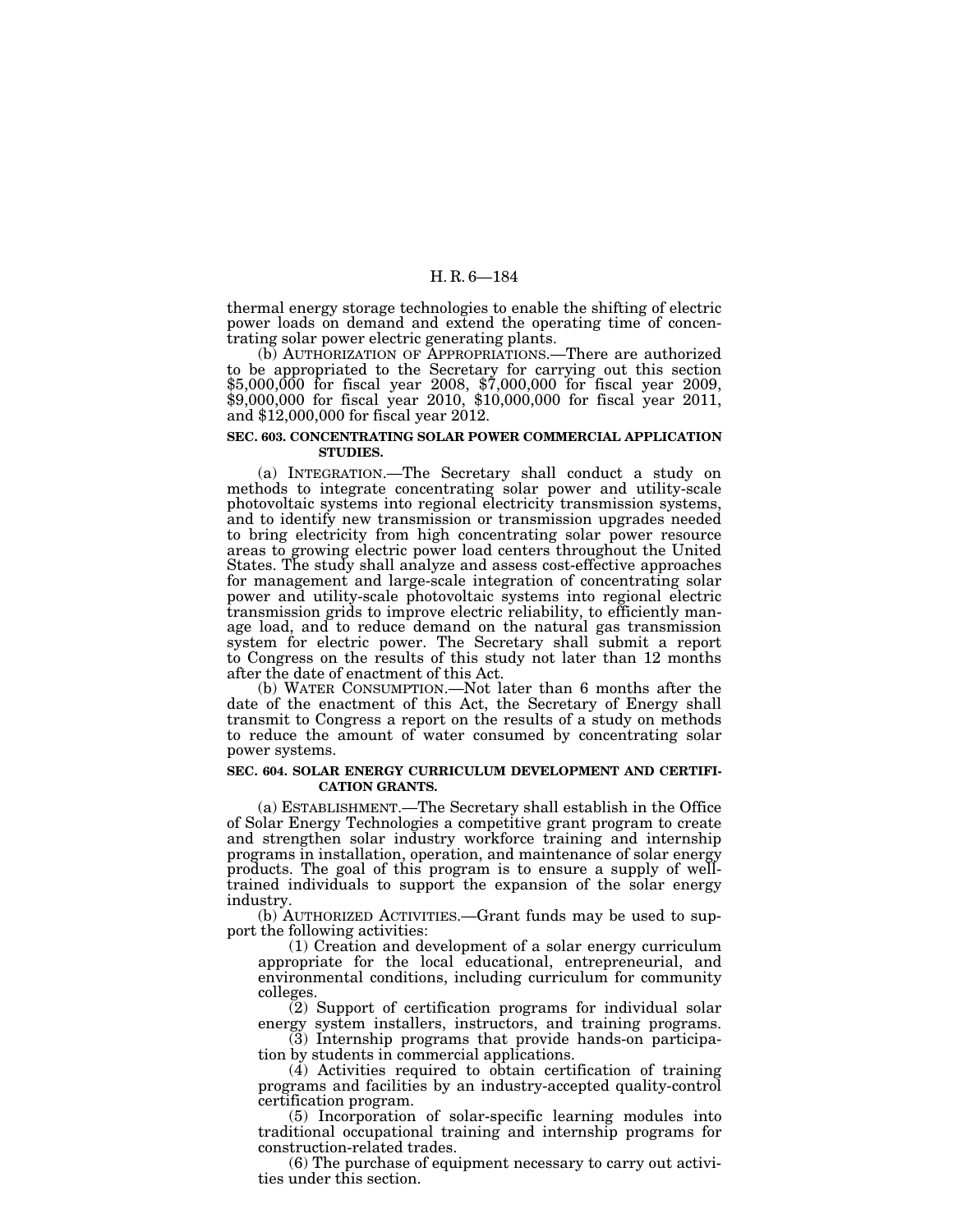(7) Support of programs that provide guidance and updates to solar energy curriculum instructors.

(c) ADMINISTRATION OF GRANTS.—Grants may be awarded under this section for up to 3 years. The Secretary shall award grants to ensure sufficient geographic distribution of training programs nationally. Grants shall only be awarded for programs certified by an industry-accepted quality-control certification institution, or for new and growing programs with a credible path to certification. Due consideration shall be given to women, underrepresented minorities, and persons with disabilities.

(d) REPORT.—The Secretary shall make public, on the website of the Department or upon request, information on the name and institution for all grants awarded under this section, including a brief description of the project as well as the grant award amount.

(e) AUTHORIZATION OF APPROPRIATIONS.—There are authorized to be appropriated to the Secretary for carrying out this section \$10,000,000 for each of the fiscal years 2008 through 2012.

#### **SEC. 605. DAYLIGHTING SYSTEMS AND DIRECT SOLAR LIGHT PIPE TECHNOLOGY.**

(a) ESTABLISHMENT.—The Secretary shall establish a program of research and development to provide assistance in the demonstration and commercial application of direct solar renewable energy sources to provide alternatives to traditional power generation for lighting and illumination, including light pipe technology, and to promote greater energy conservation and improved efficiency. All direct solar renewable energy devices supported under this program shall have the capability to provide measurable data on the amount of kilowatt-hours saved over the traditionally powered light sources they have replaced.

(b) REPORTING.—The Secretary shall transmit to Congress an annual report assessing the measurable data derived from each project in the direct solar renewable energy sources program and the energy savings resulting from its use.

(c) DEFINITIONS.—For purposes of this section—

(1) the term ''direct solar renewable energy'' means energy from a device that converts sunlight into useable light within a building, tunnel, or other enclosed structure, replacing artificial light generated by a light fixture and doing so without the conversion of the sunlight into another form of energy; and

(2) the term ''light pipe'' means a device designed to transport visible solar radiation from its collection point to the interior of a building while excluding interior heat gain in the nonheating season.

(d) AUTHORIZATION OF APPROPRIATIONS.—There are authorized to be appropriated to the Secretary for carrying out this section \$3,500,000 for each of the fiscal years 2008 through 2012.

### **SEC. 606. SOLAR AIR CONDITIONING RESEARCH AND DEVELOPMENT PROGRAM.**

(a) ESTABLISHMENT.—The Secretary shall establish a research, development, and demonstration program to promote less costly and more reliable decentralized distributed solar-powered air conditioning for individuals and businesses.

(b) AUTHORIZED ACTIVITIES.—Grants made available under this section may be used to support the following activities: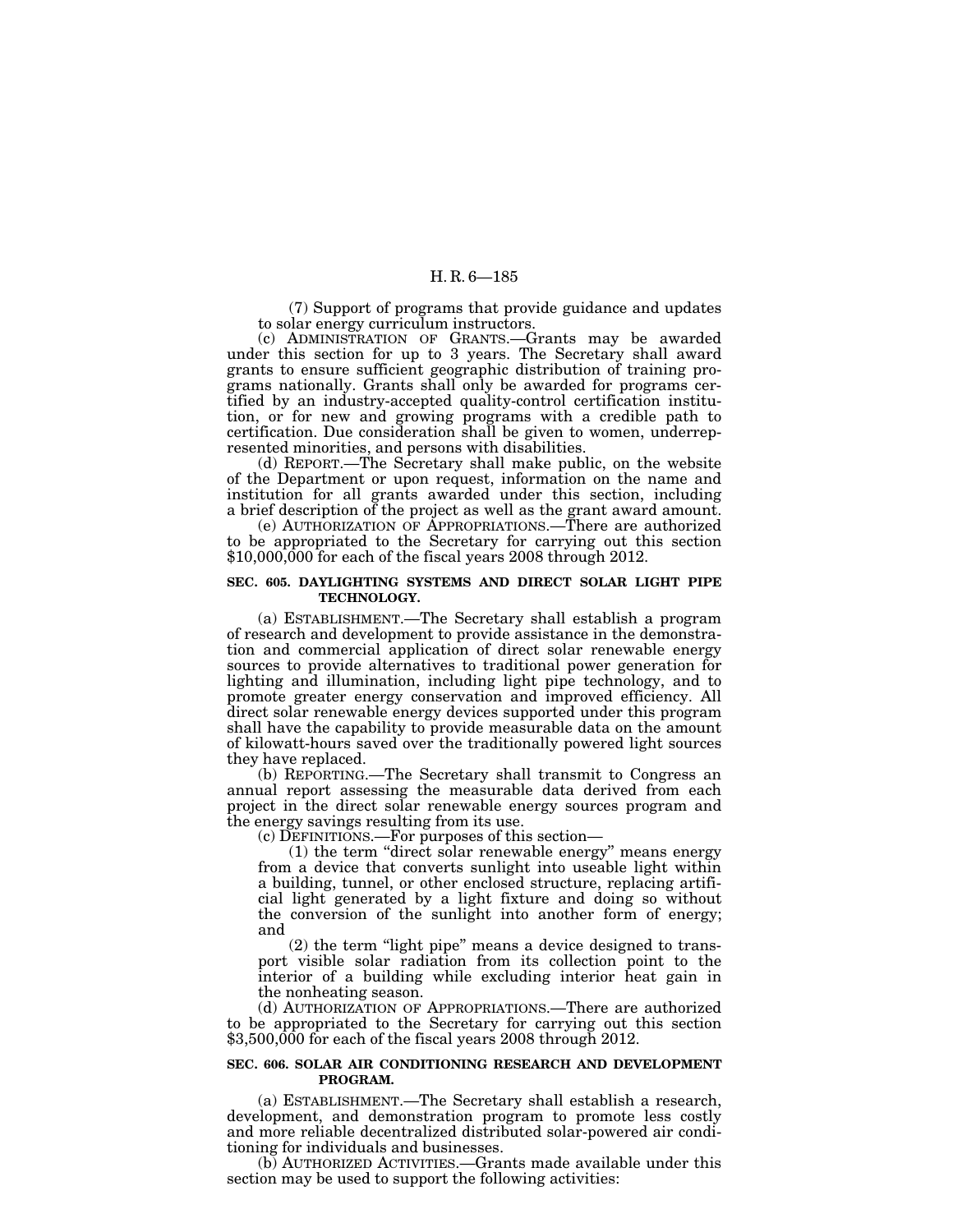(1) Advancing solar thermal collectors, including concentrating solar thermal and electric systems, flat plate and evacuated tube collector performance.

(2) Achieving technical and economic integration of solarpowered distributed air-conditioning systems with existing hot water and storage systems for residential applications.

(3) Designing and demonstrating mass manufacturing capability to reduce costs of modular standardized solar-powered distributed air conditioning systems and components.

(4) Improving the efficiency of solar-powered distributed air-conditioning to increase the effectiveness of solar-powered absorption chillers, solar-driven compressors and condensors, and cost-effective precooling approaches.

(5) Researching and comparing performance of solar-powered distributed air conditioning systems in different regions of the country, including potential integration with other onsite systems, such as solar, biogas, geothermal heat pumps, and propane assist or combined propane fuel cells, with a goal to develop site-specific energy production and management systems that ease fuel and peak utility loading.

(c) COST SHARING.—Section 988 of the Energy Policy Act of 2005 (42 U.S.C. 16352) shall apply to a project carried out under this section.

(d) AUTHORIZATION OF APPROPRIATIONS.—There are authorized to be appropriated to the Secretary for carrying out this section \$2,500,000 for each of the fiscal years 2008 through 2012.

#### **SEC. 607. PHOTOVOLTAIC DEMONSTRATION PROGRAM.**

(a) IN GENERAL.—The Secretary shall establish a program of grants to States to demonstrate advanced photovoltaic technology. (b) REQUIREMENTS.—

(1) ABILITY TO MEET REQUIREMENTS.—To receive funding under the program under this section, a State must submit a proposal that demonstrates, to the satisfaction of the Secretary, that the State will meet the requirements of subsection (f).

(2) COMPLIANCE WITH REQUIREMENTS.—If a State has received funding under this section for the preceding year, the State must demonstrate, to the satisfaction of the Secretary, that it complied with the requirements of subsection (f) in carrying out the program during that preceding year, and that it will do so in the future, before it can receive further funding under this section.

(c) COMPETITION.—The Secretary shall award grants on a competitive basis to the States with the proposals the Secretary considers most likely to encourage the widespread adoption of photovoltaic technologies. The Secretary shall take into consideration the geographic distribution of awards.

(d) PROPOSALS.—Not later than 6 months after the date of enactment of this Act, and in each subsequent fiscal year for the life of the program, the Secretary shall solicit proposals from the States to participate in the program under this section.

(e) COMPETITIVE CRITERIA.—In awarding funds in a competitive allocation under subsection (c), the Secretary shall consider—

(1) the likelihood of a proposal to encourage the demonstration of, or lower the costs of, advanced photovoltaic technologies; and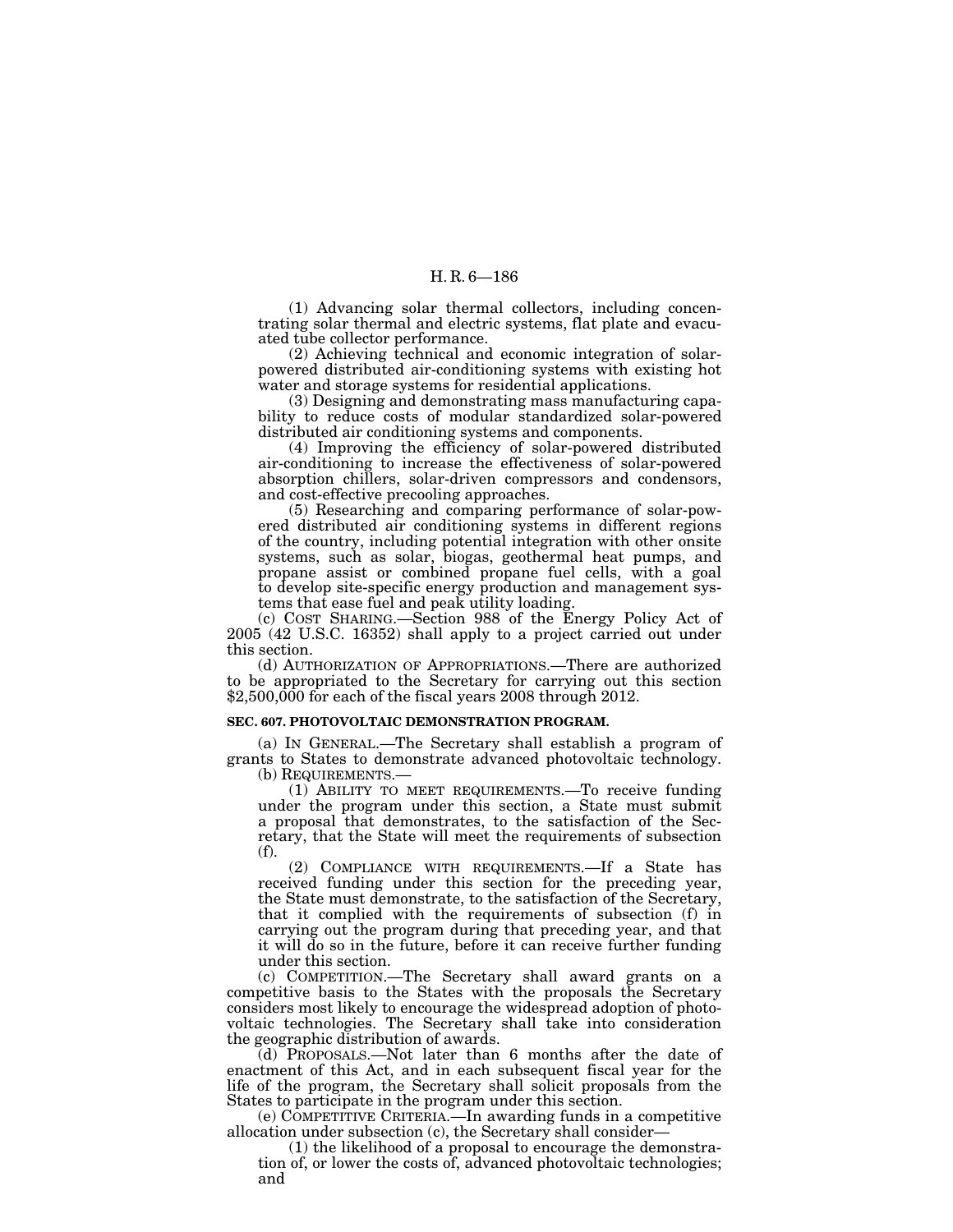(2) the extent to which a proposal is likely to—

(A) maximize the amount of photovoltaics demonstrated;

(B) maximize the proportion of non-Federal cost share; and

(C) limit State administrative costs.

(f) STATE PROGRAM.—A program operated by a State with funding under this section shall provide competitive awards for the demonstration of advanced photovoltaic technologies. Each State program shall—

(1) require a contribution of at least 60 percent per award from non-Federal sources, which may include any combination of State, local, and private funds, except that at least 10 percent of the funding must be supplied by the State;

(2) endeavor to fund recipients in the commercial, industrial, institutional, governmental, and residential sectors;

(3) limit State administrative costs to no more than 10 percent of the grant;

(4) report annually to the Secretary on—

(A) the amount of funds disbursed;

(B) the amount of photovoltaics purchased; and

(C) the results of the monitoring under paragraph (5);

(5) provide for measurement and verification of the output of a representative sample of the photovoltaics systems demonstrated throughout the average working life of the systems, or at least 20 years; and

(6) require that applicant buildings must have received an independent energy efficiency audit during the 6-month period preceding the filing of the application.

 $\overline{g}$ ) UNEXPENDED FUNDS.—If a State fails to expend any funds received under this section within 3 years of receipt, such remaining funds shall be returned to the Treasury.

(h) REPORTS.—The Secretary shall report to Congress 5 years after funds are first distributed to the States under this section— (1) the amount of photovoltaics demonstrated;

(2) the number of projects undertaken;

(3) the administrative costs of the program;

 $(4)$  the results of the monitoring under subsection  $(f)(5)$ ; and

(5) the total amount of funds distributed, including a breakdown by State.

(i) AUTHORIZATION OF APPROPRIATIONS.—There are authorized to be appropriated to the Secretary for the purposes of carrying out this section—

(1) \$15,000,000 for fiscal year 2008;

(2) \$30,000,000 for fiscal year 2009;

(3) \$45,000,000 for fiscal year 2010;

(4) \$60,000,000 for fiscal year 2011; and

(5) \$70,000,000 for fiscal year 2012.

# **Subtitle B—Geothermal Energy**

### **SEC. 611. SHORT TITLE.**

This subtitle may be cited as the "Advanced Geothermal Energy Research and Development Act of 2007''.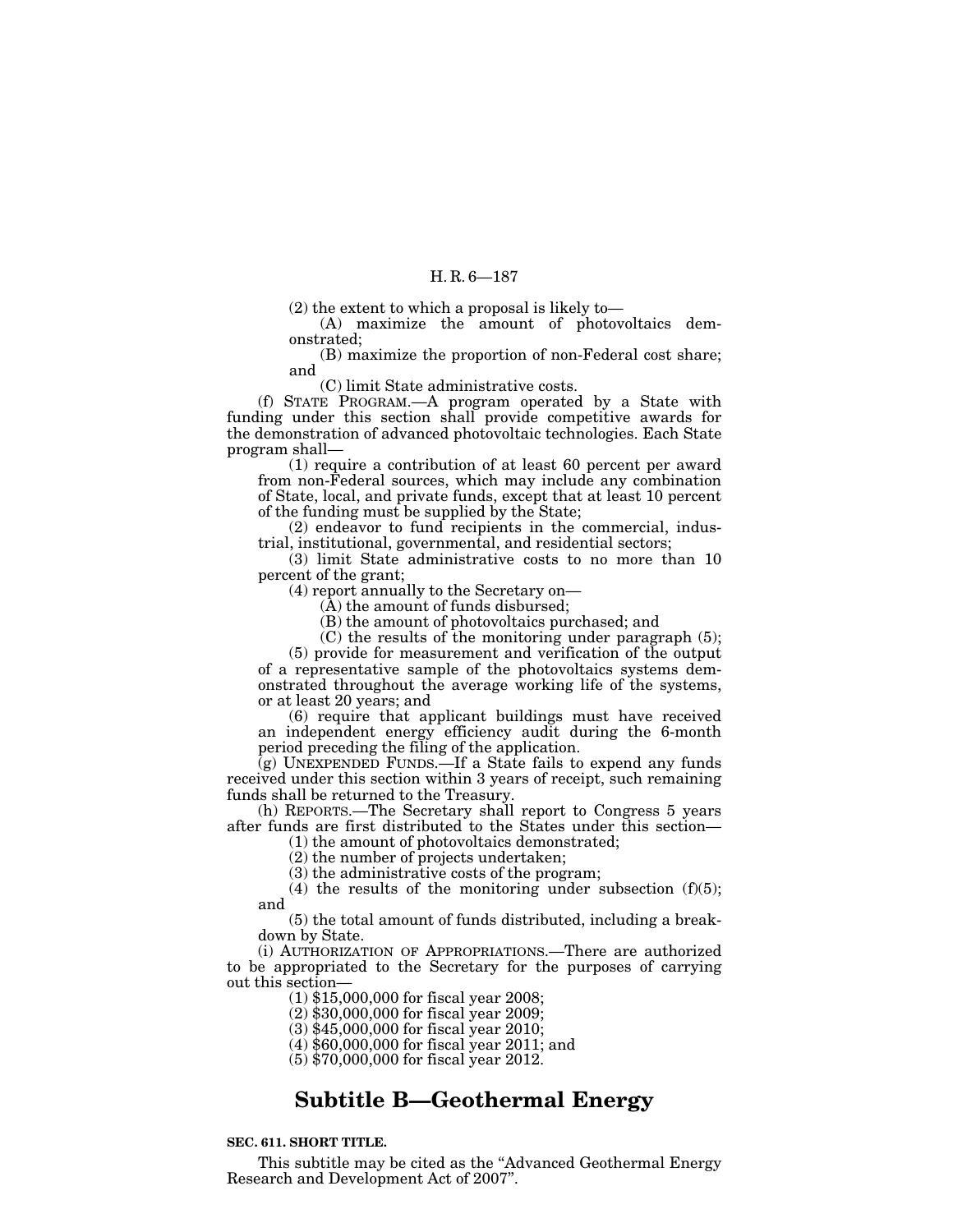## **SEC. 612. DEFINITIONS.**

For purposes of this subtitle:

(1) ENGINEERED.—When referring to enhanced geothermal systems, the term "engineered" means subjected to intervention, including intervention to address one or more of the following issues:

(A) Lack of effective permeability or porosity or open fracture connectivity within the reservoir.

(B) Insufficient contained geofluid in the reservoir.

(C) A low average geothermal gradient, which necessitates deeper drilling.

(2) ENHANCED GEOTHERMAL SYSTEMS.—The term ''enhanced geothermal systems'' means geothermal reservoir systems that are engineered, as opposed to occurring naturally.

(3) GEOFLUID.—The term ''geofluid'' means any fluid used to extract thermal energy from the Earth which is transported to the surface for direct use or electric power generation, except that such term shall not include oil or natural gas.

(4) GEOPRESSURED RESOURCES.—The term ''geopressured resources'' mean geothermal deposits found in sedimentary rocks under higher than normal pressure and saturated with gas or methane.

(5) GEOTHERMAL.—The term ''geothermal'' refers to heat energy stored in the Earth's crust that can be accessed for direct use or electric power generation.

(6) HYDROTHERMAL.—The term ''hydrothermal'' refers to naturally occurring subsurface reservoirs of hot water or steam.

(7) SYSTEMS APPROACH.—The term ''systems approach'' means an approach to solving problems or designing systems that attempts to optimize the performance of the overall system, rather than a particular component of the system.

## **SEC. 613. HYDROTHERMAL RESEARCH AND DEVELOPMENT.**

(a) IN GENERAL.—The Secretary shall support programs of research, development, demonstration, and commercial application to expand the use of geothermal energy production from hydrothermal systems, including the programs described in subsection (b).

(b) PROGRAMS.—

(1) ADVANCED HYDROTHERMAL RESOURCE TOOLS.—The Secretary, in consultation with other appropriate agencies, shall support a program to develop advanced geophysical, geochemical, and geologic tools to assist in locating hidden hydrothermal resources, and to increase the reliability of site characterization before, during, and after initial drilling. The program shall develop new prospecting techniques to assist in prioritization of targets for characterization. The program shall include a field component.

(2) INDUSTRY COUPLED EXPLORATORY DRILLING.—The Secretary shall support a program of cost-shared field demonstration programs, to be pursued, simultaneously and independently, in collaboration with industry partners, for the demonstration of advanced technologies and techniques of siting and exploratory drilling for undiscovered resources in a variety of geologic settings. The program shall include incentives to encourage the use of advanced technologies and techniques.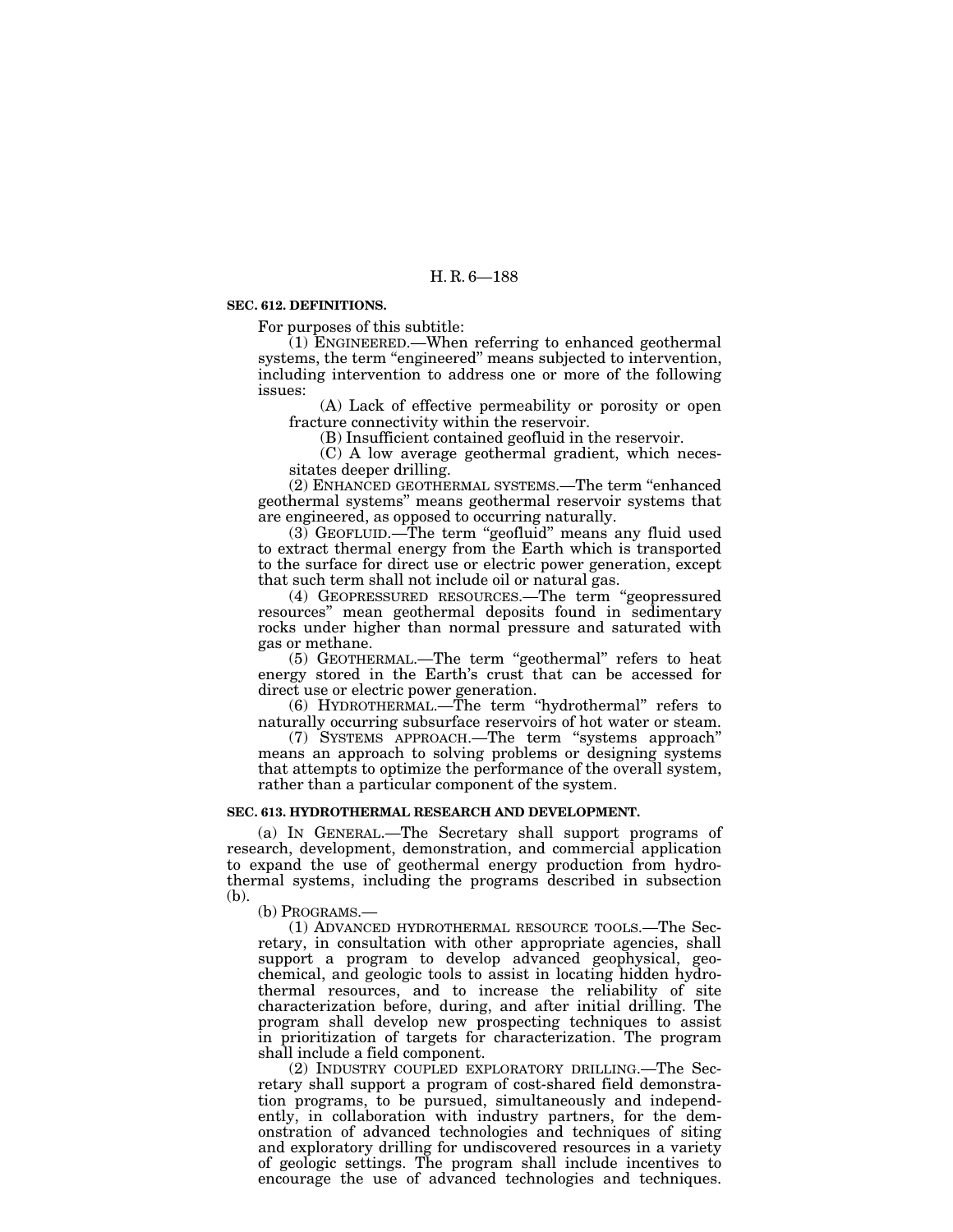### **SEC. 614. GENERAL GEOTHERMAL SYSTEMS RESEARCH AND DEVELOP-MENT.**

(a) SUBSURFACE COMPONENTS AND SYSTEMS.—The Secretary shall support a program of research, development, demonstration, and commercial application of components and systems capable of withstanding extreme geothermal environments and necessary to cost-effectively develop, produce, and monitor geothermal reservoirs and produce geothermal energy. These components and systems shall include advanced casing systems (expandable tubular casing, low-clearance casing designs, and others), high-temperature cements, high-temperature submersible pumps, and high-temperature packers, as well as technologies for under-reaming, multilateral completions, high-temperature and high-pressure logging, logging while drilling, deep fracture stimulation, and reservoir system diagnostics.

(b) RESERVOIR PERFORMANCE MODELING.—The Secretary shall support a program of research, development, demonstration, and commercial application of models of geothermal reservoir performance, with an emphasis on accurately modeling performance over time. Models shall be developed to assist both in the development of geothermal reservoirs and to more accurately account for stressrelated effects in stimulated hydrothermal and enhanced geothermal systems production environments.

(c) ENVIRONMENTAL IMPACTS.—The Secretary shall—

(1) support a program of research, development, demonstration, and commercial application of technologies and practices designed to mitigate or preclude potential adverse environmental impacts of geothermal energy development, production or use, and seek to ensure that geothermal energy development is consistent with the highest practicable standards of environmental stewardship;

(2) in conjunction with the Assistant Administrator for Research and Development at the Environmental Protection Agency, support a research program to identify potential environmental impacts of geothermal energy development, production, and use, and ensure that the program described in paragraph (1) addresses such impacts, including effects on groundwater and local hydrology; and

(3) support a program of research to compare the potential environmental impacts identified as part of the development, production, and use of geothermal energy with the potential emission reductions of greenhouse gases gained by geothermal energy development, production, and use.

#### **SEC. 615. ENHANCED GEOTHERMAL SYSTEMS RESEARCH AND DEVELOPMENT.**

(a) IN GENERAL.—The Secretary shall support a program of research, development, demonstration, and commercial application for enhanced geothermal systems, including the programs described in subsection (b).

(b) PROGRAMS.—

(1) ENHANCED GEOTHERMAL SYSTEMS TECHNOLOGIES.—The Secretary shall support a program of research, development, demonstration, and commercial application of the technologies and knowledge necessary for enhanced geothermal systems to advance to a state of commercial readiness, including advances in—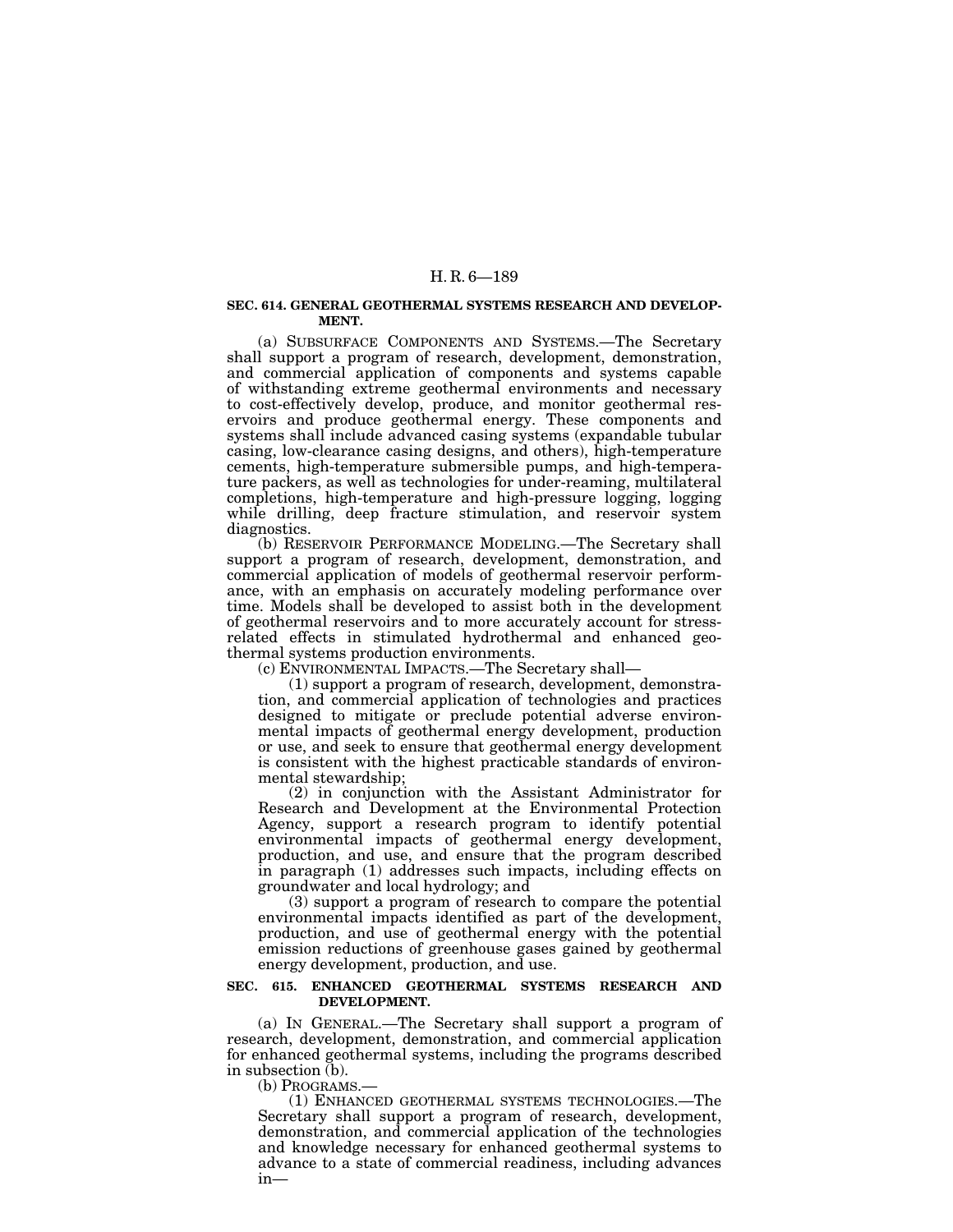(A) reservoir stimulation;

(B) reservoir characterization, monitoring, and modeling;

(C) stress mapping;

(D) tracer development;

(E) three-dimensional tomography; and

(F) understanding seismic effects of reservoir engineering and stimulation.

(2) ENHANCED GEOTHERMAL SYSTEMS RESERVOIR STIMULA-TION.—

(A) PROGRAM.—In collaboration with industry partners, the Secretary shall support a program of research, development, and demonstration of enhanced geothermal systems reservoir stimulation technologies and techniques. A minimum of 4 sites shall be selected in locations that show particular promise for enhanced geothermal systems development. Each site shall—

(i) represent a different class of subsurface geologic environments; and

(ii) take advantage of an existing site where subsurface characterization has been conducted or existing drill holes can be utilized, if possible.

(B) CONSIDERATION OF EXISTING SITE.—The Desert Peak, Nevada, site, where a Department of Energy and industry cooperative enhanced geothermal systems project is already underway, may be considered for inclusion among the sites selected under subparagraph (A).

### **SEC. 616. GEOTHERMAL ENERGY PRODUCTION FROM OIL AND GAS FIELDS AND RECOVERY AND PRODUCTION OF GEOPRESSURED GAS RESOURCES.**

(a) IN GENERAL.—The Secretary shall establish a program of research, development, demonstration, and commercial application to support development of geothermal energy production from oil and gas fields and production and recovery of energy, including electricity, from geopressured resources. In addition, the Secretary shall conduct such supporting activities including research, resource characterization, and technology development as necessary.

(b) GEOTHERMAL ENERGY PRODUCTION FROM OIL AND GAS FIELDS.—The Secretary shall implement a grant program in support of geothermal energy production from oil and gas fields. The program shall include grants for a total of not less than three demonstration projects of the use of geothermal techniques such as advanced organic rankine cycle systems at marginal, unproductive, and productive oil and gas wells. The Secretary shall, to the extent practicable and in the public interest, make awards that—

(1) include not less than five oil or gas well sites per project award;

(2) use a range of oil or gas well hot water source temperatures from 150 degrees Fahrenheit to 300 degrees Fahrenheit;

(3) cover a range of sizes up to one megawatt;

(4) are located at a range of sites;

(5) can be replicated at a wide range of sites;

(6) facilitate identification of optimum techniques among competing alternatives;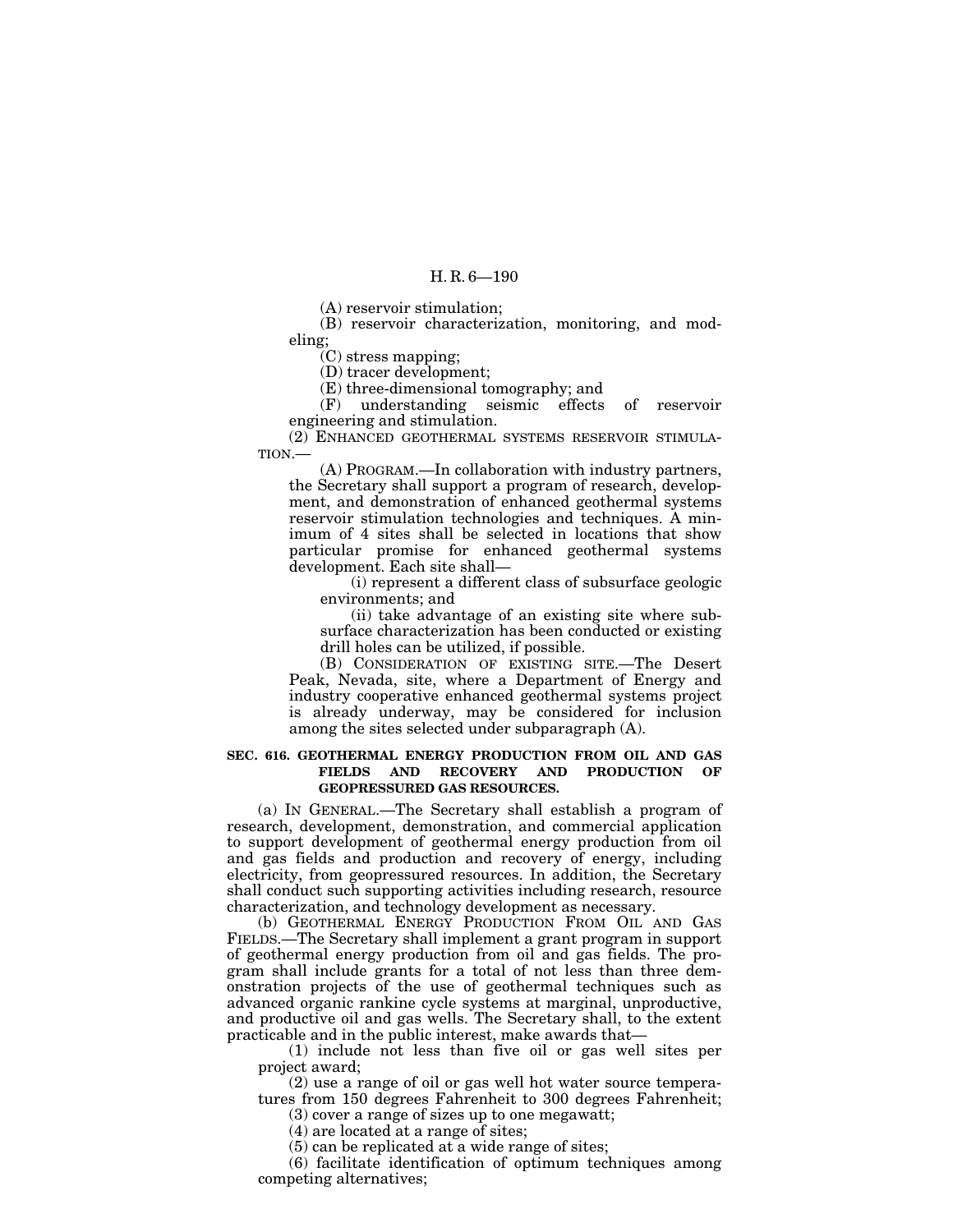(7) include business commercialization plans that have the potential for production of equipment at high volumes and operation and support at a large number of sites; and

(8) satisfy other criteria that the Secretary determines are necessary to carry out the program and collect necessary data and information.

The Secretary shall give preference to assessments that address multiple elements contained in paragraphs (1) through (8).

(c) GRANT AWARDS.—Each grant award for demonstration of geothermal technology such as advanced organic rankine cycle systems at oil and gas wells made by the Secretary under subsection (b) shall include—

(1) necessary and appropriate site engineering study;

(2) detailed economic assessment of site specific conditions;

(3) appropriate feasibility studies to determine whether the demonstration can be replicated;

(4) design or adaptation of existing technology for site specific circumstances or conditions;

(5) installation of equipment, service, and support;

(6) operation for a minimum of 1 year and monitoring for the duration of the demonstration; and

(7) validation of technical and economic assumptions and documentation of lessons learned.<br>(d) GEOPRESSURED GAS RESOURCE RECOVERY AND PRODUC-

 $TION.$ —(1) The Secretary shall implement a program to support the research, development, demonstration, and commercial application of cost-effective techniques to produce energy from geopressured resources.

(2) The Secretary shall solicit preliminary engineering designs for geopressured resources production and recovery facilities.

(3) Based upon a review of the preliminary designs, the Secretary shall award grants, which may be cost-shared, to support the detailed development and completion of engineering, architectural and technical plans needed to support construction of new designs.

(4) Based upon a review of the final design plans above, the Secretary shall award cost-shared development and construction grants for demonstration geopressured production facilities that show potential for economic recovery of the heat, kinetic energy and gas resources from geopressured resources.

(e) COMPETITIVE GRANT SELECTION.—Not less than 90 days after the date of the enactment of this Act, the Secretary shall conduct a national solicitation for applications for grants under the programs outlined in subsections  $(b)$  and  $(d)$ . Grant recipients shall be selected on a competitive basis based on criteria in the respective subsection.

(f) WELL DRILLING.—No funds may be used under this section for the purpose of drilling new wells.

#### **SEC. 617. COST SHARING AND PROPOSAL EVALUATION.**

(a) FEDERAL SHARE.—The Federal share of costs of projects funded under this subtitle shall be in accordance with section 988 of the Energy Policy Act of 2005.

(b) ORGANIZATION AND ADMINISTRATION OF PROGRAMS.—Programs under this subtitle shall incorporate the following elements:

(1) The Secretary shall coordinate with, and where appropriate may provide funds in furtherance of the purposes of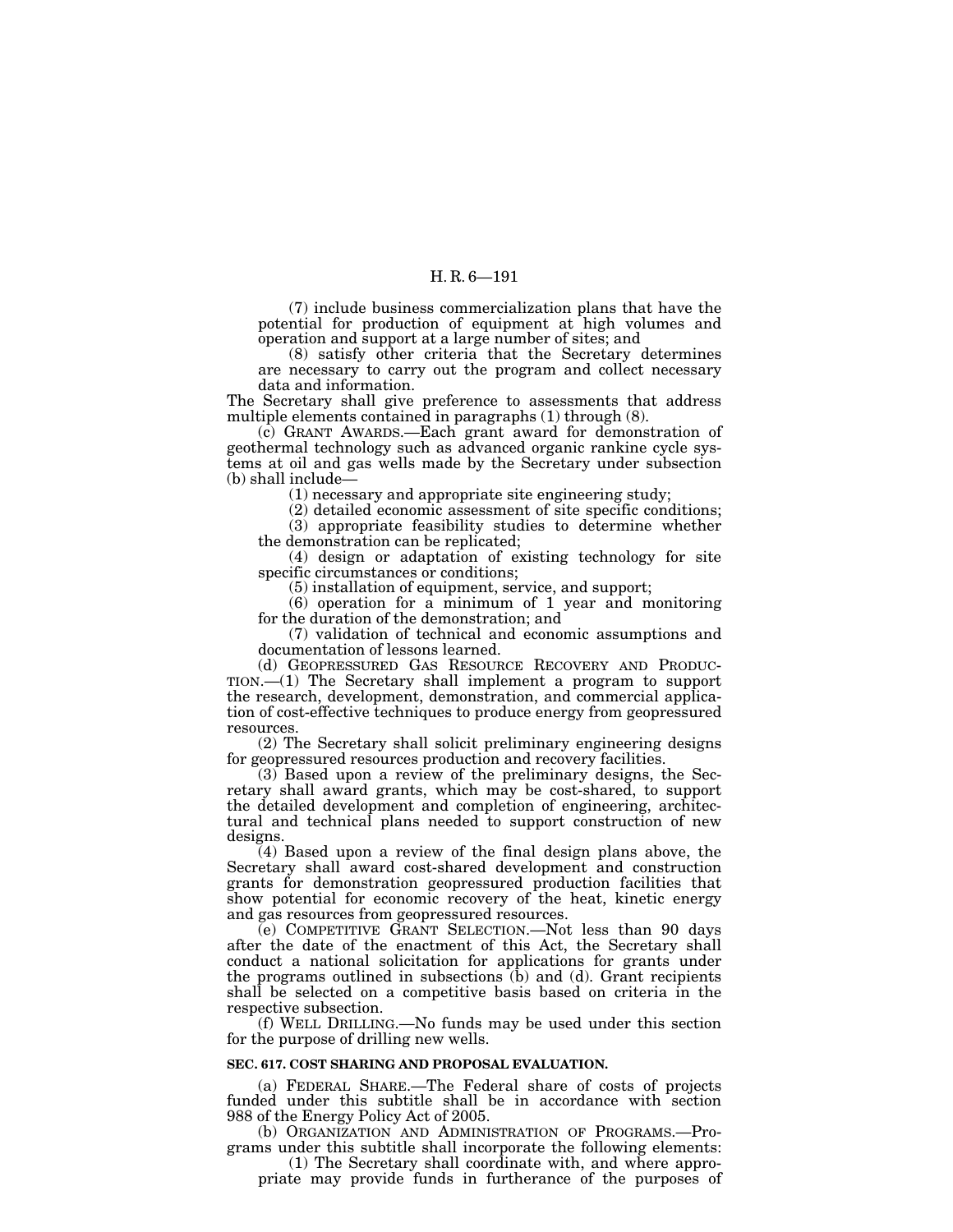this subtitle to, other Department of Energy research and development programs focused on drilling, subsurface characterization, and other related technologies.

(2) In evaluating proposals, the Secretary shall give priority to proposals that demonstrate clear evidence of employing a systems approach.

(3) The Secretary shall coordinate and consult with the appropriate Federal land management agencies in selecting proposals for funding under this subtitle.

(4) Nothing in this subtitle shall be construed to alter or affect any law relating to the management or protection of Federal lands.

#### **SEC. 618. CENTER FOR GEOTHERMAL TECHNOLOGY TRANSFER.**

(a) IN GENERAL.—The Secretary shall award to an institution of higher education (or consortium thereof) a grant to establish a Center for Geothermal Technology Transfer (referred to in this section as the "Center").

(b) DUTIES.—The Center shall—

(1) serve as an information clearinghouse for the geothermal industry by collecting and disseminating information on best practices in all areas relating to developing and utilizing geothermal resources;

(2) make data collected by the Center available to the public; and

(3) seek opportunities to coordinate efforts and share information with domestic and international partners engaged in research and development of geothermal systems and related technology.

(c) SELECTION CRITERIA.—In awarding the grant under subsection (a) the Secretary shall select an institution of higher education (or consortium thereof) best suited to provide national leadership on geothermal related issues and perform the duties enumerated under subsection (b).

(d) DURATION OF GRANT.—A grant made under subsection (a)—

(1) shall be for an initial period of 5 years; and

(2) may be renewed for additional 5-year periods on the basis of—

(A) satisfactory performance in meeting the duties outlined in subsection (b); and

(B) any other requirements specified by the Secretary.

#### **SEC. 619. GEOPOWERING AMERICA.**

The Secretary shall expand the Department of Energy's GeoPowering the West program to extend its geothermal technology transfer activities throughout the entire United States. The program shall be renamed ''GeoPowering America''. The program shall continue to be based in the Department of Energy office in Golden, Colorado.

#### **SEC. 620. EDUCATIONAL PILOT PROGRAM.**

The Secretary shall seek to award grant funding, on a competitive basis, to an institution of higher education for a geothermalpowered energy generation facility on the institution's campus. The purpose of the facility shall be to provide electricity and space heating. The facility shall also serve as an educational resource to students in relevant fields of study, and the data generated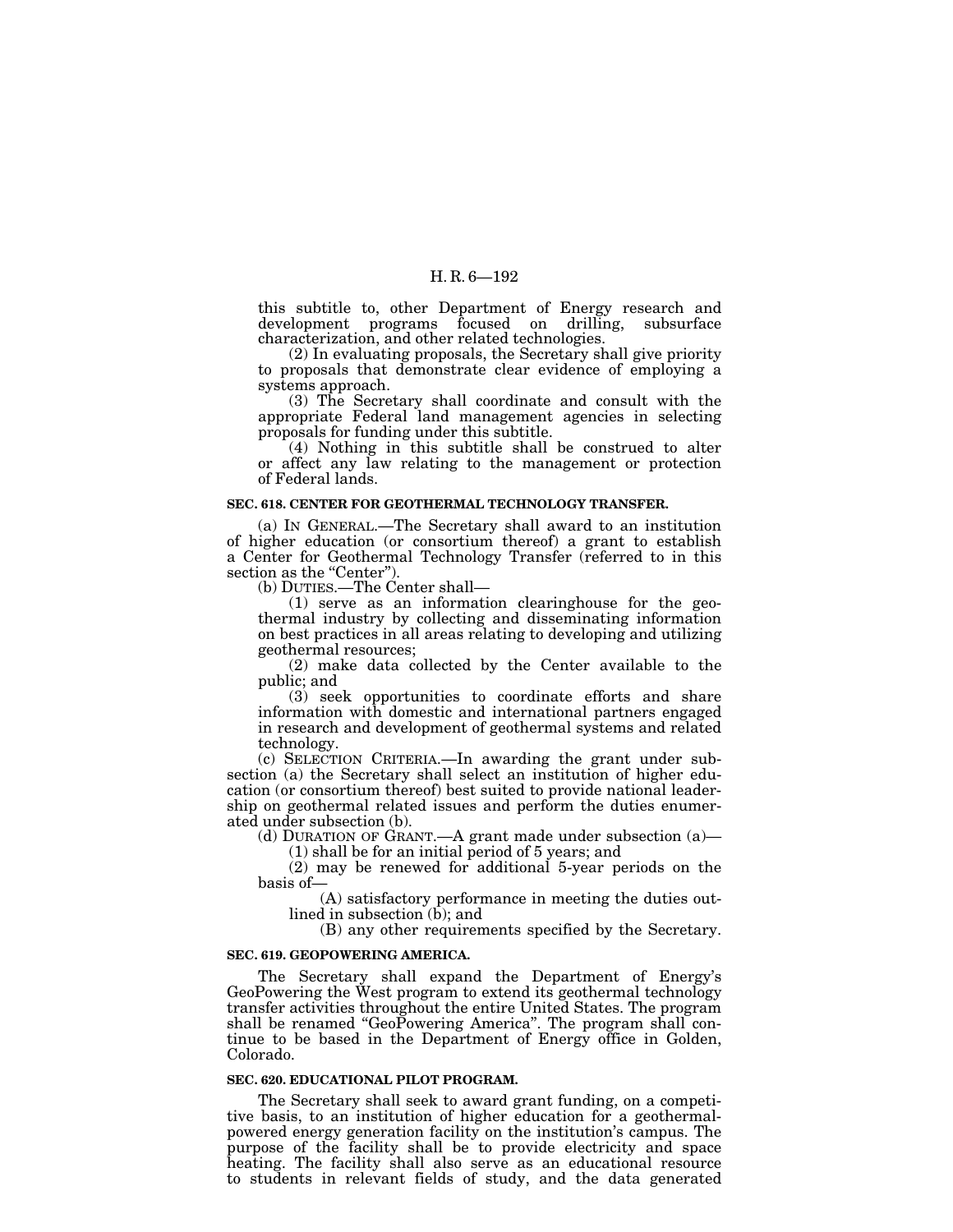by the facility shall be available to students and the general public. The total funding award shall not exceed \$2,000,000.

#### **SEC. 621. REPORTS.**

(a) REPORTS ON ADVANCED USES OF GEOTHERMAL ENERGY.— Not later than 3 years and 5 years after the date of enactment of this Act, the Secretary shall report to the Committee on Science and Technology of the House of Representatives and the Committee on Energy and Natural Resources of the Senate on advanced concepts and technologies to maximize the geothermal resource potential of the United States. The reports shall include—

(1) the use of carbon dioxide as an alternative geofluid with potential carbon sequestration benefits;

 $(2)$  mineral recovery from geofluids;

(3) use of geothermal energy to produce hydrogen;

(4) use of geothermal energy to produce biofuels;

(5) use of geothermal heat for oil recovery from oil shales and tar sands; and

(6) other advanced geothermal technologies, including advanced drilling technologies and advanced power conversion technologies.

(b) PROGRESS REPORTS.—(1) Not later than 36 months after the date of enactment of this Act, the Secretary shall submit to the Committee on Science and Technology of the House of Representatives and the Committee on Energy and Natural Resources of the Senate an interim report describing the progress made under this subtitle. At the end of 60 months, the Secretary shall submit to Congress a report on the results of projects undertaken under this subtitle and other such information the Secretary considers appropriate.

 $(2)$  As necessary, the Secretary shall report to the Congress on any legal, regulatory, or other barriers encountered that hinder economic development of these resources, and provide recommendations on legislative or other actions needed to address such impediments.

### **SEC. 622. APPLICABILITY OF OTHER LAWS.**

Nothing in this subtitle shall be construed as waiving, modifying, or superseding the applicability of any requirement under any environmental or other Federal or State law. To the extent that activities authorized in this subtitle take place in coastal and ocean areas, the Secretary shall consult with the Secretary of Commerce, acting through the Under Secretary of Commerce for Oceans and Atmosphere, regarding the potential marine environmental impacts and measures to address such impacts.

#### **SEC. 623. AUTHORIZATION OF APPROPRIATIONS.**

There are authorized to be appropriated to the Secretary to carry out this subtitle \$90,000,000 for each of the fiscal years 2008 through 2012, of which \$10,000,000 for each fiscal year shall be for carrying out section 616. There are also authorized to be appropriated to the Secretary for the Intermountain West Geothermal Consortium \$5,000,000 for each of the fiscal years 2008 through 2012.

### **SEC. 624. INTERNATIONAL GEOTHERMAL ENERGY DEVELOPMENT.**

(a) IN GENERAL.—The Secretary of Energy, in coordination with other appropriate Federal and multilateral agencies (including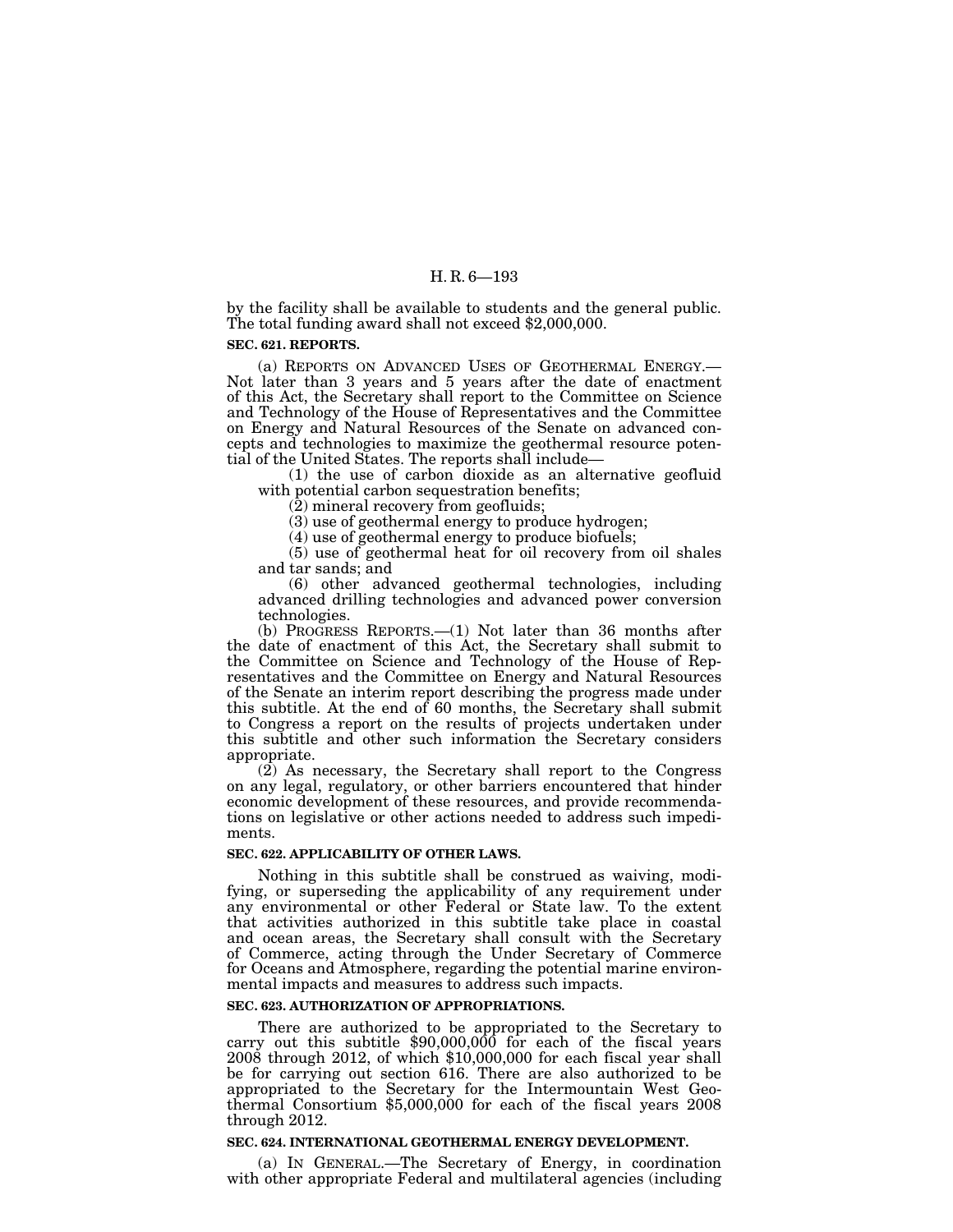the United States Agency for International Development) shall support international collaborative efforts to promote the research, development, and deployment of geothermal technologies used to develop hydrothermal and enhanced geothermal system resources, including as partners (as appropriate) the African Rift Geothermal Development Facility, Australia, China, France, the Republic of Iceland, India, Japan, and the United Kingdom.

(b) UNITED STATES TRADE AND DEVELOPMENT AGENCY.—The Director of the United States Trade and Development Agency may—

(1) encourage participation by United States firms in actions taken to carry out subsection (a); and

(2) provide grants and other financial support for feasibility and resource assessment studies conducted in, or intended to benefit, less developed countries.

(c) AUTHORIZATION OF APPROPRIATIONS.—There are authorized to be appropriated to carry out this section \$5,000,000 for each of fiscal years 2008 through 2012.

### **SEC. 625. HIGH COST REGION GEOTHERMAL ENERGY GRANT PRO-GRAM.**

(a) DEFINITIONS.—In this section:

- (1) ELIGIBLE ENTITY.—The term ''eligible entity'' means— (A) a utility;
	- (B) an electric cooperative;
	- (C) a State;
	- (D) a political subdivision of a State;
	- (E) an Indian tribe; or
	- (F) a Native corporation.

(2) HIGH-COST REGION.—The term ''high-cost region'' means a region in which the average cost of electrical power exceeds 150 percent of the national average retail cost, as determined by the Secretary.

(b) PROGRAM.—The Secretary shall use amounts made available to carry out this section to make grants to eligible entities for activities described in subsection (c).

(c) ELIGIBLE ACTIVITIES.—An eligible entity may use grant funds under this section, with respect to a geothermal energy project in a high-cost region, only—

(1) to conduct a feasibility study, including a study of exploration, geochemical testing, geomagnetic surveys, geologic information gathering, baseline environmental studies, well drilling, resource characterization, permitting, and economic analysis;

(2) for design and engineering costs, relating to the project; and

(3) to demonstrate and promote commercial application of technologies related to geothermal energy as part of the project.

(d) COST SHARING.—The cost-sharing requirements of section 988 of the Energy Policy Act of 2005 (42 U.S.C. 16352) shall apply to any project carried out under this section.

(e) AUTHORIZATION OF APPROPRIATIONS.—There are authorized to be appropriated such sums as are necessary to carry out this section.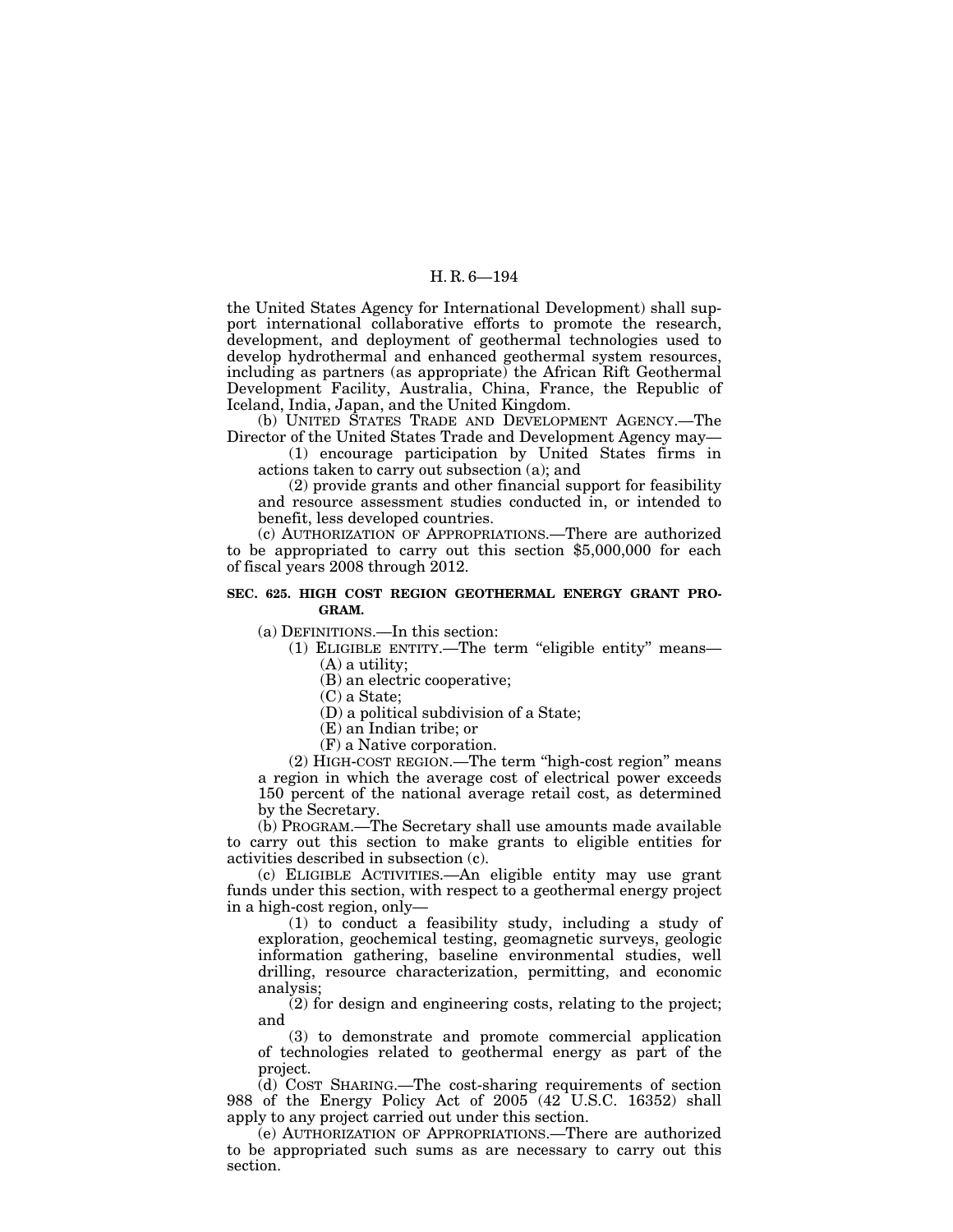# **Subtitle C—Marine and Hydrokinetic Renewable Energy Technologies**

## **SEC. 631. SHORT TITLE.**

This subtitle may be cited as the ''Marine and Hydrokinetic Renewable Energy Research and Development Act''.

## **SEC. 632. DEFINITION.**

For purposes of this subtitle, the term "marine and hydrokinetic renewable energy'' means electrical energy from—

(1) waves, tides, and currents in oceans, estuaries, and tidal areas;

(2) free flowing water in rivers, lakes, and streams;

(3) free flowing water in man-made channels; and

(4) differentials in ocean temperature (ocean thermal energy conversion).

The term "marine and hydrokinetic renewable energy" does not include energy from any source that uses a dam, diversionary structure, or impoundment for electric power purposes.

## **SEC. 633. MARINE AND HYDROKINETIC RENEWABLE ENERGY RESEARCH AND DEVELOPMENT.**

(a) IN GENERAL.—The Secretary, in consultation with the Secretary of the Interior and the Secretary of Commerce, acting through the Under Secretary of Commerce for Oceans and Atmosphere, shall establish a program of research, development, demonstration, and commercial application to expand marine and hydrokinetic renewable energy production, including programs to—

(1) study and compare existing marine and hydrokinetic renewable energy technologies;

(2) research, develop, and demonstrate marine and hydrokinetic renewable energy systems and technologies;

(3) reduce the manufacturing and operation costs of marine and hydrokinetic renewable energy technologies;

 $(4)$  investigate efficient and reliable integration with the

utility grid and intermittency issues;

(5) advance wave forecasting technologies;

(6) conduct experimental and numerical modeling for optimization of marine energy conversion devices and arrays;

(7) increase the reliability and survivability of marine and hydrokinetic renewable energy technologies, including development of corrosive-resistant materials;

(8) identify, in conjunction with the Secretary of Commerce, acting through the Under Secretary of Commerce for Oceans and Atmosphere, and other Federal agencies as appropriate, the potential environmental impacts, including potential impacts on fisheries and other marine resources, of marine and hydrokinetic renewable energy technologies, measures to prevent adverse impacts, and technologies and other means available for monitoring and determining environmental impacts;

(9) identify, in conjunction with the Secretary of the Department in which the United States Coast Guard is operating, acting through the Commandant of the United States Coast Guard, the potential navigational impacts of marine and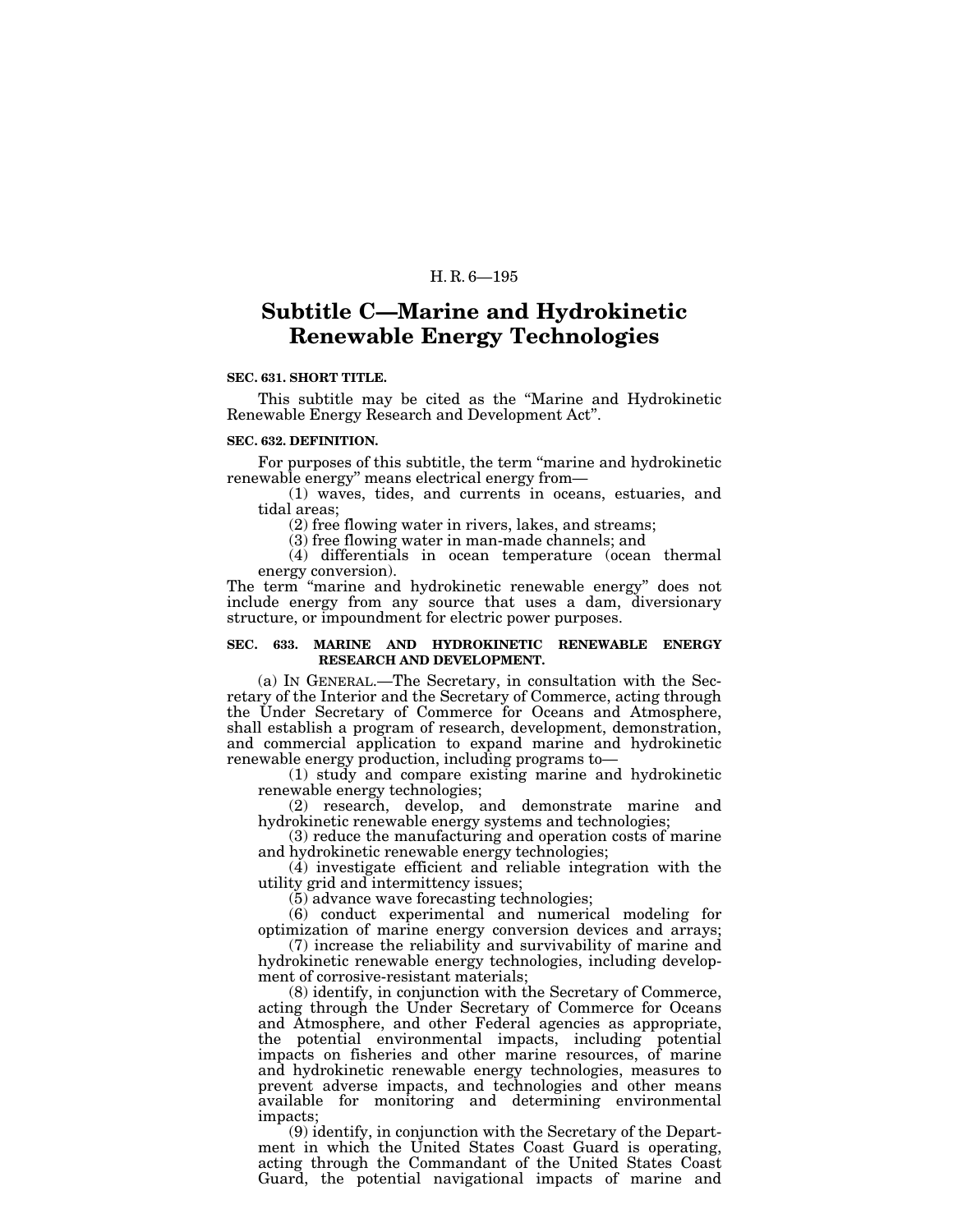hydrokinetic renewable energy technologies and measures to prevent adverse impacts on navigation;

(10) develop power measurement standards for marine and hydrokinetic renewable energy;

(11) develop identification standards for marine and hydrokinetic renewable energy devices;

(12) address standards development, demonstration, and technology transfer for advanced systems engineering and system integration methods to identify critical interfaces;

(13) identifying opportunities for cross fertilization and development of economies of scale between other renewable sources and marine and hydrokinetic renewable energy sources; and

(14) providing public information and opportunity for public comment concerning all technologies.

(b) REPORT.—Not later than 18 months after the date of enactment of this Act, the Secretary, in conjunction with the Secretary of Commerce, acting through the Undersecretary of Commerce for Oceans and Atmosphere, and the Secretary of the Interior, shall provide to the Congress a report that addresses—

(1) the potential environmental impacts, including impacts to fisheries and marine resources, of marine and hydrokinetic renewable energy technologies;

(2) options to prevent adverse environmental impacts;

(3) the potential role of monitoring and adaptive management in identifying and addressing any adverse environmental impacts; and

(4) the necessary components of such an adaptive management program.

### **SEC. 634. NATIONAL MARINE RENEWABLE ENERGY RESEARCH, DEVELOPMENT, AND DEMONSTRATION CENTERS.**

(a) CENTERS.—The Secretary shall award grants to institutions of higher education (or consortia thereof) for the establishment of 1 or more National Marine Renewable Energy Research, Development, and Demonstration Centers. In selecting locations for Centers, the Secretary shall consider sites that meet one of the following criteria:

(1) Hosts an existing marine renewable energy research and development program in coordination with an engineering program at an institution of higher education.

(2) Has proven expertise to support environmental and policy-related issues associated with harnessing of energy in the marine environment.

(3) Has access to and utilizes the marine resources in the Gulf of Mexico, the Atlantic Ocean, or the Pacific Ocean. The Secretary may give special consideration to historically black colleges and universities and land grant universities that also meet one of these criteria. In establishing criteria for the selection of the Centers, the Secretary shall consult with the Secretary of Commerce, acting through the Under Secretary of Commerce for Oceans and Atmosphere, on the criteria related to ocean waves, tides, and currents including those for advancing wave forecasting technologies, ocean temperature differences, and studying the compatibility of marine renewable energy technologies and systems with the environment, fisheries, and other marine resources.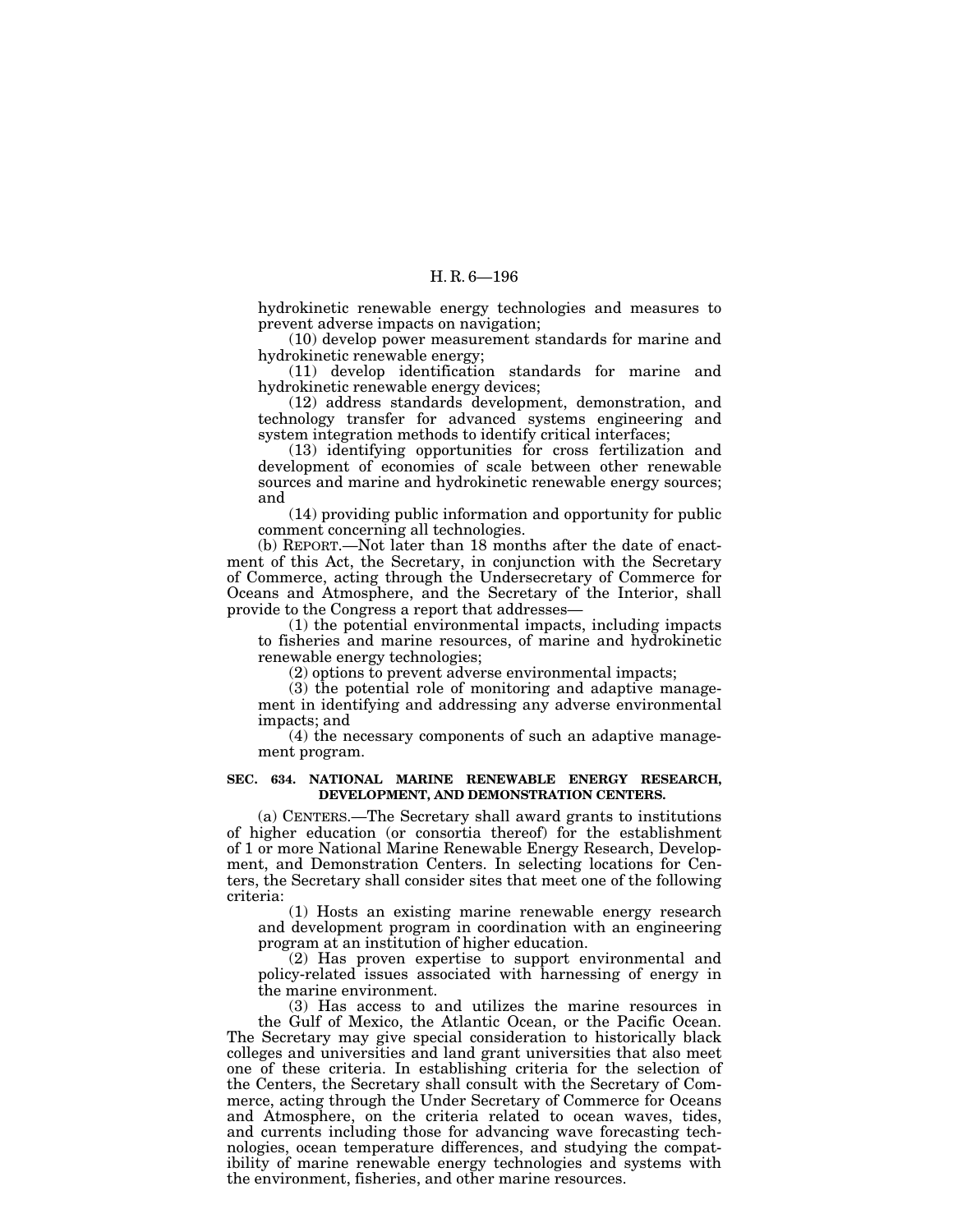(b) PURPOSES.—The Centers shall advance research, development, demonstration, and commercial application of marine renewable energy, and shall serve as an information clearinghouse for the marine renewable energy industry, collecting and disseminating information on best practices in all areas related to developing and managing enhanced marine renewable energy systems resources.

(c) DEMONSTRATION OF NEED.—When applying for a grant under this section, an applicant shall include  $\overline{a}$  description of why Federal support is necessary for the Center, including evidence that the research of the Center will not be conducted in the absence of Federal support.

#### **SEC. 635. APPLICABILITY OF OTHER LAWS.**

Nothing in this subtitle shall be construed as waiving, modifying, or superseding the applicability of any requirement under any environmental or other Federal or State law.

### **SEC. 636. AUTHORIZATION OF APPROPRIATIONS.**

There are authorized to be appropriated to the Secretary to carry out this subtitle \$50,000,000 for each of the fiscal years 2008 through 2012, except that no funds shall be appropriated under this section for activities that are receiving funds under section  $931(a)(2)(E)(i)$  of the Energy Policy Act of  $2005$  (42 U.S.C.  $16231(a)(2)(E)(i)$ .

# **Subtitle D—Energy Storage for Transportation and Electric Power**

## **SEC. 641. ENERGY STORAGE COMPETITIVENESS.**

(a) SHORT TITLE.—This section may be cited as the ''United States Energy Storage Competitiveness Act of 2007''.

(b) DEFINITIONS.—In this section:

(1) COUNCIL.—The term ''Council'' means the Energy Storage Advisory Council established under subsection (e).

(2) COMPRESSED AIR ENERGY STORAGE.—The term ''compressed air energy storage'' means, in the case of an electricity grid application, the storage of energy through the compression of air.

(3) ELECTRIC DRIVE VEHICLE.—The term ''electric drive vehicle'' means—

(A) a vehicle that uses an electric motor for all or part of the motive power of the vehicle, including battery electric, hybrid electric, plug-in hybrid electric, fuel cell, and plug-in fuel cell vehicles and rail transportation vehicles; or

(B) mobile equipment that uses an electric motor to replace an internal combustion engine for all or part of the work of the equipment.

(4) ISLANDING.—The term ''islanding'' means a distributed generator or energy storage device continuing to power a location in the absence of electric power from the primary source.

(5) FLYWHEEL.—The term ''flywheel'' means, in the case of an electricity grid application, a device used to store rotational kinetic energy.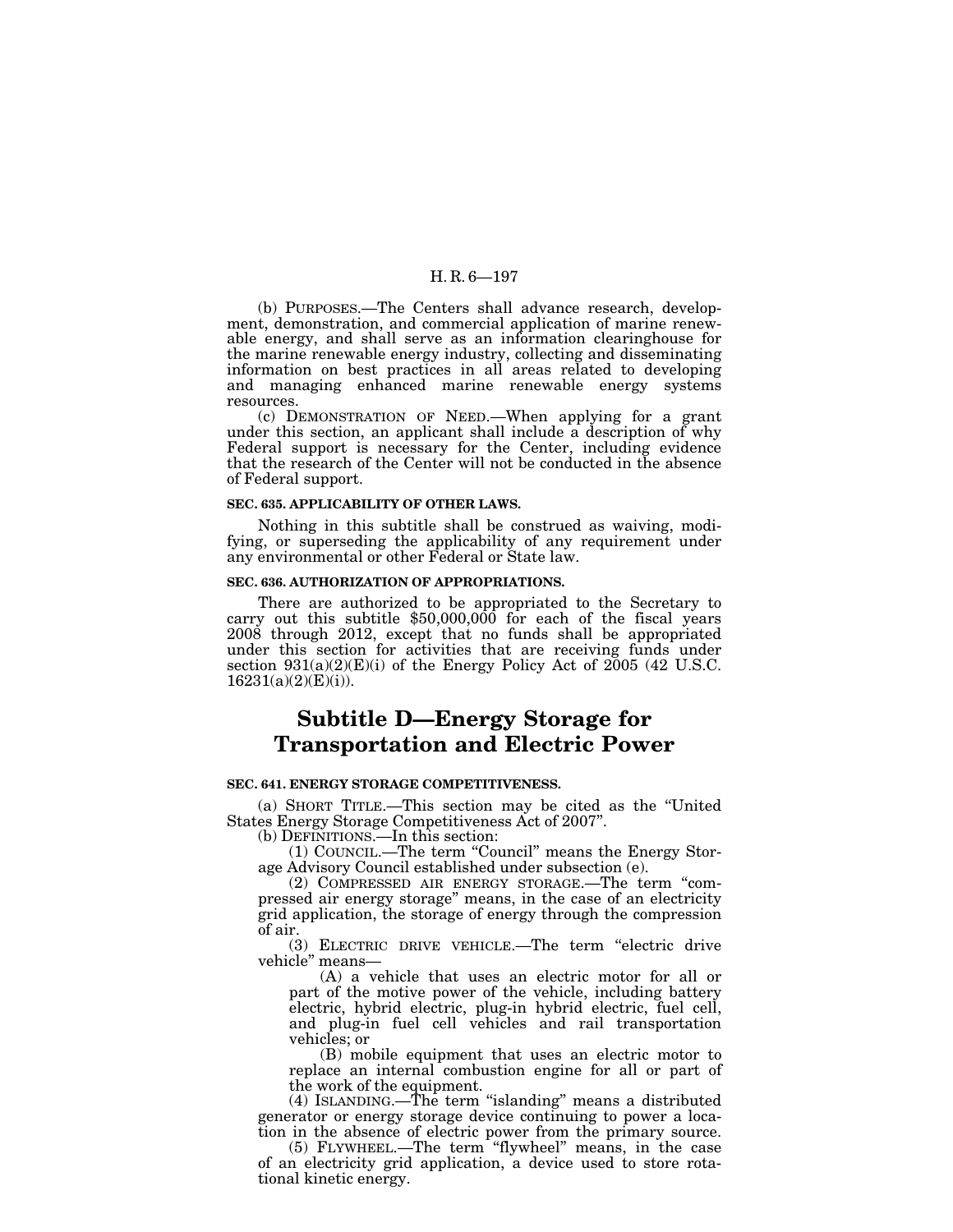(6) MICROGRID.—The term ''microgrid'' means an integrated energy system consisting of interconnected loads and distributed energy resources (including generators and energy storage devices), which as an integrated system can operate in parallel with the utility grid or in an intentional islanding mode.

(7) SELF-HEALING GRID.—The term ''self-healing grid'' means a grid that is capable of automatically anticipating and responding to power system disturbances (including the isolation of failed sections and components), while optimizing the performance and service of the grid to customers.

(8) SPINNING RESERVE SERVICES.—The term ''spinning reserve services'' means a quantity of electric generating capacity in excess of the quantity needed to meet peak electric demand.

(9) ULTRACAPACITOR.—The term ''ultracapacitor'' means an energy storage device that has a power density comparable to a conventional capacitor but is capable of exceeding the energy density of a conventional capacitor by several orders of magnitude.

(c) PROGRAM.—The Secretary shall carry out a research, development, and demonstration program to support the ability of the United States to remain globally competitive in energy storage systems for electric drive vehicles, stationary applications, and electricity transmission and distribution.

(d) COORDINATION.—In carrying out the activities of this section, the Secretary shall coordinate relevant efforts with appropriate Federal agencies, including the Department of Transportation.

(e) ENERGY STORAGE ADVISORY COUNCIL.—

(1) ESTABLISHMENT.—Not later than 90 days after the date of enactment of this Act, the Secretary shall establish an Energy Storage Advisory Council.

(2) COMPOSITION.—

(A) IN GENERAL.—Subject to subparagraph (B), the Council shall consist of not less than 15 individuals appointed by the Secretary, based on recommendations of the National Academy of Sciences.

(B) ENERGY STORAGE INDUSTRY.—The Council shall consist primarily of representatives of the energy storage industry of the United States.

(C) CHAIRPERSON.—The Secretary shall select a Chairperson for the Council from among the members appointed under subparagraph (A).

(3) MEETINGS.—

(A) IN GENERAL.—The Council shall meet not less than once a year.

(B) FEDERAL ADVISORY COMMITTEE ACT.—The Federal Advisory Committee Act (5 U.S.C. App.) shall apply to a meeting of the Council.

(4) PLANS.—No later than 1 year after the date of enactment of this Act and every 5 years thereafter, the Council, in conjunction with the Secretary, shall develop a 5-year plan for integrating basic and applied research so that the United States retains a globally competitive domestic energy storage industry for electric drive vehicles, stationary applications, and electricity transmission and distribution.

(5) REVIEW.—The Council shall—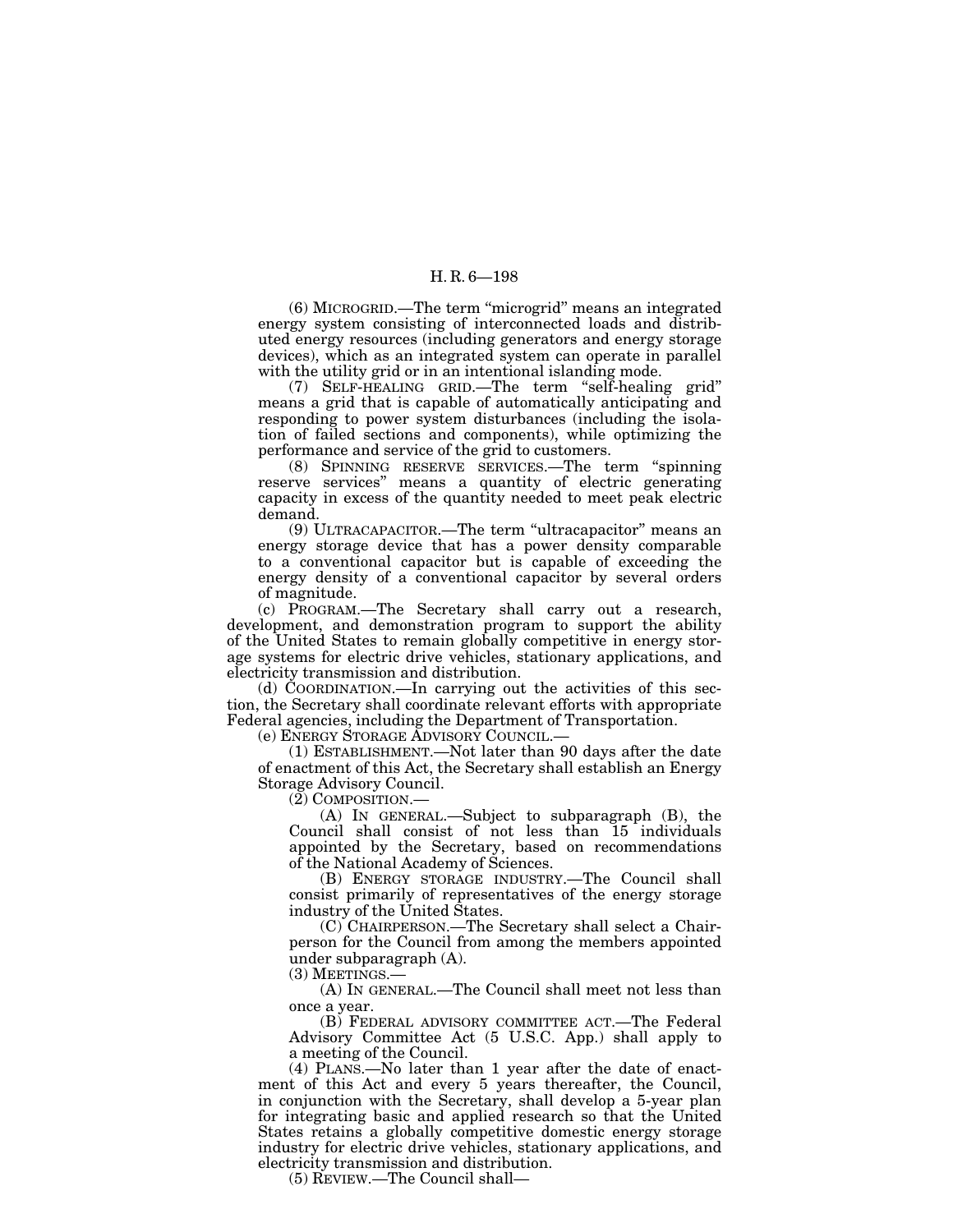(A) assess, every 2 years, the performance of the Department in meeting the goals of the plans developed under paragraph (4); and

(B) make specific recommendations to the Secretary on programs or activities that should be established or terminated to meet those goals.

(f) BASIC RESEARCH PROGRAM.—

(1) BASIC RESEARCH.—The Secretary shall conduct a basic research program on energy storage systems to support electric drive vehicles, stationary applications, and electricity transmission and distribution, including—

(A) materials design;

(B) materials synthesis and characterization;

(C) electrode-active materials, including electrolytes and bioelectrolytes;

(D) surface and interface dynamics;

(E) modeling and simulation; and

(F) thermal behavior and life degradation mechanisms.

(2) NANOSCIENCE CENTERS.—The Secretary, in cooperation with the Council, shall coordinate the activities of the nanoscience centers of the Department to help the energy storage research centers of the Department maintain a globally competitive posture in energy storage systems for electric drive vehicles, stationary applications, and electricity transmission and distribution.

(3) FUNDING.—For activities carried out under this subsection, in addition to funding activities at National Laboratories, the Secretary shall award funds to, and coordinate activities with, a range of stakeholders including the public, private, and academic sectors.

(g) APPLIED RESEARCH PROGRAM.—

(1) IN GENERAL.—The Secretary shall conduct an applied research program on energy storage systems to support electric drive vehicles, stationary applications, and electricity transmission and distribution technologies, including—

(A) ultracapacitors;

(B) flywheels;

(C) batteries and battery systems (including flow batteries);

(D) compressed air energy systems;

(E) power conditioning electronics;

(F) manufacturing technologies for energy storage systems;

(G) thermal management systems; and

(H) hydrogen as an energy storage medium.

(2) FUNDING.—For activities carried out under this subsection, in addition to funding activities at National Laboratories, the Secretary shall provide funds to, and coordinate activities with, a range of stakeholders, including the public, private, and academic sectors.

(h) ENERGY STORAGE RESEARCH CENTERS.—

(1) IN GENERAL.—The Secretary shall establish, through competitive bids, not more than  $\tilde{4}$  energy storage research centers to translate basic research into applied technologies to advance the capability of the United States to maintain a globally competitive posture in energy storage systems for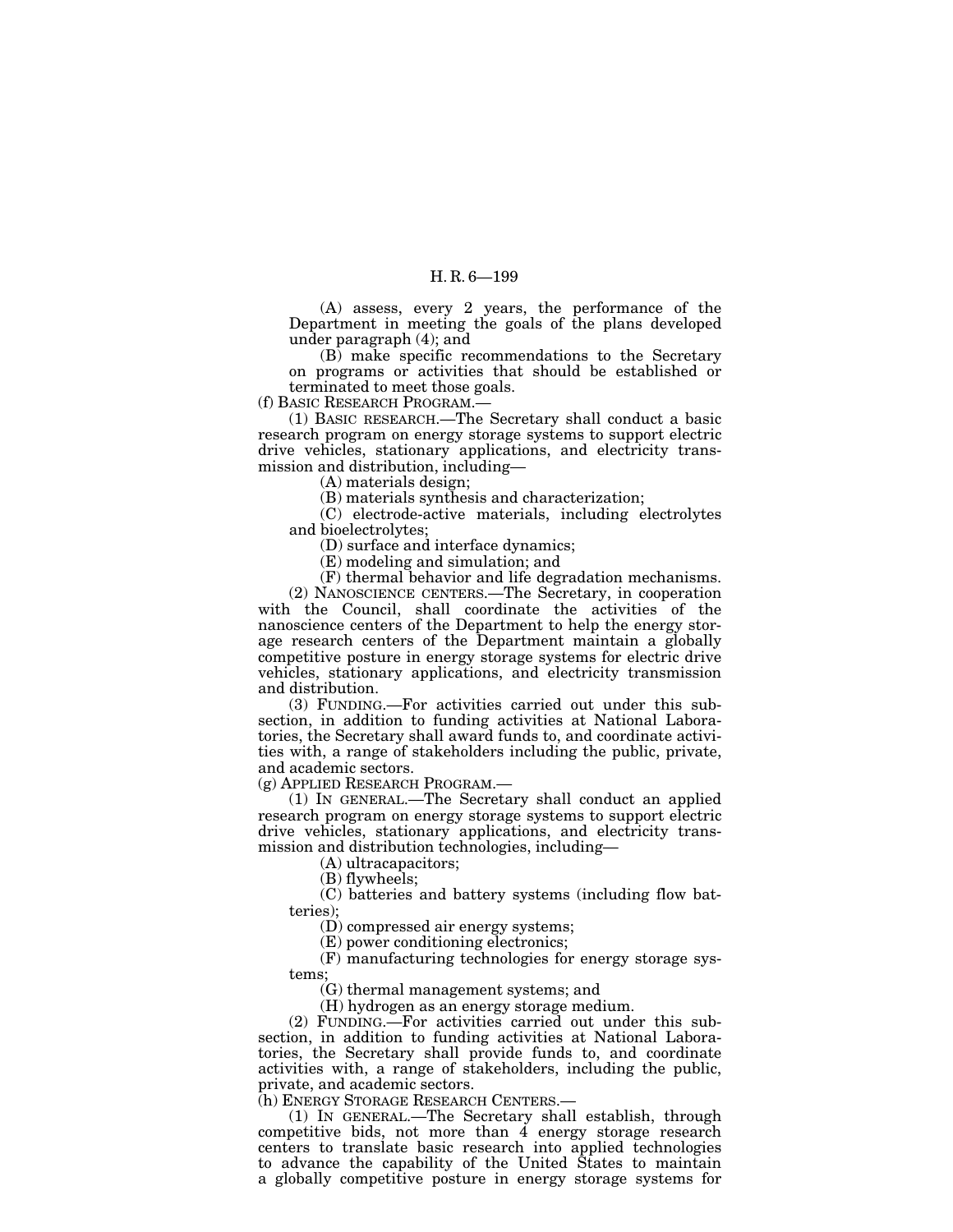electric drive vehicles, stationary applications, and electricity transmission and distribution.

(2) PROGRAM MANAGEMENT.—The centers shall be managed by the Under Secretary for Science of the Department.

(3) PARTICIPATION AGREEMENTS.—As a condition of participating in a center, a participant shall enter into a participation agreement with the center that requires that activities conducted by the participant for the center promote the goal of enabling the United States to compete successfully in global energy storage markets.

(4) PLANS.—A center shall conduct activities that promote the achievement of the goals of the plans of the Council under subsection (e)(4).

(5) NATIONAL LABORATORIES.—A national laboratory (as defined in section 2 of the Energy Policy Act of 2005 (42 U.S.C. 15801)) may participate in a center established under this subsection, including a cooperative research and development agreement (as defined in section 12(d) of the Stevenson-Wydler Technology Innovation Act of 1980 (15 U.S.C.  $3710a(d))$ .

(6) DISCLOSURE.—Section 623 of the Energy Policy Act of 1992 (42 U.S.C. 13293) may apply to any project carried out through a grant, contract, or cooperative agreement under this subsection.

(7) INTELLECTUAL PROPERTY.—In accordance with section 202(a)(ii) of title 35, United States Code, section 152 of the Atomic Energy Act of 1954 (42 U.S.C. 2182), and section 9 of the Federal Nonnuclear Energy Research and Development Act of 1974 (42 U.S.C. 5908), the Secretary may require, for any new invention developed under this subsection, that—

(A) if an industrial participant is active in a energy storage research center established under this subsection relating to the advancement of energy storage technologies carried out, in whole or in part, with Federal funding, the industrial participant be granted the first option to negotiate with the invention owner, at least in the field of energy storage technologies, nonexclusive licenses, and royalties on terms that are reasonable, as determined by the Secretary;

(B) if 1 or more industry participants are active in a center, during a 2-year period beginning on the date on which an invention is made—

(i) the patent holder shall not negotiate any license or royalty agreement with any entity that is not an industrial participant under this subsection; and

(ii) the patent holder shall negotiate nonexclusive licenses and royalties in good faith with any interested industrial participant under this subsection; and

(C) the new invention be developed under such other terms as the Secretary determines to be necessary to promote the accelerated commercialization of inventions made under this subsection to advance the capability of the United States to successfully compete in global energy storage markets.

(i) ENERGY STORAGE SYSTEMS DEMONSTRATIONS.—

(1) IN GENERAL.—The Secretary shall carry out a program of new demonstrations of advanced energy storage systems.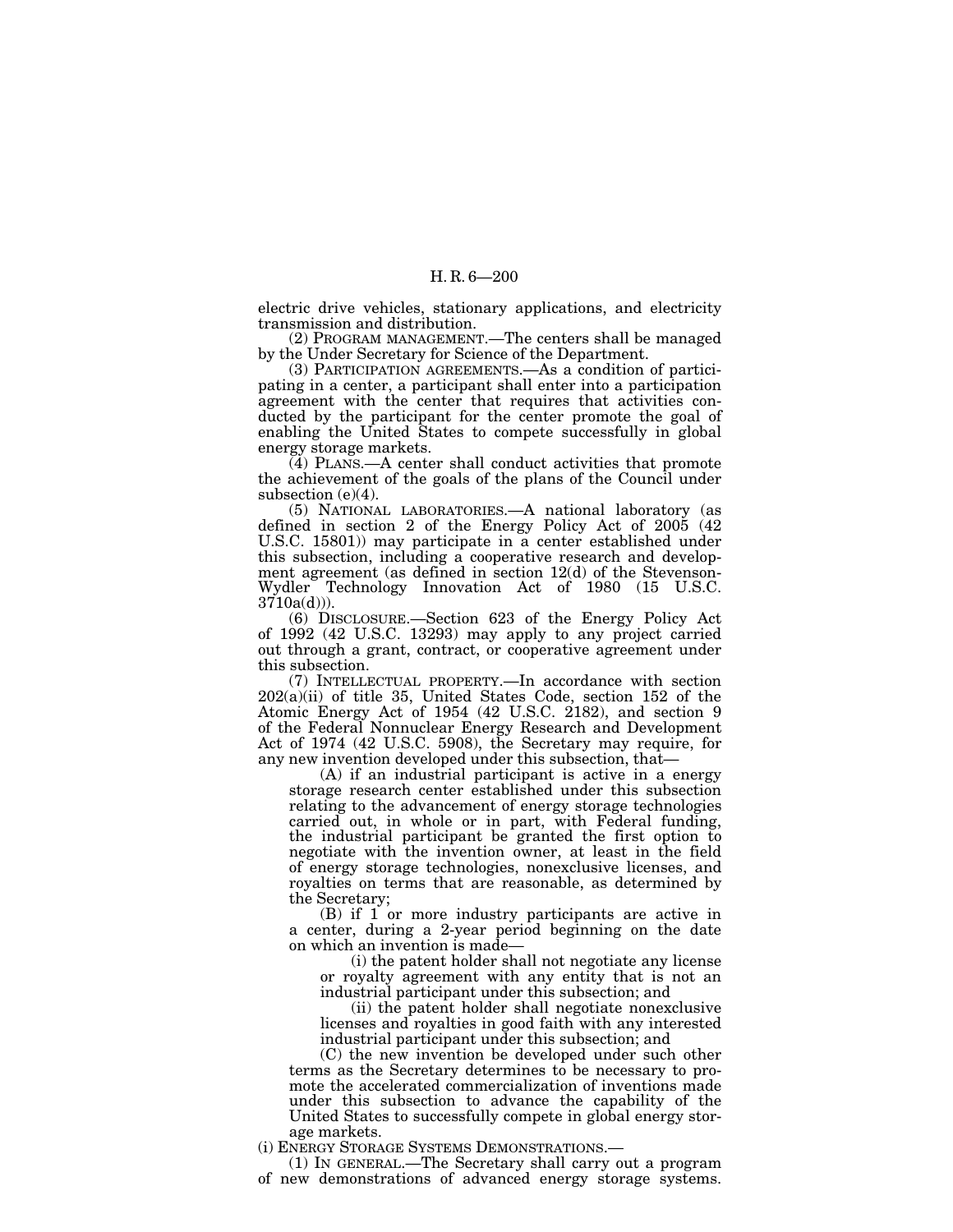(2) SCOPE.—The demonstrations shall—

(A) be regionally diversified; and

(B) expand on the existing technology demonstration program of the Department.

(3) STAKEHOLDERS.—In carrying out the demonstrations, the Secretary shall, to the maximum extent practicable, include the participation of a range of stakeholders, including—

(A) rural electric cooperatives;

(B) investor owned utilities;

(C) municipally owned electric utilities;

(D) energy storage systems manufacturers;

(E) electric drive vehicle manufacturers;

(F) the renewable energy production industry;

(G) State or local energy offices;

(H) the fuel cell industry; and

(I) institutions of higher education.

(4) OBJECTIVES.—Each of the demonstrations shall include 1 or more of the following:

(A) Energy storage to improve the feasibility of microgrids or islanding, or transmission and distribution capability, to improve reliability in rural areas.

(B) Integration of an energy storage system with a self-healing grid.

(C) Use of energy storage to improve security to emergency response infrastructure and ensure availability of emergency backup power for consumers.

(D) Integration with a renewable energy production source, at the source or away from the source.

(E) Use of energy storage to provide ancillary services, such as spinning reserve services, for grid management.

(F) Advancement of power conversion systems to make the systems smarter, more efficient, able to communicate with other inverters, and able to control voltage.

(G) Use of energy storage to optimize transmission and distribution operation and power quality, which could address overloaded lines and maintenance of transformers and substations.

(H) Use of advanced energy storage for peak load management of homes, businesses, and the grid.

(I) Use of energy storage devices to store energy during nonpeak generation periods to make better use of existing grid assets.

(j) VEHICLE ENERGY STORAGE DEMONSTRATION.—

(1) IN GENERAL.—The Secretary shall carry out a program of electric drive vehicle energy storage technology demonstrations.

(2) CONSORTIA.—The technology demonstrations shall be conducted through consortia, which may include—

(A) energy storage systems manufacturers and suppliers of the manufacturers;

(B) electric drive vehicle manufacturers;

(C) rural electric cooperatives;

(D) investor owned utilities;

(E) municipal and rural electric utilities;

(F) State and local governments;

(G) metropolitan transportation authorities; and

(H) institutions of higher education.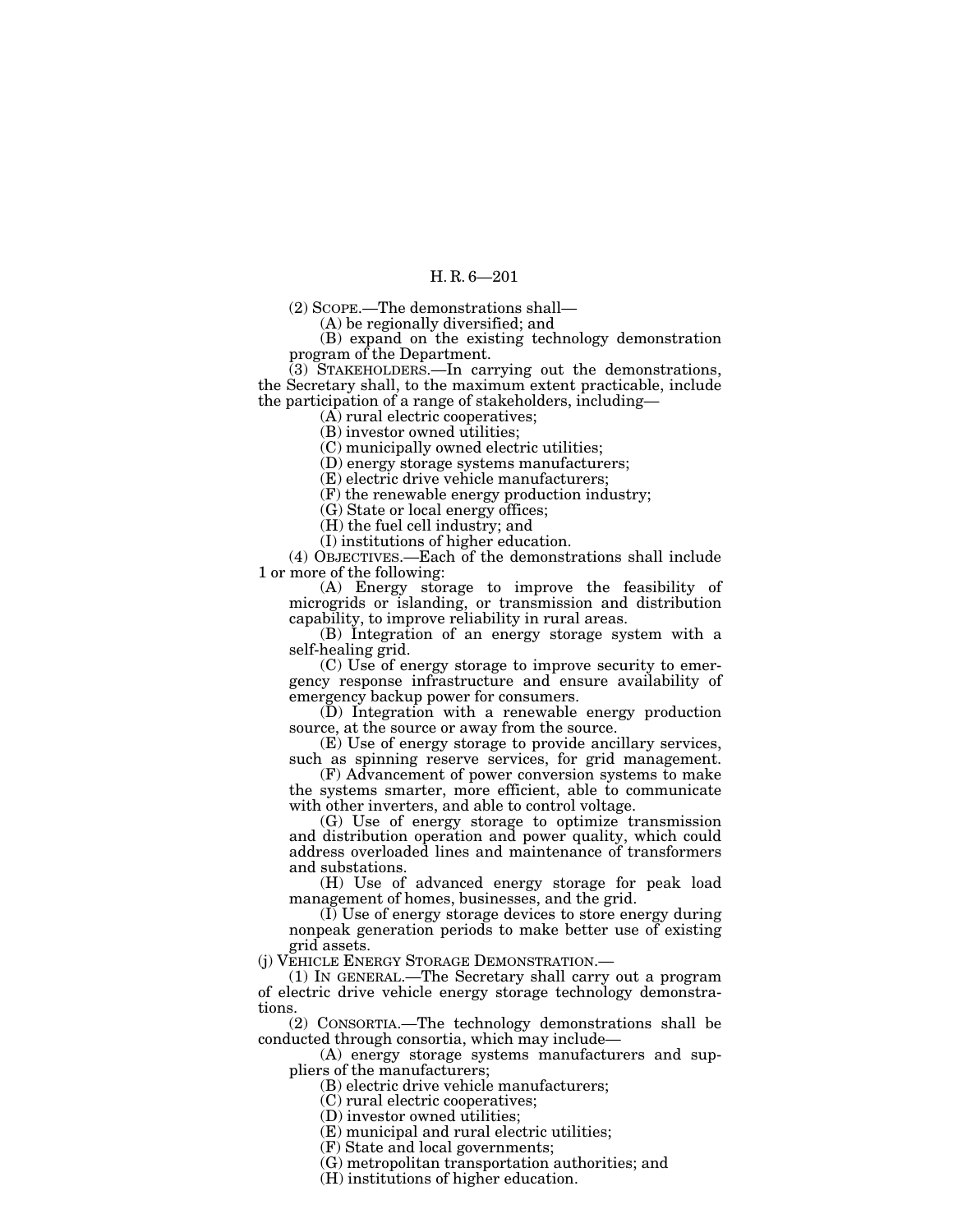(3) OBJECTIVES.—The program shall demonstrate 1 or more of the following:

(A) Novel, high capacity, high efficiency energy storage, charging, and control systems, along with the collection of data on performance characteristics, such as battery life, energy storage capacity, and power delivery capacity.

(B) Advanced onboard energy management systems and highly efficient battery cooling systems.

(C) Integration of those systems on a prototype vehicular platform, including with drivetrain systems for passenger, commercial, and nonroad electric drive vehicles.

(D) New technologies and processes that reduce manufacturing costs.

(E) Integration of advanced vehicle technologies with electricity distribution system and smart metering technology.

(F) Control systems that minimize emissions profiles in cases in which clean diesel engines are part of a plugin hybrid drive system.

(k) SECONDARY APPLICATIONS AND DISPOSAL OF ELECTRIC DRIVE VEHICLE BATTERIES.—The Secretary shall carry out a program of research, development, and demonstration of—

(1) secondary applications of energy storage devices following service in electric drive vehicles; and

(2) technologies and processes for final recycling and disposal of the devices.

(l) COST SHARING.—The Secretary shall carry out the programs established under this section in accordance with section 988 of the Energy Policy Act of 2005 (42 U.S.C. 16352).

(m) MERIT REVIEW OF PROPOSALS.—The Secretary shall carry out the programs established under subsections  $(i)$ ,  $(j)$ , and  $(k)$ in accordance with section 989 of the Energy Policy Act of 2005 (42 U.S.C. 16353).

(n) COORDINATION AND NONDUPLICATION.—To the maximum extent practicable, the Secretary shall coordinate activities under this section with other programs and laboratories of the Department and other Federal research programs.

(o) REVIEW BY NATIONAL ACADEMY OF SCIENCES.—On the business day that is 5 years after the date of enactment of this Act, the Secretary shall offer to enter into an arrangement with the National Academy of Sciences to assess the performance of the Department in carrying out this section.

(p) AUTHORIZATION OF APPROPRIATIONS.—There are authorized to be appropriated to carry out—

(1) the basic research program under subsection (f) \$50,000,000 for each of fiscal years 2009 through 2018;

(2) the applied research program under subsection (g) \$80,000,000 for each of fiscal years 2009 through 2018; and;

(3) the energy storage research center program under subsection (h) \$100,000,000 for each of fiscal years 2009 through 2018;

(4) the energy storage systems demonstration program under subsection (i) \$30,000,000 for each of fiscal years 2009 through 2018;

(5) the vehicle energy storage demonstration program under subsection (j) \$30,000,000 for each of fiscal years 2009 through 2018; and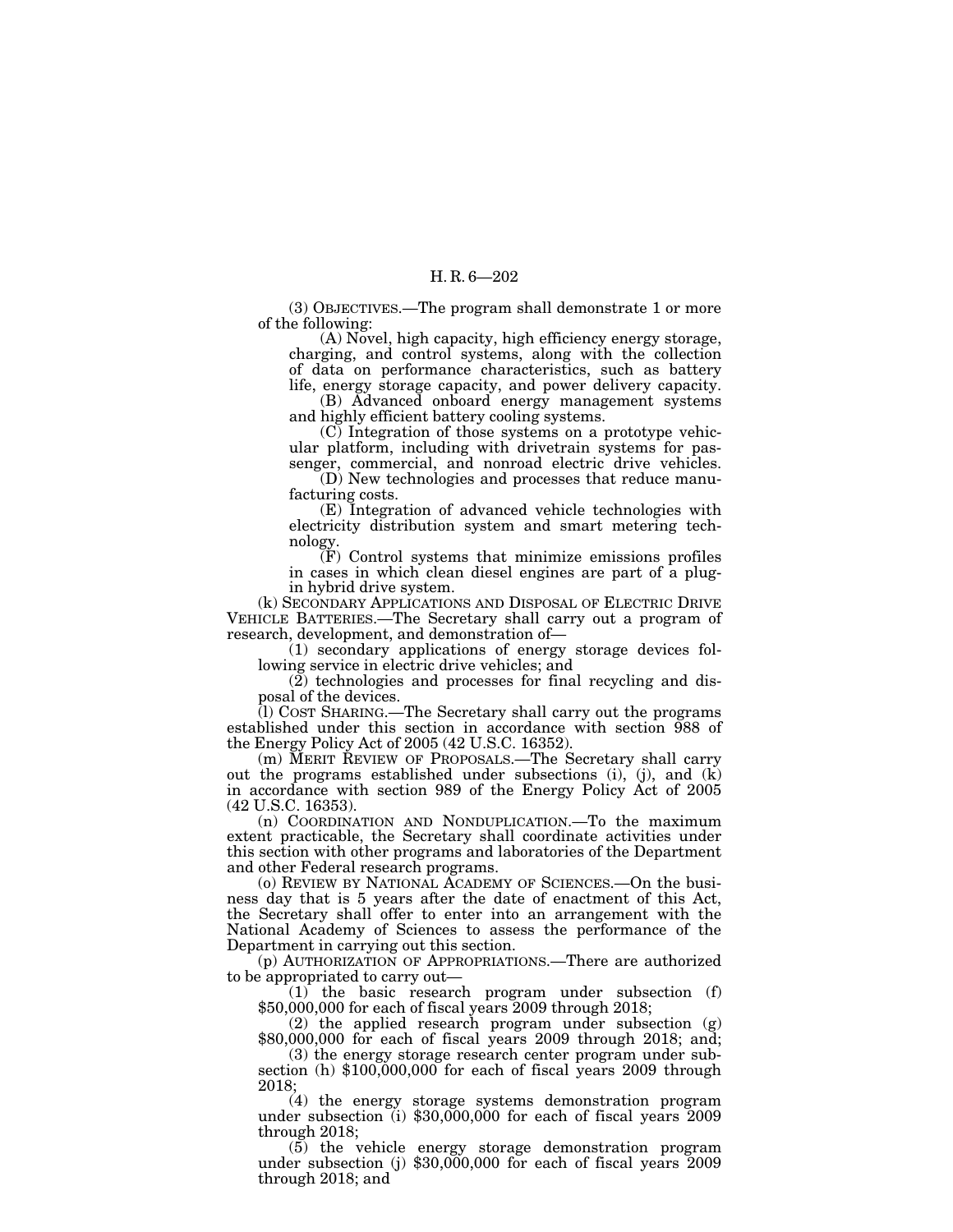(6) the secondary applications and disposal of electric drive vehicle batteries program under subsection (k) \$5,000,000 for each of fiscal years 2009 through 2018.

# **Subtitle E—Miscellaneous Provisions**

#### **SEC. 651. LIGHTWEIGHT MATERIALS RESEARCH AND DEVELOPMENT.**

(a) IN GENERAL.—As soon as practicable after the date of enactment of this Act, the Secretary of Energy shall establish a program to determine ways in which the weight of motor vehicles could be reduced to improve fuel efficiency without compromising passenger safety by conducting research, development, and demonstration relating to—

(1) the development of new materials (including cast metal composite materials formed by autocombustion synthesis) and material processes that yield a higher strength-to-weight ratio or other properties that reduce vehicle weight; and

(2) reducing the cost of—

(A) lightweight materials (including high-strength steel alloys, aluminum, magnesium, metal composites, and carbon fiber reinforced polymer composites) with the properties required for construction of lighter-weight vehicles; and

(B) materials processing, automated manufacturing, joining, and recycling lightweight materials for high-volume applications.

(b) AUTHORIZATION OF APPROPRIATIONS.—There is authorized to be appropriated to carry out this section \$80,000,000 for the period of fiscal years 2008 through 2012.

#### **SEC. 652. COMMERCIAL INSULATION DEMONSTRATION PROGRAM.**

(a) DEFINITIONS.—In this section:

(1) ADVANCED INSULATION.—The term ''advanced insulation'' means insulation that has an R value of not less than R35 per inch.

(2) COVERED REFRIGERATION UNIT.—The term ''covered refrigeration unit'' means any—

(A) commercial refrigerated truck;

(B) commercial refrigerated trailer; or

(C) commercial refrigerator, freezer, or refrigeratorfreezer described in section 342(c) of the Energy Policy and Conservation Act (42 U.S.C. 6313(c)).

(b) REPORT.—Not later than 90 days after the date of enactment of this Act, the Secretary shall submit to Congress a report that includes an evaluation of—

(1) the state of technological advancement of advanced insulation; and

(2) the projected amount of cost savings that would be generated by implementing advanced insulation into covered refrigeration units.<br>(c) DEMONSTRATION PROGRAM.-

(1) ESTABLISHMENT.—If the Secretary determines in the report described in subsection (b) that the implementation of advanced insulation into covered refrigeration units would generate an economically justifiable amount of cost savings, the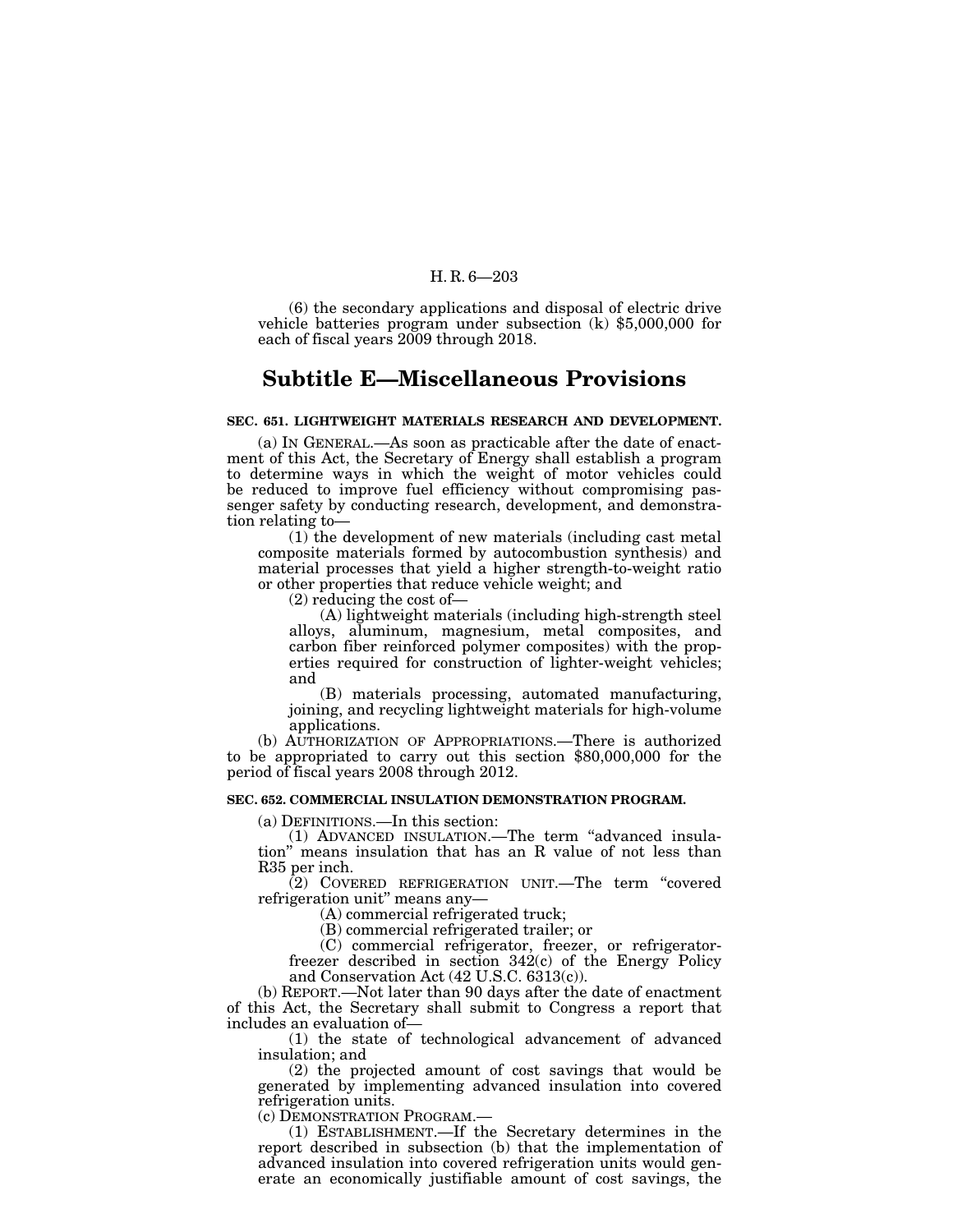Secretary, in cooperation with manufacturers of covered refrigeration units, shall establish a demonstration program under which the Secretary shall demonstrate the cost-effectiveness of advanced insulation.

(2) DISCLOSURE.—The Secretary may, for a period of up to 5 years after an award is granted under the demonstration program, exempt from mandatory disclosure under section 552 of title 5, United States Code (popularly known as the Freedom of Information Act) information that the Secretary determines would be a privileged or confidential trade secret or commercial or financial information under subsection (b)(4) of such section if the information had been obtained from a non-Government party.

(3) COST-SHARING.—Section 988 of the Energy Policy Act of 2005 (42 U.S.C. 16352) shall apply to any project carried out under this subsection.

(d) AUTHORIZATION OF APPROPRIATIONS.—There is authorized to be appropriated to carry out this section \$8,000,000 for the period of fiscal years 2009 through 2014.

#### **SEC. 653. TECHNICAL CRITERIA FOR CLEAN COAL POWER INITIATIVE.**

Section  $402(b)(1)(B)(ii)$  of the Energy Policy Act of 2005 (42) U.S.C.  $15962(b)(1)(B)(ii)$  is amended by striking subclause (I) and inserting the following:

 $\sqrt[\kappa]{I}$ (I)(aa) to remove at least 99 percent of sulfur dioxide; or

"(bb) to emit not more than 0.04 pound  $SO_2$ per million Btu, based on a 30-day average;''.

#### **SEC. 654. H-PRIZE.**

Section 1008 of the Energy Policy Act of 2005 (42 U.S.C. 16396) is amended by adding at the end the following new subsection: " $(f)$  H-PRIZE.—

"(1) PRIZE AUTHORITY.—<br>"(A) IN GENERAL.—As part of the program under this section, the Secretary shall carry out a program to competitively award cash prizes in conformity with this subsection to advance the research, development, demonstration, and commercial application of hydrogen energy technologies.

''(B) ADVERTISING AND SOLICITATION OF COMPETITORS.— ''(i) ADVERTISING.—The Secretary shall widely advertise prize competitions under this subsection to

encourage broad participation, including by individuals, universities (including historically Black colleges and universities and other minority serving institutions), and large and small businesses (including businesses owned or controlled by socially and economically disadvantaged persons).

"(ii) ANNOUNCEMENT THROUGH FEDERAL REGISTER NOTICE.—The Secretary shall announce each prize competition under this subsection by publishing a notice in the Federal Register. This notice shall include essential elements of the competition such as the subject of the competition, the duration of the competition, the eligibility requirements for participation in the competition, the process for participants to register for the competition, the amount of the prize, and the criteria for awarding the prize.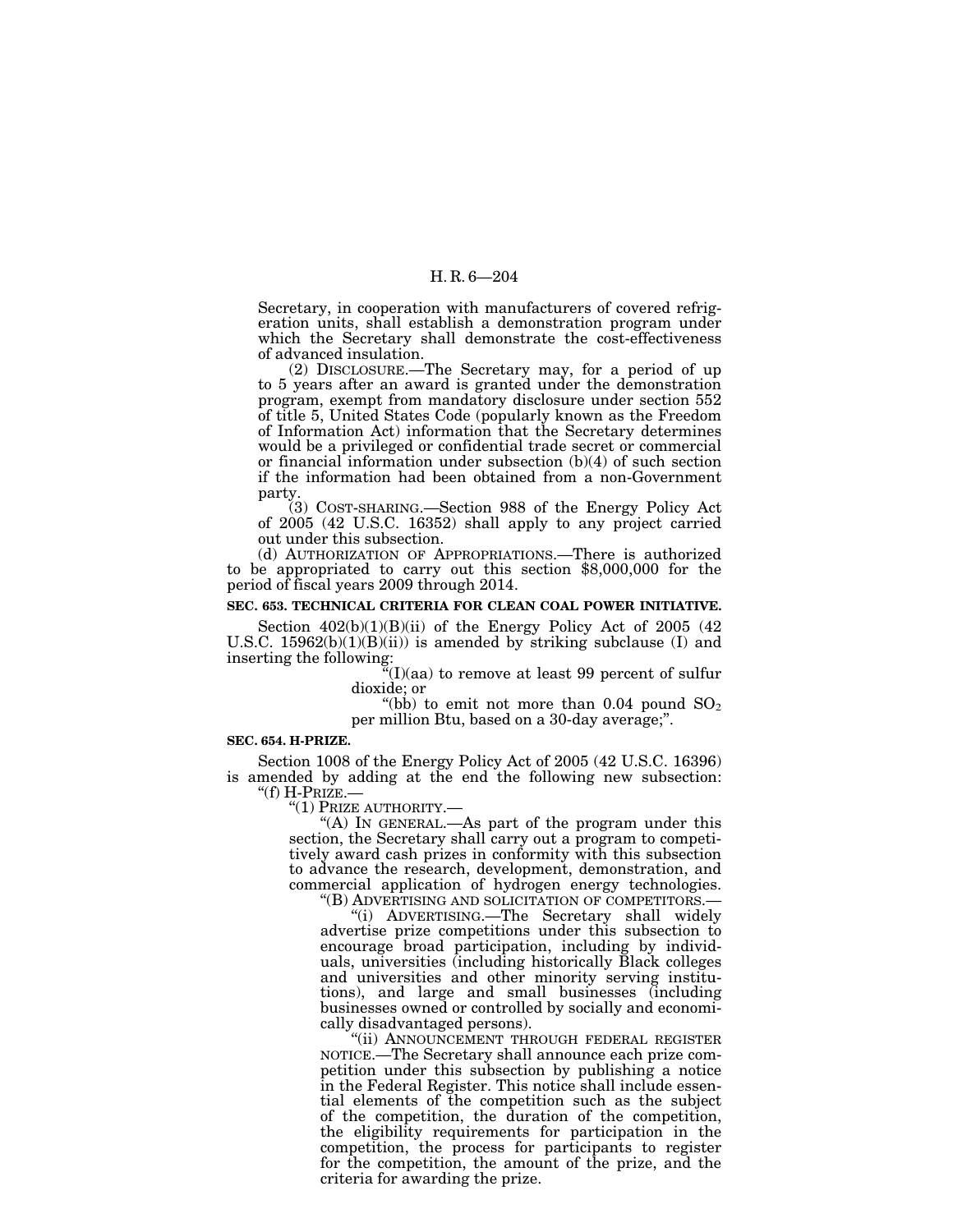''(C) ADMINISTERING THE COMPETITIONS.—The Secretary shall enter into an agreement with a private, nonprofit entity to administer the prize competitions under this subsection, subject to the provisions of this subsection (in this subsection referred to as the 'administering entity'). The duties of the administering entity under the agreement shall include—

''(i) advertising prize competitions under this subsection and their results;

''(ii) raising funds from private entities and individuals to pay for administrative costs and to contribute to cash prizes, including funds provided in exchange for the right to name a prize awarded under this subsection;

"(iii) developing, in consultation with and subject to the final approval of the Secretary, the criteria for selecting winners in prize competitions under this subsection, based on goals provided by the Secretary;

"(iv) determining, in consultation with the Secretary, the appropriate amount and funding sources for each prize to be awarded under this subsection, subject to the final approval of the Secretary with respect to Federal funding;

"(v) providing advice and consultation to the Secretary on the selection of judges in accordance with paragraph (2)(D), using criteria developed in consultation with and subject to the final approval of the Secretary; and

"(vi) protecting against the administering entity's unauthorized use or disclosure of a registered participant's trade secrets and confidential business information. Any information properly identified as trade secrets or confidential business information that is submitted by a participant as part of a competitive program under this subsection may be withheld from public disclosure.

 $\sqrt[\text{m}]{(D)}$  FUNDING SOURCES.—Prizes under this subsection shall consist of Federal appropriated funds and any funds provided by the administering entity (including funds raised pursuant to subparagraph  $(C)(ii)$  for such cash prize programs. The Secretary may accept funds from other Federal agencies for such cash prizes and, notwithstanding section 3302(b) of title 31, United States Code, may use such funds for the cash prize program under this subsection. Other than publication of the names of prize sponsors, the Secretary may not give any special consideration to any private sector entity or individual in return for a donation to the Secretary or administering entity.

''(E) ANNOUNCEMENT OF PRIZES.—The Secretary may not issue a notice required by subparagraph (B)(ii) until all the funds needed to pay out the announced amount of the prize have been appropriated or committed in writing by the administering entity. The Secretary may increase the amount of a prize after an initial announcement is made under subparagraph (B)(ii) if—

"(i) notice of the increase is provided in the same manner as the initial notice of the prize; and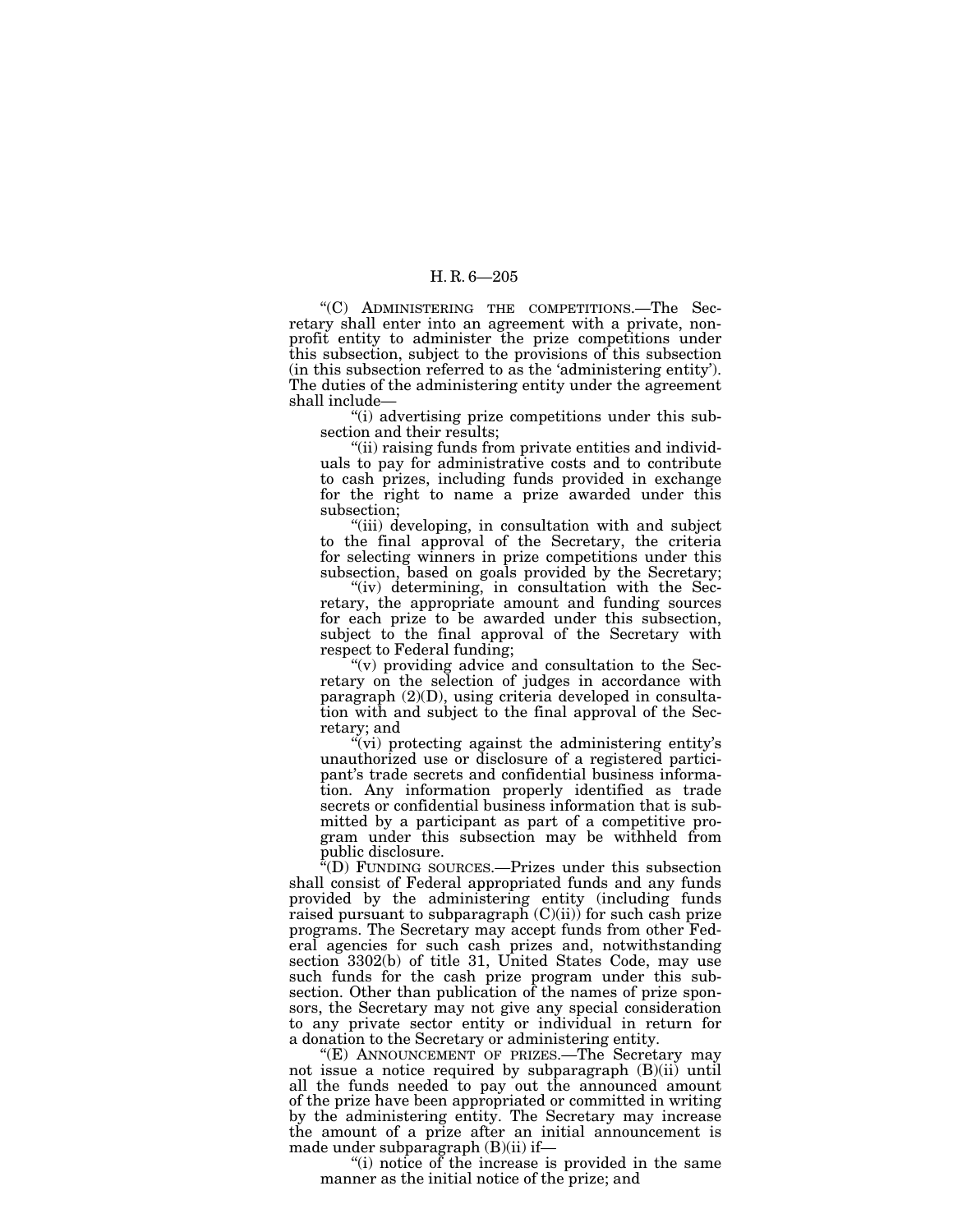''(ii) the funds needed to pay out the announced amount of the increase have been appropriated or committed in writing by the administering entity.

" $(F)$  SUNSET.—The authority to announce prize competitions under this subsection shall terminate on September 30, 2018.

''(2) PRIZE CATEGORIES.—

''(A) CATEGORIES.—The Secretary shall establish prizes under this subsection for—

''(i) advancements in technologies, components, or systems related to—

''(I) hydrogen production;

"(II) hydrogen storage;

''(III) hydrogen distribution; and

''(IV) hydrogen utilization;

''(ii) prototypes of hydrogen-powered vehicles or other hydrogen-based products that best meet or exceed objective performance criteria, such as completion of a race over a certain distance or terrain or generation of energy at certain levels of efficiency; and

''(iii) transformational changes in technologies for the distribution or production of hydrogen that meet or exceed far-reaching objective criteria, which shall include minimal carbon emissions and which may include cost criteria designed to facilitate the eventual market success of a winning technology.

''(B) AWARDS.—

''(i) ADVANCEMENTS.—To the extent permitted under paragraph  $(1)(E)$ , the prizes authorized under subparagraph  $(A)(i)$  shall be awarded biennially to the most significant advance made in each of the four subcategories described in subclauses (I) through (IV) of subparagraph  $(A)(i)$  since the submission deadline of the previous prize competition in the same category under subparagraph  $(A)(i)$  or the date of enactment of this subsection, whichever is later, unless no such advance is significant enough to merit an award. No one such prize may exceed \$1,000,000. If less than \$4,000,000 is available for a prize competition under subparagraph  $(A)(i)$ , the Secretary may omit one or more subcategories, reduce the amount of the prizes, or not hold a prize competition.

"(ii) PROTOTYPES.—To the extent permitted under paragraph (1)(E), prizes authorized under subparagraph (A)(ii) shall be awarded biennially in alternate years from the prizes authorized under subparagraph (A)(i). The Secretary is authorized to award up to one prize in this category in each 2-year period. No such prize may exceed \$4,000,000. If no registered participants meet the objective performance criteria established pursuant to subparagraph (C) for a competition under this clause, the Secretary shall not award a prize.

"(iii) TRANSFORMATIONAL TECHNOLOGIES.—To the extent permitted under paragraph (1)(E), the Secretary shall announce one prize competition authorized under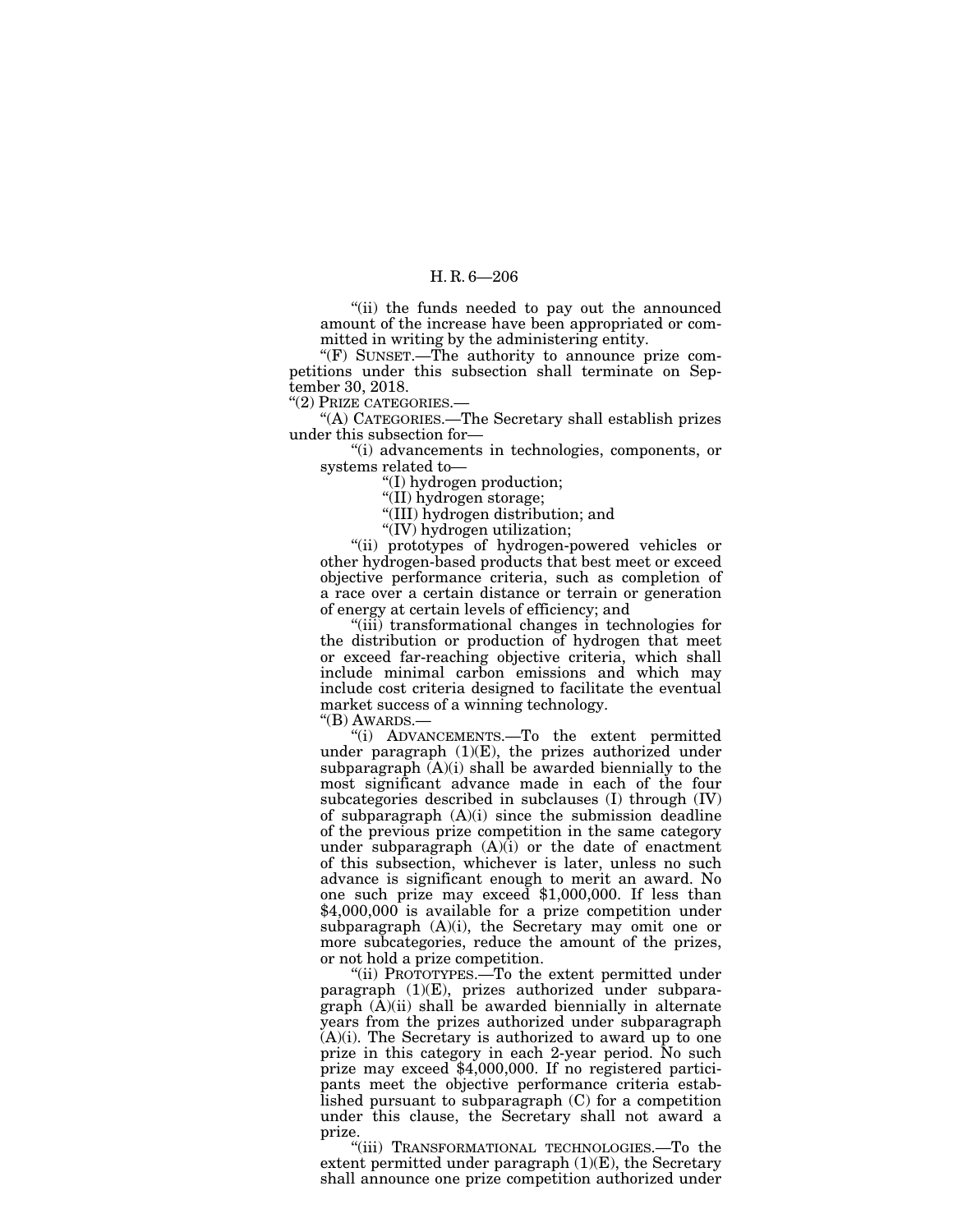subparagraph (A)(iii) as soon after the date of enactment of this subsection as is practicable. A prize offered under this clause shall be not less than \$10,000,000, paid to the winner in a lump sum, and an additional amount paid to the winner as a match for each dollar of private funding raised by the winner for the hydrogen technology beginning on the date the winner was named. The match shall be provided for 3 years after the date the prize winner is named or until the full amount of the prize has been paid out, whichever occurs first. A prize winner may elect to have the match amount paid to another entity that is continuing the development of the winning technology. The Secretary shall announce the rules for receiving the match in the notice required by paragraph (1)(B)(ii). The Secretary shall award a prize under this clause only when a registered participant has met the objective criteria established for the prize pursuant to subparagraph (C) and announced pursuant to paragraph  $(1)(\overline{B})$ (ii). Not more than \$10,000,000 in Federal funds may be used for the prize award under this clause. The administering entity shall seek to raise \$40,000,000 toward the matching award under this clause.

''(C) CRITERIA.—In establishing the criteria required by this subsection, the Secretary—

''(i) shall consult with the Department's Hydrogen Technical and Fuel Cell Advisory Committee;

"(ii) shall consult with other Federal agencies, including the National Science Foundation; and

''(iii) may consult with other experts such as private organizations, including professional societies, industry associations, and the National Academy of Sciences and the National Academy of Engineering.

''(D) JUDGES.—For each prize competition under this subsection, the Secretary in consultation with the administering entity shall assemble a panel of qualified judges to select the winner or winners on the basis of the criteria established under subparagraph (C). Judges for each prize competition shall include individuals from outside the Department, including from the private sector. A judge, spouse, minor children, and members of the judge's household may not—

''(i) have personal or financial interests in, or be an employee, officer, director, or agent of, any entity that is a registered participant in the prize competition for which he or she will serve as a judge; or

"(ii) have a familial or financial relationship with an individual who is a registered participant in the prize competition for which he or she will serve as a judge.

"(3) ELIGIBILITY.—To be eligible to win a prize under this subsection, an individual or entity—

" $(A)$  shall have complied with all the requirements in accordance with the Federal Register notice required under paragraph (1)(B)(ii);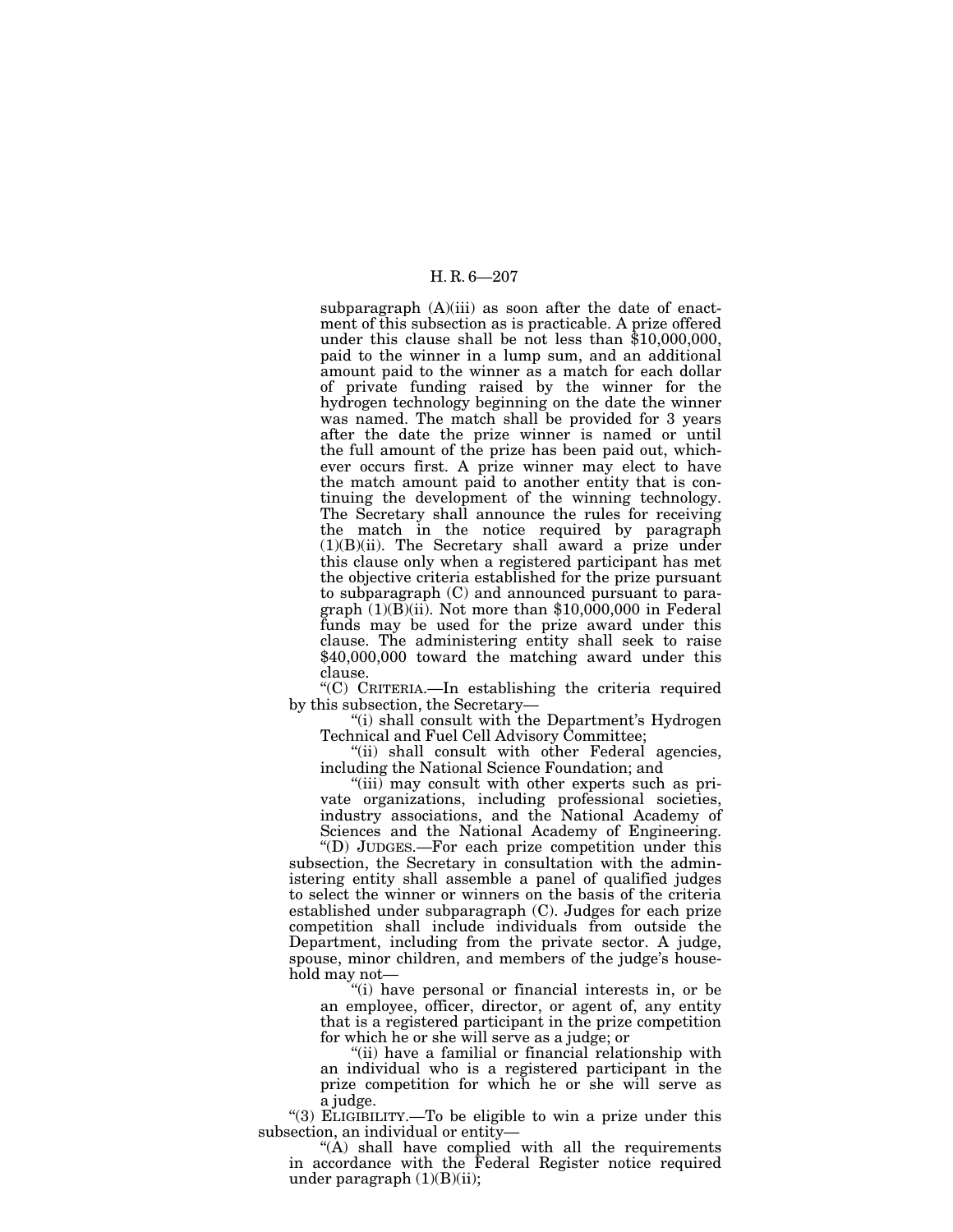$H(B)$  in the case of a private entity, shall be incorporated in and maintain a primary place of business in the United States, and in the case of an individual, whether participating singly or in a group, shall be a citizen of, or an alien lawfully admitted for permanent residence in, the United States; and

''(C) shall not be a Federal entity, a Federal employee acting within the scope of his employment, or an employee of a national laboratory acting within the scope of his employment.

"(4) INTELLECTUAL PROPERTY.—The Federal Government shall not, by virtue of offering or awarding a prize under this subsection, be entitled to any intellectual property rights derived as a consequence of, or direct relation to, the participation by a registered participant in a competition authorized by this subsection. This paragraph shall not be construed to prevent the Federal Government from negotiating a license for the use of intellectual property developed for a prize competition under this subsection.

''(5) LIABILITY.— ''(A) WAIVER OF LIABILITY.—The Secretary may require registered participants to waive claims against the Federal Government and the administering entity (except claims for willful misconduct) for any injury, death, damage, or loss of property, revenue, or profits arising from the registered participants' participation in a competition under this subsection. The Secretary shall give notice of any waiver required under this subparagraph in the notice required by paragraph  $(1)(B)(ii)$ . The Secretary may not require a registered participant to waive claims against the administering entity arising out of the unauthorized use or disclosure by the administering entity of the registered participant's trade secrets or confidential business information.<br>"(B) LIABILITY INSURANCE.-

'(i) REQUIREMENTS.— Registered participants in a prize competition under this subsection shall be required to obtain liability insurance or demonstrate financial responsibility, in amounts determined by the Secretary, for claims by—

''(I) a third party for death, bodily injury, or property damage or loss resulting from an activity carried out in connection with participation in a competition under this subsection; and

''(II) the Federal Government for damage or loss to Government property resulting from such an activity.

''(ii) FEDERAL GOVERNMENT INSURED.—The Federal Government shall be named as an additional insured under a registered participant's insurance policy required under clause  $(i)(I)$ , and registered participants shall be required to agree to indemnify the Federal Government against third party claims for damages arising from or related to competition activities under this subsection.

"(6) REPORT TO CONGRESS.—Not later than 60 days after the awarding of the first prize under this subsection, and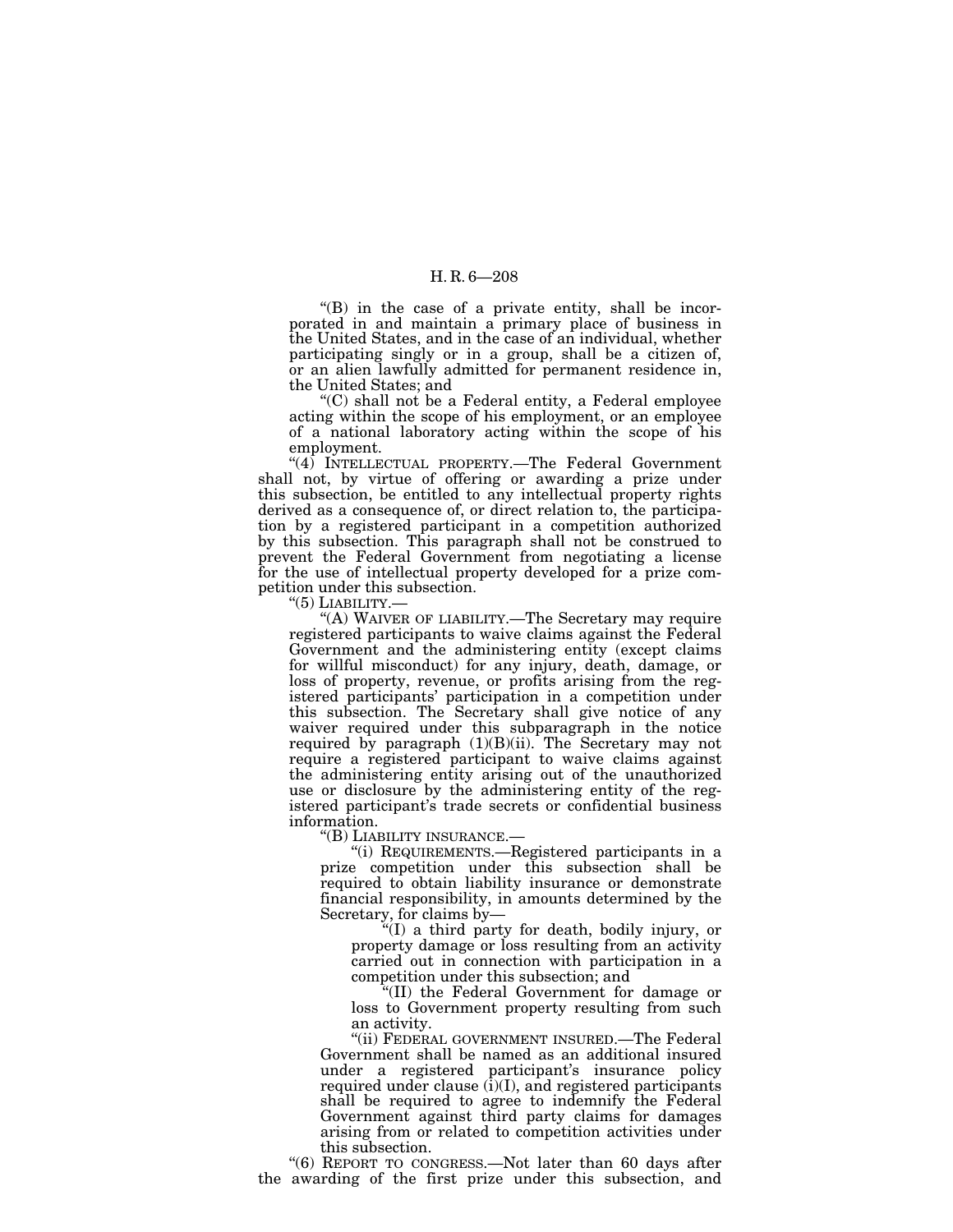annually thereafter, the Secretary shall transmit to the Congress a report that—

''(A) identifies each award recipient;

''(B) describes the technologies developed by each award recipient; and

''(C) specifies actions being taken toward commercial application of all technologies with respect to which a prize has been awarded under this subsection.

"(7) AUTHORIZATION OF APPROPRIATIONS.-

''(A) IN GENERAL.—

''(i) AWARDS.—There are authorized to be appropriated to the Secretary for the period encompassing fiscal years 2008 through 2017 for carrying out this subsection—

"(I)  $$20,000,000$  for awards described in paragraph  $(2)(A)(i)$ ;

''(II) \$20,000,000 for awards described in paragraph  $(2)(A)(ii)$ ; and

''(III) \$10,000,000 for the award described in paragraph (2)(A)(iii).

(ii) ADMINISTRATION.—In addition to the amounts authorized in clause (i), there are authorized to be appropriated to the Secretary for each of fiscal years 2008 and 2009 \$2,000,000 for the administrative costs of carrying out this subsection.

''(B) CARRYOVER OF FUNDS.—Funds appropriated for prize awards under this subsection shall remain available until expended, and may be transferred, reprogrammed, or expended for other purposes only after the expiration of 10 fiscal years after the fiscal year for which the funds were originally appropriated. No provision in this subsection permits obligation or payment of funds in violation of section 1341 of title 31 of the United States Code (commonly referred to as the Anti-Deficiency Act).

"(8) NONSUBSTITUTION.—The programs created under this subsection shall not be considered a substitute for Federal research and development programs.''.

### **SEC. 655. BRIGHT TOMORROW LIGHTING PRIZES.**

(a) ESTABLISHMENT.—Not later than 1 year after the date of enactment of this Act, as part of the program carried out under section 1008 of the Energy Policy Act of 2005 (42 U.S.C. 16396), the Secretary shall establish and award Bright Tomorrow Lighting Prizes for solid state lighting in accordance with this section.

(b) PRIZE SPECIFICATIONS.—

(1) 60-WATT INCANDESCENT REPLACEMENT LAMP PRIZE.— The Secretary shall award a 60-Watt Incandescent Replacement Lamp Prize to an entrant that produces a solid-state light package simultaneously capable of—

(A) producing a luminous flux greater than 900 lumens;

(B) consuming less than or equal to 10 watts;

(C) having an efficiency greater than 90 lumens per watt;

(D) having a color rendering index greater than 90; (E) having a correlated color temperature of not less than 2,750, and not more than 3,000, degrees Kelvin;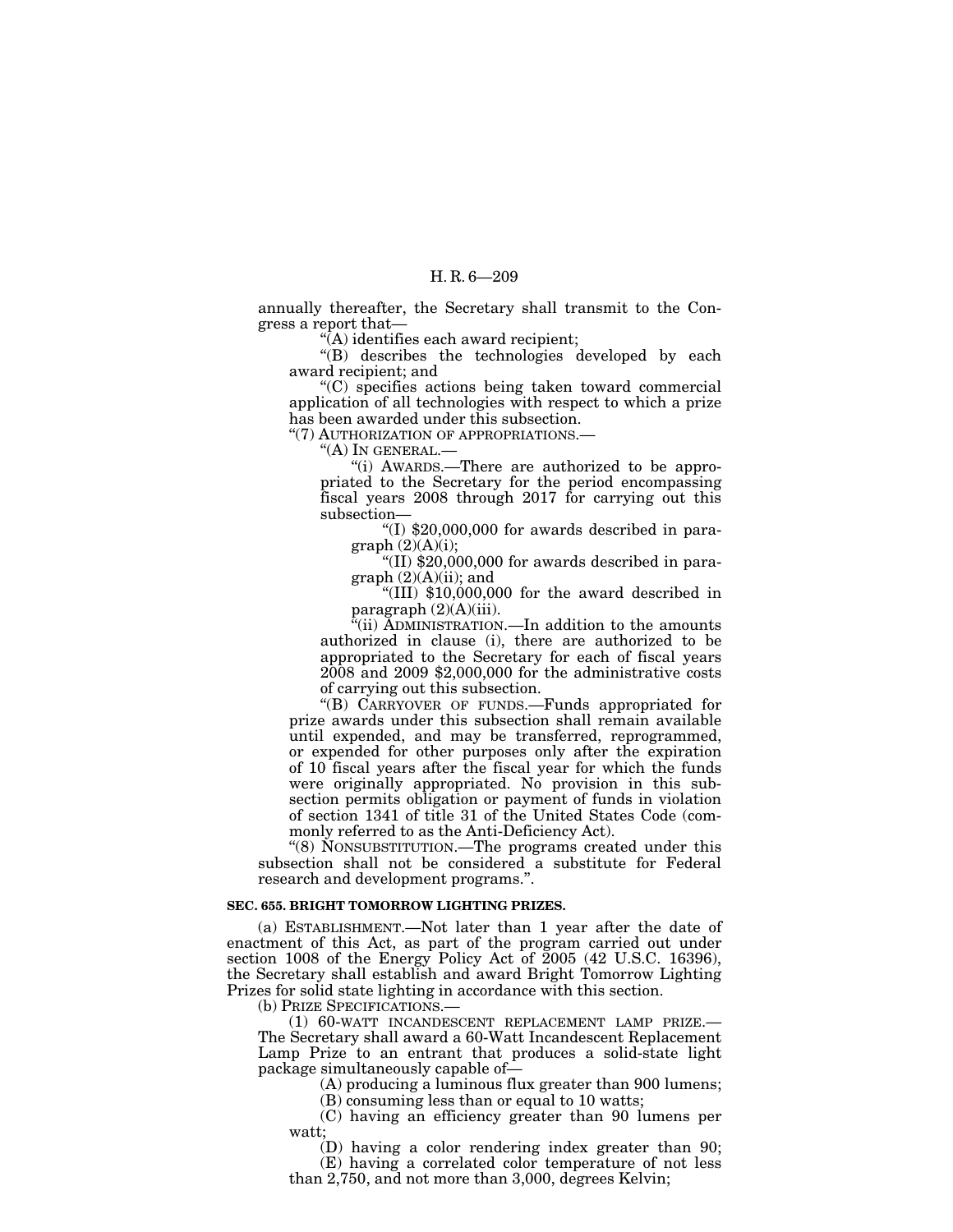(F) having 70 percent of the lumen value under subparagraph (A) exceeding 25,000 hours under typical conditions expected in residential use;

(G) having a light distribution pattern similar to a soft 60-watt incandescent A19 bulb;

(H) having a size and shape that fits within the maximum dimensions of an A19 bulb in accordance with American National Standards Institute standard C78.20–2003, figure C78.20–211;

(I) using a single contact medium screw socket; and

(J) mass production for a competitive sales commercial market satisfied by producing commercially accepted quality control lots of such units equal to or exceeding the criteria described in subparagraphs (A) through (I).

(2) PAR TYPE 38 HALOGEN REPLACEMENT LAMP PRIZE.— The Secretary shall award a Parabolic Aluminized Reflector Type 38 Halogen Replacement Lamp Prize (referred to in this section as the "PAR Type 38 Halogen Replacement Lamp Prize") to an entrant that produces a solid-state-light package simultaneously capable of—

(A) producing a luminous flux greater than or equal to 1,350 lumens;

(B) consuming less than or equal to 11 watts;

(C) having an efficiency greater than 123 lumens per watt;

(D) having a color rendering index greater than or equal to 90;

(E) having a correlated color coordinate temperature of not less than 2,750, and not more than 3,000, degrees Kelvin;

(F) having 70 percent of the lumen value under subparagraph (A) exceeding 25,000 hours under typical conditions expected in residential use;

(G) having a light distribution pattern similar to a PAR 38 halogen lamp;

(H) having a size and shape that fits within the maximum dimensions of a PAR 38 halogen lamp in accordance with American National Standards Institute standard C78– 21–2003, figure C78.21–238;

(I) using a single contact medium screw socket; and (J) mass production for a competitive sales commercial

market satisfied by producing commercially accepted quality control lots of such units equal to or exceeding the criteria described in subparagraphs (A) through (I).

(3) TWENTY-FIRST CENTURY LAMP PRIZE.—The Secretary shall award a Twenty-First Century Lamp Prize to an entrant that produces a solid-state-light-light capable of—

(A) producing a light output greater than 1,200 lumens;

(B) having an efficiency greater than 150 lumens per watt;

(C) having a color rendering index greater than 90; (D) having a color coordinate temperature between

2,800 and 3,000 degrees Kelvin; and

(E) having a lifetime exceeding 25,000 hours. (c) PRIVATE FUNDS.—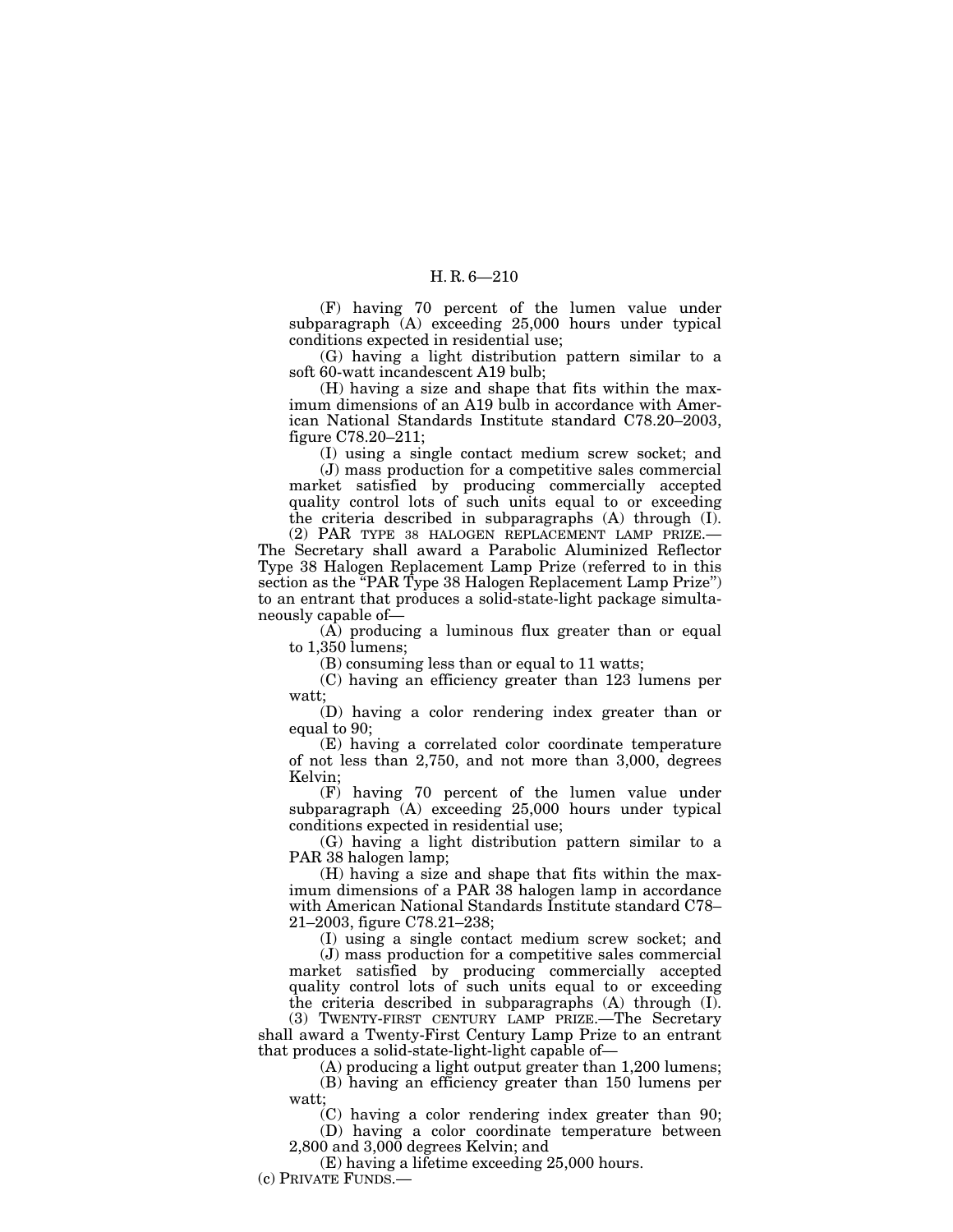(1) IN GENERAL.—Subject to paragraph (2), and notwithstanding section 3302 of title 31, United States Code, the Secretary may accept, retain, and use funds contributed by any person, government entity, or organization for purposes of carrying out this subsection—

(A) without further appropriation; and

(B) without fiscal year limitation.

(2) PRIZE COMPETITION.—A private source of funding may not participate in the competition for prizes awarded under this section.

(d) TECHNICAL REVIEW.—The Secretary shall establish a technical review committee composed of non-Federal officers to review entrant data submitted under this section to determine whether the data meets the prize specifications described in subsection (b).

(e) THIRD PARTY ADMINISTRATION.—The Secretary may competitively select a third party to administer awards under this section.

(f) ELIGIBILITY FOR PRIZES.—To be eligible to be awarded a prize under this section—

(1) in the case of a private entity, the entity shall be incorporated in and maintain a primary place of business in the United States; and

(2) in the case of an individual (whether participating as a single individual or in a group), the individual shall be a citizen or lawful permanent resident of the United States.

(g) AWARD AMOUNTS.—Subject to the availability of funds to carry out this section, the amount of—<br>(1) the 60-Watt Incandescent Replacement Lamp Prize

described in subsection  $(b)(1)$  shall be  $$10,000,000;$ 

(2) the PAR Type 38 Halogen Replacement Lamp Prize described in subsection (b)(2) shall be \$5,000,000; and

(3) the Twenty-First Century Lamp Prize described in subsection (b)(3) shall be \$5,000,000.

(h) FEDERAL PROCUREMENT OF SOLID-STATE-LIGHTS.—

(1) 60-WATT INCANDESCENT REPLACEMENT.—Subject to paragraph (3), as soon as practicable after the successful award of the 60-Watt Incandescent Replacement Lamp Prize under subsection  $(b)(1)$ , the Secretary (in consultation with the Administrator of General Services) shall develop governmentwide Federal purchase guidelines with a goal of replacing the use of 60-watt incandescent lamps in Federal Government buildings with a solid-state-light package described in subsection  $(b)(1)$  by not later than the date that is 5 years after the date the award is made.

(2) PAR 38 HALOGEN REPLACEMENT LAMP REPLACEMENT.— Subject to paragraph (3), as soon as practicable after the successful award of the PAR Type 38 Halogen Replacement Lamp Prize under subsection  $(b)(2)$ , the Secretary (in consultation with the Administrator of General Services) shall develop governmentwide Federal purchase guidelines with the goal of replacing the use of PAR 38 halogen lamps in Federal Government buildings with a solid-state-light package described in subsection  $(b)(2)$  by not later than the date that is 5 years after the date the award is made.<br>(3) WAIVERS.—

 $(A)$  In GENERAL.—The Secretary or the Administrator of General Services may waive the application of paragraph (1) or (2) if the Secretary or Administrator determines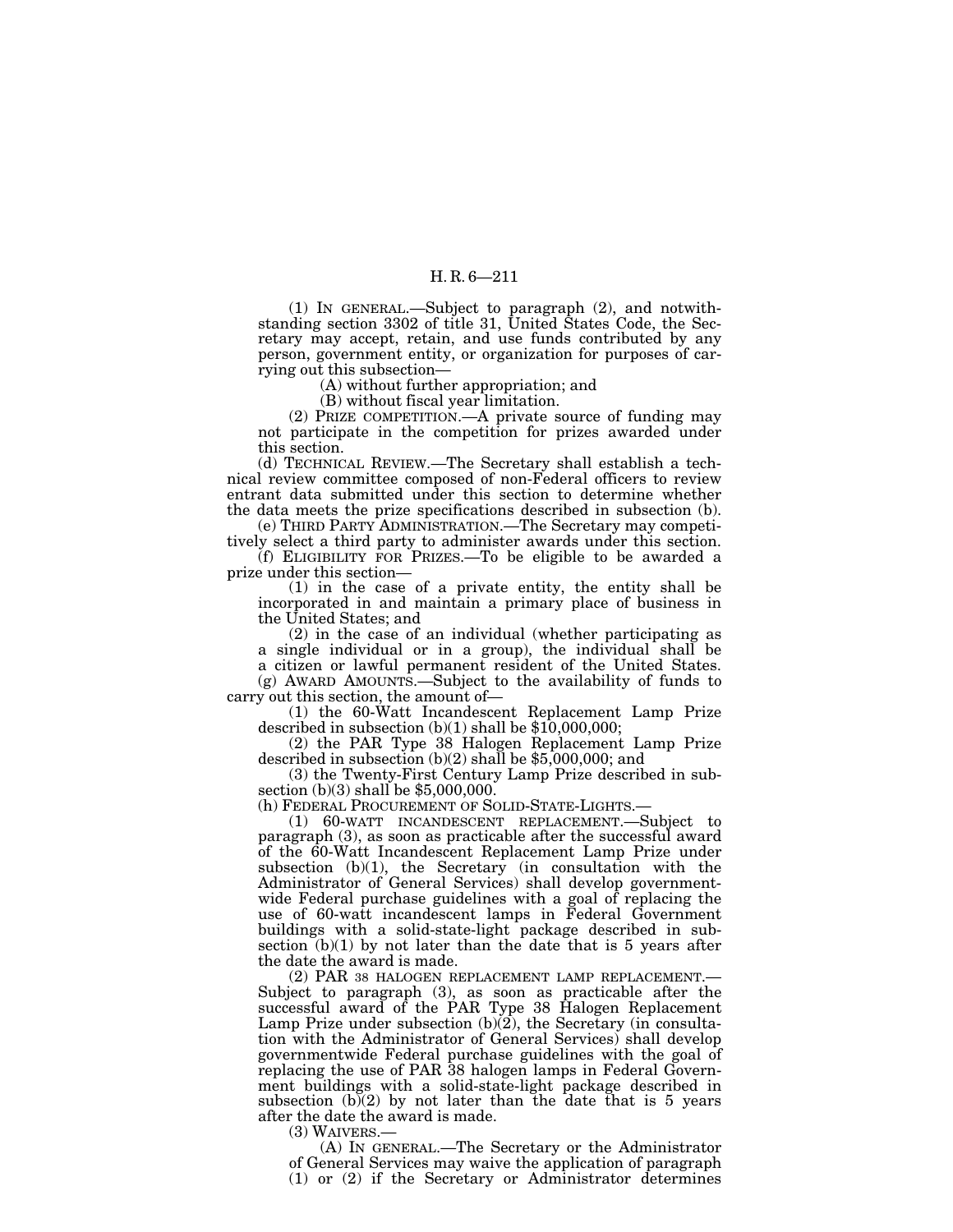that the return on investment from the purchase of a solid-state-light package described in paragraph (1) or (2) of subsection (b), respectively, is cost prohibitive.

(B) REPORT OF WAIVER.—If the Secretary or Administrator waives the application of paragraph  $(1)$  or  $(2)$ , the Secretary or Administrator, respectively, shall submit to Congress an annual report that describes the waiver and provides a detailed justification for the waiver.

(i) REPORT.—Not later than 2 years after the date of enactment of this Act, and annually thereafter, the Administrator of General Services shall submit to the Energy Information Agency a report describing the quantity, type, and cost of each lighting product purchased by the Federal Government.

(j) BRIGHT TOMORROW LIGHTING AWARD FUND.—

(1) ESTABLISHMENT.—There is established in the United States Treasury a Bright Tomorrow Lighting permanent fund without fiscal year limitation to award prizes under paragraphs  $(1), (2),$  and  $(3)$  of subsection  $(b)$ .

(2) SOURCES OF FUNDING.—The fund established under paragraph (1) shall accept—

(A) fiscal year appropriations; and

(B) private contributions authorized under subsection (c).

(k) AUTHORIZATION OF APPROPRIATIONS.—There are authorized to be appropriated such sums as are necessary to carry out this section.

#### **SEC. 656. RENEWABLE ENERGY INNOVATION MANUFACTURING PART-NERSHIP.**

(a) ESTABLISHMENT.—The Secretary shall carry out a program, to be known as the Renewable Energy Innovation Manufacturing Partnership Program (referred to in this section as the "Program"), to make assistance awards to eligible entities for use in carrying out research, development, and demonstration relating to the manufacturing of renewable energy technologies.

(b) SOLICITATION.—To carry out the Program, the Secretary shall annually conduct a competitive solicitation for assistance awards for an eligible project described in subsection (e).

(c) PROGRAM PURPOSES.—The purposes of the Program are— (1) to develop, or aid in the development of, advanced

manufacturing processes, materials, and infrastructure;

(2) to increase the domestic production of renewable energy technology and components; and

(3) to better coordinate Federal, State, and private resources to meet regional and national renewable energy goals through advanced manufacturing partnerships.

(d) ELIGIBLE ENTITIES.—An entity shall be eligible to receive an assistance award under the Program to carry out an eligible project described in subsection (e) if the entity is composed of—

(1) 1 or more public or private nonprofit institutions or national laboratories engaged in research, development, demonstration, or technology transfer, that would participate substantially in the project; and

(2) 1 or more private entities engaged in the manufacturing or development of renewable energy system components (including solar energy, wind energy, biomass, geothermal energy, energy storage, or fuel cells).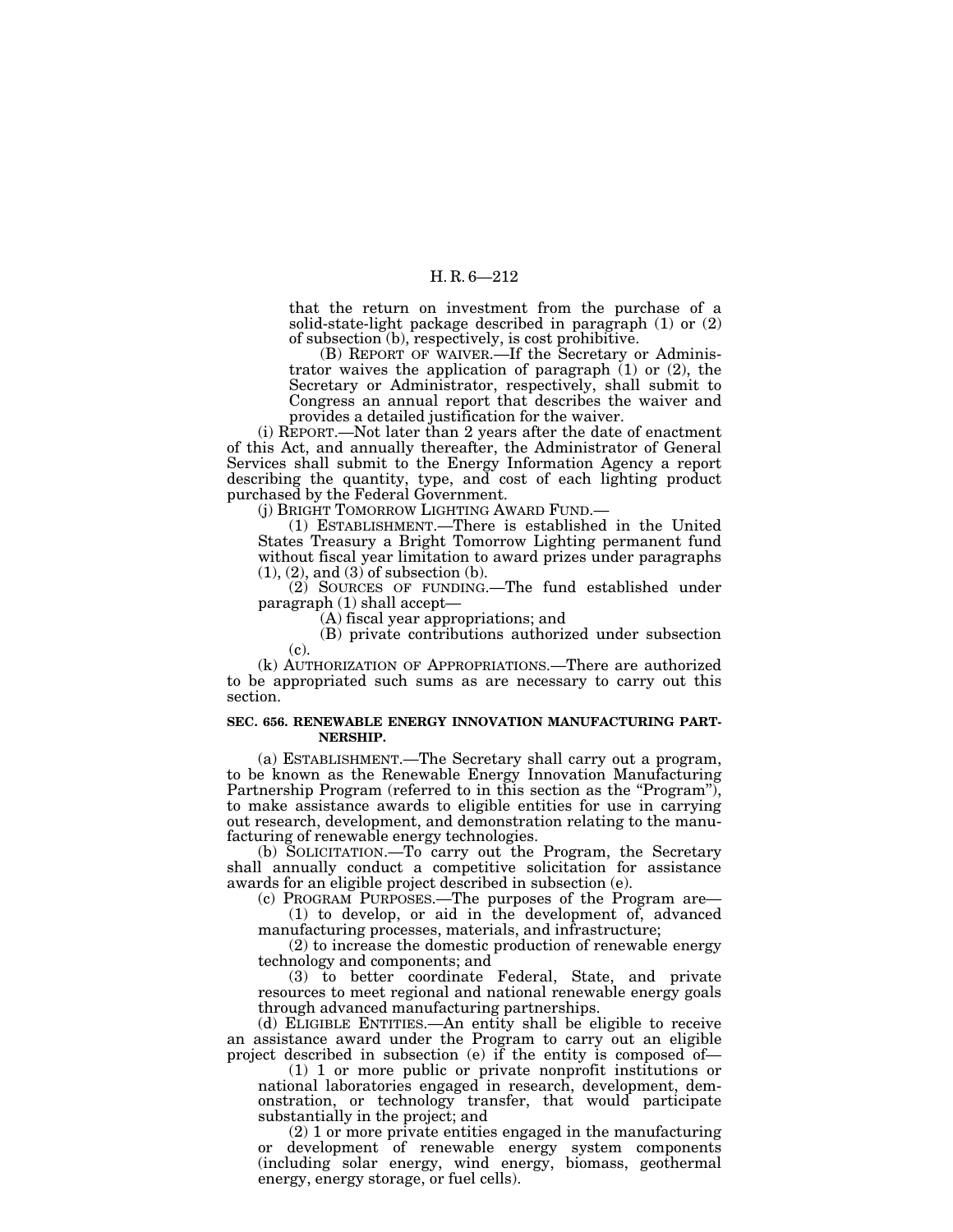(e) ELIGIBLE PROJECTS.—An eligible entity may use an assistance award provided under this section to carry out a project relating to—

(1) the conduct of studies of market opportunities for component manufacturing of renewable energy systems;

(2) the conduct of multiyear applied research, development, demonstration, and deployment projects for advanced manufacturing processes, materials, and infrastructure for renewable energy systems; and

(3) other similar ventures, as approved by the Secretary, that promote advanced manufacturing of renewable technologies.

(f) CRITERIA AND GUIDELINES.—The Secretary shall establish criteria and guidelines for the submission, evaluation, and funding of proposed projects under the Program.

(g) COST SHARING.—Section 988 of the Energy Policy Act of 2005 (42 U.S.C. 16352) shall apply to a project carried out under this section.

(h) DISCLOSURE.—The Secretary may, for a period of up to 5 years after an award is granted under this section, exempt from mandatory disclosure under section 552 of title 5, United States Code (popularly known as the Freedom of Information Act) information that the Secretary determines would be a privileged or confidential trade secret or commercial or financial information under subsection (b)(4) of such section if the information had been obtained from a non-Government party.

(i) SENSE OF THE CONGRESS.—It is the sense of the Congress that the Secretary should ensure that small businesses engaged in renewable manufacturing be given priority consideration for the assistance awards provided under this section.

(j) AUTHORIZATION OF APPROPRIATIONS.—There is authorized to be appropriated out of funds already authorized to carry out this section \$25,000,000 for each of fiscal years 2008 through 2013, to remain available until expended.

# **TITLE VII—CARBON CAPTURE AND SEQUESTRATION**

# **Subtitle A—Carbon Capture and Sequestration Research, Development, and Demonstration**

#### **SEC. 701. SHORT TITLE.**

This subtitle may be cited as the "Department of Energy Carbon" Capture and Sequestration Research, Development, and Demonstration Act of 2007"

## **SEC. 702. CARBON CAPTURE AND SEQUESTRATION RESEARCH, DEVELOPMENT, AND DEMONSTRATION PROGRAM.**

(a) AMENDMENT.—Section 963 of the Energy Policy Act of 2005 (42 U.S.C. 16293) is amended—

(1) in the section heading, by striking "**RESEARCH AND**<br>DEVELOPMENT" and inserting "AND SEQUESTRATION and inserting "AND SEQUESTRATION **RESEARCH, DEVELOPMENT, AND DEMONSTRATION**'';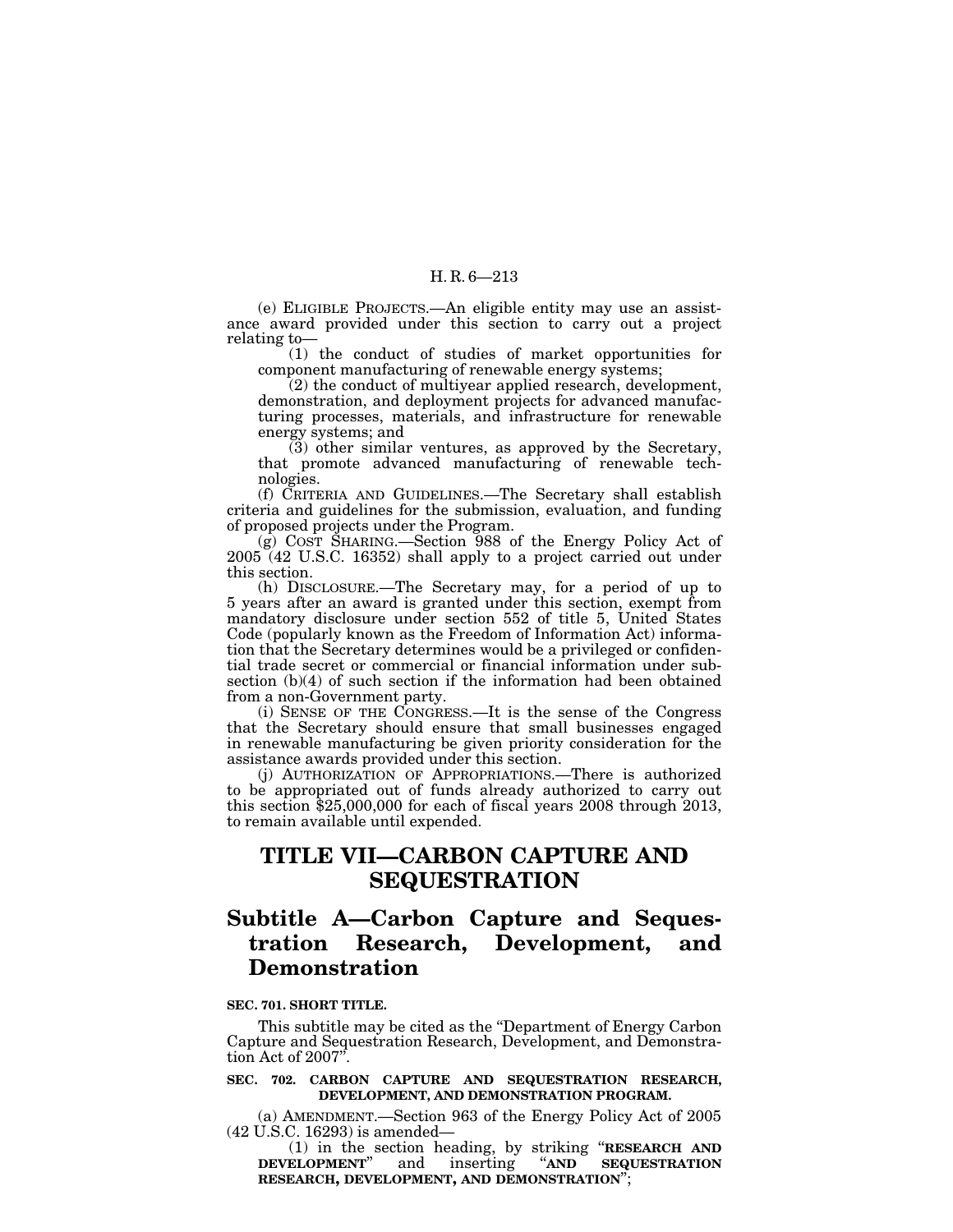$(2)$  in subsection  $(a)$ —

(A) by striking "research and development" and inserting "and sequestration research, development, and demonstration''; and

(B) by striking ''capture technologies on combustionbased systems'' and inserting ''capture and sequestration technologies related to industrial sources of carbon dioxide'';  $(3)$  in subsection  $(b)$ —

 $(A)$  in paragraph  $(3)$ , by striking "and" at the end; (B) in paragraph (4), by striking the period at the end and inserting ''; and''; and

(C) by adding at the end the following:

"(5) to expedite and carry out large-scale testing of carbon sequestration systems in a range of geologic formations that will provide information on the cost and feasibility of deployment of sequestration technologies.''; and

(4) by striking subsection (c) and inserting the following: ''(c) PROGRAMMATIC ACTIVITIES.—

''(1) FUNDAMENTAL SCIENCE AND ENGINEERING RESEARCH AND DEVELOPMENT AND DEMONSTRATION SUPPORTING CARBON CAPTURE AND SEQUESTRATION TECHNOLOGIES AND CARBON USE ACTIVITIES.—

''(A) IN GENERAL.—The Secretary shall carry out fundamental science and engineering research (including laboratory-scale experiments, numeric modeling, and simulations) to develop and document the performance of new approaches to capture and sequester, or use carbon dioxide to lead to an overall reduction of carbon dioxide emissions.

''(B) PROGRAM INTEGRATION.—The Secretary shall ensure that fundamental research carried out under this paragraph is appropriately applied to energy technology development activities, the field testing of carbon sequestration, and carbon use activities, including—

''(i) development of new or advanced technologies for the capture and sequestration of carbon dioxide;

''(ii) development of new or advanced technologies that reduce the cost and increase the efficacy of advanced compression of carbon dioxide required for the sequestration of carbon dioxide;

"(iii) modeling and simulation of geologic sequestration field demonstrations;

"(iv) quantitative assessment of risks relating to specific field sites for testing of sequestration technologies;

''(v) research and development of new and advanced technologies for carbon use, including recycling and reuse of carbon dioxide; and

"(vi) research and development of new and advanced technologies for the separation of oxygen from air.

"(2) FIELD VALIDATION TESTING ACTIVITIES.-

''(A) IN GENERAL.—The Secretary shall promote, to the maximum extent practicable, regional carbon sequestration partnerships to conduct geologic sequestration tests involving carbon dioxide injection and monitoring, mitigation, and verification operations in a variety of candidate geologic settings, including—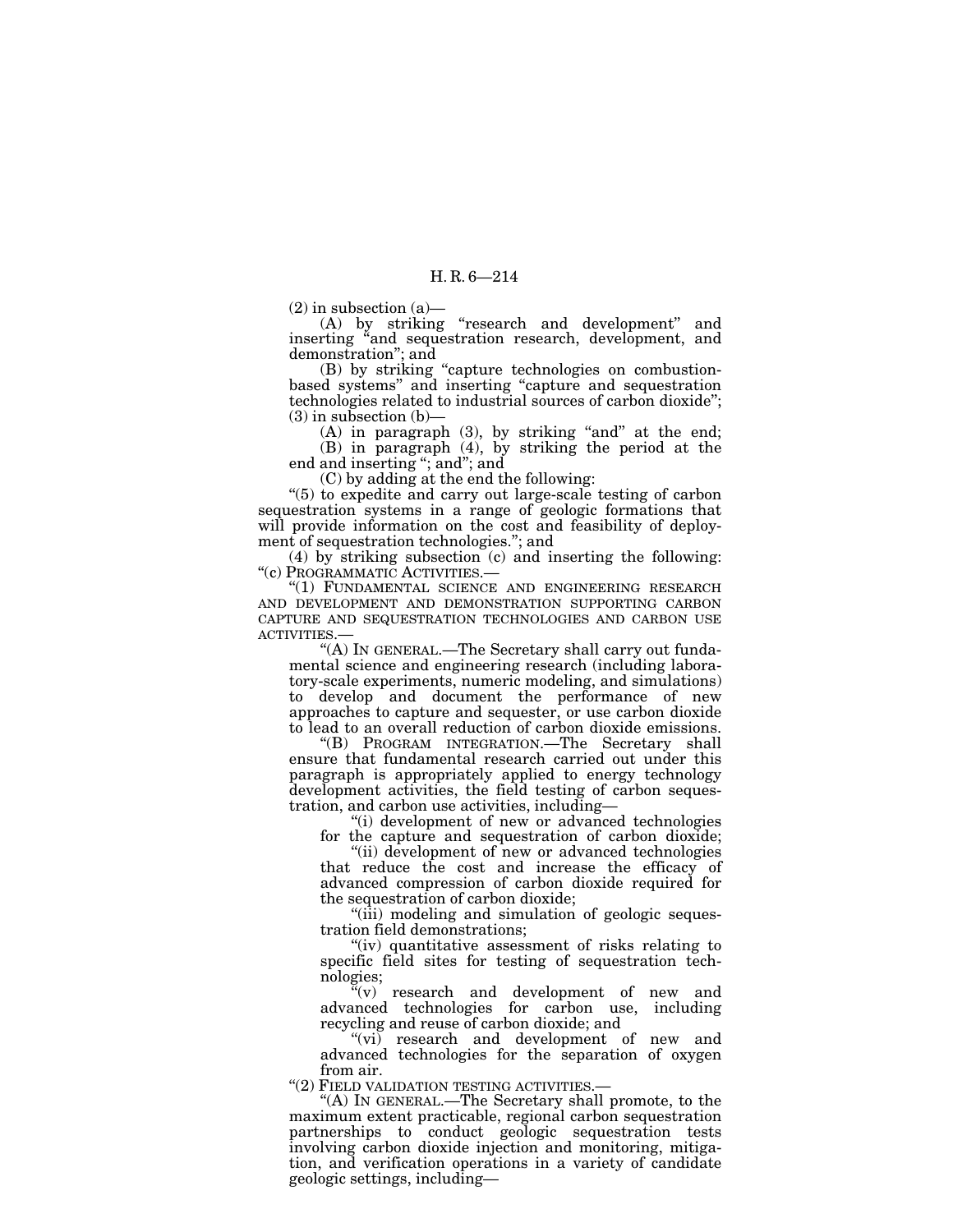''(i) operating oil and gas fields;

"(ii) depleted oil and gas fields;

"(iii) unmineable coal seams;

"(iv) deep saline formations;

"(v) deep geologic systems that may be used as engineered reservoirs to extract economical quantities of heat from geothermal resources of low permeability or porosity; and

"(vi) deep geologic systems containing basalt formations.

''(B) OBJECTIVES.—The objectives of tests conducted under this paragraph shall be—

" $(i)$  to develop and validate geophysical tools, analysis, and modeling to monitor, predict, and verify carbon dioxide containment;

"(ii) to validate modeling of geologic formations;

''(iii) to refine sequestration capacity estimated for particular geologic formations;

" $(iv)$  to determine the fate of carbon dioxide concurrent with and following injection into geologic formations;

 $\mathcal{H}(v)$  to develop and implement best practices for operations relating to, and monitoring of, carbon dioxide injection and sequestration in geologic formations;

" $(vi)$  to assess and ensure the safety of operations" related to geologic sequestration of carbon dioxide;

"(vii) to allow the Secretary to promulgate policies, procedures, requirements, and guidance to ensure that the objectives of this subparagraph are met in largescale testing and deployment activities for carbon capture and sequestration that are funded by the Department of Energy; and

''(viii) to provide information to States, the Environmental Protection Agency, and other appropriate entities to support development of a regulatory framework for commercial-scale sequestration operations that ensure the protection of human health and the environment.<br>LARGE-SCALE

''(3) LARGE-SCALE CARBON DIOXIDE SEQUESTRATION TESTING.—

''(A) IN GENERAL.—The Secretary shall conduct not less than 7 initial large-scale sequestration tests, not including the FutureGen project, for geologic containment of carbon dioxide to collect and validate information on the cost and feasibility of commercial deployment of technologies for geologic containment of carbon dioxide. These 7 tests may include any Regional Partnership projects awarded as of the date of enactment of the Department of Energy Carbon Capture and Sequestration Research, Development, and Demonstration Act of 2007.

''(B) DIVERSITY OF FORMATIONS TO BE STUDIED.—In selecting formations for study under this paragraph, the Secretary shall consider a variety of geologic formations across the United States, and require characterization and modeling of candidate formations, as determined by the Secretary.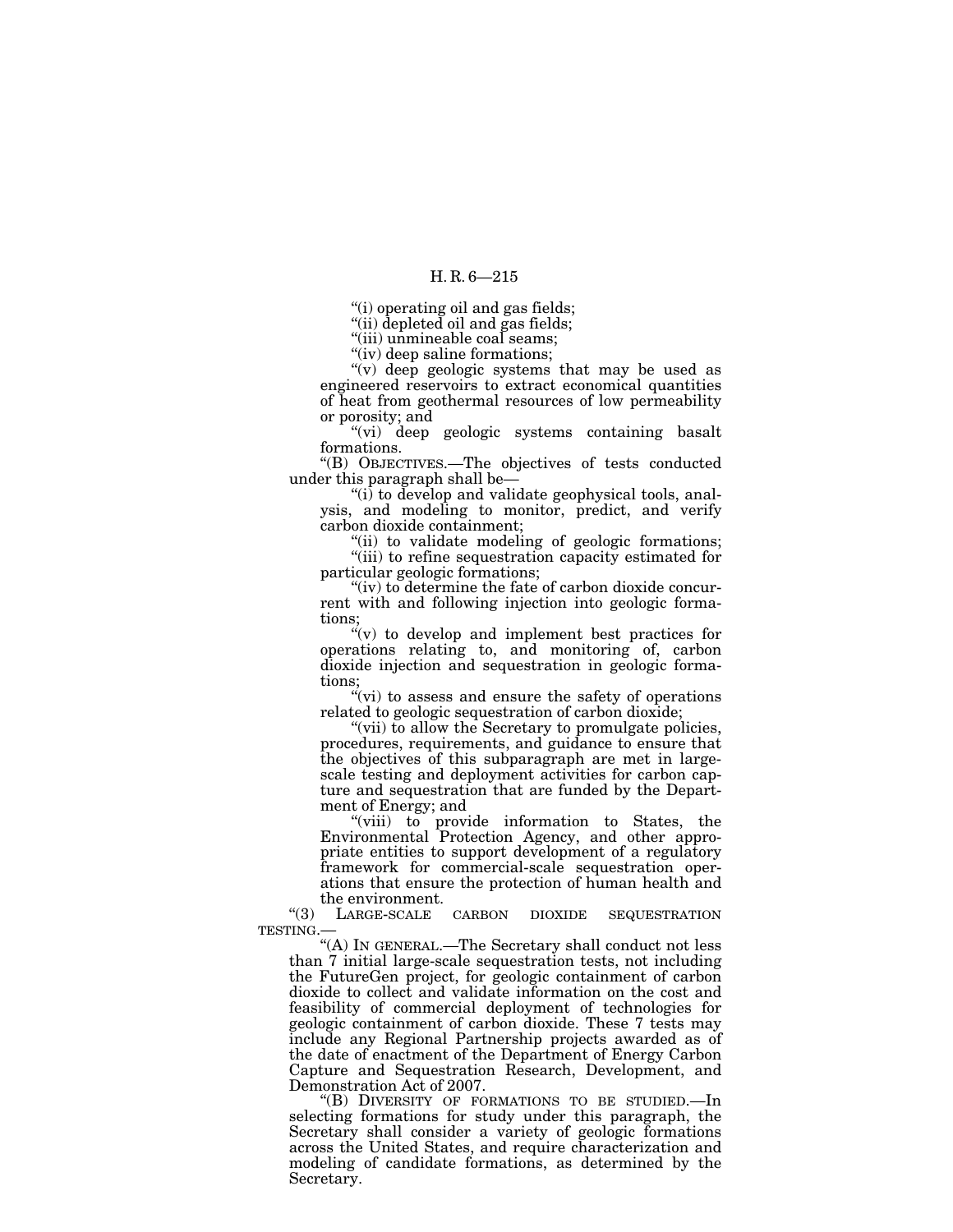''(C) SOURCE OF CARBON DIOXIDE FOR LARGE-SCALE SEQUESTRATION TESTS.—In the process of any acquisition of carbon dioxide for sequestration tests under subparagraph (A), the Secretary shall give preference to sources of carbon dioxide from industrial sources. To the extent feasible, the Secretary shall prefer tests that would facilitate the creation of an integrated system of capture, transportation and sequestration of carbon dioxide. The preference provided for under this subparagraph shall not delay the implementation of the large-scale sequestration tests under this paragraph.

''(D) DEFINITION.—For purposes of this paragraph, the term 'large-scale' means the injection of more than 1,000,000 tons of carbon dioxide from industrial sources annually or a scale that demonstrates the ability to inject and sequester several million metric tons of industrial source carbon dioxide for a large number of years.

''(4) PREFERENCE IN PROJECT SELECTION FROM MERITORIOUS PROPOSALS.—In making competitive awards under this subsection, subject to the requirements of section 989, the Secretary shall—

''(A) give preference to proposals from partnerships among industrial, academic, and government entities; and

''(B) require recipients to provide assurances that all laborers and mechanics employed by contractors and subcontractors in the construction, repair, or alteration of new or existing facilities performed in order to carry out a demonstration or commercial application activity authorized under this subsection shall be paid wages at rates not less than those prevailing on similar construction in the locality, as determined by the Secretary of Labor in accordance with subchapter IV of chapter 31 of title 40, United States Code, and the Secretary of Labor shall, with respect to the labor standards in this paragraph, have the authority and functions set forth in Reorganization Plan Numbered 14 of 1950 (15 Fed. Reg. 3176; 5 U.S.C. Appendix) and section 3145 of title 40, United States Code.

" $(\overline{5})$  COST SHARING.—Activities under this subsection shall be considered research and development activities that are subject to the cost sharing requirements of section 988(b).

''(6) PROGRAM REVIEW AND REPORT.—During fiscal year 2011, the Secretary shall—

''(A) conduct a review of programmatic activities carried out under this subsection; and

 $f(B)$  make recommendations with respect to continuation of the activities.

''(d) AUTHORIZATION OF APPROPRIATIONS.—There are authorized to be appropriated to carry out this section—

"(1)  $$240,000,000$  for fiscal year 2008;

''(2) \$240,000,000 for fiscal year 2009;

''(3) \$240,000,000 for fiscal year 2010;

 $*(4)$  \$240,000,000 for fiscal year 2011; and

''(5) \$240,000,000 for fiscal year 2012.''.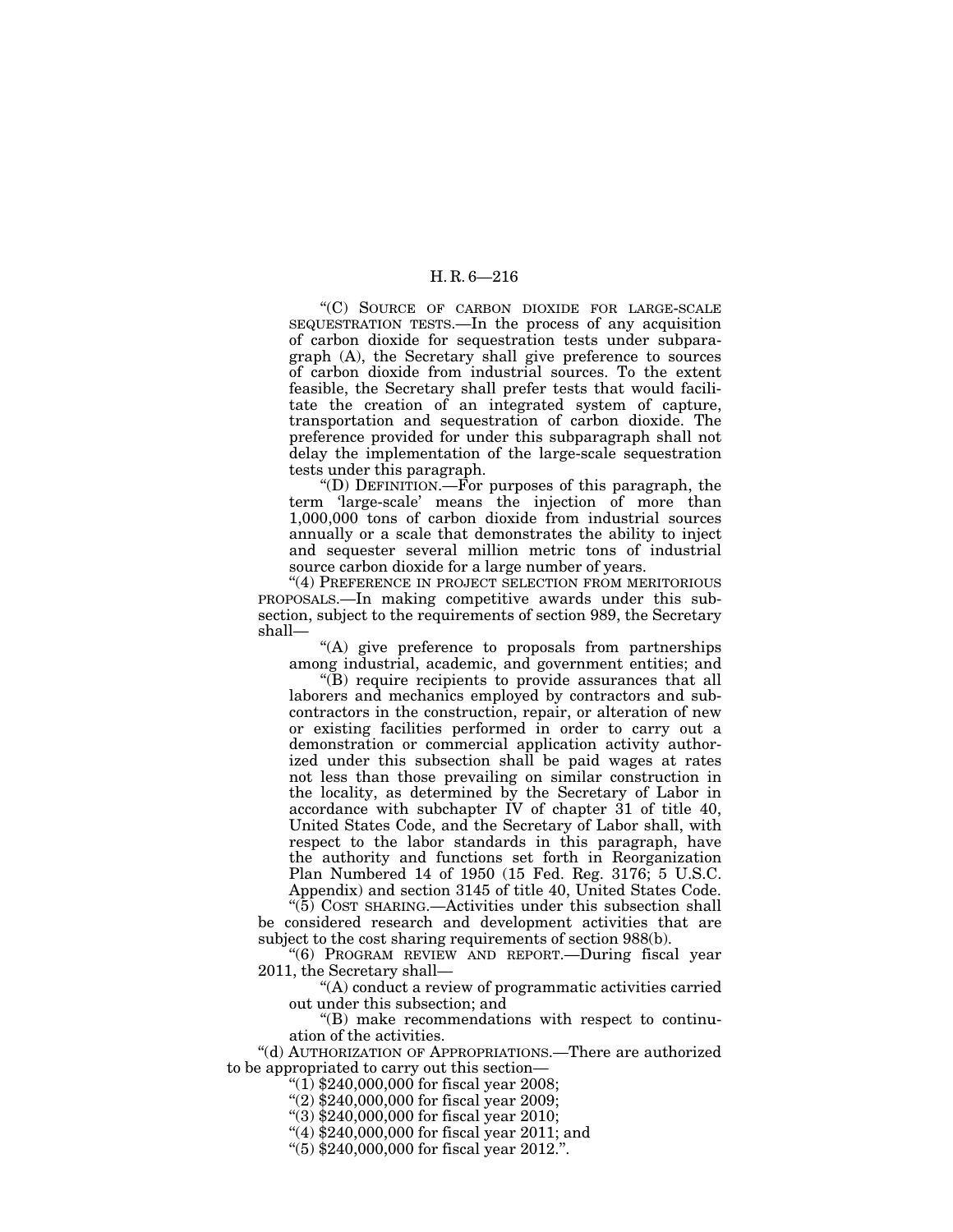(b) TABLE OF CONTENTS AMENDMENT.—The item relating to section 963 in the table of contents for the Energy Policy Act of 2005 is amended to read as follows:

''Sec. 963. Carbon capture and sequestration research, development, and demonstration program.''.

### **SEC. 703. CARBON CAPTURE.**

(a) PROGRAM ESTABLISHMENT.—

(1) IN GENERAL.—The Secretary shall carry out a program to demonstrate technologies for the large-scale capture of carbon dioxide from industrial sources. In making awards under this program, the Secretary shall select, as appropriate, a diversity of capture technologies to address the need to capture carbon dioxide from a range of industrial sources.

(2) SCOPE OF AWARD.—Awards under this section shall be only for the portion of the project that—

(A) carries out the large-scale capture (including purification and compression) of carbon dioxide from industrial sources;

(B) provides for the transportation and injection of carbon dioxide; and

(C) incorporates a comprehensive measurement, monitoring, and validation program.

(3) PREFERENCES FOR AWARD.—To ensure reduced carbon dioxide emissions, the Secretary shall take necessary actions to provide for the integration of the program under this paragraph with the large-scale carbon dioxide sequestration tests described in section  $963(c)(3)$  of the Energy Policy Act of 2005  $(42 \text{ U.S.C. } 16293(c)(3))$ , as added by section 702 of this subtitle. These actions should not delay implementation of these tests. The Secretary shall give priority consideration to projects with the following characteristics:

(A) CAPACITY.—Projects that will capture a high percentage of the carbon dioxide in the treated stream and large volumes of carbon dioxide as determined by the Secretary.

(B) SEQUESTRATION.—Projects that capture carbon dioxide from industrial sources that are near suitable geological reservoirs and could continue sequestration including—

(i) a field testing validation activity under section 963 of the Energy Policy Act of 2005 (42 U.S.C. 16293), as amended by this Act; or

(ii) other geologic sequestration projects approved by the Secretary.

(4) REQUIREMENT.—For projects that generate carbon dioxide that is to be sequestered, the carbon dioxide stream shall be of a sufficient purity level to allow for safe transport and sequestration.

(5) COST-SHARING.—The cost-sharing requirements of section 988 of the Energy Policy Act of 2005 (42 U.S.C. 16352) for research and development projects shall apply to this section.

(b) AUTHORIZATION OF APPROPRIATIONS.—There is authorized to be appropriated to the Secretary to carry out this section  $$200,000,000$  per year for fiscal years  $2009$  through 2013.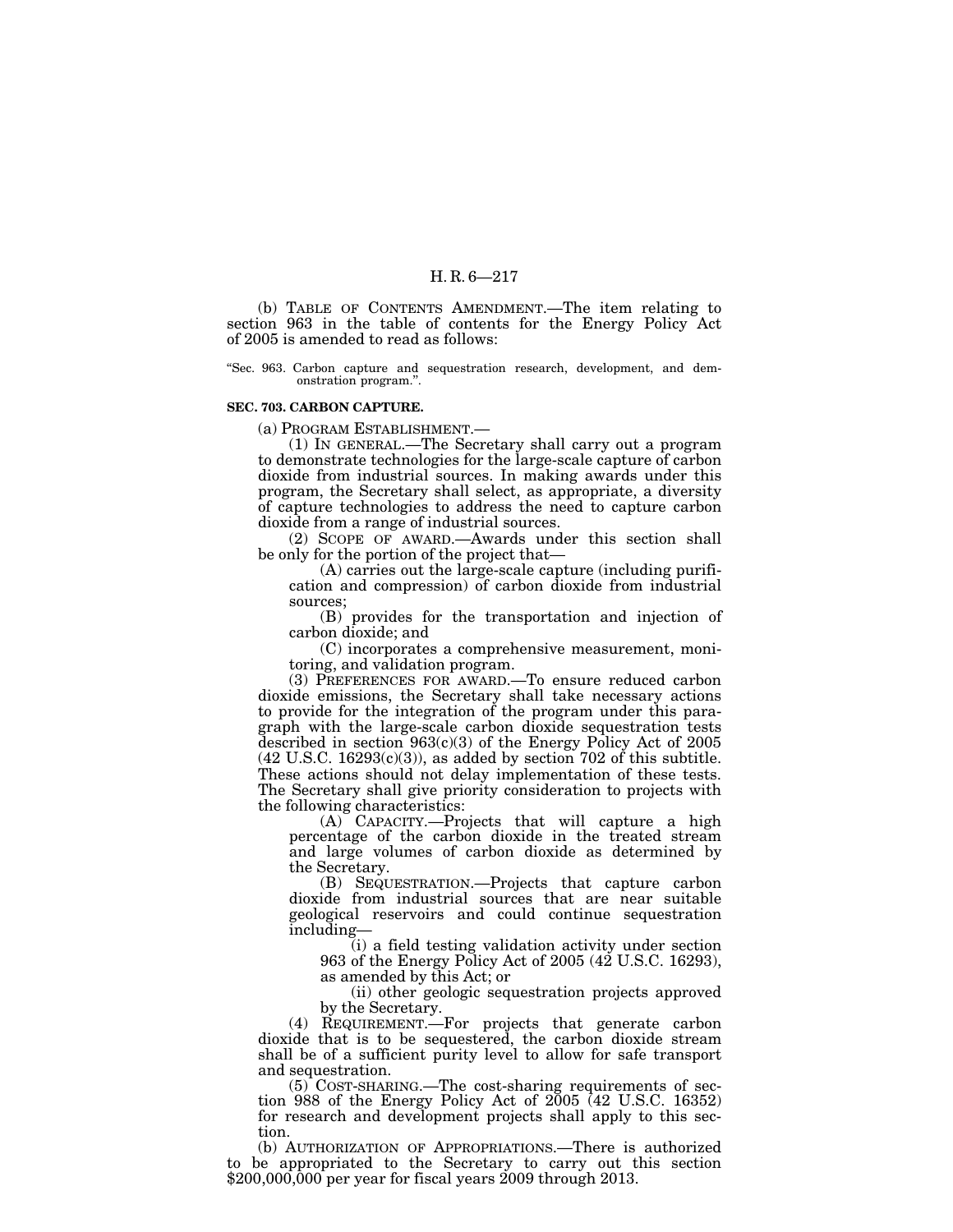### **SEC. 704. REVIEW OF LARGE-SCALE PROGRAMS.**

The Secretary shall enter into an arrangement with the National Academy of Sciences for an independent review and oversight, beginning in 2011, of the programs under section 963(c)(3) of the Energy Policy Act of 2005  $(42^{\circ}$ U.S.C. 16293 $(c)(3)$ ), as added by section 702 of this subtitle, and under section 703 of this subtitle, to ensure that the benefits of such programs are maximized. Not later than January 1, 2012, the Secretary shall transmit to the Congress a report on the results of such review and oversight.

### **SEC. 705. GEOLOGIC SEQUESTRATION TRAINING AND RESEARCH.**

 $(a)$  STUDY.—

(1) IN GENERAL.—The Secretary shall enter into an arrangement with the National Academy of Sciences to undertake a study that—

(A) defines an interdisciplinary program in geology, engineering, hydrology, environmental science, and related disciplines that will support the Nation's capability to capture and sequester carbon dioxide from anthropogenic sources;

(B) addresses undergraduate and graduate education, especially to help develop graduate level programs of research and instruction that lead to advanced degrees with emphasis on geologic sequestration science;

(C) develops guidelines for proposals from colleges and universities with substantial capabilities in the required disciplines that seek to implement geologic sequestration science programs that advance the Nation's capacity to address carbon management through geologic sequestration science; and

(D) outlines a budget and recommendations for how much funding will be necessary to establish and carry out the grant program under subsection (b).

(2) REPORT.—Not later than 1 year after the date of enactment of this Act, the Secretary shall transmit to the Congress a copy of the results of the study provided by the National Academy of Sciences under paragraph (1).

(3) AUTHORIZATION OF APPROPRIATIONS.—There are authorized to be appropriated to the Secretary for carrying out this subsection \$1,000,000 for fiscal year 2008.

(b) GRANT PROGRAM.—

(1) ESTABLISHMENT.—The Secretary shall establish a competitive grant program through which colleges and universities may apply for and receive 4-year grants for—

(A) salary and startup costs for newly designated faculty positions in an integrated geologic carbon sequestration science program; and

(B) internships for graduate students in geologic sequestration science.

(2) RENEWAL.—Grants under this subsection shall be renewable for up to 2 additional 3-year terms, based on performance criteria, established by the National Academy of Sciences study conducted under subsection (a), that include the number of graduates of such programs.

(3) INTERFACE WITH REGIONAL GEOLOGIC CARBON SEQUES-TRATION PARTNERSHIPS.—To the greatest extent possible, geologic carbon sequestration science programs supported under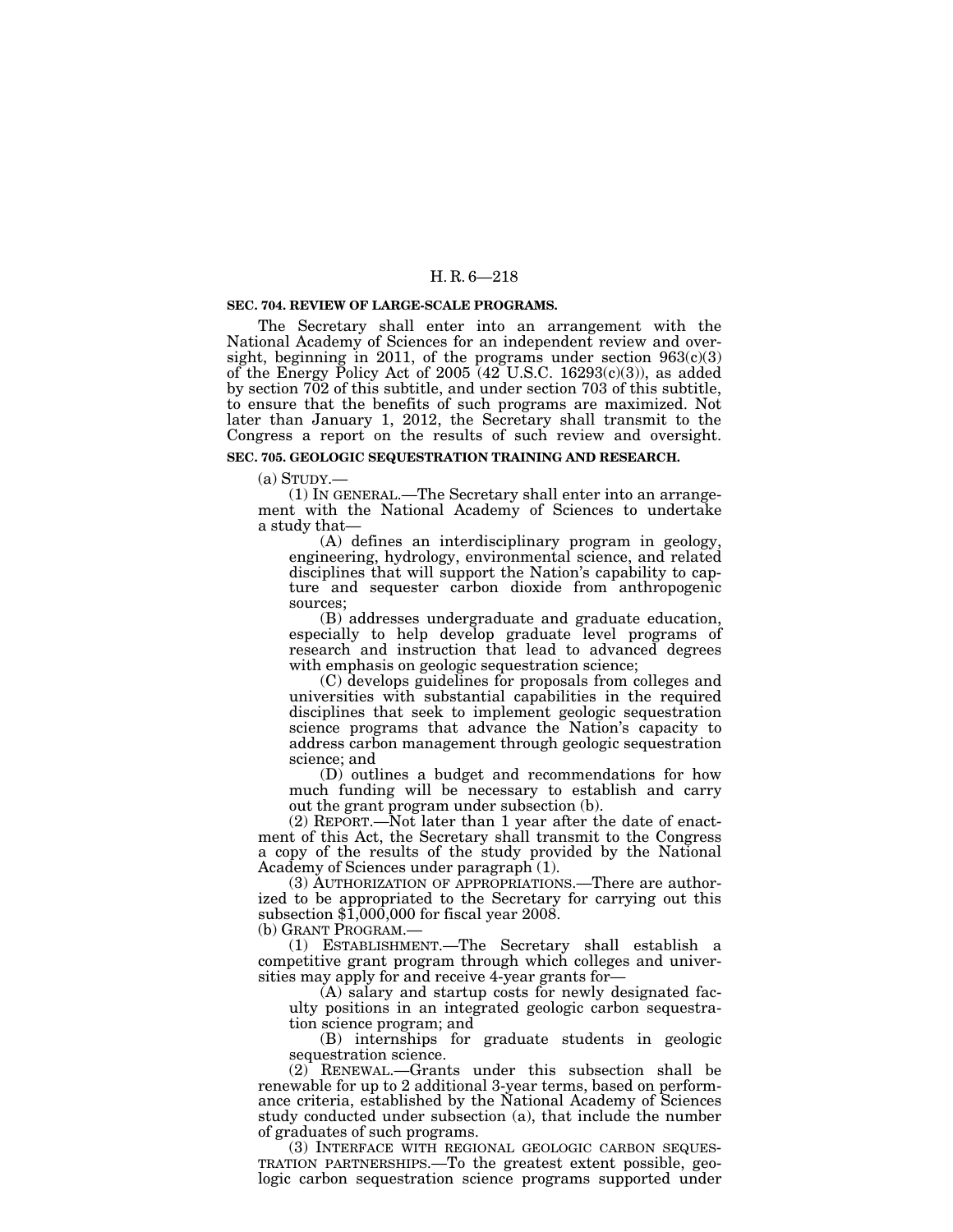this subsection shall interface with the research of the Regional Carbon Sequestration Partnerships operated by the Department to provide internships and practical training in carbon capture and geologic sequestration.

(4) AUTHORIZATION OF APPROPRIATIONS.—There are authorized to be appropriated to the Secretary for carrying out this subsection such sums as may be necessary.

### **SEC. 706. RELATION TO SAFE DRINKING WATER ACT.**

The injection and geologic sequestration of carbon dioxide pursuant to this subtitle and the amendments made by this subtitle shall be subject to the requirements of the Safe Drinking Water Act (42 U.S.C. 300f et seq.), including the provisions of part C of such Act (42 U.S.C. 300h et seq.; relating to protection of underground sources of drinking water). Nothing in this subtitle and the amendments made by this subtitle imposes or authorizes the promulgation of any requirement that is inconsistent or in conflict with the requirements of the Safe Drinking Water Act (42 U.S.C. 300f et seq.) or regulations thereunder.

### **SEC. 707. SAFETY RESEARCH.**

(a) PROGRAM.—The Administrator of the Environmental Protection Agency shall conduct a research program to address public health, safety, and environmental impacts that may be associated with capture, injection, and sequestration of greenhouse gases in geologic reservoirs.

(b) AUTHORIZATION OF APPROPRIATIONS.—There are authorized to be appropriated for carrying out this section \$5,000,000 for each fiscal year.

### **SEC. 708. UNIVERSITY BASED RESEARCH AND DEVELOPMENT GRANT PROGRAM.**

(a) ESTABLISHMENT.—The Secretary, in consultation with other appropriate agencies, shall establish a university based research and development program to study carbon capture and sequestration using the various types of coal.

(b) RURAL AND AGRICULTURAL INSTITUTIONS.—The Secretary shall give special consideration to rural or agricultural based institutions in areas that have regional sources of coal and that offer interdisciplinary programs in the area of environmental science to study carbon capture and sequestration.

(c) AUTHORIZATION OF APPROPRIATIONS.—There are to be authorized to be appropriated \$10,000,000 to carry out this section.

# **Subtitle B—Carbon Capture and Sequestration Assessment and Framework**

### **SEC. 711. CARBON DIOXIDE SEQUESTRATION CAPACITY ASSESSMENT.**

(a) DEFINITIONS.—In this section—

(1) ASSESSMENT.—The term "assessment" means the national assessment of onshore capacity for carbon dioxide completed under subsection (f).

(2) CAPACITY.—The term ''capacity'' means the portion of a sequestration formation that can retain carbon dioxide in accordance with the requirements (including physical,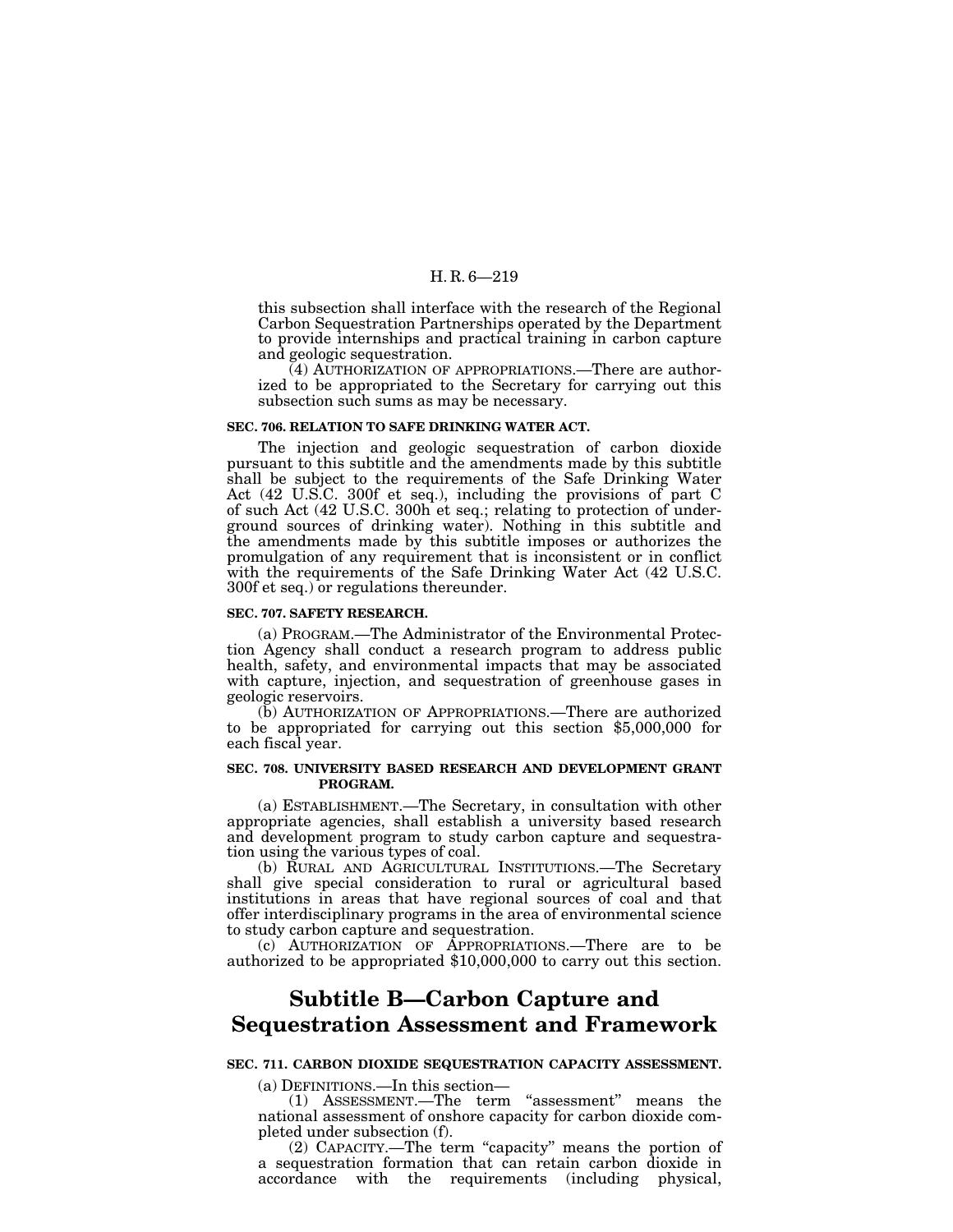geological, and economic requirements) established under the methodology developed under subsection (b).

(3) ENGINEERED HAZARD.—The term ''engineered hazard'' includes the location and completion history of any well that could affect potential sequestration.

(4) RISK.—The term "risk" includes any risk posed by geomechanical, geochemical, hydrogeological, structural, and engineered hazards.

(5) SECRETARY.—The term ''Secretary'' means the Secretary of the Interior, acting through the Director of the United States Geological Survey.

(6) SEQUESTRATION FORMATION.—The term ''sequestration formation'' means a deep saline formation, unmineable coal seam, or oil or gas reservoir that is capable of accommodating a volume of industrial carbon dioxide.

(b) METHODOLOGY.—Not later than 1 year after the date of enactment of this Act, the Secretary shall develop a methodology for conducting an assessment under subsection (f), taking into consideration—

(1) the geographical extent of all potential sequestration formations in all States;

(2) the capacity of the potential sequestration formations;

(3) the injectivity of the potential sequestration formations;

(4) an estimate of potential volumes of oil and gas recoverable by injection and sequestration of industrial carbon dioxide in potential sequestration formations;

(5) the risk associated with the potential sequestration formations; and

(6) the work done to develop the Carbon Sequestration Atlas of the United States and Canada that was completed by the Department.

(c) COORDINATION.—

(1) FEDERAL COORDINATION.—

(A) CONSULTATION.—The Secretary shall consult with the Secretary of Energy and the Administrator of the Environmental Protection Agency on issues of data sharing, format, development of the methodology, and content of the assessment required under this section to ensure the maximum usefulness and success of the assessment.

(B) COOPERATION.—The Secretary of Energy and the Administrator shall cooperate with the Secretary to ensure, to the maximum extent practicable, the usefulness and success of the assessment.

(2) STATE COORDINATION.—The Secretary shall consult with State geological surveys and other relevant entities to ensure, to the maximum extent practicable, the usefulness and success of the assessment.

(d) EXTERNAL REVIEW AND PUBLICATION.—On completion of the methodology under subsection (b), the Secretary shall—

(1) publish the methodology and solicit comments from the public and the heads of affected Federal and State agencies;

(2) establish a panel of individuals with expertise in the matters described in paragraphs (1) through (5) of subsection (b) composed, as appropriate, of representatives of Federal agencies, institutions of higher education, nongovernmental organizations, State organizations, industry, and international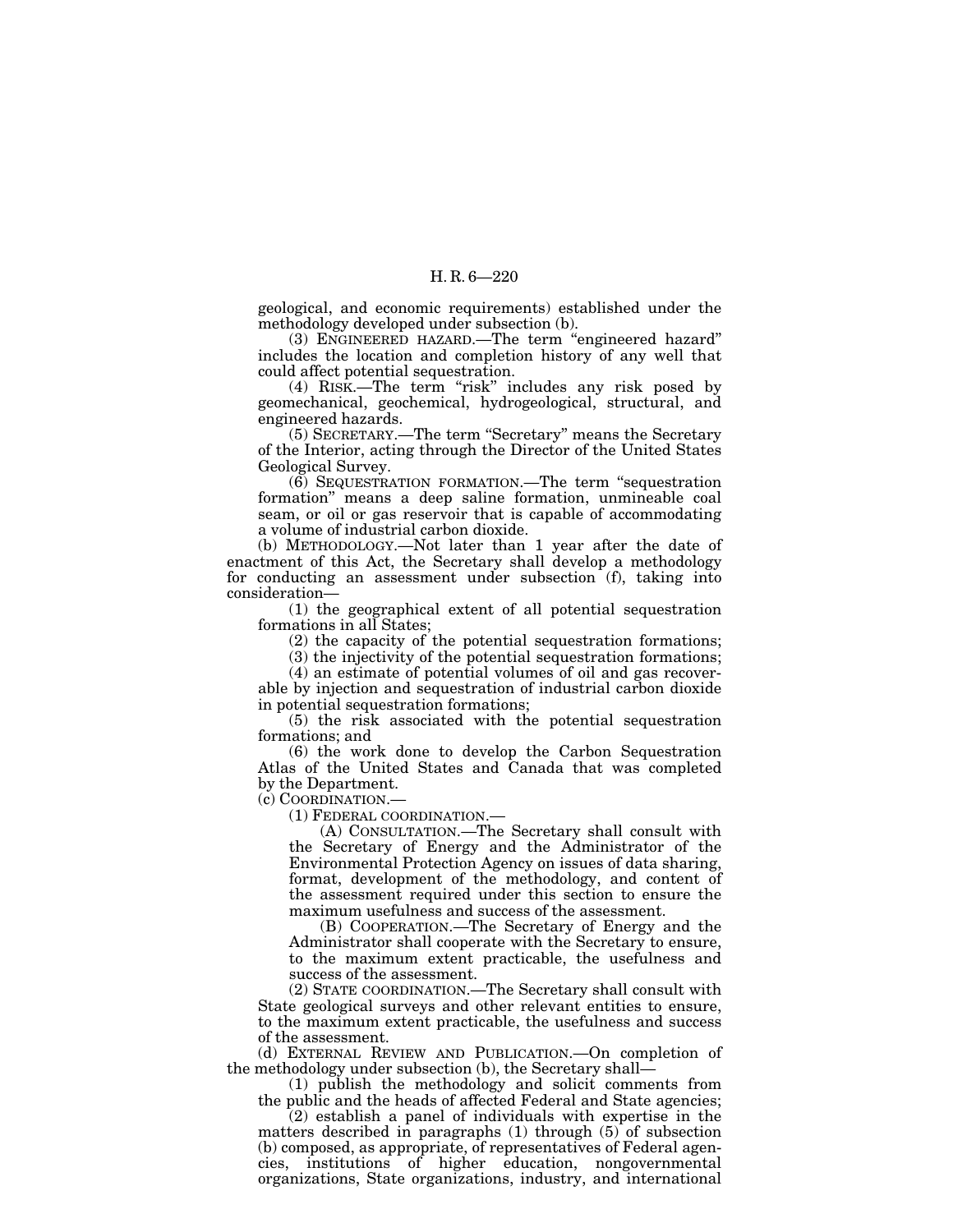geoscience organizations to review the methodology and comments received under paragraph (1); and

(3) on completion of the review under paragraph (2), publish in the Federal Register the revised final methodology.

(e) PERIODIC UPDATES.—The methodology developed under this section shall be updated periodically (including at least once every 5 years) to incorporate new data as the data becomes available. (f) NATIONAL ASSESSMENT.—

(1) IN GENERAL.—Not later than 2 years after the date

of publication of the methodology under subsection (d)(1), the Secretary, in consultation with the Secretary of Energy and State geological surveys, shall complete a national assessment of capacity for carbon dioxide in accordance with the methodology.

(2) GEOLOGICAL VERIFICATION.—As part of the assessment under this subsection, the Secretary shall carry out a drilling program to supplement the geological data relevant to determining sequestration capacity of carbon dioxide in geological sequestration formations, including—

(A) well log data;

(B) core data; and

(C) fluid sample data.

(3) PARTNERSHIP WITH OTHER DRILLING PROGRAMS.—As part of the drilling program under paragraph (2), the Secretary shall enter, as appropriate, into partnerships with other entities to collect and integrate data from other drilling programs relevant to the sequestration of carbon dioxide in geological formations.

(4) INCORPORATION INTO NATCARB.—

(A) IN GENERAL.—On completion of the assessment, the Secretary of Energy and the Secretary of the Interior shall incorporate the results of the assessment using—

(i) the NatCarb database, to the maximum extent practicable; or

(ii) a new database developed by the Secretary of Energy, as the Secretary of Energy determines to be necessary.

(B) RANKING.—The database shall include the data necessary to rank potential sequestration sites for capacity and risk, across the United States, within each State, by formation, and within each basin.

(5) REPORT.—Not later than 180 days after the date on which the assessment is completed, the Secretary shall submit to the Committee on Energy and Natural Resources of the Senate and the Committee on Natural Resources of the House of Representatives a report describing the findings under the assessment.

(6) PERIODIC UPDATES.—The national assessment developed under this section shall be updated periodically (including at least once every 5 years) to support public and private sector decisionmaking.

(g) AUTHORIZATION OF APPROPRIATIONS.—There is authorized to be appropriated to carry out this section \$30,000,000 for the period of fiscal years 2008 through 2012.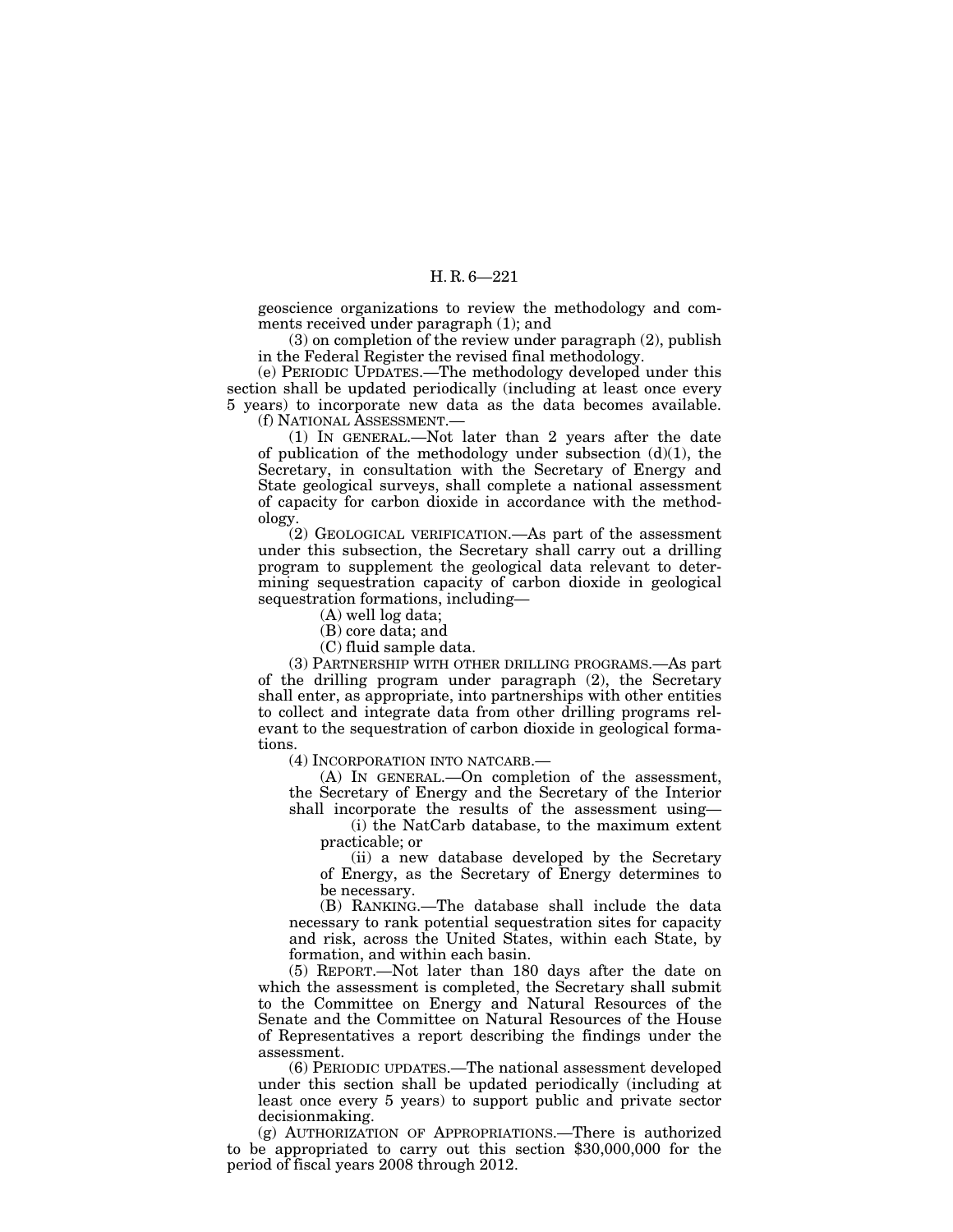### **SEC. 712. ASSESSMENT OF CARBON SEQUESTRATION AND METHANE AND NITROUS OXIDE EMISSIONS FROM ECOSYSTEMS.**

(a) DEFINITIONS.—In this section:

(1) ADAPTATION STRATEGY.—The term ''adaptation strategy'' means a land use and management strategy that can be used—

(A) to increase the sequestration capabilities of covered greenhouse gases of any ecosystem; or

(B) to reduce the emissions of covered greenhouse gases from any ecosystem.

(2) ASSESSMENT.—The term ''assessment'' means the national assessment authorized under subsection (b).

(3) COVERED GREENHOUSE GAS.—The term ''covered greenhouse gas'' means carbon dioxide, nitrous oxide, and methane gas.

(4) ECOSYSTEM.—The term "ecosystem" means any terrestrial, freshwater aquatic, or coastal ecosystem, including an estuary.

(5) NATIVE PLANT SPECIES.—The term ''native plant species'' means any noninvasive, naturally occurring plant species within an ecosystem.

(6) SECRETARY.—The term ''Secretary'' means the Secretary of the Interior.

(b) AUTHORIZATION OF ASSESSMENT.—Not later than 2 years after the date on which the final methodology is published under subsection  $(f)(3)(D)$ , the Secretary shall complete a national assessment of—

(1) the quantity of carbon stored in and released from ecosystems, including from man-caused and natural fires; and

(2) the annual flux of covered greenhouse gases in and out of ecosystems.

(c) COMPONENTS.—In conducting the assessment under subsection (b), the Secretary shall—

(1) determine the processes that control the flux of covered greenhouse gases in and out of each ecosystem;

(2) estimate the potential for increasing carbon sequestration in natural and managed ecosystems through management activities or restoration activities in each ecosystem;

(3) develop near-term and long-term adaptation strategies or mitigation strategies that can be employed—

(A) to enhance the sequestration of carbon in each ecosystem;

(B) to reduce emissions of covered greenhouse gases from ecosystems; and

(C) to adapt to climate change; and

(4) estimate the annual carbon sequestration capacity of ecosystems under a range of policies in support of management activities to optimize sequestration.

(d) USE OF NATIVE PLANT SPECIES.—In developing restoration activities under subsection  $(c)(2)$  and management strategies and adaptation strategies under subsection (c)(3), the Secretary shall emphasize the use of native plant species (including mixtures of many native plant species) for sequestering covered greenhouse gas in each ecosystem.

(e) CONSULTATION.—

(1) IN GENERAL.—In conducting the assessment under subsection (b) and developing the methodology under subsection (f), the Secretary shall consult with—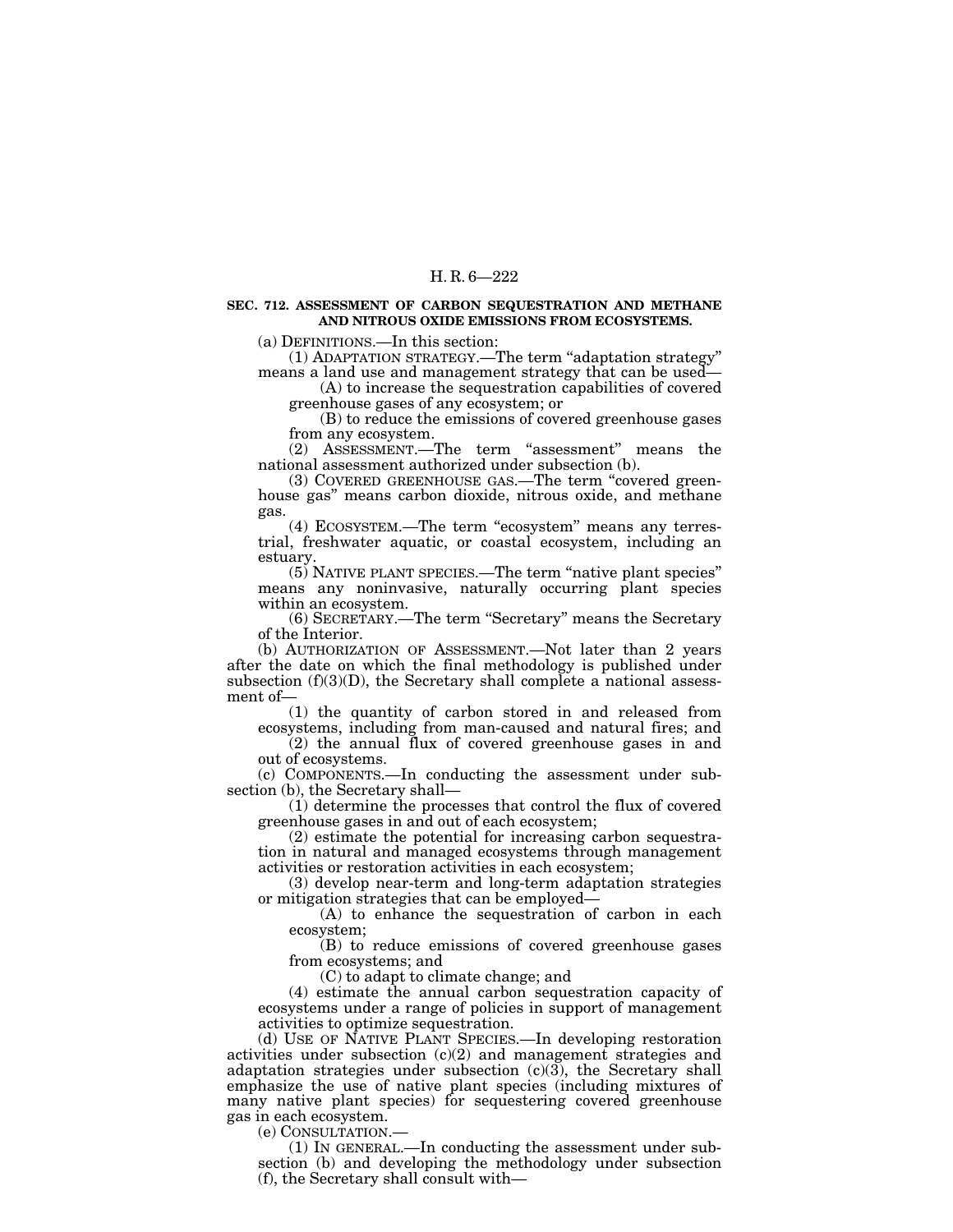(A) the Secretary of Energy;

(B) the Secretary of Agriculture;

(C) the Administrator of the Environmental Protection Agency;

(D) the Secretary of Commerce, acting through the Under Secretary for Oceans and Atmosphere; and

(E) the heads of other relevant agencies.

(2) OCEAN AND COASTAL ECOSYSTEMS.—In carrying out this section with respect to ocean and coastal ecosystems (including estuaries), the Secretary shall work jointly with the Secretary of Commerce, acting through the Under Secretary for Oceans and Atmosphere.

(f) METHODOLOGY.—

(1) IN GENERAL.—Not later than 1 year after the date of enactment of this Act, the Secretary shall develop a methodology for conducting the assessment.

(2) REQUIREMENTS.—The methodology developed under paragraph (1)—

 $(A)$  shall-

(i) determine the method for measuring, monitoring, and quantifying covered greenhouse gas emissions and reductions;

(ii) estimate the total capacity of each ecosystem to sequester carbon; and

(iii) estimate the ability of each ecosystem to reduce emissions of covered greenhouse gases through management practices; and

(B) may employ economic and other systems models, analyses, and estimates, to be developed in consultation with each of the individuals described in subsection (e). (3) EXTERNAL REVIEW AND PUBLICATION.—On completion

of a proposed methodology, the Secretary shall—

(A) publish the proposed methodology;

(B) at least 60 days before the date on which the final methodology is published, solicit comments from— (i) the public; and

(ii) heads of affected Federal and State agencies; (C) establish a panel to review the proposed methodology published under subparagraph (A) and any comments received under subparagraph (B), to be composed of members—

(i) with expertise in the matters described in subsections (c) and (d); and

(ii) that are, as appropriate, representatives of Federal agencies, institutions of higher education, nongovernmental organizations, State organizations, industry, and international organizations; and

(D) on completion of the review under subparagraph (C), publish in the Federal Register the revised final methodology.

(g) ESTIMATE; REVIEW.—The Secretary shall—

(1) based on the assessment, prescribe the data, information, and analysis needed to establish a scientifically sound estimate of the carbon sequestration capacity of relevant ecosystems; and

(2) not later than 180 days after the date on which the assessment is completed, submit to the heads of applicable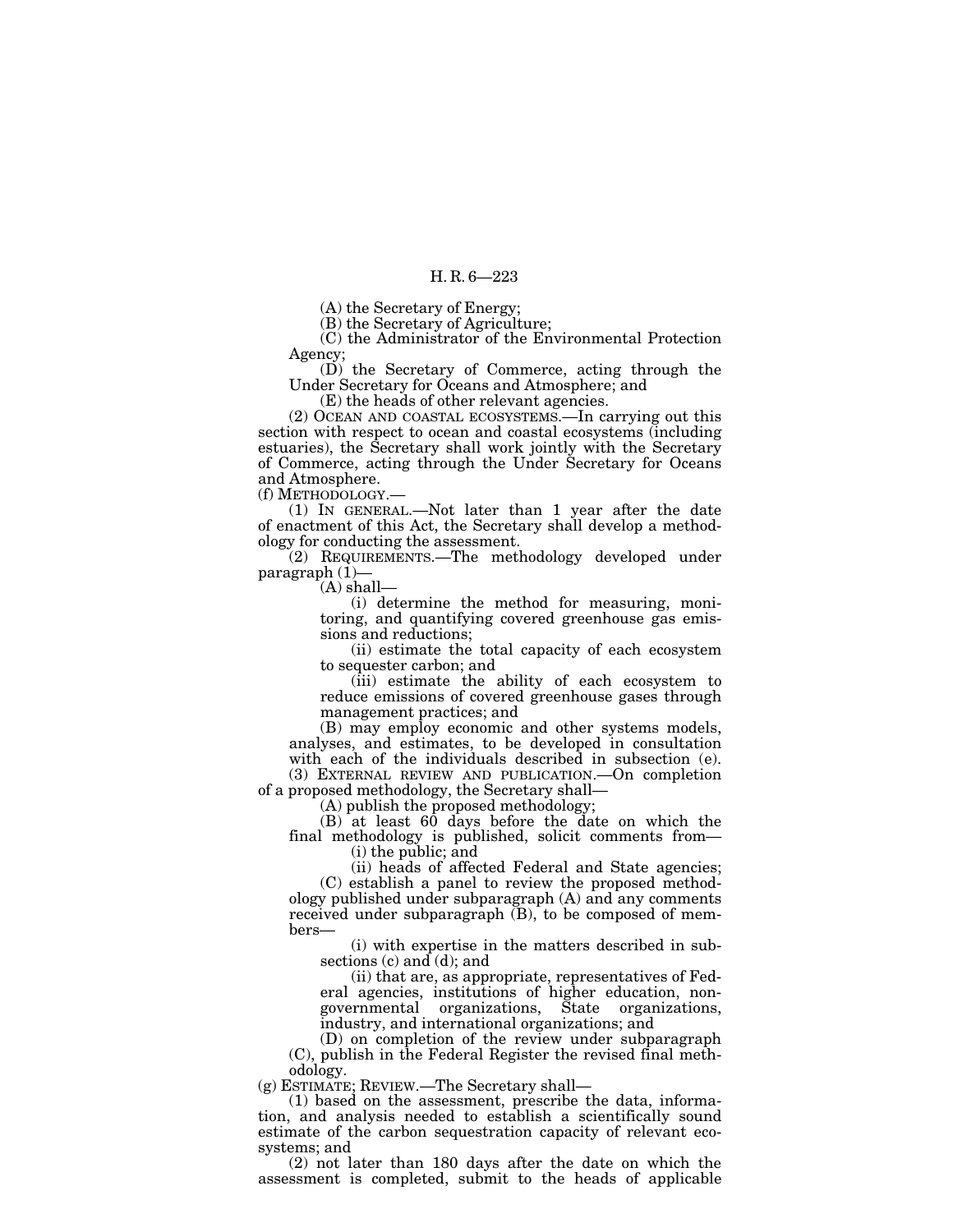Federal agencies and the appropriate committees of Congress a report that describes the results of the assessment.

(h) DATA AND REPORT AVAILABILITY.—On completion of the assessment, the Secretary shall incorporate the results of the assessment into a web-accessible database for public use.

(i) AUTHORIZATION.—There is authorized to be appropriated to carry out this section \$20,000,000 for the period of fiscal years 2008 through 2012.

### **SEC. 713. CARBON DIOXIDE SEQUESTRATION INVENTORY.**

Section 354 of the Energy Policy Act of 2005 (42 U.S.C. 15910) is amended—

(1) by redesignating subsection (d) as subsection (e); and

(2) by inserting after subsection (c) the following:

''(d) RECORDS AND INVENTORY.—The Secretary of the Interior, acting through the Bureau of Land Management, shall maintain records on, and an inventory of, the quantity of carbon dioxide stored within Federal mineral leaseholds."

### **SEC. 714. FRAMEWORK FOR GEOLOGICAL CARBON SEQUESTRATION ON PUBLIC LAND.**

(a) REPORT.—Not later than 1 year after the date of enactment of this Act, the Secretary of the Interior shall submit to the Committee on Natural Resources of the House of Representatives and the Committee on Energy and Natural Resources of the Senate a report on a recommended framework for managing geological carbon sequestration activities on public land.

(b) CONTENTS.—The report required by subsection (a) shall include the following:

(1) Recommended criteria for identifying candidate geological sequestration sites in each of the following types of geological settings:

(A) Operating oil and gas fields.

(B) Depleted oil and gas fields.

(C) Unmineable coal seams.

(D) Deep saline formations.

(E) Deep geological systems that may be used as engineered reservoirs to extract economical quantities of heat from geothermal resources of low permeability or porosity.

(F) Deep geological systems containing basalt formations.

(G) Coalbeds being used for methane recovery.

(2) A proposed regulatory framework for the leasing of public land or an interest in public land for the long-term geological sequestration of carbon dioxide, which includes an assessment of options to ensure that the United States receives fair market value for the use of public land or an interest in public land for geological sequestration.

(3) A proposed procedure for ensuring that any geological carbon sequestration activities on public land—

(A) provide for public review and comment from all interested persons; and

(B) protect the quality of natural and cultural resources of the public land overlaying a geological sequestration site.

(4) A description of the status of Federal leasehold or Federal mineral estate liability issues related to the geological subsurface trespass of or caused by carbon dioxide stored in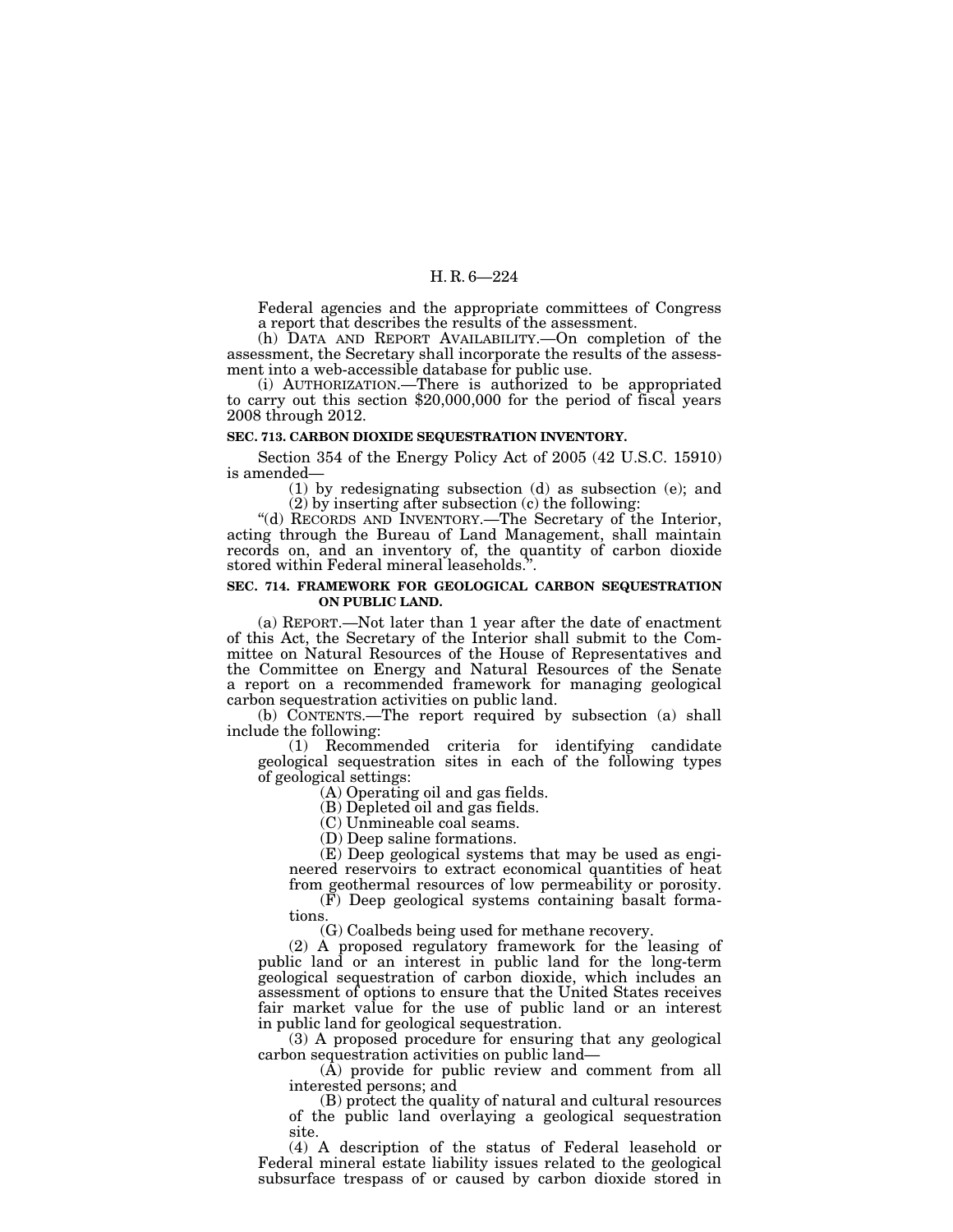public land, including any relevant experience from enhanced oil recovery using carbon dioxide on public land.

(5) Recommendations for additional legislation that may be required to ensure that public land management and leasing laws are adequate to accommodate the long-term geological sequestration of carbon dioxide.

(6) An identification of the legal and regulatory issues specific to carbon dioxide sequestration on land in cases in which title to mineral resources is held by the United States but title to the surface estate is not held by the United States.

(7)(A) An identification of the issues specific to the issuance of pipeline rights-of-way on public land under the Mineral Leasing Act (30 U.S.C. 181 et seq.) or the Federal Land Policy and Management Act of 1976 (43 U.S.C. 1701 et seq.) for natural or anthropogenic carbon dioxide.

(B) Recommendations for additional legislation that may be required to clarify the appropriate framework for issuing rights-of-way for carbon dioxide pipelines on public land.

(c) CONSULTATION WITH OTHER AGENCIES.—In preparing the report under this section, the Secretary of the Interior shall coordinate with—

(1) the Administrator of the Environmental Protection Agency;

(2) the Secretary of Energy; and

(3) the heads of other appropriate agencies.

(d) COMPLIANCE WITH SAFE DRINKING WATER ACT.—The Secretary shall ensure that all recommendations developed under this section are in compliance with all Federal environmental laws, including the Safe Drinking Water Act (42 U.S.C. 300f et seq.) and regulations under that Act.

# **TITLE VIII—IMPROVED MANAGEMENT OF ENERGY POLICY**

## **Subtitle A—Management Improvements**

### **SEC. 801. NATIONAL MEDIA CAMPAIGN.**

(a) IN GENERAL.—The Secretary, acting through the Assistant Secretary for Energy Efficiency and Renewable Energy (referred to in this section as the ''Secretary''), shall develop and conduct a national media campaign—

(1) to increase energy efficiency throughout the economy of the United States during the 10-year period beginning on the date of enactment of this Act;

(2) to promote the national security benefits associated with increased energy efficiency; and

(3) to decrease oil consumption in the United States during the 10-year period beginning on the date of enactment of this Act.

(b) CONTRACT WITH ENTITY.—The Secretary shall carry out subsection (a) directly or through—

(1) competitively bid contracts with 1 or more nationally recognized media firms for the development and distribution of monthly television, radio, and newspaper public service announcements; or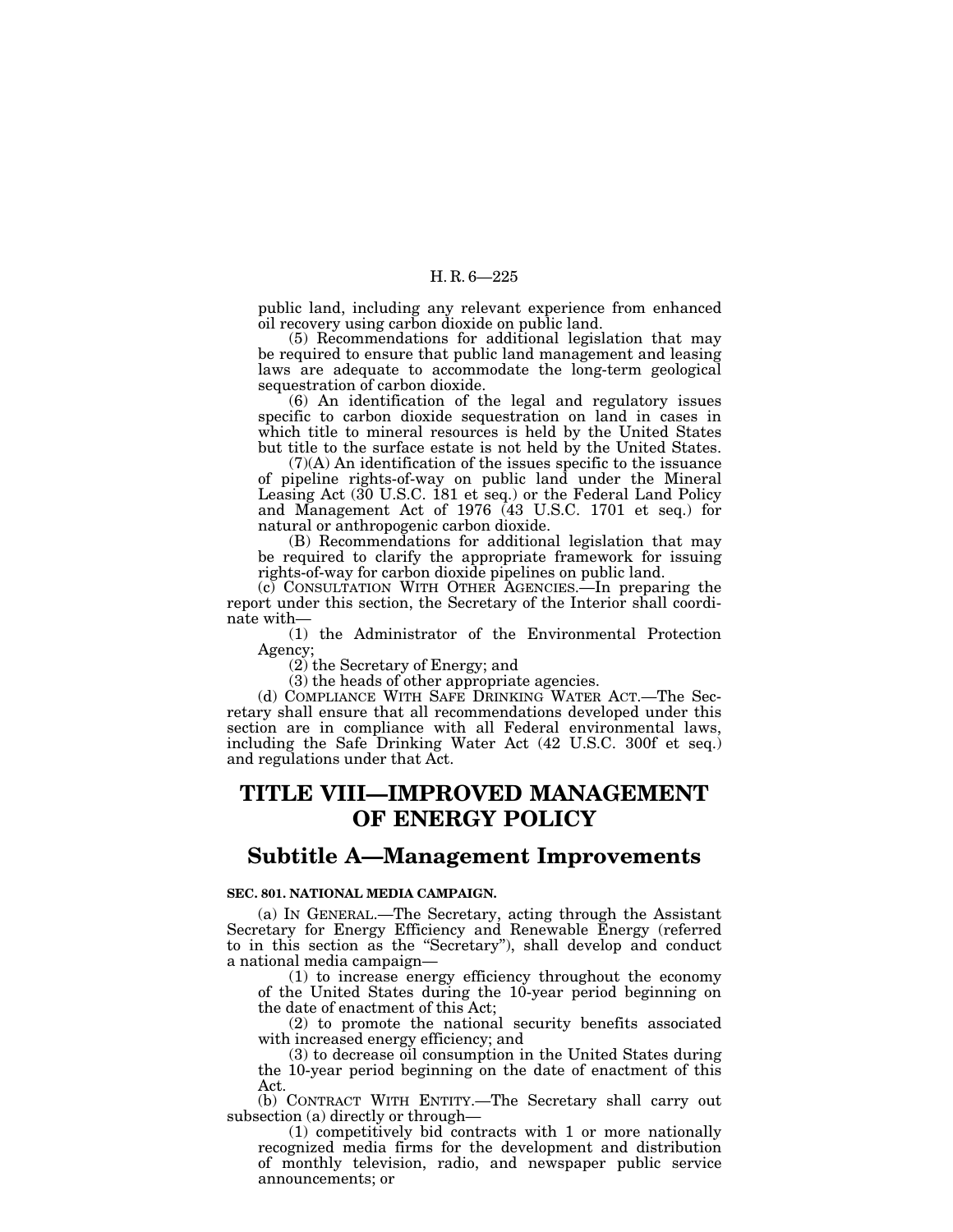(2) collective agreements with 1 or more nationally recognized institutes, businesses, or nonprofit organizations for the funding, development, and distribution of monthly television, radio, and newspaper public service announcements.

(c) USE OF FUNDS.—

(1) IN GENERAL.—Amounts made available to carry out this section shall be used for—

(A) advertising costs, including—

(i) the purchase of media time and space;

(ii) creative and talent costs;

(iii) testing and evaluation of advertising; and

(iv) evaluation of the effectiveness of the media campaign; and

(B) administrative costs, including operational and management expenses.

(2) LIMITATIONS.—In carrying out this section, the Secretary shall allocate not less than 85 percent of funds made available under subsection (e) for each fiscal year for the advertising functions specified under paragraph  $(1)(A)$ .

(d) REPORTS.—The Secretary shall annually submit to Congress a report that describes—

(1) the strategy of the national media campaign and whether specific objectives of the campaign were accomplished, including—

(A) determinations concerning the rate of change of energy consumption, in both absolute and per capita terms; and

(B) an evaluation that enables consideration of whether the media campaign contributed to reduction of energy consumption;

(2) steps taken to ensure that the national media campaign operates in an effective and efficient manner consistent with the overall strategy and focus of the campaign;

(3) plans to purchase advertising time and space;

(4) policies and practices implemented to ensure that Federal funds are used responsibly to purchase advertising time and space and eliminate the potential for waste, fraud, and abuse; and

(5) all contracts or cooperative agreements entered into with a corporation, partnership, or individual working on behalf of the national media campaign.

(e) AUTHORIZATION OF APPROPRIATIONS.—

(1) IN GENERAL.—There is authorized to be appropriated to carry out this section \$5,000,000 for each of fiscal years 2008 through 2012.

(2) DECREASED OIL CONSUMPTION.—The Secretary shall use not less than 50 percent of the amount that is made available under this section for each fiscal year to develop and conduct a national media campaign to decrease oil consumption in the United States over the next decade.

### **SEC. 802. ALASKA NATURAL GAS PIPELINE ADMINISTRATION.**

Section 106 of the Alaska Natural Gas Pipeline Act (15 U.S.C. 720d) is amended by adding at the end the following:

''(h) ADMINISTRATION.—

''(1) PERSONNEL APPOINTMENTS.—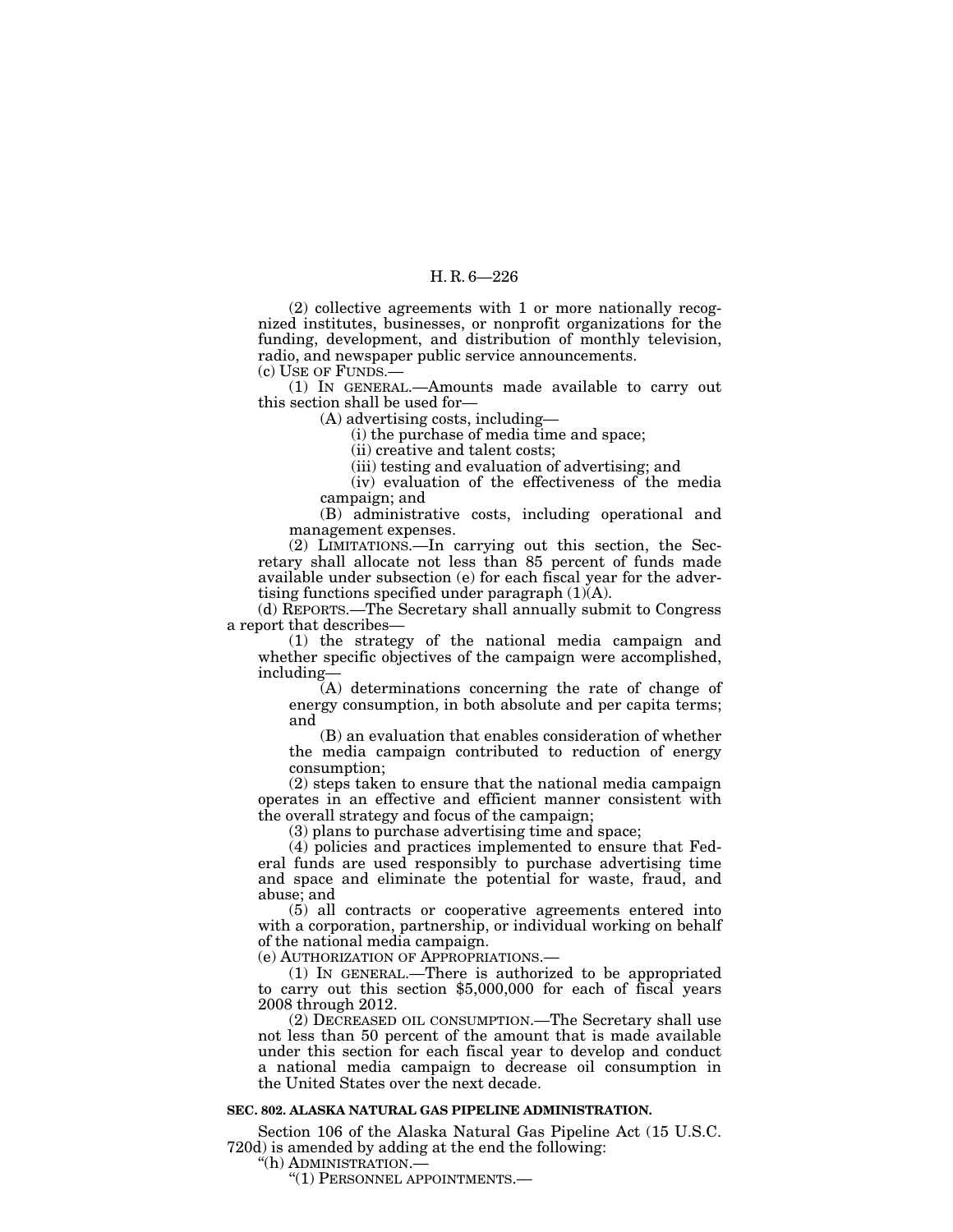''(A) IN GENERAL.—The Federal Coordinator may appoint and terminate such personnel as the Federal Coordinator determines to be appropriate.

''(B) AUTHORITY OF FEDERAL COORDINATOR.—Personnel appointed by the Federal Coordinator under subparagraph  $(\overline{A})$  shall be appointed without regard to the provisions of title 5, United States Code, governing appointments in the competitive service.

''(2) COMPENSATION.—

"(A) IN GENERAL.—Subject to subparagraph  $(B)$ , personnel appointed by the Federal Coordinator under para $graph (1)(A)$  shall be paid without regard to the provisions of chapter 51 and subchapter III of chapter 53 of title 5, United States Code (relating to classification and General Schedule pay rates).

''(B) MAXIMUM LEVEL OF COMPENSATION.—The rate of pay for personnel appointed by the Federal Coordinator under paragraph  $(1)(A)$  shall not exceed the maximum level of rate payable for level III of the Executive Schedule (5 U.S.C. 5314).

''(C) ALLOWANCES.—Section 5941 of title 5, United States Code, shall apply to personnel appointed by the Federal Coordinator under paragraph (1)(A).<br>"(3) TEMPORARY SERVICES.—

"(A) IN GENERAL.—The Federal Coordinator may procure temporary and intermittent services in accordance with section 3109(b) of title 5, United States Code.

''(B) MAXIMUM LEVEL OF COMPENSATION.—The level of compensation of an individual employed on a temporary or intermittent basis under subparagraph (A) shall not exceed the maximum level of rate payable for level III of the Executive Schedule (5 U.S.C. 5314).<br>"(4) FEES, CHARGES, AND COMMISSIONS.—

"(A) IN GENERAL.—With respect to the duties of the Federal Coordinator, as described in this Act, the Federal Coordinator shall have similar authority to establish, change, and abolish reasonable filing and service fees, charges, and commissions, require deposits of payments, and provide refunds as provided to the Secretary of the Interior in section 304 of the Federal Land Policy and Management Act of 1976 (43 U.S.C. 1734).

''(B) AUTHORITY OF SECRETARY OF THE INTERIOR.— Subparagraph (A) shall not affect the authority of the Secretary of the Interior to establish, change, and abolish reasonable filing and service fees, charges, and commissions, require deposits of payments, and provide refunds under section 304 of the Federal Land Policy and Management Act of 1976 (43 U.S.C. 1734).

''(C) USE OF FUNDS.—The Federal Coordinator is authorized to use, without further appropriation, amounts collected under subparagraph (A) to carry out this section.''.

### **SEC. 803. RENEWABLE ENERGY DEPLOYMENT.**

(a) DEFINITIONS.—In this section:

(1) ALASKA SMALL HYDROELECTRIC POWER.—The term ''Alaska small hydroelectric power'' means power that—

(A) is generated—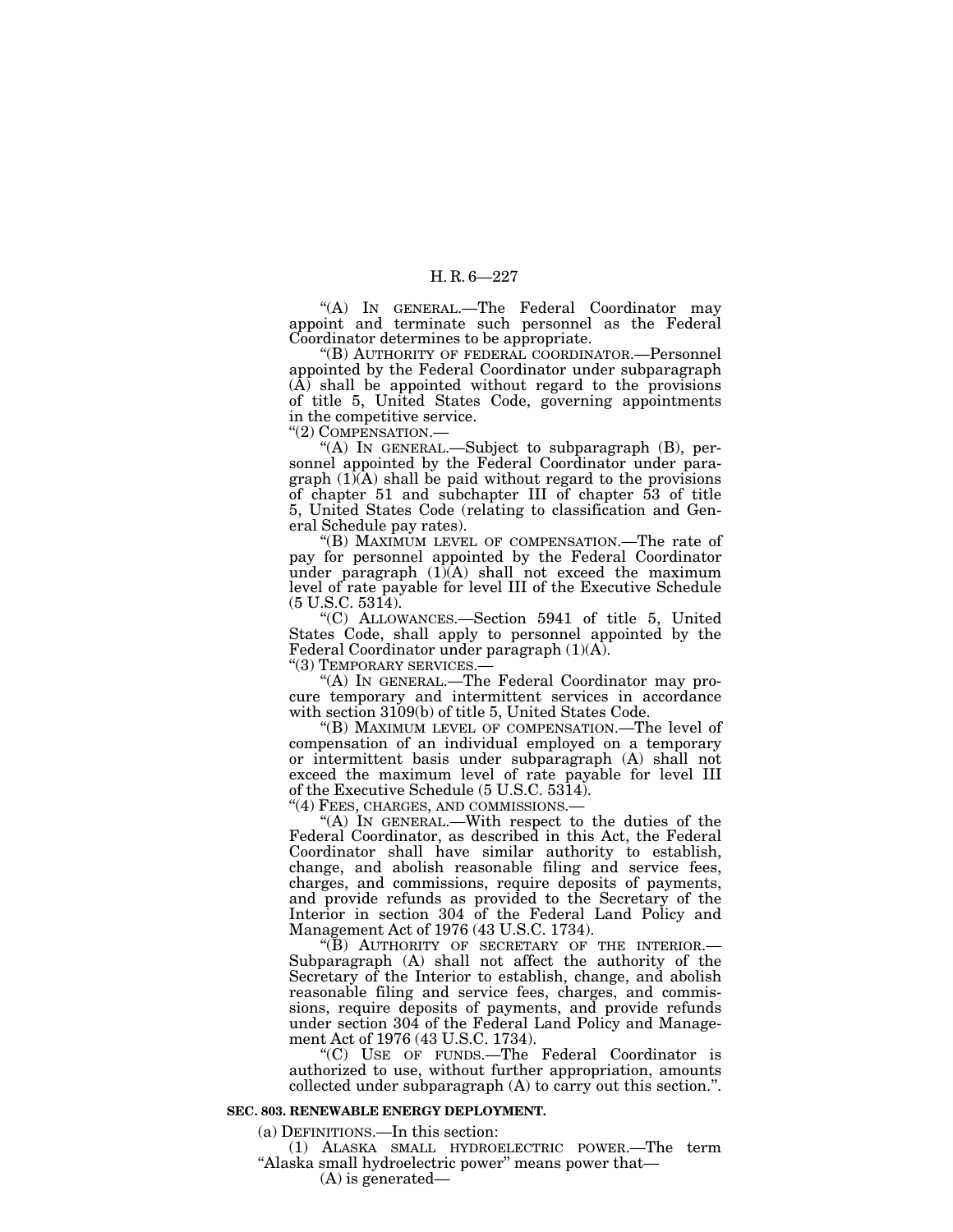(i) in the State of Alaska;

(ii) without the use of a dam or impoundment of water; and

(iii) through the use of—

(I) a lake tap (but not a perched alpine lake); or

(II) a run-of-river screened at the point of diversion; and

(B) has a nameplate capacity rating of a wattage that is not more than 15 megawatts.

(2) ELIGIBLE APPLICANT.—The term ''eligible applicant'' means any—

(A) governmental entity;

(B) private utility;

(C) public utility;

(D) municipal utility;

(E) cooperative utility;

(F) Indian tribes; and

(G) Regional Corporation (as defined in section 3 of the Alaska Native Claims Settlement Act (43 U.S.C. 1602)). (3) OCEAN ENERGY.— (A) INCLUSIONS.—The term ''ocean energy'' includes

current, wave, and tidal energy.

(B) EXCLUSION.—The term ''ocean energy'' excludes thermal energy.

(4) RENEWABLE ENERGY PROJECT.—The term ''renewable energy project'' means a project—

(A) for the commercial generation of electricity; and (B) that generates electricity from—

(i) solar, wind, or geothermal energy or ocean energy;

(ii) biomass (as defined in section 203(b) of the Energy Policy Act of 2005 (42 U.S.C. 15852(b)));

(iii) landfill gas; or

(iv) Alaska small hydroelectric power.<br>(b) RENEWABLE ENERGY CONSTRUCTION GRANTS.—

 $(1)$  In GENERAL.—The Secretary shall use amounts appropriated under this section to make grants for use in carrying out renewable energy projects.

(2) CRITERIA.—Not later than 180 days after the date of enactment of this Act, the Secretary shall set forth criteria for use in awarding grants under this section.

(3) APPLICATION.—To receive a grant from the Secretary under paragraph (1), an eligible applicant shall submit to the Secretary an application at such time, in such manner, and containing such information as the Secretary may require, including a written assurance that—

(A) all laborers and mechanics employed by contractors or subcontractors during construction, alteration, or repair that is financed, in whole or in part, by a grant under this section shall be paid wages at rates not less than those prevailing on similar construction in the locality, as determined by the Secretary of Labor in accordance with sections 3141–3144, 3146, and 3147 of title 40, United States Code; and

(B) the Secretary of Labor shall, with respect to the labor standards described in this paragraph, have the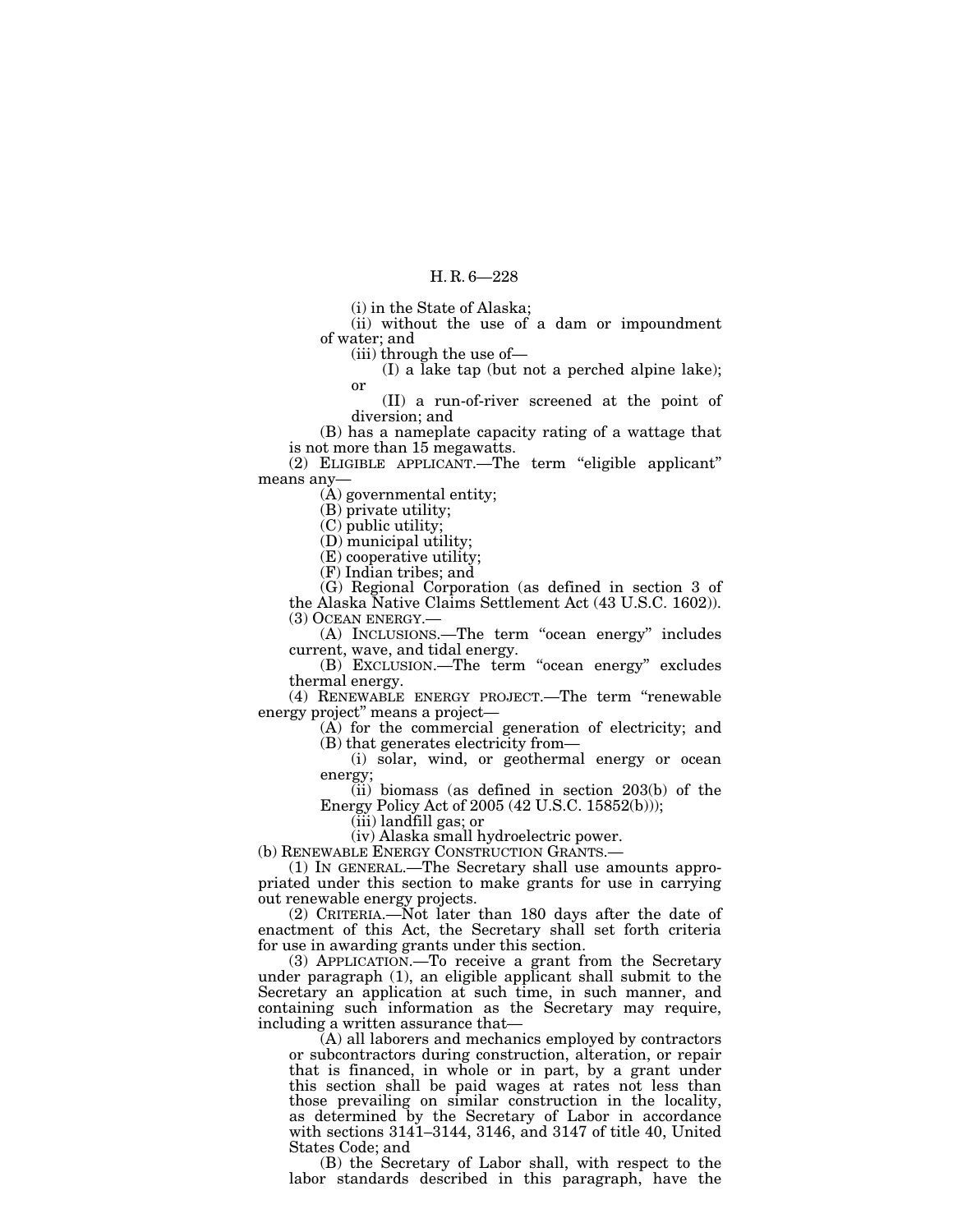authority and functions set forth in Reorganization Plan Numbered 14 of 1950 (5 U.S.C. App.) and section 3145 of title 40, United States Code.

(4) NON-FEDERAL SHARE.—Each eligible applicant that receives a grant under this subsection shall contribute to the total cost of the renewable energy project constructed by the eligible applicant an amount not less than 50 percent of the total cost of the project.

(c) AUTHORIZATION OF APPROPRIATIONS.—There are authorized to be appropriated to the Fund such sums as are necessary to carry out this section.

### **SEC. 804. COORDINATION OF PLANNED REFINERY OUTAGES.**

(a) DEFINITIONS.—In this section:

(1) ADMINISTRATOR.—The term ''Administrator'' means the Administrator of the Energy Information Administration.

(2) PLANNED REFINERY OUTAGE.—

(A) IN GENERAL.—The term ''planned refinery outage'' means a removal, scheduled before the date on which the removal occurs, of a refinery, or any unit of a refinery, from service for maintenance, repair, or modification.

(B) EXCLUSION.—The term ''planned refinery outage'' does not include any necessary and unplanned removal of a refinery, or any unit of a refinery, from service as a result of a component failure, safety hazard, emergency, or action reasonably anticipated to be necessary to prevent such events.

(3) REFINED PETROLEUM PRODUCT.—The term ''refined petroleum product'' means any gasoline, diesel fuel, fuel oil, lubricating oil, liquid petroleum gas, or other petroleum distillate that is produced through the refining or processing of crude oil or an oil derived from tar sands, shale, or coal.

(4) REFINERY.—The term ''refinery'' means a facility used in the production of a refined petroleum product through distillation, cracking, or any other process.

(b) REVIEW AND ANALYSIS OF AVAILABLE INFORMATION.—The Administrator shall, on an ongoing basis—

(1) review information on refinery outages that is available from commercial reporting services;

(2) analyze that information to determine whether the scheduling of a refinery outage may nationally or regionally substantially affect the price or supply of any refined petroleum product by—

(A) decreasing the production of the refined petroleum product; and

(B) causing or contributing to a retail or wholesale supply shortage or disruption;

(3) not less frequently than twice each year, submit to the Secretary a report describing the results of the review and analysis under paragraphs (1) and (2); and

(4) specifically alert the Secretary of any refinery outage that the Administrator determines may nationally or regionally substantially affect the price or supply of a refined petroleum product.

(c) ACTION BY SECRETARY.—On a determination by the Secretary, based on a report or alert under paragraph  $(3)$  or  $(4)$  of subsection (b), that a refinery outage may affect the price or supply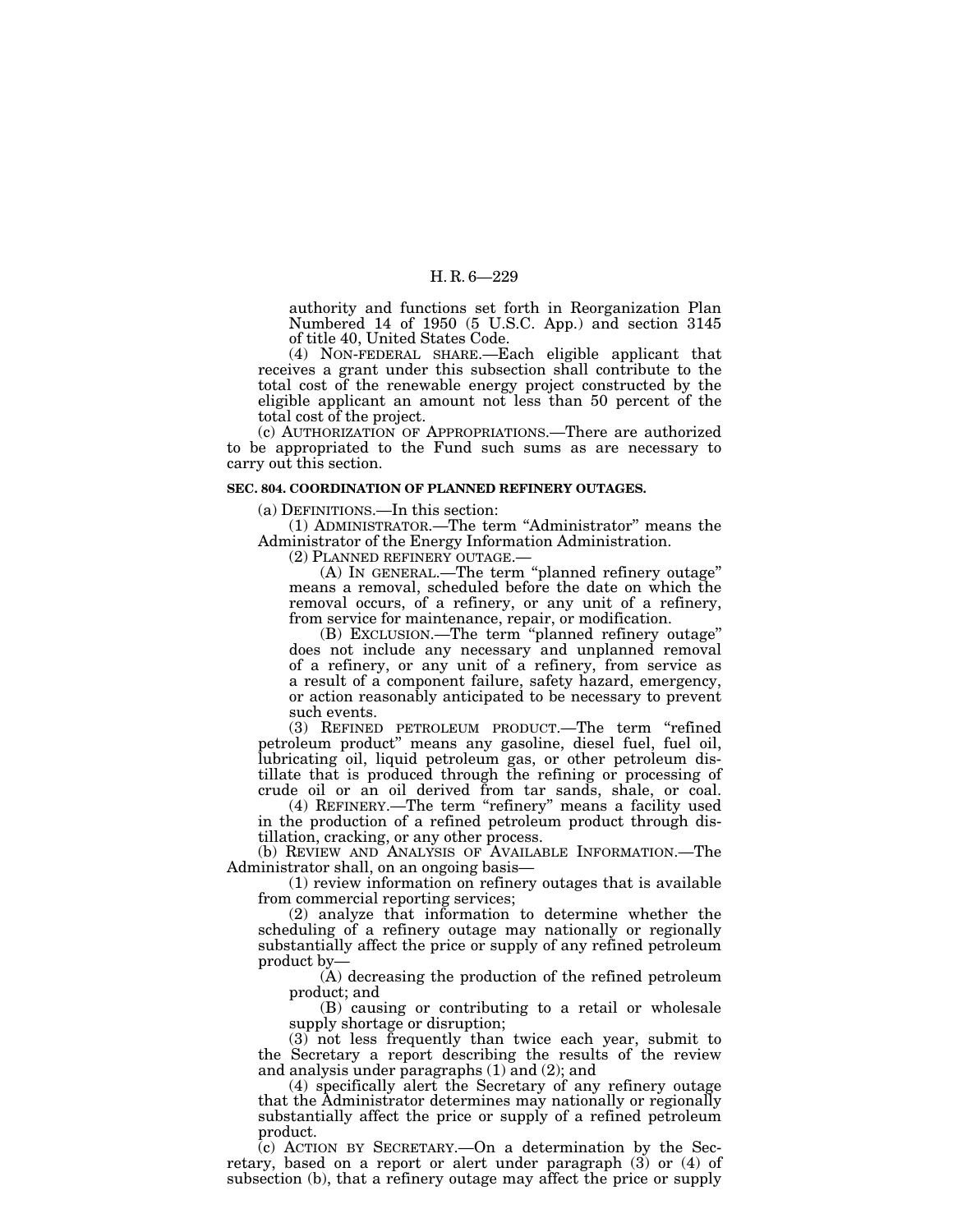of a refined petroleum product, the Secretary shall make available to refinery operators information on planned refinery outages to encourage reductions of the quantity of refinery capacity that is out of service at any time.

(d) LIMITATION.—Nothing in this section shall alter any existing legal obligation or responsibility of a refinery operator, or create any legal right of action, nor shall this section authorize the Secretary—

(1) to prohibit a refinery operator from conducting a planned refinery outage; or

(2) to require a refinery operator to continue to operate a refinery.

### **SEC. 805. ASSESSMENT OF RESOURCES.**

 $(a)$  5-Year Plan.—

(1) ESTABLISHMENT.—The Administrator of the Energy Information Administration (referred to in this section as the "Administrator") shall establish a 5-year plan to enhance the quality and scope of the data collection necessary to ensure the scope, accuracy, and timeliness of the information needed for efficient functioning of energy markets and related financial operations.

(2) REQUIREMENT.—In establishing the plan under paragraph (1), the Administrator shall pay particular attention to—

(A) data series terminated because of budget constraints;

(B) data on demand response;

(C) timely data series of State-level information;

(D) improvements in the area of oil and gas data; (E) improvements in data on solid byproducts from coal-based energy-producing facilities; and

(F) the ability to meet applicable deadlines under Federal law (including regulations) to provide data required by Congress.

(b) SUBMISSION TO CONGRESS.—The Administrator shall submit to Congress the plan established under subsection (a), including a description of any improvements needed to enhance the ability of the Administrator to collect and process energy information in a manner consistent with the needs of energy markets.

(c) GUIDELINES.—

(1) IN GENERAL.—The Administrator shall—

(A) establish guidelines to ensure the quality, comparability, and scope of State energy data, including data on energy production and consumption by product and sector and renewable and alternative sources, required to provide a comprehensive, accurate energy profile at the State level;

(B) share company-level data collected at the State level with each State involved, in a manner consistent with the legal authorities, confidentiality protections, and stated uses in effect at the time the data were collected, subject to the condition that the State shall agree to reasonable requirements for use of the data, as the Administrator may require;

(C) assess any existing gaps in data obtained and compiled by the Energy Information Administration; and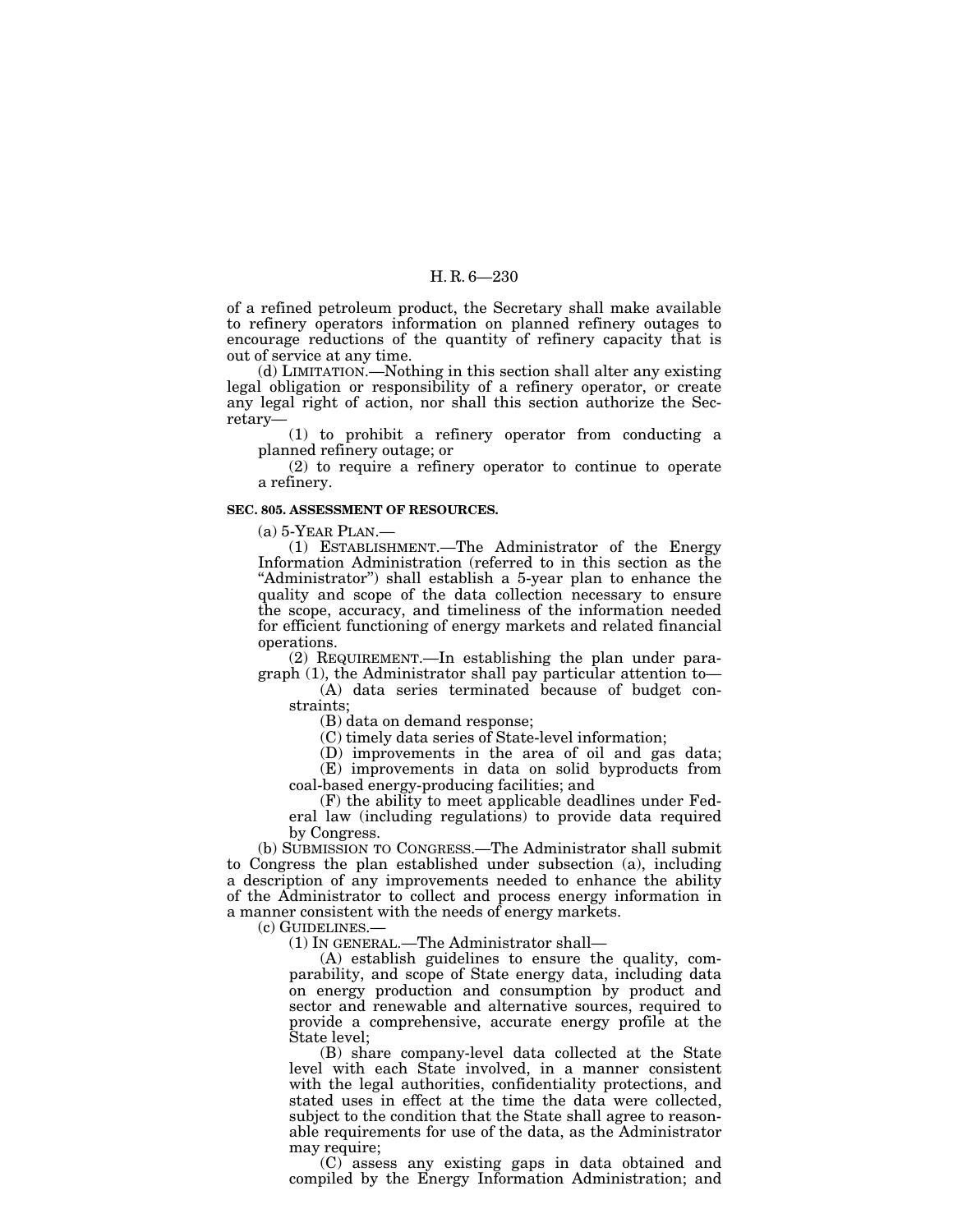(D) evaluate the most cost-effective ways to address any data quality and quantity issues in conjunction with State officials.

(2) CONSULTATION.—The Administrator shall consult with State officials and the Federal Energy Regulatory Commission on a regular basis in—

(A) establishing guidelines and determining the scope of State-level data under paragraph (1); and

(B) exploring ways to address data needs and serve data uses.

(d) ASSESSMENT OF STATE DATA NEEDS.—Not later than 1 year after the date of enactment of this Act, the Administrator shall submit to Congress an assessment of State-level data needs, including a plan to address the needs.

(e) AUTHORIZATION OF APPROPRIATIONS.—In addition to any other amounts made available to the Administrator, there are authorized to be appropriated to the Administrator to carry out this section—

(1) \$10,000,000 for fiscal year 2008;

(2) \$10,000,000 for fiscal year 2009;

(3) \$10,000,000 for fiscal year 2010;

(4) \$15,000,000 for fiscal year 2011;

(5) \$20,000,000 for fiscal year 2012; and

(6) such sums as are necessary for subsequent fiscal years.

### **SEC. 806. SENSE OF CONGRESS RELATING TO THE USE OF RENEWABLE RESOURCES TO GENERATE ENERGY.**

(a) FINDINGS.—Congress finds that—

(1) the United States has a quantity of renewable energy resources that is sufficient to supply a significant portion of the energy needs of the United States;

(2) the agricultural, forestry, and working land of the United States can help ensure a sustainable domestic energy system;

(3) accelerated development and use of renewable energy technologies provide numerous benefits to the United States, including improved national security, improved balance of payments, healthier rural economies, improved environmental quality, and abundant, reliable, and affordable energy for all citizens of the United States;

(4) the production of transportation fuels from renewable energy would help the United States meet rapidly growing domestic and global energy demands, reduce the dependence of the United States on energy imported from volatile regions of the world that are politically unstable, stabilize the cost and availability of energy, and safeguard the economy and security of the United States;

(5) increased energy production from domestic renewable resources would attract substantial new investments in energy infrastructure, create economic growth, develop new jobs for the citizens of the United States, and increase the income for farm, ranch, and forestry jobs in the rural regions of the United States;

(6) increased use of renewable energy is practical and can be cost effective with the implementation of supportive policies and proper incentives to stimulate markets and infrastructure; and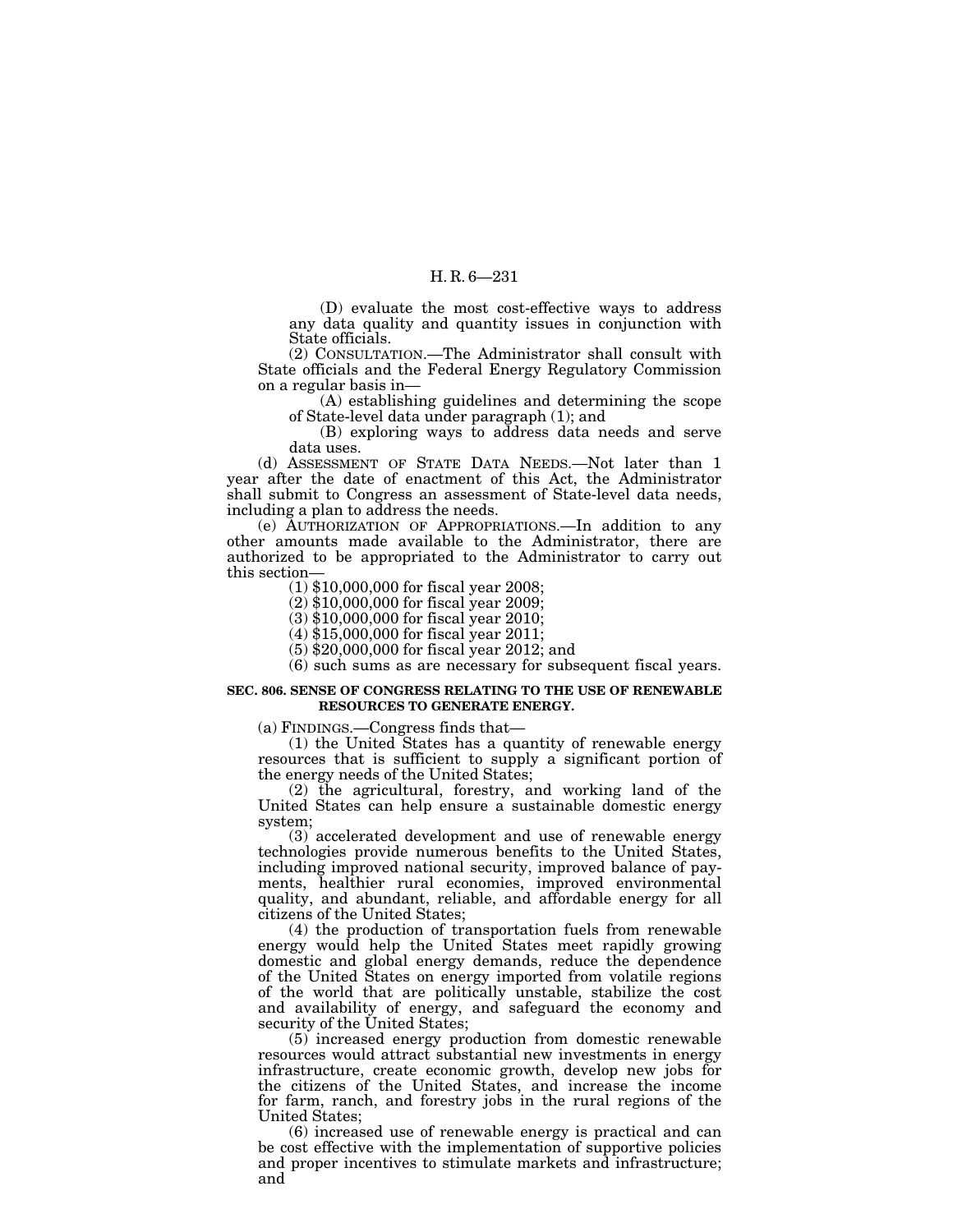(7) public policies aimed at enhancing renewable energy production and accelerating technological improvements will further reduce energy costs over time and increase market demand.

(b) SENSE OF CONGRESS.—It is the sense of Congress that it is the goal of the United States that, not later than January 1, 2025, the agricultural, forestry, and working land of the United States should—

(1) provide from renewable resources not less than 25 percent of the total energy consumed in the United States; and

(2) continue to produce safe, abundant, and affordable food, feed, and fiber.

### **SEC. 807. GEOTHERMAL ASSESSMENT, EXPLORATION INFORMATION, AND PRIORITY ACTIVITIES.**

(a) IN GENERAL.—Not later than January 1, 2012, the Secretary of the Interior, acting through the Director of the United States Geological Survey, shall—

(1) complete a comprehensive nationwide geothermal resource assessment that examines the full range of geothermal resources in the United States; and

(2) submit to the the Committee on Natural Resources of the House of Representatives and the Committee on Energy and Natural Resources of the Senate a report describing the results of the assessment.

(b) PERIODIC UPDATES.—At least once every 10 years, the Secretary shall update the national assessment required under this section to support public and private sector decisionmaking.

(c) AUTHORIZATION OF APPROPRIATIONS.—There are authorized to be appropriated to the Secretary of the Interior to carry out this section—

(1) \$15,000,000 for each of fiscal years 2008 through 2012; and

(2) such sums as are necessary for each of fiscal years 2013 through 2022.

# **Subtitle B—Prohibitions on Market Manipulation and False Information**

## **SEC. 811. PROHIBITION ON MARKET MANIPULATION.**

It is unlawful for any person, directly or indirectly, to use or employ, in connection with the purchase or sale of crude oil gasoline or petroleum distillates at wholesale, any manipulative or deceptive device or contrivance, in contravention of such rules and regulations as the Federal Trade Commission may prescribe as necessary or appropriate in the public interest or for the protection of United States citizens.

### **SEC. 812. PROHIBITION ON FALSE INFORMATION.**

It is unlawful for any person to report information related to the wholesale price of crude oil gasoline or petroleum distillates to a Federal department or agency if—

(1) the person knew, or reasonably should have known, the information to be false or misleading;

(2) the information was required by law to be reported; and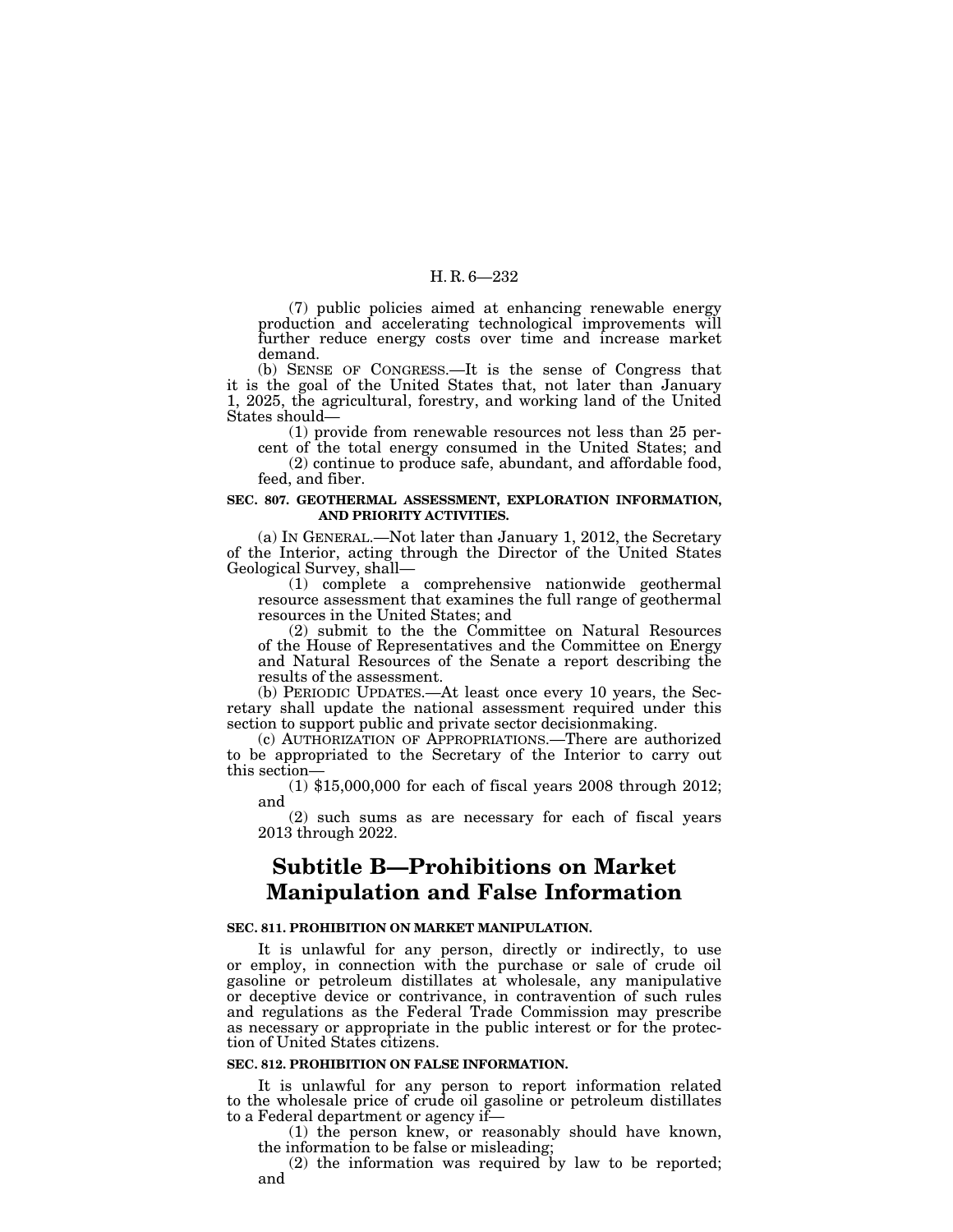(3) the person intended the false or misleading data to affect data compiled by the department or agency for statistical or analytical purposes with respect to the market for crude oil, gasoline, or petroleum distillates.

### **SEC. 813. ENFORCEMENT BY THE FEDERAL TRADE COMMISSION.**

(a) ENFORCEMENT.—This subtitle shall be enforced by the Federal Trade Commission in the same manner, by the same means, and with the same jurisdiction as though all applicable terms of the Federal Trade Commission Act (15 U.S.C. 41 et seq.) were incorporated into and made a part of this subtitle.

(b) VIOLATION IS TREATED AS UNFAIR OR DECEPTIVE ACT OR PRACTICE.—The violation of any provision of this subtitle shall be treated as an unfair or deceptive act or practice proscribed under a rule issued under section  $18(a)(1)(B)$  of the Federal Trade Commission Act  $(15 \text{ U.S. C. } 57a(a)(1)(B)).$ 

### **SEC. 814. PENALTIES.**

(a) CIVIL PENALTY.—In addition to any penalty applicable under the Federal Trade Commission Act  $(15 \text{ U.S.C. } 41 \text{ et seq.}),$  any supplier that violates section 811 or 812 shall be punishable by a civil penalty of not more than \$1,000,000.

(b) METHOD.—The penalties provided by subsection (a) shall be obtained in the same manner as civil penalties imposed under section 5 of the Federal Trade Commission Act (15 U.S.C. 45).

(c) MULTIPLE OFFENSES; MITIGATING FACTORS.—In assessing the penalty provided by subsection (a)—

(1) each day of a continuing violation shall be considered a separate violation; and

(2) the court shall take into consideration, among other factors—

(A) the seriousness of the violation; and

(B) the efforts of the person committing the violation to remedy the harm caused by the violation in a timely manner.

### **SEC. 815. EFFECT ON OTHER LAWS.**

(a) OTHER AUTHORITY OF THE COMMISSION.—Nothing in this subtitle limits or affects the authority of the Federal Trade Commission to bring an enforcement action or take any other measure under the Federal Trade Commission Act (15 U.S.C. 41 et seq.) or any other provision of law.

(b) ANTITRUST LAW.—Nothing in this subtitle shall be construed to modify, impair, or supersede the operation of any of the antitrust laws. For purposes of this subsection, the term "antitrust laws" shall have the meaning given it in subsection (a) of the first section of the Clayton Act (15 U.S.C. 12), except that it includes section 5 of the Federal Trade Commission Act (15 U.S.C. 45) to the extent that such section 5 applies to unfair methods of competition.

(c) STATE LAW.—Nothing in this subtitle preempts any State law.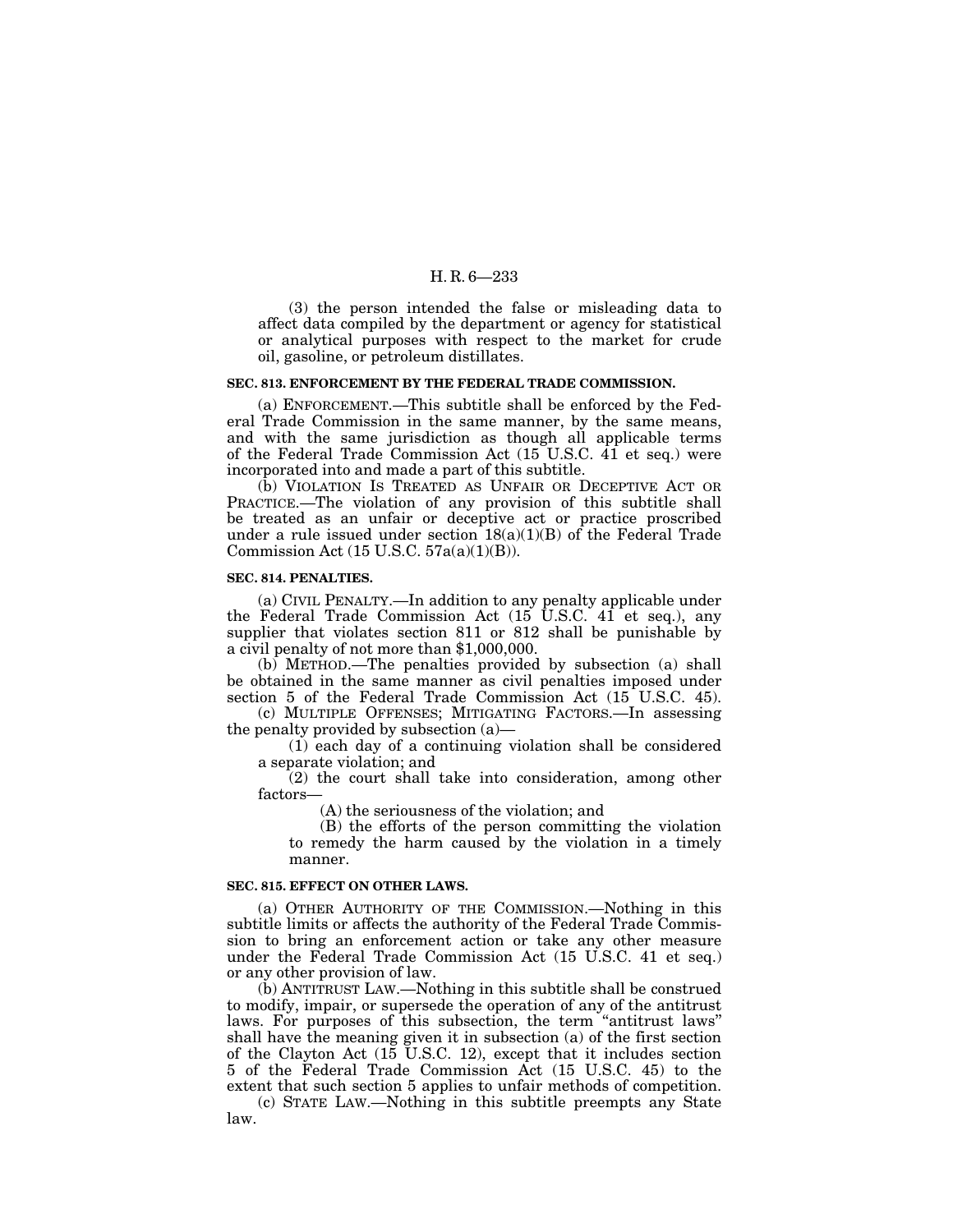# **TITLE IX—INTERNATIONAL ENERGY PROGRAMS**

### **SEC. 901. DEFINITIONS.**

In this title:

(1) APPROPRIATE CONGRESSIONAL COMMITTEES.—The term ''appropriate congressional committees'' means—

(A) the Committee on Foreign Affairs and the Committee on Energy and Commerce of the House of Representatives; and

(B) the Committee on Foreign Relations, the Committee on Energy and Natural Resources, the Committee on Environment and Public Works, and the Committee on Commerce, Science, and Transportation of the Senate.

(2) CLEAN AND EFFICIENT ENERGY TECHNOLOGY.—The term "clean and efficient energy technology" means an energy supply or end-use technology that, compared to a similar technology already in widespread commercial use in a recipient country, will—

(A) reduce emissions of greenhouse gases; or

(B)(i) increase efficiency of energy production; or

(ii) decrease intensity of energy usage.

(3) GREENHOUSE GAS.—The term ''greenhouse gas'' means— (A) carbon dioxide;

(B) methane;

(C) nitrous oxide;

(D) hydrofluorocarbons;

(E) perfluorocarbons; or

(F) sulfur hexafluoride.

# **Subtitle A—Assistance to Promote Clean and Efficient Energy Technologies in Foreign Countries**

### **SEC. 911. UNITED STATES ASSISTANCE FOR DEVELOPING COUNTRIES.**

(a) ASSISTANCE AUTHORIZED.—The Administrator of the United States Agency for International Development shall support policies and programs in developing countries that promote clean and efficient energy technologies—

(1) to produce the necessary market conditions for the private sector delivery of energy and environmental management services;

(2) to create an environment that is conducive to accepting clean and efficient energy technologies that support the overall purpose of reducing greenhouse gas emissions, including—

(A) improving policy, legal, and regulatory frameworks;

(B) increasing institutional abilities to provide energy and environmental management services; and

(C) increasing public awareness and participation in the decision-making of delivering energy and environmental management services; and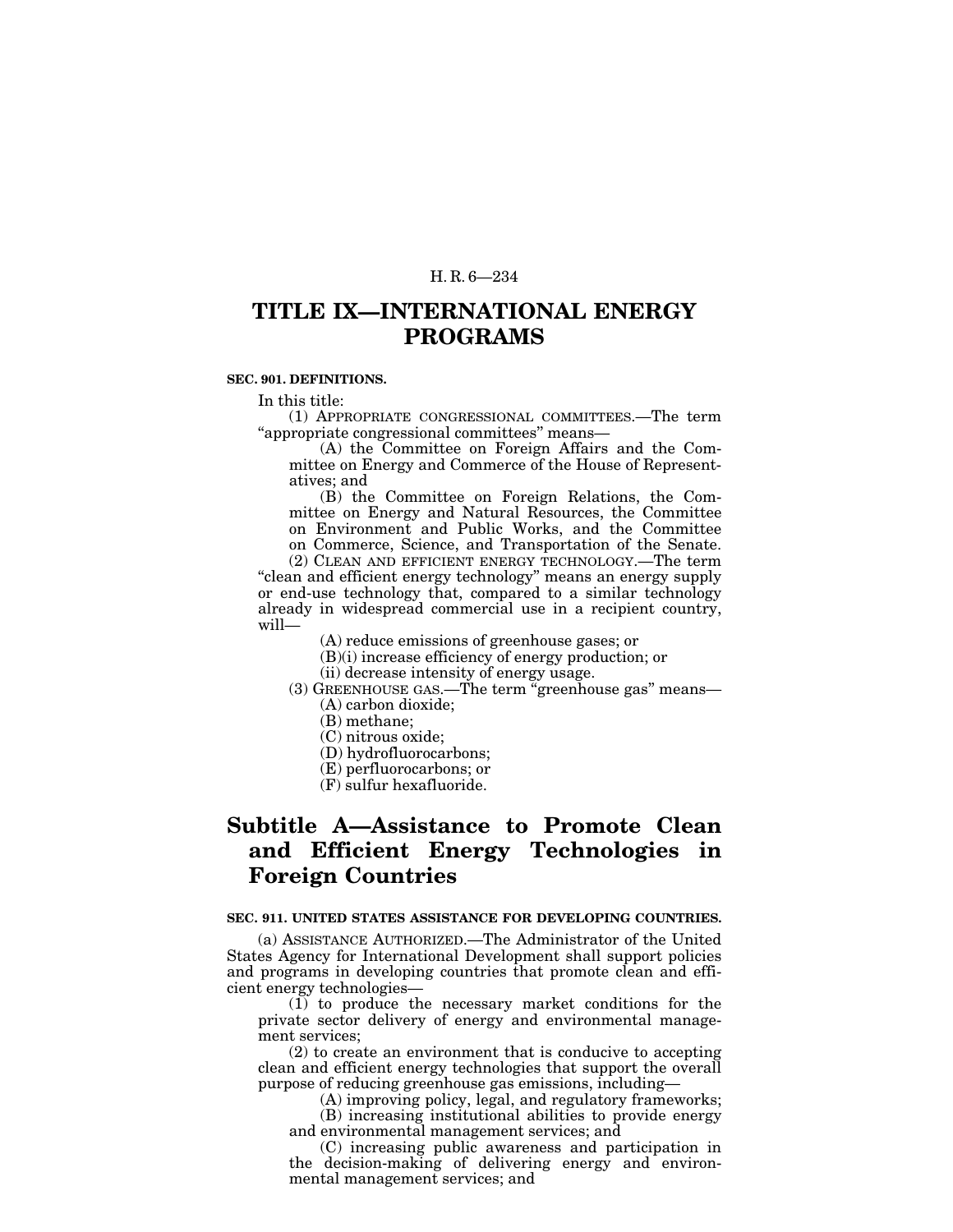(3) to promote the use of American-made clean and efficient energy technologies, products, and energy and environmental management services.

(b) REPORT.—The Administrator of the United States Agency for International Development shall submit to the appropriate congressional committees an annual report on the implementation of this section for each of the fiscal years 2008 through 2012.

(c) AUTHORIZATION OF APPROPRIATIONS.—To carry out this section, there are authorized to be appropriated to the Administrator of the United States Agency for International Development \$200,000,000 for each of the fiscal years 2008 through 2012.

### **SEC. 912. UNITED STATES EXPORTS AND OUTREACH PROGRAMS FOR INDIA, CHINA, AND OTHER COUNTRIES.**

(a) ASSISTANCE AUTHORIZED.—The Secretary of Commerce shall direct the United States and Foreign Commercial Service to expand or create a corps of the Foreign Commercial Service officers to promote United States exports in clean and efficient energy technologies and build the capacity of government officials in India, China, and any other country the Secretary of Commerce determines appropriate, to become more familiar with the available technologies—

(1) by assigning or training Foreign Commercial Service attachés, who have expertise in clean and efficient energy technologies from the United States, to embark on business development and outreach efforts to such countries; and

 $(2)$  by deploying the attachés described in paragraph  $(1)$ to educate provincial, state, and local government officials in such countries on the variety of United States-based technologies in clean and efficient energy technologies for the purposes of promoting United States exports and reducing global greenhouse gas emissions.

(b) REPORT.—The Secretary of Commerce shall submit to the appropriate congressional committees an annual report on the implementation of this section for each of the fiscal years 2008 through 2012.

(c) AUTHORIZATION OF APPROPRIATIONS.—To carry out this section, there are authorized to be appropriated to the Secretary of Commerce such sums as may be necessary for each of the fiscal years 2008 through 2012.

### **SEC. 913. UNITED STATES TRADE MISSIONS TO ENCOURAGE PRIVATE SECTOR TRADE AND INVESTMENT.**

(a) ASSISTANCE AUTHORIZED.—The Secretary of Commerce shall direct the International Trade Administration to expand or create trade missions to and from the United States to encourage private sector trade and investment in clean and efficient energy technologies—

(1) by organizing and facilitating trade missions to foreign countries and by matching United States private sector companies with opportunities in foreign markets so that clean and efficient energy technologies can help to combat increases in global greenhouse gas emissions; and

(2) by creating reverse trade missions in which the Department of Commerce facilitates the meeting of foreign private and public sector organizations with private sector companies in the United States for the purpose of showcasing clean and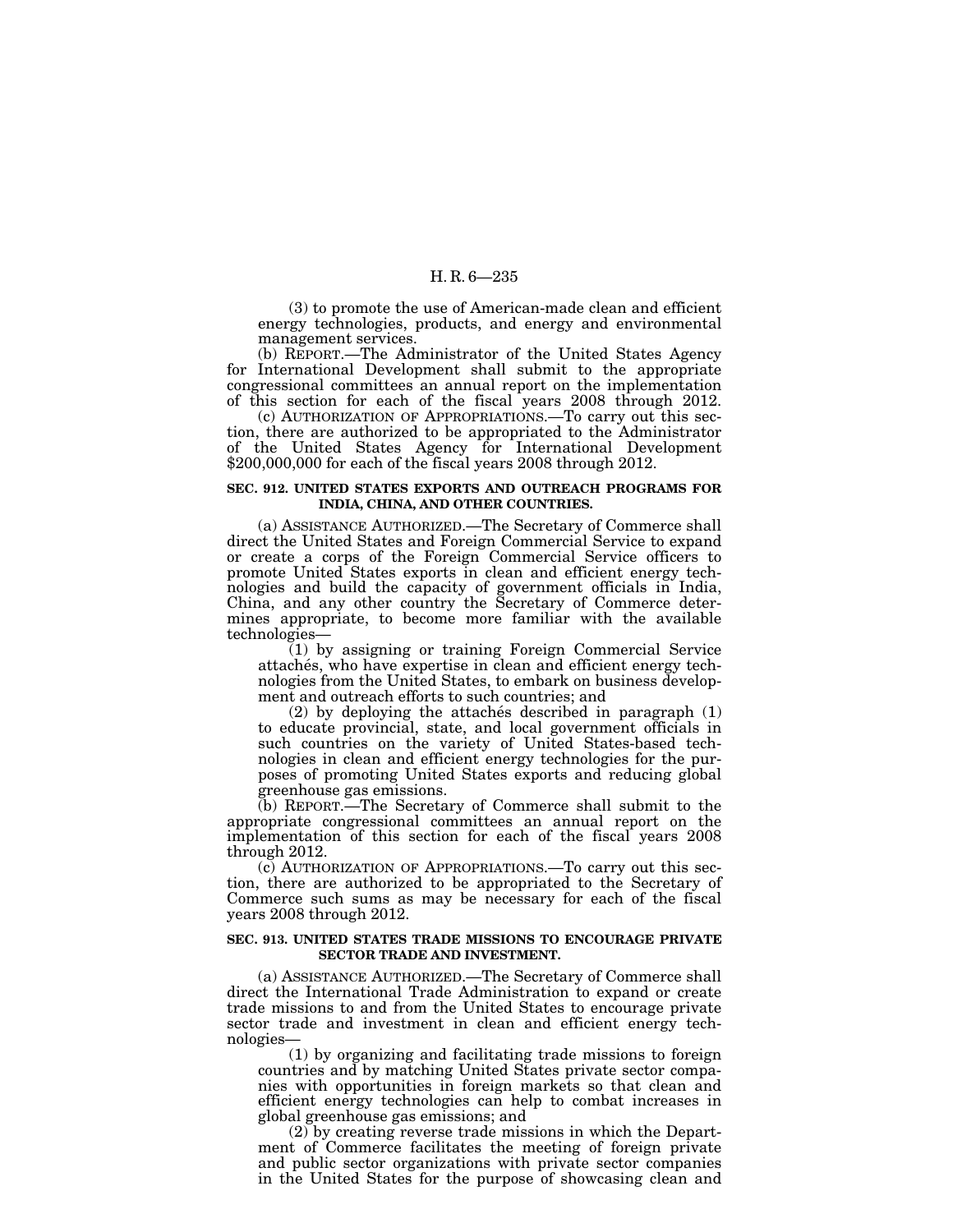efficient energy technologies in use or in development that could be exported to other countries.

(b) REPORT.—The Secretary of Commerce shall submit to the appropriate congressional committees an annual report on the implementation of this section for each of the fiscal years 2008 through 2012.

(c) AUTHORIZATION OF APPROPRIATIONS.—To carry out this section, there are authorized to be appropriated to the Secretary of Commerce such sums as may be necessary for each of the fiscal years 2008 through 2012.

### **SEC. 914. ACTIONS BY OVERSEAS PRIVATE INVESTMENT CORPORA-TION.**

(a) SENSE OF CONGRESS.—It is the sense of Congress that the Overseas Private Investment Corporation should promote greater investment in clean and efficient energy technologies by—

(1) proactively reaching out to United States companies that are interested in investing in clean and efficient energy technologies in countries that are significant contributors to global greenhouse gas emissions;

(2) giving preferential treatment to the evaluation and awarding of projects that involve the investment or utilization of clean and efficient energy technologies; and

(3) providing greater flexibility in supporting projects that involve the investment or utilization of clean and efficient energy technologies, including financing, insurance, and other assistance.

(b) REPORT.—The Overseas Private Investment Corporation shall include in its annual report required under section 240A of the Foreign Assistance Act of  $1961 (22^{\circ}$ U.S.C. 2200a)

(1) a description of the activities carried out to implement this section; or

(2) if the Corporation did not carry out any activities to implement this section, an explanation of the reasons therefor.

### **SEC. 915. ACTIONS BY UNITED STATES TRADE AND DEVELOPMENT AGENCY.**

(a) ASSISTANCE AUTHORIZED.—The Director of the Trade and Development Agency shall establish or support policies that—

(1) proactively seek opportunities to fund projects that involve the utilization of clean and efficient energy technologies, including in trade capacity building and capital investment projects;

(2) where appropriate, advance the utilization of clean and efficient energy technologies, particularly to countries that have the potential for significant reduction in greenhouse gas emissions; and

(3) recruit and retain individuals with appropriate expertise or experience in clean, renewable, and efficient energy technologies to identify and evaluate opportunities for projects that involve clean and efficient energy technologies and services.

(b) REPORT.—The President shall include in the annual report on the activities of the Trade and Development Agency required under section 661(d) of the Foreign Assistance Act of 1961 (22 U.S.C. 2421(d)) a description of the activities carried out to implement this section.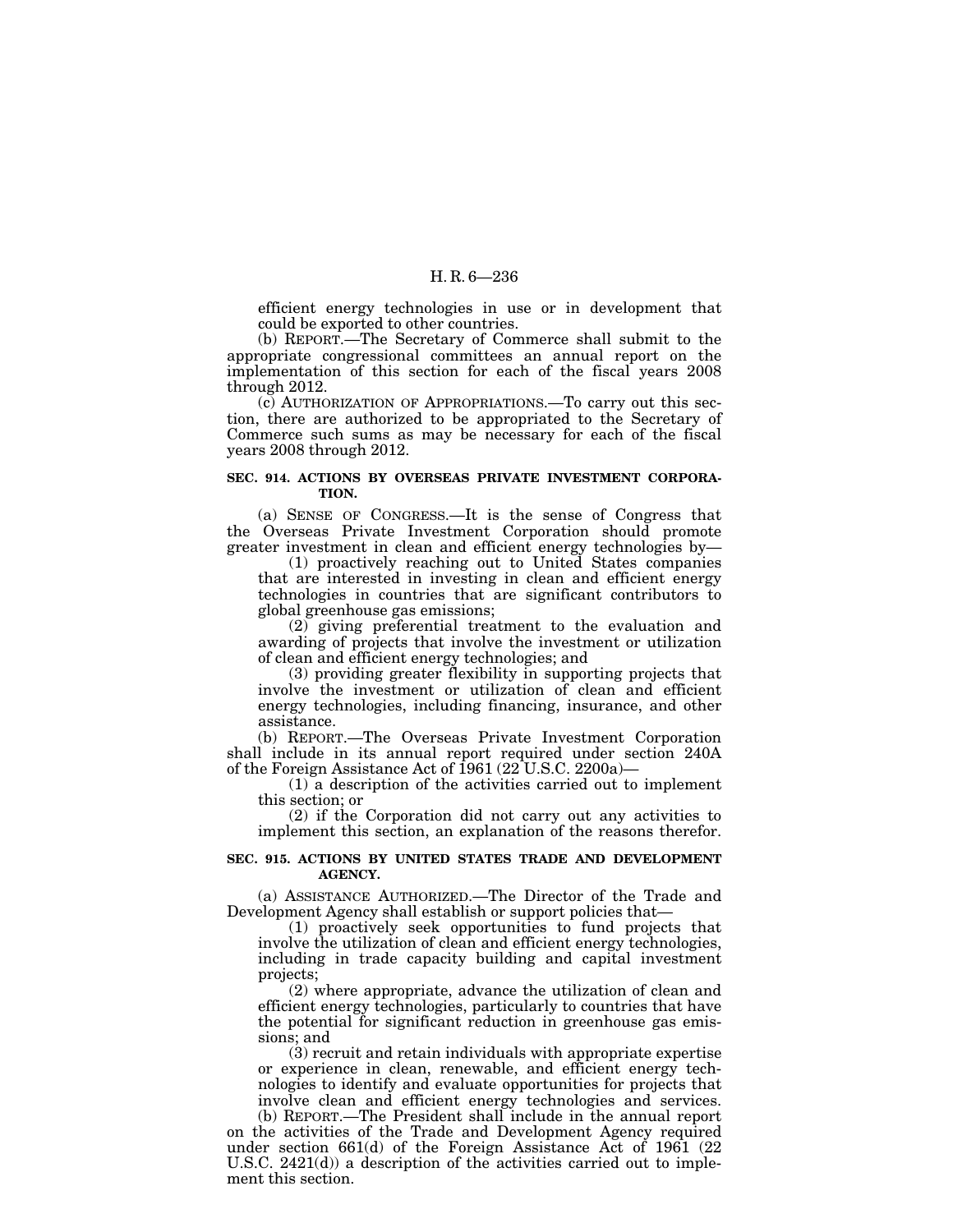### **SEC. 916. DEPLOYMENT OF INTERNATIONAL CLEAN AND EFFICIENT ENERGY TECHNOLOGIES AND INVESTMENT IN GLOBAL ENERGY MARKETS.**

(a) TASK FORCE.—

(1) ESTABLISHMENT.—Not later than 90 days after the date of the enactment of this Act, the President shall establish a Task Force on International Cooperation for Clean and Efficient Energy Technologies (in this section referred to as the "Task Force").

(2) COMPOSITION.—The Task Force shall be composed of representatives, appointed by the head of the respective Federal department or agency, of—

(A) the Council on Environmental Quality;

(B) the Department of Energy;

(C) the Department of Commerce;

(D) the Department of the Treasury;

(E) the Department of State;

(F) the Environmental Protection Agency;

(G) the United States Agency for International Development;

(H) the Export-Import Bank of the United States;

(I) the Overseas Private Investment Corporation:

(J) the Trade and Development Agency;

(K) the Small Business Administration;

(L) the Office of the United States Trade Representative; and

(M) other Federal departments and agencies, as determined by the President.

(3) CHAIRPERSON.—The President shall designate a Chairperson or Co-Chairpersons of the Task Force.

(4) DUTIES.—The Task Force—

(A) shall develop and assist in the implementation of the strategy required under subsection (c); and

(B)(i) shall analyze technology, policy, and market opportunities for the development, demonstration, and deployment of clean and efficient energy technologies on an international basis; and

(ii) shall examine relevant trade, tax, finance, international, and other policy issues to assess which policies, in the United States and in developing countries, would help open markets and improve the export of clean and efficient energy technologies from the United States.

(5) TERMINATION.—The Task Force, including any working group established by the Task Force pursuant to subsection (b), shall terminate 12 years after the date of the enactment of this Act.

(b) WORKING GROUPS.—

(1) ESTABLISHMENT.—The Task Force—

(A) shall establish an Interagency Working Group on the Export of Clean and Efficient Energy Technologies (in this section referred to as the ''Interagency Working Group''); and

(B) may establish other working groups as may be necessary to carry out this section.

(2) COMPOSITION.—The Interagency Working Group shall be composed of—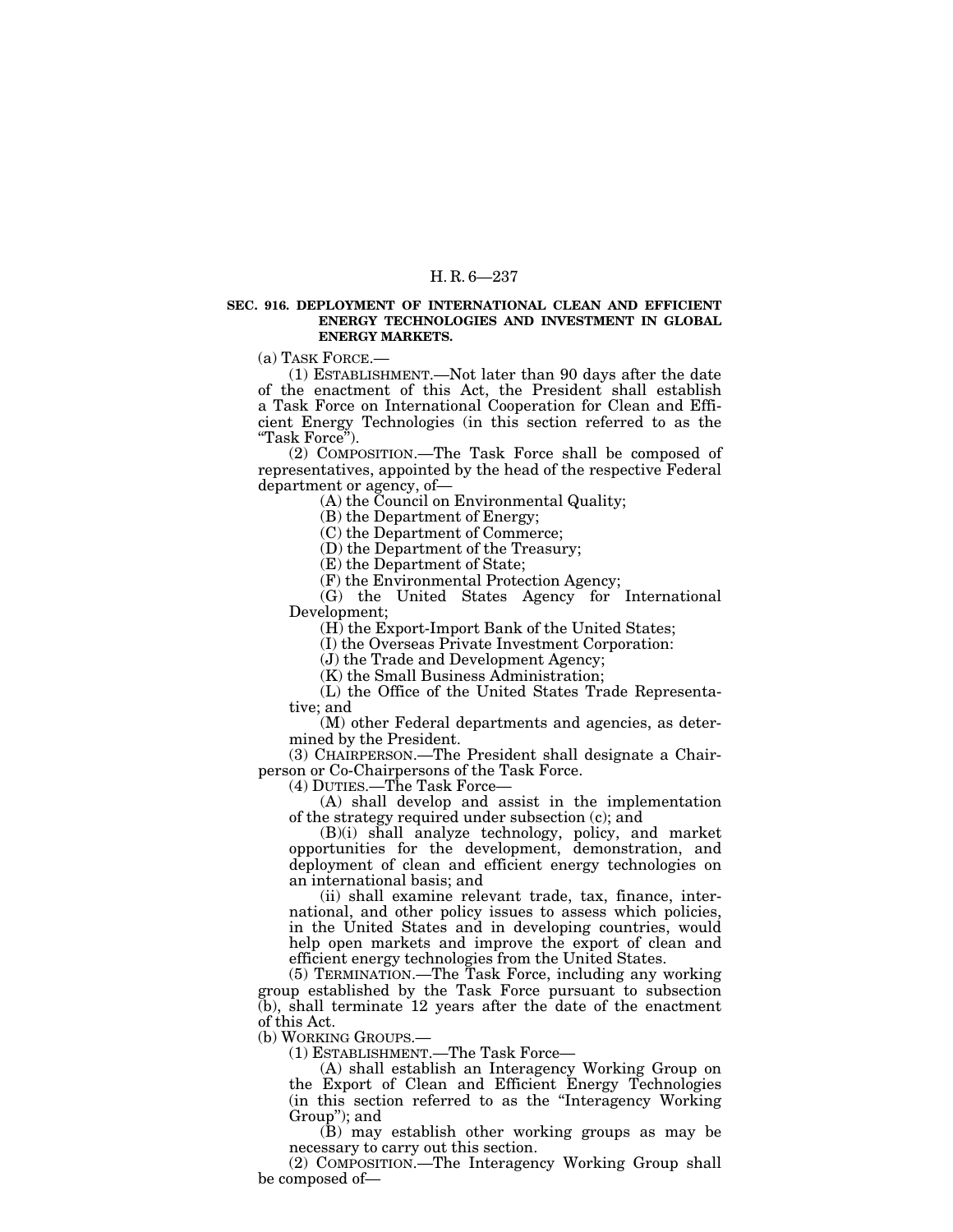(A) the Secretary of Energy, the Secretary of Commerce, and the Secretary of State, who shall serve as Co-Chairpersons of the Interagency Working Group; and

(B) other members, as determined by the Chairperson or Co-Chairpersons of the Task Force.

(3) DUTIES.—The Interagency Working Group shall coordinate the resources and relevant programs of the Department of Energy, the Department of Commerce, the Department of State, and other relevant Federal departments and agencies to support the export of clean and efficient energy technologies developed or demonstrated in the United States to other countries and the deployment of such clean and efficient energy technologies in such other countries.

(4) INTERAGENCY CENTER.—The Interagency Working Group—

(A) shall establish an Interagency Center on the Export of Clean and Efficient Energy Technologies (in this section referred to as the "Interagency Center") to assist the Interagency Working Group in carrying out its duties required under paragraph (3); and

(B) shall locate the Interagency Center at a site agreed upon by the Co-Chairpersons of the Interagency Working Group, with the approval of the Chairperson or Co-Chairpersons of the Task Force.

 $(c)$  STRATEGY.—

(1) IN GENERAL.—Not later than 1 year after the date of the enactment of this Act, the Task Force shall develop and submit to the President and the appropriate congressional committees a strategy to—

(A) support the development and implementation of programs, policies, and initiatives in developing countries to promote the adoption and deployment of clean and efficient energy technologies, with an emphasis on those developing countries that are expected to experience the most significant growth in energy production and use over the next 20 years;

(B) open and expand clean and efficient energy technology markets and facilitate the export of clean and efficient energy technologies to developing countries, in a manner consistent with United States obligations as a member of the World Trade Organization;

(C) integrate into the foreign policy objectives of the United States the promotion of—

(i) the deployment of clean and efficient energy technologies and the reduction of greenhouse gas emissions in developing countries; and

(ii) the export of clean and efficient energy technologies; and

(D) develop financial mechanisms and instruments, including securities that mitigate the political and foreign exchange risks of uses that are consistent with the foreign policy objectives of the United States by combining the private sector market and government enhancements, that—

(i) are cost-effective; and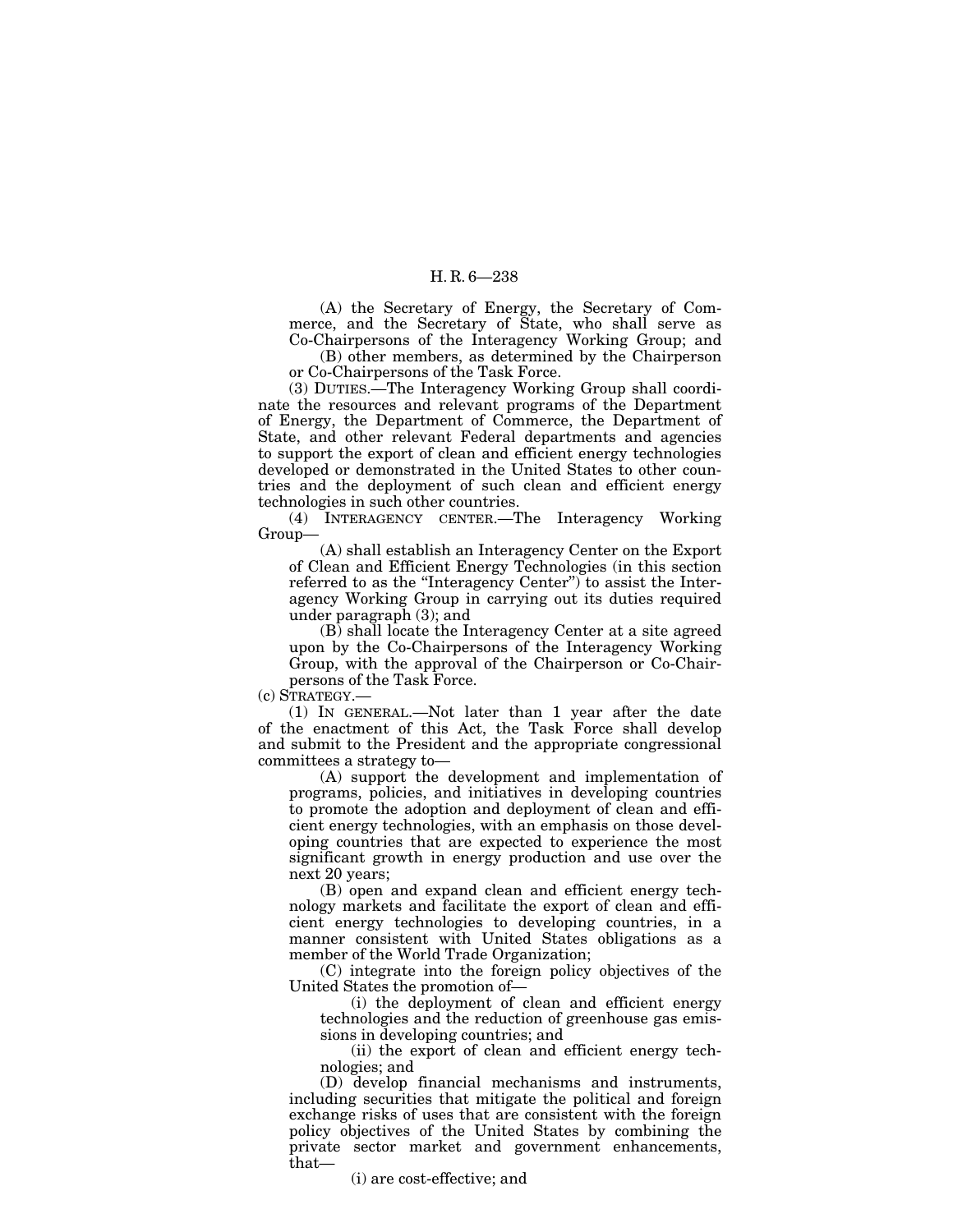(ii) facilitate private capital investment in clean and efficient energy technology projects in developing countries.

(2) UPDATES.—Not later than 3 years after the date of submission of the strategy under paragraph (1), and every 3 years thereafter, the Task Force shall update the strategy in accordance with the requirements of paragraph (1).

(d) REPORT.—

(1) IN GENERAL.—Not later than 3 years after the date of submission of the strategy under subsection  $(c)(1)$ , and every 3 years thereafter, the President shall transmit to the appropriate congressional committees a report on the implementation of this section for the prior 3-year period.

(2) MATTERS TO BE INCLUDED.—The report required under paragraph (1) shall include the following:

(A) The update of the strategy required under subsection (c)(2) and a description of the actions taken by the Task Force to assist in the implementation of the strategy.

(B) A description of actions taken by the Task Force to carry out the duties required under subsection (a)(4)(B).

(C) A description of assistance provided under this section.

(D) The results of programs, projects, and activities carried out under this section.

(E) A description of priorities for promoting the diffusion and adoption of clean and efficient energy technologies and strategies in developing countries, taking into account economic and security interests of the United States and opportunities for the export of technology of the United States.

(F) Recommendations to the heads of appropriate Federal departments and agencies on methods to streamline Federal programs and policies to improve the role of such Federal departments and agencies in the development, demonstration, and deployment of clean and efficient energy technologies on an international basis.

(G) Strategies to integrate representatives of the private sector and other interested groups on the export and deployment of clean and efficient energy technologies.

(H) A description of programs to disseminate information to the private sector and the public on clean and efficient energy technologies and opportunities to transfer such clean and efficient energy technologies.

(e) AUTHORIZATION OF APPROPRIATIONS.—There are authorized to be appropriated to carry out this section \$5,000,000 for each of fiscal years 2008 through 2020.

### **SEC. 917. UNITED STATES-ISRAEL ENERGY COOPERATION.**

(a) FINDINGS.—Congress finds that—

(1) it is in the highest national security interests of the United States to develop renewable energy sources;

(2) the State of Israel is a steadfast ally of the United States;

(3) the special relationship between the United States and Israel is manifested in a variety of cooperative scientific research and development programs, such as—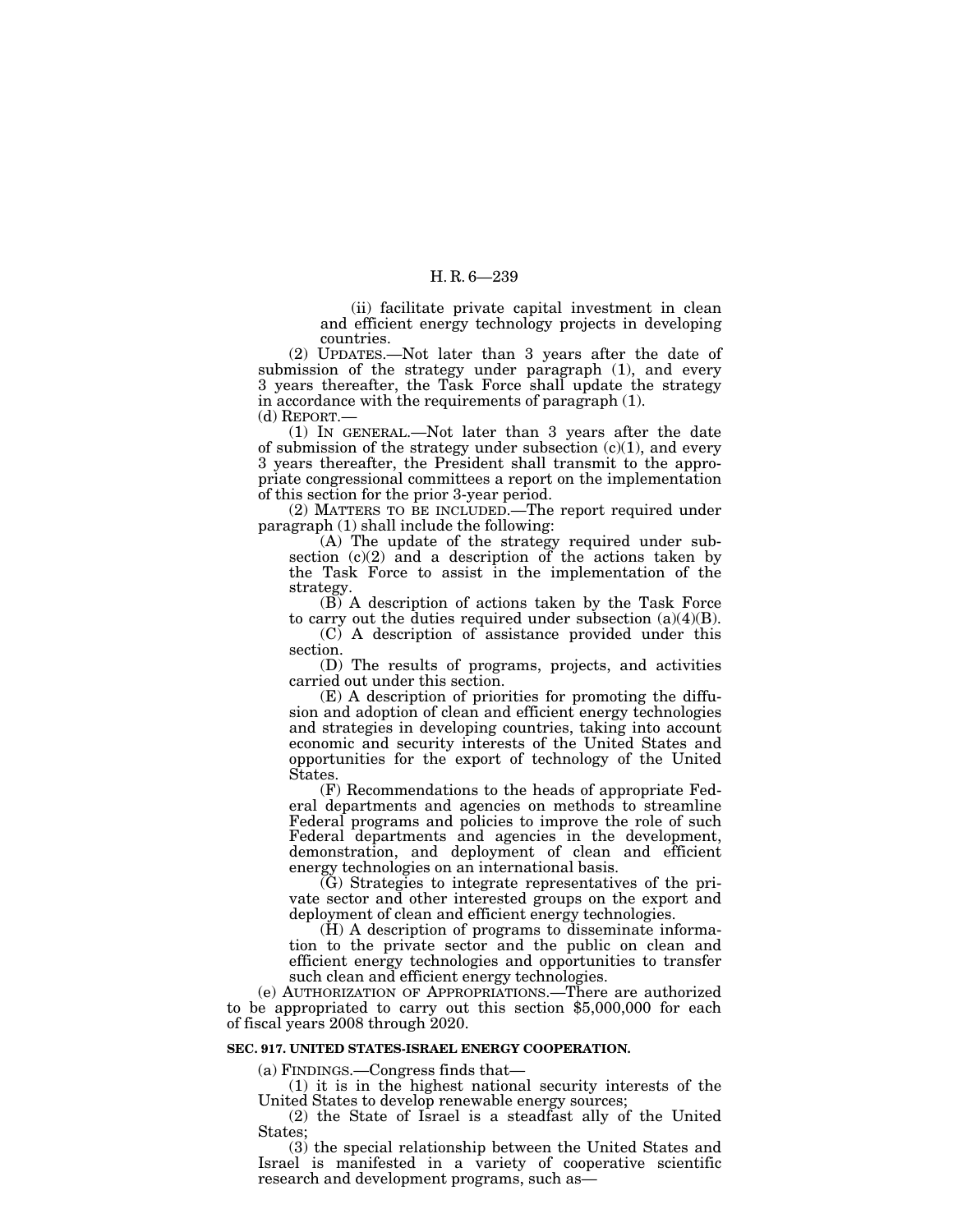(A) the United States-Israel Binational Science Foundation; and

(B) the United States-Israel Binational Industrial Research and Development Foundation;

(4) those programs have made possible many scientific, technological, and commercial breakthroughs in the fields of life sciences, medicine, bioengineering, agriculture, biotechnology, communications, and others;

(5) on February 1, 1996, the Secretary of Energy (referred to in this section as the ''Secretary'') and the Israeli Minister of Energy and Infrastructure signed an agreement to establish a framework for collaboration between the United States and Israel in energy research and development activities;

(6) Israeli scientists and engineers are at the forefront of research and development in the field of renewable energy sources; and

(7) enhanced cooperation between the United States and Israel for the purpose of research and development of renewable energy sources would be in the national interests of both countries.

(b) GRANT PROGRAM.—<br>(1) ESTABLISHMENT.—In implementing the agreement entitled the "Agreement between the Department of Energy of the United States of America and the Ministry of Energy and Infrastructure of Israel Concerning Energy Cooperation'', dated February 1, 1996, the Secretary shall establish a grant program in accordance with the requirements of sections 988 and 989 of the Energy Policy Act of 2005 (42 U.S.C. 16352, 16353) to support research, development, and commercialization of renewable energy or energy efficiency.

(2) TYPES OF ENERGY.—In carrying out paragraph (1), the Secretary may make grants to promote—

(A) solar energy;

(B) biomass energy;

(C) energy efficiency;

(D) wind energy;

(E) geothermal energy;

(F) wave and tidal energy; and

(G) advanced battery technology.

(3) ELIGIBLE APPLICANTS.—An applicant shall be eligible to receive a grant under this subsection if the project of the applicant—

(A) addresses a requirement in the area of improved energy efficiency or renewable energy sources, as determined by the Secretary; and

(B) is a joint venture between—

 $(i)(I)$  a for-profit business entity, academic institution, National Laboratory (as defined in section 2 of the Energy Policy Act of 2005 (42 U.S.C. 15801)), or nonprofit entity in the United States; and

(II) a for-profit business entity, academic institution, or nonprofit entity in Israel; or

(ii)(I) the Federal Government; and

(II) the Government of Israel.

(4) APPLICATIONS.—To be eligible to receive a grant under this subsection, an applicant shall submit to the Secretary an application for the grant in accordance with procedures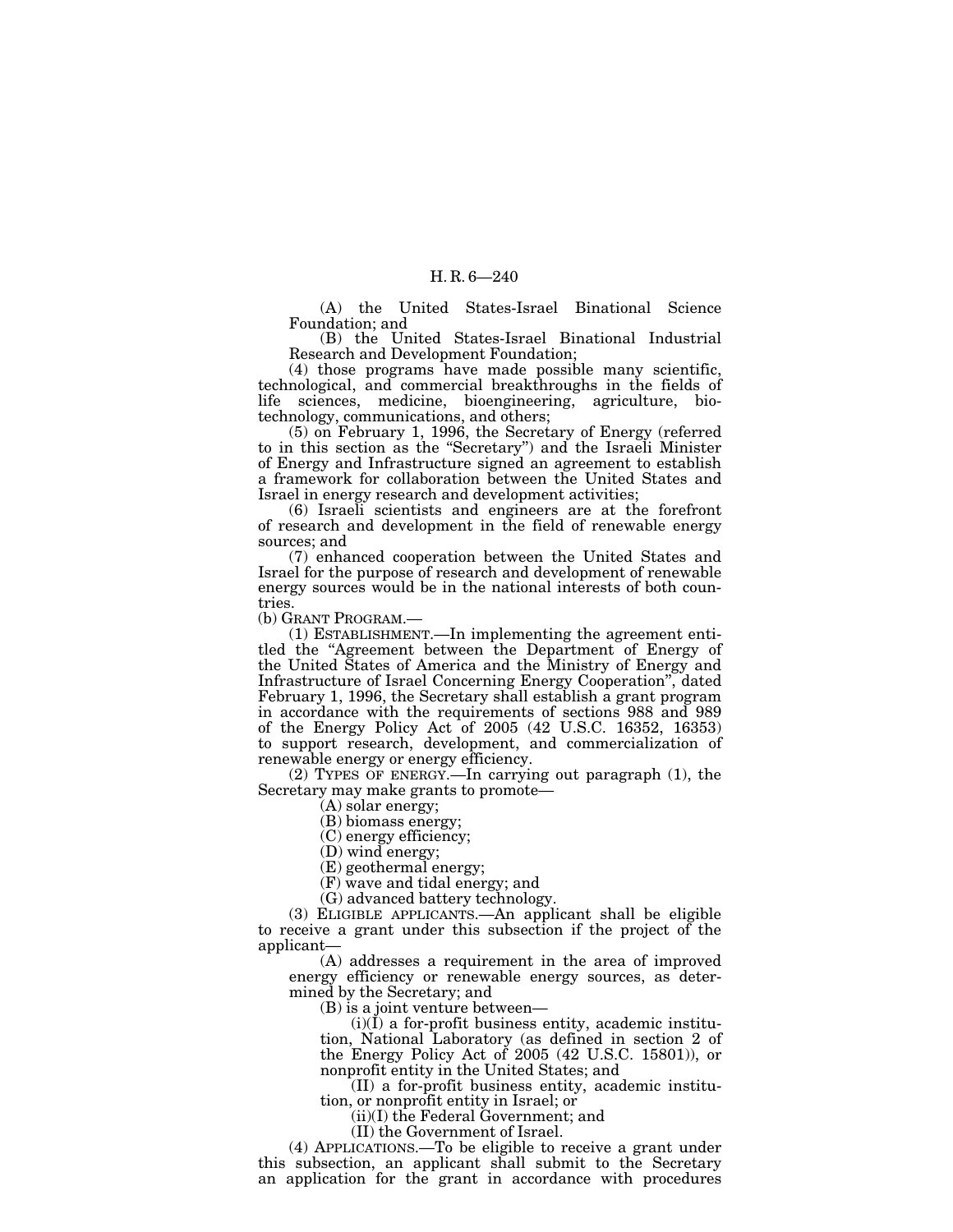established by the Secretary, in consultation with the advisory board established under paragraph (5).

(5) ADVISORY BOARD.—

(A) ESTABLISHMENT.—The Secretary shall establish an advisory board—

(i) to monitor the method by which grants are awarded under this subsection; and

(ii) to provide to the Secretary periodic performance reviews of actions taken to carry out this subsection.

(B) COMPOSITION.—The advisory board established under subparagraph (A) shall be composed of 3 members, to be appointed by the Secretary, of whom—

(i) 1 shall be a representative of the Federal Government;

(ii) 1 shall be selected from a list of nominees provided by the United States-Israel Binational Science Foundation; and

(iii) 1 shall be selected from a list of nominees provided by the United States-Israel Binational Industrial Research and Development Foundation.

(6) CONTRIBUTED FUNDS.—Notwithstanding section 3302 of title 31, United States Code, the Secretary may accept, retain, and use funds contributed by any person, government entity, or organization for purposes of carrying out this subsection—

(A) without further appropriation; and

(B) without fiscal year limitation.

(7) REPORT.—Not later than 180 days after the date of completion of a project for which a grant is provided under this subsection, the grant recipient shall submit to the Secretary a report that contains—

 $(A)$  a description of the method by which the recipient used the grant funds; and

(B) an evaluation of the level of success of each project funded by the grant.

(8) CLASSIFICATION.—Grants shall be awarded under this subsection only for projects that are considered to be unclassified by both the United States and Israel.

(c) TERMINATION.—The grant program and the advisory committee established under this section terminate on the date that is 7 years after the date of enactment of this Act.

(d) AUTHORIZATION OF APPROPRIATIONS.—The Secretary shall use amounts authorized to be appropriated under section 931 of the Energy Policy Act of 2005 (42 U.S.C. 16231) to carry out this section.

# **Subtitle B—International Clean Energy Foundation**

## **SEC. 921. DEFINITIONS.**

In this subtitle:

(1) BOARD.—The term ''Board'' means the Board of Directors of the Foundation established pursuant to section 922(c).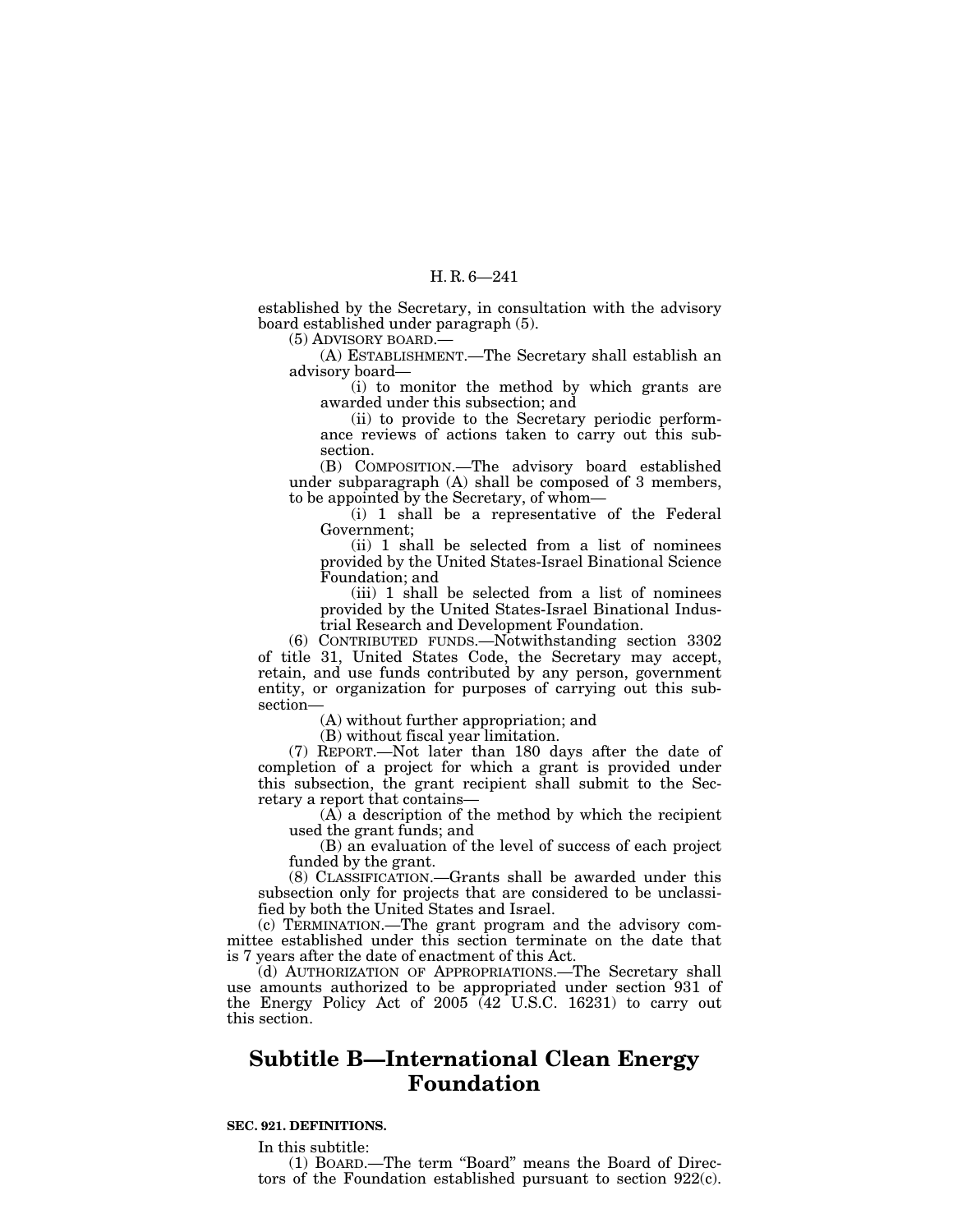(2) CHIEF EXECUTIVE OFFICER.—The term ''Chief Executive Officer'' means the chief executive officer of the Foundation appointed pursuant to section 922(b).

(3) FOUNDATION.—The term ''Foundation'' means the International Clean Energy Foundation established by section 922(a).

### **SEC. 922. ESTABLISHMENT AND MANAGEMENT OF FOUNDATION.**

(a) ESTABLISHMENT.—

(1) IN GENERAL.—There is established in the executive branch a foundation to be known as the ''International Clean Energy Foundation'' that shall be responsible for carrying out the provisions of this subtitle. The Foundation shall be a government corporation, as defined in section 103 of title 5, United States Code.

(2) BOARD OF DIRECTORS.—The Foundation shall be governed by a Board of Directors in accordance with subsection (c).

(3) INTENT OF CONGRESS.—It is the intent of Congress, in establishing the structure of the Foundation set forth in this subsection, to create an entity that serves the long-term foreign policy and energy security goals of reducing global greenhouse gas emissions.<br>
(b) CHIEF EXECUTIVE OFFICER.

 $(1)$  In GENERAL.—There shall be in the Foundation a Chief Executive Officer who shall be responsible for the management of the Foundation.

(2) APPOINTMENT.—The Chief Executive Officer shall be appointed by the Board, with the advice and consent of the Senate, and shall be a recognized leader in clean and efficient energy technologies and climate change and shall have experience in energy security, business, or foreign policy, chosen on the basis of a rigorous search.

(3) RELATIONSHIP TO BOARD.—The Chief Executive Officer shall report to, and be under the direct authority of, the Board.

(4) COMPENSATION AND RANK.— (A) IN GENERAL.—The Chief Executive Officer shall be compensated at the rate provided for level III of the Executive Schedule under section 5314 of title 5, United States Code.

(B) AMENDMENT.—Section 5314 of title 5, United States Code, is amended by adding at the end the following: ''Chief Executive Officer, International Clean Energy Foundation.''.

(C) AUTHORITIES AND DUTIES.—The Chief Executive Officer shall be responsible for the management of the Foundation and shall exercise the powers and discharge the duties of the Foundation.

(D) AUTHORITY TO APPOINT OFFICERS.—In consultation and with approval of the Board, the Chief Executive Officer shall appoint all officers of the Foundation.<br>(c) BOARD OF DIRECTORS.—

 $(1)$  ESTABLISHMENT.—There shall be in the Foundation a Board of Directors.

(2) DUTIES.—The Board shall perform the functions specified to be carried out by the Board in this subtitle and may prescribe, amend, and repeal bylaws, rules, regulations, and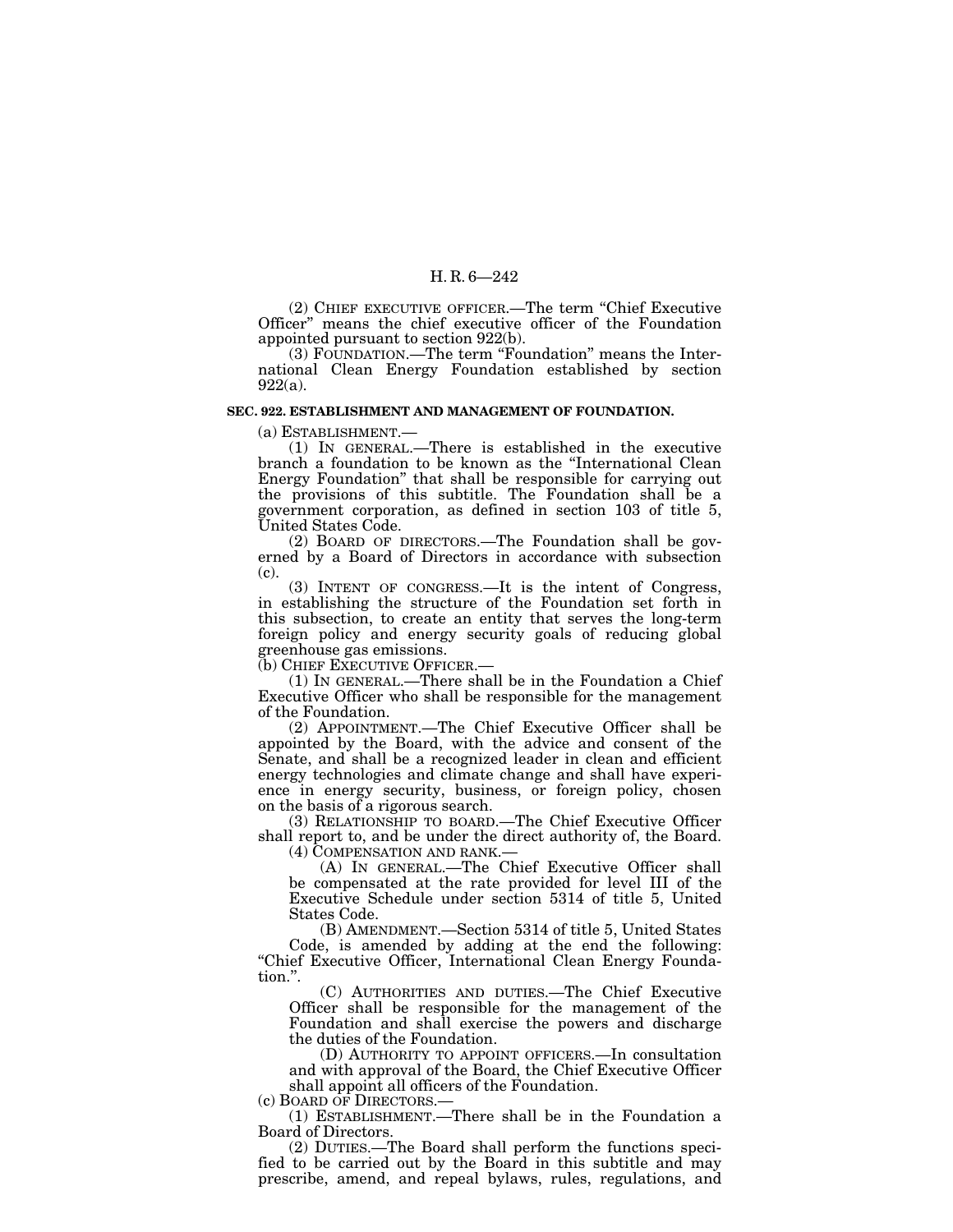procedures governing the manner in which the business of the Foundation may be conducted and in which the powers granted to it by law may be exercised.

(3) MEMBERSHIP.—The Board shall consist of—

(A) the Secretary of State (or the Secretary's designee), the Secretary of Energy (or the Secretary's designee), and the Administrator of the United States Agency for International Development (or the Administrator's designee); and

(B) four other individuals with relevant experience in matters relating to energy security (such as individuals who represent institutions of energy policy, business organizations, foreign policy organizations, or other relevant organizations) who shall be appointed by the President, by and with the advice and consent of the Senate, of whom—

(i) one individual shall be appointed from among a list of individuals submitted by the Majority Leader of the House of Representatives;

(ii) one individual shall be appointed from among a list of individuals submitted by the Minority Leader of the House of Representatives;

(iii) one individual shall be appointed from among a list of individuals submitted by the Majority Leader of the Senate; and

(iv) one individual shall be appointed from among a list of individuals submitted by the Minority Leader of the Senate.

(4) CHIEF EXECUTIVE OFFICER.—The Chief Executive Officer of the Foundation shall serve as a nonvoting, ex officio member of the Board.

(5) TERMS.—

(A) OFFICERS OF THE FEDERAL GOVERNMENT.—Each member of the Board described in paragraph (3)(A) shall serve for a term that is concurrent with the term of service of the individual's position as an officer within the other Federal department or agency.

(B) OTHER MEMBERS.—Each member of the Board described in paragraph (3)(B) shall be appointed for a term of 3 years and may be reappointed for a term of an additional 3 years.

(C) VACANCIES.—A vacancy in the Board shall be filled in the manner in which the original appointment was made.

(D) ACTING MEMBERS.—A vacancy in the Board may be filled with an appointment of an acting member by the Chairperson of the Board for up to 1 year while a nominee is named and awaits confirmation in accordance with paragraph  $(3)(B)$ .

(6) CHAIRPERSON.—There shall be a Chairperson of the Board. The Secretary of State (or the Secretary's designee) shall serve as the Chairperson.

(7) QUORUM.—A majority of the members of the Board described in paragraph (3) shall constitute a quorum, which, except with respect to a meeting of the Board during the 135-day period beginning on the date of the enactment of this Act, shall include at least 1 member of the Board described in paragraph (3)(B).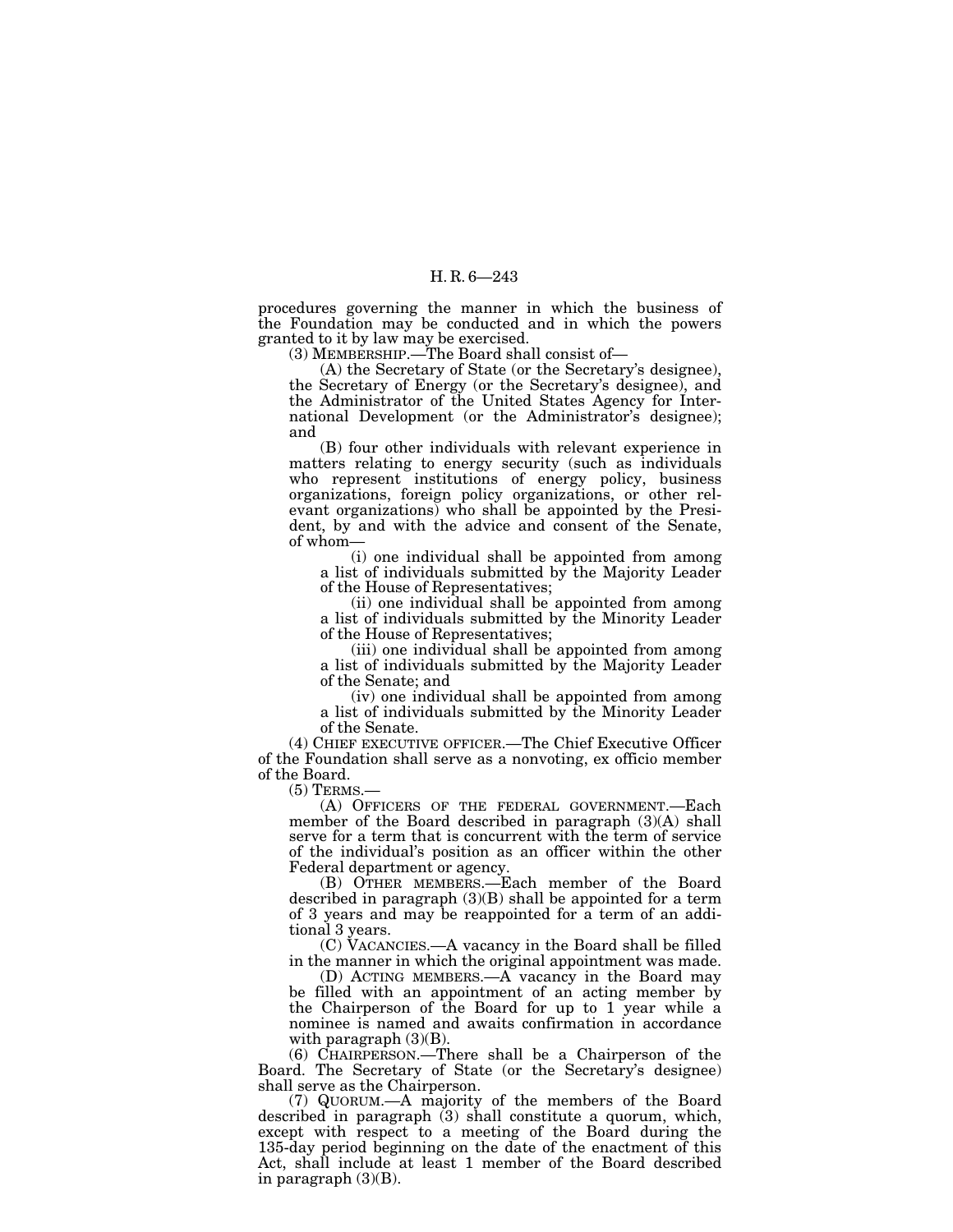(8) MEETINGS.—The Board shall meet at the call of the Chairperson, who shall call a meeting no less than once a year.

(9) COMPENSATION.—

(A) OFFICERS OF THE FEDERAL GOVERNMENT.—

(i) IN GENERAL.—A member of the Board described in paragraph (3)(A) may not receive additional pay, allowances, or benefits by reason of the member's service on the Board.

(ii) TRAVEL EXPENSES.—Each such member of the Board shall receive travel expenses, including per diem in lieu of subsistence, in accordance with applicable provisions under subchapter I of chapter  $57$  of title 5, United States Code.

(B) OTHER MEMBERS.—

(i) IN GENERAL.—Except as provided in clause (ii), a member of the Board described in paragraph (3)(B)—

(I) shall be paid compensation out of funds made available for the purposes of this subtitle at the daily equivalent of the highest rate payable under section 5332 of title 5, United States Code, for each day (including travel time) during which the member is engaged in the actual performance of duties as a member of the Board; and

(II) while away from the member's home or regular place of business on necessary travel in the actual performance of duties as a member of the Board, shall be paid per diem, travel, and transportation expenses in the same manner as is provided under subchapter I of chapter 57 of title 5, United States Code.

(ii) LIMITATION.—A member of the Board may not be paid compensation under clause (i)(II) for more than 90 days in any calendar year.

## **SEC. 923. DUTIES OF FOUNDATION.**

The Foundation shall—

(1) use the funds authorized by this subtitle to make grants to promote projects outside of the United States that serve as models of how to significantly reduce the emissions of global greenhouse gases through clean and efficient energy technologies, processes, and services;

(2) seek contributions from foreign governments, especially those rich in energy resources such as member countries of the Organization of the Petroleum Exporting Countries, and private organizations to supplement funds made available under this subtitle;

(3) harness global expertise through collaborative partnerships with foreign governments and domestic and foreign private actors, including nongovernmental organizations and private sector companies, by leveraging public and private capital, technology, expertise, and services towards innovative models that can be instituted to reduce global greenhouse gas emissions;

(4) create a repository of information on best practices and lessons learned on the utilization and implementation of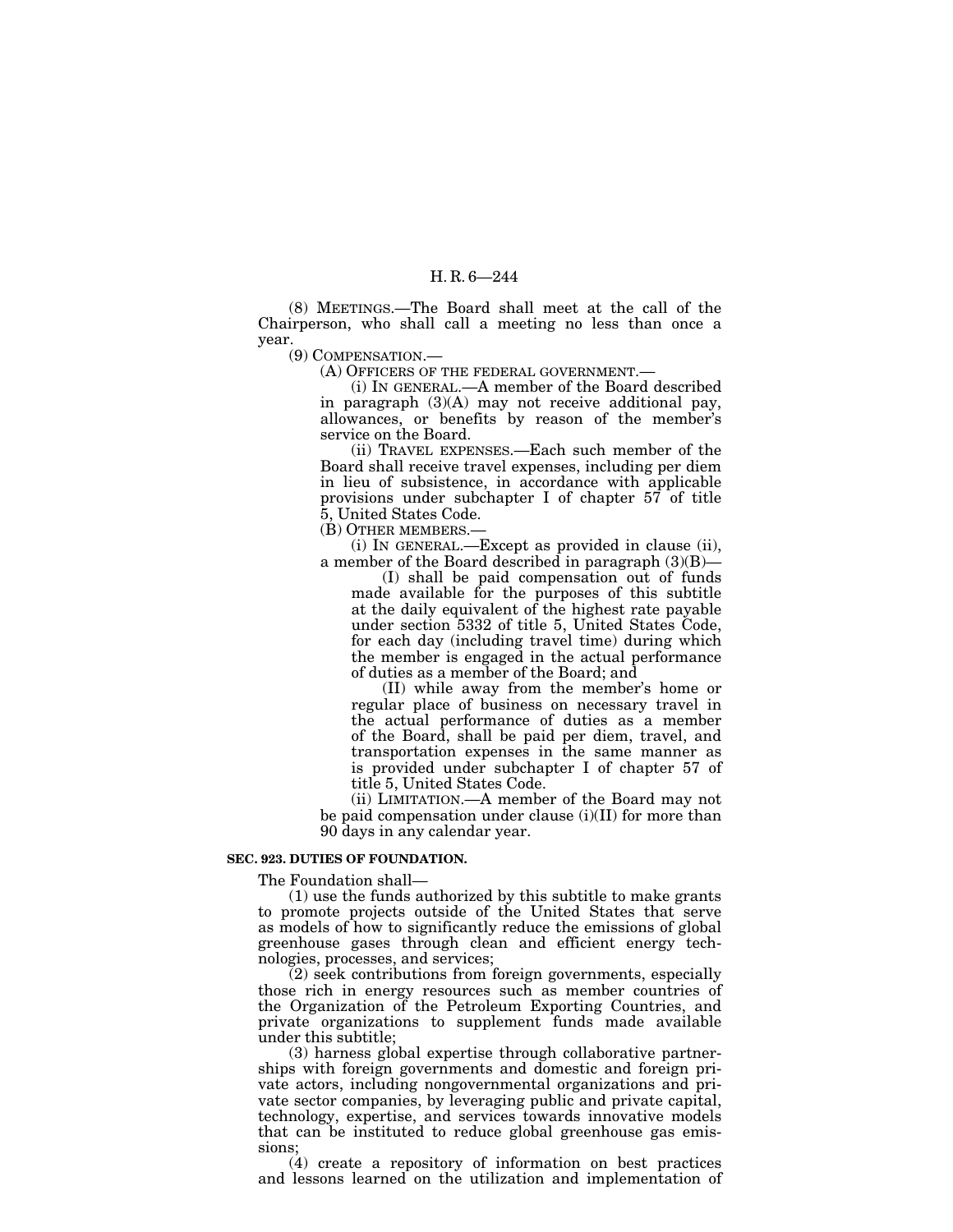clean and efficient energy technologies and processes to be used for future initiatives to tackle the climate change crisis;

(5) be committed to minimizing administrative costs and to maximizing the availability of funds for grants under this subtitle; and

(6) promote the use of American-made clean and efficient energy technologies, processes, and services by giving preference to entities incorporated in the United States and whose technology will be substantially manufactured in the United States.

#### **SEC. 924. ANNUAL REPORT.**

(a) REPORT REQUIRED.—Not later than March 31, 2008, and each March 31 thereafter, the Foundation shall submit to the appropriate congressional committees a report on the implementation of this subtitle during the prior fiscal year.

(b) CONTENTS.—The report required by subsection (a) shall include—

(1) the total financial resources available to the Foundation during the year, including appropriated funds, the value and source of any gifts or donations accepted pursuant to section  $925(a)(6)$ , and any other resources;

(2) a description of the Board's policy priorities for the year and the basis upon which competitive grant proposals were solicited and awarded to nongovernmental institutions and other organizations;

(3) a list of grants made to nongovernmental institutions and other organizations that includes the identity of the institutional recipient, the dollar amount, and the results of the program; and

(4) the total administrative and operating expenses of the Foundation for the year, as well as specific information on—

(A) the number of Foundation employees and the cost of compensation for Board members, Foundation employees, and personal service contractors;

(B) costs associated with securing the use of real property for carrying out the functions of the Foundation;

(C) total travel expenses incurred by Board members and Foundation employees in connection with Foundation activities; and

(D) total representational expenses.

### **SEC. 925. POWERS OF THE FOUNDATION; RELATED PROVISIONS.**

(a) POWERS.—The Foundation—

(1) shall have perpetual succession unless dissolved by a law enacted after the date of the enactment of this Act;

(2) may adopt, alter, and use a seal, which shall be judicially noticed; (3) may make and perform such contracts, grants, and

other agreements with any person or government however designated and wherever situated, as may be necessary for carrying out the functions of the Foundation;

 $(4)$  may determine and prescribe the manner in which its obligations shall be incurred and its expenses allowed and paid, including expenses for representation;

(5) may lease, purchase, or otherwise acquire, improve, and use such real property wherever situated, as may be necessary for carrying out the functions of the Foundation;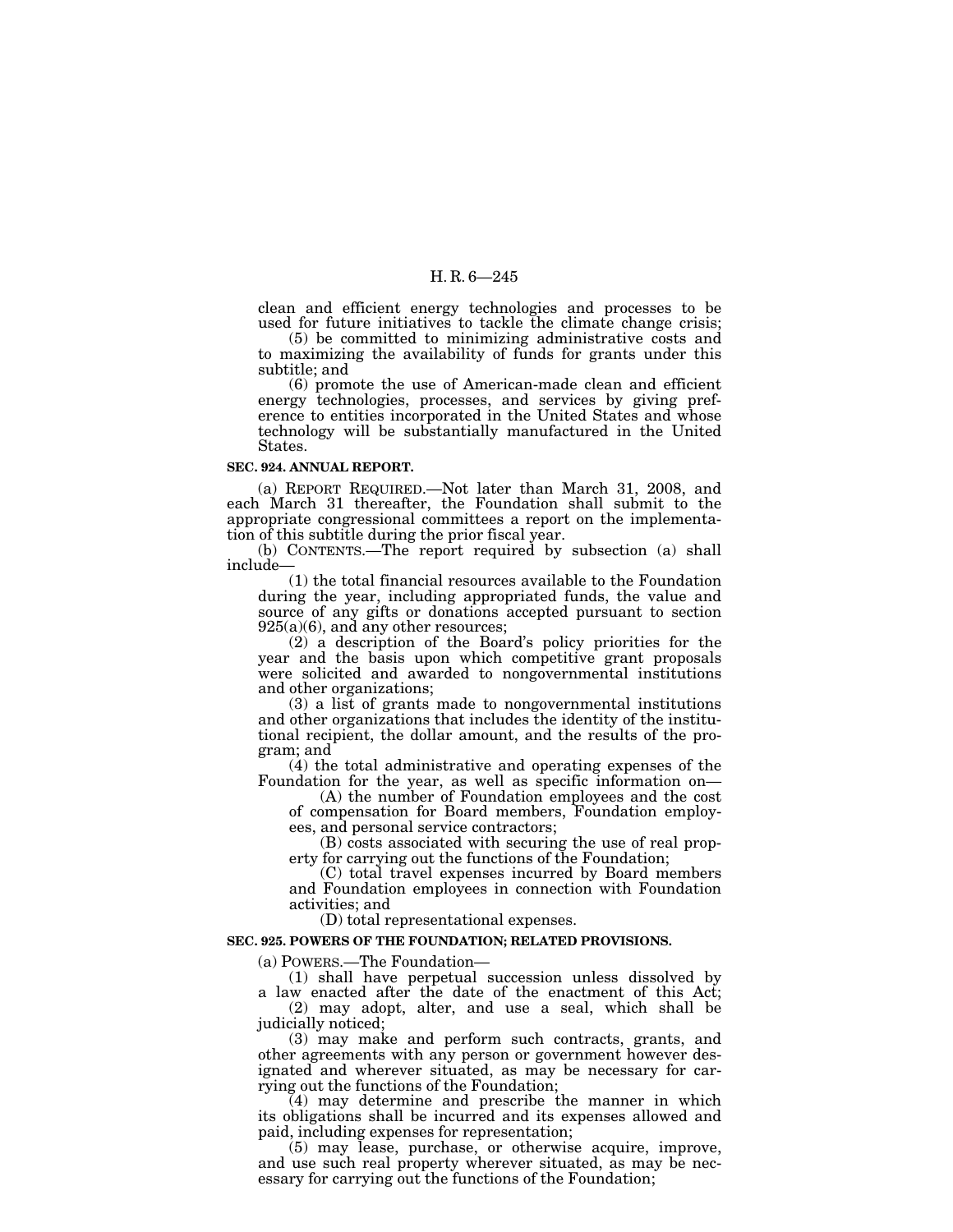(6) may accept money, funds, services, or property (real, personal, or mixed), tangible or intangible, made available by gift, bequest grant, or otherwise for the purpose of carrying out the provisions of this title from domestic or foreign private individuals, charities, nongovernmental organizations, corporations, or governments;

(7) may use the United States mails in the same manner and on the same conditions as the executive departments;

(8) may contract with individuals for personal services, who shall not be considered Federal employees for any provision of law administered by the Office of Personnel Management;

(9) may hire or obtain passenger motor vehicles; and

(10) shall have such other powers as may be necessary and incident to carrying out this subtitle.

(b) PRINCIPAL OFFICE.—The Foundation shall maintain its principal office in the metropolitan area of Washington, District of Columbia.

(c) APPLICABILITY OF GOVERNMENT CORPORATION CONTROL  $ACT$ .

(1) IN GENERAL.—The Foundation shall be subject to chapter 91 of subtitle VI of title 31, United States Code, except that the Foundation shall not be authorized to issue obligations or offer obligations to the public.

(2) CONFORMING AMENDMENT.—Section 9101(3) of title 31, United States Code, is amended by adding at the end the following:

''(R) the International Clean Energy Foundation.''.

(d) INSPECTOR GENERAL.—

(1) IN GENERAL.—The Inspector General of the Department of State shall serve as Inspector General of the Foundation, and, in acting in such capacity, may conduct reviews, investigations, and inspections of all aspects of the operations and activities of the Foundation.

(2) AUTHORITY OF THE BOARD.—In carrying out the responsibilities under this subsection, the Inspector General shall report to and be under the general supervision of the Board.

(3) REIMBURSEMENT AND AUTHORIZATION OF SERVICES.—

(A) REIMBURSEMENT.—The Foundation shall reimburse the Department of State for all expenses incurred by the Inspector General in connection with the Inspector General's responsibilities under this subsection.

(B) AUTHORIZATION FOR SERVICES.—Of the amount authorized to be appropriated under section 927(a) for a fiscal year, up to \$500,000 is authorized to be made available to the Inspector General of the Department of State to conduct reviews, investigations, and inspections of operations and activities of the Foundation.

### **SEC. 926. GENERAL PERSONNEL AUTHORITIES.**

(a) DETAIL OF PERSONNEL.—Upon request of the Chief Executive Officer, the head of an agency may detail any employee of such agency to the Foundation on a reimbursable basis. Any employee so detailed remains, for the purpose of preserving such employee's allowances, privileges, rights, seniority, and other benefits, an employee of the agency from which detailed.

(b) REEMPLOYMENT RIGHTS.—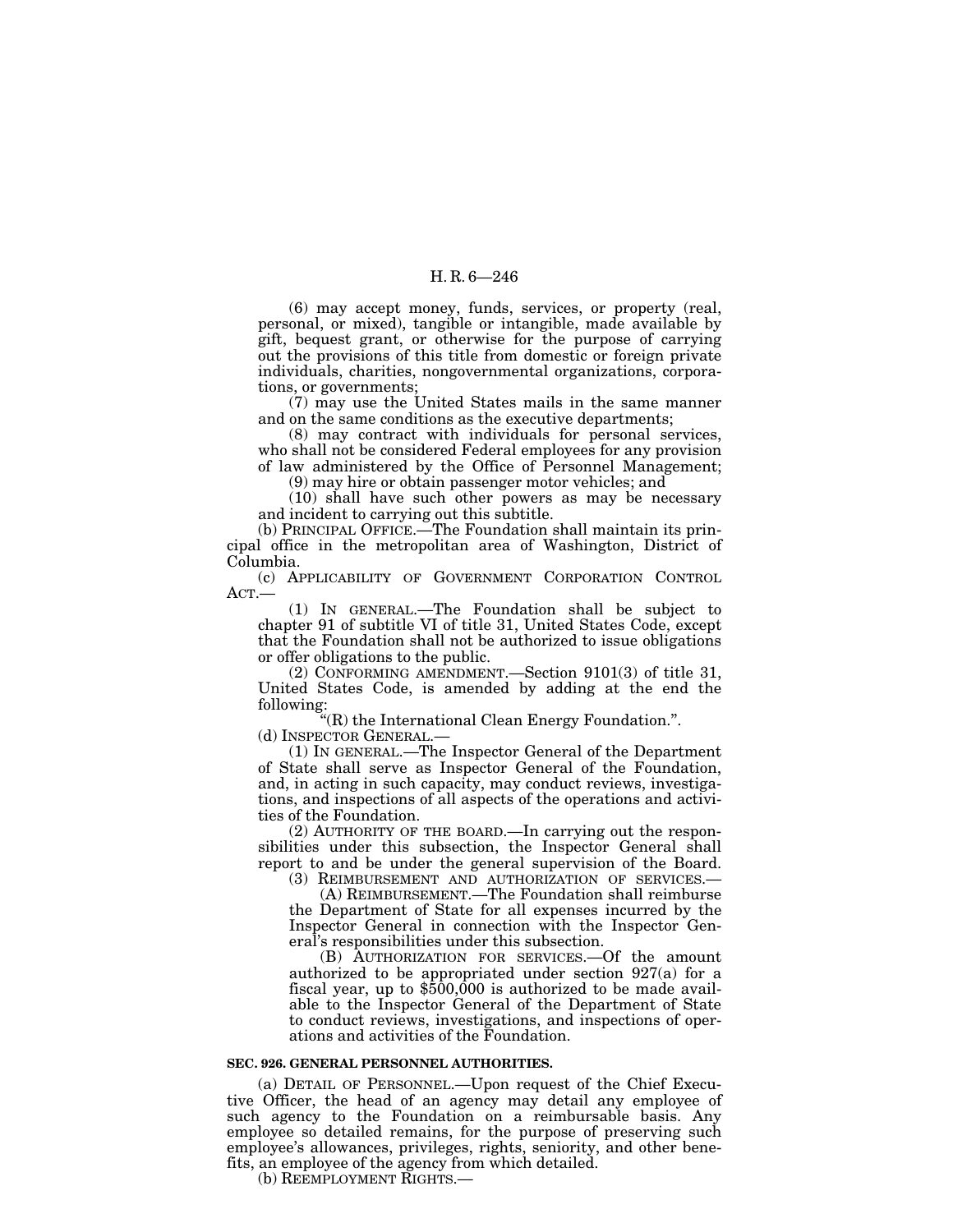(1) IN GENERAL.—An employee of an agency who is serving under a career or career conditional appointment (or the equivalent), and who, with the consent of the head of such agency, transfers to the Foundation, is entitled to be reemployed in such employee's former position or a position of like seniority, status, and pay in such agency, if such employee—

(A) is separated from the Foundation for any reason, other than misconduct, neglect of duty, or malfeasance; and

(B) applies for reemployment not later than 90 days after the date of separation from the Foundation.

(2) SPECIFIC RIGHTS.—An employee who satisfies paragraph (1) is entitled to be reemployed (in accordance with such paragraph) within 30 days after applying for reemployment and, on reemployment, is entitled to at least the rate of basic pay to which such employee would have been entitled had such employee never transferred.

(c) HIRING AUTHORITY.—Of persons employed by the Foundation, no more than 30 persons may be appointed, compensated, or removed without regard to the civil service laws and regulations.

(d) BASIC PAY.—The Chief Executive Officer may fix the rate of basic pay of employees of the Foundation without regard to the provisions of chapter 51 of title 5, United States Code (relating to the classification of positions), subchapter III of chapter 53 of such title (relating to General Schedule pay rates), except that no employee of the Foundation may receive a rate of basic pay that exceeds the rate for level IV of the Executive Schedule under section 5315 of such title.

(e) DEFINITIONS.—In this section—

(1) the term ''agency'' means an executive agency, as defined by section 105 of title 5, United States Code; and

(2) the term ''detail'' means the assignment or loan of an employee, without a change of position, from the agency by which such employee is employed to the Foundation.

### **SEC. 927. AUTHORIZATION OF APPROPRIATIONS.**

(a) AUTHORIZATION OF APPROPRIATIONS.—To carry out this subtitle, there are authorized to be appropriated \$20,000,000 for each of the fiscal years 2009 through 2013.

(b) ALLOCATION OF FUNDS.—

(1) IN GENERAL.—The Foundation may allocate or transfer to any agency of the United States Government any of the funds available for carrying out this subtitle. Such funds shall be available for obligation and expenditure for the purposes for which the funds were authorized, in accordance with authority granted in this subtitle or under authority governing the activities of the United States Government agency to which such funds are allocated or transferred.

(2) NOTIFICATION.—The Foundation shall notify the appropriate congressional committees not less than 15 days prior to an allocation or transfer of funds pursuant to paragraph (1).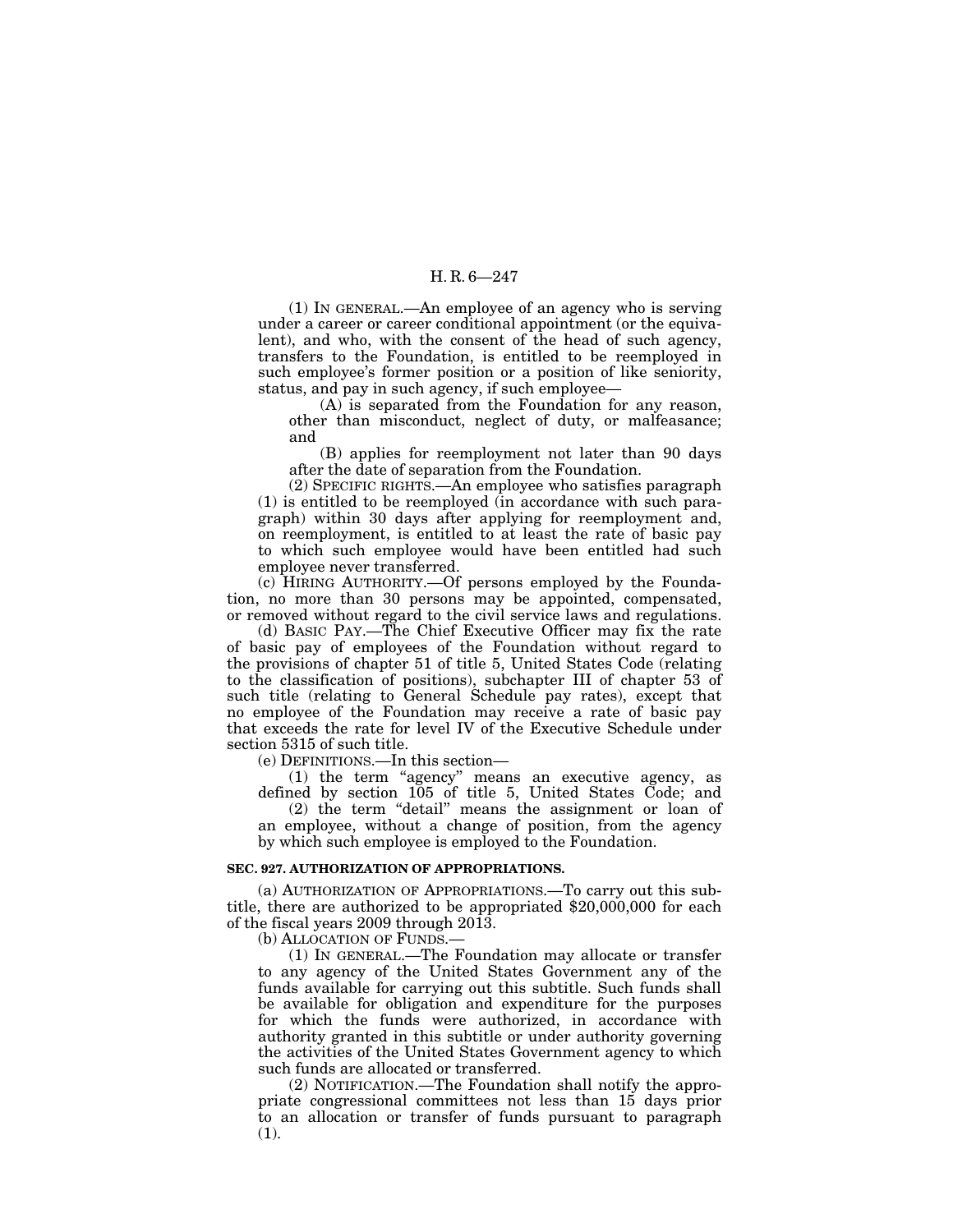# **Subtitle C—Miscellaneous Provisions**

### **SEC. 931. ENERGY DIPLOMACY AND SECURITY WITHIN THE DEPART-MENT OF STATE.**

(a) STATE DEPARTMENT COORDINATOR FOR INTERNATIONAL ENERGY AFFAIRS.—

(1) IN GENERAL.—The Secretary of State should ensure that energy security is integrated into the core mission of the Department of State.

(2) COORDINATOR FOR INTERNATIONAL ENERGY AFFAIRS.— There is established within the Office of the Secretary of State a Coordinator for International Energy Affairs, who shall be responsible for—

(A) representing the Secretary of State in interagency efforts to develop the international energy policy of the United States;

(B) ensuring that analyses of the national security implications of global energy and environmental developments are reflected in the decision making process within the Department of State;

(C) incorporating energy security priorities into the activities of the Department of State;

(D) coordinating energy activities of the Department of State with relevant Federal agencies; and

(E) coordinating energy security and other relevant functions within the Department of State currently undertaken by offices within—

(i) the Bureau of Economic, Energy and Business Affairs;

(ii) the Bureau of Oceans and International Environmental and Scientific Affairs; and

(iii) other offices within the Department of State. (3) AUTHORIZATION OF APPROPRIATIONS.—There are author-

ized to be appropriated such sums as may be necessary to carry out this subsection.

(b) ENERGY EXPERTS IN KEY EMBASSIES.—Not later than 180 days after the date of the enactment of this Act, the Secretary of State shall submit a report to the Committee on Foreign Relations of the Senate and the Committee on Foreign Affairs of the House of Representatives that includes—

(1) a description of the Department of State personnel who are dedicated to energy matters and are stationed at embassies and consulates in countries that are major energy producers or consumers;

(2) an analysis of the need for Federal energy specialist personnel in United States embassies and other United States diplomatic missions; and

(3) recommendations for increasing energy expertise within United States embassies among foreign service officers and options for assigning to such embassies energy attaches from the National Laboratories or other agencies within the Department of Energy.

(c) ENERGY ADVISORS.—The Secretary of Energy may make appropriate arrangements with the Secretary of State to assign personnel from the Department of Energy or the National Laboratories of the Department of Energy to serve as dedicated advisors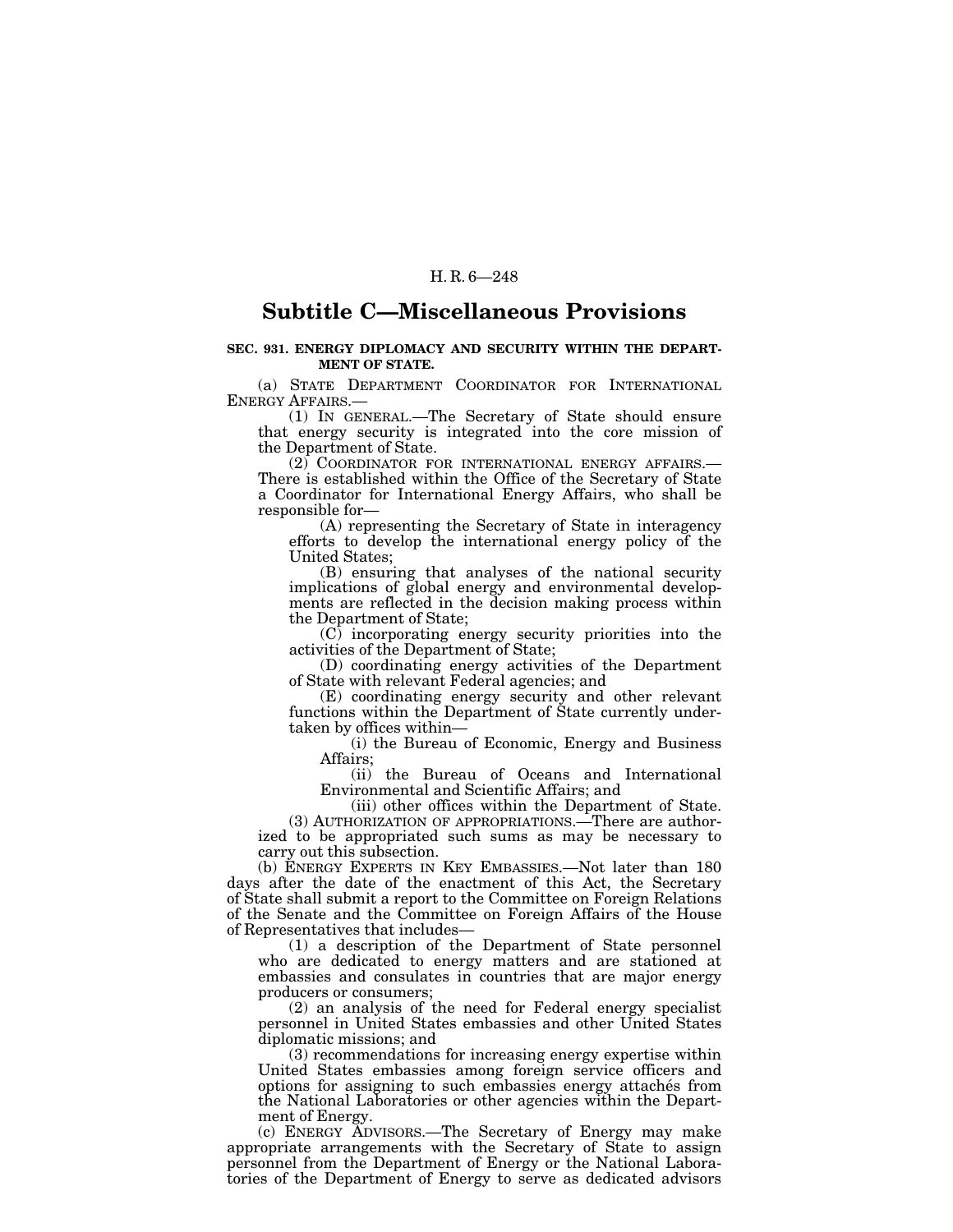on energy matters in embassies of the United States or other United States diplomatic missions.

(d) REPORT.—Not later than 180 days after the date of the enactment of this Act, and every 2 years thereafter for the following 20 years, the Secretary of State shall submit a report to the Committee on Foreign Relations of the Senate and the Committee on Foreign Affairs of the House of Representatives that describes—

 $(1)$  the energy-related activities being conducted by the Department of State, including activities within—

(A) the Bureau of Economic, Energy and Business Affairs;

(B) the Bureau of Oceans and Environmental and Scientific Affairs; and

(C) other offices within the Department of State;

(2) the amount of funds spent on each activity within each office described in paragraph (1); and

(3) the number and qualification of personnel in each embassy (or relevant foreign posting) of the United States whose work is dedicated exclusively to energy matters.

### **SEC. 932. NATIONAL SECURITY COUNCIL REORGANIZATION.**

Section 101(a) of the National Security Act of 1947 (50 U.S.C.  $402(a)$ ) is amended—

(1) by redesignating paragraphs (5), (6), and (7) as paragraphs (6), (7), and (8), respectively; and

(2) by inserting after paragraph (4) the following:

''(5) the Secretary of Energy;''.

### **SEC. 933. ANNUAL NATIONAL ENERGY SECURITY STRATEGY REPORT.**

(a) REPORTS.—

(1) IN GENERAL.—Subject to paragraph (2), on the date on which the President submits to Congress the budget for the following fiscal year under section 1105 of title 31, United States Code, the President shall submit to Congress a comprehensive report on the national energy security of the United States.

(2) NEW PRESIDENTS.—In addition to the reports required under paragraph (1), the President shall submit a comprehensive report on the national energy security of the United States by not later than 150 days after the date on which the President assumes the office of President after a presidential election. (b) CONTENTS.—Each report under this section shall describe

the national energy security strategy of the United States, including a comprehensive description of—

(1) the worldwide interests, goals, and objectives of the United States that are vital to the national energy security of the United States;

(2) the foreign policy, worldwide commitments, and national defense capabilities of the United States necessary—

(A) to deter political manipulation of world energy resources; and

(B) to implement the national energy security strategy of the United States;

(3) the proposed short-term and long-term uses of the political, economic, military, and other authorities of the United States—

(A) to protect or promote energy security; and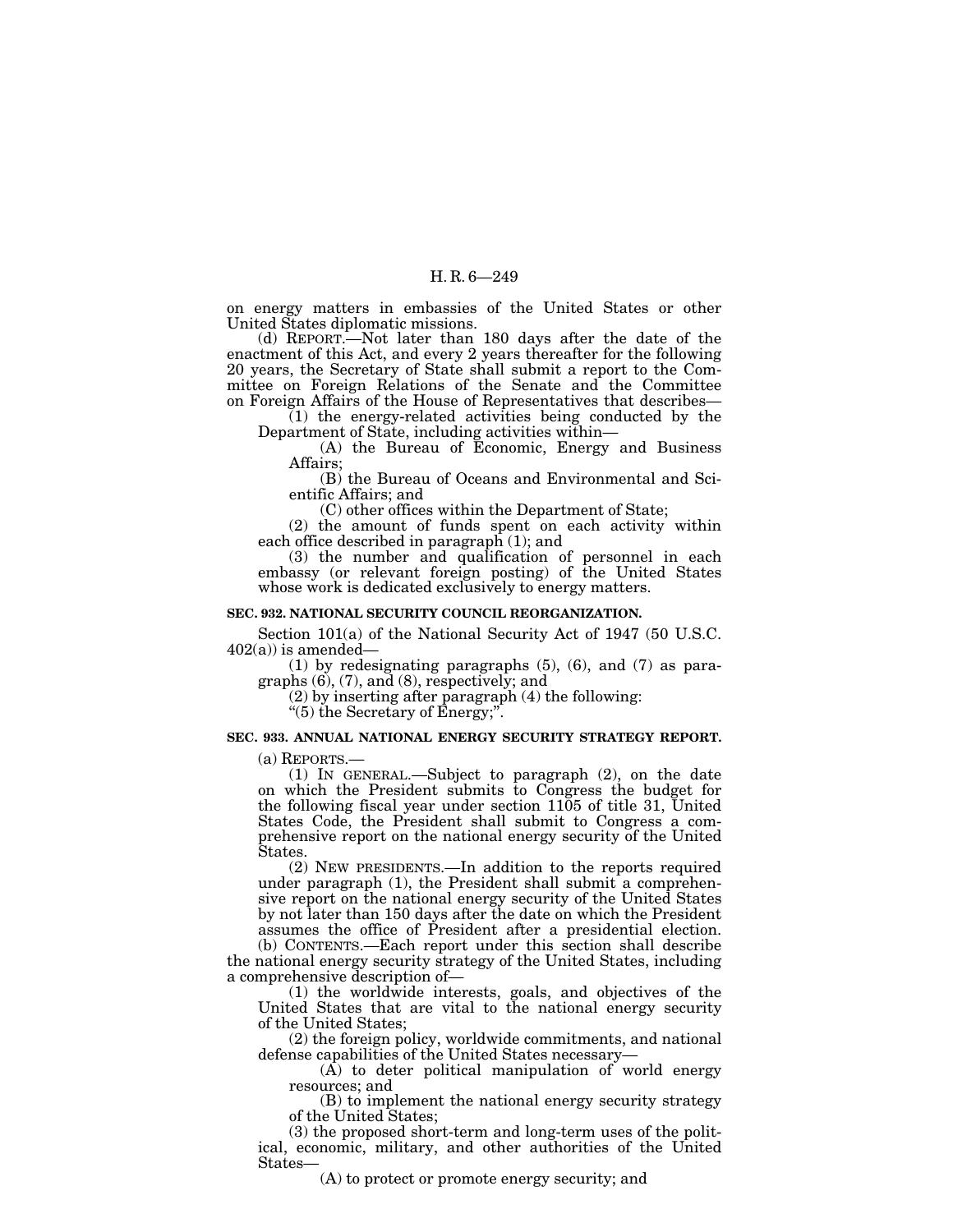(B) to achieve the goals and objectives described in paragraph (1);

(4) the adequacy of the capabilities of the United States to protect the national energy security of the United States, including an evaluation of the balance among the capabilities of all elements of the national authority of the United States to support the implementation of the national energy security strategy; and

(5) such other information as the President determines to be necessary to inform Congress on matters relating to the national energy security of the United States.

(c) CLASSIFIED AND UNCLASSIFIED FORM.—Each national energy security strategy report shall be submitted to Congress in—

(1) a classified form; and

(2) an unclassified form.

### **SEC. 934. CONVENTION ON SUPPLEMENTARY COMPENSATION FOR NUCLEAR DAMAGE CONTINGENT COST ALLOCATION.**

(a) FINDINGS AND PURPOSE.—

(1) FINDINGS.—Congress finds that—

(A) section 170 of the Atomic Energy Act of 1954 (42 U.S.C. 2210) (commonly known as the ''Price-Anderson Act'')—

(i) provides a predictable legal framework necessary for nuclear projects; and

(ii) ensures prompt and equitable compensation in the event of a nuclear incident in the United States;

(B) the Price-Anderson Act, in effect, provides operators of nuclear powerplants with insurance for damage arising out of a nuclear incident and funds the insurance primarily through the assessment of a retrospective premium from each operator after the occurrence of a nuclear incident;

(C) the Convention on Supplementary Compensation for Nuclear Damage, done at Vienna on September 12, 1997, will establish a global system—

(i) to provide a predictable legal framework necessary for nuclear energy projects; and

(ii) to ensure prompt and equitable compensation in the event of a nuclear incident;

(D) the Convention benefits United States nuclear suppliers that face potentially unlimited liability for nuclear incidents that are not covered by the Price-Anderson Act by replacing a potentially open-ended liability with a predictable liability regime that, in effect, provides nuclear suppliers with insurance for damage arising out of such an incident;

(E) the Convention also benefits United States nuclear facility operators that may be publicly liable for a Price-Anderson incident by providing an additional early source of funds to compensate damage arising out of the Price-Anderson incident;

(F) the combined operation of the Convention, the Price-Anderson Act, and this section will augment the quantity of assured funds available for victims in a wider variety of nuclear incidents while reducing the potential liability of United States suppliers without increasing potential costs to United States operators;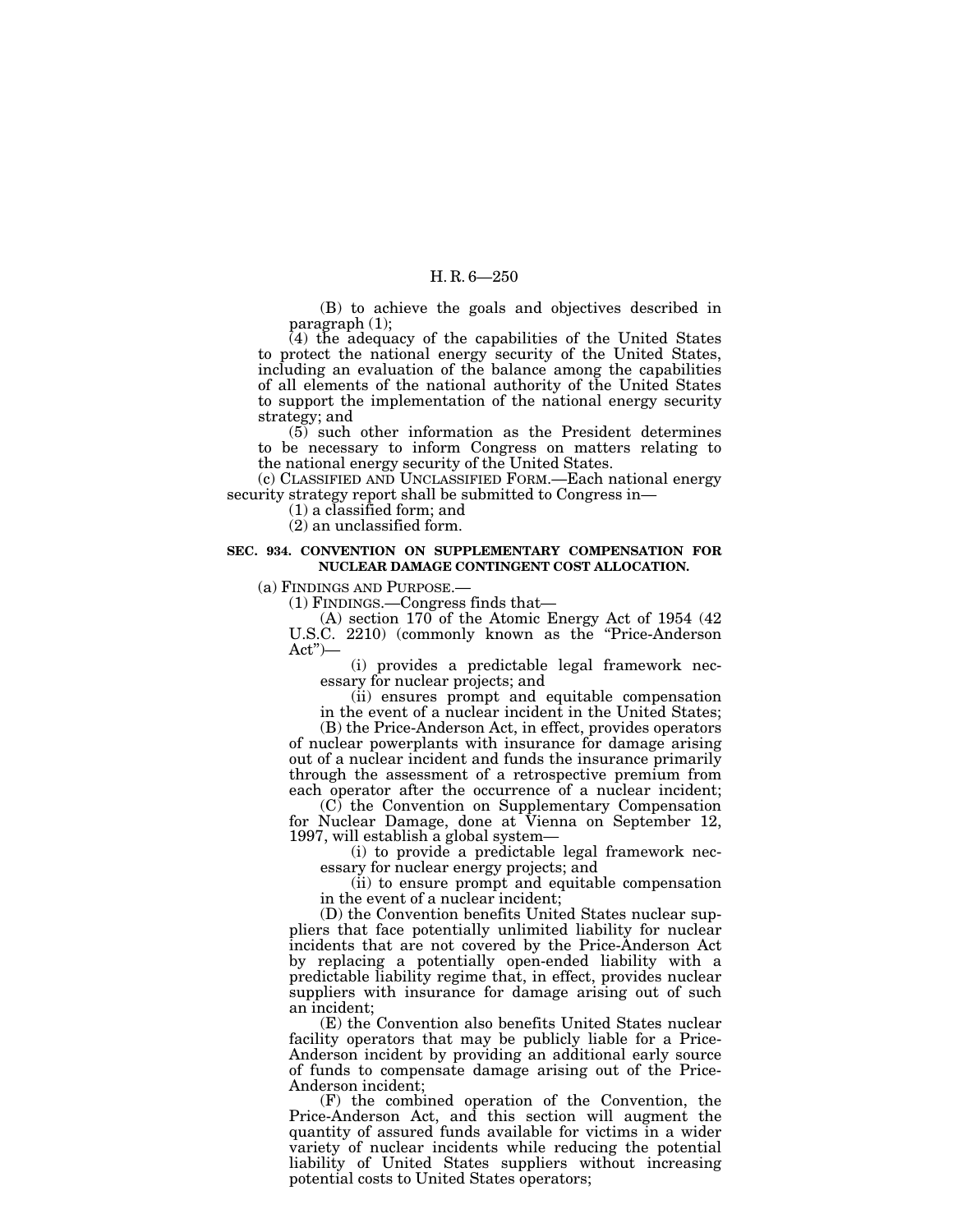(G) the cost of those benefits is the obligation of the United States to contribute to the supplementary compensation fund established by the Convention;

(H) any such contribution should be funded in a manner that does not—

(i) upset settled expectations based on the liability regime established under the Price-Anderson Act; or

(ii) shift to Federal taxpayers liability risks for nuclear incidents at foreign installations;

(I) with respect to a Price-Anderson incident, funds already available under the Price-Anderson Act should be used; and

(J) with respect to a nuclear incident outside the United States not covered by the Price-Anderson Act, a retrospective premium should be prorated among nuclear suppliers relieved from potential liability for which insurance is not available.

(2) PURPOSE.—The purpose of this section is to allocate the contingent costs associated with participation by the United States in the international nuclear liability compensation system established by the Convention on Supplementary Compensation for Nuclear Damage, done at Vienna on September 12, 1997—

(A) with respect to a Price-Anderson incident, by using funds made available under section 170 of the Atomic Energy Act of 1954 (42 U.S.C. 2210) to cover the contingent costs in a manner that neither increases the burdens nor decreases the benefits under section 170 of that Act; and

(B) with respect to a covered incident outside the United States that is not a Price-Anderson incident, by allocating the contingent costs equitably, on the basis of risk, among the class of nuclear suppliers relieved by the Convention from the risk of potential liability resulting from any covered incident outside the United States.

(b) DEFINITIONS.—In this section:

(1) COMMISSION.—The term ''Commission'' means the Nuclear Regulatory Commission.

(2) CONTINGENT COST.—The term ''contingent cost'' means the cost to the United States in the event of a covered incident the amount of which is equal to the amount of funds the United States is obligated to make available under paragraph 1(b) of Article III of the Convention.

(3) CONVENTION.—The term ''Convention'' means the Convention on Supplementary Compensation for Nuclear Damage, done at Vienna on September 12, 1997.

(4) COVERED INCIDENT.—The term ''covered incident'' means a nuclear incident the occurrence of which results in a request for funds pursuant to Article VII of the Convention.

(5) COVERED INSTALLATION.—The term ''covered installation'' means a nuclear installation at which the occurrence of a nuclear incident could result in a request for funds under Article VII of the Convention.

(6) COVERED PERSON.—

(A) IN GENERAL.—The term ''covered person'' means— (i) a United States person; and

(ii) an individual or entity (including an agency or instrumentality of a foreign country) that—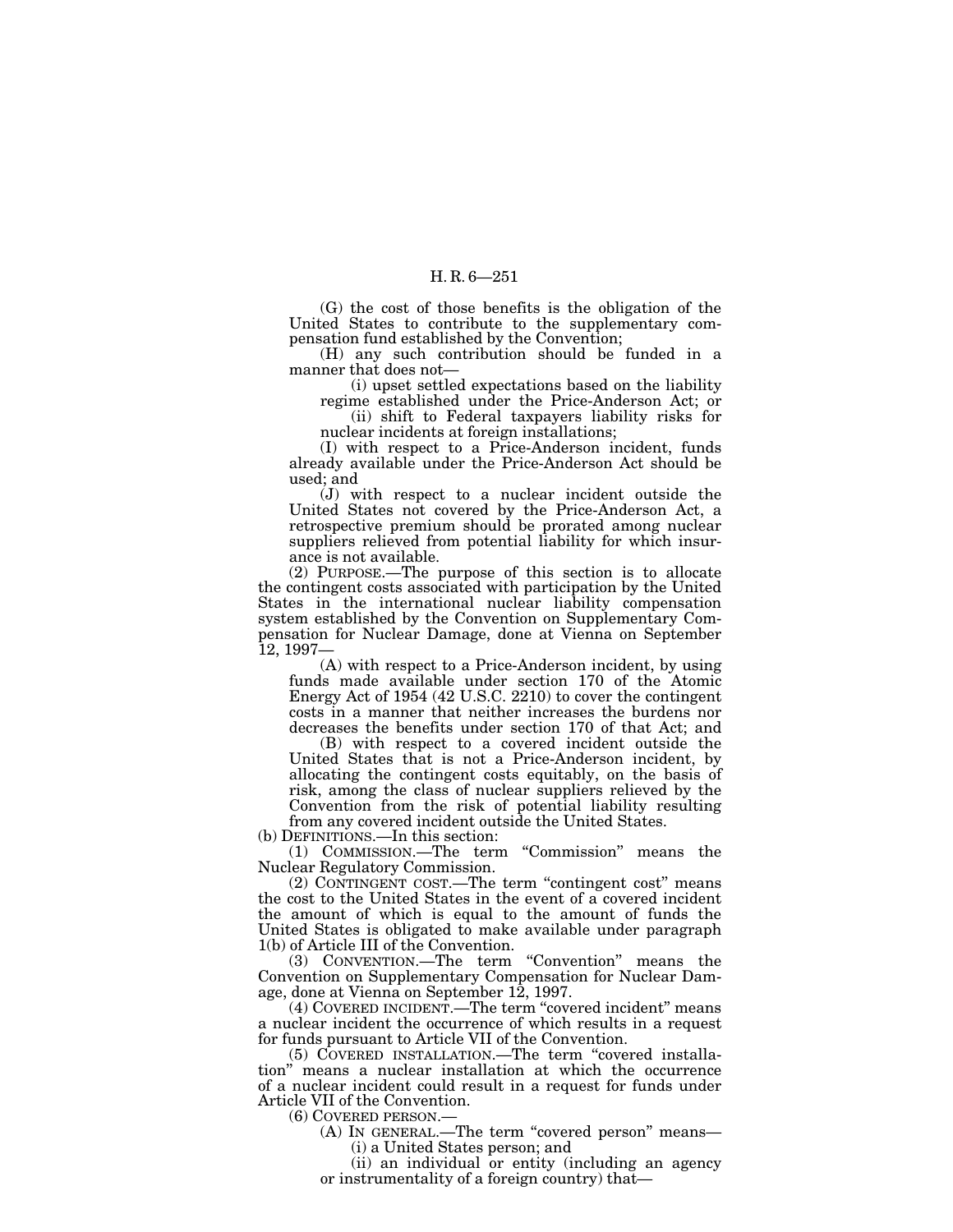(I) is located in the United States; or

(II) carries out an activity in the United States.

(B) EXCLUSIONS.—The term ''covered person'' does not include—

(i) the United States; or

(ii) any agency or instrumentality of the United States.

(7) NUCLEAR SUPPLIER.—The term ''nuclear supplier'' means a covered person (or a successor in interest of a covered person) that—

(A) supplies facilities, equipment, fuel, services, or technology pertaining to the design, construction, operation, or decommissioning of a covered installation; or

(B) transports nuclear materials that could result in a covered incident.

(8) PRICE-ANDERSON INCIDENT.—The term ''Price-Anderson incident'' means a covered incident for which section 170 of the Atomic Energy Act of 1954 (42 U.S.C. 2210) would make funds available to compensate for public liability (as defined in section 11 of that Act  $(42 \text{ U.S.C. } 2014)$ .

(9) SECRETARY.—The term ''Secretary'' means the Secretary of Energy.<br>(10) UNITED STATES.—

(A) IN GENERAL.—The term "United States" has the meaning given the term in section 11 of the Atomic Energy Act of 1954 (42 U.S.C. 2014).

(B) INCLUSIONS.—The term ''United States'' includes— (i) the Commonwealth of Puerto Rico;

(ii) any other territory or possession of the United States;

(iii) the Canal Zone; and

(iv) the waters of the United States territorial sea under Presidential Proclamation Number 5928, dated December 27, 1988 (43 U.S.C. 1331 note).

(11) UNITED STATES PERSON.—The term ''United States person'' means—

(A) any individual who is a resident, national, or citizen of the United States (other than an individual residing outside of the United States and employed by a person who is not a United States person); and

(B) any corporation, partnership, association, joint stock company, business trust, unincorporated organization, or sole proprietorship that is organized under the laws of the United States.

(c) USE OF PRICE-ANDERSON FUNDS.—

(1) IN GENERAL.—Funds made available under section 170 of the Atomic Energy Act of 1954 (42 U.S.C. 2210) shall be used to cover the contingent cost resulting from any Price-Anderson incident.

(2) EFFECT.—The use of funds pursuant to paragraph (1) shall not reduce the limitation on public liability established under section 170 e. of the Atomic Energy Act of 1954 (42 U.S.C. 2210(e)).

(d) EFFECT ON AMOUNT OF PUBLIC LIABILITY.—

(1) IN GENERAL.—Funds made available to the United States under Article VII of the Convention with respect to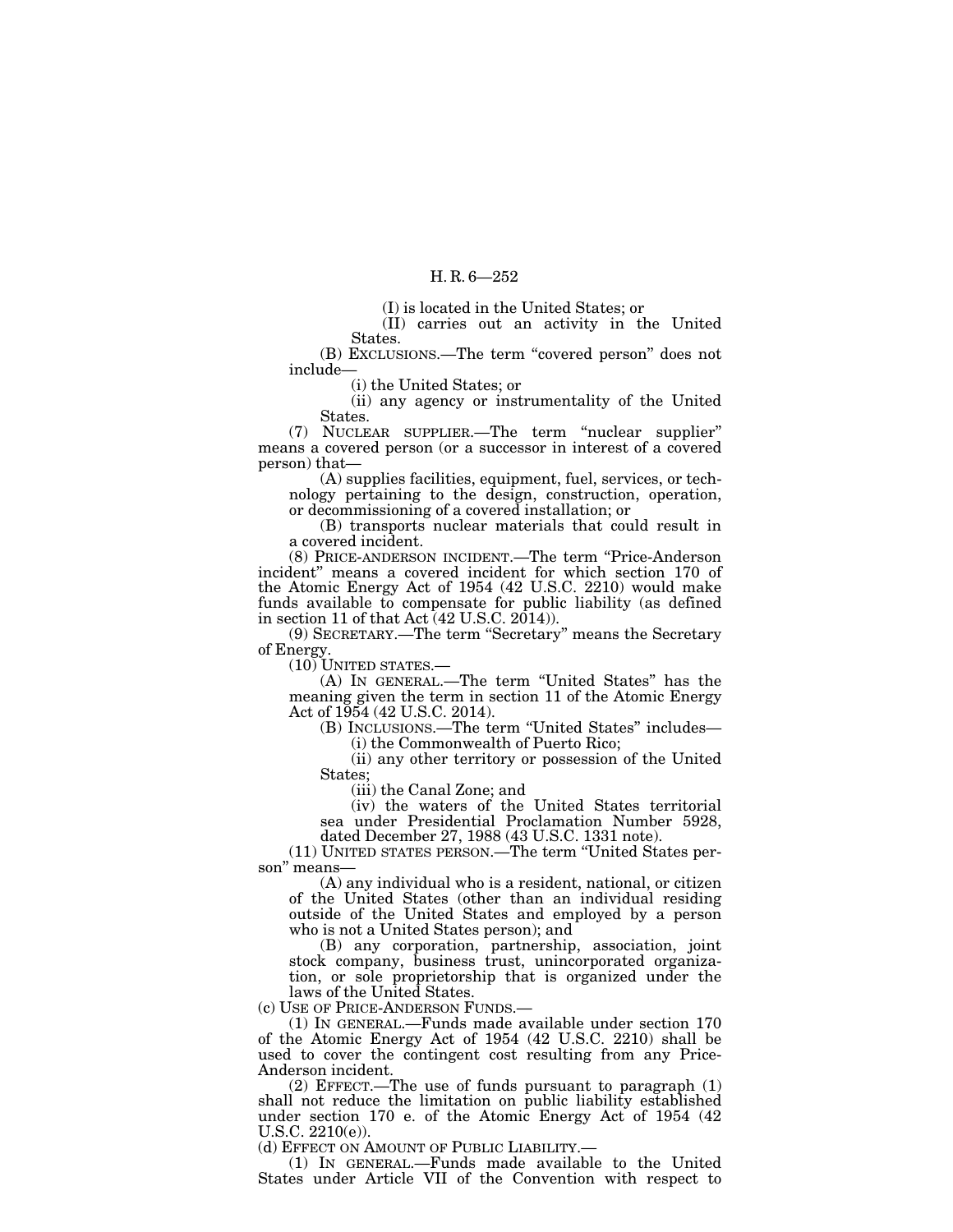a Price-Anderson incident shall be used to satisfy public liability resulting from the Price-Anderson incident.

(2) AMOUNT.—The amount of public liability allowable under section 170 of the Atomic Energy Act of 1954 (42 U.S.C. 2210) relating to a Price-Anderson incident under paragraph (1) shall be increased by an amount equal to the difference between—

(A) the amount of funds made available for the Price-Anderson incident under Article VII of the Convention; and

(B) the amount of funds used under subsection (c) to cover the contingent cost resulting from the Price-Anderson incident.

(e) RETROSPECTIVE RISK POOLING PROGRAM.—

(1) IN GENERAL.—Except as provided under paragraph (2), each nuclear supplier shall participate in a retrospective risk pooling program in accordance with this section to cover the contingent cost resulting from a covered incident outside the United States that is not a Price-Anderson incident.

(2) DEFERRED PAYMENT.—

(A) IN GENERAL.—The obligation of a nuclear supplier to participate in the retrospective risk pooling program shall be deferred until the United States is called on to provide funds pursuant to Article VII of the Convention with respect to a covered incident that is not a Price-Anderson incident.

(B) AMOUNT OF DEFERRED PAYMENT.—The amount of a deferred payment of a nuclear supplier under subparagraph (A) shall be based on the risk-informed assessment formula determined under subparagraph (C).

(C) RISK-INFORMED ASSESSMENT FORMULA.—

(i) IN GENERAL.—Not later than 3 years after the date of the enactment of this Act, and every 5 years thereafter, the Secretary shall, by regulation, determine the risk-informed assessment formula for the allocation among nuclear suppliers of the contingent cost resulting from a covered incident that is not a Price-Anderson incident, taking into account risk factors such as—

(I) the nature and intended purpose of the goods and services supplied by each nuclear supplier to each covered installation outside the United States;

(II) the quantity of the goods and services supplied by each nuclear supplier to each covered installation outside the United States;

(III) the hazards associated with the supplied goods and services if the goods and services fail to achieve the intended purposes;

(IV) the hazards associated with the covered installation outside the United States to which the goods and services are supplied;

(V) the legal, regulatory, and financial infrastructure associated with the covered installation outside the United States to which the goods and services are supplied; and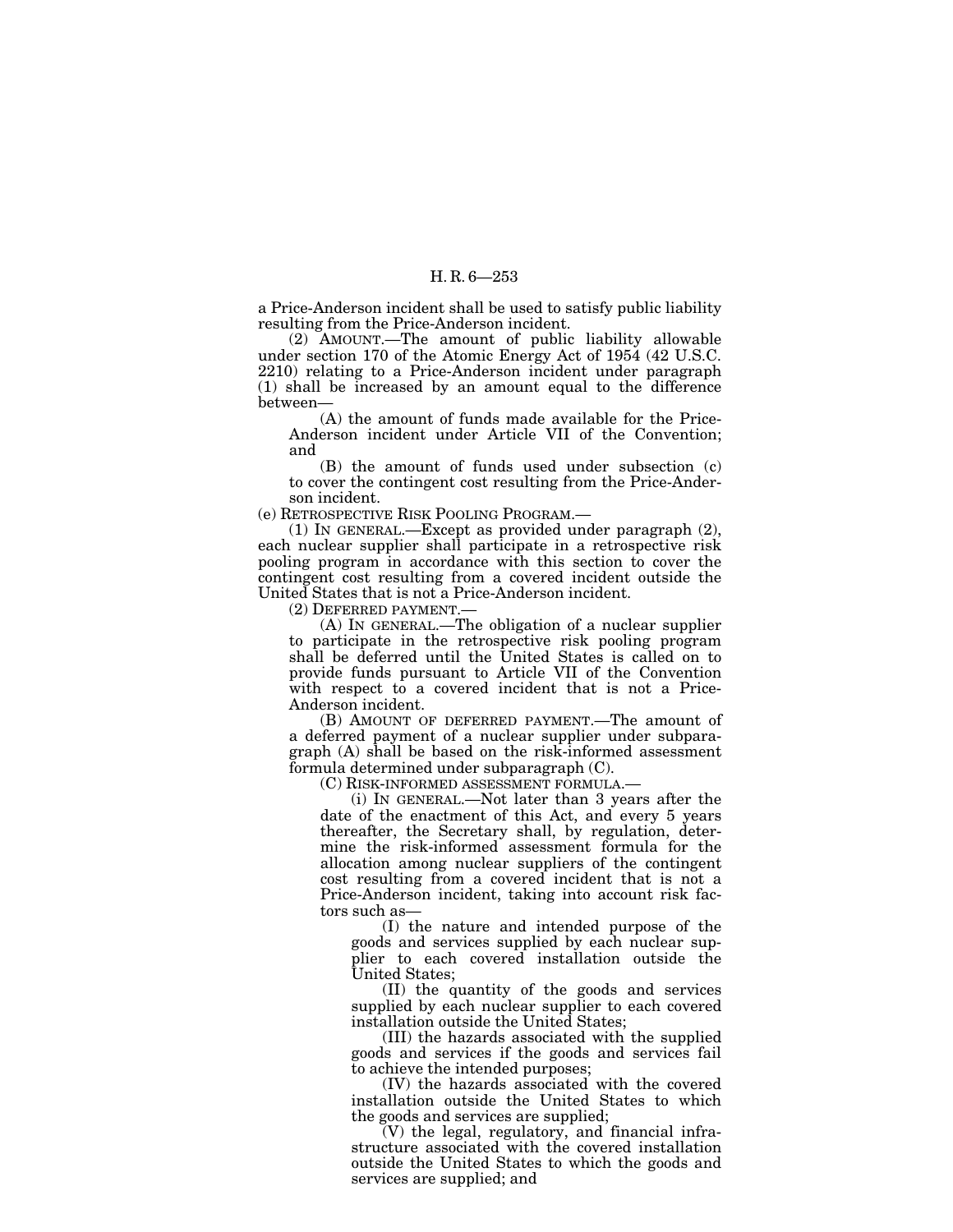(VI) the hazards associated with particular forms of transportation.

(ii) FACTORS FOR CONSIDERATION.—In determining the formula, the Secretary may—

(I) exclude—

(aa) goods and services with negligible risk;

(bb) classes of goods and services not intended specifically for use in a nuclear installation;

(cc) a nuclear supplier with a de minimis share of the contingent cost; and

(dd) a nuclear supplier no longer in existence for which there is no identifiable successor; and

(II) establish the period on which the risk assessment is based.

(iii) APPLICATION.—In applying the formula, the Secretary shall not consider any covered installation or transportation for which funds would be available under section 170 of the Atomic Energy Act of 1954 (42 U.S.C. 2210).

(iv) REPORT.—Not later than 5 years after the date of the enactment of this Act, and every 5 years thereafter, the Secretary shall submit to the Committee on Environment and Public Works of the Senate and the Committee on Energy and Commerce of the House of Representatives, a report on whether there is a need for continuation or amendment of this section, taking into account the effects of the implementation of the Convention on the United States nuclear

industry and suppliers. (f) REPORTING.—

(1) COLLECTION OF INFORMATION.—

(A) IN GENERAL.—The Secretary may collect information necessary for developing and implementing the formula for calculating the deferred payment of a nuclear supplier under subsection (e)(2).

(B) PROVISION OF INFORMATION.—Each nuclear supplier and other appropriate persons shall make available to the Secretary such information, reports, records, documents, and other data as the Secretary determines, by regulation, to be necessary or appropriate to develop and implement the formula under subsection  $(e)(2)(C)$ .

(2) PRIVATE INSURANCE.—The Secretary shall make available to nuclear suppliers, and insurers of nuclear suppliers, information to support the voluntary establishment and maintenance of private insurance against any risk for which nuclear suppliers may be required to pay deferred payments under this section.

(g) EFFECT ON LIABILITY.—Nothing in any other law (including regulations) limits liability for a covered incident to an amount equal to less than the amount prescribed in paragraph 1(a) of Article IV of the Convention, unless the law—

(1) specifically refers to this section; and

(2) explicitly repeals, alters, amends, modifies, impairs, displaces, or supersedes the effect of this subsection.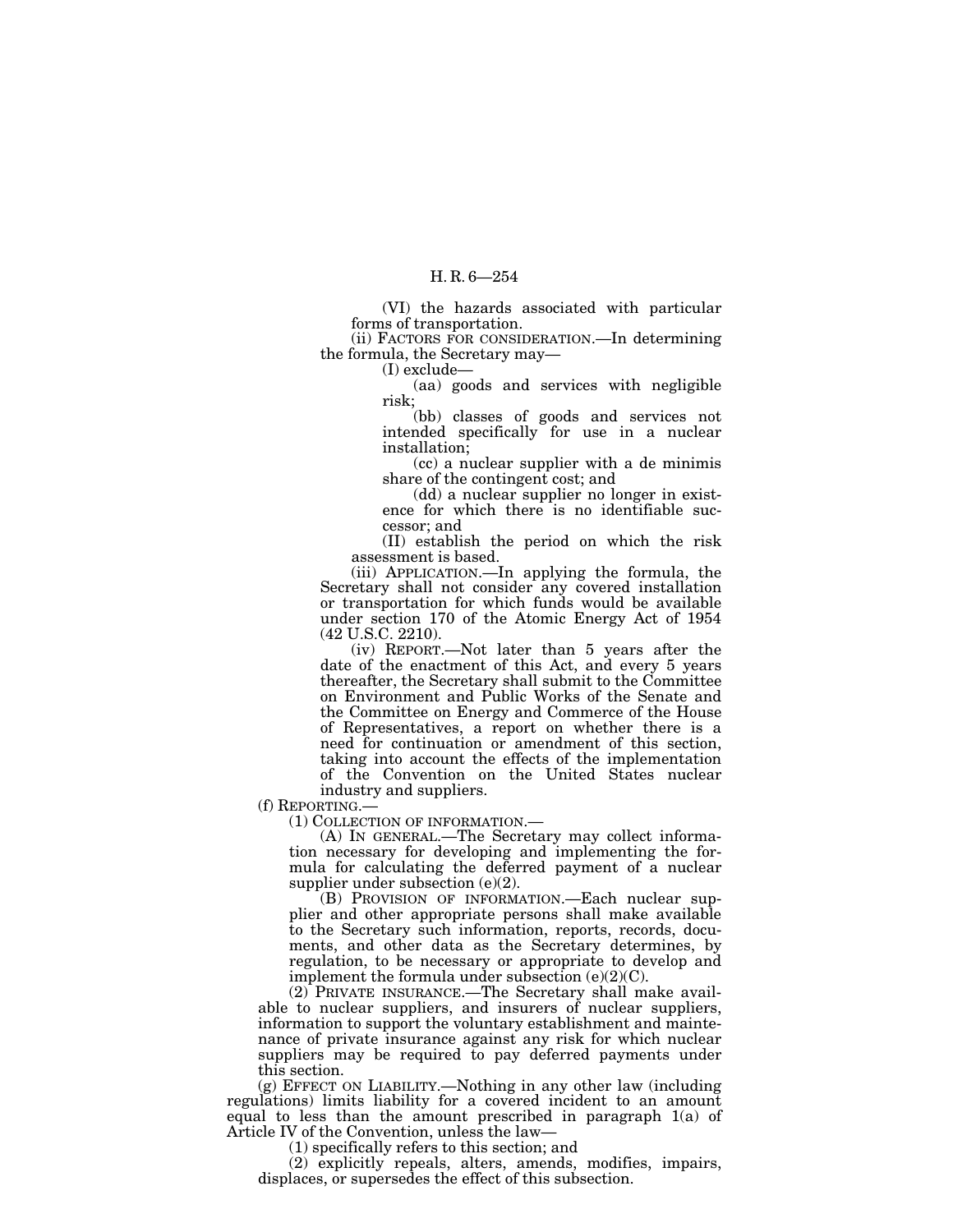#### (h) PAYMENTS TO AND BY THE UNITED STATES.—

(1) ACTION BY NUCLEAR SUPPLIERS.—

(A) NOTIFICATION.—In the case of a request for funds under Article VII of the Convention resulting from a covered incident that is not a Price-Anderson incident, the Secretary shall notify each nuclear supplier of the amount of the deferred payment required to be made by the nuclear supplier.

(B) PAYMENTS.—

(i) IN GENERAL.—Except as provided under clause (ii), not later than 60 days after receipt of a notification under subparagraph (A), a nuclear supplier shall pay to the general fund of the Treasury the deferred payment of the nuclear supplier required under subparagraph (A).

(ii) ANNUAL PAYMENTS.—A nuclear supplier may elect to prorate payment of the deferred payment required under subparagraph (A) in 5 equal annual payments (including interest on the unpaid balance at the prime rate prevailing at the time the first payment is due).

(C) VOUCHERS.—A nuclear supplier shall submit payment certification vouchers to the Secretary of the Treasury in accordance with section 3325 of title 31, United States Code.

(2) USE OF FUNDS.—

(A) IN GENERAL.—Amounts paid into the Treasury under paragraph (1) shall be available to the Secretary of the Treasury, without further appropriation and without fiscal year limitation, for the purpose of making the contributions of public funds required to be made by the United States under the Convention.

(B) ACTION BY SECRETARY OF TREASURY.—The Secretary of the Treasury shall pay the contribution required under the Convention to the court of competent jurisdiction under Article XIII of the Convention with respect to the applicable covered incident.

 $(3)$  FAILURE TO PAY.—If a nuclear supplier fails to make a payment required under this subsection, the Secretary may take appropriate action to recover from the nuclear supplier—

 $(A)$  the amount of the payment due from the nuclear supplier;

(B) any applicable interest on the payment; and

(C) a penalty of not more than twice the amount of the deferred payment due from the nuclear supplier.

(i) LIMITATION ON JUDICIAL REVIEW; CAUSE OF ACTION.—

(1) LIMITATION ON JUDICIAL REVIEW.—

(A) IN GENERAL.—In any civil action arising under the Convention over which Article XIII of the Convention grants jurisdiction to the courts of the United States, any appeal or review by writ of mandamus or otherwise with respect to a nuclear incident that is not a Price-Anderson incident shall be in accordance with chapter 83 of title 28, United States Code, except that the appeal or review shall occur in the United States Court of Appeals for the District of Columbia Circuit.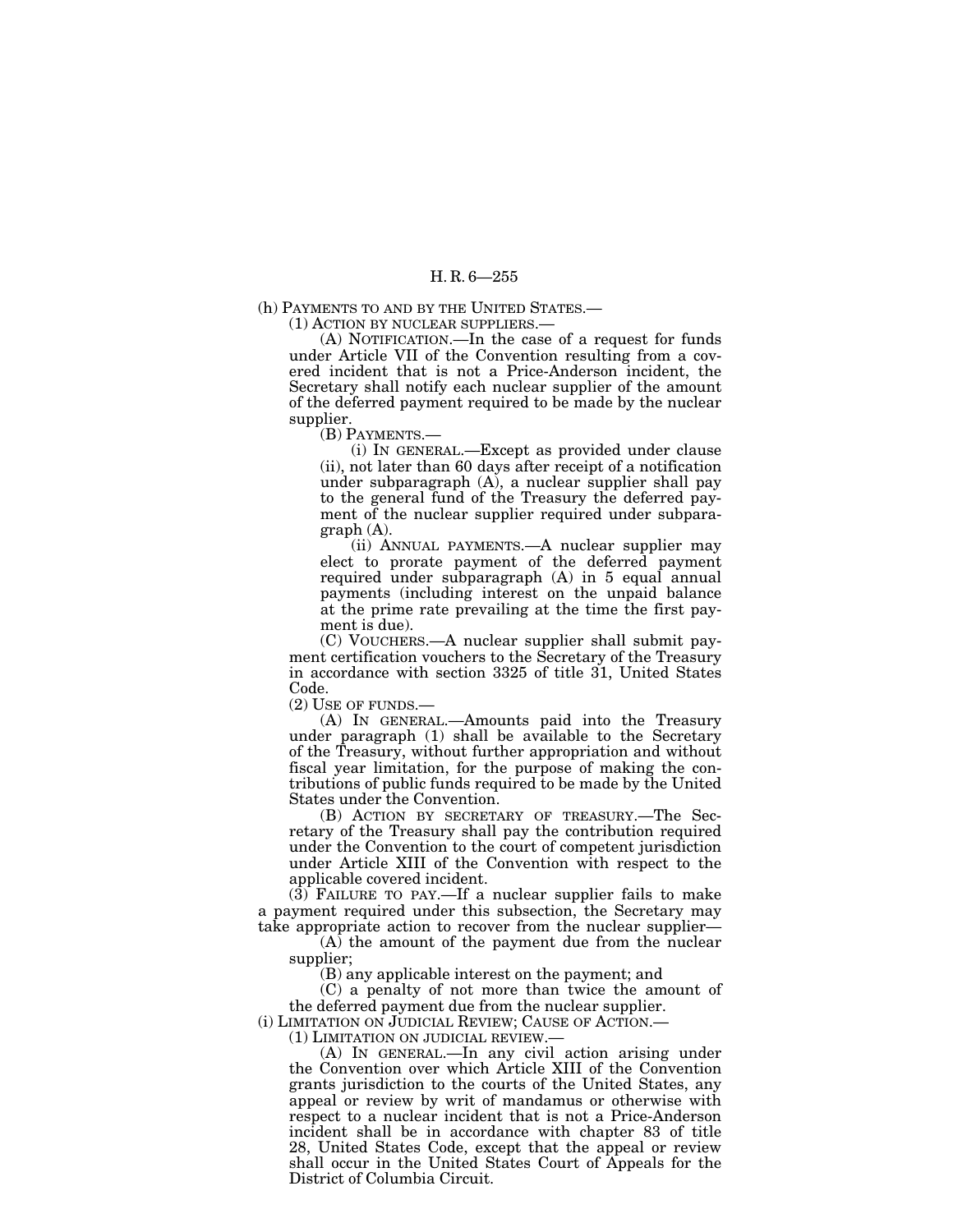(B) SUPREME COURT JURISDICTION.—Nothing in this paragraph affects the jurisdiction of the Supreme Court of the United States under chapter 81 of title 28, United States Code.

(2) CAUSE OF ACTION.—

(A) IN GENERAL.—Subject to subparagraph (B), in any civil action arising under the Convention over which Article XIII of the Convention grants jurisdiction to the courts of the United States, in addition to any other cause of action that may exist, an individual or entity shall have a cause of action against the operator to recover for nuclear damage suffered by the individual or entity.

 $(\overline{B})$  REQUIREMENT.—Subparagraph  $(\overline{A})$  shall apply only if the individual or entity seeks a remedy for nuclear damage (as defined in Article I of the Convention) that was caused by a nuclear incident (as defined in Article I of the Convention) that is not a Price-Anderson incident.

(C) SAVINGS PROVISION.—Nothing in this paragraph may be construed to limit, modify, extinguish, or otherwise affect any cause of action that would have existed in the absence of enactment of this paragraph.

(j) RIGHT OF RECOURSE.—This section does not provide to an operator of a covered installation any right of recourse under the Convention.<br>(k) Protection of Sensitive United States Information.—

Nothing in the Convention or this section requires the disclosure of—

(1) any data that, at any time, was Restricted Data (as defined in section 11 of the Atomic Energy Act of 1954 (42 U.S.C. 2014));

(2) information relating to intelligence sources or methods protected by section 102A(i) of the National Security Act of  $1947$  (50 U.S.C. 403–1(i)); or

(3) national security information classified under Executive Order 12958 (50 U.S.C. 435 note; relating to classified national security information) (or a successor Executive Order or regulation).

(l) REGULATIONS.— (1) IN GENERAL.—The Secretary or the Commission, as appropriate, may prescribe regulations to carry out section 170 of the Atomic Energy Act of 1954 (42 U.S.C. 2210) and this section.

(2) REQUIREMENT.—Rules prescribed under this subsection shall ensure, to the maximum extent practicable, that—

(A) the implementation of section 170 of the Atomic Energy Act of 1954 (42 U.S.C. 2210) and this section is consistent and equitable; and

(B) the financial and operational burden on a Commission licensee in complying with section 170 of that Act is not greater as a result of the enactment of this section.

(3) APPLICABILITY OF PROVISION.—Section 553 of title 5, United States Code, shall apply with respect to the promulgation of regulations under this subsection.

(4) EFFECT OF SUBSECTION.—The authority provided under this subsection is in addition to, and does not impair or otherwise affect, any other authority of the Secretary or the Commission to prescribe regulations.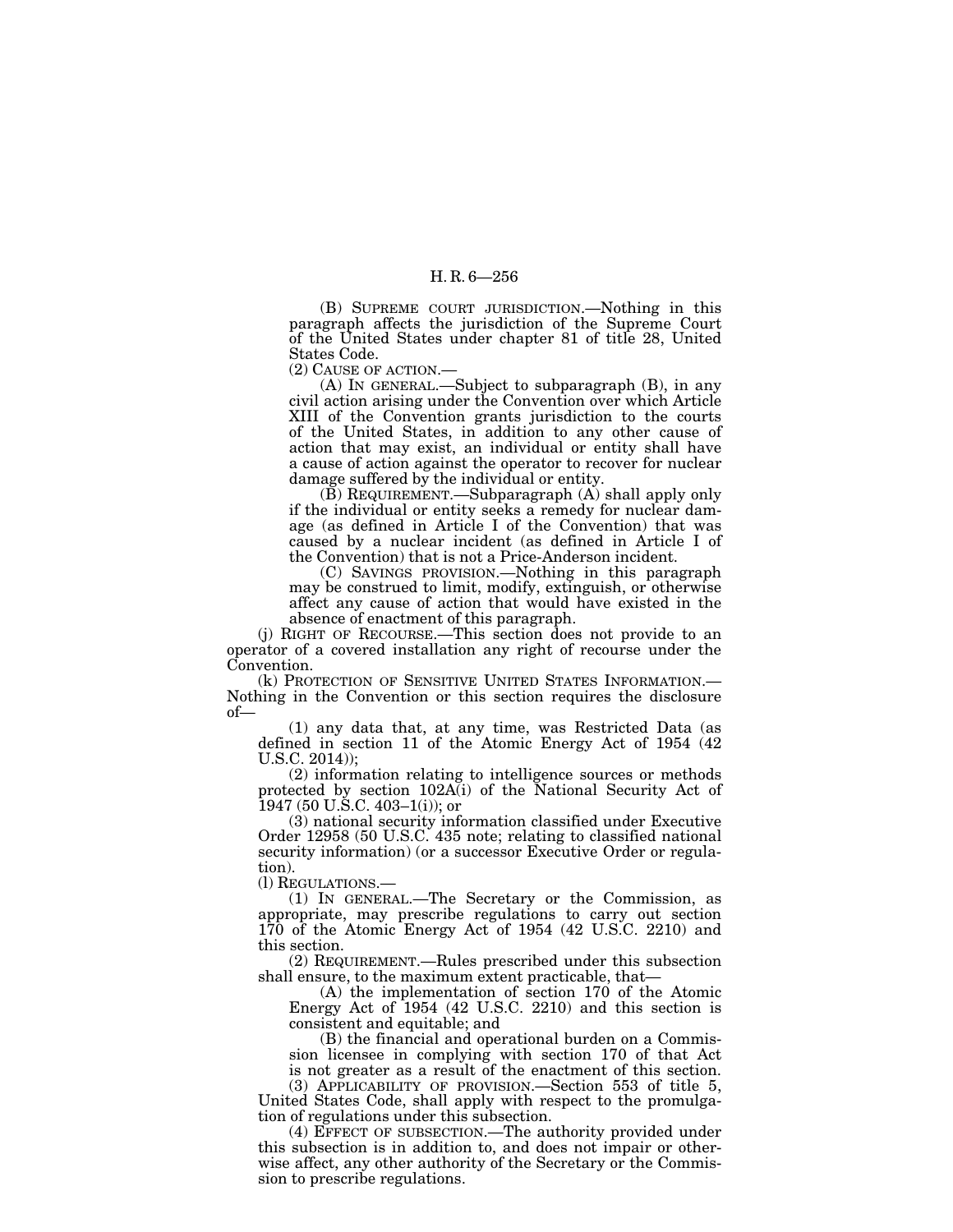(m) EFFECTIVE DATE.—This section shall take effect on the date of the enactment of this Act.

#### **SEC. 935. TRANSPARENCY IN EXTRACTIVE INDUSTRIES RESOURCE PAYMENTS.**

(a) PURPOSE.—The purpose of this section is to—

(1) ensure greater United States energy security by combating corruption in the governments of foreign countries that receive revenues from the sale of their natural resources; and

(2) enhance the development of democracy and increase political and economic stability in such resource rich foreign countries.

(b) STATEMENT OF POLICY.—It is the policy of the United States—

(1) to increase energy security by promoting anti-corruption initiatives in oil and natural gas rich countries; and

(2) to promote global energy security through promotion of programs such as the Extractive Industries Transparency Initiative (EITI) that seek to instill transparency and accountability into extractive industries resource payments.

(c) SENSE OF CONGRESS.—It is the sense of Congress that the United States should further global energy security and promote democratic development in resource-rich foreign countries by—

(1) encouraging further participation in the EITI by eligible countries and companies; and

(2) promoting the efficacy of the EITI program by ensuring a robust and candid review mechanism.

 $(1)$  REPORT REQUIRED.—Not later than 180 days after the date of the enactment of this Act, and annually thereafter, the Secretary of State, in consultation with the Secretary of Energy, shall submit to the appropriate congressional committees a report on progress made in promoting transparency in extractive industries resource payments.

(2) MATTERS TO BE INCLUDED.—The report required by paragraph (1) shall include a detailed description of United States participation in the EITI, bilateral and multilateral diplomatic efforts to further participation in the EITI, and other United States initiatives to strengthen energy security, deter energy kleptocracy, and promote transparency in the extractive industries.

(e) AUTHORIZATION OF APPROPRIATIONS.—There is authorized to be appropriated \$3,000,000 for the purposes of United States contributions to the Multi-Donor Trust Fund of the EITI.

# **TITLE X—GREEN JOBS**

#### **SEC. 1001. SHORT TITLE.**

This title may be cited as the "Green Jobs Act of 2007".

#### **SEC. 1002. ENERGY EFFICIENCY AND RENEWABLE ENERGY WORKER TRAINING PROGRAM.**

Section 171 of the Workforce Investment Act of 1998 (29 U.S.C. 2916) is amended by adding at the end the following:

''(e) ENERGY EFFICIENCY AND RENEWABLE ENERGY WORKER TRAINING PROGRAM.—

''(1) GRANT PROGRAM.—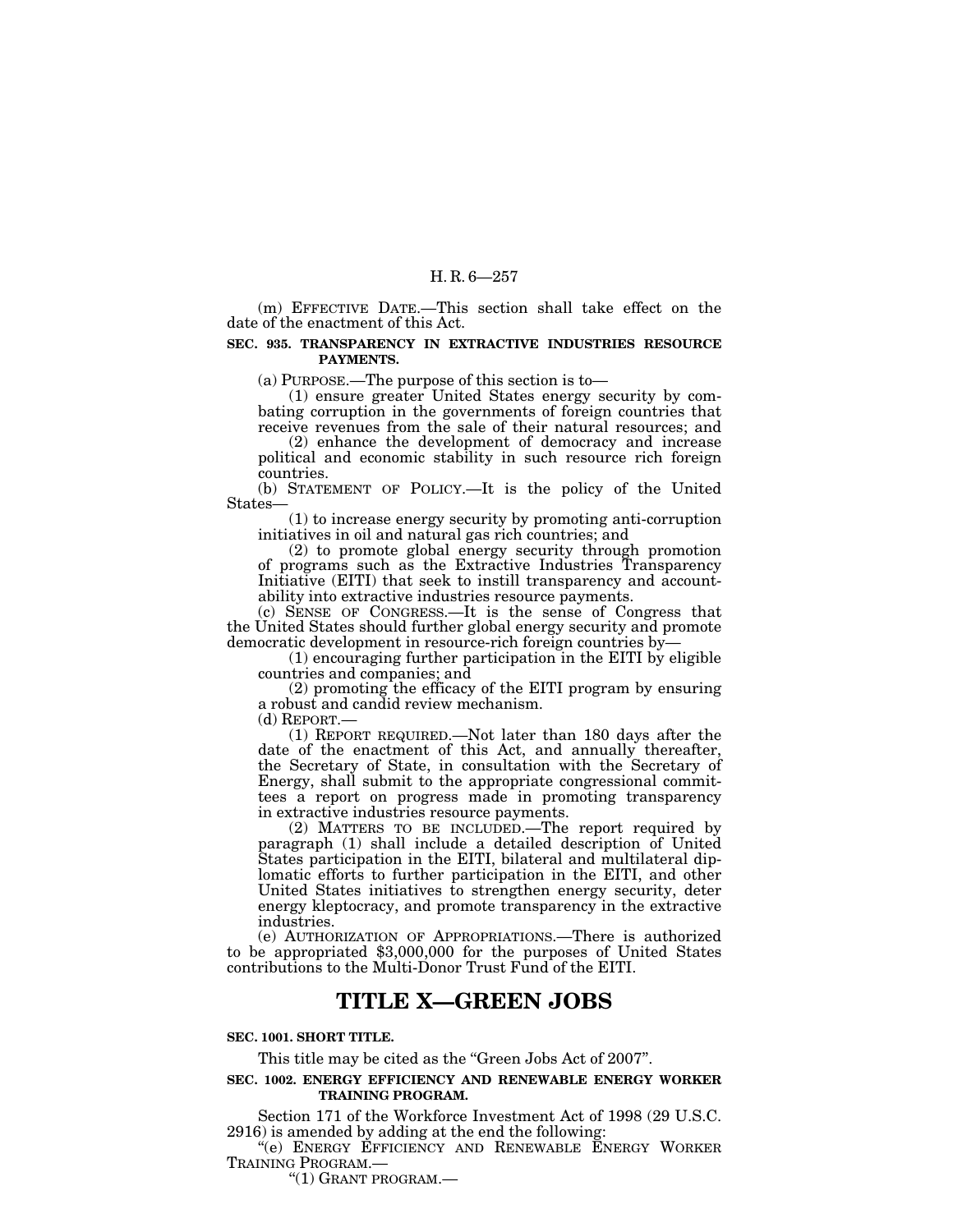''(A) IN GENERAL.—Not later than 6 months after the date of enactment of the Green Jobs Act of 2007, the Secretary, in consultation with the Secretary of Energy, shall establish an energy efficiency and renewable energy worker training program under which the Secretary shall carry out the activities described in paragraph (2) to achieve the purposes of this subsection.

''(B) ELIGIBILITY.—For purposes of providing assistance and services under the program established under this subsection—

''(i) target populations of eligible individuals to be given priority for training and other services shall include—

''(I) workers impacted by national energy and environmental policy;

''(II) individuals in need of updated training related to the energy efficiency and renewable energy industries;

''(III) veterans, or past and present members of reserve components of the Armed Forces;

''(IV) unemployed individuals;

''(V) individuals, including at-risk youth, seeking employment pathways out of poverty and into economic self-sufficiency; and

''(VI) formerly incarcerated, adjudicated, nonviolent offenders; and

''(ii) energy efficiency and renewable energy industries eligible to participate in a program under this subsection include—

''(I) the energy-efficient building, construction, and retrofits industries;

''(II) the renewable electric power industry; ''(III) the energy efficient and advanced drive train vehicle industry;

''(IV) the biofuels industry;

''(V) the deconstruction and materials use industries;

''(VI) the energy efficiency assessment industry serving the residential, commercial, or industrial sectors; and

''(VII) manufacturers that produce sustainable products using environmentally sustainable processes and materials.

"(2) ACTIVITIES.-

''(A) NATIONAL RESEARCH PROGRAM.—Under the program established under paragraph (1), the Secretary, acting through the Bureau of Labor Statistics, where appropriate, shall collect and analyze labor market data to track workforce trends resulting from energy-related initiatives carried out under this subsection. Activities carried out under this paragraph shall include—

''(i) tracking and documentation of academic and occupational competencies as well as future skill needs with respect to renewable energy and energy efficiency technology;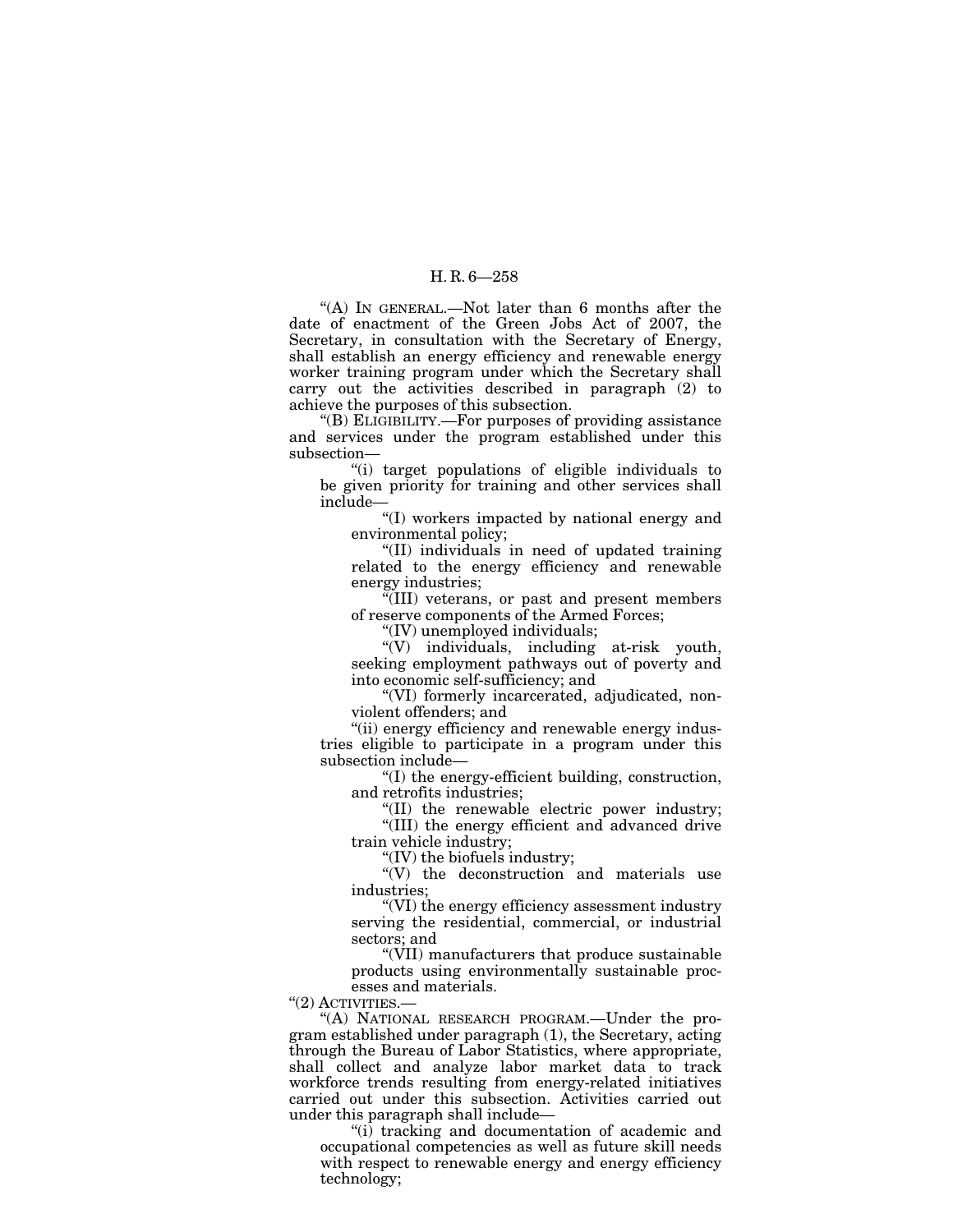''(ii) tracking and documentation of occupational information and workforce training data with respect to renewable energy and energy efficiency technology;

"(iii) collaborating with State agencies, workforce investments boards, industry, organized labor, and community and nonprofit organizations to disseminate information on successful innovations for labor market services and worker training with respect to renewable energy and energy efficiency technology;

 $\tilde{f}(iv)$  serving as a clearinghouse for best practices in workforce development, job placement, and collaborative training partnerships;

''(v) encouraging the establishment of workforce training initiatives with respect to renewable energy and energy efficiency technologies;

 $(vi)$  linking research and development in renewable energy and energy efficiency technology with the development of standards and curricula for current and future jobs;

''(vii) assessing new employment and work practices including career ladder and upgrade training as well as high performance work systems; and

"(viii) providing technical assistance and capacity building to national and State energy partnerships, including industry and labor representatives.

''(B) NATIONAL ENERGY TRAINING PARTNERSHIP GRANTS.—

''(i) IN GENERAL.—Under the program established under paragraph (1), the Secretary shall award National Energy Training Partnerships Grants on a competitive basis to eligible entities to enable such entities to carry out training that leads to economic self-sufficiency and to develop an energy efficiency and renewable energy industries workforce. Grants shall be awarded under this subparagraph so as to ensure geographic diversity with at least 2 grants awarded to entities located in each of the 4 Petroleum Administration for Defense Districts with no subdistricts, and at least 1 grant awarded to an entity located in each of the subdistricts of the Petroleum Administration for Defense District with subdistricts.

"(ii) ELIGIBILITY.—To be eligible to receive a grant under clause (i), an entity shall be a nonprofit partnership that—

''(I) includes the equal participation of industry, including public or private employers, and labor organizations, including joint labormanagement training programs, and may include workforce investment boards, community-based organizations, qualified service and conservation corps, educational institutions, small businesses, cooperatives, State and local veterans agencies, and veterans service organizations; and

''(II) demonstrates—

''(aa) experience in implementing and operating worker skills training and education programs;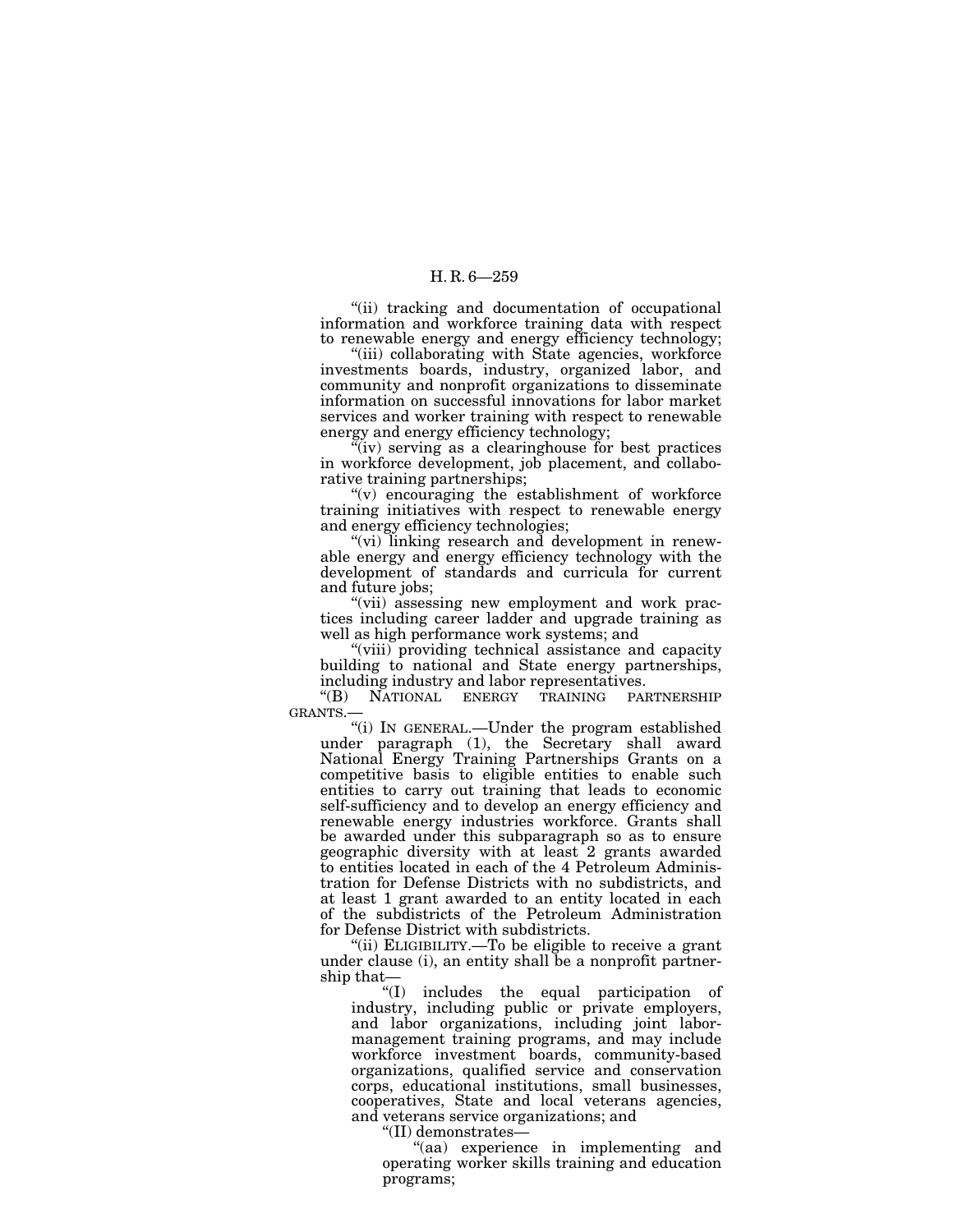''(bb) the ability to identify and involve in training programs carried out under this grant, target populations of individuals who would benefit from training and be actively involved in activities related to energy efficiency and renewable energy industries; and

''(cc) the ability to help individuals achieve economic self-sufficiency.

"(iii) PRIORITY.—Priority shall be given to partnerships which leverage additional public and private resources to fund training programs, including cash or in-kind matches from participating employers.

''(C) STATE LABOR MARKET RESEARCH, INFORMATION, AND LABOR EXCHANGE RESEARCH PROGRAM.—

''(i) IN GENERAL.—Under the program established under paragraph (1), the Secretary shall award competitive grants to States to enable such States to administer labor market and labor exchange information programs that include the implementation of the activities described in clause (ii), in coordination with the one-stop delivery system.

''(ii) ACTIVITIES.—A State shall use amounts awarded under a grant under this subparagraph to provide funding to the State agency that administers the Wagner-Peyser Act and State unemployment compensation programs to carry out the following activities using State agency merit staff:

''(I) The identification of job openings in the renewable energy and energy efficiency sector.

''(II) The administration of skill and aptitude testing and assessment for workers.

''(III) The counseling, case management, and referral of qualified job seekers to openings and training programs, including energy efficiency and renewable energy training programs.

''(D) STATE ENERGY TRAINING PARTNERSHIP PROGRAM.— ''(i) IN GENERAL.—Under the program established

under paragraph (1), the Secretary shall award competitive grants to States to enable such States to administer renewable energy and energy efficiency workforce development programs that include the implementation of the activities described in clause (ii).

''(ii) PARTNERSHIPS.—A State shall use amounts awarded under a grant under this subparagraph to award competitive grants to eligible State Energy Sector Partnerships to enable such Partnerships to coordinate with existing apprenticeship and labor management training programs and implement training programs that lead to the economic self-sufficiency of trainees.

''(iii) ELIGIBILITY.—To be eligible to receive a grant under this subparagraph, a State Energy Sector Partnership shall—

''(I) consist of nonprofit organizations that include equal participation from industry, including public or private nonprofit employers,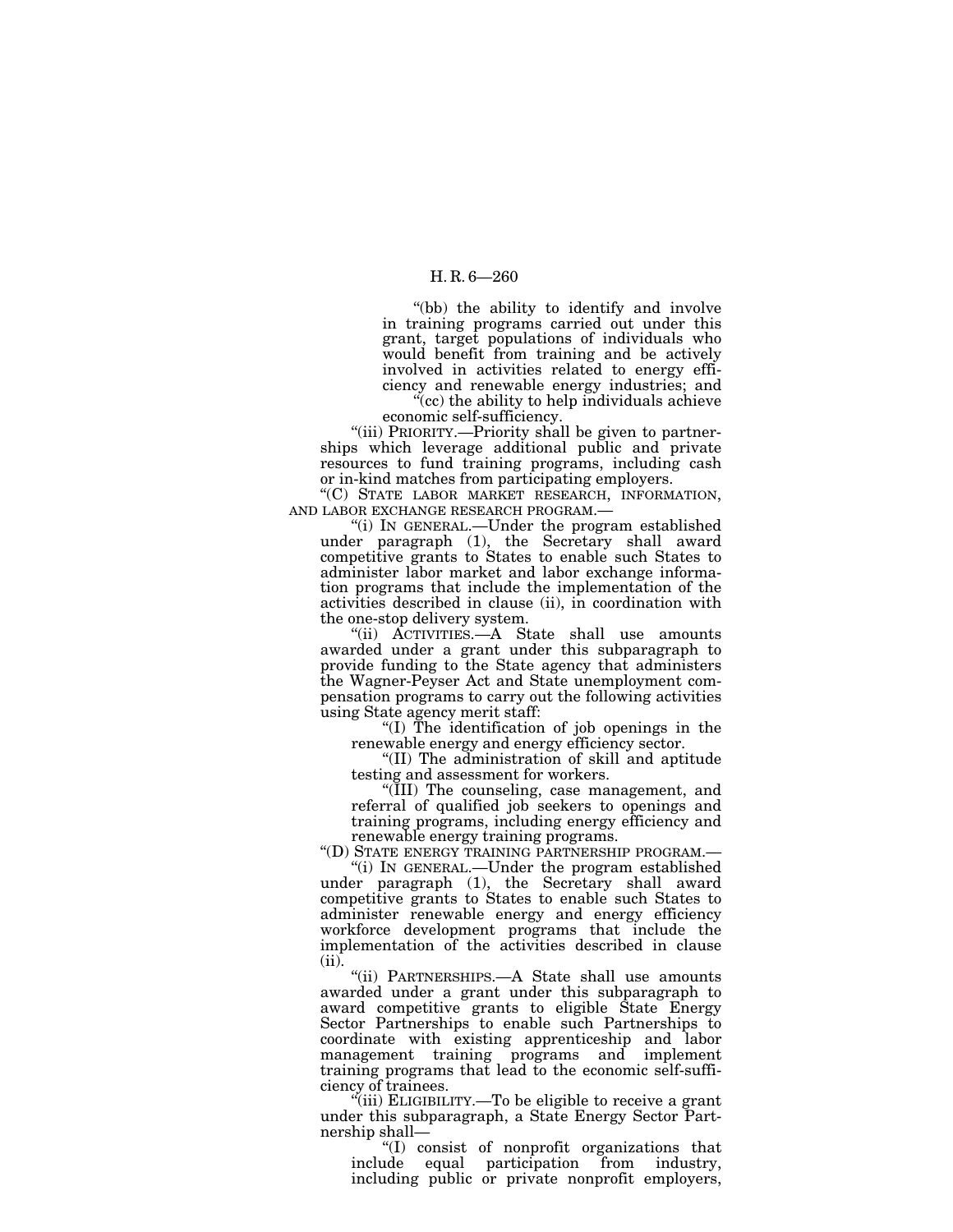and labor organizations, including joint labormanagement training programs, and may include representatives from local governments, the workforce investment system, including one-stop career centers, community based organizations, qualified service and conservation corps, community colleges, and other post-secondary institutions, small businesses, cooperatives, State and local veterans agencies, and veterans service organizations;

''(II) demonstrate experience in implementing and operating worker skills training and education programs; and

''(III) demonstrate the ability to identify and involve in training programs, target populations of workers who would benefit from training and be actively involved in activities related to energy efficiency and renewable energy industries.

"(iv) PRIORITY.—In awarding grants under this subparagraph, the Secretary shall give priority to States that demonstrate that activities under the grant—

''(I) meet national energy policies associated with energy efficiency, renewable energy, and the reduction of emissions of greenhouse gases;

''(II) meet State energy policies associated with energy efficiency, renewable energy, and the reduction of emissions of greenhouse gases; and

''(III) leverage additional public and private resources to fund training programs, including cash or in-kind matches from participating employers.

" $(v)$  COORDINATION.—A grantee under this subparagraph shall coordinate activities carried out under the grant with existing other appropriate training programs, including apprenticeship and labor management training programs, including such activities referenced in paragraph (3)(A), and implement training programs that lead to the economic self-sufficiency of trainees.

"(E) PATHWAYS OUT OF POVERTY DEMONSTRATION PRO-GRAM.—

''(i) IN GENERAL.—Under the program established under paragraph (1), the Secretary shall award competitive grants of sufficient size to eligible entities to enable such entities to carry out training that leads to economic self-sufficiency. The Secretary shall give priority to entities that serve individuals in families with income of less than 200 percent of the sufficiency standard for the local areas where the training is conducted that specifies, as defined by the State, or where such standard is not established, the income needs of families, by family size, the number and ages of children in the family, and sub-State geographical considerations. Grants shall be awarded to ensure geographic diversity.

"(ii) ELIGIBLE ENTITIES.—To be eligible to receive a grant an entity shall be a partnership that-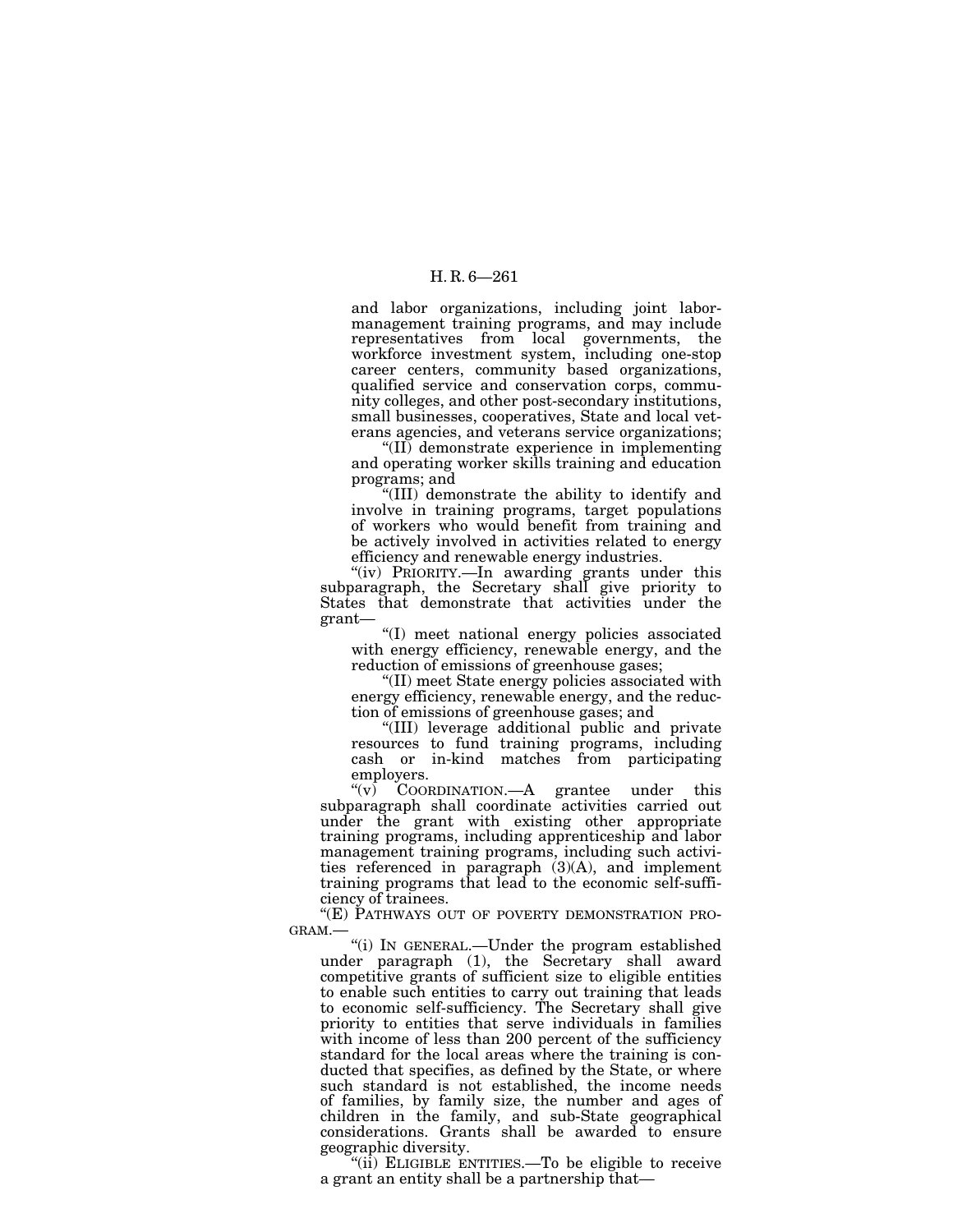''(I) includes community-based nonprofit organizations, educational institutions with expertise in serving low-income adults or youth, public or private employers from the industry sectors described in paragraph (1)(B)(ii), and labor organizations representing workers in such industry sectors;

''(II) demonstrates a record of successful experience in implementing and operating worker skills training and education programs;

''(III) coordinates activities, where appropriate, with the workforce investment system; and

''(IV) demonstrates the ability to recruit individuals for training and to support such individuals to successful completion in training programs carried out under this grant, targeting populations of workers who are or will be engaged in activities related to energy efficiency and renewable energy industries.

"(iii) PRIORITIES.—In awarding grants under this paragraph, the Secretary shall give priority to applicants that—

''(I) target programs to benefit low-income workers, unemployed youth and adults, high school dropouts, or other underserved sectors of the workforce within areas of high poverty;

"(II) ensure that supportive services are integrated with education and training, and delivered by organizations with direct access to and experience with targeted populations;

''(III) leverage additional public and private resources to fund training programs, including cash or in-kind matches from participating employers;

"(IV) involve employers and labor organizations in the determination of relevant skills and competencies and ensure that the certificates or credentials that result from the training are employer-recognized;

''(V) deliver courses at alternative times (such as evening and weekend programs) and locations most convenient and accessible to participants and link adult remedial education with occupational skills training; and

''(VI) demonstrate substantial experience in administering local, municipal, State, Federal, foundation, or private entity grants.

"(iv) DATA COLLECTION.—Grantees shall collect and report the following information:

''(I) The number of participants.

''(II) The demographic characteristics of participants, including race, gender, age, parenting status, participation in other Federal programs, education and literacy level at entry, significant barriers to employment (such as limited English proficiency, criminal record, addiction or mental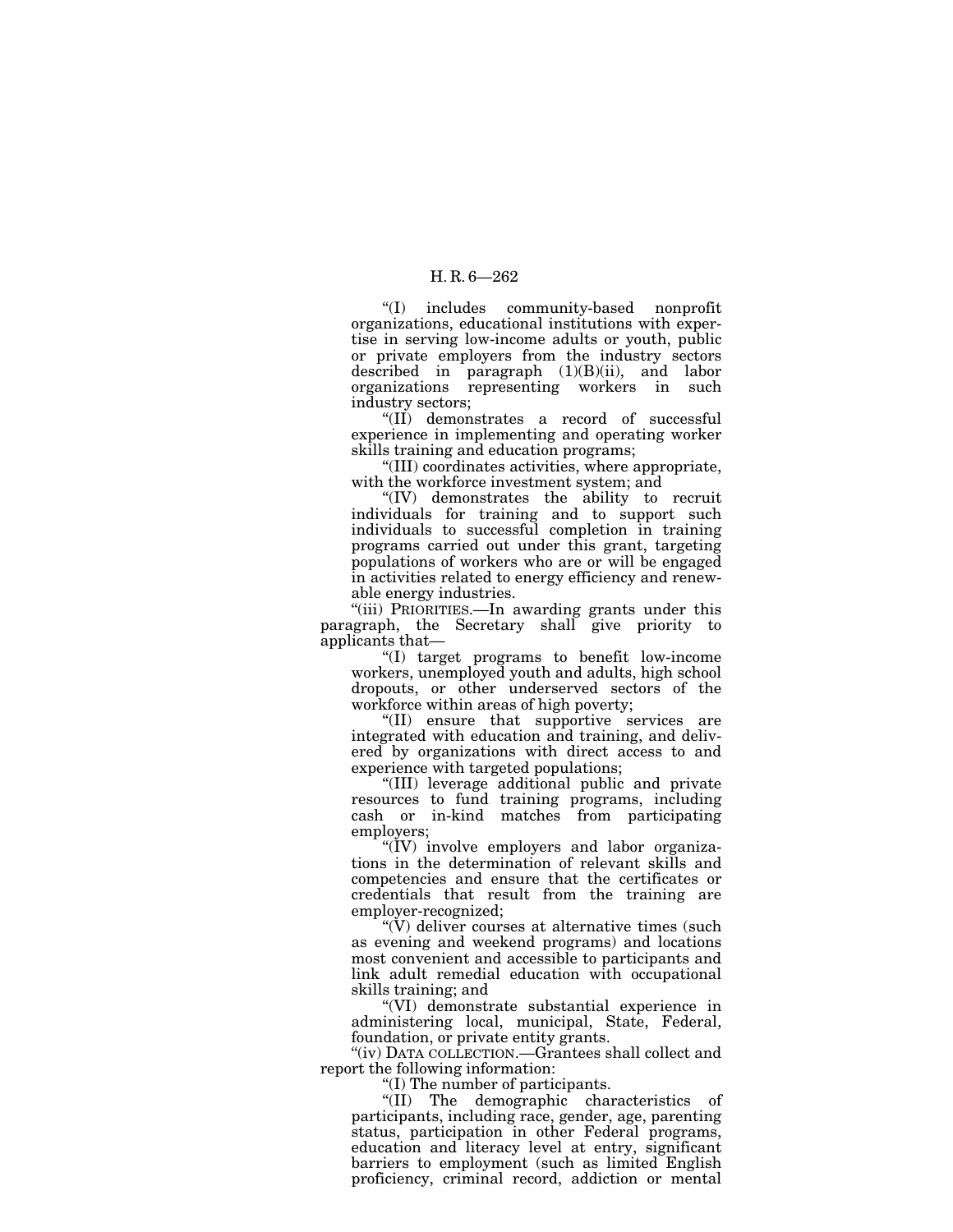health problem requiring treatment, or mental disability).

''(III) The services received by participants, including training, education, and supportive services.

''(IV) The amount of program spending per participant.

" $(\tilde{V})$  Program completion rates.

''(VI) Factors determined as significantly interfering with program participation or completion.

''(VII) The rate of job placement and the rate of employment retention after 1 year.

''(VIII) The average wage at placement, including any benefits, and the rate of average wage increase after 1 year.

''(IX) Any post-employment supportive services provided.

The Secretary shall assist grantees in the collection of data under this clause by making available, where practicable, low-cost means of tracking the labor market outcomes of participants, and by providing standardized reporting forms, where appropriate.

"(3) ACTIVITIES.-

''(A) IN GENERAL.—Activities to be carried out under a program authorized by subparagraph  $(B)$ ,  $(D)$ , or  $(E)$ of paragraph (2) shall be coordinated with existing systems or providers, as appropriate. Such activities may include—

''(i) occupational skills training, including curriculum development, on-the-job training, and classroom training;

''(ii) safety and health training;

"(iii) the provision of basic skills, literacy, GED, English as a second language, and job readiness training;

''(iv) individual referral and tuition assistance for a community college training program, or any training program leading to an industry-recognized certificate;

''(v) internship programs in fields related to energy efficiency and renewable energy;

"(vi) customized training in conjunction with an existing registered apprenticeship program or labormanagement partnership;

''(vii) incumbent worker and career ladder training and skill upgrading and retraining;

''(viii) the implementation of transitional jobs strategies; and

"(ix) the provision of supportive services.

''(B) OUTREACH ACTIVITIES.—In addition to the activities authorized under subparagraph (A), activities authorized for programs under subparagraph (E) of paragraph (2) may include the provision of outreach, recruitment, career guidance, and case management services.

"(4) WORKER PROTECTIONS AND NONDISCRIMINATION REQUIREMENTS.—

''(A) APPLICATION OF WIA.—The provisions of sections 181 and 188 of the Workforce Investment Act of 1998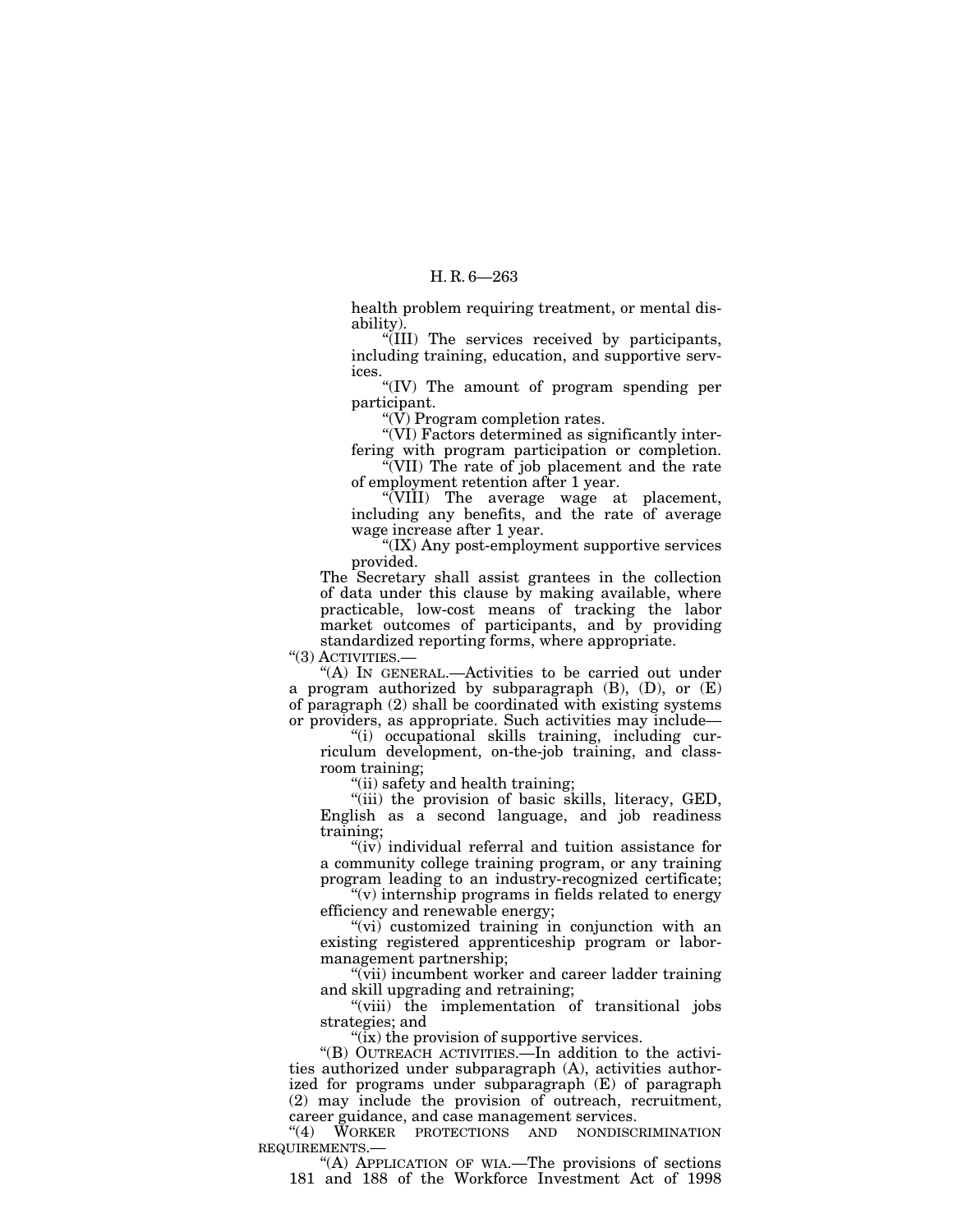(29 U.S.C. 2931 and 2938) shall apply to all programs carried out with assistance under this subsection.

''(B) CONSULTATION WITH LABOR ORGANIZATIONS.—If a labor organization represents a substantial number of workers who are engaged in similar work or training in an area that is the same as the area that is proposed to be funded under this Act, the labor organization shall be provided an opportunity to be consulted and to submit comments in regard to such a proposal.

"(5) PERFORMANCE MEASURES.

''(A) IN GENERAL.—The Secretary shall negotiate and reach agreement with the eligible entities that receive grants and assistance under this section on performance measures for the indicators of performance referred to in subparagraphs (A) and (B) of section 136(b)(2) that will be used to evaluate the performance of the eligible entity in carrying out the activities described in subsection  $(e)(2)$ . Each performance measure shall consist of such an indicator of performance, and a performance level referred to in subparagraph (B).

''(B) PERFORMANCE LEVELS.—The Secretary shall negotiate and reach agreement with the eligible entity regarding the levels of performance expected to be achieved by the eligible entity on the indicators of performance.

''(6) REPORT.— ''(A) STATUS REPORT.—Not later than 18 months after the date of enactment of the Green Jobs Act of 2007, the Secretary shall transmit a report to the Senate Committee on Energy and Natural Resources, the Senate Committee on Health, Education, Labor, and Pensions, the House Committee on Education and Labor, and the House Committee on Energy and Commerce on the training program established by this subsection. The report shall include a description of the entities receiving funding and the activities carried out by such entities.

"(B) EVALUATION.—Not later than 3 years after the date of enactment of such Act, the Secretary shall transmit to the Senate Committee on Energy and Natural Resources, the Senate Committee on Health, Education, Labor, and Pensions, the House Committee on Education and Labor, and the House Committee on Energy and Commerce an assessment of such program and an evaluation of the activities carried out by entities receiving funding from such program.

''(7) DEFINITION.—As used in this subsection, the term 'renewable energy' has the meaning given such term in section 203(b)(2) of the Energy Policy Act of 2005 (Public Law 109– 58).

''(8) AUTHORIZATION OF APPROPRIATIONS.—There is authorized to be appropriated to carry out this subsection, \$125,000,000 for each fiscal year, of which—

"(A) not to exceed 20 percent of the amount appropriated in each such fiscal year shall be made available for, and shall be equally divided between, national labor market research and information under paragraph (2)(A) and State labor market information and labor exchange research under paragraph (2)(C), and not more than 2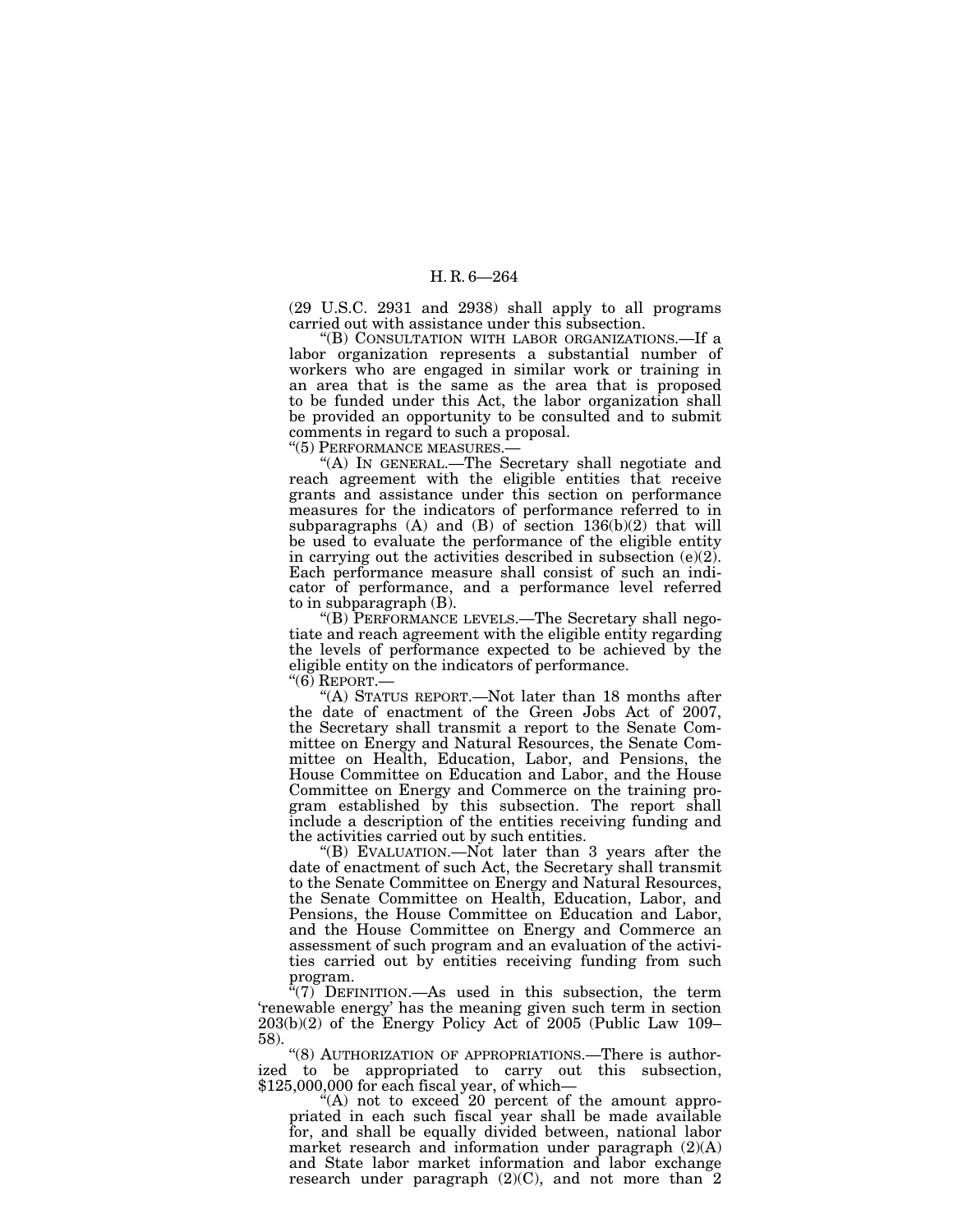percent of such amount shall be for the evaluation and report required under paragraph (4);

''(B) 20 percent shall be dedicated to Pathways Out of Poverty Demonstration Programs under paragraph  $(2)(E)$ ; and

 $C^{\prime\prime}(C)$  the remainder shall be divided equally between National Energy Partnership Training Grants under paragraph (2)(B) and State energy training partnership grants under paragraph (2)(D).''.

# **TITLE XI—ENERGY TRANSPORTATION AND INFRASTRUCTURE**

# **Subtitle A—Department of Transportation**

### **SEC. 1101. OFFICE OF CLIMATE CHANGE AND ENVIRONMENT.**

(a) IN GENERAL.—Section 102 of title 49, United States Code, is amended—

(1) by redesignating subsection (g) as subsection (h); and (2) by inserting after subsection  $(f)$  the following:<br>"(g) OFFICE OF CLIMATE CHANGE AND ENVIRONMENT.

"(1) ESTABLISHMENT.— There is established in the Department an Office of Climate Change and Environment to plan, coordinate, and implement—

" $(A)$  department-wide research, strategies, and actions under the Department's statutory authority to reduce transportation-related energy use and mitigate the effects of climate change; and

''(B) department-wide research strategies and actions to address the impacts of climate change on transportation systems and infrastructure.

"(2)  $C$ LEARINGHOUSE.—The Office shall establish a clearinghouse of solutions, including cost-effective congestion reduction approaches, to reduce air pollution and transportation-related energy use and mitigate the effects of climate change.''.

(b) COORDINATION.—The Office of Climate Change and Environment of the Department of Transportation shall coordinate its activities with the United States Global Change Research Program.

(c) TRANSPORTATION SYSTEM'S IMPACT ON CLIMATE CHANGE AND FUEL EFFICIENCY.—

(1) STUDY.—The Office of Climate Change and Environment, in coordination with the Environmental Protection Agency and in consultation with the United States Global Change Research Program, shall conduct a study to examine the impact of the Nation's transportation system on climate change and the fuel efficiency savings and clean air impacts of major transportation projects, to identify solutions to reduce air pollution and transportation-related energy use and mitigate the effects of climate change, and to examine the potential fuel savings that could result from changes in the current transportation system and through the use of intelligent transportation systems that help businesses and consumers to plan their travel and avoid delays, including Web-based real-time transit information systems, congestion information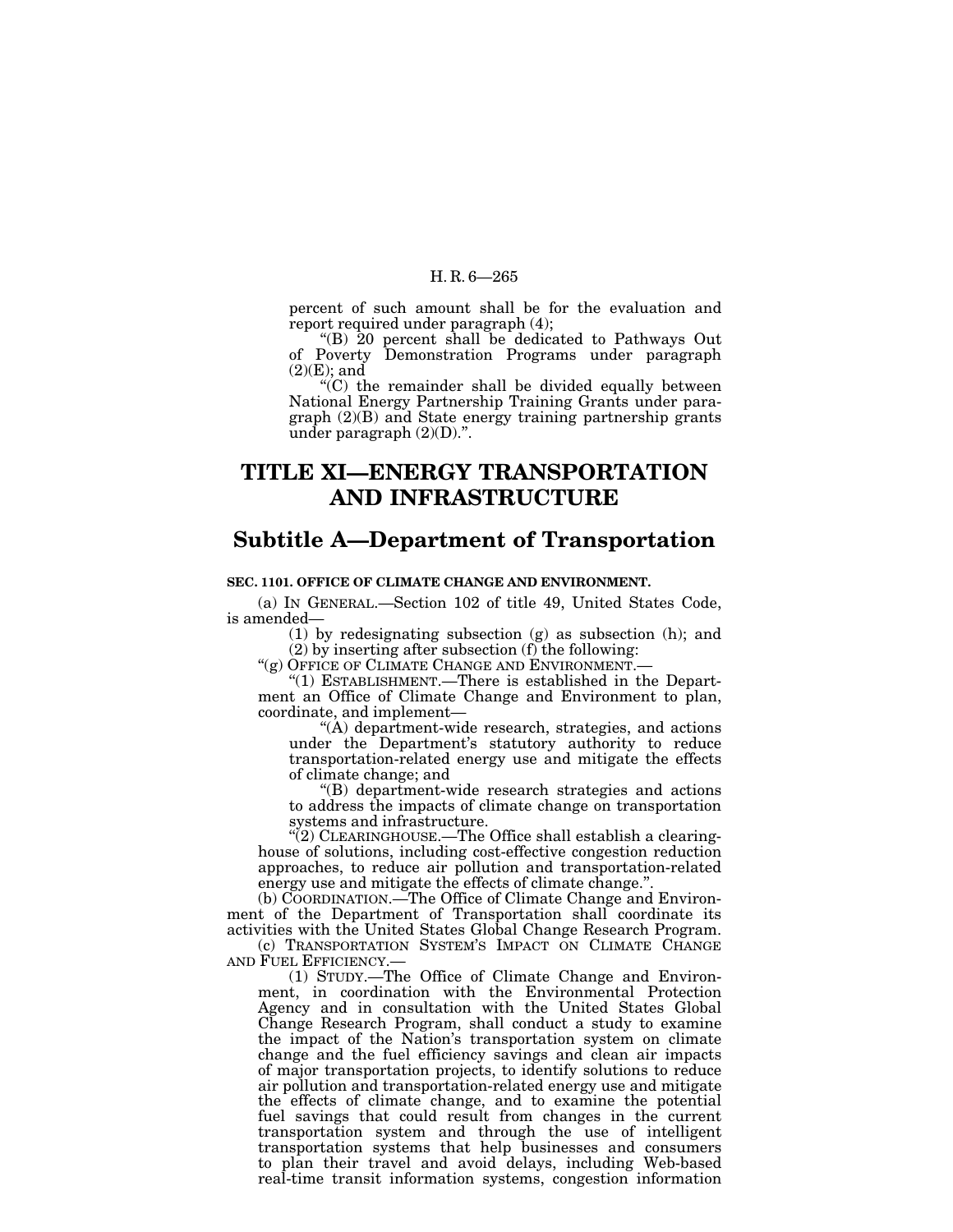systems, carpool information systems, parking information systems, freight route management systems, and traffic management systems.

(2) REPORT.—Not later than 1 year after the date of enactment of this Act, the Secretary of Transportation, in coordination with the Administrator of the Environmental Protection Agency, shall transmit to the Committee on Transportation and Infrastructure and the Committee on Energy and Commerce of the House of Representatives and the Committee on Commerce, Science, and Transportation and the Committee on Environment and Public Works of the Senate a report that contains the results of the study required under this section.

(d) AUTHORIZATION OF APPROPRIATIONS.—There are authorized to be appropriated to the Secretary of Transportation for the Office of Climate Change and Environment to carry out its duties under section  $102(g)$  of title 49, United States Code (as amended by this Act), such sums as may be necessary for fiscal years 2008 through 2011.

# **Subtitle B—Railroads**

#### **SEC. 1111. ADVANCED TECHNOLOGY LOCOMOTIVE GRANT PILOT PRO-GRAM.**

(a) IN GENERAL.—The Secretary of Transportation, in consultation with the Administrator of the Environmental Protection Agency, shall establish and carry out a pilot program for making grants to railroad carriers (as defined in section 20102 of title 49, United States Code) and State and local governments—

(1) for assistance in purchasing hybrid or other energyefficient locomotives, including hybrid switch and generatorset locomotives; and

(2) to demonstrate the extent to which such locomotives increase fuel economy, reduce emissions, and lower costs of operation.

(b) LIMITATION.—Notwithstanding subsection (a), no grant under this section may be used to fund the costs of emissions reductions that are mandated under Federal law.

(c) GRANT CRITERIA.—In selecting applicants for grants under this section, the Secretary of Transportation shall consider—

(1) the level of energy efficiency that would be achieved by the proposed project;

(2) the extent to which the proposed project would assist in commercial deployment of hybrid or other energy-efficient locomotive technologies;

(3) the extent to which the proposed project complements other private or governmental partnership efforts to improve air quality or fuel efficiency in a particular area; and

(4) the extent to which the applicant demonstrates innovative strategies and a financial commitment to increasing energy efficiency and reducing greenhouse gas emissions of its railroad operations.

(d) COMPETITIVE GRANT SELECTION PROCESS.—

(1) APPLICATIONS.—A railroad carrier or State or local government seeking a grant under this section shall submit for approval by the Secretary of Transportation an application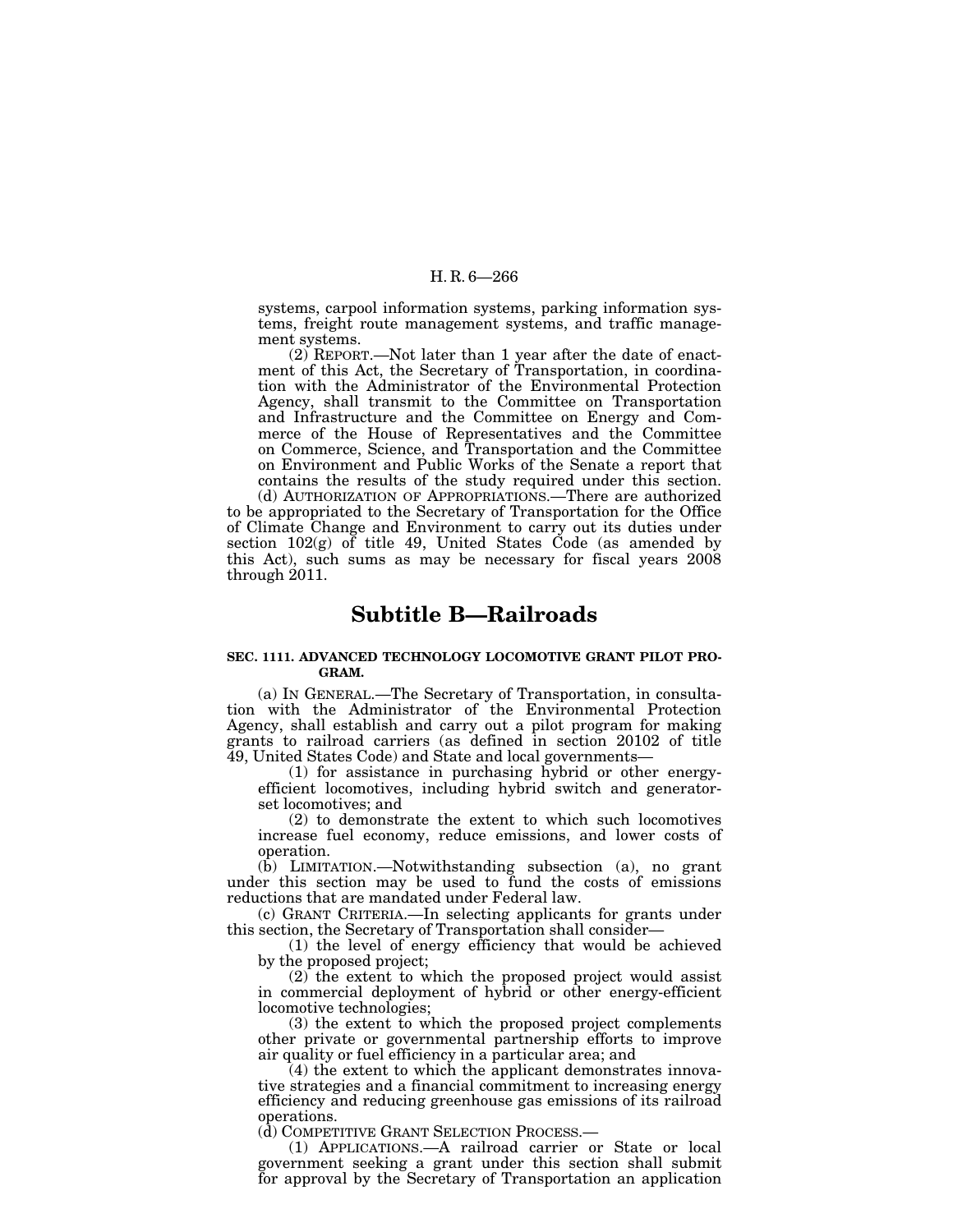for the grant containing such information as the Secretary of Transportation may require.

(2) COMPETITIVE SELECTION.—The Secretary of Transportation shall conduct a national solicitation for applications for grants under this section and shall select grantees on a competitive basis.

(e) FEDERAL SHARE.—The Federal share of the cost of a project under this section shall not exceed 80 percent of the project cost.

(f) REPORT.—Not later than 3 years after the date of enactment of this Act, the Secretary of Transportation shall submit to Congress a report on the results of the pilot program carried out under this section.

(g) AUTHORIZATION OF APPROPRIATIONS.—There is authorized to be appropriated to the Secretary of Transportation \$10,000,000 for each of the fiscal years 2008 through 2011 to carry out this section. Such funds shall remain available until expended.

#### **SEC. 1112. CAPITAL GRANTS FOR CLASS II AND CLASS III RAILROADS.**

(a) AMENDMENT.—Chapter 223 of title 49, United States Code, is amended to read as follows:

#### **''CHAPTER 223—CAPITAL GRANTS FOR CLASS II AND CLASS III RAILROADS**

#### ''Sec.

"22301. Capital grants for class II and class III railroads.

#### **''§ 22301. Capital grants for class II and class III railroads**

''(a) ESTABLISHMENT OF PROGRAM.—

''(1) ESTABLISHMENT.—The Secretary of Transportation shall establish a program for making capital grants to class II and class III railroads. Such grants shall be for projects in the public interest that—

''(A)(i) rehabilitate, preserve, or improve railroad track (including roadbed, bridges, and related track structures) used primarily for freight transportation;

''(ii) facilitate the continued or greater use of railroad transportation for freight shipments; and

"(iii) reduce the use of less fuel efficient modes of transportation in the transportation of such shipments; and

''(B) demonstrate innovative technologies and advanced research and development that increase fuel economy, reduce greenhouse gas emissions, and lower the costs of operation.

''(2) PROVISION OF GRANTS.—Grants may be provided under this chapter—

''(A) directly to the class II or class III railroad; or ''(B) with the concurrence of the class II or class III

railroad, to a State or local government.

''(3) STATE COOPERATION.—Class II and class III railroad applicants for a grant under this chapter are encouraged to utilize the expertise and assistance of State transportation agencies in applying for and administering such grants. State transportation agencies are encouraged to provide such expertise and assistance to such railroads.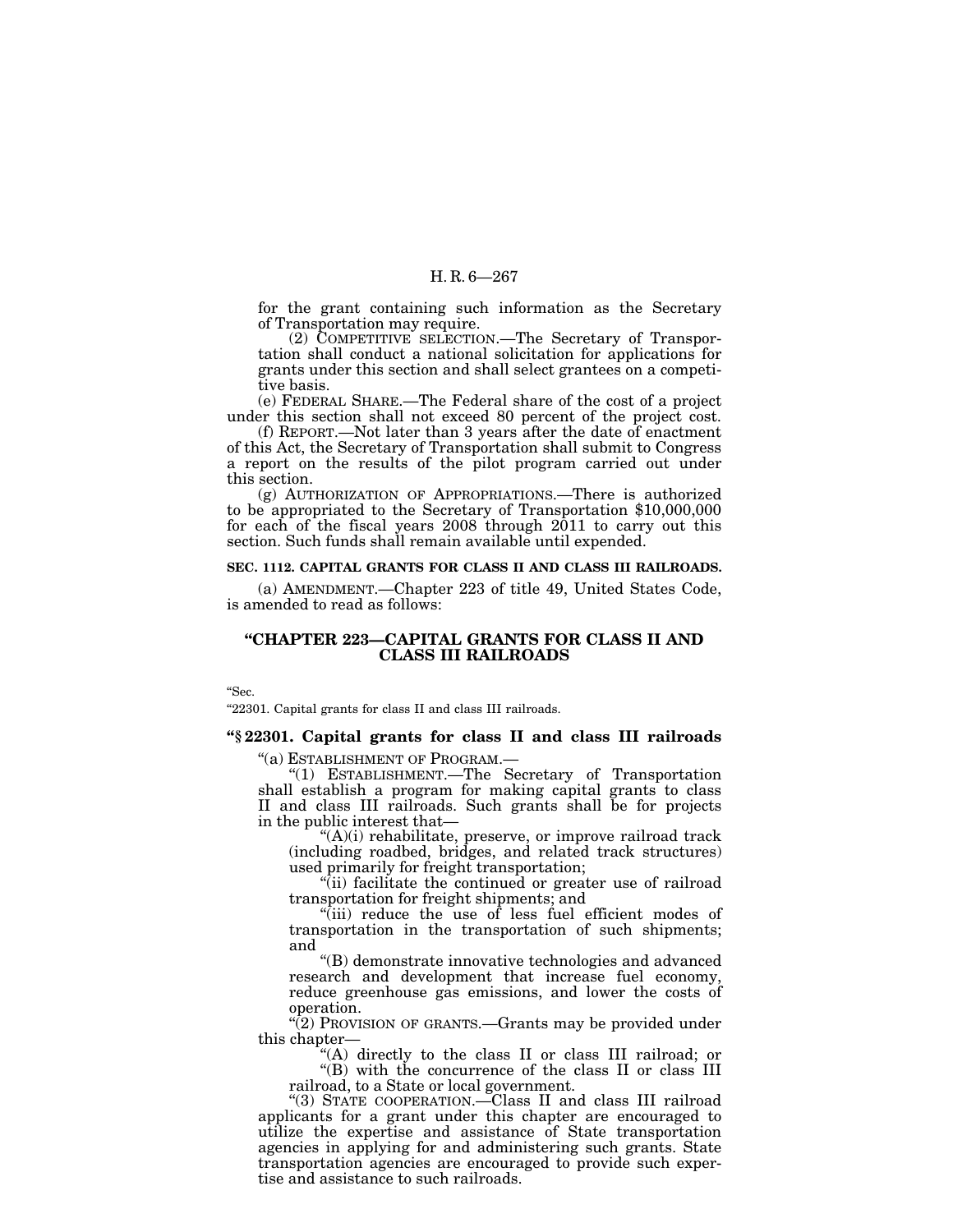"(4) REGULATIONS.—Not later than October 1, 2008, the Secretary shall issue final regulations to implement the program under this section.

''(b) MAXIMUM FEDERAL SHARE.—The maximum Federal share for carrying out a project under this section shall be 80 percent of the project cost. The non-Federal share may be provided by any non-Federal source in cash, equipment, or supplies. Other in-kind contributions may be approved by the Secretary on a caseby-case basis consistent with this chapter.

"(c) USE OF FUNDS.—Grants provided under this section shall be used to implement track capital projects as soon as possible. In no event shall grant funds be contractually obligated for a project later than the end of the third Federal fiscal year following the year in which the grant was awarded. Any funds not so obligated by the end of such fiscal year shall be returned to the Secretary for reallocation.

''(d) EMPLOYEE PROTECTION.—The Secretary shall require as a condition of any grant made under this section that the recipient railroad provide a fair arrangement at least as protective of the interests of employees who are affected by the project to be funded with the grant as the terms imposed under section 11326(a), as in effect on the date of the enactment of this chapter.

''(e) LABOR STANDARDS.—

"(1) PREVAILING WAGES.—The Secretary shall ensure that laborers and mechanics employed by contractors and subcontractors in construction work financed by a grant made under this section will be paid wages not less than those prevailing on similar construction in the locality, as determined by the Secretary of Labor under subchapter IV of chapter 31 of title 40 (commonly known as the 'Davis-Bacon Act'). The Secretary shall make a grant under this section only after being assured that required labor standards will be maintained on the construction work.

"(2) WAGE RATES.—Wage rates in a collective bargaining agreement negotiated under the Railway Labor Act (45 U.S.C. 151 et seq.) are deemed for purposes of this subsection to comply with the subchapter IV of chapter 31 of title 40.

''(f) STUDY.—The Secretary shall conduct a study of the projects carried out with grant assistance under this section to determine the extent to which the program helps promote a reduction in fuel use associated with the transportation of freight and demonstrates innovative technologies that increase fuel economy, reduce greenhouse gas emissions, and lower the costs of operation. Not later than March 31, 2009, the Secretary shall submit a report to the Committee on Transportation and Infrastructure of the House of Representatives and the Committee on Commerce, Science, and Transportation of the Senate on the study, including any recommendations the Secretary considers appropriate regarding the program.

"(g) AUTHORIZATION OF APPROPRIATIONS.—There is authorized to be appropriated to the Secretary \$50,000,000 for each of fiscal years 2008 through 2011 for carrying out this section.''.

(b) CLERICAL AMENDMENT.—The item relating to chapter 223 in the table of chapters of subtitle V of title 49, United States Code, is amended to read as follows:

"223. CAPITAL GRANTS FOR CLASS II AND CLASS III RAILROADS ........22301".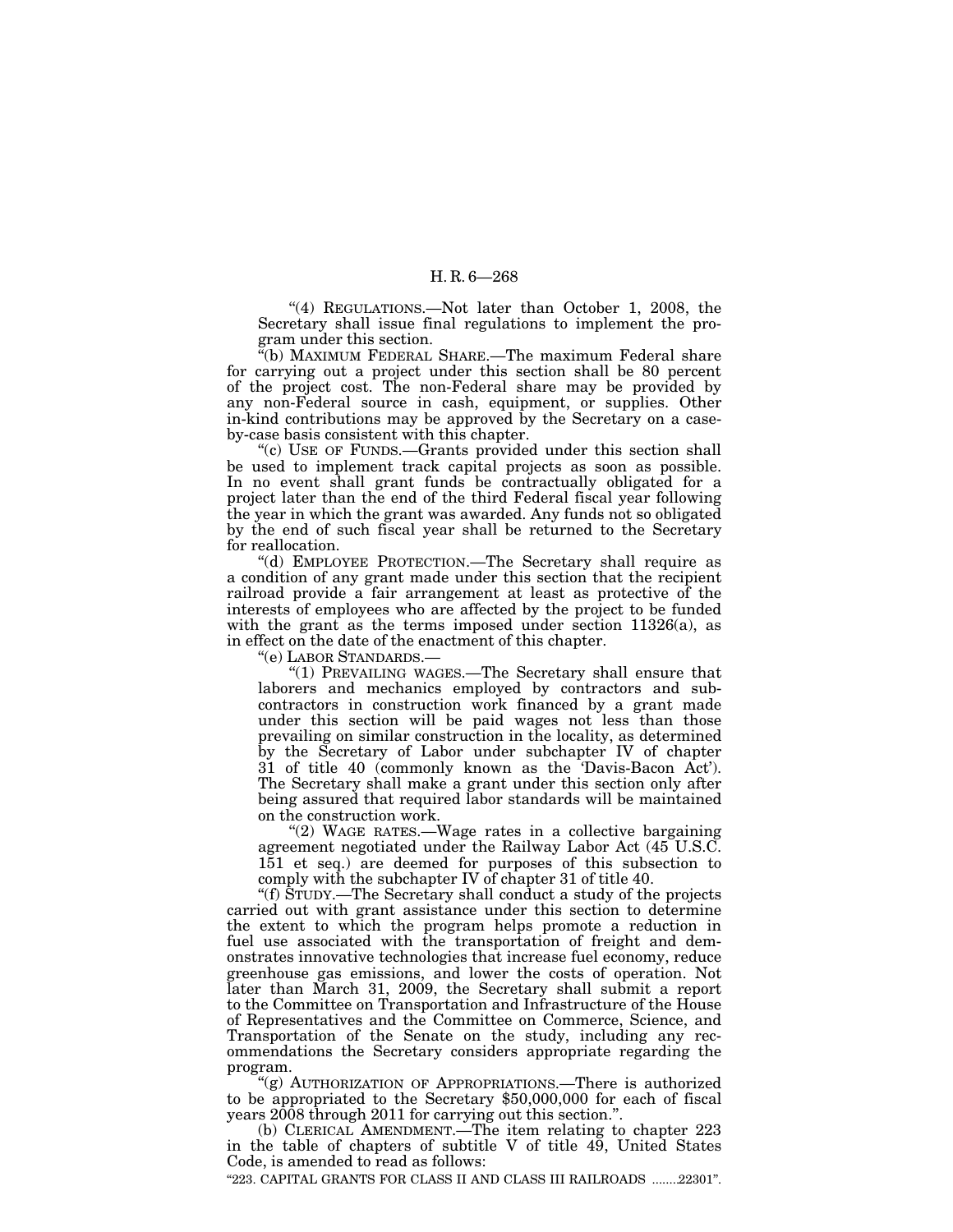# **Subtitle C—Marine Transportation**

#### **SEC. 1121. SHORT SEA TRANSPORTATION INITIATIVE.**

(a) IN GENERAL.—Title 46, United States Code, is amended by adding after chapter 555 the following:

### **''CHAPTER 556—SHORT SEA TRANSPORTATION**

''Sec. 55601. Short sea transportation program.

''Sec. 55602. Cargo and shippers.

''Sec. 55603. Interagency coordination.

''Sec. 55604. Research on short sea transportation.

''Sec. 55605. Short sea transportation defined.

#### **''§ 55601. Short sea transportation program**

"(a) ESTABLISHMENT.—The Secretary of Transportation shall establish a short sea transportation program and designate short sea transportation projects to be conducted under the program to mitigate landside congestion.

"(b) PROGRAM ELEMENTS.—The program shall encourage the use of short sea transportation through the development and expansion of—

''(1) documented vessels;

''(2) shipper utilization;

''(3) port and landside infrastructure; and

 $"(4)$  marine transportation strategies by State and local governments.

''(c) SHORT SEA TRANSPORTATION ROUTES.—The Secretary shall designate short sea transportation routes as extensions of the surface transportation system to focus public and private efforts to use the waterways to relieve landside congestion along coastal corridors. The Secretary may collect and disseminate data for the designation and delineation of short sea transportation routes.

''(d) PROJECT DESIGNATION.—The Secretary may designate a project to be a short sea transportation project if the Secretary determines that the project may-

''(1) offer a waterborne alternative to available landside transportation services using documented vessels; and

 $\sqrt{\hat{a}}$  provide transportation services for passengers or freight (or both) that may reduce congestion on landside infrastructure using documented vessels.

''(e) ELEMENTS OF PROGRAM.—For a short sea transportation project designated under this section, the Secretary may—

" $(1)$  promote the development of short sea transportation services;

"(2) coordinate, with ports, State departments of transportation, localities, other public agencies, and the private sector and on the development of landside facilities and infrastructure to support short sea transportation services; and

 $\sqrt{3}$  develop performance measures for the short sea transportation program.

''(f) MULTISTATE, STATE AND REGIONAL TRANSPORTATION PLAN-NING.—The Secretary, in consultation with Federal entities and State and local governments, shall develop strategies to encourage the use of short sea transportation for transportation of passengers and cargo. The Secretary shall—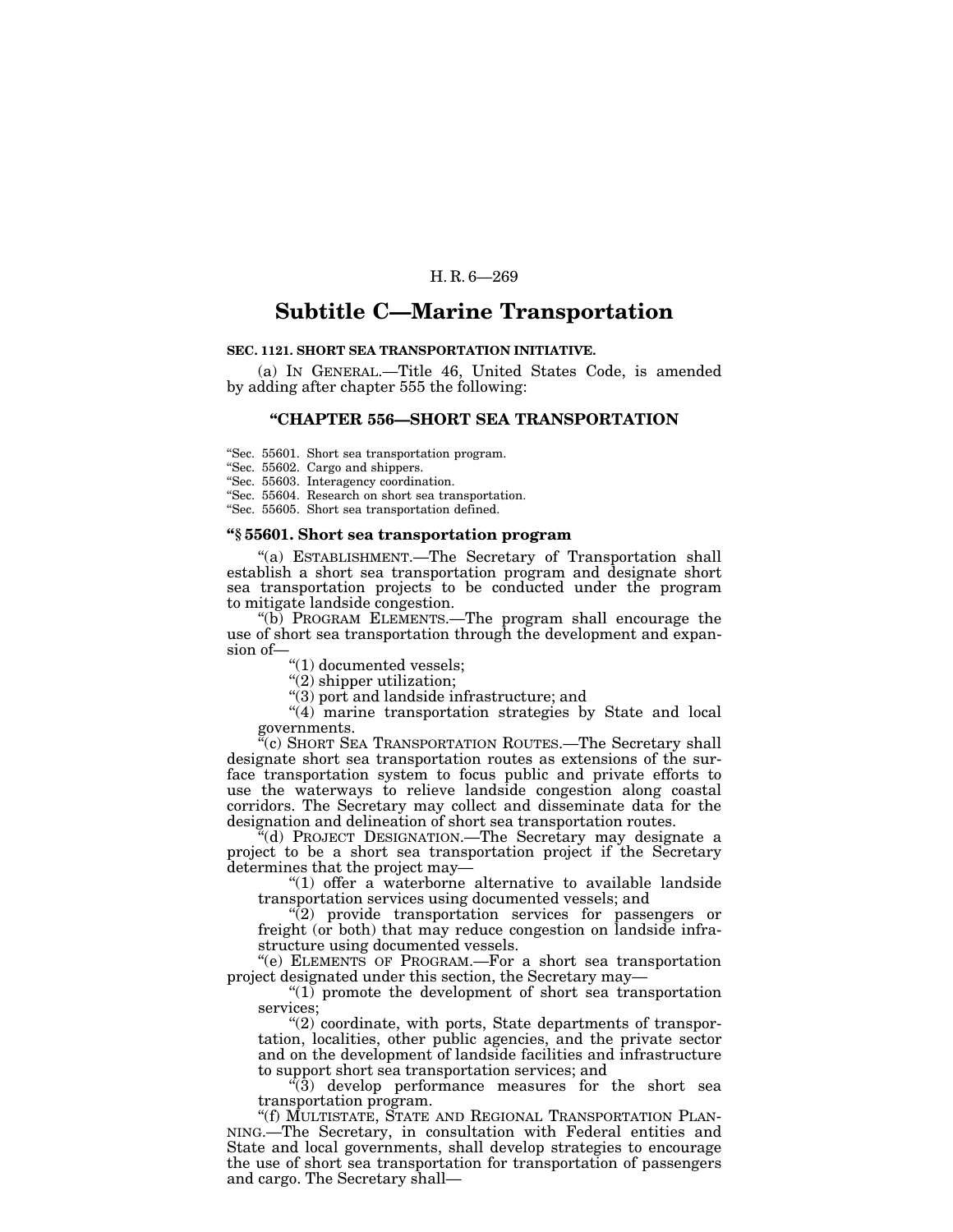$''(1)$  assess the extent to which States and local governments include short sea transportation and other marine transportation solutions in their transportation planning;

 $(2)$  encourage State departments of transportation to develop strategies, where appropriate, to incorporate short sea transportation, ferries, and other marine transportation solutions for regional and interstate transport of freight and passengers in their transportation planning; and

''(3) encourage groups of States and multi-State transportation entities to determine how short sea transportation can address congestion, bottlenecks, and other interstate transportation challenges.

#### **''§ 55602. Cargo and shippers**

''(a) MEMORANDUMS OF AGREEMENT.—The Secretary of Transportation shall enter into memorandums of understanding with the heads of other Federal entities to transport federally owned or generated cargo using a short sea transportation project designated under section 55601 when practical or available.

''(b) SHORT-TERM INCENTIVES.—The Secretary shall consult shippers and other participants in transportation logistics and develop proposals for short-term incentives to encourage the use of short sea transportation.

#### **''§ 55603. Interagency coordination**

''The Secretary of Transportation shall establish a board to identify and seek solutions to impediments hindering effective use of short sea transportation. The board shall include representatives of the Environmental Protection Agency and other Federal, State, and local governmental entities and private sector entities.

#### **''§ 55604. Research on short sea transportation**

''The Secretary of Transportation, in consultation with the Administrator of the Environmental Protection Agency, may conduct research on short sea transportation, regarding—

 $''(1)$  the environmental and transportation benefits to be derived from short sea transportation alternatives for other forms of transportation;

"(2) technology, vessel design, and other improvements that would reduce emissions, increase fuel economy, and lower costs of short sea transportation and increase the efficiency of intermodal transfers; and

''(3) solutions to impediments to short sea transportation projects designated under section 55601.

### **''§ 55605. Short sea transportation defined**

''In this chapter, the term 'short sea transportation' means the carriage by vessel of cargo—

" $(1)$  that is-

''(A) contained in intermodal cargo containers and loaded by crane on the vessel; or

''(B) loaded on the vessel by means of wheeled technology; and

" $(2)$  that is-

''(A) loaded at a port in the United States and unloaded either at another port in the United States or at a port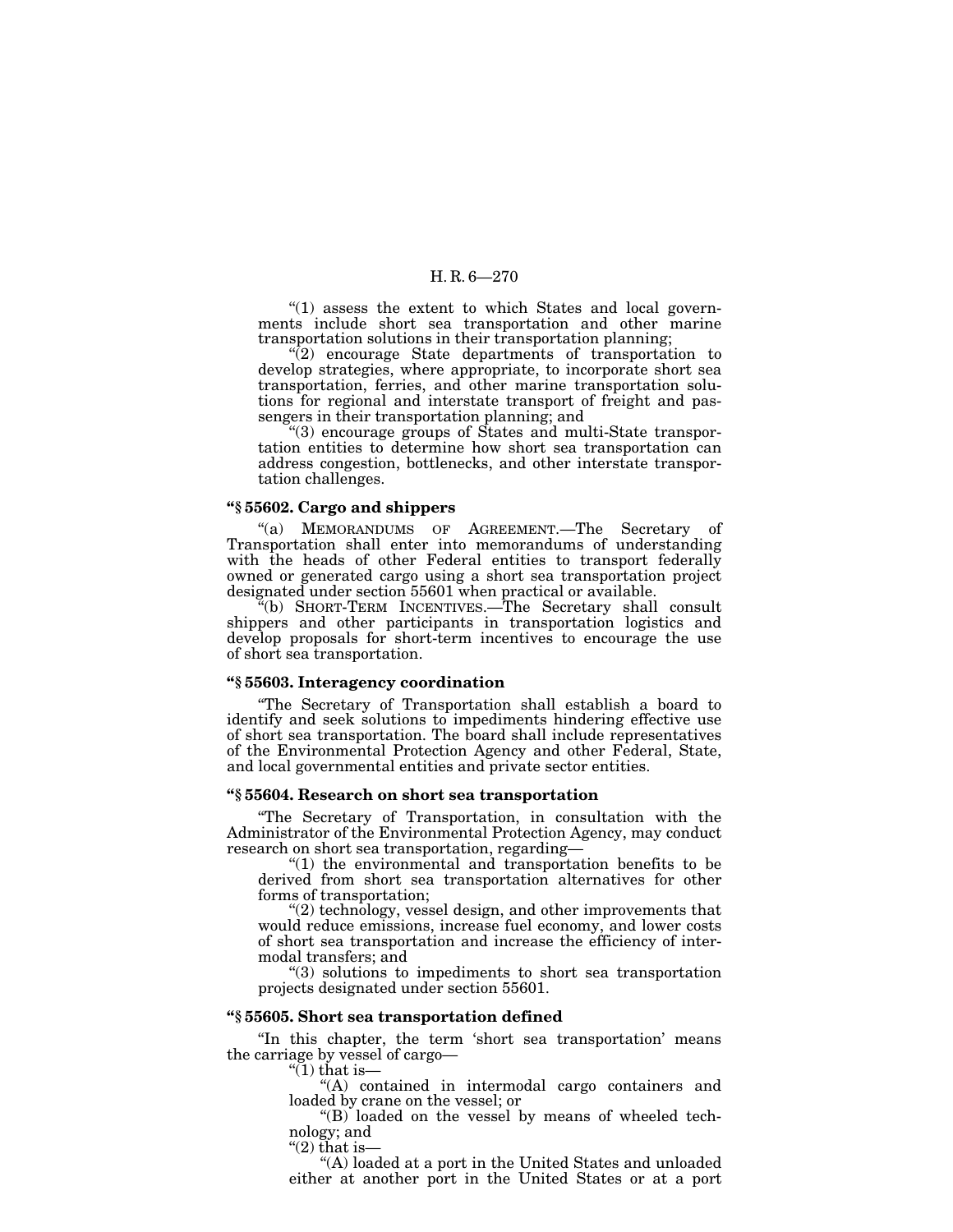in Canada located in the Great Lakes Saint Lawrence Seaway System; or

''(B) loaded at a port in Canada located in the Great Lakes Saint Lawrence Seaway System and unloaded at a port in the United States.''.

(b) CLERICAL AMENDMENT.—The table of chapters at the beginning of subtitle V of such title is amended by inserting after the item relating to chapter 555 the following:

# **''556. Short Sea Transportation** .......................................................................**55601''.**

(c) REGULATIONS.—

(1) INTERIM REGULATIONS.—Not later than 90 days after the date of enactment of this Act, the Secretary of Transportation shall issue temporary regulations to implement the program under this section. Subchapter II of chapter 5 of title 5, United States Code, does not apply to a temporary regulation issued under this paragraph or to an amendment to such a temporary regulation.

(2) FINAL REGULATIONS.—Not later than October 1, 2008, the Secretary of Transportation shall issue final regulations to implement the program under this section.

#### **SEC. 1122. SHORT SEA SHIPPING ELIGIBILITY FOR CAPITAL CONSTRUCTION FUND.**

(a) DEFINITION OF QUALIFIED VESSEL.—Section 53501 of title 46, United States Code, is amended—

(1) in paragraph  $(5)(A)(iii)$  by striking "or noncontiguous domestic'' and inserting ''noncontiguous domestic, or short sea transportation trade''; and

(2) by inserting after paragraph (6) the following:

"(7) SHORT SEA TRANSPORTATION TRADE.—The term 'short sea transportation trade' means the carriage by vessel of cargo—

"(A) that is-

''(i) contained in intermodal cargo containers and loaded by crane on the vessel; or

"(ii) loaded on the vessel by means of wheeled technology; and

"(B) that is—

''(i) loaded at a port in the United States and unloaded either at another port in the United States or at a port in Canada located in the Great Lakes Saint Lawrence Seaway System; or

''(ii) loaded at a port in Canada located in the Great Lakes Saint Lawrence Seaway System and unloaded at a port in the United States.''.

(b) ALLOWABLE PURPOSE.—Section 53503(b) of such title is amended by striking ''or noncontiguous domestic trade'' and inserting ''noncontiguous domestic, or short sea transportation trade''.

#### **SEC. 1123. SHORT SEA TRANSPORTATION REPORT.**

Not later than 1 year after the date of enactment of this Act, the Secretary of Transportation, in consultation with the Administrator of the Environmental Protection Agency, shall submit to the Committee on Transportation and Infrastructure of the House of Representatives and the Committee on Commerce, Science, and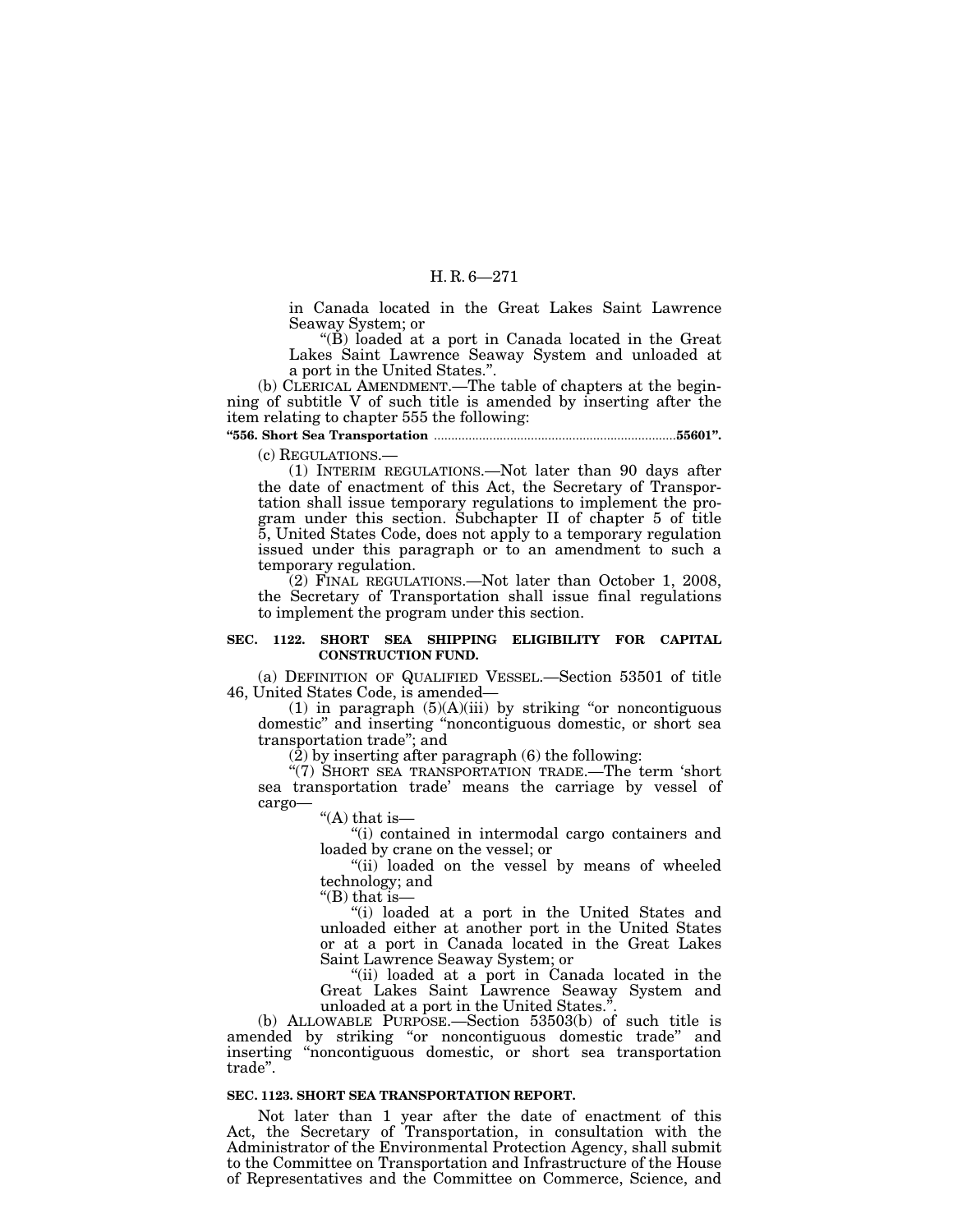Transportation of the Senate a report on the short sea transportation program established under the amendments made by section 1121. The report shall include a description of the activities conducted under the program, and any recommendations for further legislative or administrative action that the Secretary of Transportation considers appropriate.

# **Subtitle D—Highways**

#### **SEC. 1131. INCREASED FEDERAL SHARE FOR CMAQ PROJECTS.**

Section 120(c) of title 23, United States Code, is amended— (1) in the subsection heading by striking ''FOR CERTAIN SAFETY PROJECTS'';

(2) by striking ''The Federal share'' and inserting the following:

"(1) CERTAIN SAFETY PROJECTS.—The Federal share"; and (3) by adding at the end the following:

"(2) CMAQ PROJECTS.—The Federal share payable on account of a project or program carried out under section 149 with funds obligated in fiscal year 2008 or 2009, or both, shall be not less than 80 percent and, at the discretion of the State, may be up to 100 percent of the cost thereof.".

#### **SEC. 1132. DISTRIBUTION OF RESCISSIONS.**

(a) IN GENERAL.—Any unobligated balances of amounts that are appropriated from the Highway Trust Fund for a fiscal year, and apportioned under chapter 1 of title 23, United States Code, before, on, or after the date of enactment of this Act and that are rescinded in fiscal year 2008 or fiscal year 2009 shall be distributed by the Secretary of Transportation within each State (as defined in section 101 of such title) among all programs for which funds are apportioned under such chapter for such fiscal year, to the extent sufficient funds remain available for obligation, in the ratio that the amount of funds apportioned for each program under such chapter for such fiscal year, bears to the amount of funds apportioned for all such programs under such chapter for such fiscal year.

(b) ADJUSTMENTS.—A State may make adjustments to the distribution of a rescission within the State for a fiscal year under subsection (a) by transferring the amounts to be rescinded among the programs for which funds are apportioned under chapter 1 of title 23, United States Code, for such fiscal year, except that in making such adjustments the State may not rescind from any such program more than 110 percent of the funds to be rescinded from the program for the fiscal year as determined by the Secretary of Transportation under subsection (a).

(c) TREATMENT OF TRANSPORTATION ENHANCEMENT SET-ASIDE AND FUNDS SUBALLOCATED TO SUBSTATE AREAS.—Funds set aside under sections 133(d)(2) and 133(d)(3) of title 23, United States Code, shall be treated as being apportioned under chapter 1 of such title for purposes of subsection (a).

#### **SEC. 1133. SENSE OF CONGRESS REGARDING USE OF COMPLETE STREETS DESIGN TECHNIQUES.**

It is the sense of Congress that in constructing new roadways or rehabilitating existing facilities, State and local governments should consider policies designed to accommodate all users,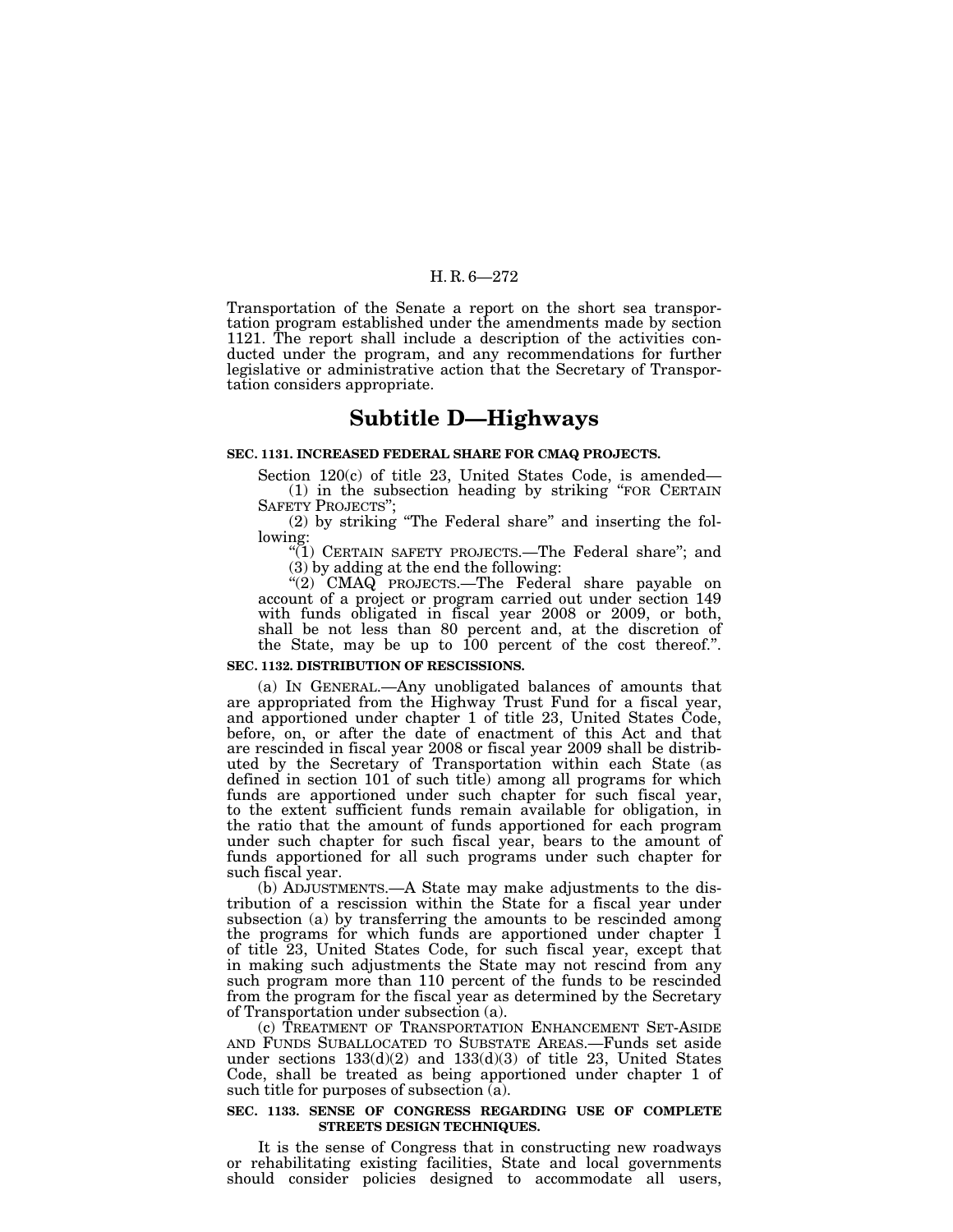including motorists, pedestrians, cyclists, transit riders, and people of all ages and abilities, in order to—

(1) serve all surface transportation users by creating a more interconnected and intermodal system;

(2) create more viable transportation options; and

(3) facilitate the use of environmentally friendly options, such as public transportation, walking, and bicycling.

# **TITLE XII—SMALL BUSINESS ENERGY PROGRAMS**

#### **SEC. 1201. EXPRESS LOANS FOR RENEWABLE ENERGY AND ENERGY EFFICIENCY.**

Section 7(a)(31) of the Small Business Act (15 U.S.C. 636(a)(31)) is amended by adding at the end the following:

"(F) EXPRESS LOANS FOR RENEWABLE ENERGY AND ENERGY EFFICIENCY.—<br>"(i) DEFINITIONS.—In this subparagraph—

''(I) the term 'biomass'—

''(aa) means any organic material that is available on a renewable or recurring basis, including—

''(AA) agricultural crops;

''(BB) trees grown for energy production;

''(CC) wood waste and wood residues; ''(DD) plants (including aquatic plants

and grasses);

 $E(EE)$  residues;

"(FF) fibers;

''(GG) animal wastes and other waste materials; and<br>(HH) fa

fats, oils, and greases (including recycled fats, oils, and greases); and

''(bb) does not include—

''(AA) paper that is commonly recycled; or

''(BB) unsegregated solid waste;

"(II) the term 'energy efficiency project' means the installation or upgrading of equipment that results in a significant reduction in energy usage; and

''(III) the term 'renewable energy system' means a system of energy derived from—

''(aa) a wind, solar, biomass (including biodiesel), or geothermal source; or

''(bb) hydrogen derived from biomass or water using an energy source described in item (aa).

''(ii) LOANS.—The Administrator may make a loan under the Express Loan Program for the purpose of—

''(I) purchasing a renewable energy system; or

''(II) carrying out an energy efficiency project for a small business concern.''.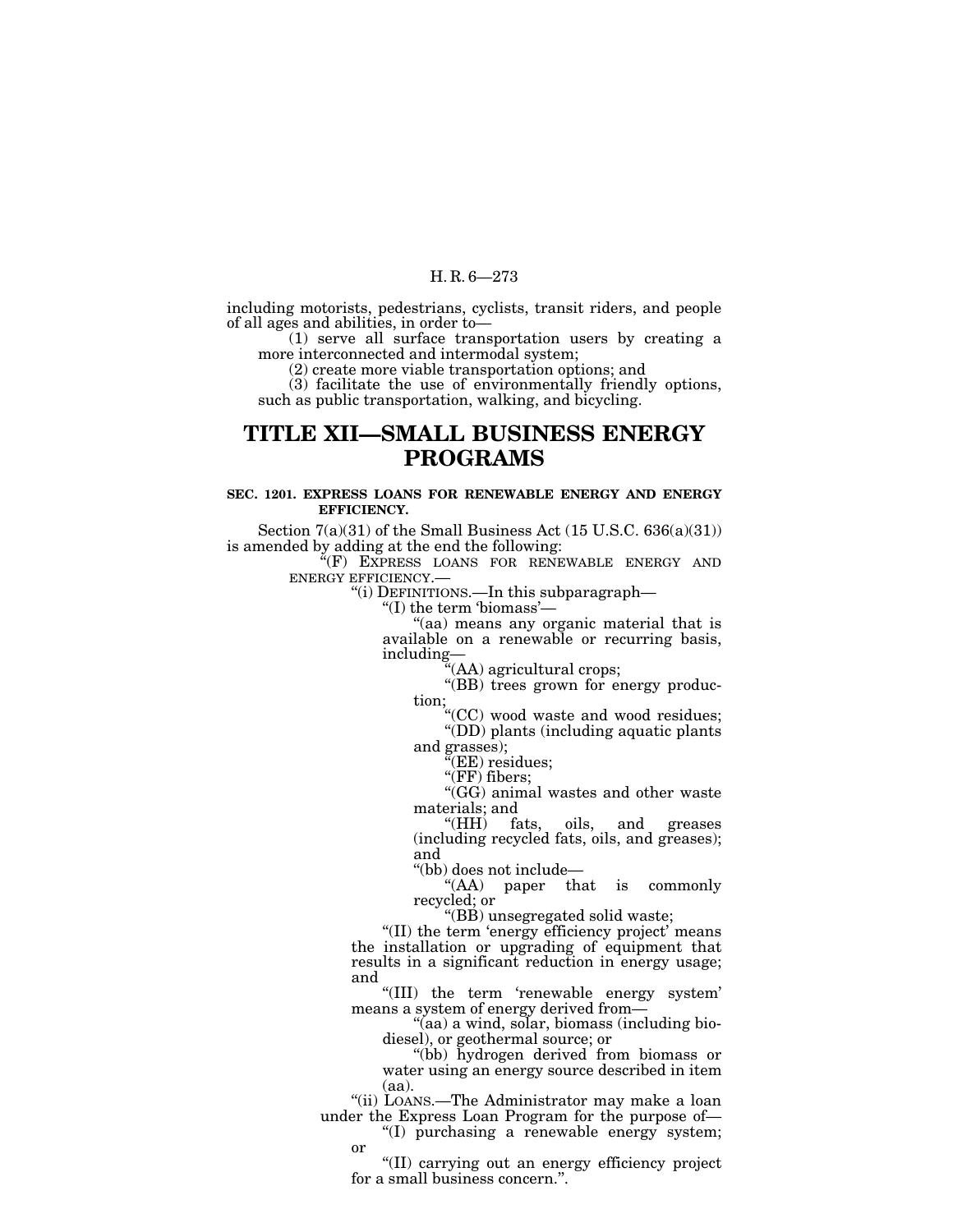#### **SEC. 1202. PILOT PROGRAM FOR REDUCED 7(a) FEES FOR PURCHASE OF ENERGY EFFICIENT TECHNOLOGIES.**

Section 7(a) of the Small Business Act  $(15 \text{ U.S.C. } 636(a))$  is amended by adding at the end the following:

 $"({}32)$  LOANS FOR ENERGY EFFICIENT TECHNOLOGIES.—

''(A) DEFINITIONS.—In this paragraph—

"(i) the term 'cost' has the meaning given that term in section 502 of the Federal Credit Reform Act of 1990 (2 U.S.C. 661a);

"(ii) the term 'covered energy efficiency loan' means a loan—

''(I) made under this subsection; and

''(II) the proceeds of which are used to purchase energy efficient designs, equipment, or fixtures, or to reduce the energy consumption of the borrower by 10 percent or more; and

"(iii) the term 'pilot program' means the pilot program established under subparagraph (B)

''(B) ESTABLISHMENT.—The Administrator shall establish and carry out a pilot program under which the Administrator shall reduce the fees for covered energy efficiency loans.

''(C) DURATION.—The pilot program shall terminate at the end of the second full fiscal year after the date that the Administrator establishes the pilot program.

''(D) MAXIMUM PARTICIPATION.—A covered energy efficiency loan shall include the maximum participation levels by the Administrator permitted for loans made under this subsection.

 $\rm ^{\circ}\!\left( E\right) FEES.$ 

''(i) IN GENERAL.—The fee on a covered energy efficiency loan shall be equal to 50 percent of the fee otherwise applicable to that loan under paragraph (18).

''(ii) WAIVER.—The Administrator may waive clause (i) for a fiscal year if—

''(I) for the fiscal year before that fiscal year, the annual rate of default of covered energy efficiency loans exceeds that of loans made under this subsection that are not covered energy efficiency loans;

''(II) the cost to the Administration of making loans under this subsection is greater than zero and such cost is directly attributable to the cost of making covered energy efficiency loans; and

''(III) no additional sources of revenue authority are available to reduce the cost of making loans under this subsection to zero.

''(iii) EFFECT OF WAIVER.—If the Administrator waives the reduction of fees under clause (ii), the Administrator—

''(I) shall not assess or collect fees in an amount greater than necessary to ensure that the cost of the program under this subsection is not greater than zero; and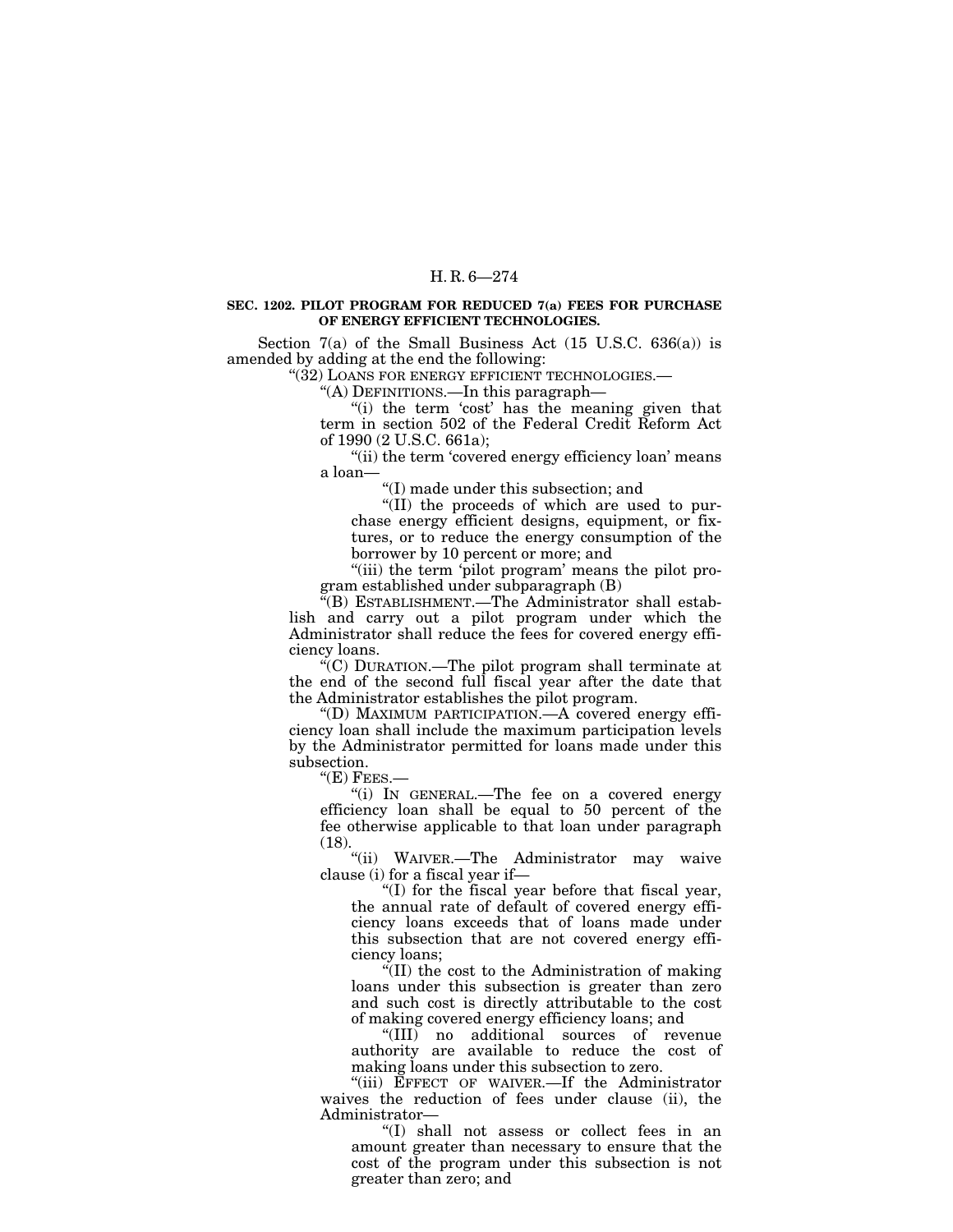''(II) shall reinstate the fee reductions under clause (i) when the conditions in clause (ii) no longer apply.

"(iv) NO INCREASE OF FEES.—The Administrator shall not increase the fees under paragraph (18) on loans made under this subsection that are not covered energy efficiency loans as a direct result of the pilot program.

''(F) GAO REPORT.—

''(i) IN GENERAL.—Not later than 1 year after the date that the pilot program terminates, the Comptroller General of the United States shall submit to the Committee on Small Business of the House of Representatives and the Committee on Small Business and Entrepreneurship of the Senate a report on the pilot program.

"(ii) CONTENTS.—The report submitted under clause (i) shall include—

''(I) the number of covered energy efficiency loans for which fees were reduced under the pilot program;

''(II) a description of the energy efficiency savings with the pilot program;

''(III) a description of the impact of the pilot program on the program under this subsection;

''(IV) an evaluation of the efficacy and potential fraud and abuse of the pilot program; and "(V) recommendations for improving the pilot program.''.

#### **SEC. 1203. SMALL BUSINESS ENERGY EFFICIENCY.**

(a) DEFINITIONS.—In this section—

(1) the terms ''Administration'' and ''Administrator'' mean the Small Business Administration and the Administrator thereof, respectively;

(2) the term ''association'' means the association of small business development centers established under section  $21(a)(3)(A)$  of the Small Business Act (15 U.S.C. 648(a)(3)(A));

(3) the term ''disability'' has the meaning given that term in section 3 of the Americans with Disabilities Act of 1990 (42 U.S.C. 12102);

(4) the term ''Efficiency Program'' means the Small Business Energy Efficiency Program established under subsection  $(c)(1);$ 

(5) the term ''electric utility'' has the meaning given that term in section 3 of the Public Utility Regulatory Policies Act of 1978 (16 U.S.C. 2602);

(6) the term ''high performance green building'' has the meaning given that term in section 401;

(7) the term ''on-bill financing'' means a low interest or no interest financing agreement between a small business concern and an electric utility for the purchase or installation of equipment, under which the regularly scheduled payment of that small business concern to that electric utility is not reduced by the amount of the reduction in cost attributable to the new equipment and that amount is credited to the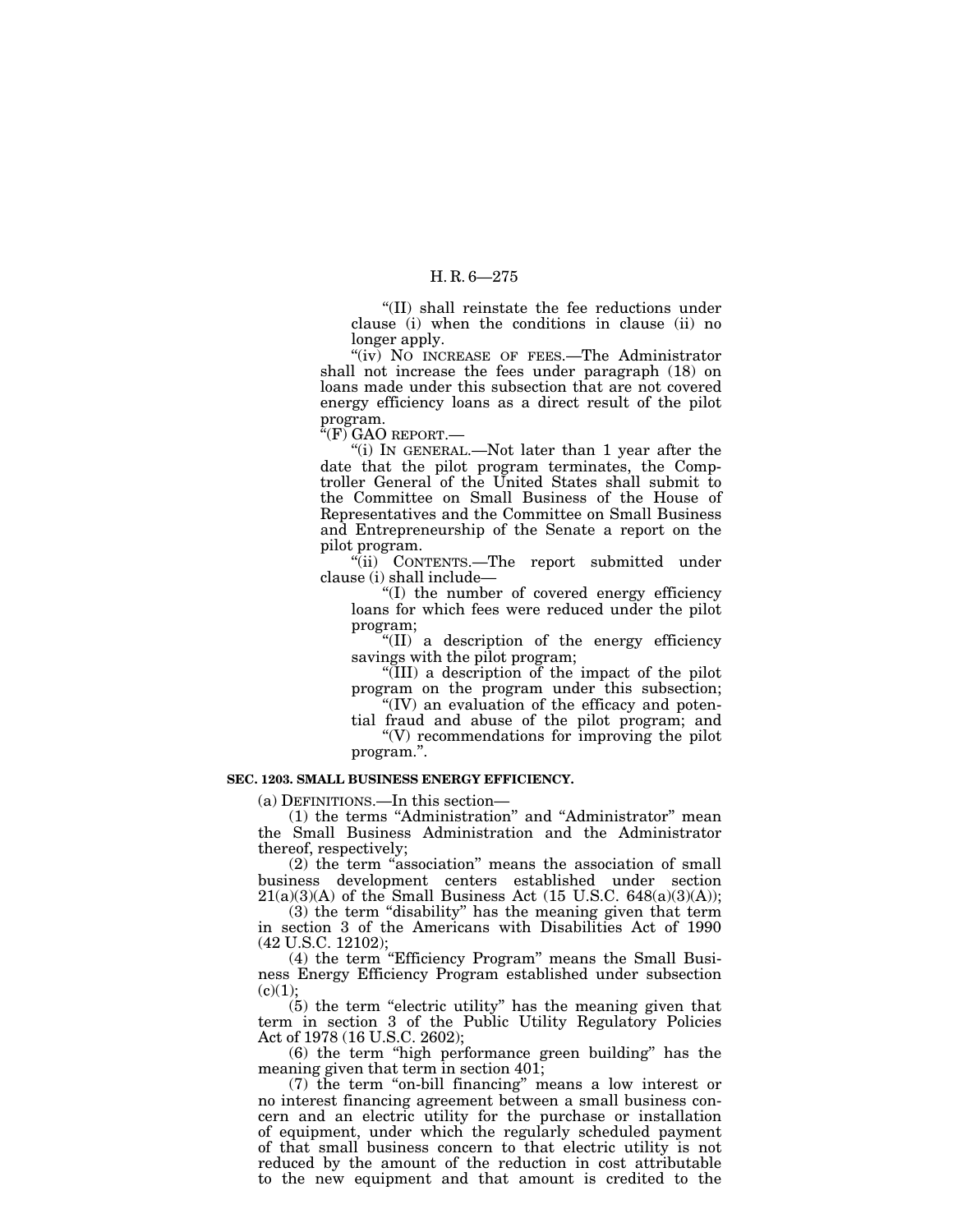electric utility, until the cost of the purchase or installation is repaid;

 $(8)$  the term "small business concern" has the same meaning as in section 3 of the Small Business Act (15 U.S.C. 632);

(9) the term ''small business development center'' means a small business development center described in section 21 of the Small Business Act (15 U.S.C. 648);

(10) the term ''telecommuting'' means the use of telecommunications to perform work functions under circumstances which reduce or eliminate the need to commute;

(11) the term ''Telecommuting Pilot Program'' means the pilot program established under subsection  $(d)(1)(A)$ ; and

 $(12)$  the term "veteran" has the meaning given that term in section 101 of title 38, United States Code.

(b) IMPLEMENTATION OF SMALL BUSINESS ENERGY EFFICIENCY PROGRAM.—

(1) IN GENERAL.—Not later than 90 days after the date of enactment of this Act, the Administrator shall promulgate final rules establishing the Government-wide program authorized under subsection (d) of section 337 of the Energy Policy and Conservation Act (42 U.S.C. 6307) that ensure compliance with that subsection by not later than 6 months after such date of enactment.

(2) PROGRAM REQUIRED.—The Administrator shall develop and coordinate a Government-wide program, building on the Energy Star for Small Business program, to assist small business concerns in—

(A) becoming more energy efficient;

(B) understanding the cost savings from improved energy efficiency; and

(C) identifying financing options for energy efficiency upgrades.

(3) CONSULTATION AND COOPERATION.—The program required by paragraph (2) shall be developed and coordinated—

(A) in consultation with the Secretary of Energy and the Administrator of the Environmental Protection Agency; and

(B) in cooperation with any entities the Administrator considers appropriate, such as industry trade associations, industry members, and energy efficiency organizations.

(4) AVAILABILITY OF INFORMATION.—The Administrator shall make available the information and materials developed under the program required by paragraph (2) to—

(A) small business concerns, including smaller design, engineering, and construction firms; and

(B) other Federal programs for energy efficiency, such as the Energy Star for Small Business program.

(5) STRATEGY AND REPORT.— (A) STRATEGY REQUIRED.—The Administrator shall develop a strategy to educate, encourage, and assist small business concerns in adopting energy efficient building fixtures and equipment.

(B) REPORT.—Not later than December 31, 2008, the Administrator shall submit to Congress a report containing a plan to implement the strategy developed under subparagraph (A).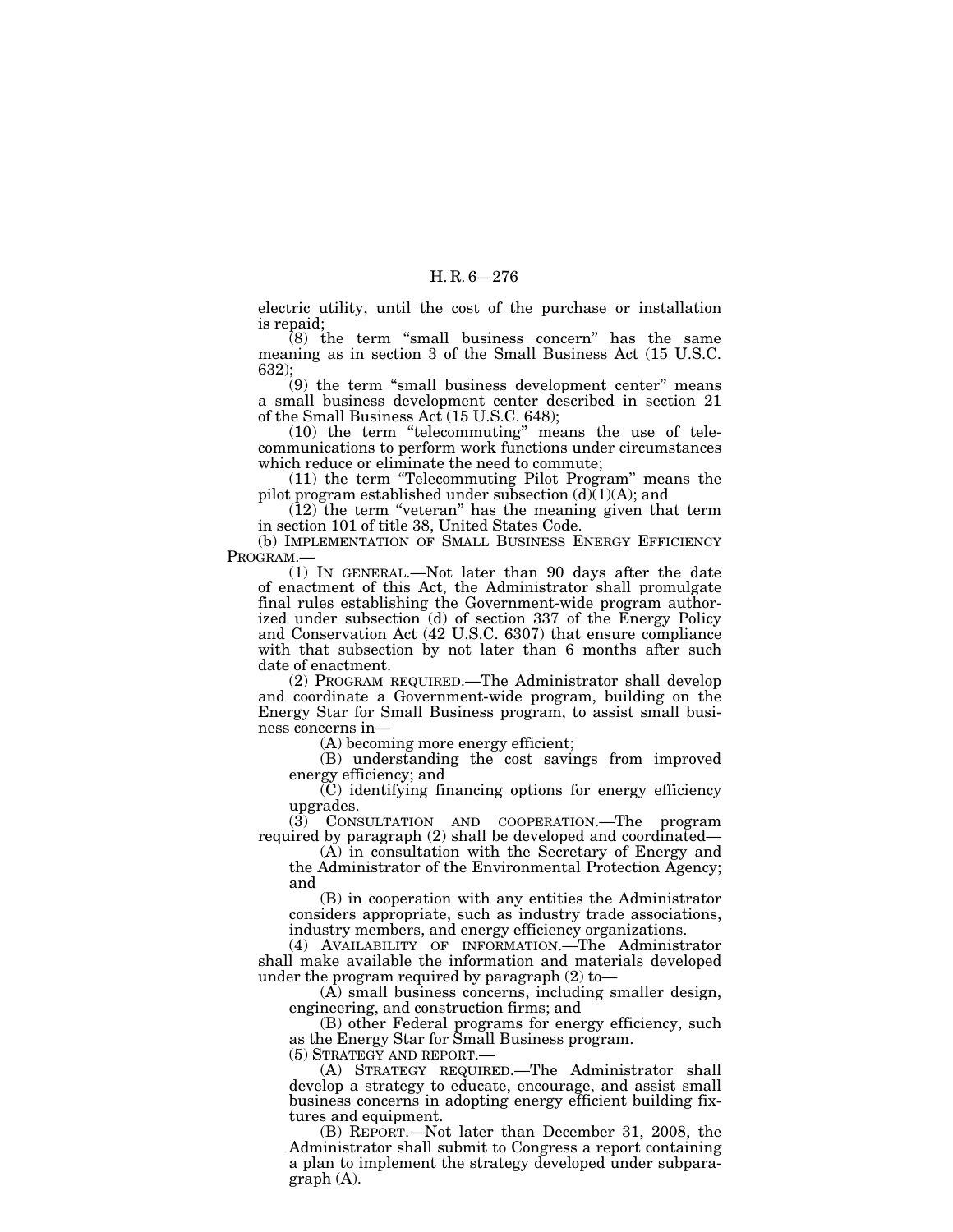(c) SMALL BUSINESS SUSTAINABILITY INITIATIVE.—

(1) AUTHORITY.—The Administrator shall establish a Small Business Energy Efficiency Program to provide energy efficiency assistance to small business concerns through small business development centers.

(2) SMALL BUSINESS DEVELOPMENT CENTERS.—

(A) IN GENERAL.—In carrying out the Efficiency Program, the Administrator shall enter into agreements with small business development centers under which such centers shall—

(i) provide access to information and resources on energy efficiency practices, including on-bill financing options;

(ii) conduct training and educational activities;

(iii) offer confidential, free, one-on-one, in-depth energy audits to the owners and operators of small business concerns regarding energy efficiency practices;

(iv) give referrals to certified professionals and other providers of energy efficiency assistance who meet such standards for educational, technical, and professional competency as the Administrator shall establish;

(v) to the extent not inconsistent with controlling State public utility regulations, act as a facilitator between small business concerns, electric utilities, lenders, and the Administration to facilitate on-bill financing arrangements;

(vi) provide necessary support to small business concerns to—

(I) evaluate energy efficiency opportunities and opportunities to design or construct high performance green buildings;

(II) evaluate renewable energy sources, such as the use of solar and small wind to supplement power consumption;

(III) secure financing to achieve energy efficiency or to design or construct high performance green buildings; and

(IV) implement energy efficiency projects;

(vii) assist owners of small business concerns with the development and commercialization of clean technology products, goods, services, and processes that use renewable energy sources, dramatically reduce the use of natural resources, and cut or eliminate greenhouse gas emissions through—

(I) technology assessment;

(II) intellectual property;

(III) Small Business Innovation Research submissions under section 9 of the Small Business Act (15 U.S.C. 638);

(IV) strategic alliances;

(V) business model development; and

(VI) preparation for investors; and

(viii) help small business concerns improve environmental performance by shifting to less hazardous materials and reducing waste and emissions, including by providing assistance for small business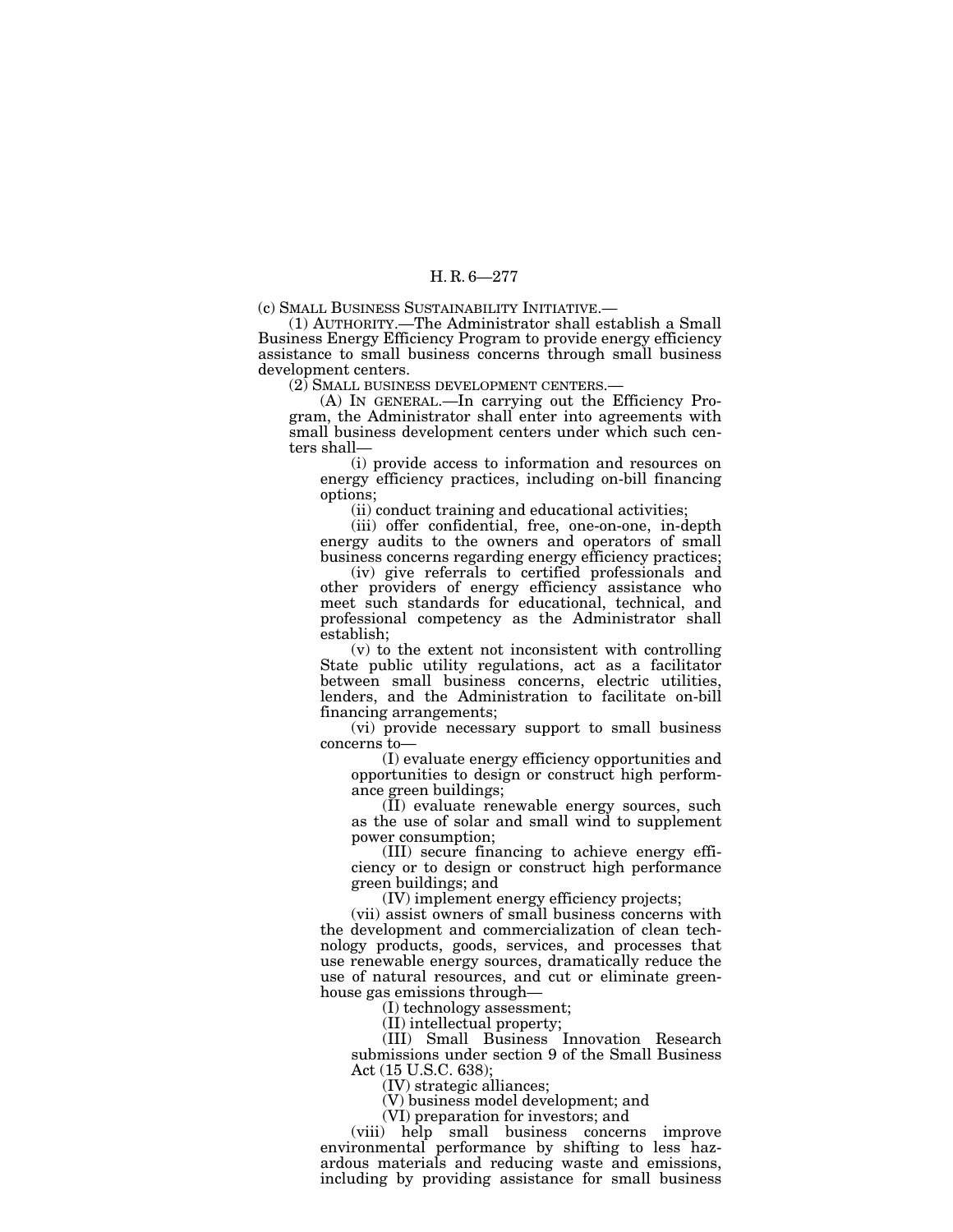concerns to adapt the materials they use, the processes they operate, and the products and services they produce.

(B) REPORTS.—Each small business development center participating in the Efficiency Program shall submit to the Administrator and the Administrator of the Environmental Protection Agency an annual report that includes—

(i) a summary of the energy efficiency assistance provided by that center under the Efficiency Program;

(ii) the number of small business concerns assisted by that center under the Efficiency Program;

(iii) statistics on the total amount of energy saved as a result of assistance provided by that center under the Efficiency Program; and

(iv) any additional information determined necessary by the Administrator, in consultation with the association.

(C) REPORTS TO CONGRESS.—Not later than 60 days after the date on which all reports under subparagraph (B) relating to a year are submitted, the Administrator shall submit to the Committee on Small Business and Entrepreneurship of the Senate and the Committee on Small Business of the House of Representatives a report summarizing the information regarding the Efficiency Program submitted by small business development centers participating in that program.

(3) ELIGIBILITY.—A small business development center shall be eligible to participate in the Efficiency Program only if that center is certified under section  $21(k)(2)$  of the Small Business Act (15 U.S.C. 648(k)(2)).

(4) SELECTION OF PARTICIPATING STATE PROGRAMS.—From among small business development centers submitting applications to participate in the Efficiency Program, the Administrator—

(A) shall, to the maximum extent practicable, select small business development centers in such a manner so as to promote a nationwide distribution of centers participating in the Efficiency Program; and

(B) may not select more than 1 small business development center in a State to participate in the Efficiency Program.

(5) MATCHING REQUIREMENT.—Subparagraphs (A) and (B) of section 21(a)(4) of the Small Business Act (15 U.S.C.  $648(a)(4)$ ) shall apply to assistance made available under the Efficiency Program.

(6) GRANT AMOUNTS.—Each small business development center selected to participate in the Efficiency Program under paragraph (4) shall be eligible to receive a grant in an amount equal to—

(A) not less than \$100,000 in each fiscal year; and (B) not more than \$300,000 in each fiscal year.

(7) EVALUATION AND REPORT.—The Comptroller General of the United States shall—

(A) not later than 30 months after the date of disbursement of the first grant under the Efficiency Program, initiate an evaluation of that program; and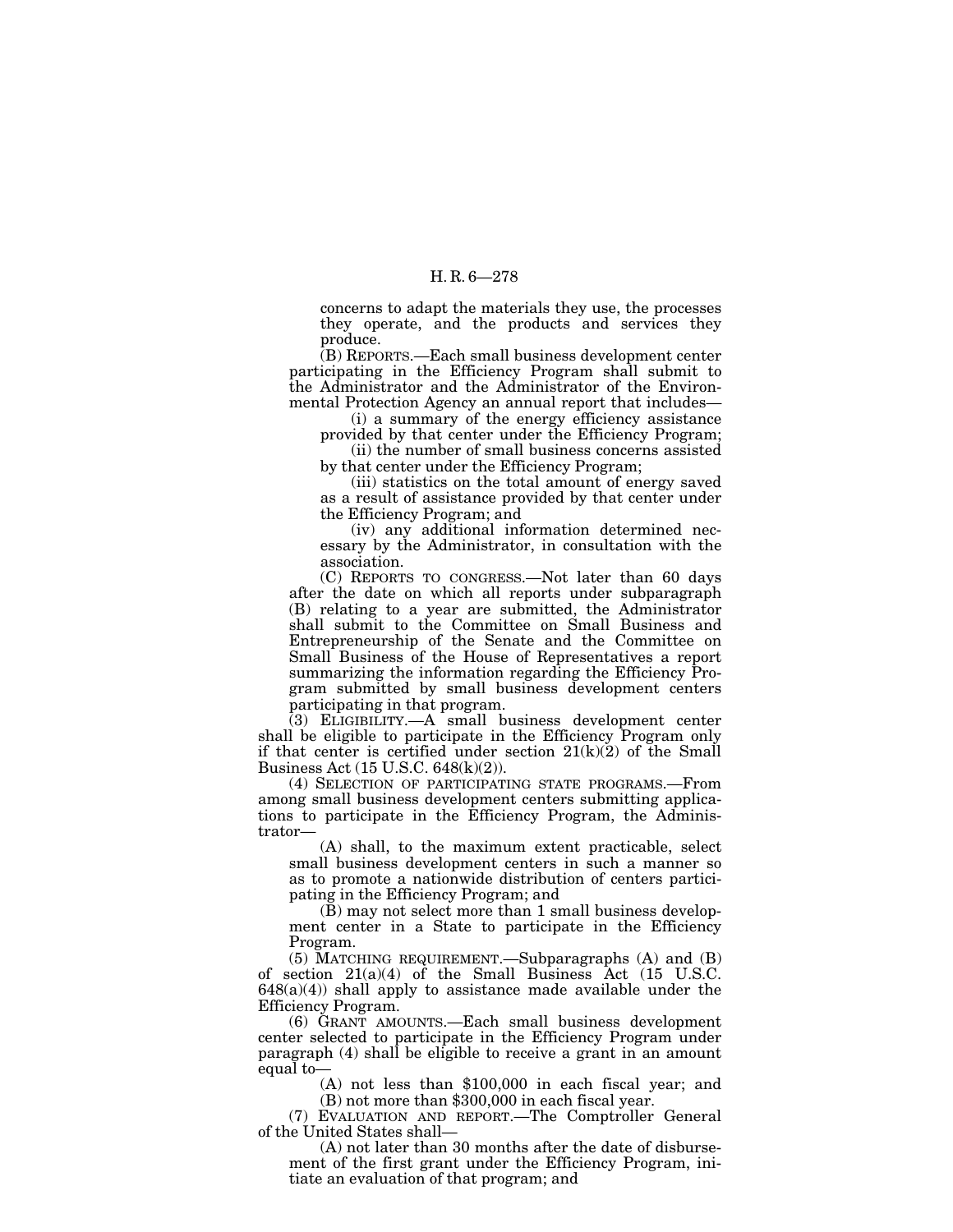(B) not later than 6 months after the date of the initiation of the evaluation under subparagraph (A), submit to the Administrator, the Committee on Small Business and Entrepreneurship of the Senate, and the Committee on Small Business of the House of Representatives, a report containing—

(i) the results of the evaluation; and

(ii) any recommendations regarding whether the Efficiency Program, with or without modification, should be extended to include the participation of all small business development centers.

(8) GUARANTEE.—To the extent not inconsistent with State law, the Administrator may guarantee the timely payment of a loan made to a small business concern through an onbill financing agreement on such terms and conditions as the Administrator shall establish through a formal rulemaking, after providing notice and an opportunity for comment.

(9) IMPLEMENTATION.—Subject to amounts approved in advance in appropriations Acts and separate from amounts approved to carry out section  $21(a)(1)$  of the Small Business Act (15 U.S.C.  $648(a)(1)$ ), the Administrator may make grants or enter into cooperative agreements to carry out this subsection.

(10) AUTHORIZATION OF APPROPRIATIONS.—There are authorized to be appropriated such sums as are necessary to make grants and enter into cooperative agreements to carry out this subsection.

(11) TERMINATION.—The authority under this subsection shall terminate 4 years after the date of disbursement of the first grant under the Efficiency Program.

(d) SMALL BUSINESS TELECOMMUTING.—

(1) PILOT PROGRAM.—

(A) IN GENERAL.—The Administrator shall conduct, in not more than 5 of the regions of the Administration, a pilot program to provide information regarding telecommuting to employers that are small business concerns and to encourage such employers to offer telecommuting options to employees.

(B) SPECIAL OUTREACH TO INDIVIDUALS WITH DISABIL-ITIES.—In carrying out the Telecommuting Pilot Program, the Administrator shall make a concerted effort to provide information to—

(i) small business concerns owned by or employing individuals with disabilities, particularly veterans who are individuals with disabilities;

(ii) Federal, State, and local agencies having knowledge and expertise in assisting individuals with disabilities, including veterans who are individuals with disabilities; and

(iii) any group or organization, the primary purpose of which is to aid individuals with disabilities or veterans who are individuals with disabilities.

(C) PERMISSIBLE ACTIVITIES.—In carrying out the Telecommuting Pilot Program, the Administrator may—

 $(i)$  produce educational materials and conduct presentations designed to raise awareness in the small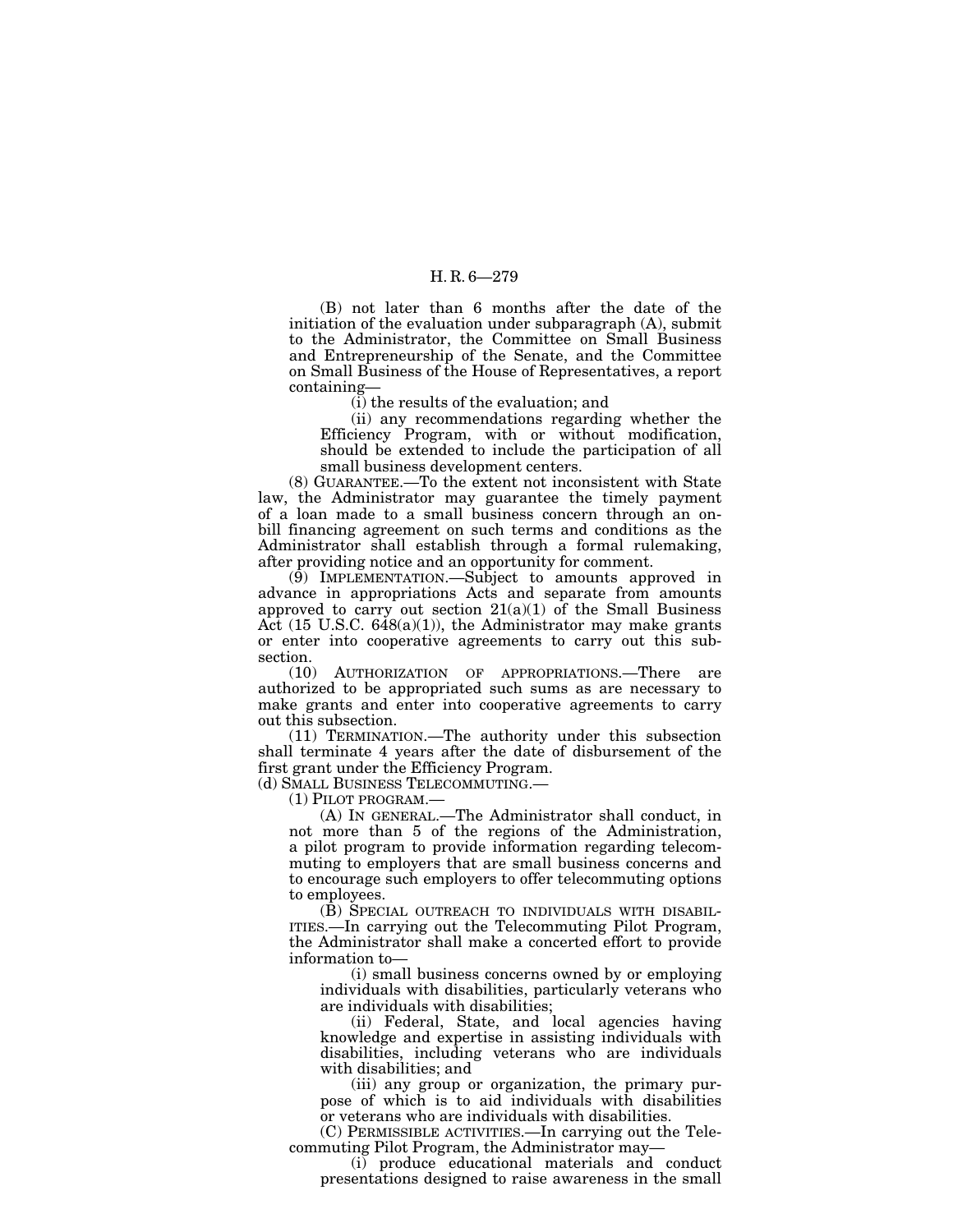business community of the benefits and the ease of telecommuting;

(ii) conduct outreach—

(I) to small business concerns that are considering offering telecommuting options; and

(II) as provided in subparagraph (B); and

(iii) acquire telecommuting technologies and equipment to be used for demonstration purposes.

(D) SELECTION OF REGIONS.—In determining which regions will participate in the Telecommuting Pilot Program, the Administrator shall give priority consideration to regions in which Federal agencies and private-sector employers have demonstrated a strong regional commitment to telecommuting.

(2) REPORT TO CONGRESS.—Not later than 2 years after the date on which funds are first appropriated to carry out this subsection, the Administrator shall transmit to the Committee on Small Business and Entrepreneurship of the Senate and the Committee on Small Business of the House of Representatives a report containing the results of an evaluation of the Telecommuting Pilot Program and any recommendations regarding whether the pilot program, with or without modification, should be extended to include the participation of all regions of the Administration.

(3) TERMINATION.—The Telecommuting Pilot Program shall terminate 4 years after the date on which funds are first appropriated to carry out this subsection.

 $(4)$  AUTHORIZATION OF APPROPRIATIONS.—There is authorized to be appropriated to the Administration \$5,000,000 to carry out this subsection.

(e) ENCOURAGING INNOVATION IN ENERGY EFFICIENCY.—Section 9 of the Small Business Act (15 U.S.C. 638) is amended by adding at the end the following:

"(z) ENCOURAGING INNOVATION IN ENERGY EFFICIENCY.-

"(1) FEDERAL AGENCY ENERGY-RELATED PRIORITY.—In carrying out its duties under this section relating to SBIR and STTR solicitations by Federal departments and agencies, the Administrator shall—

 $(A)$  ensure that such departments and agencies give high priority to small business concerns that participate in or conduct energy efficiency or renewable energy system research and development projects; and

''(B) include in the annual report to Congress under subsection  $(b)(7)$  a determination of whether the priority described in subparagraph (A) is being carried out.

"(2) CONSULTATION REQUIRED.—The Administrator shall consult with the heads of other Federal departments and agencies in determining whether priority has been given to small business concerns that participate in or conduct energy efficiency or renewable energy system research and development projects, as required by this subsection.

''(3) GUIDELINES.—The Administrator shall, as soon as is practicable after the date of enactment of this subsection, issue guidelines and directives to assist Federal agencies in meeting the requirements of this subsection.

" $(4)$  DEFINITIONS.—In this subsection—

''(A) the term 'biomass'—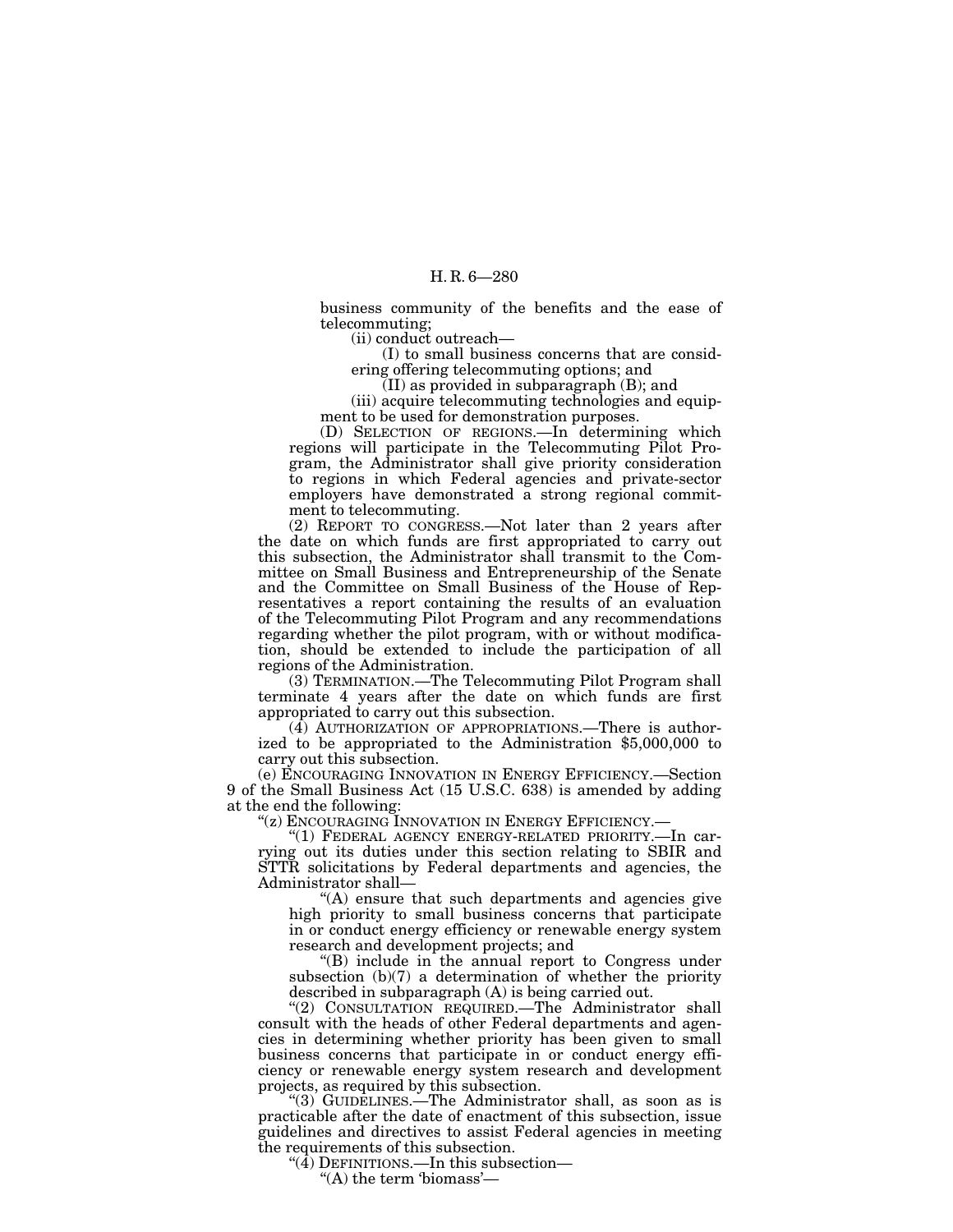''(i) means any organic material that is available on a renewable or recurring basis, including—

''(I) agricultural crops;

''(II) trees grown for energy production;

''(III) wood waste and wood residues;

''(IV) plants (including aquatic plants and grasses);

''(V) residues;

"(VI) fibers;

''(VII) animal wastes and other waste materials; and

''(VIII) fats, oils, and greases (including recycled fats, oils, and greases); and

''(ii) does not include—

''(I) paper that is commonly recycled; or

''(II) unsegregated solid waste;

''(B) the term 'energy efficiency project' means the installation or upgrading of equipment that results in a significant reduction in energy usage; and

''(C) the term 'renewable energy system' means a system of energy derived from—

"(i) a wind, solar, biomass (including biodiesel), or geothermal source; or

''(ii) hydrogen derived from biomass or water using an energy source described in clause (i).''.

#### **SEC. 1204. LARGER 504 LOAN LIMITS TO HELP BUSINESS DEVELOP ENERGY EFFICIENT TECHNOLOGIES AND PURCHASES.**

(a) ELIGIBILITY FOR ENERGY EFFICIENCY PROJECTS.—Section 501(d)(3) of the Small Business Investment Act of 1958 (15 U.S.C.  $695(d)(3)$  is amended-

 $(1)$  in subparagraph  $(G)$  by striking "or" at the end;

(2) in subparagraph (H) by striking the period at the end and inserting a comma;

(3) by inserting after subparagraph (H) the following:

''(I) reduction of energy consumption by at least 10 percent,

''(J) increased use of sustainable design, including designs that reduce the use of greenhouse gas emitting fossil fuels, or low-impact design to produce buildings that reduce the use of non-renewable resources and minimize environmental impact, or

"(K) plant, equipment and process upgrades of renewable energy sources such as the small-scale production of energy for individual buildings or communities consumption, commonly known as micropower, or renewable fuels producers including biodiesel and ethanol producers.''; and

 $(4)$  by adding at the end the following: "In subparagraphs (J) and (K), terms have the meanings given those terms under the Leadership in Energy and Environmental Design (LEED) standard for green building certification, as determined by the Administrator.''.

(b) LOANS FOR PLANT PROJECTS USED FOR ENERGY-EFFICIENT PURPOSES.—Section 502(2)(A) of the Small Business Investment Act of 1958 (15 U.S.C. 696(2)(A)) is amended—

 $(1)$  in clause  $(ii)$  by striking "and" at the end;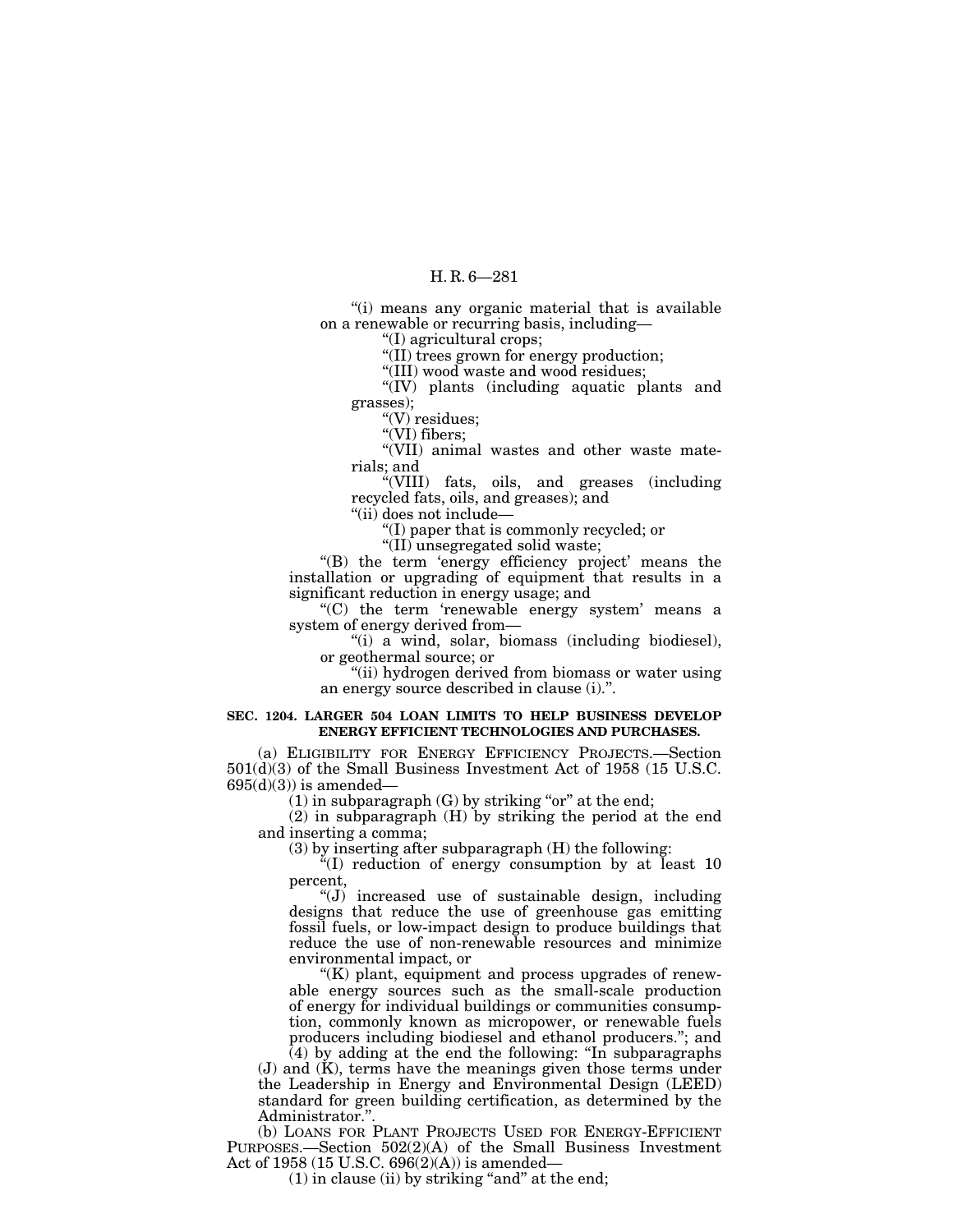(2) in clause (iii) by striking the period at the end and inserting a semicolon; and

(3) by adding at the end the following:

" $(iv)$  \$4,000,000 for each project that reduces the borrower's energy consumption by at least 10 percent; and

 $(v)$  \$4,000,000 for each project that generates renewable energy or renewable fuels, such as biodiesel or ethanol production.''.

#### **SEC. 1205. ENERGY SAVING DEBENTURES.**

(a) IN GENERAL.—Section 303 of the Small Business Investment Act of 1958 (15 U.S.C. 683) is amended by adding at the end the following:

"(k) ENERGY SAVING DEBENTURES.—In addition to any other authority under this Act, a small business investment company licensed in the first fiscal year after the date of enactment of this subsection or any fiscal year thereafter may issue Energy Saving debentures.''.

(b) DEFINITIONS.—Section 103 of the Small Business Investment Act of 1958 (15 U.S.C. 662) is amended—

 $(1)$  in paragraph  $(16)$ , by striking "and" at the end;

(2) in paragraph (17), by striking the period at the end and inserting a semicolon; and

(3) by adding at the end the following:

"(18) the term 'Energy Saving debenture' means a deferred interest debenture that—

''(A) is issued at a discount;

''(B) has a 5-year maturity or a 10-year maturity;

''(C) requires no interest payment or annual charge for the first 5 years;

''(D) is restricted to Energy Saving qualified investments; and

''(E) is issued at no cost (as defined in section 502 of the Credit Reform Act of 1990) with respect to purchasing and guaranteeing the debenture; and

"(19) the term 'Energy Saving qualified investment' means investment in a small business concern that is primarily engaged in researching, manufacturing, developing, or providing products, goods, or services that reduce the use or consumption of non-renewable energy resources.''.

#### **SEC. 1206. INVESTMENTS IN ENERGY SAVING SMALL BUSINESSES.**

(a) MAXIMUM LEVERAGE.—Section 303(b)(2) of the Small Business Investment Act of 1958 (15 U.S.C. 303(b)(2)) is amended by adding at the end the following:<br>
"(D) INVESTMENT

" $(D)$  INVESTMENTS IN ENERGY SAVING SMALL BUSINESSES.—

"(i) IN GENERAL.—Subject to clause (ii), in calculating the outstanding leverage of a company for purposes of subparagraph (A), the Administrator shall exclude the amount of the cost basis of any Energy Saving qualified investment in a smaller enterprise made in the first fiscal year after the date of enactment of this subparagraph or any fiscal year thereafter by a company licensed in the applicable fiscal year.

''(ii) LIMITATIONS.—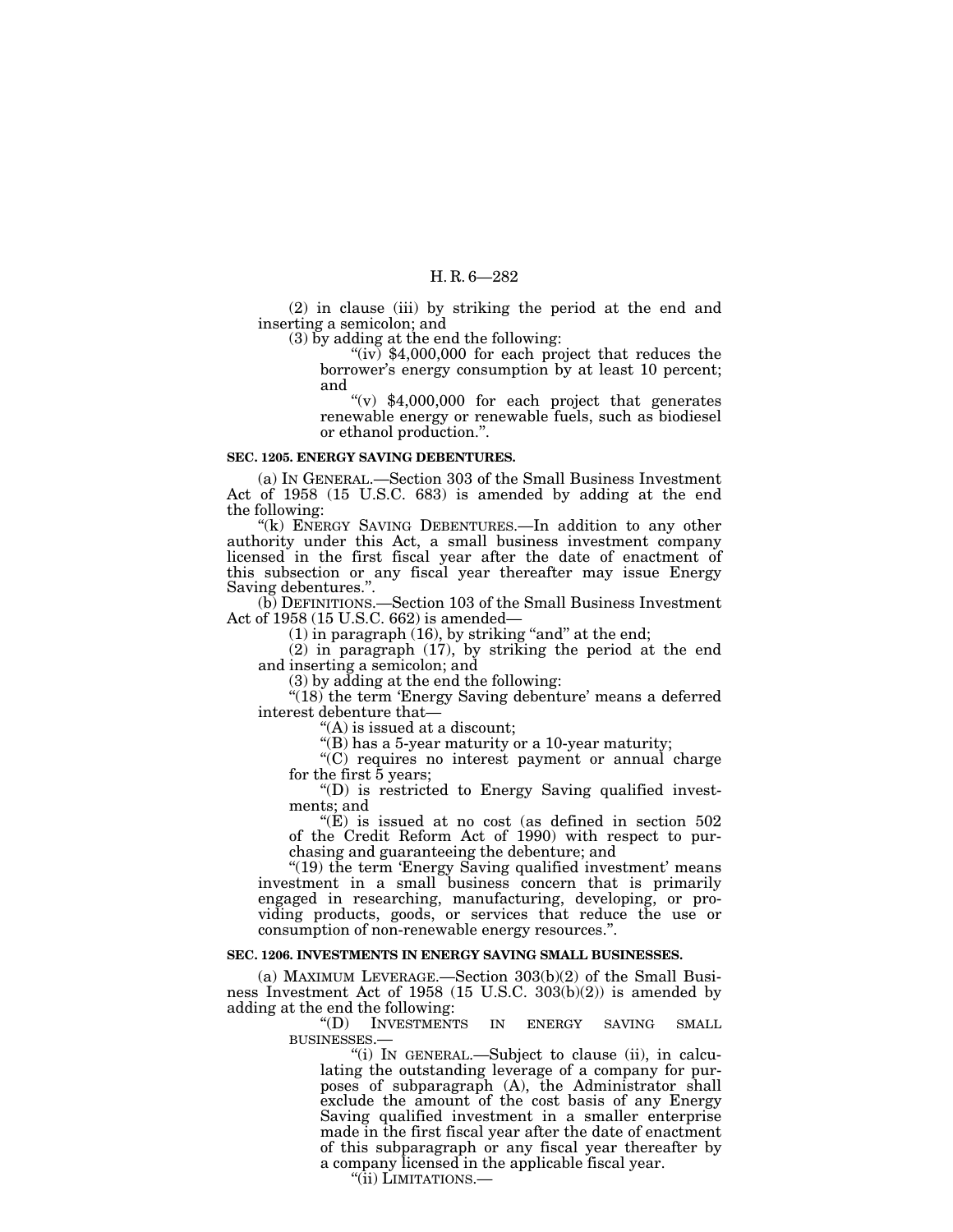''(I) AMOUNT OF EXCLUSION.—The amount excluded under clause (i) for a company shall not exceed 33 percent of the private capital of that company.

''(II) MAXIMUM INVESTMENT.—A company shall not make an Energy Saving qualified investment in any one entity in an amount equal to more than 20 percent of the private capital of that com-

 $\begin{CD} \n\text{pany.} \\ \n\text{if } \mathbf{I}(\mathbf{I}|\mathbf{I}) \\ \n\end{CD}$ OTHER TERMS.—The exclusion of amounts under clause (i) shall be subject to such terms as the Administrator may impose to ensure that there is no cost (as that term is defined in section 502 of the Federal Credit Reform Act of 1990 (2 U.S.C. 661a)) with respect to purchasing or guaranteeing any debenture involved.''.

(b) MAXIMUM AGGREGATE AMOUNT OF LEVERAGE.—Section 303(b)(4) of the Small Business Investment Act of 1958 (15 U.S.C.  $303(b)(4)$ ) is amended by adding at the end the following:<br>"(E) INVESTMENTS IN ENERGY SAVII

INVESTMENTS IN ENERGY SAVING SMALL BUSINESSES.—

''(i) IN GENERAL.—Subject to clause (ii), in calculating the aggregate outstanding leverage of a company for purposes of subparagraph (A), the Administrator shall exclude the amount of the cost basis of any Energy Saving qualified investment in a smaller enterprise made in the first fiscal year after the date of enactment of this subparagraph or any fiscal year thereafter by a company licensed in the applicable fiscal year.

''(ii) LIMITATIONS.—

''(I) AMOUNT OF EXCLUSION.—The amount excluded under clause (i) for a company shall not exceed 33 percent of the private capital of that company.

''(II) MAXIMUM INVESTMENT.—A company shall not make an Energy Saving qualified investment in any one entity in an amount equal to more than 20 percent of the private capital of that com- $\max_{\substack{\text{``(III)}}$ 

OTHER TERMS.—The exclusion of amounts under clause (i) shall be subject to such terms as the Administrator may impose to ensure that there is no cost (as that term is defined in section 502 of the Federal Credit Reform Act of 1990 (2 U.S.C. 661a)) with respect to purchasing or guaranteeing any debenture involved.''.

#### **SEC. 1207. RENEWABLE FUEL CAPITAL INVESTMENT COMPANY.**

Title III of the Small Business Investment Act of 1958 (15 U.S.C. 681 et seq.) is amended by adding at the end the following:

# **''PART C—RENEWABLE FUEL CAPITAL INVESTMENT PILOT PROGRAM**

#### **''SEC. 381. DEFINITIONS.**

''In this part: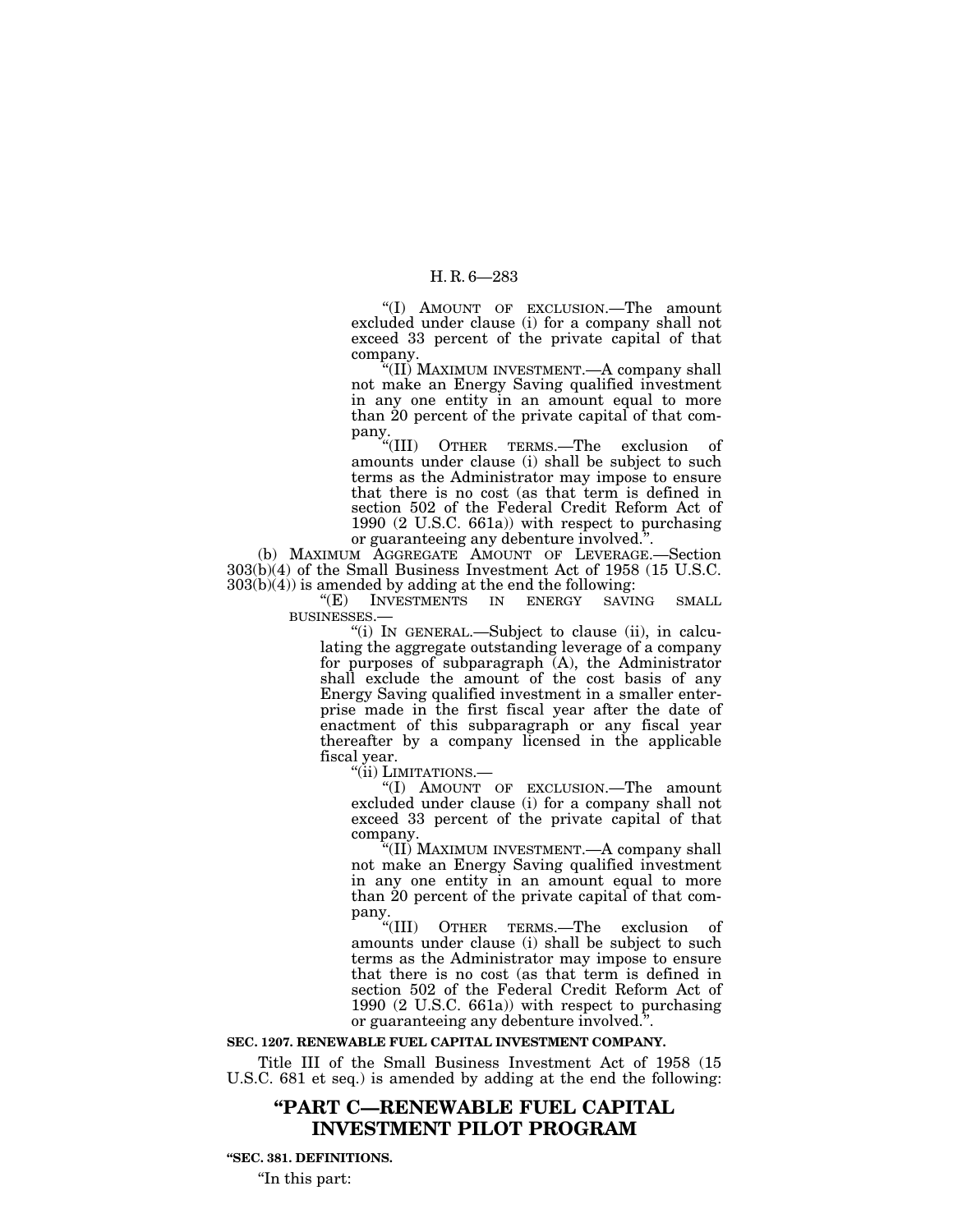''(1) OPERATIONAL ASSISTANCE.—The term 'operational assistance' means management, marketing, and other technical assistance that assists a small business concern with business development.

" $(2)$  PARTICIPATION AGREEMENT.—The term 'participation agreement' means an agreement, between the Administrator and a company granted final approval under section 384(e), that—

''(A) details the operating plan and investment criteria of the company; and

''(B) requires the company to make investments in smaller enterprises primarily engaged in researching, manufacturing, developing, producing, or bringing to market goods, products, or services that generate or support the production of renewable energy.

"(3) RENEWABLE ENERGY.—The term 'renewable energy' means energy derived from resources that are regenerative or that cannot be depleted, including solar, wind, ethanol, and biodiesel fuels.

"(4) RENEWABLE FUEL CAPITAL INVESTMENT COMPANY.—The term 'Renewable Fuel Capital Investment company' means a company—

"(A) that—

"(i) has been granted final approval by the Administrator under section 384(e); and

''(ii) has entered into a participation agreement with the Administrator; or

 $\mathrm{``(B)}$  that has received conditional approval under section 384(c).

"(5) STATE.—The term 'State' means each of the several States, the District of Columbia, the Commonwealth of Puerto Rico, the Virgin Islands, Guam, American Samoa, the Commonwealth of the Northern Mariana Islands, and any other commonwealth, territory, or possession of the United States.

"(6) VENTURE CAPITAL.—The term 'venture capital' means capital in the form of equity capital investments, as that term is defined in section  $303(\tilde{g})(4)$ .

#### **''SEC. 382. PURPOSES.**

''The purposes of the Renewable Fuel Capital Investment Program established under this part are—

 $''(1)$  to promote the research, development, manufacture, production, and bringing to market of goods, products, or services that generate or support the production of renewable energy by encouraging venture capital investments in smaller enterprises primarily engaged such activities; and

 $\sqrt{\frac{2}{2}}$  to establish a venture capital program, with the mission of addressing the unmet equity investment needs of smaller enterprises engaged in researching, developing, manufacturing, producing, and bringing to market goods, products, or services that generate or support the production of renewable energy, to be administered by the Administrator—

 $(A)$  to enter into participation agreements with Renewable Fuel Capital Investment companies;

''(B) to guarantee debentures of Renewable Fuel Capital Investment companies to enable each such company to make venture capital investments in smaller enterprises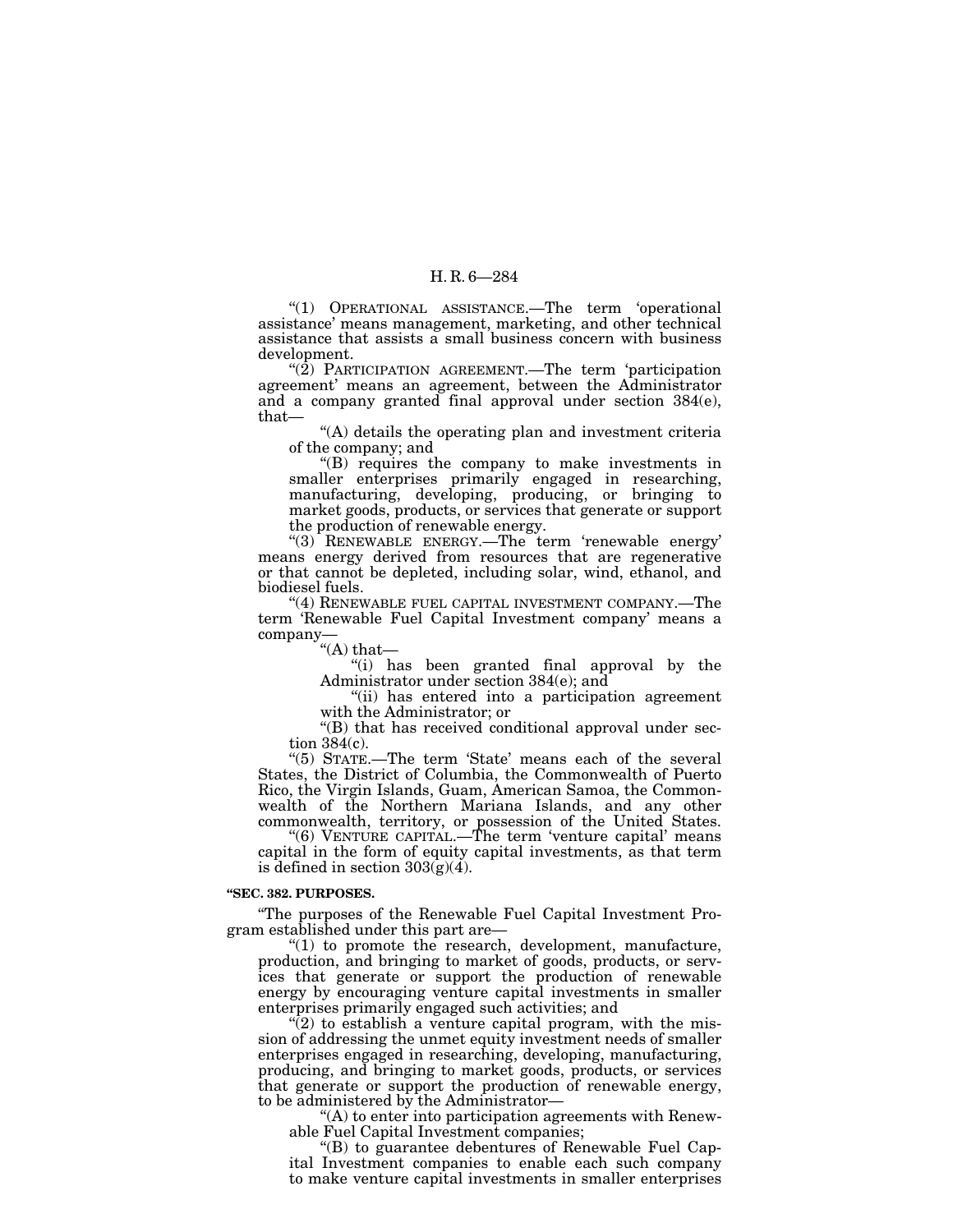engaged in the research, development, manufacture, production, and bringing to market of goods, products, or services that generate or support the production of renewable energy; and

''(C) to make grants to Renewable Fuel Investment Capital companies, and to other entities, for the purpose of providing operational assistance to smaller enterprises

# financed, or expected to be financed, by such companies.

#### **''SEC. 383. ESTABLISHMENT.**

''The Administrator shall establish a Renewable Fuel Capital Investment Program, under which the Administrator may—

''(1) enter into participation agreements for the purposes described in section 382; and

"(2) guarantee the debentures issued by Renewable Fuel Capital Investment companies as provided in section 385.

#### **''SEC. 384. SELECTION OF RENEWABLE FUEL CAPITAL INVESTMENT COMPANIES.**

"(a) ELIGIBILITY.—A company is eligible to apply to be designated as a Renewable Fuel Capital Investment company if the company—

 $!(1)$  is a newly formed for-profit entity or a newly formed for-profit subsidiary of an existing entity;

 $(2)$  has a management team with experience in alternative energy financing or relevant venture capital financing; and

 $\mathbb{F}(3)$  has a primary objective of investment in smaller enterprises that research, manufacture, develop, produce, or bring to market goods, products, or services that generate or support the production of renewable energy.

''(b) APPLICATION.—A company desiring to be designated as a Renewable Fuel Capital Investment company shall submit an application to the Administrator that includes—

" $(1)$  a business plan describing how the company intends to make successful venture capital investments in smaller enterprises primarily engaged in the research, manufacture, development, production, or bringing to market of goods, products, or services that generate or support the production of renewable energy;

 $''(2)$  information regarding the relevant venture capital qualifications and general reputation of the management of the company;

" $(3)$  a description of how the company intends to seek to address the unmet capital needs of the smaller enterprises served;

 $(4)$  a proposal describing how the company intends to use the grant funds provided under this part to provide operational assistance to smaller enterprises financed by the company, including information regarding whether the company has employees with appropriate professional licenses or will contract with another entity when the services of such an individual are necessary;

''(5) with respect to binding commitments to be made to the company under this part, an estimate of the ratio of cash to in-kind contributions;

''(6) a description of whether and to what extent the company meets the criteria under subsection (c)(2) and the objectives of the program established under this part;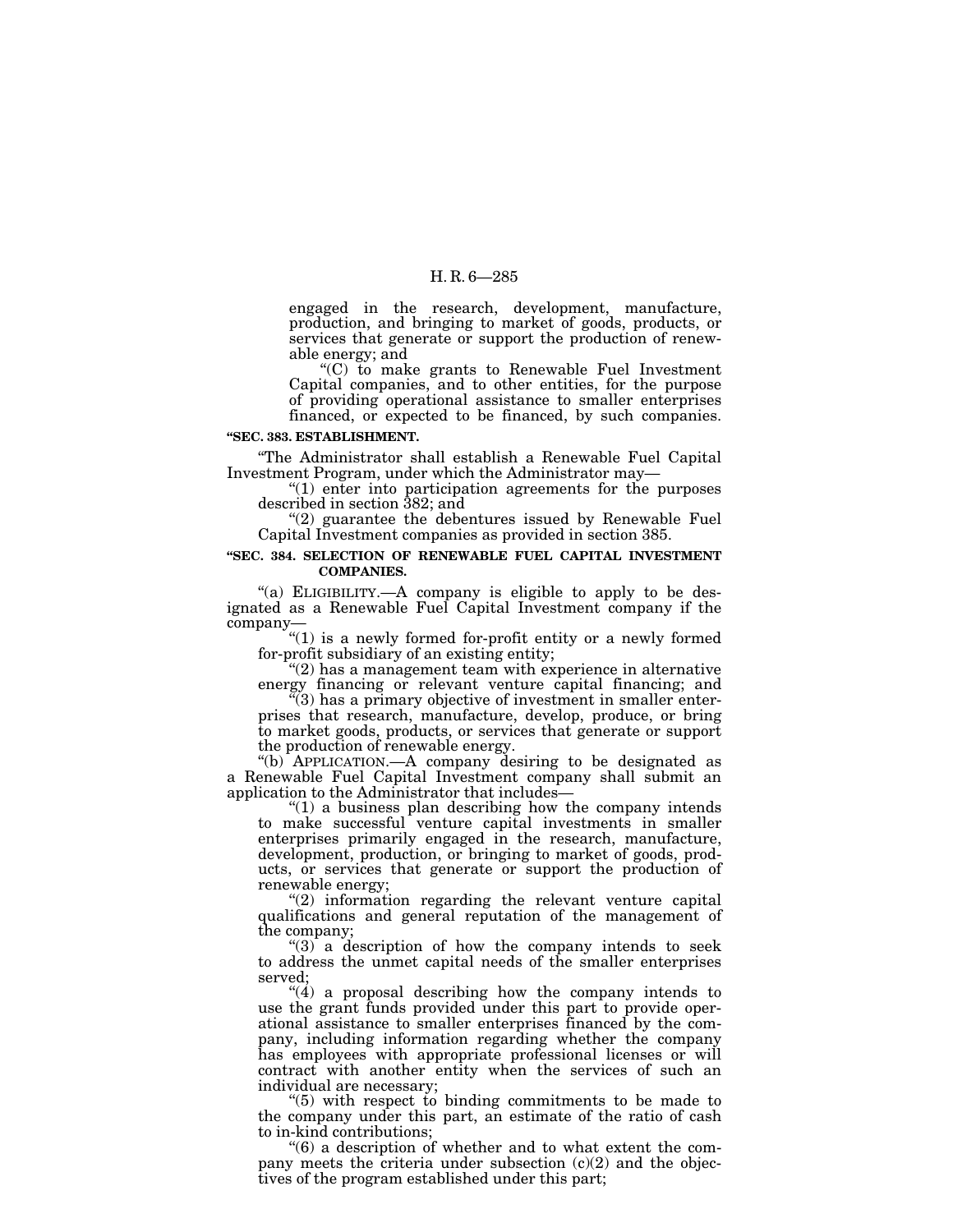$\degree$ (7) information regarding the management and financial strength of any parent firm, affiliated firm, or any other firm essential to the success of the business plan of the company; and

 $(8)$  such other information as the Administrator may require.

''(c) CONDITIONAL APPROVAL.—

''(1) IN GENERAL.—From among companies submitting applications under subsection (b), the Administrator shall conditionally approve companies to operate as Renewable Fuel Capital Investment companies.

''(2) SELECTION CRITERIA.—In conditionally approving companies under paragraph (1), the Administrator shall consider—

''(A) the likelihood that the company will meet the goal of its business plan;

''(B) the experience and background of the management team of the company;

 $C$ ) the need for venture capital investments in the geographic areas in which the company intends to invest;

 $\mathrm{``(D)}$  the extent to which the company will concentrate its activities on serving the geographic areas in which it intends to invest;

" $(E)$  the likelihood that the company will be able to satisfy the conditions under subsection (d);

" $(F)$  the extent to which the activities proposed by the company will expand economic opportunities in the geographic areas in which the company intends to invest;

 $\mathcal{L}(\hat{G})$  the strength of the proposal by the company to provide operational assistance under this part as the proposal relates to the ability of the company to meet applicable cash requirements and properly use in-kind contributions, including the use of resources for the services of licensed professionals, when necessary, whether provided by employees or contractors; and

" $(H)$  any other factor determined appropriate by the Administrator.

''(3) NATIONWIDE DISTRIBUTION.—From among companies submitting applications under subsection (b), the Administrator shall consider the selection criteria under paragraph (2) and shall, to the maximum extent practicable, approve at least one company from each geographic region of the Administration.

''(d) REQUIREMENTS TO BE MET FOR FINAL APPROVAL.—

" $(1)$  IN GENERAL.—The Administrator shall grant each conditionally approved company 2 years to satisfy the requirements of this subsection.<br>
"(2) CAPITAL REQUIREMENT.—Each conditionally approved

company shall raise not less than \$3,000,000 of private capital or binding capital commitments from 1 or more investors (which shall not be departments or agencies of the Federal Government) who meet criteria established by the Administrator.

''(3) NONADMINISTRATION RESOURCES FOR OPERATIONAL

ASSISTANCE.— ''(A) IN GENERAL.—In order to provide operational assistance to smaller enterprises expected to be financed by the company, each conditionally approved company shall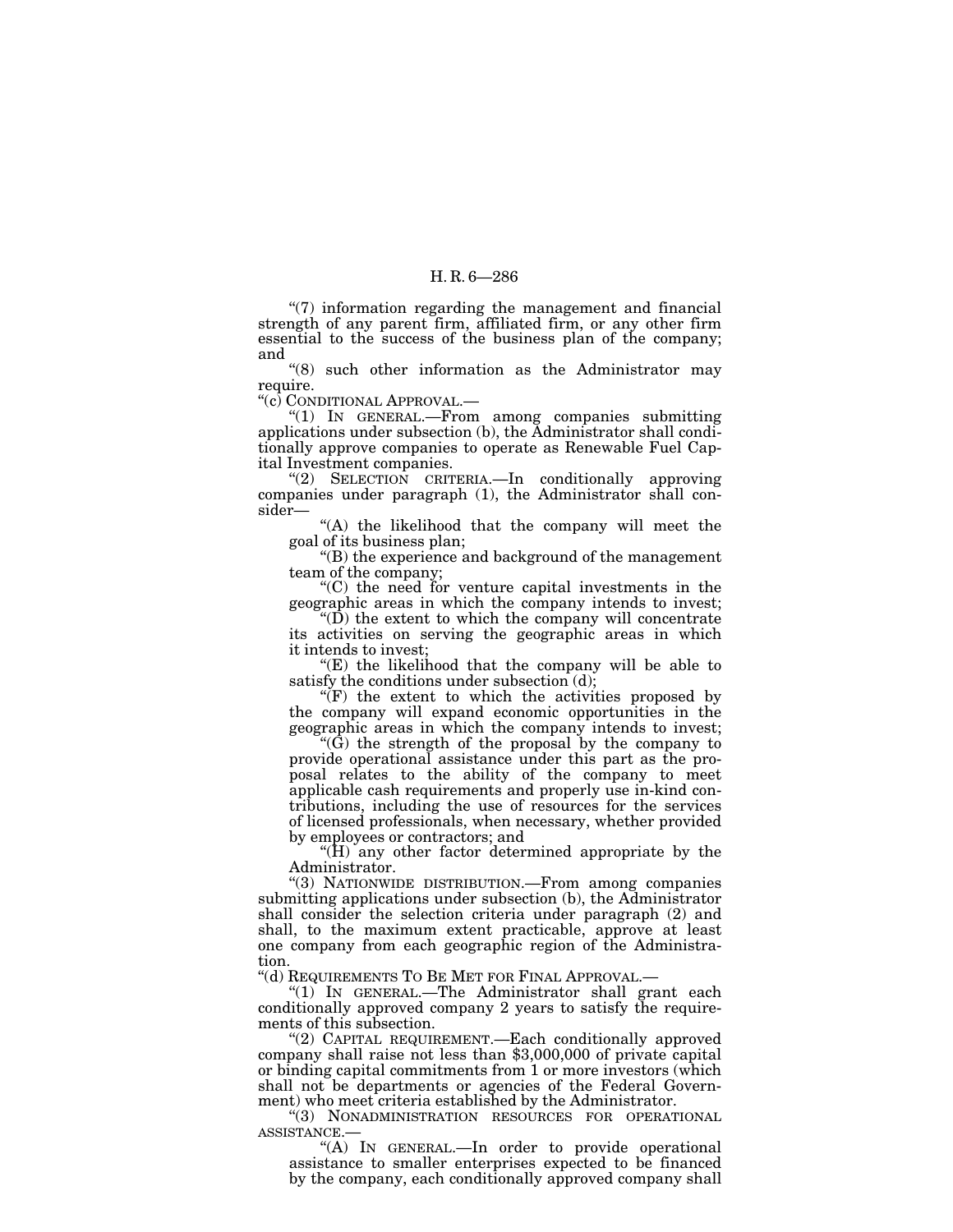have binding commitments (for contribution in cash or in-kind)—

''(i) from sources other than the Administration that meet criteria established by the Administrator; and

"(ii) payable or available over a multiyear period determined appropriate by the Administrator (not to exceed 10 years).

''(B) EXCEPTION.—The Administrator may, in the discretion of the Administrator and based upon a showing of special circumstances and good cause, consider an applicant to have satisfied the requirements of subparagraph (A) if the applicant has—

''(i) a viable plan that reasonably projects the capacity of the applicant to raise the amount (in cash or in-kind) required under subparagraph (A); and

''(ii) binding commitments in an amount equal to not less than 20 percent of the total amount required under paragraph  $(A)$ .

''(C) LIMITATION.—The total amount of a in-kind contributions by a company shall be not more than 50 percent of the total contributions by a company.

''(e) FINAL APPROVAL; DESIGNATION.—The Administrator shall, with respect to each applicant conditionally approved under subsection (c)—

 $''(1)$  grant final approval to the applicant to operate as a Renewable Fuel Capital Investment company under this part and designate the applicant as such a company, if the applicant—

"(A) satisfies the requirements of subsection (d) on or before the expiration of the time period described in that subsection; and

''(B) enters into a participation agreement with the Administrator; or

"(2) if the applicant fails to satisfy the requirements of subsection (d) on or before the expiration of the time period described in paragraph (1) of that subsection, revoke the conditional approval granted under that subsection.

#### **''SEC. 385. DEBENTURES.**

''(a) IN GENERAL.—The Administrator may guarantee the timely payment of principal and interest, as scheduled, on debentures issued by any Renewable Fuel Capital Investment company.

''(b) TERMS AND CONDITIONS.—The Administrator may make guarantees under this section on such terms and conditions as it determines appropriate, except that—

" $(1)$  the term of any debenture guaranteed under this section shall not exceed 15 years; and

''(2) a debenture guaranteed under this section—

''(A) shall carry no front-end or annual fees;

''(B) shall be issued at a discount;

''(C) shall require no interest payments during the 5-year period beginning on the date the debenture is issued;

" $(D)$  shall be prepayable without penalty after the end of the 1-year period beginning on the date the debenture is issued; and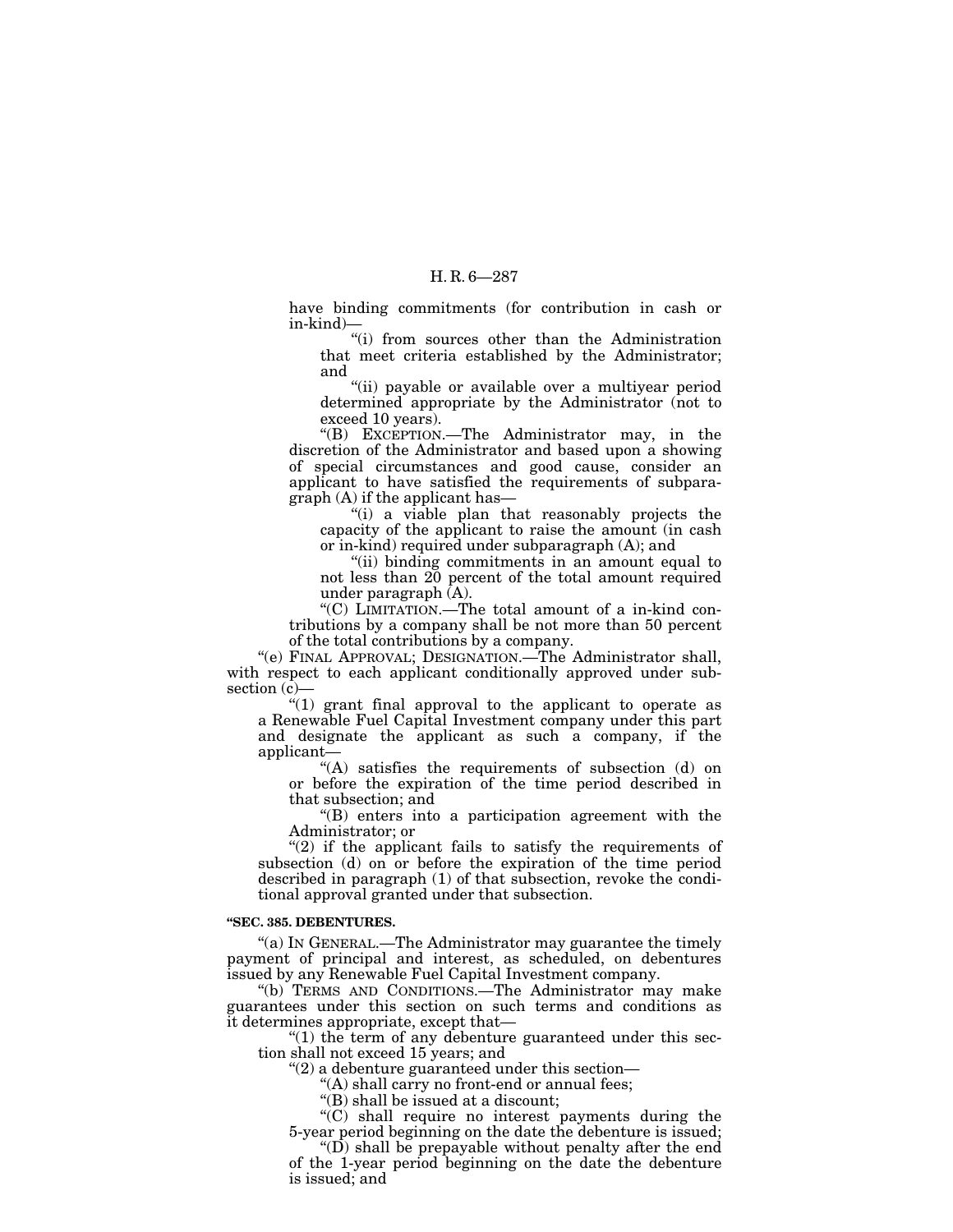''(E) shall require semiannual interest payments after the period described in subparagraph (C).

''(c) FULL FAITH AND CREDIT OF THE UNITED STATES.—The full faith and credit of the United States is pledged to pay all amounts that may be required to be paid under any guarantee under this part.

''(d) MAXIMUM GUARANTEE.—

''(1) IN GENERAL.—Under this section, the Administrator may guarantee the debentures issued by a Renewable Fuel Capital Investment company only to the extent that the total face amount of outstanding guaranteed debentures of such company does not exceed 150 percent of the private capital of the company, as determined by the Administrator.

" $(2)$  TREATMENT OF CERTAIN FEDERAL FUNDS.—For the purposes of paragraph (1), private capital shall include capital that is considered to be Federal funds, if such capital is contributed by an investor other than a department or agency of the Federal Government.

#### **''SEC. 386. ISSUANCE AND GUARANTEE OF TRUST CERTIFICATES.**

''(a) ISSUANCE.—The Administrator may issue trust certificates representing ownership of all or a fractional part of debentures issued by a Renewable Fuel Capital Investment company and guaranteed by the Administrator under this part, if such certificates are based on and backed by a trust or pool approved by the Administrator and composed solely of guaranteed debentures.

''(b) GUARANTEE.—

"(1) IN GENERAL.—The Administrator may, under such terms and conditions as it determines appropriate, guarantee the timely payment of the principal of and interest on trust certificates issued by the Administrator or its agents for purposes of this section.

"(2) LIMITATION.—Each guarantee under this subsection shall be limited to the extent of principal and interest on the guaranteed debentures that compose the trust or pool.

"(3) PREPAYMENT OR DEFAULT.—If a debenture in a trust or pool is prepaid, or in the event of default of such a debenture, the guarantee of timely payment of principal and interest on the trust certificates shall be reduced in proportion to the amount of principal and interest such prepaid debenture represents in the trust or pool. Interest on prepaid or defaulted debentures shall accrue and be guaranteed by the Administrator only through the date of payment of the guarantee. At any time during its term, a trust certificate may be called for redemption due to prepayment or default of all debentures.

"(c) FULL FAITH AND CREDIT OF THE UNITED STATES.-The full faith and credit of the United States is pledged to pay all amounts that may be required to be paid under any guarantee of a trust certificate issued by the Administrator or its agents under this section.

''(d) FEES.—The Administrator shall not collect a fee for any guarantee of a trust certificate under this section, but any agent of the Administrator may collect a fee approved by the Administrator for the functions described in subsection (f)(2).

''(e) SUBROGATION AND OWNERSHIP RIGHTS.—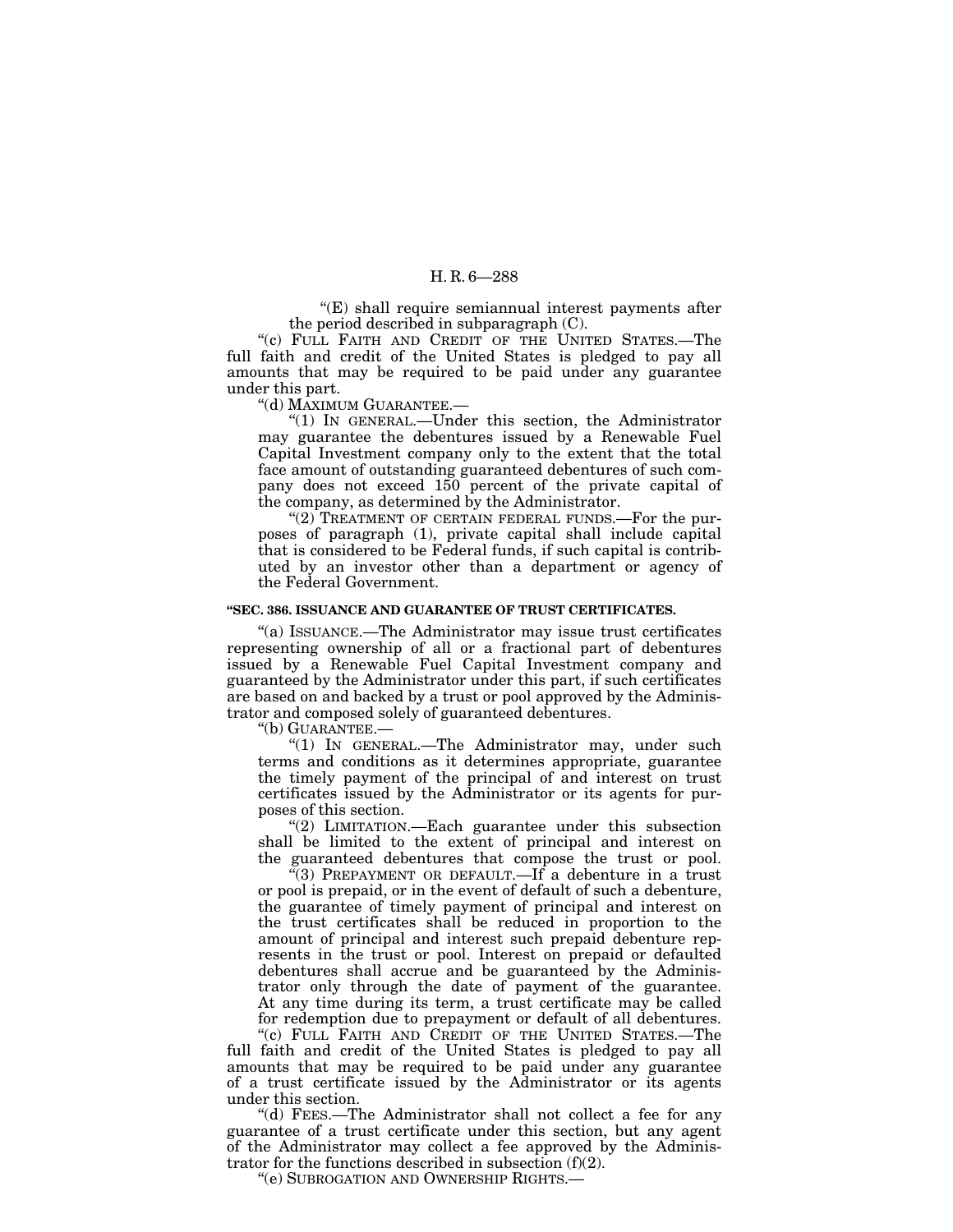''(1) SUBROGATION.—If the Administrator pays a claim under a guarantee issued under this section, it shall be subrogated fully to the rights satisfied by such payment.

"(2) OWNERSHIP RIGHTS.—No Federal, State, or local law shall preclude or limit the exercise by the Administrator of its ownership rights in the debentures residing in a trust or pool against which trust certificates are issued under this section.

''(f) MANAGEMENT AND ADMINISTRATION.—

''(1) REGISTRATION.—The Administrator may provide for a central registration of all trust certificates issued under this section.

''(2) CONTRACTING OF FUNCTIONS.—

''(A) IN GENERAL.—The Administrator may contract with an agent or agents to carry out on behalf of the Administrator the pooling and the central registration functions provided for in this section, including, not withstanding any other provision of law—

"(i) maintenance, on behalf of and under the direction of the Administrator, of such commercial bank accounts or investments in obligations of the United States as may be necessary to facilitate the creation of trusts or pools backed by debentures guaranteed under this part; and

''(ii) the issuance of trust certificates to facilitate the creation of such trusts or pools.

''(B) FIDELITY BOND OR INSURANCE REQUIREMENT.—Any agent performing functions on behalf of the Administrator under this paragraph shall provide a fidelity bond or insurance in such amounts as the Administrator determines to be necessary to fully protect the interests of the United States.

"(3) REGULATION OF BROKERS AND DEALERS.—The Administrator may regulate brokers and dealers in trust certificates issued under this section.

''(4) ELECTRONIC REGISTRATION.—Nothing in this subsection may be construed to prohibit the use of a book-entry or other electronic form of registration for trust certificates issued under this section.

#### **''SEC. 387. FEES.**

"(a) IN GENERAL.—Except as provided in section 386(d), the Administrator may charge such fees as it determines appropriate with respect to any guarantee or grant issued under this part, in an amount established annually by the Administrator, as necessary to reduce to zero the cost (as defined in section 502 of the Federal Credit Reform Act of 1990) to the Administration of purchasing and guaranteeing debentures under this part, which amounts shall be paid to and retained by the Administration.

''(b) OFFSET.—The Administrator may, as provided by section 388, offset fees charged and collected under subsection (a).

#### **''SEC. 388. FEE CONTRIBUTION.**

"(a) IN GENERAL.—To the extent that amounts are made available to the Administrator for the purpose of fee contributions, the Administrator shall contribute to fees paid by the Renewable Fuel Capital Investment companies under section 387.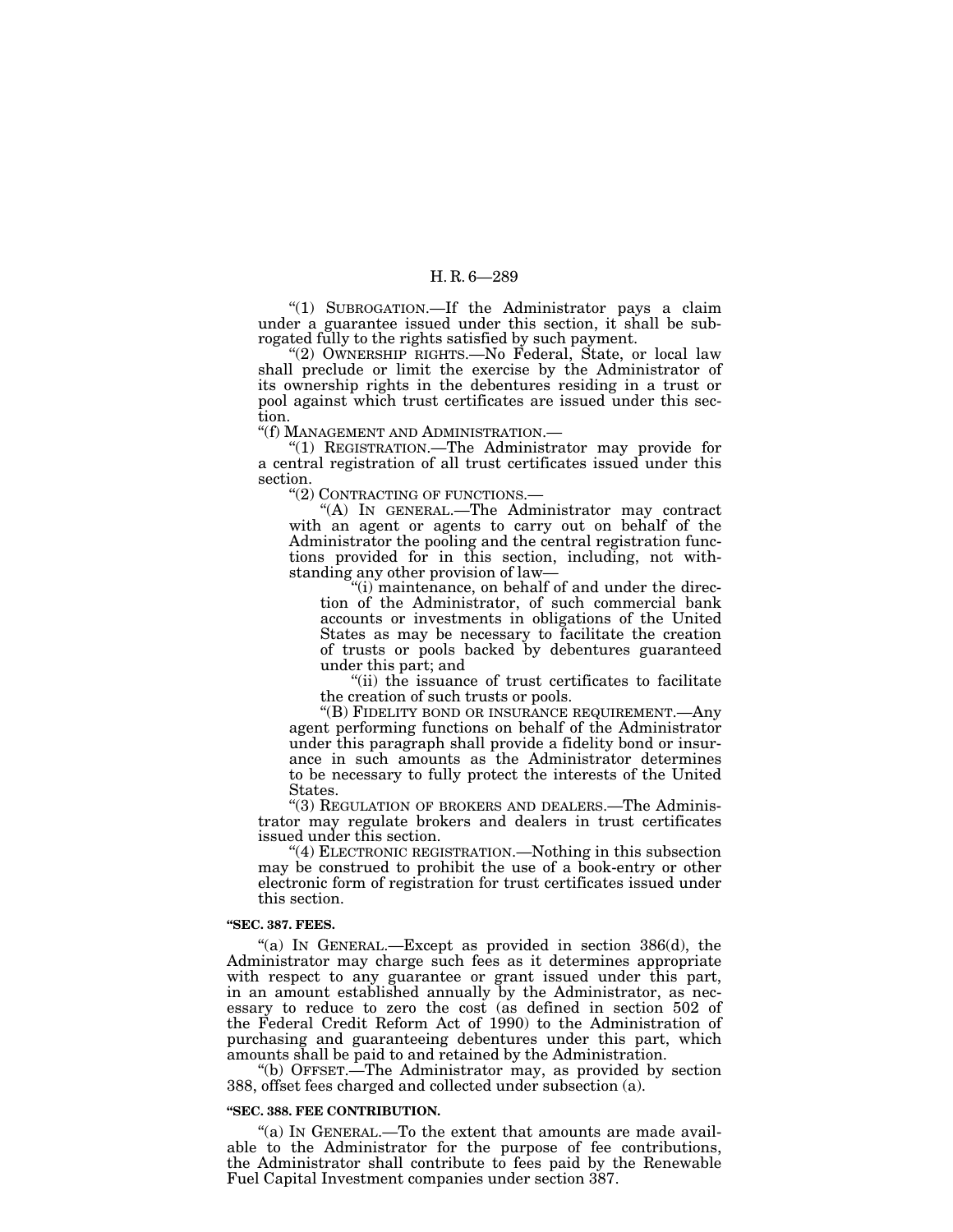''(b) ANNUAL ADJUSTMENT.—Each fee contribution under subsection (a) shall be effective for 1 fiscal year and shall be adjusted as necessary for each fiscal year thereafter to ensure that amounts under subsection (a) are fully used. The fee contribution for a fiscal year shall be based on the outstanding commitments made and the guarantees and grants that the Administrator projects will be made during that fiscal year, given the program level authorized by law for that fiscal year and any other factors that the Administrator determines appropriate.

#### **''SEC. 389. OPERATIONAL ASSISTANCE GRANTS.**

''(a) IN GENERAL.—

''(1) AUTHORITY.—The Administrator may make grants to Renewable Fuel Capital Investment companies to provide operational assistance to smaller enterprises financed, or expected to be financed, by such companies or other entities.

" $(2)$  TERMS.—A grant under this subsection shall be made over a multiyear period not to exceed 10 years, under such other terms as the Administrator may require.

''(3) GRANT AMOUNT.—The amount of a grant made under this subsection to a Renewable Fuel Capital Investment company shall be equal to the lesser of—

"(A)  $10$  percent of the resources (in cash or in-kind) raised by the company under section 384(d)(2); or

''(B) \$1,000,000.

"(4) PRO RATA REDUCTIONS. - If the amount made available to carry out this section is insufficient for the Administrator to provide grants in the amounts provided for in paragraph (3), the Administrator shall make pro rata reductions in the amounts otherwise payable to each company and entity under such paragraph.

"(5) GRANTS TO CONDITIONALLY APPROVED COMPANIES.-

"(A) In GENERAL.—Subject to subparagraphs  $(B)$  and (C), upon the request of a company conditionally approved under section 384(c), the Administrator shall make a grant to the company under this subsection.

''(B) REPAYMENT BY COMPANIES NOT APPROVED.—If a company receives a grant under this paragraph and does not enter into a participation agreement for final approval, the company shall, subject to controlling Federal law, repay the amount of the grant to the Administrator.

"(C) DEDUCTION OF GRANT TO APPROVED COMPANY.-If a company receives a grant under this paragraph and receives final approval under section 384(e), the Administrator shall deduct the amount of the grant from the total grant amount the company receives for operational assistance.

''(D) AMOUNT OF GRANT.—No company may receive a grant of more than \$100,000 under this paragraph. ''(b) SUPPLEMENTAL GRANTS.—

"(1) IN GENERAL.-The Administrator may make supplemental grants to Renewable Fuel Capital Investment companies and to other entities, as authorized by this part, under such terms as the Administrator may require, to provide additional operational assistance to smaller enterprises financed, or expected to be financed, by the companies.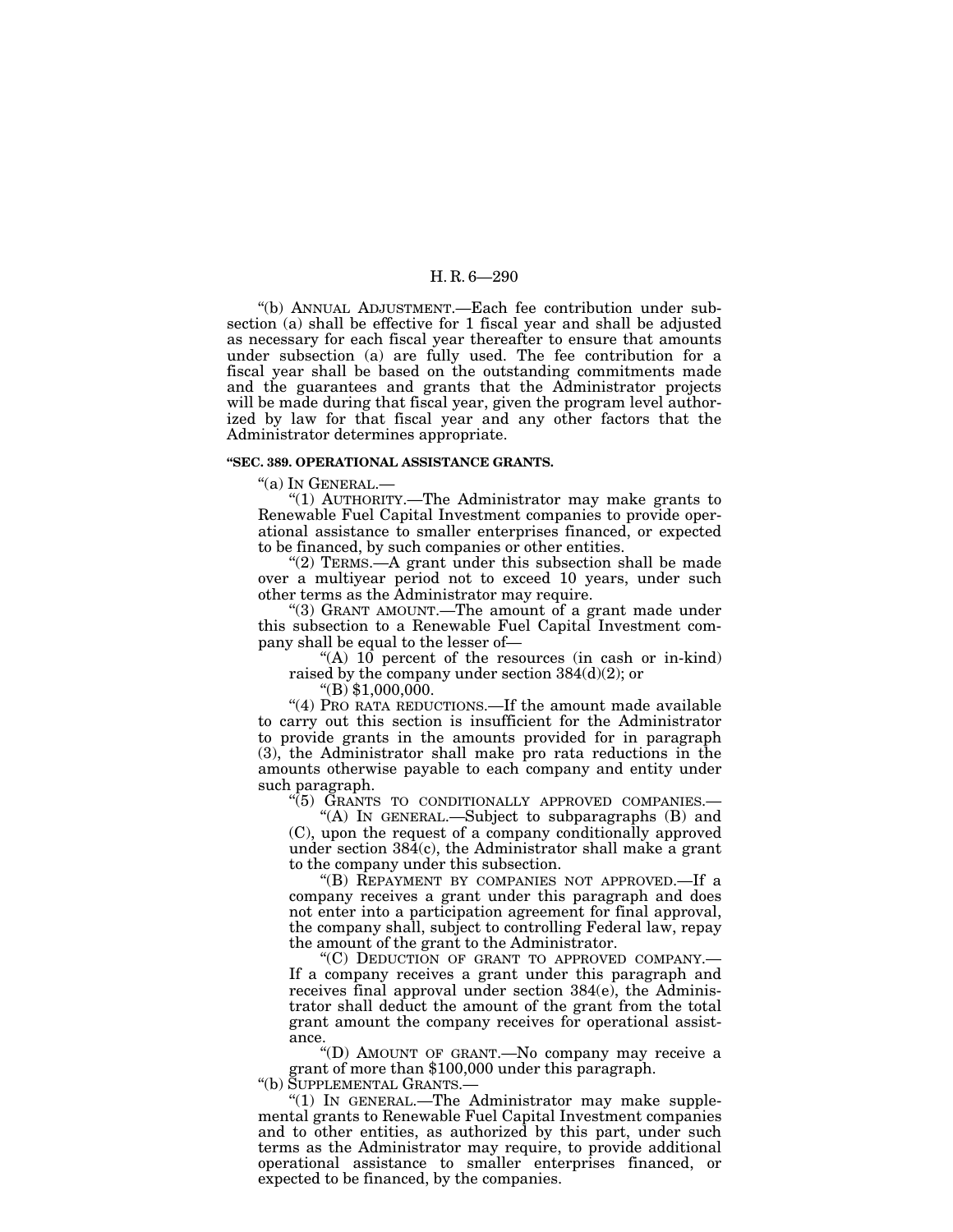''(2) MATCHING REQUIREMENT.—The Administrator may require, as a condition of any supplemental grant made under this subsection, that the company or entity receiving the grant provide from resources (in a cash or in kind), other then those provided by the Administrator, a matching contribution equal to the amount of the supplemental grant.

"(c) LIMITATION.—None of the assistance made available under this section may be used for any overhead or general and administrative expense of a Renewable Fuel Capital Investment company.

#### **''SEC. 390. BANK PARTICIPATION.**

"(a) IN GENERAL.—Except as provided in subsection (b), any national bank, any member bank of the Federal Reserve System, and (to the extent permitted under applicable State law) any insured bank that is not a member of such system, may invest in any Renewable Fuel Capital Investment company, or in any entity established to invest solely in Renewable Fuel Capital Investment companies.

''(b) LIMITATION.—No bank described in subsection (a) may make investments described in such subsection that are greater than 5 percent of the capital and surplus of the bank.

#### **''SEC. 391. FEDERAL FINANCING BANK.**

''Notwithstanding section 318, the Federal Financing Bank may acquire a debenture issued by a Renewable Fuel Capital Investment company under this part.

#### **''SEC. 392. REPORTING REQUIREMENT.**

''Each Renewable Fuel Capital Investment company that participates in the program established under this part shall provide to the Administrator such information as the Administrator may require, including—

 $''(1)$  information related to the measurement criteria that the company proposed in its program application; and

" $(2)$  in each case in which the company makes, under this part, an investment in, or a loan or a grant to, a business that is not primarily engaged in the research, development, manufacture, or bringing to market or renewable energy sources, a report on the nature, origin, and revenues of the business in which investments are made.

#### **''SEC. 393. EXAMINATIONS.**

''(a) IN GENERAL.—Each Renewable Fuel Capital Investment company that participates in the program established under this part shall be subject to examinations made at the direction of the Investment Division of the Administration in accordance with this section.

''(b) ASSISTANCE OF PRIVATE SECTOR ENTITIES.—Examinations under this section may be conducted with the assistance of a private sector entity that has both the qualifications and the expertise necessary to conduct such examinations.

 $"$ (c) COSTS.

 $"(1)$  ASSESSMENT. $-$ 

''(A) IN GENERAL.—The Administrator may assess the cost of examinations under this section, including compensation of the examiners, against the company examined.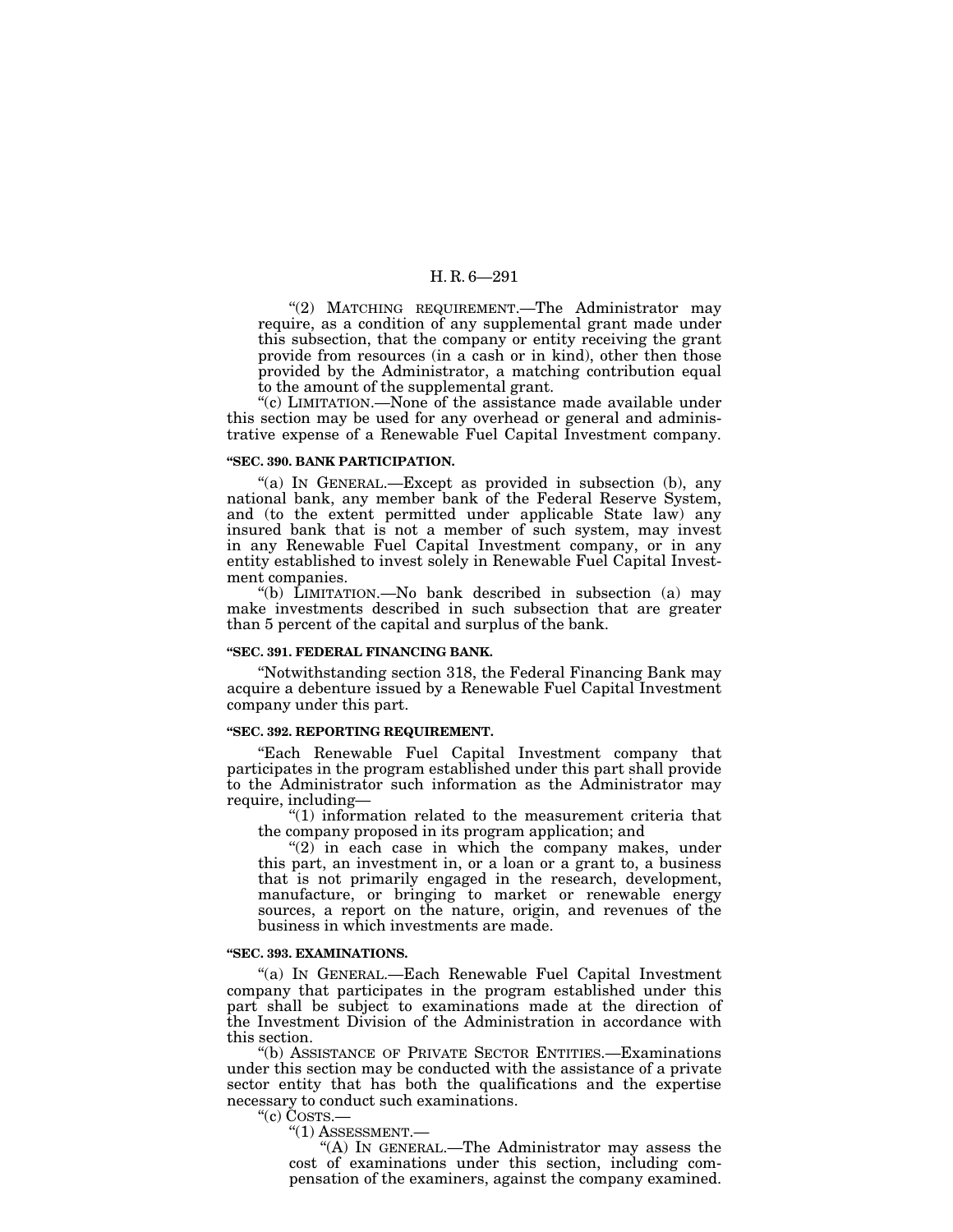''(B) PAYMENT.—Any company against which the Administrator assesses costs under this paragraph shall pay such costs.

 $\sqrt{a(2)}$  DEPOSIT OF FUNDS.—Funds collected under this section shall be deposited in the account for salaries and expenses of the Administration.

#### **''SEC. 394. MISCELLANEOUS.**

''To the extent such procedures are not inconsistent with the requirements of this part, the Administrator may take such action as set forth in sections 309, 311, 312, and 314 and an officer, director, employee, agent, or other participant in the management or conduct of the affairs of a Renewable Fuel Capital Investment company shall be subject to the requirements of such sections.

## **''SEC. 395. REMOVAL OR SUSPENSION OF DIRECTORS OR OFFICERS.**

''Using the procedures for removing or suspending a director or an officer of a licensee set forth in section 313 (to the extent such procedures are not inconsistent with the requirements of this part), the Administrator may remove or suspend any director or officer of any Renewable Fuel Capital Investment company.

#### **''SEC. 396. REGULATIONS.**

''The Administrator may issue such regulations as the Administrator determines necessary to carry out the provisions of this part in accordance with its purposes.

### **''SEC. 397. AUTHORIZATIONS OF APPROPRIATIONS.**

"(a) IN GENERAL.—Subject to the availability of appropriations, the Administrator is authorized to make \$15,000,000 in operational assistance grants under section 389 for each of fiscal years 2008 and 2009.

''(b) FUNDS COLLECTED FOR EXAMINATIONS.—Funds deposited under section  $393(c)(2)$  are authorized to be appropriated only for the costs of examinations under section 393 and for the costs of other oversight activities with respect to the program established under this part.

#### **''SEC. 398. TERMINATION.**

''The program under this part shall terminate at the end of the second full fiscal year after the date that the Administrator establishes the program under this part.''.

## **SEC. 1208. STUDY AND REPORT.**

The Administrator of the Small Business Administration shall conduct a study of the Renewable Fuel Capital Investment Program under part C of title III of the Small Business Investment Act of 1958, as added by this Act. Not later than 3 years after the date of enactment of this Act, the Administrator shall complete the study under this section and submit to Congress a report regarding the results of the study.

## **TITLE XIII—SMART GRID**

#### **SEC. 1301. STATEMENT OF POLICY ON MODERNIZATION OF ELEC-TRICITY GRID.**

It is the policy of the United States to support the modernization of the Nation's electricity transmission and distribution system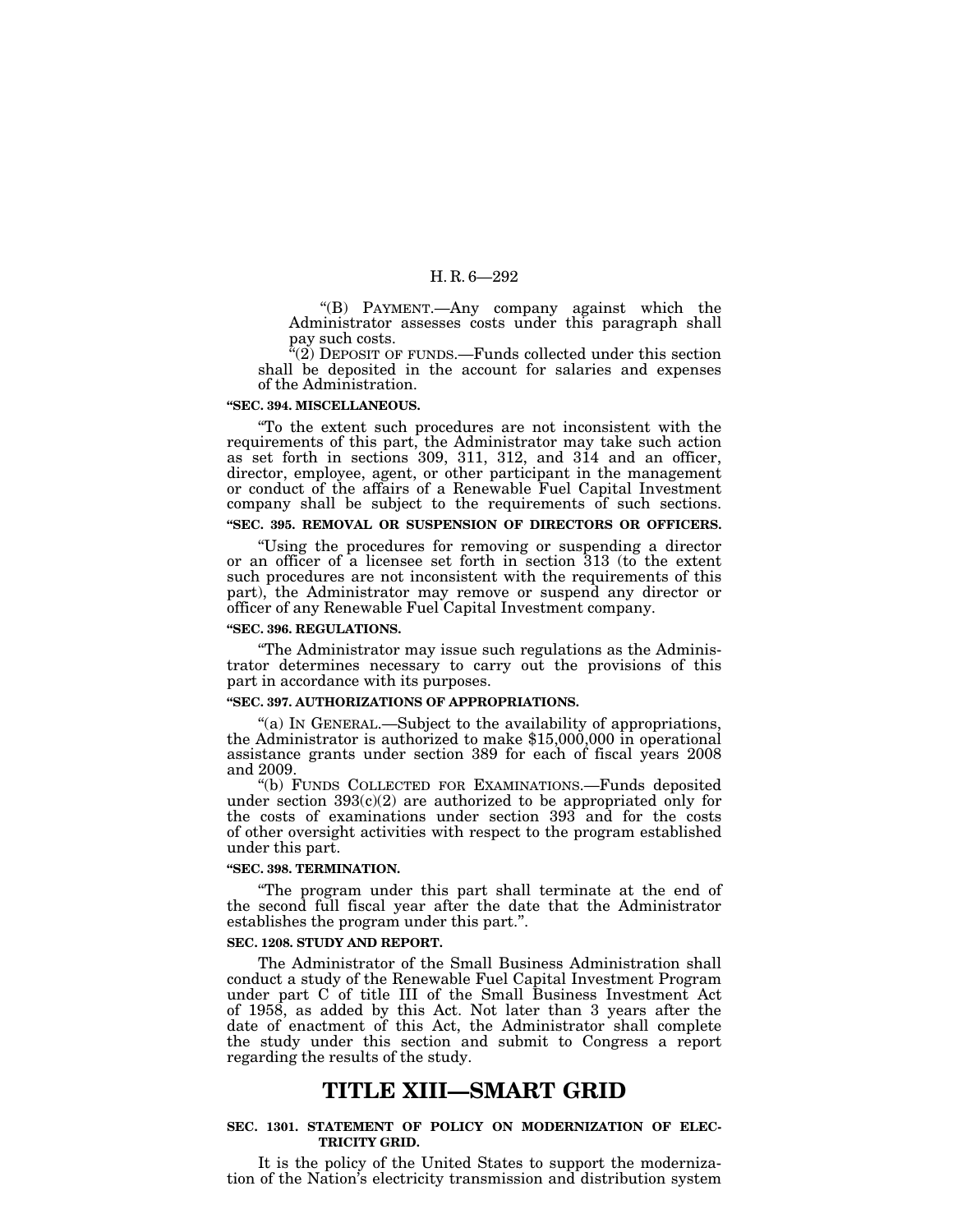to maintain a reliable and secure electricity infrastructure that can meet future demand growth and to achieve each of the following, which together characterize a Smart Grid:

(1) Increased use of digital information and controls technology to improve reliability, security, and efficiency of the electric grid.

(2) Dynamic optimization of grid operations and resources, with full cyber-security.

(3) Deployment and integration of distributed resources and generation, including renewable resources.

(4) Development and incorporation of demand response, demand-side resources, and energy-efficiency resources.

(5) Deployment of ''smart'' technologies (real-time, automated, interactive technologies that optimize the physical operation of appliances and consumer devices) for metering, communications concerning grid operations and status, and distribution automation.

(6) Integration of ''smart'' appliances and consumer devices.

(7) Deployment and integration of advanced electricity storage and peak-shaving technologies, including plug-in electric and hybrid electric vehicles, and thermal-storage air conditioning.

(8) Provision to consumers of timely information and control options.

(9) Development of standards for communication and interoperability of appliances and equipment connected to the electric grid, including the infrastructure serving the grid.

(10) Identification and lowering of unreasonable or unnecessary barriers to adoption of smart grid technologies, practices, and services.

#### **SEC. 1302. SMART GRID SYSTEM REPORT.**

The Secretary, acting through the Assistant Secretary of the Office of Electricity Delivery and Energy Reliability (referred to in this section as the ''OEDER'') and through the Smart Grid Task Force established in section 1303, shall, after consulting with any interested individual or entity as appropriate, no later than 1 year after enactment, and every 2 years thereafter, report to Congress concerning the status of smart grid deployments nationwide and any regulatory or government barriers to continued deployment. The report shall provide the current status and prospects of smart grid development, including information on technology penetration, communications network capabilities, costs, and obstacles. It may include recommendations for State and Federal policies or actions helpful to facilitate the transition to a smart grid. To the extent appropriate, it should take a regional perspective. In preparing this report, the Secretary shall solicit advice and contributions from the Smart Grid Advisory Committee created in section 1303; from other involved Federal agencies including but not limited to the Federal Energy Regulatory Commission (''Commission''), the National Institute of Standards and Technology (''Institute''), and the Department of Homeland Security; and from other stakeholder groups not already represented on the Smart Grid Advisory Committee.

#### **SEC. 1303. SMART GRID ADVISORY COMMITTEE AND SMART GRID TASK FORCE.**

(a) SMART GRID ADVISORY COMMITTEE.—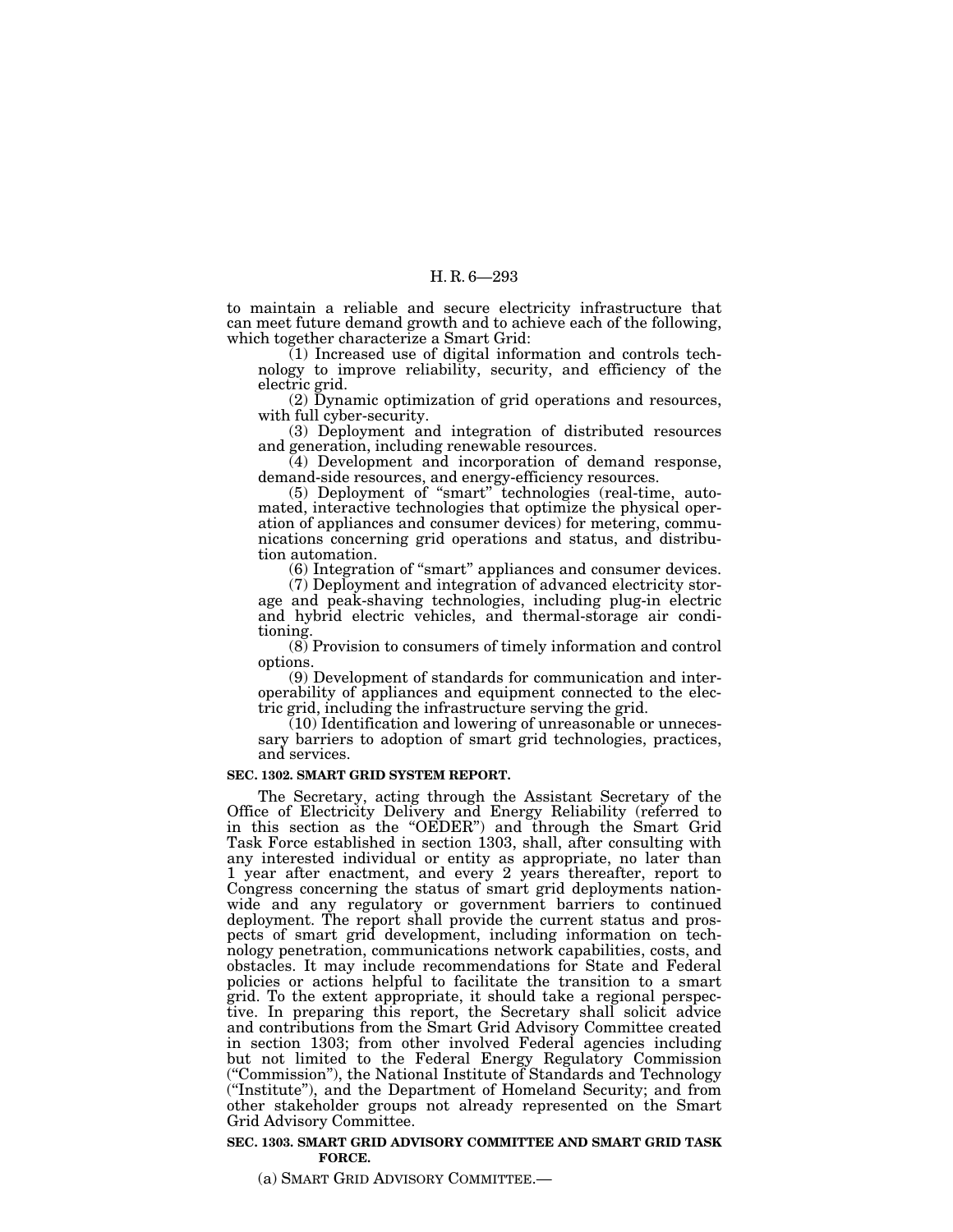(1) ESTABLISHMENT.—The Secretary shall establish, within 90 days of enactment of this Part, a Smart Grid Advisory Committee (either as an independent entity or as a designated sub-part of a larger advisory committee on electricity matters). The Smart Grid Advisory Committee shall include eight or more members appointed by the Secretary who have sufficient experience and expertise to represent the full range of smart grid technologies and services, to represent both private and non-Federal public sector stakeholders. One member shall be appointed by the Secretary to Chair the Smart Grid Advisory Committee.

(2) MISSION.—The mission of the Smart Grid Advisory Committee shall be to advise the Secretary, the Assistant Secretary, and other relevant Federal officials concerning the development of smart grid technologies, the progress of a national transition to the use of smart-grid technologies and services, the evolution of widely-accepted technical and practical standards and protocols to allow interoperability and inter-communication among smart-grid capable devices, and the optimum means of using Federal incentive authority to encourage such progress.

(3) APPLICABILITY OF FEDERAL ADVISORY COMMITTEE ACT.— The Federal Advisory Committee Act (5 U.S.C. App.) shall apply to the Smart Grid Advisory Committee.

(b) SMART GRID TASK FORCE.—

(1) ESTABLISHMENT.—The Assistant Secretary of the Office of Electricity Delivery and Energy Reliability shall establish, within 90 days of enactment of this Part, a Smart Grid Task Force composed of designated employees from the various divisions of that office who have responsibilities related to the transition to smart-grid technologies and practices. The Assistant Secretary or his designee shall be identified as the Director of the Smart Grid Task Force. The Chairman of the Federal Energy Regulatory Commission and the Director of the National Institute of Standards and Technology shall each designate at least one employee to participate on the Smart Grid Task Force. Other members may come from other agencies at the invitation of the Assistant Secretary or the nomination of the head of such other agency. The Smart Grid Task Force shall, without disrupting the work of the Divisions or Offices from which its members are drawn, provide an identifiable Federal entity to embody the Federal role in the national transition toward development and use of smart grid technologies.

(2) MISSION.—The mission of the Smart Grid Task Force shall be to insure awareness, coordination and integration of the diverse activities of the Office and elsewhere in the Federal Government related to smart-grid technologies and practices, including but not limited to: smart grid research and development; development of widely accepted smart-grid standards and protocols; the relationship of smart-grid technologies and practices to electric utility regulation; the relationship of smartgrid technologies and practices to infrastructure development, system reliability and security; and the relationship of smartgrid technologies and practices to other facets of electricity supply, demand, transmission, distribution, and policy. The Smart Grid Task Force shall collaborate with the Smart Grid Advisory Committee and other Federal agencies and offices.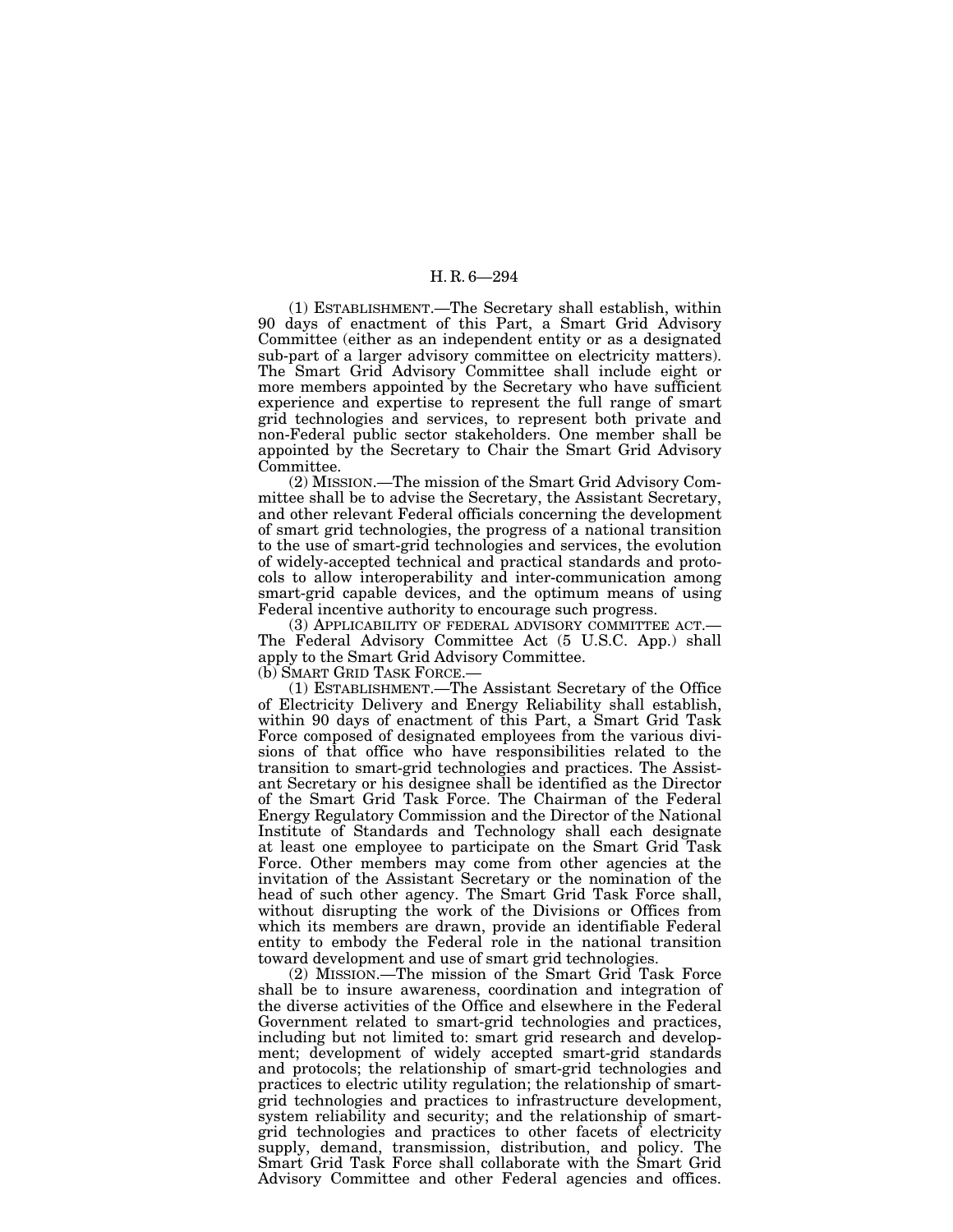The Smart Grid Task Force shall meet at the call of its Director as necessary to accomplish its mission.

(c) AUTHORIZATION.—There are authorized to be appropriated for the purposes of this section such sums as are necessary to the Secretary to support the operations of the Smart Grid Advisory Committee and Smart Grid Task Force for each of fiscal years 2008 through 2020.

#### **SEC. 1304. SMART GRID TECHNOLOGY RESEARCH, DEVELOPMENT, AND DEMONSTRATION.**

(a) POWER GRID DIGITAL INFORMATION TECHNOLOGY.—The Secretary, in consultation with the Federal Energy Regulatory Commission and other appropriate agencies, electric utilities, the States, and other stakeholders, shall carry out a program—

(1) to develop advanced techniques for measuring peak load reductions and energy-efficiency savings from smart metering, demand response, distributed generation, and electricity storage systems;

(2) to investigate means for demand response, distributed generation, and storage to provide ancillary services;

(3) to conduct research to advance the use of wide-area measurement and control networks, including data mining, visualization, advanced computing, and secure and dependable communications in a highly-distributed environment;

(4) to test new reliability technologies, including those concerning communications network capabilities, in a grid control room environment against a representative set of local outage and wide area blackout scenarios;

(5) to identify communications network capacity needed to implement advanced technologies.

(6) to investigate the feasibility of a transition to timeof-use and real-time electricity pricing;

(7) to develop algorithms for use in electric transmission system software applications;

(8) to promote the use of underutilized electricity generation capacity in any substitution of electricity for liquid fuels in the transportation system of the United States; and

(9) in consultation with the Federal Energy Regulatory Commission, to propose interconnection protocols to enable electric utilities to access electricity stored in vehicles to help meet peak demand loads.

(b) SMART GRID REGIONAL DEMONSTRATION INITIATIVE.—

(1) IN GENERAL.—The Secretary shall establish a smart grid regional demonstration initiative (referred to in this subsection as the "Initiative") composed of demonstration projects specifically focused on advanced technologies for use in power grid sensing, communications, analysis, and power flow control. The Secretary shall seek to leverage existing smart grid deployments.

(2) GOALS.—The goals of the Initiative shall be—

(A) to demonstrate the potential benefits of concentrated investments in advanced grid technologies on a regional grid;

(B) to facilitate the commercial transition from the current power transmission and distribution system technologies to advanced technologies;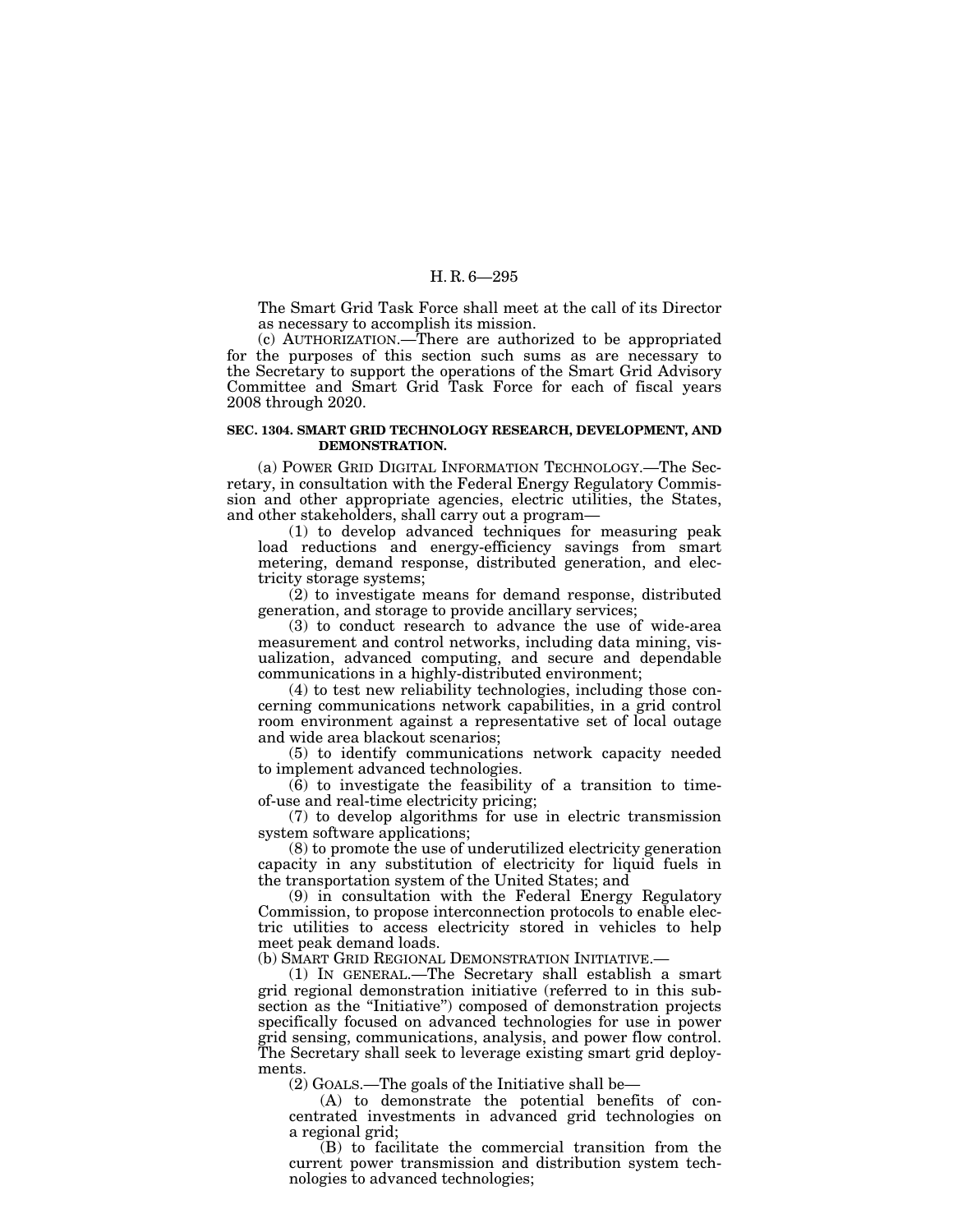(C) to facilitate the integration of advanced technologies in existing electric networks to improve system performance, power flow control, and reliability;

(D) to demonstrate protocols and standards that allow for the measurement and validation of the energy savings and fossil fuel emission reductions associated with the installation and use of energy efficiency and demand response technologies and practices; and

(E) to investigate differences in each region and regulatory environment regarding best practices in implementing smart grid technologies.

(3) DEMONSTRATION PROJECTS.—

(A) IN GENERAL.—In carrying out the initiative, the Secretary shall carry out smart grid demonstration projects in up to 5 electricity control areas, including rural areas and at least 1 area in which the majority of generation and transmission assets are controlled by a tax-exempt entity.

(B) COOPERATION.—A demonstration project under subparagraph (A) shall be carried out in cooperation with the electric utility that owns the grid facilities in the electricity control area in which the demonstration project is carried out.<br>(C) FEDERAL SHARE OF COST OF TECHNOLOGY INVEST-

(C) FEDERAL SHARE OF COST OF TECHNOLOGY INVEST- MENTS.—The Secretary shall provide to an electric utility described in subparagraph (B) financial assistance for use in paying an amount equal to not more than 50 percent of the cost of qualifying advanced grid technology investments made by the electric utility to carry out a demonstration project.

(D) INELIGIBILITY FOR GRANTS.—No person or entity participating in any demonstration project conducted under this subsection shall be eligible for grants under section 1306 for otherwise qualifying investments made as part of that demonstration project.

(c) AUTHORIZATION OF APPROPRIATIONS.—There are authorized to be appropriated—

 $(1)$  to carry out subsection (a), such sums as are necessary for each of fiscal years 2008 through 2012; and

(2) to carry out subsection  $\overline{b}$ ), \$100,000,000 for each of fiscal years 2008 through 2012.

#### **SEC. 1305. SMART GRID INTEROPERABILITY FRAMEWORK.**

(a) INTEROPERABILITY FRAMEWORK.—The Director of the National Institute of Standards and Technology shall have primary responsibility to coordinate the development of a framework that includes protocols and model standards for information management to achieve interoperability of smart grid devices and systems. Such protocols and standards shall further align policy, business, and technology approaches in a manner that would enable all electric resources, including demand-side resources, to contribute to an efficient, reliable electricity network. In developing such protocols and standards—

(1) the Director shall seek input and cooperation from the Commission, OEDER and its Smart Grid Task Force, the Smart Grid Advisory Committee, other relevant Federal and State agencies; and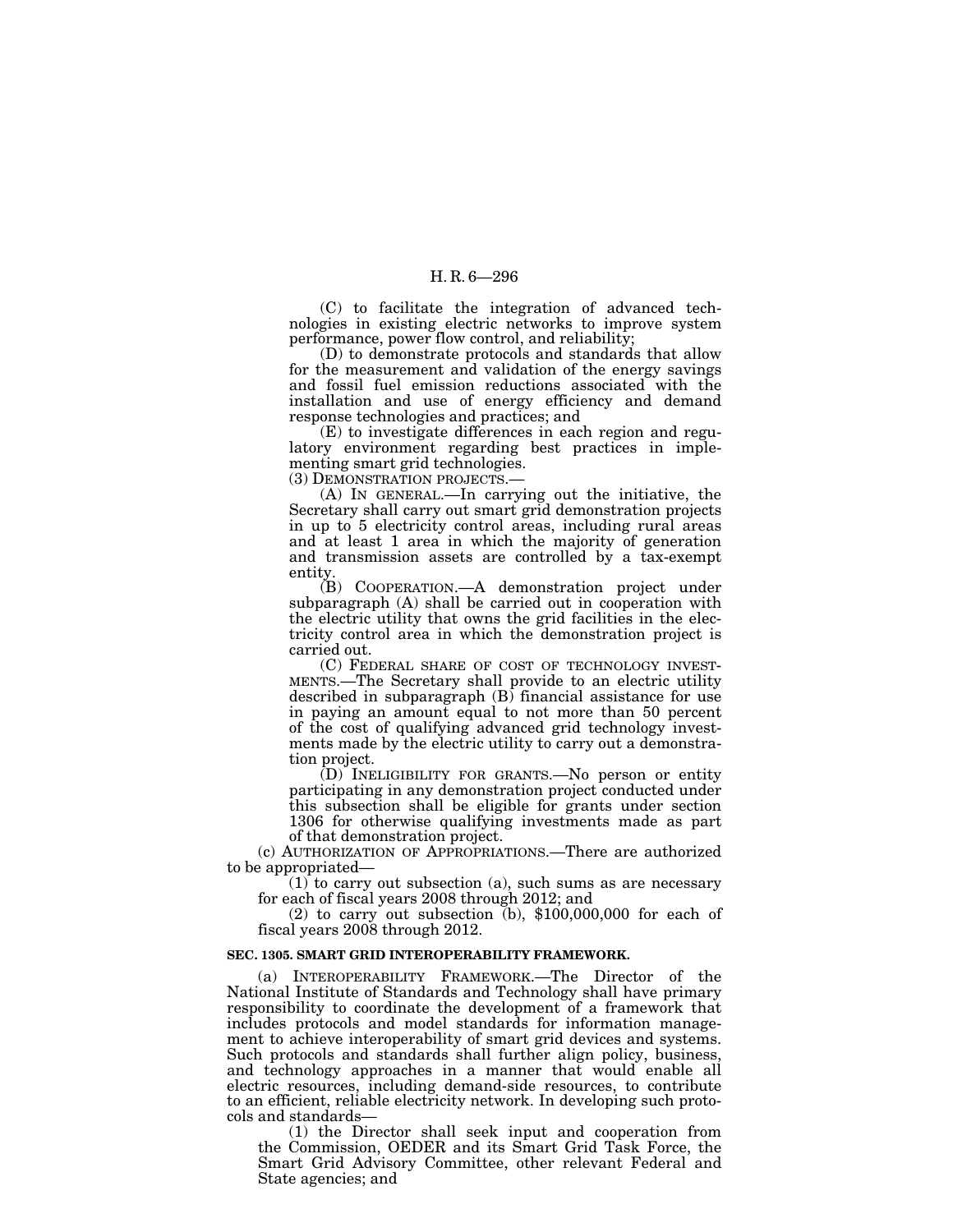(2) the Director shall also solicit input and cooperation from private entities interested in such protocols and standards, including but not limited to the Gridwise Architecture Council, the International Electrical and Electronics Engineers, the National Electric Reliability Organization recognized by the Federal Energy Regulatory Commission, and National Electrical Manufacturer's Association.

(b) SCOPE OF FRAMEWORK.—The framework developed under subsection (a) shall be flexible, uniform and technology neutral, including but not limited to technologies for managing smart grid information, and designed—

(1) to accommodate traditional, centralized generation and transmission resources and consumer distributed resources, including distributed generation, renewable generation, energy storage, energy efficiency, and demand response and enabling devices and systems;

(2) to be flexible to incorporate—

(A) regional and organizational differences; and

(B) technological innovations;

(3) to consider the use of voluntary uniform standards for certain classes of mass-produced electric appliances and equipment for homes and businesses that enable customers, at their election and consistent with applicable State and Federal laws, and are manufactured with the ability to respond to electric grid emergencies and demand response signals by curtailing all, or a portion of, the electrical power consumed by the appliances or equipment in response to an emergency or demand response signal, including through—

(A) load reduction to reduce total electrical demand; (B) adjustment of load to provide grid ancillary serv-

ices; and

(C) in the event of a reliability crisis that threatens an outage, short-term load shedding to help preserve the stability of the grid; and

(4) such voluntary standards should incorporate appropriate manufacturer lead time.

(c) TIMING OF FRAMEWORK DEVELOPMENT.—The Institute shall begin work pursuant to this section within 60 days of enactment. The Institute shall provide and publish an initial report on progress toward recommended or consensus standards and protocols within 1 year after enactment, further reports at such times as developments warrant in the judgment of the Institute, and a final report when the Institute determines that the work is completed or that a Federal role is no longer necessary.

(d) STANDARDS FOR INTEROPERABILITY IN FEDERAL JURISDIC-TION.—At any time after the Institute's work has led to sufficient consensus in the Commission's judgment, the Commission shall institute a rulemaking proceeding to adopt such standards and protocols as may be necessary to insure smart-grid functionality and interoperability in interstate transmission of electric power, and regional and wholesale electricity markets.

(e) AUTHORIZATION.—There are authorized to be appropriated for the purposes of this section \$5,000,000 to the Institute to support the activities required by this subsection for each of fiscal years 2008 through 2012.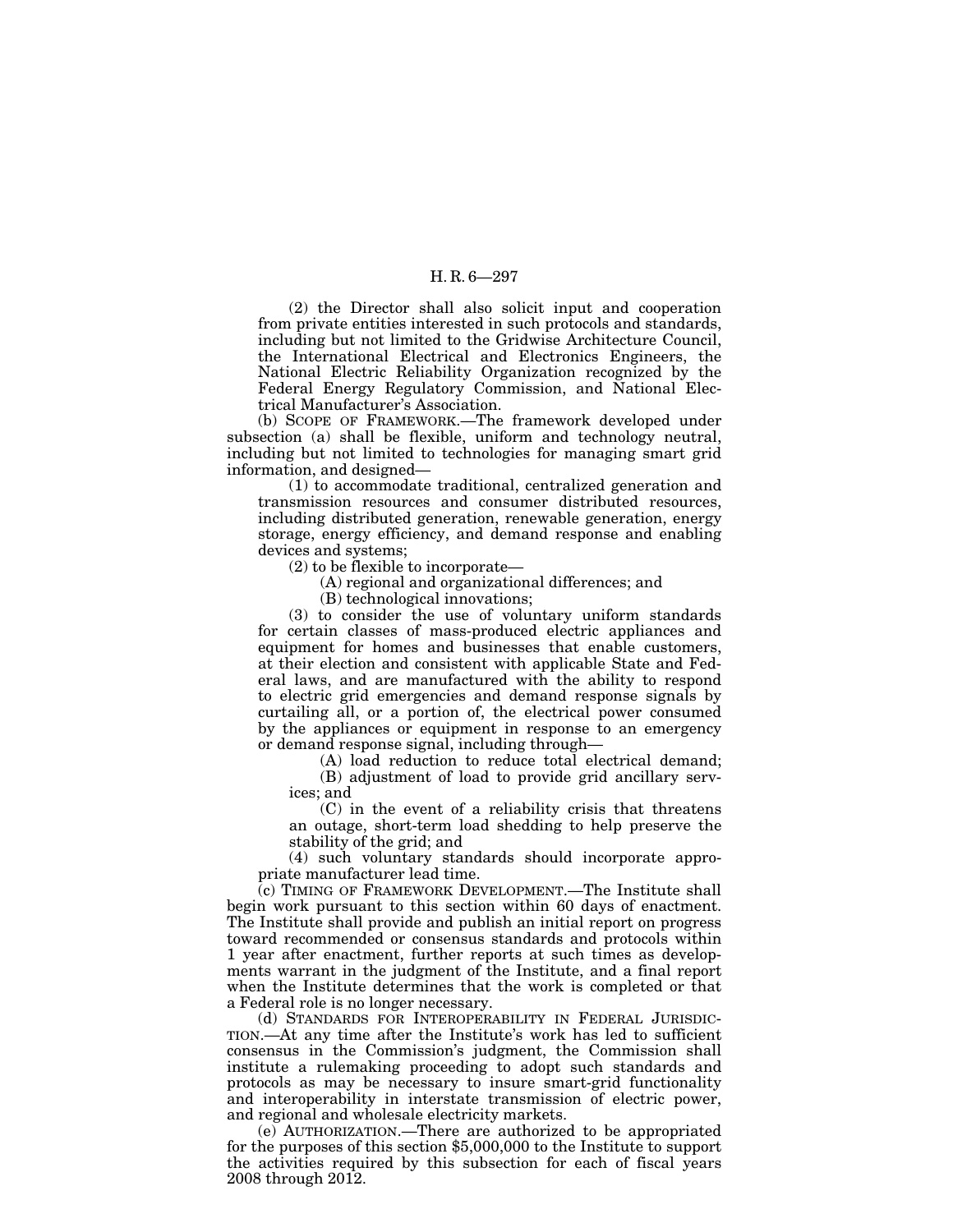#### **SEC. 1306. FEDERAL MATCHING FUND FOR SMART GRID INVESTMENT COSTS.**

(a) MATCHING FUND.—The Secretary shall establish a Smart Grid Investment Matching Grant Program to provide reimbursement of one-fifth (20 percent) of qualifying Smart Grid investments.

(b) QUALIFYING INVESTMENTS.—Qualifying Smart Grid investments may include any of the following made on or after the date of enactment of this Act:

(1) In the case of appliances covered for purposes of establishing energy conservation standards under part B of title III of the Energy Policy and Conservation Act of 1975 (42 U.S.C. 6291 et seq.), the documented expenditures incurred by a manufacturer of such appliances associated with purchasing or designing, creating the ability to manufacture, and manufacturing and installing for one calendar year, internal devices that allow the appliance to engage in Smart Grid functions.

(2) In the case of specialized electricity-using equipment, including motors and drivers, installed in industrial or commercial applications, the documented expenditures incurred by its owner or its manufacturer of installing devices or modifying that equipment to engage in Smart Grid functions.

(3) In the case of transmission and distribution equipment fitted with monitoring and communications devices to enable smart grid functions, the documented expenditures incurred by the electric utility to purchase and install such monitoring and communications devices.

(4) In the case of metering devices, sensors, control devices, and other devices integrated with and attached to an electric utility system or retail distributor or marketer of electricity that are capable of engaging in Smart Grid functions, the documented expenditures incurred by the electric utility, distributor, or marketer and its customers to purchase and install such devices.

(5) In the case of software that enables devices or computers to engage in Smart Grid functions, the documented purchase costs of the software.

(6) In the case of entities that operate or coordinate operations of regional electric grids, the documented expenditures for purchasing and installing such equipment that allows Smart Grid functions to operate and be combined or coordinated among multiple electric utilities and between that region and other regions.

(7) In the case of persons or entities other than electric utilities owning and operating a distributed electricity generator, the documented expenditures of enabling that generator to be monitored, controlled, or otherwise integrated into grid operations and electricity flows on the grid utilizing Smart Grid functions.

(8) In the case of electric or hybrid-electric vehicles, the documented expenses for devices that allow the vehicle to engage in Smart Grid functions (but not the costs of electricity storage for the vehicle).

(9) The documented expenditures related to purchasing and implementing Smart Grid functions in such other cases as the Secretary shall identify. In making such grants, the Secretary shall seek to reward innovation and early adaptation,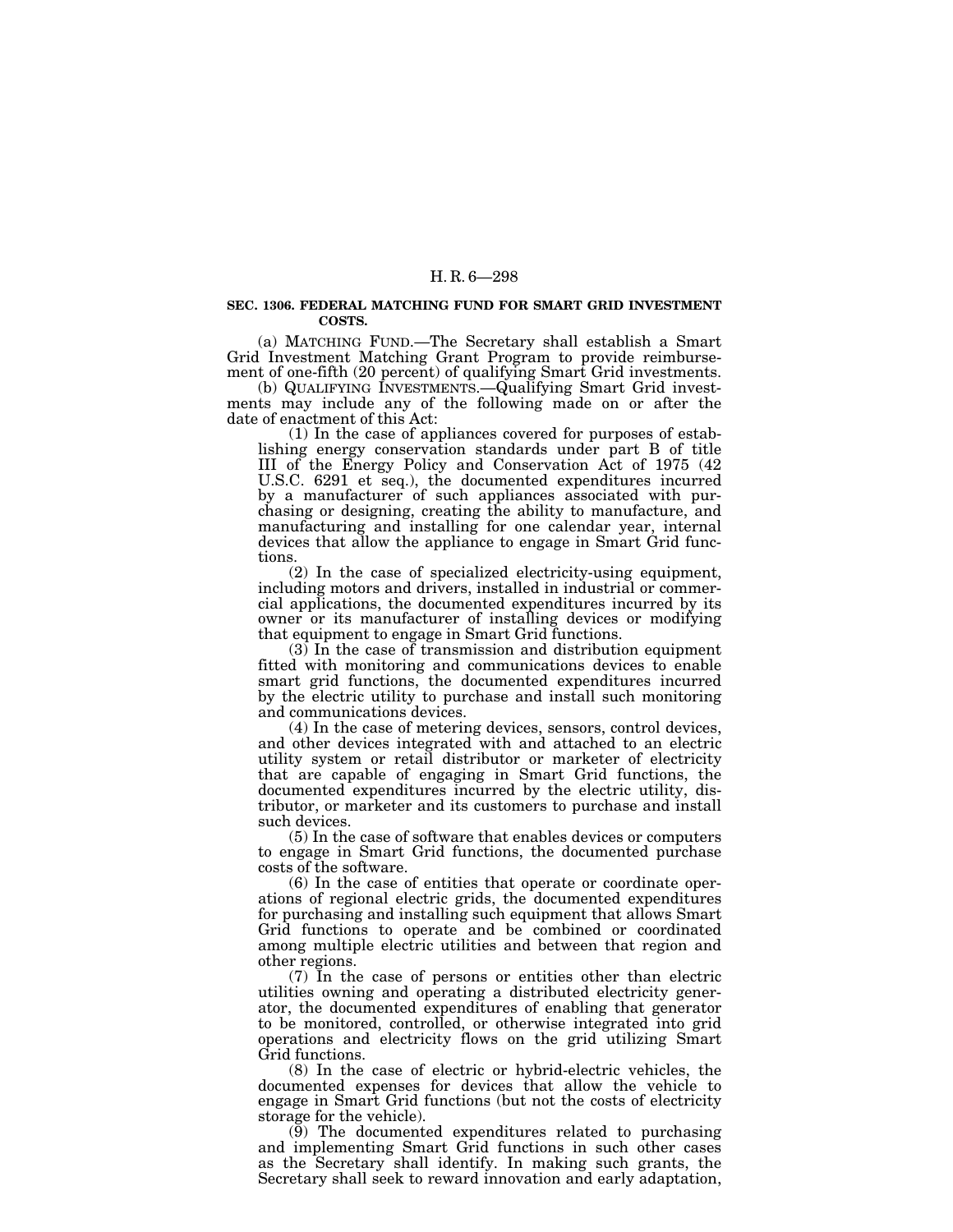even if success is not complete, rather than deployment of proven and commercially viable technologies.

(c) INVESTMENTS NOT INCLUDED.—Qualifying Smart Grid investments do not include any of the following:

(1) Investments or expenditures for Smart Grid technologies, devices, or equipment that are eligible for specific tax credits or deductions under the Internal Revenue Code, as amended.

(2) Expenditures for electricity generation, transmission, or distribution infrastructure or equipment not directly related to enabling Smart Grid functions.

(3) After the final date for State consideration of the Smart Grid Information Standard under section 1307 (paragraph (17) of section 111(d) of the Public Utility Regulatory Policies Act of 1978), an investment that is not in compliance with such standard.

(4) After the development and publication by the Institute of protocols and model standards for interoperability of smart grid devices and technologies, an investment that fails to incorporate any of such protocols or model standards.

(5) Expenditures for physical interconnection of generators or other devices to the grid except those that are directly related to enabling Smart Grid functions.

(6) Expenditures for ongoing salaries, benefits, or personnel costs not incurred in the initial installation, training, or start up of smart grid functions.

(7) Expenditures for travel, lodging, meals or other personal costs.

(8) Ongoing or routine operation, billing, customer relations, security, and maintenance expenditures.

(9) Such other expenditures that the Secretary determines not to be Qualifying Smart Grid Investments by reason of the lack of the ability to perform Smart Grid functions or lack of direct relationship to Smart Grid functions.

(d) SMART GRID FUNCTIONS.—The term ''smart grid functions'' means any of the following:

(1) The ability to develop, store, send and receive digital information concerning electricity use, costs, prices, time of use, nature of use, storage, or other information relevant to device, grid, or utility operations, to or from or by means of the electric utility system, through one or a combination of devices and technologies.

(2) The ability to develop, store, send and receive digital information concerning electricity use, costs, prices, time of use, nature of use, storage, or other information relevant to device, grid, or utility operations to or from a computer or other control device.

(3) The ability to measure or monitor electricity use as a function of time of day, power quality characteristics such as voltage level, current, cycles per second, or source or type of generation and to store, synthesize or report that information by digital means.

(4) The ability to sense and localize disruptions or changes in power flows on the grid and communicate such information instantaneously and automatically for purposes of enabling automatic protective responses to sustain reliability and security of grid operations.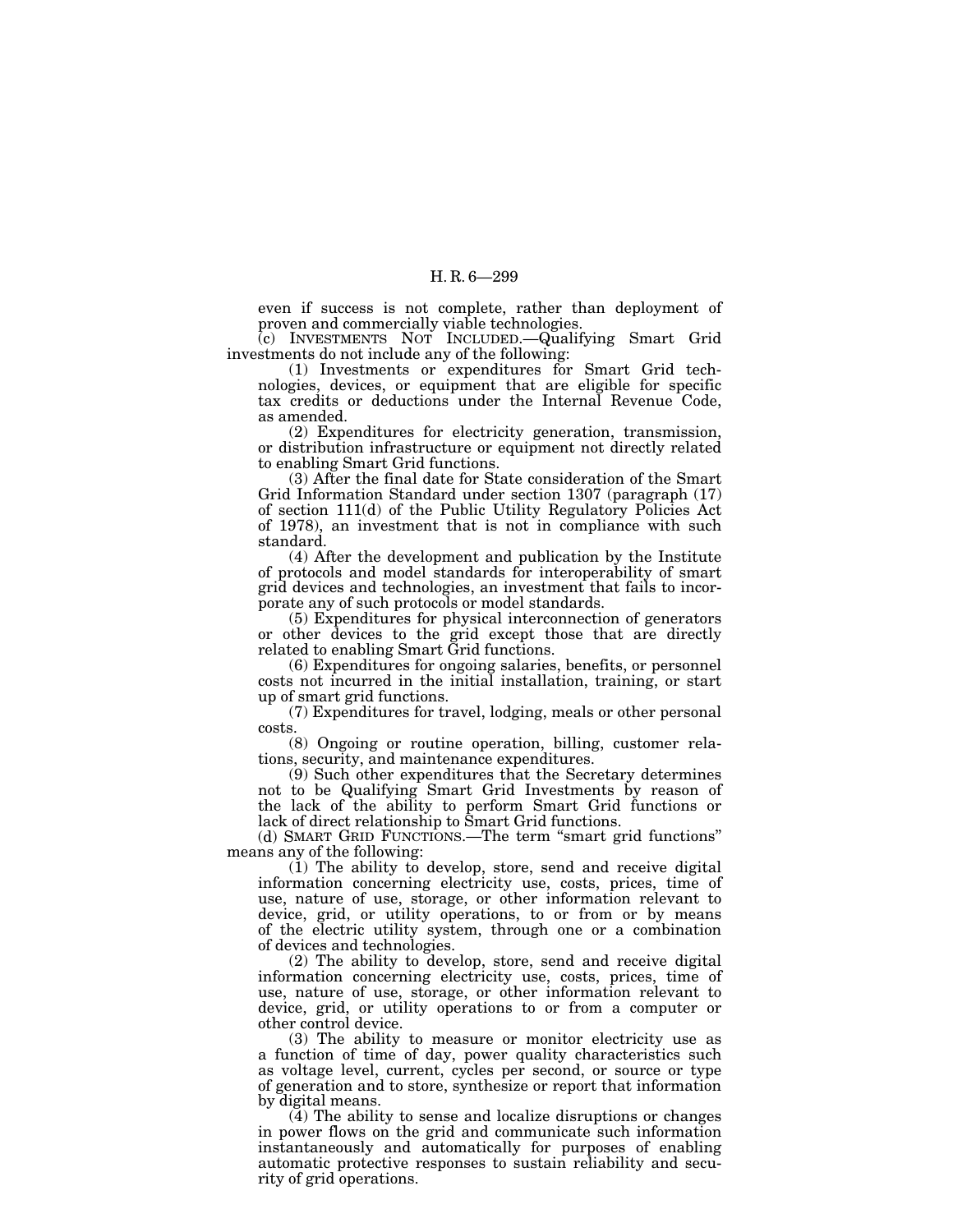(5) The ability to detect, prevent, communicate with regard to, respond to, or recover from system security threats, including cyber-security threats and terrorism, using digital information, media, and devices.

(6) The ability of any appliance or machine to respond to such signals, measurements, or communications automatically or in a manner programmed by its owner or operator without independent human intervention.

(7) The ability to use digital information to operate functionalities on the electric utility grid that were previously electro-mechanical or manual.

(8) The ability to use digital controls to manage and modify electricity demand, enable congestion management, assist in voltage control, provide operating reserves, and provide frequency regulation.

(9) Such other functions as the Secretary may identify as being necessary or useful to the operation of a Smart Grid. (e) The Secretary shall—

(1) establish and publish in the Federal Register, within 1 year after the enactment of this Act procedures by which applicants who have made qualifying Smart Grid investments can seek and obtain reimbursement of one-fifth of their documented expenditures;

(2) establish procedures to ensure that there is no duplication or multiple reimbursement for the same investment or costs, that the reimbursement goes to the party making the actual expenditures for Qualifying Smart Grid Investments, and that the grants made have significant effect in encouraging and facilitating the development of a smart grid;

(3) maintain public records of reimbursements made, recipients, and qualifying Smart Grid investments which have received reimbursements;

(4) establish procedures to provide, in cases deemed by the Secretary to be warranted, advance payment of moneys up to the full amount of the projected eventual reimbursement, to creditworthy applicants whose ability to make Qualifying Smart Grid Investments may be hindered by lack of initial capital, in lieu of any later reimbursement for which that applicant qualifies, and subject to full return of the advance payment in the event that the Qualifying Smart Grid investment is not made; and

(5) have and exercise the discretion to deny grants for investments that do not qualify in the reasonable judgment of the Secretary.

(f) AUTHORIZATION OF APPROPRIATIONS.—There are authorized to be appropriated to the Secretary such sums as are necessary for the administration of this section and the grants to be made pursuant to this section for fiscal years 2008 through 2012.

#### **SEC. 1307. STATE CONSIDERATION OF SMART GRID.**

(a) Section 111(d) of the Public Utility Regulatory Policies Act of 1978 (16 U.S.C. 2621(d)) is amended by adding at the end the following:

"(16) CONSIDERATION OF SMART GRID INVESTMENTS.

''(A) IN GENERAL.—Each State shall consider requiring that, prior to undertaking investments in nonadvanced grid technologies, an electric utility of the State demonstrate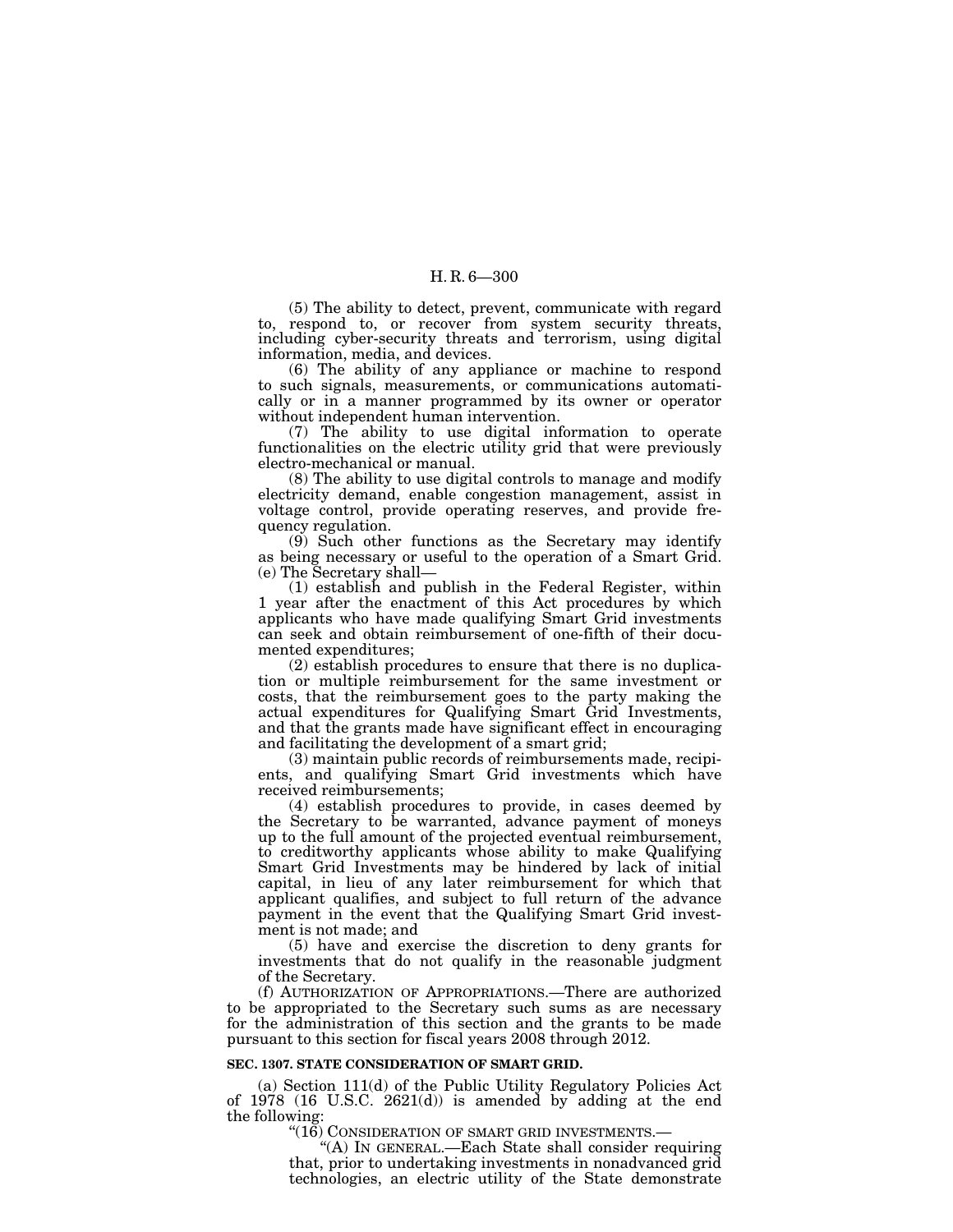to the State that the electric utility considered an investment in a qualified smart grid system based on appropriate factors, including—

"(i) total costs;

''(ii) cost-effectiveness;

"(iii) improved reliability;

"(iv) security;

''(v) system performance; and

"(vi) societal benefit.

''(B) RATE RECOVERY.—Each State shall consider authorizing each electric utility of the State to recover from ratepayers any capital, operating expenditure, or other costs of the electric utility relating to the deployment of a qualified smart grid system, including a reasonable rate of return on the capital expenditures of the electric utility for the deployment of the qualified smart grid system.

''(C) OBSOLETE EQUIPMENT.—Each State shall consider authorizing any electric utility or other party of the State to deploy a qualified smart grid system to recover in a timely manner the remaining book-value costs of any equipment rendered obsolete by the deployment of the qualified smart grid system, based on the remaining depreciable life of the obsolete equipment.<br>"(17) SMART GRID INFORMATION.-

''(17) SMART GRID INFORMATION.— ''(A) STANDARD.—All electricity purchasers shall be provided direct access, in written or electronic machine-readable form as appropriate, to information from their electricity provider as provided in subparagraph (B).

''(B) INFORMATION.—Information provided under this section, to the extent practicable, shall include:

''(i) PRICES.—Purchasers and other interested persons shall be provided with information on—

''(I) time-based electricity prices in the wholesale electricity market; and

''(II) time-based electricity retail prices or rates that are available to the purchasers.

''(ii) USAGE.—Purchasers shall be provided with the number of electricity units, expressed in kwh, purchased by them.

''(iii) INTERVALS AND PROJECTIONS.—Updates of information on prices and usage shall be offered on not less than a daily basis, shall include hourly price and use information, where available, and shall include a day-ahead projection of such price information to the extent available.

''(iv) SOURCES.—Purchasers and other interested persons shall be provided annually with written information on the sources of the power provided by the utility, to the extent it can be determined, by type of generation, including greenhouse gas emissions associated with each type of generation, for intervals during which such information is available on a costeffective basis.

''(C) ACCESS.—Purchasers shall be able to access their own information at any time through the Internet and on other means of communication elected by that utility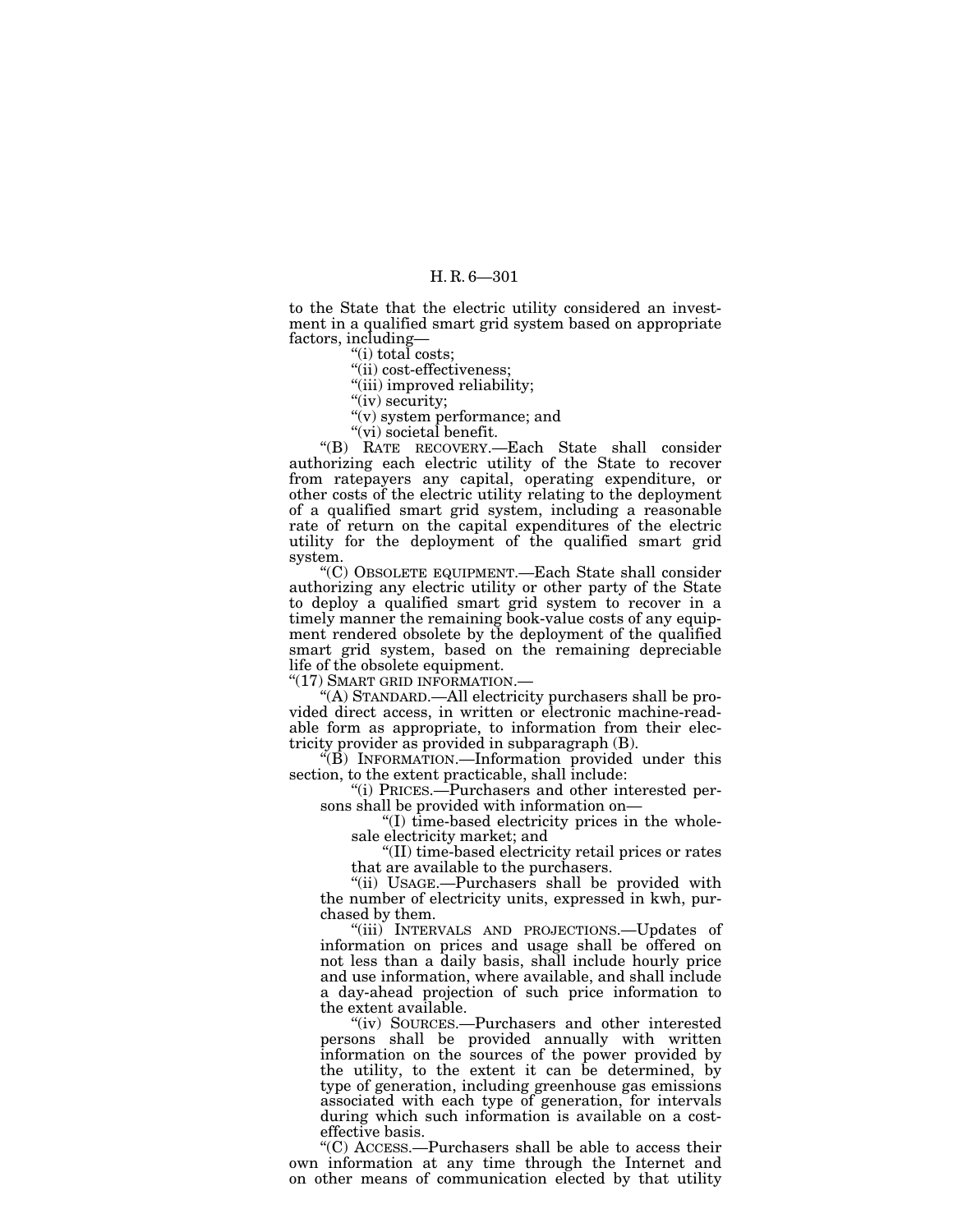for Smart Grid applications. Other interested persons shall be able to access information not specific to any purchaser through the Internet. Information specific to any purchaser shall be provided solely to that purchaser.''.

(b) COMPLIANCE.—

(1) TIME LIMITATIONS.—Section 112(b) of the Public Utility Regulatory Policies Act of 1978 (16 U.S.C. 2622(b)) is amended by adding the following at the end thereof:

" $(6)(\overline{A})$  Not later than 1 year after the enactment of this paragraph, each State regulatory authority (with respect to each electric utility for which it has ratemaking authority) and each nonregulated utility shall commence the consideration referred to in section 111, or set a hearing date for consideration, with respect to the standards established by paragraphs  $(17)$  through  $(18)$  of section  $111(d)$ .

" $(B)$  Not later than 2 years after the date of the enactment of this paragraph, each State regulatory authority (with respect to each electric utility for which it has ratemaking authority), and each nonregulated electric utility, shall complete the consideration, and shall make the determination, referred to in section 111 with respect to each standard established by paragraphs  $(17)$  through  $(18)$  of section  $111(d)$ .".

(2) FAILURE TO COMPLY.—Section 112(c) of the Public Utility Regulatory Policies Act of 1978 (16 U.S.C. 2622(c)) is amended by adding the following at the end:

"In the case of the standards established by paragraphs (16) through (19) of section 111(d), the reference contained in this subsection to the date of enactment of this Act shall be deemed to be a reference to the date of enactment of such paragraphs.''.

(3) PRIOR STATE ACTIONS.—Section 112(d) of the Public Utility Regulatory Policies Act of 1978 (16 U.S.C. 2622(d)) is amended by inserting "and paragraphs (17) through (18)" before "of section  $111(d)$ ".

#### **SEC. 1308. STUDY OF THE EFFECT OF PRIVATE WIRE LAWS ON THE DEVELOPMENT OF COMBINED HEAT AND POWER FACILI-TIES.**

(a) STUDY.—

(1) IN GENERAL.—The Secretary, in consultation with the States and other appropriate entities, shall conduct a study of the laws (including regulations) affecting the siting of privately owned electric distribution wires on and across public rights-of-way.

(2) REQUIREMENTS.—The study under paragraph (1) shall include—

(A) an evaluation of—

(i) the purposes of the laws; and

(ii) the effect the laws have on the development of combined heat and power facilities;

(B) a determination of whether a change in the laws would have any operating, reliability, cost, or other impacts on electric utilities and the customers of the electric utilities; and

(C) an assessment of—

(i) whether privately owned electric distribution wires would result in duplicative facilities; and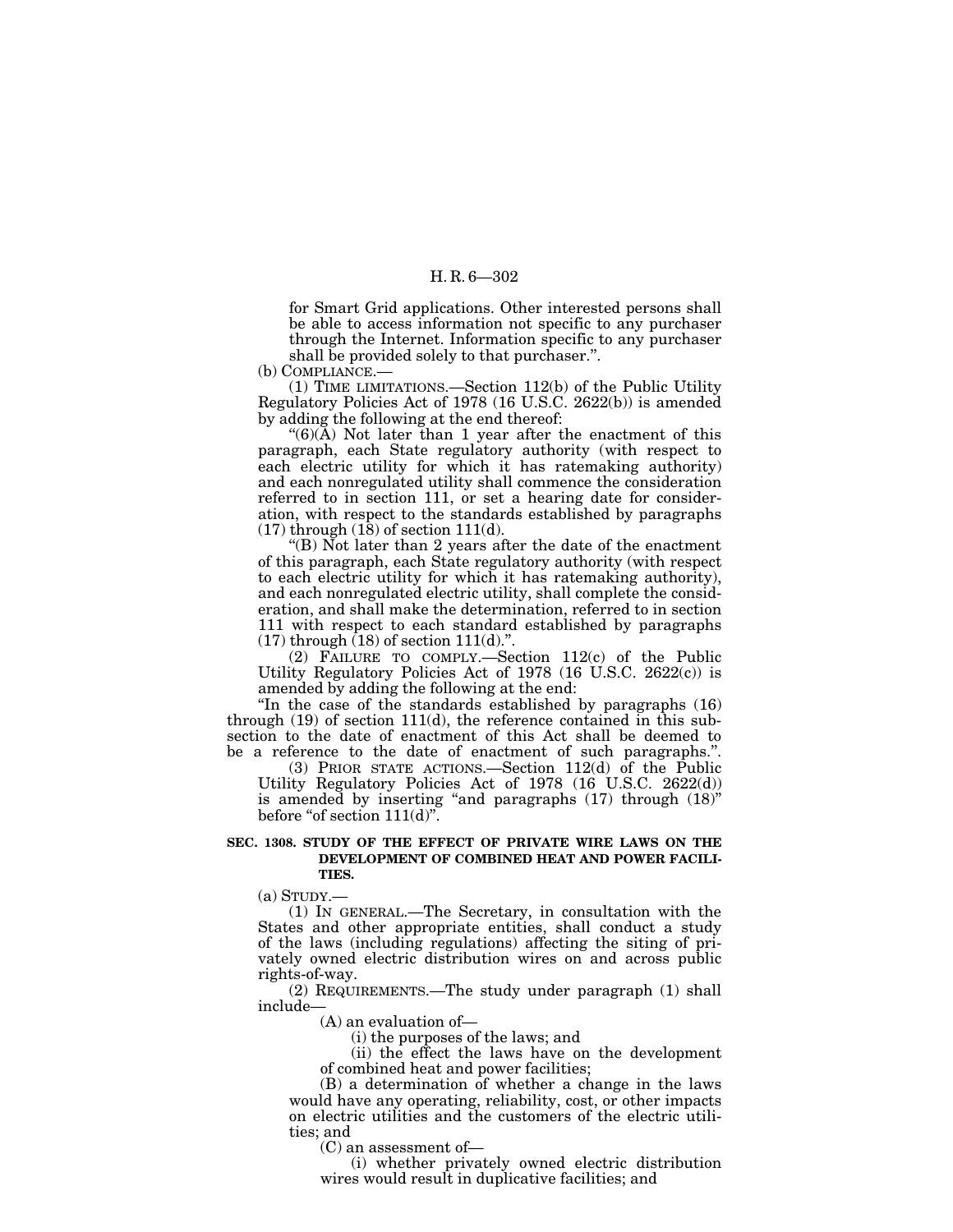(ii) whether duplicative facilities are necessary or desirable.

(b) REPORT.—Not later than 1 year after the date of enactment of this Act, the Secretary shall submit to Congress a report that describes the results of the study conducted under subsection (a).

#### **SEC. 1309. DOE STUDY OF SECURITY ATTRIBUTES OF SMART GRID SYSTEMS.**

(a) DOE STUDY.—The Secretary shall, within 18 months after the date of enactment of this Act, submit a report to Congress that provides a quantitative assessment and determination of the existing and potential impacts of the deployment of Smart Grid systems on improving the security of the Nation's electricity infrastructure and operating capability. The report shall include but not be limited to specific recommendations on each of the following:

(1) How smart grid systems can help in making the Nation's electricity system less vulnerable to disruptions due to intentional acts against the system.

(2) How smart grid systems can help in restoring the integrity of the Nation's electricity system subsequent to disruptions.

(3) How smart grid systems can facilitate nationwide, interoperable emergency communications and control of the Nation's electricity system during times of localized, regional, or nationwide emergency.

(4) What risks must be taken into account that smart grid systems may, if not carefully created and managed, create vulnerability to security threats of any sort, and how such risks may be mitigated.

(b) CONSULTATION.—The Secretary shall consult with other Federal agencies in the development of the report under this section, including but not limited to the Secretary of Homeland Security, the Federal Energy Regulatory Commission, and the Electric Reliability Organization certified by the Commission under section 215(c) of the Federal Power Act (16 U.S.C. 824o) as added by section 1211 of the Energy Policy Act of 2005 (Public Law 109– 58; 119 Stat. 941).

## **TITLE XIV—POOL AND SPA SAFETY**

## **SEC. 1401. SHORT TITLE.**

This title may be cited as the ''Virginia Graeme Baker Pool and Spa Safety Act''.

## **SEC. 1402. FINDINGS.**

Congress finds the following:

(1) Of injury-related deaths, drowning is the second leading cause of death in children aged 1 to 14 in the United States.

(2) In 2004, 761 children aged 14 and under died as a result of unintentional drowning.

(3) Adult supervision at all aquatic venues is a critical safety factor in preventing children from drowning.

(4) Research studies show that the installation and proper use of barriers or fencing, as well as additional layers of protection, could substantially reduce the number of childhood residential swimming pool drownings and near drownings.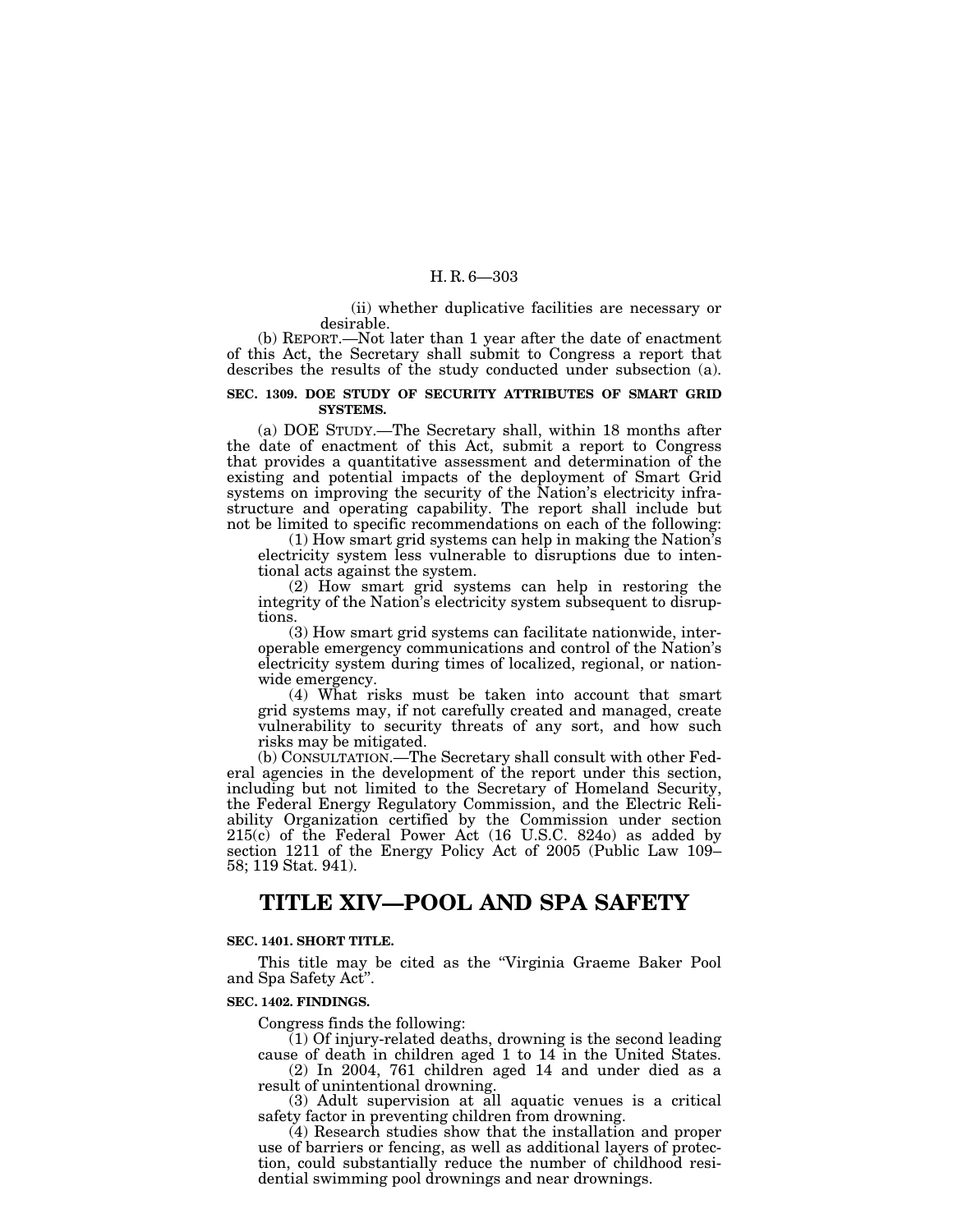## **SEC. 1403. DEFINITIONS.**

In this title:

(1) ASME/ANSI.—The term ''ASME/ANSI'' as applied to a safety standard means such a standard that is accredited by the American National Standards Institute and published by the American Society of Mechanical Engineers.

(2) BARRIER.—The term ''barrier'' includes a natural or constructed topographical feature that prevents unpermitted access by children to a swimming pool, and, with respect to a hot tub, a lockable cover.

(3) COMMISSION.—The term ''Commission'' means the Consumer Product Safety Commission.

(4) MAIN DRAIN.—The term ''main drain'' means a submerged suction outlet typically located at the bottom of a pool or spa to conduct water to a recirculating pump.

(5) SAFETY VACUUM RELEASE SYSTEM.—The term ''safety vacuum release system'' means a vacuum release system capable of providing vacuum release at a suction outlet caused by a high vacuum occurrence due to a suction outlet flow blockage.

(6) SWIMMING POOL; SPA.—The term ''swimming pool'' or "spa" means any outdoor or indoor structure intended for swimming or recreational bathing, including in-ground and aboveground structures, and includes hot tubs, spas, portable spas, and non-portable wading pools.

(7) UNBLOCKABLE DRAIN.—The term ''unblockable drain'' means a drain of any size and shape that a human body cannot sufficiently block to create a suction entrapment hazard.

#### **SEC. 1404. FEDERAL SWIMMING POOL AND SPA DRAIN COVER STANDARD.**

(a) CONSUMER PRODUCT SAFETY RULE.—The requirements described in subsection (b) shall be treated as a consumer product safety rule issued by the Consumer Product Safety Commission under the Consumer Product Safety Act (15 U.S.C. 2051 et seq.).

(b) DRAIN COVER STANDARD.—Effective 1 year after the date of enactment of this title, each swimming pool or spa drain cover manufactured, distributed, or entered into commerce in the United States shall conform to the entrapment protection standards of the ASME/ANSI A112.19.8 performance standard, or any successor standard regulating such swimming pool or drain cover.

(c) PUBLIC POOLS.—

(1) REQUIRED EQUIPMENT.—

(A) IN GENERAL.—Beginning 1 year after the date of enactment of this title—

(i) each public pool and spa in the United States shall be equipped with anti-entrapment devices or systems that comply with the ASME/ANSI A112.19.8 performance standard, or any successor standard; and

(ii) each public pool and spa in the United States with a single main drain other than an unblockable drain shall be equipped, at a minimum, with 1 or more of the following devices or systems designed to prevent entrapment by pool or spa drains that meets the requirements of subparagraph (B):

(I) SAFETY VACUUM RELEASE SYSTEM.—A safety vacuum release system which ceases operation of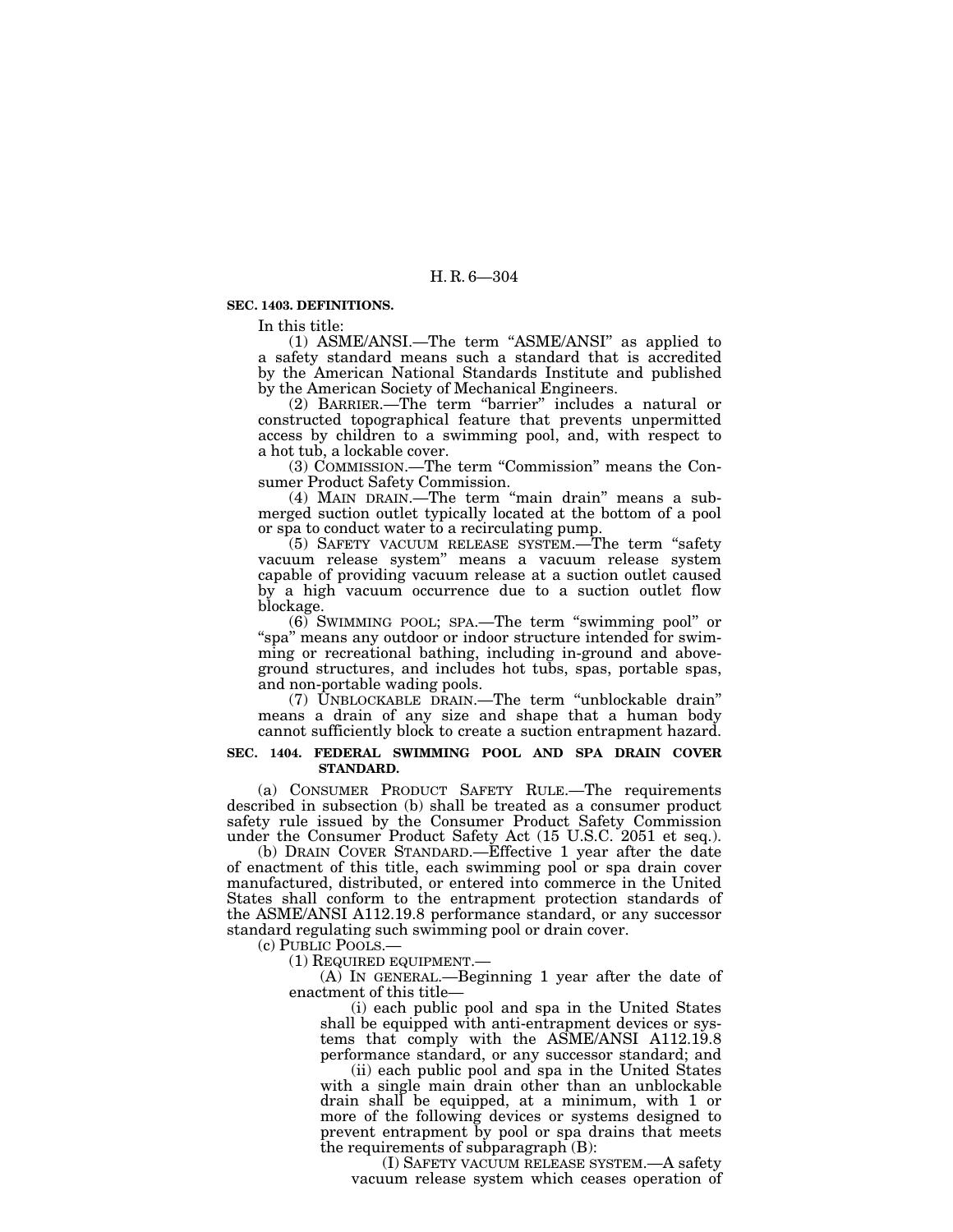the pump, reverses the circulation flow, or otherwise provides a vacuum release at a suction outlet when a blockage is detected, that has been tested by an independent third party and found to conform to ASME/ANSI standard A112.19.17 or ASTM standard F2387.

(II) SUCTION-LIMITING VENT SYSTEM.—A suction-limiting vent system with a tamper-resistant atmospheric opening.

(III) GRAVITY DRAINAGE SYSTEM.—A gravity drainage system that utilizes a collector tank.

(IV) AUTOMATIC PUMP SHUT-OFF SYSTEM.—An automatic pump shut-off system.

(V) DRAIN DISABLEMENT.—A device or system that disables the drain.

(VI) OTHER SYSTEMS.—Any other system determined by the Commission to be equally effective as, or better than, the systems described in subclauses (I) through (V) of this clause at preventing or eliminating the risk of injury or death associated with pool drainage systems.

(B) APPLICABLE STANDARDS.—Any device or system described in subparagraph (A)(ii) shall meet the requirements of any ASME/ANSI or ASTM performance standard if there is such a standard for such a device or system, or any applicable consumer product safety standard.

(2) PUBLIC POOL AND SPA DEFINED.—In this subsection, the term ''public pool and spa'' means a swimming pool or spa that is—

(A) open to the public generally, whether for a fee or free of charge;

(B) open exclusively to—

 $(i)$  members of an organization and their guests;

(ii) residents of a multi-unit apartment building, apartment complex, residential real estate development, or other multi-family residential area (other than a municipality, township, or other local government jurisdiction); or

(iii) patrons of a hotel or other public accommodations facility; or

(C) operated by the Federal Government (or by a concessionaire on behalf of the Federal Government) for the benefit of members of the Armed Forces and their dependents or employees of any department or agency and their dependents.

(3) ENFORCEMENT.—Violation of paragraph (1) shall be considered to be a violation of section  $19(a)(1)$  of the Consumer Product Safety Act (15 U.S.C. 2068(a)(1)) and may also be enforced under section 17 of that Act (15 U.S.C. 2066).

## **SEC. 1405. STATE SWIMMING POOL SAFETY GRANT PROGRAM.**

(a) IN GENERAL.—Subject to the availability of appropriations authorized by subsection (e), the Commission shall establish a grant program to provide assistance to eligible States.

 $(6)$  ELIGIBILITY.—To be eligible for a grant under the program, a State shall—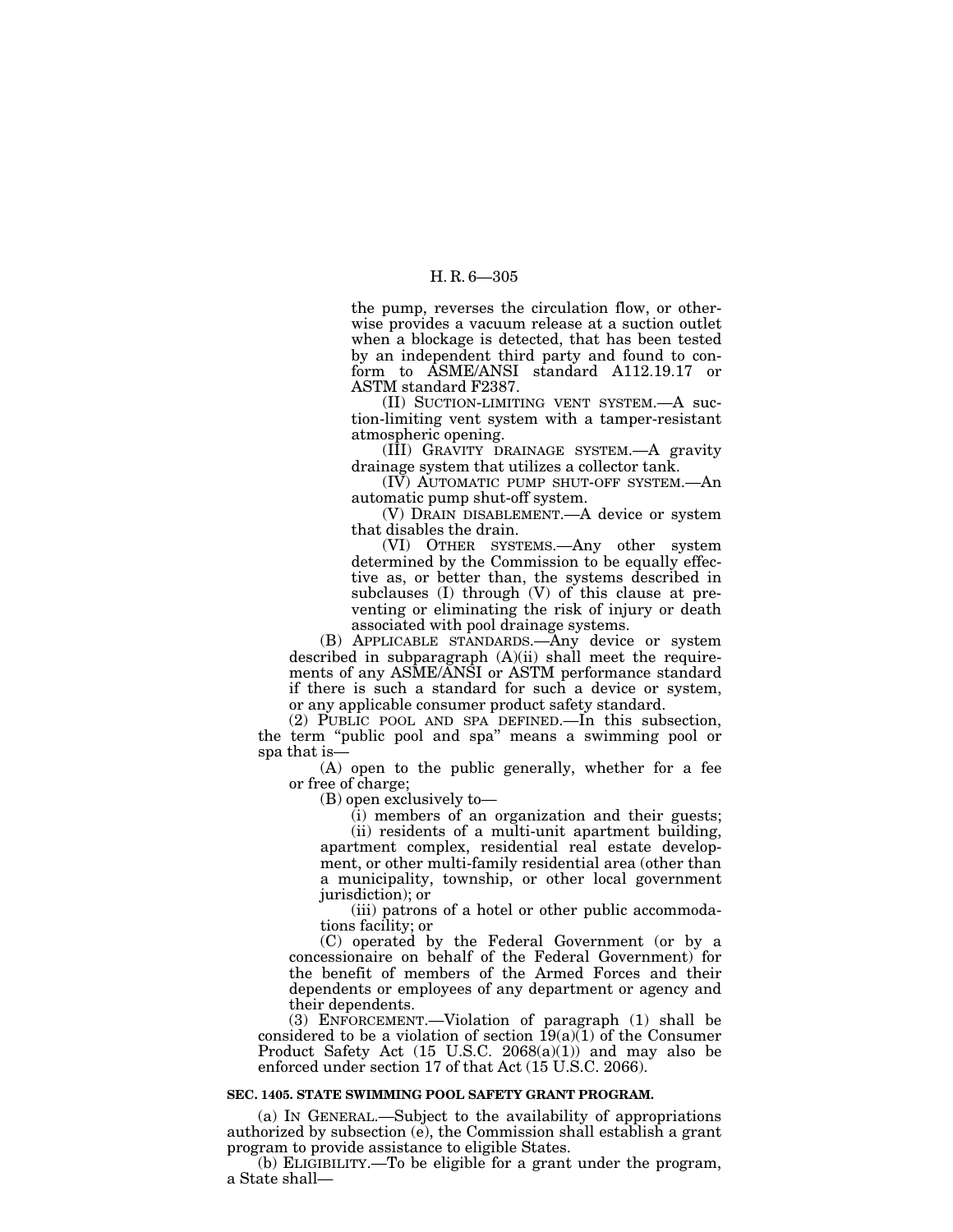(1) demonstrate to the satisfaction of the Commission that it has a State statute, or that, after the date of enactment of this title, it has enacted a statute, or amended an existing statute, and provides for the enforcement of, a law that—

(A) except as provided in section  $1406(a)(1)(A)(i)$ , applies to all swimming pools in the State; and

(B) meets the minimum State law requirements of section 1406; and

(2) submit an application to the Commission at such time, in such form, and containing such additional information as the Commission may require.

(c) AMOUNT OF GRANT.—The Commission shall determine the amount of a grant awarded under this title, and shall consider—

(1) the population and relative enforcement needs of each qualifying State; and

(2) allocation of grant funds in a manner designed to provide the maximum benefit from the program in terms of protecting children from drowning or entrapment, and, in making that allocation, shall give priority to States that have not received a grant under this title in a preceding fiscal year. (d) USE OF GRANT FUNDS.—A State receiving a grant under

this section shall use—

(1) at least 50 percent of amounts made available to hire and train enforcement personnel for implementation and enforcement of standards under the State swimming pool and spa safety law; and

(2) the remainder—

(A) to educate pool construction and installation companies and pool service companies about the standards;

(B) to educate pool owners, pool operators, and other members of the public about the standards under the swimming pool and spa safety law and about the prevention of drowning or entrapment of children using swimming pools and spas; and

(C) to defray administrative costs associated with such training and education programs.

(e) AUTHORIZATION OF APPROPRIATIONS.—There are authorized to be appropriated to the Commission for each of fiscal years 2009 and 2010 \$2,000,000 to carry out this section, such sums to remain available until expended. Any amounts appropriated pursuant to this subsection that remain unexpended and unobligated at the end of fiscal year 2010 shall be retained by the Commission and credited to the appropriations account that funds enforcement of the Consumer Product Safety Act.

## **SEC. 1406. MINIMUM STATE LAW REQUIREMENTS.**

(a) IN GENERAL.—

(1) SAFETY STANDARDS.—A State meets the minimum State law requirements of this section if—

(A) the State requires by statute—

(i) the enclosure of all outdoor residential pools and spas by barriers to entry that will effectively prevent small children from gaining unsupervised and unfettered access to the pool or spa;

(ii) that all pools and spas be equipped with devices and systems designed to prevent entrapment by pool or spa drains;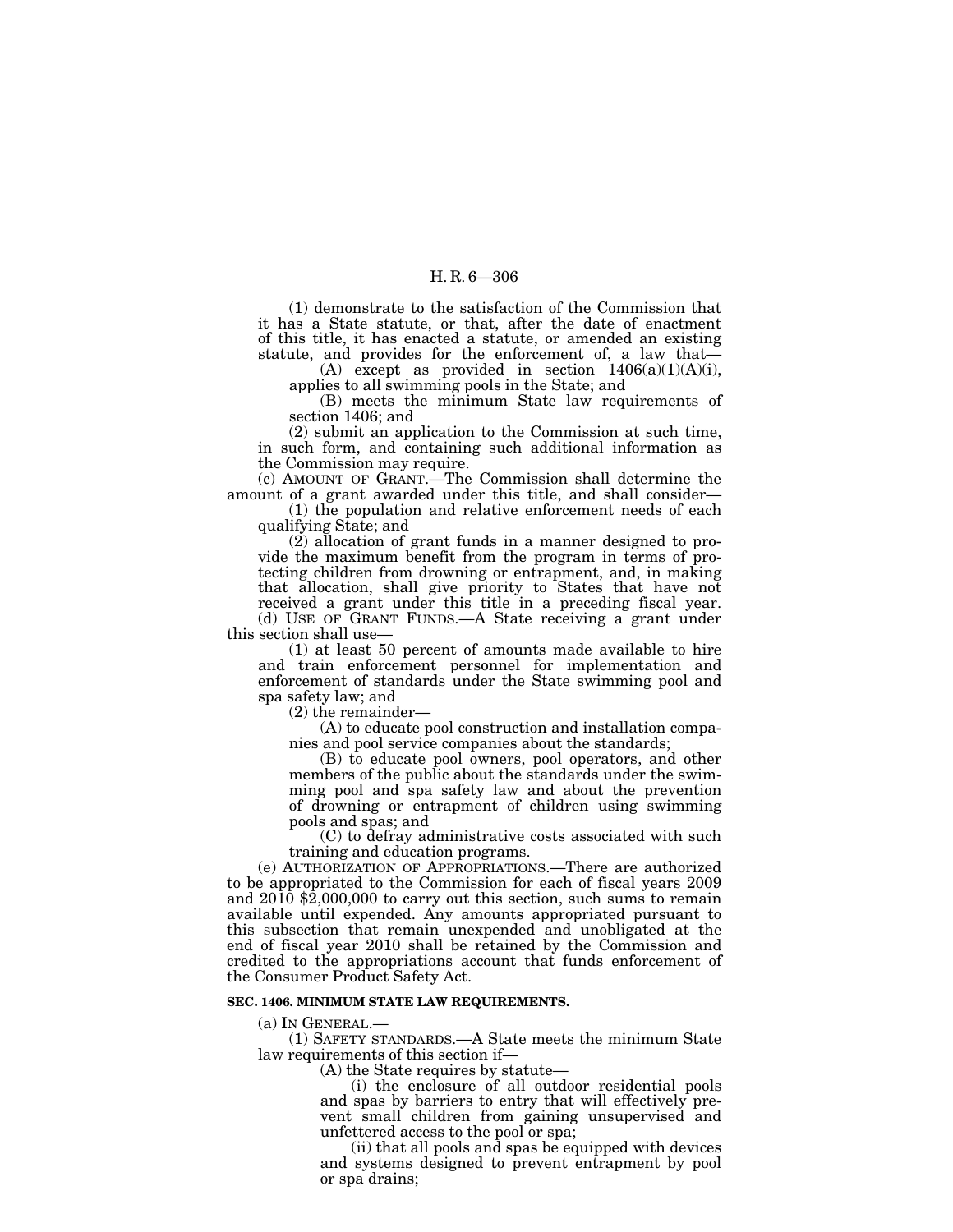(iii) that pools and spas built more than 1 year after the date of the enactment of such statute have—

(I) more than 1 drain;

(II) 1 or more unblockable drains; or

(III) no main drain;

(iv) every swimming pool and spa that has a main drain, other than an unblockable drain, be equipped with a drain cover that meets the consumer product safety standard established by section 1404; and

(v) that periodic notification is provided to owners of residential swimming pools or spas about compliance with the entrapment protection standards of the ASME/ANSI A112.19.8 performance standard, or any successor standard; and

(B) the State meets such additional State law requirements for pools and spas as the Commission may establish after public notice and a 30-day public comment period.

(2) NO LIABILITY INFERENCE ASSOCIATED WITH STATE NOTIFICATION REQUIREMENT.—The minimum State law notification requirement under paragraph  $(1)(A)(v)$  shall not be construed to imply any liability on the part of a State related to that requirement.

(3) USE OF MINIMUM STATE LAW REQUIREMENTS.—The Commission—

(A) shall use the minimum State law requirements under paragraph (1) solely for the purpose of determining the eligibility of a State for a grant under section 1405 of this Act; and

(B) may not enforce any requirement under paragraph (1) except for the purpose of determining the eligibility of a State for a grant under section 1405 of this Act.

(4) REQUIREMENTS TO REFLECT NATIONAL PERFORMANCE STANDARDS AND COMMISSION GUIDELINES.—In establishing minimum State law requirements under paragraph (1), the Commission shall—

(A) consider current or revised national performance standards on pool and spa barrier protection and entrapment prevention; and

(B) ensure that any such requirements are consistent with the guidelines contained in the Commission's publication 362, entitled ''Safety Barrier Guidelines for Home Pools'', the Commission's publication entitled ''Guidelines for Entrapment Hazards: Making Pools and Spas Safer'', and any other pool safety guidelines established by the Commission.

(b) STANDARDS.—Nothing in this section prevents the Commission from promulgating standards regulating pool and spa safety or from relying on an applicable national performance standard.

(c) BASIC ACCESS-RELATED SAFETY DEVICES AND EQUIPMENT REQUIREMENTS TO BE CONSIDERED.—In establishing minimum State law requirements for swimming pools and spas under subsection  $(a)(1)$ , the Commission shall consider the following requirements:

(1) COVERS.—A safety pool cover.

(2) GATES.—A gate with direct access to the swimming pool or spa that is equipped with a self-closing, self-latching device.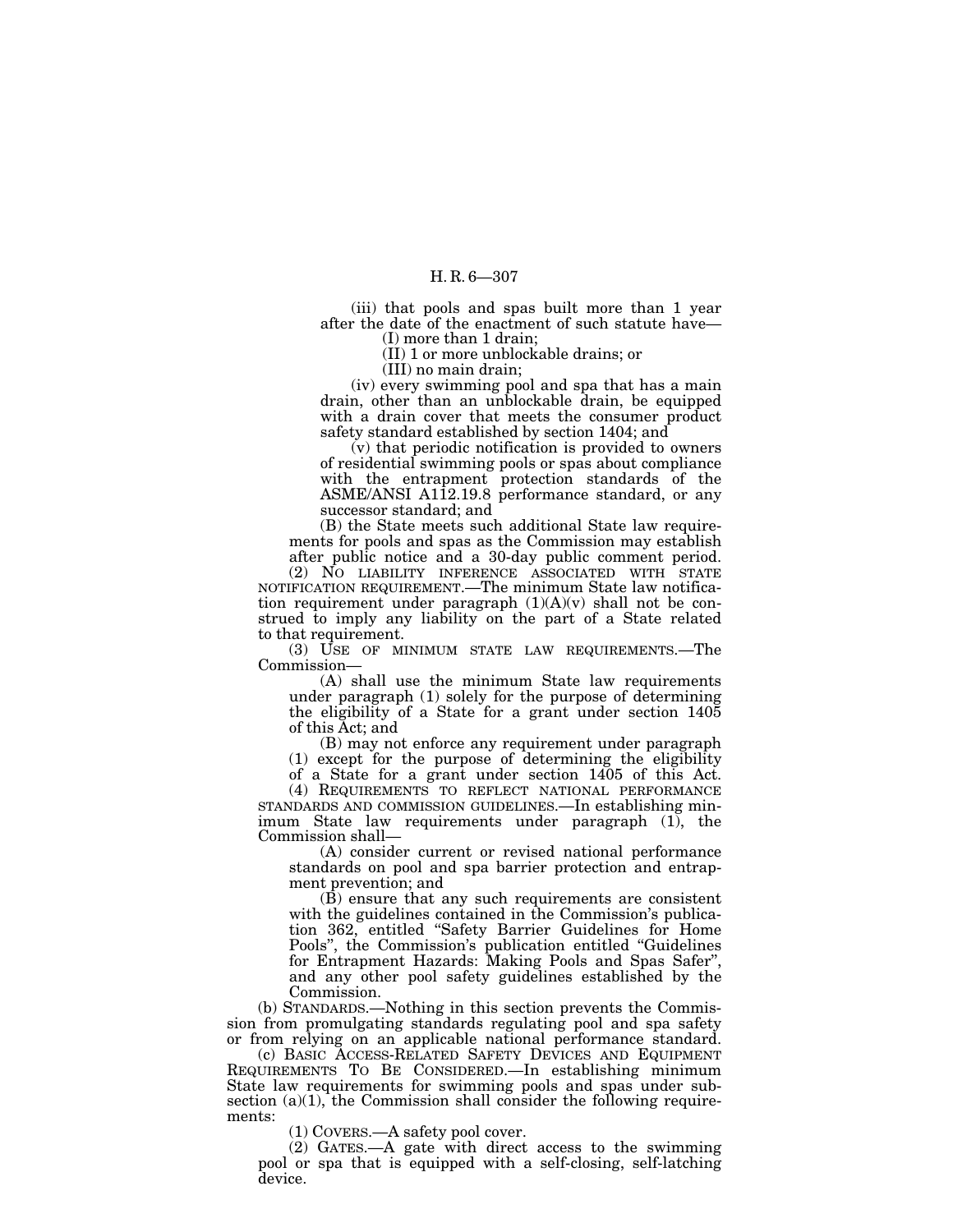(3) DOORS.—Any door with direct access to the swimming pool or spa that is equipped with an audible alert device or alarm which sounds when the door is opened.

(4) POOL ALARM.—A device designed to provide rapid detection of an entry into the water of a swimming pool or spa. (d) ENTRAPMENT, ENTANGLEMENT, AND EVISCERATION PREVEN-TION STANDARDS TO BE REQUIRED.—

(1) IN GENERAL.—In establishing additional minimum State law requirements for swimming pools and spas under subsection  $(a)(1)$ , the Commission shall require, at a minimum, 1 or more of the following (except for pools constructed without a single main drain):

(A) SAFETY VACUUM RELEASE SYSTEM.—A safety vacuum release system which ceases operation of the pump, reverses the circulation flow, or otherwise provides a vacuum release at a suction outlet when a blockage is detected, that has been tested by an independent third party and found to conform to ASME/ANSI standard A112.19.17 or ASTM standard F2387, or any successor standard.

(B) SUCTION-LIMITING VENT SYSTEM.—A suction-limiting vent system with a tamper-resistant atmospheric opening.

(C) GRAVITY DRAINAGE SYSTEM.—A gravity drainage system that utilizes a collector tank.

(D) AUTOMATIC PUMP SHUT-OFF SYSTEM.—An automatic pump shut-off system.

 $(E)$  DRAIN DISABLEMENT.—A device or system that disables the drain.

(F) OTHER SYSTEMS.—Any other system determined by the Commission to be equally effective as, or better than, the systems described in subparagraphs (A) through (E) of this paragraph at preventing or eliminating the risk of injury or death associated with pool drainage systems.

(2) APPLICABLE STANDARDS.—Any device or system described in subparagraphs (B) through (E) of paragraph (1) shall meet the requirements of any ASME/ANSI or ASTM performance standard if there is such a standard for such a device or system, or any applicable consumer product safety standard.

#### **SEC. 1407. EDUCATION PROGRAM.**

(a) IN GENERAL.—The Commission shall establish and carry out an education program to inform the public of methods to prevent drowning and entrapment in swimming pools and spas. In carrying out the program, the Commission shall develop—

(1) educational materials designed for pool manufacturers, pool service companies, and pool supply retail outlets;

(2) educational materials designed for pool owners and operators; and

(3) a national media campaign to promote awareness of pool and spa safety.

(b) AUTHORIZATION OF APPROPRIATIONS.—There are authorized to be appropriated to the Commission for each of the fiscal years 2008 through 2012 \$5,000,000 to carry out the education program authorized by subsection (a).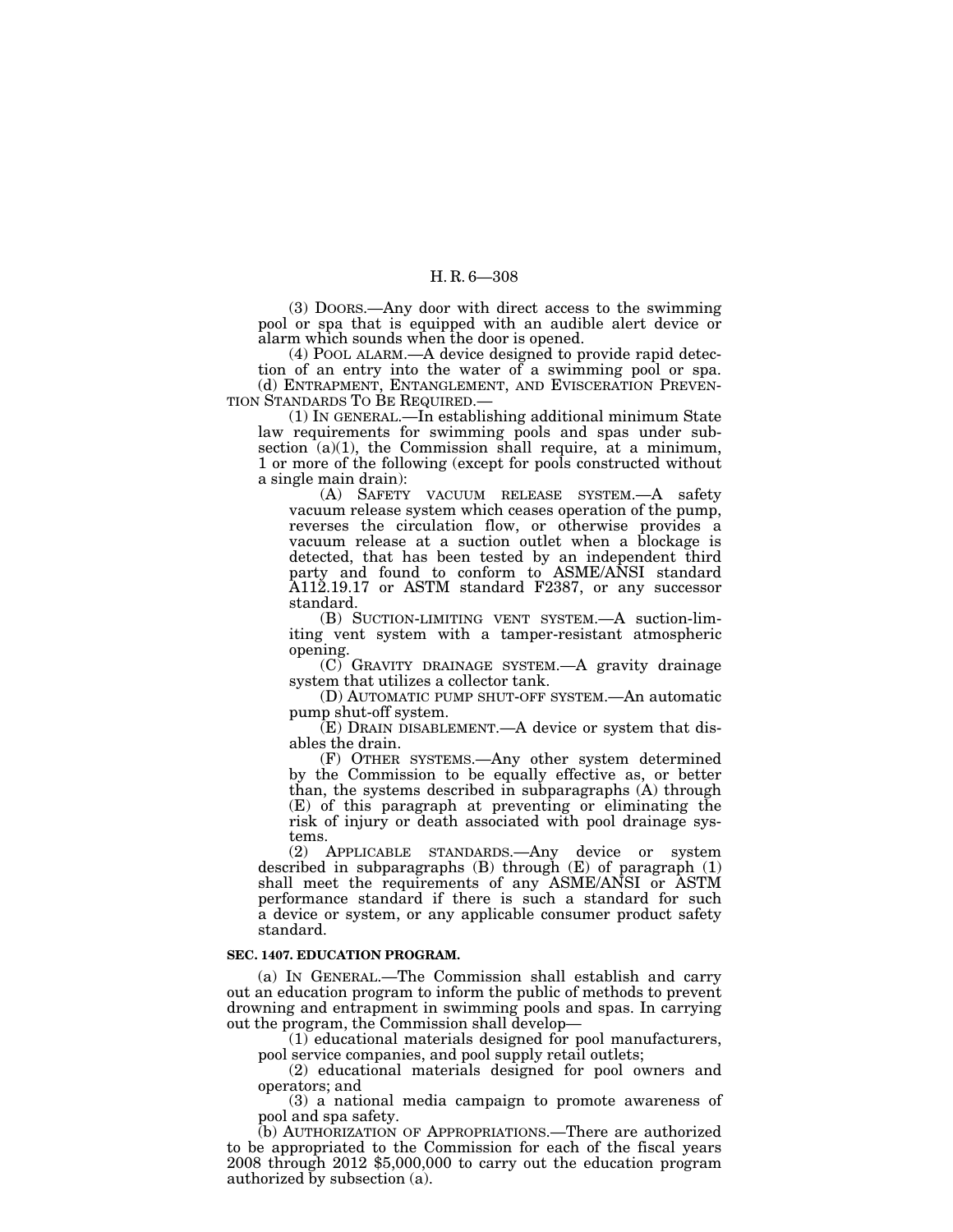#### **SEC. 1408. CPSC REPORT.**

Not later than 1 year after the last day of each fiscal year for which grants are made under section 1405, the Commission shall submit to Congress a report evaluating the implementation of the grant program authorized by that section.

## **TITLE XV—REVENUE PROVISIONS**

## **SEC. 1500. AMENDMENT OF 1986 CODE.**

Except as otherwise expressly provided, whenever in this title an amendment or repeal is expressed in terms of an amendment to, or repeal of, a section or other provision, the reference shall be considered to be made to a section or other provision of the Internal Revenue Code of 1986.

#### **SEC. 1501. EXTENSION OF ADDITIONAL 0.2 PERCENT FUTA SURTAX.**

(a) IN GENERAL.—Section 3301 (relating to rate of tax) is amended—

 $(1)$  by striking "2007" in paragraph  $(1)$  and inserting "2008", and

 $(2)$  by striking "2008" in paragraph  $(2)$  and inserting "2009". (b) EFFECTIVE DATE.—The amendments made by this section shall apply to wages paid after December 31, 2007.

#### **SEC. 1502. 7-YEAR AMORTIZATION OF GEOLOGICAL AND GEOPHYSICAL EXPENDITURES FOR CERTAIN MAJOR INTEGRATED OIL COMPANIES.**

(a) IN GENERAL.—Subparagraph  $(A)$  of section  $167(h)(5)$ (relating to special rule for major integrated oil companies) is amended by striking "5-year" and inserting "7-year".

(b) EFFECTIVE DATE.—The amendment made by this section shall apply to amounts paid or incurred after the date of the enactment of this Act.